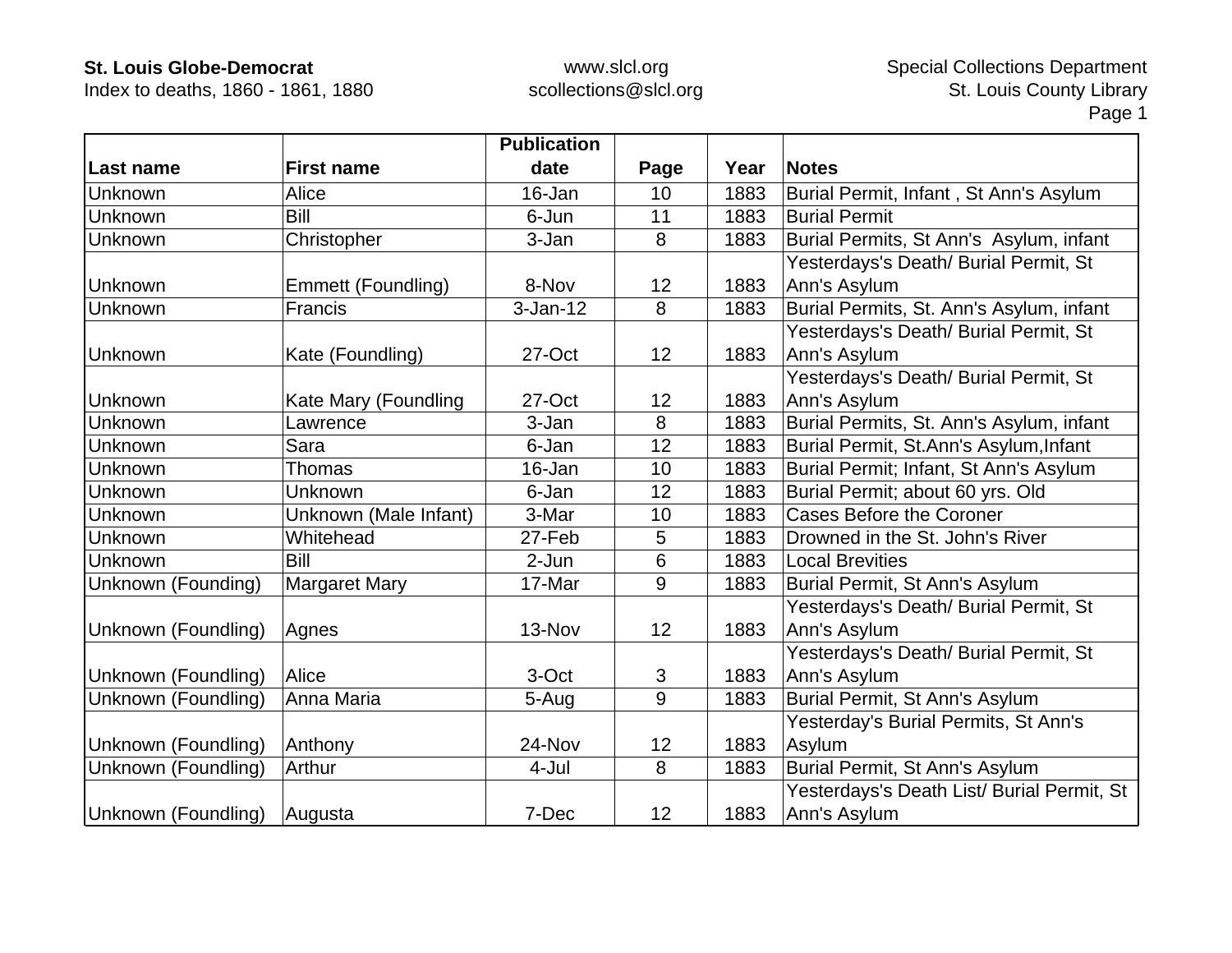Index to deaths, 1860 - 1861, 1880

|                     |                   | <b>Publication</b> |      |      |                                            |
|---------------------|-------------------|--------------------|------|------|--------------------------------------------|
| Last name           | <b>First name</b> | date               | Page | Year | <b>Notes</b>                               |
| Unknown (Foundling) | <b>Benedict</b>   | 6-Apr              | 10   | 1883 | Burial Permit, St Ann's Asylum             |
| Unknown (Foundling) | <b>Bertha</b>     | $1-Jun$            | 6    | 1883 | Burial Permit, St Ann's Asylum             |
| Unknown (Foundling) | <b>Blance</b>     | 7-Jul              | 5    | 1883 | Burial Permit, St Ann's Asylum             |
| Unknown (Foundling) | Cecelia           | 27-Mar             | 8    | 1883 | Burial Permit, St. Ann's Asylum            |
|                     |                   |                    |      |      | Yesterdays's Death/ Burial Permit, St      |
| Unknown (Foundling) | Edward            | 3-Oct              | 3    | 1883 | Ann's Asylum                               |
|                     |                   |                    |      |      | Yesterdays's Death/ Burial Permit, St      |
| Unknown (Foundling) | Elizabeth         | 28-Sep             | 10   | 1883 | Ann's Alsyum                               |
|                     |                   |                    |      |      | Yesterdays's Death List/ Burial Permit, St |
| Unknown (Foundling) | <b>Francis K</b>  | 7-Dec              | 12   | 1883 | Ann's Asylum                               |
|                     |                   |                    |      |      | Yesterdays's Death/ Burial Permit, St      |
| Unknown (Foundling) | Grace             | 13-Nov             | 12   | 1883 | Ann's Asylum                               |
|                     |                   |                    |      |      | Yesterdays's Death/ Burial Permit, St      |
| Unknown (Foundling) | Janer             | 28-Sep             | 10   | 1883 | Ann's Alsyum                               |
| Unknown (Foundling) | Johanna           | 4-Apr              | 12   | 1883 | Burial Permit, St Ann's Asylum             |
| Unknown (Foundling) | Johanna W         | 3-Jun              | 10   | 1883 | Burial Permit, St Ann's Asylum             |
| Unknown (Foundling) | John              | 30-Mar             | 10   | 1883 | Burial Permit, St. Ann's Asylum            |
| Unknown (Foundling) | John              | 6-May              | 20   | 1883 | Burial Permit, St. Ann's Asylum            |
| Unknown (Foundling) | John              | 24-Jun             | 16   | 1883 | Burial Permit, St Ann's Asylum             |
|                     |                   |                    |      |      | Yesterdays's Death/ Burial Permit, St      |
| Unknown (Foundling) | John              | 28-Sep             | 10   | 1883 | Ann's Alsyum                               |
| Unknown (Foundling) | Joseph            | 1-Aug              | 8    | 1883 | Burial Permit, St Ann's Asylum             |
|                     |                   |                    |      |      | Yesterdays's Death/ Burial Permit, St      |
| Unknown (Foundling) | Joseph            | 22-Sep             | 9    | 1883 | Ann's Asylum                               |
|                     |                   |                    |      |      | Yesterdays's Death/ Burial Permit, St      |
| Unknown (Foundling) | Joseph            | 3-Oct              | 3    | 1883 | Ann's Asylum                               |
| Unknown (Foundling) | Josephine         | 8-May              | 12   | 1883 | Burial Permit, St Ann's Asylulm            |
| Unknown (Foundling) | Josephine         | 10-May             | 9    | 1883 | Burial Permit, St Ann's Asylum             |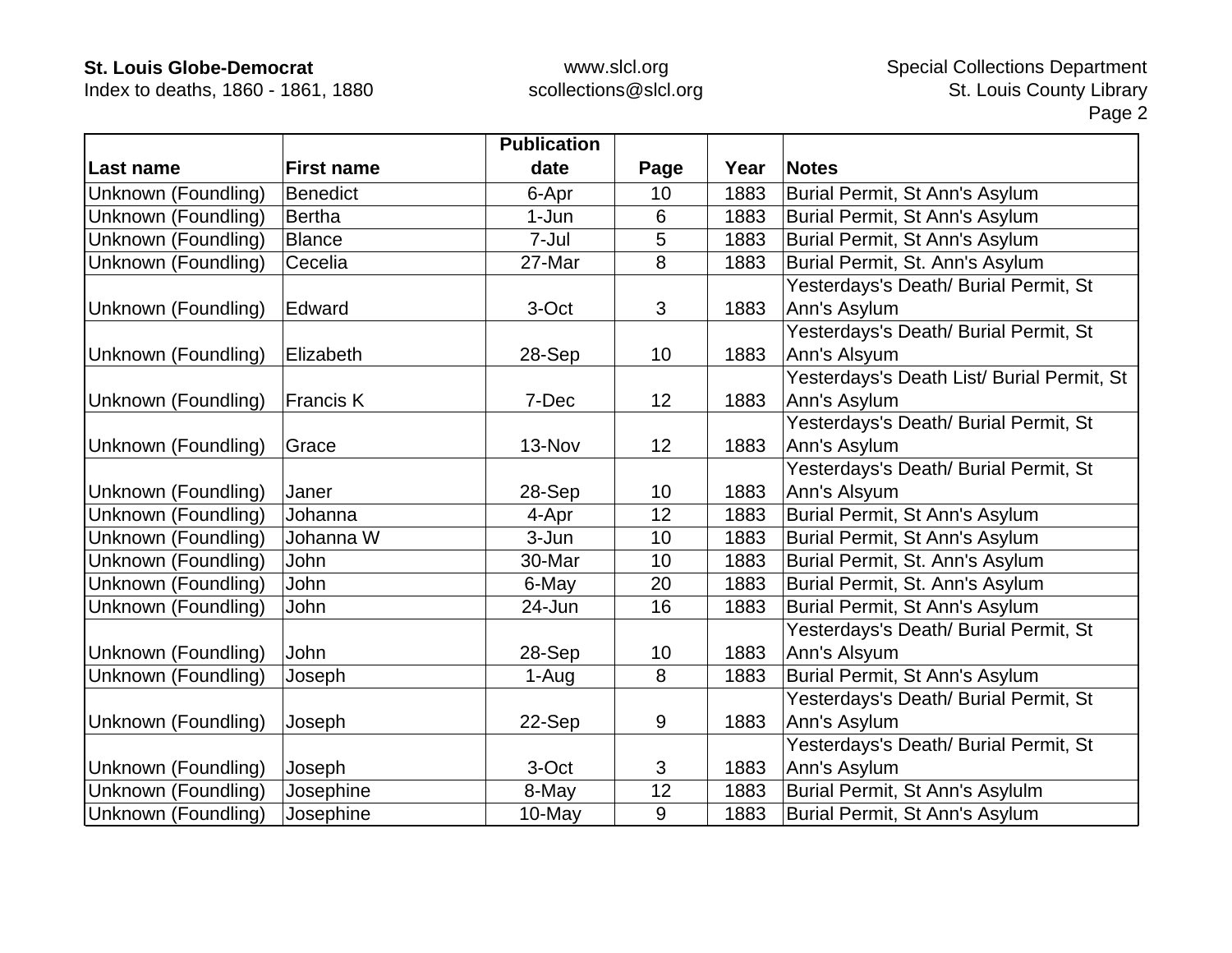Index to deaths, 1860 - 1861, 1880

|                     |                   | <b>Publication</b> |                |      |                                            |
|---------------------|-------------------|--------------------|----------------|------|--------------------------------------------|
| Last name           | <b>First name</b> | date               | Page           | Year | <b>Notes</b>                               |
| Unknown (Foundling) | Julia             | 27-May             | 17             | 1883 | Burial Permit, St Ann's Asylum             |
| Unknown (Foundling) | Laura             | 8-May              | 12             | 1883 | Burial Permit, St Ann's Asylulm            |
| Unknown (Foundling) | Letitia           | 17-Mar             | 9              | 1883 | Burial Permit, St. Ann's Asylum            |
| Unknown (Foundling) | Madelinle         | 18-May             | 10             | 1883 | Burial Permit, St Ann's Asylum             |
| Unknown (Foundling) | Magdalene         | $31 -$ Jul         | 10             | 1883 | Burial Permit, St Ann's Asylum             |
|                     |                   |                    |                |      | Yesterdays's Death. Burial Permit, St      |
| Unknown (Foundling) | Margaret          | $25 - Aug$         | 9              | 1883 | Ann's Asylum                               |
|                     |                   |                    |                |      | Yesterdays's Death/ Burial Permit,         |
| Unknown (Foundling) | Margareta         | 10-Oct             | 11             | 1883 | St.Ann's Asylum                            |
|                     |                   |                    |                |      | Yesterdays's Death List/ Burial Permit, St |
| Unknown (Foundling) | Martin            | 12-Dec             | 12             | 1883 | Ann's Asylum                               |
| Unknown (Foundling) | Mary              | 6-May              | 20             | 1883 | Burial Permit, St. Ann's Asylum            |
| Unknown (Foundling) | Mary              | 7-Jul              | 5              | 1883 | Burial Permit, St Ann's Asylum             |
|                     |                   |                    |                |      | Yesterday's Burial Permits, St Ann's       |
| Unknown (Foundling) | Mary              | 24-Nov             | 12             | 1883 | Asylum                                     |
| Unknown (Foundling) | Mary              | 29-May             | 10             | 1883 | Burial Permit, St Ann's Asylum             |
| Unknown (Foundling) | Mary A            | 28-Apr             | 11             | 1883 | Burial Permit, St Ann's Asylum             |
|                     |                   |                    |                |      | Yesterday's Death/Burial Permit, St Ann    |
| Unknown (Foundling) | Michael           | $21 - Aug$         | 8              | 1883 | Asylum                                     |
| Unknown (Foundling) | <b>Nellie</b>     | 20-Mar             | 11             | 1883 | Burial Permit, St Ann's Asylum             |
| Unknown (Foundling) | <b>Patrick</b>    | $10 -$ Jul         | $\overline{7}$ | 1883 | Burial Permit, St Ann's Asylum             |
| Unknown (Foundling) | Stephen           | 6-Mar              | 12             | 1883 | Burial Permit, St Ann's Asylum, foundling  |
| Unknown (Foundling) | Thomas            | 7-Jun              | 12             | 1883 | Burial Permit, St Ann's Asylum             |
|                     |                   |                    |                |      | Yesterdays's Death List/ Burial Permit, St |
| Unknown (Foundling) | Thomas Wm         | 7-Dec              | 12             | 1883 | Ann's Asylum                               |
| Unknown (Foundling) | William           | 17-Mar             | 9              | 1883 | Burial Permit, St. Ann's Asylum            |
| Unknown (Foundling) | William           | 28-Apr             | 11             | 1883 | Burial Permit, St Ann's Asylum             |
| Unknown (Foundling) | William           | 3-May              | 12             | 1883 | Burial Permit, St. Ann's Asylum            |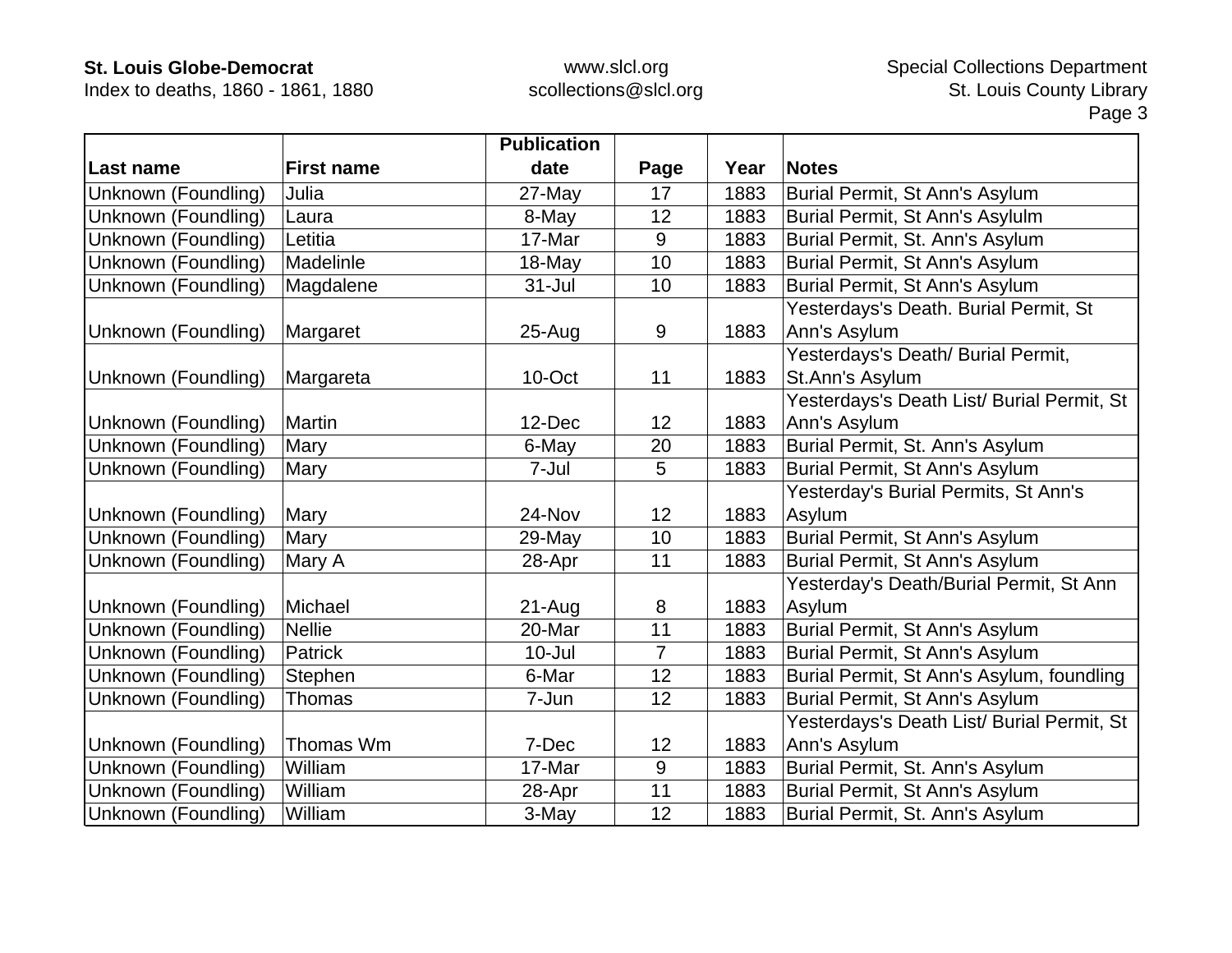Index to deaths, 1860 - 1861, 1880

|                     |                   | <b>Publication</b> |      |      |                                        |
|---------------------|-------------------|--------------------|------|------|----------------------------------------|
| Last name           | <b>First name</b> | date               | Page | Year | <b>Notes</b>                           |
|                     |                   |                    |      |      | Yesterdays's Death/ Burial Permit,     |
| Unknown (Foundling) | William           | 10-Oct             | 11   | 1883 | St.Ann's Asylum                        |
|                     |                   |                    |      |      | Yesterdays's Death/ Burial Permit, St  |
| Unknown (Foundling) | Willie            | 18-Sep             | 12   | 1883 | Ann's Asylum                           |
| Unknown (Infant     |                   |                    |      |      |                                        |
| Foundling)          | William           | 11-Feb             | 9    | 1883 | Burial Permit, St Ann's Asylum         |
| Unknown (Infant)    | Cecilia           | 17-Feb             | 12   | 1883 | Burial Permit, St. Ann's Asylum        |
| Unknown foundling   | Alice             | 3-Feb              | 9    | 1883 | Burial Permit; St. Ann's Asylum        |
| Unknown infant      | Anthony           | 3-Feb              | 9    | 1883 | Burial Permit; St. Ann's Asylum        |
| unknown infant      | Francisco         | 1-Feb              | 12   | 1883 | Burial Permit, St. Ann;s Asylum        |
| Unknown Infant      | Isabella          | 8-Feb              | 11   | 1883 | Burial Permit, St Ann's Asylulm        |
| Unknown(Foundling)  | Clara             | 3-Mar              | 12   | 1883 | Burial Permit, St Ann's Asylum         |
| Unknown(Foundling)  | <b>Johannes</b>   | 28-Apr             | 11   | 1883 | Burial Permit, St Ann's Asylum         |
| Unknown(Foundling)  | Ann               | $11-Au$ g          | 9    | 1883 | Burial Permit, St Ann's Asylum         |
|                     |                   |                    |      |      | Yesterdays's Death/ Burial Permit, St  |
| Unknown(Foundling)  | Henry             | 15-Sep             | 11   | 1883 | Ann's Asylum                           |
|                     |                   |                    |      |      | Yesterdays's Death/ Burial Permit, St  |
| Unknown(Foundling)  | Joseph            | 15-Sep             | 11   |      | Ann's Asylum                           |
|                     |                   |                    |      |      | Yesterdays's Death/ Burial Permit, St  |
| Unknown(Foundling)  | Mary              | 15-Sep             | 11   | 1883 | Ann's Asylum                           |
| Abbot               | Annie             | 2-Nov              | 11   | 1883 | Yesterdays's Death/ Burial Permit      |
| Abbott              | Margaret          | 19-May             | 13   | 1883 | <b>Burial Permit</b>                   |
| Abend               | Josephine         | 7-Dec              | 12   | 1883 | Yesterdays's Death List/ Burial Permit |
| Abend               | Josephine, Miss   | 6-Dec              | 7    | 1883 |                                        |
| Aberle              | <b>Marcus</b>     | 13-Nov             | 9    | 1883 | <b>Ravine Mystery</b>                  |
| Aberle              | <b>Marcus</b>     | 14-Nov             | 9    | 1883 | Suburban, Belleville                   |
| Aberle              | <b>Marcus</b>     | 15-Nov             | 5    | 1883 | Suburban, Belleville                   |
| Aberle              | <b>Marcus</b>     | 16-Nov             | 12   | 1883 | Suburban, Belleville                   |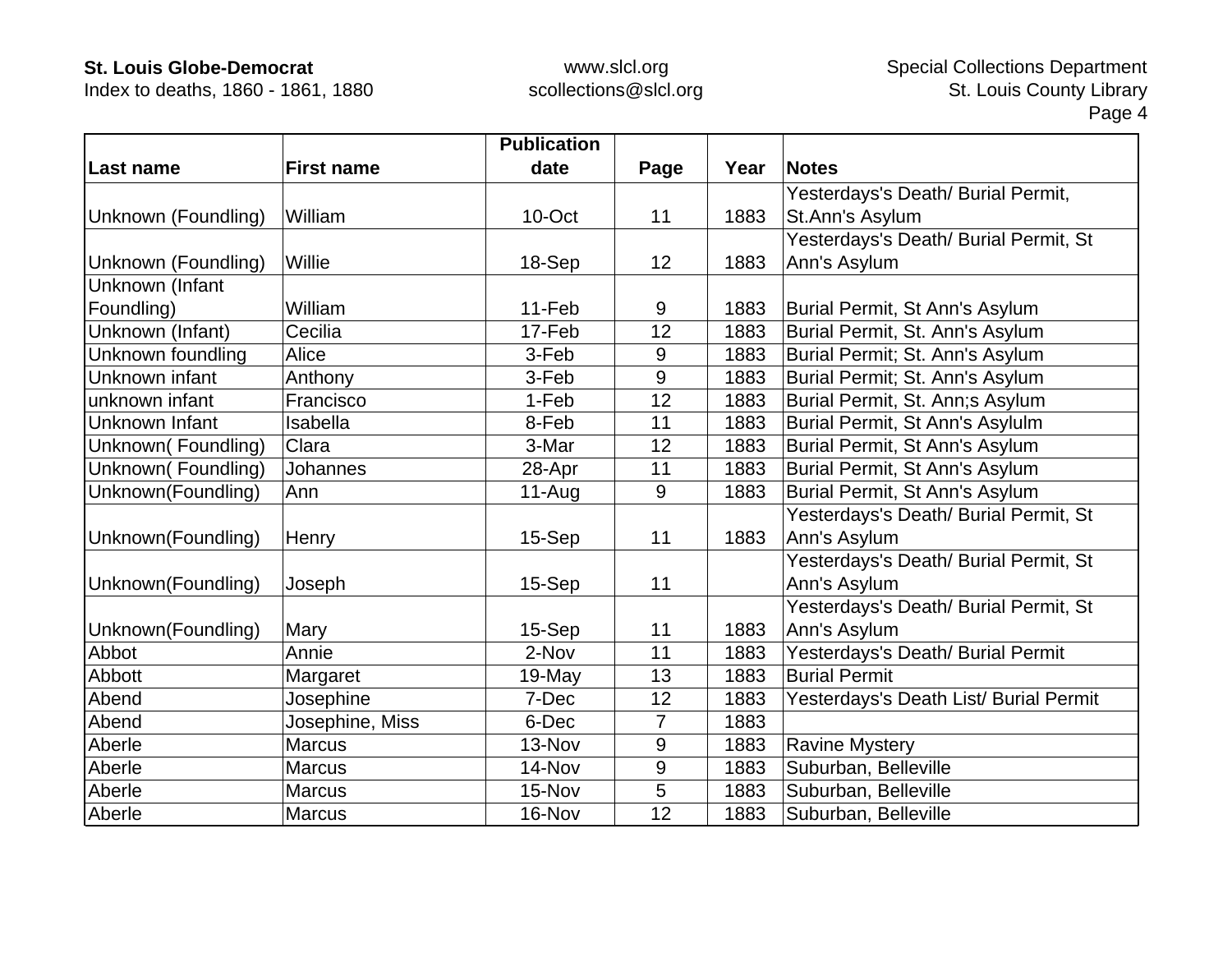Index to deaths, 1860 - 1861, 1880

|                  |                   | <b>Publication</b> |                |      |                                        |
|------------------|-------------------|--------------------|----------------|------|----------------------------------------|
| <b>Last name</b> | <b>First name</b> | date               | Page           | Year | <b>Notes</b>                           |
| Abler            | Albert            | 19-Jun             | 12             | 1883 | <b>Burial Permit</b>                   |
| Abrams           | Jessie            | 29-Mar             | 12             | 1883 | <b>Burial Permit</b>                   |
| Abramsky         | <b>Gittel</b>     | 16-Oct             | 12             | 1883 | Yesterdays's Death/ Burial Permit      |
| Ackermann        | Johanna Elizabeth | 21-Apr             | 8              | 1883 | <b>Local Brevities</b>                 |
| Ackermann        | Johanna Elizabeth | 21-Apr             | 9              | 1883 | <b>Burial Permit</b>                   |
| Acton            | Jane, Mrs         | 28-Mar             | $\overline{7}$ | 1883 |                                        |
| Acuff            | Mary Ann          | 30-Oct             | 12             | 1883 | Yesterdays's Death/ Burial Permit      |
| Adam             | John Peter        | 8-Aug              | 8              | 1883 | Suburban, Belleville                   |
| Adams            | Georgiana         | 3-Jan              | 8              | 1883 | <b>Burial Permits</b>                  |
| Adams            | John Gibson       | 27-Oct             | 4              | 1883 | <b>Local Brevities</b>                 |
| Adams            | John Q            | 3-Apr              | 12             | 1883 | <b>Burial Permit</b>                   |
| Adams            | Josephine, Mrs    | 31-Jan             | 5              | 1883 |                                        |
| Adams            | Josephine, Mrs    | 1-Feb              | 12             | 1883 | <b>Burial Permit</b>                   |
| Adams            | Josie             | 8-Feb              | $\overline{7}$ | 1883 |                                        |
| Adams            | Josie             | 8-Feb              | 11             | 1883 | <b>Burial Permit</b>                   |
| Adams            | L H               | 4-May              | 10             | 1883 | <b>Burial Permit</b>                   |
| Adams            | Lucinda, Mrs      | 6-Jan              | 12             | 1883 | <b>Burial Permit</b>                   |
| Adams            | Maltilda, Mrs     | 17-May             | $\overline{7}$ | 1883 |                                        |
| Adams            | Mary              | 20-Jan             | 12             | 1883 | <b>Burial Permit</b>                   |
| Adams            | Mary A            | $19 -$ Jul         | 8              | 1883 | <b>Burial Permit</b>                   |
| Adams            | Mary Ann, Mrs     | 18-Jul             | 5              | 1883 |                                        |
| Adams            | Mary Ann, Mrs     | 19-Jul             | 5              | 1883 |                                        |
| Adams            | Mathilda          | 17-May             | 12             | 1883 | <b>Burial Permit</b>                   |
| Adams            | O M, Mrs          | 19-Feb             | $\overline{2}$ | 1883 | Death's Doings, Mrs O M Adams          |
| Adams            | Phelps            | 1-Aug              | 5              | 1883 | Deaths, Phelps Adams                   |
| Adams            | Sarah             | 20-Feb             | 12             | 1883 | <b>Burial Permit</b>                   |
| Adams            | Thomas            | 7-Dec              | 12             | 1883 | Yesterdays's Death List/ Burial Permit |
| Adler            | Anna              | 23-Aug             | 8              | 1883 | Yesterdays's Death/Burial Permit       |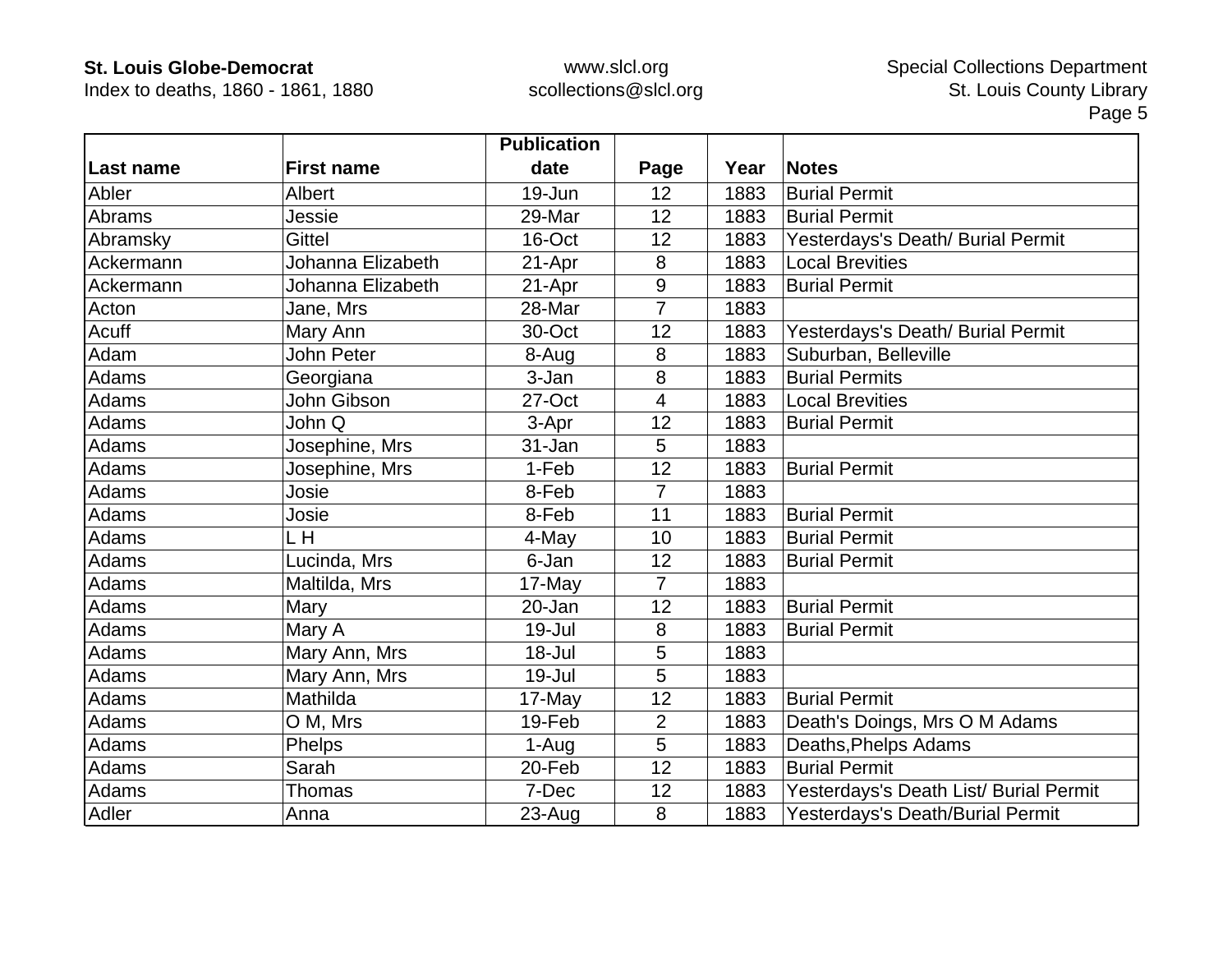Index to deaths, 1860 - 1861, 1880

|                    |                    | <b>Publication</b> |                |      |                                        |
|--------------------|--------------------|--------------------|----------------|------|----------------------------------------|
| Last name          | <b>First name</b>  | date               | Page           | Year | <b>Notes</b>                           |
| Adler              | Henry (Infant Of)  | 14-Sep             | 5              | 1883 | <b>Local Brevities</b>                 |
| Adler              | Hernry (Infant Of) | 14-Sep             | 11             | 1883 |                                        |
| Afvord             | Elizabeth          | 31-Mar             | 12             | 1883 | <b>Burial Permit</b>                   |
| Agee               | Archie             | 10-Oct             | $\overline{7}$ | 1883 |                                        |
| Agee               | Archie (Wife Of)   | $11-Oct$           | 7              | 1883 |                                        |
| Agee               | Lucinda            | 12-Oct             | 11             | 1883 | Yesterdays's Death/ Burial Permit      |
| Agnero             | Virginia R         | 8-Jul              | 11             | 1883 | <b>Burial Permit</b>                   |
| Agnes              | Annie              | 14-Apr             | 10             | 1883 | <b>Burial Permit</b>                   |
| Agnew              | Louisa             | 4-Mar              | 11             | 1883 | <b>Burial Permit</b>                   |
| Aguero             | Rebecca            | 7-Jul              | 6              | 1883 | <b>Burial Permit</b>                   |
| Ahearn             | <b>Nellie</b>      | 27-Jun             | 12             | 1883 | <b>Burial Permit</b>                   |
| Ahern              | John T             | 17-Oct             | 11             | 1883 | Yesterdays's Death/ Burial Permit      |
| Ahern              | Johnnie T          | 17-Oct             | $\overline{7}$ | 1883 |                                        |
| Ahern              | Lewis              | 13-Nov             | 12             | 1883 | Yesterdays's Death/ Burial Permit      |
| Ahern              | Mamie              | $11-Auq$           | 7              | 1883 |                                        |
| Ahern              | Mamie              | $12-Auq$           | 16             | 1883 | <b>Burial Permit</b>                   |
| Ahern              | <b>Patrick</b>     | 4-Dec              | 11             | 1883 | Yesterdays's Death List/ Burial Permit |
| Ahern              | Peter J            | 30-Sep             | 19             | 1883 | Yesterdays's Death/ Burial Permit      |
| <b>Ahlfs</b>       | Wm                 | 30-Oct             | 12             | 1883 | Yesterdays's Death/ Burial Permit      |
| Ahlmeyer           | Wilhelmine L       | 22-May             | 9              | 1883 | <b>Burial Permit</b>                   |
| Ahrenhersterbaumer | Joseph             | 7-Feb              | 10             | 1883 | <b>Burial Permit</b>                   |
| Ahrens             | Anna J             | 29-Jul             | 16             | 1883 | <b>Burial Permit</b>                   |
| Ahrens             | Friedrich W        | $23 - Aug$         | 8              | 1883 | Yesterdays's Death/Burial Permit       |
| Ahrens             | Joseph             | 25-Jan             | 12             | 1883 | <b>Burial Permit</b>                   |
| Ahrens             | Maria              | 31-Jan             | $\overline{7}$ | 1883 | <b>Burial Permit</b>                   |
| Ahrens             | Wm E               | 5-Sep              | 7              | 1883 | Yesterdays's Death/ Burial Permit      |
| Ainsworth          | Joshua, Mrs        | $15-Aug$           | 8              | 1883 | Suburban, Jacksonville, Illinois       |
| <b>Akers</b>       | <b>Robert C</b>    | 24-Feb             | $\overline{7}$ | 1883 |                                        |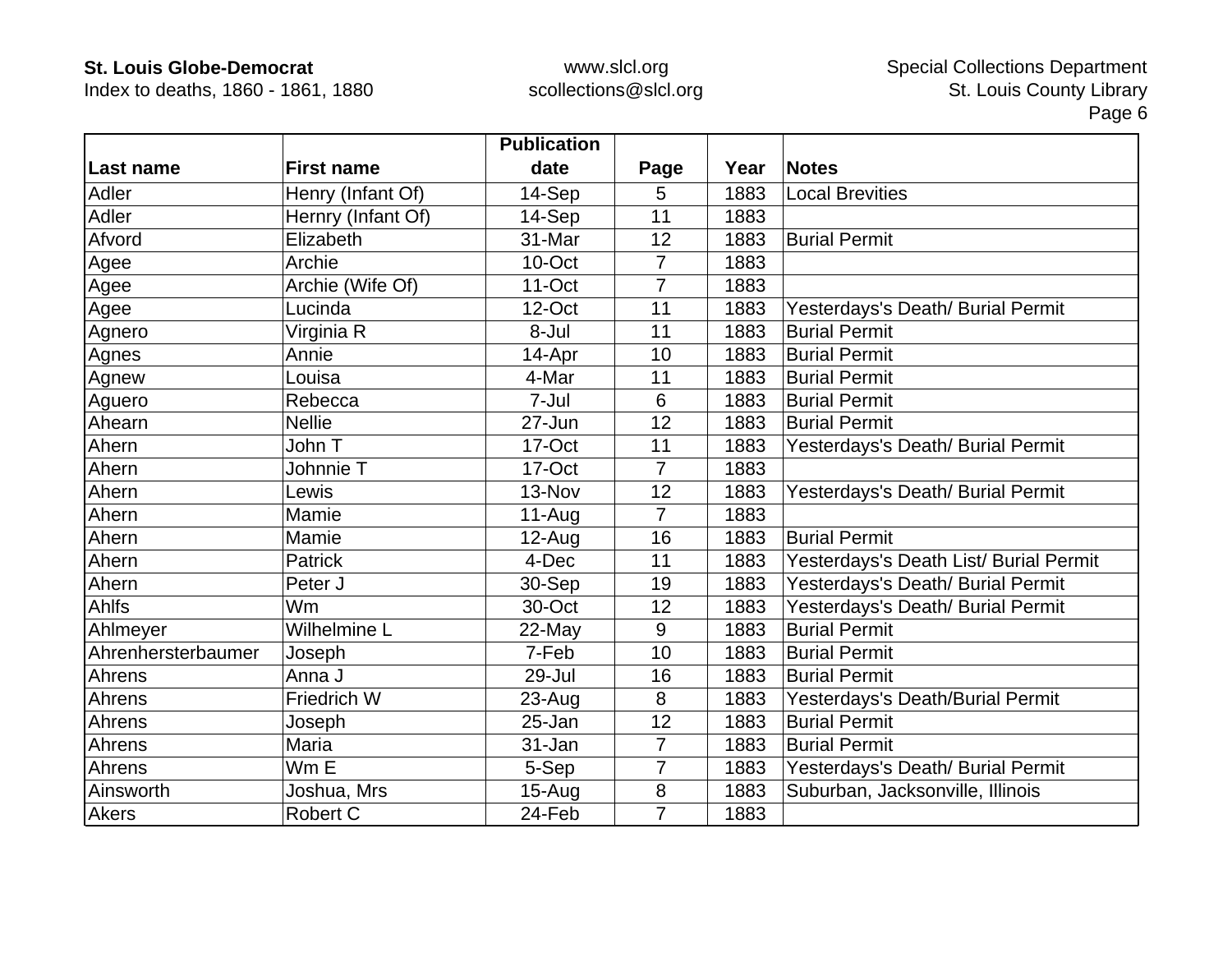Index to deaths, 1860 - 1861, 1880

|              |                      | <b>Publication</b> |                |      |                                        |
|--------------|----------------------|--------------------|----------------|------|----------------------------------------|
| Last name    | <b>First name</b>    | date               | Page           | Year | <b>Notes</b>                           |
| Albert       | Christian            | 9-Nov              | 12             | 1883 | Yesterdays's Death/ Burial Permit      |
| Albert       | Christine            | 5-Ded              | 12             | 1883 | Yesterdays's Death List/ Burial Permit |
| Albert       | <b>Mamie Estelle</b> | 18-Ded             | 7              | 1883 |                                        |
| Albert       | Mary                 | 19-Dec             | 3              | 1883 | Yesterdays's Death List/ Burial Permit |
| Albig        | Mathilde M           | 27-Apr             | 6              | 1883 | <b>Burial Permit</b>                   |
| Albitz       | Anna Mari            | 13-Jan             | $\overline{7}$ | 1883 |                                        |
| Albitz       | Anna Mari            | 14-Jan             | 5              | 1883 |                                        |
| Albrecht     | Marie                | 17-Jan             | 8              | 1883 | <b>Burial Permit</b>                   |
| Aldenhovel   | Alexander            | 27-Sep             | 12             | 1883 | Yesterdays's Death/ Burial Permit      |
| Alderman     | Lillie V, Mrs        | 3-Feb              | 7              | 1883 |                                        |
| Alderman     | Lily L               | 3-Feb              | 9              | 1883 | <b>Burial IPermit</b>                  |
| Alexander    | <b>Blanche</b>       | 19-Jul             | 8              | 1883 | <b>Burial Permit</b>                   |
| Alexander    | Georgiana            | 19-May             | 3              | 1883 | <b>Burial Permit</b>                   |
| Alexander    | Samuel               | 9-Mar              | 10             | 1883 | <b>Burial Permit</b>                   |
| Aligire      | Willie               | $1-Jul$            | 9              | 1883 | <b>Burial Permit</b>                   |
| Allard       | Phillip              | 3-Apr              | 12             | 1883 | <b>Burial Permit</b>                   |
| Allen        | Annie                | 24-Feb             | 9              | 1883 | <b>Burial Permit</b>                   |
| Allen        | <b>Birdie</b>        | 30-Jun             | $\overline{7}$ | 1883 |                                        |
| Allen        | <b>Birdie</b>        | $1-Jul$            | 5              | 1883 |                                        |
| Allen        | <b>Birdie</b>        | 24-Nov             | 12             | 1883 | <b>Yesterday's Burial Permits</b>      |
| Allen        | Gertrude             | 14-May             | 5              | 1883 |                                        |
| Allen        | Gertrude             | 15-May             | $\overline{7}$ | 1883 |                                        |
| Allen        | Gertrude             | 15-May             | 12             | 1883 | <b>Burial Permit</b>                   |
| Allen        | John                 | 12-Oct             | 11             | 1883 | Yesterdays's Death/ Burial Permit      |
| <b>Allen</b> | Ledyard H            | 19-Feb             | 7              | 1883 | <b>Local Brevities</b>                 |
| Allen        | Maria, Mrs           | 19-Nov             | 5              | 1883 |                                        |
| Allen        | Mary                 | $25 - Aug$         | 9              | 1883 | Yesterdays's Death/Burial Permit       |
| Allen        | Maud A               | 18-Dec             | 12             | 1883 | Yesterdays's Death List/ Burial Permit |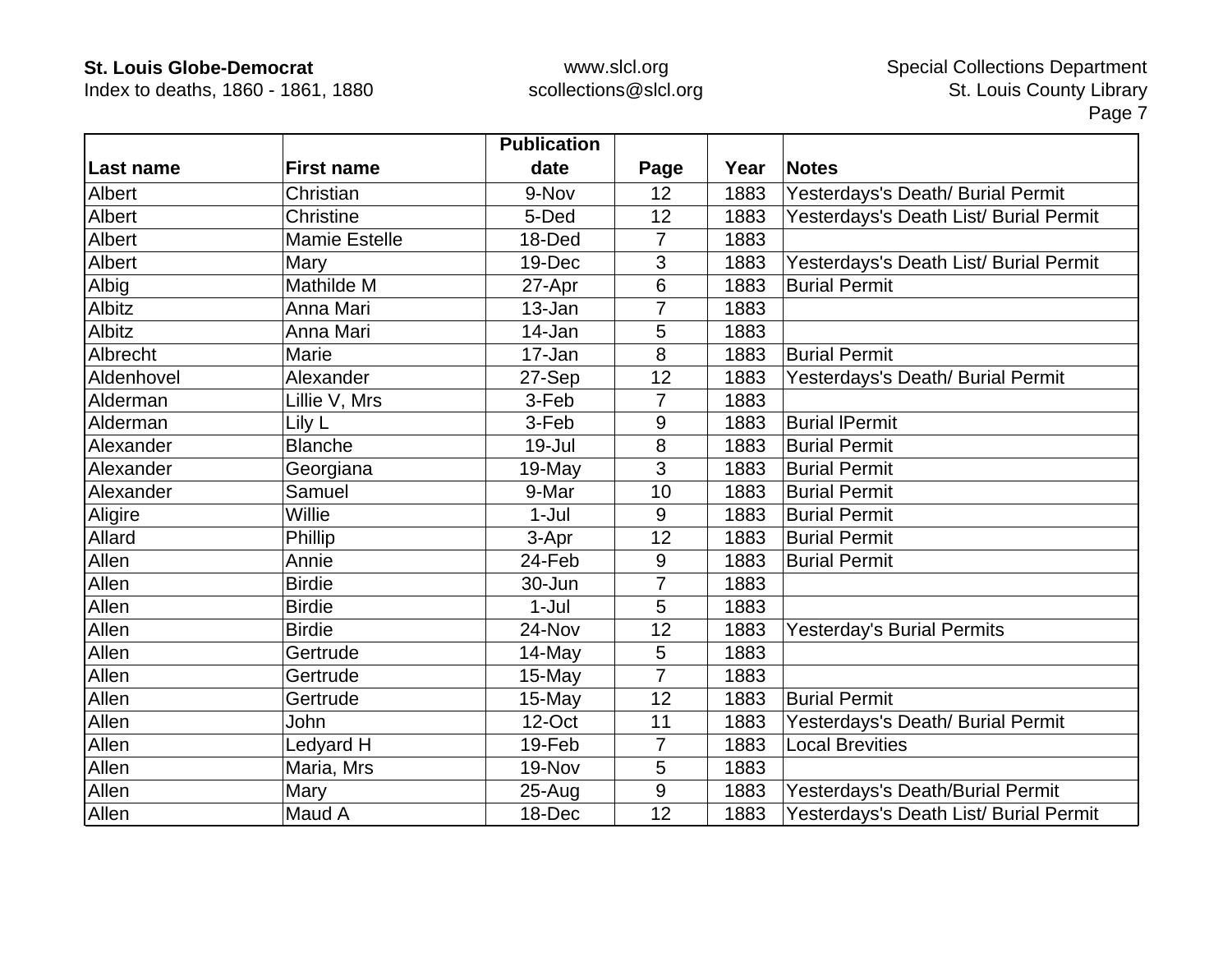Index to deaths, 1860 - 1861, 1880

|           |                       | <b>Publication</b> |                  |      |                                   |
|-----------|-----------------------|--------------------|------------------|------|-----------------------------------|
| Last name | <b>First name</b>     | date               | Page             | Year | <b>Notes</b>                      |
| Allen     | <b>Maud Alice</b>     | 18-Dec             | 7                | 1883 |                                   |
| Allen     | Thomas R              | $20 -$ Jul         | 5                | 1883 | <b>Funeral Notice</b>             |
| Allen     | Walter                | 22-Sep             | 9                | 1883 | Yesterdays's Death/ Burial Permit |
| Allison   | <b>Charles W</b>      | 19-Jan             | 6                | 1883 | A Circus Man's Death              |
| Allison   | <b>Charles W</b>      | 20-Jan             | 12               | 1883 | <b>Burial Permit</b>              |
| Allison   | J C                   | $31 -$ Jul         | 5                | 1883 |                                   |
| Allison   | J F                   | 14-Mar             | $\overline{2}$   | 1883 | Deaths, Joel F Allison            |
| Allison   | Joe F                 | 16-Mar             | 5                | 1883 |                                   |
| Allison   | Joel F                | 14-Mar             | $\overline{7}$   | 1883 |                                   |
| Allison   | Robert C              | 1-Aug              | 8                | 1883 | <b>Burial Permit</b>              |
| Alllen    | Hary                  | 30-Sep             | 19               | 1883 | Yesterdays's Death/ Burial Permit |
| Alson     | George                | 25-Oct             | 9                | 1883 | Yesterdays's Death/ Burial Permit |
| Alt       | John                  | 10-Oct             | 11               | 1883 | Yesterdays's Death/ Burial Permit |
| Altendorf | Jacob                 | 2-Sep              | 11               | 1883 | Yesterdays's Death/ Burial Permit |
| Althage   | Alvira                | 8-Sep              | 9                | 1883 | Yesterdays's Death/ Burial Permit |
| Altheimer | Jennie                | 28-Aug             | 5                | 1883 |                                   |
| Altheimer | Jennie                | $27 - Aug$         | 5                | 1883 |                                   |
| Althiemer | Jennie                | 29-Aug             | 8                | 1883 | Yesterdays's Death/ Burial Permit |
| Ambs      | <b>Hazel Florence</b> | 13-Oct             | 7                | 1883 |                                   |
| Ambs      | <b>Hazel Florence</b> | 14-Oct             | 5                | 1883 |                                   |
| Ambs      | Hazie F               | 16-Oct             | 12               | 1883 | Yesterdays's Death/ Burial Permit |
| Ambs      | Mary A                | 5-Nov              | 5                | 1883 |                                   |
| Ambs      | Mary A                | 6-Nov              | 7                | 1883 |                                   |
| Ambs      | Mary A                | 7-Nov              | $\overline{7}$   | 1883 |                                   |
| Ameiss    | Oliver                | 3-May              | 12               | 1883 | <b>Burial Permit</b>              |
| Amelunig  | Henrietta             | 31-Jan             | $\overline{7}$   | 1883 | <b>Burial Permit</b>              |
| Amier     | <b>Bally</b>          | 22-May             | $\boldsymbol{9}$ | 1883 | <b>Burial Permit</b>              |
| Amman     | Albert J              | 22-Jul             | 9                | 1883 | <b>Burial Permit</b>              |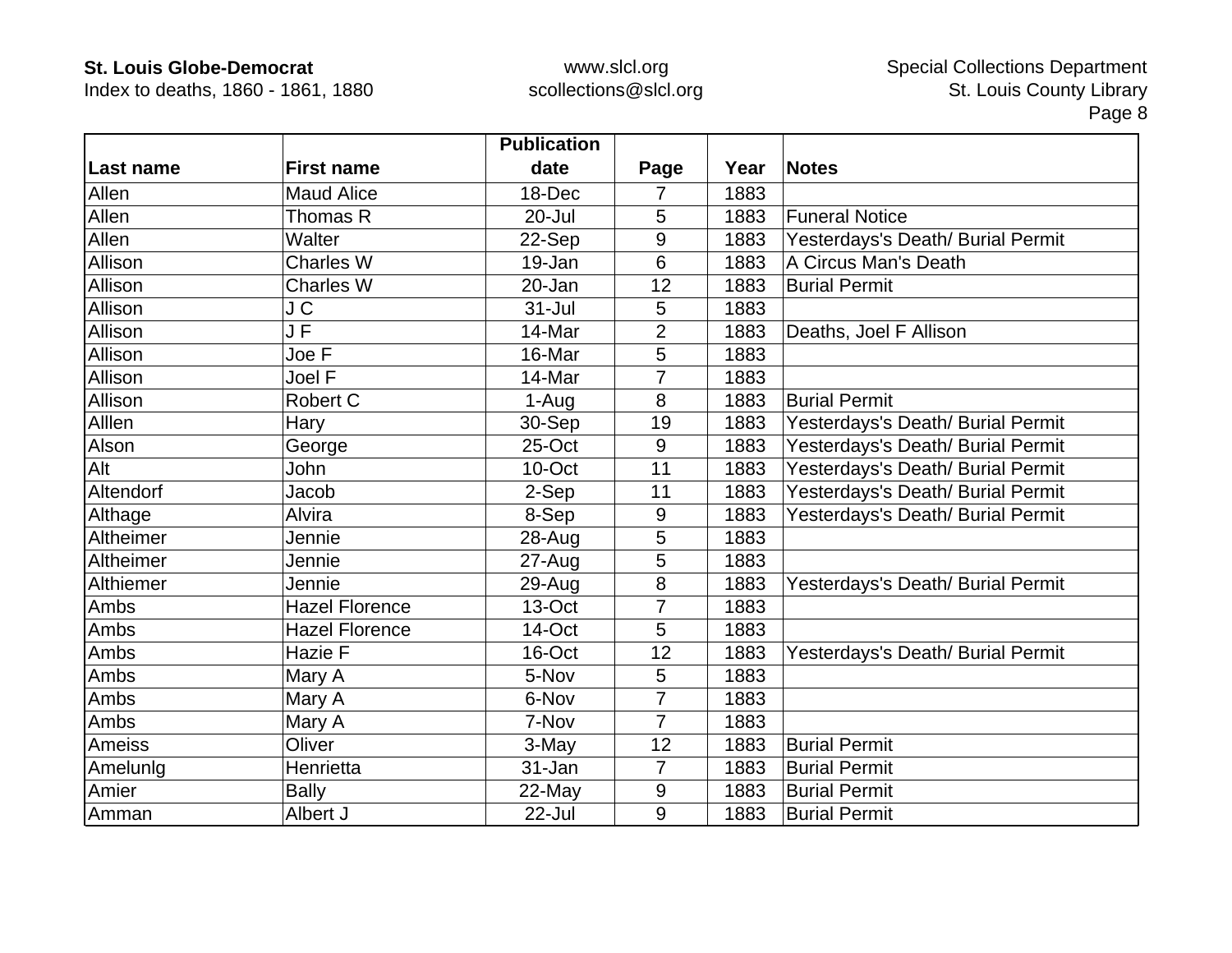Index to deaths, 1860 - 1861, 1880

|           |                   | <b>Publication</b> |      |      |                                        |
|-----------|-------------------|--------------------|------|------|----------------------------------------|
| Last name | <b>First name</b> | date               | Page | Year | <b>Notes</b>                           |
| Amman     | Ernst             | $13 -$ Jul         | 8    | 1883 | <b>Burial Permit</b>                   |
| Amman     | Hannorah          | 18-Dec             | 12   | 1883 | Yesterdays's Death List/ Burial Permit |
| Am-Rhein  | Charlie O         | 28-Mar             | 12   | 1883 | <b>Burial Permit</b>                   |
| Amyr      | John              | 20-Nov             | 9    | 1883 | <b>Yesterday's Burial Permits</b>      |
| Anders    | Klara             | 8-Mar              | 12   | 1883 | <b>Burial Permit</b>                   |
| Anderson  | Emma              | 30-May             | 8    | 1883 | <b>Local Brevities</b>                 |
| Anderson  | Emma              | $1-Jun$            | 6    | 1883 | <b>Burial Permit</b>                   |
| Anderson  | George            | 20-Nov             | 9    | 1883 | <b>Yesterday's Burial Permits</b>      |
| Anderson  | Georgie           | 18-Nov             | 8    | 1883 |                                        |
| Anderson  | James T           | 18-Nov             | 8    | 1883 |                                        |
| Anderson  | Jerry             | 10-Jun             | 17   | 1883 | <b>Burial Permit</b>                   |
| Anderson  | Jessie M          | 11-Feb             | 9    | 1883 | <b>Burial Permit</b>                   |
| Anderson  | Johanus           | 3-Jan              | 8    | 1883 | <b>Burial Permits</b>                  |
| Anderson  | John              | $1-Jun$            |      | 1883 | <b>Criminal Record</b>                 |
| Anderson  | John              | 22-Sep             | 9    | 1883 | Yesterdays's Death/ Burial Permit      |
| Anderson  | Margaret          | 16-Jan             | 5    | 1883 |                                        |
| Anderson  | Margaret          | 17-Jan             | 8    | 1883 | <b>Burial Permit</b>                   |
| Anderson  | Mary              | 11-Jan             | 10   | 1883 | <b>Burial Permit</b>                   |
| Anderson  | Perry             | 9-Mar              | 10   | 1883 | <b>Burial Permit</b>                   |
| Anderson  | Rob J             | 22-Feb             | 2    | 1883 | <b>Burial Permit</b>                   |
| Anderson  | Robert J          | 21-Feb             | 5    | 1883 |                                        |
| Anderson  | Robert J          | 22-Feb             | 9    | 1883 |                                        |
| Anderson  | Sarah             | 25-Apr             | 9    | 1883 | <b>Burial Permit</b>                   |
| Anderson  | <b>Susie</b>      | $25 -$ Jul         | 10   | 1883 | <b>Burial Permit</b>                   |
| Anderson  | Theresa           | 25-Sep             | 11   | 1883 | Yesterdays's Death/ Death Permit       |
| Anderson  | Thos A, Capt      | 4-Oct              | 5    | 1883 |                                        |
| Anderson  | Turner            | 8-Jun              | 10   | 1883 | <b>Found Drowned</b>                   |
| Anderson  | Turner            | 9-Jun              | 9    | 1883 | <b>Burial Permit</b>                   |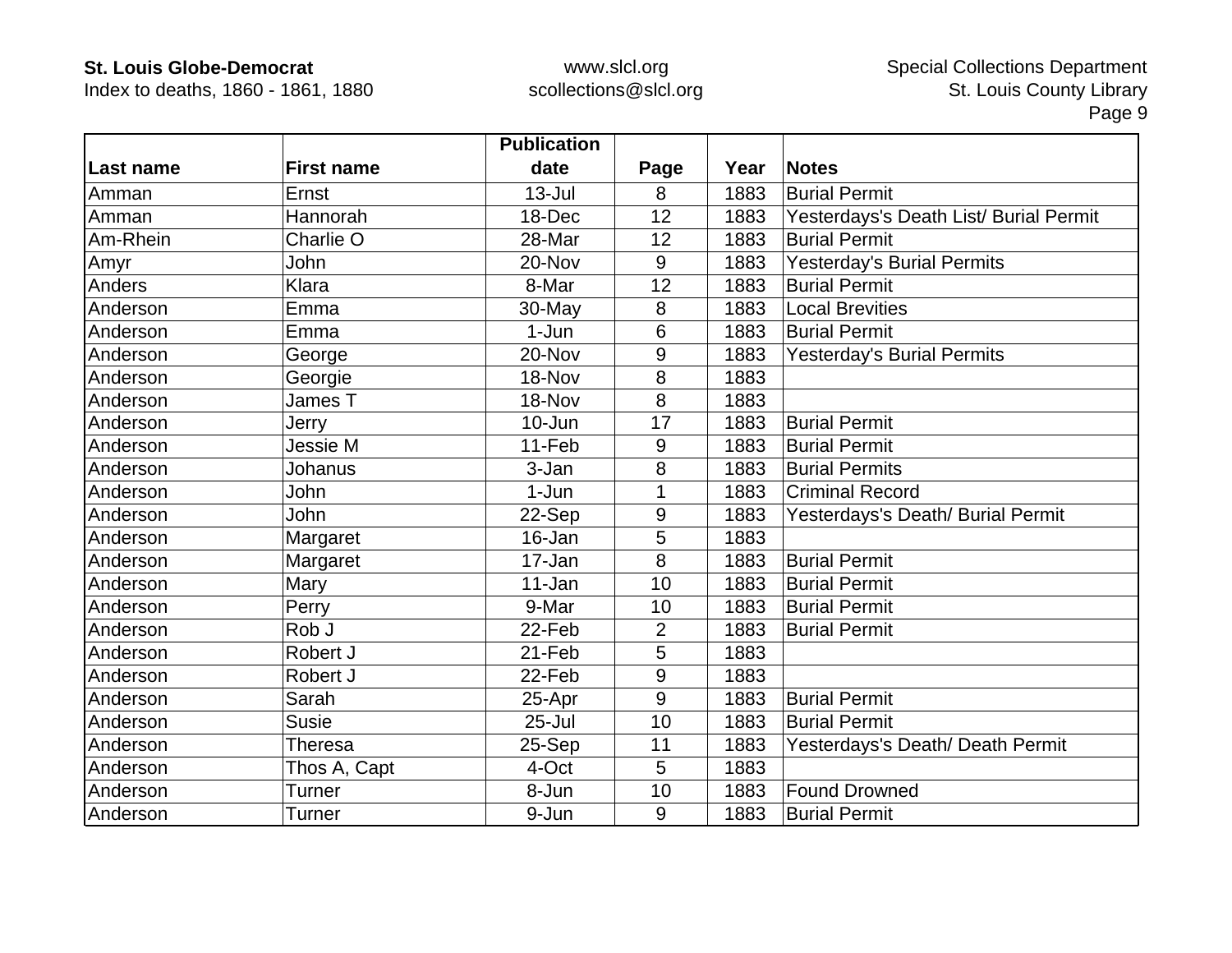Index to deaths, 1860 - 1861, 1880

|           |                           | <b>Publication</b> |                |      |                                        |
|-----------|---------------------------|--------------------|----------------|------|----------------------------------------|
| Last name | <b>First name</b>         | date               | Page           | Year | <b>Notes</b>                           |
| Anderson  | William                   | 7-Dec              | 12             | 1883 | Yesterdays's Death List/ Burial Permit |
| Andersoon | Carrie                    | 8-Aug              | $\overline{7}$ | 1883 | <b>Burial Permit</b>                   |
| Andras    | William S                 | 25-Oct             | 12             | 1883 | Suburban, Jackson                      |
| Andras    | Wm S, Mr                  | 13-Sep             | 8              | 1883 | Suburban, Jacksonville                 |
| Andreas   | Anna                      | $12$ -Jul          | 8              | 1883 | <b>Burial Permit</b>                   |
| Andrews   | Moore                     | 30-Sep             | 19             | 1883 | Yesterdays's Death/ Burial Permit      |
| Andrews   | Rosa                      | 12-May             | 9              | 1883 | <b>Burial Permit</b>                   |
| Anseline  | <b>Florence Lamereaux</b> | 26-Jul             | 8              | 1883 | <b>Burial Permit</b>                   |
| Anselme   | <b>Florence Lamereaux</b> | $25 -$ Jul         | 5              | 1883 |                                        |
| Anslinger | Jacob                     | 21-Nov             | 11             | 1883 | <b>Yesterday's Burial Permits</b>      |
| Anthes    | Margret H                 | 27-Apr             | 6              | 1883 | <b>Burial Permit</b>                   |
| Anthony   | Nancy, Mrs                | 9-Dec              | 5              | 1883 |                                        |
| Appel     | Paul                      | 8-Mar              | 12             | 1883 | <b>Burial Permit</b>                   |
| Apsley    | Isabella T                | $11 - Jan$         | 5              | 1883 |                                        |
| Apsley    | <b>Isabella T</b>         | 12-Jan             | 5              | 1883 |                                        |
| Apsley    | <b>Isabella T</b>         | 13-Jan             | 12             | 1883 | <b>Burial Permits</b>                  |
| Aracher   | Charles C                 | 30-Oct             | $\overline{7}$ | 1883 |                                        |
| Arata     | Frank                     | 5-Jun              | 4              | 1883 | <b>Burial Permit</b>                   |
| Arata     | Louis                     | 29-Dec             | 9              | 1883 | Yesterdays's Death List/ Burial Permit |
| Arbogast  | Frank                     | $22 -$ Jul         | 9              | 1883 | <b>Burial Permit</b>                   |
| Archer    | $\overline{C}$            | 30-Oct             | 12             | 1883 | Yesterdays's Death/ Burial Permit      |
| Archer    | Charles C                 | 29-Oct             | 5              | 1883 |                                        |
| Areman    | Florian                   | 8-Mar              | 12             | 1883 | <b>Burial Permit</b>                   |
| Arentzca  | Jamiel                    | 31-Jan             | 7              | 1883 | <b>Burial Permit</b>                   |
| Argast    | Karoline                  | 3-Mar              | 12             | 1883 | <b>Burial Permit</b>                   |
| Armstrong | Green                     | 20-Dec             | 9              | 1883 | <b>Coroner's Cases</b>                 |
| Armstrong | Green                     | 21-Dec             | 11             | 1883 | Yesterdays's Death List/ Burial Permit |
| Arndt     | <b>Elizabeth Slater</b>   | 30-Nov             | 5              | 1883 |                                        |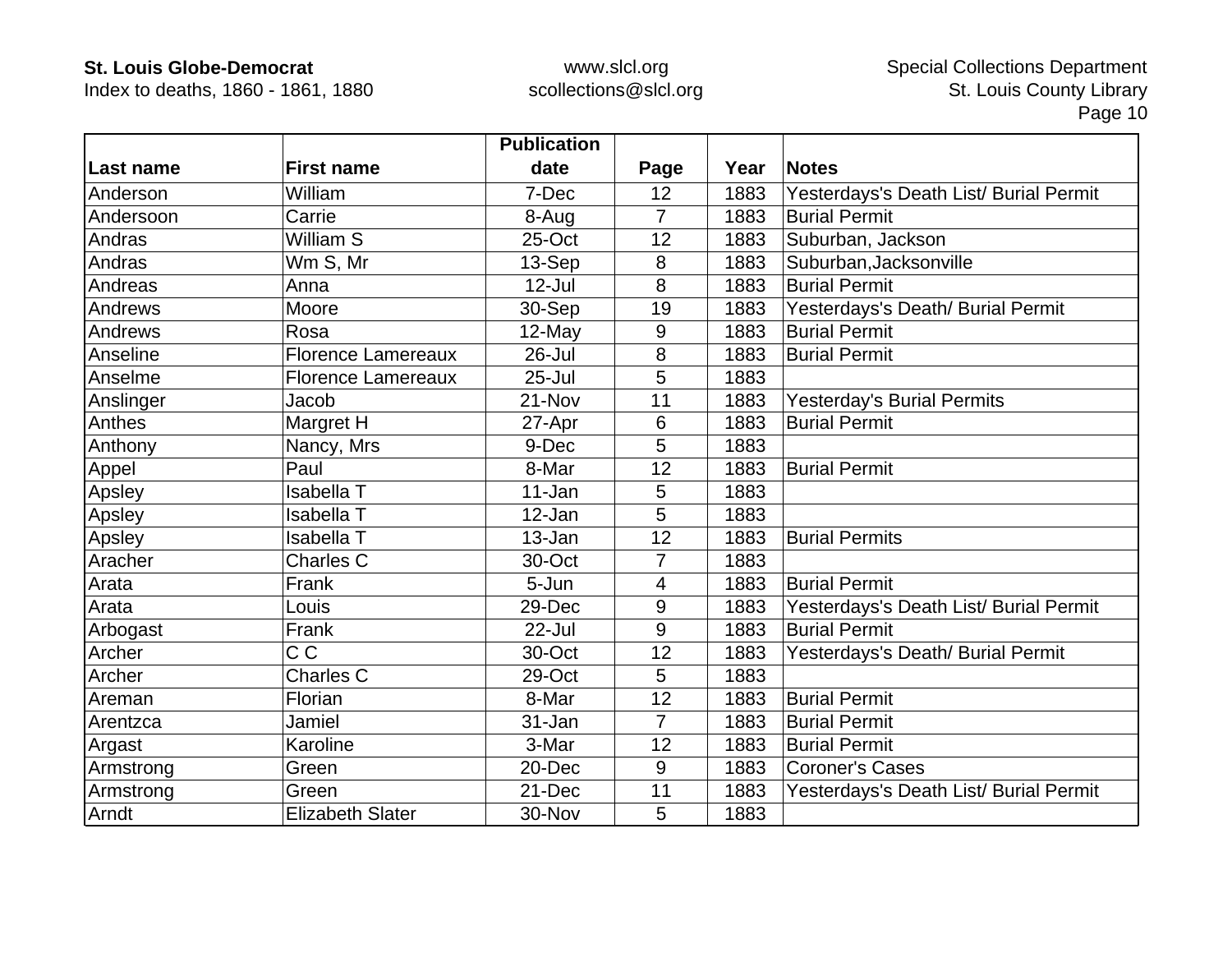Index to deaths, 1860 - 1861, 1880

|            |                         | <b>Publication</b> |                |      |                                        |
|------------|-------------------------|--------------------|----------------|------|----------------------------------------|
| Last name  | <b>First name</b>       | date               | Page           | Year | <b>Notes</b>                           |
| Arndt      | <b>Elizabeth Slater</b> | 1-Dec              | 7              | 1883 |                                        |
| Arndt      | <b>Elizabeth Slater</b> | 2-Dec              | 8              | 1883 |                                        |
| Arning     | Emelia                  | 5-Sep              | 7              | 1883 | Yesterdays's Death/ Burial Permit      |
| Arning     | Emil                    | 7-Aug              | 8              | 1883 | <b>Burial Permit</b>                   |
| Arnold     | Charles (Infant Of)     | 13-Mar             | 5              | 1883 | <b>Local Brevities</b>                 |
| Arnold     | Heinrich                | 27-Mar             | 8              | 1883 | <b>Burial Permit</b>                   |
| Arnold     | Henry                   | 18-Feb             | 8              | 1883 |                                        |
| Arnold     | Henry                   | 19-Feb             | 5              | 1883 |                                        |
| Arnold     | Henry                   | 20-Feb             | 12             | 1883 | <b>Burial Permit</b>                   |
| Arnold     | John (Infant of)        | 14-Mar             | 12             | 1883 | <b>Burial Permit</b>                   |
| Arnold     | Maria, Mrs              | 11-Oct             | 7              | 1883 |                                        |
| Arnold     | Maria, Mrs              | 12-Oct             | 7              | 1883 |                                        |
| Arnold     | Oliver                  | 27-Mar             | 8              | 1883 | <b>Burial Permit</b>                   |
| Arnot      | Elizabeth M             | 28-Sep             | 7              | 1883 |                                        |
| Arnot      | Elizabeth M             | 29-Sep             | 5              | 1883 |                                        |
| Arnot      | Elizabeth M             | 29-Sep             | 13             | 1883 | Yesterdays's Death/ Burial Permit      |
| Arnot      | Jesse, Mrs              | 28-Sep             | 12             | 1883 | Late Mrs Jesse Arnot                   |
| Arntzen    | Jennie                  | 31-Jan             | 5              | 1883 |                                        |
| Arp        | Arthur                  | 8-Aug              | $\overline{7}$ | 1883 | <b>Burial Permit</b>                   |
| Arrison    | <b>Charles Mathew</b>   | 27-Jun             | $\overline{7}$ | 1883 |                                        |
| Arrison    | Chas M                  | 28-Jun             | 12             | 1883 | <b>Burial Permit</b>                   |
| Arth       | Louis I                 | 17-Aug             | 8              | 1883 | Yesterday's Death/Burial Permit        |
| Arudt      | Elizabeth               | 2-Dec              | 17             | 1883 | Yesterdays's Death List/ Burial Permit |
| Aschendorf | Henry                   | 24-Mar             | 9              | 1883 | <b>Burial Permit</b>                   |
| Askemeyer  | Lena                    | 5-Nov              | 5              | 1883 |                                        |
| Askemeyer  | Lena                    | 6-Nov              | 11             | 1883 | Yesterdays's Death/ Burial Permit      |
| Assmann    | Johanna                 | 23-Oct             | 8              | 1883 | Yesterdays's Death/ Burial Permit      |
| Astroth    | Caroline                | 9-May              | 12             | 1883 | <b>Burial Permit</b>                   |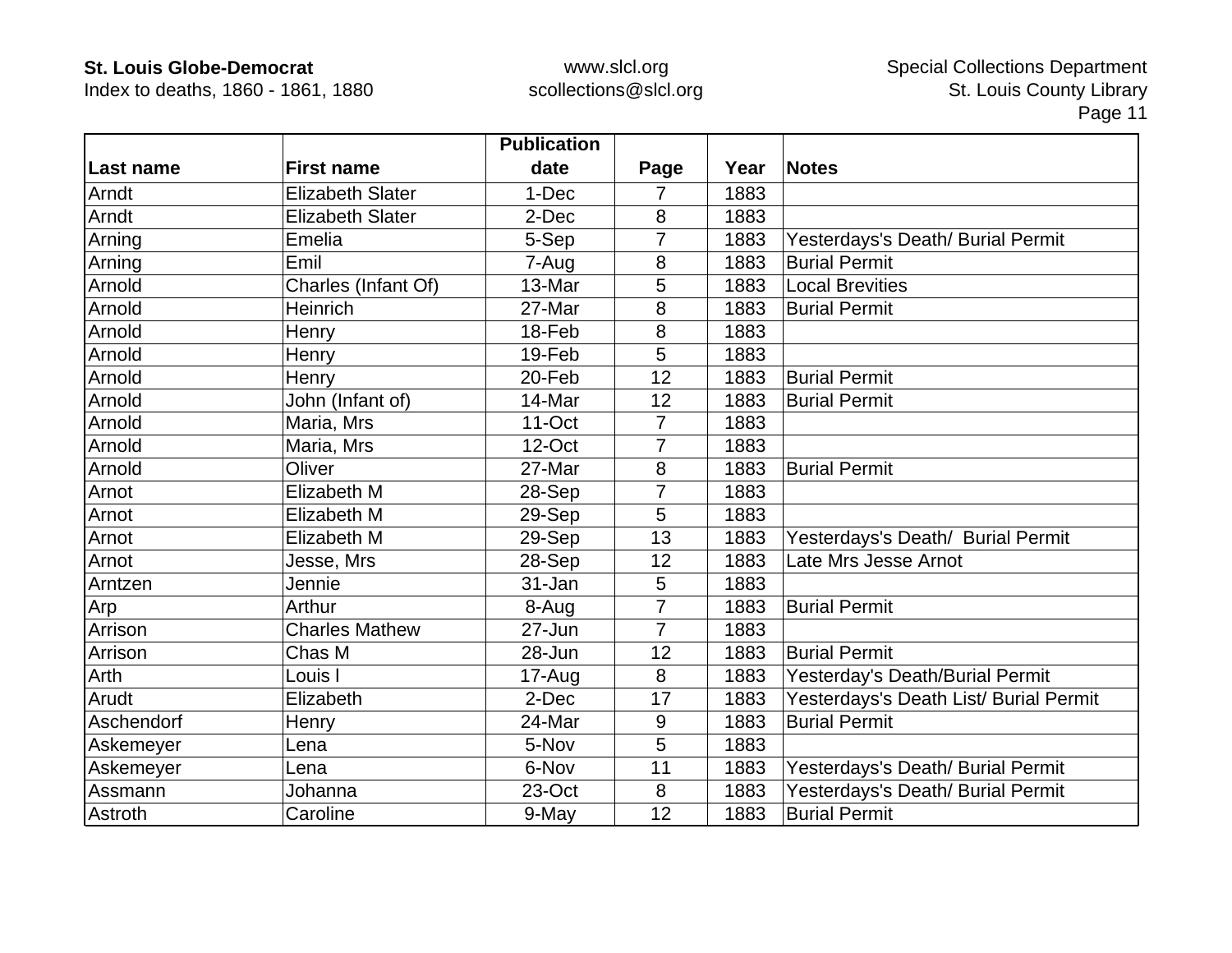Index to deaths, 1860 - 1861, 1880

|           |                     | <b>Publication</b> |                |      |                                        |
|-----------|---------------------|--------------------|----------------|------|----------------------------------------|
| Last name | <b>First name</b>   | date               | Page           | Year | <b>Notes</b>                           |
| Atchinson | Archer              | 19-Jun             | 12             | 1883 | <b>Burial Permit</b>                   |
| Atien     | Henry               | $26 -$ Jul         | 8              | 1883 | <b>Burial Permit</b>                   |
| Atkinson  | <b>Walter H</b>     | 2-Dec              | 17             | 1883 | Yesterdays's Death List/ Burial Permit |
| Atkinson  | <b>Walter Henry</b> | 30-Nov             | 5              | 1883 |                                        |
| Atkinson  | <b>Walter Henry</b> | 1-Dec              | 7              | 1883 |                                        |
| Atkinson  | Wm H                | 1-Dec              | 9              | 1883 | <b>Coroner's Cases</b>                 |
| Atlely    | Edward              | 6-Mar              | 11             | 1883 | <b>Local Brevities</b>                 |
| Atley     | Edward              | 7-Mar              | 6              | 1883 | <b>Burial Permit</b>                   |
| Atwood    | John                | 7-Mar              | 5              | 1883 |                                        |
| Aubuchon  | <b>Battise Y</b>    | 7-Jun              | $\overline{7}$ | 1883 |                                        |
| Aubuchon  | Elizabeth A         | 5-Jan              | 12             | 1883 | <b>Burial Permits</b>                  |
| Aubuchon  | Lizzie Morrison     | 4-Jan              | 5              | 1883 |                                        |
| Aubuchon  | Lizzie Morrison     | 5-Jan              | 7              | 1883 |                                        |
| Auer      | Anna M              | 31-Aug             | 9              | 1883 | Yesterdays's Death/ Burial Permit      |
| Auer      | Henry(Infant Of)    | $2-Jul$            | 3              | 1883 | <b>Local Brevities</b>                 |
| Augeil    | <b>Nelson</b>       | 19-Aug             | $\overline{7}$ | 1883 | Yesterday's Death/Burial Permit        |
| August    | Therese             | 2-Nov              | 11             | 1883 | Yesterdays's Death/ Burial Permit      |
| Augwine   | Mr, (Child Of)      | 24-Jul             | 8              | 1883 | Suburban, East St Louis                |
| Aunnann   | John                | 6-Feb              | 12             | 1883 | <b>Burial Permit</b>                   |
| Austin    | Charles             | 1-Nov              | 9              | 1883 | <b>Coroner's Cases</b>                 |
| Austin    | <b>Charles</b>      | 2-Nov              | 11             | 1883 | Yesterdays's Death/ Burial Permit      |
| Avery     | William T           | 23-May             | $\overline{7}$ | 1883 |                                        |
| Avery     | William T           | $24$ -May          | $\overline{7}$ | 1883 |                                        |
| Avery     | Wm                  | 25-May             | 10             | 1883 | <b>Burial Permit</b>                   |
| Axal      | Thomas              | 2-May              | $\overline{7}$ | 1883 |                                        |
| Ayers     | Theodore W          | 6-Oct              | 14             | 1883 | Yesterdays's Deaths/ Burial Permit     |
| Ayllward  | Thomas, Capt        | 15-May             | 8              | 1883 | <b>Capt Aylward's Death</b>            |
| Aylward   | Martin              | 18-Mar             | 5              | 1883 |                                        |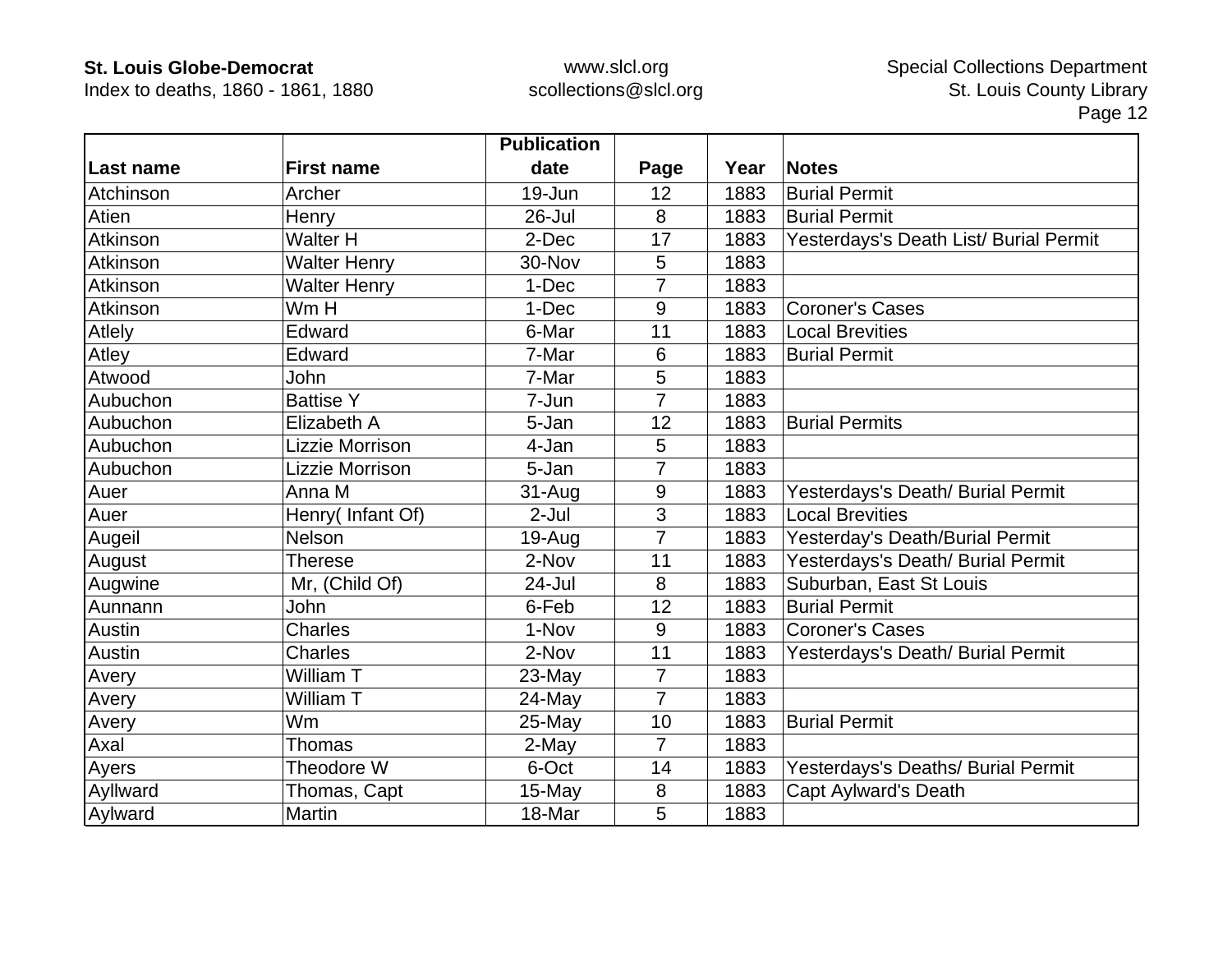Index to deaths, 1860 - 1861, 1880

|                   |                   | <b>Publication</b> |                |      |                                        |
|-------------------|-------------------|--------------------|----------------|------|----------------------------------------|
| <b>Last name</b>  | <b>First name</b> | date               | Page           | Year | <b>Notes</b>                           |
| Aylward           | Thomas            | 14-May             | 5              | 1883 |                                        |
| Aylward           | Thomas            | 15-May             | $\overline{7}$ | 1883 |                                        |
| Aylward           | Thomas            | 16-May             | 12             | 1883 | <b>Burial Permit</b>                   |
| Ayres             | Theodore W        | 6-Oct              | 5              | 1883 |                                        |
| Ayres             | Theodore W        | 7-Oct              | 8              | 1883 |                                        |
| B_ennicn          | James             | 27-Feb             | 11             | 1883 | <b>Burial Permit</b>                   |
| <b>Baastad</b>    | Armena            | 9-Sep              | 8              | 1883 |                                        |
| <b>Babeck</b>     | Frank             | 31-Aug             | 9              | 1883 | Yesterdays's Death/ Burial Permit      |
| Babst             | Henry             | 21-Dec             | 12             | 1883 | <b>Tragedy Repeated</b>                |
| <b>Bach</b>       | Caroline          | 25-Nov             | 20             | 1883 | Yesterdays's Death List/ Burial Permit |
| <b>Bachman</b>    | Nathan            | $25-Sep$           | 11             | 1883 | Yesterdays's Death/ Death Permit       |
| <b>Bachman</b>    | Pauline           | 9-Apr              | 10             | 1883 | <b>Burial Permit</b>                   |
| Bachmann          | <b>Barbara</b>    | 12-Sep             | 11             | 1883 | Yesterdays's Death/ Burial Permit      |
| <b>Bachmann</b>   | Conrad            | 21-Feb             | 10             | 1883 | <b>Burial Permit</b>                   |
| <b>Bachmann</b>   | Max               | 5-Jun              | 4              | 1883 | <b>Burial Permit</b>                   |
| Bacigalipo        | Mary              | 22-Aug             | 5              | 1883 |                                        |
| Bacigalupo        | Louis B           | 28-Nov             | 7              | 1883 |                                        |
| Bacigalupo        | Louis B           | 29-Nov             | $\overline{7}$ | 1883 |                                        |
| Bacigalupo        | Louis B           | 29-Nov             | 12             | 1883 | Yesterdays's Death List/ Burial Permit |
| Bacigalupo        | Mary L            | 22-Aug             | 8              | 1883 | Yesterdays's Death/Burial Permit       |
| <b>Backanholt</b> | Mary Ann, Mrs     | 19-Jan             | 3              | 1883 | <b>Local Brevities</b>                 |
| <b>Backer</b>     | Johanna C         | 3-Apr              | 12             | 1883 | <b>Burial Permit</b>                   |
| <b>Backerer</b>   | Tillie            | 14-Aug             | 8              | 1883 | Yesterday's Death/Burial Permit        |
| Bacon             | <b>Charles K</b>  | 2-Feb              | 5              | 1883 |                                        |
| Bacon             | <b>Charles K</b>  | 3-Feb              | 7              | 1883 |                                        |
| Bacon             | <b>Charles K</b>  | 3-Feb              | 9              | 1883 | <b>Burial Permit</b>                   |
| Bacon             | Chas K            | 1-Feb              | $\overline{7}$ | 1883 |                                        |
| <b>Bacon</b>      | Katie             | 12-Oct             | 11             | 1883 | Yesterdays's Death/ Burial Permit      |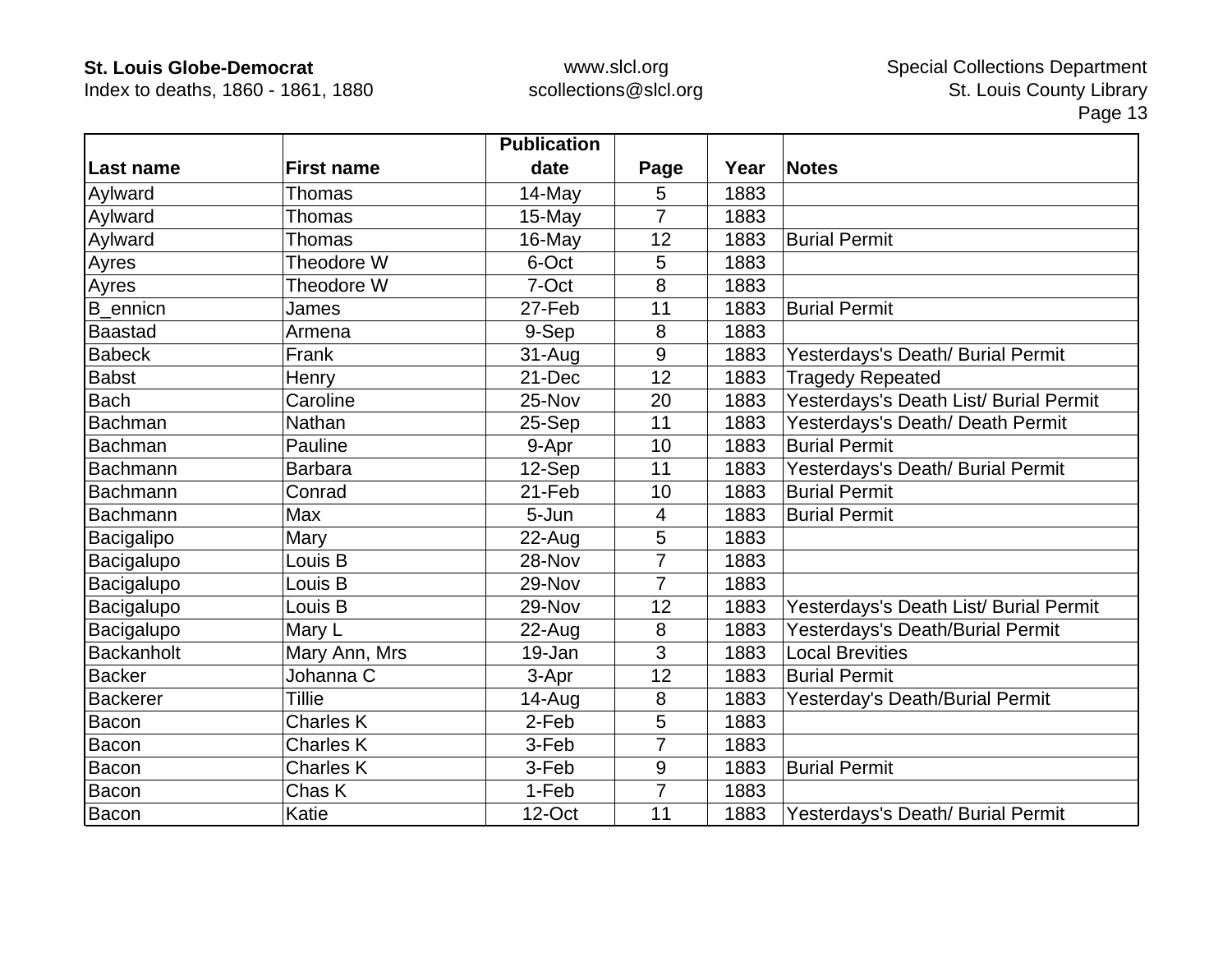Index to deaths, 1860 - 1861, 1880

|               |                      | <b>Publication</b> |                |      |                                        |
|---------------|----------------------|--------------------|----------------|------|----------------------------------------|
| Last name     | <b>First name</b>    | date               | Page           | Year | <b>Notes</b>                           |
| Baerkoehler   | <b>Thomass</b>       | 8-Mar              | 8              | 1883 | <b>Local Brevities</b>                 |
| Baggerman     | Anna                 | 16-Jan             | 10             | 1883 | <b>Burial Permit</b>                   |
| Baggerman     | Annie                | 15-Jan             | 5              | 1883 |                                        |
| Baggermann    | Cornelius            | 19-Mar             | 5              | 1883 |                                        |
| Baggermann    | Cornelius            | 20-Mar             | 7              | 1883 |                                        |
| Baggermann    | Cornelius            | 20-Mar             | 11             | 1883 | <b>Burial Permit</b>                   |
| <b>Baggot</b> | Mary                 | 11-Jan             | 5              | 1883 |                                        |
| Baggott       | Mary                 | 11-Jan             | 10             | 1883 | <b>Burial Permit</b>                   |
| Baggs         | Herny S              | 8-Jun              | 10             | 1883 | <b>Burial Permit</b>                   |
| <b>Bailey</b> | Edward               | 29-Sep             | 13             | 1883 | Yesterdays's Death/ Burial Permit      |
| <b>Bailey</b> | Eliza Jane           | 26-Jan             | 10             | 1883 | <b>Burial Permit</b>                   |
| <b>Bailey</b> | Frank                | 30-Aug             | 5              | 1883 |                                        |
| <b>Bailey</b> | Harry E              | 14-Feb             | 7              | 1883 | <b>Burial Permit</b>                   |
| <b>Bailey</b> | Joshua               | 16-Jun             | $\overline{2}$ | 1883 | Death's Doings, Joshua Bailey          |
| <b>Baily</b>  | Josephine            | 18-Sep             | 12             | 1883 | Yesterdays's Death/Burial Permit       |
| <b>Baird</b>  | Robert H             | 20-Mar             | 11             | 1883 | <b>Burial Permit</b>                   |
| <b>Baird</b>  | <b>Robert Hurley</b> | 18-Mar             | 5              | 1883 |                                        |
| <b>Baird</b>  | <b>Robert Hurley</b> | 19-Mar             | 5              | 1883 |                                        |
| <b>Baites</b> | Frank                | 9-Aug              | 6              | 1883 | <b>Local Brevities</b>                 |
| <b>Baker</b>  | Annie S              | 25-Mar             | 5              | 1883 |                                        |
| <b>Baker</b>  | Annie S              | 26-Mar             | 5              | 1883 |                                        |
| <b>Baker</b>  | Annie S              | 27-Mar             | $\overline{7}$ | 1883 |                                        |
| <b>Baker</b>  | Chas, Mrs            | 20-May             | 3              | 1883 | Light Loss Of Life Near Gillespie      |
| <b>Baker</b>  | Chas, Mrs (Child Of) | 20-May             | 3              | 1883 | Light Loss Of Life Near Gillespie      |
| <b>Baker</b>  | David F              | 25-Nov             | 5              | 1883 |                                        |
| Baker         | David F              | 26-Nov             | 5              | 1883 |                                        |
| <b>Baker</b>  | David F              | 27-Nov             | 8              | 1883 | Yesterdays's Death List/ Burial Permit |
| <b>Baker</b>  | George (Child Of)    | 20-May             | 3              | 1883 | <b>Four Killed Near Plainview</b>      |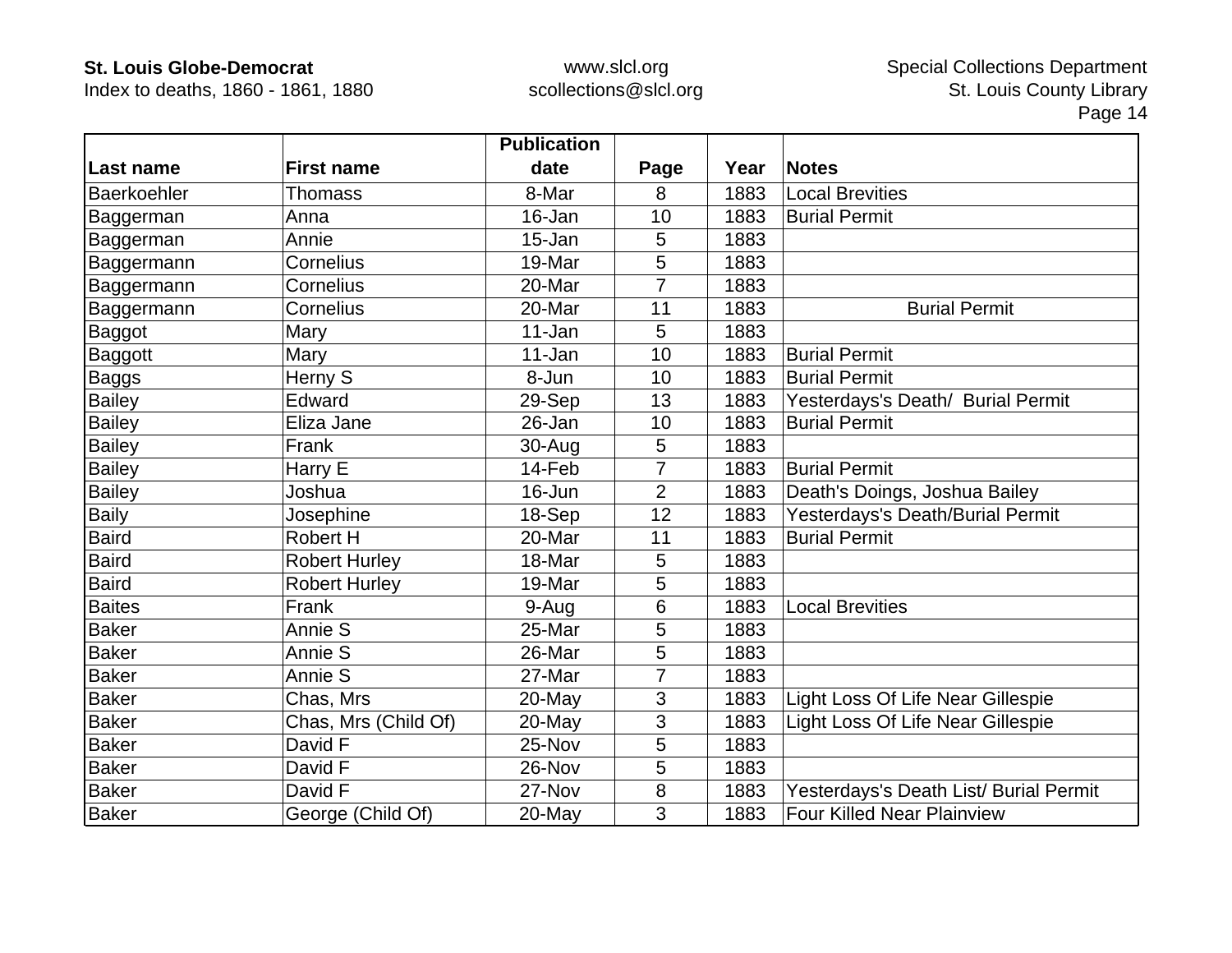Index to deaths, 1860 - 1861, 1880

|                  |                        | <b>Publication</b> |                |      |                                        |
|------------------|------------------------|--------------------|----------------|------|----------------------------------------|
| Last name        | <b>First name</b>      | date               | Page           | Year | <b>Notes</b>                           |
| <b>Baker</b>     | George (Grandchild Of) | 20-May             | 3              | 1883 | <b>Course South Of Carlinville</b>     |
|                  | George, Mr (Grandchild |                    |                |      |                                        |
| <b>Baker</b>     | O(f)                   | 20-May             | 3              | 1883 | Dead At Spanish-Needle Prairie         |
| <b>Baker</b>     | George, Mrs            | 20-May             | 3              | 1883 | Dead At Spanish-Needle Prairie         |
| Baker            | George, Mrs            | 20-May             | 3              | 1883 | <b>Course South Of Carlinville</b>     |
| <b>Baker</b>     | Joe                    | 21-Oct             | 9              | 1883 | Yesterdays's Death/ Burial Permit      |
| <b>Baker</b>     | Levin H                | 8-Oct              | $\overline{4}$ | 1883 | Levin H Baker                          |
| <b>Baker</b>     | Levin H                | 8-Oct              | 5              | 1883 |                                        |
| <b>Baker</b>     | Levin H                | 9-Oct              | 12             | 1883 | Suburban, Bridgeton                    |
| <b>Baldwin</b>   | Isaac                  | 6-Feb              | 11             | 1883 | Suburban, Jacksonville, Illinois       |
| <b>Baldwin</b>   | Mary                   | 22-May             | 9              | 1883 | <b>Burial Permit</b>                   |
| <b>Balhefor</b>  | Ernst                  | 24-Mar             | 9              | 1883 | <b>Burial Permit</b>                   |
| Ball             | David S                | 18-Jul             | 6              | 1883 | <b>Local Brevities</b>                 |
| Ball             | David S                | 18-Jul             | 8              | 1883 | <b>Burial Permit</b>                   |
| Ball             | George                 | 9-Dec              | 19             | 1883 | Yesterdays's Death List/ Burial Permit |
| <b>Ball</b>      | Jane                   | 23-Jul             | 5              | 1883 |                                        |
| Ball             | Josephine              | 4-Oct              | 9              | 1883 | Yesterdays's Death/I Burial Permit     |
| <b>Ball</b>      | <b>Martin</b>          | 25-Sep             | 11             | 1883 | Yesterdays's Death/ Death Permit       |
| <b>Ballinger</b> | Altba E, Miss          | 25-Apr             | $\overline{7}$ | 1883 |                                        |
| <b>Balm</b>      | Maggie M               | 9-Aug              | 10             | 1883 | <b>Burial Permit</b>                   |
| <b>Bambrick</b>  | Andrew                 | 21-Jan             | 5              | 1883 |                                        |
| Bamburger        | John                   | 22-Mar             | 12             | 1883 | <b>Burial Permit</b>                   |
| <b>Banding</b>   | Alexander              | 13-Dec             | 8              | 1883 | Yesterdays's Death List/ Burial Permit |
| <b>Banet</b>     | Jacobina               | 19-Aug             | 7              | 1883 | Yesterday's Death/Burial Permit        |
| Banks            | <b>Butler</b>          | 3-Nov              | 12             | 1883 | Yesterdays's Death/ Burial Permit      |
| Bannister        | Mary                   | 30-Oct             | 12             | 1883 | Yesterdays's Death/ Burial Permit      |
| <b>Bante</b>     | Theophilus J           | 20-Dec             | 8              | 1883 | Yesterdays's Death List/ Burial Permit |
| <b>Baptist</b>   | <b>Thaddeus</b>        | $11-Auq$           | 9              | 1883 | <b>Burial Permit</b>                   |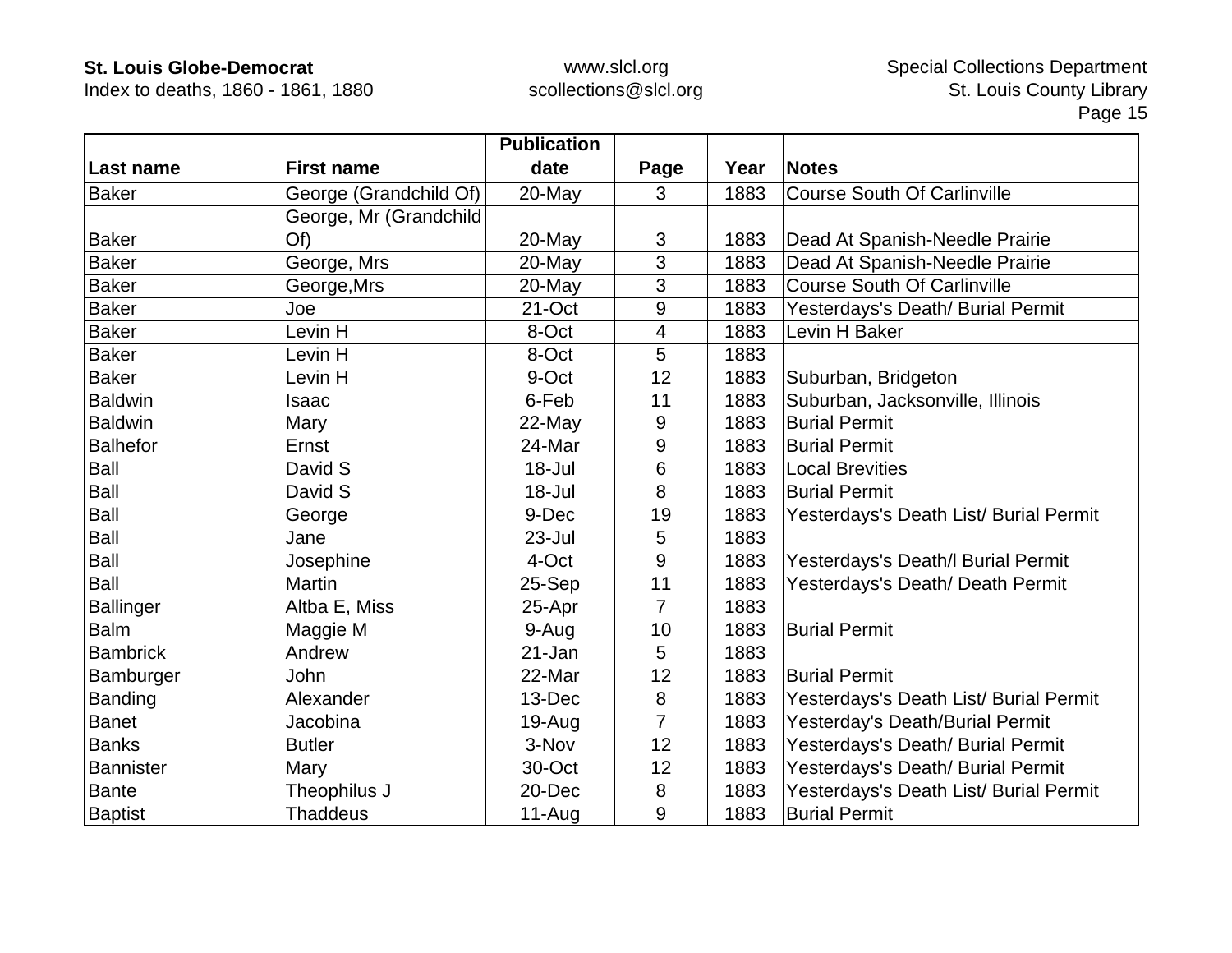Index to deaths, 1860 - 1861, 1880

|                  |                      | <b>Publication</b> |                |      |                                        |
|------------------|----------------------|--------------------|----------------|------|----------------------------------------|
| Last name        | <b>First name</b>    | date               | Page           | Year | <b>Notes</b>                           |
| <b>Baptiste</b>  | <b>Thadeus</b>       | $11-Aug$           | 12             | 1883 | <b>Coroner's Cases</b>                 |
| <b>Barada</b>    | Eliza                | 1-Aug              | 8              | 1883 | <b>Burial Permit</b>                   |
| Barbour          | Chas A               | 27-Feb             | 11             | 1883 | <b>Burial Permit</b>                   |
| <b>Barbour</b>   | C Alfred             | 24-Feb             | 7              | 1883 |                                        |
| <b>Barbour</b>   | C Alfred             | 26-Feb             | 5              | 1883 | <b>Funeral Notice</b>                  |
| <b>Barby</b>     | Anna                 | 16-Sep             | 9              | 1883 | Yesterdays's Death/ Burial Permit      |
| <b>Barclaly</b>  | Eugene               | 30-Dec             | 5              | 1883 |                                        |
| <b>Bardol</b>    | Elsa                 | 20-Mar             | 11             | 1883 | <b>Burial Permit</b>                   |
| <b>Bardsley</b>  | ??zbeth              | 7-Jan              | 11             | 1883 | <b>Burial Permit</b>                   |
| Bardsley         | Elizabeth, Mrs       | 6-Jan              | $\overline{7}$ | 1883 |                                        |
| Bargmann         | Wm F                 | 3-Jun              | 10             | 1883 | <b>Burial Permit</b>                   |
| <b>Baring</b>    | Casper               | 30-Jan             | 11             | 1883 | <b>Burial Permit</b>                   |
| <b>Barker</b>    | John                 | $30 - Aug$         | 10             | 1883 | <b>Coroner's Cases</b>                 |
| <b>Barker</b>    | William              | 17-Mar             | 9              | 1883 | <b>Burial Permit</b>                   |
| <b>Barker</b>    | Willie               | 17-Mar             | $\overline{7}$ | 1883 |                                        |
| Barloschak       | Frank                | 15-Dec             | 10             | 1883 | Yesterdays's Death List/ Burial Permit |
| <b>Barlow</b>    | Claudia J, Mrs       | $13 - Jun$         | $\overline{7}$ | 1883 |                                        |
| Barmeyer         | A E                  | 19-Apr             | 12             | 1883 | <b>Burial Permit</b>                   |
| <b>Barnbrook</b> | <b>Mrs</b>           | 6-Dec              | 11             | 1883 | Suburban, Jacksonville, Illinois       |
| <b>Barnes</b>    | <b>Charles Henry</b> | 5-Apr              | 5              | 1883 | <b>Local Brevities</b>                 |
| <b>Barnes</b>    | Fanny                | 29-Nov             | 12             | 1883 | Yesterdays's Death List/ Burial Permit |
| <b>Barnes</b>    | Hannah               | 12-Dec             | 12             | 1883 | Yesterdays's Death List/ Burial Permit |
| Barnes           | Margaret             | 18-Jul             | 8              | 1883 | <b>Burial Permit</b>                   |
| <b>Barnet</b>    | Francis              | 29-Apr             | 17             | 1883 | <b>Burial Permit</b>                   |
| Barns            | John                 | 24-Jan             | 10             | 1883 | <b>Burial Permit</b>                   |
| <b>Barr</b>      | J W                  | 30-Jan             | 11             | 1883 | <b>Burial Permit</b>                   |
| Barret           | James Irwin          | 9-Dec              | 5              | 1883 |                                        |
| <b>Barret</b>    | John                 | 20-Feb             | 12             | 1883 | <b>Burial Permit</b>                   |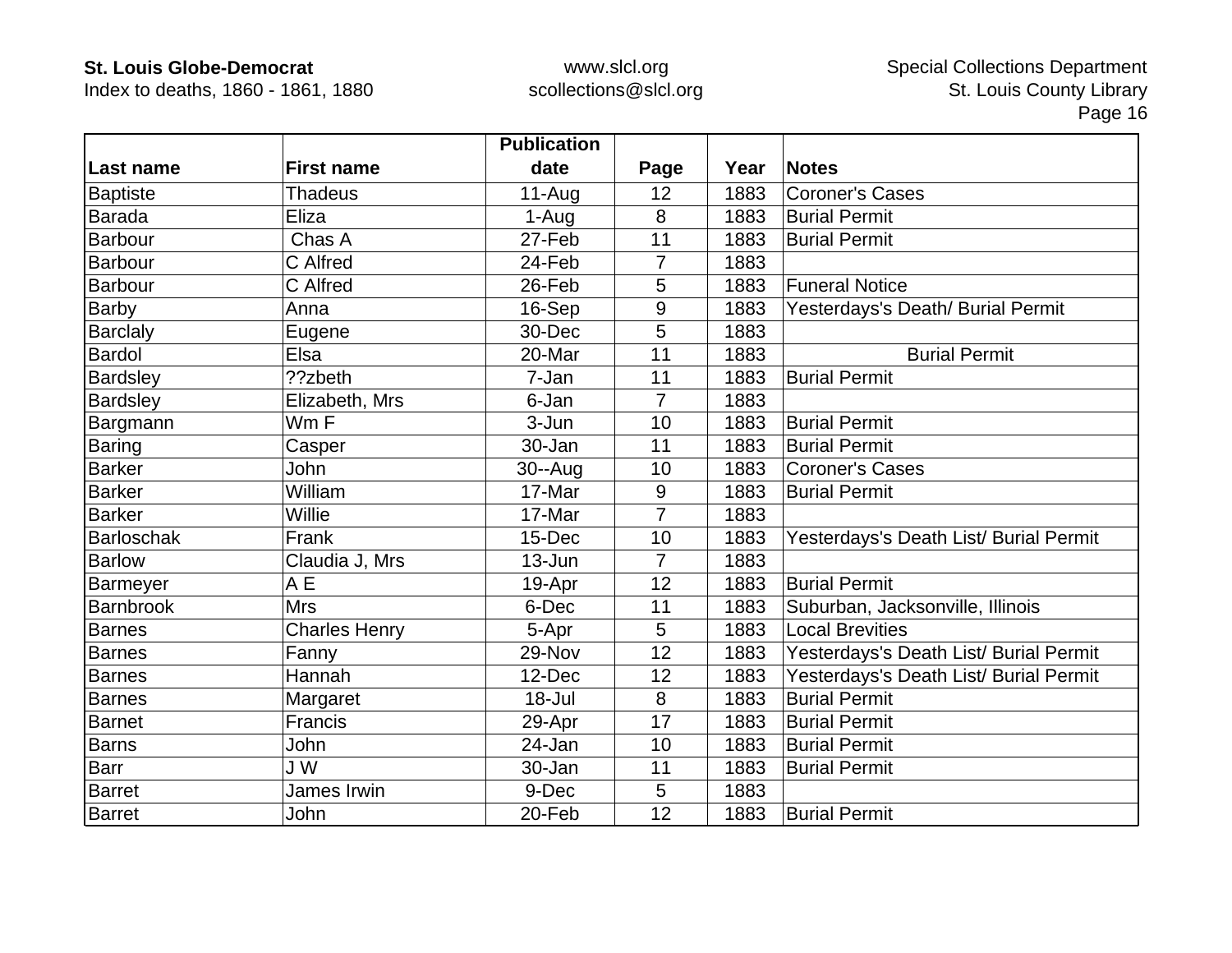Index to deaths, 1860 - 1861, 1880

|                  |                   | <b>Publication</b> |                |      |                                        |
|------------------|-------------------|--------------------|----------------|------|----------------------------------------|
| ∣Last name       | <b>First name</b> | date               | Page           | Year | <b>Notes</b>                           |
| <b>Barrett</b>   | Benjamin          | 23-Mar             | 10             | 1883 | <b>Burial Permit</b>                   |
| <b>Barrett</b>   | John              | 19-Feb             | 10             | 1883 | Fire Engineer Barrett's Death          |
| <b>Barrett</b>   | John              | 20-Feb             | 5              | 1883 | Local Brevities                        |
| <b>Barrett</b>   | John              | 21-Feb             | 8              | 1883 | <b>Fireman Barrett's Funeral</b>       |
| <b>Barrett</b>   | John R            | 19-Feb             | 5              | 1883 |                                        |
| <b>Barrett</b>   | John R            | 20-Feb             | 7              | 1883 |                                        |
| <b>Barrett</b>   | Julius A          | 20-Mar             | 7              | 1883 |                                        |
| <b>Barrett</b>   | Julius A          | 21-Mar             | 5              | 1883 | <b>Burial Permit</b>                   |
| Barroman         | <b>Charles</b>    | 10-Jan             | 7              | 1883 | East St. Louis                         |
| Barron           | Henry, Dr         | 13-Jan             | $\overline{7}$ | 1883 |                                        |
| Barron           | Henry, Dr         | 14-Jan             | 5              | 1883 |                                        |
| Barron           | Henry, Dr         | 15-Jan             | 5              | 1883 |                                        |
| <b>Barron</b>    | Henry, Dr         | 16-Jan             | 10             | 1883 | <b>Burial of Dr Barron</b>             |
| <b>Barron</b>    | Mary              | 3-Jan              | 8              | 1883 | <b>Burial PErmits</b>                  |
| Barron           | Mary, Mrs         | 1-Jan              | $\overline{2}$ | 1883 | <b>Local Brevities</b>                 |
| Barrowman        | Charles           | 9-Jan              | 10             | 1883 | Suburban-East St Louis                 |
| Barrowman        | R Lee, Capt       | 26-Dec             | 5              | 1883 |                                        |
| <b>Barry</b>     | CH                | 1-Apr              | 5              | 1883 |                                        |
| Barry            | Charles I         | 1-Apr              | 9              | 1883 | <b>Burial Permit</b>                   |
| <b>Barry</b>     | Richard           | 5-Jan              | 12             | 1883 | <b>Burial Permits</b>                  |
| <b>Barry</b>     | Wm                | 8-Jul              | 11             | 1883 | <b>Burial Permit</b>                   |
| <b>Barsalous</b> | J B, Mr           | 25-May             | $\overline{7}$ | 1883 | Mr J B Barsalous's Death               |
| <b>Barsalous</b> | John B            | 25-May             | 10             | 1883 | <b>Burial Permit</b>                   |
| Barsaloux        | John B            | 25-May             | 5              | 1883 |                                        |
| <b>Barteline</b> | Mary              | 11-Dec             | 9              | 1883 | Yesterdays's Death List/ Burial Permit |
| <b>Bartels</b>   | John W            | 2-Oct              | 9              | 1883 | Yesterdays's Death/ Burial Perm        |
| <b>Barter</b>    | Joseph Henry      | $18 - Aug$         | 7              | 1883 |                                        |
| <b>Barter</b>    | Josephine H       | $19-Auq$           | $\overline{7}$ | 1883 | Yesterday's Death/Burial Permit        |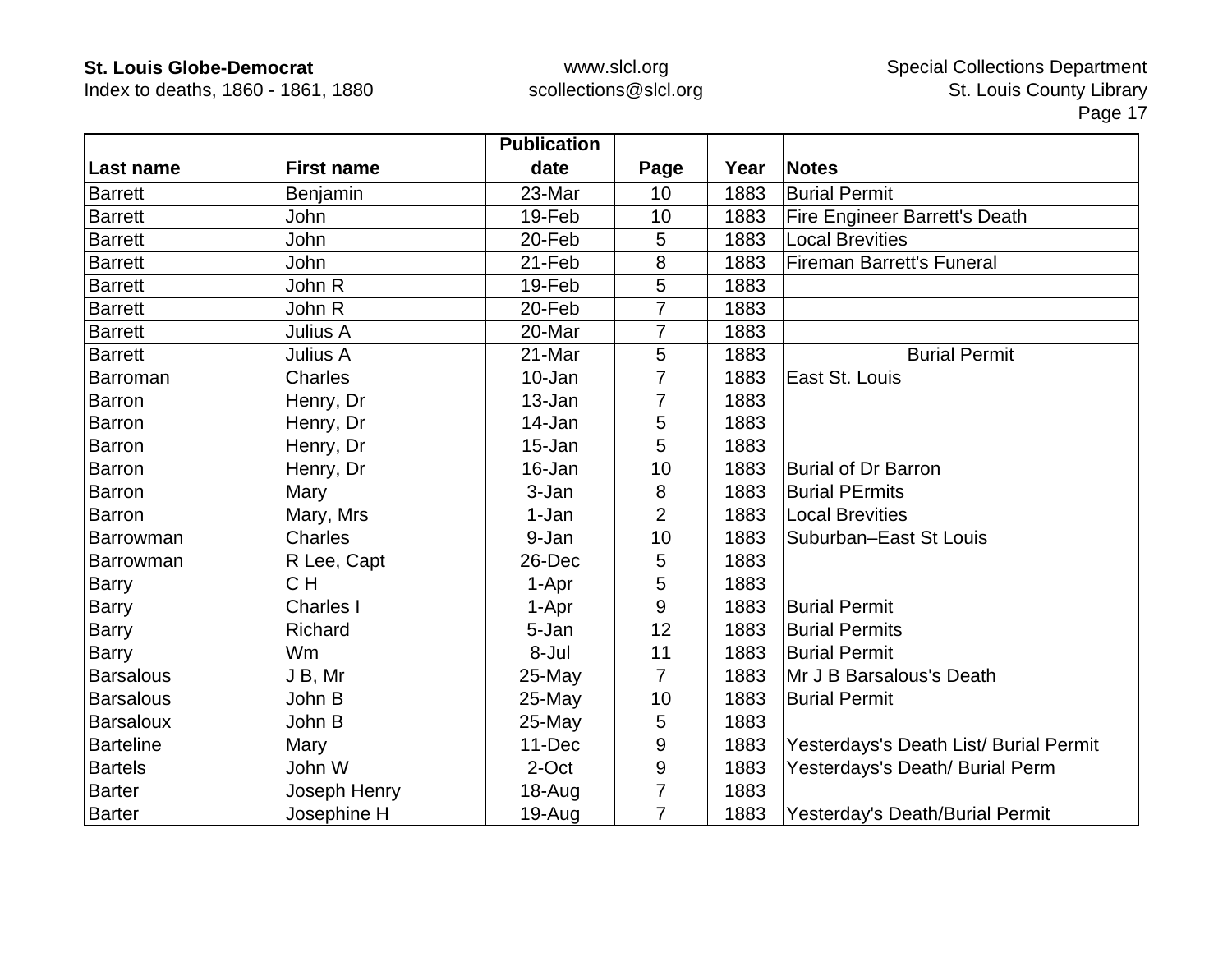Index to deaths, 1860 - 1861, 1880

|                  |                   | <b>Publication</b> |                |      |                                   |
|------------------|-------------------|--------------------|----------------|------|-----------------------------------|
| Last name        | <b>First name</b> | date               | Page           | Year | <b>Notes</b>                      |
| Barth            | Edward            | 30-Sep             | 19             | 1883 | Yesterdays's Death/ Burial Permit |
| <b>Barth</b>     | Lizzie            | 7-Apr              | $\overline{7}$ | 1883 |                                   |
| <b>Barth</b>     | Lizzie            | 6-Apr              | 5              | 1883 |                                   |
| <b>Barthel</b>   | <b>Charles</b>    | $11-Aug$           | 7              | 1883 |                                   |
| <b>Barthel</b>   | <b>Charles</b>    | $12-Auq$           | 5              | 1883 |                                   |
| <b>Barthelot</b> | Marie C           | 16-Nov             | 12             | 1883 | Yesterdays's Death/ Burial Permit |
| <b>Barthels</b>  | <b>Bertha</b>     | 24-May             | 12             | 1883 | <b>Burial Permit</b>              |
| <b>Barthels</b>  | <b>Charles</b>    | $12-Auq$           | 16             | 1883 | <b>Burial Permit</b>              |
| Barthold         | Maria             | 24-Mar             | 9              | 1883 | <b>Burial Permit</b>              |
| Bartholomans     | Christian         | $21 -$ Jul         | 12             | 1883 | <b>Burial Permit</b>              |
| Bartholomew      | B B, Mrs          | 22-Apr             | $\overline{7}$ | 1883 |                                   |
| Bartholomew      | Mary A            | 22-Apr             | 16             | 1883 | <b>Burial Permit</b>              |
| Bartieheimer     | Henry             | 25-Aug             | $9\,$          | 1883 | Suburban, Jacksonville, Illinois  |
| <b>Bartlet</b>   | Minnie            | 23-May             | 11             | 1883 | <b>Burial Permit</b>              |
| <b>Bartlett</b>  | Fred E            | 14-Jun             | 7              | 1883 |                                   |
| Bartlett         | Fred E            | $15 - Jun$         | 5              | 1883 |                                   |
| <b>Bartlett</b>  | Minnie            | $20$ -May          | 5              | 1883 |                                   |
| <b>Bartlett</b>  | Minnie            | 22-May             | $\overline{7}$ | 1883 |                                   |
| <b>Barton</b>    | Bessie F, Miss    | 3-Jan              | 8              | 1883 | <b>Burial Permits</b>             |
| <b>Barton</b>    | Margaret T        | 20-Feb             | 12             | 1883 | <b>Burial Permit</b>              |
| <b>Bartsch</b>   | Elina B           | 1-Jun              | 6              | 1883 | <b>Burial Permit</b>              |
| <b>Bartwett</b>  | John              | $21 -$ Jul         | 12             | 1883 | <b>Burial Permit</b>              |
| <b>Basstad</b>   | Anton             | 24-Oct             | 9              | 1883 | Yesterdays's Death/ Burial Permit |
| <b>Bast</b>      | J H               | 30-May             | $\overline{7}$ | 1883 | <b>Funeral Notice</b>             |
| Bastian          | Peter             | 9-Jun              | 11             | 1883 | Cut To Pieces By A Train          |
| <b>Bastian</b>   | Peter             | 10-Jun             | 17             | 1883 | <b>Burial Permit</b>              |
| <b>Batch</b>     | W W               | 5-Sep              | $\overline{7}$ | 1883 | Yesterdays's Death/ Burial Permit |
| Bateman          | Wm O              | 26-Jun             | 9              | 1883 | <b>Burial Permit</b>              |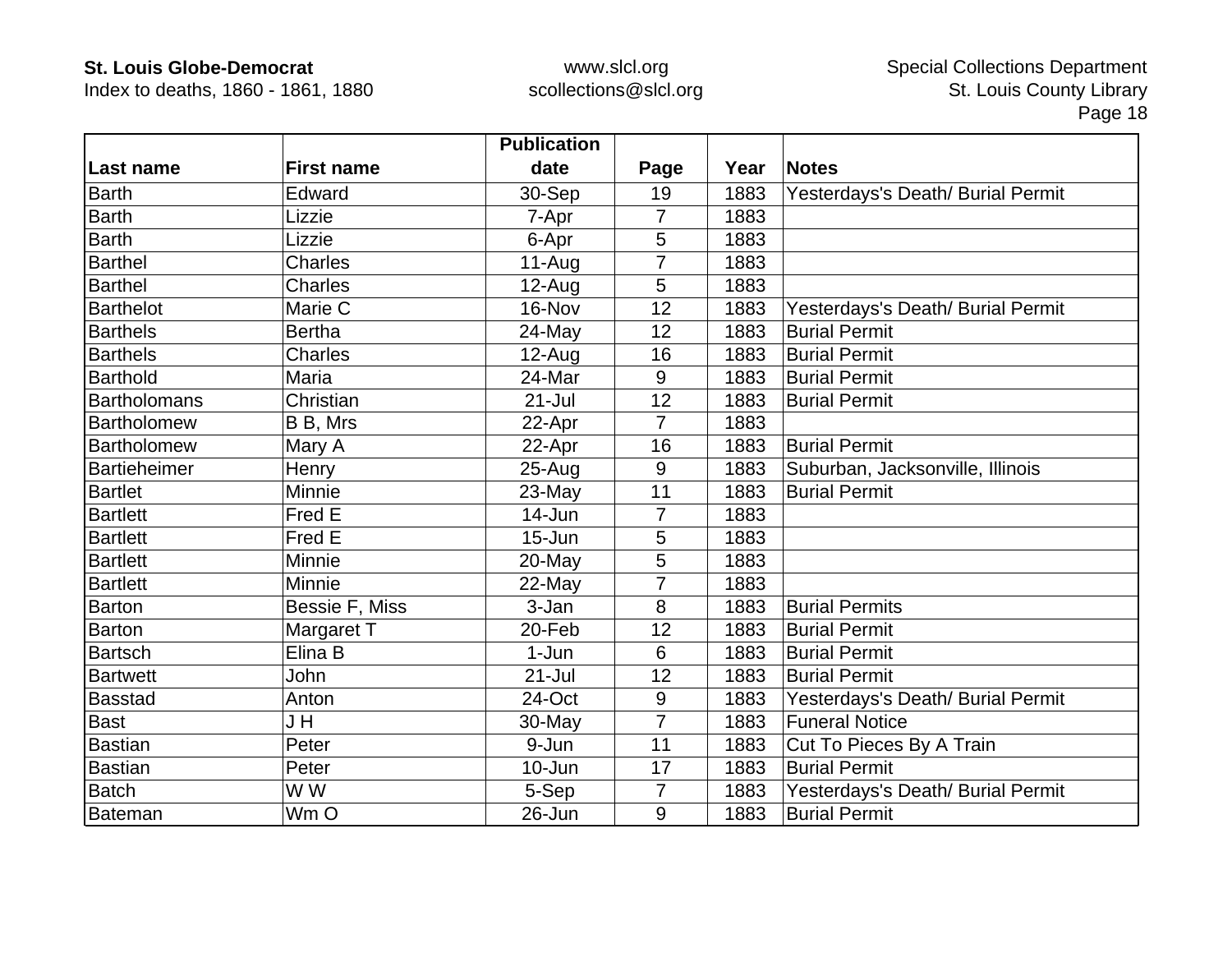Index to deaths, 1860 - 1861, 1880

|                   |                   | <b>Publication</b> |                |      |                                        |
|-------------------|-------------------|--------------------|----------------|------|----------------------------------------|
| ∣Last name        | <b>First name</b> | date               | Page           | Year | <b>Notes</b>                           |
| <b>Bates</b>      | Henry             | 18-Aug             | 12             | 1883 | Yesterday's Death/Burial Permit        |
| <b>Bates</b>      | Jim               | 17-Mar             | 5              | 1883 | <b>Colored Amazon Stabbed</b>          |
| <b>Bates</b>      | Maggie            | 17-Feb             | 12             | 1883 | <b>Burial Permit</b>                   |
| <b>Bates</b>      | Maggie, Mrs       | 16-Feb             | 7              | 1883 | <b>Local Brevities</b>                 |
| <b>Bates</b>      | Mary G            | 10-Apr             | 11             | 1883 | <b>Burial Permit</b>                   |
| <b>Bates</b>      | <b>Mrs</b>        | 22-Feb             | 5              | 1883 | <b>Local Brevities</b>                 |
| <b>Battes</b>     | Fred              | 7-Aug              |                | 1883 | He Followed His Hat                    |
| Bauduy            | Alex Garesche     | 12-Dec             | 5              | 1883 |                                        |
| <b>Bauer</b>      | Anthony L         | $11 -$ Jul         | 7              | 1883 | <b>Burial Permit</b>                   |
| <b>Bauer</b>      | Frank             | 9-Feb              | 7              | 1883 | Suburban, East St. Louis               |
| Bauer             | John              | 18-Jul             | 7              | 1883 | Suburban, East St Louis                |
| <b>Bauer</b>      | Leopold           | 26-Jul             | 10             | 1883 | <b>Skiff Accident</b>                  |
| <b>Bauer</b>      | Leopold           | 27-Jul             | 3              | 1883 | <b>Burial Permit</b>                   |
| <b>Bauer</b>      | Margaretha Louisa | 2-Sep              | 5              | 1883 |                                        |
| Bauer             | Margaretha Louisa | 3-Sep              | 5              | 1883 |                                        |
| Bauge             | Willie            | 5-Jan              | 12             | 1883 | <b>Burial Permits</b>                  |
| Baugert           | Freddie           | $12$ -Jul          | 6              | 1883 | <b>Local In Brief</b>                  |
| <b>Baugs</b>      | Chas A            | 26-Jun             | 9              | 1883 | <b>Burial Permit</b>                   |
| <b>Baum</b>       | Isabella J        | 6-Dec              | 12             | 1883 | Yesterdays's Death List/ Burial Permit |
| <b>Baum</b>       | Louis             | 9-May              | $\overline{7}$ | 1883 |                                        |
| Baum              | Louis             | 10-May             | $\overline{7}$ | 1883 |                                        |
| <b>Baum</b>       | Louis             | 11-May             | 8              | 1883 | <b>Ante-Room Whispers</b>              |
| <b>Baum</b>       | Magdelila         | 5-Jan              | 12             | 1883 | <b>Burial Permits</b>                  |
| Bauman            | Lida F            | 16-Aug             | 8              | 1883 | Yesterday's Death/Burial Permit        |
| Bauman            | Peter J           | 9-Oct              | 12             | 1883 | Suburban, East St Louis                |
| Baumann           | Frank             | 18-Jul             | 8              | 1883 | <b>Burial Permit</b>                   |
| <b>Baumeister</b> | William           | 9-Aug              | 5              | 1883 |                                        |
| Baumer            | J B, Mr           | 14-May             | 3              | 1883 | <b>Local Brevities</b>                 |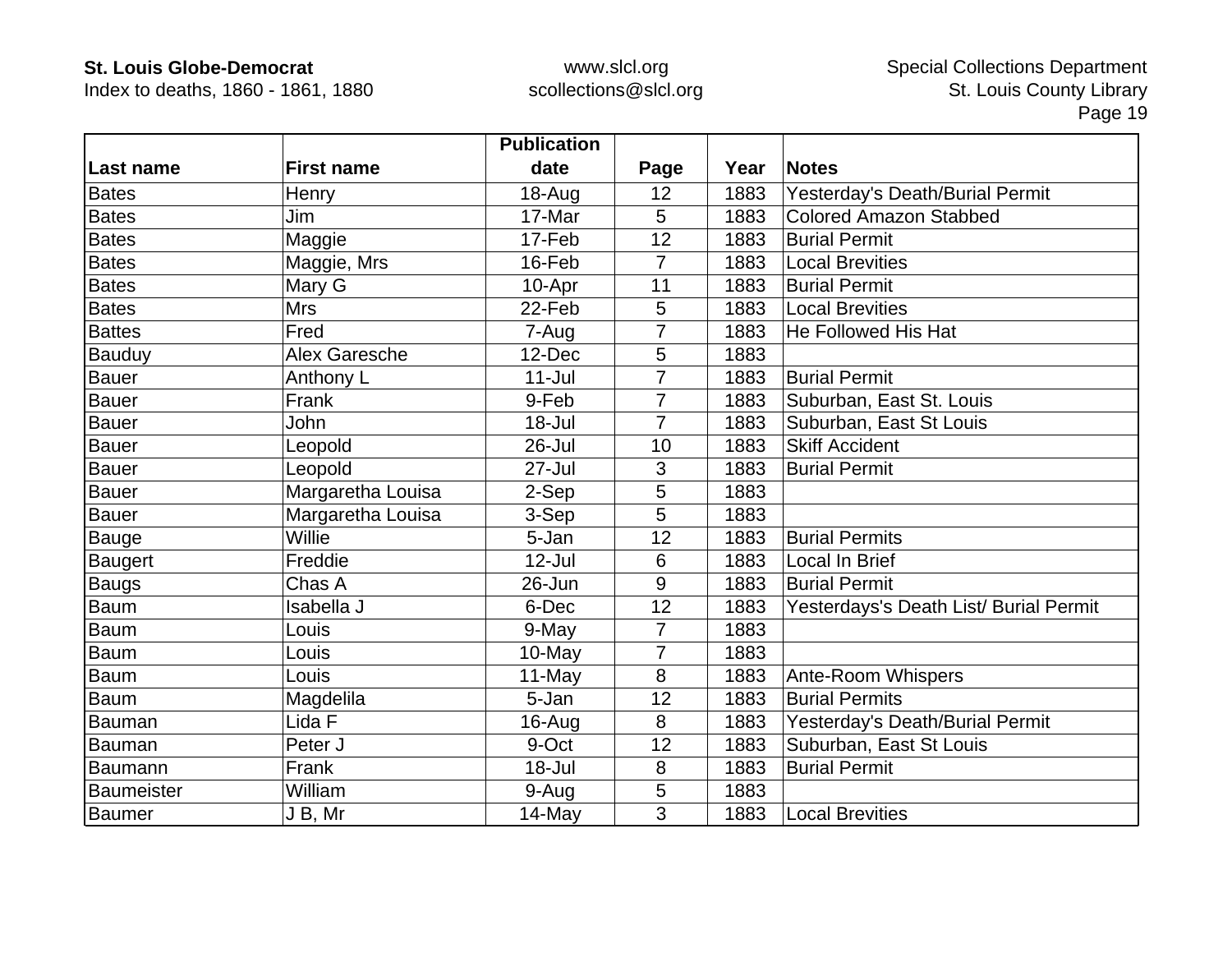Index to deaths, 1860 - 1861, 1880

|                 |                   | <b>Publication</b> |                |      |                                        |
|-----------------|-------------------|--------------------|----------------|------|----------------------------------------|
| Last name       | <b>First name</b> | date               | Page           | Year | <b>Notes</b>                           |
| <b>Baummek</b>  | Wilhelm A         | 21-Oct             | 9              | 1883 | Yesterdays's Death/ Burial Permit      |
| <b>Baunherr</b> | David             | 13-Feb             | 9              | 1883 | <b>Burial Permit</b>                   |
| <b>Baur</b>     | Augusta B         | 18-Sep             | 12             | 1883 | Yesrerdays's Death/ Burial Pemit       |
| <b>Bauwens</b>  | F Peter           | 16-May             | 12             | 1883 | <b>Burial Permit</b>                   |
| Bawe            | <b>Bridget</b>    | 1-Apr              | 9              | 1883 | <b>Burial Permit</b>                   |
| <b>Baxley</b>   | Angeline          | 7-Aug              | 8              | 1883 | <b>Burial Permit</b>                   |
| Bean            | Loving R          | 30-Oct             | 12             | 1883 | Yesterdays's Death/ Burial Permit      |
| <b>Beard</b>    | Vennie            | 9-Oct              | 12             | 1883 | Yesterdays's Death/ Burial Permit      |
| <b>Beatie</b>   | Elizabeth         | 26-May             | 8              | 1883 | <b>Local Brevities</b>                 |
| Beatman         | Margaret          | 7-Dec              | $\overline{7}$ | 1883 |                                        |
| Beatt           | Mollie            | 6-Jan              | 8              | 1883 | Dr Hostetter's Case                    |
| <b>Beaufort</b> | Jas               | $10 - Aug$         | 6              | 1883 | <b>Local Brevities</b>                 |
| Becannon        | Cornelius         | 19-Dec             | 3              | 1883 | Yesterdays's Death List/ Burial Permit |
| Becannon        | Cornelius, Jr     | 19-Dec             | $\overline{7}$ | 1883 |                                        |
| <b>Becherer</b> | Pontalion         | 20-Mar             | 11             | 1883 | <b>Burial Permit</b>                   |
| Bechestobill    | Josie             | 22-Jul             | $9\,$          | 1883 | <b>Burial Permit</b>                   |
| Bechtolsheim    | F B, Baron        | 29-Oct             | $\overline{4}$ | 1883 | Death of Bechtolsheim                  |
| <b>Beck</b>     | Adam P            | 4-May              | 10             | 1883 | <b>Burial Permit</b>                   |
| Beck            | Anna              | 22-Jun             | 9              | 1883 | <b>Burial Permit</b>                   |
| <b>Beck</b>     | Elizabeth         | 29-Jul             | 16             | 1883 | <b>Burial Permit</b>                   |
| <b>Beck</b>     | Frederick         | 8-May              | 7              | 1883 |                                        |
| <b>Beck</b>     | Frederick         | 9-May              | 12             | 1883 | <b>Burial Permit</b>                   |
| <b>Beck</b>     | Frederick         | 7-May              | 5              | 1883 |                                        |
| <b>Beck</b>     | Frederick, Mr     | 13-May             | 5              | 1883 | <b>Obituary Notice</b>                 |
| <b>Beck</b>     | Ignatz            | 21-Feb             | 3              | 1883 | <b>Belleville</b>                      |
| <b>Beck</b>     | Mary              | 14-Apr             | 10             | 1883 | <b>Burial Permit</b>                   |
| <b>Beck</b>     | Phillipina        | 19-Jun             | 12             | 1883 | <b>Burial Permit</b>                   |
| <b>Beck</b>     | Louise E          | $26$ -Aug          | 5              | 1883 |                                        |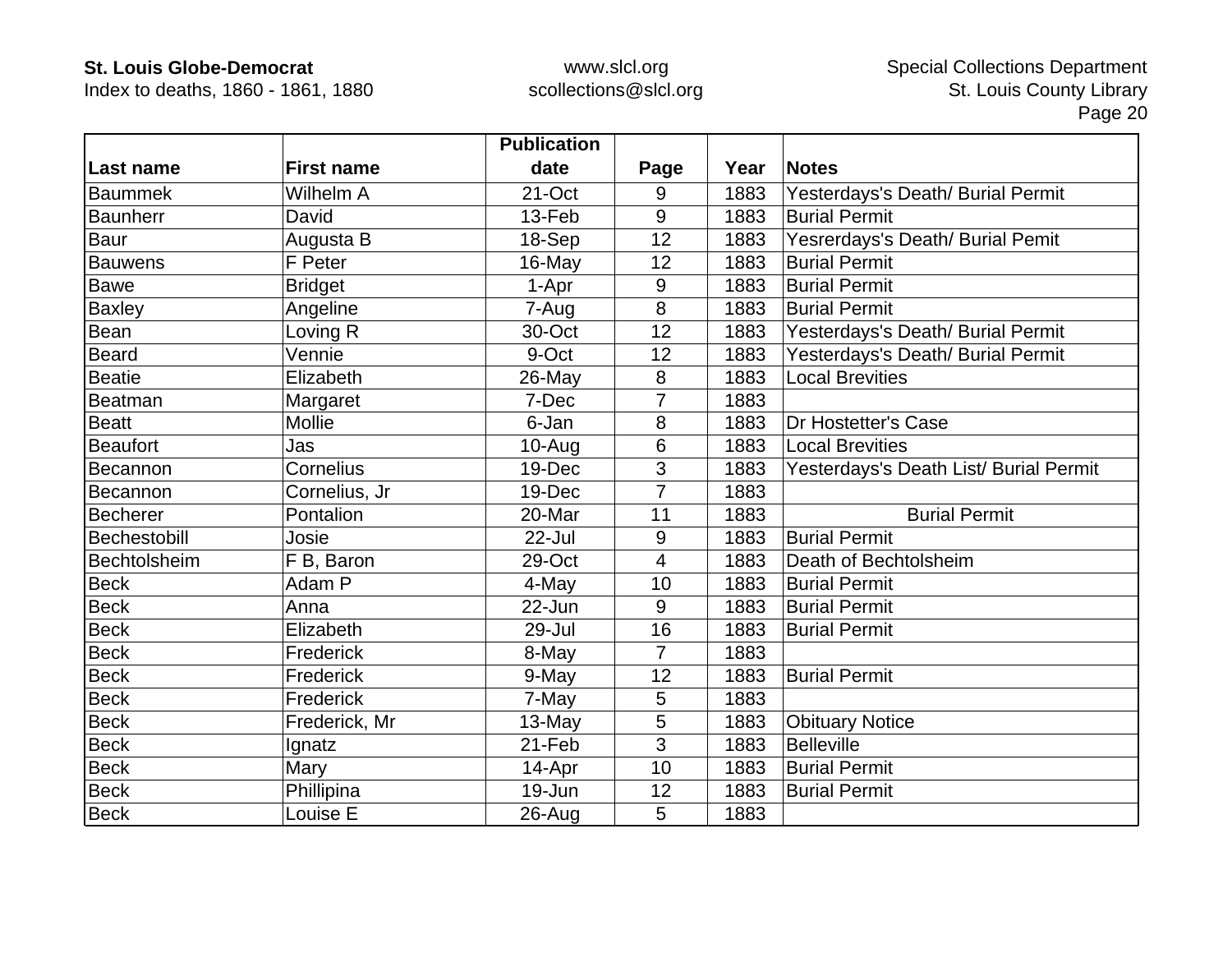Index to deaths, 1860 - 1861, 1880

|                   |                          | <b>Publication</b> |                |      |                                             |
|-------------------|--------------------------|--------------------|----------------|------|---------------------------------------------|
| Last name         | <b>First name</b>        | date               | Page           | Year | <b>Notes</b>                                |
| <b>Beckemeyer</b> | Michael                  | 26-May             | 9              | 1883 | <b>Burial Permit</b>                        |
| <b>Becker</b>     | Alberta L                | 22-Aug             | 5              | 1883 |                                             |
| <b>Becker</b>     | Alberta L                | $23 - Aug$         | 8              | 1883 | Yesterdays's Death/Burial Permit            |
| <b>Becker</b>     | Anna M                   | 4-Feb              | 9              | 1883 | <b>Burial Permit</b>                        |
| <b>Becker</b>     | Catharine                | 20-Feb             | 12             | 1883 | <b>Burial Permit</b>                        |
| Becker            | Edward                   | $15-Auq$           | 10             | 1883 | Yesterday's Death/Burial Permit             |
| <b>Becker</b>     | Edward                   | 15-Nov             | 12             | 1883 | Yesterdays's Death/ Burial Permit           |
| <b>Becker</b>     | Emilie                   | 13-Jan             | 7              | 1883 |                                             |
| <b>Becker</b>     | Frank                    | 4-Jul              | 8              | 1883 | <b>Burial Permit</b>                        |
| <b>Becker</b>     | Fred                     | 3-Oct              | 5              | 1883 |                                             |
| <b>Becker</b>     | Fred                     | 4-Oct              | 5              | 1883 |                                             |
| <b>Becker</b>     | Frederick                | 5-Oct              | 9              | 1883 | <b>Fatal Step</b>                           |
| <b>Becker</b>     | Frederick                | 6-Oct              | 14             | 1883 | Yesterdays's Deaths/ Burial Permit          |
| <b>Becker</b>     | <b>Ida Emilie</b>        | 14-Jan             | 5              | 1883 |                                             |
| <b>Becker</b>     | Oscara F                 | $1-Jul$            | 11             | 1883 | <b>Fatal Accident At Jefferson Barracks</b> |
| <b>Becker</b>     | William                  | 10-Nov             | 8              | 1883 | Yesterdays's Death/ Burial Permit           |
| <b>Becker</b>     | Willie V                 | 16-Oct             | $\overline{7}$ | 1883 |                                             |
| <b>Becker</b>     | Wm                       | 17-Oct             | 11             | 1883 | Yesterdays's Death/ Burial Permit           |
| <b>Beckert</b>    | Edna                     | 27-Jul             | 3              | 1883 | <b>Burial Permit</b>                        |
| <b>Becket</b>     | Henrietta                | 19-Apr             | 12             | 1883 | <b>Burial Permit</b>                        |
| Beckmann          | Alice                    | $13 -$ Jul         | 8              | 1883 | <b>Burial Permit</b>                        |
| Beckmann          | Aug (Infant of))         | $13 -$ Jul         | 8              | 1883 | <b>Burial Permit</b>                        |
| Beckmann          | <b>Frederick Gotlieb</b> | 23-Jul             | 5              | 1883 |                                             |
| Beckmann          | <b>Fredrick Gotlieb</b>  | 24-Jul             | 5              | 1883 |                                             |
| <b>Bedele</b>     | Charles, Mrs             | 15-Mar             | 5              | 1883 | Suburban, Jacksonville, Illinois            |
| Beermann          | Herman                   | 16-Jan             | 10             | 1883 | <b>Burial Permit</b>                        |
| Behan             | Daniel                   | 15-Apr             | 17             | 1883 | <b>Burial Permit</b>                        |
| Behan             | Ellen                    | 25-Jan             | 12             | 1883 | <b>Burial Permit</b>                        |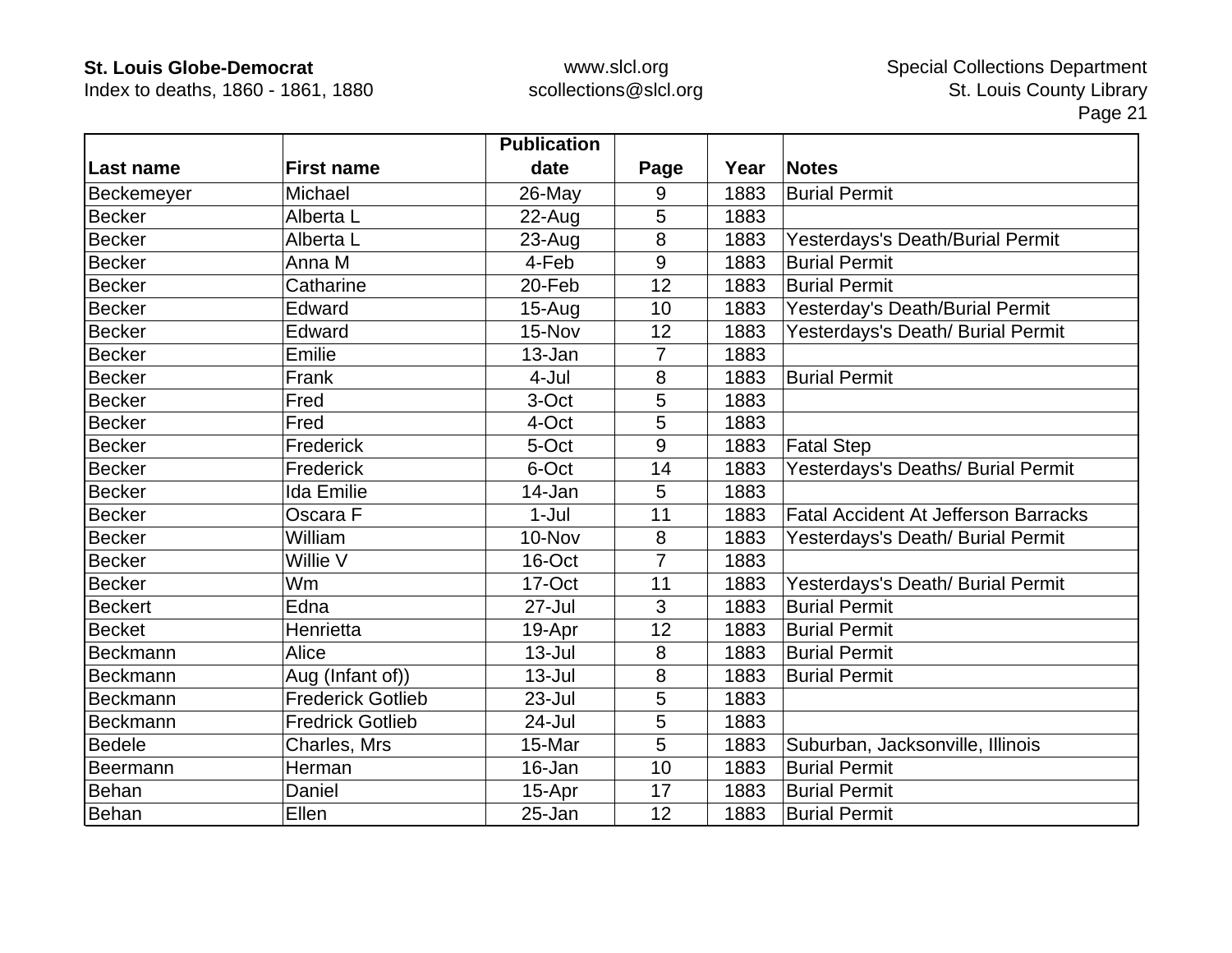Index to deaths, 1860 - 1861, 1880

|                  |                          | <b>Publication</b> |      |      |                                        |
|------------------|--------------------------|--------------------|------|------|----------------------------------------|
| Last name        | <b>First name</b>        | date               | Page | Year | <b>Notes</b>                           |
| Behan            | Margaret                 | 23-Dec             | 20   | 1883 | Yesterdays's Death List/ Burial Permit |
| <b>Behan</b>     | Margaret, Mrs            | 22-Dec             | 5    | 1883 |                                        |
| Behan            | Margaret, Mrs            | 23-Dec             | 5    | 1883 |                                        |
| <b>Behle</b>     | Louis                    | 19-Jun             | 12   | 1883 | <b>Burial Permit</b>                   |
| Behnen           | Philip                   | 27-Jun             | 12   | 1883 | <b>Burial Permit</b>                   |
| Behrendt         | Emilie                   | 9-Dec              | 19   | 1883 | Yesterdays's Death List/ Burial Permit |
| <b>Behrendt</b>  | Mattie, Mrs (Infant Of)  | 25-Dec             | 8    | 1883 | <b>Local Brevities</b>                 |
| <b>Behrens</b>   | Bertha L                 | 30-May             | 12   | 1883 | <b>Burial Permit</b>                   |
| <b>Behrens</b>   | Sophia                   | 3-Oct              | 9    | 1883 | Yesterdays's Death/ Burial Permit      |
| Beidenhauer      | Louisa                   | 16-Feb             | 10   | 1883 | <b>Burial Permit</b>                   |
| Beiderwieden     | Carl H H                 | 30-Jan             | 11   | 1883 | <b>Burial Permit</b>                   |
| <b>Beimes</b>    | <b>Frederick William</b> | 6-Jul              | 6    | 1883 |                                        |
| <b>Beimes</b>    | <b>Frederick William</b> | 7-Jul              | 6    | 1883 | <b>Burial Permit</b>                   |
| <b>Beimes</b>    | Walter                   | 22-Apr             | 16   | 1883 | <b>Burial Permit</b>                   |
| <b>Beimis</b>    | <b>Fredrick Wm</b>       | 7-Jul              | 5    | 1883 | <b>Burial Permit</b>                   |
| Beimohr          | Louisa                   | 17-Mar             | 9    | 1883 | <b>Burial Permit</b>                   |
| <b>Beine</b>     | Franciska                | 30-Mar             | 10   | 1883 | <b>Burial Permit</b>                   |
| <b>Beinke</b>    | John                     | 2-Mar              | 10   | 1883 | <b>Burial Permits</b>                  |
| Bel              | William                  | 7-Jul              | 5    | 1883 | <b>Burial Permit</b>                   |
| Belerlein        | Elizabeth                | $15 -$ Jul         | 9    | 1883 | <b>Burial Permit</b>                   |
| <b>Belerlein</b> | Elizabeth                | 26-Jul             | 8    | 1883 | <b>Burial Permit</b>                   |
| <b>Beliotine</b> | Louisa                   | 30-Jan             | 11   | 1883 | <b>Burial Permit</b>                   |
| <b>Belitski</b>  | Michael                  | 5-Dec              | 12   | 1883 | Yesterdays's Death List/ Burial Permit |
| <b>Belke</b>     | Anton                    | 17-Oct             | 5    | 1883 | <b>Coroner's Cases</b>                 |
| <b>Belke</b>     | Anton                    | 17-Oct             | 11   | 1883 | Yesterdays's Death/ Burial Permit      |
| Bell             | George Sanford           | 17-Jan             | 5    | 1883 |                                        |
| Bell             | George Sanford           | 17-Jan             | 8    | 1883 | <b>Burial Permit</b>                   |
| Bell             | Margaret                 | 18-Dec             | 12   | 1883 | Yesterdays's Death List/ Burial Permit |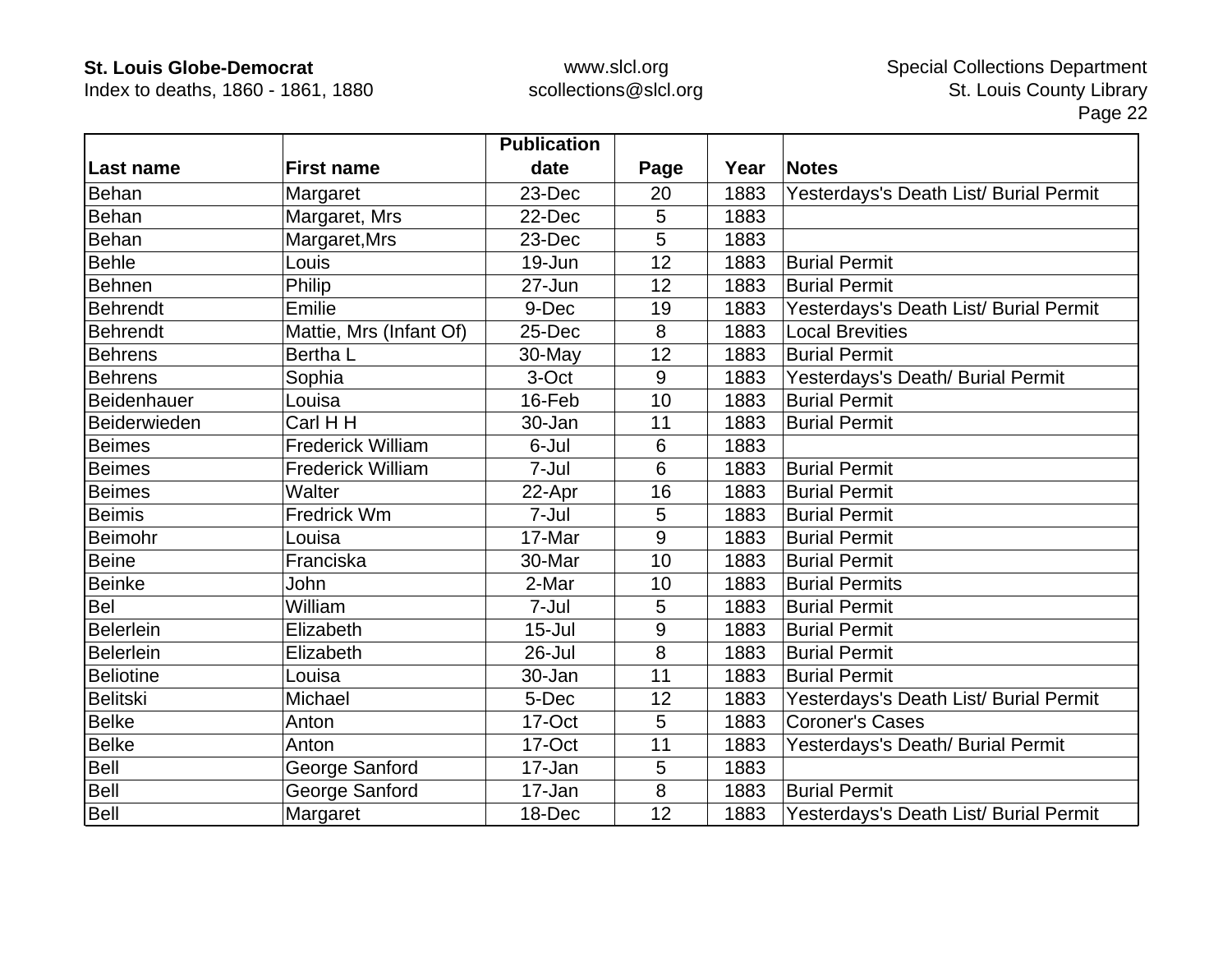Index to deaths, 1860 - 1861, 1880

|                |                   | <b>Publication</b> |                |      |                                        |
|----------------|-------------------|--------------------|----------------|------|----------------------------------------|
| Last name      | <b>First name</b> | date               | Page           | Year | <b>Notes</b>                           |
| Bell           | Robert            | 6-Sep              | 6              | 1883 | One Life Lost                          |
| Bell           | <b>Robert C</b>   | 8-Sep              | 9              | 1883 | Yesterdays's Death/ Burial Permit      |
| Bell           | <b>Thomas</b>     | 20-Nov             | 12             | 1883 | <b>Coroner's Cases</b>                 |
| Bell           | <b>Thomas</b>     | 21-Nov             | 11             | 1883 | <b>Yesterday's Burial Permits</b>      |
| Bell           | Toj               | 18-Nov             | $\overline{7}$ | 1883 | <b>Midnight Cremation</b>              |
| Bell           | Virginia          | 17-Nov             | 9              | 1883 | Yesterdays's Death/ Burial Permit      |
| <b>Belle</b>   | Annie (Infant Of) | 11-Mar             | 18             | 1883 | <b>Burial Permit</b>                   |
| <b>Belle</b>   | Maria             | 10-Oct             | 11             | 1883 | Yesterdays's Death/ Burial Permit      |
| <b>Bellion</b> | Peter             | 6-Feb              | 12             | 1883 | <b>Burial Permit</b>                   |
| <b>Benart</b>  | Katie F           | 17-Jul             | 8              | 1883 | <b>Burial Permit</b>                   |
| Bender         | Casper            | 8-May              | 12             | 1883 | <b>Burial Permit</b>                   |
| Bender         | John              | 21-Oct             | 9              | 1883 | Yesterdays's Death/ Burial Permit      |
| <b>Bender</b>  | Rosa A            | 23-Dec             | 20             | 1883 | Yesterdays's Death List/ Burial Permit |
| Benghen        | Thomas            | $1-Jun$            | 6              | 1883 | <b>Burial Permit</b>                   |
| <b>Benisch</b> | Minna             | $12$ -Aug          | 16             | 1883 | <b>Burial Permit</b>                   |
| <b>Bennett</b> | Addie             | 28-Feb             | 5              | 1883 |                                        |
| <b>Bennett</b> | Addie             | 2-Mar              | 10             | 1883 | <b>Burial Permits</b>                  |
| <b>Bennett</b> | Addie             | 1-Mar              | $\overline{7}$ | 1883 |                                        |
| <b>Bennett</b> | Mary              | 27-Jan             | 12             | 1883 | <b>Burial Permit</b>                   |
| <b>Bennett</b> | Mary, Mrs         | 27-Jan             | $\overline{7}$ | 1883 |                                        |
| <b>Bennett</b> | Mary, Mrs         | 28-Jan             | 5              | 1883 |                                        |
| <b>Bennett</b> | Matilda Cecilia   | 26-Jan             | 10             | 1883 | <b>Burial Permit</b>                   |
| Benoist        | Almer             | $27 -$ Jul         | 3              | 1883 | <b>Burial Permit</b>                   |
| Benson         | Joseph            | 17-Nov             | 9              | 1883 | Yesterdays's Death/ Burial Permit      |
| Benson         | Rosanna           | 22-Aug             | 8              | 1883 | Yesterdays's Death/Burial Permit       |
| Bentley        | <b>Stelia</b>     | 23-Nov             | 9              | 1883 | Yesterday's Burial Permits             |
| Bently         | <b>Charles H</b>  | 21-Mar             | 9              | 1883 | Suburban, Alton, Illinois              |
| Benz           | Wm                | 29-Jun             | 10             | 1883 | <b>Burial Permit</b>                   |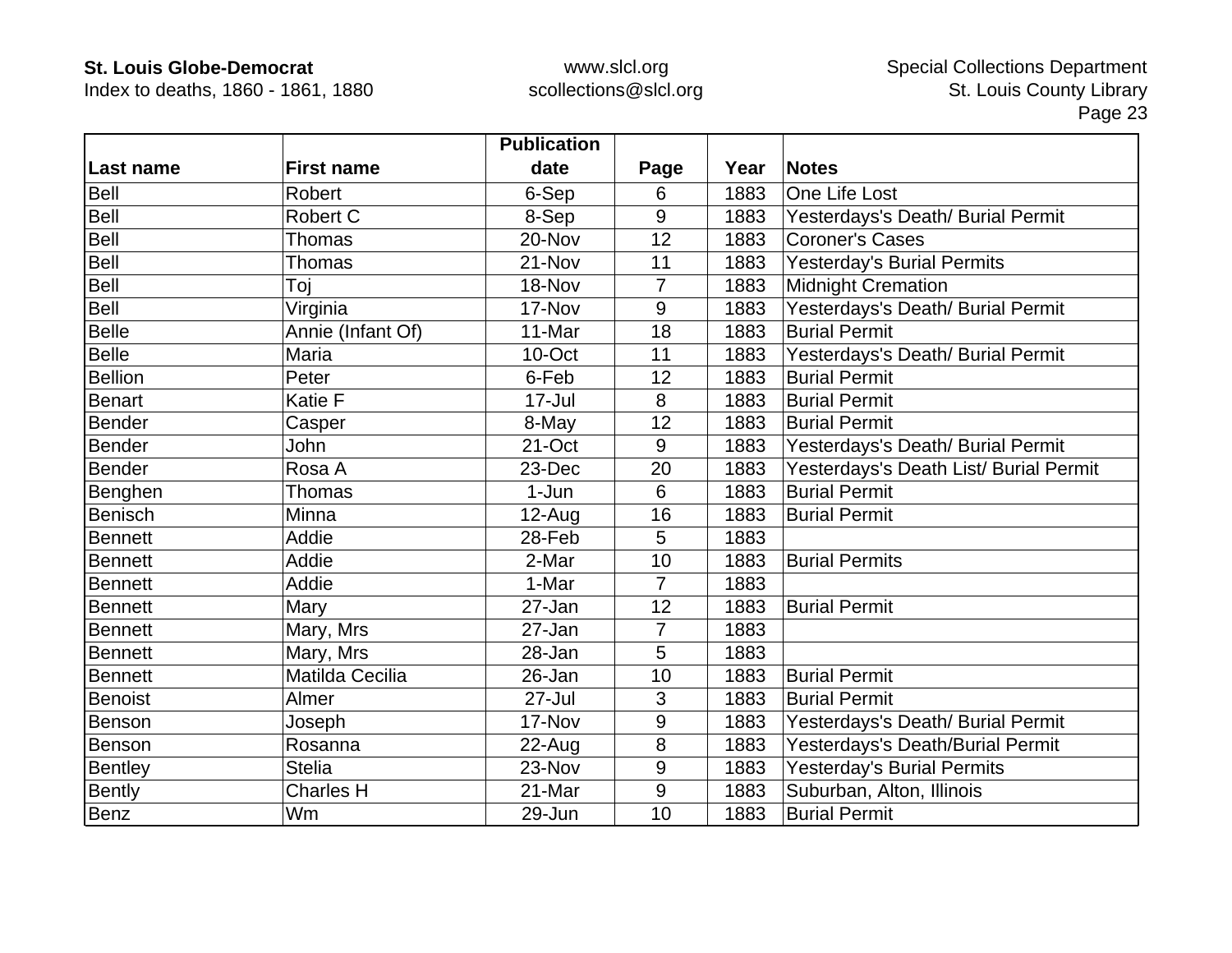Index to deaths, 1860 - 1861, 1880

|                  |                   | <b>Publication</b> |      |      |                                   |
|------------------|-------------------|--------------------|------|------|-----------------------------------|
| Last name        | <b>First name</b> | date               | Page | Year | <b>Notes</b>                      |
| Ber              | Michael           | 4-Nov              | 17   | 1883 | Yesterdays's Death/ Burial Permit |
| <b>Beran</b>     | Frank             | 15-Nov             | 12   | 1883 | Yesterdays's Death/ Burial Permit |
| Berenter         | Gustave E         | 20-Feb             | 12   | 1883 | <b>Burial Permit</b>              |
| Berg             | Frederick         | 9-Mar              | 10   | 1883 | <b>Burial Permit</b>              |
| Berger           | Unknown           | 24-Oct             | 9    | 1883 | Yesterdays's Death/ Burial Permit |
| Bergers          | Catherine         | 9-Jan              | 8    | 1883 | <b>Burial Permit</b>              |
| <b>Bergfeld</b>  | Lizzie            | 16-Oct             | 12   | 1883 | Yesterdays's Death/ Burial Permit |
| Berggans         | Lisette           | 6-Jan              | 12   | 1883 | <b>Burial Permit</b>              |
| Berghoeffer      | John              | 10-Mar             | 8    | 1883 | <b>Burial Permit</b>              |
| <b>Bergjans</b>  | Fraszisb          | 6-Feb              | 12   | 1883 | <b>Burial Permit</b>              |
| Bergman          | Edward            | 13-May             | 17   | 1883 | <b>Burial Permit</b>              |
| Bergman          | Henry             | 9-Oct              | 12   | 1883 | Yesterdays's Death/ Burial Permit |
| Bergmann         | Ella              | 2-Oct              | 9    | 1883 | Yesterdays's Death/ Burial Perm   |
| Bergt            | Efward            | 22-Jul             | 9    | 1883 | <b>Burial Permit</b>              |
| <b>Berie</b>     | Joseph            | $25 -$ Jul         | 10   | 1883 | <b>Burial Permit</b>              |
| Berka            | Joseph            | $12-Auq$           | 16   | 1883 | <b>Burial Permit</b>              |
| Berkel           | <b>Edward A</b>   | 19-Oct             | 9    | 1883 | Yesterdays's Death/ Burial Permit |
| Berkenmeier      | <b>Mathias</b>    | 1-Feb              | 12   | 1883 | <b>Burial Permit</b>              |
| <b>Berkes</b>    | Ella              | 8-May              | 12   | 1883 | <b>Burial Permit</b>              |
| <b>Berle</b>     | Francis Joseph    | 22-Jul             | 9    | 1883 | <b>Burial Permit</b>              |
| Berling          | Margaret          | $14 - Aug$         | 8    | 1883 | Yesterday's Death /Burial Permit  |
| <b>Bermel</b>    | Harry R           | 8-Jul              | 8    | 1883 |                                   |
| <b>Bermhurst</b> | Henry             | 22-Aug             | 10   | 1883 | <b>Local Brevities</b>            |
| <b>Bernard</b>   | Francisca         | 10-Feb             | 5    | 1883 | <b>Burial Permit</b>              |
| Bernard          | Maray             | $25 - Aug$         | 9    | 1883 | Yesterdays's Death/Burial Permit  |
| Bernard          | Otilie            | 4-Feb              | 9    | 1883 | <b>Burial Permit</b>              |
| Bernardo         | Carlos Jose       | 2-Aug              | 5    | 1883 |                                   |
| Bernardo         | Roda Louisa       | 22-Jul             | 5    | 1883 |                                   |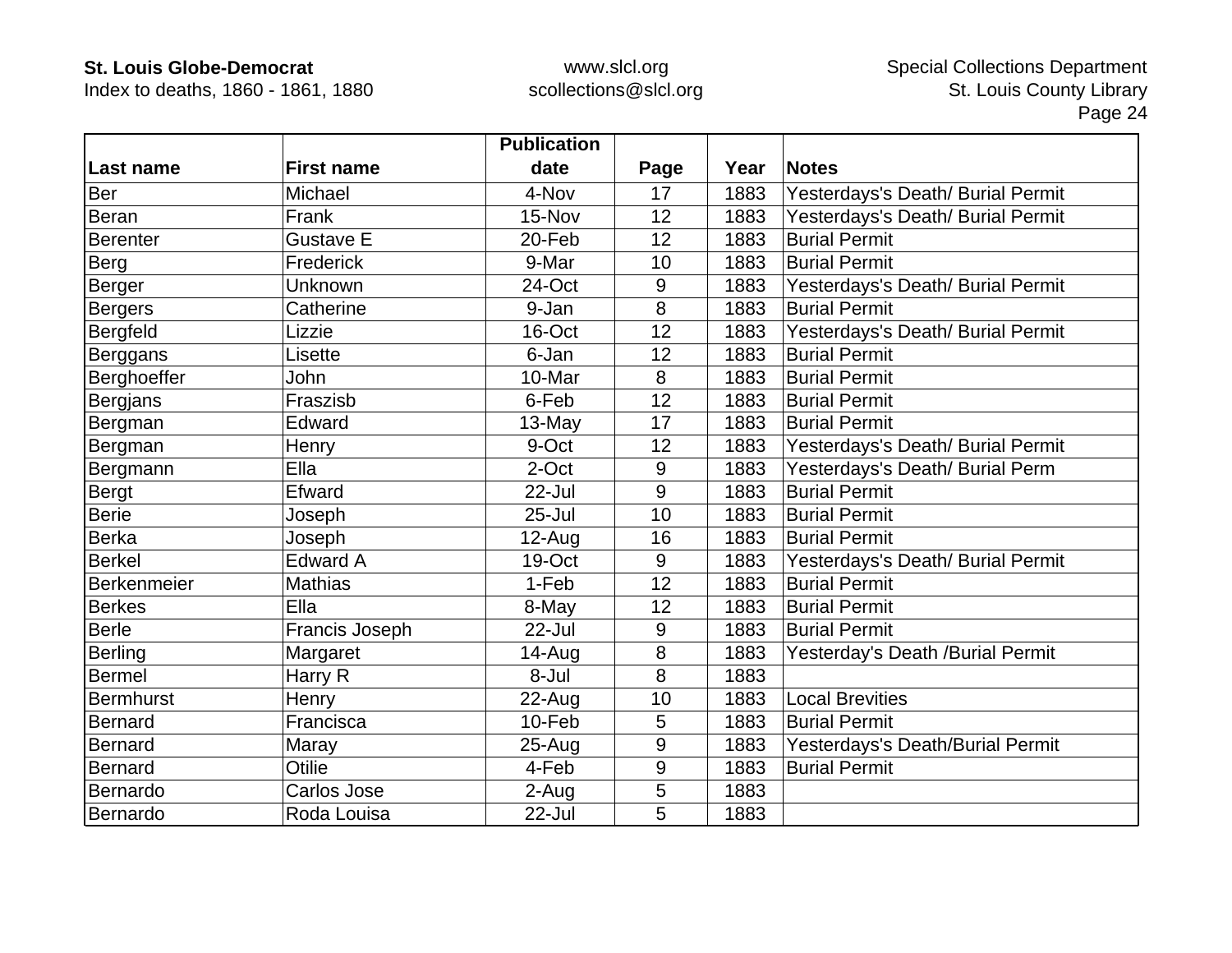Index to deaths, 1860 - 1861, 1880

|                  |                      | <b>Publication</b> |                |      |                                        |
|------------------|----------------------|--------------------|----------------|------|----------------------------------------|
| Last name        | <b>First name</b>    | date               | Page           | Year | <b>Notes</b>                           |
| <b>Bernd</b>     | <b>Albert Mahler</b> | 7-Nov              | $\overline{7}$ | 1883 |                                        |
| Berndon          | <b>Charles</b>       | 17-Mar             | $\overline{4}$ | 1883 | <b>Local Brevities</b>                 |
| Berne            | <b>Bertha</b>        | 28-Jul             | 9              | 1883 | <b>Burial Permit</b>                   |
| Berne            | Frank O              | $18 -$ Jul         | 8              | 1883 | <b>Burial Permit</b>                   |
| <b>Berner</b>    | Henry                | 17-Jan             | 8              | 1883 | <b>Burial Permit</b>                   |
| <b>Bernero</b>   | Theresa L            | 4-Sep              | 5              | 1883 |                                        |
| <b>Bernet</b>    | <b>Charles</b>       | 20-Dec             | 8              | 1883 | Yesterdays's Death List/ Burial Permit |
| <b>Bernhorst</b> | Henry                | 23-Aug             | $\overline{7}$ | 1883 | <b>Coroner's Cases</b>                 |
| Bernoudy         | <b>Lillie Heath</b>  | 23-Dec             | 5              | 1883 |                                        |
| Bernoudy         | <b>Lillie Heath</b>  | 24-Dec             | 5              | 1883 |                                        |
| <b>Berold</b>    | Laura                | 17-Jul             | 8              | 1883 | <b>Burial Permit</b>                   |
| <b>Berry</b>     | Alva                 | 20-May             | $\overline{2}$ | 1883 | Dead And Injured                       |
| <b>Berry</b>     | Florence             | 20-May             | $\overline{2}$ | 1883 | Dead And Injured                       |
| <b>Berry</b>     | Francis              | 22-May             | 9              | 1883 | <b>Burial Permit</b>                   |
| Berry            | James                | 30-Oct             | 12             | 1883 | Yesterdays's Death/ Burial Permit      |
| Berry            | John                 | 9-Feb              | 3              | 1883 | <b>Locall Brevities</b>                |
| Berry            | John                 | 20-May             | $\overline{2}$ | 1883 | Dead And Injured                       |
| <b>Berry</b>     | William              | 3-Feb              | $\overline{7}$ | 1883 |                                        |
| Berry            | William              | 4-Feb              | 9              | 1883 | Deaths of Well-Known Odd Fellows       |
| Berry            | William              | 5-Feb              | 8              | 1883 | Obituary                               |
| Berry            | Wm                   | 4-Feb              | 5              | 1883 |                                        |
| <b>Bersad</b>    | John M               | 28-Oct             | 18             | 1883 | Yesterdays's Death/ Burial Permit      |
| <b>Bersch</b>    | Edward J             | 30-Jun             | 7              | 1883 |                                        |
| <b>Bersch</b>    | Edward J             | $1-Jul$            | 5              | 1883 |                                        |
| <b>Bersch</b>    | Edward J             | $1-Jul$            | 9              | 1883 | <b>Burial Permit</b>                   |
| <b>Berset</b>    | John M               | 28-Oct             | 8              | 1883 |                                        |
| Berthoud         | Hannah               | $1-Jul$            | 5              | 1883 |                                        |
| <b>Berthoud</b>  | Hannah               | $1-Jul$            | 9              | 1883 | <b>Burial Permit</b>                   |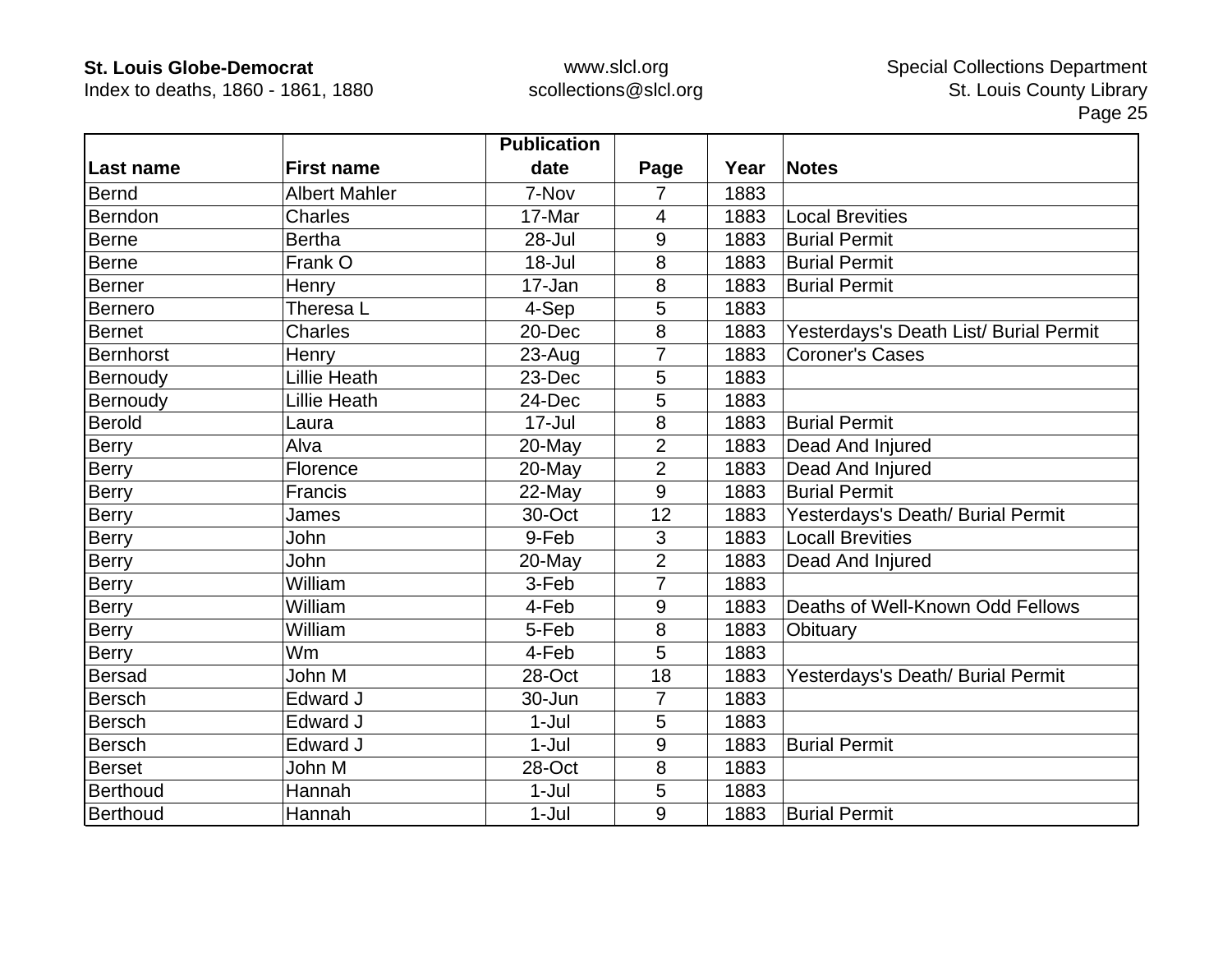Index to deaths, 1860 - 1861, 1880

|                    |                   | <b>Publication</b> |      |      |                                        |
|--------------------|-------------------|--------------------|------|------|----------------------------------------|
| <b>Last name</b>   | <b>First name</b> | date               | Page | Year | <b>Notes</b>                           |
| <b>Bertie</b>      | Elizabeth         | 27-May             | 17   | 1883 | <b>Burial Permit</b>                   |
| Bertram            | Clifford          | 4-Nov              | 8    | 1883 |                                        |
| <b>Bertram</b>     | <b>Clifford</b>   | 5-Nov              | 5    | 1883 |                                        |
| Besley             | Laura A           | 25-Sep             | 11   | 1883 | Yesterdays's Death/ Death Permit       |
| <b>Beslitski</b>   | Michael           | 4-Dec              | 8    | 1883 | <b>Coroner's Cases</b>                 |
| <b>Besse</b>       | Lulu              | 9-Oct              | 12   | 1883 | Yesterdays's Death/ Burial Permit      |
| <b>Bessler</b>     | Mary              | 18-Jul             | 8    | 1883 | <b>Burial Permit</b>                   |
| Betts              | D H, Mrs          | 27-Nov             | 8    | 1883 | Yesterdays's Death List/ Burial Permit |
| <b>Betz</b>        | Julias            | 19-Jan             | 9    | 1883 | <b>Burial Permit</b>                   |
| <b>Bevelot</b>     | Francis           | 25-Sep             | 8    | 1883 | Suburban, East St Louis                |
| Beyer              | John              | $11 -$ Jul         |      | 1883 | <b>Burial Permit</b>                   |
| Beyer              | Martha            | $22$ -Jun          | 9    | 1883 | <b>Burial Permit</b>                   |
| <b>Beymer</b>      | Jessie, Miss      | 25-Oct             | 12   | 1883 | Suburban, Jackson                      |
| <b>Bick</b>        | Mary W            | 18-Nov             | 17   | 1883 | Yesterdays's Death/ Burial Permit      |
| <b>Biddix</b>      | Monroe            | 7-Sep              | 8    | 1883 | Yesterdays's Death/ Burial Permit      |
| Biedermann         | Fred Wm           | 22-Aug             | 8    | 1883 | Yesterdays's Death/Burial Permit       |
| Bieger             | William           | 15-Mar             | 9    | 1883 | <b>Burial Permit</b>                   |
| <b>Biehle</b>      | Theodore          | 8-Feb              | 11   | 1883 | Suburban, Belleville                   |
| <b>Bieltner</b>    | Caroline A        | $10 -$ Jul         | 7    | 1883 | <b>Burial Permit</b>                   |
| Biene              | Herman            | 9-Apr              | 3    | 1883 | <b>Local Brevities</b>                 |
| <b>Biene</b>       | Herman            | 10-Apr             | 11   | 1883 | <b>Burial Permit</b>                   |
| <b>Bienenstock</b> | Helena            | 17-Aug             | 8    | 1883 | Yesterday's Death/Burial Permit        |
| Bienenstock        | Simon, Mrs        | $15 - Aug$         | 6    | 1883 | Carriage Accident                      |
| Bienenstok         | Helena            | $15-Aug$           | 5    | 1883 |                                        |
| <b>Bienenstok</b>  | Helena            | $16$ -Aug          | 5    | 1883 |                                        |
| <b>Bierman</b>     | Mary              | 9-May              | 12   | 1883 | <b>Burial Permit</b>                   |
| <b>Biewend</b>     | Leonard J         | 20-Mar             | 11   | 1883 | <b>Burial Permit</b>                   |
| <b>Biffard</b>     | Jacob             | 6-Dec              | 12   | 1883 | Yesterdays's Death List/ Burial Permit |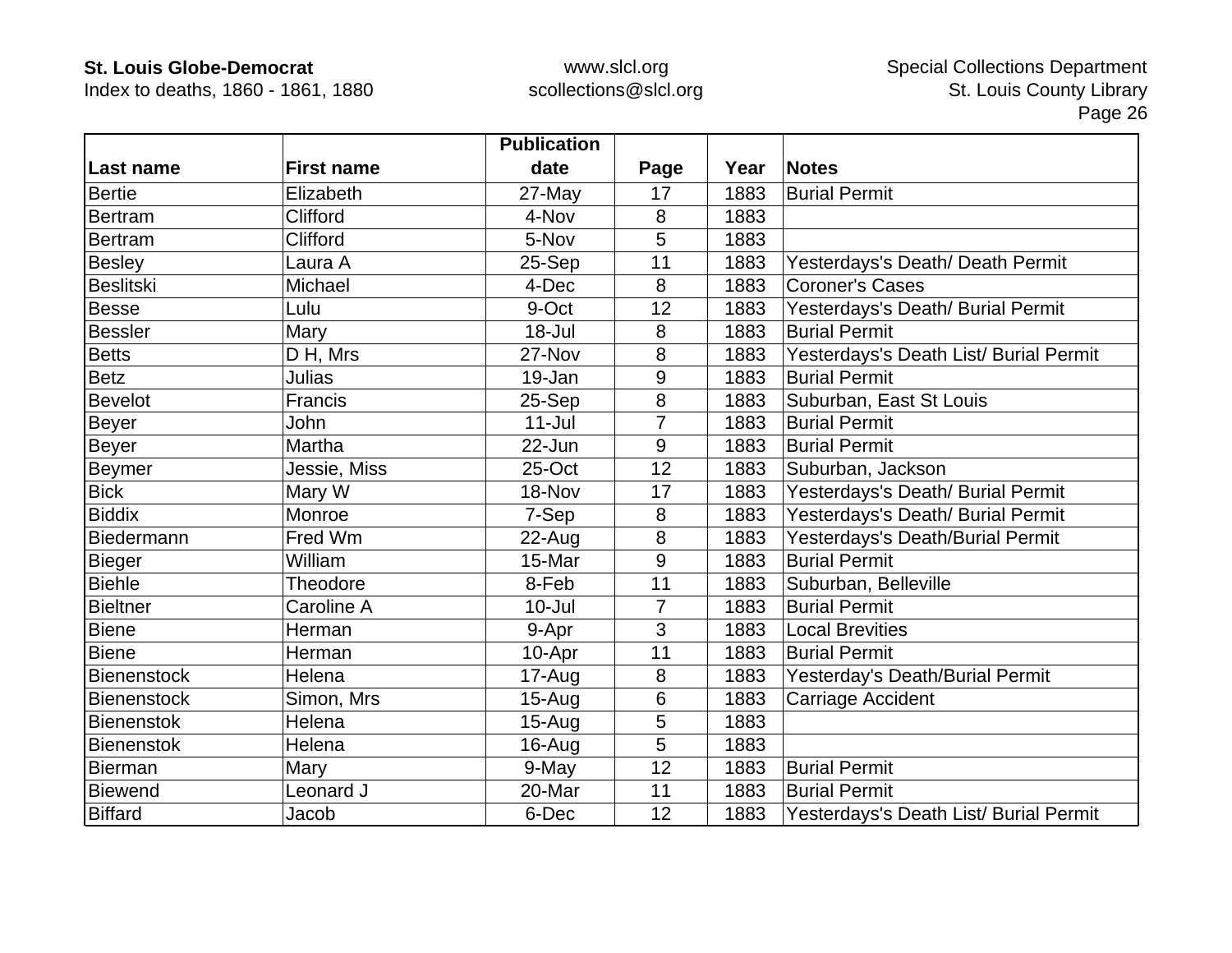Index to deaths, 1860 - 1861, 1880

|                 |                     | <b>Publication</b> |                |      |                                    |
|-----------------|---------------------|--------------------|----------------|------|------------------------------------|
| ∣Last name      | <b>First name</b>   | date               | Page           | Year | <b>Notes</b>                       |
| Biggers         | Mary                | 11-Feb             | 9              | 1883 | <b>Burial Permit</b>               |
| Biggers         | Mary J              | 6-May              | 20             | 1883 | <b>Burial Permit</b>               |
| <b>Biggers</b>  | Mary, Mrs           | 10-Feb             | 7              | 1883 |                                    |
| <b>Biggers</b>  | <b>Minnie Belle</b> | 4-May              | 5              | 1883 |                                    |
| <b>Biggers</b>  | Minnie Belle        | 5-May              | 5              | 1883 |                                    |
| Biggio          | Antonio             | 2-May              | 11             | 1883 | <b>Burial Permit</b>               |
| <b>Biggs</b>    | Elizabeth           | 19-Oct             | 7              | 1883 |                                    |
| <b>Biggs</b>    | Elizabeth           | 19-Oct             | 9              | 1883 | Yesterdays's Death/ Burial Permit  |
| <b>Bigney</b>   | Jerome Bucklely     | 9-May              | $\overline{7}$ | 1883 |                                    |
| Bigney          | Jerome Buckley      | 9-May              | 12             | 1883 | <b>Plunge Into Eternity</b>        |
| <b>Bigney</b>   | Jerome Buckley      | 15-May             | 8              | 1883 | <b>Local Brevities</b>             |
| <b>Bigney</b>   | Jerome Buckley      | 16-May             | 4              | 1883 | <b>Local Brevities</b>             |
| <b>Bilinns</b>  | Thomas J            | 4-Oct              | 9              | 1883 | Yesterdays's Death/l Burial Permit |
| <b>Bill</b>     | Anton               | 5-Jan              | 12             | 1883 | <b>Burial Permits</b>              |
| Billmeyer       | Minna C             | 18-Apr             | 11             | 1883 | <b>Burial Permit</b>               |
| <b>Billups</b>  | Thomas J            | 2-Oct              | 5              | 1883 |                                    |
| <b>Billups</b>  | Thomas J            | 4-Oct              | 5              | 1883 |                                    |
| <b>Billups</b>  | Thomas J            | 5-Oct              | 5              | 1883 |                                    |
| <b>Bily</b>     | Johanna             | 19-Jun             | 12             | 1883 | <b>Burial Permit</b>               |
| Bimmiller       | Lizzie              | 29-Apr             | 17             | 1883 | <b>Burial Permit</b>               |
| <b>Binder</b>   | Dora R              | 24-Feb             | 9              | 1883 | <b>Burial Permit</b>               |
| <b>Binder</b>   | Emelia              | 11-Feb             | 9              | 1883 | <b>Burial Permit</b>               |
| Bingomeyer      | Fred, Mr            | $23-Auq$           | 8              | 1883 | Suburban, Jacksonville, Illinois   |
| <b>Birgen</b>   | Michael             | 30-Sep             | 19             | 1883 | Yesterdays's Death/ Burial Permit  |
| Birmingham      | <b>Bridget</b>      | 27-Oct             | 12             | 1883 | Yesterdays's Death/ Burial Permit  |
| <b>Bischoff</b> | Anna                | $13 - Jun$         | 12             | 1883 | <b>Burial Permit</b>               |
| <b>Bischoff</b> | Appolinia           | $11 -$ Jul         | 5              | 1883 |                                    |
| <b>Bischoff</b> | Appolinia           | 12-Jul             | 5              | 1883 |                                    |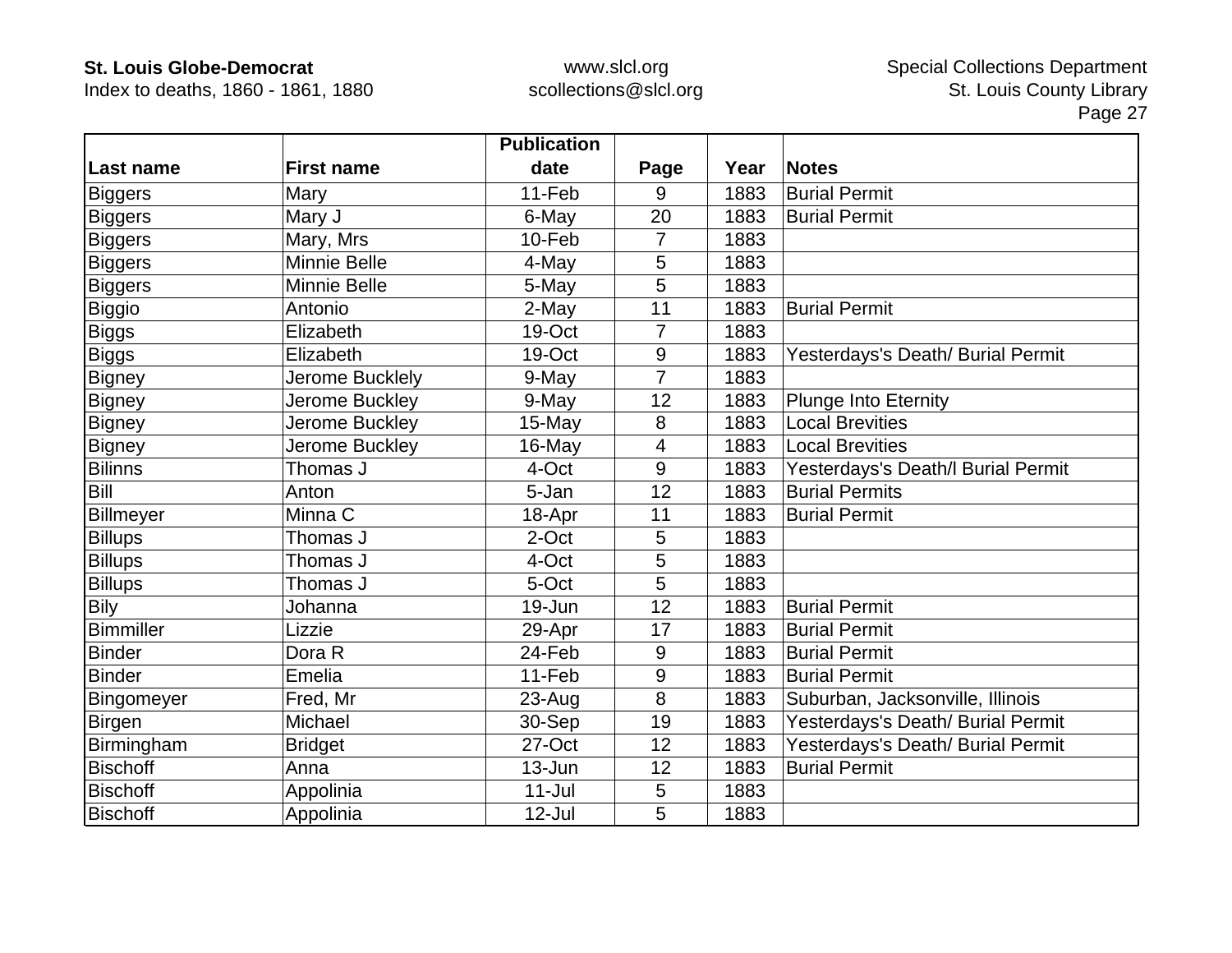Index to deaths, 1860 - 1861, 1880

|                    |                   | <b>Publication</b> |                |      |                                   |
|--------------------|-------------------|--------------------|----------------|------|-----------------------------------|
| Last name          | <b>First name</b> | date               | Page           | Year | <b>Notes</b>                      |
| <b>Bischoff</b>    | Appolonia         | $13 -$ Jul         | 8              | 1883 | <b>Burial Permit</b>              |
| <b>Bischoff</b>    | Minnie            | 8-Jun              | 10             | 1883 | <b>Burial Permit</b>              |
| <b>Bish</b>        | John              | 13-Mar             | 11             | 1883 | Suburban, East St. Louis          |
| Bishop             | Hillma J          | 27-Apr             | 6              | 1883 | <b>Burial Permit</b>              |
| <b>Bishop</b>      | John              | 14-Nov             | 8              | 1883 | Yesterdays's Death/ Burial Permit |
| <b>Bissc</b>       | Elizabeth         | 2-Oct              | 9              | 1883 | Yesterdays's Death/ Burial Perm   |
| <b>Bjowen</b>      | Harriet, Mrs      | 12-May             | 5              | 1883 |                                   |
| <b>Black</b>       | C B, Mrs          | 6-Aug              | 1              | 1883 | Mrs C B Bladk                     |
| <b>Black</b>       | <b>Charles</b>    | $3 -$ Jul          | $\overline{7}$ | 1883 |                                   |
| <b>Black</b>       | <b>Charles</b>    | 4-Jul              | 5              | 1883 |                                   |
| <b>Black</b>       | <b>Charles</b>    | 5-Jul              | 5              | 1883 |                                   |
| <b>Black</b>       | Cozzetta          | 13-Nov             | 12             | 1883 | Yesterdays's Death/ Burial Permit |
| <b>Black</b>       | Daniel            | 11-Feb             | 9              | 1883 | <b>Burial Permit</b>              |
| <b>Black</b>       | Lizzie            | 20-Mar             | 9              | 1883 | <b>Child Fatally Wounded</b>      |
| <b>Black</b>       | Minnie, Mrs       | 20-Dec             | 10             | 1883 | Suburban, Jacksonville, Illinois  |
| <b>Black</b>       | Wm                | 20-Sep             | 8              | 1883 | Yesterdays's Death/ Burial Permit |
| Blackbird (Indian) | Unknown           | 5-Jun              | 4              | 1883 | <b>Burial Permit</b>              |
| Blackman           | Henderson         | 3-Apr              | 12             | 1883 | <b>Burial Permit</b>              |
| <b>Blair</b>       | Anna W            | 20-Jun             | 11             | 1883 | <b>Burial Permit</b>              |
| <b>Blair</b>       | Annie W           | 20-Jun             | 7              | 1883 |                                   |
| <b>Blair</b>       | Montgomery        | 28-Jul             | $\overline{4}$ | 1883 | Montgomery Blair                  |
| <b>Blair</b>       | Montgomery        | 28-Jul             | 6              | 1883 | Montgomery Blair                  |
| <b>Blaisdell</b>   | Jeremiah          | $13 -$ Jul         | 8              | 1883 | <b>Burial Permit</b>              |
| <b>Blakely</b>     | George, Mr        | 24-Dec             | 5              | 1883 |                                   |
| <b>Blakely</b>     | George, Mr        | 23-Dec             | 5              | 1883 |                                   |
| Blakeman           | W H, (Son Of)     | 20-May             | 3              | 1883 | Deaths On Greely Prairie          |
| <b>Bland</b>       | William J         | 1-Aug              | 5              | 1883 |                                   |
| <b>Bland</b>       | William J         | 2-Aug              | 5              | 1883 |                                   |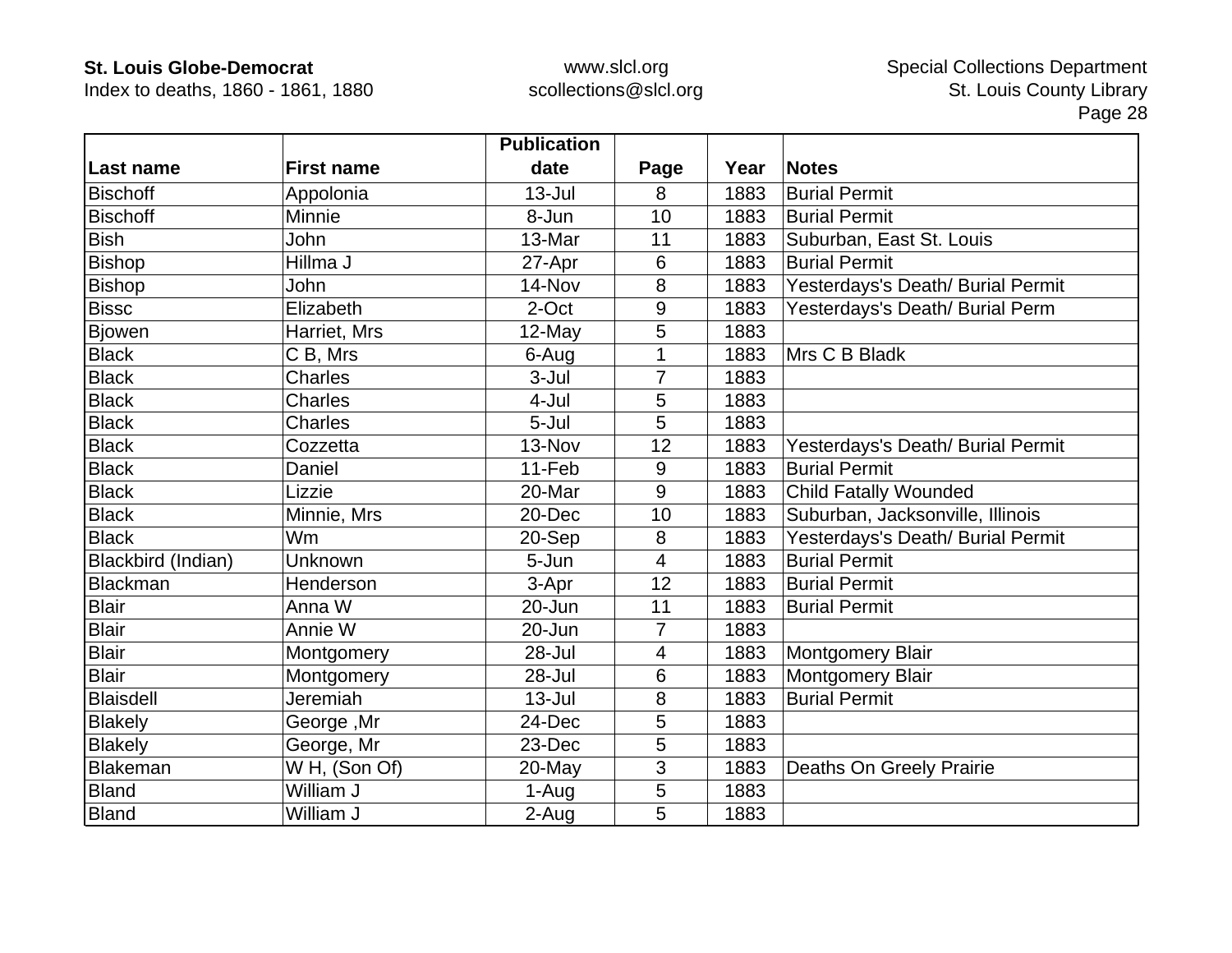Index to deaths, 1860 - 1861, 1880

|                 |                   | <b>Publication</b> |                |       |                                    |
|-----------------|-------------------|--------------------|----------------|-------|------------------------------------|
| Last name       | <b>First name</b> | date               | Page           | Year  | <b>Notes</b>                       |
| Blaney          | Henry             | 16-Jan             | 5              | 1883  |                                    |
| Blaney          | Henry             | 15-Jan             | 10             | 1883  | <b>Planters' House Fire</b>        |
| Blaney          | Henry             | 17-Jan             | 8              | 1883  | <b>Burial Permit</b>               |
| <b>Blank</b>    | John H            | 27-Jun             | 12             | 1883  | <b>Burial Permit</b>               |
| <b>Blanke</b>   | J H               | 16-Jul             | 5              | 1883  |                                    |
| <b>Blanke</b>   | J H               | $17 -$ Jul         | 5              | 1883  |                                    |
| <b>Blanke</b>   | J H               | $17 -$ Jul         | 6              | 1883  | <b>Local Brevities</b>             |
| <b>Blanke</b>   | John H            | 17-Jul             | 8              | 1883  | <b>Burial Permit</b>               |
| Blanteman       | Male              | $20$ -May          | 3              | 1883  | Mr and Mrs John Trotter            |
| <b>Blasdell</b> | William C         | $31 -$ Jul         | 5              | 1883  |                                    |
| <b>Blasdell</b> | William C         | 1-Aug              | 5              | 1883  |                                    |
| <b>Blasdell</b> | Wm C              | 1-Aug              | 8              | 1883  | <b>Burial Permit</b>               |
| <b>Blasé</b>    | Margaret          | 22-Feb             | 12             | 1883  | <b>Burial Permit</b>               |
| <b>Blasig</b>   | August            | 17-Jan             | 8              | 1883  | <b>Burial Permit</b>               |
| <b>Blasig</b>   | Emma              | 17-Jan             | 8              | 1883  | <b>Burial Permit</b>               |
| <b>Blasins</b>  | Peter             | 21-Sep             | 9              | 1883  | Yersterdays's Death/ Burial Permit |
| Blattgen        | Unknown           | 7-Sep              | 10             | 1883  | <b>Strange Suicide</b>             |
| <b>Bleeck</b>   | Albert            | $1-Jul$            | 9              | 1883  | <b>Burial Permit</b>               |
| <b>Blesse</b>   | Emelie            | 4-Jul              | 8              | 1883  | <b>Burial Permit</b>               |
| <b>Blevins</b>  | James             | 18-Oct             | 12             | 1883  | Yesterdays's Death/ Burial Permit  |
| <b>Blevins</b>  | James B           | 17-Oct             | $\overline{7}$ | 1883  |                                    |
| <b>Blevins</b>  | James B           | 18-Oct             | $\overline{7}$ | 1883  |                                    |
| <b>Bliesner</b> | Maria K           | $13 -$ Jul         | 8              | 1883  | <b>Burial Permit</b>               |
| Blisberry       | Ellen             | 18-Jul             | 8              | 1883  | <b>Burial Permit</b>               |
| <b>Bliss</b>    | Frank             | 19-May             | 5              | 1883  |                                    |
| <b>Bliss</b>    | Frank E           | 22-May             | 9              | `1883 | <b>Burial Permit</b>               |
| <b>Bliss</b>    | Jenny             | 17-Jan             | 8              | 1883  | <b>Burial Permit</b>               |
| Blissbury       | Unknown, Mrs      | 17-Jul             | 6              | 1883  | <b>Local Brevities</b>             |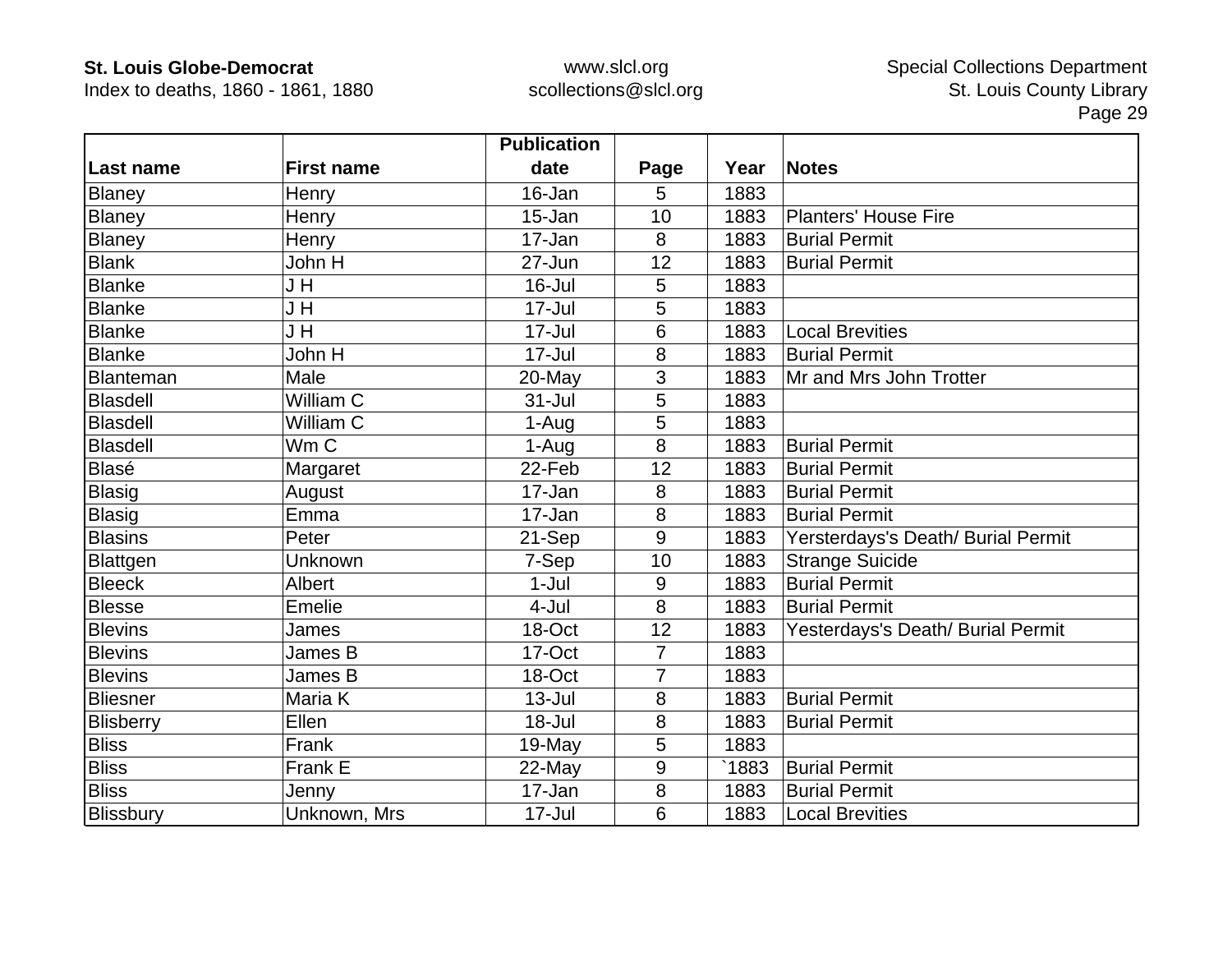Index to deaths, 1860 - 1861, 1880

|                 |                       | <b>Publication</b> |                |      |                                        |
|-----------------|-----------------------|--------------------|----------------|------|----------------------------------------|
| Last name       | <b>First name</b>     | date               | Page           | Year | <b>Notes</b>                           |
| <b>Blizzard</b> | Jackson               | 17-Jun             | $\overline{2}$ | 1883 | Death's Doings, Jackson Blizzard       |
| <b>Block</b>    | Edmund                | 17-Nov             | 9              | 1883 | Yesterdays's Death/ Burial Permit      |
| <b>Block</b>    | Lizzie                | 22-Mar             | 9              | 1883 | Sulburban, Belleville                  |
| <b>Block</b>    | Mary                  | 1-Feb              | 3              | 1883 | Local in Brief                         |
| <b>Bloeser</b>  | Michael               | 1-Apr              | 9              | 1883 | <b>Burial Permit</b>                   |
| <b>Blohm</b>    | John R                | 5-Jun              | 4              | 1883 | <b>Burial Permit</b>                   |
| <b>Blohm</b>    | Louisa                | 17-Jun             | 11             | 1883 | <b>Burial Permit</b>                   |
| Blomberg        | Edward                | $11 -$ Jul         | 7              | 1883 | <b>Burial Permit</b>                   |
| <b>Bloser</b>   | Laura                 | 14-Ded             | 12             | 1883 | Yesterdays's Death List/ Burial Permit |
| <b>Bloss</b>    | Julia                 | 6-May              | 20             | 1883 | <b>Burial Permit</b>                   |
| Blosser         | C, Mrs                | 26-Apr             | 12             | 1883 | <b>Burial Permit</b>                   |
| <b>Blount</b>   | Richard E (Infant Of) | 4-Nov              | 8              | 1883 |                                        |
| <b>Blue</b>     | B B, Capt             | 22-Sep             | 9              | 1883 | <b>Funeral Service</b>                 |
| <b>Blue</b>     | Barna B               | 22-Sep             | 9              | 1883 | Yesterdays's Death/ Burial Permit      |
| <b>Blue</b>     | Barna B, Capt         | 20-Sep             | $\overline{7}$ | 1883 |                                        |
| <b>Blue</b>     | Barna B, Capt         | 21-Sep             | $\overline{7}$ | 1883 | <b>Funeral Notice</b>                  |
| <b>Blue</b>     | Barna B, Capt         | 21-Oct             | 8              | 1883 | Obituary                               |
| <b>Blum</b>     | Catherine             | $17 - Jun$         | 11             | 1883 | <b>Burial Permit</b>                   |
| <b>Blum</b>     | Elizabeth             | 20-Nov             | 9              | 1883 | <b>Yesterday's Burial Permits</b>      |
| Blumenthal      | Johanna               | 15-Sep             | 11             | 1883 | Yesterdays's Death/ Burial Permit      |
| <b>Blurk</b>    | Joseph F              | 6-Mar              | 12             | 1883 | <b>Burial Permit</b>                   |
| <b>Blyle</b>    | Elizabeth             | 24-Jun             | 16             | 1883 | <b>Burial Permit</b>                   |
| <b>Boab</b>     | <b>Hattie</b>         | 2-Oct              | 9              | 1883 | Yesterdays's Death/ Burial Perm        |
| <b>Bobb</b>     | Geo E                 | 8-Jul              | 11             | 1883 | <b>Burial Permit</b>                   |
| <b>Bobe</b>     | Eddie                 | 27-Feb             | 11             | 1883 | <b>Burial Permit</b>                   |
| <b>Bochert</b>  | WTJ                   | 9-Jan              | 8              | 1883 | <b>Burial Permit</b>                   |
| <b>Bock</b>     | George A              | 28-Feb             | 6              | 1883 | <b>Burial Permit</b>                   |
| <b>Bock</b>     | Mary                  | 2-Feb              | 10             | 1883 | <b>Burial Permit</b>                   |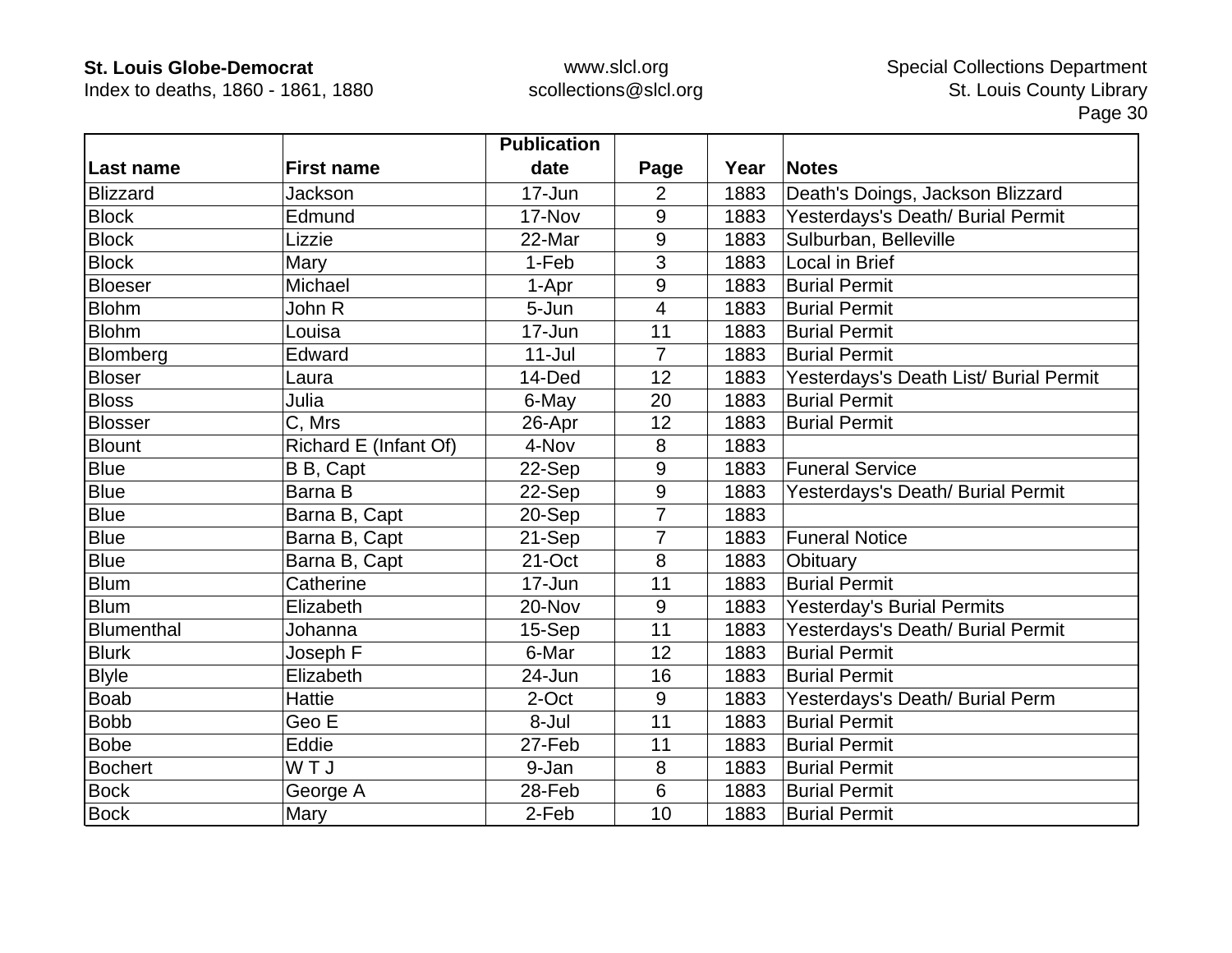Index to deaths, 1860 - 1861, 1880

|                   |                    | <b>Publication</b> |                |      |                                        |
|-------------------|--------------------|--------------------|----------------|------|----------------------------------------|
| Last name         | <b>First name</b>  | date               | Page           | Year | <b>Notes</b>                           |
| Bockenhold        | Anna, Mrs          | 18-Jan             | 5              | 1883 | <b>Local Brevities</b>                 |
| <b>Bockenholt</b> | Mary Ann, Mrs      | 19-Jan             | 9              | 1883 | <b>Burial Permit</b>                   |
| <b>Bockenholt</b> | Mary, Mrs          | 31-Jan             | 3              | 1883 | <b>Local Brevities</b>                 |
| <b>Bockins</b>    | <b>Nicholas</b>    | 22-Sep             | 9              | 1883 | Yesterdays's Death/ Burial Permit      |
| <b>Bockl</b>      | Charles (Child Of) | 30-Jun             | 12             | 1883 | <b>Burial Permit</b>                   |
| <b>Bockllitz</b>  | Elizabeth          | 29-Jun             | 10             | 1883 | <b>Burial Permit</b>                   |
| <b>Bockstruck</b> | Н                  | 31-Mar             | 4              | 1883 | <b>Local Brevities</b>                 |
| Bode              | Laura Lizzie       | 29-Aug             | 5              | 1883 |                                        |
| <b>Bodefield</b>  | Edward             | 22-Jul             | 9              | 1883 | <b>Burial Permit</b>                   |
| <b>Boden</b>      | Alice              | 18-Jan             | 12             | 1883 | <b>Burial Permit</b>                   |
| <b>Bodley</b>     | Harry I            | 8-Jan              | 5              | 1883 |                                        |
| <b>Bodley</b>     | Harry I            | 9-Jan              | 5              | 1883 |                                        |
| <b>Bodley</b>     | Harry I            | 9-Jan              | 4              | 1883 | Death of Harry I Bodley                |
| <b>Boeck</b>      | Mabel              | 20-May             | 5              | 1883 |                                        |
| <b>Boeck</b>      | Mabel              | 22-May             | 9              | 1883 | <b>Burial Permit</b>                   |
| <b>Boeck</b>      | Wm                 | $18 -$ Jul         | $\overline{7}$ | 1883 | Suburban, East St Louis                |
| <b>Boecke</b>     | Chas A             | 21-Apr             | 9              | 1883 | <b>Burial Permit</b>                   |
| <b>Boecklitz</b>  | Arnold             | 14-Apr             | 10             | 1883 | <b>Burial Permit</b>                   |
| <b>Boecklitz</b>  | Arnold             | 14-Apr             | 5              | 1883 |                                        |
| <b>Boecler</b>    | Fred               | 9-Feb              | 10             | 1883 | <b>Burial Permit</b>                   |
| Boegeman          | Mary               | 20-Sep             | 8              | 1883 | Yesterdays's Death/ Burial Permit      |
| <b>Boehmer</b>    | Elizabeh           | 7-Aug              | 8              | 1883 | <b>Burial Permit</b>                   |
| <b>Boehner</b>    | Louis              | 27-Jun             | 12             | 1883 | <b>Burial Permit</b>                   |
| <b>Boeing</b>     | Johann             | 25-May             | 10             | 1883 | <b>Burial Permit</b>                   |
| Boenen            | Martin             | 22-Nov             | 12             | 1883 | <b>Yesterday's Burial Permits</b>      |
| Boeshenz          | Geo, Rev           | 18-Dec             | $\overline{7}$ | 1883 |                                        |
| Boeshenz          | Geo, Rev           | 19-Dec             | $\overline{7}$ | 1883 |                                        |
| Boeshenz          | George             | 20-Dec             | 8              | 1883 | Yesterdays's Death List/ Burial Permit |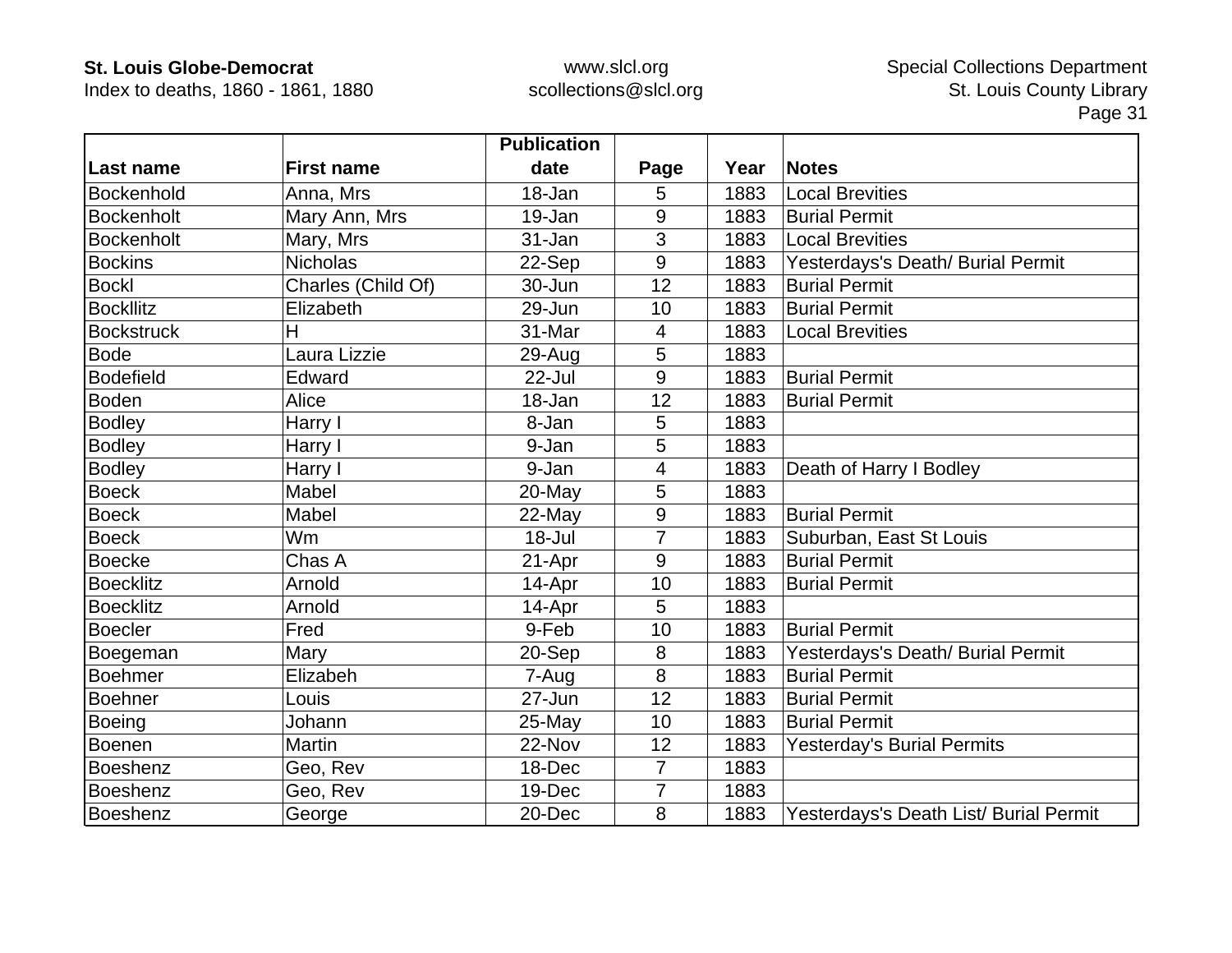Index to deaths, 1860 - 1861, 1880

|                   |                         | <b>Publication</b> |                |      |                                        |
|-------------------|-------------------------|--------------------|----------------|------|----------------------------------------|
| Last name         | <b>First name</b>       | date               | Page           | Year | <b>Notes</b>                           |
| Boetger           | <b>Friedrich A</b>      | 4-Sep              | 8              | 1883 | Yesterdays's Death/ Burial Permit      |
| <b>Boetgk</b>     | John                    | 27-Dec             | 9              | 1883 | Yesterdays's Death List/ Burial Permit |
| <b>Bogel</b>      | John                    | 20-May             | 17             | 1883 | <b>Work For The Coroner</b>            |
| Boggs             | <b>Henry S</b>          | 7-Jun              | 7              | 1883 |                                        |
| <b>Boggs</b>      | Wm                      | 17-Feb             | 12             | 1883 | East St. Louis                         |
| Bogtman           | Clara                   | 16-Oct             | 12             | 1883 | Yesterdays's Death/ Burial Permit      |
| <b>Bogy</b>       | Pelagie, Mrs            | 11-Mar             | 5              | 1883 |                                        |
| <b>Bohle</b>      | Louis Charles, Jr       | 6-Jun              | $\overline{7}$ | 1883 |                                        |
| Bohle, Jr         | <b>Louis Charles</b>    | 5-Jun              | $\overline{7}$ | 1883 |                                        |
| Bohle, Jr         | <b>Louis Charles</b>    | 7-Jun              | 12             | 1883 | <b>Burial Permit</b>                   |
| <b>Bohn</b>       | Frank L                 | 20-Nov             | 12             | 1883 | <b>Coroner's Cases</b>                 |
| <b>Bohn</b>       | Gertrude E              | 21-Nov             | 11             | 1883 | <b>Yesterday's Burial Permits</b>      |
| <b>Bohn</b>       | Gertrude Evelyn         | 20-Nov             | 7              | 1883 |                                        |
| <b>Bohres</b>     | Anna                    | 25-Nov             | 20             | 1883 | Yesterdays's Death List/ Burial Permit |
| Bokelmann         | <b>Heinrich William</b> | 4-Oct              | 9              | 1883 | Yesterdays's Death/I Burial Permit     |
| <b>Boland</b>     | Eva M                   | 17-Nov             | 9              | 1883 | Yesterdays's Death/ Burial Permit      |
| <b>Boland</b>     | Margaret V              | 17-Jul             | 8              | 1883 | <b>Burial Permit</b>                   |
| <b>Boldrew</b>    | Missouri A              | 9-May              | 12             | 1883 | <b>Burial Permit</b>                   |
| <b>Bolenstein</b> | Philip                  | 18-Mar             | 5              | 1883 |                                        |
| <b>Bolenstein</b> | Philip                  | 20-Mar             | 5              | 1883 | <b>Local Brevities</b>                 |
| <b>Boler</b>      | Betsy A                 | 25-Jan             | 12             | 1883 | <b>Burial Permit</b>                   |
| <b>Bolger</b>     | Wm J                    | 23-Oct             | $\overline{7}$ | 1883 |                                        |
| <b>Bolger</b>     | Wm J                    | 23-Oct             | 12             | 1883 | <b>Coroner's Cases</b>                 |
| <b>Bolger</b>     | Wm J                    | 24-Oct             | 9              | 1883 | Yesterdays's Death/ Burial Permit      |
| <b>Boliman</b>    | J G (Infant Of)         | 23-Jul             | 3              | 1883 | Coroner's Inquest                      |
| <b>Boller</b>     | Levy                    | 1-Sep              | 11             | 1883 | Yesterdays's Death/ Burial Permit      |
| <b>Bolling</b>    | Addie                   | 11-Feb             | 9              | 1883 | <b>Burial Permit</b>                   |
| <b>Bolling</b>    | <b>Hattie</b>           | 11-Feb             | 5              | 1883 |                                        |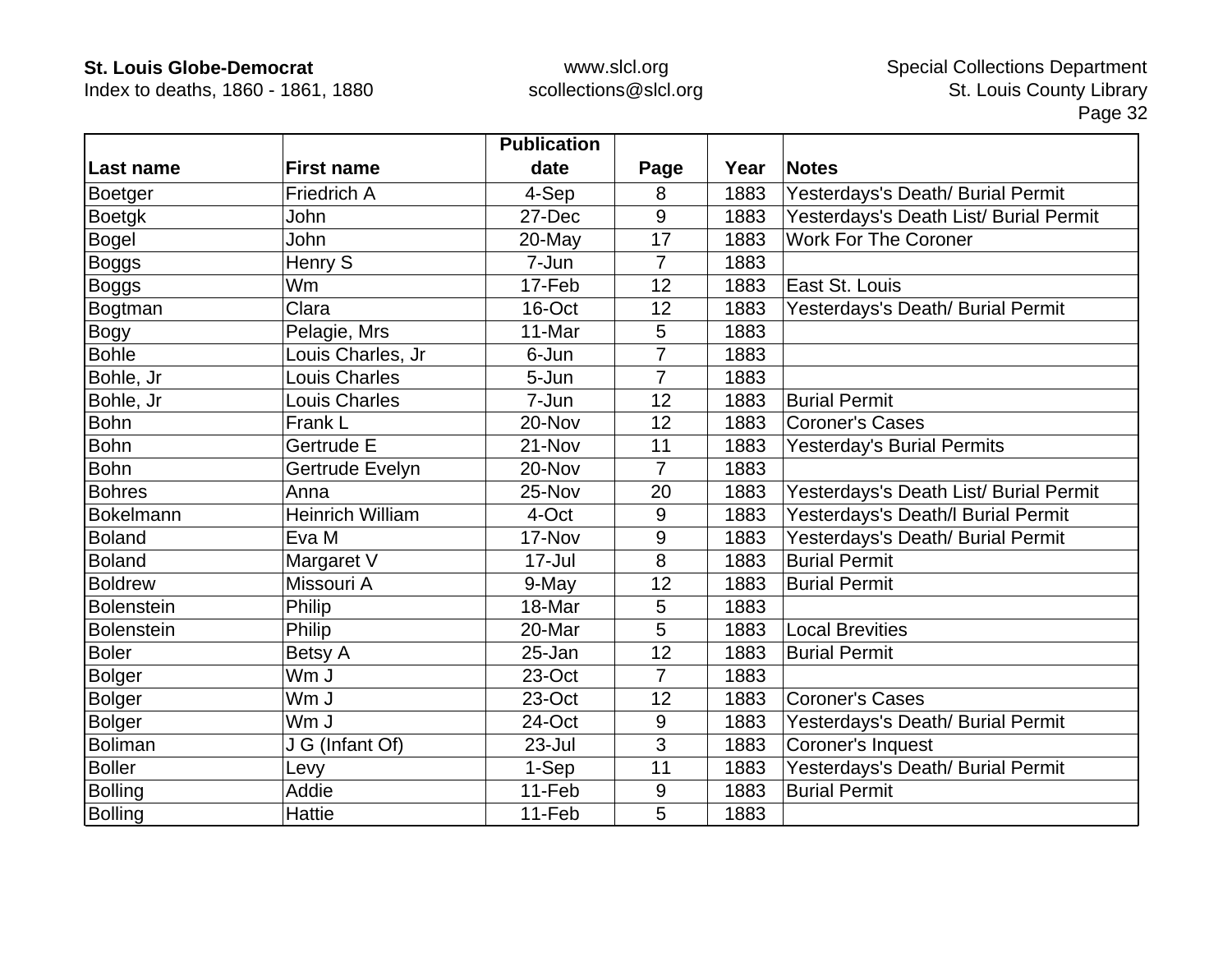Index to deaths, 1860 - 1861, 1880

|                   |                      | <b>Publication</b> |                |      |                                   |
|-------------------|----------------------|--------------------|----------------|------|-----------------------------------|
| Last name         | <b>First name</b>    | date               | Page           | Year | <b>Notes</b>                      |
| <b>Bolling</b>    | Philip E             | 22-Jul             | 9              | 1883 | <b>Burial Permit</b>              |
| <b>Bolling</b>    | <b>Philip Edward</b> | $21 -$ Jul         | $\overline{7}$ | 1883 |                                   |
| <b>Bolliniger</b> | Clara                | 6-Feb              | 12             | 1883 | <b>Burial Permit</b>              |
| <b>Bolte</b>      | Friedrich            | 7-Sep              | 8              | 1883 | Yesterdays's Death/ Burial Permit |
| <b>Bolton</b>     | <b>Clemoris</b>      | $12$ -Jun          | 9              | 1883 | <b>Burial Permit</b>              |
| <b>Bolton</b>     | Samuel J             | 20-Jan             | 12             | 1883 | <b>Burial Permit</b>              |
| <b>Bolton</b>     | William              | 13-Oct             | 12             | 1883 | Yesterdays's Death/ Burial Permit |
| <b>Bolz</b>       | Lydia                | 12-Apr             | 12             | 1883 | <b>Burial Permit</b>              |
| <b>Bond</b>       | Wm                   | 27-Mar             | 8              | 1883 | <b>Burial Permit</b>              |
| <b>Boner</b>      | Catherine            | 2-Feb              | 10             | 1883 | <b>Burial Permit</b>              |
| Bonneau           | Jos                  | 30-Apr             | $\overline{2}$ | 1883 | Suburban, East St Louis           |
| Bonneau           | Joseph, Mr           | 28-Apr             | 12             | 1883 | Suburban, East St LouisS          |
| <b>Bonnell</b>    | Courtland            | 16-Jan             | 5              | 1883 |                                   |
| <b>Bonner</b>     | Alex C               | 31-Dec             | 5              | 1883 |                                   |
| <b>Bonsack</b>    | <b>Edward G</b>      | 17-Feb             | 7              | 1883 |                                   |
| <b>Bonsack</b>    | <b>Edward G</b>      | 18-Feb             | 9              | 1883 | <b>Burial Permit</b>              |
| <b>Bonsack</b>    | FC                   | 7-May              | 5              | 1883 |                                   |
| <b>Bonsack</b>    | F C                  | 8-May              | $\overline{7}$ | 1883 |                                   |
| <b>Bonsack</b>    | $\overline{FC}$      | 9-May              | $\overline{7}$ | 1883 |                                   |
| <b>Booker</b>     | <b>Willis</b>        | 3-Oct              | 3              | 1883 | Yesterdays's Death/ Burial Permit |
| <b>Booth</b>      | <b>Edward B</b>      | 7-Oct              | 8              | 1883 |                                   |
| <b>Booth</b>      | <b>Edward B</b>      | 8-Oct              | 5              | 1883 |                                   |
| <b>Booth</b>      | <b>Edward E</b>      | 7-Oct              | 6              | 1883 | Deaths, Edward E Booth            |
| Booyd             | Samuel S             | 8-Mar              | 12             | 1883 | <b>Burial Permit</b>              |
| <b>Boppler</b>    | Anna                 | 10-May             | 9              | 1883 | <b>Burial Permit</b>              |
| <b>Borches</b>    | Henrietta E          | 26-Sep             | 12             | 1883 | Yesterdays's Death/ Burial Permit |
| Borgmeyer         | Henry                | 30-Aug             | 8              | 1883 | Yesterdays's Death/ Burial Permit |
| Borgnoff          | Abraham              | 15-Sep             | 11             | 1883 | Yesterdays's Death/ Burial Permit |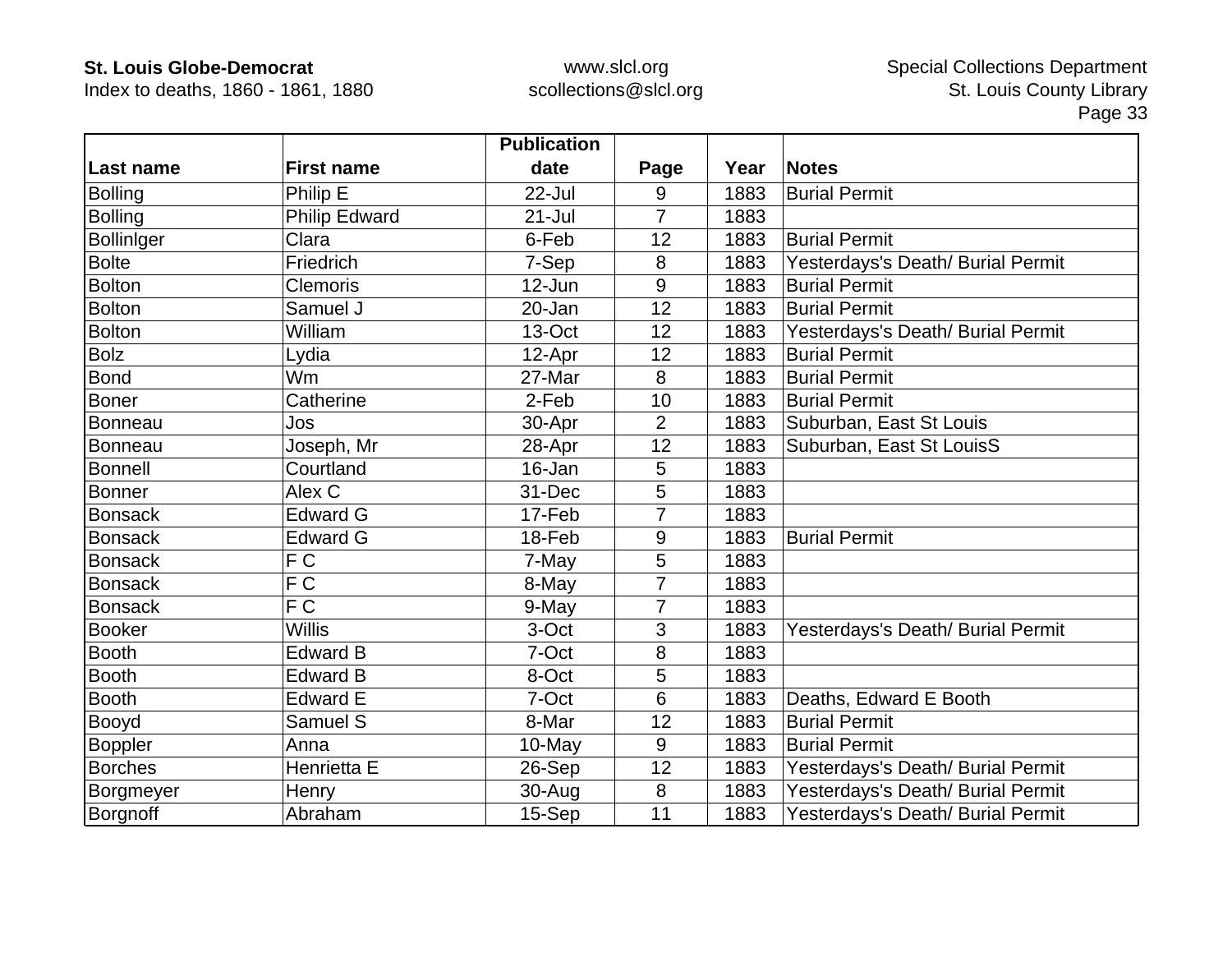Index to deaths, 1860 - 1861, 1880

|                 |                   | <b>Publication</b> |       |      |                                        |
|-----------------|-------------------|--------------------|-------|------|----------------------------------------|
| ∣Last name      | <b>First name</b> | date               | Page  | Year | <b>Notes</b>                           |
| Borgramm        | Unknown           | $3 -$ Jul          | 8     | 1883 | Suburban, Alton                        |
| <b>Bormans</b>  | Ella A            | 9-Oct              | 12    | 1883 | Yesterdays's Death/ Burial Permit      |
| <b>Born</b>     | Anna Maria        | 17-Sep             | 10    | 1883 | Coroner's Cases                        |
| <b>Born</b>     | Inez M            | 2-Nov              | 11    | 1883 | Yesterdays's Death/ Burial Permit      |
| <b>Bornhill</b> | Alice             | 26-Jun             | 9     | 1883 | <b>Burial Permit</b>                   |
| <b>Boslet</b>   | John              | 7-Apr              | 12    | 1883 | <b>Burial Permit</b>                   |
| <b>Boss</b>     | Amelia            | 9-Oct              | 7     | 1883 |                                        |
| <b>Boss</b>     | Amelia            | 10-Oct             | 11    | 1883 | Yesterdays's Death/ Burial Permit      |
| <b>Bostee</b>   | Anna M            | 9-Sep              | $9\,$ | 1883 | Yesterdays's Death/ Burial Permit      |
| <b>Boswell</b>  | Lawrence          | 12-Dec             | 12    | 1883 | Yesterdays's Death List/ Burial Permit |
| <b>Bottom</b>   | John              | 27-May             | 17    | 1883 | <b>Burial Permit</b>                   |
| <b>Bottom</b>   | John              | 27-May             | 19    | 1883 | Day With The Coroner                   |
| <b>Bouche</b>   | Catherine         | 22-Mar             | 12    | 1883 | <b>Burial Permit</b>                   |
| <b>Bouen</b>    | Margaret E, Mrs   | 5-Sep              | 8     | 1883 | Suburban, Jacksonville, Illinois       |
| Boundey         | Walter            | 8-Jul              | 11    | 1883 | <b>Burial Permit</b>                   |
| <b>Boundy</b>   | Fred              | 14-Sep             | 11    | 1883 |                                        |
| <b>Bousser</b>  | Michaell          | $19-Auq$           | 7     | 1883 | Yesterday's Death/Burial Permit        |
| <b>Boutelje</b> | Ida               | 26-Jul             | 8     | 1883 | <b>Burial Permit</b>                   |
| Bowdern         | Mary              | 10-May             | 7     | 1883 |                                        |
| <b>Bowdern</b>  | Mary              | 11-May             | 5     | 1883 |                                        |
| <b>Bowdern</b>  | Mary              | 11-May             | 8     | 1883 | <b>Burial Permit</b>                   |
| <b>Bowe</b>     | Herman N          | 7-Aug              | 8     | 1883 | <b>Burial Permit</b>                   |
| <b>Bowe</b>     | Lizzie B M        | 24-Jun             | 16    | 1883 | <b>Burial Permit</b>                   |
| <b>Bowe</b>     | Lizzie Belle      | $23 - Jun$         | 7     | 1883 |                                        |
| <b>Bowe</b>     | Lizzie Belle      | 24-Jun             | 5     | 1883 |                                        |
| <b>Bowe</b>     | Mary G            | 3-Nov              | 12    | 1883 | Yesterdays's Death/ Burial Permit      |
| Bowen           | Harriet           | 11-May             | 5     | 1883 |                                        |
| <b>Bowers</b>   | George F          | 20-Mar             | 11    | 1883 | <b>Burial Permit</b>                   |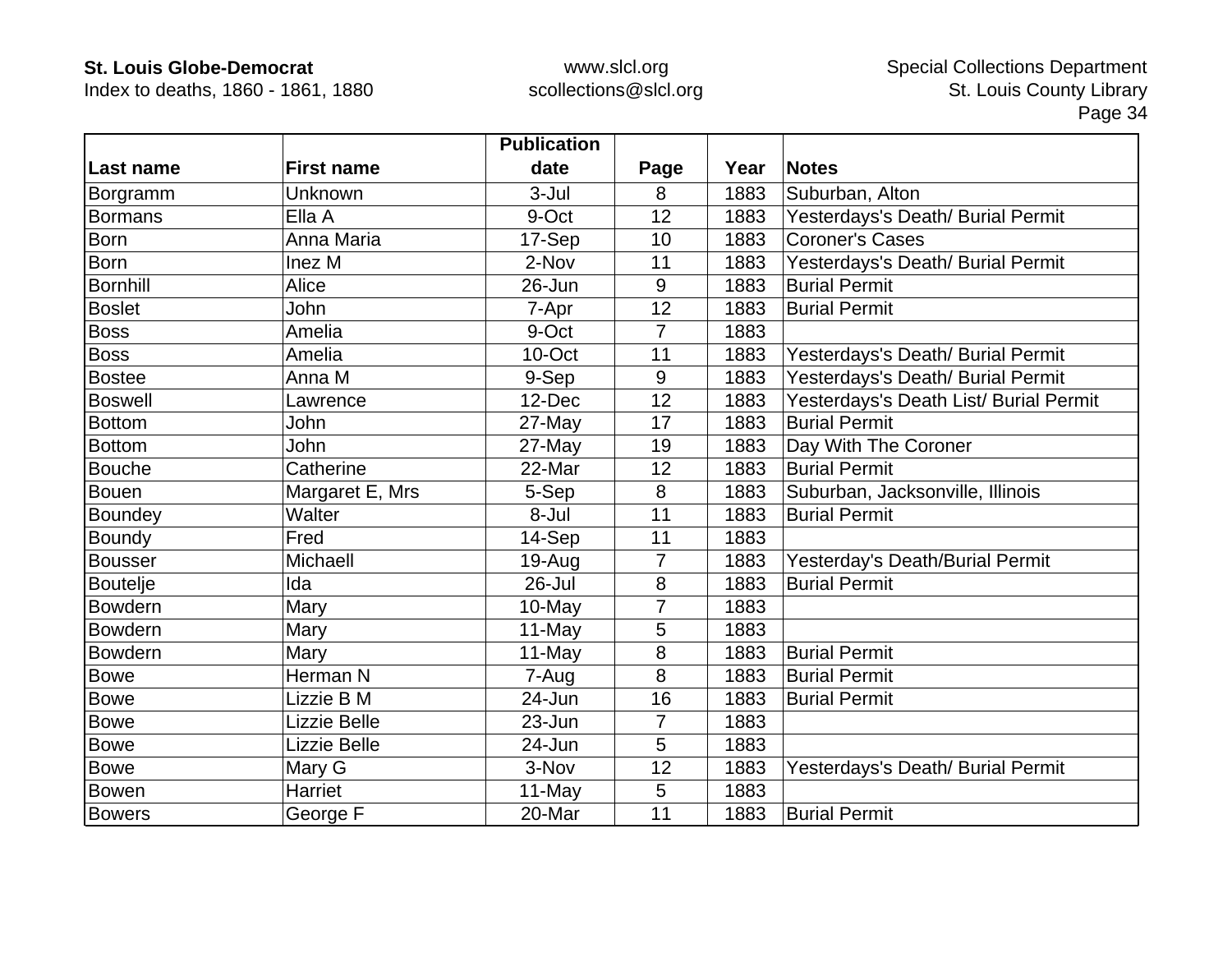Index to deaths, 1860 - 1861, 1880

|                 |                   | <b>Publication</b> |                |      |                                        |
|-----------------|-------------------|--------------------|----------------|------|----------------------------------------|
| Last name       | <b>First name</b> | date               | Page           | Year | <b>Notes</b>                           |
| <b>Bowler</b>   | Kate              | 8-May              | 12             | 1883 | <b>Burial Permit</b>                   |
| Bowman          | John C            | 9-Mar              | 10             | 1883 | Suburban, Alton                        |
| Bowman          | Mary J            | 17-Feb             | 12             | 1883 | <b>Burial Permit</b>                   |
| Bowman          | Mary L            | 22-Apr             | 16             | 1883 | <b>Burial Permit</b>                   |
| Bowman          | Olive             | 17-Jan             | 5              | 1883 |                                        |
| Bowman          | Olive             | 18-Jan             | 12             | 1883 | <b>Burial Permit</b>                   |
| Bowman          | Sandy             | 17-Jun             | 11             | 1883 | <b>Burial Permit</b>                   |
| Bowmann         | Olive             | 16-Jan             | 5              | 1883 |                                        |
| Boxberger       | Louis             | 7-Aug              | 8              | 1883 | <b>Burial Permit</b>                   |
| <b>Boxley</b>   | Louisa            | 27-Feb             | 11             | 1883 | <b>Burial Permit</b>                   |
| <b>Boxley</b>   | Michael           | 29-Jul             | 16             | 1883 | <b>Burial Permit</b>                   |
| <b>Boxley</b>   | <b>Mitchell</b>   | 29-Jul             | 15             | 1883 | <b>Coroner's Cases</b>                 |
| <b>Boxly</b>    | Louisa            | 24-Feb             | 8              | 1883 | <b>Local Brevities</b>                 |
| Boy             | Rosina            | $19-Auq$           | $\overline{7}$ | 1883 | Yesterday's Death/Burial Permit        |
| Boyce           | J C               | 29-Apr             | 17             | 1883 | <b>Burial Permit</b>                   |
| <b>Boyd</b>     | Alexander         | 16-Mar             | 10             | 1883 | <b>Burial Permit</b>                   |
| Boyd            | James A           | $1-Jun$            | 6              | 1883 | <b>Local Brevities</b>                 |
| Boyd            | Julia A           | 25-Nov             | 20             | 1883 | Yesterdays's Death List/ Burial Permit |
| <b>Boyd</b>     | Kate (Child Of)   | $27 - Aug$         | $\overline{2}$ | 1883 | <b>Local Brevities</b>                 |
| <b>Boyd</b>     | Marth A           | 26-Aug             | 9              | 1883 | Yesterdays's Death/ Burial Permit      |
| Boyd            | Samuel S          | 7-Mar              | 6              | 1883 | <b>Local Brevities</b>                 |
| Boyer           | Alex T            | 15-Apr             | 17             | 1883 | <b>Burial Permit</b>                   |
| Boyle           | <b>Bridget</b>    | 29-Jun             | 10             | 1883 | <b>Burial Permit</b>                   |
| <b>Boyle</b>    | Catherine         | 17-Jan             | 8              | 1883 | <b>Burial Permit</b>                   |
| <b>Brackett</b> | Elizabeth         | 29-Apr             | 8              | 1883 |                                        |
| <b>Bracklow</b> | Johanna Christina | 25-Nov             | 5              | 1883 |                                        |
| <b>Bracklow</b> | Johanna Christina | 26-Nov             | 5              | 1883 |                                        |
| <b>Bradford</b> | Charley           | 7-Feb              | 10             | 1883 | <b>Burial Permit</b>                   |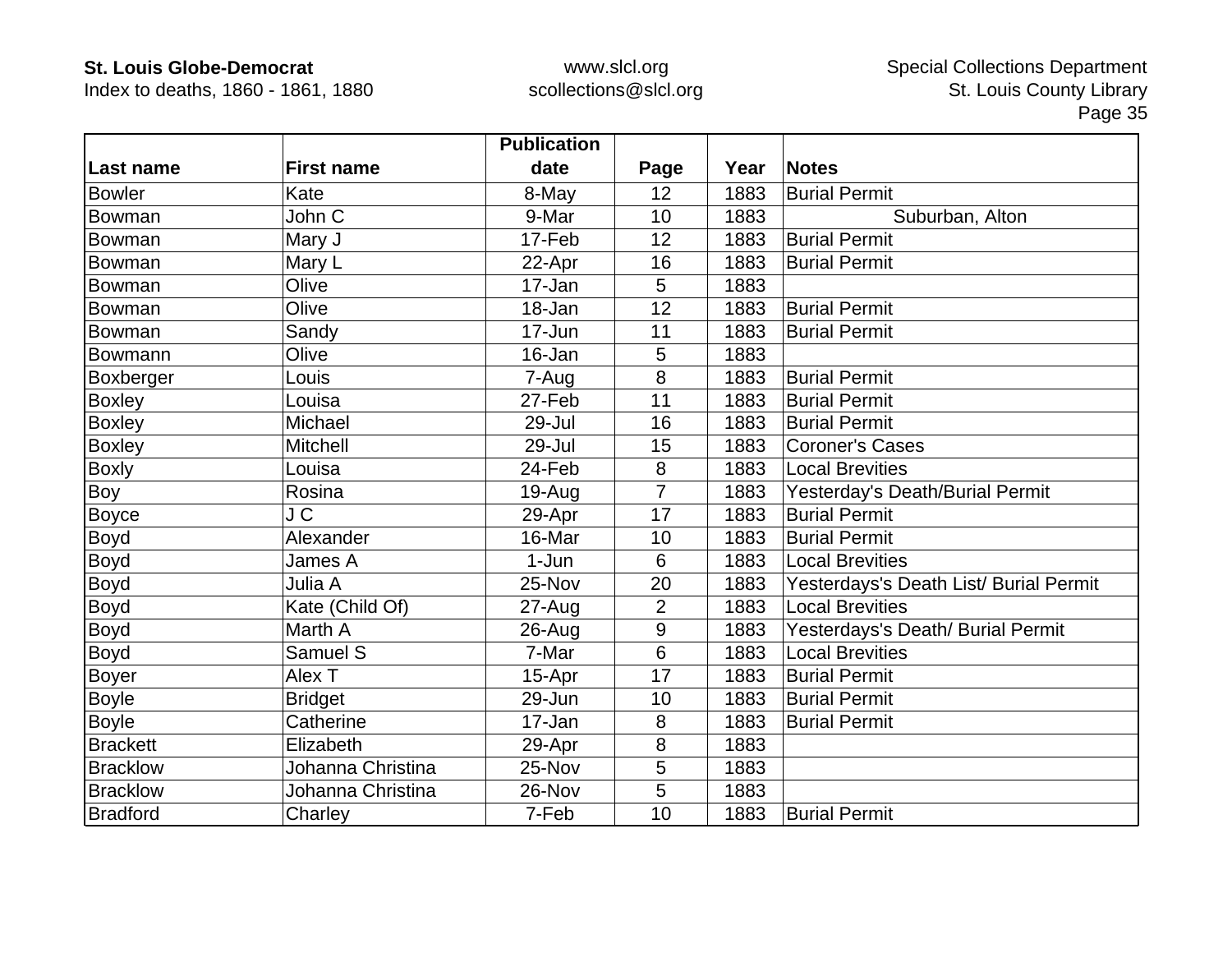Index to deaths, 1860 - 1861, 1880

|                  |                      | <b>Publication</b> |                |      |                                        |
|------------------|----------------------|--------------------|----------------|------|----------------------------------------|
| Last name        | <b>First name</b>    | date               | Page           | Year | <b>Notes</b>                           |
| <b>Bradlely</b>  | Frances E            | 20-Apr             | 10             | 1883 | <b>Burial Permit</b>                   |
| <b>Bradlely</b>  | Patricia             | 7-Sep              | 8              | 1883 | Yesterdays's Death/ Burial Permit      |
| <b>Bradley</b>   | Ada C                | $15-Aug$           | 10             | 1883 | Yesterday's Death/Burial Permit        |
| <b>Bradley</b>   | <b>Charles</b>       | 13-Feb             | 9              | 1883 | <b>Burial Permit</b>                   |
| <b>Bradley</b>   | <b>Thomas</b>        | 14-Jul             | 12             | 1883 | <b>Burial Permit</b>                   |
| <b>Bradly</b>    | Sabina               | 16-Aug             | 8              | 1883 | Yesterday's Death/Burial Permit        |
| <b>Bradshaw</b>  | Jane W               | 16-Jun             | 11             | 1883 | <b>Burial Permit</b>                   |
| <b>Brady</b>     | Ann, Miss            | 22-Sep             | 7              | 1883 |                                        |
| <b>Brady</b>     | Ann, Miss            | 23-Sep             | 8              | 1883 |                                        |
| <b>Brady</b>     | Annie                | 23-Sep             | 19             | 1883 | Yesterdays's Death/ Burial Permit      |
| <b>Brady</b>     | Peter                | 20-Feb             | 12             | 1883 | <b>Burial Permit</b>                   |
| <b>Brady</b>     | Terrance             | $12$ -Jul          | 5              | 1883 |                                        |
| <b>Braer</b>     | William              | 30-Jun             | 12             | 1883 | <b>Burial Permit</b>                   |
| <b>Brahan</b>    | August               | 14-Jun             | 12             | 1883 | <b>Burial Permit</b>                   |
| <b>Brambrick</b> | Andrew               | 28-Jan             | 5              | 1883 |                                        |
| <b>Branch</b>    | Sophia               | 28-Jul             | 9              | 1883 | <b>Burial Permit</b>                   |
| Branconier       | <b>Blanche</b>       | 11-Dec             | $\overline{7}$ | 1883 |                                        |
| <b>Brand</b>     | Dora, Miss           | 22-Oct             | 5              | 1883 |                                        |
| <b>Brand</b>     | Dora, Miss           | 23-Oct             | 7              | 1883 |                                        |
| <b>Brand</b>     | Dorothea             | 24-Oct             | 9              | 1883 | Yesterdays's Death/ Burial Permit      |
| <b>Brand</b>     | <b>Julius</b>        | 23-Oct             | 8              | 1883 | Yesterdays's Death/ Burial Permit      |
| Brand            | Lydia                | 6-Oct              | 14             | 1883 | Yesterdays's Deaths/ Burial Permit     |
| <b>Brandes</b>   | Edwina               | $31 -$ Jul         | 10             | 1883 | <b>Burial Permit</b>                   |
| <b>Brandes</b>   | <b>Henry Charles</b> | 12-Jan             | 8              | 1883 | <b>Burial Permit</b>                   |
| <b>Brandley</b>  | Patrick              | 7-Feb              | 10             | 1883 | <b>Burial Permit</b>                   |
| Brandon          | Alice C              | 18-Dec             | $\overline{7}$ | 1883 |                                        |
| <b>Brandon</b>   | Alice C              | 19-Dec             | 3              | 1883 | Yesterdays's Death List/ Burial Permit |
| Brandstelter     | John                 | 15-Dec             | 10             | 1883 | Yesterdays's Death List/ Burial Permit |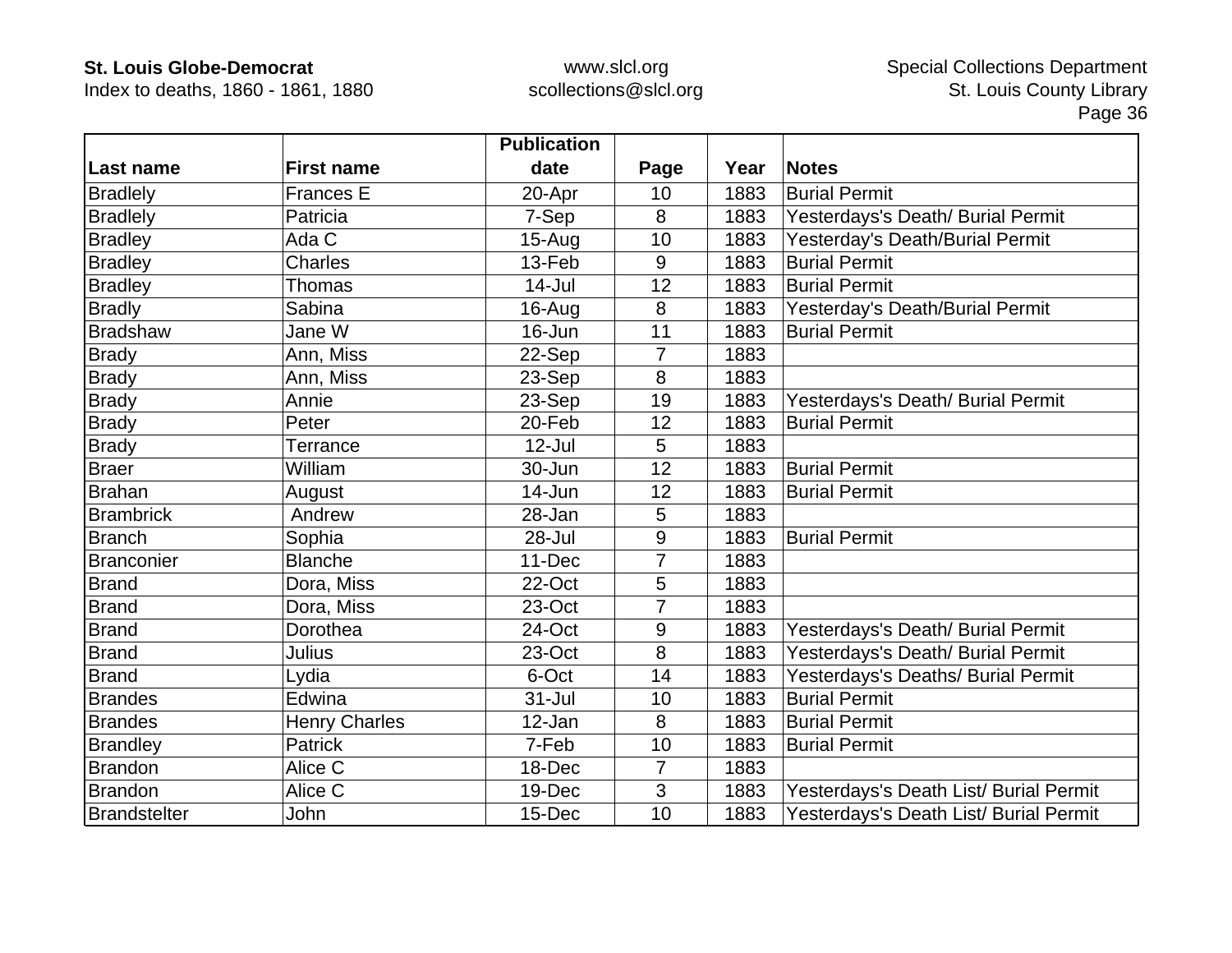Index to deaths, 1860 - 1861, 1880

|                     |                       | <b>Publication</b> |                |      |                                        |
|---------------------|-----------------------|--------------------|----------------|------|----------------------------------------|
| Last name           | <b>First name</b>     | date               | Page           | Year | <b>Notes</b>                           |
| <b>Brandt</b>       | Anna                  | 6-Apr              | 10             | 1883 | <b>Burial Permit</b>                   |
| <b>Brandt</b>       | Henry                 | 19-Apr             | 12             | 1883 | <b>Burial Permit</b>                   |
| <b>Brandt</b>       | John F                | $1-Jul$            | 11             | 1883 | <b>Inquests Yesterday</b>              |
| <b>Brandt</b>       | <b>John Frederick</b> | 30-Jun             | 8              | 1883 | <b>Her Three Husbands</b>              |
| <b>Brandt</b>       | Laura V, Mrs          | 20-Apr             | 7              | 1883 | Suburban, Belleville, Illinois         |
| <b>Brandt</b>       | Peter                 | 25-Apr             | 9              | 1883 | <b>Burial Permit</b>                   |
| <b>Brandt</b>       | Siegfried             | $13 -$ Jul         | 8              | 1883 | <b>Burial Permit</b>                   |
| Brane               | William Alred, Dr     | 11-Mar             | 18             | 1883 | <b>Burial Permit</b>                   |
| <b>Brankonier</b>   | <b>Blanche</b>        | 12-Dec             | 12             | 1883 | Yesterdays's Death List/ Burial Permit |
| <b>Brannelly</b>    | P Henry               | 6-Feb              | $\overline{7}$ | 1883 |                                        |
| <b>Bransford</b>    | Jennie                | $27 - Aug$         | 5              | 1883 |                                        |
| <b>Bransford</b>    | Jennie                | 28-Aug             | 5              | 1883 |                                        |
| <b>Branson</b>      | <b>William Risley</b> | $17 = Sep$         | 5              | 1883 |                                        |
| <b>Branson</b>      | $Wm \bar{E}$          | 18-Sep             | 12             | 1883 | Yesrerdays's Death/ Burial Pemit       |
| <b>Bratt</b>        | Molly                 | 4-Jan              | $\overline{7}$ | 1883 | <b>Mrs Bratt's Death</b>               |
| <b>Bratt</b>        | <b>Molly</b>          | 5-Jan              | 5              | 1883 | <b>Local Brevities</b>                 |
| Braun               | Arthur                | 28-Mar             | $\overline{7}$ | 1883 |                                        |
| <b>Braun</b>        | Arthur                | 29-Mar             | 12             | 1883 | <b>Burial Permit</b>                   |
| Braun               | CLJ                   | $10 -$ Jul         | 7              | 1883 | <b>Burial Permit</b>                   |
| Braun               | Louise                | 3-Jan              | 8              | 1883 | <b>Burial Permits</b>                  |
| Braun               | Martin                | 26-Sep             | 12             | 1883 | Yesterdays's Death/ Burial Permit      |
| <b>Braunstetler</b> | Emma                  | 28-Dec             | $\overline{7}$ | 1883 | Yesterdays's Death List/ Burial Permit |
| <b>Brazelton</b>    | <b>Mrs</b>            | 27-Dec             | 5              | 1883 |                                        |
| <b>Brazzleton</b>   | Lucy                  | 28-Dec             | 7              | 1883 | Yesterdays's Death List/ Burial Permit |
| <b>Brazzleton</b>   | Lucy                  | 28-Dec             | $\overline{7}$ | 1883 | <b>Coroner's Cases</b>                 |
| <b>Brecht</b>       | Emma                  | 26-Sep             | 12             | 1883 | Yesterdays's Death/ Burial Permit      |
| Breckenkamp         | Emeile                | $13 -$ Jul         | 8              | 1883 | <b>Burial Permit</b>                   |
| <b>Breen</b>        | Henry                 | 4-Nov              | 8              | 1883 |                                        |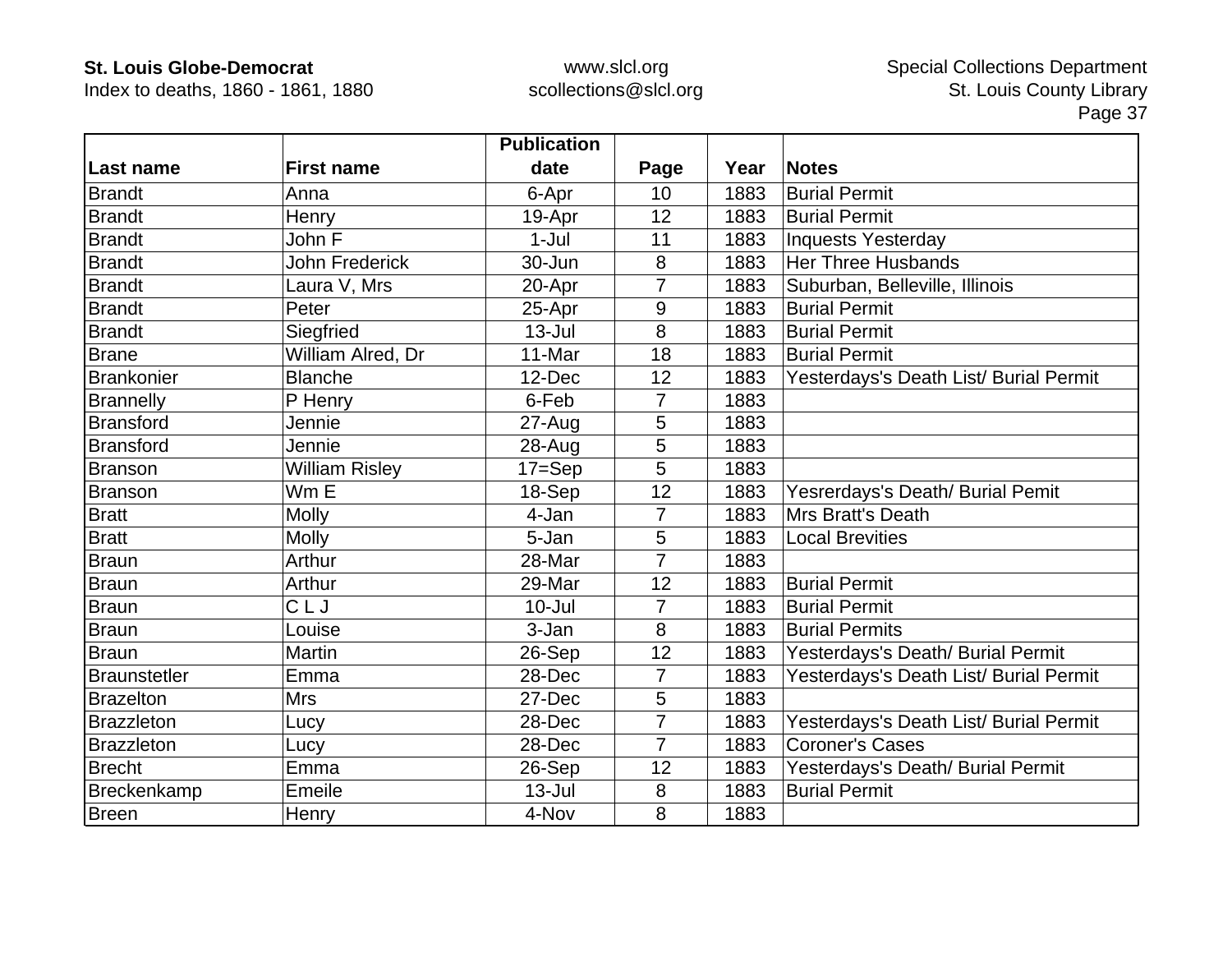Index to deaths, 1860 - 1861, 1880

|                    |                   | <b>Publication</b> |                |      |                                    |
|--------------------|-------------------|--------------------|----------------|------|------------------------------------|
| <b>Last name</b>   | <b>First name</b> | date               | Page           | Year | <b>Notes</b>                       |
| <b>Breen</b>       | Henry             | 4-Nov              | 17             | 1883 | Yesterdays's Death/ Burial Permit  |
| <b>Breen</b>       | Henry             | 4-Nov              | 20             | 1883 | <b>Coroner's Cases</b>             |
| <b>Breen</b>       | Maggie            | 4-Jan              | 10             | 1883 | <b>Burial Permits</b>              |
| <b>Breidenbach</b> | Josephine         | $31 -$ Jul         | 10             | 1883 | <b>Burial Permit</b>               |
| Breidenrischer     | Elizabeth         | 30-Jan             | 11             | 1883 | <b>Burial Permit</b>               |
| <b>Breining</b>    | Andreas           | $15-Auq$           | 10             | 1883 | Yesterday's Death/Burial Permit    |
| <b>Brekstette</b>  | Henry W           | 20-Jul             | 10             | 1883 | <b>Burial Permit</b>               |
| <b>Bremer</b>      | Josephine         | $14$ -Jul          | 12             | 1883 | <b>Burial Permit</b>               |
| Brengard           | Mary              | 4-Mar              | 11             | 1883 | <b>Burial Permit</b>               |
| Brennan            | <b>John</b>       | 3-Oct              | 3              | 1883 | Yesterdays's Death/ Burial Permit  |
| Brennan            | William           | 19-Oct             | 7              | 1883 |                                    |
| Brennan            | William           | 20-Oct             | $\overline{7}$ | 1883 |                                    |
| Brennan            | William           | 20-Oct             | 12             | 1883 | Yesterdays's Death/ Burial Permit  |
| Brennan            | William           | 21-Oct             | $\overline{7}$ | 1883 | <b>Local Brevities</b>             |
| <b>Bressert</b>    | Florentine        | 19-Sep             | 7              | 1883 | Yesterdays's Deaths/ Burial Permit |
| Bretscher          | <b>Bertha</b>     | 31-Jan             | $\overline{7}$ | 1883 | <b>Burial Permit</b>               |
| <b>Bretteher</b>   | Dorothea          | 22-Feb             | 12             | 1883 | <b>Burial Permit</b>               |
| <b>Brettell</b>    | <b>Bridget</b>    | 4-Mar              | 11             | 1883 | <b>Burial Permit</b>               |
| <b>Brettell</b>    | J K, Mrs          | 3-Mar              | 7              | 1883 |                                    |
| <b>Brettell</b>    | J K, Mrs          | 4-Mar              | 8              | 1883 |                                    |
| <b>Brewer</b>      | <b>Charles</b>    | 5-Nov              | 10             | 1883 | <b>Coroner's Cases</b>             |
| <b>Brewer</b>      | <b>Charles B</b>  | 6-Nov              | 11             | 1883 | Yesterdays's Death/ Burial Permit  |
| <b>Brewer</b>      | Charley           | 5-Nov              | 5              | 1883 |                                    |
| <b>Brewster</b>    | George D          | 16-Jan             | 5              | 1883 |                                    |
| <b>Brewster</b>    | George D          | 16-Jan             | 10             | 1883 | <b>Burial Permit</b>               |
| <b>Brewster</b>    | William A         | 31-Jan             | 5              | 1883 |                                    |
| <b>Brewster</b>    | William A         | 1-Feb              | 7              | 1883 |                                    |
| <b>Bridges</b>     | <b>Robert S</b>   | 7-Mar              | 5              | 1883 |                                    |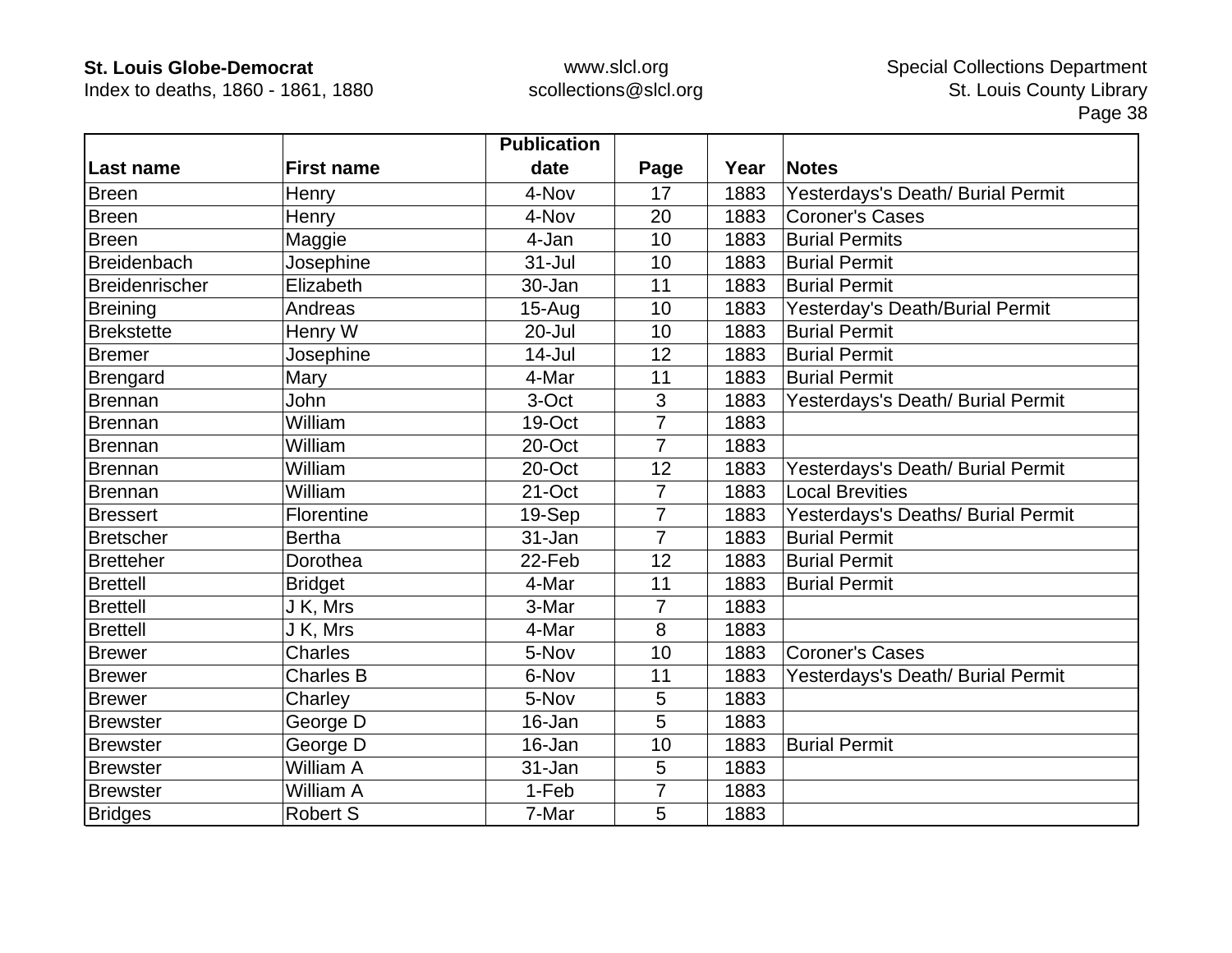Index to deaths, 1860 - 1861, 1880

|                     |                         | <b>Publication</b> |                |      |                                   |
|---------------------|-------------------------|--------------------|----------------|------|-----------------------------------|
| Last name           | <b>First name</b>       | date               | Page           | Year | <b>Notes</b>                      |
| <b>Bridges</b>      | <b>Robert S</b>         | 7-Mar              | 6              | 1883 | <b>Burial Permit</b>              |
| <b>Bridget</b>      | Mary                    | 9-Sep              | 9              | 1883 | Yesterdays's Death/ Burial Permit |
| <b>Briggs</b>       | Henry A                 | 6-Nov              | 11             | 1883 | Yesterdays's Death/ Burial Permit |
| <b>Brightly</b>     | Jane, Mrs               | 10-Apr             | 11             | 1883 | <b>Burial Permit</b>              |
| <b>Brile</b>        | Walter                  | 25-Sep             | 11             | 1883 | Yesterdays's Death/ Death Permit  |
| <b>Brill</b>        | George                  | 15-Sep             | 11             | 1883 | Yesterdays's Death/ Burial Permit |
| <b>Brill</b>        | George                  | 14-Sep             | $\overline{7}$ | 1883 |                                   |
| <b>Brinkman</b>     | Albert B                | 6-Jun              | 11             | 1883 | <b>Burial Permit</b>              |
| <b>Brinkmann</b>    | Maria                   | 4-Apr              | 12             | 1883 | <b>Burial Permit</b>              |
| Brinkmeyer          | Johann F                | 7-Apr              | 12             | 1883 | <b>Burial Permit</b>              |
| <b>Brinkmeyer</b>   | John Otto               | 17-Feb             | 7              | 1883 |                                   |
| <b>Brinkmeyer</b>   | John Otto               | 18-Feb             | 8              | 1883 |                                   |
| <b>Britt</b>        | Nellie, Mrs             | 7-Jul              | 6              | 1883 | <b>Burial Permit</b>              |
| <b>Britt</b>        | Nelllie, Mrs            | 8-Jul              | 8              | 1883 |                                   |
| <b>Britton</b>      | G A                     | 19-Jul             | 8              | 1883 | <b>Burial Permit</b>              |
| <b>Britton</b>      | George                  | 16-Oct             | $\overline{7}$ | 1883 |                                   |
| <b>Britton</b>      | George                  | 17-Oct             | 11             | 1883 | Yesterdays's Death/ Burial Permit |
| <b>Britton</b>      | <b>Robert</b>           | 18-Aug             | 12             | 1883 | Yesterday's Death/Burial Permit   |
| <b>Broadwell</b>    | Clarence C              | 20-Sep             | 8              | 1883 | Yesterdays's Death/ Burial Permit |
| <b>Broadwell</b>    | <b>Clarence Clifton</b> | 19-Sep             | 7              | 1883 |                                   |
| <b>Broch</b>        | Albert                  | 3-Jan              | 5              | 1883 |                                   |
| <b>Broch</b>        | <b>Albert</b>           | 4-Jan              | 5              | 1883 |                                   |
| <b>Broch</b>        | Albert                  | 5-Jan              | 7              | 1883 |                                   |
| <b>Brock</b>        | George                  | 28-Dec             | 7              | 1883 | Suburban, Carondelet              |
| <b>Brockmann</b>    | Henry                   | $12$ -Aug          | 16             | 1883 | <b>Burial Permit</b>              |
| Brockmeyer          | <b>Bertha</b>           | 23-May             | 11             | 1883 | <b>Burial Permit</b>              |
| <b>Brockschmidt</b> | Emma                    | 17-Nov             | 9              | 1883 | Yesterdays's Death/ Burial Permit |
| Brodardo            | Guisippi                | 2-Aug              | 5              | 1883 |                                   |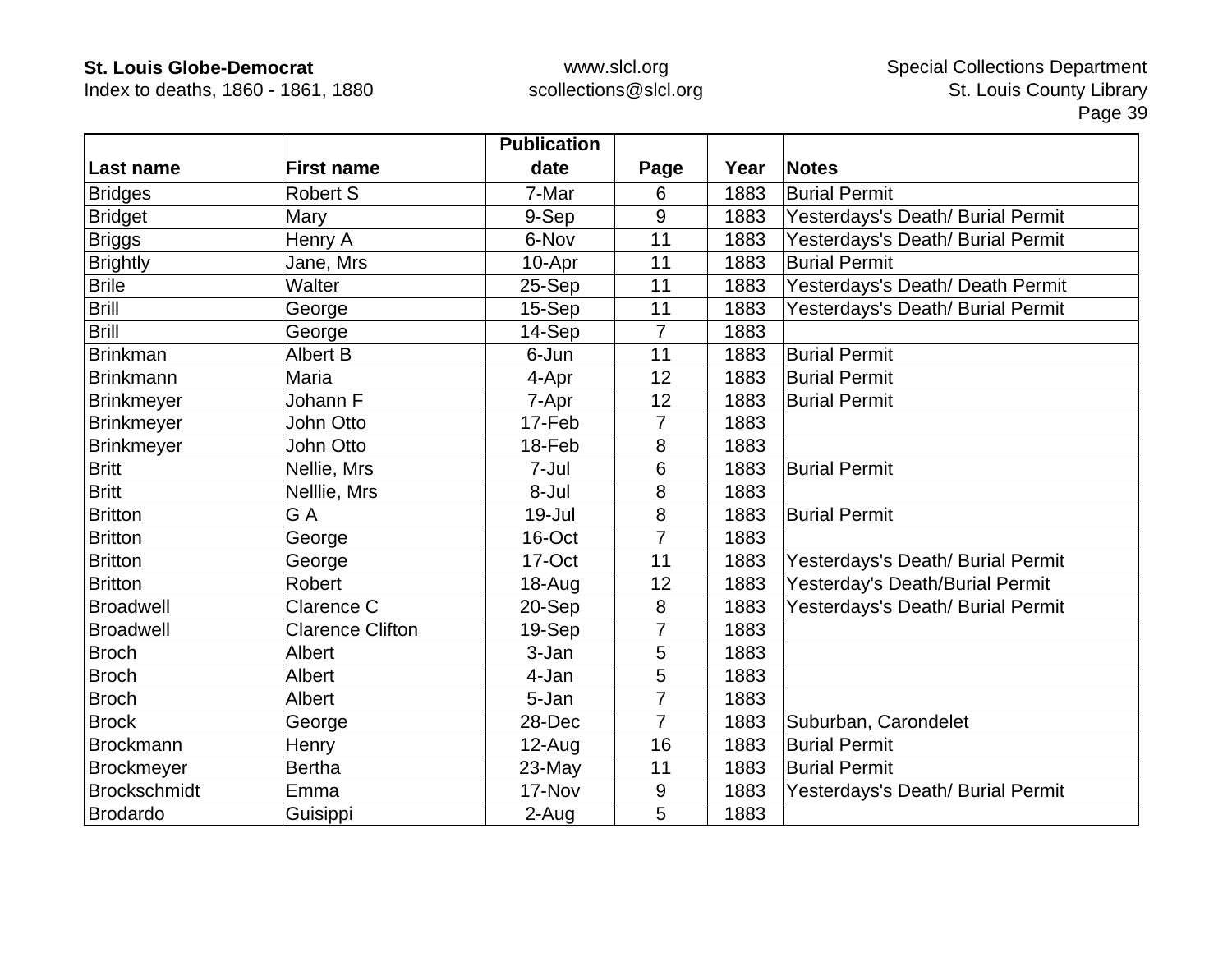Index to deaths, 1860 - 1861, 1880

|                     |                       | <b>Publication</b> |                |      |                                        |
|---------------------|-----------------------|--------------------|----------------|------|----------------------------------------|
| Last name           | <b>First name</b>     | date               | Page           | Year | <b>Notes</b>                           |
| <b>Broderick</b>    | <b>Martin</b>         | 30-Apr             | 5              | 1883 |                                        |
| <b>Broderick</b>    | <b>Thomas</b>         | 16-Aug             | 8              | 1883 | Yesterday's Death/Burial Permit        |
| <b>Broeckelmann</b> | Mary C                | 19-Sep             | $\overline{7}$ | 1883 | Yesterdays's Deaths/ Burial Permit     |
| <b>Broeker</b>      | Anna M                | 8-Aug              | $\overline{7}$ | 1883 | <b>Burial Permit</b>                   |
| <b>Broemmelsick</b> | Mary C                | $21 - Aug$         | 8              | 1883 | Yesterday's Death/Burial Permit        |
| <b>Broemser</b>     | Dora                  | 27-May             | 8              | 1883 | Suburban, Brother Of Kring, The        |
| <b>Broemser</b>     | Dora C                | 18-May             | 8              | 1883 | Death Of Kring                         |
| <b>Broewer</b>      | Elizabeth             | 13-Dec             | 8              | 1883 | Yesterdays's Death List/ Burial Permit |
| <b>Brokete</b>      | Louis W               | 27-May             | 17             | 1883 | <b>Burial Permit</b>                   |
| <b>Brolaski</b>     | Jefferson A           | 17-Jul             | 5              | 1883 |                                        |
| Bromschwig          | <b>Bernard J</b>      | 15-Sep             | 12             | 1883 | <b>Smothered In The Street</b>         |
| Bromschwig          | <b>Bernard J</b>      | 16-Sep             | 9              | 1883 | Yesterdays's Death/ Burial Permit      |
| <b>Bromwich</b>     | Charlotte             | 26-Aug             | 9              | 1883 | Yesterdays's Death/ Burial Permit      |
| Bronham             | Ida                   | 25-Sep             | 11             | 1883 | Yesterdays's Death/ Death Permit       |
| <b>Brooke</b>       | Mary G                | 17-Oct             | 11             | 1883 | Yesterdays's Death/ Burial Permit      |
| <b>Brooke</b>       | Mary Graham           | 16-Oct             | $\overline{7}$ | 1883 |                                        |
| <b>Brookes</b>      | Julia A               | $25 - Aug$         | $\overline{7}$ | 1883 |                                        |
| <b>Brooks</b>       | Elizabeth B           | 24-Dec             | 5              | 1883 |                                        |
| <b>Brooks</b>       | Geo <sub>N</sub>      | 29-Mar             | 12             | 1883 | <b>Burial Permit</b>                   |
| <b>Brooks</b>       | Julia A               | 26-Aug             | 5              | 1883 |                                        |
| <b>Brophy</b>       | <b>John</b>           | 3-Oct              | 3              | 1883 | Yesterdays's Death/ Burial Permit      |
| <b>Brophy</b>       | <b>William Henry</b>  | 19-Jun             | 4              | 1883 | <b>Local Brevities</b>                 |
| <b>Brophy</b>       | Wm H                  | 20-Jun             | 11             | 1883 | <b>Burial Permit</b>                   |
| Brornschwig         | Wilhelmina            | 7-Mar              | 6              | 1883 | <b>Burial Permit</b>                   |
| Brosnan             | Timothy               | 17-Apr             | 11             | 1883 | <b>Burial Permit</b>                   |
| <b>Brown</b>        | Annie (Child Of)      | 6-Jan              | 8              | 1883 | <b>Local Brevities</b>                 |
| Brown               | Amelia                | 20-Oct             | 12             | 1883 | Yesterdays's Death/ Burial Permit      |
| Brown               | <b>Charles Edward</b> | 19-Jun             | $\overline{7}$ | 1883 |                                        |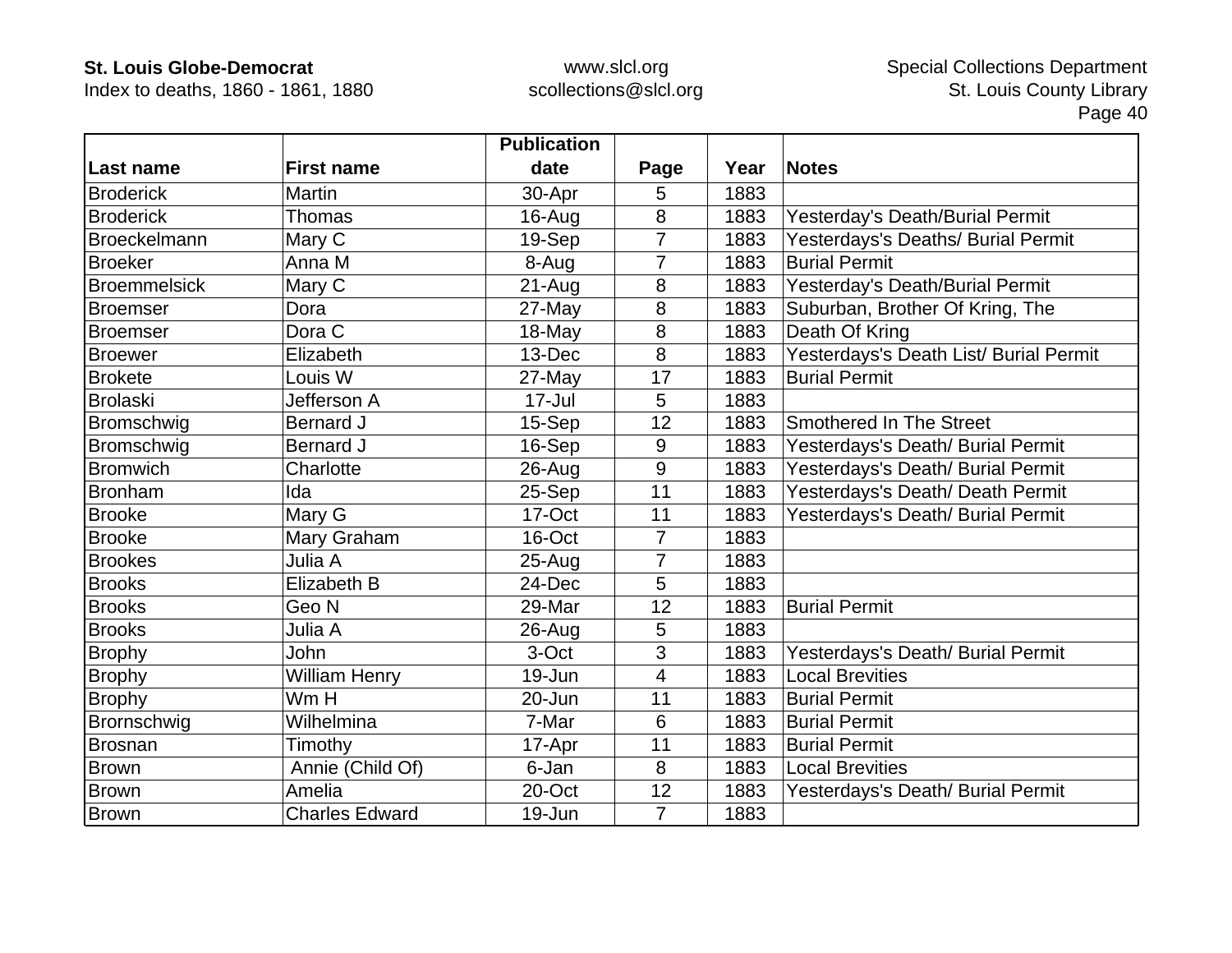Index to deaths, 1860 - 1861, 1880

|              |                         | <b>Publication</b> |                |      |                                        |
|--------------|-------------------------|--------------------|----------------|------|----------------------------------------|
| ∣Last name   | <b>First name</b>       | date               | Page           | Year | <b>Notes</b>                           |
| Brown        | <b>Charles Rannells</b> | 29-Jul             | 5              | 1883 |                                        |
| <b>Brown</b> | De Witt C               | 10-Sep             | 5              | 1883 |                                        |
| <b>Brown</b> | De Witt C               | 12-Sep             |                | 1883 |                                        |
| <b>Brown</b> | Douglas                 | 13-Dec             | 8              | 1883 | Yesterdays's Death List/ Burial Permit |
| <b>Brown</b> | E M, Mrs                | 23-Apr             | 5              | 1883 |                                        |
| Brown        | E M, Mrs                | 24-Apr             | $\overline{7}$ | 1883 |                                        |
| <b>Brown</b> | Edward                  | 20-Jun             | 11             | 1883 | <b>Burial Permit</b>                   |
| <b>Brown</b> | Elizabeth               | 27-Nov             | 8              | 1883 | Yesterdays's Death List/ Burial Permit |
| <b>Brown</b> | Fanny                   | $22$ -Aug          | 8              | 1883 | Yesterdays's Death/Burial Permit       |
| <b>Brown</b> | Florence                | 28-Jan             | 9              | 1883 | <b>Burial Permit</b>                   |
| Brown        | Howard F                | 7-Nov              | 7              | 1883 |                                        |
| <b>Brown</b> | John                    | $11$ -Oct          | 11             | 1883 | <b>Buried Alive In Sand</b>            |
| <b>Brown</b> | John J                  | 7-Sep              | 8              | 1883 | Yesterdays's Death/ Burial Permit      |
| <b>Brown</b> | Lavinia                 | 1-Aug              | 8              | 1883 | <b>Burial Permit</b>                   |
| <b>Brown</b> | Louisa, Mrs             | 2-Jan              | 5              | 1883 |                                        |
| <b>Brown</b> | Maragaret Annie         | 4-Oct              | 9              | 1883 | Yesterdays's Death/I Burial Permit     |
| Brown        | Mary                    | 20-Mar             | 11             | 1883 | <b>Burial Permit</b>                   |
| <b>Brown</b> | Mary                    | $21-Auq$           | 8              | 1883 | Yesterday's Death/Burial Permit        |
| <b>Brown</b> | Mary Louise             | 22-May             | 7              | 1883 |                                        |
| <b>Brown</b> | Mary Louise             | 22-May             | 9              | 1883 | <b>Burial Permit</b>                   |
| Brown        | Maud                    | 4-Mar              | 11             | 1883 | <b>Burial Permit</b>                   |
| <b>Brown</b> | Milton F                | $12$ -un           | 9              | 1883 | <b>Burial Permit</b>                   |
| Brown        | Minnie                  | 21-Apr             | 9              | 1883 | <b>Burial Permit</b>                   |
| Brown        | Nancy                   | 19-Jan             | 9              | 1883 | <b>Burial Permit</b>                   |
| Brown        | <b>Nellie Chick</b>     | 9-Sep              | 8              | 1883 |                                        |
| <b>Brown</b> | Patrick                 | 25-Sep             | 12             | 1883 | <b>Coroner's Cases</b>                 |
| <b>Brown</b> | Patrick                 | 26-Sep             | 12             | 1883 | Coroner's Inquest                      |
| Brown        | Patrick                 | 29-Sep             | 13             | 1883 | Yesterdays's Death/ Burial Permit      |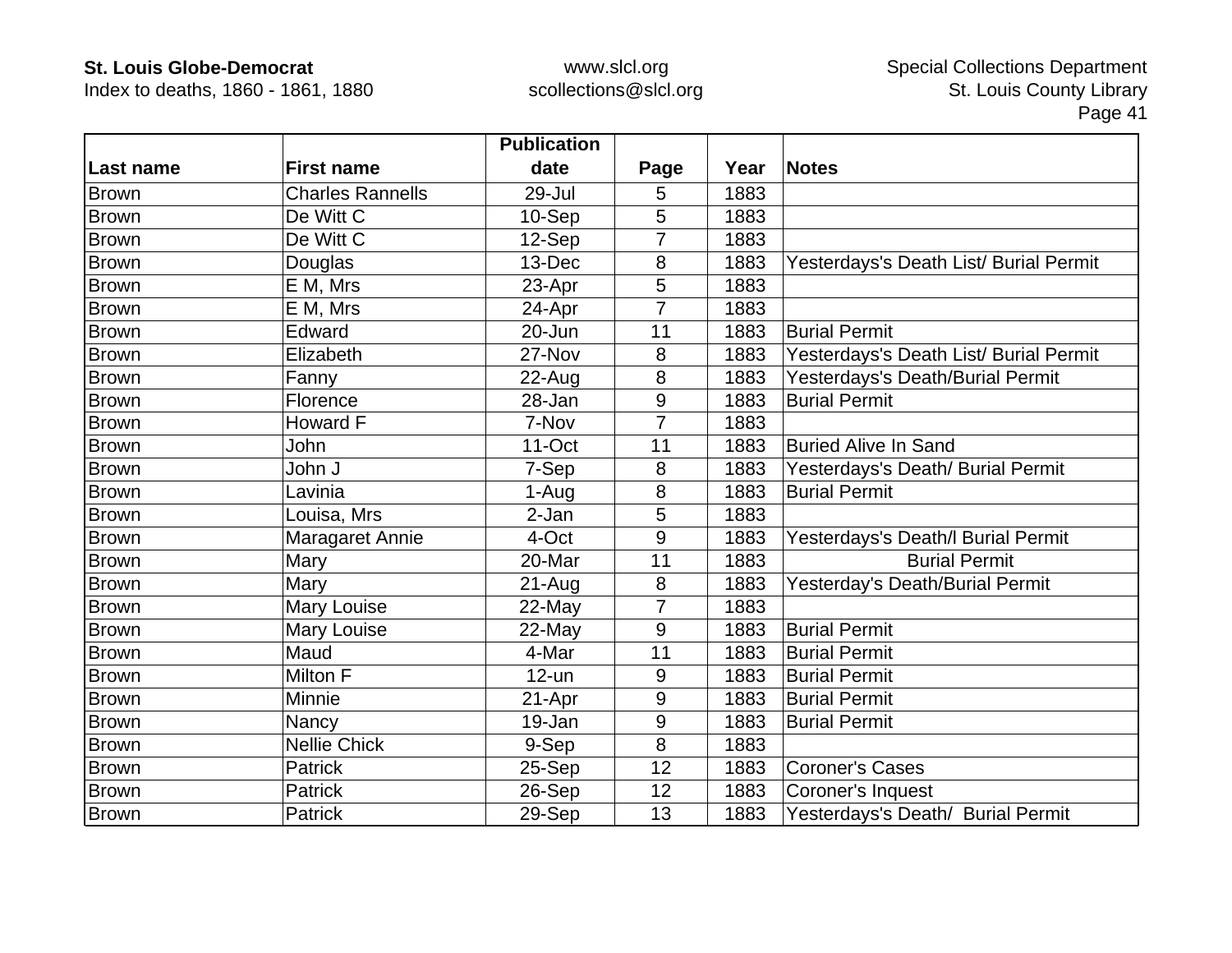Index to deaths, 1860 - 1861, 1880

|                  |                          | <b>Publication</b> |                |      |                                   |
|------------------|--------------------------|--------------------|----------------|------|-----------------------------------|
| Last name        | <b>First name</b>        | date               | Page           | Year | <b>Notes</b>                      |
| Brown            | Thomas N                 | 7-Sep              | 4              | 1883 | <b>Thomas N Brown</b>             |
| Brown            | Unknown (Baby)           | 16-Sep             | 9              | 1883 | Yesterdays's Death/ Burial Permit |
| <b>Brown</b>     | Walter                   | 6-Jan              | 8              | 1883 | <b>Local Brevities</b>            |
| Brown            | William                  | 15-May             | 12             | 1883 | <b>Burial Permit</b>              |
| <b>Brown</b>     | Wm                       | 16I-Jan            | 10             | 1883 | <b>Burial Permit</b>              |
| <b>Brown</b>     | Wm H                     | 24-Nov             | 12             | 1883 | <b>Yesterday's Burial Permits</b> |
| <b>Brown</b>     | Johnnie                  | 6-Sep              | 5              | 1883 |                                   |
| <b>Brownell</b>  | Creedon                  | 30-Aug             | 5              | 1883 |                                   |
| <b>Browning</b>  | Phebe R                  | 14-Jun             | 12             | 1883 | <b>Burial Permit</b>              |
| <b>Browning</b>  | Wm                       | 23-Oct             | 8              | 1883 | Yesterdays's Death/ Burial Permit |
| <b>Brownlee</b>  | Christopher              | 4-Mar              | 8              | 1883 |                                   |
| <b>Brownlee</b>  | Florence A               | $22$ -Jun          | 9              | 1883 | <b>Burial Permit</b>              |
| <b>Brownlee</b>  | <b>Florence Adelaide</b> | $21 - Jun$         | 7              | 1883 |                                   |
| Bruce            | George                   | 22-Nov             | 12             | 1883 | <b>Yesterday's Burial Permits</b> |
| <b>Bruce</b>     | Georgie Hood             | 20-Nov             | 7              | 1883 |                                   |
| <b>Bruce</b>     | Georgie Hood             | 21-Nov             | $\overline{7}$ | 1883 |                                   |
| <b>Bruder</b>    | <b>John Francis</b>      | 19-Apr             | $\overline{7}$ | 1883 |                                   |
| <b>Bruderer</b>  | Jacob K                  | 16-Jan             | 10             | 1883 | <b>Burial Permit</b>              |
| Brudon           | Wm, Mr                   | 22-May             | 4              | 1883 | Alton                             |
| Brueggemann      | Paulina                  | 24-Jan             | 10             | 1883 | <b>Burial Permit</b>              |
| Brueggemann      | Sophie                   | 11-May             | 5              | 1883 |                                   |
| <b>Bruehmann</b> | Willie                   | 27-Sep             | 12             | 1883 | Yesterdays's Death/ Burial Permit |
| <b>Brueline</b>  | Ida                      | 30-Jan             | 11             | 1883 | <b>Burial Permit</b>              |
| <b>Bruening</b>  | Philip                   | 20-Feb             | 12             | 1883 | <b>Burial Permit</b>              |
| Bruggemann       | Sophia                   | 11-May             | 8              | 1883 | <b>Burial Permit</b>              |
| <b>Brumm</b>     | <b>Phillie Edward</b>    | 10-Jun             | 5              | 1883 |                                   |
| <b>Brumue</b>    | Phil E                   | 7-Jun              | 12             | 1883 | <b>Burial Permit</b>              |
| <b>Bruna</b>     | August F                 | $21 -$ Jul         | 12             | 1883 | <b>Burial Permit</b>              |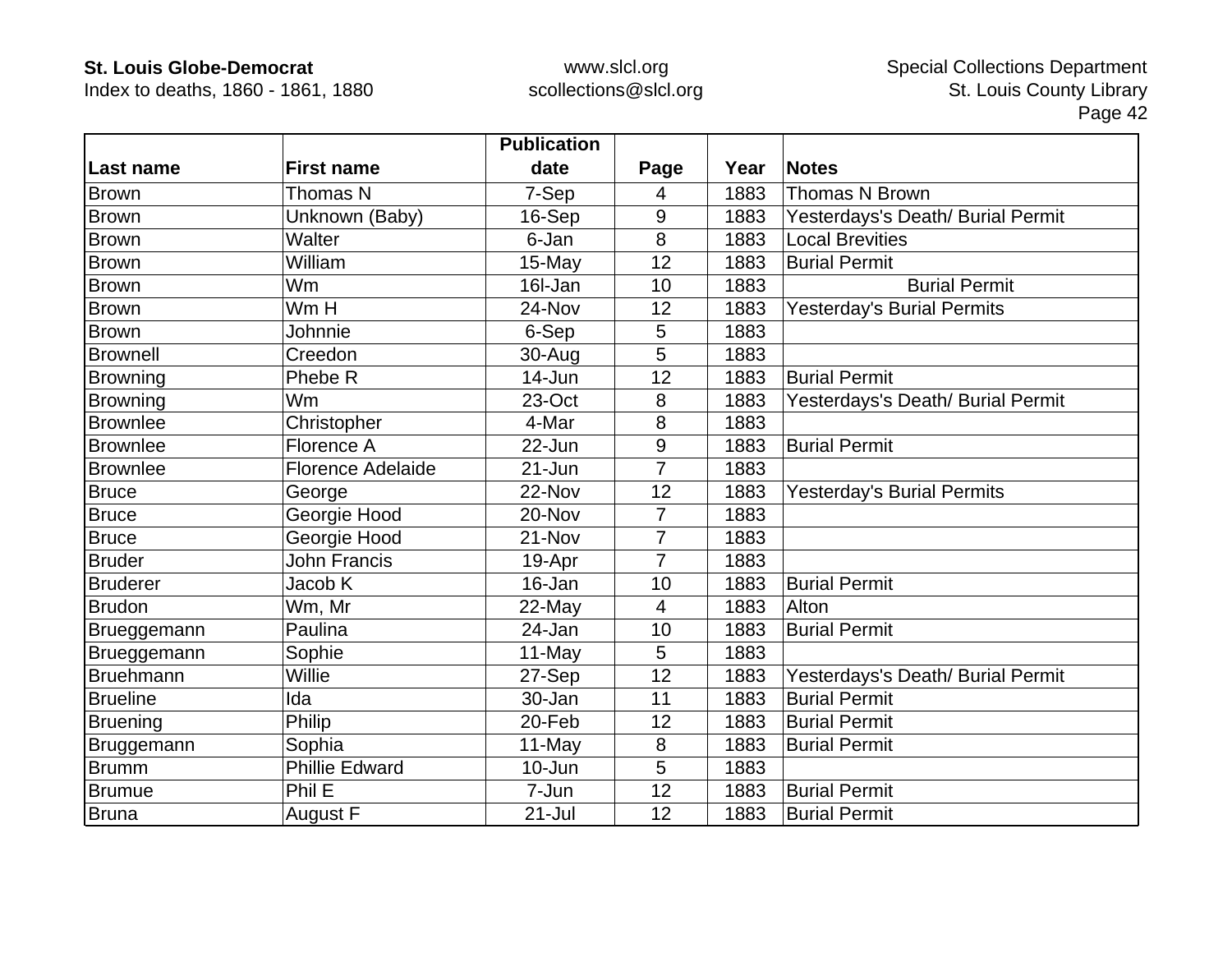Index to deaths, 1860 - 1861, 1880

|                    |                   | <b>Publication</b> |                |      |                                        |
|--------------------|-------------------|--------------------|----------------|------|----------------------------------------|
| Last name          | <b>First name</b> | date               | Page           | Year | <b>Notes</b>                           |
| Bruna              | Emma W C          | 7-Aug              | 8              | 1883 | <b>Burial Permit</b>                   |
| <b>Brune</b>       | John H            | 25-Mar             | 16             | 1883 | <b>Burial Permit</b>                   |
| <b>Brunnenkant</b> | Charles           | 20-Dec             | 8              | 1883 | Yesterdays's Death List/ Burial Permit |
| <b>Brunner</b>     | Florence M        | 14-Dec             | 12             | 1883 | Yesterdays's Death List/ Burial Permit |
| <b>Bruno</b>       | Florence          | 14-Nov             | $\overline{7}$ | 1883 |                                        |
| <b>Bruno</b>       | Florence          | 15-Nov             | 12             | 1883 | Yesterdays's Death/ Burial Permit      |
| <b>Bryant</b>      | Eleonore          | 4-Oct              | 9              | 1883 | Yesterdays's Death/I Burial Permit     |
| Bryant             | Geo               | 29-Dec             | 12             | 1883 | <b>Coroner's Cases</b>                 |
| <b>Bryant</b>      | Infant            | 15-Jan             | 3              | 1883 | Local Brevities; Infant of John Bryant |
| <b>Bryce</b>       | Ann               | $10 - Jun$         | 17             | 1883 | <b>Burial Permit</b>                   |
| <b>Bryden</b>      | Mary C            | 11-Sep             | 5              | 1883 |                                        |
| Bryden             | Mary C            | 12-Sep             | 7              | 1883 |                                        |
| <b>Bryden</b>      | Mary C            | 12-Sep             | 11             | 1883 | Yesterdays's Death/ Burial Permit      |
| <b>Bubash</b>      | John              | 17-Aug             | 8              | 1883 | Yesterday's Death/Burial Permit        |
| <b>Bubusch</b>     | John              | 16-Aug             | 10             | 1883 | <b>Freight Car Fatality</b>            |
| <b>Buch</b>        | Mathilde          | 15-Feb             | 9              | 1883 | <b>Burial Permit</b>                   |
| Buchanan           | Child of Wm S     | 23-Jan             | 12             | 1883 | An Overdose of Laudanum                |
| <b>Buchanan</b>    | Clarence B        | 22-Jan             | 5              | 1883 |                                        |
| <b>Bucher</b>      | Annie             | 25-Sep             | 11             | 1883 | Yesterdays's Death/ Death Permit       |
| <b>Bucher</b>      | William T         | 19-Sep             | $\overline{7}$ | 1883 | Yesterdays's Deaths/ Burial Permit     |
| <b>Buchfelder</b>  | Mary              | 28-Jun             | $\overline{7}$ | 1883 |                                        |
| <b>Buchfelder</b>  | Mary              | 29-Jun             | 10             | 1883 | <b>Burial Permit</b>                   |
| <b>Buchner</b>     | Helena            | 14-Oct             | 18             | 1883 | Yesterday's Death/ Burial Permit       |
| <b>Bucholds</b>    | Andreas           | 9-Oct              | 12             | 1883 | Yesterdays's Death/ Burial Permit      |
| <b>Bucholz</b>     | Charlotte         | 9-Jan              | 8              | 1883 | <b>Burial Permit</b>                   |
| <b>Buck</b>        | Clede             | 22-Jul             | 9              | 1883 | <b>Burial Permit</b>                   |
| <b>Buckert</b>     | Lorenz            | 14-Jan             | 11             | 1883 | Found Dead by a Servant                |
| <b>Buckle</b>      | Katherine         | 21-Dec             | 11             | 1883 | Yesterdays's Death List/ Burial Permit |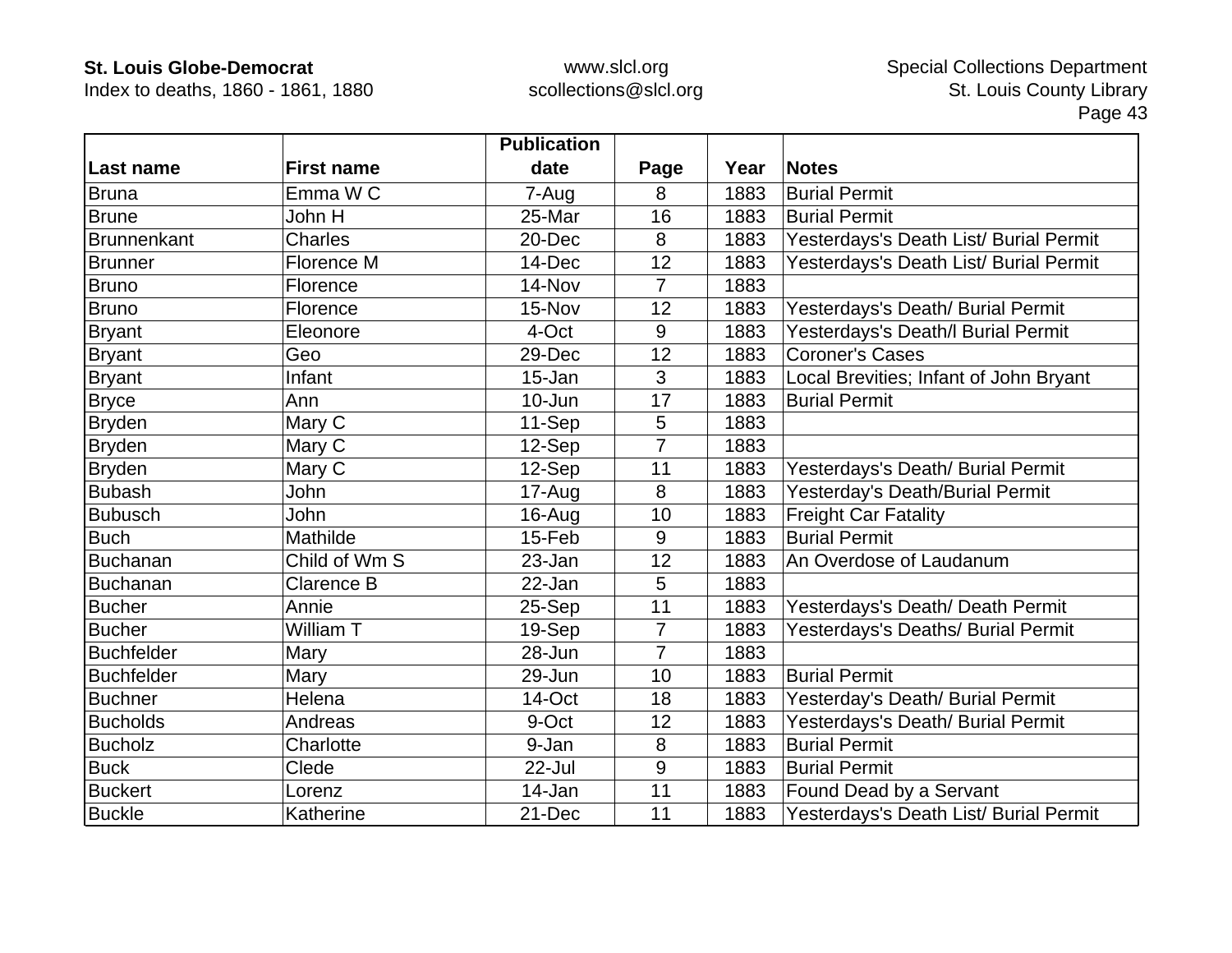Index to deaths, 1860 - 1861, 1880

|                    |                          | <b>Publication</b> |                  |      |                                        |
|--------------------|--------------------------|--------------------|------------------|------|----------------------------------------|
| Last name          | <b>First name</b>        | date               | Page             | Year | <b>Notes</b>                           |
| <b>Buckley</b>     | Jerome P                 | 16-May             | 12               | 1883 | <b>Burial Permit</b>                   |
| <b>Buckley</b>     | M J                      | 21-Feb             | 10               | 1883 | <b>Burial Permit</b>                   |
| <b>Buckley</b>     | <b>Martin</b>            | 29-Nov             | 12               | 1883 | Yesterdays's Death List/ Burial Permit |
| <b>Buckstruck</b>  | Hermann                  | 31-Mar             | $\overline{4}$   | 1883 | <b>Local Brevities</b>                 |
| <b>Bucuholz</b>    | Jobst                    | 4-Jan              | 10               | 1883 | <b>Burial Permits</b>                  |
| <b>Budde</b>       | Franz                    | 16-Jan             | 10               | 1883 | <b>Burial Permit</b>                   |
| <b>Budde</b>       | George Henry             | 3-Jan              | 8                | 1883 | <b>Burial Permits</b>                  |
| <b>Budde</b>       | Henry                    | 1-Jan              | $\overline{2}$   | 1883 | <b>Local Brevities</b>                 |
| <b>Buddenberg</b>  | Wm                       | 18-Mar             | 18               | 1883 | <b>Burial Permit</b>                   |
| <b>Budek</b>       | Mary                     | 14-Mar             | 12               | 1883 | <b>Burial Permit</b>                   |
| <b>Budsing</b>     | Edward                   | $1-Jul$            | 9                | 1883 | <b>Burial Permit</b>                   |
| <b>Buechert</b>    | Lorenz                   | 18-Jan             | 5                | 1883 | <b>Local Brevities</b>                 |
| <b>Bueher</b>      | Peter                    | 10-Nov             | 8                | 1883 | Yesterdays's Death/ Burial Permit      |
| <b>Buehler</b>     | Jacob                    | 11-Apr             | 8                | 1883 | John Kenney's Arrest                   |
| <b>Buehler</b>     | Louisa                   | 19-May             | 12               | 1883 | <b>Cases For The Coroner</b>           |
| <b>Buehler</b>     | Louisa                   | 20-May             | 17               | 1883 | <b>Burial Permit</b>                   |
| <b>Buel</b>        | Emma                     | 11-Dec             | 9                | 1883 | Yesterdays's Death List/ Burial Permit |
| <b>Bueller</b>     | Joseph                   | $12$ -Jul          | $6\phantom{1}$   | 1883 | Local in Brief                         |
| Bueltermann        | <b>Frederick William</b> | 25-Aug             | $\overline{7}$   | 1883 |                                        |
| Bueltermann        | <b>Frederick William</b> | $26$ -Aug          | 5                | 1883 |                                        |
| <b>Bueltermann</b> | <b>Frederick William</b> | $26 - Aug$         | 9                | 1883 | Yesterdays's Death/ Burial Permit      |
| Buenemann          | Augusta                  | 27-May             | 17               | 1883 | <b>Burial Permit</b>                   |
| Buenger            | Fred                     | 10-Nov             | 8                | 1883 | Yesterdays's Death/ Burial Permit      |
| <b>Buesing</b>     | Amanda                   | 25-May             | 10               | 1883 | <b>Burial Permit</b>                   |
| <b>Buesing</b>     | Amanda                   | 25-May             | 5                | 1883 |                                        |
| <b>Buetler</b>     | Wilhelmine               | 18-Feb             | 9                | 1883 | <b>Burial Permit</b>                   |
| <b>Buettler</b>    | Henry P                  | 28-Nov             | $\boldsymbol{9}$ | 1883 | Death By Poison                        |
| <b>Buford</b>      | James                    | $11-Auq$           | 12               | 1883 | <b>Coroner's Cases</b>                 |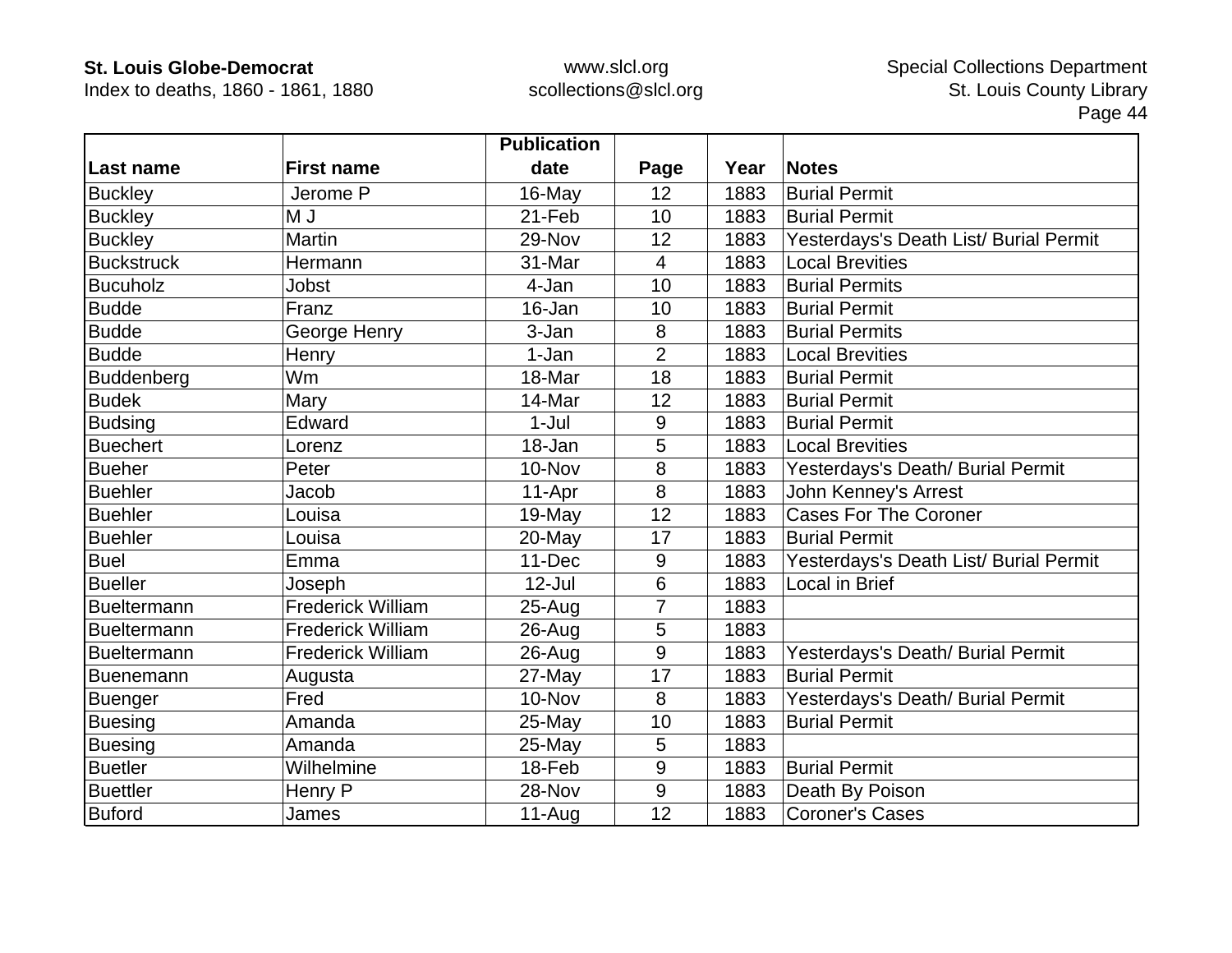Index to deaths, 1860 - 1861, 1880

|                     |                   | <b>Publication</b> |                |      |                                        |
|---------------------|-------------------|--------------------|----------------|------|----------------------------------------|
| Last name           | <b>First name</b> | date               | Page           | Year | <b>Notes</b>                           |
| <b>Bulifant</b>     | Maggie            | 9-Dec              | 19             | 1883 | Yesterdays's Death List/ Burial Permit |
| <b>Bunning</b>      | Josepjh H         | $13 - Jun$         | 12             | 1883 | <b>Burial Permit</b>                   |
| Bunsehmeier         | Dorothea          | 22-May             | 9              | 1883 | <b>Burial Permit</b>                   |
| <b>Bunselmeier</b>  | Dorothea          | 21-May             | 5              | 1883 |                                        |
| <b>Burch</b>        | Jessie            | 20-Mar             | 11             | 1883 | <b>Burial Permit</b>                   |
| <b>Burch</b>        | <b>John</b>       | 6-Nov              | 11             | 1883 | Yesterdays's Death/ Burial Permit      |
| <b>Burchard</b>     | Catherine M E     | 4-Mar              | 11             | 1883 | <b>BurialPermit</b>                    |
| <b>Burckenstock</b> | Mary              | 7-Jul              | 5              | 1883 | <b>Burial Permit</b>                   |
| <b>Burckoff</b>     | Francis           | 3-Jan              | 8              | 1883 | <b>Burial Permits</b>                  |
| <b>Burd</b>         | Willie            | 6-Nov              | 11             | 1883 | Yesterdays's Death/ Burial Permit      |
| <b>Bure</b>         | Jacob             | 16-Oct             | 8              | 1883 | <b>Coroner's Cases</b>                 |
| <b>Bure</b>         | Jacob             | 19-Oct             | 9              | 1883 | Yesterdays's Death/ Burial Permit      |
| <b>Burghew</b>      | Maria L           | 14-Apr             | 10             | 1883 | <b>Burial Permit</b>                   |
| Burgoyne            | John              | 21-Mar             | 5              | 1883 | <b>Local Brevities</b>                 |
| Burgoyne            | John              | 22-Mar             | 12             | 1883 | <b>Tribute To The Dead</b>             |
| Burjan              | John              | $10 -$ Jul         | $\overline{7}$ | 1883 | <b>Burial Permit</b>                   |
| <b>Burk</b>         | John              | 21-Mar             | 5              | 1883 | <b>Local Brevities</b>                 |
| <b>Burk</b>         | John              | 21-Mar             | 7              | 1883 |                                        |
| <b>Burk</b>         | John              | 22-Mar             | $\overline{7}$ | 1883 |                                        |
| <b>Burk</b>         | <b>Robert</b>     | 27-Dec             | 9              | 1883 | Yesterdays's Death List/ Burial Permit |
| <b>Burk</b>         | <b>Thomas</b>     | 14-Serp            | 11             | 1883 |                                        |
| <b>Burke</b>        | <b>Bridget</b>    | 22-Jul             | 8              | 1883 | <b>Local Brevities</b>                 |
| <b>Burke</b>        | <b>Bridget</b>    | 9-Feb              | 10             | 1883 | <b>Burial Permit</b>                   |
| <b>Burke</b>        | Catherine A       | 3-Apr              | 12             | 1883 | <b>Burial Permit</b>                   |
| <b>Burke</b>        | Catherine A, Mrs  | 3-Apr              | $\overline{7}$ | 1883 |                                        |
| <b>Burke</b>        | Edward            | 15-Nov             | 12             | 1883 | Yesterdays's Death/ Burial Permit      |
| <b>Burke</b>        | James             | 14-Mar             | 8              | 1883 | <b>Local Brevities</b>                 |
| <b>Burke</b>        | James             | 27-Mar             | 8              | 1883 | <b>Burial Permit</b>                   |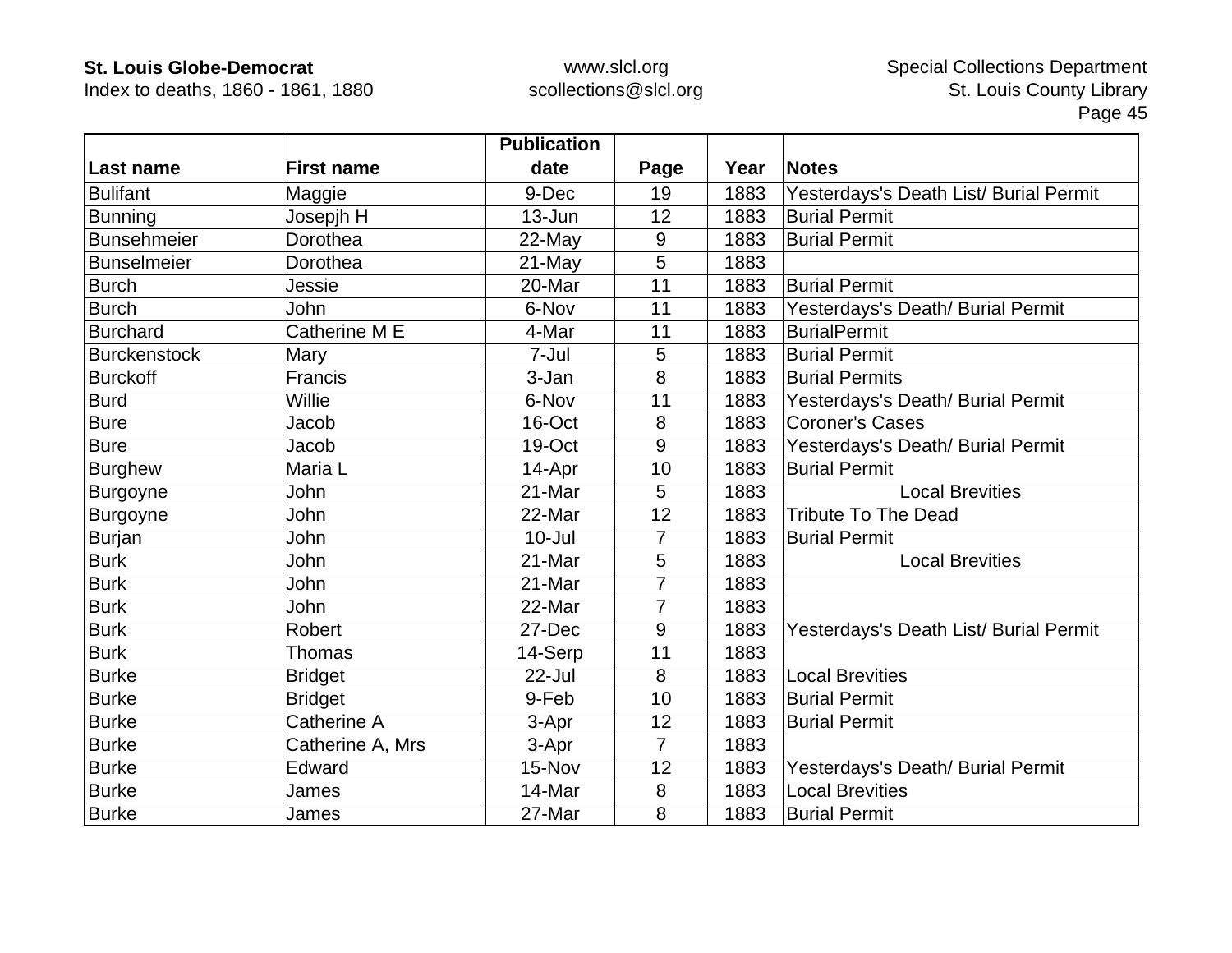Index to deaths, 1860 - 1861, 1880

|                    |                    | <b>Publication</b> |                |      |                                        |
|--------------------|--------------------|--------------------|----------------|------|----------------------------------------|
| Last name          | <b>First name</b>  | date               | Page           | Year | <b>Notes</b>                           |
| <b>Burke</b>       | Jerome             | 16-Oct             | 12             | 1883 | Yesterdays's Death/ Burial Permit      |
| <b>Burke</b>       | Johnny             | 28-Feb             | 6              | 1883 | <b>Burial Permit</b>                   |
| <b>Burke</b>       | Kate               | 9-May              | 12             | 1883 | <b>Burial Permit</b>                   |
| <b>Burke</b>       | Kate, Mrs          | 9-May              | 12             | 1883 | <b>Burke and Sturgis Inquests</b>      |
| <b>Burke</b>       | Maggie             | 9-Nov              | 12             | 1883 | Yesterdays's Death/ Burial Permit      |
| <b>Burke</b>       | Maria A            | 17-Jun             | 5              | 1883 |                                        |
| <b>Burke</b>       | Maria A            | 18-Jun             | 5              | 1883 |                                        |
| <b>Burke</b>       | Maria A            | 19-Jun             | 12             | 1883 | <b>Burial Permit</b>                   |
| <b>Burke</b>       | Maria A, Miss      | 17-Jun             | $\overline{7}$ | 1883 | <b>Local Brevities</b>                 |
| <b>Burke</b>       | <b>Martin</b>      | 28-Feb             | 6              | 1883 | <b>Burial Permit</b>                   |
| <b>Burke</b>       | <b>Nellie</b>      | 20-Mar             | 11             | 1883 | <b>Burial Permit</b>                   |
| <b>Burke</b>       | <b>Patrick</b>     | 24-Apr             | 7              | 1883 |                                        |
| <b>Burke</b>       | <b>Patrick</b>     | 25-Apr             | 9              | 1883 | <b>Burial Permit</b>                   |
| <b>Burke</b>       | Patrick, Mrs       | 28-May             | $\overline{2}$ | 1883 | Death's Doings                         |
| <b>Burke</b>       | Sarah              | 31-Jan             | 7              | 1883 | <b>Burial Permit</b>                   |
| <b>Burke</b>       | Sarah              | 17-May             | 12             | 1883 | <b>Burial Permit</b>                   |
| Burke              | Walter J           | 20-Dec             | 8              | 1883 | Yesterdays's Death List/ Burial Permit |
| <b>Burke</b>       | <b>Walter John</b> | 19-Dec             | $\overline{7}$ | 1883 |                                        |
| <b>Burkenstock</b> | Margaret, Mrs      | 6-Jul              | $\overline{7}$ | 1883 | Suicide Mania                          |
| <b>Burkert</b>     | Louis M            | 11-Dec             | 7              | 1883 |                                        |
| <b>Burkert</b>     | Louis M            | 12-Dec             | 5              | 1883 |                                        |
| <b>Burkert</b>     | Louise             | 12-Dec             | 12             | 1883 | Yesterdays's Death List/ Burial Permit |
| <b>Burkheart</b>   | Robert             | 31-Jan             | $\overline{7}$ | 1883 | <b>Burial Permit</b>                   |
| <b>Burne</b>       | James L            | 13-Oct             | 12             | 1883 | Yesterdays's Death/ Burial Permit      |
| <b>Burnes</b>      | Margaret           | 3-Jan              | 8              | 1883 | <b>Burial Permits</b>                  |
| <b>Burns</b>       | Patrick, Mr        | 12-Feb             | 3              | 1883 | <b>Jolly Undertakers</b>               |
| <b>Burns</b>       | <b>Bridget</b>     | 28-Jul             | 9              | 1883 | <b>Burial Permit</b>                   |
| <b>Burns</b>       | Catherine          | $14 - Aug$         | 8              | 1883 | Yesterday's Death/Burial Permit        |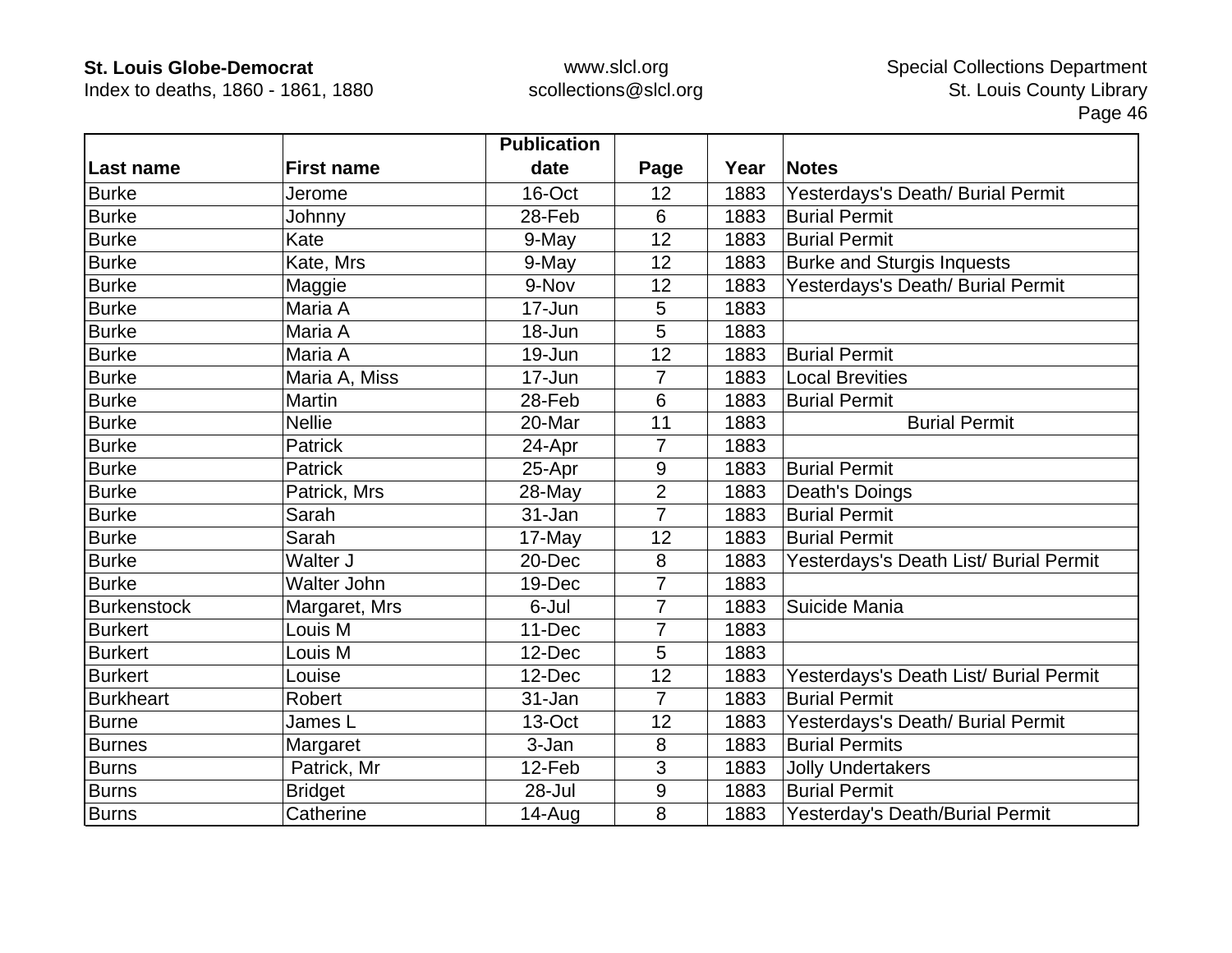Index to deaths, 1860 - 1861, 1880

|                  |                        | <b>Publication</b> |                |      |                                        |
|------------------|------------------------|--------------------|----------------|------|----------------------------------------|
| Last name        | <b>First name</b>      | date               | Page           | Year | <b>Notes</b>                           |
| <b>Burns</b>     | Dennis                 | 1-Dec              | 9              | 1883 | <b>Coroner's Cases</b>                 |
| <b>Burns</b>     | Dennis                 | 4-Dec              | 11             | 1883 | Yesterdays's Death List/ Burial Permit |
| <b>Burns</b>     | James (Maurice)        | 8-Oct              | 10             | 1883 | An Invisible Wound                     |
| <b>Burns</b>     | James F                | 15-May             | 12             | 1883 | <b>Burial Permit</b>                   |
| Burns            | John A                 | 16-Oct             | 12             | 1883 | Yesterdays's Death/ Burial Permit      |
| <b>Burns</b>     | Louis                  | 19-Dec             | 3              | 1883 | Yesterdays's Death List/ Burial Permit |
| <b>Burns</b>     | Margaret               | 1-Jan              | 5              | 1883 |                                        |
| <b>Burns</b>     | Mary                   | 23-Sep             | 19             | 1883 | Yesterdays's Death/ Burial Permit      |
| <b>Burns</b>     | Maurice (James)        | 9-Oct              | 9              | 1883 | <b>Coroner's Cases</b>                 |
| <b>Burns</b>     | Michael                | 29-Mar             | 11             | 1883 | Found Dead On A Roof                   |
| <b>Burns</b>     | <b>Morris</b>          | 10-Oct             | 11             | 1883 | Yesterdays's Death/ Burial Permit      |
| Burns            | Richard                | 8-Apr              | 5              | 1883 | Suburban, East St Louis                |
| <b>Burns</b>     | Robert                 | 20-Jun             | 11             | 1883 | <b>Burial Permit</b>                   |
| <b>Burns</b>     | Robert                 | 23-Nov             | 9              | 1883 | Yesterday's Burial Permits             |
| <b>Burns</b>     | Sarah A                | 8-Jun              | 10             | 1883 | <b>Burial Permit</b>                   |
| <b>Burns</b>     | Unknown                | 29-Jul             | 16             | 1883 | Suburban, Lebanon                      |
| <b>Burr</b>      | Agnes L                | 30-Mar             | 10             | 1883 | <b>Burial Permit</b>                   |
| <b>Burrett</b>   | Michael                | 6-Feb              | 12             | 1883 | <b>Burial Permit</b>                   |
| <b>Burroughs</b> | Melinda A Mrs          | $12-Auq$           | $\overline{2}$ | 1883 | Mrs M A Burroughs                      |
| <b>Burst</b>     | John F                 | 24-Jun             | 16             | 1883 | <b>Burial Permit</b>                   |
| <b>Burton</b>    | Eliza                  | 17-Jul             | 8              | 1883 | <b>Burial Permit</b>                   |
| <b>Burton</b>    | Robert                 | 11-Apr             | 9              | 1883 | <b>Burial Permit</b>                   |
| <b>Bury</b>      | <b>Alfred Saugrain</b> | 6-Feb              | 7              | 1883 |                                        |
| Bury             | <b>Alfred Saugrain</b> | 6-Feb              | 12             | 1883 | <b>Burial Permit</b>                   |
| <b>Bury</b>      | James C, Jr, Mrs       | 30-Mar             | 7              | 1883 | Mr James C Buryl's Funeral             |
| <b>Bury</b>      | James C, Sr            | 28-Mar             | $\overline{7}$ | 1883 |                                        |
| <b>Bury</b>      | James C, Sr            | 29-Mar             | 12             | 1883 | <b>Burial Permit</b>                   |
| <b>Busby</b>     | Amanda                 | 13-Jan             | 12             | 1883 | <b>Burial Permits</b>                  |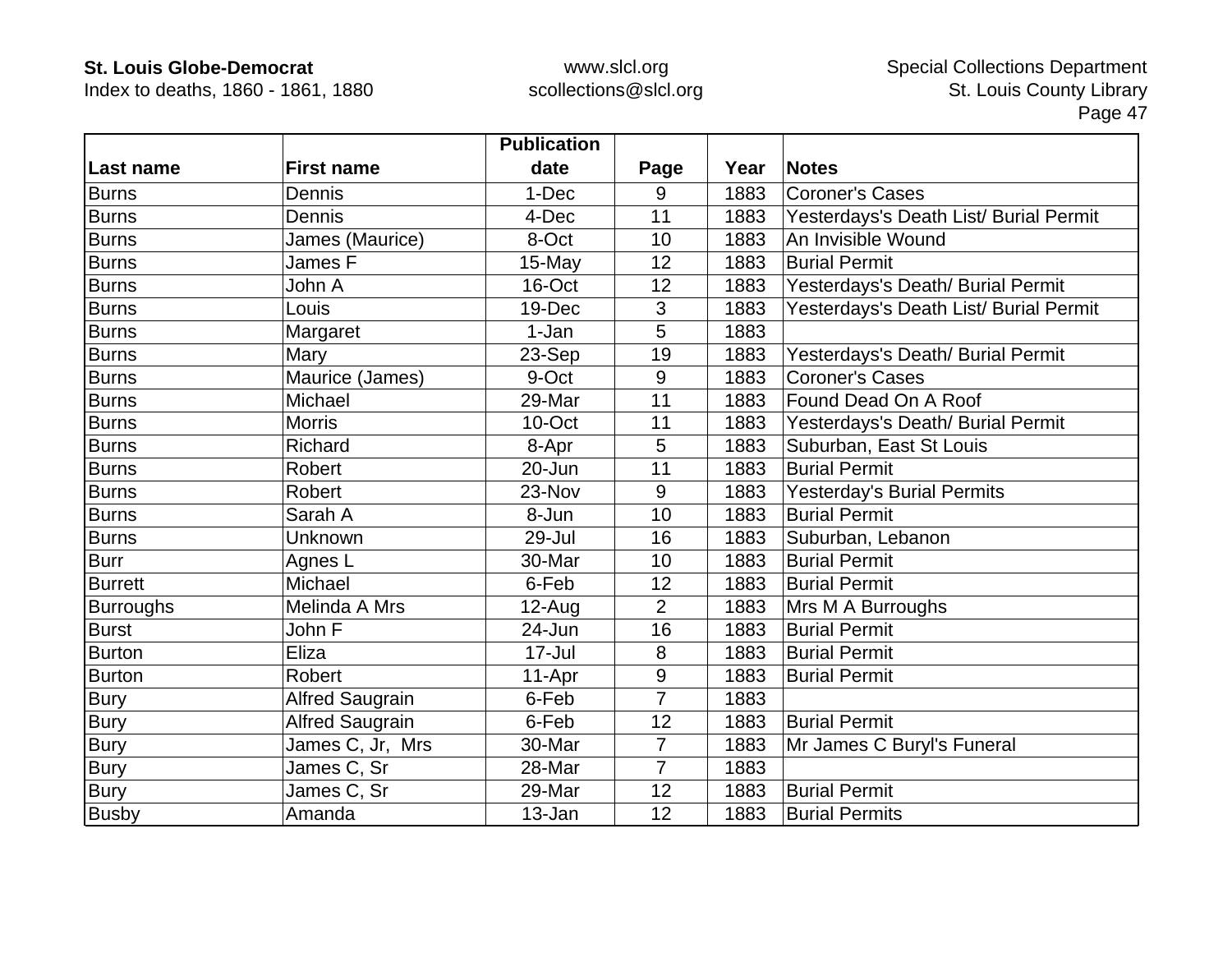Index to deaths, 1860 - 1861, 1880

|                 |                     | <b>Publication</b> |                |      |                                        |
|-----------------|---------------------|--------------------|----------------|------|----------------------------------------|
| Last name       | <b>First name</b>   | date               | Page           | Year | <b>Notes</b>                           |
| <b>Busch</b>    | <b>Bertha</b>       | $17 -$ Jul         | 8              | 1883 | <b>Burial Permit</b>                   |
| <b>Busch</b>    | John G              | 22-Nov             | 12             | 1883 | <b>Yesterday's Burial Permits</b>      |
| <b>Busch</b>    | Louisa              | 21-Nov             | 11             | 1883 | Yesterday's Burial Permits             |
| <b>Busch</b>    | Phelopena           | 28-Jan             | 9              | 1883 | <b>Burial Permit</b>                   |
| <b>Busch</b>    | Philipine, Mrs      | 28-Jan             | 5              | 1883 |                                        |
| <b>Busche</b>   | John                | 20-Dec             | $\overline{7}$ | 1883 |                                        |
| <b>Busche</b>   | John                | 20-Dec             | 8              | 1883 | Caught In The Shaft                    |
| <b>Busche</b>   | John                | 21-Dec             | 7              | 1883 |                                        |
| <b>Busche</b>   | John                | 21-Dec             | 11             | 1883 | Yesterdays's Death List/ Burial Permit |
| <b>Busche</b>   | John                | 22-Dec             | 5              | 1883 |                                        |
| <b>Busche</b>   | John                | 23-Dec             | 5              | 1883 |                                        |
| <b>Buse</b>     | Bernard C           | 1-Mar              | 12             | 1883 | <b>Burial Permit</b>                   |
| <b>Bushnell</b> | Lula                | 3-Jan              | 8              | 1883 | <b>Burial Permits</b>                  |
| <b>Busse</b>    | Scholastica         | 15-Sep             | 11             | 1883 | Yesterdays's Death/ Burial Permit      |
| <b>Bussing</b>  | Mamie               | 3-Nov              | 12             | 1883 | Yesterdays's Death/ Burial Permit      |
| <b>Butler</b>   | <b>Agnes Ames</b>   | 13-Sep             | 8              | 1883 | Suburban, Jacksonville, Illinois       |
| <b>Butler</b>   | <b>Edward James</b> | 6-Jul              | $6\phantom{1}$ | 1883 |                                        |
| <b>Butler</b>   | Francis             | 28-Apr             | 11             | 1883 | <b>Burial Permit</b>                   |
| <b>Butler</b>   | James               | 13-Dec             | 10-Jan         | 1883 | Suburban, Jacksonville, Illinois       |
| <b>Butler</b>   | <b>James Morris</b> | 13-Sep             | 12             | 1883 | Yesterdays's Death/ Burial Permit      |
| <b>Butler</b>   | <b>John</b>         | 6-Jan              | 8              | 1883 | <b>Local Brevities</b>                 |
| <b>Butler</b>   | John                | $17 -$ Jul         | 8              | 1883 | <b>Burial Permit</b>                   |
| <b>Butler</b>   | John S              | 7-Feb              | 5              | 1883 |                                        |
| <b>Butler</b>   | John S              | 8-Feb              | 11             | 1883 | <b>Burial Permit</b>                   |
| <b>Butler</b>   | Joseph              | 20-Feb             | 12             | 1883 | <b>Burial Permit</b>                   |
| <b>Butler</b>   | Mary                | 12-Jul             | 8              | 1883 | <b>Burial Permit</b>                   |
| <b>Butler</b>   | Pryor               | 7-Jun              | $\overline{2}$ | 1883 | Shot At A Dance                        |
| <b>Butler</b>   | Richard             | 21-Sep             | $\overline{7}$ | 1883 |                                        |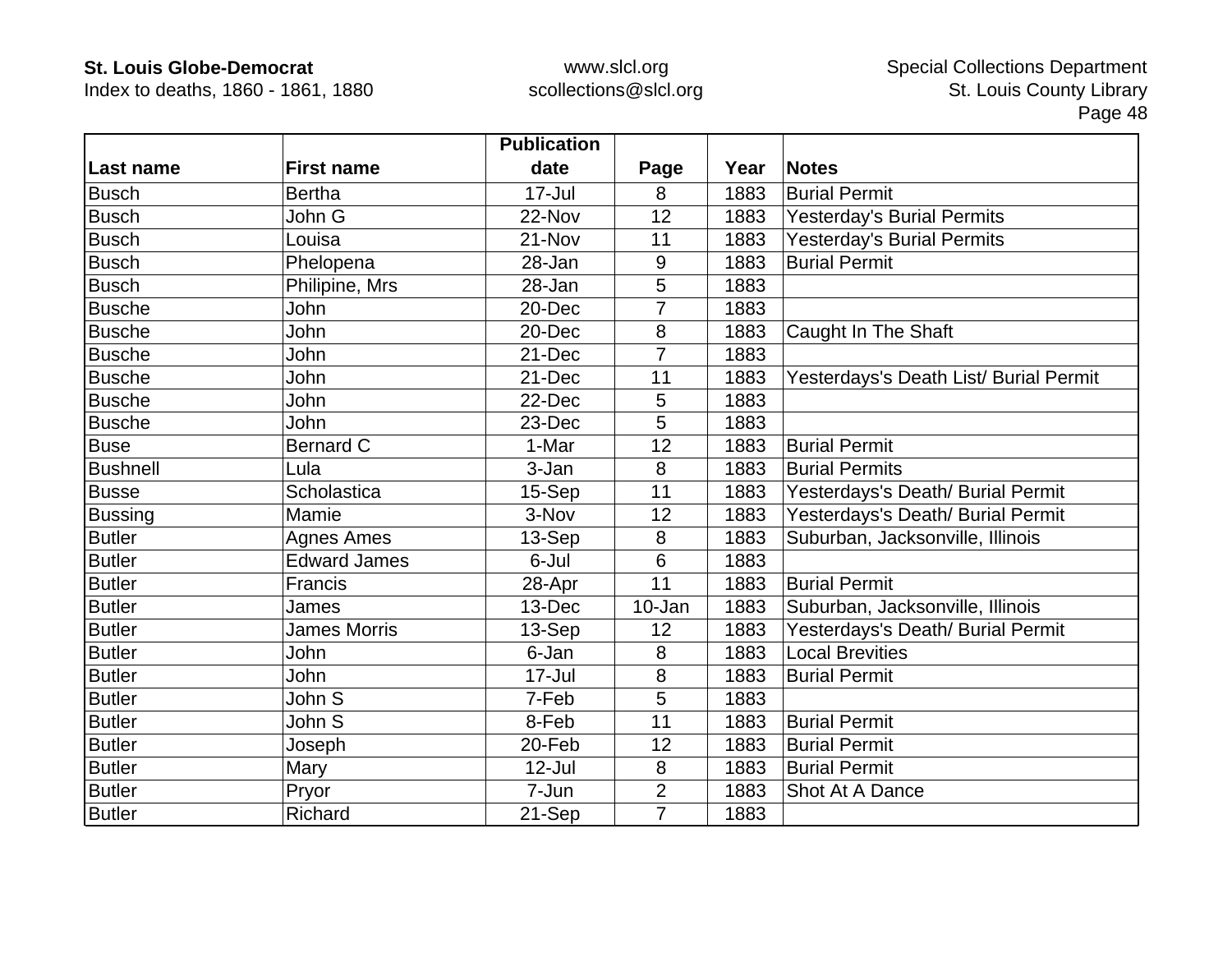Index to deaths, 1860 - 1861, 1880

|               |                    | <b>Publication</b> |                |      |                                   |
|---------------|--------------------|--------------------|----------------|------|-----------------------------------|
| Last name     | <b>First name</b>  | date               | Page           | Year | <b>Notes</b>                      |
| <b>Butler</b> | <b>Richard</b>     | 22-Sep             | 7              | 1883 |                                   |
| <b>Butler</b> | Richard            | 23-Sep             | 19             | 1883 | Yesterdays's Death/ Burial Permit |
| <b>Butler</b> | Sarah              | $11$ -Jul          | 6              | 1883 | <b>Local Brevities</b>            |
| <b>Butler</b> | Wm                 | 17-Jul             | 8              | 1883 | <b>Burial Permit</b>              |
| <b>Butter</b> | Micheal (Child Of) | 6-Jan              | 8              | 1883 | <b>Local Brevities</b>            |
| <b>Buxton</b> | Delia A            | 26-Jan             | 10             | 1883 | <b>Burial Permit</b>              |
| <b>Byer</b>   | Peter              | $11-Aug$           | 9              | 1883 | <b>Burial Permit</b>              |
| <b>Byrne</b>  | Catherine T        | 30-Jan             | 11             | 1883 | <b>Burial Permit</b>              |
| <b>Byrne</b>  | Eliza              | $21-Auq$           | 5              | 1883 |                                   |
| <b>Byrne</b>  | Eliza              | 22-Aug             | 5              | 1883 |                                   |
| <b>Byrne</b>  | Elizabeth          | 2-Oct              | 9              | 1883 | Yesterdays's Death/ Burial Perm   |
| <b>Byrne</b>  | Katie              | 26-Jan             | 10             | 1883 | <b>Burial Permit</b>              |
| <b>Byrne</b>  | Michael            | 30-Mar             | 10             | 1883 | <b>Union Warehouse Mystery</b>    |
| <b>Byrne</b>  | Michael            | 31-Mar             | 12             | 1883 | <b>Burial Permit</b>              |
| <b>Byrnes</b> | Kate               | 6-Feb              | 12             | 1883 | <b>Burial Permit</b>              |
| <b>Byron</b>  | Amelia             | 4-Aug              | $\overline{7}$ | 1883 |                                   |
| <b>Byron</b>  | Amelia             | 5-Aug              | 9              | 1883 | <b>Burial Permit</b>              |
| <b>Byron</b>  | Amelia (Infant)    | 5-Aug              | 9              | 1883 | <b>Burial Permit</b>              |
| <b>Byron</b>  | James              | 1-Sep              | $\overline{7}$ | 1883 |                                   |
| <b>Byron</b>  | Richard, Jr        | 27-Jan             | 12             | 1883 | <b>Burial Permit</b>              |
| <b>Byrul</b>  | Margarett          | 3-May              | 12             | 1883 | <b>Burial Permit</b>              |
| Cable         | Annie              | 4-Sep              | 8              | 1883 | Yesterdays's Death/ Burial Permit |
| Cabra         | Anna, Mrs          | 26-Jun             | 7              | 1883 |                                   |
| Cabra         | Anna, Mrs          | 27-Jun             | $\overline{7}$ | 1883 |                                   |
| Cabra         | Annie              | 28-Jun             | 12             | 1883 | <b>Burial Permit</b>              |
| Cadien        | John               | $21-Auq$           | 5              | 1883 |                                   |
| Cadien        | John J             | $22$ -Aug          | 5              | 1883 |                                   |
| Cady          | Kate               | 19-May             | 8              | 1883 | <b>Local Brevities</b>            |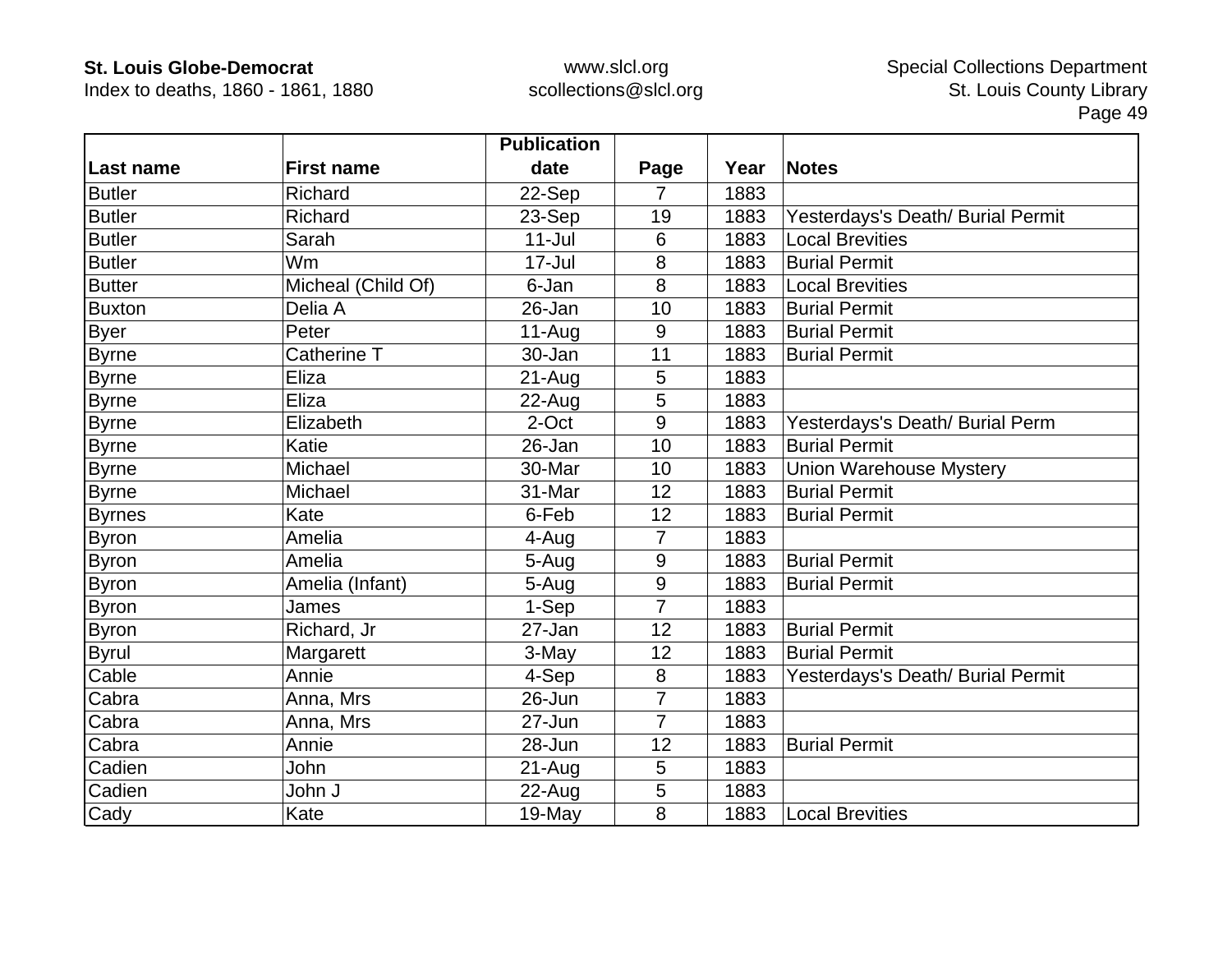Index to deaths, 1860 - 1861, 1880

|           |                       | <b>Publication</b> |                |      |                                        |
|-----------|-----------------------|--------------------|----------------|------|----------------------------------------|
| Last name | <b>First name</b>     | date               | Page           | Year | <b>Notes</b>                           |
| Cahill    | James                 | 14-Feb             | 7              | 1883 | <b>Burial Permit</b>                   |
| Cahill    | Margaret              | $23 - Aug$         | 5              | 1883 |                                        |
| Cahill    | Margaret              | 24-Aug             | 5              | 1883 |                                        |
| Cahill    | Martin                | 6-Feb              | 11             | 1883 | Suburban, East St. Louis               |
| Cahill    | Mary                  | 21-May             | 5              | 1883 |                                        |
| Cahill    | Mary                  | 22-May             | $\overline{7}$ | 1883 |                                        |
| Cahill    | Mary                  | 23-May             | 11             | 1883 | <b>Burial Permit</b>                   |
| Cahill    | Mary                  | $15 -$ Jul         | 9              | 1883 | <b>Burial Permit</b>                   |
| Cahill    | Richard               | 18-Feb             | 9              | 1883 | <b>Burial Permit</b>                   |
| Cahill    | Richard               | $17 -$ Jul         | 5              | 1883 |                                        |
| Cahill    | Richard               | 18-Jul             | 8              | 1883 | <b>Burial Permit</b>                   |
| Cahoun    | Unknown               | 4-Jan              | 10             | 1883 | <b>Burial Permits</b>                  |
| Cain      | Lisa                  | 7-Dec              | 12             | 1883 | Yesterdays's Death List/ Burial Permit |
| Calbreath | Geo, Mr (Infant Of)   | 25-Dec             | 10             | 1883 | Suburban, Belleville                   |
| Caldwell  | James T               | 1-Nov              | 9              | 1883 | Yesterdays's Deaths/ Burial Permit     |
| Caldwell  | <b>James Teasdale</b> | 4-Nov              | 8              | 1883 |                                        |
| Calhoun   | David A               | 11-Apr             | 7              | 1883 |                                        |
| Calhoun   | Ray C                 | 19-Aug             | $\overline{7}$ | 1883 | Yesterday's Death/Burial Permit        |
| Calhoun   | Roy C                 | 18-Aug             | 7              | 1883 |                                        |
| Calhoun   | <b>Tillie</b>         | 6-Feb              | 6              | 1883 | Mrs. Tillie Calhoun, Sedalia, Mo       |
| Callahan  | John C                | 2-Dec              | 17             | 1883 | Yesterdays's Death List/ Burial Permit |
| Callahan  | John C                | 2-Dec              | 17             | 1883 | <b>Coroner's Cases</b>                 |
| Callahan  | John J                | $10 - Jun$         | 5              | 1883 |                                        |
| Callahan  | Margarite             | 25-Nov             | 5              | 1883 |                                        |
| Callahan  | Thomas                | 9-Oct              | 12             | 1883 | Yesterdays's Death/ Burial Permit      |
| Callehan  | James                 | 26-Jun             | 9              | 1883 | <b>Burial Permit</b>                   |
| Callehan  | Mary                  | 26-Jun             | 9              | 1883 | <b>Burial Permit</b>                   |
| Calvin    | Margare, Mrs          | 2-Mar              | 3              | 1883 | Mrs W W Calvin                         |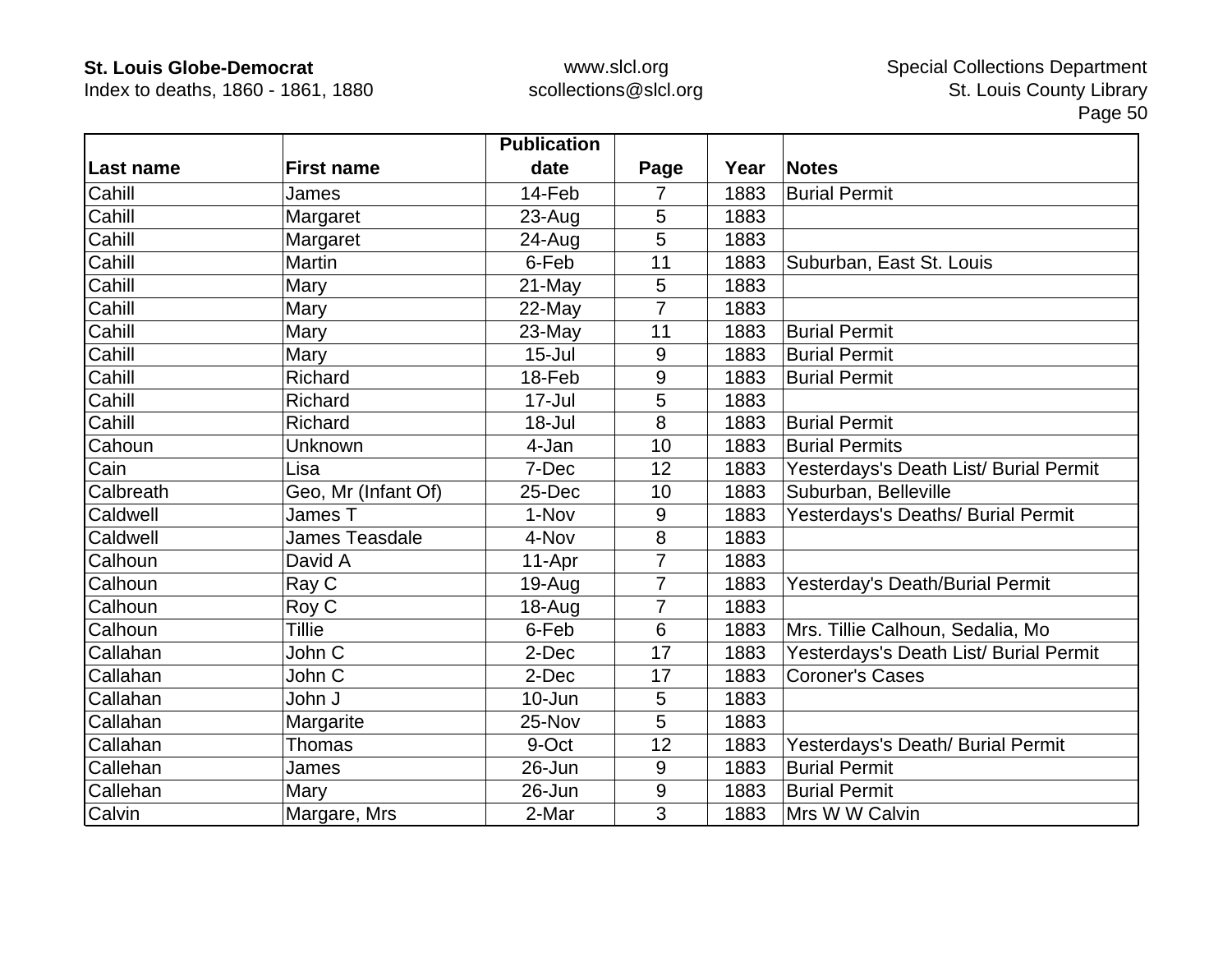Index to deaths, 1860 - 1861, 1880

|           |                   | <b>Publication</b> |                |      |                                        |
|-----------|-------------------|--------------------|----------------|------|----------------------------------------|
| Last name | <b>First name</b> | date               | Page           | Year | <b>Notes</b>                           |
| Cameron   | Agnes             | 30-Jan             | 11             | 1883 | <b>Burial IPermit</b>                  |
| Cameron   | Archie            | 17-Apr             | 11             | 1883 | <b>Burial Permit</b>                   |
| Cami      | Catarina          | 4-Oct              | 10             | 1883 | <b>Coroner's Cases</b>                 |
| Camien    | Herman            | 20-Mar             | 7              | 1883 |                                        |
| Camien    | Herman            | 21-Mar             | 5              | 1883 | <b>Burial Permit</b>                   |
| Camien    | Herman            | $1-Jul$            | 9              | 1883 | <b>Burial Permit</b>                   |
| Camien    | Hermann           | 19-Mar             | 5              | 1883 |                                        |
| Camien    | Hermann           | 21-Mar             | 7              | 1883 |                                        |
| Campbell  | Aaron, Mrs        | 24-Apr             | 9              | 1883 | Suburban, Jacksonville, Illinois       |
| Campbell  | Alma              | 17-Aug             | $\bf 8$        | 1883 | Yesterday's Death/Burial Permit        |
| Campbell  | Cecil             | 11-Dec             | 9              | 1883 | Yesterdays's Death List/ Burial Permit |
|           |                   |                    |                |      | Yesterdays's Death/ Burial Permit, St  |
| Campbell  | Dora              | 13-Nov             | 12             | 1883 | Ann's Asylum                           |
| Campbell  | Georg H           | 1-Feb              | 12             | 1883 | <b>The Campbell Tragedy</b>            |
| Campbell  | George            | 31-Jan             | 3              | 1883 | Dead in the Doorway                    |
| Campbell  | George R          | 1-Feb              | $\overline{7}$ | 1883 |                                        |
| Campbell  | George R          | 2-Feb              | 10             | 1883 | <b>Burial Permit</b>                   |
| Campbell  | Henry             | 2-Oct              | 9              | 1883 | Yesterdays's Death/ Burial Perm        |
| Campbell  | Jerome            | 28-Mar             | 12             | 1883 | <b>Burial Permit</b>                   |
| Campbell  | John              | 4-Jun              | 10             | 1883 | Bell-Boy Drowned On The East Side      |
| Campbell  | John              | 24-Nov             | 7              | 1883 |                                        |
| Campbell  | John              | 25-Nov             | 5              | 1883 |                                        |
| Campbell  | John              | 26-Nov             | 8              | 1883 | <b>Campbell Obsequies</b>              |
| Campbell  | John C            | 12-Dec             | 12             | 1883 | Yesterdays's Death List/ Burial Permit |
| Campbell  | Joseph            | 14-Apr             | 10             | 1883 | <b>Burial Permit</b>                   |
| Campbell  | Roscoe            | 17-Sep             | 5              | 1883 |                                        |
| Campbell  | Roscoe            | 18-Sep             | 12             | 1883 | Yesrerdays's Death/ Burial Pemit       |
| Campton   | Lena              | 23-Dec             | 20             | 1883 | Yesterdays's Death List/ Burial Permit |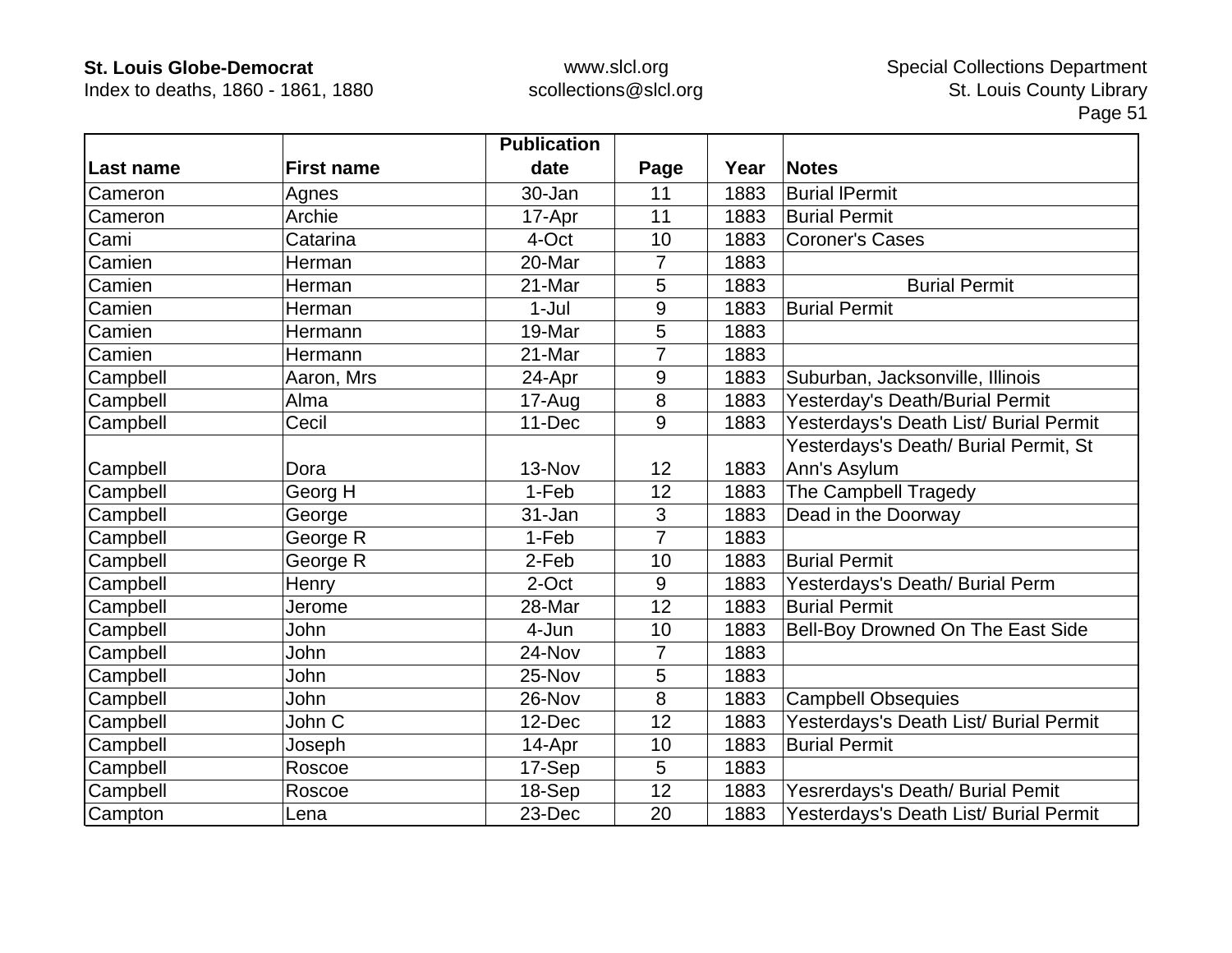Index to deaths, 1860 - 1861, 1880

|             |                      | <b>Publication</b> |                |      |                                        |
|-------------|----------------------|--------------------|----------------|------|----------------------------------------|
| Last name   | <b>First name</b>    | date               | Page           | Year | <b>Notes</b>                           |
| Canaty      | Eugene               | 25-Jan             | 12             | 1883 | <b>Burial Permit</b>                   |
| Canda       | Frank                | 9-Apr              | 10             | 1883 | <b>Burial Permit</b>                   |
| Cane        | Addie                | $31 -$ Jul         | 10             | 1883 | <b>Burial Permit</b>                   |
| Canmann     | Charlie L            | 4-Aug              | $\overline{7}$ | 1883 |                                        |
| Cannaby     | John                 | 26-Apr             | 12             | 1883 | <b>Burial Permit</b>                   |
| Canniff     | James                | 24-Apr             | 7              | 1883 |                                        |
| Canniff     | <b>James Francis</b> | 23-Apr             | 5              | 1883 |                                        |
| Canniff     | <b>James Francis</b> | 25-Apr             | 8              | 1883 | <b>James Francis Canniff Buried</b>    |
| Canovan     | Michael              | 10-Feb             | 5              | 1883 | <b>Burial Permit</b>                   |
| Cantoni     | <b>Bartholomew</b>   | 9-May              | 12             | 1883 | <b>Burial Permit</b>                   |
| Cantwell    | E H                  | 20-May             | $\overline{2}$ | 1883 | Dead And Injured                       |
| Cantwell    | <b>Mrs</b>           | 20-May             | $\overline{2}$ | 1883 | <b>Worse For The Searchers</b>         |
| Canty       | Eugene               | 24-Jan             | 5              | 1883 |                                        |
| Canty       | Eugene               | 25-Jan             | 7              | 1883 |                                        |
| Capdeville  | John                 | 19-Jun             | 4              | 1883 | <b>Local Brevities</b>                 |
| Capdeville  | John                 | 19-Jun             | $\overline{7}$ | 1883 |                                        |
| Capdeville  | John                 | 20-Jun             | 11             | 1883 | <b>Burial Permit</b>                   |
| Capdeville  | John                 | 20-Jun             | 11             | 1883 | How Capdeville was Cut                 |
| Capedeville | John                 | 18-Jun             | 3              | 1883 | John Capedeville's Death               |
| Capedeville | <b>John</b>          | 18-Jun             | 5              | 1883 |                                        |
| Caples      | <b>Thos</b>          | 29-Aug             | 8              | 1883 | Yesterdays's Death/Burial Permit       |
| Capra       | Anton                | 11-Dec             | 9              | 1883 | Yesterdays's Death List/ Burial Permit |
| Card        | Ben (Child Of)       | $10 -$ Jul         | 3              | 1883 | <b>Local Brevities</b>                 |
| Card        | Carry E              | $11 -$ Jul         | $\overline{7}$ | 1883 | <b>Burial Permit</b>                   |
| Carey       | Elizabeth            | 7-Aug              | 8              | 1883 | <b>Burial Permit</b>                   |
| Carey       | Katie                | 25-Sep             | 11             | 1883 | Yesterdays's Death/ Death Permit       |
| Carey       | Katy                 | 23-Sep             | 8              | 1883 |                                        |
| Carey       | Mary                 | 30-Aug             | 5              | 1883 |                                        |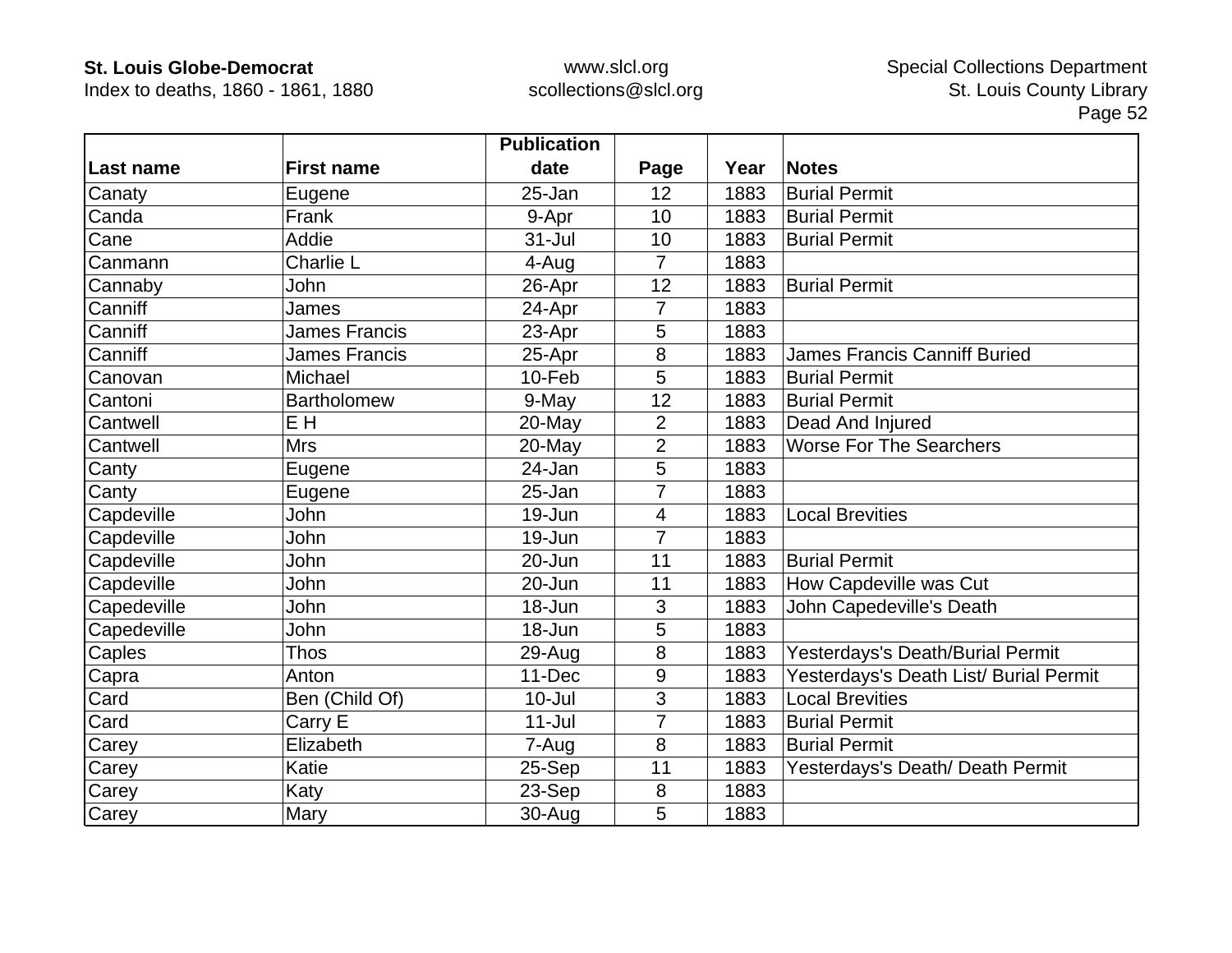Index to deaths, 1860 - 1861, 1880

|            |                   | <b>Publication</b> |                |      |                                        |
|------------|-------------------|--------------------|----------------|------|----------------------------------------|
| Last name  | <b>First name</b> | date               | Page           | Year | <b>Notes</b>                           |
| Carey      | Samuel            | 29-Sep             | 13             | 1883 | Yesterdays's Death/ Burial Permit      |
| Carey      | <b>Thomas</b>     | 26-Jul             | 8              | 1883 | <b>Burial Permit</b>                   |
| Carey      | Wm                | 8-Jul              | 8              | 1883 |                                        |
| Carier     | <b>Charles</b>    | 12-May             | 9              | 1883 | <b>Burial Permit</b>                   |
| Carisson   | Charles A         | 8-Aug              | $\overline{7}$ | 1883 | <b>Burial Permit</b>                   |
| Carl       | Laura F           | 2-Oct              | 9              | 1883 | Yesterdays's Death/ Burial Perm        |
| Carl       | Otto              | 9-Oct              | 12             | 1883 | Yesterdays's Death/ Burial Permit      |
| Carl       | Schwaner          | 20-May             | 5              | 1883 |                                        |
| Carl       | <b>WJC</b>        | 13-Feb             |                | 1883 |                                        |
| Carlain    | Eddie             | 15-Feb             | 9              | 1883 | <b>Burial Permit</b>                   |
| Carlin     | Mary Ann          | 21-Feb             | 10             | 1883 | <b>Burial Permt</b>                    |
| Carlson    | Aug               | 4-May              | 10             | 1883 | <b>Burial Permit</b>                   |
| Carmichael | E W, Dr           | 2-Sep              | 5              | 1883 |                                        |
| Carnahan   | Sarah J           | 9-Oct              | 12             | 1883 | Yesterdays's Death/ Burial Permit      |
| Carney     | <b>Thomas</b>     | 19-Oct             | 9              | 1883 | Yesterdays's Death/ Burial Permit      |
| Carpenter  | Charles J, Dr     | 17-Jan             | 5              | 1883 |                                        |
| Carpenter  | Charles J, Dr     | 18-Jan             | 12             | 1883 | <b>Burial Permit</b>                   |
| Carpenter  | Eugenee Fenlon    | $12$ -Aug          | 5              | 1883 |                                        |
| Carpenter  | Judge             | $1-Jun$            | 6              | 1883 | <b>Burial Permit</b>                   |
| Carpenter  | William           | 19-Nov             | 3              | 1883 | <b>Coroner's Cases</b>                 |
| Carr       | Alice             | 11-Jan             | 10             | 1883 | <b>Burial Permit</b>                   |
| Carr       | Angie F           | 2-Mar              | 10             | 1883 | <b>Burial Permits</b>                  |
| Carr       | Angie Florence    | 1-Mar              | $\overline{7}$ | 1883 |                                        |
| Carr       | Ella              | 4-Dec              | 11             | 1883 | Yesterdays's Death List/ Burial Permit |
| Carr       | Johnny            | 7-Dec              | 12             | 1883 | Yesterdays's Death List/ Burial Permit |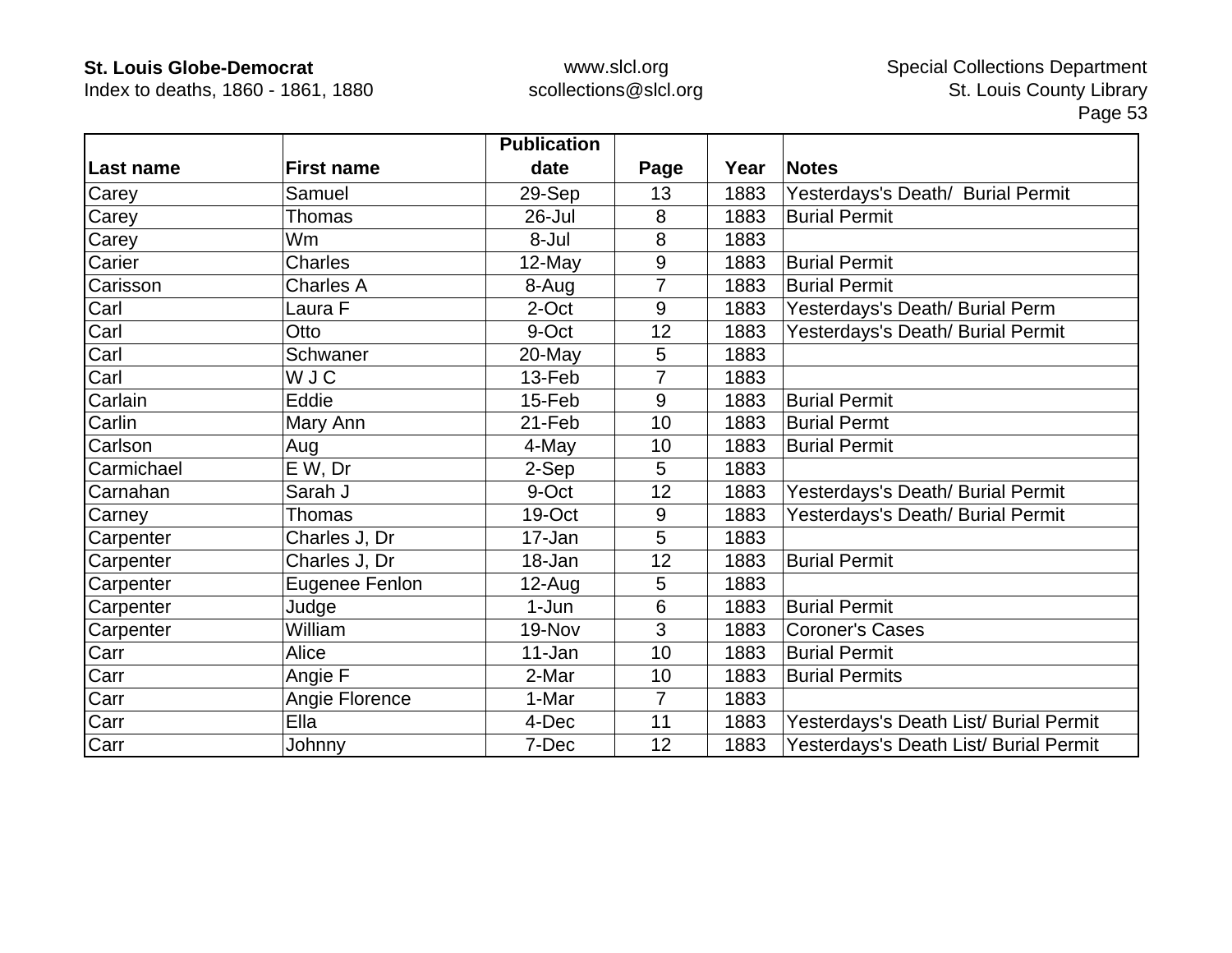Index to deaths, 1860 - 1861, 1880

|           |                         | <b>Publication</b> |                |      |                                        |
|-----------|-------------------------|--------------------|----------------|------|----------------------------------------|
| Last name | <b>First name</b>       | date               | Page           | Year | <b>Notes</b>                           |
| Carr      | Kate S                  | 27-Mar             | 8              | 1883 | <b>Burial Permit</b>                   |
| Carr      | Mary                    | $30 - Aug$         | 8              | 1883 | Yesterdays's Death/ Burial Permit      |
| Carr      | <b>Nellie</b>           | 15-Dec             | 10             | 1883 | Yesterdays's Death List/ Burial Permit |
| Carr      | Patrick J               | 18-Oct             | 12             | 1883 | Yesterdays's Death/ Burial Permit      |
| Carreher  | Michael                 | 7-Dec              | 12             | 1883 | Yesterdays's Death List/ Burial Permit |
| Carrick   | Isabella                | 20-Nov             | 9              | 1883 | <b>Yesterday's Burial Permits</b>      |
| Carroli   | Ida May                 | 21-Jun             | 12             | 1883 | <b>Burial Permit</b>                   |
| Carroll   | Charles                 | 4-Sep              | 8              | 1883 | Yesterdays's Death/ Burial Permit      |
| Carroll   | Clara                   | 14-Nov             | 8              | 1883 | Yesterdays's Death/ Burial Permit      |
| Carroll   | Elizabeth               | $27 -$ Jul         | 3              | 1883 | <b>Burial Permit</b>                   |
| Carroll   | Francis                 | $21 -$ Jul         | 3              | 1883 | <b>Body Of Carroll Identified</b>      |
| Carroll   | James                   | 18-Mar             | 18             | 1883 | <b>Burial Permit</b>                   |
| Carroll   | John                    | 7-Mar              | 6              | 1883 | <b>Burial Permit</b>                   |
| Carroll   | <b>John</b>             | 6-May              | 20             | 1883 | <b>Burial Permit</b>                   |
| Carroll   | <b>Katie Selby</b>      | 25-Mar             | 5              | 1883 |                                        |
| Carroll   | Mary                    | 16-Jan             | 10             | 1883 | <b>Burial Permit</b>                   |
| Carroll   | Mary, Mrs               | 21-Jan             | 5              | 1883 |                                        |
| Carroll   | Regina                  | 8-Feb              | 11             | 1883 | <b>Burial Permit</b>                   |
| Carroll   | <b>Robert E</b>         | 27-Feb             | 11             | 1883 | <b>Burial Permit</b>                   |
| Carroll   | <b>Sallie</b>           | 13-Jun             | 12             | 1883 | <b>Burial Permit</b>                   |
| Carroll   | Samuel                  | 28-Sep             | 10             | 1883 | Yesterdays's Death/ Burial Permit      |
| Carroll   | Virginia                | 8-Feb              | $\overline{7}$ | 1883 |                                        |
| Carry     | <b>Stephen Douglass</b> | $12$ -May          | $\overline{9}$ | 1883 | <b>Burial Permit</b>                   |
| Carson    | John A J                | 12-Jul             | $\overline{7}$ | 1883 | Suburban, Jacksonville, Illinois       |
| Cartan    | David Louis             | 5-Jan              | $\overline{7}$ | 1883 |                                        |
| Carter    | Agnes                   | 14-Apr             | 10             | 1883 | <b>Burial Permit</b>                   |
| Carter    | <b>Beckie</b>           | 13-Oct             | 12             | 1883 | Yesterdays's Death/ Burial Permit      |
| Carter    | Cora                    | 6-May              | 20             | 1883 | <b>Burial Permit</b>                   |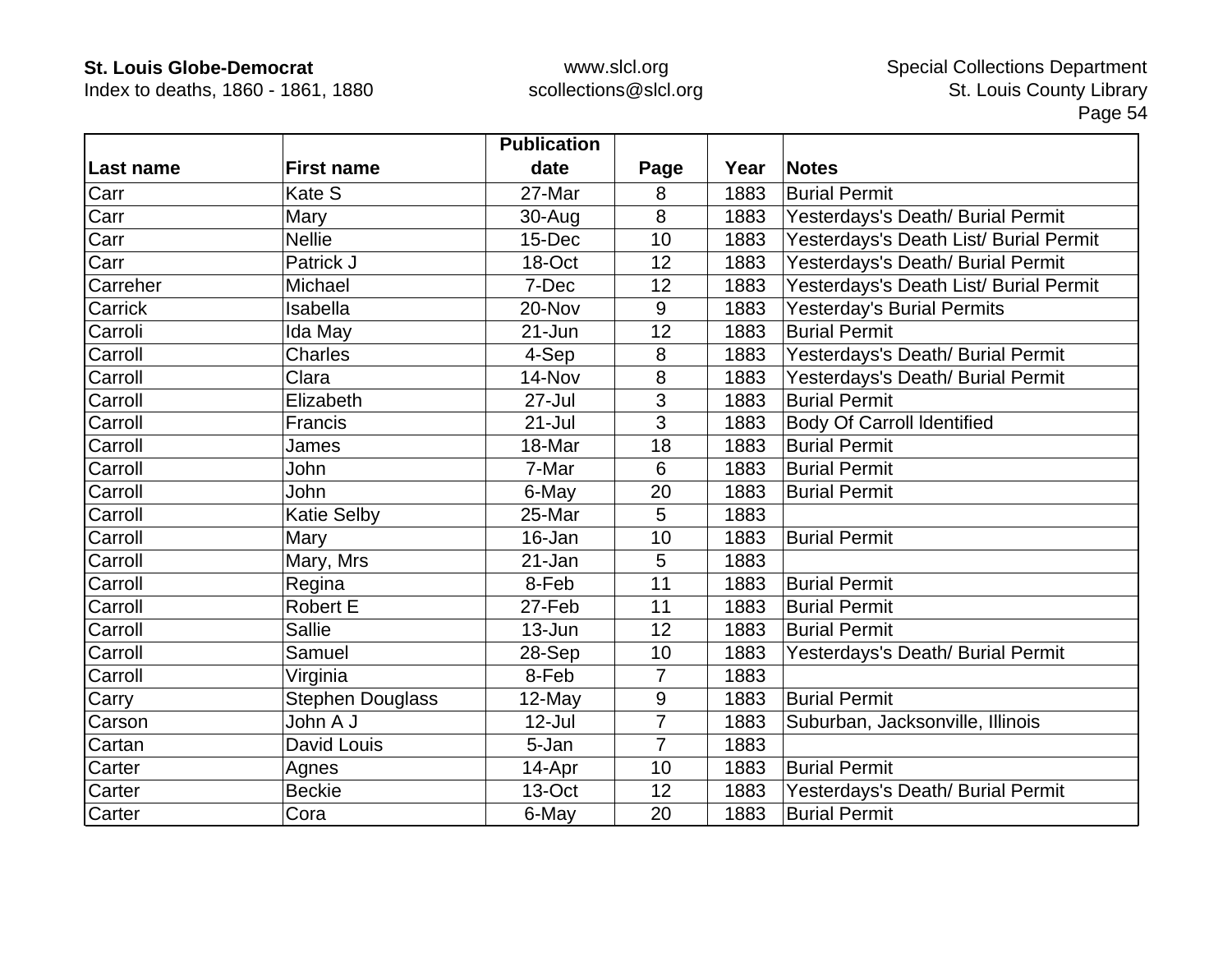Index to deaths, 1860 - 1861, 1880

|           |                   | <b>Publication</b> |                |      |                                   |
|-----------|-------------------|--------------------|----------------|------|-----------------------------------|
| Last name | <b>First name</b> | date               | Page           | Year | <b>Notes</b>                      |
| Carter    | Elizabeth         | 7-Sep              | 8              | 1883 | Yesterdays's Death/ Burial Permit |
| Carter    | Elizabeth C       | 16-Sep             | 9              | 1883 | Yesterdays's Death/ Burial Permit |
| Carter    | Elizabeth, Mrs    | 16-Sep             | 8              | 1883 |                                   |
| Carter    | Elizabeth, Mrs    | 15-Sep             | $\overline{7}$ | 1883 |                                   |
| Carter    | Jefferson         | 2-May              | 11             | 1883 | <b>Burial Permit</b>              |
| Carter    | John              | 15-Mar             | 9              | 1883 | <b>Burial Permit</b>              |
| Carter    | John              | 16-Mar             | 10             | 1883 | <b>Burial Permit</b>              |
| Carter    | Wm                | 27-Feb             | 11             | 1883 | <b>Burial Permit</b>              |
| Carton    | <b>Mike</b>       | 4-May              | 10             | 1883 | <b>Burial Permit</b>              |
| Cary      | Annie             | 29-Aug             | 5              | 1883 |                                   |
| Cary      | Catharine         | 16-May             | 12             | 1883 | <b>Burial Permit</b>              |
| Cary      | Lily              | $13 -$ Jul         | 8              | 1883 | <b>Burial Permit</b>              |
| Cary      | Mary F            | 9-Oct              | 12             | 1883 | Yesterdays's Death/ Burial Permit |
| Casch     | <b>Martiin</b>    | 24-Oct             | 5              | 1883 | Suburban, Alton                   |
| Case      | Addison           | 17-Aug             | 10             | 1883 | Case Was Tired Of Life            |
| Case      | Addison           | 19-Aug             | $\overline{7}$ | 1883 | Yesterday's Death/Burial Permit   |
| Casey     | Elizabeth         | 17-Jul             | 8              | 1883 | <b>Burial Permit</b>              |
| Casey     | Ellen             | 27-Oct             | $\overline{7}$ | 1883 |                                   |
| Casey     | Ellen             | 28-Oct             | 18             | 1883 | Yesterdays's Death/ Burial Permit |
| Casey     | Eugene C          | 1-Sep              | 11             | 1883 | Yesterdays's Death/ Burial Permit |
| Casey     | Patrick           | 31-Jan             | 3              | 1883 | <b>Local Brevities</b>            |
| Casey     | Roland E          | 1-Jun              | 6              | 1883 | <b>Burial Permit</b>              |
| Casey     | William           | 7-Aug              | 8              | 1883 | <b>Burial Permit</b>              |
| Casey     | <b>Patrick</b>    | 9-Feb              | 10             | 1883 | <b>Burial Permit</b>              |
| Casey     | Silvester         | 10-Feb             | 5              | 1883 | <b>Burial Permit</b>              |
| Caspar    | Eugene            | 7-Dec              | $\overline{7}$ | 1883 |                                   |
| Casper    | <b>Barbara</b>    | $13 -$ Jul         | 10             | 1883 | <b>Local Brevities</b>            |
| Cass      | Mary              | 8-Mar              | 12             | 1883 | <b>Burial Permit</b>              |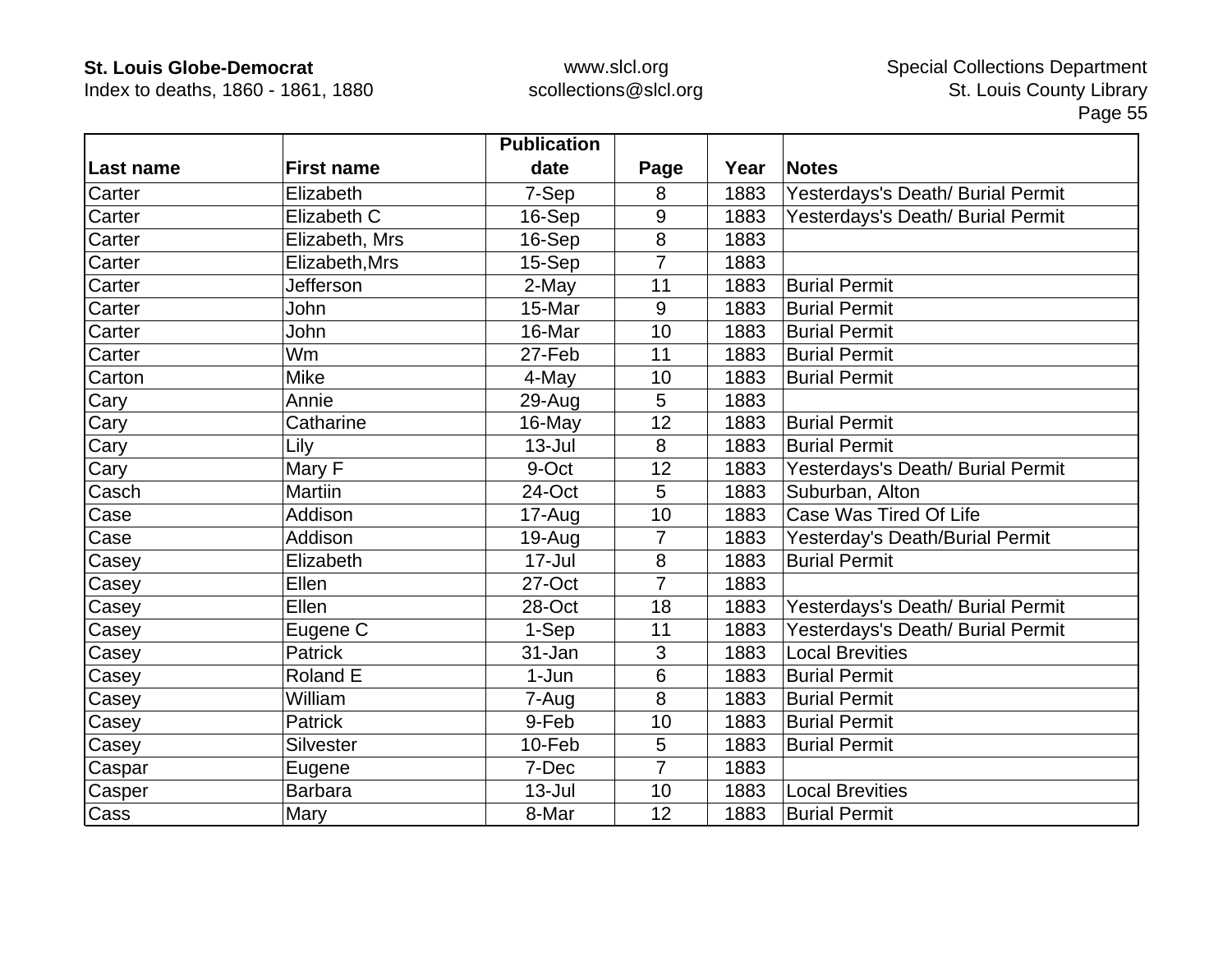Index to deaths, 1860 - 1861, 1880

|              |                         | <b>Publication</b> |                |      |                                        |
|--------------|-------------------------|--------------------|----------------|------|----------------------------------------|
| Last name    | <b>First name</b>       | date               | Page           | Year | <b>Notes</b>                           |
| Cassidy      | Mary                    | 20-Sep             | 7              | 1883 |                                        |
| Cassidy      | Thomas E                | 12-Nov             | 5              | 1883 |                                        |
| Cassidy      | Thomas E                | 13-Nov             | 12             | 1883 | Yesterdays's Death/ Burial Permit      |
| Casson       | <b>Dixie</b>            | $21 - Aug$         | 8              | 1883 | Yesterdays's Death/Burial Permit       |
| Castile      | JHA                     | 9-Dec              | 19             | 1883 | Yesterdays's Death List/ Burial Permit |
| Cathrin      | Elias                   | 9-Jul              | 10             | 1883 | <b>Coroner's Work</b>                  |
| Cathrin      | Elias                   | $10 -$ Jul         | $\overline{7}$ | 1883 | <b>Burial Permit</b>                   |
| Catlahan     | James                   | 7-Aug              | $\overline{7}$ | 1883 | <b>Local Brevities</b>                 |
| Catlin       | Dan (Infant of)         | 18-May             | 10             | 1883 | <b>Burial Permit</b>                   |
| Catlin       | Henry Kayser            | 26-Jan             | 5              | 1883 |                                        |
| Catlin       | Henry Kayser            | 26-Jan             | 10             | 1883 | <b>Burial Permit</b>                   |
| Caughlin     | John                    | 10-Apr             | 11             | 1883 | <b>Burial Permit</b>                   |
| Caughlin     | John                    | 27-Mar             | 8              | 1883 | <b>Burial Permit</b>                   |
| Cavanaugh    | <b>Charles</b>          | 3-Dec              | 10             | 1883 | <b>Local Brevities</b>                 |
| Cavanaugh    | <b>Charles</b>          | 6-Dec              | 12             | 1883 | Yesterdays's Death List/ Burial Permit |
| Cavanaugh    | John                    | 6-Feb              | 12             | 1883 | <b>Burial Permit</b>                   |
| Cawley       | <b>Tallie</b>           | 16-Oct             | 12             | 1883 | Yesterdays's Death/ Burial Permit      |
| Cayce        | Martha L J              | 15-Nov             | 12             | 1883 | Yesterdays's Death/ Burial Permit      |
| Cayon        | Adolph                  | 12-Oct             | 11             | 1883 | Yesterdays's Death/ Burial Permit      |
| Cayton       | Pat                     | 24-Mar             | 9              | 1883 | <b>Burial Permit</b>                   |
| Cerveuka     | $\overline{\mathsf{R}}$ | 6-Feb              | 12             | 1883 | <b>Burial Permit</b>                   |
| Ceurs        | Mary                    | 16-Mar             | 10             | 1883 | <b>Burial Permit</b>                   |
| Chadron      | Charles                 | 3-Feb              | 9              | 1883 | <b>Burial Permit</b>                   |
| Chain        | <b>Henry Hillir</b>     | 27-Aug             | 5              | 1883 |                                        |
| Chamberlain  | Cora M                  | 30-Aug             | 5              | 1883 |                                        |
| Chamberlain  | Elmara                  | 18-Oct             | 12             | 1883 | Yesterdays's Death/ Burial Permit      |
| Chamberlaine | <b>Charles</b>          | 17-May             | 12             | 1883 | <b>Burial Permit</b>                   |
| Chamberlian  | Cora M                  | $31-Auq$           | 9              | 1883 | Yesterdays's Death/Burial Permit       |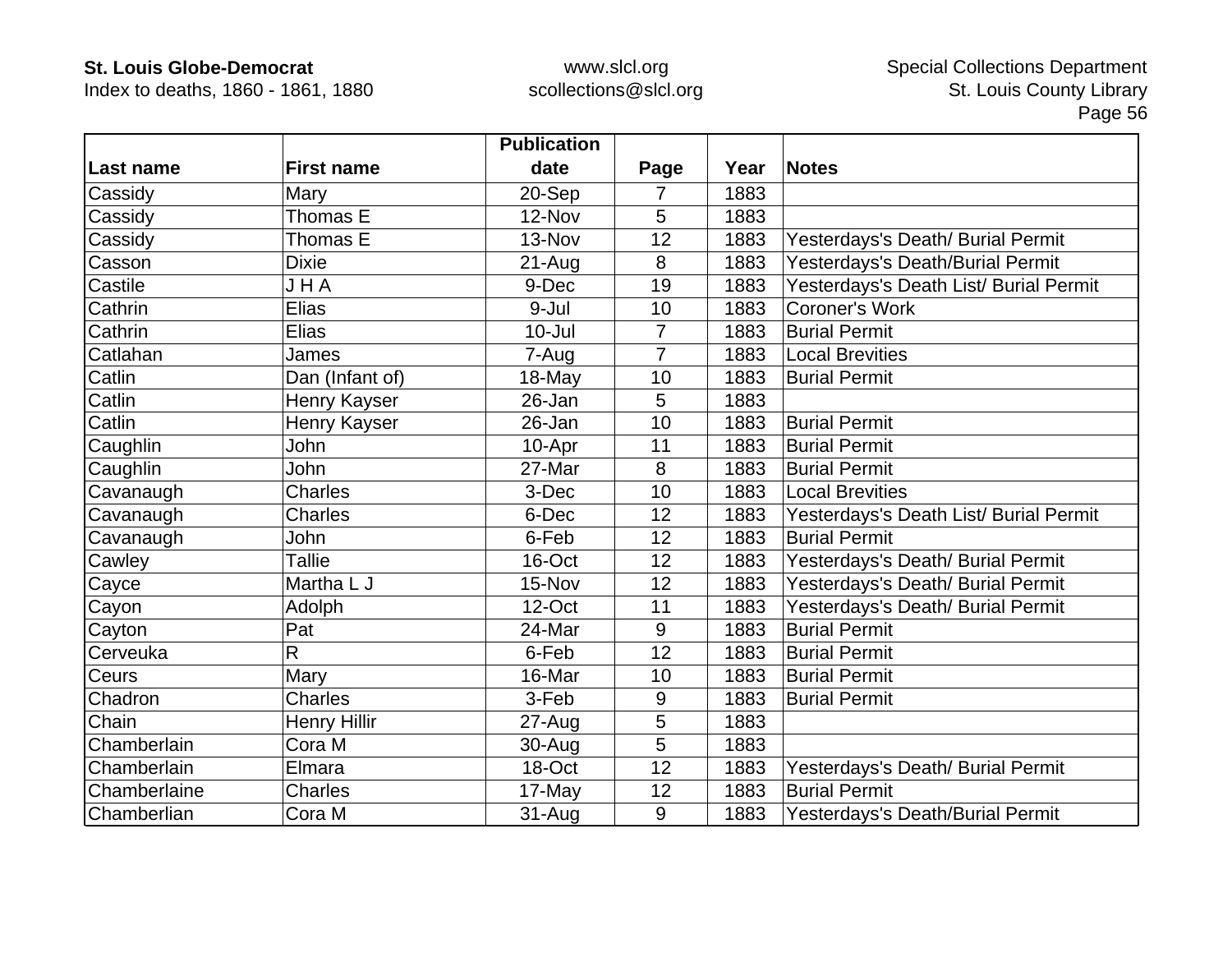Index to deaths, 1860 - 1861, 1880

|                 |                   | <b>Publication</b> |                |      |                                    |
|-----------------|-------------------|--------------------|----------------|------|------------------------------------|
| Last name       | <b>First name</b> | date               | Page           | Year | <b>Notes</b>                       |
| Chamberlin      | Mary J            | 8-Nov              | 12             | 1883 | Yesterdays's Death/ Burial Permit  |
| Chamberlin      | Wm A              | 8-Jun              | 10             | 1883 | <b>Burial Permit</b>               |
| Chambers        | Maria C           | $11 - Dec$         | 8              | 1883 | <b>Local Brevities</b>             |
| <b>Chambers</b> | Marie C           | 10-Dec             | 5              | 1883 |                                    |
| <b>Chambers</b> | Marie C           | $11 - Dec$         | 7              | 1883 |                                    |
| Chamblin        | <b>Baylis</b>     | 27-Feb             | 11             | 1883 | <b>Burial Permit</b>               |
| Chandler        | George            | $11-May$           | 8              | 1883 | <b>Burial Permit</b>               |
| Chandler        | Thomas, Mrs       | 20-May             | $\overline{2}$ | 1883 | Mother And Babe Killed             |
| Chanlely        | Thomas, Mrs       | $20$ -May          | 3              | 1883 | Decatur's Neighbors Suffer Severly |
| Chapin          | Harry E           | 21-Sep             | $\overline{7}$ | 1883 |                                    |
| Chapin          | Harry E           | 22-Sep             | $\overline{7}$ | 1883 |                                    |
| Chapin          | Harry E           | 23-Sep             | 19             | 1883 | Yesterdays's Death/ Burial Permit  |
| Chapman         | Douglas           | 4-Aug              | 7              | 1883 |                                    |
| Chapman         | <b>Edward H</b>   | 23-Jul             | $\overline{2}$ | 1883 | <b>Local Brevities</b>             |
| Chapman         | <b>Edward H</b>   | 23-Jul             | 5              | 1883 |                                    |
| Chapman         | <b>Edward H</b>   | $25 -$ Jul         | 10             | 1883 | <b>Burial Permit</b>               |
| Chapman         | Julia             | 8-Nov              | $\overline{7}$ | 1883 |                                    |
| Chapman         | Julia F           | 8-Nov              | 12             | 1883 | Yesterdays's Death/ Burial Permit  |
| Chapman         | <b>Mattie S</b>   | 2-Oct              | 5              | 1883 |                                    |
| Chapman         | Mattie T          | 3-Oct              | 3              | 1883 | Yesterdays's Death/ Burial Permit  |
| Chapman         | Stephen D         | 5-Aug              | 9              | 1883 | <b>Burial Permit</b>               |
| Chapman         | Stephen Douglas   | 4-Aug              | 12             | 1883 | <b>Coroner's Cases</b>             |
| Chappell        | Abraham W         | 6-Oct              | 14             | 1883 | Yesterdays's Deaths/ Burial Permit |
| Chappell        | Geo Wm            | 6-Oct              | 14             | 1883 | Yesterdays's Deaths/ Burial Permit |
| Charbulack      | Annie             | 18-May             | 10             | 1883 | <b>Burial Permit</b>               |
| Charbulack      | Annie             | 19-May             | 8              | 1883 | <b>Local Brevities</b>             |
| <b>Charles</b>  | August            | 20-Oct             | 12             | 1883 | Yesterdays's Death/ Burial Permit  |
| <b>Charles</b>  | <b>Benedict</b>   | 22-May             | 9              | 1883 | <b>Burial Permit</b>               |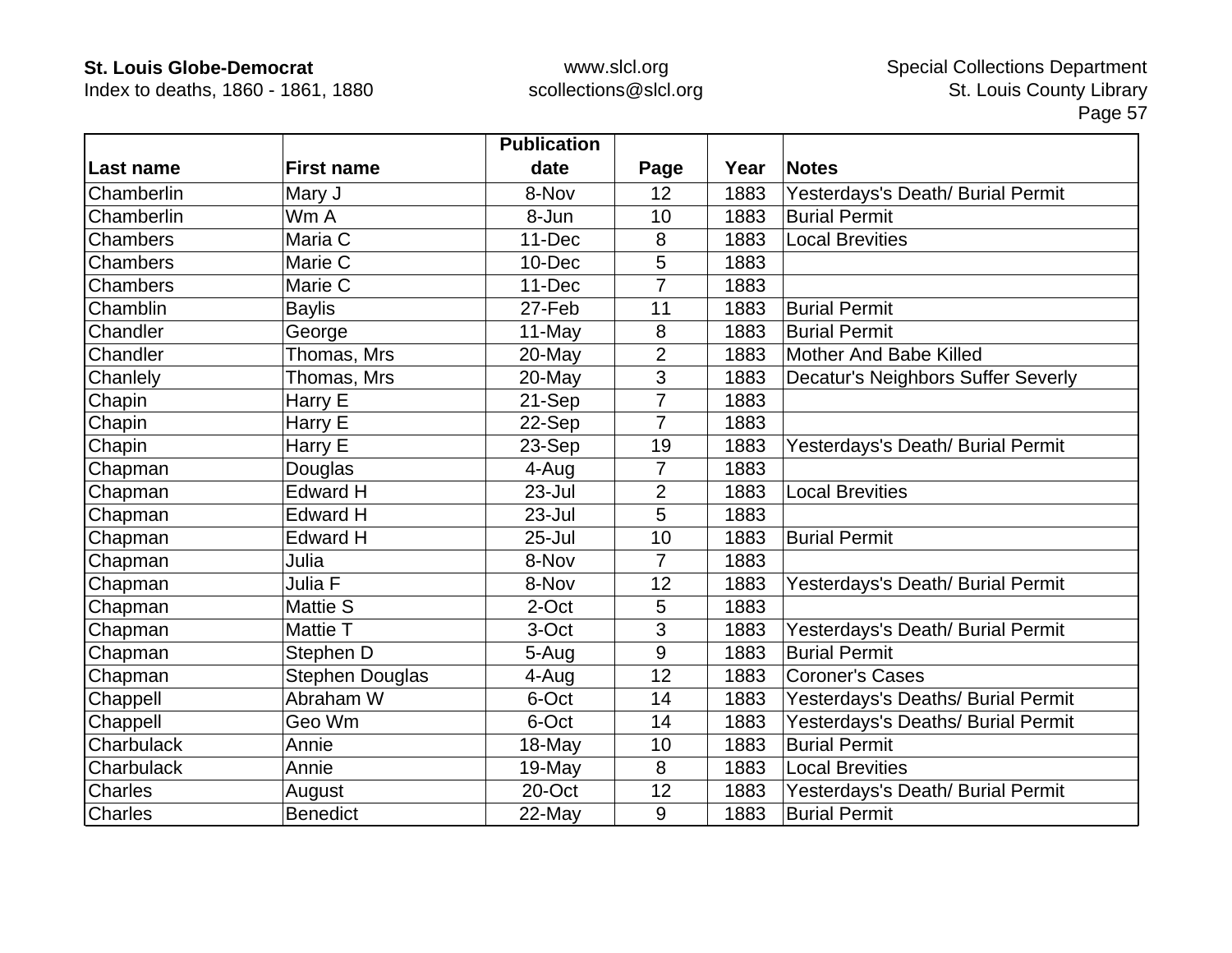Index to deaths, 1860 - 1861, 1880

|                 |                   | <b>Publication</b> |                |      |                                         |
|-----------------|-------------------|--------------------|----------------|------|-----------------------------------------|
| Last name       | <b>First name</b> | date               | Page           | Year | <b>Notes</b>                            |
| <b>Charles</b>  | Julia A           | 6-Feb              | 7              | 1883 |                                         |
| Charles         | Julia A           | 7-Feb              | 5              | 1883 |                                         |
| Chenowith       | J F, Mr           | 5-Jun              | 4              | 1883 | Suburban Budget, Jacksonville, Illinois |
| Chester         | Luella R          | 7-Jul              | 5              | 1883 | <b>Burial Permit</b>                    |
| Chester         | Ruella Rena       | 6-Jul              | 6              | 1883 |                                         |
| Chiarella       | Louis             | 9-Jun              | 5              | 1883 |                                         |
| Chiarella       | Louis             | 10-Jun             | 5              | 1883 |                                         |
| Chiarella       | Louis             | 10-Jun             | 17             | 1883 | <b>Burial Permit</b>                    |
| <b>Childers</b> | Lizzie            | 18-Dec             | 12             | 1883 | Yesterdays's Death List/ Burial Permit  |
| Childs          | Anna W            | $25 -$ Jul         | 10             | 1883 | <b>Burial Permit</b>                    |
| Chmelir         | Veucislaus        | 20-Jun             | 11             | 1883 | <b>Burial Permit</b>                    |
| Chouteau        | Norbert Sylvester | 1-Nov              | 7              | 1883 |                                         |
| Chouteau        | Norbert Sylvester | 2-Nov              | 7              | 1883 |                                         |
| Chouteau        | Norbert Sylvester | 3-Nov              | 5              | 1883 | <b>Chouteau Funeral</b>                 |
| Christ          | Louisa            | 20-Mar             | 11             | 1883 | <b>Burial Permit</b>                    |
| Christ          | Wanda             | 13-Sep             | 12             | 1883 | Yesterdays's Death/ Burial Permit       |
| Christian       | Anna              | 5-Jun              | $\overline{4}$ | 1883 | <b>Burial Permit</b>                    |
| Christie        | Eddie             | 4-Dec              | 11             | 1883 | Yesterdays's Death List/ Burial Permit  |
| Christie        | Kate              | 12-Dec             | 5              | 1883 |                                         |
| Christinger     | Elise             | 25-Feb             | 11             | 1883 | <b>Burial Permit</b>                    |
| Christle        | Mary A E          | 13-Dec             | 8              | 1883 | Yesterdays's Death List/ Burial Permit  |
| Christle        | Wm J              | 2-Dec              | 17             | 1883 | Yesterdays's Death List/ Burial Permit  |
| Christophel     | Elias W           | 16-Jan             | 10             | 1883 | <b>Burial Permit</b>                    |
| Christopher     | <b>Bernard</b>    | 25-May             | 10             | 1883 | <b>Burial Permit</b>                    |
| Christy         | William T         | 6-Nov              | $\overline{7}$ | 1883 |                                         |
| Christy         | William T         | 6-Nov              | 12             | 1883 | Death of Wm T Christy                   |
| Christy         | William T         | 7-Nov              | 7              | 1883 |                                         |
| Christy         | Wm T              | 7-Nov              | 9              | 1883 | Yesterdays's Death/ Burial Permit       |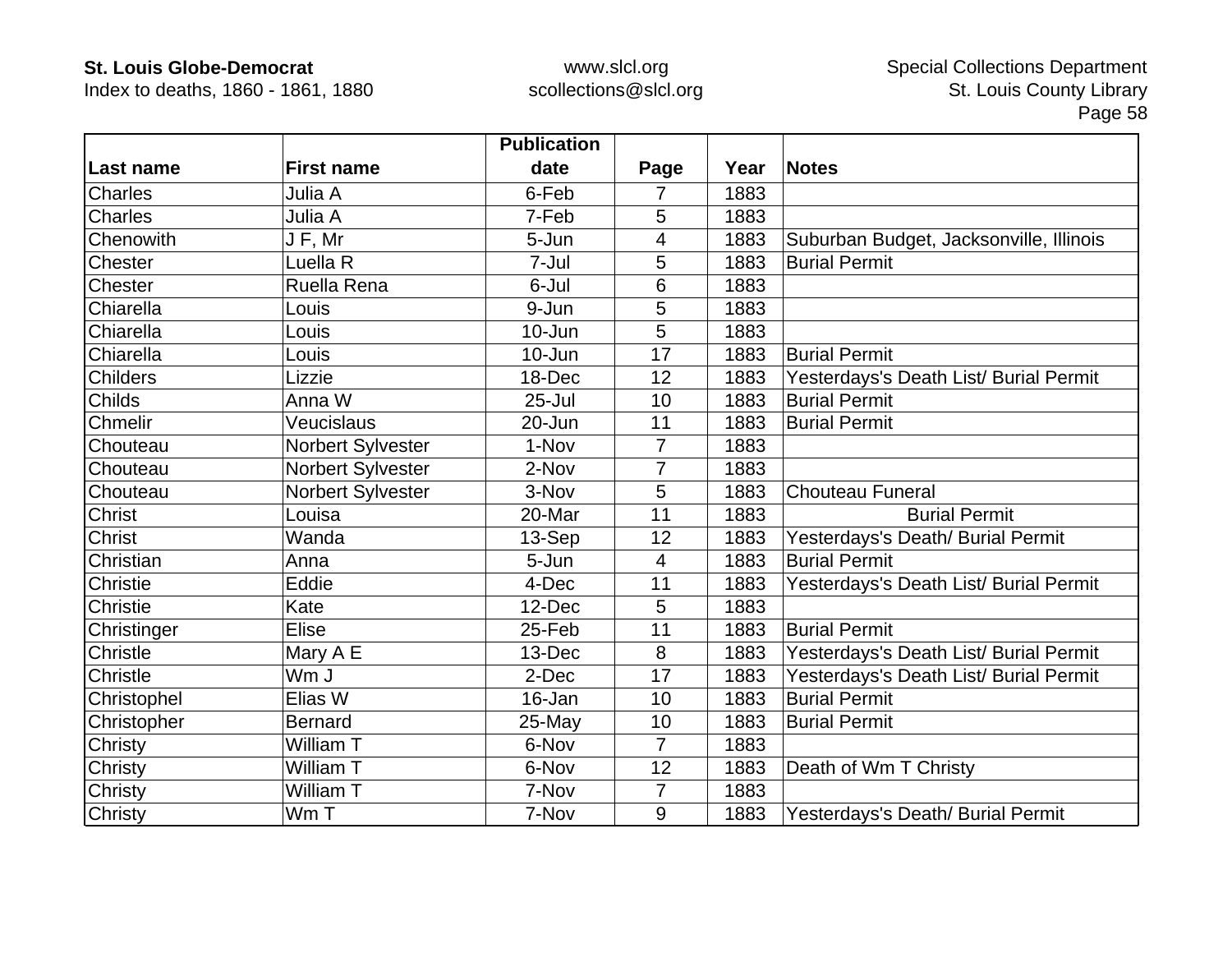Index to deaths, 1860 - 1861, 1880

|                 |                    | <b>Publication</b> |                |      |                                        |
|-----------------|--------------------|--------------------|----------------|------|----------------------------------------|
| Last name       | <b>First name</b>  | date               | Page           | Year | <b>Notes</b>                           |
| Church          | Jas                | 30-Dec             | 9              | 1883 | Yesterdays's Death List/ Burial Permit |
| Church          | John               | 1-Sep              | $\overline{7}$ | 1883 |                                        |
| Church          | John               | 2-Sep              | 5              | 1883 |                                        |
| Church          | Marla J, Mrs       | 7-Mar              | 5              | 1883 |                                        |
| Church          | Martha J           | 6-Mar              | 7              | 1883 |                                        |
| Church          | <b>Patrick</b>     | 13-May             | 17             | 1883 | <b>Burial Permit</b>                   |
| Church          | Wm H               | $10 -$ Jul         | 7              | 1883 | <b>Burial Permit</b>                   |
| Churchill       | Ellen              | 30-Oct             | 12             | 1883 | Yesterdays's Death/ Burial Permit      |
| Churchill       | Mary               | 4-Sep              | 8              | 1883 | Yesterdays's Death/ Burial Permit      |
| <b>Cinnelir</b> | <b>Theresa</b>     | 28-Jan             | 9              | 1883 | <b>Buriall Permit</b>                  |
| Cissna          | John               | 15-Jun             | 6              | 1883 | <b>Local Brevities</b>                 |
| Cissna          | John               | 16-Jun             | 11             | 1883 | <b>Burial Permit</b>                   |
| Clamorgan       | H                  | 10-Mar             | 7              | 1883 |                                        |
| Clamorgan       | Henry              | 10-Mar             | 8              | 1883 | Death of a St. Louis Character         |
| Clamorgan       | Henry              | 11-Mar             | 5              | 1883 |                                        |
| Clamorgan       | Henry              | 11-Mar             | 18             | 1883 | <b>Burial Permit</b>                   |
| Clamorgan       | Henry              | 12-Mar             | $\overline{7}$ | 1883 | <b>Local Brevities</b>                 |
| Clamorgan       | Julia, Mrs         | 13-Jan             | $\overline{7}$ | 1883 |                                        |
| Clamorgan       | Julia, Mrs         | 14-Jan             | 5              | 1883 |                                        |
| Clamorgan       | Julia, Mrs         | 15-Jan             | 5              | 1883 |                                        |
| Clancy          | Simon              | 10-Mar             | 8              | 1883 | <b>Burial Permit</b>                   |
| Clanton         | Lewis L            | $11$ -Oct          | $\overline{7}$ | 1883 |                                        |
| Clanton         | Louis <sub>L</sub> | 12-Oct             | 11             | 1883 | Yesterdays's Death/ Burial Permit      |
| Clapp           | H <sub>B</sub>     | 20-Jan             | 12             | 1883 | <b>Burial Permit</b>                   |
| Clark           | Ann                | 24-Jun             | 16             | 1883 | <b>Burial Permit</b>                   |
| <b>Clark</b>    | Ann                | 2-Sep              | 11             | 1883 | Yesterdays's Death/ Burial Permit      |
| <b>Clark</b>    | Annie              | 22-Mar             | 12             | 1883 | <b>Burial Permit</b>                   |
| <b>Clark</b>    | Chancy             | 4-Jan              | 10             | 1883 | <b>Burial Permits</b>                  |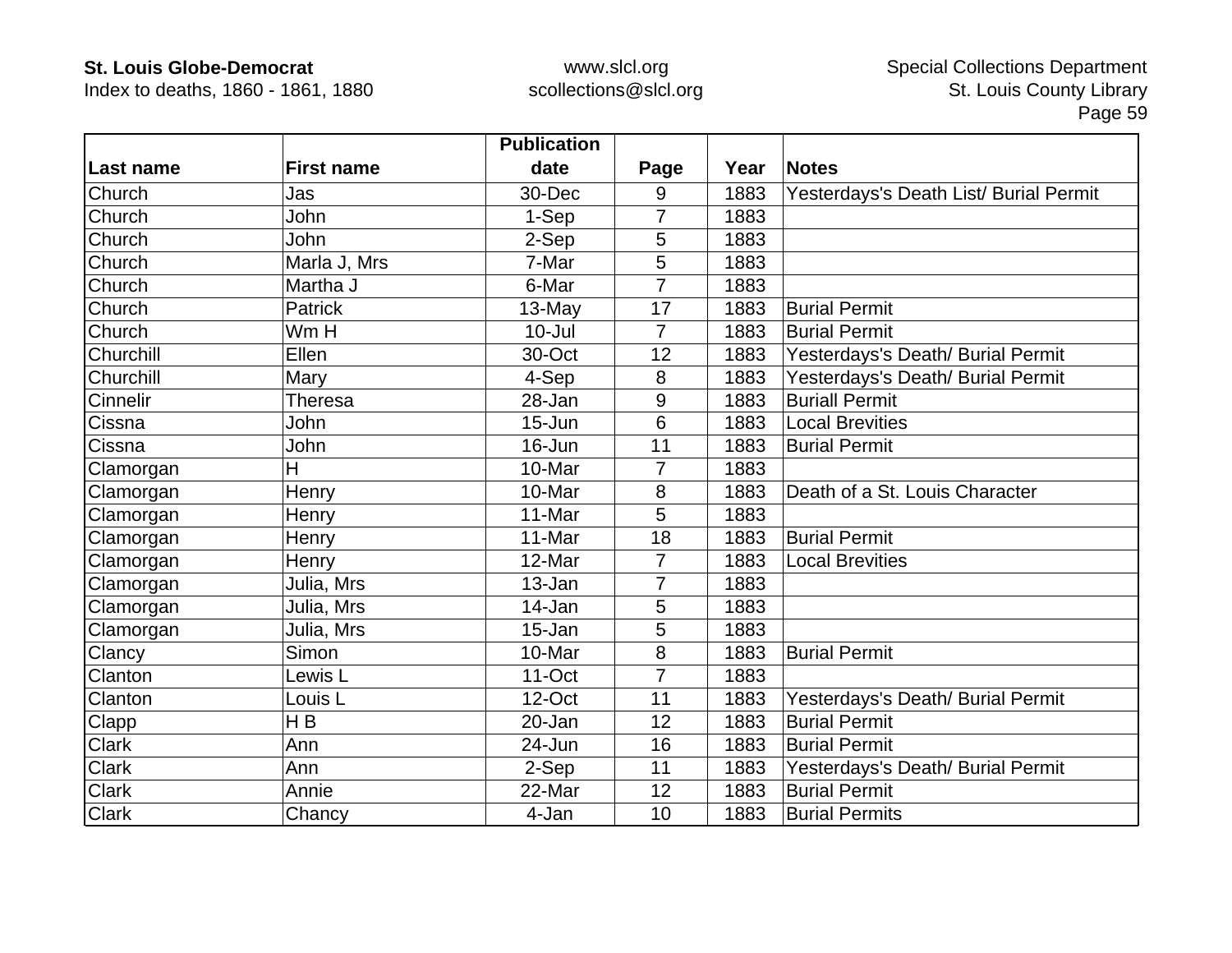Index to deaths, 1860 - 1861, 1880

|              |                   | <b>Publication</b> |                |      |                                        |
|--------------|-------------------|--------------------|----------------|------|----------------------------------------|
| Last name    | <b>First name</b> | date               | Page           | Year | <b>Notes</b>                           |
| <b>Clark</b> | Eliza A           | $14$ -Jul          | 12             | 1883 | <b>Burial Permit</b>                   |
| <b>Clark</b> | Frank E           | $12 - Jun$         | 9              | 1883 | <b>Burial Permit</b>                   |
| <b>Clark</b> | James             | 30-Mar             | 7              | 1883 | <b>Local Brevities</b>                 |
| <b>Clark</b> | James             | 31-Mar             | 4              | 1883 | <b>Local Brevities</b>                 |
| <b>Clark</b> | James             | 31-Mar             | 4              | 1883 | <b>Local Brevities</b>                 |
| <b>Clark</b> | James             | 31-Mar             | $\overline{7}$ | 1883 |                                        |
| Clark        | Jas               | 1-Apr              | 9              | 1883 | <b>Burial Permit</b>                   |
| <b>Clark</b> | Jerome O          | 7-Dec              | 12             | 1883 | Yesterdays's Death List/ Burial Permit |
| <b>Clark</b> | John              | 25-Oct             | 7              | 1883 |                                        |
| Clark        | John              | 4-Sep              | 8              | 1883 | Yesterdays's Death/ Burial Permit      |
| <b>Clark</b> | John              | 24-Oct             | $\overline{7}$ | 1883 |                                        |
| <b>Clark</b> | Laura M           | 26-Jun             | 9              | 1883 | <b>Burial Permit</b>                   |
| Clark        | Lizzie            | 20-Jul             | 10             | 1883 | <b>Burial Permit</b>                   |
| <b>Clark</b> | Louis             | 6-Jul              | 3              | 1883 | <b>Local Brevities</b>                 |
| Clark        | Maggie            | 15-Nov             | 12             | 1883 | Yesterdays's Death/ Burial Permit      |
| <b>Clark</b> | Maggie L          | 1-May              | 11             | 1883 | <b>Burial Permit</b>                   |
| <b>Clark</b> | Maragaret         | 9-Oct              | 12             | 1883 | Yesterdays's Death/ Burial Permit      |
| <b>Clark</b> | Margaret          | 7-Oct              | 8              | 1883 |                                        |
| <b>Clark</b> | Margaret          | 8-Oct              | 5              | 1883 |                                        |
| <b>Clark</b> | Mary              | 13-Sep             | 12             | 1883 | Yesterdays's Death/ Burial Permit      |
| <b>Clark</b> | Mary              | 18-Dec             | 12             | 1883 | Yesterdays's Death List/ Burial Permit |
| <b>Clark</b> | Michael           | 1-May              | $\overline{7}$ | 1883 |                                        |
| <b>Clark</b> | Michael           | 2-May              | 11             | 1883 | <b>Burial Permit</b>                   |
| <b>Clark</b> | Patrick           | 7-Jan              | 5              | 1883 |                                        |
| <b>Clark</b> | Patrick           | 7-Jan              | 11             | 1883 | <b>Burial Permit</b>                   |
| <b>Clark</b> | Rob               | 1-May              | 11             | 1883 | <b>Burial Permit</b>                   |
| <b>Clark</b> | Sarah, Mrs        | 17-Apr             | 11             | 1883 | <b>Burial Permit</b>                   |
| <b>Clark</b> | Theresia          | 10-May             | $9\,$          | 1883 | <b>Burial Permit</b>                   |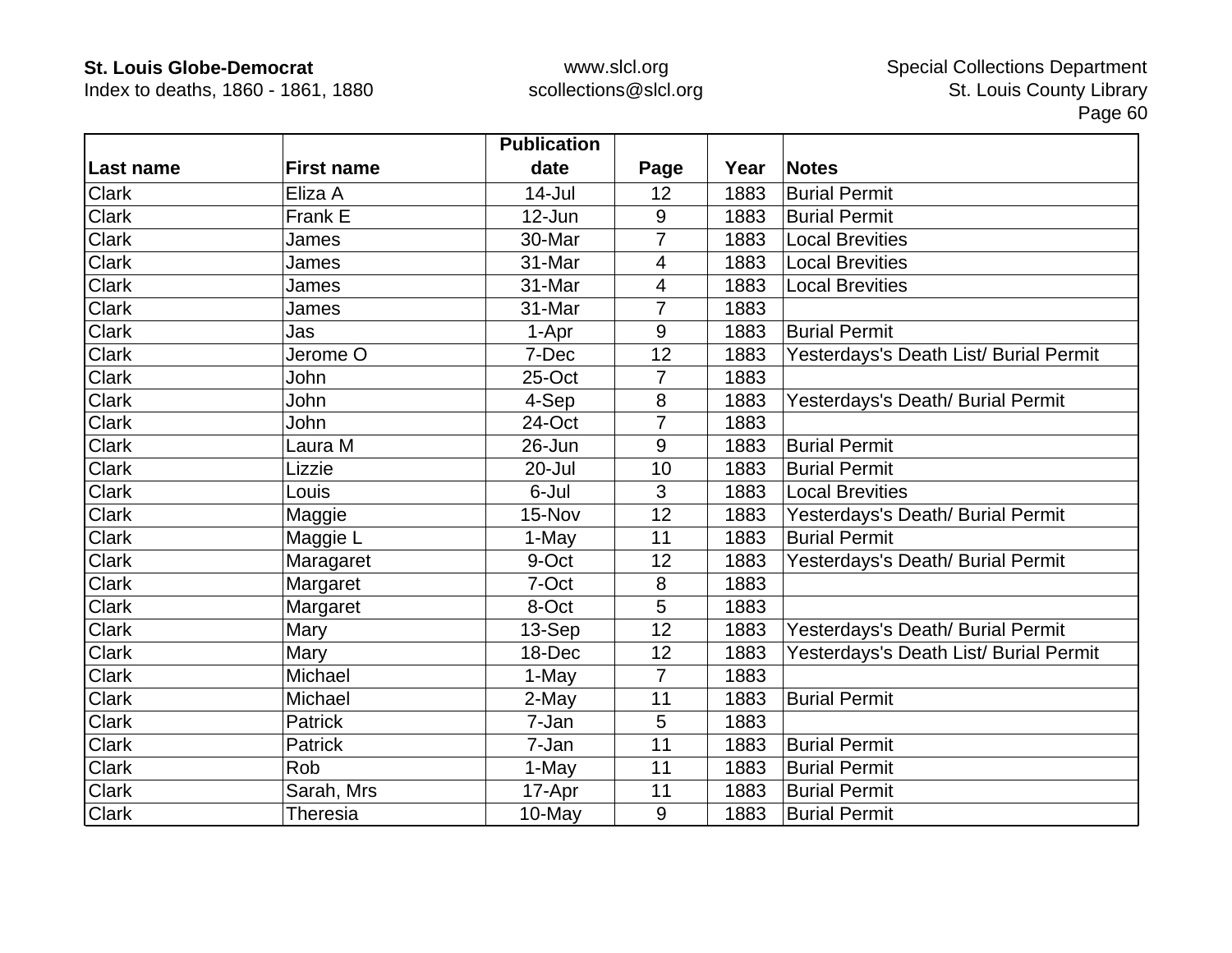Index to deaths, 1860 - 1861, 1880

|                 |                        | <b>Publication</b> |                |      |                                           |
|-----------------|------------------------|--------------------|----------------|------|-------------------------------------------|
| Last name       | <b>First name</b>      | date               | Page           | Year | <b>Notes</b>                              |
| <b>Clark</b>    | Thomas H               | $25 - Aug$         | 9              | 1883 | Yesterdays's Death/ Burial Permit         |
| <b>Clark</b>    | Thomas Hayden          | $25 - Aug$         | 7              | 1883 |                                           |
| <b>Clark</b>    | Thomas Hayden          | $26 - Aug$         | 5              | 1883 |                                           |
| Clarke          | <b>Charles McC</b>     | 4-Jan              | 5              | 1883 |                                           |
| Clarke          | <b>Charles McC</b>     | 5-Jan              | 12             | 1883 | <b>Burial Permits</b>                     |
| Clarke          | George Arthur          | 25-Jan             | $\overline{7}$ | 1883 |                                           |
| <b>Clarke</b>   | George Arthur          | 26-Jan             | 10             | 1883 | <b>Burial Permit</b>                      |
| Clarkson        | George                 | 20-Nov             | 9              | 1883 | <b>Yesterday's Burial Permits</b>         |
| Clati           | Mary, Crysostom Sister | 30-Oct             | 12             | 1883 | Yesterdays's Death/ Burial Permit         |
| Clauton         | Lewis L                | 10-Oct             | $\overline{7}$ | 1883 |                                           |
| Clay            | Amanda                 | 27-Oct             | 12             | 1883 | Yesterdays's Death/ Burial Permit         |
| Clayton         | Ralph                  | 24-Jul             | 10             | 1883 | <b>Consigned To Earth</b>                 |
| Clayton         | Ralph S                | 23-Jul             | 5              | 1883 |                                           |
| Cleary          | Annie                  | 4-Jan              | 10             | 1883 | <b>Burial Permits</b>                     |
| <b>Clemens</b>  | Henry W                | 24-Jun             | 16             | 1883 | <b>Burial Permit</b>                      |
| <b>Clement</b>  | Leroy M J              | 8-Jul              | 11             | 1883 | <b>Burial Permit</b>                      |
| <b>Clements</b> | Mary                   | 14-Jul             | $\overline{7}$ | 1883 |                                           |
| <b>Clements</b> | Mary                   | $15 -$ Jul         | 9              | 1883 | <b>Burial Permit</b>                      |
| <b>Clere</b>    | Jules G                | 1-Sep              | 11             | 1883 | Yesterdays's Death/ Burial Permit         |
| Cleveland       | George H               | 17-Feb             | 12             | 1883 | <b>Burial Permit</b>                      |
| <b>Cliffe</b>   | William                | 7-Jun              | 12             | 1883 | <b>Burial Permit</b>                      |
| <b>Clifton</b>  | Baby                   | 20-May             | 3              | 1883 | <b>Shattered To Pieces</b>                |
| <b>Clifton</b>  | Clifton,, Mrs          | $20$ -May          | 3              | 1883 | <b>DeWitt County Death-Roll</b>           |
| <b>Clifton</b>  | Geo P                  | 20-May             | 3              | 1883 | Deaths On Greely Prairie                  |
| Clifton         | George P               | 20-May             | 3              | 1883 | <b>DeWitt County Death-Roll</b>           |
| <b>Clifton</b>  | Mr                     | 20-May             | 3              | 1883 | Decatur's Neighbors Suffer Severly        |
| Clifton         | Mr and Mrs (Child Of)  | 20-May             | 3              | 1883 | <b>Decatur's Neighbors Suffer Severly</b> |
| <b>Clifton</b>  | <b>Mrs</b>             | 20-May             | 3              | 1883 | <b>Shattered To Pieces</b>                |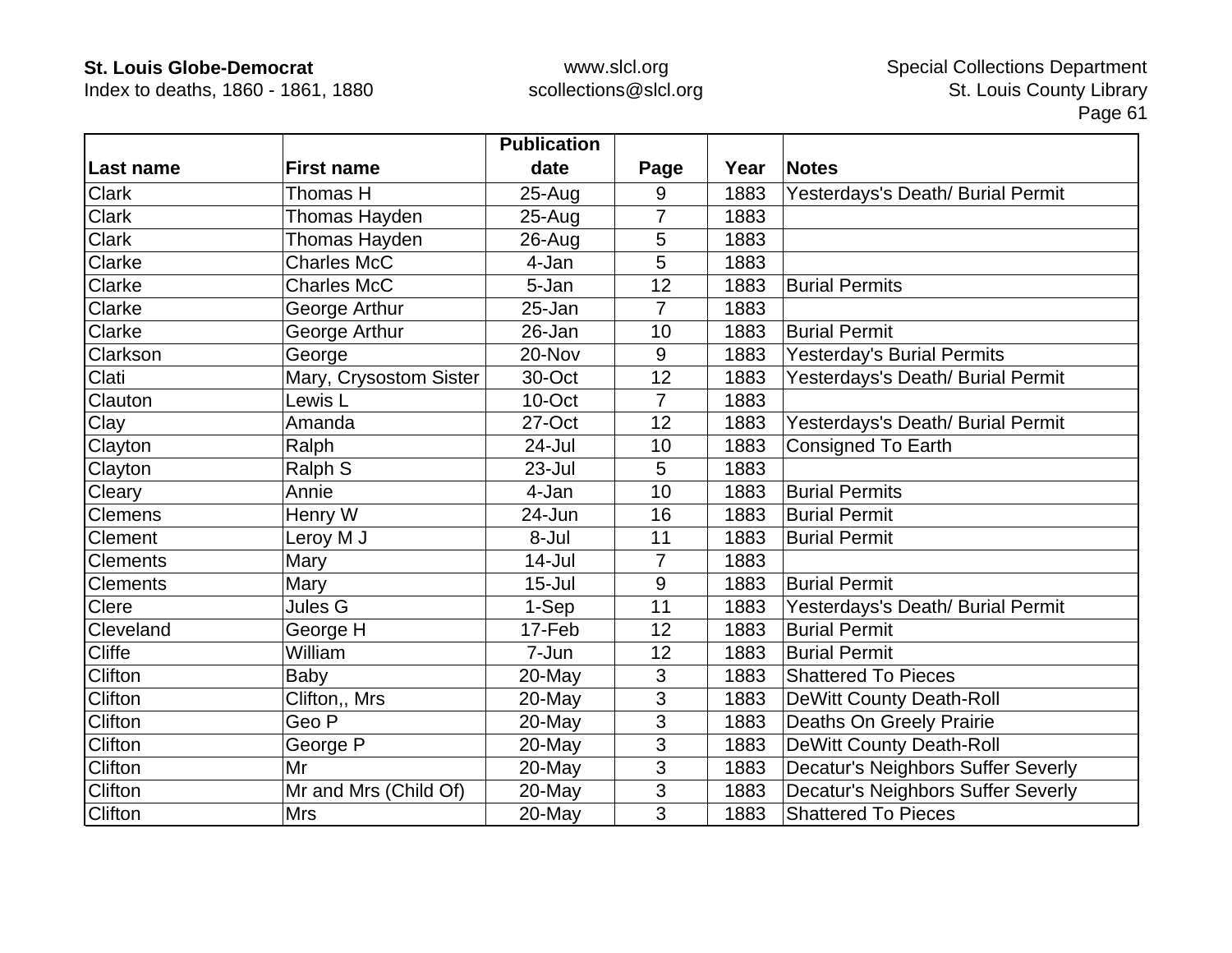Index to deaths, 1860 - 1861, 1880

|                |                      | <b>Publication</b> |                 |      |                                        |
|----------------|----------------------|--------------------|-----------------|------|----------------------------------------|
| Last name      | <b>First name</b>    | date               | Page            | Year | <b>Notes</b>                           |
| Clifton        | <b>Mrs</b>           | 20-May             | 3               | 1883 | Decatur's Neighbors Suffer Severly     |
| Clifton        | Ollie                | 20-May             | 3               | 1883 | <b>Shattered To Pieces</b>             |
| Clifton        | Ollie                | 20-May             | 3               | 1883 | <b>DeWitt County Death-Roll</b>        |
| Clifton        | Sadie                | 8-May              | $\overline{7}$  | 1883 |                                        |
| Clifton        | Sadie                | 9-May              | 12              | 1883 | <b>Burial Permit</b>                   |
| <b>Clodins</b> | Maryl                | 13-Feb             | 9               | 1883 | <b>Burial Permit</b>                   |
| Clote          | Chrysosterm, Sister  | 28-Oct             | 8               | 1883 |                                        |
| Clow           | Jessie               | 13-Apr             | 10              | 1883 | <b>Burial Permit</b>                   |
| Clowlely       | Hannah               | 30-Jan             | 11              | 1883 | <b>Burial Permit</b>                   |
| Coakler        | Agnes A              | $27 -$ Jul         | 3               | 1883 | <b>Burial Permit</b>                   |
| Coakley        | Agnes A              | $25 -$ Jul         | 5               | 1883 |                                        |
| Coakley        | Agnes A              | 26-Jul             | 5               | 1883 |                                        |
| Cochran        | <b>Edward A</b>      | 4-Sep              | 8               | 1883 | Yesterdays's Death/ Burial Permit      |
| Cochran        | Eugenia              | 9-Feb              | 10              | 1883 | <b>Burial Permit</b>                   |
| Cochran        | Jean                 | 7-Feb              | 5               | 1883 |                                        |
| Cochran        | Jean                 | 8-Feb              | $\overline{7}$  | 1883 |                                        |
| Cochran        | Madge E              | 18-Dec             | 7               | 1883 |                                        |
| Cochran        | Madge E              | 19-Dec             | 3               | 1883 | Yesterdays's Death List/ Burial Permit |
| Cochran        | Samuel Ranney        | 22-Aug             | 10              | 1883 | <b>Coroner's Case</b>                  |
| Cochran        | <b>Samuel Ranney</b> | $22$ -Aug          | 8               | 1883 | Yesterdays's Death/Burial Permit       |
| Cochrane       | George               | 21-Aug             | 10              | 1883 | <b>Drowned Through Fright</b>          |
| Cochrane       | <b>Samuel Ranney</b> | $22$ -Aug          | 5               | 1883 |                                        |
| Cocker         | James                | 1-May              | 11              | 1883 | <b>Burial Permit</b>                   |
| Coeyfaux       | Walter               | 8-Mar              | 12              | 1883 | <b>Burial Permit</b>                   |
| Coffey         | Peter                | 18-Apr             | 11              | 1883 | <b>Burial Permit</b>                   |
| Coffield       | James                | 7-Mar              | $6\phantom{1}6$ | 1883 | <b>Burial Permit</b>                   |
| Cogan          | Ellen                | 27-Dec             | $9\,$           | 1883 | Yesterdays's Death List/ Burial Permit |
| Cogan          | Ellen, Mrs           | 25-Dec             | $\overline{7}$  | 1883 |                                        |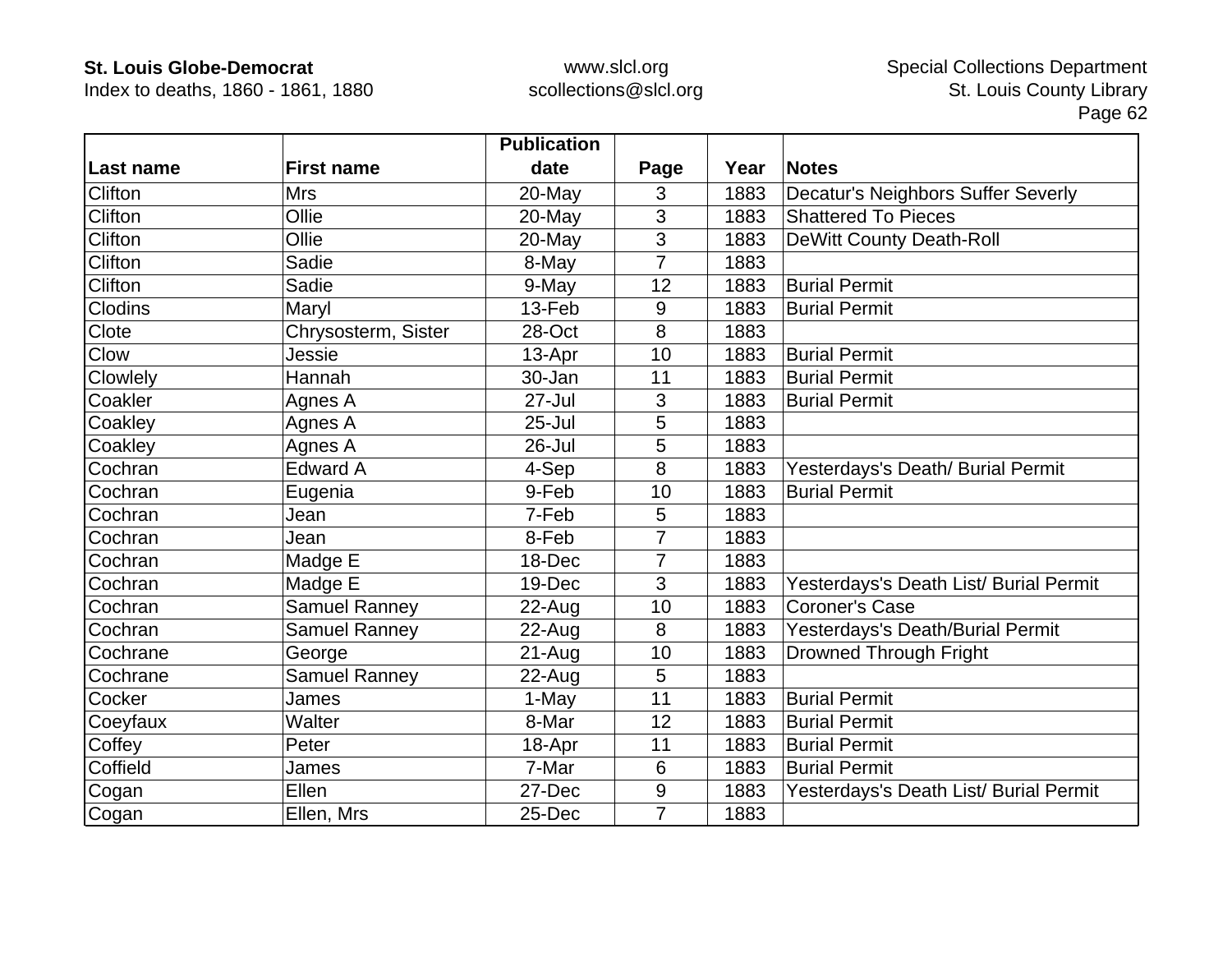Index to deaths, 1860 - 1861, 1880

|            |                      | <b>Publication</b> |                 |      |                                        |
|------------|----------------------|--------------------|-----------------|------|----------------------------------------|
| Last name  | <b>First name</b>    | date               | Page            | Year | <b>Notes</b>                           |
| Cogan      | Ellen, Mrs           | 26-Dec             | 5               | 1883 |                                        |
| Coggeshall | Josias H             | 23-Dec             | 5               | 1883 |                                        |
| Coggshall  | Josias H             | 20-Dec             | 8               | 1883 | Yesterdays's Death List/ Burial Permit |
| Coghill    | Jos W                | 2-Mar              | 10              | 1883 | <b>Burial Permits</b>                  |
| Coghill    | Joseph Widen         | 1-Mar              | $\overline{7}$  | 1883 |                                        |
| Coghill    | Minerva              | 25-Feb             | 8               | 1883 |                                        |
| Coghill    | Minerva J            | 24-Feb             | 7               | 1883 |                                        |
| Coghill    | Minerva J            | 25-Feb             | 11              | 1883 | <b>Burial Permit</b>                   |
| Cohn       | Charlotta            | 7-Dec              | 7               | 1883 |                                        |
| Coil       | Walter               | 16-Oct             | 12              | 1883 | Yesterdays's Death/ Burial Permit      |
| Colan      | Thomas               | 16-Jan             | 10              | 1883 | <b>Burial Permit</b>                   |
| Colburn    | Maria B              | 17-Aug             | 8               | 1883 | Yesterday's Death/Burial Permit        |
| Colburn    | Maria B, Mrs         | $16$ -Aug          | 5               | 1883 |                                        |
| Colburn    | Maria B, Mrs         | 17-Aug             | 5               | 1883 |                                        |
| Cole       | George M             | 22-Sep             | 9               | 1883 | Yesterdays's Death/ Burial Permit      |
| Cole       | Maggie J             | 12-Sep             | $\overline{7}$  | 1883 |                                        |
| Cole       | Maggie J             | 13-Sep             | $\overline{7}$  | 1883 |                                        |
| Cole       | Mary R               | 9-Apr              | 10              | 1883 | <b>Burial Permit</b>                   |
| Cole       | V T, Mrs             | 13-Sep             | 12              | 1883 | Yesterdays's Death/ Burial Permit      |
| Coleman    | Annie F              | 9-Oct              | 12              | 1883 | Yesterdays's Death/ Burial Permit      |
| Coleman    | <b>Annie Francis</b> | 7-Oct              | 8               | 1883 |                                        |
| Coleman    | <b>Annie Francis</b> | 8-Oct              | 5               | 1883 |                                        |
| Coleman    | Cyrus                | 4-Jul              | 8               | 1883 | <b>Burial Permit</b>                   |
| Coleman    | <b>Hattie</b>        | 20-Mar             | 11              | 1883 | <b>Burial Permit</b>                   |
| Coleman    | Mary                 | 22-Jan             | $\overline{2}$  | 1883 | <b>Local Brevities</b>                 |
| Coleman    | Mary L C             | 6-May              | 20              | 1883 | <b>Burial Permit</b>                   |
| Coleman    | <b>Mrs</b>           | 7-Jun              | $6\phantom{1}6$ | 1883 | Mrs Coleman                            |
| Coleman    | Susan                | 21-Mar             | 5               | 1883 | <b>Burial Permit</b>                   |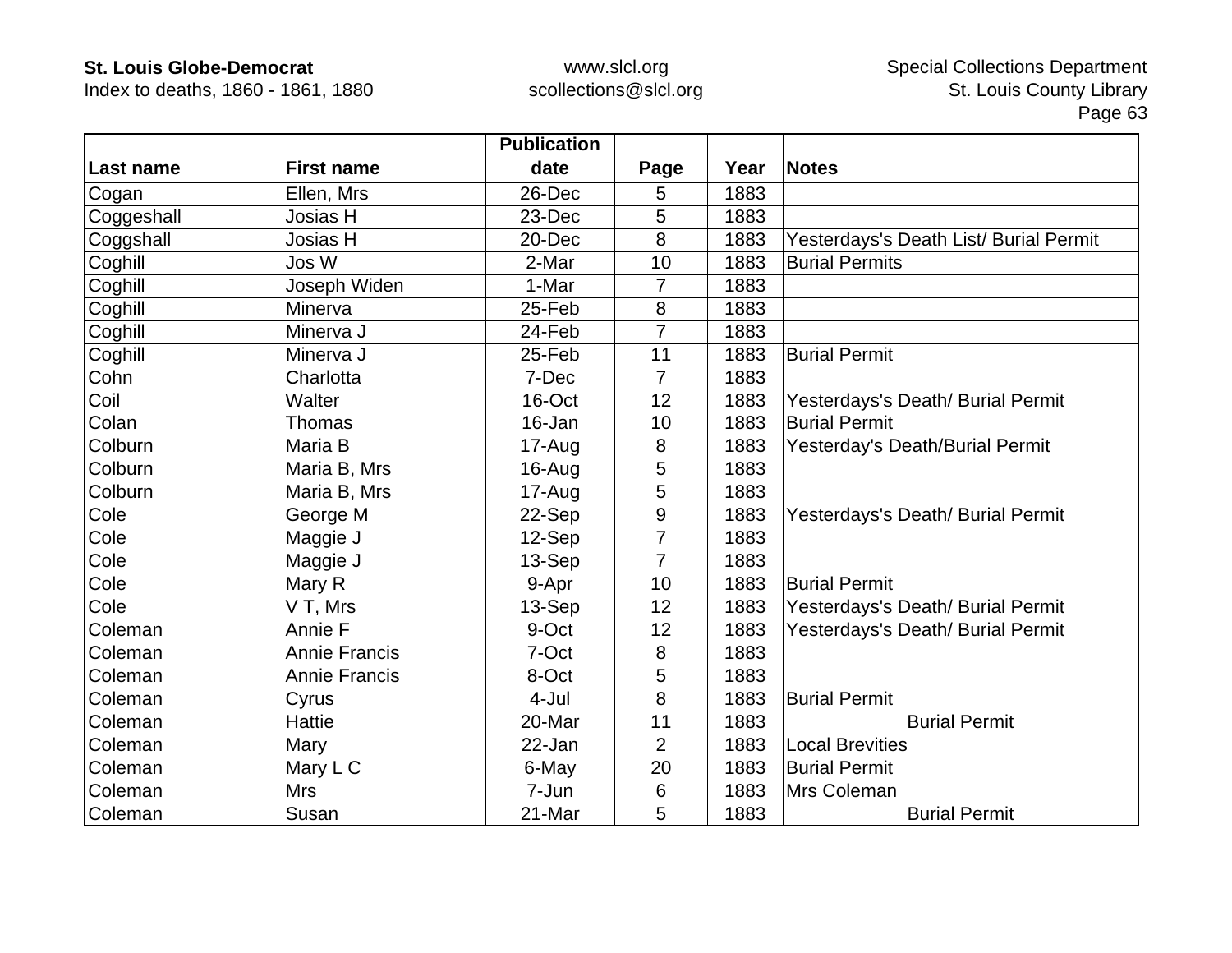Index to deaths, 1860 - 1861, 1880

|                 |                    | <b>Publication</b> |                |      |                                   |
|-----------------|--------------------|--------------------|----------------|------|-----------------------------------|
| Last name       | <b>First name</b>  | date               | Page           | Year | <b>Notes</b>                      |
| Collier         | Harrie             | 9-Jun              | 9              | 1883 | <b>Burial Permit</b>              |
| Collier         | Laura McPherson    | 19-Feb             | 5              | 1883 |                                   |
| Collier         | Laura McPherson    | 20-Feb             |                | 1883 |                                   |
| Collier         | Mc Pherson, Mrs    | 24-Feb             | 8              | 1883 | <b>Local Brevities</b>            |
| Collilns        | Elizabeth          | 24-Feb             | 9              | 1883 | <b>Burial Permit</b>              |
| <b>Collins</b>  | Catherine          | 7-Oct              | 8              | 1883 |                                   |
| <b>Collins</b>  | Catherine          | 9-Oct              | 12             | 1883 | Yesterdays's Death/ Burial Permit |
| <b>Collins</b>  | Elizabeth          | 22-Feb             | 5              | 1883 | <b>Local Brevities</b>            |
| Collins         | Ellen              | 26-Jan             | 10             | 1883 | <b>Burial Permit</b>              |
| <b>Collins</b>  | Ellen, Mrs         | 23-Jan             | $\overline{4}$ | 1883 | <b>Local Brevities</b>            |
| <b>Collins</b>  | <b>Gustus</b>      | 25-Apr             | 9              | 1883 | <b>Burial Permit</b>              |
| <b>Collins</b>  | Jane               | 23-Dec             | 5              | 1883 |                                   |
| Collins         | Jane               | 24-Dec             | 5              | 1883 |                                   |
| <b>Collins</b>  | John               | 24-Jan             | 10             | 1883 | <b>Burial Permit</b>              |
| <b>Collins</b>  | John               | 7-Jul              | 5              | 1883 | <b>Burial Permit</b>              |
| <b>Collins</b>  | Katie              | 27-Sep             | 12             | 1883 | Yesterdays's Death/ Burial Permit |
| Collins         | Mary               | 27-Sep             | $\overline{7}$ | 1883 |                                   |
| <b>Collins</b>  | Mary               | 28-Sep             | 10             | 1883 | Yesterdays's Death/ Burial Permit |
| <b>Collins</b>  | <b>Nellie</b>      | 8-Feb              | 11             | 1883 | <b>Burial Permit</b>              |
| <b>Colllier</b> | James              | 1-May              | 11             | 1883 | <b>Burial Permit</b>              |
| <b>Colllins</b> | Annie              | 30-Jun             | 12             | 1883 | <b>Burial Permit</b>              |
| Comerford       | Lizzie T           | $21 -$ Jul         | $\overline{7}$ | 1883 |                                   |
| Comerford       | Lizzie T           | 22-Jul             | 5              | 1883 |                                   |
| Conahan         | James              | 24-Jan             | 10             | 1883 | <b>Burial Permit</b>              |
| Coneley         | Joseph F           | 7-Mar              | 6              | 1883 | <b>Burial Permit</b>              |
| Conkle          | Albert             | 16-May             | 12             | 1883 | <b>Burial Permit</b>              |
| Conkleski       | Frank              | 12-Sep             | 11             | 1883 | Yesterdays's Death/ Burial Permit |
| Conlely         | <b>Jos Francis</b> | 6-Mar              | $\overline{7}$ | 1883 |                                   |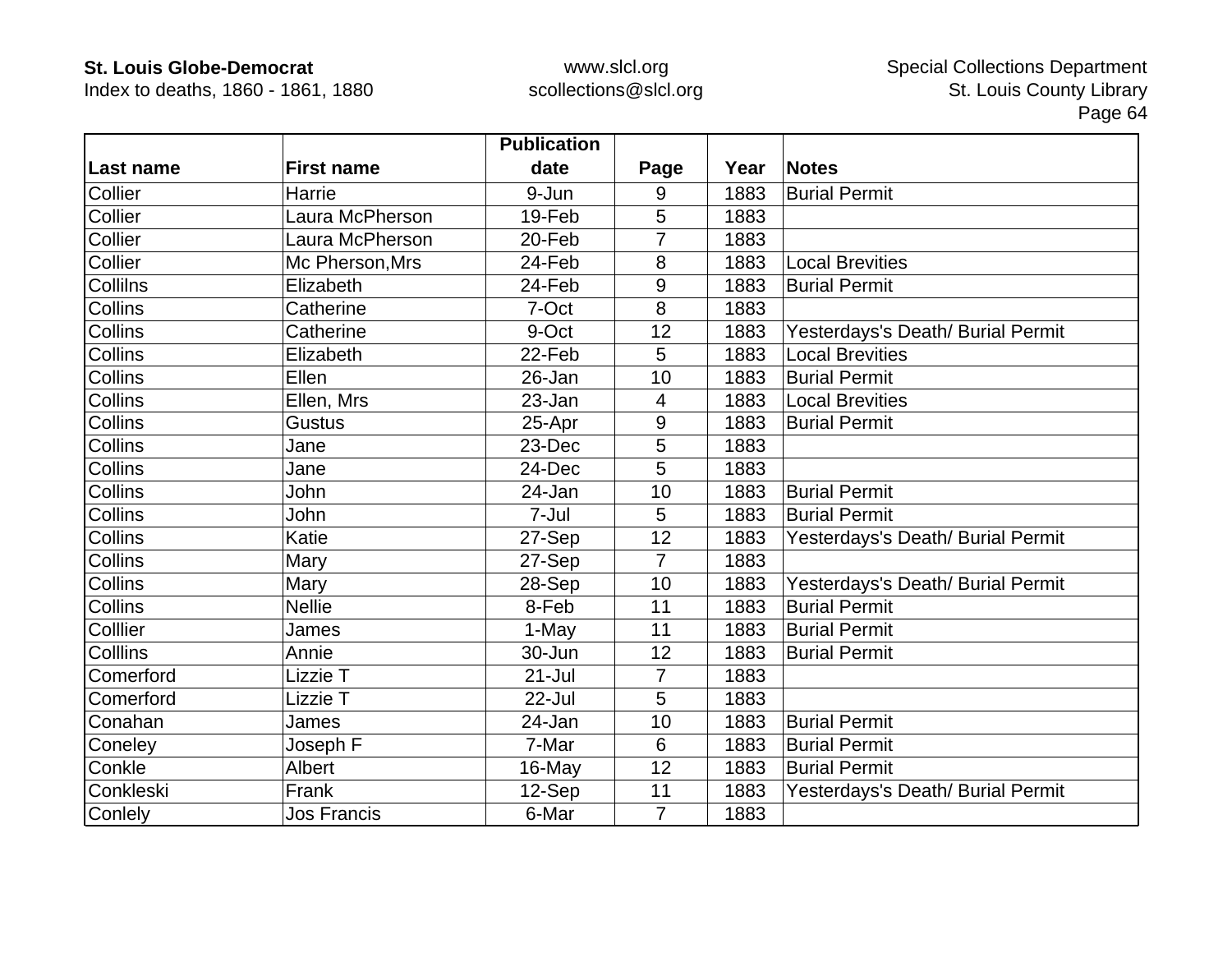Index to deaths, 1860 - 1861, 1880

|           |                   | <b>Publication</b> |                |      |                                        |
|-----------|-------------------|--------------------|----------------|------|----------------------------------------|
| Last name | <b>First name</b> | date               | Page           | Year | <b>Notes</b>                           |
| Conles    | Annie C           | 12-Sep             | 11             | 1883 | Yesterdays's Death/ Burial Permit      |
| Conley    | Mary, Miss        | 18-Jun             | 4              | 1883 | <b>Miss Mary Conley</b>                |
| Conlin    | Ann               | 10-Feb             | 7              | 1883 |                                        |
| Conlin    | Ann               | 11-Feb             | 5              | 1883 |                                        |
| Conlin    | Ann               | 11-Feb             | 9              | 1883 | <b>Burial Permit</b>                   |
| Conlin    | Thomas            | 9-Aug              | 10             | 1883 | <b>Burial Permit</b>                   |
| Conly     | Mary C            | 22-Aug             | 8              | 1883 | Yesterdays's Death/Burial Permit       |
| Connell   | Catherine,        | 2-Mar              | 10             | 1883 | <b>Burial Permits</b>                  |
| Connell   | John              | 27-Nov             | 8              | 1883 | Yesterdays's Death List/ Burial Permit |
| Connell   | Michael           | 5-Auj              | 9              | 1883 | <b>Burial Permit</b>                   |
| Connelly  | Peter             | 14-Apr             | 13             | 1883 | <b>Connelly Homicide</b>               |
| Connelly  | Peter             | 15-Apr             | 10             | 1883 | <b>Connelly Case</b>                   |
| Connelly  | Peter             | 17-Apr             | $\overline{7}$ | 1883 |                                        |
| Connelly  | Peter             | 18-Apr             | 8              | 1883 | <b>Local Brevities</b>                 |
| Connelly  | Peter             | 18-Apr             | 11             | 1883 | <b>Burial Permit</b>                   |
| Conner    | <b>Dinnie</b>     | 2-Nov              | $\overline{7}$ | 1883 |                                        |
| Conners   | Annie             | 11-Aug             | 7              | 1883 |                                        |
| Conners   | James             | 4-Feb              | 9              | 1883 | <b>Burial Permit</b>                   |
| Conners   | Tim               | 5-Jun              | 4              | 1883 | <b>Burial Permit</b>                   |
| Connor    | Mary              | 19-Jun             | 12             | 1883 | <b>Burial Permit</b>                   |
| Connor    | Wm C              | 8-Jul              | 11             | 1883 | <b>Burial Permit</b>                   |
| Connors   | Annie             | 23-Nov             | 9              | 1883 | <b>Yesterday's Burial Permits</b>      |
| Connors   | Dennis            | 2-Nov              | 11             | 1883 | Yesterdays's Death/ Burial Permit      |
| Connors   | Elizabeth         | 15-Mar             | 9              | 1883 | <b>Burial Permit</b>                   |
| Connors   | James             | 2-Feb              | 8              | 1883 | Crushed to Death at a Crossing         |
| Connors   | James             | 3-Feb              | 5              | 1883 | <b>Local Brevities</b>                 |
| Connors   | Joseph            | 26-Sep             | 12             | 1883 | Yesterdays's Death/ Burial Permit      |
| Conohoe   | Henry             | 3-Oct              | 9              | 1883 | Yesterdays's Death/ Burial Permit      |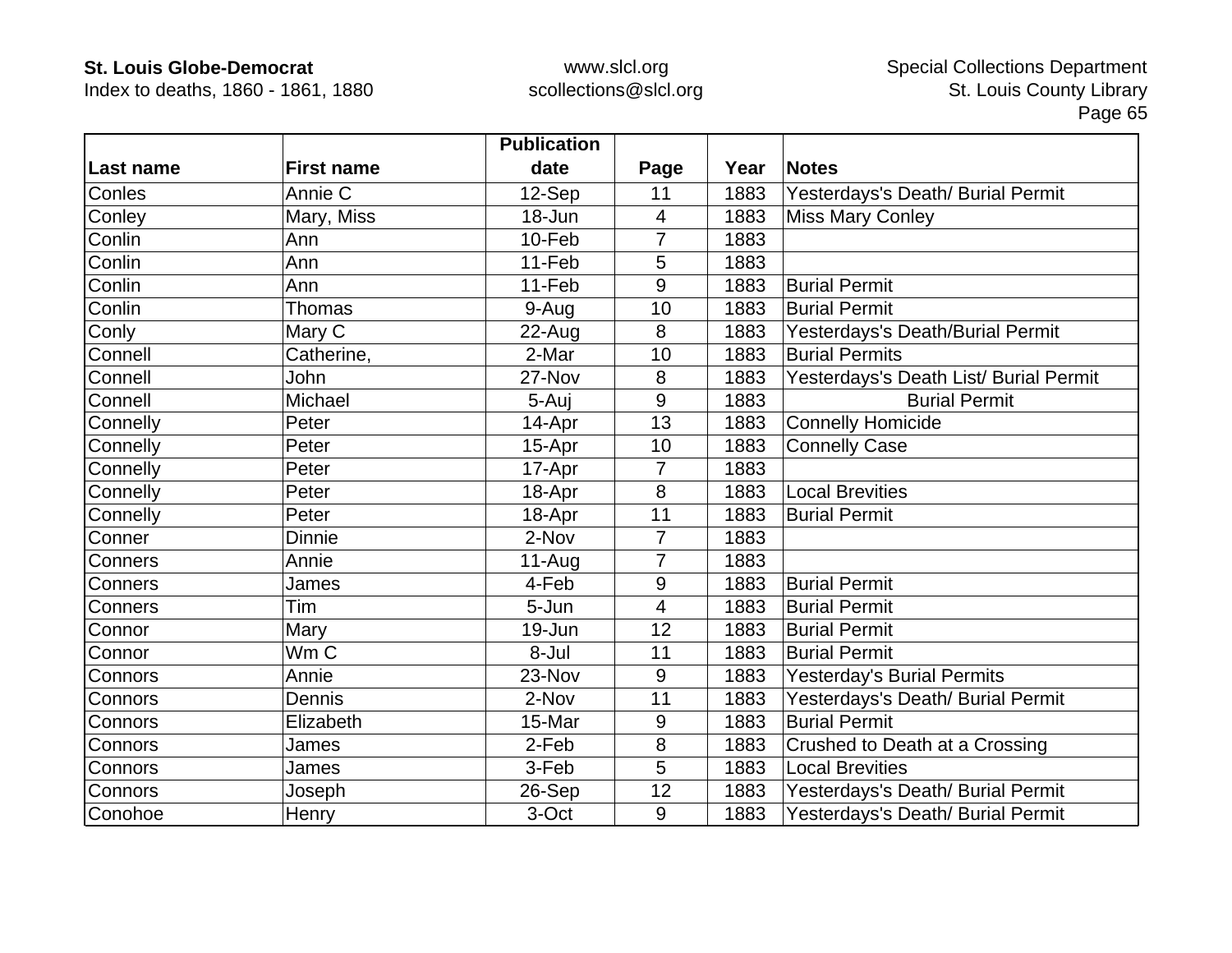Index to deaths, 1860 - 1861, 1880

|            |                   | <b>Publication</b> |                |      |                                        |
|------------|-------------------|--------------------|----------------|------|----------------------------------------|
| ∣Last name | <b>First name</b> | date               | Page           | Year | <b>Notes</b>                           |
| Conroy     | Thomas            | 18-Feb             | 8              | 1883 |                                        |
| Conroy     | <b>Thomas</b>     | 19-Feb             | 5              | 1883 |                                        |
| Conroy     | Thomas            | 20-Feb             | 12             | 1883 | <b>Burial Permit</b>                   |
| Conroy     | James B           | 9-Oct              | 12             | 1883 | Yesterdays's Death/ Burial Permit      |
| Conroy, Jr | Jas B             | 7-Oct              | 8              | 1883 |                                        |
| Conulo     | Antonio           | 4-Sep              | 8              | 1883 | Yesterdays's Death/ Burial Permit      |
| Conway     | Ellen             | $14 - Aug$         | 8              | 1883 | Yesterday's Death/Burial Permit        |
| Conway     | John              | 26-Dec             | $\overline{2}$ | 1883 | Firemen's Inquest                      |
| Conway     | John              | 26-Dec             | $\overline{2}$ | 1883 | Funeral                                |
| Conway     | John              | 27-Dec             | 9              | 1883 | Yesterdays's Death List/ Burial Permit |
| Conway     | John C            | 27-Dec             | 10             | 1883 | Firemen's Funeral                      |
| Conway     | John C            | 28-Dec             | 6              | 1883 | <b>Dead Firemen</b>                    |
| Conway     | Mabel             | 6-Apr              | 10             | 1883 | <b>Burial Permit</b>                   |
| Conway     | <b>Mollie</b>     | 6-Nov              | 11             | 1883 | Yesterdays's Death/ Burial Permit      |
| Conzelman  | <b>Hattie</b>     | $10 -$ Jul         | 7              | 1883 | <b>Burial Permit</b>                   |
| Cook       | Abbey             | 22-Feb             | 12             | 1883 | <b>Burial Permit</b>                   |
| Cook       | Catharine         | 5-Feb              | 5              | 1883 |                                        |
| Cook       | Catherine         | 18-Jan             | 12             | 1883 | <b>Burial Permit</b>                   |
| Cook       | Catherine         | 6-Feb              | 12             | 1883 | <b>Burial Permit</b>                   |
| Cook       | Catherine         | 15-Sep             | 11             | 1883 | Yesterdays's Death/ Burial Permit      |
| Cook       | Catherine         | 23-Sep             | 8              | 1883 |                                        |
| Cook       | <b>Isilla</b>     | 3-Apr              | 12             | 1883 | <b>Burial Permit</b>                   |
| Cook       | Joseph            | 26-Jun             | 12             | 1883 | <b>Local Brevities</b>                 |
| Cook       | Katherine         | 25-Sep             | 11             | 1883 | Yesterdays's Death/ Death Permit       |
| Cook       | Katie             | 13-Sep             | $\overline{7}$ | 1883 |                                        |
| Cook       | Katie             | 14-Sep             | $\overline{7}$ | 1883 | <b>Funeral Notice</b>                  |
| Cook       | Mary              | 18-Oct             | 7              | 1883 |                                        |
| Cook       | Mary              | 19-Oct             | 9              | 1883 | Yesterdays's Death/ Burial Permit      |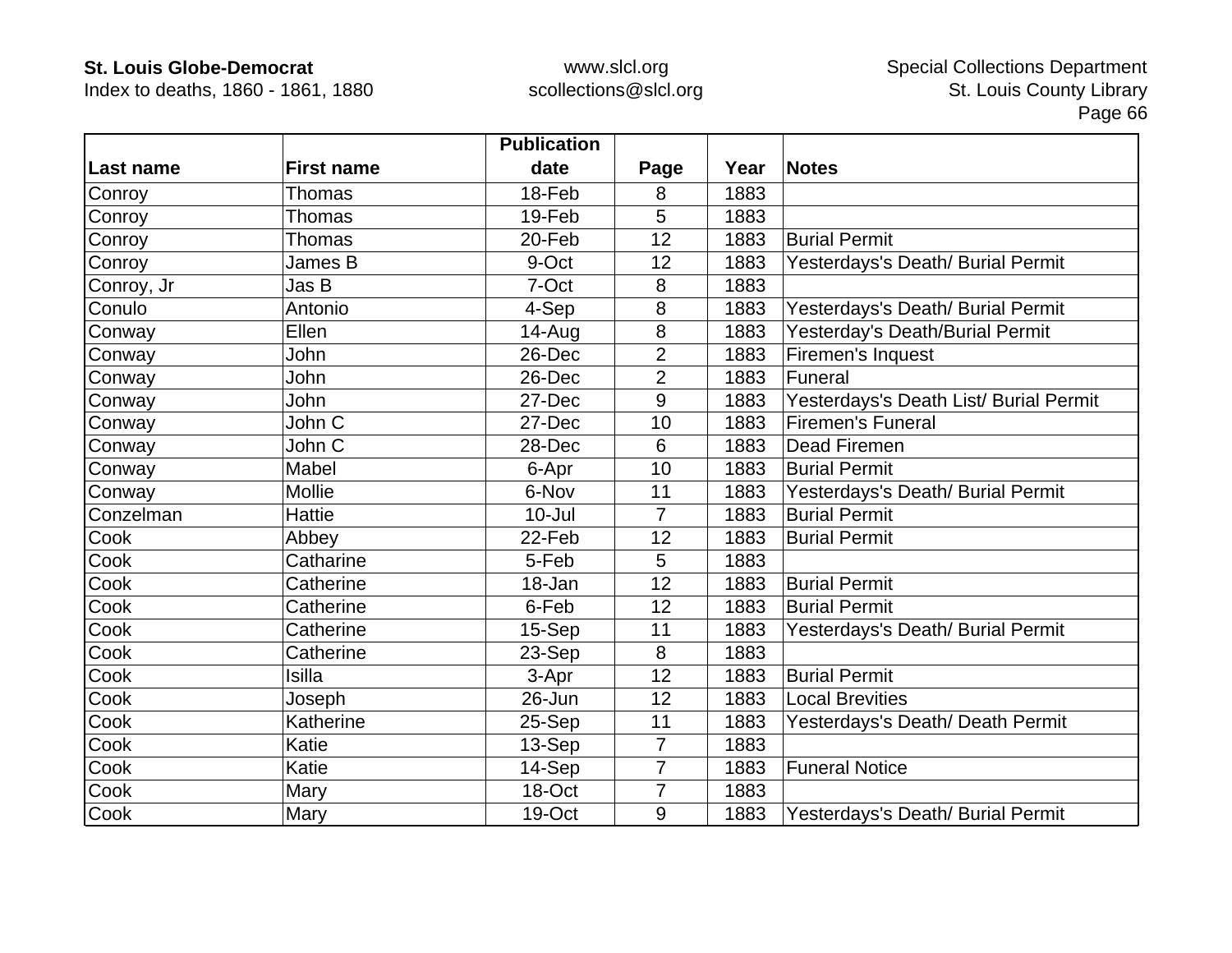Index to deaths, 1860 - 1861, 1880

|           |                      | <b>Publication</b> |                |      |                                        |
|-----------|----------------------|--------------------|----------------|------|----------------------------------------|
| Last name | <b>First name</b>    | date               | Page           | Year | <b>Notes</b>                           |
| Cooke     | Annie                | 12-Apr             | 12             | 1883 | <b>Burial Permit</b>                   |
| Cooke     | Catharine            | 4-Feb              | 5              | 1883 |                                        |
| Cooke     | James Keisaw         | 31-Jan             | 5              | 1883 |                                        |
| Cooke     | James Keisaw         | 1-Feb              | 12             | 1883 | <b>Burial Permit</b>                   |
| Cooley    | Mary, Mrs            | $25$ -May          | 3              | 1883 | <b>Suicides</b>                        |
| Cooley    | Sarah                | 13-Nov             | 12             | 1883 | Yesterdays's Death/ Burial Permit      |
| Cooney    | Annie                | 16-May             | 12             | 1883 | <b>Burial Permit</b>                   |
| Cooney    | Anny                 | 15-May             | $\overline{7}$ | 1883 |                                        |
| Cooney    | Frank D              | 28-Nov             | 7              | 1883 |                                        |
| Cooney    | Frank D              | 29-Nov             | $\overline{7}$ | 1883 |                                        |
| Cooney    | Thomas               | 22-Apr             | 10             | 1883 | <b>East St Louis</b>                   |
| Coons     | <b>Charles</b>       | 30-Oct             | 12             | 1883 | Yesterdays's Death/ Burial Permit      |
| Cooper    | Alice A              | 5-May              | 13             | 1883 | <b>Burial Permit</b>                   |
| Cooper    | <b>Alice Annette</b> | 4-May              | 5              | 1883 |                                        |
| Cooper    | Frank                | 9-Aug              | 10             | 1883 | <b>Burial Permit</b>                   |
| Cooper    | William              | 20-Dec             | 8              | 1883 | Yesterdays's Death List/ Burial Permit |
| Copage    | Ida                  | 4-Sep              | 8              | 1883 | Yesterdays's Death/ Burial Permit      |
| Coppinger | John F               | 13-Feb             | 9              | 1883 | <b>Burial Permit</b>                   |
| Corbett   | <b>Martin</b>        | 1-May              | 11             | 1883 | <b>Burial Permit</b>                   |
| Corby     | Thomas               | 29-May             | 10             | 1883 | <b>Burial Permit</b>                   |
| Corcoran  | Eugene Leopold       | 23-Sep             | 8              | 1883 |                                        |
| Corcoran  | James                | 1-Oct              | 7              | 1883 |                                        |
| Corcoran  | James                | 2-Oct              | 5              | 1883 |                                        |
| Corcoran  | James                | 2-Oct              | 9              | 1883 | Yesterdays's Death/ Burial Perm        |
| Corcoran  | James                | 3-Oct              | 5              | 1883 |                                        |
| Corcoran  | Mary                 | 28-Jun             | 7              | 1883 |                                        |
| Corcoran  | Mary                 | 29-Jun             | 5              | 1883 |                                        |
| Corcoran  | Mary                 | 29-Jun             | 10             | 1883 | <b>Burial Permit</b>                   |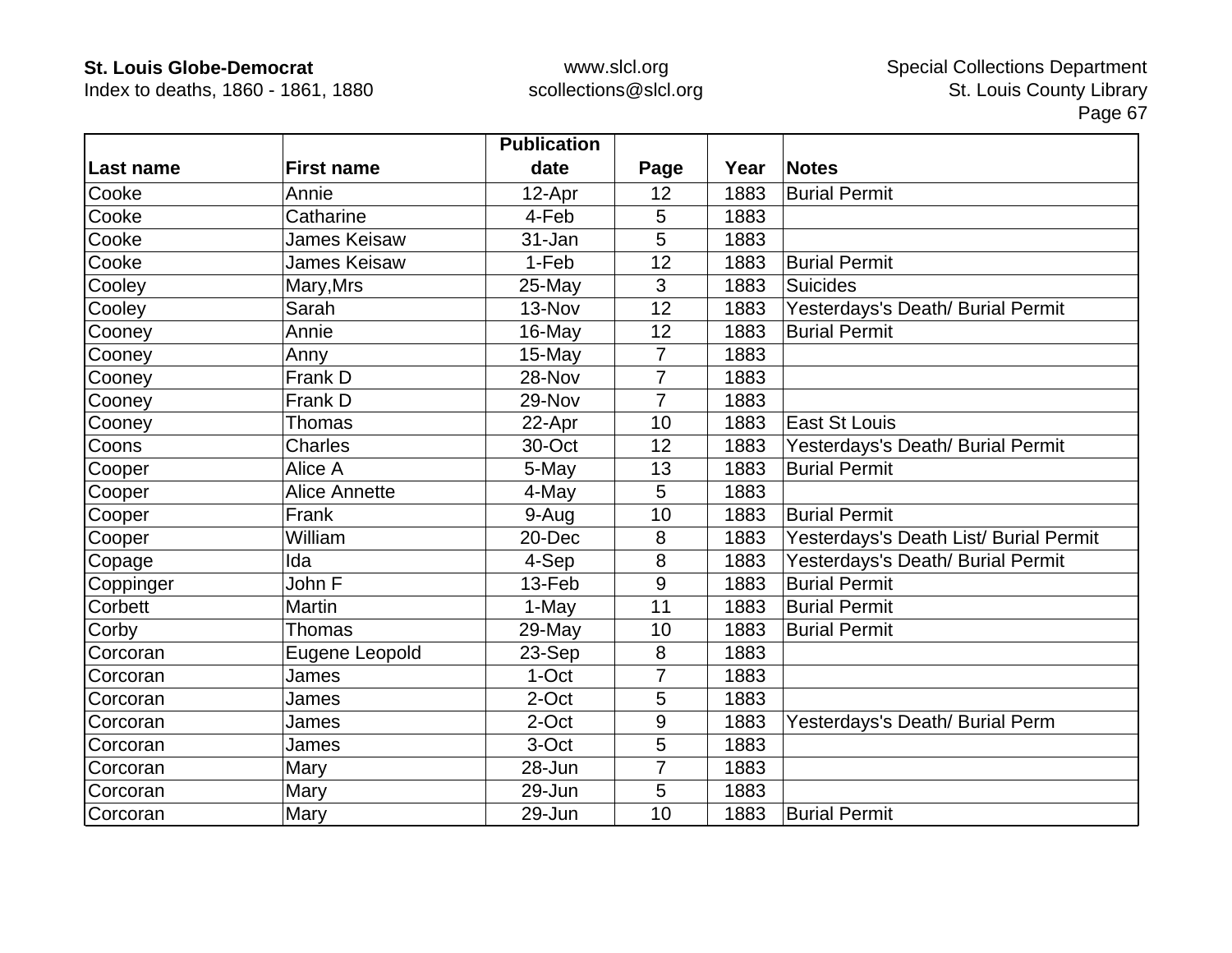Index to deaths, 1860 - 1861, 1880

|                  |                       | <b>Publication</b> |      |      |                                        |
|------------------|-----------------------|--------------------|------|------|----------------------------------------|
| Last name        | <b>First name</b>     | date               | Page | Year | <b>Notes</b>                           |
| Cordes           | Albrecht C            | 11-Sep             | 5    | 1883 |                                        |
| Cordes           | Albrecht C            | 12-Sep             | 11   | 1883 | Yesterdays's Death/ Burial Permit      |
| Corkery          | John                  | 30-Aug             | 5    | 1883 |                                        |
| Corkery          | John                  | 31-Aug             | 5    | 1883 |                                        |
| Corkery          | John                  | 1-Sep              | 11   | 1883 | Yesterdays's Death/Burial Permit       |
| Cornelius        | W A                   | 6-Mar              | 12   | 1883 | <b>Burial Permit</b>                   |
| <b>Cornelius</b> | William Alred, Dr     | 5-Mar              | 5    | 1883 |                                        |
| Cornell          | Philip                | 2-Feb              | 5    | 1883 |                                        |
| Cornell          | Philip                | 3-Feb              |      | 1883 |                                        |
| Cornell          | Philip                | 4-Feb              | 5    | 1883 |                                        |
| Cornell          | Phillip               | 3-Feb              | 9    | 1883 | <b>Burial Permit</b>                   |
| Cornet           | Amanda                | $1-Jun$            | 6    | 1883 | <b>Burial Permit</b>                   |
| Cornet           | Hatty                 | 14-May             | 5    | 1883 |                                        |
| Cornet           | Henrietta             | 15-May             | 12   | 1883 | <b>Burial Permit</b>                   |
| Corrigan         | Daniel                | $26$ -Aug          | 5    | 1883 |                                        |
| Corrigan         | Elizabeth             | 16-Jun             | 11   | 1883 | <b>Burial Permit</b>                   |
| Corrigan         | Marly                 | 11-Feb             | 5    | 1883 |                                        |
| Corrigan         | Mary                  | 12-Feb             | 5    | 1883 |                                        |
| Corrigan         | Mary B                | 13-Feb             | 9    | 1883 | <b>Burial Permit</b>                   |
| Corsigha         | Kate Mary (Foundling) | 27-Oct             | 12   | 1883 | Yesterdays's Death/ Burial Permit      |
| Cory             | Letti                 | 19-Oct             | 9    | 1883 | Yesterdays's Death/ Burial Permit      |
| Cosgrove         | Frank                 | 17-Sep             | 10   | 1883 | <b>Coroner's Cases</b>                 |
| Cosgrove         | Hanora                | 12-Sep             | 11   | 1883 | Yesterdays's Death/ Burial Permit      |
| Cosgrove         | Honora                | 12-Sep             | 11   | 1883 | <b>Coroner's Cases</b>                 |
| Costello         | Alexander             | 10-Apr             | 11   | 1883 | <b>Burial Permit</b>                   |
| Costello         | <b>Bridget</b>        | 14-Dec             | 12   | 1883 | Yesterdays's Death List/ Burial Permit |
| Costello         | Jessie                | 13-May             | 17   | 1883 | <b>Burial Permit</b>                   |
| Costello         | Robert                | $14 - Aug$         | 8    | 1883 | Yesterday's Death/Burial Permit        |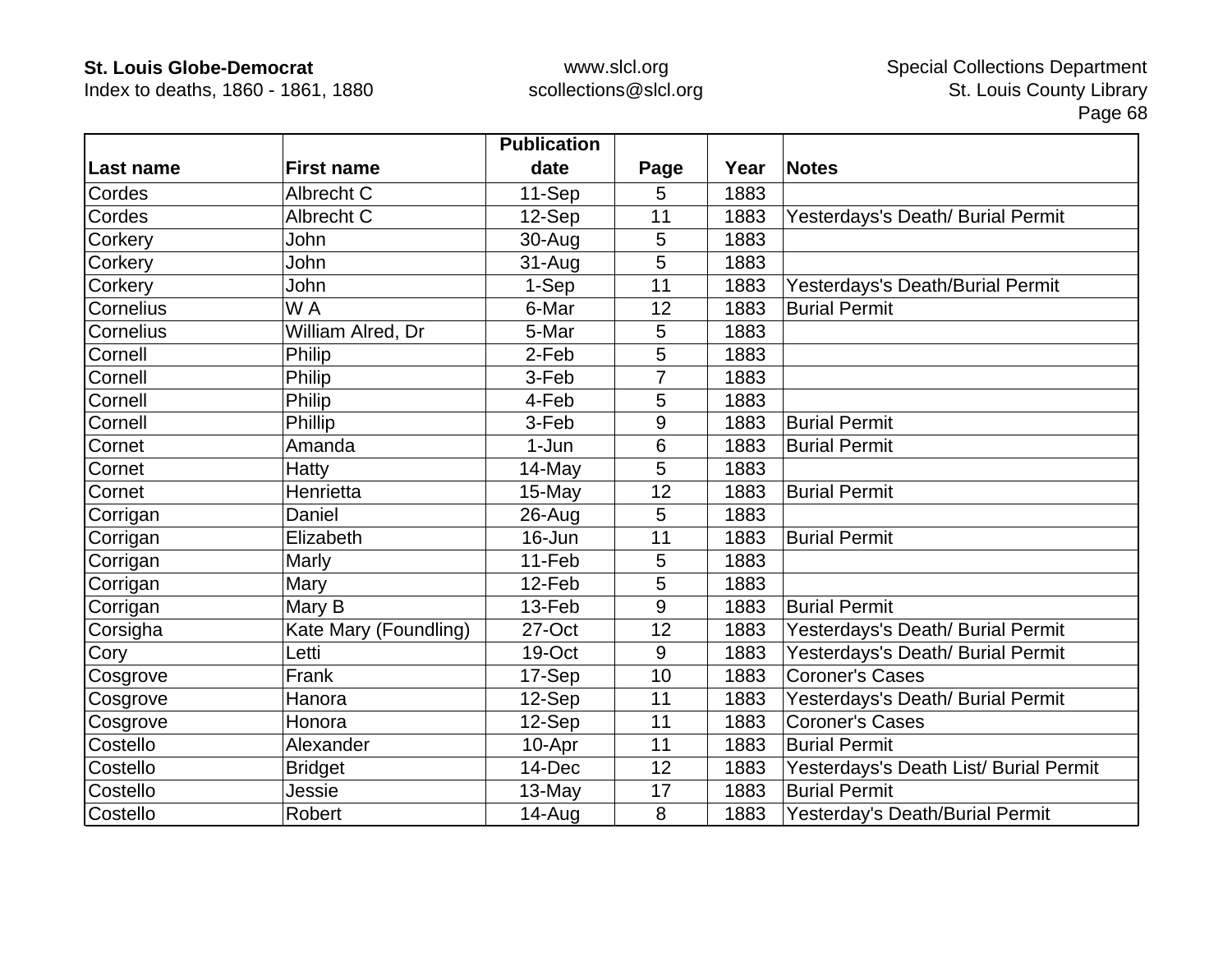Index to deaths, 1860 - 1861, 1880

|           |                     | <b>Publication</b> |                |      |                                   |
|-----------|---------------------|--------------------|----------------|------|-----------------------------------|
| Last name | <b>First name</b>   | date               | Page           | Year | <b>Notes</b>                      |
| Costigan  | <b>Charles P</b>    | 19-Jun             | 12             | 1883 | <b>Burial Permit</b>              |
| Cougherty | <b>Bridget</b>      | 3-Apr              | $\overline{7}$ | 1883 |                                   |
| Coughlin  | John                | 9-Apr              | 3              | 1883 | <b>Local Brevities</b>            |
| Coules    | William H           | 17-Mar             | 9              | 1883 | <b>Burial Permit</b>              |
| Coules    | Wm Henry            | 17-Mar             | $\overline{4}$ | 1883 | <b>Local Brevities</b>            |
| Coulter   | E E W, Mrs          | 22-Nov             | $\overline{7}$ | 1883 |                                   |
| Coulter   | Emma E W            | 22-Nov             | 12             | 1883 | <b>Yesterday's Burial Permits</b> |
| Covey     | <b>Minnie Belle</b> | 13-Sep             | 12             | 1883 | Yesterdays's Death/ Burial Permit |
| Cowan     | Alice E             | 17-Feb             | 7              | 1883 |                                   |
| Cowan     | Alice E             | 25-Feb             | 8              | 1883 |                                   |
| Cowant    | Alice E             | 26-Feb             | 5              | 1883 | <b>Funeral Notice</b>             |
| Cowens    | Lizzie              | 12-Jun             | 9              | 1883 | <b>Burial Permit</b>              |
| Cowhey    | Jas F               | 18-Nov             | 17             | 1883 | Yesterdays's Death/ Burial Permit |
| Cowley    | Thomas              | 19-Aug             | $\overline{7}$ | 1883 | Yesterday's Death/Burial Permit   |
| Cox       | Matilda D           | 6-Feb              | 7              | 1883 |                                   |
| Cox       | Tillie D            | 8-Feb              | 11             | 1883 | Suburban, Jacksonville, Illinois  |
| Coy       | Mary                | 18-Jan             | $\overline{7}$ | 1883 |                                   |
| Coyne     | Michael             | 31-May             | $\overline{7}$ | 1883 |                                   |
| Coyne     | Michael             | 1-Jun              | 6              | 1883 | <b>Burial Permit</b>              |
| Craget    | Delia Agnes         | 5-Aug              | 9              | 1883 | <b>Burial Permit</b>              |
| Craig     | Edward, Mr          | 5-Apr              | 9              | 1883 | Suburban, Jacksonville, Illinois  |
| Craighead | Samuel              | $13 -$ Jul         | 8              | 1883 | <b>Burial Permit</b>              |
| Crandall  | C C, Mrs            | 15-Apr             | 11             | 1883 | Suburban, Alton, Illinois         |
| Crane     | Francis M, Mr       | 9-May              | 11             | 1883 | Mr Francis M Crane's Death        |
| Crane     | Francis W           | 10-May             | $\overline{9}$ | 1883 | <b>Burial Permit</b>              |
| Crane     | Francis W, Major    | 9-May              | $\overline{7}$ | 1883 |                                   |
| Crane     | Henry W             | 24-Aug             | 10             | 1883 | <b>Coroner's Case</b>             |
| Crane     | Henry W             | 26-Aug             | 9              | 1883 | Yesterdays's Death/ Burial Permit |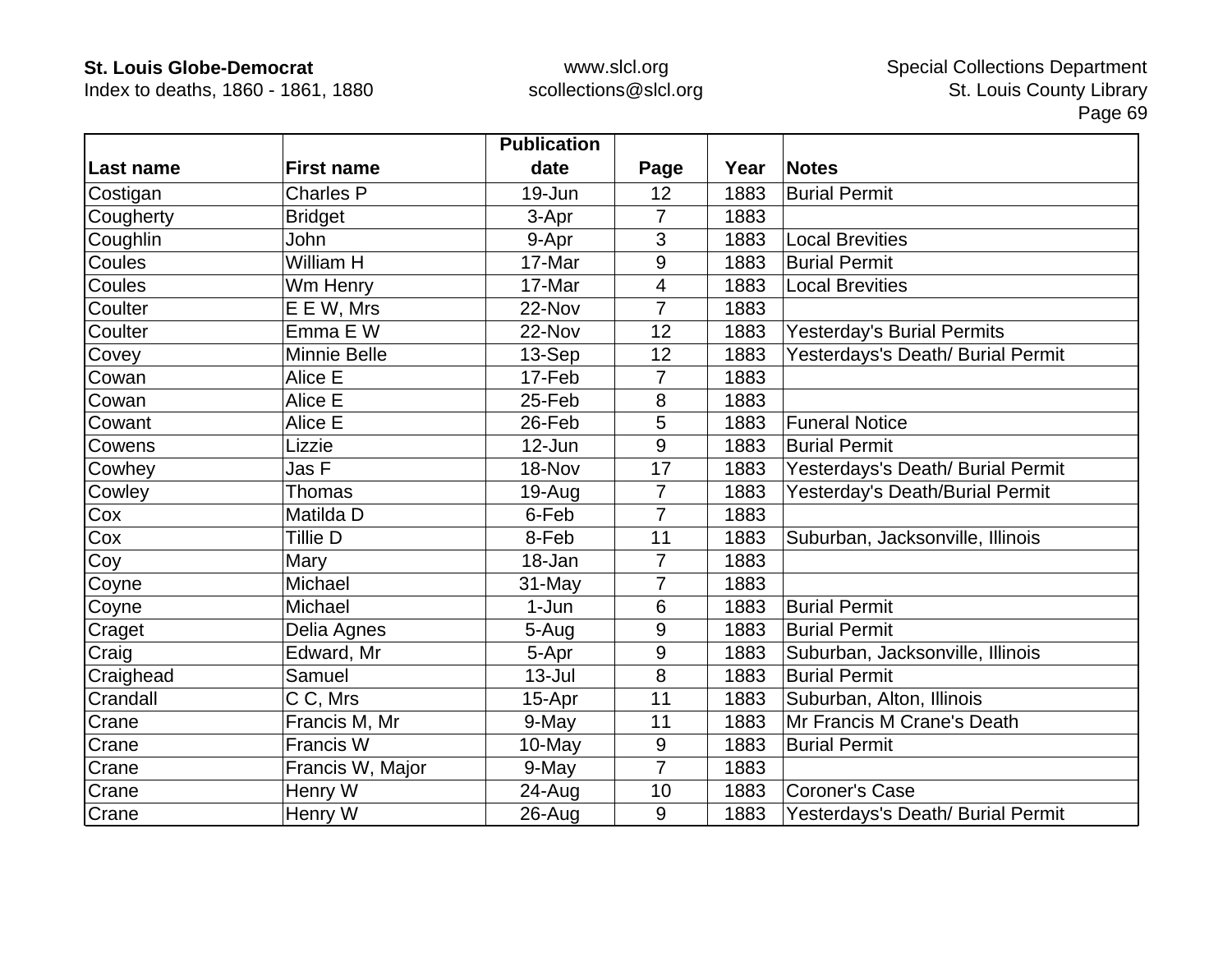Index to deaths, 1860 - 1861, 1880

|               |                    | <b>Publication</b> |                |      |                                        |
|---------------|--------------------|--------------------|----------------|------|----------------------------------------|
| Last name     | <b>First name</b>  | date               | Page           | Year | <b>Notes</b>                           |
| Crane         | <b>Henry Waldo</b> | 24-Aug             | 5              | 1883 |                                        |
| Crane         | Henry Waldo        | 26-Aug             | 5              | 1883 |                                        |
| Crane         | Xenophon           | 3-Jan              | 5              | 1883 |                                        |
| Crane         | Xenophon           | 7-Jan              | 5              | 1883 |                                        |
| <b>Craves</b> | Arthur             | $11-Oct$           | 9              | 1883 | Yesterdays's Death/ Burial Permit      |
| Crawford      | Charles J          | 16-Nov             | 12             | 1883 | Yesterdays's Death/ Burial Permit      |
| Crawford      | Ellen, Mrs         | $1-Jul$            | 5              | 1883 |                                        |
| Crawford      | Ellen, Mrs         | $2-Jul$            | 5              | 1883 |                                        |
| Crawford      | Henry              | 3-Apr              | 12             | 1883 | <b>Burial Permit</b>                   |
| Crawford      | <b>John</b>        | 12-Oct             | 11             | 1883 | Yesterdays's Death/ Burial Permit      |
| Crawford      | Mary Anne          | 24-Mar             | $\overline{7}$ | 1883 |                                        |
| Crawsha       | Katherine          | 16-Feb             | 10             | 1883 | <b>Burial Permit</b>                   |
| Cremine       | Francias           | 3-Jun              | 10             | 1883 | <b>Burial Permit</b>                   |
| <b>Crews</b>  | Wm W               | 19-Jul             | 8              | 1883 | <b>Burial Permit</b>                   |
| Crinigan      | Ann                | 2-Apr              | 5              | 1883 |                                        |
| Crinigan      | Ann                | 3-Apr              | $\overline{7}$ | 1883 |                                        |
| Crinikin      | Ann                | 3-Apr              | 12             | 1883 | <b>Burial Permit</b>                   |
| Croft         | Benjamin H         | 3-Apr              | 11             | 1883 | Suburban, Alton, Illinois              |
| Croft         | Elizabeth A        | 4-Jul              | 8              | 1883 | <b>Burial Permit</b>                   |
| Croft         | <b>Molly</b>       | 4-Jan              | 7              | 1883 | Mrs Bratt's Death                      |
| Croft         | <b>Molly</b>       | 5-Jan              | 5              | 1883 | <b>Local Brevities</b>                 |
| Croker        | Mary               | 5-Aug              | 9              | 1883 | <b>Burial Permit</b>                   |
| Croker        | Mary, Mrs          | 5-Aug              | 5              | 1883 |                                        |
| Crone         | Wm C               | 16-Jun             | 11             | 1883 | <b>Burial Permit</b>                   |
| Crosby        | Patrick            | 30-Aug             | 8              | 1883 | Yesterdays's Death/ Burial Permit      |
| <b>Cross</b>  | George             | 25-Dec             | 7              | 1883 |                                        |
| Cross         | George             | 27-Dec             | 9              | 1883 | Yesterdays's Death List/ Burial Permit |
| Cross         | Mary               | 27-Nov             | 8              | 1883 | Yesterdays's Death List/ Burial Permit |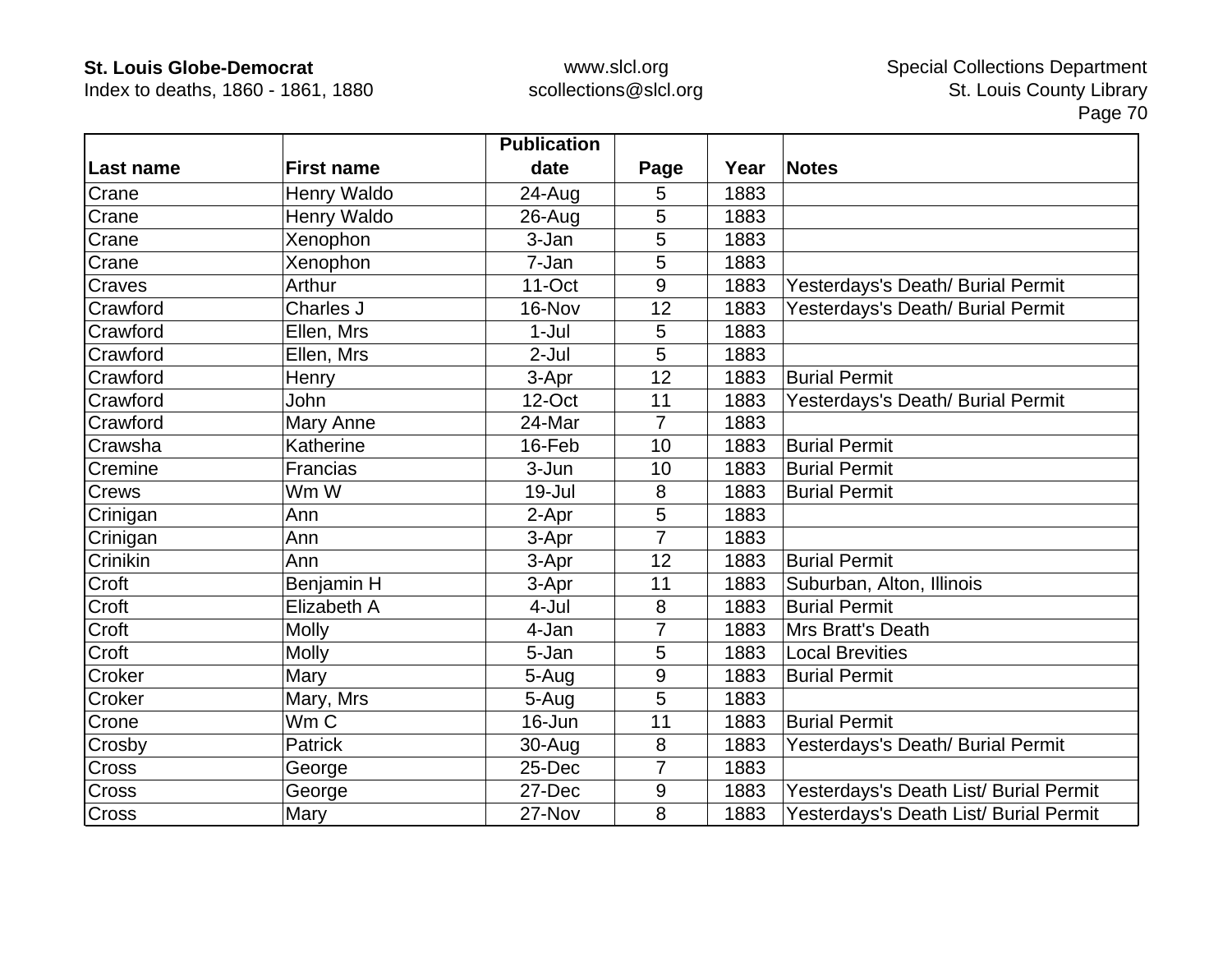Index to deaths, 1860 - 1861, 1880

|                 |                     | <b>Publication</b> |                |      |                                          |
|-----------------|---------------------|--------------------|----------------|------|------------------------------------------|
| Last name       | <b>First name</b>   | date               | Page           | Year | <b>Notes</b>                             |
| Crossman        | Wm R                | 10-Feb             | 5              | 1883 | <b>Burial Permit</b>                     |
| <b>Crothers</b> | <b>Robert</b>       | 3-Oct              | 5              | 1883 |                                          |
| Crothers        | Robert              | 4-Oct              | 5              | 1883 |                                          |
| <b>Crothers</b> | Robert              | 4-Oct              | 9              | 1883 | Yesterdays's Death/I Burial Permit       |
| Crotty          | <b>Patrick</b>      | 15-Apr             | 11             | 1883 | Suburban, East St Louis                  |
| Crotty          | <b>Patrick</b>      | 16-Apr             | 8              | 1883 | Suburban, East St. Louis                 |
| Crotty          | Patrick, Mr         | 14-Apr             | 13             | 1883 | Suburban, East St Louis                  |
| Crowe           | John                | 28-Apr             | 12             | 1883 | Suburban, East St Louis                  |
| Crowe           | Katie               | 5-Sep              | $\overline{7}$ | 1883 | Yesterdays's Death/ Burial Permit        |
| Crowe           | William             | $25 - Aug$         | 9              | 1883 | Yesterdays's Death/Burial Permit         |
| Crowley         | Mabel               | 23-Dec             | 20             | 1883 | Yesterdays's Death List/ Burial Permit   |
| Crowley         | Mary                | 9-Jun              | 9              | 1883 | <b>Burial Permit</b>                     |
| Crowley         | Mary A              | 7-Jun              | $\overline{7}$ | 1883 |                                          |
| Crowley         | Mary A, Mrs         | 8-Jun              | 3              | 1883 | <b>Local Brevities</b>                   |
| Crowley         | Mary A, Mrs         | 8-Jun              | 5              | 1883 |                                          |
| Cruickshank     | John D              | 5-Oct              | 5              | 1883 |                                          |
| Cruickshank     | John D              | 6-Oct              | 5              | 1883 |                                          |
| Cruickshank     | John D              | 6-Oct              | 14             | 1883 | Yesterdays's Deaths/ Burial Permit       |
| Cruickshank     | John D              | 7-Oct              | 8              | 1883 |                                          |
| Cruickshank     | John D              | 8-Oct              | 10             | 1883 | The Mystic Orders, Cruickshank's Funeral |
| Crum            | Mary A              | $11-Auq$           | 9              | 1883 | <b>Burial Permit</b>                     |
| Crysop          | J B, Mrs            | 10-May             | 9              | 1883 | <b>Burial Permit</b>                     |
| Cuendet         | Elizabeth, Mrs      | 6-Mar              | 9              | 1883 | Mrs. Cuendet's Funeral                   |
| Cuendet         | Lizzie S            | 6-Mar              | 12             | 1883 | <b>Burial Permit</b>                     |
| Cuendet         | <b>Lizzie Sells</b> | 4-Mar              | 8              | 1883 |                                          |
| Cuendet         | <b>Lizzie Sells</b> | 5-Mar              | 5              | 1883 |                                          |
| Cuendet         | Lizzie Sells, Mrs   | 4-Mar              | 7              | 1883 | <b>Mrs Cuendet's Death</b>               |
| Culdon          | Fritz               | 16-Jan             | 10             | 1883 | <b>Burial Permit</b>                     |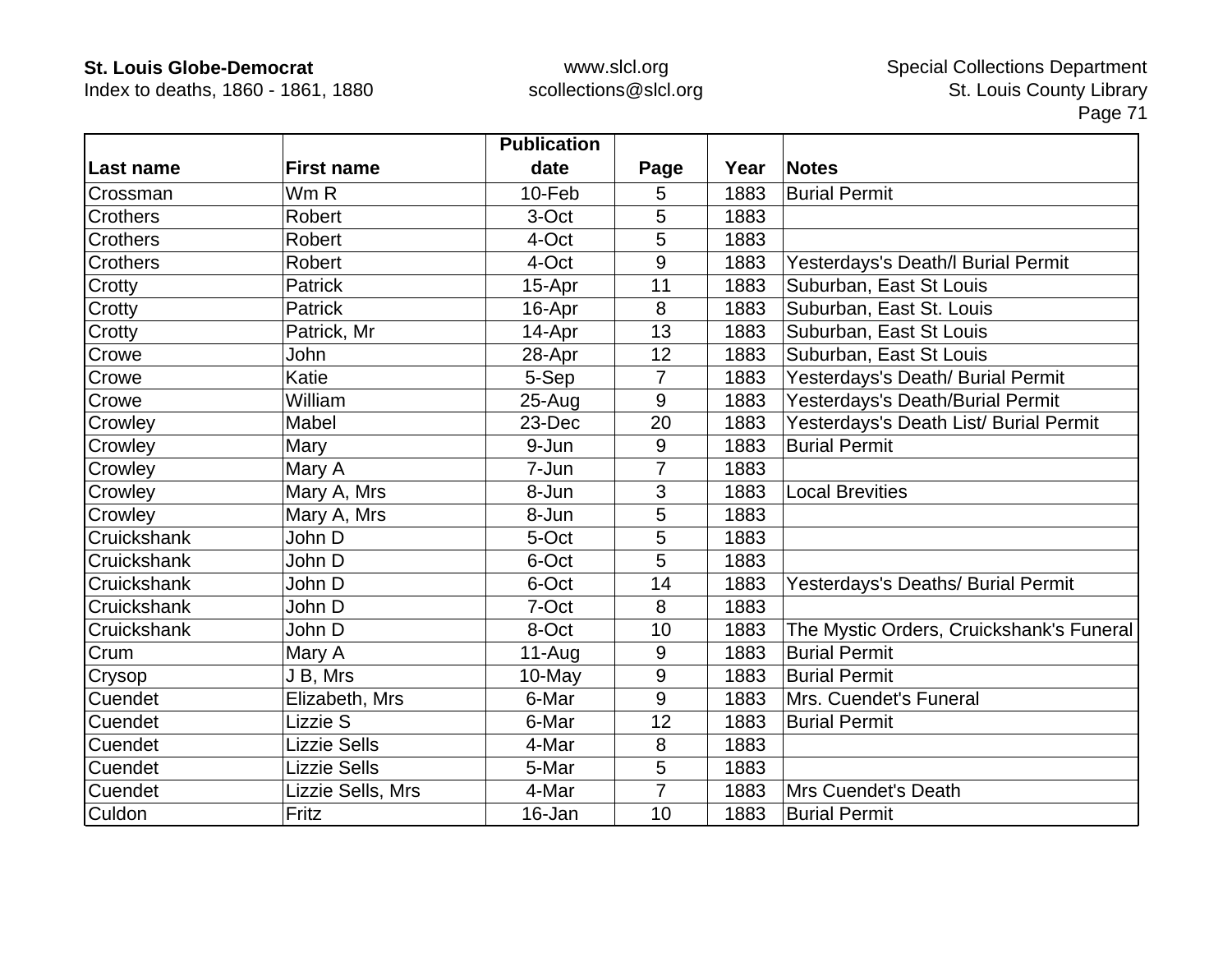Index to deaths, 1860 - 1861, 1880

|                  |                   | <b>Publication</b> |                  |      |                                   |
|------------------|-------------------|--------------------|------------------|------|-----------------------------------|
| <b>Last name</b> | <b>First name</b> | date               | Page             | Year | <b>Notes</b>                      |
| Cullen           | James S           | 9-Feb              | 10               | 1883 | <b>Burial Permit</b>              |
| Cullen           | John              | 16-Apr             | 8                | 1883 | <b>John Cullen's Death</b>        |
| Cullen           | John              | 18-Apr             | 11               | 1883 | Old Man Cullen's Death            |
| Cullen           | John              | 19-Apr             | $\boldsymbol{9}$ | 1883 | Series of Inquests                |
| Cullen           | John              | 20-Apr             | 10               | 1883 | <b>Burial Permit</b>              |
| Cullen           | Julia             | 28-Aug             | 5                | 1883 |                                   |
| Cullen           | Kate              | 30-Mar             | 10               | 1883 | <b>Burial Permit</b>              |
| Cullen           | Katie             | 26-Aug             | 9                | 1883 | Yesterdays's Death/Burial Permit  |
| Cullen           | Pierce            | 23-Sep             | 19               | 1883 | Yesterdays's Death/ Burial Permit |
| Cullinane        | Anastatia         | 22-Feb             | 12               | 1883 | <b>Burial Permit</b>              |
| Cullinane        | Catherine         | 9-Oct              | 12               | 1883 | Yesterdays's Death/ Burial Permit |
| Cullinane        | James, Mrs        | 21-Feb             | 5                | 1883 |                                   |
| Cullinane        | James, Mrs        | 21-Feb             | 6                | 1883 | Mrs James Cullinane's Death       |
| Cullinane        | James, Mrs        | 22-Feb             | 9                | 1883 |                                   |
| Cullinane        | <b>Patrick</b>    | $19-Auq$           | 5                | 1883 |                                   |
| Culllinan        | Lizzie, Miss      | 26-Jan             | 10               | 1883 | <b>Burial Permit</b>              |
| Culver           | Wayman            | 3-Feb              | 7                | 1883 |                                   |
| Culver           | Wayman            | 4-Feb              | 5                | 1883 |                                   |
| Culver           | Wayman            | 6-Feb              | 12               | 1883 | <b>Burial Permit</b>              |
| Cummerford       | Margaret          | 20-Mar             | 11               | 1883 | <b>Burial Permit</b>              |
| Cummings         | Elizabeth         | 14-Feb             | $\overline{7}$   | 1883 | <b>Burial Permit</b>              |
| Cummings         | <b>Stella</b>     | 29-May             | 10               | 1883 | <b>Burial Permit</b>              |
| Cummings         | Stephen C         | 13-Feb             | 9                | 1883 | <b>Burial Permit</b>              |
| <b>Cummins</b>   | Stephen C         | 13-Feb             | 4                | 1883 | Mr S C Cummins's Death            |
| <b>Cummins</b>   | Stephen C         | 12-Feb             | 5                | 1883 |                                   |
| Cummins          | Stephen C         | 13-Feb             | $\overline{7}$   | 1883 |                                   |
| Cunningham       | Jennie            | 8-Aug              | $\overline{7}$   | 1883 | <b>Burial Permit</b>              |
| Cunningham       | Thomas            | $11 -$ Jul         | 10               | 1883 | <b>Terrible Death</b>             |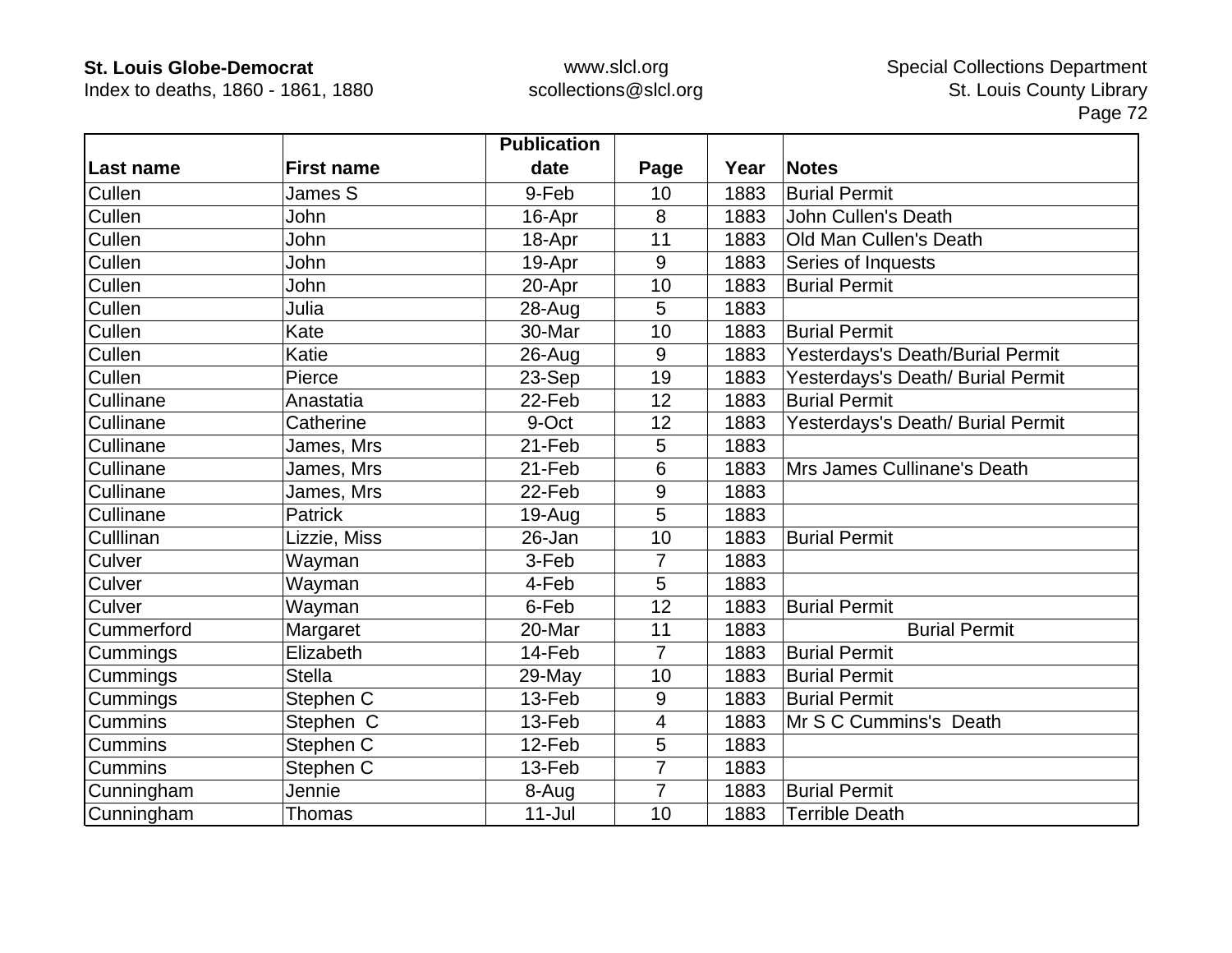Index to deaths, 1860 - 1861, 1880

|               |                         | <b>Publication</b> |                |      |                                        |
|---------------|-------------------------|--------------------|----------------|------|----------------------------------------|
| Last name     | <b>First name</b>       | date               | Page           | Year | <b>Notes</b>                           |
| Cunningham    | Thomas                  | $12$ -Jul          | 5              | 1883 |                                        |
| Cunningham    | Thomas                  | $13 -$ Jul         | 8              | 1883 | <b>Burial Permit</b>                   |
| Curley        | John                    | 30-Jan             | 11             | 1883 | <b>Burial Permit</b>                   |
| Curran        | Catharine               | 29-Dec             | 9              | 1883 | Yesterdays's Death List/ Burial Permit |
| Curran        | Dennis                  | 9-Aug              | 10             | 1883 | <b>Burial Permit</b>                   |
| Curran        | John D                  | 25-Sep             | 11             | 1883 | Yesterdays's Death/ Death Permit       |
| Curren        | John                    | 21-Sep             | 9              | 1883 | Yersterdays's Death/ Burial Permit     |
| Curren        | Josephine               | 1-Nov              | 9              | 1883 | Yesterdays's Deaths/ Burial Permit     |
| Currie        | Algenon Sidney          | 4-Mar              | 8              | 1883 |                                        |
| Currie        | John M                  | $31 -$ Jul         | 5              | 1883 |                                        |
| Currie        | John M                  | 1-Aug              | 8              | 1883 | <b>Burial Permit</b>                   |
| Currie        | John M                  | 2-Aug              | 10             | 1883 | Late John M Currie                     |
| Currie        | <b>Stephen Douglass</b> | 11-May             | 5              | 1883 |                                        |
| <b>Curtis</b> | Dave                    | 8-May              | 12             | 1883 | <b>Burial Permit</b>                   |
| <b>Curtis</b> | Frank C                 | 3-Nov              | 7              | 1883 |                                        |
| <b>Curtis</b> | Frank C                 | 5-Nov              | 5              | 1883 |                                        |
| Curtis        | Frank C                 | 6-Nov              | $\overline{7}$ | 1883 |                                        |
| <b>Curtis</b> | <b>Mark</b>             | 1-Apr              | 5              | 1883 |                                        |
| Curtis        | Mike                    | 24-Nov             | 12             | 1883 | <b>Yesterday's Burial Permits</b>      |
| <b>Curtis</b> | <b>Nelly</b>            | $18 -$ Jul         | 8              | 1883 | <b>Burial Permit</b>                   |
| Cusack        | <b>Bridget</b>          | 16-Feb             | $\overline{7}$ | 1883 | <b>Local Brevities</b>                 |
| <b>Cusick</b> | <b>Bridget</b>          | 18-Feb             | $\overline{7}$ | 1883 | <b>Local Brevities</b>                 |
| Czerwesky     | Lilzzie                 | $23-Auq$           | 8              | 1883 | Yesterdays's Death/Burial Permit       |
| <b>Dacke</b>  | John                    | 9-Dec              | 19             | 1883 | Yesterdays's Death List/ Burial Permit |
| Daechler      | Martin                  | 7-Jan              | 11             | 1883 | <b>Burial Permit</b>                   |
| Daeding       | Maria L                 | 12-Jan             | 8              | 1883 | <b>Burial Permit</b>                   |
| Dahl          | Marcus B                | 4-Oct              | 9              | 1883 | Yesterdays's Death/I Burial Permit     |
| <b>Dailey</b> | Annie M                 | 14-Jan             | 5              | 1883 |                                        |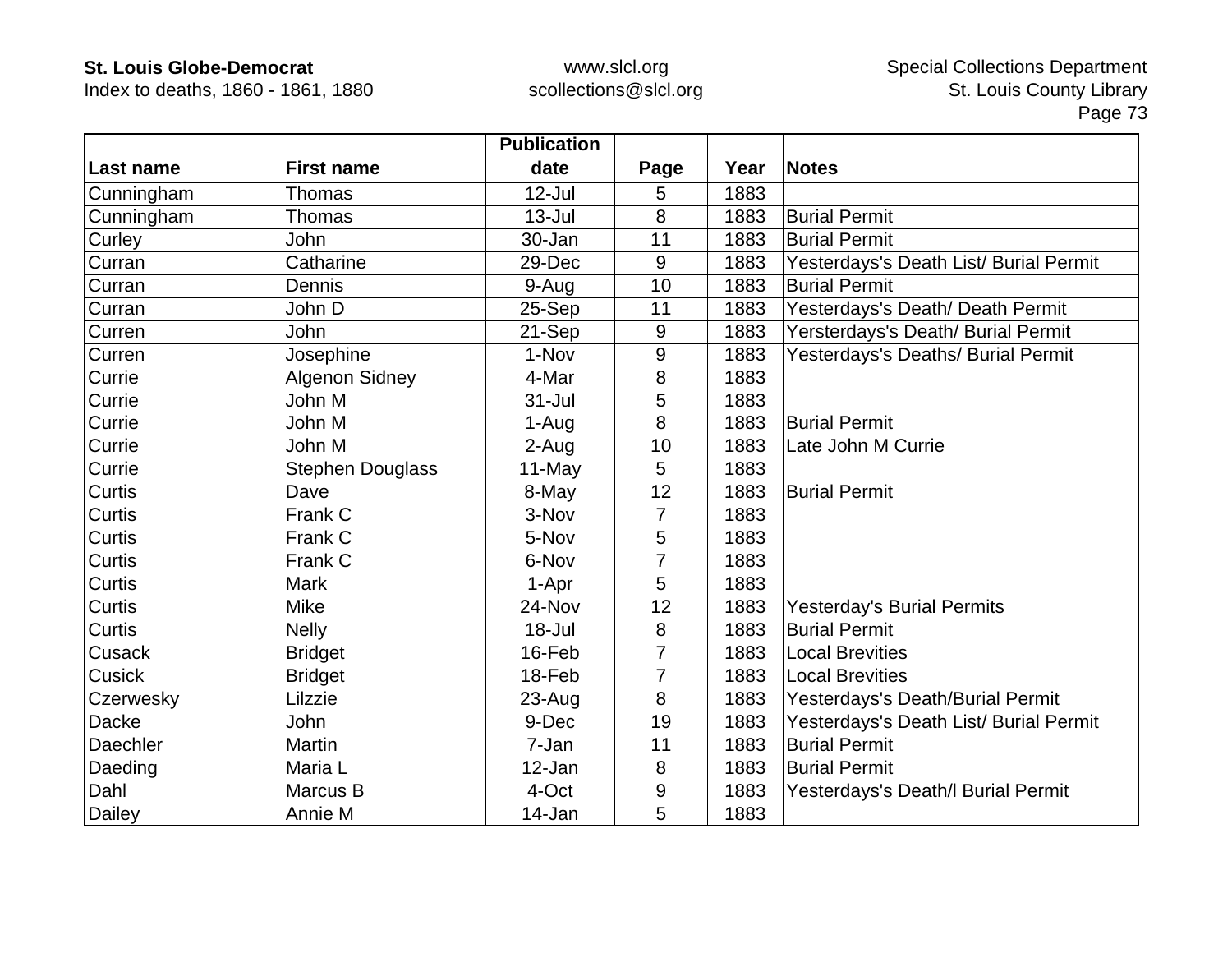Index to deaths, 1860 - 1861, 1880

|           |                   | <b>Publication</b> |                |      |                                        |
|-----------|-------------------|--------------------|----------------|------|----------------------------------------|
| Last name | <b>First name</b> | date               | Page           | Year | <b>Notes</b>                           |
| Dailey    | Daniel            | 11-Dec             | 9              | 1883 | Yesterdays's Death List/ Burial Permit |
|           |                   |                    |                |      | Mr. P P Dailey's Brother Eward Shot    |
| Dailey    | Edward            | 28-Feb             | 6              | 1883 | Dead                                   |
| Dailey    | Edward            | 5-Mar              | 10             | 1883 | <b>Edward Dailely's Death</b>          |
| Dailey    | Mary J            | 1-Nov              | 9              | 1883 | Yesterdays's Deaths/ Burial Permit     |
| Daley     | Agnes             | 1-May              | 11             | 1883 | <b>Burial Permit</b>                   |
| Daley     | John J            | 17-Nov             | 9              | 1883 | Yesterdays's Death/ Burial Permit      |
| Dally     | <b>Sallie</b>     | $19 -$ Jul         | 8              | 1883 | <b>Burial Permit</b>                   |
| Dalton    | <b>Bernard</b>    | 28-Dec             | 7              | 1883 | Yesterdays's Death List/ Burial Permit |
| Dalton    | Louisa A          | 6-Mar              | 12             | 1883 | <b>Burial Permit</b>                   |
| Dalton    | Louise A          | 5-Mar              | 5              | 1883 |                                        |
| Dalton    | Maragaret K       | 11-Dec             | 9              | 1883 | Yesterdays's Death List/ Burial Permit |
| Dalton    | William           | 15-Feb             | $\overline{7}$ | 1883 |                                        |
| Dalton    | <b>Wm</b>         | 16-Feb             | 10             | 1883 | <b>Burial Permit</b>                   |
| Daly      | Adelaide R        | 20-Mar             | 11             | 1883 | <b>Burial Permit</b>                   |
| Daly      | Ann               | 21-Oct             | 9              | 1883 | Yesterdays's Death/ Burial Permit      |
| Daly      | Annie             | 15-Nov             | 12             | 1883 | Yesterdays's Death/ Burial Permit      |
| Daly      | Daniel            | 10-Dec             | 5              | 1883 |                                        |
| Daly      | Elizabeth         | 23-Dec             | 20             | 1883 | Yesterdays's Death List/ Burial Permit |
| Daly      | James             | 4-May              | 10             | 1883 | <b>Burial Permit</b>                   |
| Daly      | John F            | 11-Dec             | 7              | 1883 |                                        |
| Daly      | John J            | 16-Nov             | 8              | 1883 | <b>Local Brevities</b>                 |
| Daly      | <b>Katie Mary</b> | 2-Apr              | 5              | 1883 |                                        |
| Daly      | <b>Katie Mary</b> | 3-Apr              | 12             | 1883 | <b>Burial Permit</b>                   |
| Daly      | Lillie            | 22-Jul             | 5              | 1883 |                                        |
| Daly      | Richard           | 10-Sep             | 5              | 1883 |                                        |
| Daly      | Richard           | 9-Sep              | 8              | 1883 |                                        |
| Dan       | Charles           | 6-Nov              | 11             | 1883 | Yesterdays's Death/ Burial Permit      |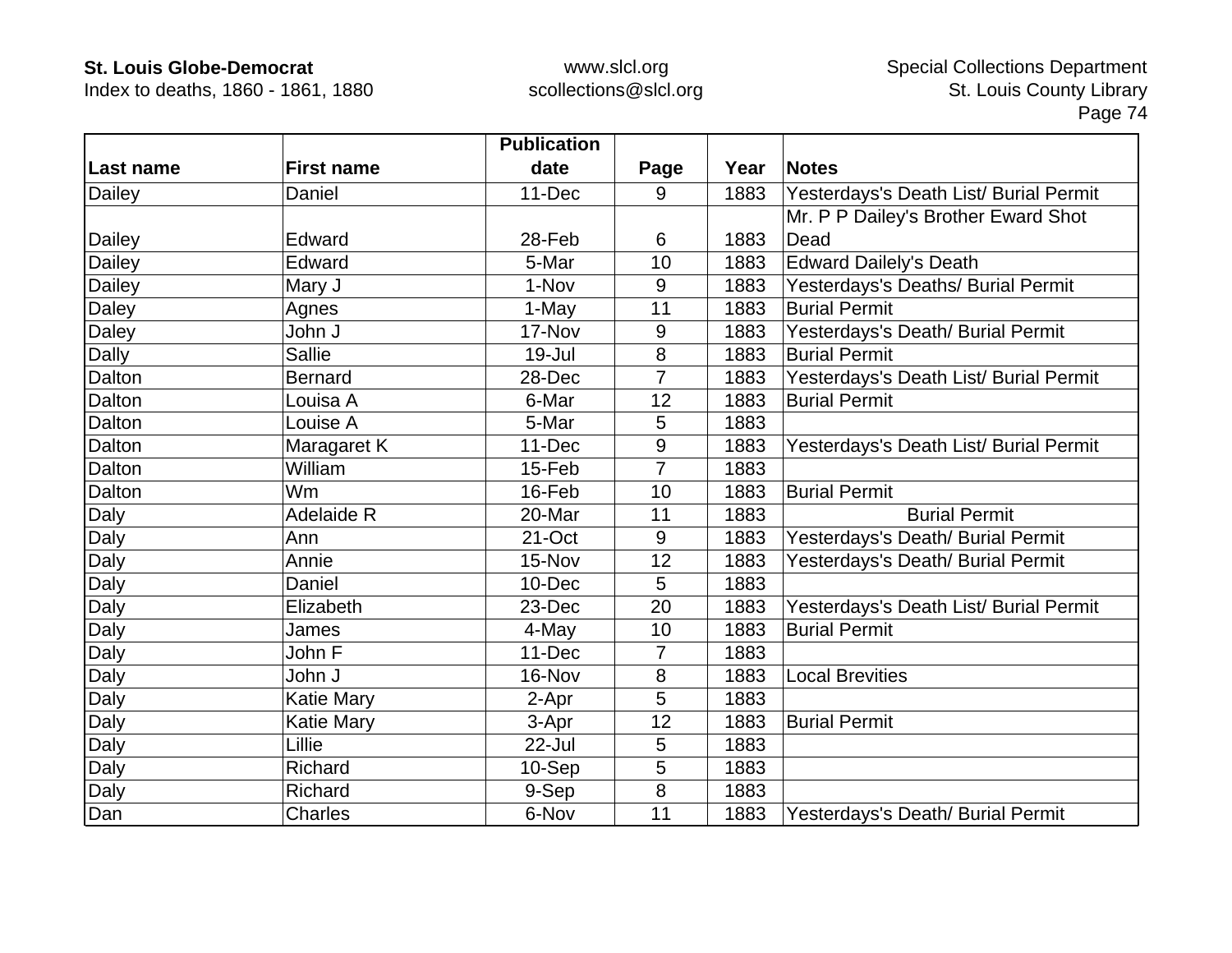Index to deaths, 1860 - 1861, 1880

|               |                      | <b>Publication</b> |                |      |                                    |
|---------------|----------------------|--------------------|----------------|------|------------------------------------|
| ∣Last name    | <b>First name</b>    | date               | Page           | Year | <b>Notes</b>                       |
| Dana          | M Louisa             | 21-Jul             | 7              | 1883 |                                    |
| Dana          | M Louisa             | 22-Jul             | 5              | 1883 |                                    |
| Dana          | Mary L               | 22-Jul             | 9              | 1883 | <b>Burial Permit</b>               |
| Dancer        | Peter                | 13-Sep             | 12             | 1883 | Yesterdays's Death/ Burial Permit  |
| <b>Dandes</b> | Anna R               | 17-Jul             | 8              | 1883 | <b>Burial Permit</b>               |
| Dangerfield   | Lucy                 | $3-Jul$            | 7              | 1883 |                                    |
| Daniel        | <b>Nesbit</b>        | 22-Jun             | 9              | 1883 | <b>Burial Permit</b>               |
| Daniel        | <b>Nesbit Robert</b> | $21 - Jun$         | 7              | 1883 |                                    |
| Daniels       | Pinke                | 1-May              | 11             | 1883 | <b>Burial Permit</b>               |
| Daniels       | <b>Summers</b>       | 16-May             | 11             | 1883 | Suburban, Jacksonville, Illinois   |
| Dannaher      | Daniel               | 7-Mar              | 6              | 1883 | <b>Burial Permit</b>               |
| Danner        | Emmer                | 14-Feb             | 7              | 1883 | <b>Burial Permit</b>               |
| Darby         | Benjamin Hodgen      | $15 - Aug$         | 5              | 1883 |                                    |
| Darlington    | Caroline M, Mrs      | 21-Mar             | $\overline{7}$ | 1883 |                                    |
| Darmstaetter  | Mrs (Infant Of)      | 28-Dec             | 7              | 1883 | Suburban, Belleville               |
| <b>Darnes</b> | Rob                  | 13-Nov             | 12             | 1883 | Yesterdays's Death/ Burial Permit  |
| Daschmann     | Joseph               | 8-Apr              | 5              | 1883 |                                    |
| Daub          | Freddie W            | 21-Apr             | 5              | 1883 |                                    |
| Daub          | Freddie W            | 22-Apr             | 7              | 1883 |                                    |
| Daugherty     | Chas, Mr             | 13-Apr             | 7              | 1883 | Suburban, Alton, Illinois          |
| Daut          | Ceceila              | 24-Feb             | 9              | 1883 | <b>Burial Permit</b>               |
| Dauwe         | Mathilde             | 15-Mar             | 9              | 1883 | <b>Burial Permit</b>               |
| Davenport     | Minerva, Mrs         | 3-Mar              | 12             | 1883 | Suburban, Jacksonville, Illinois   |
| Davenport     | Minerva, Mrs         | 6-Mar              | 8              | 1883 | Suburban, Jacksonville, Illinois   |
| Davenport     | Thomas               | 4-Oct              | 10             | 1883 | <b>Coroner's Cases</b>             |
| Davenport     | Thomas               | 6-Oct              | 14             | 1883 | Yesterdays's Deaths/ Burial Permit |
| Davenport     | Willie               | 5-Aug              | 9              | 1883 | <b>Burial IPermit</b>              |
| Davidson      | James                | 25-Jan             | 11             | 1883 | Suburban-Jacksonville, Ill         |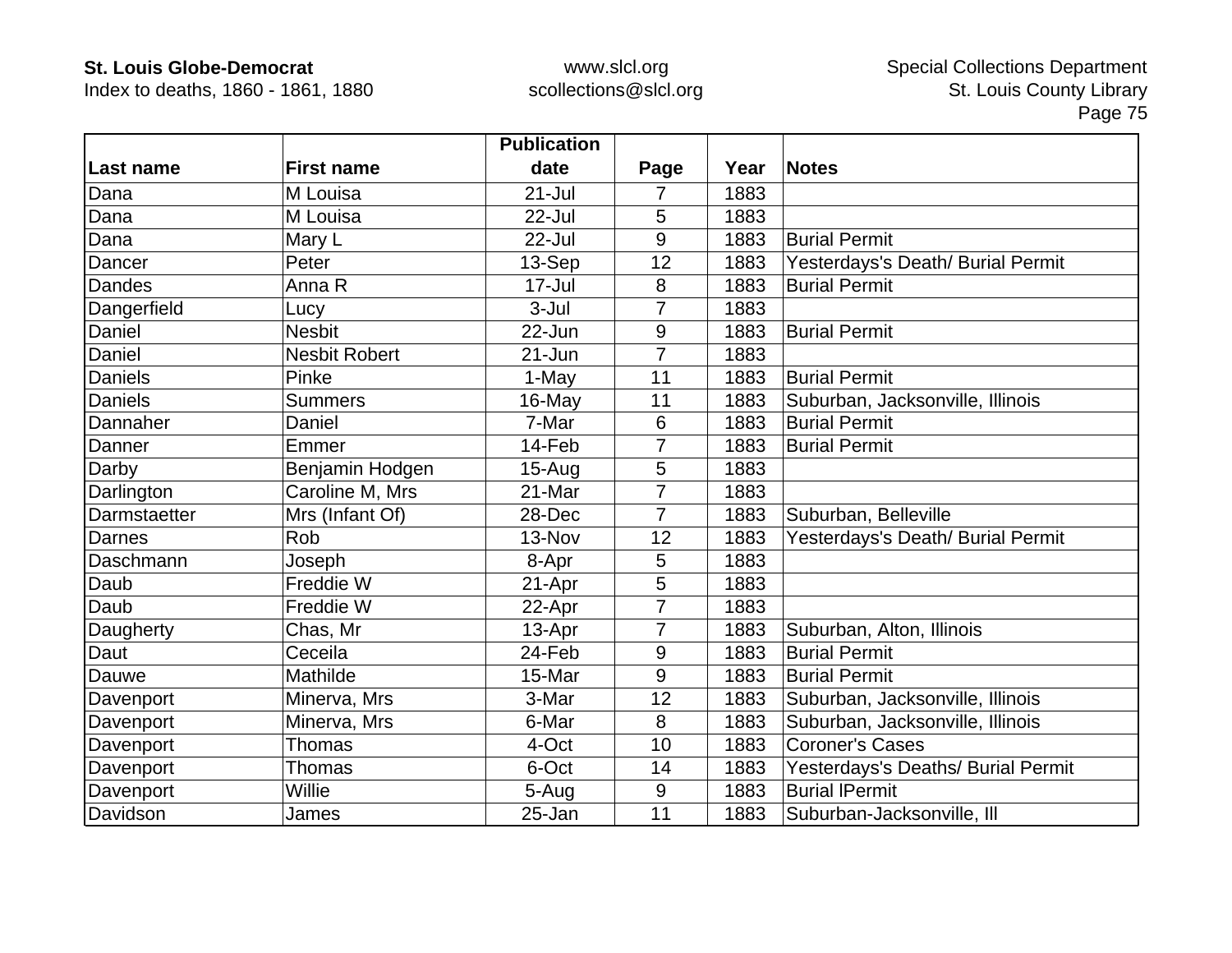Index to deaths, 1860 - 1861, 1880

|           |                          | <b>Publication</b> |                |      |                                    |
|-----------|--------------------------|--------------------|----------------|------|------------------------------------|
| Last name | <b>First name</b>        | date               | Page           | Year | <b>Notes</b>                       |
| Davis     | Annie                    | $10 - Aug$         | 7              | 1883 | <b>Coroner's Cases</b>             |
| Davis     | Annie                    | $14 - Aug$         | 8              | 1883 | Yesterday's Death/Burial Permit    |
| Davis     | Annie, Mrs               | $10-Auq$           | 6              | 1883 | <b>Local Brevities</b>             |
| Davis     | Charlotte                | 8-Feb              | 11             | 1883 | <b>Burial Permit</b>               |
| Davis     | Florence E               | 9-Nov              | 12             | 1883 | Yesterdays's Death/ Burial Permit  |
| Davis     | <b>Florence Eleanor</b>  | 9-Nov              | 7              | 1883 |                                    |
| Davis     | H D, Mrs                 | 4-Oct              | 5              | 1883 |                                    |
| Davis     | <b>Harriet D</b>         | 6-Oct              | 14             | 1883 | Yesterdays's Deaths/ Burial Permit |
| Davis     | Harriet D, Mrs           | 5-Oct              | 5              | 1883 |                                    |
| Davis     | Harriet D, Mrs           | 5-Oct              | 10             | 1883 | Death Of Mrs. Harriet D Davis      |
| Davis     | Harriet D, Mrs           | 7-Oct              | 8              | 1883 |                                    |
| Davis     | Harriet D, Mrs           | 8-Oct              | 5              | 1883 |                                    |
| Davis     | Harriet D, Mrs           | 9-Oct              | 7              | 1883 |                                    |
| Davis     | Irwin K                  | 30-Dec             | 5              | 1883 |                                    |
| Davis     | Irwin K                  | 31-Dec             | 5              | 1883 |                                    |
| Davis     | Isaac                    | 2-Nov              | $\overline{7}$ | 1883 |                                    |
| Davis     | Isaac                    | 2-Nov              | 11             | 1883 | Yesterdays's Death/ Burial Permit  |
| Davis     | James                    | 2-Aug              | 3              | 1883 | In Self-Defense                    |
| Davis     | James                    | 7-Aug              | 8              | 1883 | <b>Burial Permit</b>               |
| Davis     | Lizzie                   | 17-Oct             | 11             | 1883 | Yesterdays's Death/ Burial Permit  |
| Davis     | Lottie                   | 9-Nov              | 12             | 1883 | Yesterdays's Death/ Burial Permit  |
| Davis     | Margaret                 | 8-May              | 12             | 1883 | <b>Burial Permit</b>               |
| Davis     | Mary A                   | 8-Feb              | 11             | 1883 | <b>Burial Permit</b>               |
| Davis     | Mary C                   | 4-Jan              | 10             | 1883 | <b>Burial Permits</b>              |
| Davis     | Robert                   | 21-Feb             | 10             | 1883 | <b>Burial Permit</b>               |
| Davis     | Rosana                   | 18-Jan             | 12             | 1883 | <b>Burial Permit</b>               |
| Davis     | Thomas S                 | 26-Sep             | 12             | 1883 | Yesterdays's Death/ Burial Permit  |
| Davis     | <b>Thomas Stanislaus</b> | 25-Sep             | $\overline{7}$ | 1883 |                                    |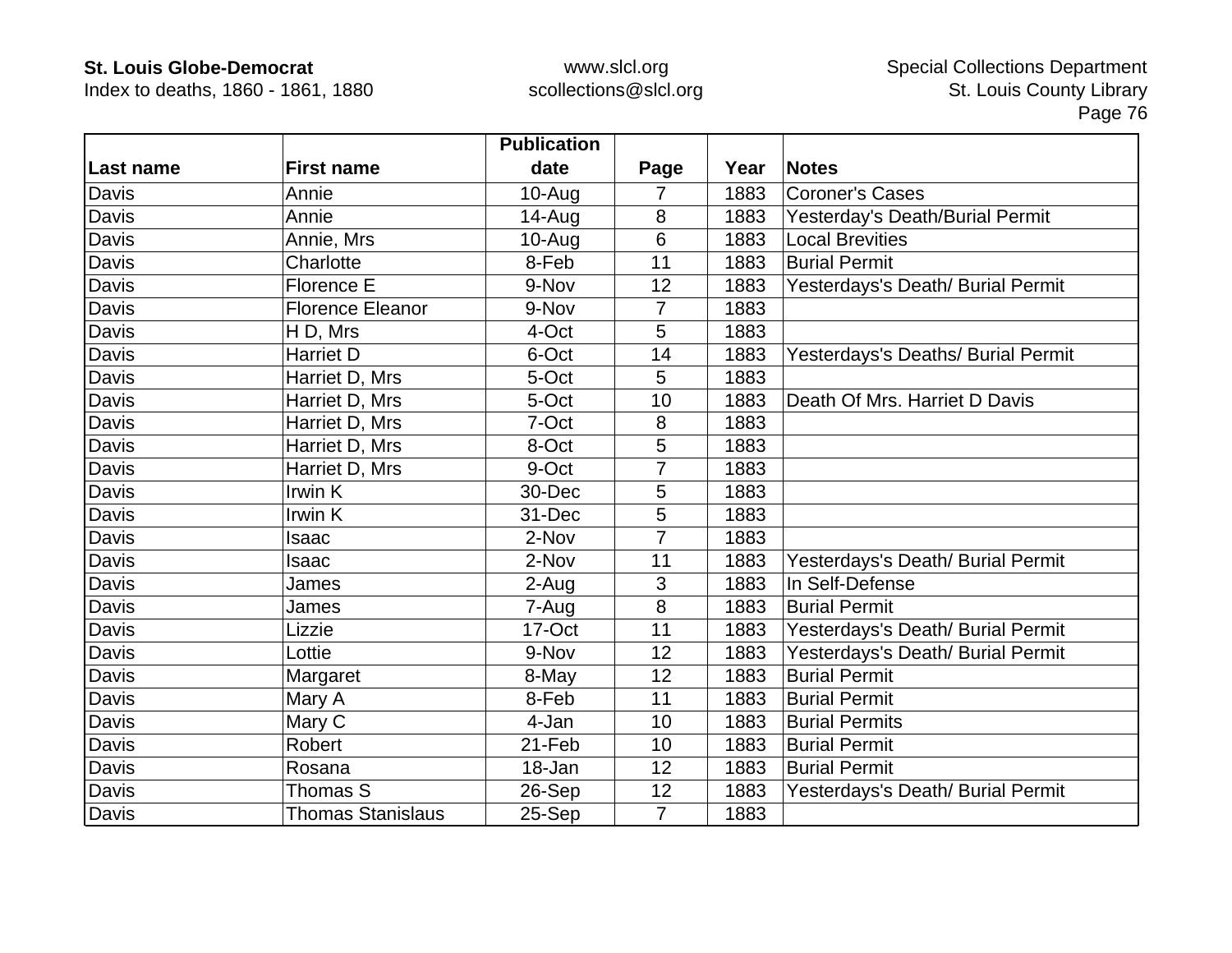Index to deaths, 1860 - 1861, 1880

|               |                   | <b>Publication</b> |                |      |                                        |
|---------------|-------------------|--------------------|----------------|------|----------------------------------------|
| Last name     | <b>First name</b> | date               | Page           | Year | <b>Notes</b>                           |
| Davis         | Viola             | $21 - Jun$         | 12             | 1883 | <b>Burial Permit</b>                   |
| Davis         | William           | $2-Jul$            | 5              | 1883 |                                        |
| Davis         | William           | $3 -$ Jul          | 7              | 1883 |                                        |
| Dawes         | Wm                | $11 -$ Jul         | $\overline{7}$ | 1883 | Killed By The Cars                     |
| Daws          | <b>Bridget</b>    | 9-Oct              | 12             | 1883 | Yesterdays's Death/ Burial Permit      |
| Dawson        | <b>Dick</b>       | $19-Auq$           | 3              | 1883 | Kicked To Death By A Mule              |
| Dawson        | Ella E            | 19-Dec             | 3              | 1883 | Yesterdays's Death List/ Burial Permit |
| Dawson        | Ellen K           | 18-Dec             | $\overline{7}$ | 1883 |                                        |
| Day           | Fannie            | 6-Sep              | 8              | 1883 | Yesterdays's Death/ Burial Permit      |
| Day           | Henrietta         | 6-Nov              | 11             | 1883 | Yesterdays's Death/ Burial Permit      |
| Day           | James S           | 6-Mar              | 12             | 1883 | <b>Burial Permit</b>                   |
| Dayball       | Elizabeth         | 12-Jan             | 8              | 1883 | <b>Burial Permit</b>                   |
| Dayball       | Maggie            | 28-Sep             | 10             | 1883 | Yesterdays's Death/ Burial Permit      |
| Dayton        | Jessie            | 24-Jan             | 10             | 1883 | <b>Burial Permit</b>                   |
| Ddzengolewski | Emma              | 23-Feb             | 5              | 1883 |                                        |
| De Bausset    | Christopher E     | 28-Jun             | 12             | 1883 | <b>Burial Permit</b>                   |
| De Bausset    | <b>Emmanuel C</b> | 27-Jun             | 7              | 1883 |                                        |
| De Camp       | Mahlon            | 4-Feb              | 5              | 1883 |                                        |
| De Camp       | Mahlon            | 4-Feb              | 9              | 1883 | Deaths of Well-Known Odd Fellows       |
| De Camp       | Mahlon            | 5-Feb              | 8              | 1883 | Obituary                               |
| De Camp       | Mahon             | 3-Feb              | $\overline{7}$ | 1883 |                                        |
| De Geeter     | Eliza             | $14 - Aug$         | 8              | 1883 | Yesterday's Death/Burial Permit        |
| De Gitam      | Antoine           | 4-May              | 5              | 1883 |                                        |
| De Herder     | <b>Therese</b>    | 12-Dec             | 12             | 1883 | Yesterdays's Death List/ Burial Permit |
| De Lassuse    | Paul              | 18-Jun             | 3              | 1883 | <b>Local Brevities</b>                 |
| De Mier       | James L           | 14-Sep             | 12             | 1883 | Death Of An Old Resident               |
| De Penna      | Louis             | 12-Oct             | $\overline{7}$ | 1883 | <b>Funeral Notice</b>                  |
| De Pinna      | Louis             | 11-Oct             | $\overline{7}$ | 1883 |                                        |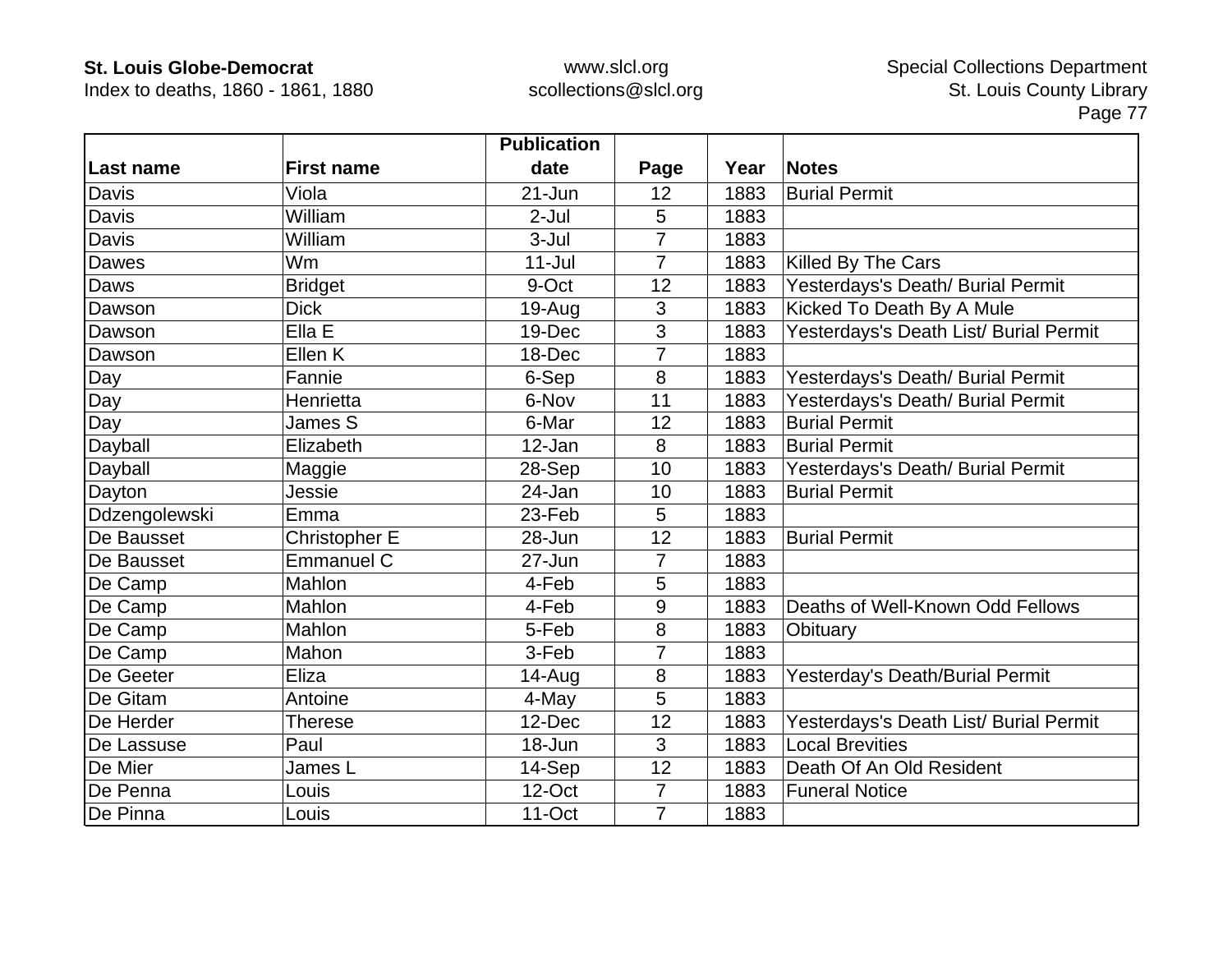Index to deaths, 1860 - 1861, 1880

|                 |                    | <b>Publication</b> |                |      |                                        |
|-----------------|--------------------|--------------------|----------------|------|----------------------------------------|
| Last name       | <b>First name</b>  | date               | Page           | Year | <b>Notes</b>                           |
| De Pinna        | Louis              | 12-Oct             | 11             | 1883 | Yesterdays's Death/ Burial Permit      |
| De Pugh         | Henry              | 31-Mar             | 5              | 1883 | Suburban, Rocky Fork Tragedy           |
| De Russey       | Linda T            | 27-Apr             | 5              | 1883 |                                        |
| <b>Deadrick</b> | Florence           | 16-Oct             | 7              | 1883 |                                        |
| Dean            | Birdie (Infant Of) | 30-Oct             | 9              | 1883 | <b>Coroner's Cases</b>                 |
| Dean            | Harriet M,         | 8-May              | 12             | 1883 | <b>Burial Permit</b>                   |
| Dean            | Harriet M, Mrs     | 6-May              | 7              | 1883 | Mrs Harriet M Dean's Death             |
| Dean            | Henriette M, Mrs   | 6-May              | 8              | 1883 |                                        |
| Dean            | Henriette M, Mrs   | 7-May              | 5              | 1883 |                                        |
| Dean            | Henriette M, Mrs   | 8-May              | $\overline{4}$ | 1883 | Mrs H M Dean's Funeral                 |
| Dean            | Mina               | 4-Aug              | 12             | 1883 | <b>Burial Permit</b>                   |
| Dean            | Thomas             | 15-Sep             | 6              | 1883 | Lost In The River                      |
| Dean            | Thomas             | 22-Sep             | 9              | 1883 | Yesterdays's Death/ Burial Permit      |
| Debisschop      | Jos (Infant Of)    | 19-Jun             | 12             | 1883 | <b>Burial Permit</b>                   |
| <b>Deck</b>     | Christian          | 6-Jun              | 11             | 1883 | <b>Burial Permit</b>                   |
| Deckelmann      | Anna               | 7-Dec              | 12             | 1883 | Yesterdays's Death List/ Burial Permit |
| Decken          | Joseph             | 6-Apr              | 10             | 1883 | <b>Burial Permit</b>                   |
| Decken          | Wm                 | 31-Aug             | 9              | 1883 | Yesterdays's Death/ Burial Permit      |
| <b>Decker</b>   | Anna               | 15-Mar             | 9              | 1883 | <b>Burial Permit</b>                   |
| <b>Decker</b>   | Carl               | 2-Oct              | 9              | 1883 | Yesterdays's Death/ Burial Perm        |
| <b>Decker</b>   | Freddie            | 23-Jul             | $\overline{2}$ | 1883 | <b>Local Brevities</b>                 |
| <b>Decker</b>   | Gustave            | 25-Jan             | 12             | 1883 | <b>Burial Permit</b>                   |
| <b>Decker</b>   | Mary Ann           | 30-Dec             | 9              | 1883 | Yesterdays's Death List/ Burial Permit |
| Dedier          | Joseph             | 14-Jun             | 7              | 1883 |                                        |
| Dee             | Eugenia            | 17-Apr             | 11             | 1883 | <b>Burial Permit</b>                   |
| Dee             | Matthew            | 25-Nov             | 5              | 1883 |                                        |
| Dee             | Matthew            | 26-Nov             | 5              | 1883 |                                        |
| Degnan          | Maria A            | 24-Oct             | 9              | 1883 | Yesterdays's Death/ Burial Permit      |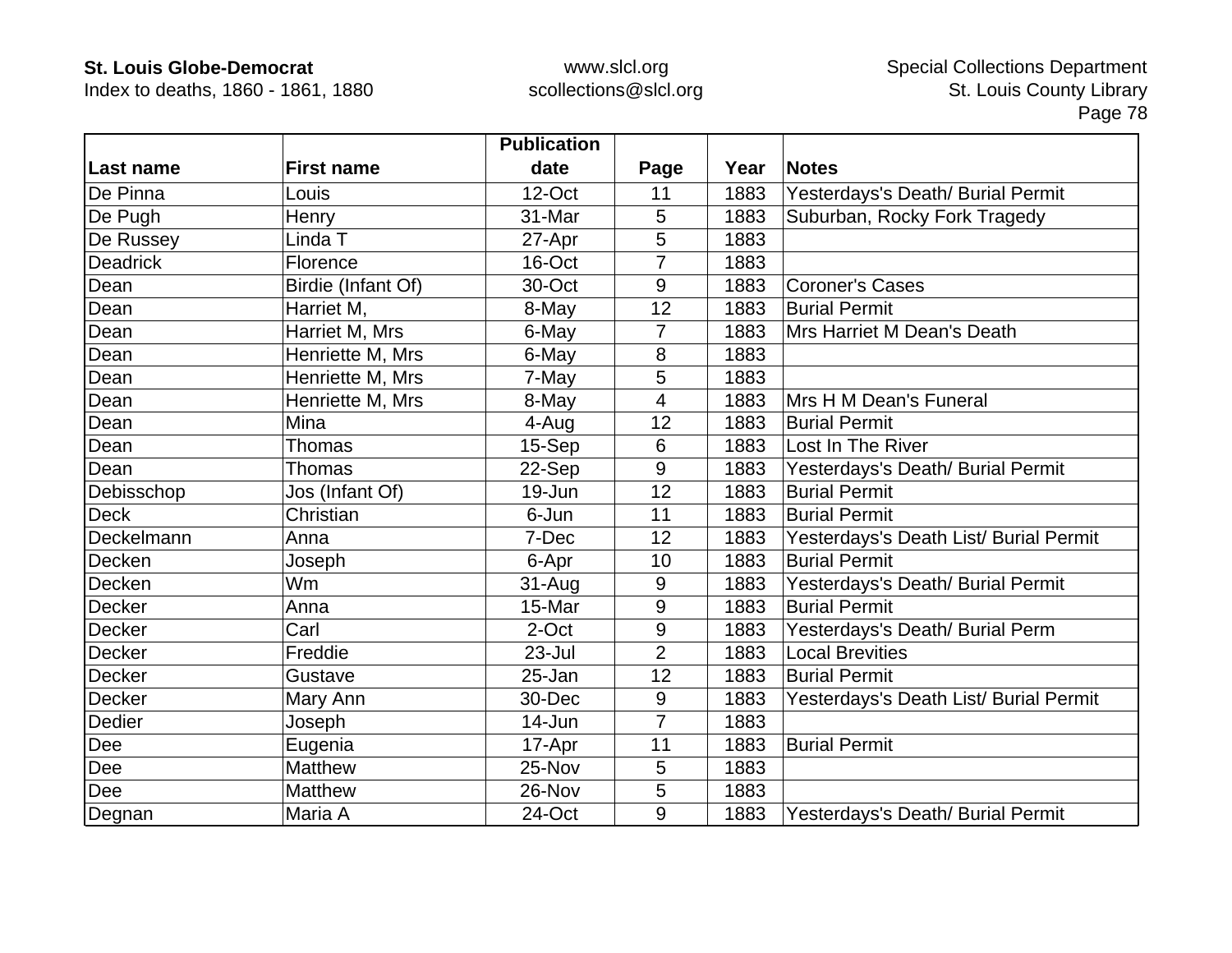Index to deaths, 1860 - 1861, 1880

|                  |                   | <b>Publication</b> |      |      |                                        |
|------------------|-------------------|--------------------|------|------|----------------------------------------|
| <b>Last name</b> | <b>First name</b> | date               | Page | Year | <b>Notes</b>                           |
| <b>Deiker</b>    | Eddie             | 10-Apr             | 11   | 1883 | <b>Burial Permit</b>                   |
| Deikneite        | John              | 1-Aug              | 5    | 1883 |                                        |
| Deikneiter       | John              | 2-Aug              | 5    | 1883 |                                        |
| Deirkes          | Annie             | 7-Feb              | 10   | 1883 | <b>Burial Permit</b>                   |
| <b>Deitz</b>     | Oscar J           | 5-Aug              | 9    | 1883 | <b>Burial Permit</b>                   |
| <b>Dekass</b>    | Anna              | 29-Nov             | 12   | 1883 | Yesterdays's Death List/ Burial Permit |
| Delabar          | G                 | $11-Auq$           | 9    | 1883 | <b>Burial Permit</b>                   |
| Delahar          | Johnie            | $15 -$ Jul         | 9    | 1883 | <b>Burial Permit</b>                   |
| Delainey         | Annie             | 4-Apr              | 12   | 1883 | <b>Burial Permit</b>                   |
| DelaIn           | Thomas            | 12-Sep             | 6    | 1883 | Died Doing His Duty                    |
| Delalney         | John              | 1-Jun              | 6    | 1883 | <b>Local Brevities</b>                 |
| Delaly           | <b>Emeline</b>    | 11-Mar             | 18   | 1883 | <b>Burial Permit</b>                   |
| Delaney          | Anna M            | 7-Feb              | 10   | 1883 | <b>Burial Permit</b>                   |
| Delaney          | John              | 18-Mar             | 5    | 1883 |                                        |
| Delaney          | John              | 19-Mar             | 5    | 1883 |                                        |
| Delaney          | John              | 3-Jun              | 10   | 1883 | <b>Burial Permit</b>                   |
| Delaney          | Johnson           | 20-Mar             | 11   | 1883 | <b>Burial Permit</b>                   |
| Delaney          | <b>Patrick</b>    | 18-Dec             | 12   | 1883 | Yesterdays's Death List/ Burial Permit |
| Delaney          | <b>Thionas</b>    | 12-Sep             | 8    | 1883 | <b>Fireman's Funeral</b>               |
| Delaney          | Thomas            | 10-Sep             | 3    | 1883 | <b>Fatal Fire, Saddest Event</b>       |
| Delaney          | Thomas            | 11-Sep             | 5    | 1883 |                                        |
| Delaney          | <b>Thomas</b>     | 11-Sep             | 6    | 1883 | <b>Coroner's Cases</b>                 |
| <b>Delarber</b>  | George            | 10-Nov             | 8    | 1883 | Yesterdays's Death/ Burial Permit      |
| Delarber         | Henry             | 10-Nov             | 8    | 1883 | Yesterdays's Death/ Burial Permit      |
| Delarber         | Peter             | 26-May             | 8    | 1883 | <b>Local Brevities</b>                 |
| Delarher         | Peter             | 27-May             | 17   | 1883 | <b>Burial Permit</b>                   |
| Delassusa        | Paul              | 20-Jun             | 11   | 1883 | <b>Burial Permit</b>                   |
| Delay            | James M           | 20-Aug             | 3    | 1883 | Died On The Sidewalk                   |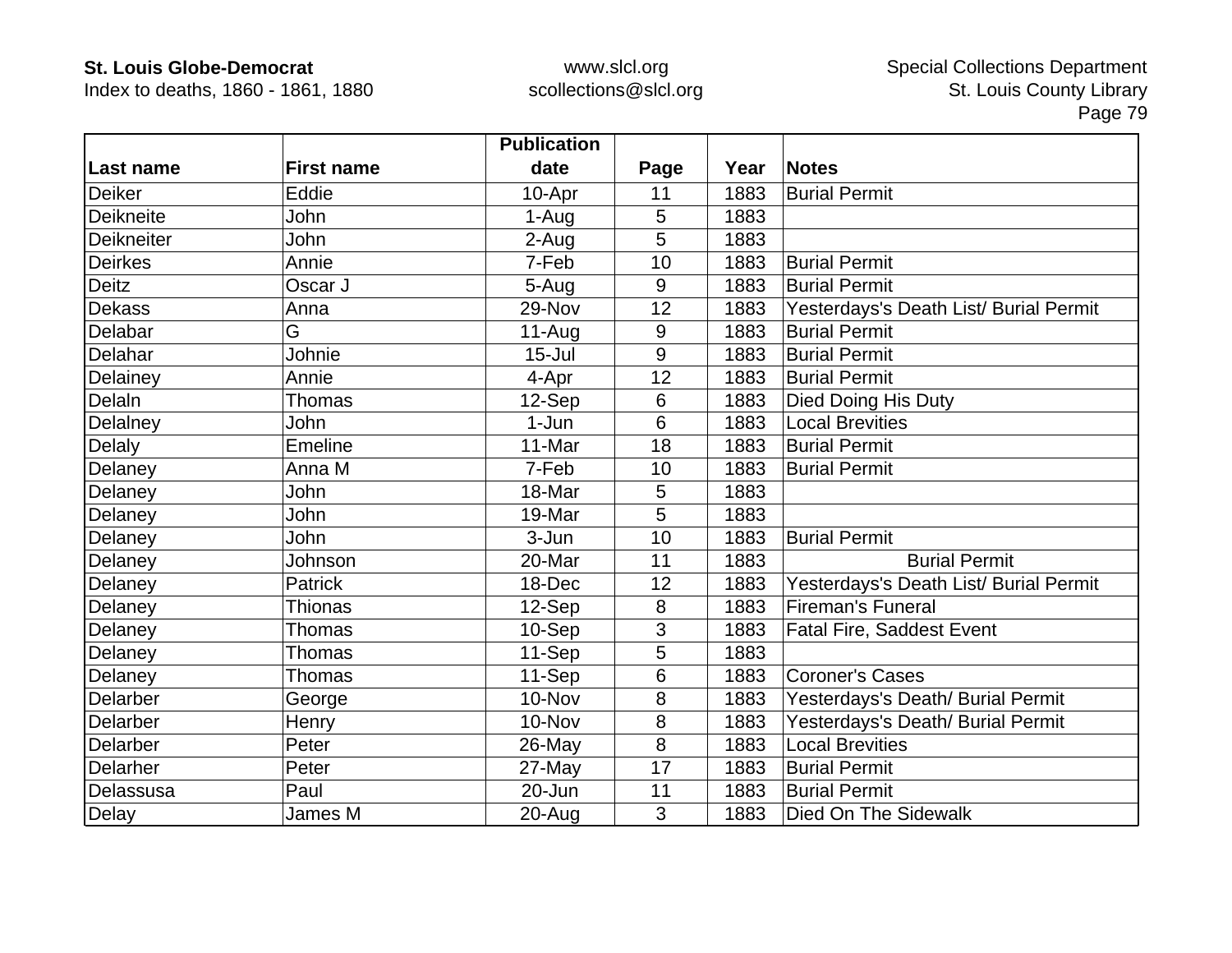Index to deaths, 1860 - 1861, 1880

|               |                   | <b>Publication</b> |                |      |                                   |
|---------------|-------------------|--------------------|----------------|------|-----------------------------------|
| Last name     | <b>First name</b> | date               | Page           | Year | <b>Notes</b>                      |
| Delay         | James M           | $21 - Aug$         | 7              | 1883 | Cause Of Delay's Death            |
| Delay         | James M           | 22-Aug             | 8              | 1883 | Yesterdays's Death/Burial Permit  |
| Deleny        | Ann, Mrs          | 4-Apr              | 7              | 1883 |                                   |
| Deliendorph   | Robbie            | $1-Jul$            | 9              | 1883 | <b>Burial Permit</b>              |
| <b>Delke</b>  | Ed                | 10-Apr             | 5              | 1883 | <b>Local Brevities</b>            |
| <b>Delker</b> | John M            | 9-Jan              | 8              | 1883 | <b>Burial Permit</b>              |
| DeLoach       | O L, Mrs          | 7-Sep              | 5              | 1883 |                                   |
| Deloach       | Olivia L          | 8-Sep              | 9              | 1883 | Yesterdays's Death/ Burial Permit |
| Deloge        | Frank             | 16-Nov             | 8              | 1883 | <b>Local Brevities</b>            |
| Dement        | <b>Richard B</b>  | 24-Jul             | 5              | 1883 |                                   |
| Dement        | <b>Richard B</b>  | 26-Jul             | 5              | 1883 |                                   |
| Demey         | Katie             | $25 -$ Jul         | 10             | 1883 | <b>Burial Permit</b>              |
| Deming        | Harry Lee         | 29-Oct             | 5              | 1883 |                                   |
| Deming        | Harry Lee         | 30-Oct             | $\overline{7}$ | 1883 |                                   |
| Deming        | Harry Lee         | 31-Oct             | 7              | 1883 |                                   |
| Dempsey       | Lawrence          | 11-Oct             | $\overline{7}$ | 1883 |                                   |
| Dempsey       | Lawrence          | 12-Oct             | 11             | 1883 | Yesterdays's Death/ Burial Permit |
| Dempster      | Mary C            | 6-Nov              | 11             | 1883 | Yesterdays's Death/ Burial Permit |
| Dempster      | Mary C, Mrs       | 6-Nov              | 7              | 1883 |                                   |
| Demy          | Kate, Mrs         | 24-Jul             | 6              | 1883 | <b>Local Brevities</b>            |
| Den           | Sarah A           | 2-Nov              | 11             | 1883 | Yesterdays's Death/ Burial Permit |
| Dengler       | Frank             | 27-Jan             | 12             | 1883 | <b>Burial Permit</b>              |
| Denison       | Honora            | 15-Sep             | 11             | 1883 | Yesterdays's Death/ Burial Permit |
| Denker        | Herman            | 29-Mar             | 5              | 1883 | <b>Local Brevities</b>            |
| Denker        | Herman            | 30-Mar             | 10             | 1883 | <b>Burial Permit</b>              |
| Denner        | Wm F              | 30-Mar             | 10             | 1883 | <b>Burial Permit</b>              |
| Denniing      | <b>Harry Lee</b>  | 30-Oct             | 12             | 1883 | Yesterdays's Death/ Burial Permit |
| Denny         | John              | 27-Feb             | 11             | 1883 | <b>Burial Permit</b>              |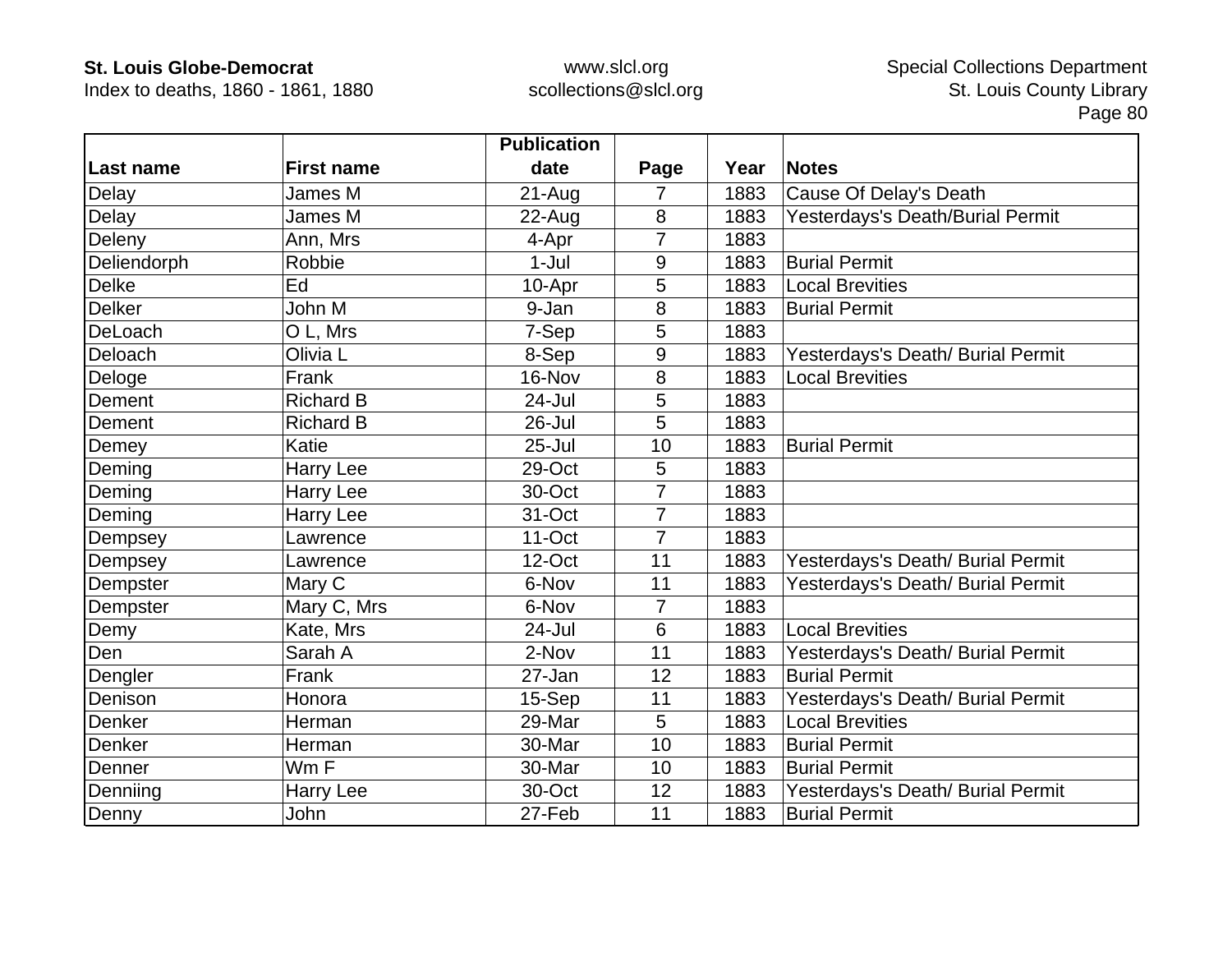Index to deaths, 1860 - 1861, 1880

|                 |                   | <b>Publication</b> |                |      |                                    |
|-----------------|-------------------|--------------------|----------------|------|------------------------------------|
| Last name       | <b>First name</b> | date               | Page           | Year | <b>Notes</b>                       |
| Denny           | John D            | 25-Feb             | 8              | 1883 |                                    |
| Denny           | John D            | 26-Feb             | 5              | 1883 |                                    |
| Denny           | Louie             | $26 -$ Jul         | 8              | 1883 | <b>Burial Permit</b>               |
| Denoyer         | Ernst             | 11-Apr             | 9              | 1883 | <b>Burial Permit</b>               |
| Denver          | James             | 27-Jan             | 12             | 1883 | <b>Burial Permit</b>               |
| <b>DePew</b>    | Henry             | 30-Mar             | 8              | 1883 | Suburban                           |
| Deppe           | Emma              | 23-Apr             | 5              | 1883 |                                    |
| DePugh          | Henry             | 3-Apr              | 11             | 1883 | Suburban, Alton, Illinois          |
| DePugh          | Unknown           | 1-Apr              | 9              | 1883 | Suburban, Officers On The Track Of |
| DePugh          | Unknown           | $17 -$ Jul         | 10             | 1883 | Suburban, Rocky Fork Murder        |
| Deruntz         | Emil              | 29-May             | 8              | 1883 | Slain On The Church Road           |
| <b>Deschler</b> | Anna Maria        | 30-Jan             | 11             | 1883 | <b>Burial Permit</b>               |
| <b>Deslisle</b> | Edward            | 21-Oct             | 9              | 1883 | Yesterdays's Death/ Burial Permit  |
| Desloge         | Frank             | 15-Nov             | 5              | 1883 | Death of Frank Desloge             |
| Desloge         | Frank             | 15-Nov             | $\overline{7}$ | 1883 |                                    |
| Desmond         | Mary              | 6-Mar              | 12             | 1883 | <b>Burial Permit</b>               |
| <b>Deters</b>   | Josephine         | 30-Oct             | 12             | 1883 | Yesterdays's Death/ Burial Permit  |
| Deti            | Gerard            | 8-Sep              | 9              | 1883 | Yesterdays's Death/ Burial Permit  |
| Detmering       | Charlotte         | 16-Jan             | 10             | 1883 | <b>Burial Permit</b>               |
| Devahey         | John J            | 20-Sep             | 8              | 1883 | Yesterdays's Death/ Burial Permit  |
| Devenport       | Mary              | 7-Sep              | 8              | 1883 | Yesterdays's Death/ Burial Permit  |
| Deveny          | Maggie            | 29-Jun             | 10             | 1883 | <b>Burial Permit</b>               |
| Deveraux        | Willie            | 11-Feb             | 9              | 1883 | <b>Burial Permit</b>               |
| <b>Devereux</b> | William           | 11-Feb             | 5              | 1883 |                                    |
| Devine          | Caroline M        | 22-Jul             | $9$            | 1883 | <b>Burial Permit</b>               |
| Devine          | Margaret          | $15 -$ Jul         | 5              | 1883 |                                    |
| Devine          | Margaret          | $15 -$ Jul         | 9              | 1883 | <b>Burial Permit</b>               |
| Devine          | <b>Thomas</b>     | 24-Nov             | $\overline{7}$ | 1883 |                                    |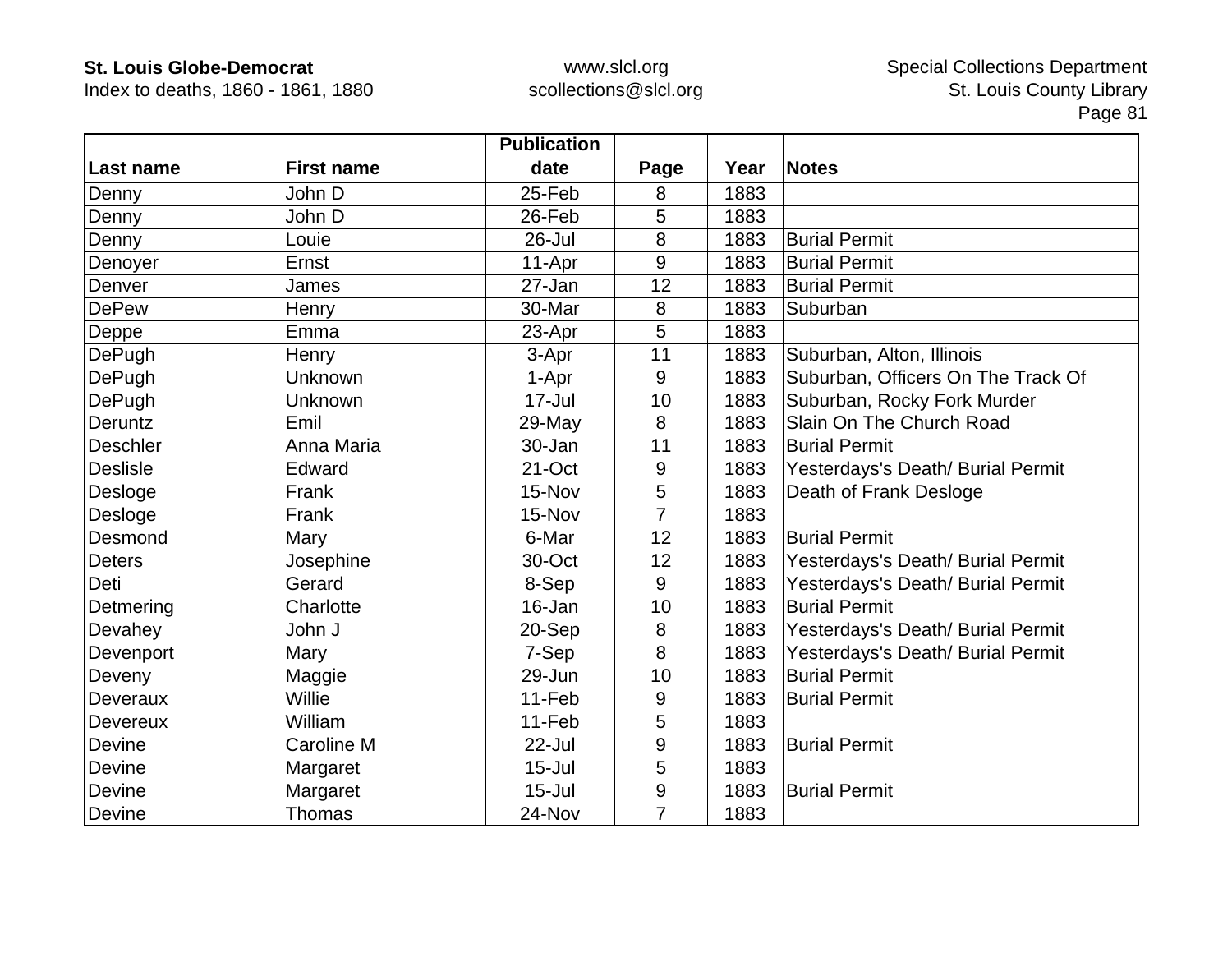Index to deaths, 1860 - 1861, 1880

|                  |                          | <b>Publication</b> |                |      |                                        |
|------------------|--------------------------|--------------------|----------------|------|----------------------------------------|
| Last name        | <b>First name</b>        | date               | Page           | Year | <b>Notes</b>                           |
| <b>Devine</b>    | Thomas                   | 25-Nov             | 5              | 1883 |                                        |
| <b>Devine</b>    | <b>Thomas</b>            | 25-Nov             | 20             | 1883 | Yesterdays's Death List/ Burial Permit |
| Devine           | Thomas                   | 26-Nov             | 8              | 1883 | <b>Church Vs Society</b>               |
| Devoy            | <b>Charlotte Agnes</b>   | 31-Dec             | 5              | 1883 |                                        |
| <b>DeWitt</b>    | Eugenia                  | 20-Oct             | 12             | 1883 | Yesterdays's Death/ Burial Permit      |
| <b>Dexter</b>    | William                  | 1-Jun              | 6              | 1883 | <b>Burial Permit</b>                   |
| Diamond          | John                     | 3-Jan              | 8              | 1883 | <b>Burial Permits</b>                  |
| Diamond          | John W                   | 2-Jan              | 5              | 1883 |                                        |
| Dickemper        | <b>Bernhard</b>          | 10-Feb             | 5              | 1883 | <b>Burial Permit</b>                   |
| <b>Dickinson</b> | <b>Belle</b>             | 16-Oct             | 12             | 1883 | Yesterdays's Death/ Burial Permit      |
| Dickman          | Mabel                    | $22$ -Aug          | 8              | 1883 | Yesterdays's Death/Burial Permit       |
| Dickmann         | David                    | 18-May             | 10             | 1883 | <b>Burial Permit</b>                   |
| <b>Dickmann</b>  | Frederick W              | 14-Jun             | 12             | 1883 | <b>Burial Permit</b>                   |
| Dickmeyer        | Wilhelmina               | 18-Feb             | 9              | 1883 | <b>Burial Permit</b>                   |
| <b>Dickruger</b> | Luisa                    | 2-Nov              | 11             | 1883 | Yesterdays's Death/ Burial Permit      |
| Dickson          | John                     | 10-Oct             | 8              | 1883 | <b>St Louisan Slain</b>                |
| Dickson          | Minnie                   | 16-Nov             | 12             | 1883 | Yesterdays's Death/ Burial Permit      |
| <b>Dickson</b>   | William T, Mrs           | 4-Jul              | 5              | 1883 |                                        |
| Dickson          | William T, Mrs           | 5-Jul              | 5              | 1883 |                                        |
| <b>Dickson</b>   | William T, Mrs           | 6-Jul              | 6              | 1883 |                                        |
| <b>Didier</b>    | Mary F                   | 4-Sep              | $\bf 8$        | 1883 | Yesterdays's Death/ Burial Permit      |
| Dieckmann        | Arnold (Daughter of)     | 9-Feb              | $\overline{7}$ | 1883 | A Child Scalded to Death               |
| Diekmann         | <b>Frederick William</b> | 13-Jun             | 7              | 1883 |                                        |
| Diekmann         | <b>Frederick William</b> | 14-Jun             | $\overline{7}$ | 1883 |                                        |
| Dielard          | Geo                      | 6-Mar              | 12             | 1883 | <b>Burial Permit</b>                   |
| <b>Diem</b>      | Hermann                  | 18-Mar             | 18             | 1883 | <b>Burial Permit</b>                   |
| Dienst           | Alexander, Dr            | 4-May              | 5              | 1883 |                                        |
| <b>Dienst</b>    | Alexander, Dr            | 5-May              | 5              | 1883 |                                        |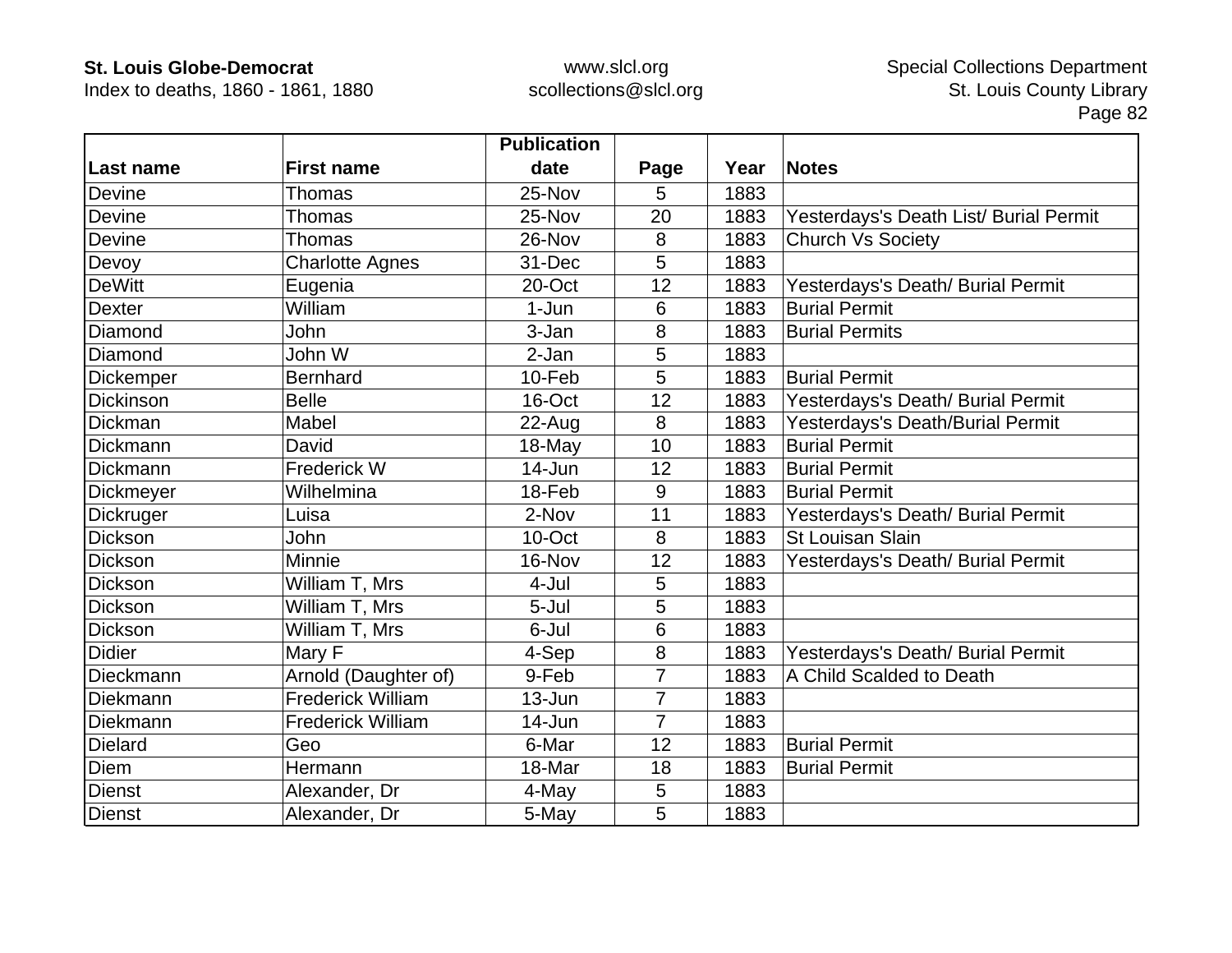Index to deaths, 1860 - 1861, 1880

|                 |                   | <b>Publication</b> |                |      |                                        |
|-----------------|-------------------|--------------------|----------------|------|----------------------------------------|
| Last name       | <b>First name</b> | date               | Page           | Year | <b>Notes</b>                           |
| Dienst          | Alexander, Dr     | 5-May              | 8              | 1883 | Dr Alexanader Dienst's Death           |
| Dienst          | Alexander, Dr     | 5-May              | 13             | 1883 | <b>Burial Permit</b>                   |
| <b>Dienst</b>   | Alexander, Dr     | 6-May              | 8              | 1883 |                                        |
| Dienstbler      | Freddie E         | 14-Jan             | 5              | 1883 |                                        |
| <b>Dierker</b>  | John H            | 17-Feb             | 12             | 1883 | <b>Burial Permit</b>                   |
| <b>Dierker</b>  | Mary E            | 13-Feb             | 9              | 1883 | <b>Burial Permit</b>                   |
| <b>Dierkes</b>  | Franz A           | 14-Oct             | 18             | 1883 | Yesterday's Death/ Burial Permit       |
| <b>Dietrich</b> | Christian         | 4-Feb              | 9              | 1883 | <b>Burial Permit</b>                   |
| <b>Dietz</b>    | Johann A          | 22-Sep             | 9              | 1883 | Yesterdays's Death/ Burial Permit      |
| Digantini       | Antonio           | 5-May              | 13             | 1883 | <b>Burial Permit</b>                   |
| Dignan          | Maria A           | 24-Oct             | 7              | 1883 |                                        |
| Dill            | Arnold            | 19-Jun             | 12             | 1883 | <b>Burial Permit</b>                   |
| <b>Dillie</b>   | Frank             | 20-Jul             | 10             | 1883 | <b>Burial Permit</b>                   |
| <b>Dillon</b>   | Frank             | $25 - Aug$         | 9              | 1883 | Yesterdays's Death/Burial Permit       |
| <b>Dillon</b>   | John J            | 12-Jan             | 5              | 1883 |                                        |
| <b>Dillon</b>   | John J            | 13-Jan             | 12             | 1883 | <b>Burial Permits</b>                  |
| <b>Dillon</b>   | Lessee            | 8-Feb              | 11             | 1883 | <b>Burial Permit</b>                   |
| <b>Dillon</b>   | Patrick           | $15 -$ Jul         | 9              | 1883 | <b>Burial Permit</b>                   |
| Dingeler        | Mary              | 26-Jul             | 8              | 1883 | <b>Burial Permit</b>                   |
| <b>Dinkel</b>   | Mabel             | 8-Dec              | 10             | 1883 | Yesterdays's Death List/ Burial Permit |
| Dissman         | Mrs (Infant Of)   | 2-Dec              | 17             | 1883 | <b>Coroner's Cases</b>                 |
| Dix             | George M          | 4-Jan              | 10             | 1883 | <b>Burial Permits</b>                  |
| Dixon           | Emma              | 19-Oct             | 9              | 1883 | Yesterdays's Death/ Burial Permit      |
| <b>Dixon</b>    | F G               | 4-May              | 10             | 1883 | <b>Burial Permit</b>                   |
| <b>Dixon</b>    | Frank             | 7-Aug              | 8              | 1883 | <b>False Shame</b>                     |
| <b>Dixon</b>    | Joseph            | $10 -$ Jul         | $\overline{7}$ | 1883 | <b>Burial Permit</b>                   |
| Dobbin          | Wm J              | 30-Jan             | 11             | 1883 | <b>Burial Permit</b>                   |
| <b>Dobbins</b>  | Samuel            | 20-Mar             | 11             | 1883 | <b>Burial Permit</b>                   |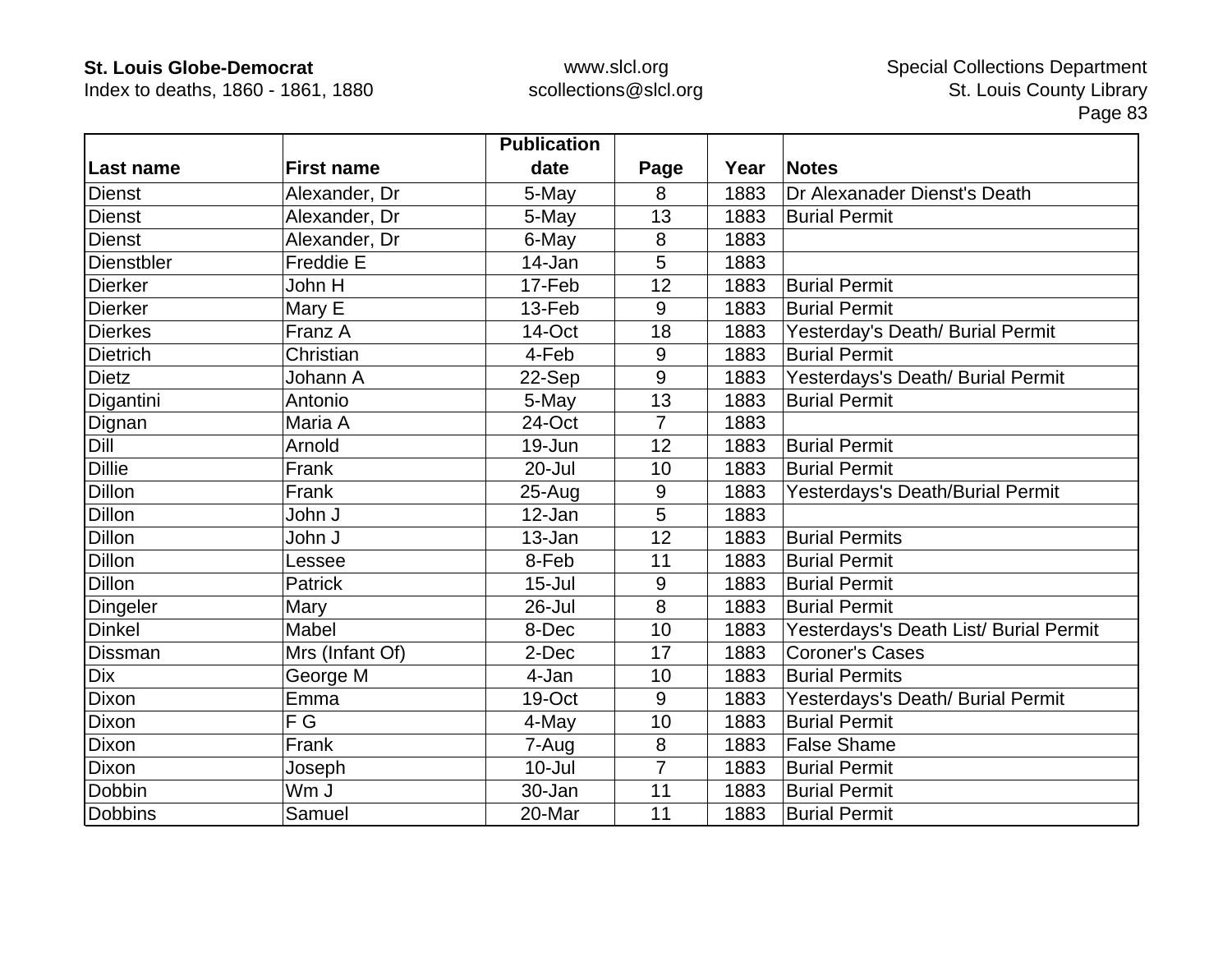Index to deaths, 1860 - 1861, 1880

|               |                      | <b>Publication</b> |                |      |                                        |
|---------------|----------------------|--------------------|----------------|------|----------------------------------------|
| Last name     | <b>First name</b>    | date               | Page           | Year | <b>Notes</b>                           |
| <b>Dobler</b> | John                 | 7-Apr              | 12             | 1883 | <b>Burial Permit</b>                   |
| <b>Docker</b> | John                 | 10-Oct             | 11             | 1883 | Yesterdays's Death/ Burial Permit      |
| Docter        | Augusta C            | 2-May              | 11             | 1883 | <b>Burial Permit</b>                   |
| Dodrsey       | Aaron                | 24-Jan             | 10             | 1883 | <b>Burial Permit</b>                   |
| Doens         | Mary                 | 30-Aug             | 8              | 1883 | Yesterdays's Death/ Burial Permit      |
| Doering       | August               | 13-Jan             | $\overline{7}$ | 1883 |                                        |
| Doering       | August               | 14-Jan             | 5              | 1883 |                                        |
| Doering       | George               | 20-Jan             | 12             | 1883 | <b>Burial Permit</b>                   |
| Doerr         | Caroline             | 3-Apr              | 12             | 1883 | <b>Burial Permit</b>                   |
| Doerr         | Christian            | 24-Jan             | 10             | 1883 | <b>Burial Permit</b>                   |
| Doerr         | Conrad L (Infant Of) | 29-Sep             | 13             | 1883 | Yesterdays's Death/ Burial Permit      |
| Doerr         | Luella               | 19-May             | 13             | 1883 | <b>Burial Permit</b>                   |
| Doerr         | Luella D             | 17-May             | $\overline{7}$ | 1883 |                                        |
| Doerr         | Luella D             | 18-May             | 5              | 1883 |                                        |
| Doerr         | Mary                 | 25-Mar             | 16             | 1883 | <b>Burial Permit</b>                   |
| <b>Doerst</b> | Chas                 | 9-Dec              | 19             | 1883 | Yesterdays's Death List/ Burial Permit |
| Doescher      | Alvina               | 15-Dec             | 10             | 1883 | Yesterdays's Death List/ Burial Permit |
| Doherty       | <b>Martin</b>        | $11$ -Oct          | 9              | 1883 | Yesterdays's Death/ Burial Permit      |
| Dohle         | Elizabeth            | 27-Sep             | 12             | 1883 | Yesterdays's Death/ Burial Permit      |
| Dohle         | Fred                 | 12-Mar             | $\overline{7}$ | 1883 | <b>Local Brevities</b>                 |
| Dohle         | Frederick            | 14-Mar             | 12             | 1883 | <b>Burial Permit</b>                   |
| Dojek         | Joseph               | 28-Sep             | 10             | 1883 | Yesterdays's Death/ Burial Permit      |
| Dolan         | Annie                | 3-Mar              | 12             | 1883 | <b>Burial Permit</b>                   |
| Dolan         | Edward               | 3-Apr              | 12             | 1883 | <b>Burial Permit</b>                   |
| Dolan         | Julia                | 29-Aug             | 5              | 1883 |                                        |
| Dolan         | Maggie               | 18-Jul             | 8              | 1883 | <b>Burial Permit</b>                   |
| Dolan         | Mary Jane            | 30-Oct             | 12             | 1883 | Yesterdays's Death/ Burial Permit      |
| <b>Dold</b>   | Francisca            | 28-Nov             | 11             | 1883 | Yesterdays's Death List/ Burial Permit |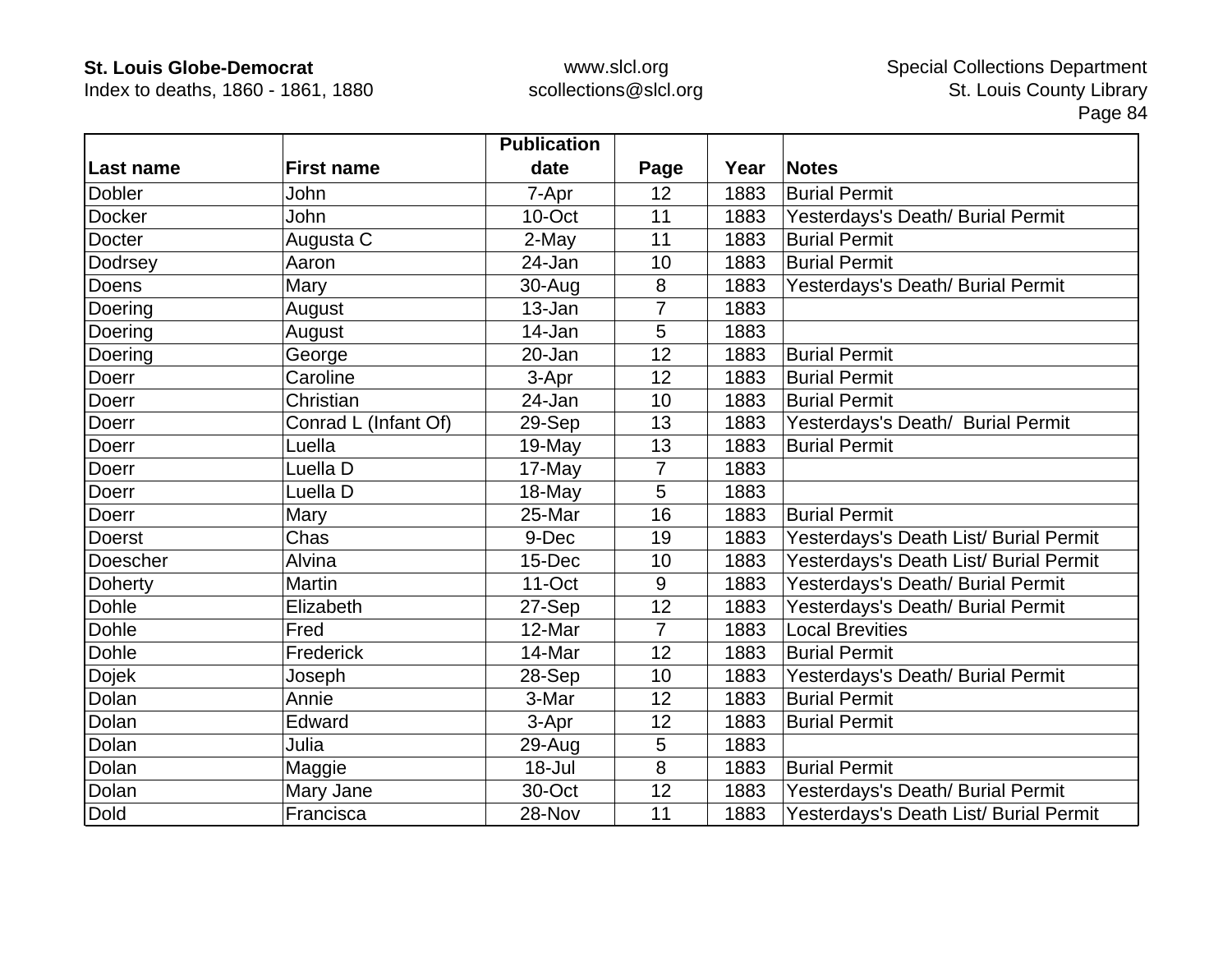Index to deaths, 1860 - 1861, 1880

|                |                    | <b>Publication</b> |                |      |                                        |
|----------------|--------------------|--------------------|----------------|------|----------------------------------------|
| Last name      | <b>First name</b>  | date               | Page           | Year | <b>Notes</b>                           |
| <b>Dolde</b>   | <b>Mathias</b>     | 12-Dec             | 12             | 1883 | Yesterdays's Death List/ Burial Permit |
| <b>Dolde</b>   | <b>Mathias</b>     | 9-Dec              | 5              | 1883 |                                        |
| <b>Dolder</b>  | John               | 5-Sep              | 10             | 1883 | Killed in a Foundry                    |
| <b>Dolder</b>  | John               | 6-Sep              | 6              | 1883 | <b>Local Brevities</b>                 |
| <b>Dolder</b>  | John               | 7-Sep              | 8              | 1883 | Yesterdays's Death/ Burial Permit      |
| Dolen          | Mary J, Mrs        | 30-Oct             | $\overline{7}$ | 1883 |                                        |
| <b>Doles</b>   | Magdalena          | 17-Apr             | 11             | 1883 | <b>Burial Permit</b>                   |
| Dolian         | Edward, Brother    | 3-Apr              | 5              | 1883 | <b>Jesuit Brother's Death</b>          |
| Doll           | Elizabeth          | 6-Jan              | 12             | 1883 | <b>Burial Permit</b>                   |
| Dolors (Horan) | Mary Seven, Sister | 25-Jan             | 12             | 1883 | <b>Burial Permit</b>                   |
| Donahoe        | Frank              | 20-Sep             | 8              | 1883 | Yesterdays's Death/ Burial Permit      |
| Donahoe        | <b>Patrick</b>     | 6-Jan              | 12             | 1883 | <b>Burial Permit</b>                   |
| Donahue (Dowd) | Ida                | 23-Mar             | 10             | 1883 | Found Dead by the Turnkey              |
| <b>Donk</b>    | Arthur             | 8-Jul              | 8              | 1883 |                                        |
| Donk           | Arthur             | 9-Jul              | 5              | 1883 |                                        |
| Donk           | Frank A            | $10 -$ Jul         | $\overline{7}$ | 1883 | <b>Burial Permit</b>                   |
| Donlon         | Ann, Mrs           | 28-Sep             | $\overline{7}$ | 1883 |                                        |
| Donlon         | Ann, Mrs           | 29-Sep             | 5              | 1883 |                                        |
| Donnagan       | Hannah             | 11-Nov             | 5              | 1883 |                                        |
| Donnelly       | Annie              | 21-Oct             | 9              | 1883 | Yesterdays's Death/ Burial Permit      |
| Donnelly       | Annie Laura        | 20-Oct             | $\overline{7}$ | 1883 |                                        |
| Donnelly       | E J, Maj           | 8-Mar              | 6              | 1883 | Death's Doings                         |
| Donnelly       | James A            | 11-Mar             | 5              | 1883 |                                        |
| Donnelly       | James A            | 12-Mar             | 5              | 1883 |                                        |
| Donnelly       | John               | 7-Aug              | 5              | 1883 |                                        |
| Donnelly       | John               | 8-Aug              | 7              | 1883 | <b>Burial Permit</b>                   |
| Donnelly       | Nora               | 15-Mar             | 9              | 1883 | <b>Burial Permit</b>                   |
| Donohoe        | Anna               | 28-Jul             | 9              | 1883 | <b>Burial Permit</b>                   |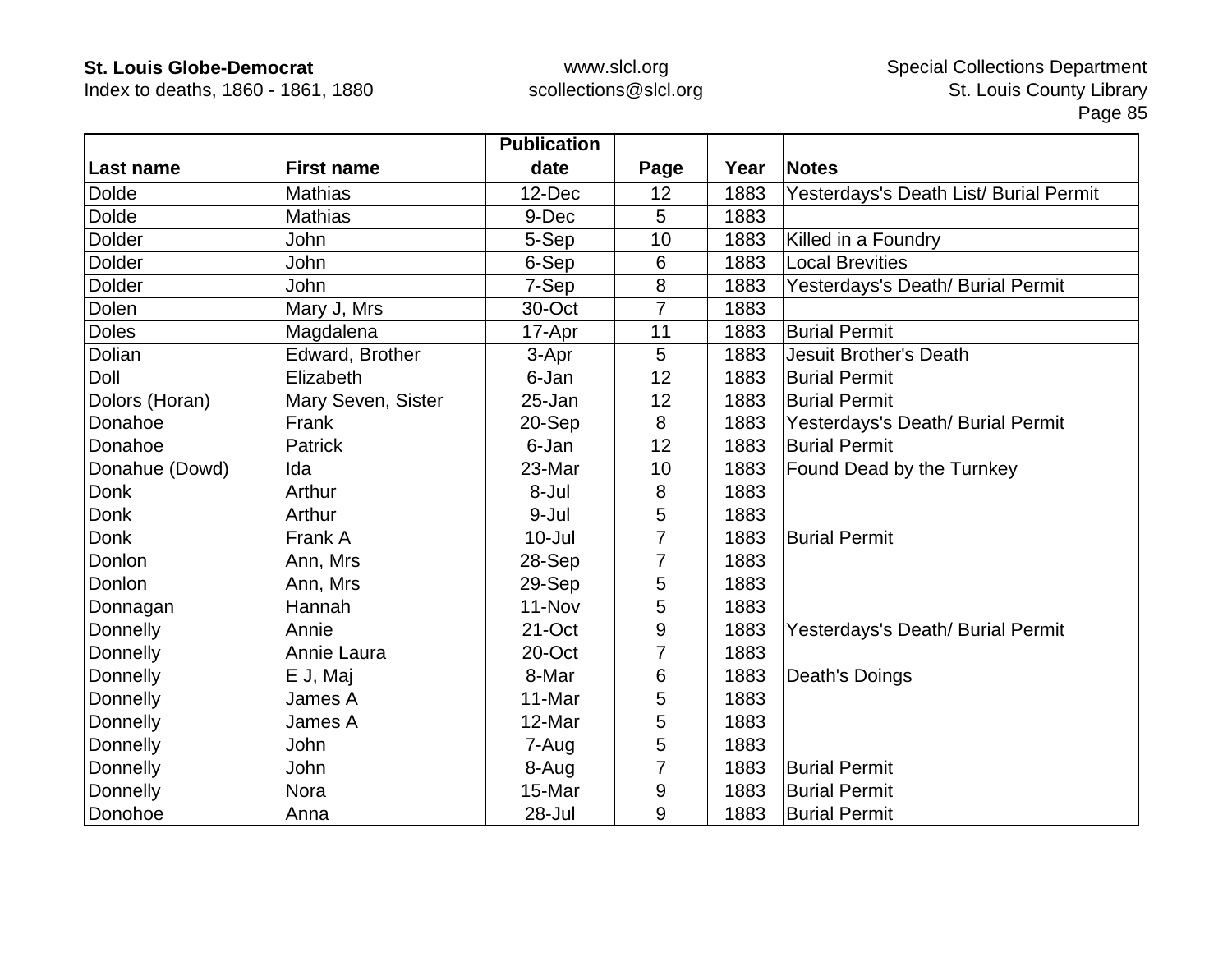Index to deaths, 1860 - 1861, 1880

|                |                   | <b>Publication</b> |                |      |                                        |
|----------------|-------------------|--------------------|----------------|------|----------------------------------------|
| Last name      | <b>First name</b> | date               | Page           | Year | <b>Notes</b>                           |
| Donohoe        | Ellen J           | $11$ -Oct          | 9              | 1883 | Yesterdays's Death/ Burial Permit      |
| Donohoe        | Francis           | 28-Jul             | 9              | 1883 | <b>Burial Permit</b>                   |
| Donohoe        | J J               | 16-Jan             | 10             | 1883 | <b>Burial Permit</b>                   |
| Donohoe        | Michael           | 10-Feb             | 5              | 1883 | <b>Burial Permit</b>                   |
| Donohue        | Ida               | 24-Mar             | 9              | 1883 | Killed by Alcohol                      |
| Donovan        | Annie             | 13-May             | 17             | 1883 | <b>Burial Permit</b>                   |
| Donovan        | Ceceila           | 3-Feb              | 9              | 1883 | <b>Burial Permit</b>                   |
| Donovan        | Cecilia, Mrs      | 2-Feb              | 5              | 1883 |                                        |
| Donovan        | Cecilia, Mrs      | 3-Feb              | 7              | 1883 |                                        |
| Doolan         | Thomas            | 7-Sep              | $\overline{7}$ | 1883 | Suburban News, Jacksonville            |
| Dooling        | Edmond            | 18-Feb             | 15             | 1883 | Suburban, Alton                        |
| Doorstep       | James             | 6-Apr              | 10             | 1883 | <b>Blurial Permit</b>                  |
| Dopp           | Henry             | 13-Feb             | 9              | 1883 | <b>Burial Permit</b>                   |
| Doran          | <b>Charles</b>    | $10 -$ Jul         | $\overline{7}$ | 1883 | <b>Burial Permit</b>                   |
| Doran          | Officer           | 14-Mar             | 4              | 1883 | Murderer Shea Recaptured               |
| Doran          | Pat               | 14-Nov             | 8              | 1883 | Yesterdays's Death/ Burial Permit      |
| <b>Dorriss</b> | G P, Gen          | 3-Feb              | 12             | 1883 | <b>Dorriss Estate</b>                  |
| <b>Dorriss</b> | George P, Mrs     | 27-Mar             | 9              | 1883 | <b>Criminal Court</b>                  |
| Dorsey         | Agnes             | 20-May             | 5              | 1883 |                                        |
| Dorsey         | Celia             | 9-Aug              | 10             | 1883 | <b>Burial Permit</b>                   |
| Dorsey         | Garrit            | 5-Jan              | 12             | 1883 | <b>Burial Permits</b>                  |
| Dorsey         | Mary A            | 29-Dec             | 7              | 1883 |                                        |
| Dorsey         | Mary A            | 30-Dec             | 5              | 1883 |                                        |
| Dorsey         | Mary A            | 30-Dec             | 9              | 1883 | Yesterdays's Death List/ Burial Permit |
| <b>Dotzler</b> | Frank             | 11-Feb             | 5              | 1883 |                                        |
| <b>Dotzler</b> | Frank             | 11-Feb             | 9              | 1883 | <b>Burial Permit</b>                   |
| Doughertoy     | <b>Bridget</b>    | 3-Apr              | 12             | 1883 | <b>Burial Permit</b>                   |
| Dougherty      | <b>Bridgit</b>    | 2-Apr              | 5              | 1883 |                                        |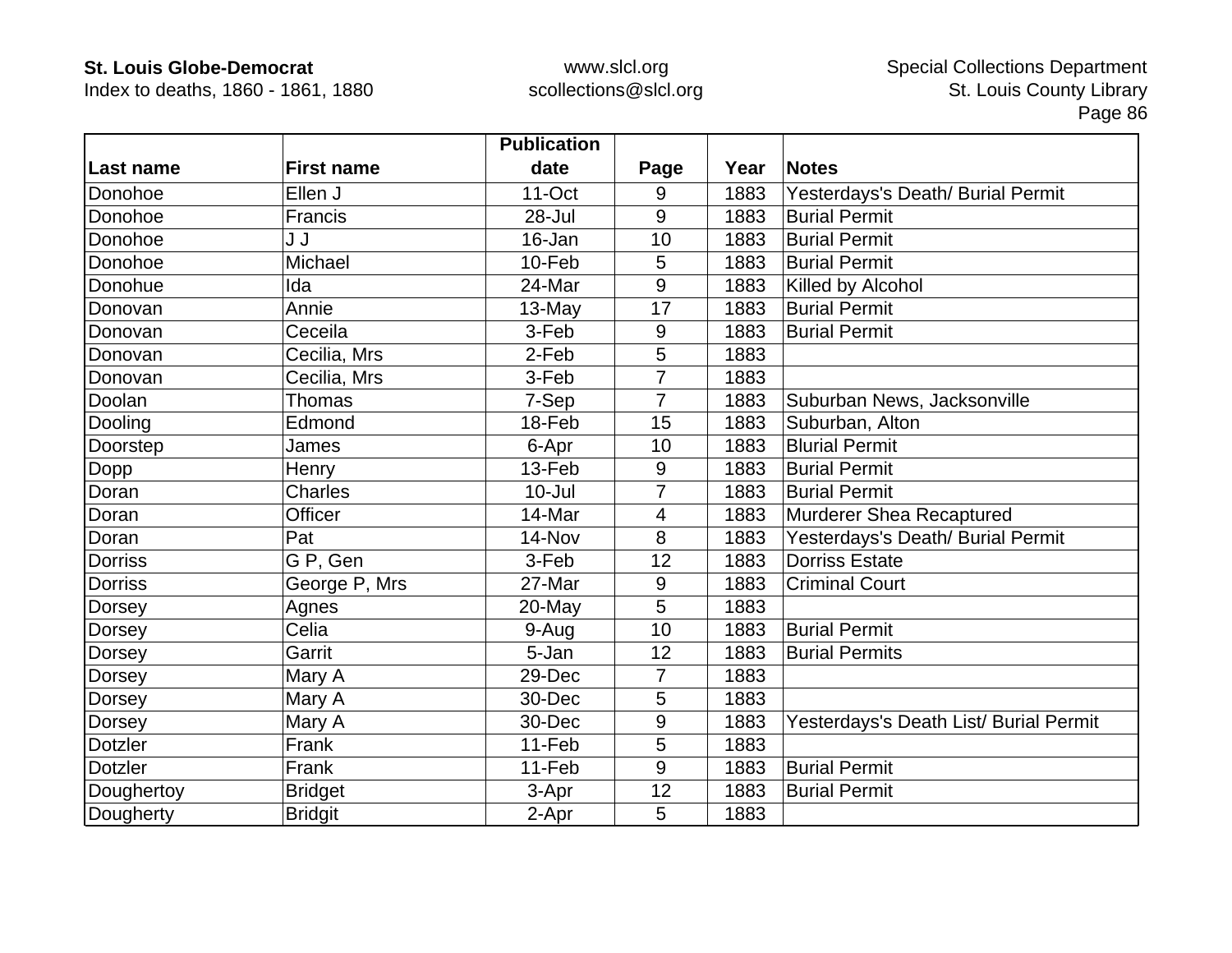Index to deaths, 1860 - 1861, 1880

|              |                   | <b>Publication</b> |                |      |                                        |
|--------------|-------------------|--------------------|----------------|------|----------------------------------------|
| Last name    | <b>First name</b> | date               | Page           | Year | <b>Notes</b>                           |
| Dougherty    | <b>Charles</b>    | 26-Dec             | $\overline{2}$ | 1883 | <b>Local Brevities</b>                 |
| Dougherty    | <b>Charles F</b>  | 27-Dec             | 10             | 1883 | <b>Coroner's Cases</b>                 |
| Dougherty    | <b>Charles F</b>  | 28-Dec             | 7              | 1883 | Yesterdays's Death List/ Burial Permit |
| Dougherty    | Chas              | 25-Dec             | 8              | 1883 | <b>Local Brevities</b>                 |
| Dougherty    | John C            | 12-Apr             | 12             | 1883 | <b>Burial Permit</b>                   |
| Dougherty    | Thomas E          | 6-Dec              | 7              | 1883 |                                        |
| Dougherty    | Thomas E          | 7-Dec              | 7              | 1883 |                                        |
| Dougherty    | Thomas E          | 7-Dec              | 12             | 1883 | Yesterdays's Death List/ Burial Permit |
| Dougherty    | Thomas F          | 8-Dec              | 5              | 1883 |                                        |
| Douglass     | <b>Susie</b>      | 19-Sep             | $\overline{7}$ | 1883 | Yesterdays's Deaths/ Burial Permit     |
| Doulon       | Ann               | 28-Sep             | 10             | 1883 | Yesterdays's Death/ Burial Permit      |
| Dowd         | Michael           | 5-Mar              | 10             | 1883 | Found Dead In a Yard                   |
| Dowden       | Sophia            | 10-May             | 9              | 1883 | <b>Burial Permit</b>                   |
| Dowden       | Sophia Dennent    | 9-May              | $\overline{7}$ | 1883 |                                        |
| Dowdy        | John W            | 4-Aug              | 12             | 1883 | <b>Burial Permit</b>                   |
| Dowling      | Alice             | 8-Jul              | 11             | 1883 | <b>Burial Permit</b>                   |
| Dowling      | Michael           | 15-Sep             | 11             | 1883 | Yesterdays's Death/ Burial Permit      |
| Dowling      | Michael J         | 14-Sep             | $\overline{7}$ | 1883 |                                        |
| Down         | Thomas            | 7-Mar              | 6              | 1883 | <b>Burial Permit</b>                   |
| Downey       | Pearl             | $21 - Aug$         | 8              | 1883 | Yesterday's Death/Burial Permit        |
| Doyle        | <b>Arthur R</b>   | 24-Jan             | 5              | 1883 |                                        |
| Doyle        | <b>Arthur R</b>   | 25-Jan             | $\overline{7}$ | 1883 |                                        |
| Doyle        | Claire            | 12-Aug             | 5              | 1883 |                                        |
| Doyle        | James             | 7-Apr              | 12             | 1883 | <b>Burial Permit</b>                   |
| Doyle        | James             | 8-Aug              | $\overline{7}$ | 1883 | <b>Burial Permit</b>                   |
| Doyle        | James G           | 3-May              | 7              | 1883 |                                        |
| <b>Doyle</b> | John              | 11-Sep             | 5              | 1883 |                                        |
| Doyle        | John              | 11-Sep             | 5              | 1883 | Death Of Johnny Doyle                  |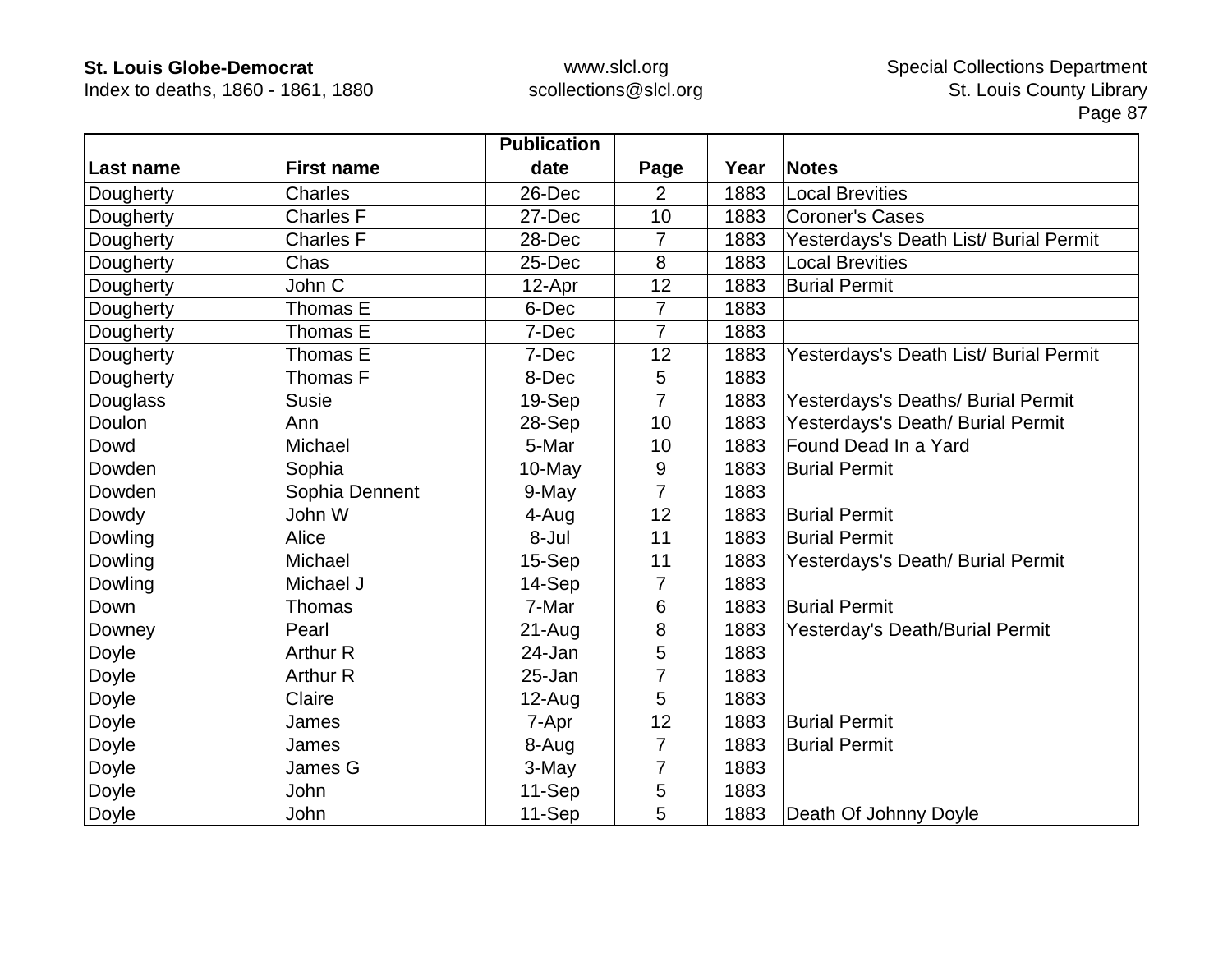Index to deaths, 1860 - 1861, 1880

|                   |                    | <b>Publication</b> |                |      |                                   |
|-------------------|--------------------|--------------------|----------------|------|-----------------------------------|
| Last name         | <b>First name</b>  | date               | Page           | Year | <b>Notes</b>                      |
| Doyle             | John               | 12-Sep             | 11             | 1883 | Yesterdays's Death/ Burial Permit |
| Doyle             | <b>John</b>        | 12-Sep             | $\overline{7}$ | 1883 |                                   |
| Doyle             | Mary A             | 4-May              | 10             | 1883 | <b>Burial Permit</b>              |
| Doyle             | R                  | 25-Jan             | 12             | 1883 | <b>Burial Permit</b>              |
| Dozier            | Thomas             | 30-Oct             | 12             | 1883 | Yesterdays's Death/ Burial Permit |
| <b>Drais</b>      | Joseph             | 9-Feb              | 10             | 1883 | <b>Burial Permit</b>              |
| <b>Drake</b>      | Alice              | 6-Jul              | 3              | 1883 | <b>Local Brevities</b>            |
| <b>Drake</b>      | Alice              | 7-Jul              | 5              | 1883 | <b>Burial Permit</b>              |
| <b>Drake</b>      | Eliza B            | $14$ -Jul          | 12             | 1883 | <b>Burial Permit</b>              |
| <b>Drake</b>      | Eliza Balfour, Mrs | $13 -$ Jul         | 5              | 1883 |                                   |
| <b>Drake</b>      | Lydia              | 30-Sep             | 19             | 1883 | Yesterdays's Death/ Burial Permit |
| <b>Drakesmith</b> | <b>Doretta</b>     | 13-Feb             | 9              | 1883 | <b>Burial Permit</b>              |
| <b>Dredden</b>    | Geo                | $14 -$ Jul         | 12             | 1883 | <b>Burial Permit</b>              |
| Drees             | <b>Albert</b>      | 30-Jun             | 9              | 1883 | Suburban, East St Louis           |
| Drees             | Henrietta          | 9-Feb              | 5              | 1883 | A Baptism of Blood                |
| <b>Drees</b>      | Henrietta          | 10-Feb             | 5              | 1883 | <b>Burial Permit</b>              |
| Drees             | Henrietta          | 12-Feb             | $\overline{4}$ | 1883 | Double Funeral                    |
| <b>Drees</b>      | Henrietta          | 10-Feb             | 12             | 1883 | <b>Drees Inquest</b>              |
| <b>Drees</b>      | Henry              | 9-Feb              | 5              | 1883 | A Baptism of Blood                |
| <b>Drees</b>      | Henry              | 10-Feb             | 12             | 1883 | <b>Drees Inquest</b>              |
| Drees             | Henry              | 12-Feb             | $\overline{4}$ | 1883 | Double Funeral                    |
| <b>Drees</b>      | Henry              | 10-Feb             | 5              | 1883 | <b>Burial Permit</b>              |
| <b>Dreher</b>     | <b>Adolph Paul</b> | 11-Mar             | 18             | 1883 | <b>Burial Permit</b>              |
| <b>Dreher</b>     | Rudolph            | 26-May             | 9              | 1883 | <b>Burial Permit</b>              |
| <b>Drendel</b>    | Albert             | 7-Feb              | 10             | 1883 | <b>Burial Permit</b>              |
| <b>Dreste</b>     | <b>Charles</b>     | 30-Oct             | 12             | 1883 | Yesterdays's Death/ Burial Permit |
| Dreudel           | Adrien             | 6-Feb              | 5              | 1883 | <b>Local Brevities</b>            |
| <b>Dreuke</b>     | Herman             | 28-Mar             | 5              | 1883 | <b>Local Brevities</b>            |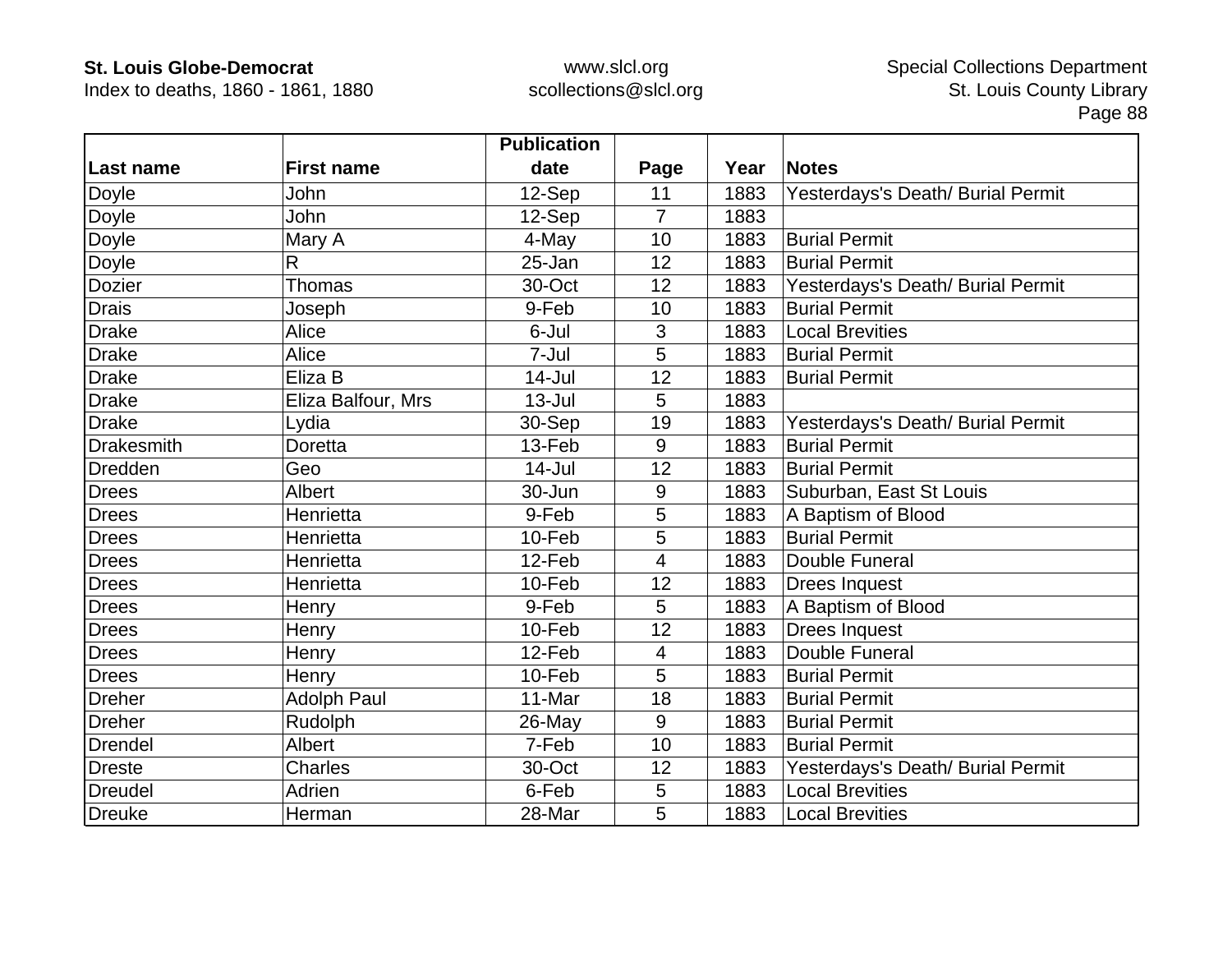Index to deaths, 1860 - 1861, 1880

|                  |                      | <b>Publication</b> |                |      |                                    |
|------------------|----------------------|--------------------|----------------|------|------------------------------------|
| Last name        | <b>First name</b>    | date               | Page           | Year | <b>Notes</b>                       |
| <b>Drew</b>      | Annie                | 20-May             | 17             | 1883 | <b>Burial Permit</b>               |
| <b>Drewes</b>    | Christina C          | 20-Apr             | 10             | 1883 | <b>Burial Permit</b>               |
| <b>Drewes</b>    | Henry                | 13-Nov             | 12             | 1883 | Yesterdays's Death/ Burial Permit  |
| Dreyer           | Feliz                | 23-Dec             | 5              | 1883 |                                    |
| <b>Driemeyer</b> | Ella C               | 23-Nov             | 9              | 1883 | <b>Yesterday's Burial Permits</b>  |
| <b>Driggins</b>  | Henderson            | 14-Aug             | 8              | 1883 | Yesterday's Death/Burial Permit    |
| <b>Driscoll</b>  | Johanna Keevin       | 26-Jun             | 7              | 1883 |                                    |
| <b>Driscoll</b>  | John                 | 20-Nov             | 9              | 1883 | Suburban, Jacksonville, Illinois   |
| <b>Drisdale</b>  | James                | 14-Mar             | 7              | 1883 |                                    |
| <b>Drisdale</b>  | James                | 15-Mar             | $\overline{7}$ | 1883 |                                    |
| Drochelmann      | Mary                 | 16-Jan             | 10             | 1883 | <b>Burial Permit</b>               |
| <b>Drojek</b>    | Carl                 | 13-May             | 17             | 1883 | <b>Burial Permit</b>               |
| Drouskofski      | <b>Barbara</b>       | 30-Sep             | 19             | 1883 | Yesterdays's Death/ Burial Permit  |
| <b>Druhe</b>     | Mathilde             | 26-Jan             | 5              | 1883 |                                    |
| <b>Druhe</b>     | Mathilde             | 27-Jan             | 7              | 1883 |                                    |
| <b>Druhe</b>     | Mathilde             | 28-Jan             | 5              | 1883 |                                    |
| Druiding         | Adolph               | $19-May$           | 13             | 1883 | <b>Burial Permit</b>               |
| Drummond         | Lee                  | 16-Nov             | 12             | 1883 | Suburban, Alton                    |
| Drummond         | W Lee                | 16-Nov             | 7              | 1883 |                                    |
| Drummond         | W Lee                | 17-Nov             | $\overline{7}$ | 1883 |                                    |
| Drummond         | <b>Winter E</b>      | 17-Nov             | 9              | 1883 | Yesterdays's Death/ Burial Permit  |
| Drummond         | <b>Winter Lee</b>    | 18-Nov             | 10             | 1883 | Suburban, Alton                    |
| <b>Dryden</b>    | Sarah F              | 19-Sep             | $\overline{7}$ | 1883 | Yesterdays's Deaths/ Burial Permit |
| <b>Dryden</b>    | Sarah F, Mrs         | 17-Sep             | 5              | 1883 |                                    |
| <b>Dryden</b>    | Sarah Forrester, Mrs | 18-Sep             | 7              | 1883 |                                    |
| <b>Dryer</b>     | Wm J                 | 24-Feb             | 9              | 1883 | <b>Burial Permit</b>               |
| <b>Drysdale</b>  | James E              | 15-Mar             | 9              | 1883 | <b>Burial Permit</b>               |
| <b>Dubue</b>     | Germain              | 20-May             | 17             | 1883 | <b>Burial Permit</b>               |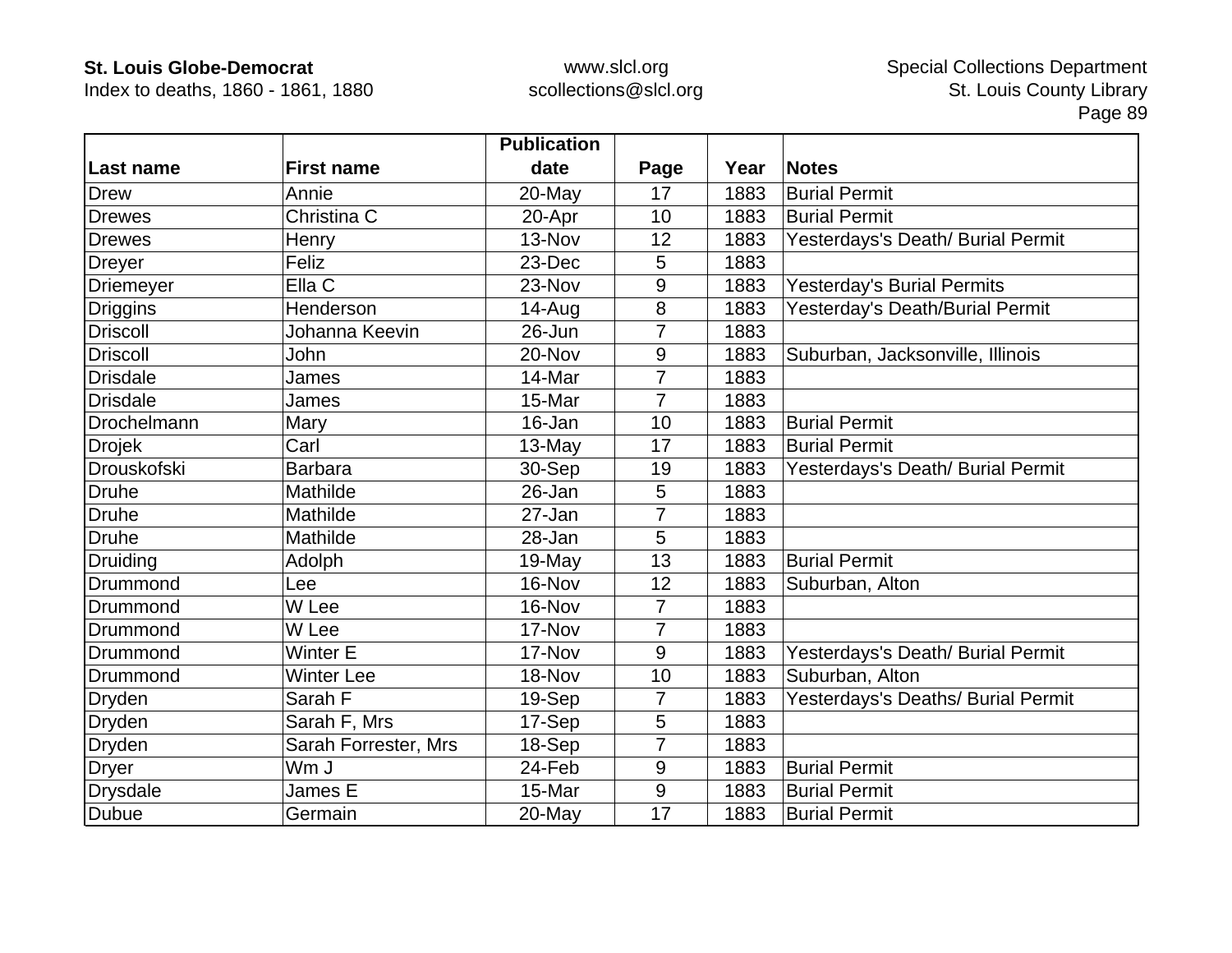Index to deaths, 1860 - 1861, 1880

|                |                        | <b>Publication</b> |                |      |                                        |
|----------------|------------------------|--------------------|----------------|------|----------------------------------------|
| ∣Last name     | <b>First name</b>      | date               | Page           | Year | <b>Notes</b>                           |
| <b>Dubuque</b> | <b>Gabriel X</b>       | $13 - Jun$         | 12             | 1883 | <b>Burial Permit</b>                   |
| <b>Dubuque</b> | <b>Gabriel Xavier</b>  | 12-Jun             | $\overline{7}$ | 1883 |                                        |
| Ducarmont      | Peter                  | 31-Jan             | 7              | 1883 | <b>Burial Permit</b>                   |
| <b>Dudross</b> | James                  | 22-Mar             | $\overline{7}$ | 1883 |                                        |
| <b>Duenkel</b> | August                 | 16-Aug             | $\mathfrak{S}$ | 1883 | <b>Death Of Duenkel</b>                |
| <b>Duenkel</b> | August                 | 17-Aug             | $\overline{7}$ | 1883 | <b>Duenkel Suicide</b>                 |
| <b>Duenkel</b> | August                 | 17-Aug             | 8              | 1883 | Yesterday's Death/Burial Permit        |
| <b>Dufaux</b>  | Louisa                 | 24-Nov             | $\overline{7}$ | 1883 |                                        |
| <b>Dufaux</b>  | Louisa                 | 25-Nov             | 5              | 1883 |                                        |
| <b>Dufaux</b>  | Louise                 | 27-Nov             | 8              | 1883 | Yesterdays's Death List/ Burial Permit |
| Duffy          | Anora                  | $29 - Aug$         | 8              | 1883 | Yesterdays's Death/ Burial Permit      |
| <b>Duffy</b>   | <b>Charles</b>         | 12-Dec             | 5              | 1883 | <b>Funeral Notice</b>                  |
| Duffy          | David                  | 3-Mar              | 12             | 1883 | <b>Burial Permit</b>                   |
| <b>Duffy</b>   | <b>Herbert W</b>       | 24-Jun             | 16             | 1883 | <b>Burial Permit</b>                   |
| Duffy          | <b>Herbert Wheeler</b> | 23-Jun             | 7              | 1883 |                                        |
| <b>Duffy</b>   | Julia                  | 30-Sep             | 5              | 1883 |                                        |
| <b>Duffy</b>   | Julia                  | 2-Oct              | 9              | 1883 | Yesterdays's Death/ Burial Perm        |
| <b>Duffy</b>   | Katy M                 | 21-Apr             | 5              | 1883 |                                        |
| <b>Duffy</b>   | Katy M                 | 21-Apr             | 8              | 1883 | <b>Local Brevities</b>                 |
| <b>Duffy</b>   | Katy M                 | 22-Apr             | 7              | 1883 |                                        |
| <b>Duffy</b>   | Marta                  | 7-Aug              | 8              | 1883 | <b>Burial Permit</b>                   |
| Duffy          | Mary J                 | 19-Dec             | 3              | 1883 | Yesterdays's Death List/ Burial Permit |
| Duffy          | Mary L                 | 1-Nov              | 9              | 1883 | Yesterdays's Deaths/ Burial Permit     |
| <b>Duffy</b>   | Rosanna                | 5-Jun              | 4              | 1883 | <b>Burial Permit</b>                   |
| Dugan          | Edward                 | 30-May             | 8              | 1883 | <b>Local Brevities</b>                 |
| Dugan          | Edward                 | 3-Jun              | 10             | 1883 | <b>Burial Permit</b>                   |
| Dugan          | Ellen, Mrs             | 30-Sep             | 5              | 1883 |                                        |
| Duggan         | Mary                   | 26-Aug             | 9              | 1883 | Yesterdays's Death/Burial Permit       |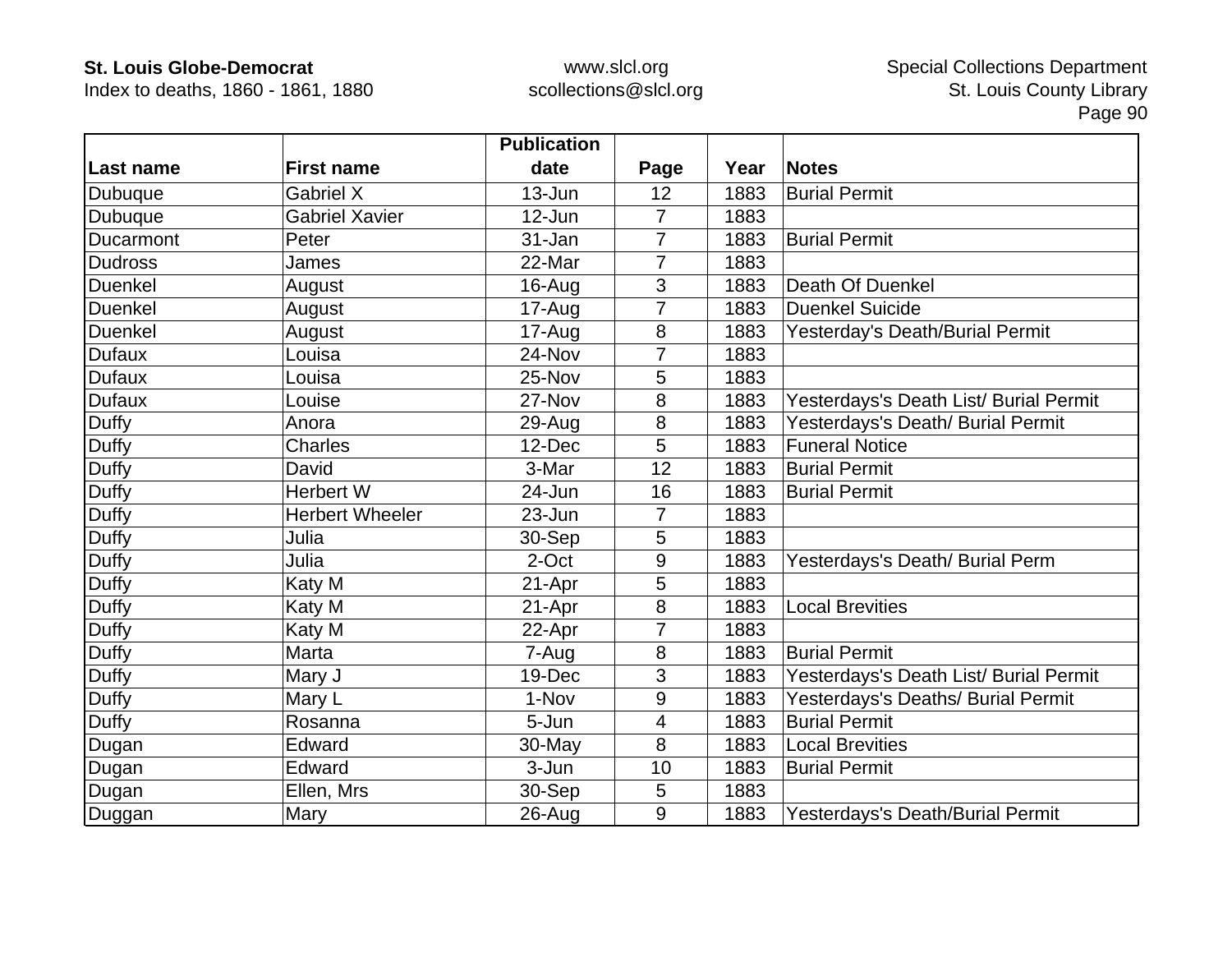Index to deaths, 1860 - 1861, 1880

|                |                     | <b>Publication</b> |                |      |                                   |
|----------------|---------------------|--------------------|----------------|------|-----------------------------------|
| Last name      | <b>First name</b>   | date               | Page           | Year | <b>Notes</b>                      |
| Dugge          | Wm                  | 23-Nov             | 9              | 1883 | <b>Yesterday's Burial Permits</b> |
| Duhrman        | <b>Wm</b>           | 1-Aug              | 8              | 1883 | <b>Burial Permit</b>              |
| <b>Dumeier</b> | Karoline            | 8-Jul              | 11             | 1883 | <b>Burial Permit</b>              |
| <b>Dumis</b>   | Emanuel (Infant of) | 15-Feb             | 9              | 1883 | <b>Burial Permit</b>              |
| <b>Dunans</b>  | David               | 6-Sep              | 8              | 1883 | Yesterdays's Death/ Burial Permit |
| Dundon         | William             | 20-Apr             | 10             | 1883 | <b>Burial Permit</b>              |
| Dung           | James (Son Of)      | 3-Mar              | 12             | 1883 | Suburban, Jacksonville, Illinois  |
| Dunlalp        | Fred                | 29-Sep             | 13             | 1883 | Yesterdays's Death/ Burial Permit |
| Dunlap         | <b>Esther</b>       | 4-Aug              | 12             | 1883 | <b>Burial Permit</b>              |
| Dunn           | C E, Mrs            | 6-Feb              | $\overline{7}$ | 1883 |                                   |
| Dunn           | C W (Infant Of)     | 29-Mar             | 12             | 1883 | <b>Burial Permit</b>              |
| Dunn           | Catherine           | $1-Jul$            | 9              | 1883 | <b>Burial Permit</b>              |
| Dunn           | James R             | 26-Feb             | 5              | 1883 |                                   |
| Dunn           | James R             | 27-Feb             | 11             | 1883 | <b>Burial Permit</b>              |
| Dunn           | L M                 | 22-Aug             | 5              | 1883 |                                   |
| Dunn           | L M                 | $23 - Aug$         | 8              | 1883 | Yesterdays's Death/Burial Permit  |
| Dunn           | Mary                | 6-Mar              | 12             | 1883 | <b>Burial Permit</b>              |
| Dunn           | <b>Patrick</b>      | 17-Apr             | 11             | 1883 | <b>Burial Permit</b>              |
| Dunn           | R J                 | 27-Feb             | 5              | 1883 | Rev J R Dunn's Funeral            |
| Dunn           | Thomas              | 12-Nov             | 5              | 1883 |                                   |
| Dunn           | <b>Thomas</b>       | 13-Nov             | 7              | 1883 |                                   |
| Dupuy          | Eloise (Infanat Of) | 2-Jul              | 3              | 1883 | <b>Local Brevities</b>            |
| Durkin         | <b>Charles</b>      | 5-Jul              | 5              | 1883 |                                   |
| <b>Durkin</b>  | Mary A              | 2-Oct              | 9              | 1883 | Yesterdays's Death/ Burial Perm   |
| <b>Durkin</b>  | Mary Ann            | 30-Sep             | 5              | 1883 |                                   |
| <b>Duross</b>  | James               | 23-Mar             | 10             | 1883 | <b>Burial Permit</b>              |
| Durrer         | Mary                | 1-Jun              | 6              | 1883 | <b>Burial Permit</b>              |
| Dussel         | Conrad              | 20-Nov             | 9              | 1883 | <b>Yesterday's Burial Permits</b> |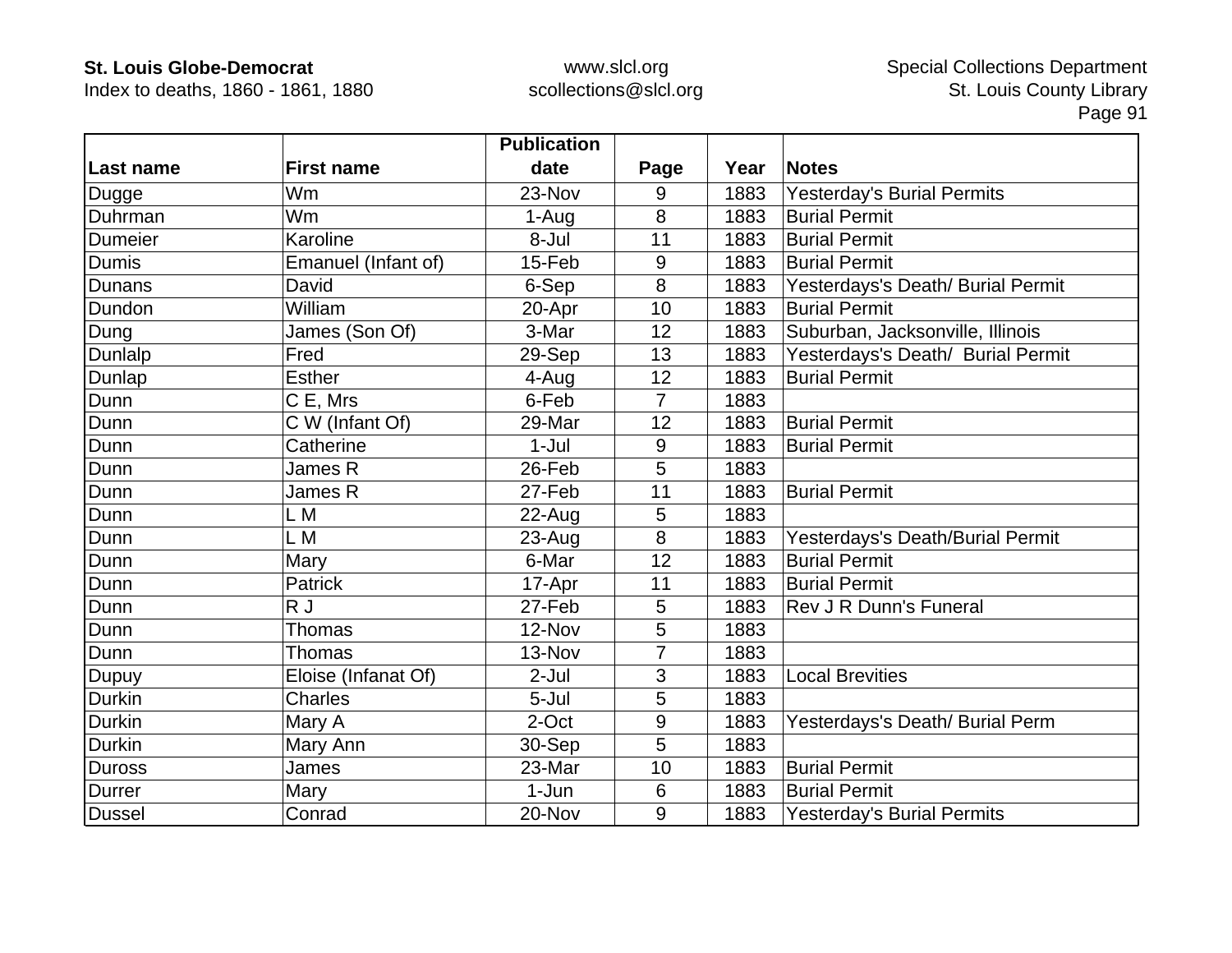Index to deaths, 1860 - 1861, 1880

|               |                     | <b>Publication</b> |                |      |                                   |
|---------------|---------------------|--------------------|----------------|------|-----------------------------------|
| Last name     | <b>First name</b>   | date               | Page           | Year | <b>Notes</b>                      |
| Dutro         | Inez                | 18-Feb             | 8              | 1883 |                                   |
| Dutro         | Lucy G              | 20-Feb             | 12             | 1883 | <b>Burial Permit</b>              |
| Dutton        | Joseph              | 23-Aug             | 8              | 1883 | Yesterdays's Death/Burial Permit  |
| Duvall        | Ann, Mrs            | 30-May             | 3              | 1883 | <b>Missouri Pioneers</b>          |
| <b>Duvall</b> | Jerome              | 27-Jun             | 12             | 1883 | <b>Burial Permit</b>              |
| Duvall        | Selestra            | 15-May             | 12             | 1883 | <b>Burial Permit</b>              |
| Duwe          | Clara               | 9-Oct              | 12             | 1883 | Yesterdays's Death/ Burial Permit |
| Dwyer         | Annie               | 16-Sep             | 8              | 1883 |                                   |
| Dwyer         | Annie               | 18-Sep             | 7              | 1883 |                                   |
| <b>Dwyer</b>  | Annie               | 19-Sep             | $\overline{7}$ | 1883 |                                   |
| <b>Dwyer</b>  | Annie               | 23-Sep             | 8              | 1883 |                                   |
| Dwyer         | <b>John</b>         | 23-Mar             | 10             | 1883 | <b>Burial Permit</b>              |
| Dwyer         | John F              | 22-Mar             | 7              | 1883 |                                   |
| Dwyer         | John F              | 23-Mar             | 5              | 1883 |                                   |
| Dwyer         | Kate                | 20-Mar             | 11             | 1883 | <b>Burial Permit</b>              |
| Dyer          | <b>Charles Carr</b> | 15-Feb             | 7              | 1883 |                                   |
| Dyer          | Jane Rankin         | 28-Jan             | 5              | 1883 |                                   |
| Dzengolewski  | Emma                | 24-Feb             | 9              | 1883 | <b>BurialPermit</b>               |
| Eagan         | Michael W           | 30-Jan             | 11             | 1883 | <b>Burial Permit</b>              |
| Eanning       | Maria               | 30-Oct             | 12             | 1883 | Yesterdays's Death/ Burial Permit |
| Early         | <b>Patrick</b>      | 23-Jan             | 7              | 1883 | <b>Funeral Notice</b>             |
| Early         | <b>Patrick</b>      | 24-Jan             | 5              | 1883 | <b>Funeral Notice</b>             |
| Early         | <b>Patrick</b>      | 24-Jan             | 10             | 1883 | <b>Burial Permit</b>              |
| Early         | Patsy               | 23-Jan             | $\overline{7}$ | 1883 | Leap Into Eternity                |
| Early         | Patsy               | 25-Jan             | 11             | 1883 | Patsy Early's Funeral             |
| Early         | Patsy               | 6-Feb              | $\overline{7}$ | 1883 | <b>Reunited In Death</b>          |
| Easton        | Emma Noye           | 6-Apr              | 5              | 1883 |                                   |
| Eaton         | Daniel              | 15-Sep             | $\overline{7}$ | 1883 |                                   |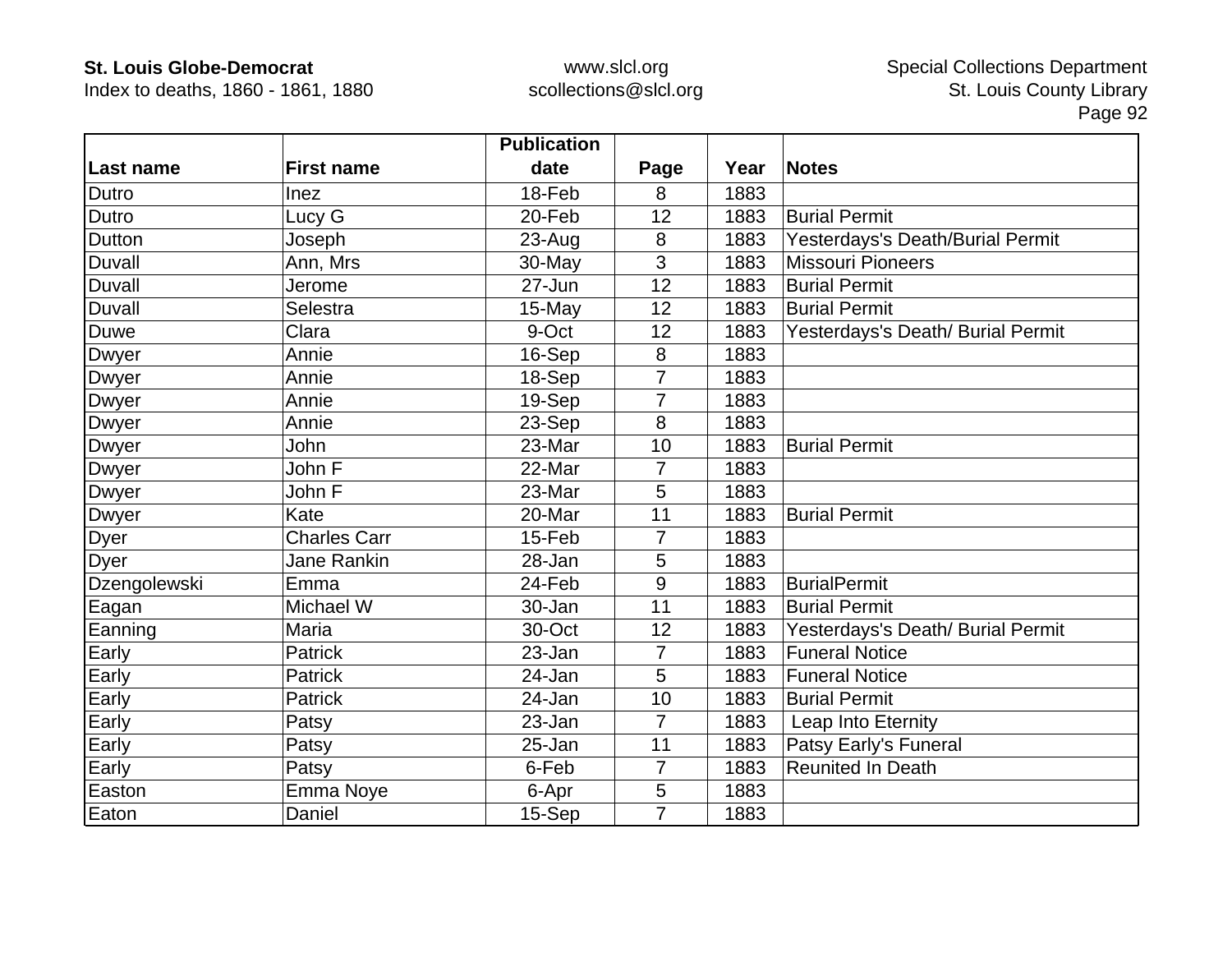Index to deaths, 1860 - 1861, 1880

|                   |                     | <b>Publication</b> |                |      |                                        |
|-------------------|---------------------|--------------------|----------------|------|----------------------------------------|
| Last name         | <b>First name</b>   | date               | Page           | Year | <b>Notes</b>                           |
| Eaton             | Daniel              | 15-Sep             | 11             | 1883 | Yesterdays's Death/ Burial Permit      |
| Eaton             | Hannah J            | 23-Dec             | 5              | 1883 |                                        |
| Eaton             | Hannah J            | 24-Dec             | 5              | 1883 |                                        |
| Eaton             | J L, Dr             | 20-Dec             | 7              | 1883 |                                        |
| Eaton             | James L             | 20-Dec             | 9              | 1883 | <b>Coroner's Cases</b>                 |
| Eaton             | James L             | 21-Dec             | 11             | 1883 | Yesterdays's Death List/ Burial Permit |
| Eaton             | N J, Captain        | 30-Mar             | 5              | 1883 |                                        |
| Eaton             | N J, Captain        | 1-Apr              | $\overline{7}$ | 1883 | Deaths, Funeral of Capt Eaton          |
| Eaton             | Nathaniel J, Capt   | 30-Mar             | 8              | 1883 | Death of Capt Eaton                    |
| <b>Ebbinghaus</b> | <b>John</b>         | 27-Oct             | $\overline{4}$ | 1883 | <b>Local Brevities</b>                 |
| <b>Ebbinghaus</b> | John                | 30-Oct             | 12             | 1883 | Yesterdays's Death/ Burial Permit      |
| Ebenhoch          | Katherine           | 9-Mar              | 10             | 1883 | <b>Burial Permit</b>                   |
| Ebening           | Henry               | 29-May             | 10             | 1883 | <b>Burial Permit</b>                   |
| Eberhardt         | Germinda            | $12$ -Jul          | 8              | 1883 | <b>Burial Permit</b>                   |
| Eberle            | Annie O             | 19-Nov             | 5              | 1883 |                                        |
| Eberle            | Annie O             | 20-Nov             | $\overline{7}$ | 1883 |                                        |
| Eberle            | Annie O             | 21-Nov             | $\overline{7}$ | 1883 |                                        |
| Eberman           | Isaac               | 18-Oct             | 8              | 1883 | <b>Local Brevities</b>                 |
| Ebermann          | Ernestina           | 23-Oct             | 8              | 1883 | Yesterdays's Death/ Burial Permit      |
| Ebert             | Fred E              | 23-Oct             | 8              | 1883 | Yesterdays's Death/ Burial Permit      |
| <b>Eberts</b>     | Conrad              | 10-Mar             | 8              | 1883 | <b>Burial Permit</b>                   |
| Echardt           | Mary                | 5-May              | 13             | 1883 | <b>Burial Permit</b>                   |
| Ecke              | Wm                  | 4-Dec              | 11             | 1883 | Yesterdays's Death List/ Burial Permit |
| Eckerd            | Henry A             | 5-Aug              | 9              | 1883 | <b>Burial Permit</b>                   |
| Eckerd            | Unknown (Infant Of) | 4-Aug              | 12             | 1883 | <b>Coroner's Cases</b>                 |
| Eckerich          | Martin              | 10-May             | 9              | 1883 | <b>Burial Permit</b>                   |
| Eckerle           | John                | 28-Nov             | 11             | 1883 | Yesterdays's Death List/ Burial Permit |
| Eckert            | Geo                 | 25-Apr             | 9              | 1883 | <b>Burial Permit</b>                   |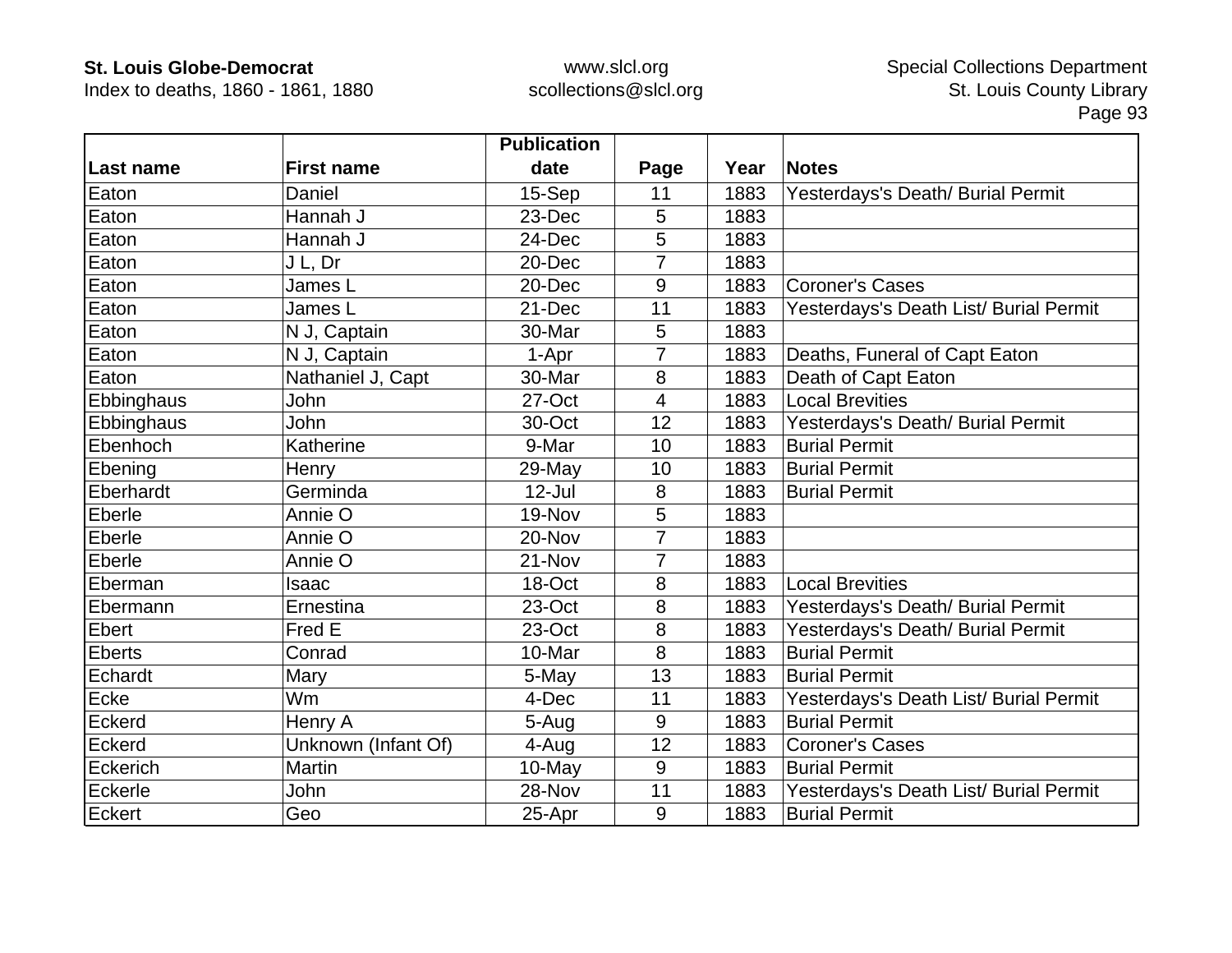Index to deaths, 1860 - 1861, 1880

|             |                                    | <b>Publication</b> |                  |      |                                   |
|-------------|------------------------------------|--------------------|------------------|------|-----------------------------------|
| Last name   | <b>First name</b>                  | date               | Page             | Year | <b>Notes</b>                      |
| Eckert      | Gerhardt C                         | 2-Oct              | 9                | 1883 | Yesterdays's Death/ Burial Perm   |
| Eckhardt    | Lena                               | 2-Sep              | 5                | 1883 |                                   |
| Eckhardt    | Lena                               | 3-Sep              | 5                | 1883 |                                   |
| Eckhardt    | Lena                               | 4-Sep              | 8                | 1883 | Yesterdays's Death/ Burial Permit |
| Eckhoff     | John                               | 27-Jan             | 12               | 1883 | <b>Burial Permit</b>              |
| Ecoff       | Oscar                              | 26-Apr             | 12               | 1883 | <b>Burial Permit</b>              |
| Edam        | <b>Chester G</b>                   | 14-Apr             | 10               | 1883 | <b>Burial Permit</b>              |
| Eddleman    | Annie                              | 25-Jan             | $\overline{7}$   | 1883 |                                   |
| Eddy        | S S                                | 22-Apr             | 7                | 1883 | <b>Local Brevities</b>            |
| Eddy        | $\overline{\mathsf{S} \mathsf{T}}$ | 26-Apr             | 12               | 1883 | <b>Burial Permit</b>              |
| Edgar       | Annie, Miss                        | $21 -$ Jul         | 9                | 1883 | Suburban, Jacksonville            |
| Edgell      | S M                                | 21-Oct             | 10               | 1883 | Late S M Edgell                   |
| Edgell      | Stephen M                          | 20-Oct             | 7                | 1883 |                                   |
| Edgell      | Stephen M                          | 20-Oct             | 9                | 1883 | Stephen M Edgell                  |
| Edgell      | Stephen M                          | 21-Oct             | 8                | 1883 |                                   |
| Edgell      | Stephen M                          | 21-Oct             | 8                | 1883 | Obituary                          |
| Edgell      | Stephen M                          | 22-Oct             | 10               | 1883 | Sad Occasion                      |
| Edgell      | Stephen M                          | 23-Oct             | $\overline{7}$   | 1883 | Obituary                          |
| Edgell      | Stephen M                          | 23-Oct             | 8                | 1883 | Yesterdays's Death/ Burial Permit |
| Edgell      | Stephen M                          | 23-Oct             | 12               | 1883 | Late S M Edgell                   |
| Edgell      | Stephen M                          | 24-Oct             | $\overline{7}$   | 1883 | Obituary                          |
| Edlerbrecht | Herman                             | 5-Jan              | 12               | 1883 | <b>Burial Permits</b>             |
| Edmunds     | Roberta                            | 20-May             | 17               | 1883 | <b>Burial Permit</b>              |
| Edwarad     | Martin                             | 20-Mar             | 11               | 1883 | <b>Burial Permit</b>              |
| Edwards     | Catherine, Miss                    | 27-Jun             | 9                | 1883 | Suburban, Belleville, Illinois    |
| Edwards     | Edward                             | $10-Au$ g          | 5                | 1883 |                                   |
| Edwards     | Edward                             | $11-Au$ g          | $\boldsymbol{9}$ | 1883 | <b>Burial Permit</b>              |
| Edwards     | James C, Judge                     | 16-Dec             | $\overline{7}$   | 1883 |                                   |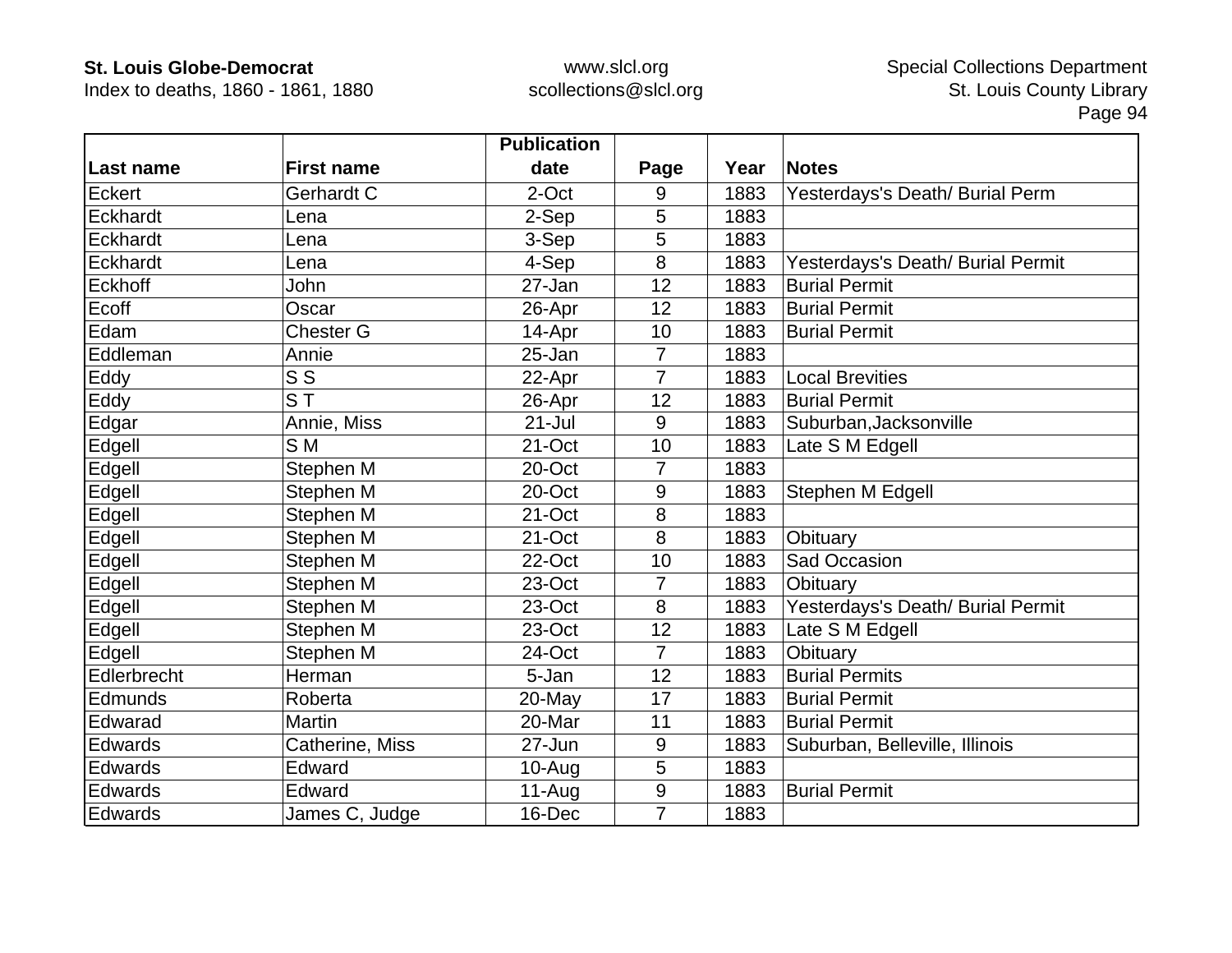Index to deaths, 1860 - 1861, 1880

|           |                   | <b>Publication</b> |                |      |                                        |
|-----------|-------------------|--------------------|----------------|------|----------------------------------------|
| Last name | <b>First name</b> | date               | Page           | Year | <b>Notes</b>                           |
| Edwards   | James C, Judge    | 16-Dec             | 21             | 1883 | Death Roll                             |
| Edwards   | James C, Judge    | 17-Dec             | 5              | 1883 |                                        |
|           | Jane B, (Sister M |                    |                |      |                                        |
| Edwards   | Agnes)            | $21 - Aug$         | 8              | 1883 | Yesterday's Death/Burial Permit        |
| Edwards   | John              | 9-Apr              | 10             | 1883 | <b>Burial Permit</b>                   |
| Edwards   | John              | 7-Jun              | 4              | 1883 | Slain By His Step-Son                  |
| Edwards   | Joseph C, Judge   | 18-Dec             | 3              | 1883 | <b>Funeral of Judge Edwards</b>        |
| Edwards   | <b>Thomas</b>     | 17-Feb             | 8              | 1883 | <b>Local Brevities</b>                 |
| Edwards   | Thomas            | 9-Jun              | 9              | 1883 | <b>Burial Permit</b>                   |
| Edwards   | Thomas            | 8-Jun              | 10             | 1883 | <b>Lucas Avenue Tragedy</b>            |
| Edwards   | Thos J            | 18-Feb             | 9              | 1883 | <b>Burial Permit</b>                   |
| Eflantski | <b>Hirsch</b>     | $21 -$ Jul         | 12             | 1883 | <b>Burial Permit</b>                   |
| Egan      | Wm                | 4-Dec              | 11             | 1883 | Yesterdays's Death List/ Burial Permit |
| Egela     | Joseph            | 13-Sep             | 12             | 1883 | Yesterdays's Death/ Burial Permit      |
| Eggemann  | Herman            | 24-Feb             | 8              | 1883 | <b>Local Brevities</b>                 |
| Eggemann  | Herman H          | 22-Feb             | 12             | 1883 | <b>Burial Permit</b>                   |
| Eggers    | Ed J              | 14-Jul             | 12             | 1883 | <b>Burial Permit</b>                   |
| Eggers    | J Edwin           | $13 -$ Jul         | 5              | 1883 |                                        |
| Eggers    | J Edwin           | $14$ -Jul          | 7              | 1883 |                                        |
| Egly      | Rosa              | 5-Jan              | 12             | 1883 | <b>Burial Permits</b>                  |
| Ehlert    | EdF               | 18-Nov             | 17             | 1883 | Yesterdays's Death/ Burial Permit      |
| Ehlert    | <b>Edward F</b>   | 16-Nov             | $\overline{7}$ | 1883 |                                        |
| Ehlert    | <b>Edward F</b>   | 17-Nov             | 7              | 1883 |                                        |
| Ehrlich   | <b>Bernhard</b>   | $4 -$ Jul          | 8              | 1883 | <b>Burial Permit</b>                   |
| Eichacker | Edward O          | 6-May              | 20             | 1883 | <b>Burial Permit</b>                   |
| Eichholz  | Joseph            | 18-Aug             | 12             | 1883 | Yesterday's Death/Burial Permit        |
| Eickmann  | Mary              | 14-Mar             | 12             | 1883 | <b>Burial Permit</b>                   |
| Eidermann | Emma              | 6-May              | 20             | 1883 | <b>Burial Permit</b>                   |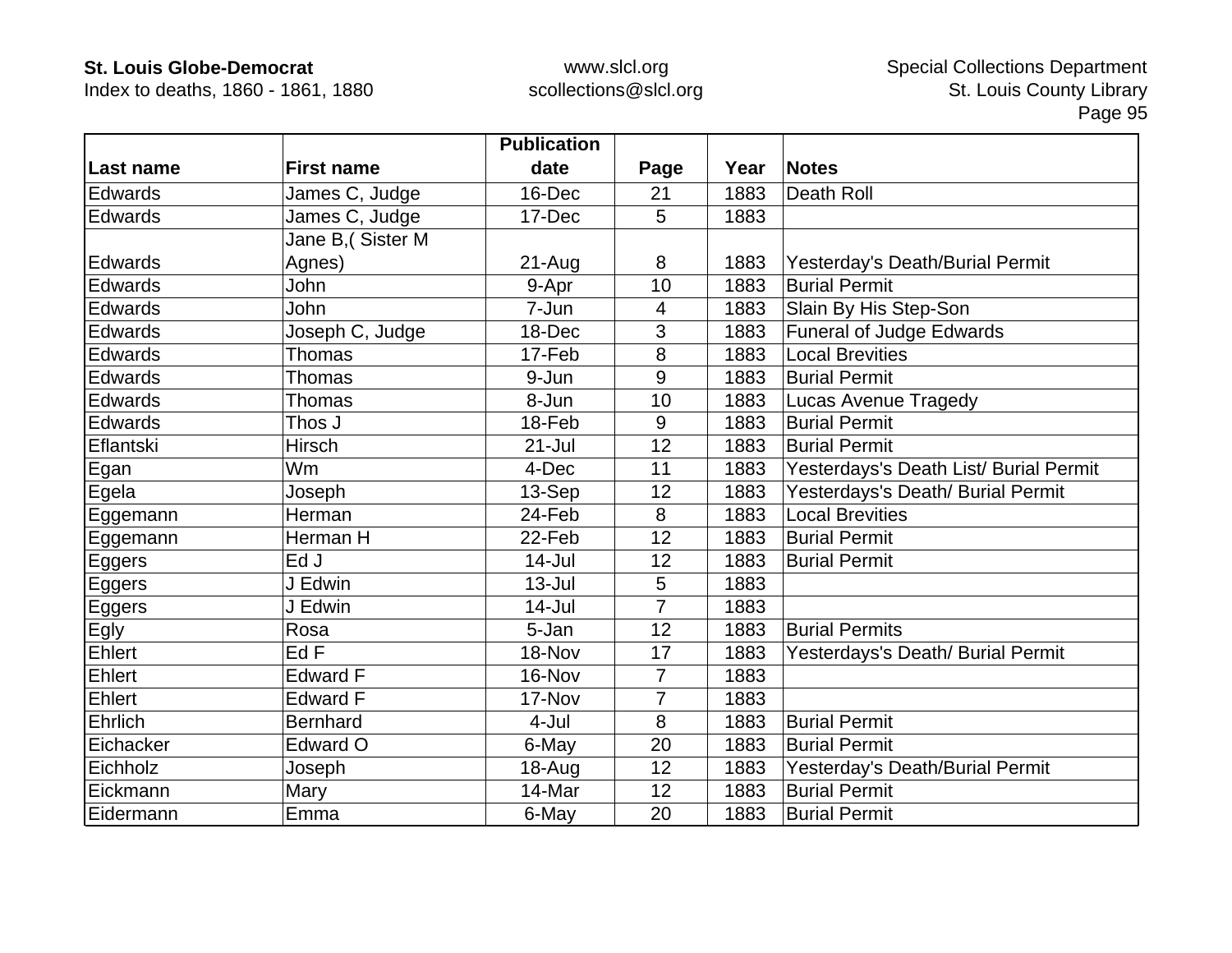Index to deaths, 1860 - 1861, 1880

|                |                   | <b>Publication</b> |                |      |                                        |
|----------------|-------------------|--------------------|----------------|------|----------------------------------------|
| Last name      | <b>First name</b> | date               | Page           | Year | <b>Notes</b>                           |
| Eifert         | Dorothea          | 22-Nov             | 12             | 1883 | <b>Yesterday's Burial Permits</b>      |
| Eilers         | <b>Richard H</b>  | 26-Sep             | 12             | 1883 | Yesterdays's Death/ Burial Permit      |
| Eisebach       | Albert            | 23-Oct             | 8              | 1883 | Yesterdays's Death/ Burial Permit      |
| Eiseinschmidt  | Annie, Mrs        | 28-Feb             | 6              | 1883 | Young Wife's Suicide                   |
| Eisel          | Alfred            | 12-Sep             | 11             | 1883 | Yesterdays's Death/ Burial Permit      |
| Eisenbach      | Caroline M        | 19-Jun             | 12             | 1883 | <b>Burial Permit</b>                   |
| Eisenhauer     | Thomas            | 5-Jun              | $\overline{4}$ | 1883 | <b>Burial Permit</b>                   |
| Eisenschmidt   | Ernestine         | 2-Mar              | 10             | 1883 | <b>Burial Permits</b>                  |
| Eisenschmidt   | Ernistine, Mrs    | 1-Mar              | 12             | 1883 | <b>Eisenschmidt Suicide</b>            |
| Eisler         | Peter             | 25-Jan             | 12             | 1883 | <b>Burial Permit</b>                   |
| Eisner         | Litta             | 8-Jul              | 6              | 1883 | Prima Donna's Death                    |
| Elam           | <b>Charles A</b>  | 9-Oct              | 12             | 1883 | Yesterdays's Death/ Burial Permit      |
| Elbe           | Mary              | 5-Nov              | 5              | 1883 |                                        |
| Elbe           | Mary T            | 6-Nov              | 11             | 1883 | Yesterdays's Death/ Burial Permit      |
| Elbe           | May               | 4-Nov              | 8              | 1883 |                                        |
| Elbrecht       | Caroline          | 5-Oct              | 8              | 1883 | <b>Local Brevities</b>                 |
| Eldharadt      | Carrie            | 4-Oct              | 9              | 1883 | Yesterdays's Death/I Burial Permit     |
| Eldman         | Maria             | 9-Oct              | 12             | 1883 | Yesterdays's Death/ Burial Permit      |
| Eldridge       | Frank             | 13-Nov             | 12             | 1883 | Yesterdays's Death/ Burial Permit      |
| Elfen          | Emelie            | 27-Feb             | 11             | 1883 | <b>Burial Permit</b>                   |
| Elkemeier      | Lizzie            | 5-Jun              | $\overline{4}$ | 1883 | <b>Burial Permit</b>                   |
| Ella           | Jennie            | 21-Feb             | 10             | 1883 | <b>Burial Permit</b>                   |
| Ellerbrock     | Otto              | 8-Jul              | 11             | 1883 | <b>Burial Permit</b>                   |
| <b>Ellers</b>  | Elizabeth         | 4-Feb              | 9              | 1883 | <b>Burial Permit</b>                   |
| <b>Ellerts</b> | <b>Bernard C</b>  | 14-Mar             | 12             | 1883 | <b>Burial Permit</b>                   |
| <b>Elliot</b>  | William           | 28-Dec             | $\overline{7}$ | 1883 | Yesterdays's Death List/ Burial Permit |
| <b>Elliott</b> | Margaret, Mrs     | 14-Jun             | 12             | 1883 | <b>Burial Permit</b>                   |
| <b>Ellis</b>   | Olive             | 18-Apr             | 11             | 1883 | <b>Burial Permit</b>                   |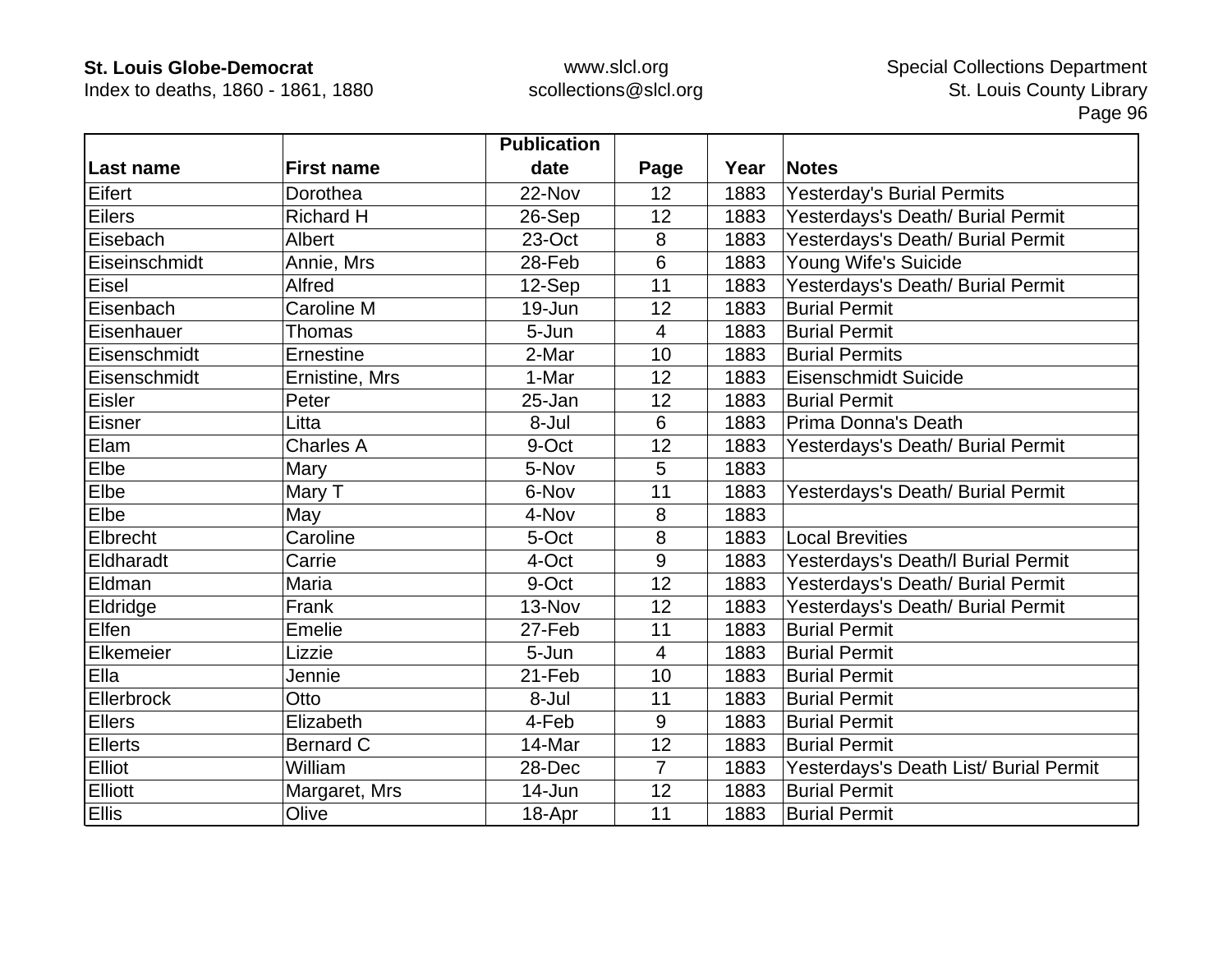Index to deaths, 1860 - 1861, 1880

|                    |                    | <b>Publication</b> |      |      |                                        |
|--------------------|--------------------|--------------------|------|------|----------------------------------------|
| ∣Last name         | <b>First name</b>  | date               | Page | Year | <b>Notes</b>                           |
| Ellison            | John               | 27-Sep             | 12   | 1883 | Yesterdays's Death/ Burial Permit      |
| Ellsner            | Isabella           | 12-Sep             | 11   | 1883 | Yesterdays's Death/ Burial Permit      |
| Elmore             | T C, (Infant Of)   | 10-Feb             | 5    | 1883 | <b>Burial Permit</b>                   |
| Elsworth           | Louis <sub>F</sub> | 22-Sep             | 9    | 1883 | Yesterdays's Death/ Burial Permit      |
| <b>Ely</b>         | Theodore           | 21-Sep             | 9    | 1883 | Yersterdays's Death/ Burial Permit     |
| Emanuel            | Corrine            | 15-Feb             | 9    | 1883 | <b>Burial Permit</b>                   |
| Emges              | Sophia             | 28-Sep             | 10   | 1883 | Yesterdays's Death/ Burial Permit      |
| Emig               | Henry C            | 9-Apr              | 10   | 1883 | <b>Burial Permit</b>                   |
| Emig               | Henry C            | 19-Aug             | 7    | 1883 | Yesterday's Death/Burial Permit        |
| Emming             | <b>Charles</b>     | 13-Aug             | 10   | 1883 | <b>Coroner's Cases</b>                 |
| Emming             | <b>Charles</b>     | $14 - Aug$         | 8    | 1883 | Yesterday's Death/Burial Permit        |
| Emming             | Charles, Mr        | 10-Aug             | 6    | 1883 | <b>Fatal Mistep</b>                    |
| Emory              | Carl               | 27-Oct             | 12   | 1883 | Suburban, Jacksonville, Illinois       |
| Enamm              | <b>Freddie H</b>   | 7-Apr              | 7    | 1883 |                                        |
| Enamm              | Freddie H          | 8-Apr              | 5    | 1883 |                                        |
| Enders             | Karl L             | 3-Jan              | 8    | 1883 | <b>Burial Permits</b>                  |
| Enders             | Magdalena          | 6-Feb              | 12   | 1883 | <b>Burial Permit</b>                   |
| Enders (My Choice) | John               | 16-Oct             | 8    | 1883 | "My Choice" Killed                     |
| <b>Endres</b>      | Son of Jacob       | 8-Feb              | 11   | 1883 | Suburban, Belleville                   |
| Engebach           | Henry              | 15-Mar             | 5    | 1883 | Suburban, Jacksonville, Illinois       |
| Engelhardt         | John               | 29-Nov             | 12   | 1883 | Yesterdays's Death List/ Burial Permit |
| Engelhorn          | Lorenz             | 25-Jun             | 9    | 1883 | <b>Burial Permit</b>                   |
| Engelke            | Lillie             | 5-Jun              | 4    | 1883 | <b>Burial Permit</b>                   |
| Engelman           | Elenora            | 20-Feb             | 12   | 1883 | <b>Burial Permit</b>                   |
| Engelman           | Elonore            | 19-Feb             | 5    | 1883 |                                        |
| Enger              | Auguste            | 11-Dec             | 9    | 1883 | Yesterdays's Death List/ Burial Permit |
| Enghaeuser         | Agatha             | $11 -$ Jul         | 7    | 1883 | <b>Burial Permit</b>                   |
| Englebough         | Henry              | $22 = Feb$         | 5    | 1883 | Suburban, Jacksonville, Illinois       |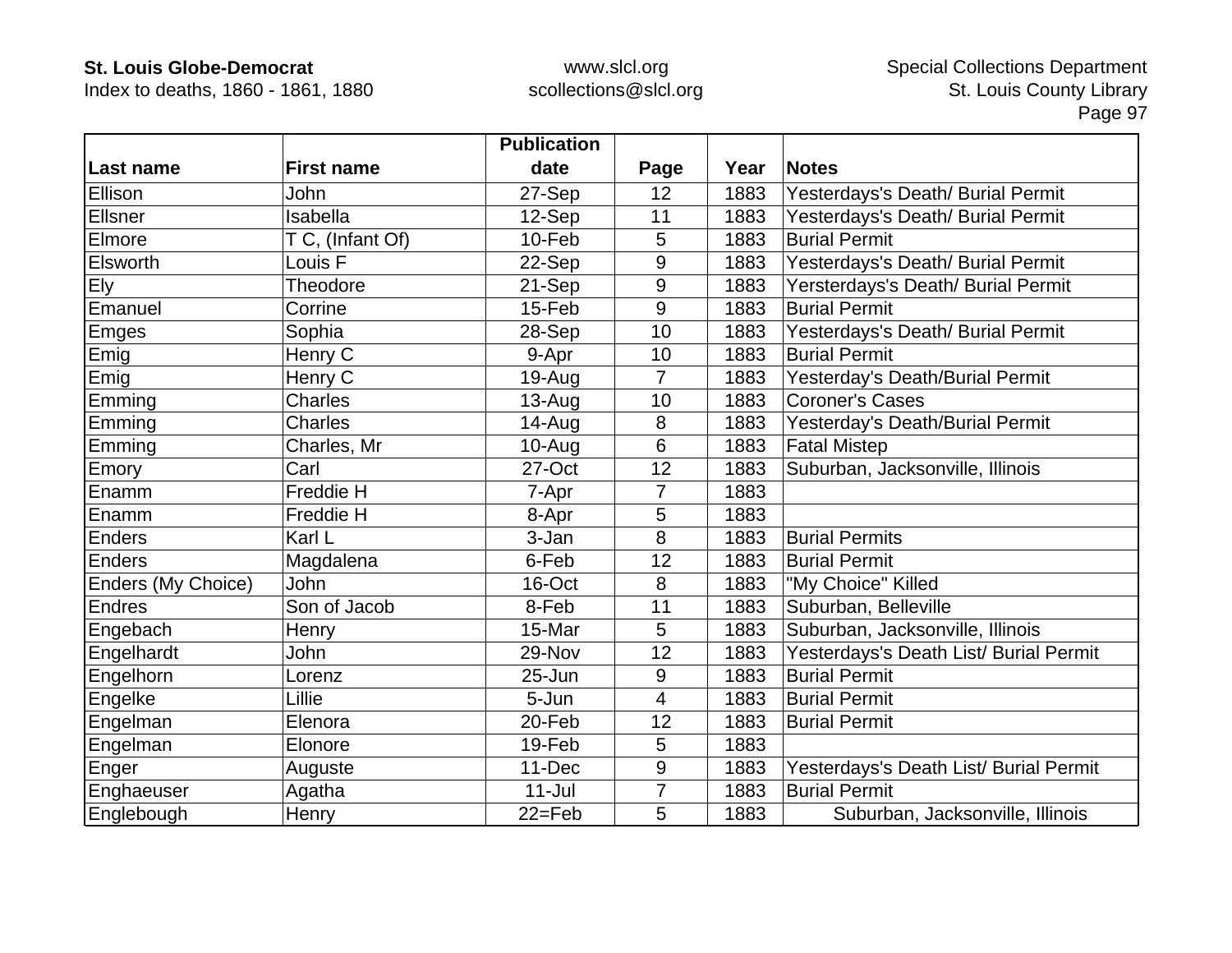Index to deaths, 1860 - 1861, 1880

|                |                     | <b>Publication</b> |      |      |                                        |
|----------------|---------------------|--------------------|------|------|----------------------------------------|
| ∣Last name     | <b>First name</b>   | date               | Page | Year | <b>Notes</b>                           |
| Englelmos      | Elonore             | 18-Feb             | 8    | 1883 |                                        |
| Englig         | <b>Charles</b>      | 29-May             | 10   | 1883 | <b>Burial Permit</b>                   |
| English        | Male                | $20$ -May          | 3    | 1883 | Mr and Mrs John Trotter                |
| Engst          | Ernst H             | 30-Aug             | 8    | 1883 | Yesterdays's Death/ Burial Permit      |
| Ennebeck       | <b>Gerhardt H</b>   | 21-Mar             | 5    | 1883 | <b>Burial Permit</b>                   |
| Ennis          | Gertie              | 30-Oct             | 12   | 1883 | Yesterdays's Death/ Burial Permit      |
| Ennis          | Jenny               | 8-Jan              | 7    | 1883 | <b>Local Brevities</b>                 |
| Enno           | <b>Theophilus</b>   | $1-Jul$            | 9    | 1883 | <b>Burial Permit</b>                   |
| Enselm         | Leo H               | 16-Sep             | 9    | 1883 | Yesterdays's Death/ Burial Permit      |
| Enser          | Edna                | 11-Dec             | 9    | 1883 | Yesterdays's Death List/ Burial Permit |
| Entrup         | Anton               | 20-Nov             | 9    | 1883 | Yesterday's Burial Permits             |
| Eppale         | Joseph              | 13-Mar             | 11   | 1883 | Suburban, Belleville                   |
| Eppmeyert      | <b>Nellie</b>       | 6-Sep              | 8    | 1883 | Yesterdays's Death/ Burial Permit      |
| Epstein        | Margaret            | 6-Dec              | 12   | 1883 | Yesterdays's Death List/ Burial Permit |
| Erata          | Eugene              | 29-Dec             | 7    | 1883 |                                        |
| Erbat          | Hedwig              | $15 -$ Jul         | 9    | 1883 | <b>Burial Permit</b>                   |
| Ernst          | Henry               | 29-Apr             | 17   | 1883 | <b>Burial Permit</b>                   |
| Erperman       | Geo J               | 8-Jul              | 11   | 1883 | <b>Burial Permit</b>                   |
| Erskine        | Samuel              | 8-Feb              | 7    | 1883 |                                        |
| Erskine        | Samuel              | 8-Feb              | 11   | 1883 | <b>Burial Permit</b>                   |
| <b>Erskine</b> | Samuel              | 8-Feb              | 12   | 1883 | <b>Tributes to Samuel Erskine</b>      |
| Erskine        | Samuel              | 9-Feb              | 5    | 1883 | The Erskine Obsequies                  |
| Erskine        | Samuel              | 16-Feb             | 8    | 1883 | <b>Samuel Erskine's Death</b>          |
| Erskine        | Samuel              | 7-Feb              | 5    | 1883 |                                        |
| Erskine        | Samuel, Mr          | 7-Feb              | 10   | 1883 | Death of Samuel Erskine                |
| Erterl         | Christoph           | 30-Jun             | 9    | 1883 | Suburban, Sluicide At Belleville Of A  |
| Eschbaumer     | Ignatz              | 31-Dec             | 8    | 1883 | <b>Despondent Debtor</b>               |
| Essen          | Henry (Daughter Of) | 13-Feb             | 9    | 1883 | Suburban, County Court                 |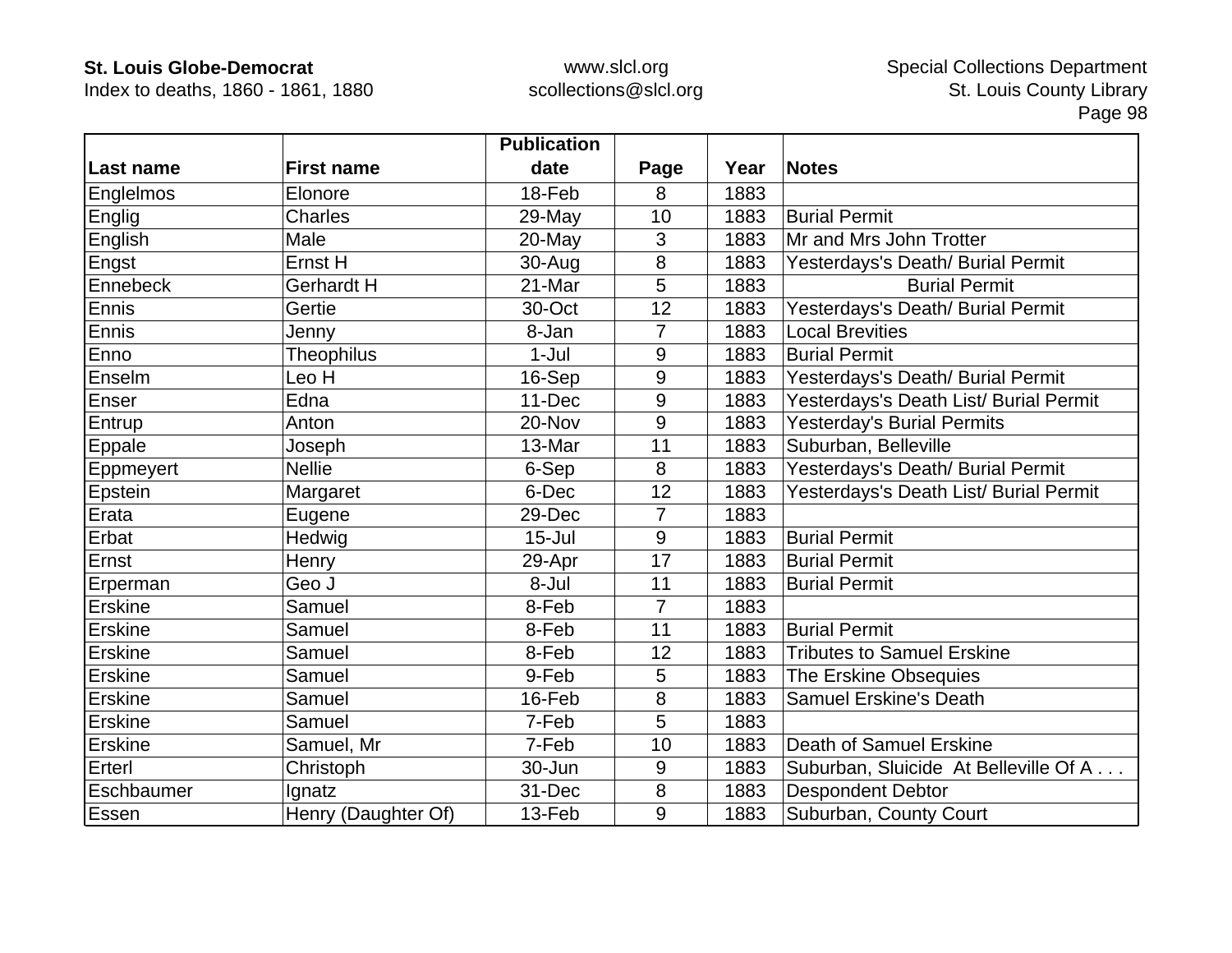Index to deaths, 1860 - 1861, 1880

|              |                   | <b>Publication</b> |                |      |                                        |
|--------------|-------------------|--------------------|----------------|------|----------------------------------------|
| Last name    | <b>First name</b> | date               | Page           | Year | <b>Notes</b>                           |
| Essex        | Annie Marie, Mrs  | 24-Jun             | 5              | 1883 |                                        |
| <b>Essex</b> | <b>Moses</b>      | 8-Feb              | 5              | 1883 | <b>Local Brevities</b>                 |
| <b>Essex</b> | <b>Moses</b>      | 10-Feb             | 7              | 1883 |                                        |
| <b>Essex</b> | <b>Moses</b>      | 11-Feb             | 5              | 1883 |                                        |
| <b>Essex</b> | <b>Moses</b>      | 11-Feb             | 9              | 1883 | <b>Burial Permit</b>                   |
| <b>Essex</b> | <b>Moses</b>      | 12-Feb             | $\overline{2}$ | 1883 | Negro Nonagenarian                     |
| Essig        | <b>Bernard</b>    | 19-Dec             | 3              | 1883 | Yesterdays's Death List/ Burial Permit |
| Etter        | CH, Mrs           | $31 - Aug$         | 5              | 1883 |                                        |
| Etter        | Joseph A          | 30-May             | 12             | 1883 | <b>Burial Permit</b>                   |
| Etter        | Sarah             | 1-Sep              | 7              | 1883 |                                        |
| Etter        | Sarah             | 2-Sep              | 5              | 1883 |                                        |
| Etter        | Sarah             | 2-Sep              | 11             | 1883 | Yesterdays's Death/ Burial Permit      |
| Evans        | BT                | 2-Oct              | 9              | 1883 | Yesterdays's Death/ Burial Perm        |
| Evans        | Berry B           | 7-Jul              | 12             | 1883 | To Avvenge A Blow                      |
| Evans        | Berry B           | 9-Jul              | 10             | 1883 | <b>Coroner's Work</b>                  |
| Evans        | Lizzie            | 18-Nov             | 8              | 1883 |                                        |
| Evans        | <b>Thomas</b>     | 3-Sep              | 3              | 1883 | <b>Local Brevities</b>                 |
| Evans        | William, Mr       | 10-Mar             | 8              | 1883 | Suburban, Jacksonville, Illinois       |
| Everding     | Mathilda          | 20-Nov             | 9              | 1883 | <b>Yesterday's Burial Permits</b>      |
| Evers        | Helena            | 6-Dec              | 12             | 1883 | Yesterdays's Death List/ Burial Permit |
| Evers        | Julia             | 4-Apr              | 12             | 1883 | <b>Burial Permit</b>                   |
| Eves         | John C            | 1-May              | 8              | 1883 | Mr J C Eves Dies Suddenly              |
| Eves         | John C            | 2-May              | 5              | 1883 | <b>Local Brevities</b>                 |
| Eves         | John C            | 2-May              | $\overline{7}$ | 1883 |                                        |
| Eves         | John C            | 4-May              | 10             | 1883 | <b>Burial Permit</b>                   |
| Ewing        | John              | 22-Nov             | 12             | 1883 | Yesterday's Burial Permits             |
| Ewing        | Mary              | 23-Oct             | 8              | 1883 | Yesterdays's Death/ Burial Permit      |
| Ewing        | Robert            | 29-May             | 7              | 1883 |                                        |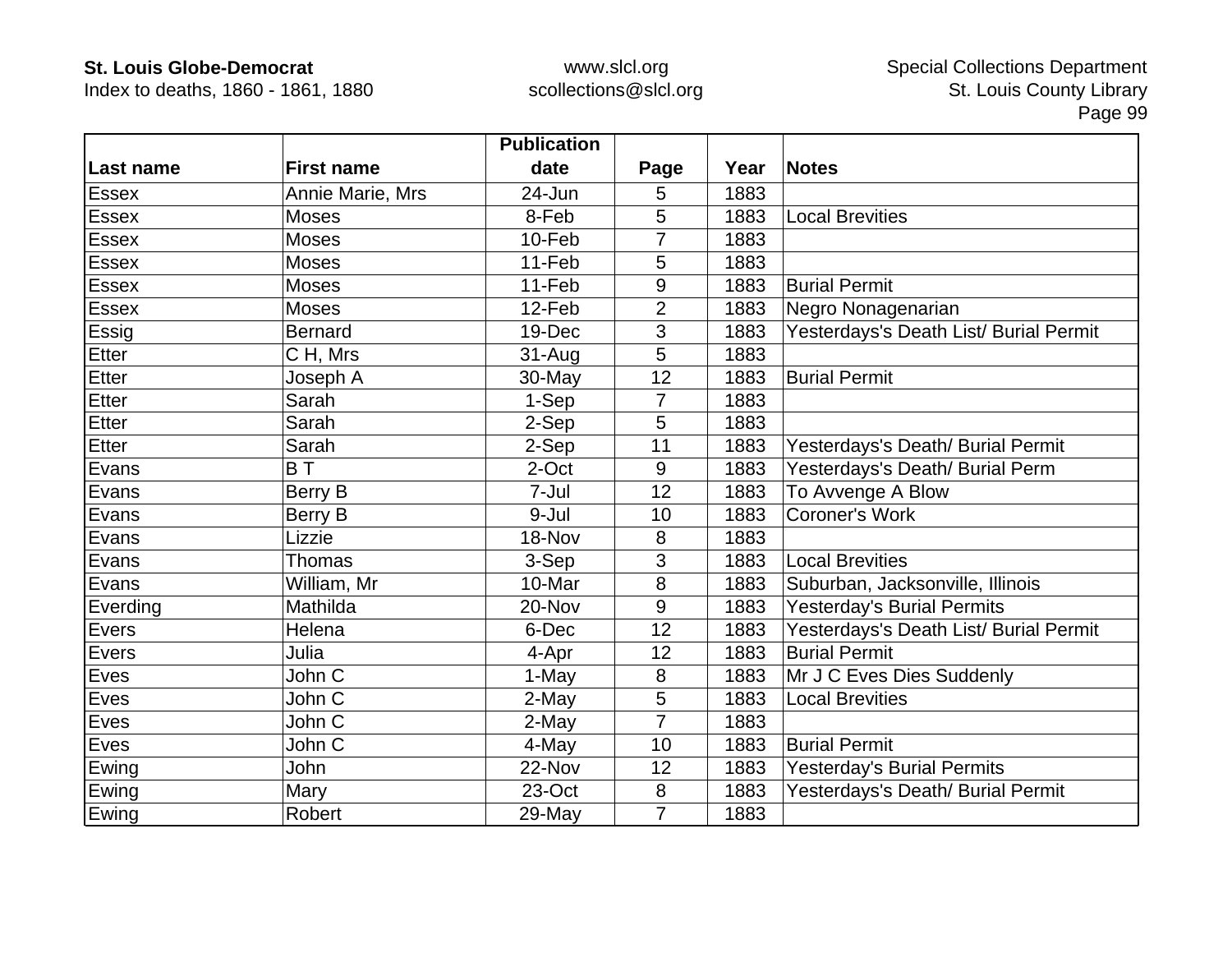Index to deaths, 1860 - 1861, 1880

|             |                    | <b>Publication</b> |                |      |                                        |
|-------------|--------------------|--------------------|----------------|------|----------------------------------------|
| ∣Last name  | <b>First name</b>  | date               | Page           | Year | <b>Notes</b>                           |
| Ewing       | William L          | 24-Mar             | 9              | 1883 | <b>Burial Permit</b>                   |
| Exnicios    | John Thomas Paulan | 4-Oct              | 5              | 1883 |                                        |
| Exnicios    | John Thomas Paulan | 5-Oct              | 5              | 1883 |                                        |
| Eydman      | George             | 17-May             | 12             | 1883 | <b>Burial Permit</b>                   |
| Eydmann     | George             | 16-May             | 4              | 1883 | Old Man Eydmann's Fate                 |
| Eydmann     | Herman Ad          | 25-Mar             | 16             | 1883 | <b>Burial Permit</b>                   |
| Eyerman     | Francisca E        | 27-Oct             | 12             | 1883 | Yesterdays's Death/ Burial Permit      |
| Faber       | Charlie            | 29-Jun             | 10             | 1883 | <b>Burial Permit</b>                   |
| Faber       | Lizzie             | 24-Jun             | 16             | 1883 | <b>Burial Permit</b>                   |
| Fachler     | Alma A             | 25-Feb             | 11             | 1883 | <b>Burial Permit</b>                   |
| Fagan       | Edward             | 13-Mar             | 7              | 1883 |                                        |
| Fagen       | Edward             | 12-Mar             | 5              | 1883 |                                        |
| Fahey, Jr   | Thomas             | 25-Feb             | 8              | 1883 |                                        |
| Fahey, Jr   | <b>Thomas</b>      | 26-Feb             | 5              | 1883 |                                        |
| Fahey, Jr   | Thomas             | 27-Feb             | 11             | 1883 | <b>Burial Permit</b>                   |
| Fahrenhorst | <b>Christ</b>      | 29-Sep             | 13             | 1883 | Yesterdays's Death/ Burial Permit      |
| Fairchild   | J H                | 26-Apr             | 11             | 1883 | <b>St Charles County Mystery</b>       |
| Fairfax     | Elmore             | 9-May              | $\overline{7}$ | 1883 |                                        |
| Fairfax     | Elmore H           | 10-May             | 9              | 1883 | <b>Burial Permit</b>                   |
| Fairfax     | Samuel             | 25-Mar             | 16             | 1883 | <b>Burial Permit</b>                   |
| Fairley     | Valentine          | $23 - Aug$         | 8              | 1883 | Yesterdays's Death/Burial Permit       |
| Fallon      | John               | 28-Aug             | 5              | 1883 |                                        |
| Fander      | Linda              | 4-Dec              | 11             | 1883 | Yesterdays's Death List/ Burial Permit |
| Farbree     | Henry              | 20-May             | 2              | 1883 | Safe In The Cellar                     |
| Farbree     | M, Mr              | 20-May             | $\overline{2}$ | 1883 | At Round Prairie                       |
| Farley      | Edward             | 19-Oct             | 9              | 1883 | Yesterdays's Death/ Burial Permit      |
| Farnesworth | Samuel V           | 2-Dec              | 8              | 1883 |                                        |
| Faroley     | Edward             | 14-Oct             | 18             | 1883 | Inquests Yesterday                     |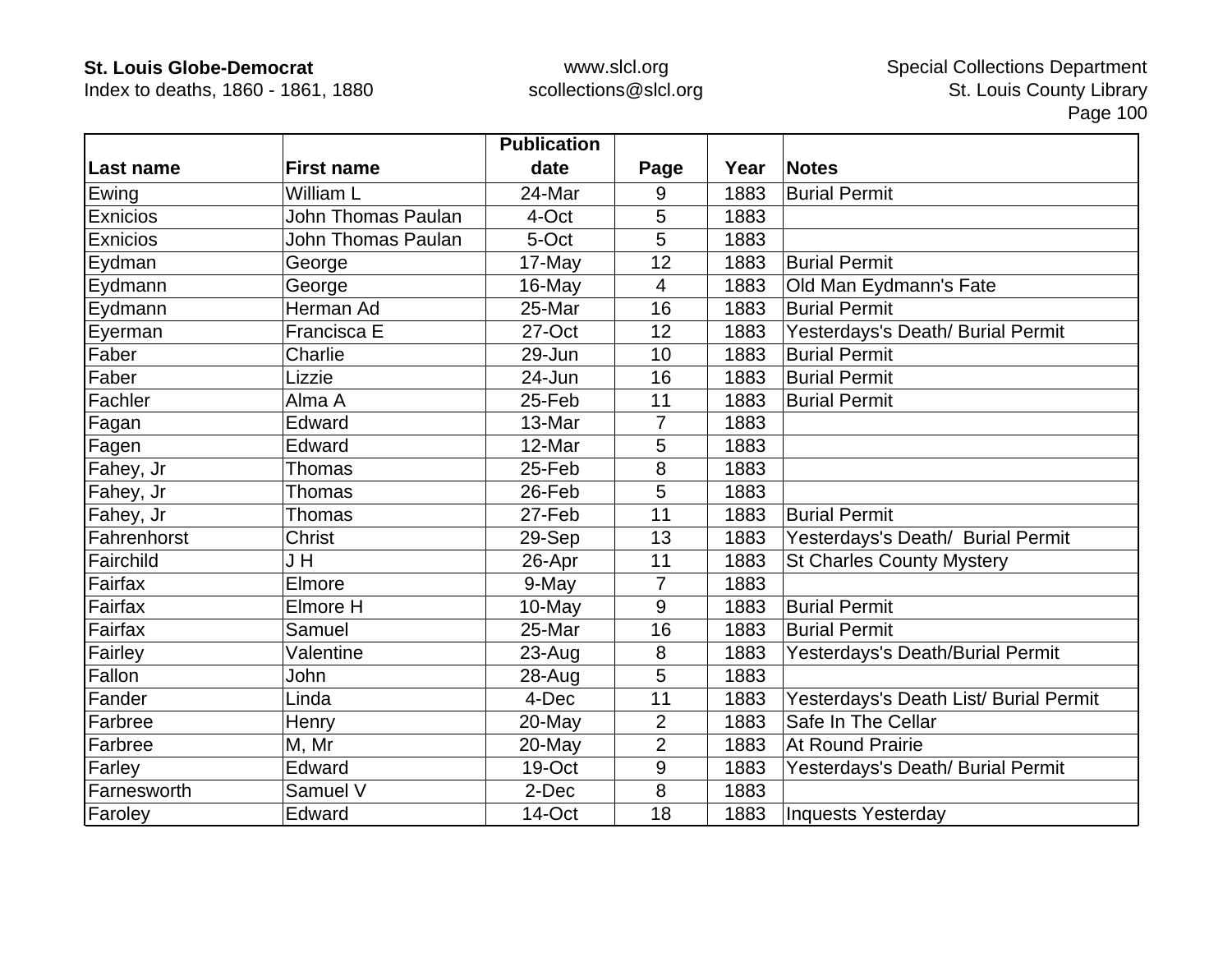Index to deaths, 1860 - 1861, 1880

|             |                   | <b>Publication</b> |                |      |                                         |
|-------------|-------------------|--------------------|----------------|------|-----------------------------------------|
| Last name   | <b>First name</b> | date               | Page           | Year | <b>Notes</b>                            |
| Farrar      | Jackson           | 2-Mar              | 10             | 1883 | <b>Burial Permits</b>                   |
| Farrell     | Angela            | 1-Feb              | 12             | 1883 | <b>Burial Permit</b>                    |
| Farrell     | <b>Bridget</b>    | 8-Jul              | 11             | 1883 | <b>Burial Permit</b>                    |
| Farrell     | Christopher       | 22-Aug             | 8              | 1883 | Yesterdays's Death/Burial Permit        |
| Farrell     | James             | 7-Aug              | 8              | 1883 | <b>Burial Permit</b>                    |
| Farrell     | James             | 17-Aug             | 10             | 1883 | Jumped Into Eternity                    |
| Farrell     | Johanna           | 16-Oct             | 7              | 1883 |                                         |
| Farrell     | Johanna           | 17-Oct             | 11             | 1883 | Yesterdays's Death/ Burial Permit       |
| Farrell     | John              | 24-Feb             | 9              | 1883 | <b>Burial Permit</b>                    |
| Farrell     | John              | 30-Oct             | 12             | 1883 | Yesterdays's Death/ Burial Permit       |
| Farrellly   | Julia             | 8-Jun              | 10             | 1883 | <b>Burial Permit</b>                    |
| Farrelly    | Julia             | 7-Jun              | 7              | 1883 |                                         |
| Farrelly    | Julia             | 8-Jun              | 5              | 1883 |                                         |
| Farrelly    | Julia, Mrs        | 8-Jun              | 3              | 1883 | <b>Local Brevities</b>                  |
| Farthing    | Mary              | $15 -$ Jul         | 9              | 1883 | <b>Burial Permit</b>                    |
| Farwig      | Anna              | 5-Jun              | 4              | 1883 | <b>Burial Permit</b>                    |
| Fauer       | Frank             | 14-Jun             | 8              | 1883 | <b>Local Brevities</b>                  |
| Favoile     | John, Rev         | 13-Apr             | 10             | 1883 | <b>Burial Permit</b>                    |
| Favorite    | Johnnie           | 18-May             | 5              | 1883 |                                         |
| Fay         | John A            | 12-May             | 8              | 1883 | Suicide of A Bartender Who Had Lived In |
| Fealey      | John F            | 19-Jun             | $\overline{7}$ | 1883 |                                         |
| Fealey      | John F            | 19-Jun             | $\overline{7}$ | 1883 | <b>Funeral Notice</b>                   |
| Fealy       | James F           | 20-Jun             | 11             | 1883 | <b>Burial Permit</b>                    |
| Fealy       | Jas F             | 18-Jun             | 8              | 1883 | Veteran's Suicide                       |
| Feasler     | John              | 14-Nov             | 8              | 1883 | Yesterdays's Death/ Burial Permit       |
| Featherston | Joseph            | 25-Mar             | 5              | 1883 |                                         |
| Feeney      | <b>Barney</b>     | 29-Sep             | 13             | 1883 | Yesterdays's Death/ Burial Permit       |
| Fehilg      | John N            | 10-Mar             | 8              | 1883 | <b>Burial Permit</b>                    |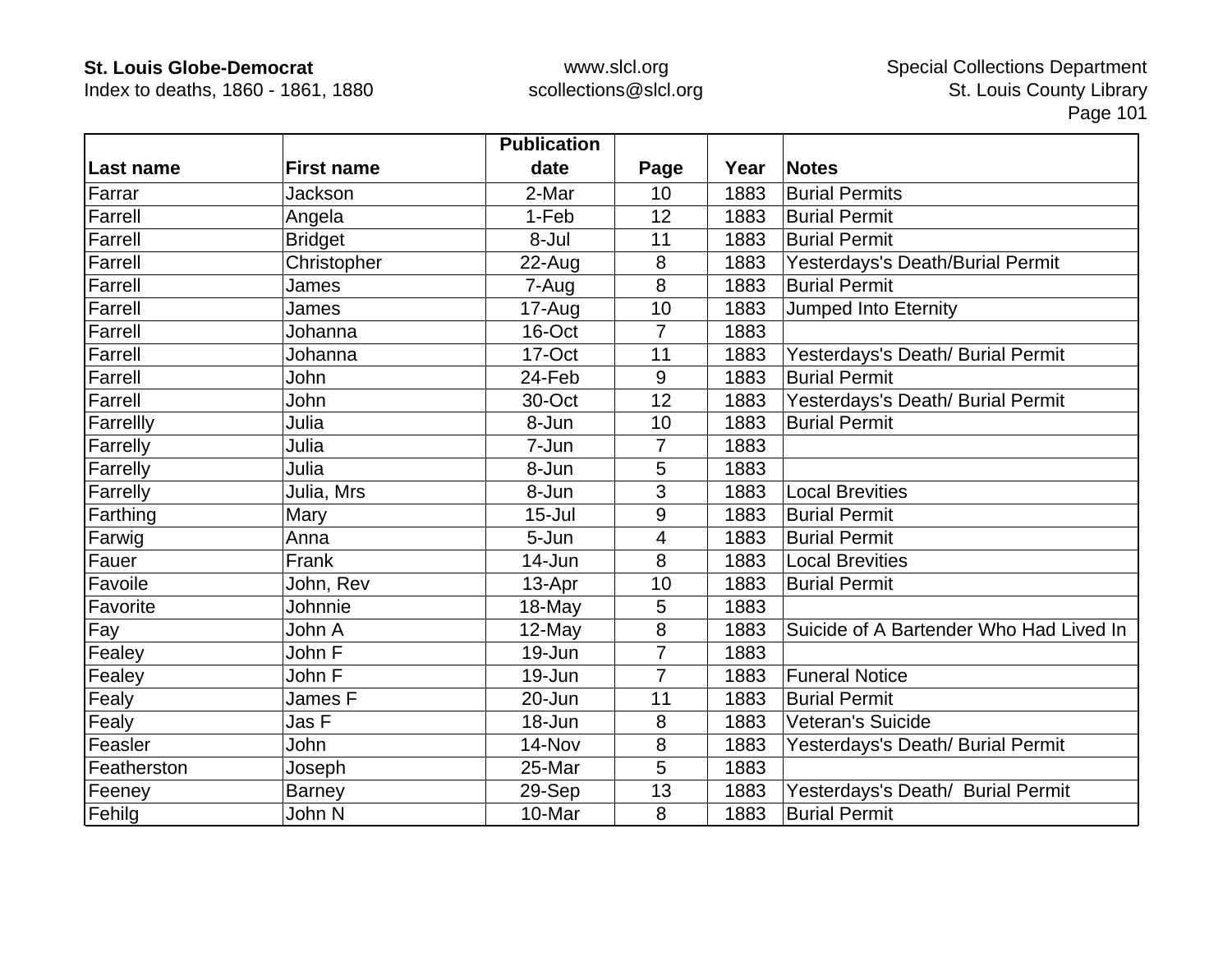Index to deaths, 1860 - 1861, 1880

|                 |                      | <b>Publication</b> |      |      |                                        |
|-----------------|----------------------|--------------------|------|------|----------------------------------------|
| Last name       | <b>First name</b>    | date               | Page | Year | <b>Notes</b>                           |
| Fehl            | Charles              | 28-Oct             | 18   | 1883 | Yesterdays's Death/ Burial Permit      |
| Fehl            | <b>Charles Louis</b> | 27-Oct             | 7    | 1883 |                                        |
| Fehlberg        | John                 | 3-Jan              | 8    | 1883 | <b>Burial Permits</b>                  |
| Fehringer       | <b>John</b>          | 25-Apr             | 9    | 1883 | <b>Burial Permit</b>                   |
| Fehrmann        | Fred                 | 30-Jan             | 11   | 1883 | <b>Burial Permit</b>                   |
| Fehrt           | August (Infant Of)   | 14-Feb             | 3    | 1883 | <b>Local Brevities</b>                 |
| Fehrt           | Mary (Infant Of)     | 14-Feb             | 3    | 1883 | <b>Local Brevities</b>                 |
| Fehrt           | August (Infant of)   | 15-Feb             | 9    | 1883 | <b>Burial Permit</b>                   |
| Feigenbutz      | Hugo                 | 9-May              | 12   | 1883 | <b>Burial Permit</b>                   |
| Fein            | <b>Anna Kettler</b>  | 8-Apr              | 5    | 1883 |                                        |
| Feinhard        | William              | 27-Sep             | 12   | 1883 | Yesterdays's Death/ Burial Permit      |
| Feistel         | Ida                  | 1-Aug              | 8    | 1883 | <b>Burial Permit</b>                   |
| Felder          | Frank                | 2-Mar              | 10   | 1883 | <b>Burial Permits</b>                  |
| <b>Feldhaus</b> | Lucas                | 4-Feb              | 9    | 1883 | <b>Burial Permit</b>                   |
| Feldick         | Ida May              | 16-Mar             | 10   | 1883 | <b>Burial Permit</b>                   |
| Feldmeyer       | Margaret             | 19-Dec             | 3    | 1883 | Yesterdays's Death List/ Burial Permit |
| Feldmueller     | Edward               | 18-Dec             | 12   | 1883 | Yesterdays's Death List/ Burial Permit |
|                 | Eugenia Josephine,   |                    |      |      |                                        |
| Felix           | <b>Miss</b>          | 25-Feb             | 8    | 1883 |                                        |
|                 | Eugenia Josephine,   |                    |      |      |                                        |
| Felix           | <b>Miss</b>          | 27-Feb             | 11   | 1883 | <b>Burial Permit</b>                   |
|                 | Eugenie Josephine,   |                    |      |      |                                        |
| Felix           | <b>Miss</b>          | 26-Feb             | 5    | 1883 |                                        |
| Felkner         | Richard              | 15-Jan             | 3    | 1883 | It May Be a Murder                     |
| Fellenz         | August               | $10 -$ Jul         | 7    | 1883 | <b>Burial Permit</b>                   |
| Fels            | Anton                | 2-Oct              | 9    | 1883 | Yesterdays's Death/ Burial Perm        |
| Felter          | Louis                | 7-Feb              | 5    | 1883 |                                        |
| Felter          | Louis                | 8-Feb              | 11   | 1883 | <b>Burial Permit</b>                   |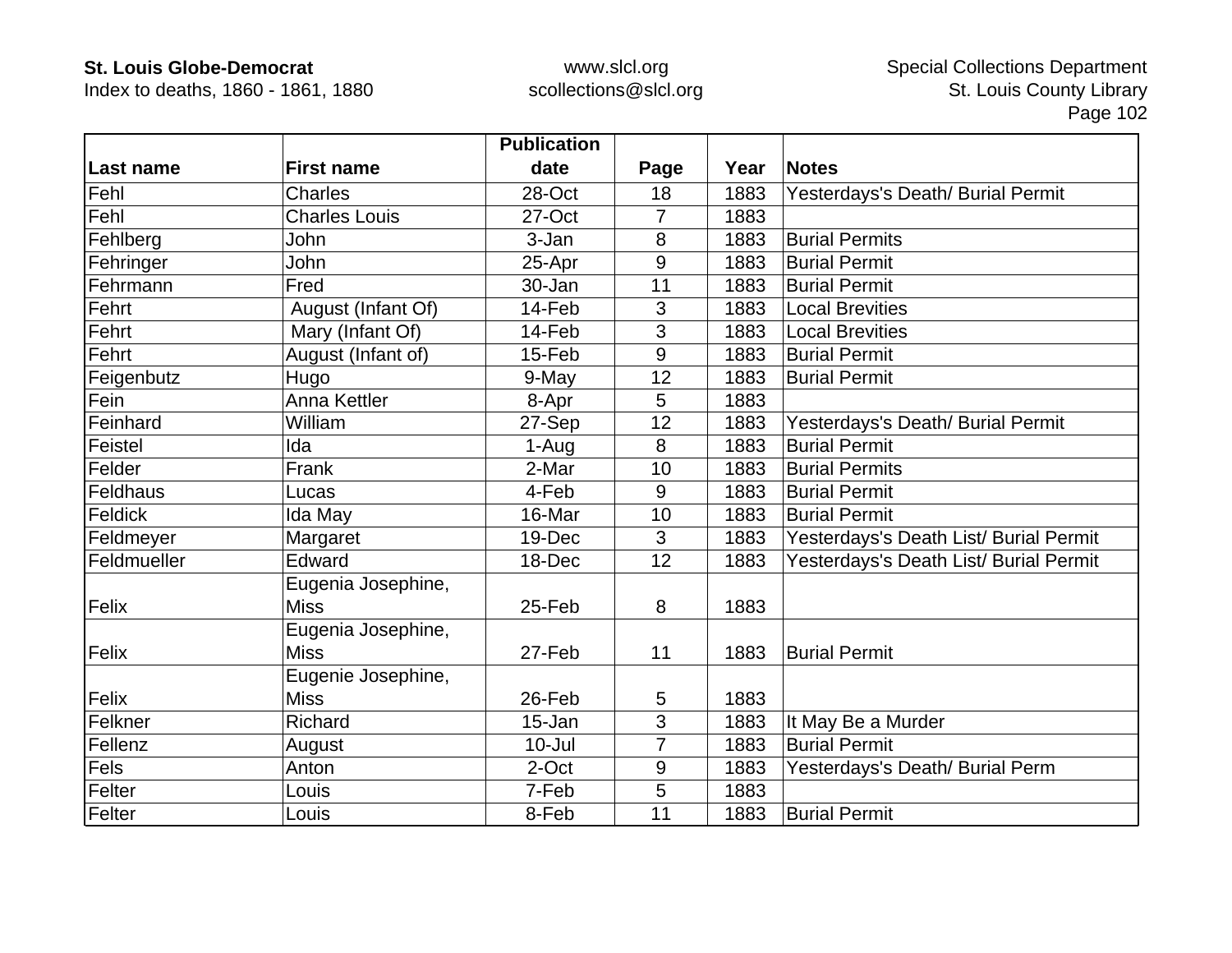Index to deaths, 1860 - 1861, 1880

|                    |                         | <b>Publication</b> |                |      |                                        |
|--------------------|-------------------------|--------------------|----------------|------|----------------------------------------|
| Last name          | <b>First name</b>       | date               | Page           | Year | <b>Notes</b>                           |
| Fendler            | Fannie L, Mrs           | 14-Jun             | 7              | 1883 |                                        |
| Fendler            | Fanny                   | 14-Jun             | 12             | 1883 | <b>Burial Permit</b>                   |
| Fenelon            | Thomas                  | 1-Apr              | 5              | 1883 |                                        |
| Fenly              | James                   | 18-Aug             | 12             | 1883 | Yesterday's Death/Burial Permit        |
| Fennerty           | Henry                   | 29-Dec             | $\overline{7}$ | 1883 |                                        |
| Fenstel            | <b>Julius</b>           | 4-Dec              | 11             | 1883 | Yesterdays's Death List/ Burial Permit |
| Fenton             | P                       | 19-Dec             | 3              | 1883 | Yesterdays's Death List/ Burial Permit |
| Fergnson           | George H                | 18-Jul             | 8              | 1883 | <b>Burial Permit</b>                   |
| Ferguson           | Mary                    | 24-Feb             | 9              | 1883 | <b>Burial Permit</b>                   |
| Ferguson           | Virginia $\overline{C}$ | 7-Sep              | 5              | 1883 |                                        |
| Ferguson           | Virginia C              | 8-Sep              |                | 1883 |                                        |
| Ferguson           | Virginia C              | 9-Sep              | 9              | 1883 | Yesterdays's Death/ Burial Permit      |
| Ferguson           | William F, Judge        | 9-Sep              | 8              | 1883 |                                        |
| Ferguson           | Wm F, Hon               | 10-Sep             | 5              | 1883 |                                        |
| Ferguson           | Wm F, Judge             | 9-Sep              | 4              | 1883 | Death Of Judge Ferguson                |
| Ferling            | Peter                   | 7-Aug              | 8              | 1883 | <b>Burial Permit</b>                   |
| Fermer             | Jacob                   | $12$ -Jul          | 8              | 1883 | <b>Burial Permit</b>                   |
| Ferron             | Rosanna                 | 12-Jan             | 8              | 1883 | <b>Burial Permit</b>                   |
| Fetters            | Leo S                   | 1-May              | 11             | 1883 | <b>Burial Permit</b>                   |
| Feudt              | <b>John</b>             | 7-Apr              | 12             | 1883 | <b>Burial Permit</b>                   |
| Feuerbacher        | Michael                 | 31-Jan             | $\overline{7}$ | 1883 | <b>Burial Permit</b>                   |
| Feustel            | Henry                   | 26-Oct             | 12             | 1883 | Son's Sad Discovery                    |
| Feustel            | Henry                   | 27-Oct             | 12             | 1883 | Yesterdays's Death/ Burial Permit      |
| Fey                | Paul                    | 9-May              | 12             | 1883 | <b>Burial Permit</b>                   |
| $\overline{$ Fiala | Frank                   | 4-Sep              | 8              | 1883 | Yesterdays's Death/ Burial Permit      |
| Fiala              | Jeanette                | 19-Apr             | 12             | 1883 | <b>Burial Permit</b>                   |
| Fichner            | James C                 | 7-Aug              | 5              | 1883 |                                        |
| Ficker             | Elizabeth               | 4-Aug              | 12             | 1883 | <b>Burial Permit</b>                   |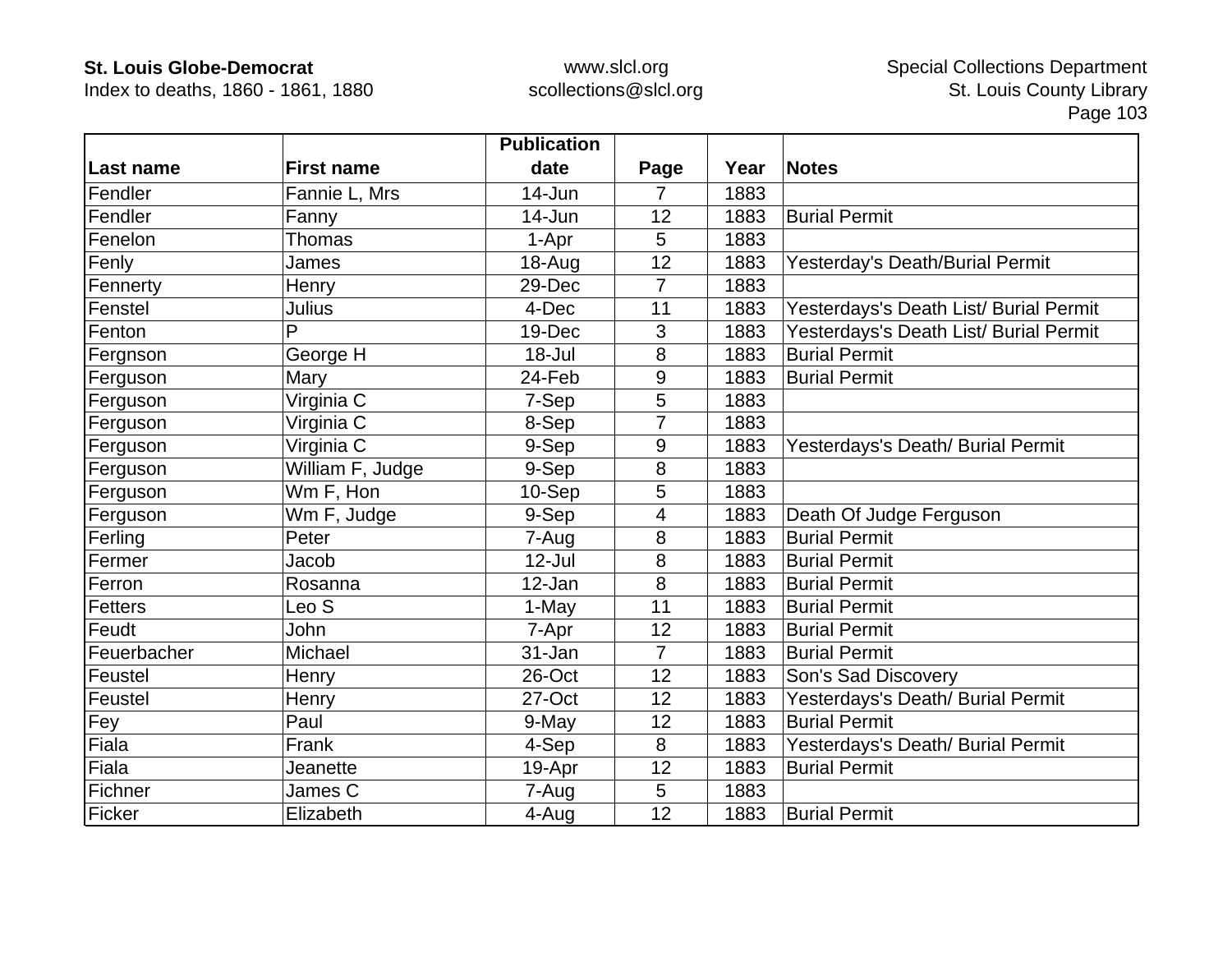Index to deaths, 1860 - 1861, 1880

|               |                   | <b>Publication</b> |                |      |                                        |
|---------------|-------------------|--------------------|----------------|------|----------------------------------------|
| Last name     | <b>First name</b> | date               | Page           | Year | <b>Notes</b>                           |
| Fiebbe        | Gustav            | 13-May             | 17             | 1883 | <b>Burial Permit</b>                   |
| Fiebig        | Clara             | 11-Jan             | 10             | 1883 | <b>Burial Permit</b>                   |
| Field         | Georgie           | 4-Jul              | 8              | 1883 | <b>Burial Permit</b>                   |
| Fielding      | Hazel             | $15 -$ Jul         | 5              | 1883 |                                        |
| Fielding      | Hazel G           | $11 -$ Jul         | 7              | 1883 | <b>Burial Permit</b>                   |
| Fields        | Edward            | 15-Mar             | 9              | 1883 | <b>Burial Permit</b>                   |
| <b>Fields</b> | Elleln            | 6-May              | 8              | 1883 |                                        |
| <b>Fields</b> | Ellen             | 7-May              | 5              | 1883 |                                        |
| Fields        | Ellen             | 8-May              | 12             | 1883 | <b>Burial Permit</b>                   |
| Fientje       | Philip C          | 19-Jul             | 8              | 1883 | <b>Burial Permit</b>                   |
| Fienup        | Minna M           | 24-May             | 12             | 1883 | <b>Burial Permit</b>                   |
| Fiesmer       | Adolphus          | 7-Jan              | 11             | 1883 | <b>Burial Permit</b>                   |
| Filer         | <b>Bertha</b>     | 29-May             | 10             | 1883 | <b>Burial Permit</b>                   |
| Filley        | J H               | 20-Mar             | 5              | 1883 | <b>Local Brevities</b>                 |
| Finch         | Samuel            | $12$ -Jul          | 8              | 1883 | <b>Burial Permit</b>                   |
| Finemiller    | Anna              | $25 - Aug$         | 9              | 1883 | Yesterdays's Death/Burial Permit       |
| Fink          | Charlie           | 6-May              | 20             | 1883 | <b>Burial Permit</b>                   |
| Fink          | Ludwig            | $12$ -Jul          | 8              | 1883 | <b>Burial Permit</b>                   |
| Fink          | Unknown           | 27-Nov             | 9              | 1883 | Suburban, Belleville                   |
| Finlay        | James W           | 2-Dec              | 8              | 1883 |                                        |
| Finley        | James             | 11-Dec             | 9              | 1883 | Yesterdays's Death List/ Burial Permit |
| Finley        | James W           | 2-Dec              | 17             | 1883 | Yesterdays's Death List/ Burial Permit |
| Finley        | <b>Thomas</b>     | 19-Jan             | 9              | 1883 | <b>Burial Permit</b>                   |
| Finn          | Julia C           | 25-May             | 10-Jan         | 1883 | <b>Burial Permit</b>                   |
| Finn          | Julia C, Mrs      | 23-May             | 7              | 1883 |                                        |
| Finn          | Julia C, Mrs      | 24-May             | $\overline{7}$ | 1883 |                                        |
| Finn          | Officer(Wife Of)  | 24-May             | 8              | 1883 | <b>Local Brevities</b>                 |
| Finnan        | Kate              | $14 - Aug$         | 8              | 1883 | Yesterday's Death/Burial Permit        |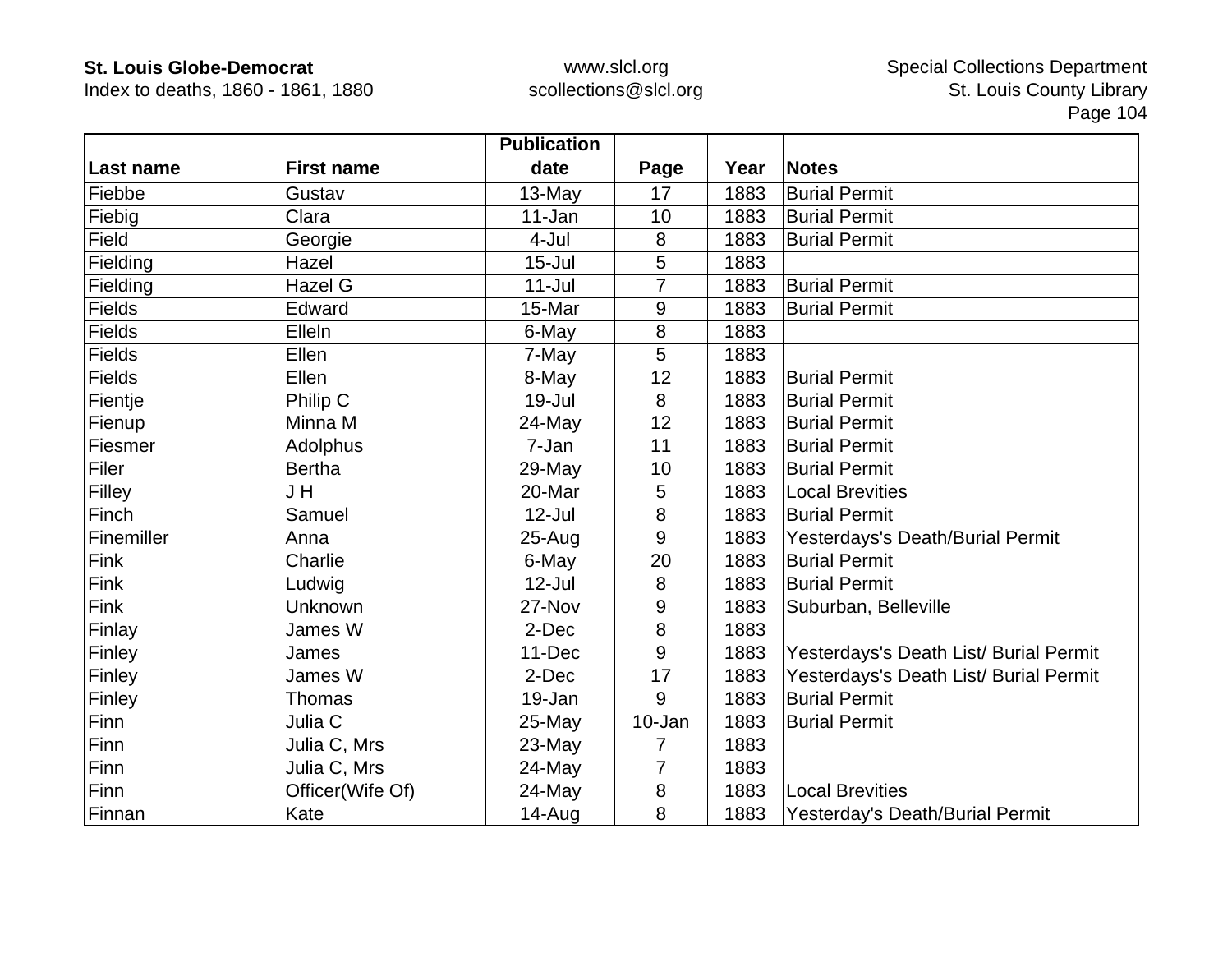Index to deaths, 1860 - 1861, 1880

|                    |                   | <b>Publication</b> |                |      |                                        |
|--------------------|-------------------|--------------------|----------------|------|----------------------------------------|
| Last name          | <b>First name</b> | date               | Page           | Year | <b>Notes</b>                           |
| Finnan             | Katie             | 14-Aug             | 5              | 1883 |                                        |
| Finnegan           | Josephine         | 9-Apr              | 10             | 1883 | <b>Burial Permit</b>                   |
| Finnegan           | Michael           | 1-Aug              | 8              | 1883 | <b>Burial Permit</b>                   |
| Finnegan           | Michael F         | $31 -$ Jul         | 5              | 1883 |                                        |
| Finnegan           | <b>Patrick</b>    | 26-Jul             | 8              | 1883 | <b>Burial Permit</b>                   |
| Finnerty           | Catherine, Mrs    | $2-Jul$            | 5              | 1883 |                                        |
| Finnerty           | Catherine, Mrs    | $3 -$ Jul          | 7              | 1883 |                                        |
| Finnerty           | Henry G           | 30-Dec             | 9              | 1883 | Yesterdays's Death List/ Burial Permit |
| Fiori              | Carrie            | 13-Oct             | 12             | 1883 | Yesterdays's Death/ Burial Permit      |
| Firmback           | Mary              | 4-Apr              | 12             | 1883 | <b>Burial Permit</b>                   |
| Fischer            | Angelina          | 20-Jun             | 11             | 1883 | <b>Burial Permit</b>                   |
| Fischer            | Gertrude          | 1-Mar              | 12             | 1883 | <b>Burial Permit</b>                   |
| Fischer            | Henrietta         | $11$ -Oct          | $\overline{7}$ | 1883 |                                        |
| Fischer            | Henrietta         | 12-Oct             | 11             | 1883 | Yesterdays's Death/ Burial Permit      |
| Fischer            | Henriette         | 12-Oct             | 7              | 1883 |                                        |
| Fischer            | Johann George     | 14-Mar             | 12             | 1883 | <b>Burial Permit</b>                   |
| Fischer            | Maggie            | 12-Aug             | 16             | 1883 | <b>Burial Permit</b>                   |
| Fischer            | Mary              | 30-Sep             | 19             | 1883 | Yesterdays's Death/ Burial Permit      |
| Fischer            | <b>Mrs</b>        | 16-Nov             | 7              | 1883 |                                        |
| Fischer            | Wm                | $12$ -Jun          | 9              | 1883 | <b>Burial Permit</b>                   |
| Fishback           | Henry W           | 2-May              | 11             | 1883 | <b>Burial Permit</b>                   |
| <b>Fisher</b>      | Anna              | 16-Nov             | 12             | 1883 | Yesterdays's Death/ Burial Permit      |
| Fisher             | J W               | 6-Jun              | 6              | 1883 | Midnight Mob                           |
| Fisher             | Maria L           | 27-May             | 17             | 1883 | <b>Burial Permit</b>                   |
| Fisher             | <b>Mrs</b>        | 17-Nov             | 7              | 1883 |                                        |
| <b>Fisher</b>      | <b>Mrs</b>        | 18-Nov             | 8              | 1883 |                                        |
| Fisherty           | <b>Thomas</b>     | $11 - Jun$         | $\overline{2}$ | 1883 | <b>Tar-Roofer's Fatal Fall</b>         |
| <b>Fitz Gibbon</b> | Coleman           | 8-Jul              | 8              | 1883 |                                        |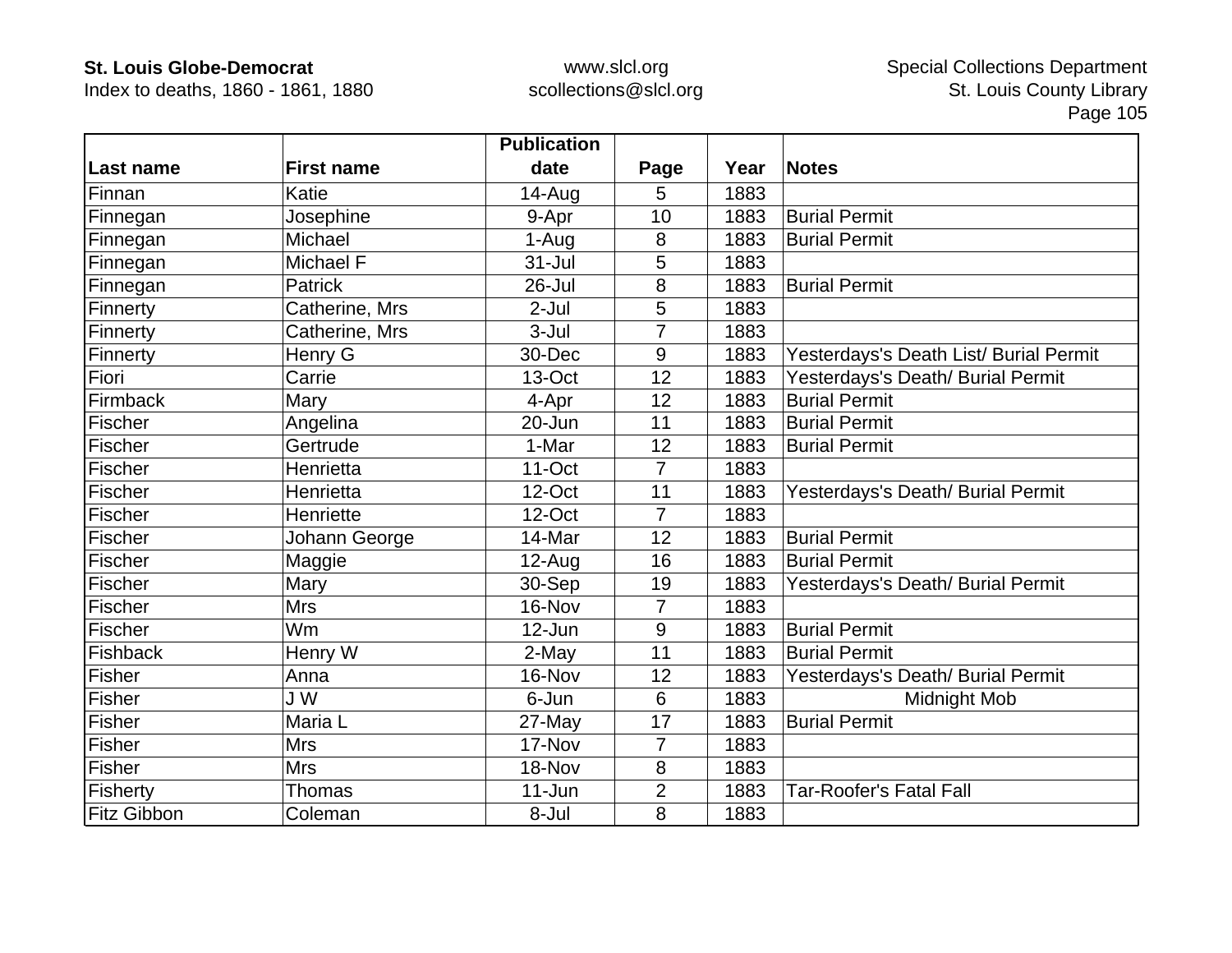Index to deaths, 1860 - 1861, 1880

|            |                   | <b>Publication</b> |      |      |                                    |
|------------|-------------------|--------------------|------|------|------------------------------------|
| Last name  | <b>First name</b> | date               | Page | Year | <b>Notes</b>                       |
| Fitzgerald | Ann               | 24-Mar             | 9    | 1883 | <b>Burial Permit</b>               |
| Fitzgerald | Annie             | $26$ -Aug          | 5    | 1883 |                                    |
| Fitzgerald | Annie             | $27 - Aug$         | 5    | 1883 |                                    |
| Fitzgerald | Cecilia, Mrs      | 23-Apr             | 5    | 1883 |                                    |
| Fitzgerald | Cecilia, Mrs      | 24-Apr             | 7    | 1883 |                                    |
| Fitzgerald | Clarence          | 6-Mar              | 12   | 1883 | <b>Burial Permit</b>               |
| Fitzgerald | Ellen             | 21-Jan             | 5    | 1883 |                                    |
| Fitzgerald | Ellen             | 22-Jan             | 5    | 1883 |                                    |
| Fitzgerald | Genevieve         | 16-Jan             | 5    | 1883 |                                    |
| Fitzgerald | James             | 26-Jun             | 9    | 1883 | <b>Burial Permit</b>               |
| Fitzgerald | James             | 2-Sep              | 11   | 1883 | Yesterdays's Death/ Burial Permit  |
| Fitzgerald | James, Mrs        | 21-Jan             | 7    | 1883 | <b>Local Brevities</b>             |
| Fitzgerald | John              | 10-May             | 9    | 1883 | <b>Burial Permit</b>               |
| Fitzgerald | John Wm           | $11-Auq$           | 9    | 1883 | <b>Burial Permit</b>               |
| Fitzgerald | Joseph K          | 21-Apr             | 5    | 1883 |                                    |
| Fitzgerald | Joseph K          | 22-Apr             | 7    | 1883 |                                    |
| Fitzgerald | Joseph K          | 22-Apr             | 16   | 1883 | <b>Burial Permit</b>               |
| Fitzgerald | Lewis             | 27-Feb             | 7    | 1883 |                                    |
| Fitzgerald | Lewis             | 28-Feb             | 5    | 1883 |                                    |
| Fitzgerald | Lewis             | 1-Mar              | 7    | 1883 |                                    |
| Fitzgerald | Louis             | 27-Feb             | 12   | 1883 | <b>Engineer Fitzgerald's Death</b> |
| Fitzgerald | Louis             | 1-Mar              | 12   | 1883 | <b>Burial Permit</b>               |
| Fitzgerald | Mary              | 20-Apr             | 10   | 1883 | <b>Burial Permit</b>               |
| Fitzgerald | May B             | 15-Feb             | 9    | 1883 | <b>Burial Permit</b>               |
| Fitzgerald | <b>Nellie</b>     | 25-Feb             | 11   | 1883 | <b>Burial Permit</b>               |
| Fitzgerald | Patrick           | 3-Jun              | 10   | 1883 | <b>Burial Permit</b>               |
| Fitzgerald | Rosa              | 7-Aug              | 8    | 1883 | <b>Burial Permit</b>               |
| Fitzgerald | Rosa, Mrs         | 6-Aug              | 3    | 1883 | <b>Local Brevities</b>             |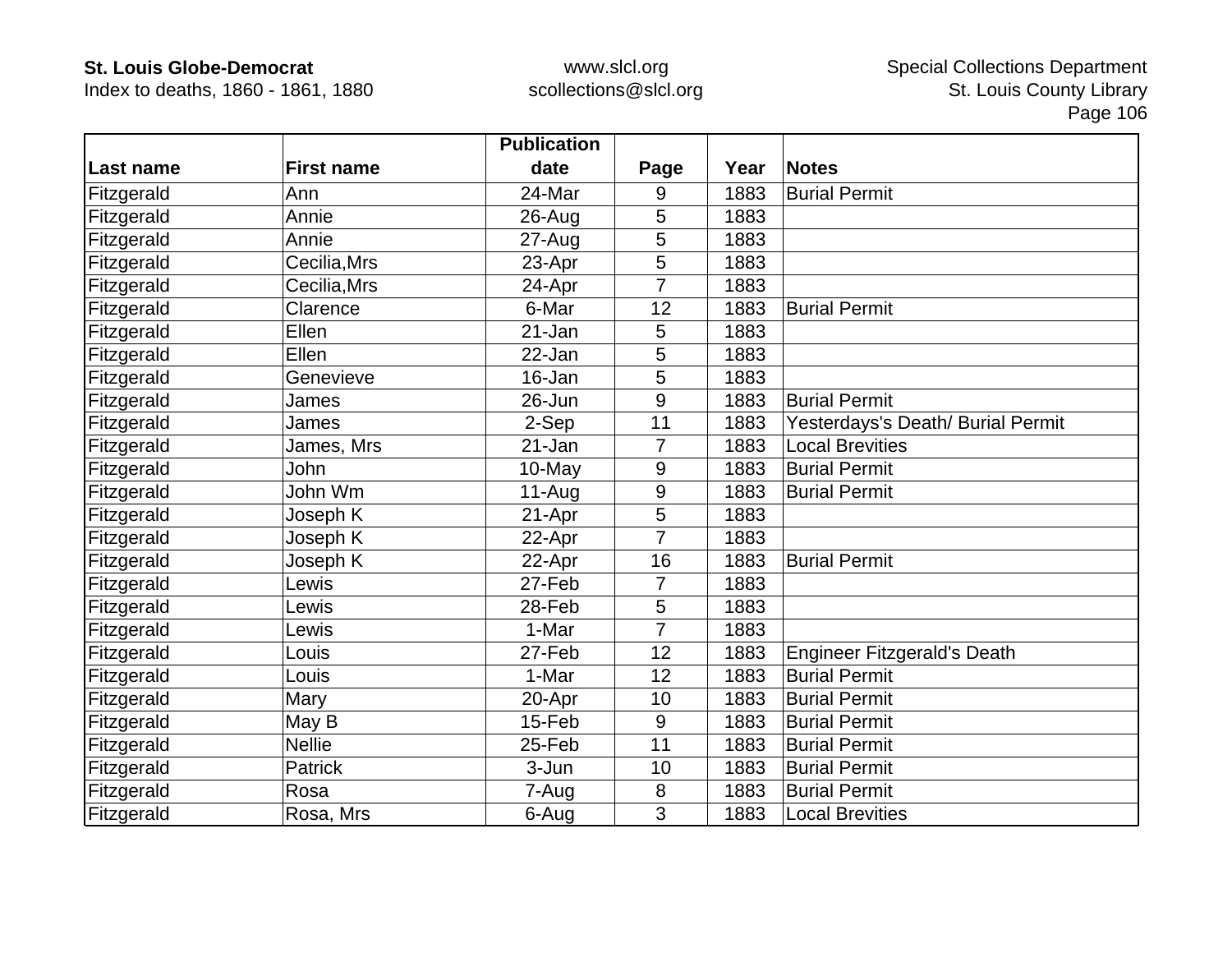Index to deaths, 1860 - 1861, 1880

|             |                    | <b>Publication</b> |                |      |                                        |
|-------------|--------------------|--------------------|----------------|------|----------------------------------------|
| ∣Last name  | <b>First name</b>  | date               | Page           | Year | <b>Notes</b>                           |
| Fitzgerald  | <b>Sylvester E</b> | $25 - Jun$         | 5              | 1883 |                                        |
| Fitzgerald  | <b>Sylvester E</b> | 26-Jun             | 9              | 1883 | <b>Burial Permit</b>                   |
| Fitzgerald  | Thomas J           | 23-Aug             | 8              | 1883 | Suburban, Jacksonville, Illinois       |
| Fitzhugh    | Nancy              | 2-Mar              | 7              | 1883 | <b>Local Brevities</b>                 |
| Fitzhugh    | Nancy              | 3-Mar              | 12             | 1883 | <b>Burial Permit</b>                   |
| Fitzmanrice | <b>Nellie</b>      | 27-Jul             | 3              | 1883 | <b>Burial Permit</b>                   |
| Fitzmorris  | Mary               | 17-Nov             | 7              | 1883 |                                        |
| Fitzmorris  | Mary               | 18-Nov             | 8              | 1883 |                                        |
| Fitzmorris  | Mary, Mrs          | 18-Nov             | 10             | 1883 | Suburban, East St Louis                |
| Fitzmorris  | <b>Mrs</b>         | 19-Nov             | 3              | 1883 | Suburban, East St Louis                |
| Fitzpatrick | <b>Charles G</b>   | 3-Feb              |                | 1883 |                                        |
| Fitzpatrick | <b>Charles G</b>   | 4-Feb              | 5              | 1883 |                                        |
| Fitzpatrick | Chas G             | 4-Feb              | 9              | 1883 | <b>Burial Permit</b>                   |
| Fitzpatrick | Elizabeth          | 4-Oct              | 5              | 1883 |                                        |
| Fitzpatrick | Elizabeth          | 5-Oct              | 5              | 1883 |                                        |
| Fitzpatrick | Matthew F          | 2-Apr              | 5              | 1883 |                                        |
| Fitzpatrick | <b>Matthew F</b>   | 3-Apr              |                | 1883 |                                        |
| Fitzpatrick | Michael, Mrs       | 9-Jan              | 5              | 1883 |                                        |
| Fitzporter  | Orlando            | 29-Nov             | 12             | 1883 | Yesterdays's Death List/ Burial Permit |
| Fitzsimmons | <b>John</b>        | 20-May             | 17             | 1883 | <b>Burial Permit</b>                   |
| Fitzwilliam | Eliza Mary         | 5-May              | 5              | 1883 |                                        |
| Fitzwilliam | Eliza Mary, Mrs    | 5-May              | 13             | 1883 | Mrs Fitzwilliam's Death                |
| Flagmeier   | Olive              | 29-Jul             | 5              | 1883 |                                        |
| Flaherty    | Thomas             | $12$ -Jun          | 9              | 1883 | <b>Burial Permit</b>                   |
| Flaig       | Theresa            | $15$ -May          | 7              | 1883 |                                        |
| Flaig       | <b>Theresa</b>     | 16-May             | 12             | 1883 | <b>Burial Permit</b>                   |
| Flamm       | Joseph Christian   | 10-Oct             | 7              | 1883 |                                        |
| Flanagan    | <b>Edward L</b>    | 26-Apr             | $\overline{7}$ | 1883 |                                        |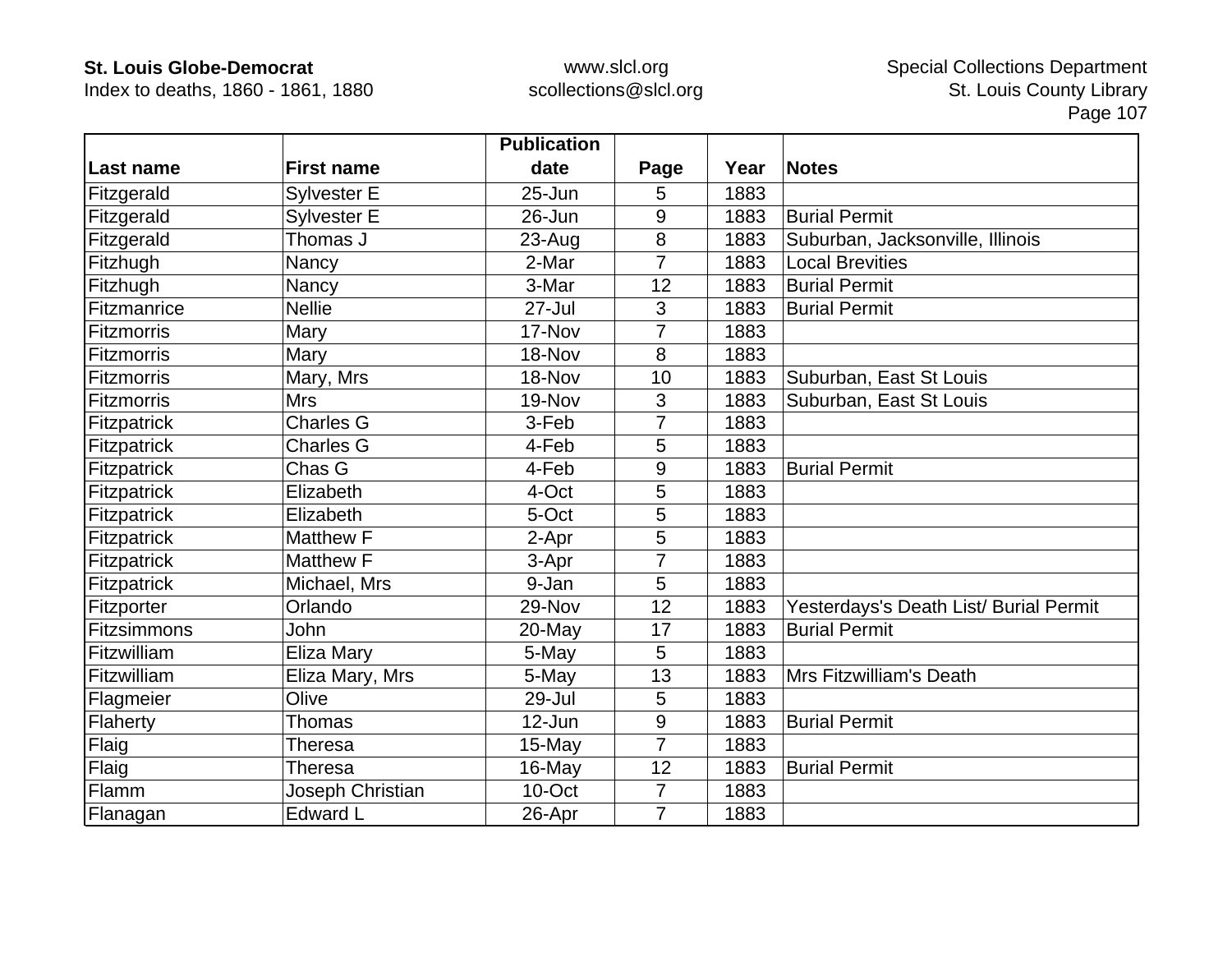Index to deaths, 1860 - 1861, 1880

|              |                   | <b>Publication</b> |                  |      |                                        |
|--------------|-------------------|--------------------|------------------|------|----------------------------------------|
| Last name    | <b>First name</b> | date               | Page             | Year | <b>Notes</b>                           |
| Flanagan     | <b>Edward L</b>   | 27-Apr             | 5                | 1883 |                                        |
| Flanigan     | Fannie            | 25-Feb             | 11               | 1883 | <b>Burial Permit</b>                   |
| Flannagan    | Chas              | 30-May             | 12               | 1883 | <b>Burial Permit</b>                   |
| Flannagan    | <b>Edward L</b>   | 27-Apr             | 6                | 1883 | <b>Burial Permit</b>                   |
| Flannagan    | John              | 20-Niov            | 7                | 1883 |                                        |
| Flannery     | Maggie            | 19-Jan             | 9                | 1883 | <b>Burial Permit</b>                   |
| Flannigan    | John              | 21-Nov             | 11               | 1883 | <b>Yesterday's Burial Permits</b>      |
| Flanok       | Charles, Dr       | 4-Jan              | 5                | 1883 |                                        |
| Flatford     | Nathaniel, Mr     | 2-Aug              | 3                | 1883 | Suburban, Jacksonville, Illinois       |
| Flaymeier    | Olive             | 29-Jul             | 16               | 1883 | <b>Burial Permit</b>                   |
| Fleckenstein | Franz             | 6-Sep              | 8                | 1883 | Yesterdays's Death/ Burial Permit      |
| Fleischman   | Carl F            | 12-Apr             | 12               | 1883 | <b>Burial Permit</b>                   |
| Flemming     | Margaret          | $13 -$ Jul         | 8                | 1883 | <b>Burial Permit</b>                   |
| Flemming     | Michael           | 16-Oct             | 12               | 1883 | Yesterdays's Death/ Burial Permit      |
| Flemming     | Surrilda A, Mrs   | 16-May             | 11               | 1883 | Suburban, Jacksonville, Illinois       |
| Fletcher     | Ann               | 22-May             | $\boldsymbol{9}$ | 1883 | <b>Burial Permit</b>                   |
| Fletcher     | Ann, Mrs          | 22-May             | 8                | 1883 | Mrs Fletcher's Suicide                 |
| Fletcher     | Emma              | $11-Auq$           | 9                | 1883 | <b>Burial Permit</b>                   |
| Fletcher     | Louise E          | $23 - Jun$         | 7                | 1883 |                                        |
| Fletcher     | Louise E          | 24-Jun             | 5                | 1883 |                                        |
| Fletcher     | Louise E          | 24-Jun             | 16               | 1883 | <b>Burial Permit</b>                   |
| Flocker      | Clara             | 28-Nov             | 11               | 1883 | Yesterdays's Death List/ Burial Permit |
| Floernoy     | Julia             | 18-Jul             | 8                | 1883 | <b>Burial Permit</b>                   |
| Flood        | John              | 28-Nov             | $\overline{7}$   | 1883 |                                        |
| Flood        | John              | 28-Nov             | 11               | 1883 | Yesterdays's Death List/ Burial Permit |
| Flood        | Julia             | 15-May             | 12               | 1883 | <b>Burial Permit</b>                   |
| Flori        | Carrie            | 12-Oct             | $\overline{7}$   | 1883 |                                        |
| Florin       | John              | 23-Oct             | 8                | 1883 | Yesterdays's Death/ Burial Permit      |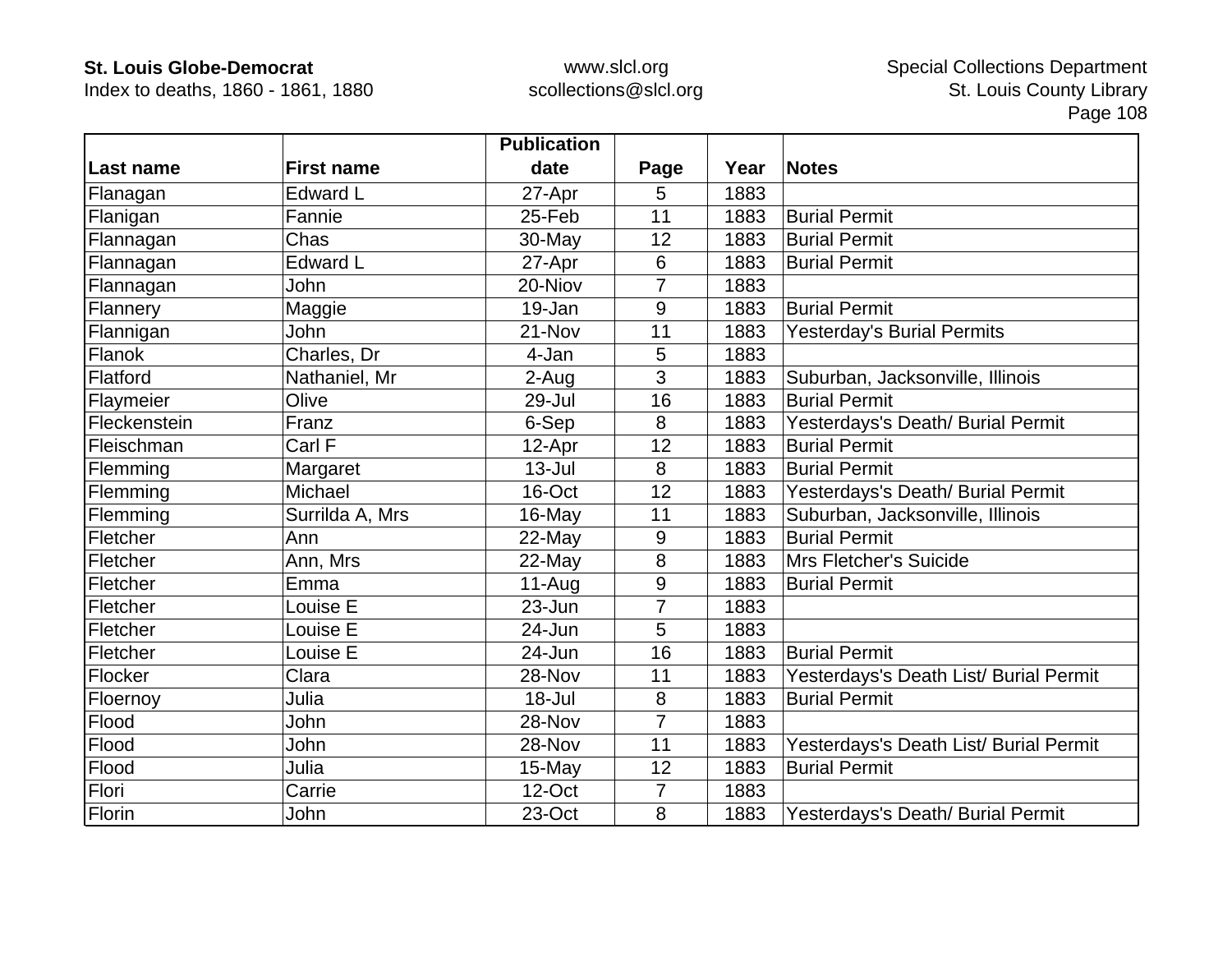Index to deaths, 1860 - 1861, 1880

|             |                   | <b>Publication</b> |                |      |                                        |
|-------------|-------------------|--------------------|----------------|------|----------------------------------------|
| Last name   | <b>First name</b> | date               | Page           | Year | <b>Notes</b>                           |
| Flottermesh | Albert            | 19-Jun             | 12             | 1883 | <b>Burial Permit</b>                   |
| Flottmann   | <b>Cather F</b>   | $26 - Jun$         | 9              | 1883 | <b>Burial Permit</b>                   |
| Flottmann   | Wilhelmina        | 30-Dec             | 9              | 1883 | Yesterdays's Death List/ Burial Permit |
| Floyd       | Annie C           | 25-Mar             | 16             | 1883 | <b>Burial Permit</b>                   |
| Floyd       | Annie C           | 14-Apr             | 10             | 1883 | <b>Burial Permit</b>                   |
| Fluder      | Mary              | 13-Nov             | 12             | 1883 | Yesterdays's Death/ Burial Permit      |
| Flyllnn     | William           | 20-Jul             | 5              | 1883 |                                        |
| Flynn       | Elizabeth         | 9-Jan              | 8              | 1883 | <b>Burial Permit</b>                   |
| Flynn       | James             | 20-Dec             | 7              | 1883 |                                        |
| Flynn       | James             | 21-Dec             | 11             | 1883 | Yesterdays's Death List/ Burial Permit |
| Flynn       | Mary Ann          | 21-Oct             | 9              | 1883 | Yesterdays's Death/ Burial Permit      |
| Flynn       | Michael           | $16 - Jun$         | 8              | 1883 | <b>Local Brevities</b>                 |
| Flynn       | <b>Mike</b>       | $21 - Jun$         | 8              | 1883 | <b>Local Brevities</b>                 |
| Flynn       | William           | 20-Jul             | 10             | 1883 | <b>Burial Permit</b>                   |
| Foege       | Ida               | 15-Mar             | 9              | 1883 | <b>Burial Permit</b>                   |
| Foehly      | Barbara C         | 18-Aug             | 12             | 1883 | Yesterday's Death/Burial Permit        |
| Foell       | Olga E            | 25-Jul             | 10             | 1883 | <b>Burial Permit</b>                   |
| Fogarty     | Elleln            | 29-Sep             | 5              | 1883 |                                        |
| Fogarty     | Ellen             | 28-Sep             | $\overline{7}$ | 1883 |                                        |
| Fogarty     | Ellen             | 30-Sep             | 19             | 1883 | Yesterdays's Death/ Burial Permit      |
| Fogarty     | James             | 7-Jun              | $\overline{7}$ | 1883 |                                        |
| Fogarty     | James             | 8-Jun              | 5              | 1883 |                                        |
| Fogarty     | James             | 9-Jun              | 9              | 1883 | <b>Burial Permit</b>                   |
| Fogarty     | M                 | 11-Oct             | 9              | 1883 | Yesterdays's Death/ Burial Permit      |
| Fogerty     | <b>Thomas</b>     | 29-Dec             | 9              | 1883 | Yesterdays's Death List/ Burial Permit |
| Folck       | Alwine            | 26-Jan             | 10             | 1883 | <b>Burial Permit</b>                   |
| Foley       | Hugh              | 21-Apr             | 9              | 1883 | <b>Burial Permit</b>                   |
| Foley       | Thomas            | 18-Jan             | 12             | 1883 | <b>Burial Permit</b>                   |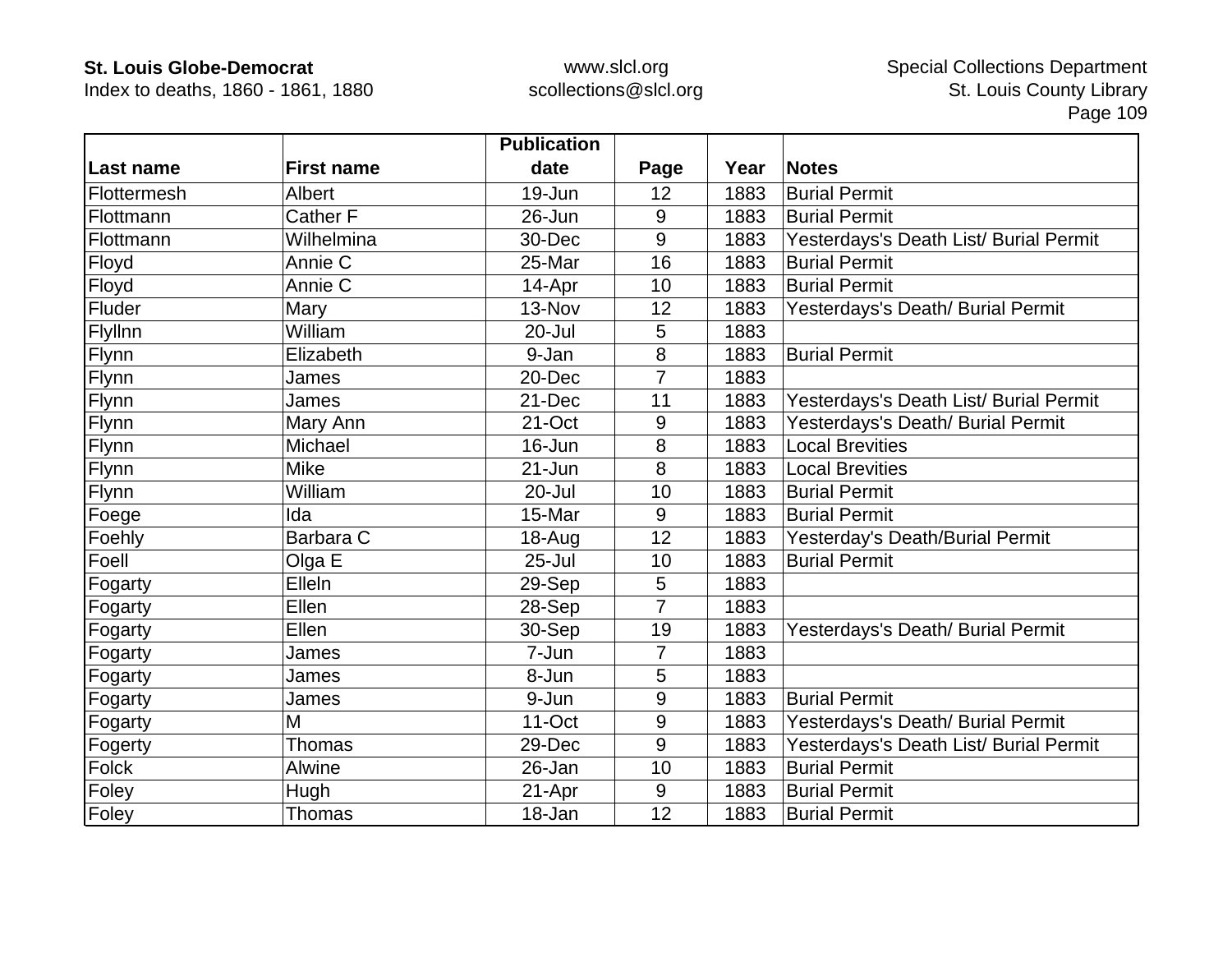Index to deaths, 1860 - 1861, 1880

|                  |                    | <b>Publication</b> |                |      |                                        |
|------------------|--------------------|--------------------|----------------|------|----------------------------------------|
| Last name        | <b>First name</b>  | date               | Page           | Year | <b>Notes</b>                           |
| <b>Follenius</b> | Marie              | 19-Mar             | 2              | 1883 | <b>Local Brevities</b>                 |
| Follenius        | Marie              | 20-Mar             | 11             | 1883 | <b>Burial Permit</b>                   |
| Foltz            | <b>Tillie</b>      | $15-Aug$           | 10             | 1883 | Yesterday's Death/Burial Permit        |
| Fontana          | Julius             | 18-Apr             | 7              | 1883 |                                        |
| Fontana          | Julius             | 18-Apr             | 8              | 1883 | <b>Local Brevities</b>                 |
| Fontana          | Julius             | 19-Apr             | 12             | 1883 | <b>Burial Permit</b>                   |
| Fontant          | <b>Julius</b>      | 19-Apr             | 9              | 1883 | Series of Inquests                     |
| Fontina          | Mr, (Son Of)       | 18-Apr             | 8              | 1883 | <b>Local Brevities</b>                 |
| Foote            | Elisha             | 23-Oct             | 12             | 1883 | Death of Elisha Foote                  |
| Foote            | Elisha             | 25-Oct             | $\overline{7}$ | 1883 |                                        |
| Foote            | Elisha             | 25-Oct             | 8              | 1883 | <b>Local Brevities</b>                 |
| Foote            | Elisha             | 26-Oct             | 9              | 1883 | Late Elisha Foote                      |
| Forbes           | <b>Bertie</b>      | $31 -$ Jul         | 10             | 1883 | <b>Burial Permit</b>                   |
| Forbes           | <b>Birdie</b>      | 30-Jul             | 5              | 1883 |                                        |
| Forbes           | <b>Grace Mabel</b> | 3-Dec              | 5              | 1883 |                                        |
| Forbes           | <b>Grace Mabel</b> | 4-Dec              | $\overline{7}$ | 1883 |                                        |
| Forbes           | <b>Grace Mabel</b> | 4-Dec              | 11             | 1883 | Yesterdays's Death List/ Burial Permit |
| Ford             | <b>Beulah L</b>    | 16-Oct             | 12             | 1883 | Yesterdays's Death/ Burial Permit      |
| Ford             | Catherine          | 3-Apr              | 12             | 1883 | <b>Burial Permit</b>                   |
| Ford             | Jane               | $15 -$ Jul         | 9              | 1883 | <b>Burial Permit</b>                   |
| Ford             | Katherine          | 9-Sep              | 9              | 1883 | Yesterdays's Death/ Burial Permit      |
| Ford             | Lizzie             | 28-Jan             | 9              | 1883 | <b>Burial Permit</b>                   |
| Ford             | Mary               | 30-Mar             | 10             | 1883 | <b>Burial Permit</b>                   |
| Ford             | Thomas             | $25 -$ Jul         | 10             | 1883 | <b>Burial Permit</b>                   |
| Foreman          | David              | 28-Aug             | 5              | 1883 |                                        |
| Foren            | Honora             | 9-Dec              | 13             | 1883 | <b>Burned to Death</b>                 |
| Foren            | Honora             | 9-Dec              | 19             | 1883 | Yesterdays's Death List/ Burial Permit |
| Fornhoff         | Lizzie             | 4-Sep              | 8              | 1883 | Yesterdays's Death/ Burial Permit      |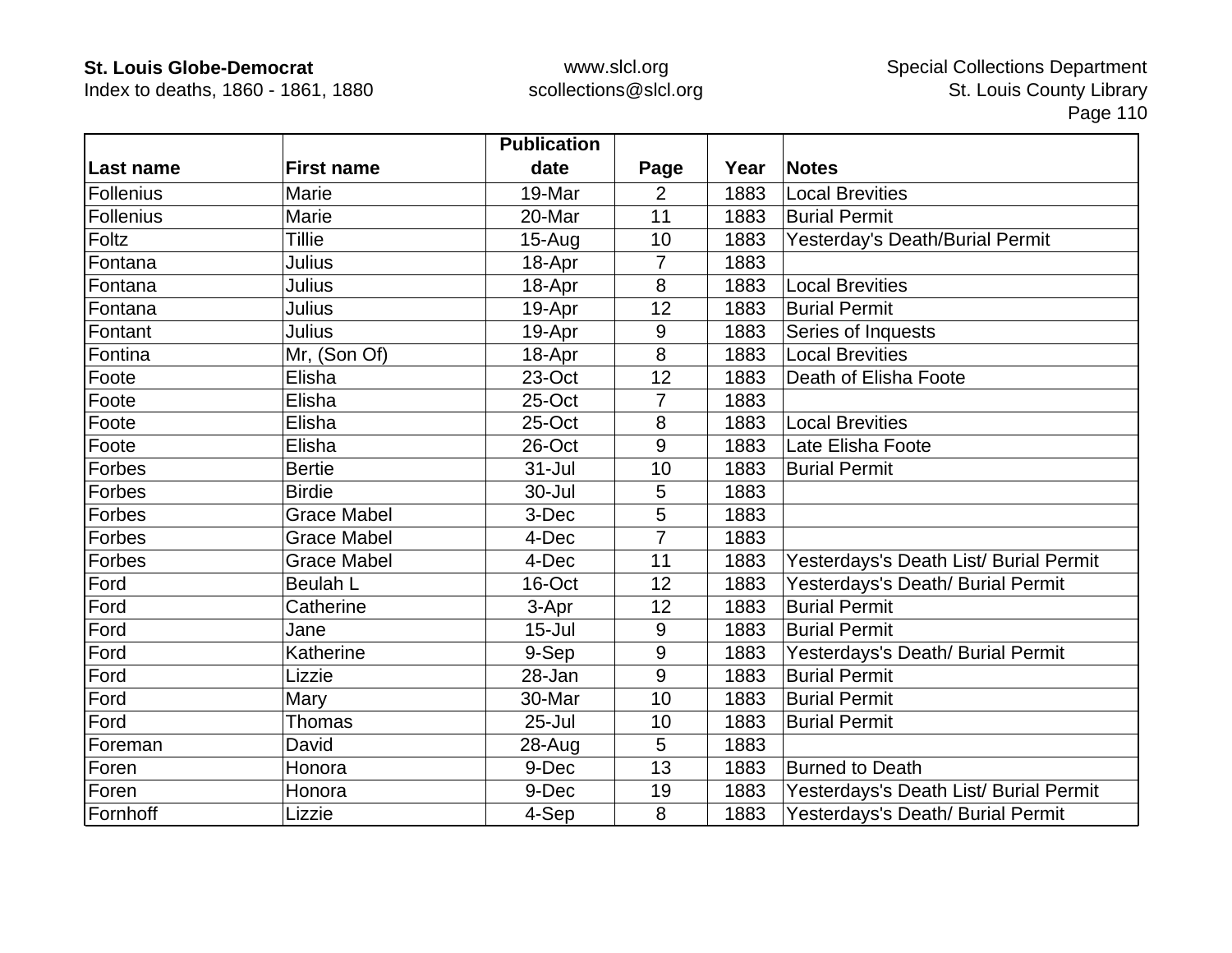Index to deaths, 1860 - 1861, 1880

|           |                       | <b>Publication</b> |                |      |                                   |
|-----------|-----------------------|--------------------|----------------|------|-----------------------------------|
| Last name | <b>First name</b>     | date               | Page           | Year | <b>Notes</b>                      |
| Forrest   | Viola                 | 21-Aug             | $\overline{7}$ | 1883 | Death Of A Young Bride            |
| Forrester | <b>Thomas</b>         | 19-Mar             | 5              | 1883 |                                   |
| Forrester | <b>Thomas</b>         | 20-Mar             | 11             | 1883 | <b>Burial Permit</b>              |
| Forrester | <b>Thomas</b>         | 20-Mar             | $\overline{7}$ | 1883 |                                   |
| Forst     | Mary                  | $19-May$           | 13             | 1883 | <b>Burial Permit</b>              |
| Forster   | Theodore              | 10-Jan             | 4              | 1883 | Theodore Forster's Sudden Death   |
| Forster   | Theodore              | 10-Jan             | 5              | 1883 |                                   |
| Forster   | Theodore              | 12-Jan             | 5              | 1883 |                                   |
| Fortune   | Catherine             | 16-Oct             | 12             | 1883 | Yesterdays's Death/ Burial Permit |
| Foss      | Sarah                 | 16-Oct             | $\overline{7}$ | 1883 |                                   |
| Foss      | Sarah, Mrs            | 27-Oct             |                | 1883 | <b>Funeral Notice</b>             |
| Foss      | Sarah, Mrs            | 28-Oct             | 8              | 1883 | <b>Funeral Notice</b>             |
| Foster    | Daniel W              | $1-Jun$            | 6              | 1883 | <b>Burial Permit</b>              |
| Foster    | <b>Daniel Webster</b> | 31-May             | 7              | 1883 |                                   |
| Foster    | Lucinda, Mrs          | 13-Jan             | 7              | 1883 |                                   |
| Foster    | Lucinda, Mrs          | 14-Jan             | 5              | 1883 |                                   |
| Foster    | Peter                 | 17-Aug             | $\bf 8$        | 1883 | Yesterday's Death/Burial Permit   |
| Foulks    | <b>Clara Maud</b>     | 19-Aug             | 5              | 1883 |                                   |
| Foulks    | <b>Clara Maud</b>     | 20-Aug             | 5              | 1883 |                                   |
| Foutks    | Clara Maud            | $21 - Aug$         | 8              | 1883 | Yesterday's Death/Burial Permit   |
| Fowle     | CF, Mr                | 2-Apr              | 10             | 1883 | <b>Buried In Elk's Lot</b>        |
| Fowle     | <b>Charles A</b>      | 31-Mar             | $\overline{7}$ | 1883 |                                   |
| Fowle     | <b>Charles A</b>      | 31-Mar             | 12             | 1883 | Death of Charles A Fowle          |
| Fowle     | <b>Charles A</b>      | 1-Apr              | 5              | 1883 |                                   |
| Fowle     | <b>Charles A</b>      | 1-Apr              | 9              | 1883 | <b>Burial Permit</b>              |
| Fowle     | <b>Charles A</b>      | 1-Apr              | 16             | 1883 | <b>B P O Elks-Funeral Notice</b>  |
| Fowler    | Lillie A              | 12-Apr             | 12             | 1883 | <b>Burial Permit</b>              |
| Fowler    | <b>Matthew</b>        | 14-Jul             | 12             | 1883 | <b>Burial Permit</b>              |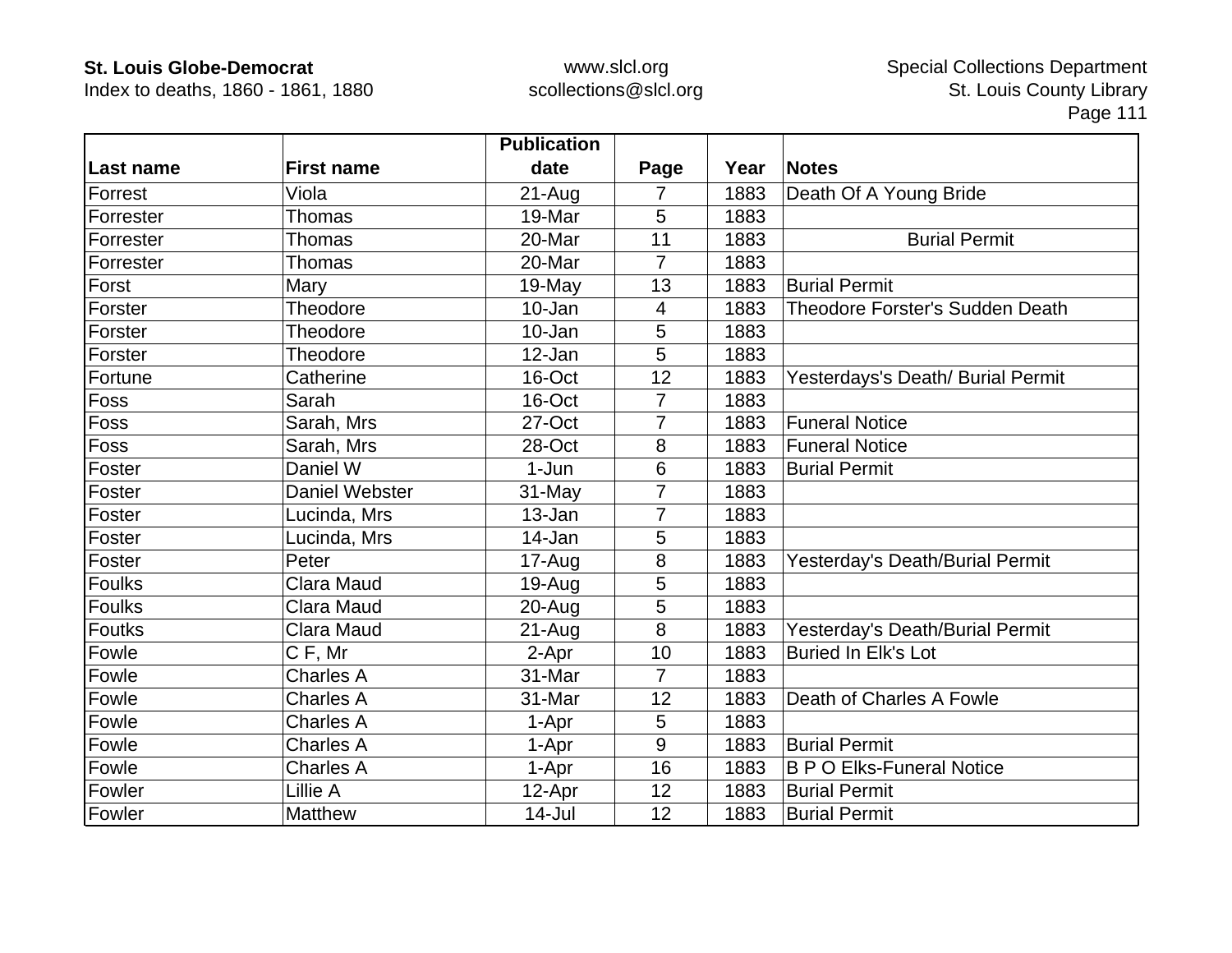Index to deaths, 1860 - 1861, 1880

|               |                       | <b>Publication</b> |                |      |                                        |
|---------------|-----------------------|--------------------|----------------|------|----------------------------------------|
| Last name     | <b>First name</b>     | date               | Page           | Year | <b>Notes</b>                           |
| Fowler        | <b>Mrs</b>            | 6-Feb              | $\overline{7}$ | 1883 |                                        |
| Fox           | Ann                   | 26-Sep             | 12             | 1883 | Yesterdays's Death/ Burial Permit      |
| Fox           | Ann, Mrs              | 25-Sep             | 12             | 1883 | <b>Coroner's Cases</b>                 |
| Fox           | Catharine             | 19-Sep             | $\overline{7}$ | 1883 |                                        |
| Fox           | Catharine             | 20-Sep             | $\overline{7}$ | 1883 |                                        |
| Fox           | <b>Thomas Patrick</b> | 27-Aug             | 5              | 1883 |                                        |
| Foy           | John A                | 13-May             | 5              | 1883 |                                        |
| Foy           | Mary                  | $14 - Aug$         | 8              | 1883 | Yesterday's Death/Burial Permit        |
| <b>Frakes</b> | John                  | 3-Nov              | 12             | 1883 | Yesterdays's Death/ Burial Permit      |
| <b>Frakes</b> | Johnny                | 2-Nov              | $\overline{7}$ | 1883 |                                        |
| Frampton      | Florence G            | 29-Dec             | 9              | 1883 | Yesterdays's Death List/ Burial Permit |
|               |                       |                    |                |      | Yesterdays's Death/ Burial Permit, St  |
| Frances       | Mary                  | 22-Sep             | 9              | 1883 | Ann's Asylum                           |
| Francis       | Jean                  | 11-Mar             | 5              | 1883 |                                        |
| Francis       | Sarah E               | 12-Jan             | 5              | 1883 |                                        |
| Francis       | Sarah E               | 13-Jan             | 12             | 1883 | <b>Burial Permits</b>                  |
| Francis       | <b>Walter W</b>       | $18 -$ Jul         | 8              | 1883 | <b>Burial Permit</b>                   |
| Franel        | Regina                | 24-Feb             | 9              | 1883 | <b>Burial Permit</b>                   |
| Frank         | Abraham               | 6-Jun              | 11             | 1883 | <b>Burial Permit</b>                   |
| Frank         | Caroline              | 20-Mar             | 11             | 1883 | <b>Burial Permit</b>                   |
| Frank         | Emile                 | 18-Sep             | $\overline{7}$ | 1883 |                                        |
| Frank         | Emile                 | 19-Sep             | 7              | 1883 |                                        |
| Frank         | <b>Emilie H</b>       | 2o-Sep             | 8              | 1883 | Yesterdays's Death/ Burial Permit      |
| Frank         | John N                | 11-Mar             | 5              | 1883 |                                        |
| Frank         | John N, Jr            | 12-Mar             | 5              | 1883 |                                        |
| Franke        | Anna                  | $31 - Aug$         | 9              | 1883 | Yesterdays's Death/ Burial Permit      |
| Franke        | <b>Charles Wm</b>     | 16-May             | 12             | 1883 | <b>Burial Permit</b>                   |
| Franke        | Emma                  | $21 - Aug$         | $\overline{2}$ | 1883 | <b>Folger's Excursion</b>              |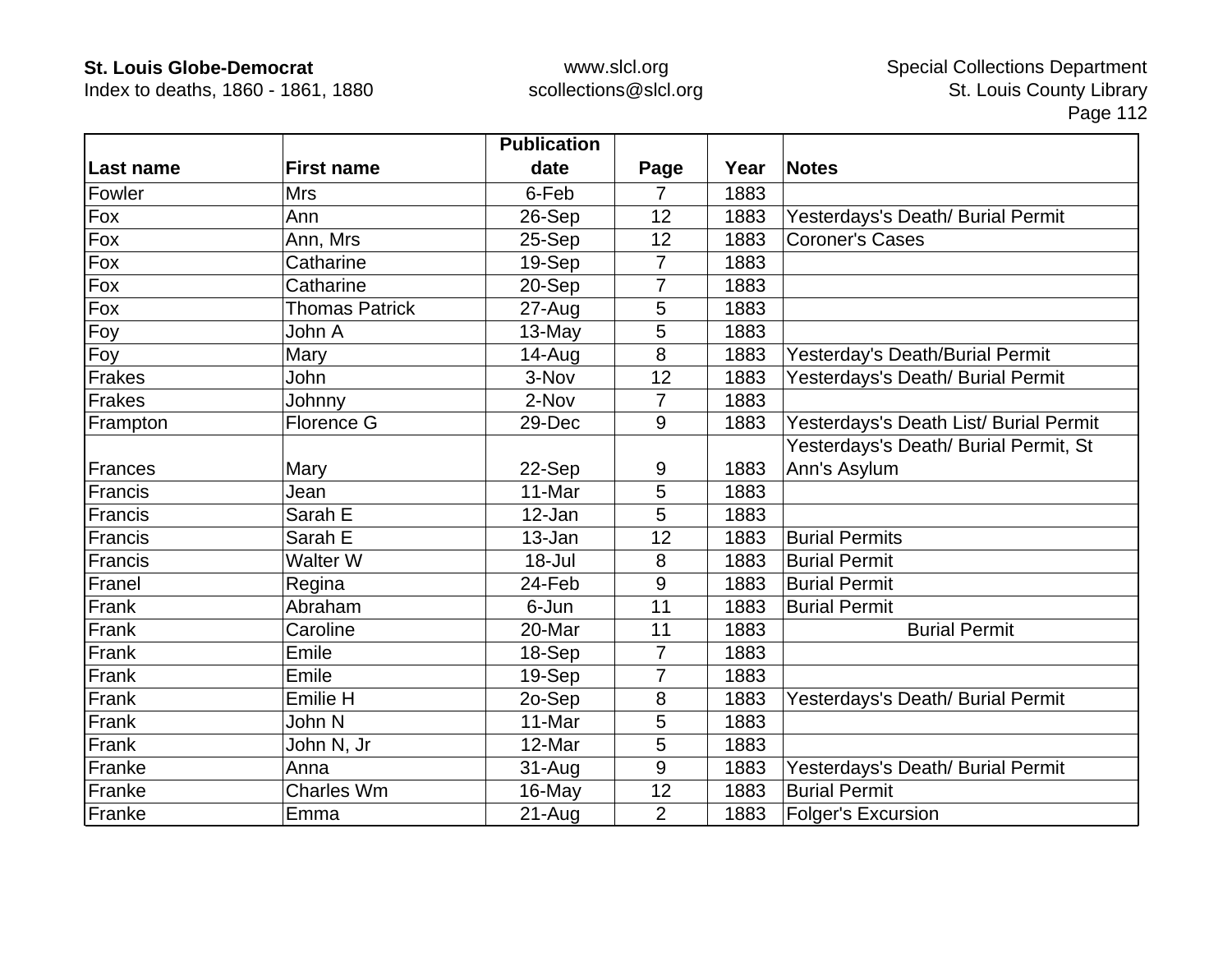Index to deaths, 1860 - 1861, 1880

|              |                   | <b>Publication</b> |                |      |                                   |
|--------------|-------------------|--------------------|----------------|------|-----------------------------------|
| Last name    | <b>First name</b> | date               | Page           | Year | <b>Notes</b>                      |
| Franke       | Emma              | $22$ -Aug          | 10             | 1883 | <b>Coroner's Case</b>             |
| Franke       | Emma              | 22-Aug             | 8              | 1883 | Yesterdays's Death/Burial Permit  |
| Franklin     | Celia             | 12-Oct             | 11             | 1883 | Yesterdays's Death/ Burial Permit |
| Franklin     | Maria E           | 16-Jan             | 10             | 1883 | <b>Burial Permit</b>              |
| Franks       | Augusta           | 2-Mar              | 10             | 1883 | <b>Burial Permits</b>             |
| Franz        | Anna              | $11 -$ Jul         | $\overline{7}$ | 1883 | <b>Burial Permit</b>              |
| Franz        | Katherine         | 4-Sep              | 8              | 1883 | Yesterdays's Death/ Burial Permit |
| Frauel       | Frank             | $15 - Jun$         | 8              | 1883 | <b>Coroner's Cases</b>            |
| Frazer       | Annie             | 3-Apr              | 7              | 1883 |                                   |
| Frazer       | Annie             | 3-Apr              | 12             | 1883 | <b>Burial Permit</b>              |
| Frazer       | <b>Charles</b>    | 4-Jul              | 8              | 1883 | <b>Burial Permit</b>              |
| Frazer       | Eva A M           | 23-Aug             | 8              | 1883 | Yesterdays's Death/Burial Permit  |
| Frazer       | Wm M              | 5-Sep              | 7              | 1883 | Yesterdays's Death/ Burial Permit |
| Frazier      | James             | 15-Apr             | 6              | 1883 | <b>Local Brevities</b>            |
| Frazier      | James             | 17-Apr             | 8              | 1883 | <b>Local Brevities</b>            |
| Frazier      | Jas W             | 17-Apr             | 11             | 1883 | <b>Burial Permit</b>              |
| Fredenberg   | Fred              | 2-Oct              | 9              | 1883 | Yesterdays's Death/ Burial Perm   |
| Frederick    | Fritz C           | 7-Jul              | 5              | 1883 | <b>Burial Permit</b>              |
| Frederick    | Lollie            | 28-Jul             | $\overline{7}$ | 1883 |                                   |
| Frederick    | Maude             | 13-Sep             | $\overline{7}$ | 1883 |                                   |
| Frederick    | Maude             | 14-Sep             | 11             | 1883 |                                   |
| Fredericks   | Ć                 | 9-May              | 12             | 1883 | <b>Burial Permit</b>              |
| Fredricks    | Lottie A          | 29-Jul             | 16             | 1883 | <b>Burial Permit</b>              |
| Free         | Clara             | 8-Mar              | 12             | 1883 | <b>Burial Permit</b>              |
| Freeberayser | Harry E           | 18-Feb             | 9              | 1883 | <b>Burial Permit</b>              |
| Freebersyser | Eddie             | 20-Feb             | 12             | 1883 | <b>Burial Permit</b>              |
| Freiner      | Edward            | 22-May             | 9              | 1883 | <b>Burial Permit</b>              |
| French       | Lallie H          | 15-Sep             | 11             | 1883 | Yesterdays's Death/ Burial Permit |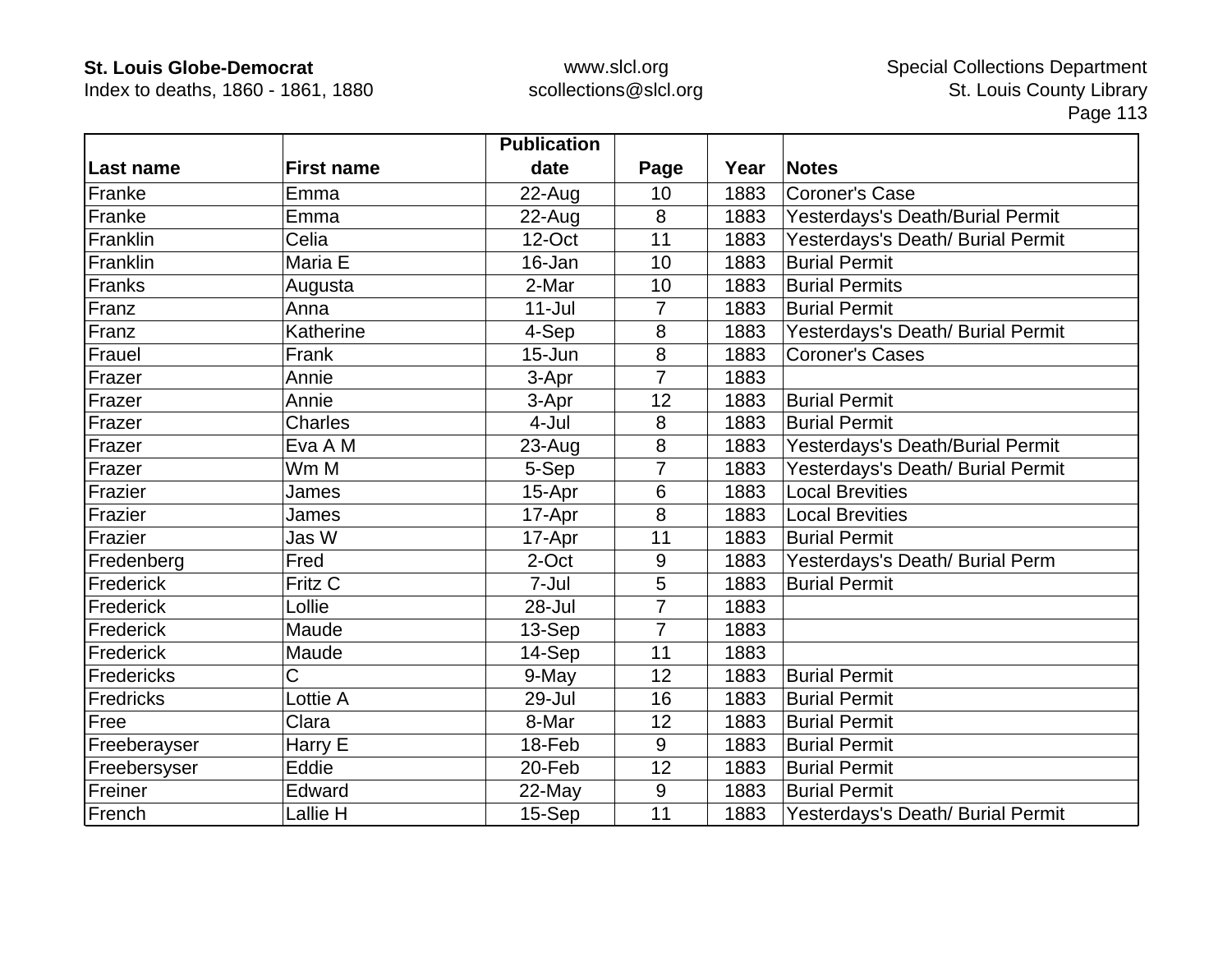Index to deaths, 1860 - 1861, 1880

|            |                        | <b>Publication</b> |                |      |                                        |
|------------|------------------------|--------------------|----------------|------|----------------------------------------|
| Last name  | <b>First name</b>      | date               | Page           | Year | <b>Notes</b>                           |
| French     | Lewesa                 | 12-Apr             | 12             | 1883 | <b>Burial Permit</b>                   |
| French     | <b>Llillie Higgins</b> | 14-Sep             | $\overline{7}$ | 1883 |                                        |
| French     | Mary Emma, Mrs         | 27-Feb             | 7              | 1883 |                                        |
| French     | Mary Emma, Mrs         | 28-Feb             | 5              | 1883 |                                        |
| French     | Mary Emma, Mrs         | 1-Mar              | 7              | 1883 |                                        |
| French     | Mary Emma, Mrs         | 1-Mar              | 12             | 1883 | <b>Burial Permit</b>                   |
| French     | Wm T                   | 20-Sep             | 8              | 1883 | Yesterdays's Death/ Burial Permit      |
| Frenger    | Geo F                  | 15-Sep             | 11             | 1883 | Yesterdays's Death/ Burial Permit      |
| Freno      | Annie L                | $21 - Jun$         | 12             | 1883 | <b>Burial Permit</b>                   |
|            | Leonie A, Mrs (Infant  |                    |                |      |                                        |
| Fresno     | Of)                    | 20-Jun             | 11             | 1883 | <b>Baby Burned To Death</b>            |
| Freund     | Paulina                | 13-Feb             | 9              | 1883 | <b>Burial Permit</b>                   |
| Frever     | Charlie                | 20-Jun             | 11             | 1883 | <b>Burial Permit</b>                   |
| Frey       | Alize                  | 13-May             | 5              | 1883 |                                        |
| Frey       | Aloys                  | 5-May              | $\overline{7}$ | 1883 | <b>Aloys Frey Commits Sulicide</b>     |
| Frey       | Aloys                  | 6-May              | 6              | 1883 | <b>Local Brevities</b>                 |
| Frey       | Aloys                  | 6-May              | 8              | 1883 |                                        |
| Frey       | Aloys                  | 6-May              | 20             | 1883 | <b>Burial Permit</b>                   |
| Frey       | Louise                 | 27-Jan             | 12             | 1883 | <b>Burial Permit</b>                   |
| Frey       | <b>Thomas</b>          | 22-Jul             | 9              | 1883 | <b>Burial Permit</b>                   |
| Frichaler  | Julius                 | 13-Oct             | 12             | 1883 | Yesterdays's Death/ Burial Permit      |
| Frick      | Gottfried              | 21-Oct             | 9              | 1883 | Yesterdays's Death/ Burial Permit      |
| Fricke     | Henry                  | 14-Apr             | 10             | 1883 | <b>Burial Permit</b>                   |
| Fricker    | Jacob                  | 1-Dec              | 9              | 1883 | <b>Coroner's Cases</b>                 |
| Fricker    | Jacob                  | 4-Dec              | 11             | 1883 | Yesterdays's Death List/ Burial Permit |
| Friedholdt | Henrietta              | 20-Jan             | $\overline{2}$ | 1883 | <b>Burial Permit</b>                   |
| Friedrich  | Emma                   | 30-Aug             | 8              | 1883 | Yesterdays's Death/ Burial Permit      |
| Frilllman  | Wm                     | 29-Jun             | 10             | 1883 | <b>Burial Permit</b>                   |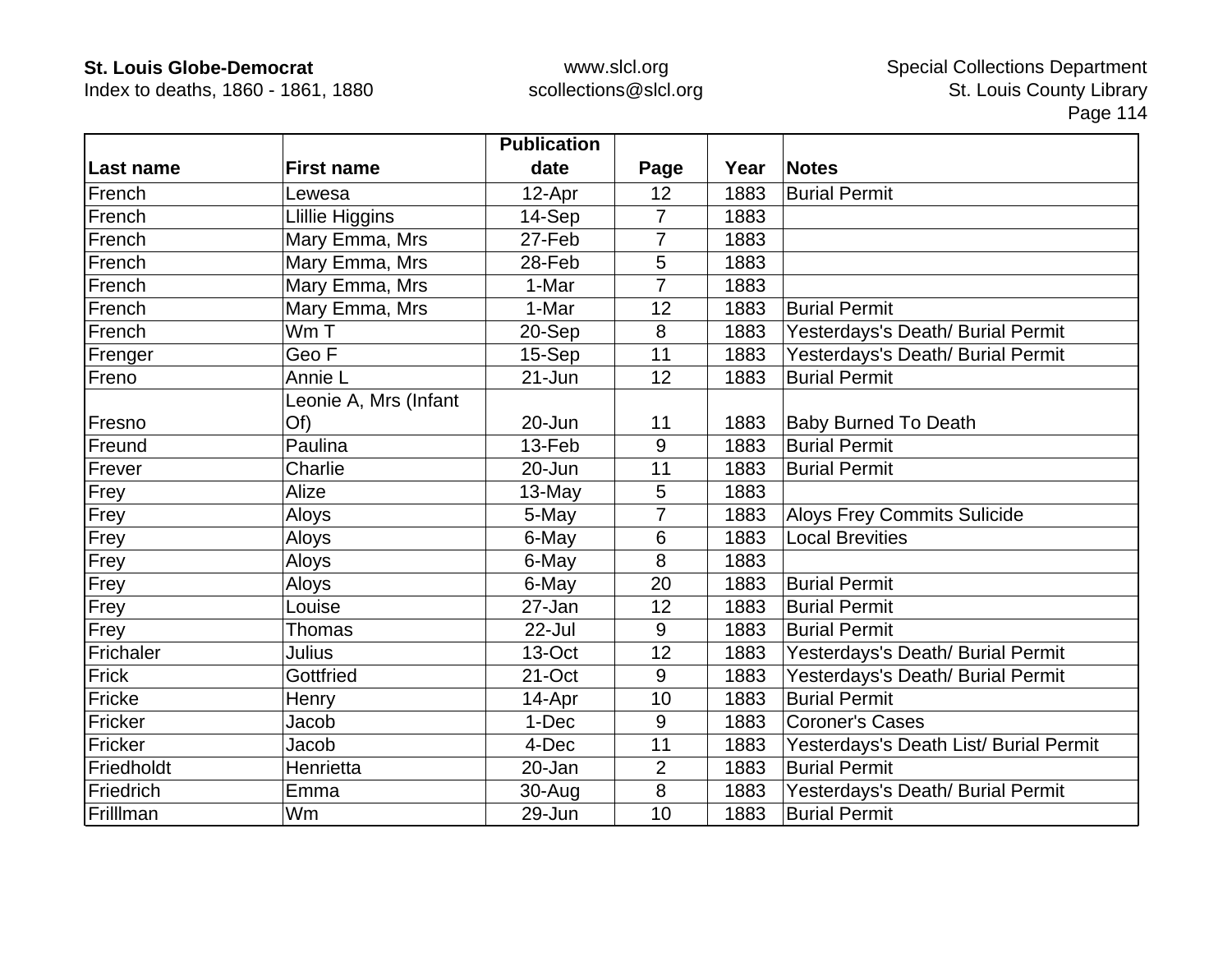Index to deaths, 1860 - 1861, 1880

|             |                   | <b>Publication</b> |                |      |                                        |
|-------------|-------------------|--------------------|----------------|------|----------------------------------------|
| Last name   | <b>First name</b> | date               | Page           | Year | <b>Notes</b>                           |
| Frillman    | Louise            | $11 -$ Jul         | 7              | 1883 | <b>Burial Permit</b>                   |
| Frimel      | Cecelia           | 20-Mar             | 11             | 1883 | <b>Burial Permit</b>                   |
| Frint       | Minnie E          | 30-Dec             | 5              | 1883 |                                        |
| Frisby      | Camilia R         | 9-Dec              | 19             | 1883 | Yesterdays's Death List/ Burial Permit |
| Fritch      | <b>Nellie L</b>   | 30-Jan             | $\overline{7}$ | 1883 |                                        |
| Fritch      | Nellie L          | 31-Jan             | $\overline{7}$ | 1883 | <b>Burial Permit</b>                   |
| Fritsch     | Max               | 1-Sep              | 11             | 1883 | Yesterdays's Death/ Burial Permit      |
| Fritschle   | Jacob             | 28-Dec             | 5              | 1883 |                                        |
| Fritschle   | Jacob             | 29-Dec             | 7              | 1883 |                                        |
| Fritschle   | Jacob             | 29-Dec             | 9              | 1883 | Yesterdays's Death List/ Burial Permit |
| Frittermann | Auguste           | 4-Dec              | 11             | 1883 | Yesterdays's Death List/ Burial Permit |
| Fritz       | Emma <sub>C</sub> | 16-Oct             | 12             | 1883 | Yesterdays's Death/ Burial Permit      |
| Fritz       | Eva               | 24-May             | 12             | 1883 | <b>Burial Permit</b>                   |
| Fritz       | <b>Walter R</b>   | 5-May              | 5              | 1883 |                                        |
| Fritz       | <b>Walter R</b>   | 6-May              | 8              | 1883 |                                        |
| Frohardt    | Anton L           | 23-Sep             | 8              | 1883 |                                        |
| Frohardt    | Anton L           | 24-Sep             | 5              | 1883 |                                        |
| Frohardt    | Arthur            | 25-Sep             | 11             | 1883 | Yesterdays's Death/ Death Permit       |
| Fromme      | Joseph            | 12-Jun             | 9              | 1883 | <b>Burial Permit</b>                   |
| Frow        | <b>Walter</b>     | 12-Sep             | 11             | 1883 | Yesterdays's Death/ Burial Permit      |
| Fuchs       | Joseph            | $18 - Aug$         | 12             | 1883 | Yesterday's Death/Burial Permit        |
| Fuchs       | Lulu              | 14-Oct             | 18             | 1883 | Yesterday's Death/ Burial Permit       |
| Fuerbringer | Henry             | 26-Aug             | 16             | 1883 | In The Family Lot                      |
| Fuess       | Wm                | 4-Dec              | 11             | 1883 | Suburban, Belleville                   |
| Fueterer    | <b>Charles</b>    | 15-Apr             | 5              | 1883 |                                        |
| Fueterer    | <b>Charles</b>    | 16-Apr             | 5              | 1883 |                                        |
| Fuhrer      | Wendell           | 2-Dec              | 17             | 1883 | Yesterdays's Death List/ Burial Permit |
| Fuhrer      | Wendell           | 2-Dec              | 17             | 1883 | <b>Coroner's Cases</b>                 |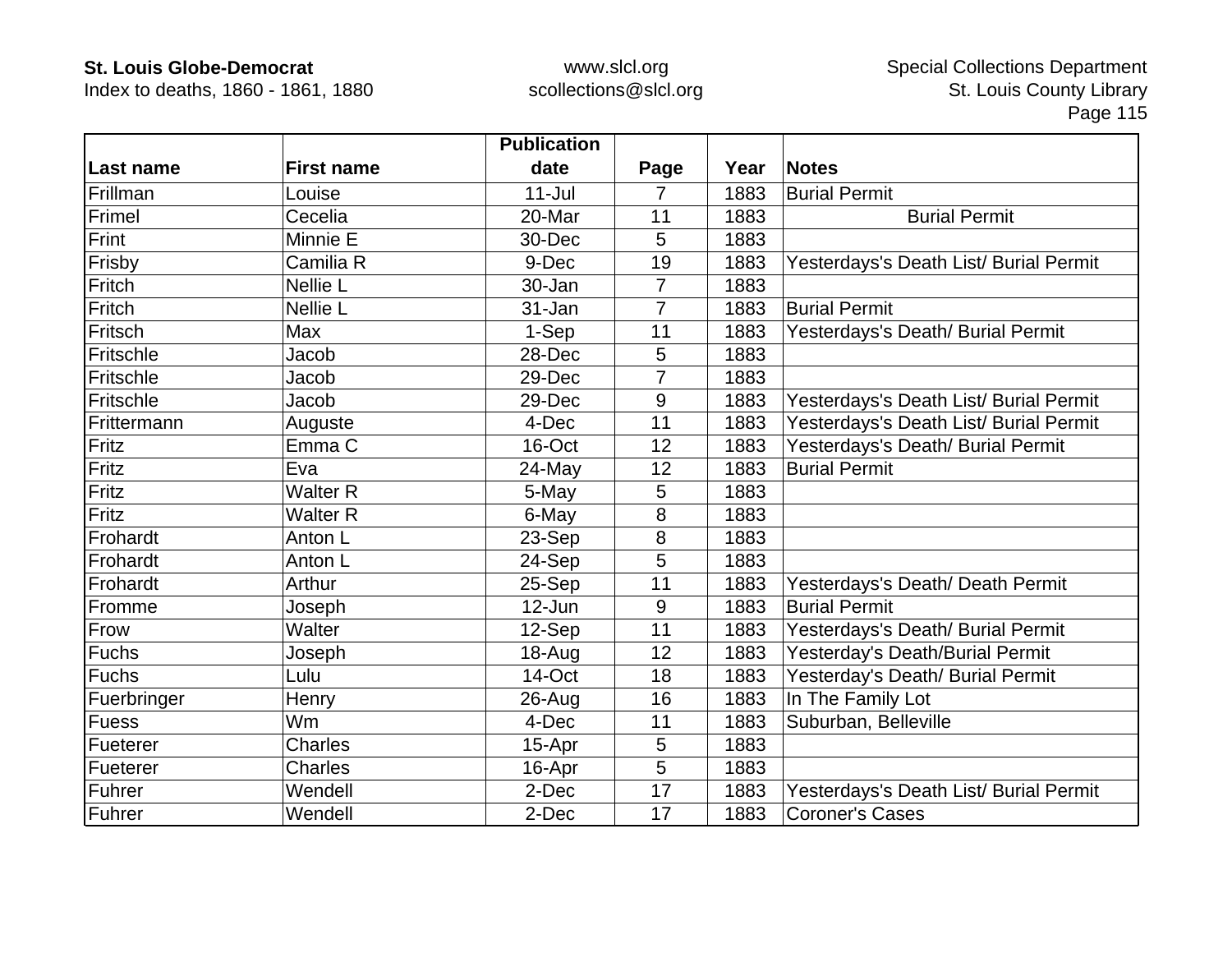Index to deaths, 1860 - 1861, 1880

|              |                    | <b>Publication</b> |                 |      |                                        |
|--------------|--------------------|--------------------|-----------------|------|----------------------------------------|
| Last name    | <b>First name</b>  | date               | Page            | Year | <b>Notes</b>                           |
| Fuller       | Jeanie, Mrs        | 23-Aug             | $\overline{7}$  | 1883 | <b>Coroner's Cases</b>                 |
| Fuller       | Oren S             | 2-May              | 11              | 1883 | <b>Burial Permit</b>                   |
| Fuller       | Orren S            | 1-May              | $\overline{7}$  | 1883 |                                        |
| Fuller       | Orren S            | 2-May              | $\overline{7}$  | 1883 |                                        |
| Fuller       | Susan              | 22-Feb             | 12              | 1883 | <b>Burial Permit</b>                   |
| Fullerton    | Charlie            | 7-Jun              | $\overline{4}$  | 1883 | <b>Died</b>                            |
| Fullerton    | Chas               | 8-Jun              | 10              | 1883 | <b>Burial Permit</b>                   |
| Fullerton    | Ellen              | 23-Mar             | 10              | 1883 | <b>Burial Permit</b>                   |
| Fullertoon   | Ellen              | 22-Mar             | $\overline{7}$  | 1883 |                                        |
| Fullmar      | Wm                 | 27-Jun             | 12              | 1883 | <b>Burial Permit</b>                   |
| Fulton       | <b>Harry Clark</b> | 1-Apr              | 5               | 1883 |                                        |
| Funk         | Louis              | 4-Sep              | 8               | 1883 | Yesterdays's Death/ Burial Permit      |
| Funk         | Louisa             | 10-Apr             | 11              | 1883 | <b>Burial Permit</b>                   |
| Funke        | Henry              | 16-Nov             | 12              | 1883 | Yesterdays's Death/ Burial Permit      |
| Funkenhouser | Tilden S, Mrs      | 5-Dec              | 8               | 1883 | <b>Local Brevities</b>                 |
| Funkhauser   | Emma C             | 7-Dec              | 12              | 1883 | Yesterdays's Death List/ Burial Permit |
| Funkhouser   | Emma <sub>C</sub>  | 5-Dec              | $\overline{7}$  | 1883 |                                        |
| Funkhouser   | Emma C             | 6-Dec              | $\overline{7}$  | 1883 |                                        |
| Fuqua        | Annie              | 13-Oct             | 12              | 1883 | Yesterdays's Death/ Burial Permit      |
| Furth        | Lambert            | 14-Aug             | 5               | 1883 |                                        |
| Furth        | Lambert            | $15-Auq$           | 5               | 1883 |                                        |
| Furth        | Lambert            | $15 - Aug$         | 10              | 1883 | Yesterday's Death/Burial Permit        |
| Gabriel      | Chrisina           | $19-Auq$           | $\overline{7}$  | 1883 | Yesterday's Death/Burial Permit        |
| Gabriel      | Christine          | 17-Aug             | 5               | 1883 |                                        |
| Gabriel      | Christine          | 18-Aug             | 7               | 1883 |                                        |
| Gabriel      | Christine          | 19-Aug             | $5\phantom{.0}$ | 1883 |                                        |
| Gaemann      | Aug                | 11-Dec             | 7               | 1883 |                                        |
| Gaemann      | Aug                | 12-Dec             | 5               | 1883 |                                        |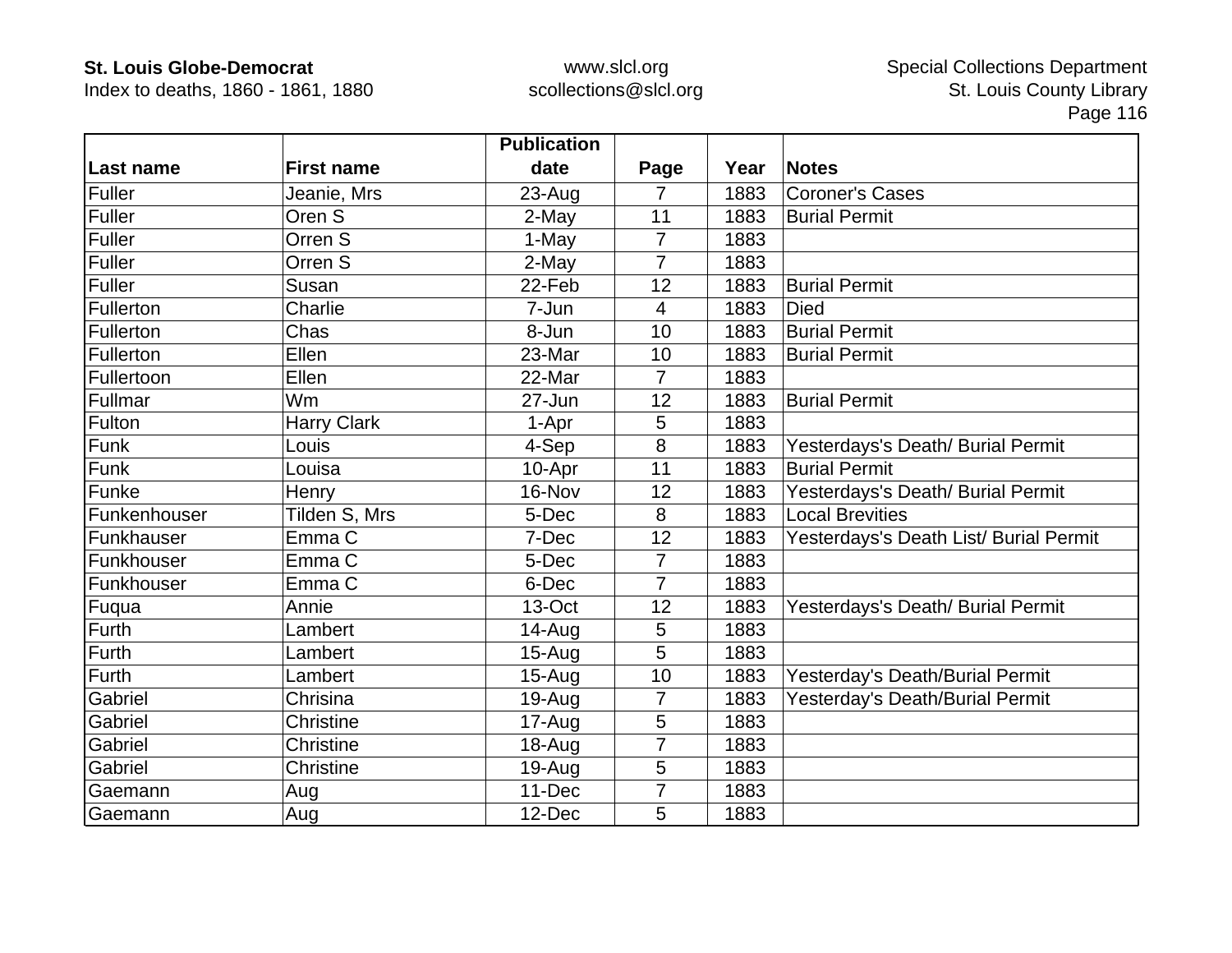Index to deaths, 1860 - 1861, 1880

|           |                   | <b>Publication</b> |                |      |                                        |
|-----------|-------------------|--------------------|----------------|------|----------------------------------------|
| Last name | <b>First name</b> | date               | Page           | Year | <b>Notes</b>                           |
| Gaertner  | Joseph            | 4-Dec              | 11             | 1883 | Yesterdays's Death List/ Burial Permit |
| Gaetz     | John              | 29-May             | 10             | 1883 | <b>Burial Permit</b>                   |
| Gagneur   | John              | 18-Jan             | 12             | 1883 | <b>Burial Permit</b>                   |
| Gagneur   | Joseph J          | 16-Jan             | 5              | 1883 |                                        |
| Gagneur   | Jospeh J          | 17-Jan             | 5              | 1883 |                                        |
| Gahan     | Martin            | 30-May             | $\overline{7}$ | 1883 |                                        |
| Gait      | Smith P           | $10 -$ Jul         |                | 1883 | <b>Burial Permit</b>                   |
| Galbraith | Samuel            | 12-Feb             | 5              | 1883 |                                        |
| Galbraith | Samuel            | 13-Feb             |                | 1883 |                                        |
| Galbraith | Samuel            | 13-Feb             | 9              | 1883 | <b>Burial Permit</b>                   |
| Gallager  | Marcaella, Mrs    | 31-Jan             | 5              | 1883 |                                        |
| Gallager  | Marcelia, Mrs     | 30-Jan             | 7              | 1883 |                                        |
| Gallagher | <b>Bernard J</b>  | 2-Sep              | 5              | 1883 |                                        |
| Gallagher | <b>Bernard J</b>  | 3-Sep              | 5              | 1883 |                                        |
| Gallagher | <b>Bernard J</b>  | 4-Sep              | 8              | 1883 | Yesterdays's Death/ Burial Permit      |
| Gallagher | James D           | 7-Feb              | 10             | 1883 | <b>Burial Permit</b>                   |
| Gallagher | John              | 30-Apr             | 5              | 1883 |                                        |
| Gallagher | John              | 1-May              | 11             | 1883 | <b>Burial Permit</b>                   |
| Gallagher | Kate S, Mrs       | $12-Au$ g          | 5              | 1883 |                                        |
| Gallagher | Marcella          | 1-Feb              | 12             | 1883 | <b>Burial Permit</b>                   |
| Gallagher | Mary              | 4-Sep              | 8              | 1883 | Yesterdays's Death/ Burial Permit      |
| Gallagher | May               | 2-Sep              | 5              | 1883 |                                        |
| Gallee    | Josephine         | 9-May              | 12             | 1883 | <b>Burial Permit</b>                   |
| Galloway  | <b>Hattie</b>     | 11-Nov             | 20             | 1883 | Yesterdays's Death/ Burial Permit      |
| Galloway  | Milly             | $15 -$ Jul         | 9              | 1883 | <b>Burial Permit</b>                   |
| Galt      | Smith P           | $10 -$ Jul         | 5              | 1883 |                                        |
| Galvin    | Maggie            | 16-Oct             | 12             | 1883 | Yesterdays's Death/ Burial Permit      |
| Galvin    | Thomas            | 1-May              | 11             | 1883 | <b>Burial Permit</b>                   |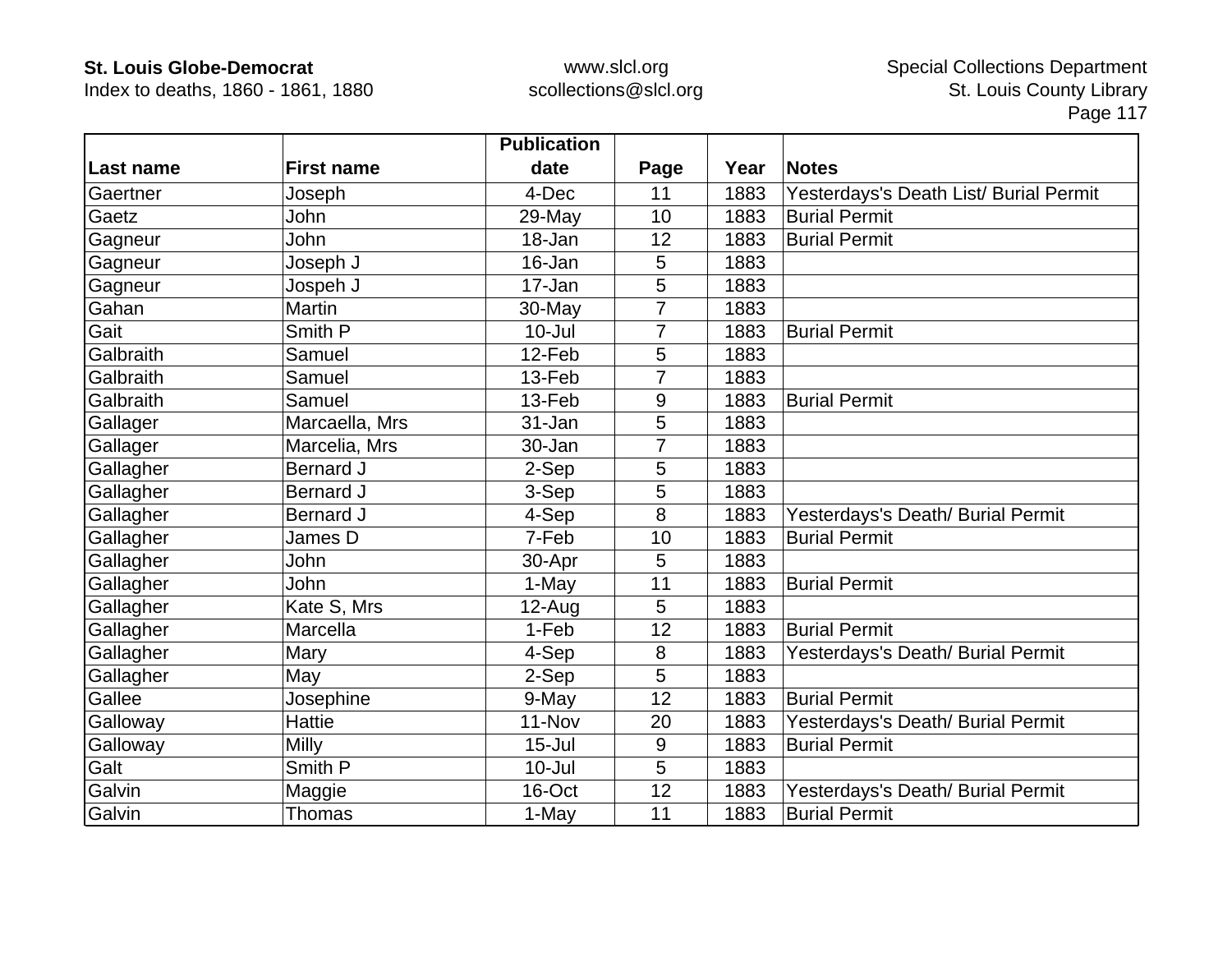Index to deaths, 1860 - 1861, 1880

|           |                   | <b>Publication</b> |                          |      |                                   |
|-----------|-------------------|--------------------|--------------------------|------|-----------------------------------|
| Last name | <b>First name</b> | date               | Page                     | Year | <b>Notes</b>                      |
| Gambill   | Thomas H          | 29-Aug             | 8                        | 1883 | Yesterdays's Death/ Burial Permit |
| Gamble    | John Wee          | 15-Apr             | 17                       | 1883 | <b>Burial Permit</b>              |
| Gamble    | Johnnie           | 14-Apr             | 5                        | 1883 |                                   |
| Gampp     | Margaret, Mrs     | 1-Nov              | $\overline{7}$           | 1883 |                                   |
| Gander    | Elizabeth         | 8-Nov              | 12                       | 1883 | Yesterdays's Death/ Burial Permit |
| Gannett   | <b>Kirk</b>       | 16-Sep             | 8                        | 1883 |                                   |
| Gannett   | St Clair K        | 16-Sep             | 9                        | 1883 | Yesterdays's Death/ Burial Permit |
| Gannon    | Christopher       | 11-Apr             | 9                        | 1883 | <b>Burial Permit</b>              |
| Gannon    | John (Wife Of)    | $21 - Aug$         | 5                        | 1883 |                                   |
| Gannon    | Julia             | 6-Jun              | $\overline{\mathcal{A}}$ | 1883 | <b>Local Brevities</b>            |
| Gannon    | Julia             | 7-Jun              | 12                       | 1883 | <b>Burial Permit</b>              |
| Gannon    | Julia             | 6-Jun              | $\overline{7}$           | 1883 |                                   |
| Gannon    | Julia, Mrs        | $10 -$ Jul         | 10                       | 1883 | Discharged                        |
| Gannon    | Mary              | $22$ -Aug          | 8                        | 1883 | Yesterdays's Death/Burial Permit  |
| Gannon    | Mathew            | 1-Jun              | 5                        | 1883 |                                   |
| Gannon    | <b>Matthew</b>    | 2-Jun              | 10                       | 1883 | <b>Burial Permit</b>              |
| Gannon    | <b>Mike</b>       | 12-Jun             | 9                        | 1883 | <b>Burial Permit</b>              |
| Gannon    | Tilda             | 26-Sep             | 12                       | 1883 | Yesterdays's Death/ Burial Permit |
| Gans      | Edward            | 9-Aug              | 10                       | 1883 | <b>Burial Permit</b>              |
| Gant      | Wm                | 27-Jun             | 12                       | 1883 | <b>Burial Permit</b>              |
| Garbey    | Wm H              | 9-Feb              | 10                       | 1883 | <b>Burial Permit</b>              |
| Gardener  | Letty L           | 24-Feb             | 9                        | 1883 | <b>Burial Permit</b>              |
| Gardner   | <b>Elias</b>      | 22-Nov             | 12                       | 1883 | <b>Yesterday's Burial Permits</b> |
| Gardner   | Julia F, Mrs      | 7-Jul              | 6                        | 1883 | <b>Burial Permit</b>              |
| Garland   | John T (Son Of)   | 25-Sep             | $\overline{7}$           | 1883 |                                   |
| Garland   | John T (Son Of)   | 26-Sep             | $\overline{7}$           | 1883 |                                   |
| Garlock   | George DeWitt     | 8-Feb              | $\overline{7}$           | 1883 |                                   |
| Garner    | James, Mr         | 28-Jul             | 8                        | 1883 | Suburban, Jacksonville, Illinois  |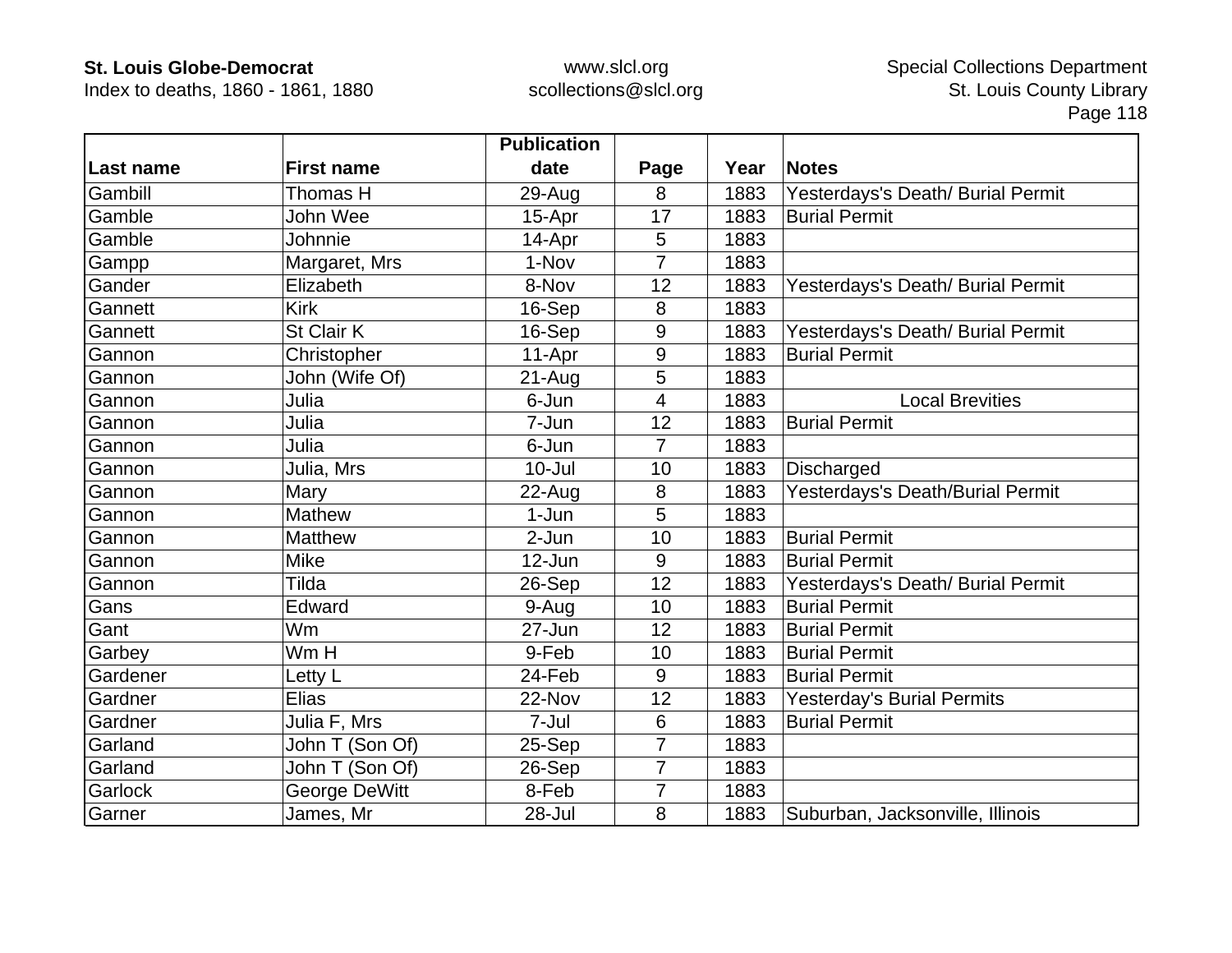Index to deaths, 1860 - 1861, 1880

|           |                         | <b>Publication</b> |                |      |                                        |
|-----------|-------------------------|--------------------|----------------|------|----------------------------------------|
| Last name | <b>First name</b>       | date               | Page           | Year | <b>Notes</b>                           |
| Garnett   | Lesley                  | $13 - Aug$         | 5              | 1883 |                                        |
| Garnett   | Lesley                  | $15 - Aug$         | 5              | 1883 |                                        |
| Garnett   | Leslie                  | $15 - Aug$         | 10             | 1883 | Yesterday's Death/Burial Permit        |
| Garnett   | Maria L                 | 23-Dec             | 20             | 1883 | Yesterdays's Death List/ Burial Permit |
| Garnett   | Maria Louise            | 21-Dec             | 7              | 1883 |                                        |
| Garnett   | Maria Louise            | 22-Dec             | 5              | 1883 |                                        |
| Garnett   | Maria Louise            | 23-Dec             | 5              | 1883 |                                        |
| Garnon    | John                    | 23-Aug             | $\overline{2}$ | 1883 | Suicide Of A Farmer                    |
| Garrett   | Annie                   | $30$ -May          | 8              | 1883 | <b>Garrett Tragedy Still A Mystery</b> |
| Garrett   | Gertie                  | 23-Mar             | 10             | 1883 | <b>Burial Permit</b>                   |
| Garrison  | Carrie Lee              | $12-Aug$           | 5              | 1883 |                                        |
| Garrisoon | Carrie Lee              | $11-Aug$           | 7              | 1883 |                                        |
| GartlaInd | Thomas M                | 4-Feb              | 9              | 1883 | <b>Burial Permit</b>                   |
| Gartland  | Thomas M                | 3-Feb              | $\overline{7}$ | 1883 |                                        |
| Garvey    | Mary                    | 12-Jul             | 8              | 1883 | <b>Burial Permit</b>                   |
| Garvey    | <b>William Hamilton</b> | 8-Feb              | 7              | 1883 |                                        |
| Garvey    | <b>William Hamilton</b> | 9-Feb              | 5              | 1883 |                                        |
| Garwick   | Veronica                | $25 - Aug$         | 9              | 1883 | Yesterdays's Death/Burial Permit       |
| Garzene   | Jerome, Mrs             | 23-Jan             | 9              | 1883 | Suburban-Alton                         |
| Gaskins   | William S, Mr           | 30-Jan             | 5              | 1883 | Suburban; Alton                        |
| Gaskins   | <b>Wm</b>               | 30-Jan             | 3              | 1883 | Old Citizens of Alton, Illinois        |
| Gass      | B F, Mrs                | 1-Sep              | 12             | 1883 | Suburban, Jacksonville, Illinois       |
| Gates     | Jacob                   | 13-Feb             | 9              | 1883 | <b>Burial Permit</b>                   |
| Gaubatz   | Fritz                   | 4-Feb              | 9              | 1883 | <b>Burial Permit</b>                   |
| Gauding   | Henry                   | 24-Jul             | 7              | 1883 | <b>Gauding's Last Ride</b>             |
| Gauding   | Henry                   | $25 -$ Jul         | 3              | 1883 | <b>Local Brevities</b>                 |
| Gaulding  | Henry                   | 26-Jul             | 8              | 1883 | <b>Burial Permit</b>                   |
| Gaull     | Arthur                  | 6-Feb              | 11             | 1883 | Suburban, St Louis County              |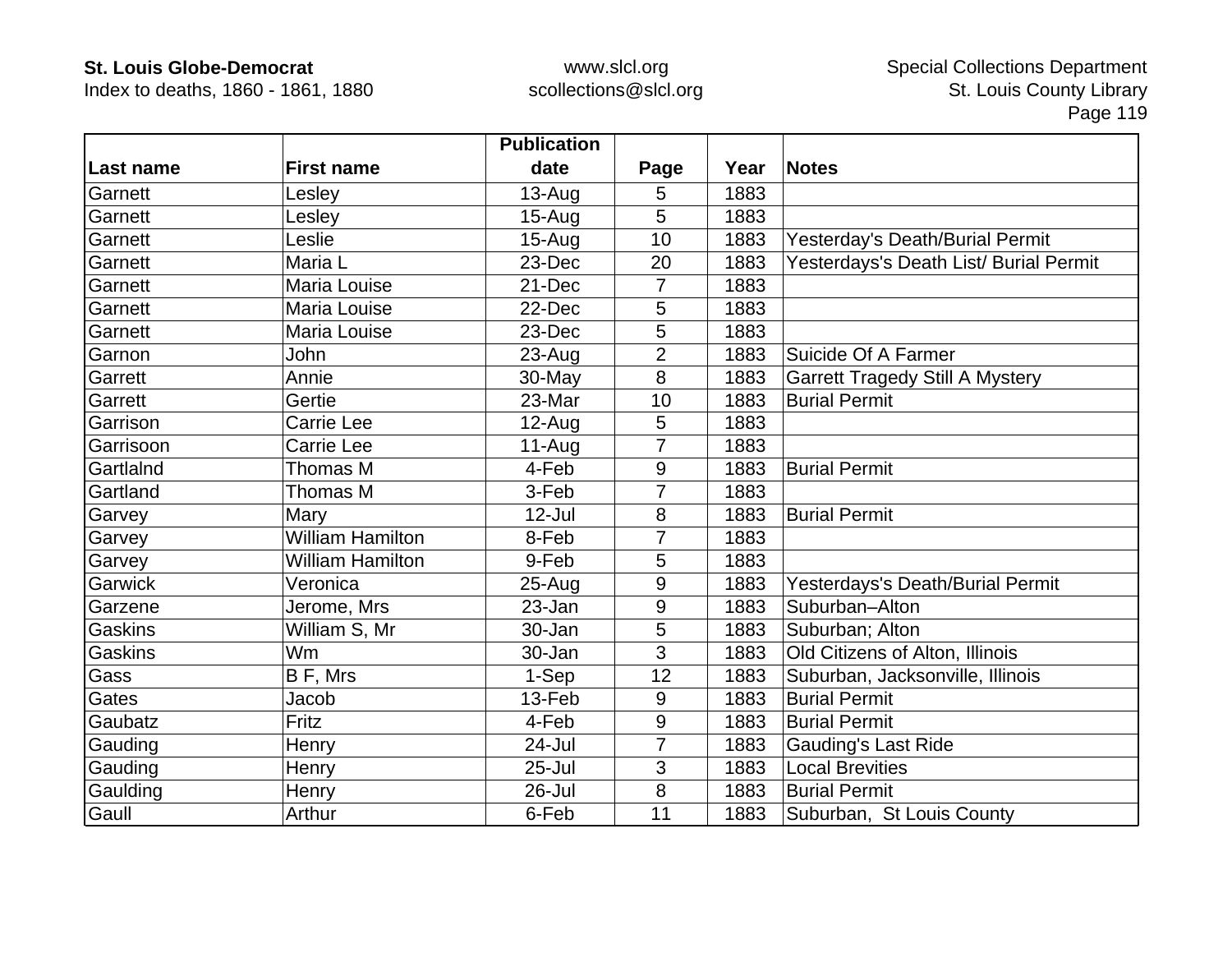Index to deaths, 1860 - 1861, 1880

|           |                        | <b>Publication</b> |                |      |                                      |
|-----------|------------------------|--------------------|----------------|------|--------------------------------------|
| Last name | <b>First name</b>      | date               | Page           | Year | <b>Notes</b>                         |
| Gaus      | Christian              | 6-Dec              | 11             | 1883 | Suburban, Belleville                 |
| Gausch    | Lina                   | 30-May             | 12             | 1883 | <b>Burial Permit</b>                 |
| Gausman   | Louis Irwin            | $22 - Jan$         | 5              | 1883 |                                      |
| Gausman   | Louis Irwin            | 23-Jan             | 7              | 1883 |                                      |
| Gauss     | Louisa A               | 16-Sep             | 8              | 1883 |                                      |
| Gauss     | Louisa A               | 17-Sep             | 5              | 1883 |                                      |
| Gauss     | Louise A               | 18-Sep             | 12             | 1883 | Yesrerdays's Death/ Burial Pemit     |
| Gavin     | <b>Patrick</b>         | 8-May              | 12             | 1883 | <b>Burial Permit</b>                 |
| Gavten    | Henry                  | 30-Jun             | 12             | 1883 | <b>Burial Permit</b>                 |
| Gayler    | Minnie                 | 19-Apr             | 12             | 1883 | <b>Burial Permit</b>                 |
| Gaylord   | E H                    | 9-Sep              | 8              | 1883 |                                      |
| Gaylord   | E H                    | 10-Sep             | 5              | 1883 |                                      |
| Gayton    | Henry                  | 28-Jun             | $\overline{4}$ | 1883 | <b>Local Brevities</b>               |
| Gazer     | <b>Steffan</b>         | 8-Mar              | 12             | 1883 | <b>Burial Permit</b>                 |
| Gazzolo   | Maria S                | 17-Feb             | 12             | 1883 | <b>Burial Permit</b>                 |
| Gazzolo   | Maria Scraphina Stella | 17-Feb             | $\overline{7}$ | 1883 |                                      |
| Gazzolo   | Maria Seraphina Stella | 16-Feb             | 5              | 1883 |                                      |
| Gazzolo   | Marie                  | 18-Feb             | $\overline{7}$ | 1883 | <b>Local Brevities</b>               |
| Geal      | George                 | $15$ -May          | 12             | 1883 | <b>Burial Permit</b>                 |
| Geal      | Joseph                 | 13-May             | $\overline{4}$ | 1883 | Hanged in His Sister's Home          |
| Gebel     | Caroline               | 16-Jun             | 11             | 1883 | <b>Burial Permit</b>                 |
| Gebhard   | Jose                   | 9-Feb              | 10             | 1883 | <b>Burial Permit</b>                 |
| Gebhard   | Katie (Infant Of)      | 22-Feb             | 5              | 1883 | <b>Local Brevities</b>               |
| Gebhardt  | Katherine              | 8-Jul              | 11             | 1883 | <b>Burial Permit</b>                 |
| Gebhart   | Kate (Infant of)       | 3-Mar              | 10             | 1883 | <b>Cases Before the Coroner</b>      |
| Gecks     | Francisca              | 30-Sep             | 19             | 1883 | Yesterdays's Death/ Burial Permit    |
| Gecru     | Unknown                | 17-Jan             | 8              | 1883 | Burial Permit; Infant of Lullu Gecru |
| Geegan    | Mary J                 | 25-Sep             | 11             | 1883 | Yesterdays's Death/ Death Permit     |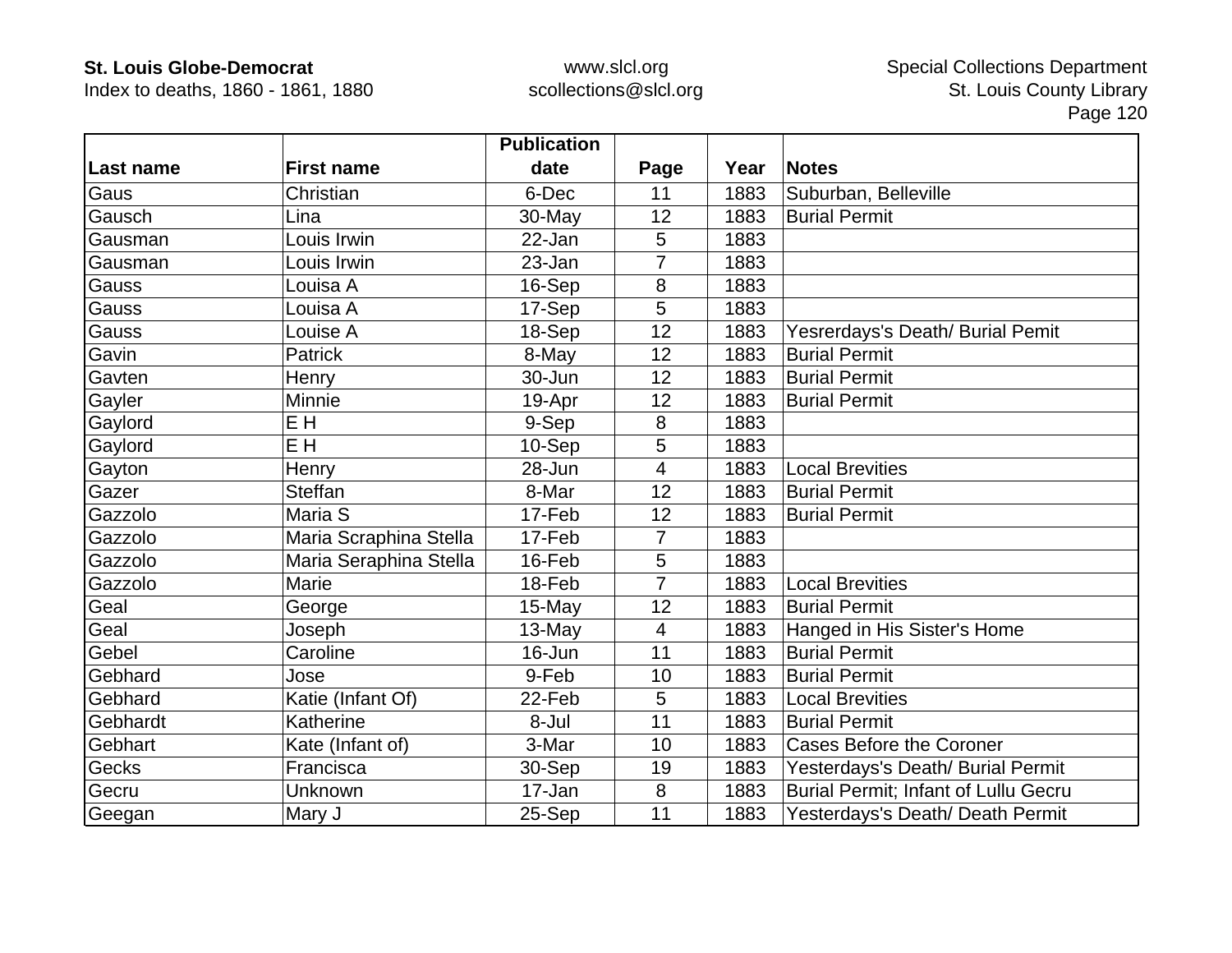Index to deaths, 1860 - 1861, 1880

|                |                   | <b>Publication</b> |                |      |                                        |
|----------------|-------------------|--------------------|----------------|------|----------------------------------------|
| Last name      | <b>First name</b> | date               | Page           | Year | <b>Notes</b>                           |
| Gehring        | Karl              | 4-Aug              | 12             | 1883 | <b>Coroner's Cases</b>                 |
| Gehring        | Karl              | 5-Aug              | 9              | 1883 | <b>Burial Permit</b>                   |
| Geibel         | Louis             | 17-Jun             | 11             | 1883 | <b>Burial Permit</b>                   |
| Gein           | James H           | 11-Dec             | 12             | 1883 | <b>Dead Spiritualist</b>               |
| Geis           | Henry             | 5-Dec              | 12             | 1883 | Yesterdays's Death List/ Burial Permit |
| Geitz          | Lillie            | 5-Aug              | 9              | 1883 | <b>Burial Permit</b>                   |
| Geiz           | Chas              | 28-Sep             | 10             | 1883 | Yesterdays's Death/ Burial Permit      |
| Geller         | Benny             | 17-Aug             | 8              | 1883 | Yesterday's Death/Burial Permit        |
| Geminer        | Unknown           | $21 - Aug$         | 8              | 1883 | Yesterday's Death/Burial Permit        |
| Gendemann      | Henry             | 3-Jan              | 8              | 1883 | <b>Burial Permits</b>                  |
| Gent           | Willie            | 26-Jun             | 12             | 1883 | <b>Local Brevities</b>                 |
| Geoghagan      | Mary              | 14-Jun             | 12             | 1883 | <b>Burial Permit</b>                   |
| Geohagan       | Mary              | 14-Jun             | $\overline{7}$ | 1883 |                                        |
| Georg          | Frankie           | 9-Jan              | 8              | 1883 | <b>Burial Permit</b>                   |
| George         | Eugene            | 7-Nov              | 9              | 1883 | Yesterdays's Death/ Burial Permit      |
| George         | Frank             | 16-May             | 12             | 1883 | <b>Burial Permit</b>                   |
| George         | Hulda             | 24-Mar             | 9              | 1883 | <b>Burial Permit</b>                   |
| Geppert        | Lydia             | 13-Oct             | 12             | 1883 | Yesterdays's Death/ Burial Permit      |
| Geraghty       | Thomas            | 30-May             | 12             | 1883 | <b>Burial Permit</b>                   |
| Gerard         | Mary E            | 1-Aug              | 8              | 1883 | <b>Burial Permit</b>                   |
| Gerety         | M, Dr             | 22-Jan             | 5              | 1883 |                                        |
| Gerety         | M, Dr             | 23-Jan             | $\overline{7}$ | 1883 |                                        |
| Gerkemeier     | Ernest            | 9-Jan              | 8              | 1883 | <b>Burial Permit</b>                   |
| Gerken         | Elizabeth W       | 3-Apr              | 12             | 1883 | <b>Burial Permit</b>                   |
| <b>Gerltes</b> | Edward            | 13-Apr             | 10             | 1883 | <b>Burial Permit</b>                   |
| Germain        | Infant            | 6-Jan              | 12             | 1883 | Burial Permit; child of Mary Germain   |
| Gerrard        | Ellen             | 4-Aug              | 12             | 1883 | <b>Burial Permit</b>                   |
| Gerrard        | <b>Nellie</b>     | 3-Aug              | 5              | 1883 |                                        |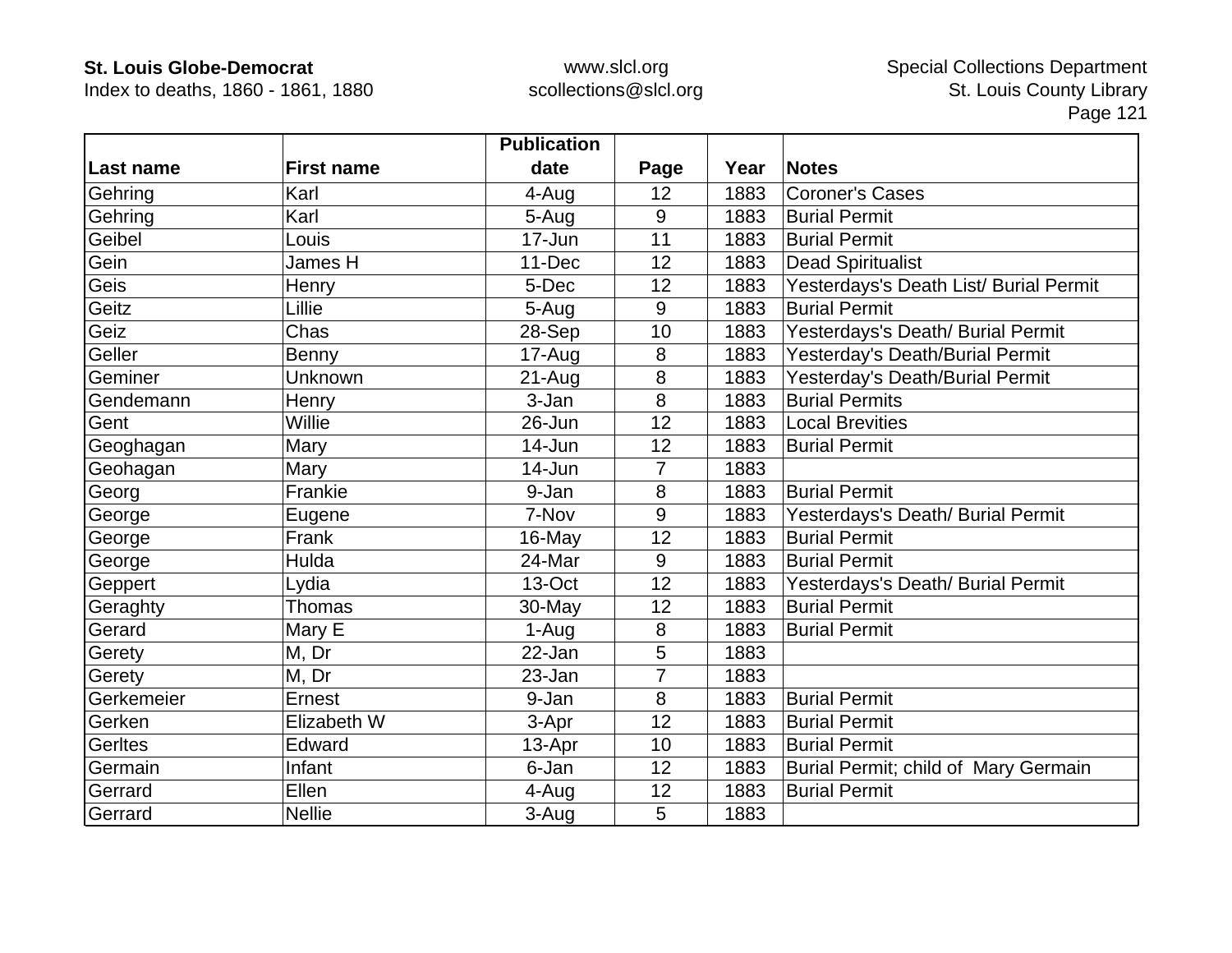Index to deaths, 1860 - 1861, 1880

|                   |                   | <b>Publication</b> |                |      |                                   |
|-------------------|-------------------|--------------------|----------------|------|-----------------------------------|
| ∣Last name        | <b>First name</b> | date               | Page           | Year | <b>Notes</b>                      |
| Gerst             | Jacob (Infant Of) | $23 - Aug$         | 8              | 1883 | Yesterdays's Death/Burial Permit  |
| Gerzpacker        |                   |                    |                |      |                                   |
| (Gorzpacker)      | Edward            | $12-Au$ g          | 16             | 1883 | <b>Burial Permit</b>              |
| Gesberer(Geshner) | Geo               | $12$ -Jul          | 6              | 1883 | Local In Brief                    |
| Gesford           | Richard           | 30-Jan             | 11             | 1883 | <b>Burial Permit</b>              |
| Gessler           | Elizabeth         | $21 - Aug$         | 8              | 1883 | Yesterday's Death/Burial Permit   |
| Geweka            | Ernst             | 7-Feb              | 10             | 1883 | <b>Burial Permit</b>              |
| Geyer             | Annie             | 22-Dec             | 9              | 1883 | Suburban, Belleville              |
| Geyer             | Doretha           | 18-Nov             | 17             | 1883 | Yesterdays's Death/ Burial Permit |
| Geyer             | Henry             | 5-Nov              | 5              | 1883 |                                   |
| Geyer             | Henry             | 6-Nov              | 7              | 1883 |                                   |
| Geyer             | Henry             | 7-Nov              | 8              | 1883 | <b>Geyer Funeral</b>              |
| Geyer             | Henry             | 7-Nov              | 9              | 1883 | Yesterdays's Death/ Burial Permit |
| Geyer             | Jonas             | 19-Jan             | 5              | 1883 |                                   |
| Gheens            | Mortimer H        | 22-Nov             | 12             | 1883 | <b>Yesterday's Burial Permits</b> |
| Ghirlcenda        | B                 | 6-Nov              | 11             | 1883 | Yesterdays's Death/ Burial Permit |
| Giampedralia      | GP                | 7-May              | 5              | 1883 |                                   |
| Giampedralia      | GP                | 8-May              | $\overline{7}$ | 1883 |                                   |
| Giampedralia      | GP                | 8-May              | 12             | 1883 | <b>Burial Permit</b>              |
| Gibbons           | <b>Martin</b>     | 29-Sep             | 13             | 1883 | Yesterdays's Death/ Burial Permit |
| Gibbons           | Mary J            | 26-Apr             | 12             | 1883 | <b>Burial Permit</b>              |
| Gibbs             | William           | 8-Nov              | 12             | 1883 | Yesterdays's Death/ Burial Permit |
| Gibons            | Annie             | 9-Jan              | 8              | 1883 | <b>Burial Permit</b>              |
| Gibson            | Alice A           | 28-Oct             | 18             | 1883 | Yesterdays's Death/ Burial Permit |
| Gibson            | <b>Charles G</b>  | 28-Mar             | 12             | 1883 | <b>Burial Permit</b>              |
| Gibson            | D G               | 25-Dec             | $\overline{7}$ | 1883 | <b>Step-Father's Deed</b>         |
| Gibson            | D G               | 25-Dec             | 8              | 1883 | <b>Local Brevities</b>            |
| Gibson            | D G               | 27-Dec             | 10             | 1883 | Gibson Inquest                    |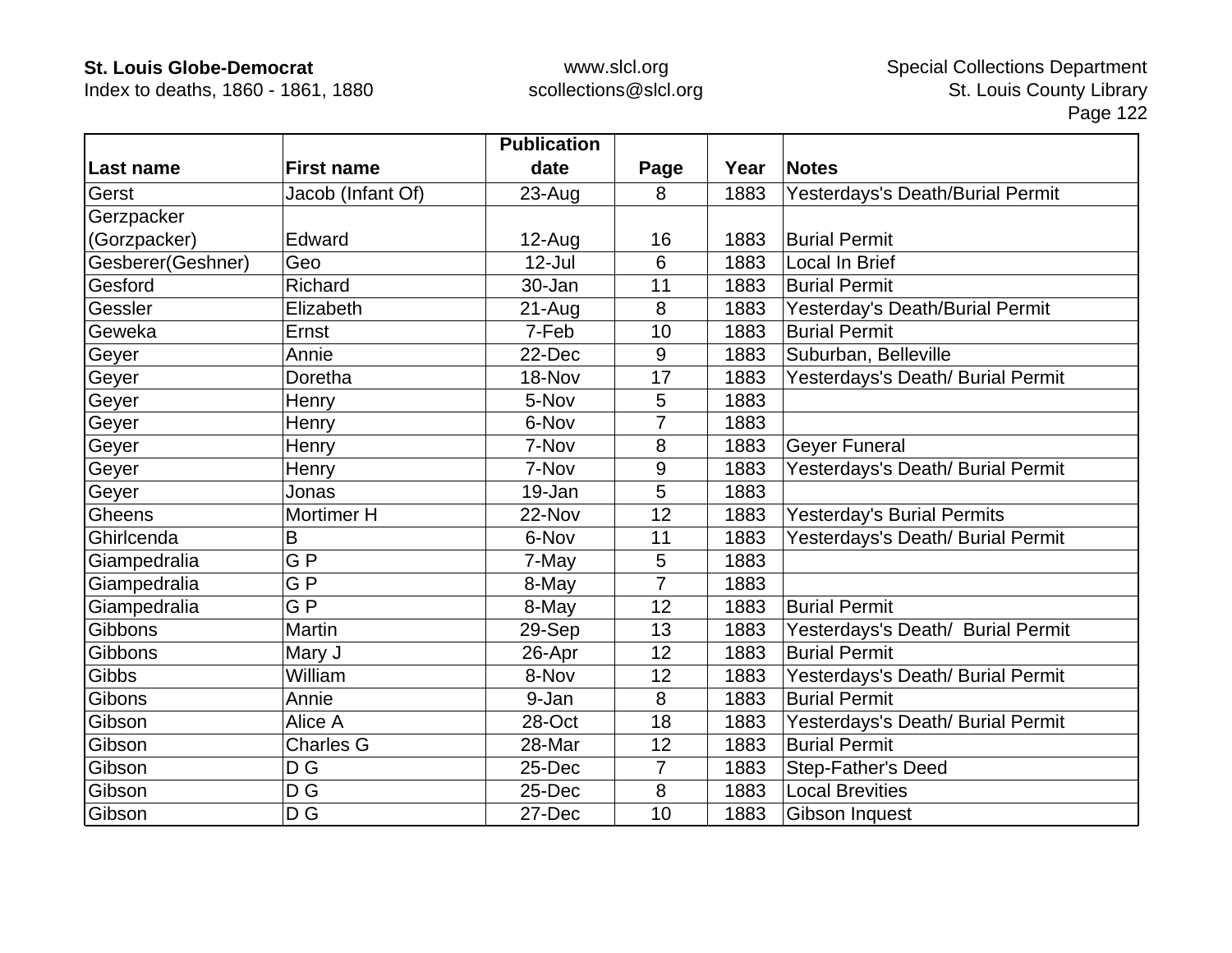Index to deaths, 1860 - 1861, 1880

|                |                       | <b>Publication</b> |                |      |                                        |
|----------------|-----------------------|--------------------|----------------|------|----------------------------------------|
| Last name      | <b>First name</b>     | date               | Page           | Year | <b>Notes</b>                           |
| Gibson         | James                 | $12$ -Oct          | 11             | 1883 | Yesterdays's Death/ Burial Permit      |
| Gibson         | James F               | 2-Feb              | 10             | 1883 | <b>Burial Permit</b>                   |
| Gibson         | James H               | 1-Feb              | 7              | 1883 |                                        |
| Gibson         | James H               | 2-Feb              | 5              | 1883 |                                        |
| Gibson         | Jennie                | 17-Apr             | 11             | 1883 | <b>Burial Permit</b>                   |
| Gibson         | John G                | 27-Dec             | 9              | 1883 | Yesterdays's Death List/ Burial Permit |
| Gibson         | <b>Mrs</b>            | 16-Nov             | 12             | 1883 | Yesterdays's Death/ Burial Permit      |
| Gibson         | O                     | 27-Feb             | 11             | 1883 | <b>Burial Permit</b>                   |
| Giebler        | Catherine             | $15$ -May          | 12             | 1883 | <b>Burial Permit</b>                   |
| Gier           | <b>Vincens</b>        | 6-Oct              | 14             | 1883 | Yesterdays's Deaths/ Burial Permit     |
| Giese          | Christoph             | 24-Mar             | 9              | 1883 | <b>Burial Permit</b>                   |
| Gieselman      | <b>Richard O</b>      | 31-Aug             | 9              | 1883 | Yesterdays's Death/ Burial Permit      |
| Gieselman      | Unknown               | 25-Aug             | 9              | 1883 | <b>Coroner's Cases</b>                 |
| Gieselman      | Wm                    | 24-Aug             | 10             | 1883 | <b>Coroner's Case</b>                  |
| Gifford        | R J                   | 14-Apr             | 14             | 1883 | Killed Near the Arsenal                |
| Gilbert        | John T                | 23-Mar             | 10             | 1883 | <b>Burial Permit</b>                   |
| Gilbert        | Llucy T, Mrs          | $1-Jul$            | 5              | 1883 |                                        |
| Gildehaus      | George                | 27-Mar             | 8              | 1883 | <b>Burial Permit</b>                   |
| Gilford        | Jennie                | 28-Feb             | 6              | 1883 | <b>Burial Permit</b>                   |
| Gill           | George                | 7-Aug              | 8              | 1883 | <b>Burial Permit</b>                   |
| Gilliam        | Francis E             | 28-Mar             | 12             | 1883 | <b>Burial Permit</b>                   |
| Gilliam        | <b>Francis Emilly</b> | 28-Mar             | $\overline{7}$ | 1883 |                                        |
| <b>Gillick</b> | Ellen                 | 18-Dec             | $\overline{7}$ | 1883 |                                        |
| <b>Gillick</b> | Ellen                 | 18-Dec             | 12             | 1883 | Yesterdays's Death List/ Burial Permit |
| <b>Gillick</b> | Ellen                 | 19-Dec             | $\overline{7}$ | 1883 |                                        |
| Gillock        | Lucy                  | 10-Feb             | 5              | 1883 | <b>Burial Permit</b>                   |
| Gilmore        | Chas                  | 17-Apr             | 11             | 1883 | <b>Burial Permit</b>                   |
| Gilmore        | James                 | 22-Nov             | 12             | 1883 | Suburban, East St Louis                |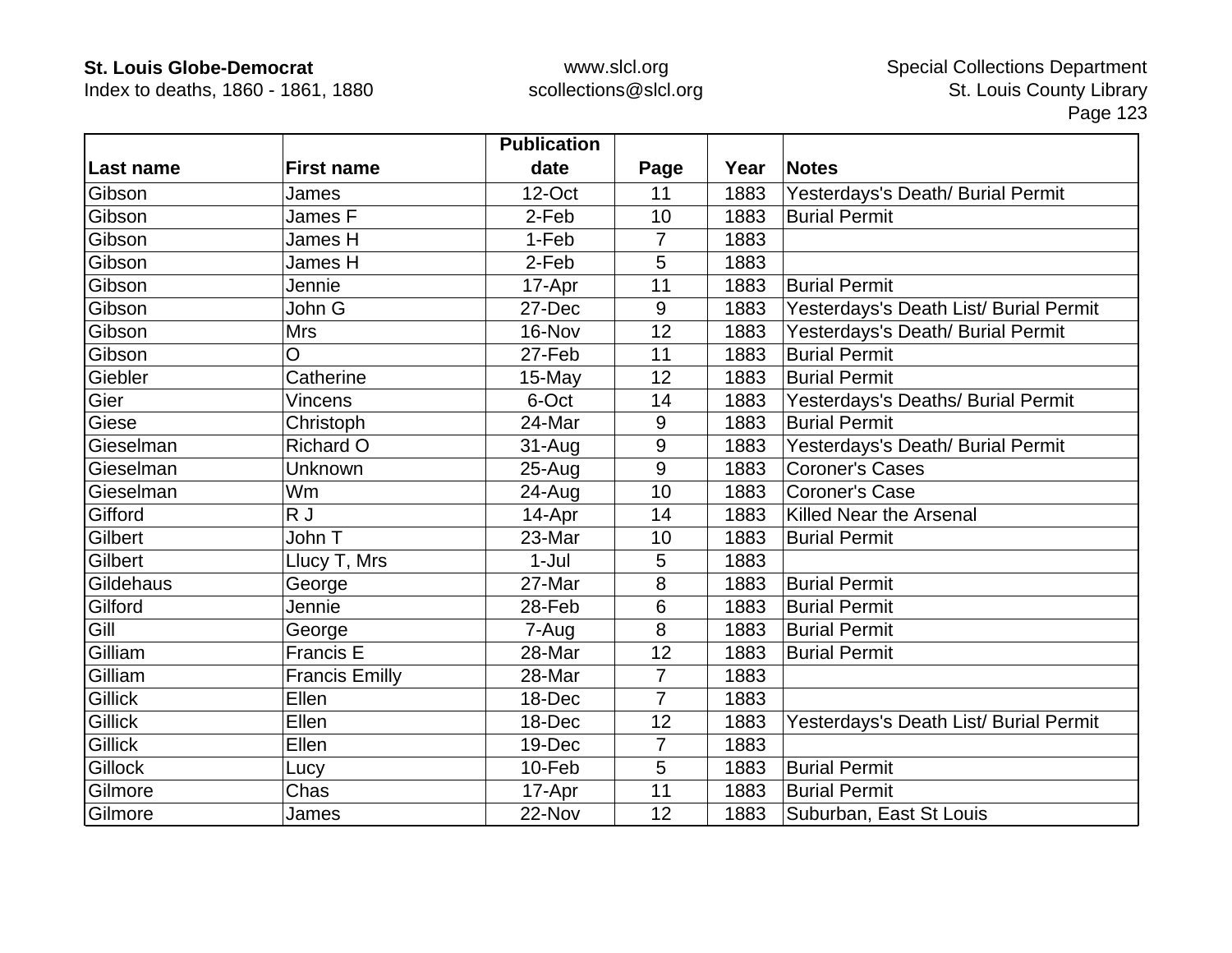Index to deaths, 1860 - 1861, 1880

|                |                   | <b>Publication</b> |                |      |                                        |
|----------------|-------------------|--------------------|----------------|------|----------------------------------------|
| Last name      | <b>First name</b> | date               | Page           | Year | <b>Notes</b>                           |
| Gilmore        | Narcisse          | 1-Feb              | 12             | 1883 | <b>Burial Permit</b>                   |
| Gilsinn        | Annie, Mrs        | 12-Mar             | 5              | 1883 |                                        |
| Ginsberg       | Emma              | 27-Oct             | 12             | 1883 | Yesterdays's Death/ Burial Permit      |
| Girsabeck      | Ed                | 21-Mar             | 5              | 1883 | <b>Burial Permit</b>                   |
| <b>Githens</b> | Mary E            | 27-Apr             | 6              | 1883 | <b>Burial Permit</b>                   |
| Given          | Eva               | 14-Apr             | 10             | 1883 | <b>Burial Permit</b>                   |
| Given          | John              | 18-Jan             | 7              | 1883 |                                        |
| Given          | John              | 19-Jan             | 5              | 1883 |                                        |
| Given          | John              | 19-Jan             | 9              | 1883 | <b>Burial Permit</b>                   |
| Glaessnerr     | August F A        | 21-Dec             | 11             | 1883 | Yesterdays's Death List/ Burial Permit |
| Glardon        | John P            | 15-Oct             | 5              | 1883 |                                        |
| Glardoon       | John P            | 16-Oct             | 12             | 1883 | Yesterdays's Death/ Burial Permit      |
| Glasck         | Ti-he             | 17-Apr             | 11             | 1883 | <b>Burial Permit</b>                   |
| Glascow        | M, Mrs            | 1-Apr              | 5              | 1883 |                                        |
| Glasgow        | Lydia, Mrs        | 23-Dec             | 9              | 1883 | Suburban, Belleville                   |
| Glasgow        | Sara, Mrs         | 2-Apr              | 5              | 1883 |                                        |
| Glasgow        | Sarah, Mrs        | 2-Apr              | 3              | 1883 | Suburban, Mrs Sarah Glasgow's Death    |
| Glasgow        | Sarah, Mrs        | 3-Apr              | $\overline{7}$ | 1883 |                                        |
| Glasgow        | Sarah, Mrs        | 4-Apr              | 11             | 1883 | Sarah Glasgow's Funeral                |
| Glass          | Jacob             | 24-Nov             | 12             | 1883 | <b>Yesterday's Burial Permits</b>      |
| Glassmann      | Baudy             | 13-Noc             | 12             | 1883 | Yesterdays's Death/ Burial Permit      |
| Gleason        | James             | 12-Nov             | 5              | 1883 |                                        |
| Gleason        | James             | 13-Nov             | $\overline{7}$ | 1883 |                                        |
| Gleason        | James             | 13-Nov             | 12             | 1883 | Yesterdays's Death/ Burial Permit      |
| Gleason        | John              | 23-Oct             | 8              | 1883 | Yesterdays's Death/ Burial Permit      |
| Gleeson        | Ann E             | 10-Feb             | 5              | 1883 | <b>Burial Permit</b>                   |
| Gleeton        | Francis           | 28-Jan             | 9              | 1883 | <b>Burial Permit</b>                   |
| Gleeton        | Frank             | 29-Jan             | 5              | 1883 |                                        |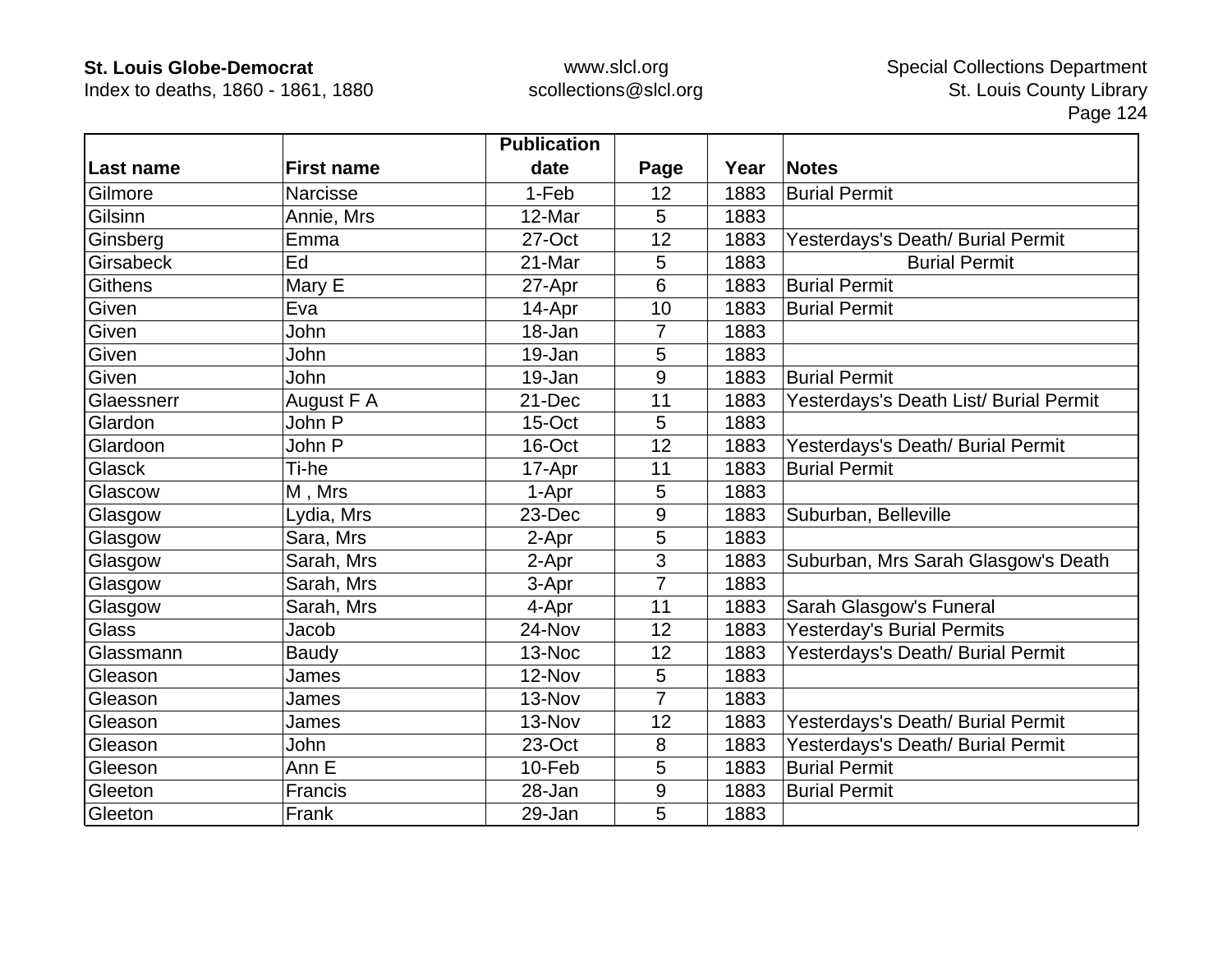Index to deaths, 1860 - 1861, 1880

|            |                       | <b>Publication</b> |                |      |                                        |
|------------|-----------------------|--------------------|----------------|------|----------------------------------------|
| Last name  | <b>First name</b>     | date               | Page           | Year | <b>Notes</b>                           |
| Gleisberg  | Waldemar              | 15-Sep             | 11             | 1883 | Yesterdays's Death/ Burial Permit      |
| Glendon    | Jennie                | 6-Nov              | 11             | 1883 | Yesterdays's Death/ Burial Permit      |
| Glendon    | Jennie, Mrs           | 5-Nov              | 5              | 1883 |                                        |
| Glenn      | Joseph                | 5-Nov              | 8              | 1883 | <b>Boarding-House Murder</b>           |
| Glenn      | Sarah, Mrs            | 14-Oct             | 5              | 1883 |                                        |
| Glenny     | James Robert, Mr      | 29-Jul             | 5              | 1883 |                                        |
| Glinn      | Sarah                 | 14-Oct             | 18             | 1883 | Yesterday's Death/ Burial Permit       |
| Globe      | Frank H               | 30-Jan             | $\overline{7}$ | 1883 |                                        |
| Gloor      | Raymond A             | 28-Dec             | 7              | 1883 | Yesterdays's Death List/ Burial Permit |
| Gloor      | <b>Raymond Atwood</b> | 27-Dec             | 5              | 1883 |                                        |
| Glover, Mr | Unknown               | $27 - Feq$         | 5              | 1883 | Drowned in the St. John's River        |
| Glynn      | Ann                   | 8-Mar              | 12             | 1883 | <b>Burial Permit</b>                   |
| Glynn      | <b>John</b>           | 18-Nov             | 17             | 1883 | Yesterdays's Death/ Burial Permit      |
| Glynn      | Juliana               | 29-Jul             | 16             | 1883 | <b>Burial Permit</b>                   |
| Glynn      | Mary                  | 17-Oct             | 11             | 1883 | Yesterdays's Death/ Burial Permit      |
| Gnadt      | Mary                  | 29-Aug             | 8              | 1883 | Yesterdays's Death/ Burial Permit      |
| Gnadt      | Paul                  | 19-Oct             | 9              | 1883 | Yesterdays's Death/ Burial Permit      |
| Gnaeit     | Paul                  | 17-Oct             | 5              | 1883 | Coroner; s Cases                       |
| Gnauk      | Wilherm               | 2-Jun              | 10             | 1883 | <b>Burial Permit</b>                   |
| Gobar      | Eli                   | 15-Sep             | 11             | 1883 | Yesterdays's Death/ Burial Permit      |
| Gobser     | John                  | 11-Jan             | 10             | 1883 | <b>Burial Permit</b>                   |
| Goddard    | Mabel U               | 23-Sep             | 19             | 1883 | Yesterdays's Death/ Burial Permit      |
| Godfrey    | David (Child Of)      | 23-Nov             | 9              | 1883 | <b>Yesterday's Burial Permits</b>      |
| Godfrey    | <b>Thomas</b>         | 15-Feb             | 9              | 1883 | <b>Burial Permit</b>                   |
| Goebel     | Herman                | 4-Mar              | 11             | 1883 | <b>Burial Permit</b>                   |
| Goedel     | Wm                    | 27-Dec             | 9              | 1883 | Yesterdays's Death List/ Burial Permit |
| Goehler    | Henry F               | 3-Mar              | 12             | 1883 | <b>Burial Permit</b>                   |
| Goehrke    | <b>Christian H</b>    | 18-Mar             | 18             | 1883 | <b>Burial Permit</b>                   |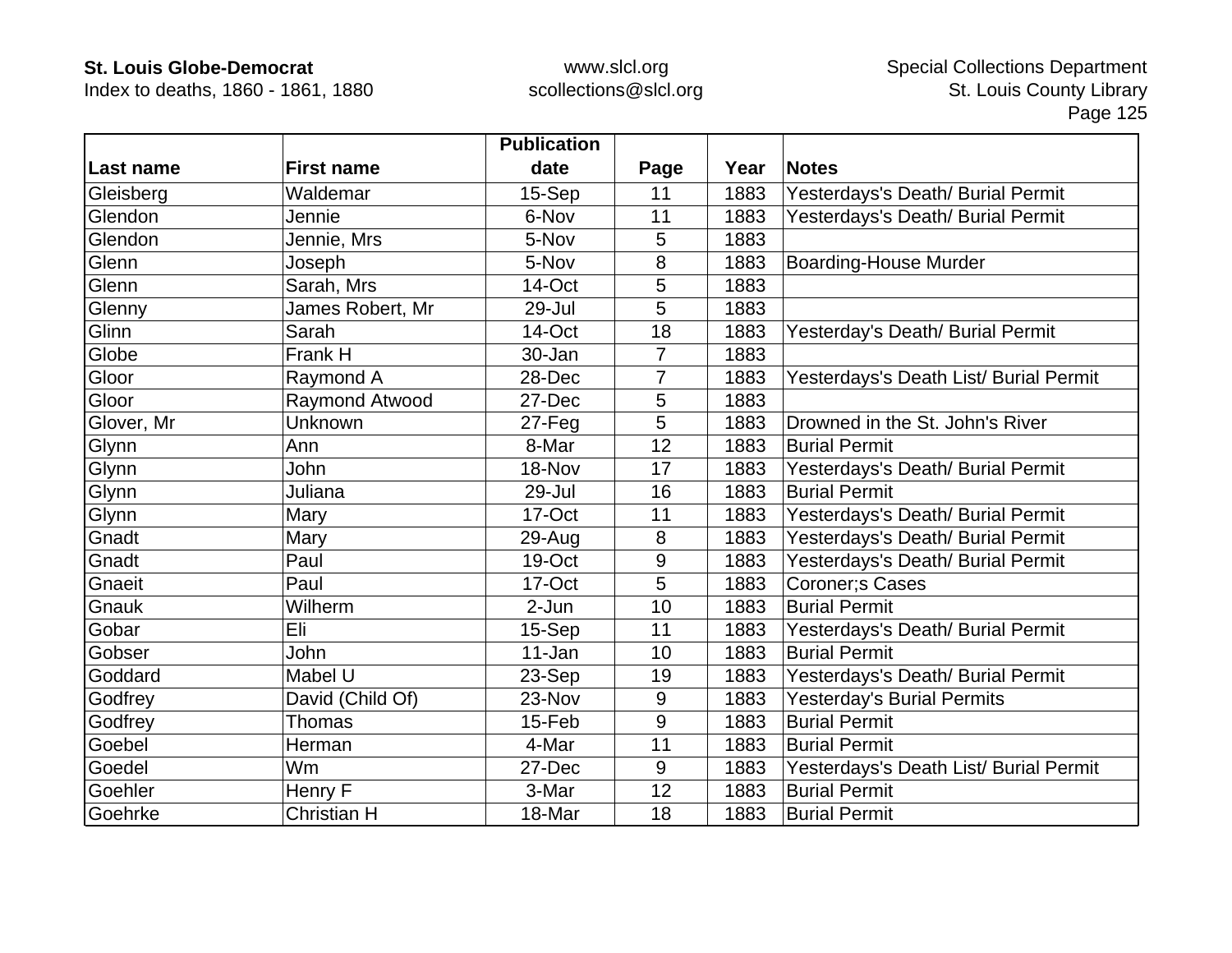Index to deaths, 1860 - 1861, 1880

|                  |                   | <b>Publication</b> |                |      |                                        |
|------------------|-------------------|--------------------|----------------|------|----------------------------------------|
| <b>Last name</b> | <b>First name</b> | date               | Page           | Year | <b>Notes</b>                           |
| Goelte           | C W               | 15-Dec             | 9              | 1883 | <b>Coroner's Cases</b>                 |
| Goemann          | August            | 12-Dec             | 12             | 1883 | Yesterdays's Death List/ Burial Permit |
| Goette           | C W               | 13-Dec             | 8              | 1883 | Died Uncared For and Alone             |
| Goette           | C W               | 14-Dec             | 9              | 1883 | <b>Coroner's Cases</b>                 |
| Goette           | C W               | 21-Dec             | 11             | 1883 | Yesterdays's Death List/ Burial Permit |
| <b>Goettel</b>   | Jacob             | 6-Sep              | 8              | 1883 | Yesterdays's Death/ Burial Permit      |
| Goettel          | Joseph            | 6-Sep              | 10             | 1883 | <b>Determined To Die</b>               |
| Goff             | Elzabeth          | 6-Dec              | 12             | 1883 | Yesterdays's Death List/ Burial Permit |
| Goheen           | James             | 21-Mar             | 5              | 1883 | <b>Burial Permit</b>                   |
| Goins            | Ella S, Mrs       | 27-Jan             | 12             | 1883 | <b>Burial Permit</b>                   |
| <b>Golbeck</b>   | Ann <sub>C</sub>  | $14 - Aug$         | 8              | 1883 | Yesterday's Death/Burial Permit        |
| Golby            | Mary Maud         | 28-Mar             | 12             | 1883 | <b>Burial Permit</b>                   |
| <b>Goldbeck</b>  | Wm                | 26-Jun             | 9              | 1883 | <b>Burial Permit</b>                   |
| Golditz          | Carl              | 17-Jul             | 8              | 1883 | <b>Burial Permit</b>                   |
| Goll             | John F            | 19-May             | 13             | 1883 | <b>Burial Permit</b>                   |
| Goll             | John F, Capt      | 18-May             | 5              | 1883 |                                        |
| Goll             | John F, Capt      | 19-May             | 5              | 1883 |                                        |
| Goll             | John F, Capt      | 19-May             | 11             | 1883 | <b>Capt Goll's Burial</b>              |
| Gollby           | Mary Maud         | 27-Mar             | 7              | 1883 |                                        |
| Gontaske         | John              | 16-Sep             | 9              | 1883 | Yesterdays's Death/ Burial Permit      |
| Good             | <b>Moses</b>      | 20-Nov             | 9              | 1883 | <b>Yesterday's Burial Permits</b>      |
| Good             | Nannie C          | 4-Feb              | 5              | 1883 |                                        |
| Goodfellow       | Katie             | $14$ -Jul          | 12             | 1883 | <b>Burial Permit</b>                   |
| Goodfellow       | Katie May         | $14$ -Jul          | $\overline{7}$ | 1883 |                                        |
| Goodhardt        | <b>Bertha</b>     | 8-May              | 12             | 1883 | <b>Burial Permit</b>                   |
| Goodhart         | Albert, Mrs       | 7-May              | 5              | 1883 |                                        |
| Goodhart         | Albert, Mrs       | 8-May              | $\overline{7}$ | 1883 |                                        |
| Gooding          | Ada E, Miss       | 29-Sep             | 9              | 1883 | Suburban, Belleville                   |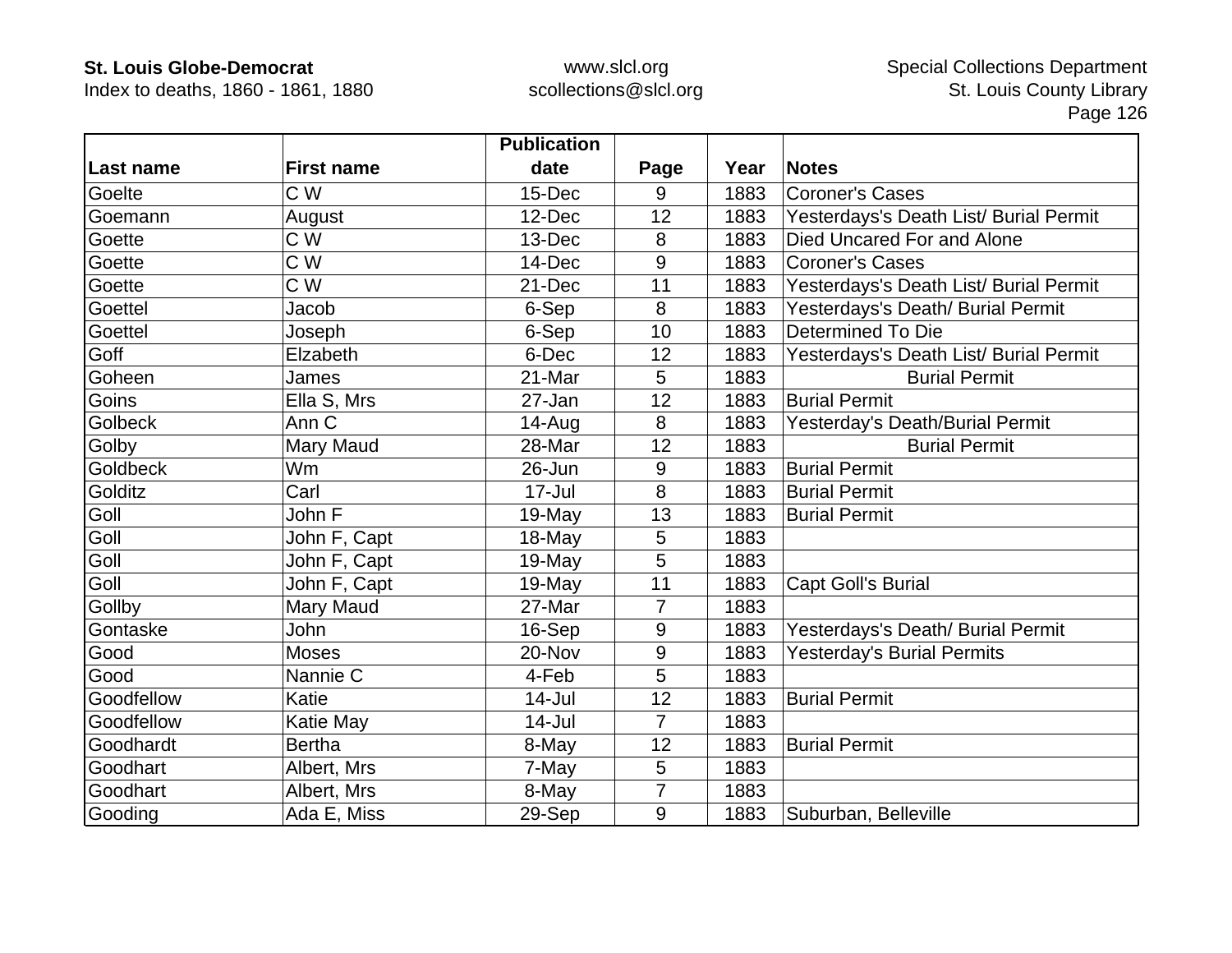Index to deaths, 1860 - 1861, 1880

|                     |                      | <b>Publication</b> |                |      |                                        |
|---------------------|----------------------|--------------------|----------------|------|----------------------------------------|
| Last name           | <b>First name</b>    | date               | Page           | Year | <b>Notes</b>                           |
| Goodman             | <b>Scott</b>         | 20-Jan             | 7              | 1883 |                                        |
| Goodman             | <b>Scott</b>         | 21-Jan             | 5              | 1883 |                                        |
| Goodspeed           | Daniel               | 9-Feb              | 10             | 1883 | <b>Burial Permit</b>                   |
| Gootch              | Henry                | $19-Auq$           | 7              | 1883 | Yesterday's Death/Burial Permit        |
| Gordan              | Hattie Van           | 25-Sep             | 11             | 1883 | Yesterdays's Death/ Death Permit       |
| Gordan              | Simrine              | $1-Jul$            | 9              | 1883 | <b>Burial Permit</b>                   |
| Gordon              | Anna Maria           | 3-May              | 7              | 1883 |                                        |
| Gordon              | Anna Maria           | 4-May              | 5              | 1883 |                                        |
| Gordon              | Anna Maria           | 4-May              | 10             | 1883 | <b>Burial Permit</b>                   |
| Gordon              | <b>Boss</b>          | 4-Apr              | 12             | 1883 | <b>Burial Permit</b>                   |
| Gordon              | Elizabeth, Mrs       | 6-Jan              | 9              | 1883 | Suburban-Jacksonville, Ill             |
| Gordon              | Lena                 | $26 -$ Jul         | 8              | 1883 | <b>Burial Permit</b>                   |
| Gordon              | Ralph J              | 22-Jun             | 9              | 1883 | <b>Burial Permit</b>                   |
| Gordon              | <b>Ralph James</b>   | $21 - Jun$         | $\overline{7}$ | 1883 |                                        |
| Gorman              | Mary J               | $11 -$ Jul         |                | 1883 | <b>Burial Permit</b>                   |
| Gorman              | Thomas               | 18-Dec             | 12             | 1883 | Yesterdays's Death List/ Burial Permit |
| Gorrische           | Elizabeth C          | 16-Jan             | 10             | 1883 | <b>Burial Permit</b>                   |
| Gorry               | Lawrence Joseph      | 7-May              | 5              | 1883 |                                        |
| Gorry               | Lorenz J             | 8-May              | 12             | 1883 | <b>Burial Permit</b>                   |
| Gorzpacker          |                      |                    |                |      |                                        |
| (Gerzpacker)        | Edward               | $12-Aug$           | 16             | 1883 | <b>Burial Permit</b>                   |
| Gorzpacker(Gerzpack | Unknown, Mrs (Infant |                    |                |      |                                        |
| er)                 | Of)                  | $12-Auq$           | 8              | 1883 | <b>Coroner's Cases</b>                 |
| Gossett             | AI                   | 29-Oct             | 8              | 1883 | <b>Desparate Character</b>             |
| Gotilieb            | Jacob                | 9-Sep              | 9              | 1883 | Suburban, Belleville                   |
| Gottschilch         | Francisca            | 12-Jun             | 9              | 1883 | <b>Burial Permit</b>                   |
| Goudie              | Jas, Mrs             | 10-Mar             | 8              | 1883 | Suburban, Alton, Illinois              |
| Goudy               | W H                  | 30-Jun             | $\overline{7}$ | 1883 |                                        |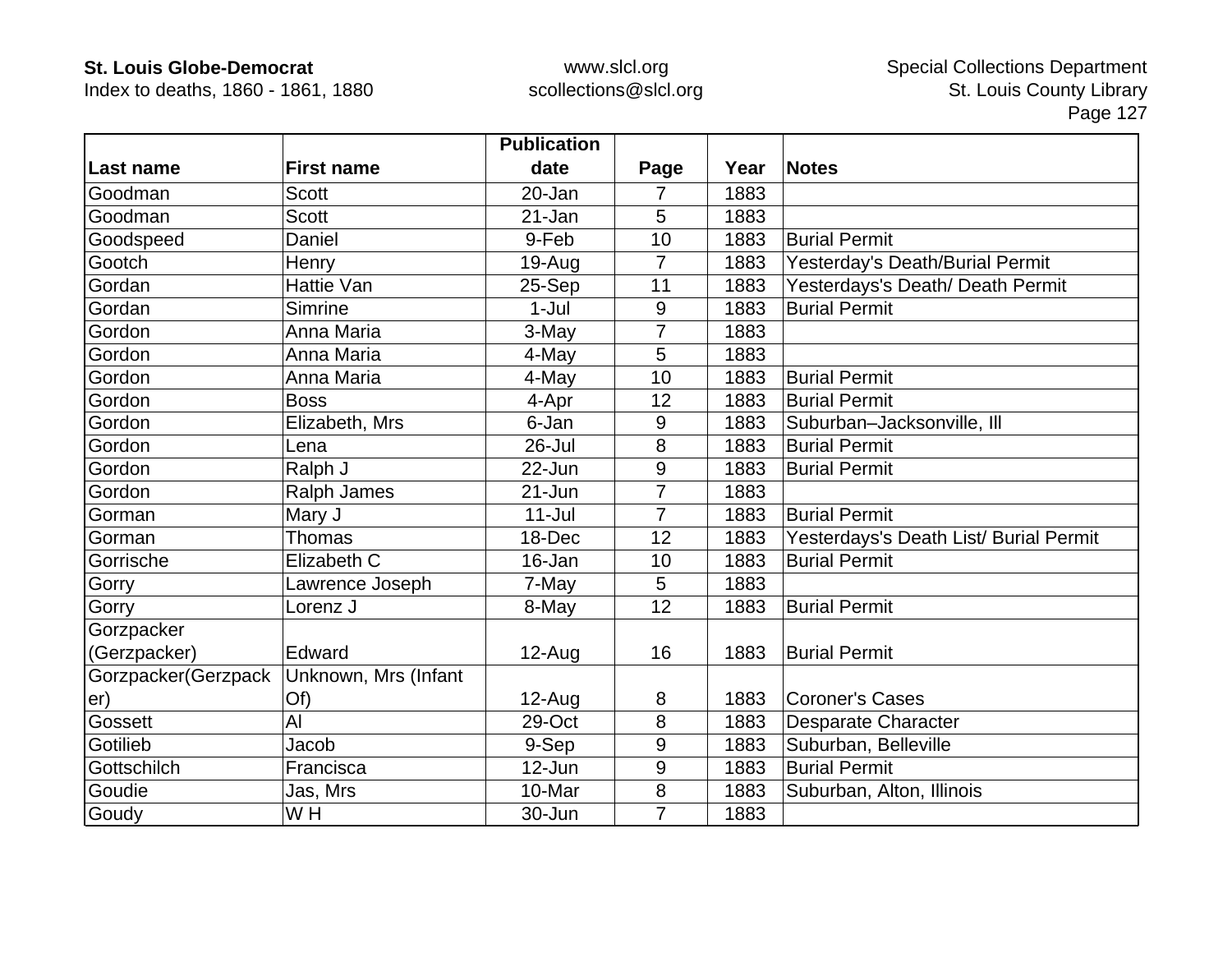Index to deaths, 1860 - 1861, 1880

|               |                   | <b>Publication</b> |                |      |                                        |
|---------------|-------------------|--------------------|----------------|------|----------------------------------------|
| Last name     | <b>First name</b> | date               | Page           | Year | <b>Notes</b>                           |
| Goudy         | W H               | $1-Jul$            | 9              | 1883 | <b>Burial Permit</b>                   |
| Goyer         | Alex T            | 14-Apr             | 5              | 1883 |                                        |
| Goyer         | Alex T            | 15-Apr             | 5              | 1883 |                                        |
| Goyer         | Alexander T       | 16-Apr             | 10             | 1883 | <b>Capt Goyer's Funeral</b>            |
| Grabenshroder | Henry B           | 8-Feb              | 11             | 1883 | <b>Burial Permit</b>                   |
| Grabow        | Marth M           | 27-Apr             | 6              | 1883 | <b>Burial Permit</b>                   |
| Grabow        | Martha M          | 26-Apr             | 8              | 1883 | <b>Local Brevities</b>                 |
| Grace         | Alice             | 19-Sep             | $\overline{7}$ | 1883 |                                        |
| Grace         | Alice             | 19-Sep             | 7              | 1883 | Yesterdays's Deaths/ Burial Permit     |
| Grace         | Catharine C       | 14-Jan             | 5              | 1883 |                                        |
| Grace         | Catherine C       | 13-Jan             | 7              | 1883 |                                        |
| Gracey        | Mary              | 25-Oct             | 9              | 1883 | Yesterdays's Death/ Burial Permit      |
| Grady         | Elizabeth, Mrs    | 4-Jul              | 5              | 1883 |                                        |
| Graebaner     | Mary              | 4-Oct              | 9              | 1883 | Yesterdays's Death/I Burial Permit     |
| Graesel       | Anna              | $15 -$ Jul         | 9              | 1883 | <b>Burial Permit</b>                   |
| Grafinia      | Mary              | 16-May             | 12             | 1883 | <b>Burial Permit</b>                   |
| Graham        | Ann               | 20-Dec             | 8              | 1883 | Yesterdays's Death List/ Burial Permit |
| Graham        | Harry             | 29-Apr             | 11             | 1883 | <b>Burial Permit</b>                   |
| Graham        | James             | 15-May             | 12             | 1883 | <b>Burial Permit</b>                   |
| Graham        | <b>Moses</b>      | 6-Mar              | 12             | 1883 | <b>Burial Permit</b>                   |
| Grajek        | Valentine         | 15-Sep             | 11             | 1883 | Yesterdays's Death/ Burial Permit      |
| Gramann       | Franz B           | 18-Apr             | 11             | 1883 | <b>Burial Permit</b>                   |
| Gramlich      | Fred              | 28-Oct             | 18             | 1883 | Yesterdays's Death/ Burial Permit      |
| Grant         | <b>Charles M</b>  | 27-Apr             | 5              | 1883 |                                        |
| Grant         | <b>Charles N</b>  | 28-Apr             | 11             | 1883 | <b>Burial Permit</b>                   |
| Grant         | Geo M             | 23-Apr             | 5              | 1883 |                                        |
| Grant         | Walter            | 17-Mar             | $9\,$          | 1883 | <b>Burial Permit</b>                   |
| Grardt        | Emma              | 29-Sep             | 6              | 1883 | <b>Local Brevities</b>                 |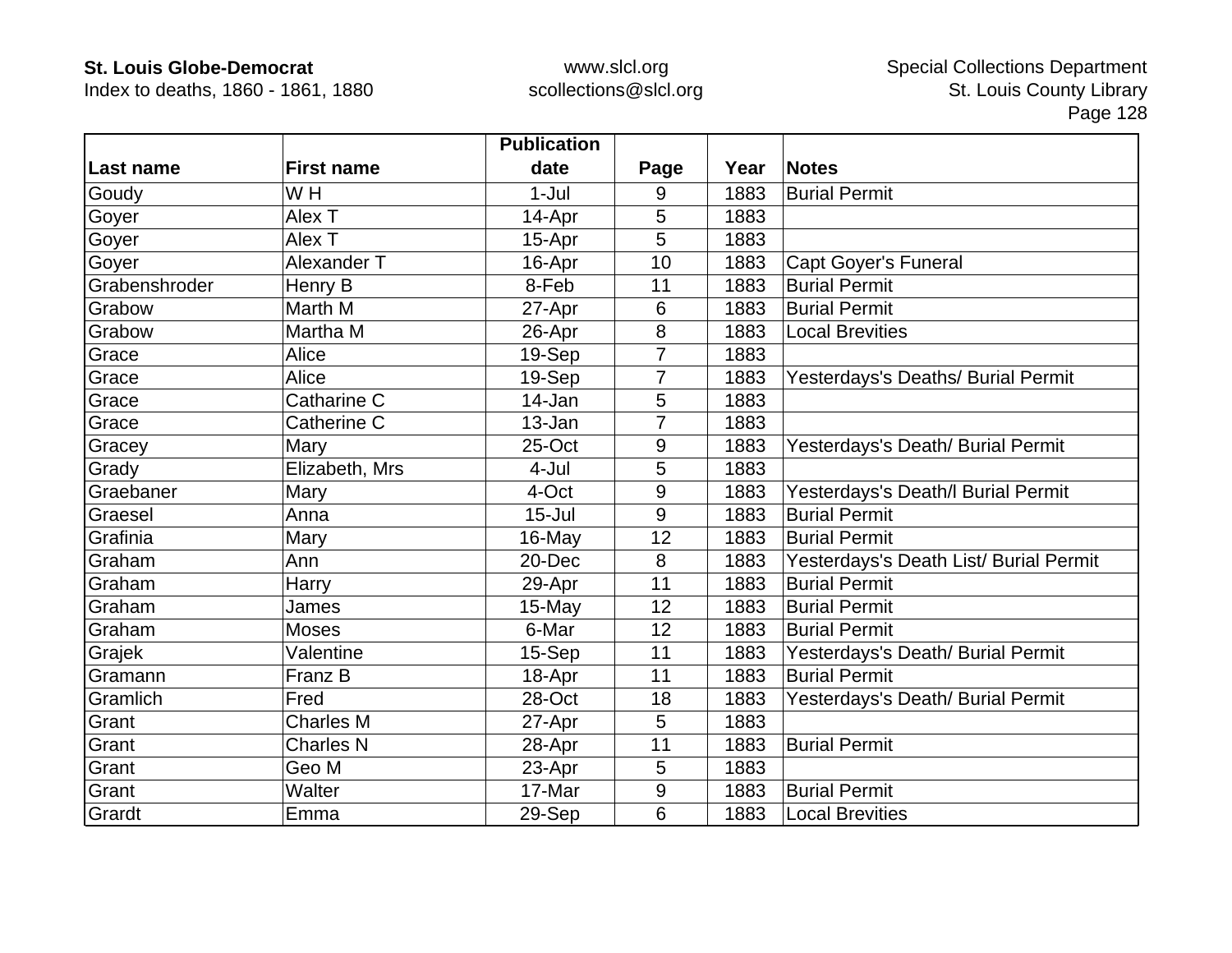Index to deaths, 1860 - 1861, 1880

|            |                        | <b>Publication</b> |                |      |                                        |
|------------|------------------------|--------------------|----------------|------|----------------------------------------|
| ∣Last name | <b>First name</b>      | date               | Page           | Year | <b>Notes</b>                           |
| Graves     | George v               | 8-Jul              | 11             | 1883 | <b>Burial Permit</b>                   |
| Graves     | Georgia V              | 8-Jul              | 8              | 1883 |                                        |
| Gray       | Annie                  | 13-Dec             | 8              | 1883 | Yesterdays's Death List/ Burial Permit |
| Gray       | Clinton S, Miss        | 7-Mar              | 6              | 1883 | <b>Local Brevities</b>                 |
| Gray       | Eliza                  | 30-Jan             | 7              | 1883 |                                        |
| Gray       | Ellen                  | 10-Feb             | 5              | 1883 | <b>Burial Permit</b>                   |
| Gray       | Enus Wm                | 31-Mar             | 12             | 1883 | <b>Burial Permit</b>                   |
| Gray       | Etta                   | $31 -$ Jul         | 10             | 1883 | <b>Burial Permit</b>                   |
| Gray       | <b>Ettie</b>           | $31 -$ Jul         | $\overline{7}$ | 1883 | <b>Local Brevities</b>                 |
| Gray       | John R                 | 2-Nov              | 11             | 1883 | Yesterdays's Death/ Burial Permit      |
| Gray       | <b>Newton</b>          | 12-May             | 9              | 1883 | <b>Burial Permit</b>                   |
| Gray       | Patrick, Mrs           | $21 - Jun$         | 12             | 1883 | <b>Burial Permit</b>                   |
| Gray       | Robert (Infant Son Of) | 31-Jan             | 8              | 1883 | East St. Louis                         |
| Grayson    | Mary                   | 2-Oct              | 9              | 1883 | Yesterdays's Death/ Burial Perm        |
| Green      | Gerard                 | 27-Dec             | 9              | 1883 | Yesterdays's Death List/ Burial Permit |
| Green      | Henry                  | 2-Aug              | 10             | 1883 | East-Side Tragedy                      |
| Green      | Henry                  | 3-Aug              | 10             | 1883 | <b>Brooklyn Murder</b>                 |
| Green      | Henry                  | $11-Auq$           | 9              | 1883 | Suburban, Bellelville                  |
| Green      | Henry                  | $28 - Aug$         | 6              | 1883 | Suburban, Belleville                   |
| Green      | Henry                  | 9-Nov              | 8              | 1883 | Suburban, Belleville                   |
| Green      | Henry                  | 28-Nov             | 4              | 1883 | Suburban, Belleville                   |
| Green      | James                  | 17-Oct             | 11             | 1883 | Yesterdays's Death/ Burial Permit      |
| Green      | Jane                   | 13-May             | 17             | 1883 | <b>Burial Permit</b>                   |
| Green      | John                   | 21-Apr             | 9              | 1883 | <b>Burial Permit</b>                   |
| Green      | Joseph                 | 15-Sep             | $\overline{7}$ | 1883 |                                        |
| Green      | June, Mrs              | 12-May             | $\overline{7}$ | 1883 | <b>Local Brevities</b>                 |
| Green      | Maggie                 | 30-Mar             | 10             | 1883 | <b>Burial Permit</b>                   |
| Green      | Michael                | 11-Sep             | 5              | 1883 |                                        |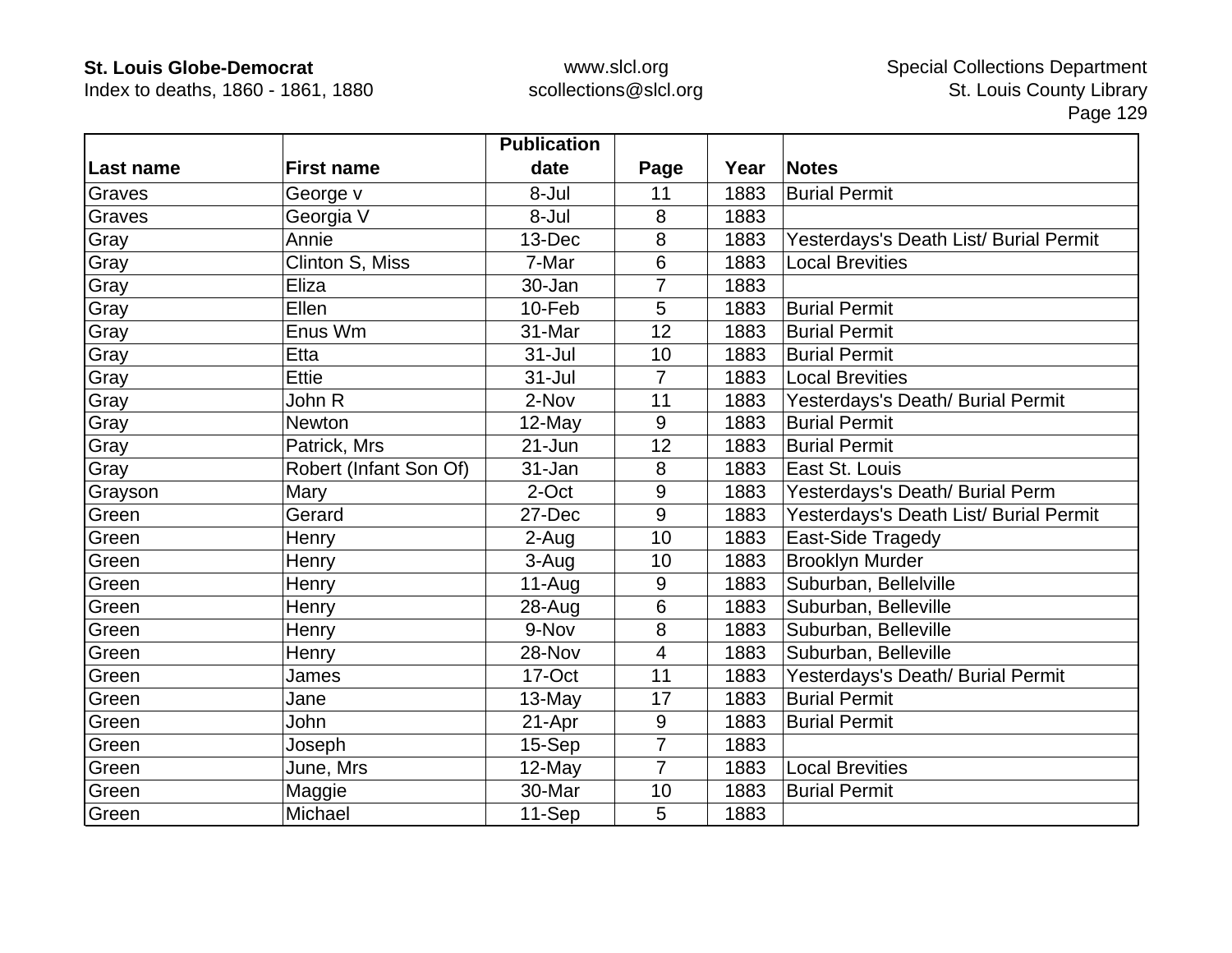Index to deaths, 1860 - 1861, 1880

|                |                      | <b>Publication</b> |      |      |                                   |
|----------------|----------------------|--------------------|------|------|-----------------------------------|
| Last name      | <b>First name</b>    | date               | Page | Year | <b>Notes</b>                      |
| Green          | Michael              | 12-Sep             | 11   | 1883 | Yesterdays's Death/ Burial Permit |
| Green          | Susan                | 21-Maf             | 5    | 1883 | <b>Burial Permit</b>              |
| Greene         | <b>Charles D</b>     | 29-Sep             | 5    | 1883 |                                   |
| Greene         | <b>Charles D</b>     | 30-Sep             | 5    | 1883 |                                   |
| Greene         | <b>Charles D</b>     | 3-Oct              | 3    | 1883 | Yesterdays's Death/ Burial Permit |
| Greene         | <b>Maude Estelle</b> | 28-Jan             | 5    | 1883 |                                   |
| Greene (Gruen) | Solomon              | 5-Jul              | 8    | 1883 | Coroner's Inquest                 |
| Greene (Gruen) | Solomon              | 6-Jul              | 3    | 1883 | <b>Local Brevities</b>            |
| Greens         | Mortimer H           | 21-Nov             | 7    | 1883 |                                   |
| Greer          | Harry                | $21 - Jun$         | 12   | 1883 | <b>Burial Permit</b>              |
| Greer          | Katie                | 29-May             | 10   | 1883 | <b>Burial Permit</b>              |
| Grefer         | Lilly                | 26-Feb             | 3    | 1883 | <b>Local Brevities</b>            |
| Grefer         | Lily                 | 27-Feb             | 11   | 1883 | <b>Burial Permit</b>              |
| Greff          | George               | 13-Nov             | 12   | 1883 | Yesterdays's Death/ Burial Permit |
| Gregan         | Ann                  | 16-Aug             | 5    | 183  |                                   |
| Gregan         | Ann                  | 17-Aug             | 5    | 1883 |                                   |
| Gregan         | Ann                  | 17-Aug             | 8    | 1883 | Yesterday's Death/Burial Permit   |
| Gregan         | Ann, Mrs             | 16-Aug             | 10   | 1883 | Death Of A Charitable Lady        |
| Gregg          | <b>Arthtur D</b>     | $22$ -Aug          | 5    | 1883 |                                   |
| Gregg          | <b>Arthur D</b>      | 22-Aug             | 8    | 1883 | Yesterdays's Death/Burial Permit  |
| Gregg          | Michael              | 18-Sep             | 7    | 1883 |                                   |
| Gregory        | George               | 15-Feb             | 9    | 1883 | <b>Burial Permit</b>              |
| Gregory        | Isaac                | 29-Apr             | 17   | 1883 | <b>Burial Permit</b>              |
| Greichten      | Jacob Von            | 6-Mar              | 12   | 1883 | <b>Burial Permit</b>              |
| Grenewalt      | Michael              | 10-Sep             | 5    | 1883 |                                   |
| Grenewalt      | Michael              | 11-Sep             | 5    | 1883 |                                   |
| Greppin        | Joseph August        | 2-Mar              | 5    | 1883 |                                   |
| Gressick       | <b>Charles</b>       | 6-Mar              | 11   | 1883 | <b>Local Brevities</b>            |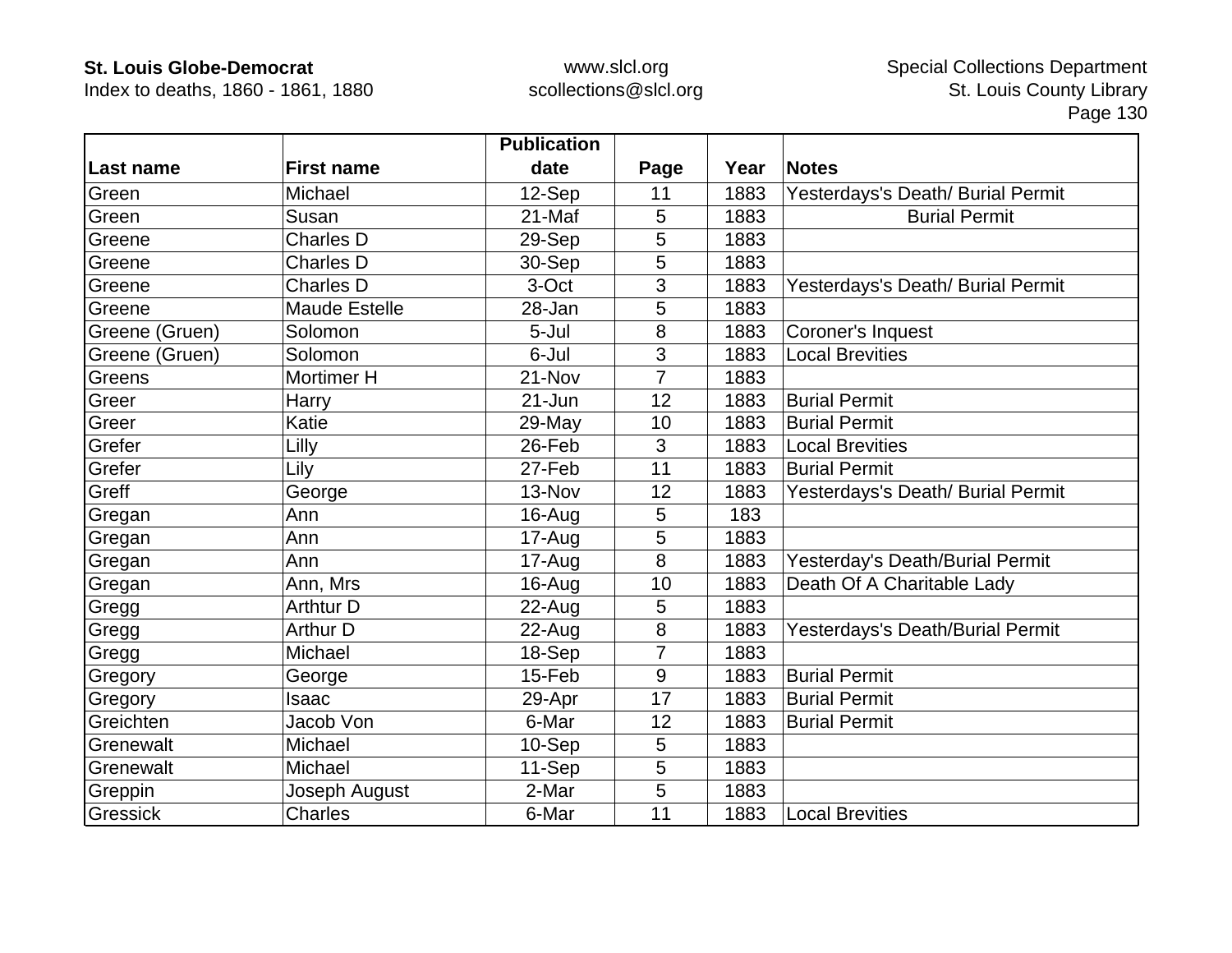Index to deaths, 1860 - 1861, 1880

|           |                        | <b>Publication</b> |                |      |                                      |
|-----------|------------------------|--------------------|----------------|------|--------------------------------------|
| Last name | <b>First name</b>      | date               | Page           | Year | Notes                                |
|           | Chas and Annie (Child  |                    |                |      |                                      |
| Gressick  | Of                     | 7-Mar              | 6              | 1883 | <b>Burial Permit</b>                 |
|           | Chas and Annie (Infant |                    |                |      |                                      |
| Gressick  | Of                     | 7-Mar              | 6              | 1883 | <b>Local Brevities</b>               |
| Grevel    | Augeline               | 3-Jan              | 8              | 1883 | <b>Burial Permits</b>                |
| Grey      | Margaret               | 17-Feb             | 12             | 1883 | <b>Burial Permit</b>                 |
| Griffan   | Jeff                   | $31 - Aug$         | 9              | 1883 | Yesterdays's Death/ Burial Permit    |
| Griffin   | Aggie, Miss            | $20$ -May          | 3              | 1883 | <b>Shattered To Pieces</b>           |
| Griffin   | Agnes                  | 20-May             | $\overline{2}$ | 1883 | Literberry Annihilated-Six Killed    |
| Griffin   | Arthur                 | 11-Sep             | 5              | 1883 |                                      |
| Griffin   | Arthur                 | 12-Sep             | 11             | 1883 | Yesterdays's Death/ Burial Permit    |
| Griffin   | Daniel                 | 4-Jul              | 3              | 1883 | <b>Local Brevities</b>               |
| Griffin   | Daniel                 | 5-Jul              | 6              | 1883 | <b>Local Brevities</b>               |
| Griffin   | Dr                     | 25-May             | 3              | 1883 | Eighth Victim Of The Liter Cyclone   |
| Griffin   | Dr, Mrs                | 22-May             | $\overline{2}$ | 1883 |                                      |
| Griffin   | Dr, Mrs                | 22-May             | $\overline{4}$ | 1883 | Jacksonville                         |
| Griffin   | Dr, (Daughter of)      | 20-May             | 3              | 1883 | <b>Track Being Partially Torn Up</b> |
| Griffin   | Ellen                  | 3-Apr              | 12             | 1883 | <b>Burial Permit</b>                 |
| Griffin   | Ellen                  | 2-Apr              | $\overline{2}$ | 1883 | <b>Local Brevities</b>               |
| Griffin   | George                 | 15-Jan             | 3              | 1883 | <b>Local Brevities</b>               |
| Griffin   | George                 | 14-Jan             | $\overline{7}$ | 1883 | <b>Released to Die</b>               |
| Griffin   | George                 | 16-Jan             | 10             | 1883 | <b>Burial Permit</b>                 |
| Griffin   | Graff                  | 31-May             | 11             | 1883 | Suburban, Jacksonville, Illinois     |
| Griffin   | Irene <sub>N</sub>     | 2-Nov              | 11             | 1883 | Yesterdays's Death/ Burial Permit    |
| Griffin   | J B, Dr                | 26-May             | 8              | 1883 | Suburban, Jacksonville, Illinois     |
| Griffin   | Lillie                 | 20-May             | $\overline{2}$ | 1883 | Literberry Annihilated-Six Killed    |
| Griffin   | Maragareata            | 8-Feb              | 11             | 1883 | <b>Burial Permit</b>                 |
| Griffin   | Margaret               | 7-Feb              | 5              | 1883 |                                      |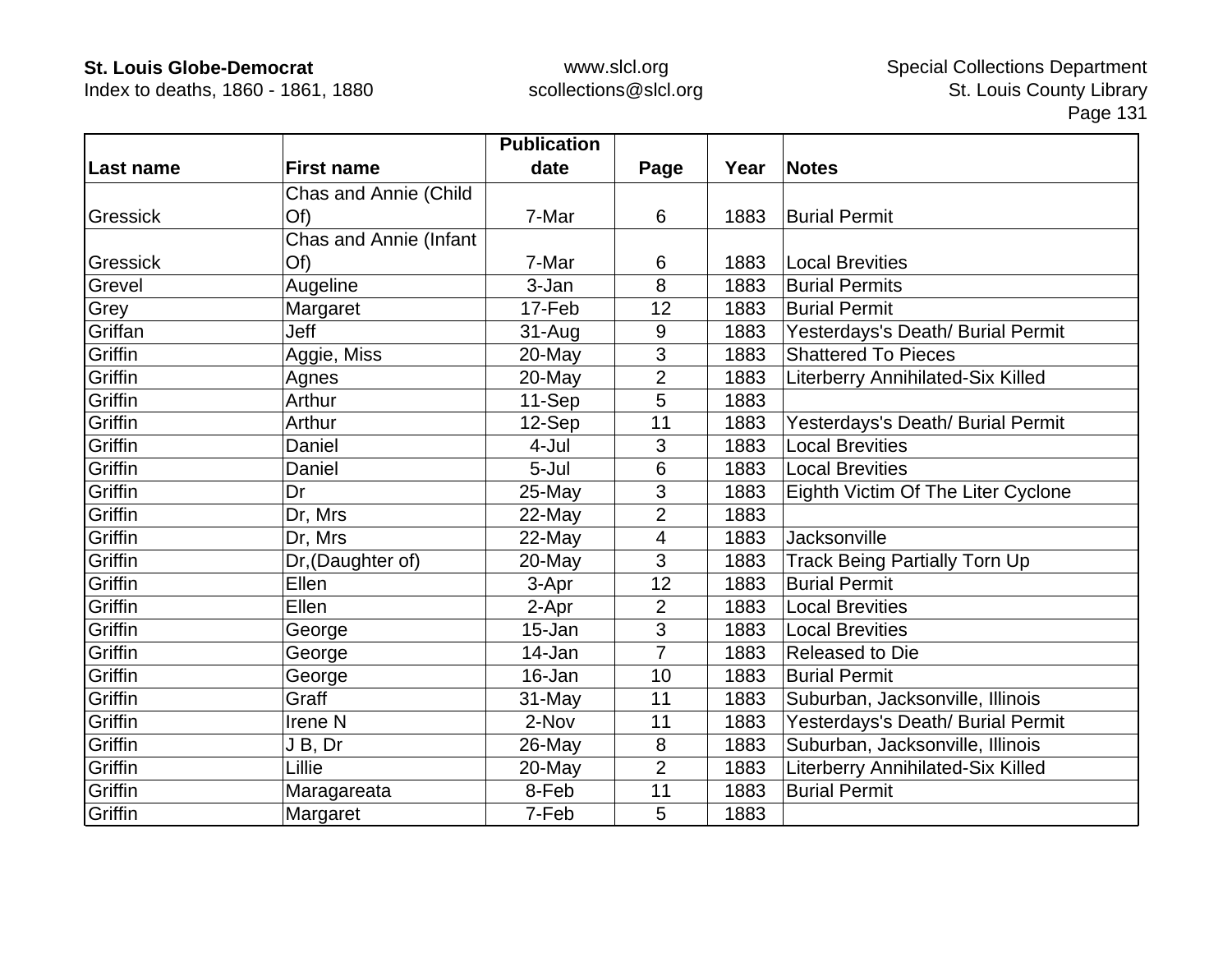Index to deaths, 1860 - 1861, 1880

|            |                   | <b>Publication</b> |                |      |                                        |
|------------|-------------------|--------------------|----------------|------|----------------------------------------|
| Last name  | <b>First name</b> | date               | Page           | Year | <b>Notes</b>                           |
| Griffin    | <b>Nellie</b>     | 28-Mar             | 5              | 1883 | <b>Fatally Burned</b>                  |
| Griffin    | S, Dr (Infant Of) | 20-May             | 3              | 1883 | Literberry's Appeal And The Response   |
| Griffin    | Thomas            | 23-Sep             | 8              | 1883 |                                        |
| Griffin    | <b>Thomas</b>     | 23-Sep             | 18             | 1883 | <b>Coroner's Cases</b>                 |
| Griffin    | <b>Thos</b>       | 6-Feb              | 11             | 1883 | Suburban, East St. Louis               |
| Griffin    | <b>Thos</b>       | 25-Sep             | 11             | 1883 | Yesterdays's Death/ Death Permit       |
| Griffith   | <b>Cora Pearl</b> | 4-Oct              | 9              | 1883 | Yesterdays's Death/I Burial Permit     |
| Griffith   | Unknown           | 26-oMay            | $\overline{2}$ | 1883 | Justifiable Homicide                   |
| Griggs     | Mary I            | 22-Feb             | 5              | 1883 | Suburban, Jacksonville, Illinois       |
| Grimer     | Amy               | 28-Feb             | 6              | 1883 | <b>Burial Permit</b>                   |
| Grimm      | Charles           | 22-Jul             | 9              | 1883 | <b>Burial Permit</b>                   |
| Grimm      | Kate              | 1-May              | 11             | 1883 | <b>Burial Permit</b>                   |
| Grimme     | Rosa              | 17-Nov             | 7              | 1883 |                                        |
| Grimme     | Rosa              | 18-Nov             | 8              | 1883 |                                        |
| Grimmel    | Christina F       | 3-Jan              | 8              | 1883 | <b>Burial Permits</b>                  |
| Grimminger | Caroline          | 5-Dec              | 12             | 1883 | Yesterdays's Death List/ Burial Permit |
| Grimshaw   | George            | 21-Mar             | 5              | 1883 | <b>Burial Permit</b>                   |
| Grippin    | Josephine Cecelia | 11-Feb             | 5              | 1883 |                                        |
| Griser     | Frank             | $31 -$ Jul         | 10             | 1883 | <b>Burial Permit</b>                   |
| Grisham    | L E, Mrs          | 11-Jan             | 10             | 1883 | <b>Burial Permit</b>                   |
| Grobe      | Frank H           | 30-Jan             | 11             | 1883 | <b>Burial Permit</b>                   |
| Groener    | Peter             | 24-Mar             | 9              | 1883 | <b>Burial Permit</b>                   |
| Groos      | Mary              | 13-Feb             | 9              | 1883 | <b>Burial Permit</b>                   |
| Groser     | Fred              | 2-Sep              | 16             | 1883 | <b>Coroner's Cases</b>                 |
| Grosklans  | Emily             | $11 -$ Jul         | $\overline{7}$ | 1883 | <b>Burial Permit</b>                   |
| Gross      | <b>Albert</b>     | 14-Jan             | 5              | 1883 |                                        |
| Gross      | Peter             | 16-Jan             | 10             | 1883 | <b>Burial Permit</b>                   |
| Gross      | Peter             | 25-Mar             | 5              | 1883 |                                        |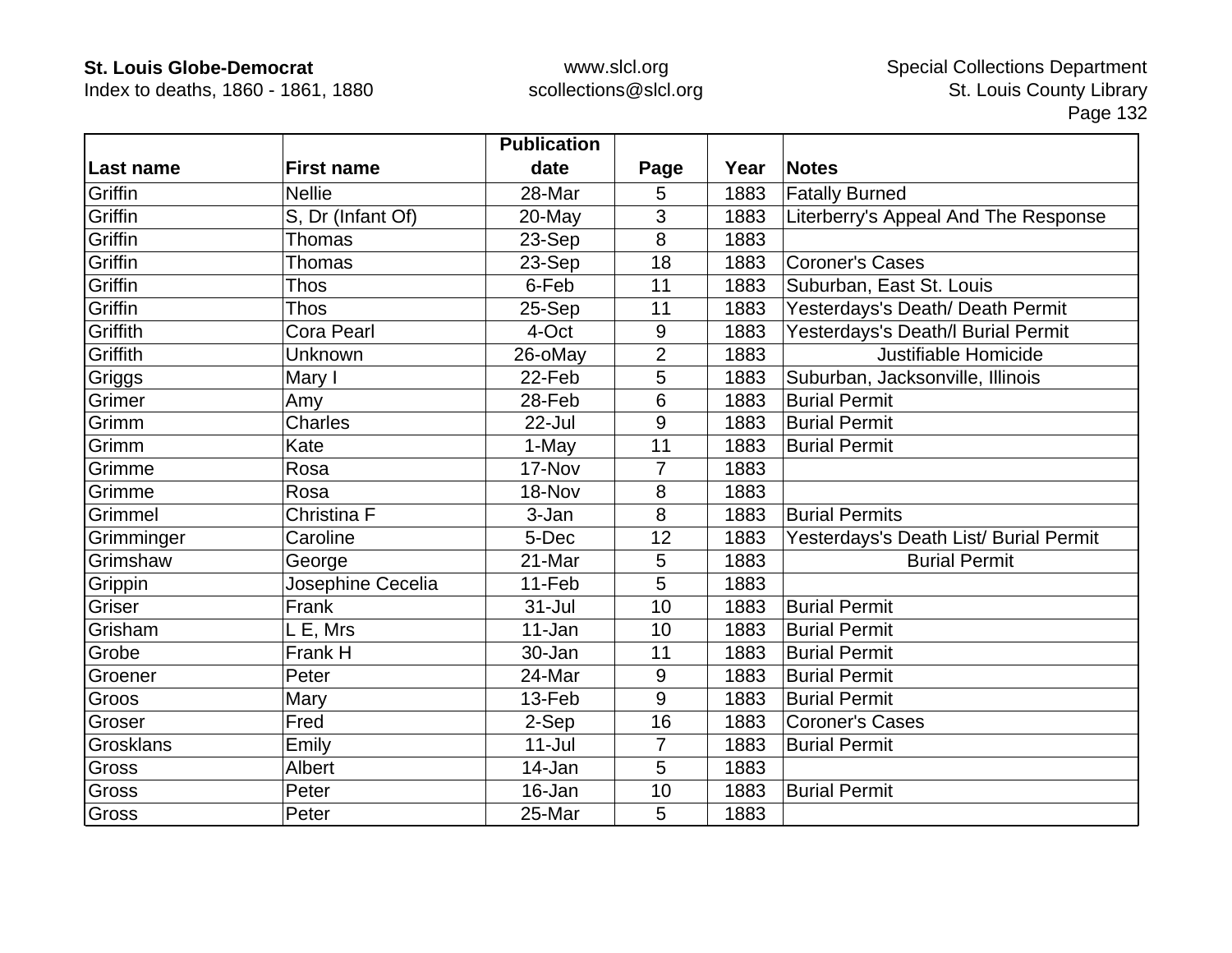Index to deaths, 1860 - 1861, 1880

|             |                   | <b>Publication</b> |                |      |                                        |
|-------------|-------------------|--------------------|----------------|------|----------------------------------------|
| Last name   | <b>First name</b> | date               | Page           | Year | <b>Notes</b>                           |
| Gross       | Peter             | 27-Mar             | 8              | 1883 | <b>Burial Permit</b>                   |
| Gross       | Rosa              | 18-Oct             | 12             | 1883 | Yesterdays's Death/ Burial Permit      |
| Grossglass  | John              | 11-Dec             | 10             | 1883 | Suburban, Carondelet                   |
| Grossgloss  | John              | 12-Dec             | 12             | 1883 | Yesterdays's Death List/ Burial Permit |
| Grossins    | <b>Richard H</b>  | 27-Mar             | 8              | 1883 | <b>Burial Permit</b>                   |
| Grosvenor   | Lucy T            | 11-Jan             | 6              | 1883 | Suburban-Jacksonville, Ill             |
| Grote       | Frank H           | 29-Jan             | 5              | 1883 |                                        |
| Grote       | Joseph F          | 18-Jan             | 12             | 1883 | <b>Burial Permit</b>                   |
| Grote       | Louisa            | 27-Nov             | 8              | 1883 | Yesterdays's Death List/ Burial Permit |
| Grote       | William           | 4-Apr              | 12             | 1883 | <b>Burial Permit</b>                   |
| Grotegut    | William           | 9-Apr              | 5              | 1883 |                                        |
| Grotegut    | William           | 10-Apr             | $\overline{7}$ | 1883 |                                        |
| Grotegut    | William           | 11-Apr             | 9              | 1883 | <b>Burial Permit</b>                   |
| Grothoff    | <b>John</b>       | 6-Dec              | 12             | 1883 | Yesterdays's Death List/ Burial Permit |
| Grubb       | George W          | 18-Jun             | $\overline{4}$ | 1883 | George W Grubb                         |
| Grubbs      | Lucy E            | 1-Mar              | $\overline{4}$ | 1883 | <b>Local Brevities</b>                 |
| Gruelich    | Clara             | 11-Nov             | 20             | 1883 | Yesterdays's Death/ Burial Permit      |
| Gruen       | Solomon           | 4-Jul              | $6\phantom{1}$ | 1883 | <b>Crushed To Death</b>                |
| Gruenwald   | John R            | 26-Jun             | 9              | 1883 | <b>Burial Permit</b>                   |
| Grumlich    | Eddie W           | 23-Oct             | 8              | 1883 | Yesterdays's Death/ Burial Permit      |
| Grund       | Peter             | 15-Nov             | 12             | 1883 | Yesterdays's Death/ Burial Permit      |
| Grundrich   | Christian         | 7-Mar              | 6              | 1883 | <b>Burial Permit</b>                   |
| Grunewald   | Michael           | 18-Mar             | 18             | 1883 | <b>Burial Permit</b>                   |
| Grup        | Elizabeth         | 7-Aug              | 8              | 1883 | <b>Burial Permit</b>                   |
| Grust       | Clara F           | 6-Feb              | 12             | 1883 | <b>Burial Permit</b>                   |
| Guardt      | Emma              | 10-Oct             | 11             | 1883 | Yesterdays's Death/ Burial Permit      |
| Gubser      | Gertrude          | 11-Dec             | 9              | 1883 | Yesterdays's Death List/ Burial Permit |
| <b>Guck</b> | Anna              | 29-Jun             | 10             | 1883 | <b>Burial Permit</b>                   |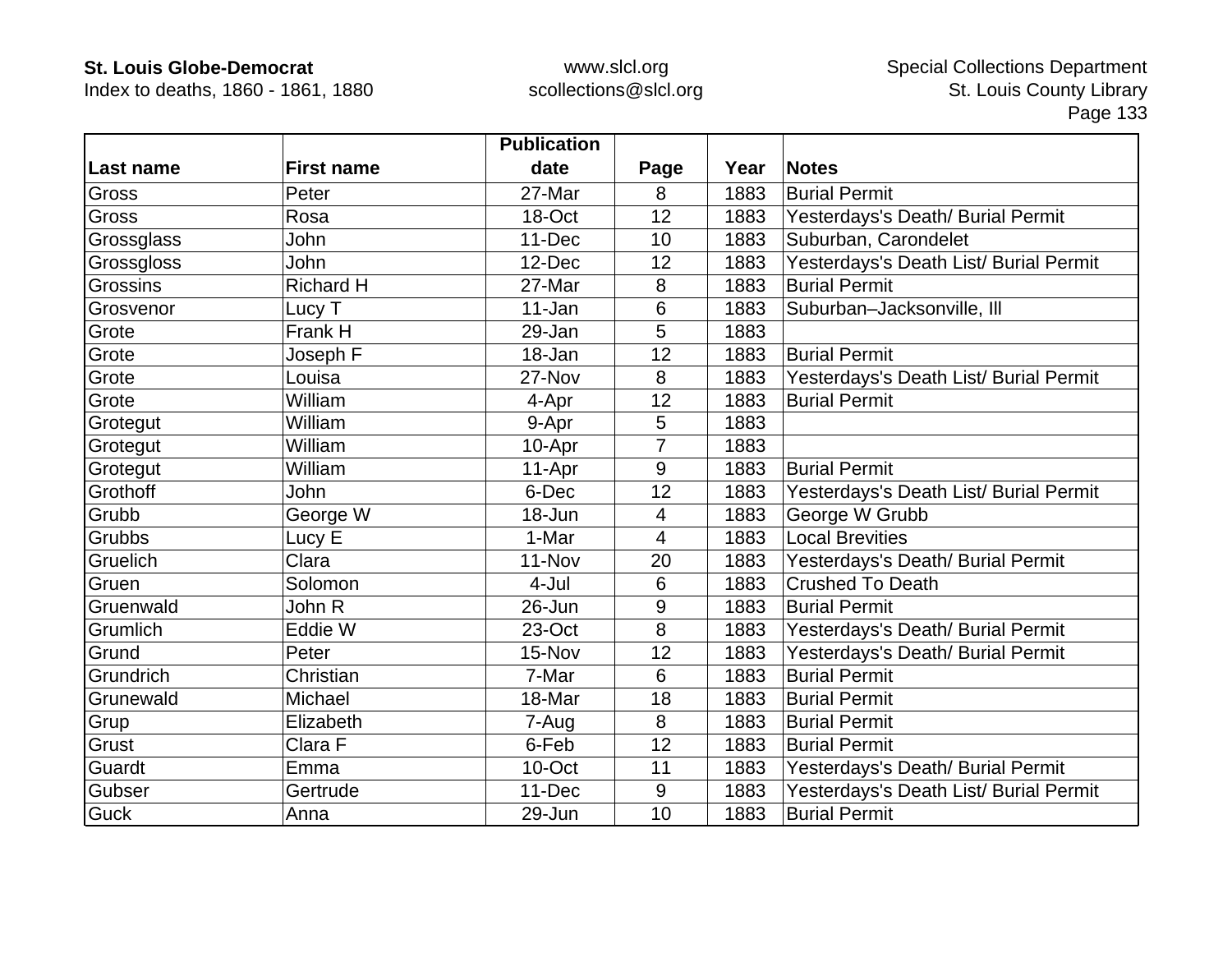Index to deaths, 1860 - 1861, 1880

|                 |                    | <b>Publication</b> |                |      |                                        |
|-----------------|--------------------|--------------------|----------------|------|----------------------------------------|
| Last name       | <b>First name</b>  | date               | Page           | Year | <b>Notes</b>                           |
| <b>Guck</b>     | Martha             | 29-Jun             | 10             | 1883 | <b>Burial Permit</b>                   |
| Guckenheim      | Wm                 | 7-Jul              | 5              | 1883 | <b>Burial Permit</b>                   |
| Gudell          | H E (Son Of)       | 20-Jan             | 8              | 1883 | Suburban-Alton                         |
| Guentert        | Josephine          | $18 -$ Jul         | 8              | 1883 | <b>Burial Permit</b>                   |
| <b>Guentert</b> | <b>Theresa</b>     | $13 -$ Jul         | 8              | 1883 | <b>Burial Permit</b>                   |
| Guenther        | <b>Charles</b>     | $11-Auq$           | 9              | 1883 | <b>Burial Permit</b>                   |
| Guenther        | Clarence C         | 30-Sep             | 19             | 1883 | Yesterdays's Death/ Burial Permit      |
| Guenther        | <b>Gustave E</b>   | 13-Feb             | 9              | 1883 | <b>Burial Permit</b>                   |
| Guenther        | Wm                 | 24-Nov             | 12             | 1883 | Yesterday's Burial Permits             |
| Guerfurth       | Mary               | 8-Aug              | $\overline{7}$ | 1883 | <b>Burial Permit</b>                   |
| Guerke          | Ernst              | 2-Dec              | 17             | 1883 | Yesterdays's Death List/ Burial Permit |
| Guerke          | Paul               | 8-Sep              | 9              | 1883 | Yesterdays's Death/ Burial Permit      |
| Guernsey        | <b>Remington B</b> | 24-Jan             | 5              | 1883 |                                        |
| Guernsey        | <b>Remington B</b> | 25-Jan             | 12             | 1883 | <b>Burial Permit</b>                   |
| Guettemeyer     | <b>Charles</b>     | 17-Apr             | 11             | 1883 | <b>Burial Permit</b>                   |
| Gueuther        | Emma               | 15-May             | 12             | 1883 | <b>Burial Permit</b>                   |
| Guggibberger    | Karl               | 19-Jun             | 12             | 1883 | <b>Burial Permit</b>                   |
| Guhrce          | <b>Bertha</b>      | 27-May             | 17             | 1883 | <b>Burial Permit</b>                   |
| Guhue           | Henry R            | 26-May             | 5              | 1883 |                                        |
| Guikon (Gulkon) | Jerrie             | 30-Jun             | 12             | 1883 | <b>Burial Permit</b>                   |
| Gumersell       | Aggie, Miss        | 15-Sep             | 5              | 1883 | <b>Local Brevities</b>                 |
| Gummersel       | <b>Agnes Ames</b>  | 16-Sep             | 9              | 1883 | Yesterdays's Death/ Burial Permit      |
| Gunn            | Robert             | 12-Oct             | 11             | 1883 | Yesterdays's Death/ Burial Permit      |
| Gunn            | Thomas F           | 4-Sep              | 5              | 1883 |                                        |
| Gunnell         | Samuel             | 27-Sep             | 12             | 1883 | Yesterdays's Death/ Burial Permit      |
| Guntz           | <b>Francis</b>     | 18-Sep             | 12             | 1883 | Yesrerdays's Death/ Burial Pemit       |
| Guthiena        | Unknown            | 26-May             | 8              | 1883 | Suburban, Belleville, Illinois         |
| Gutmann         | Isaac              | 4-Jul              | 8              | 1883 | <b>Burial Permit</b>                   |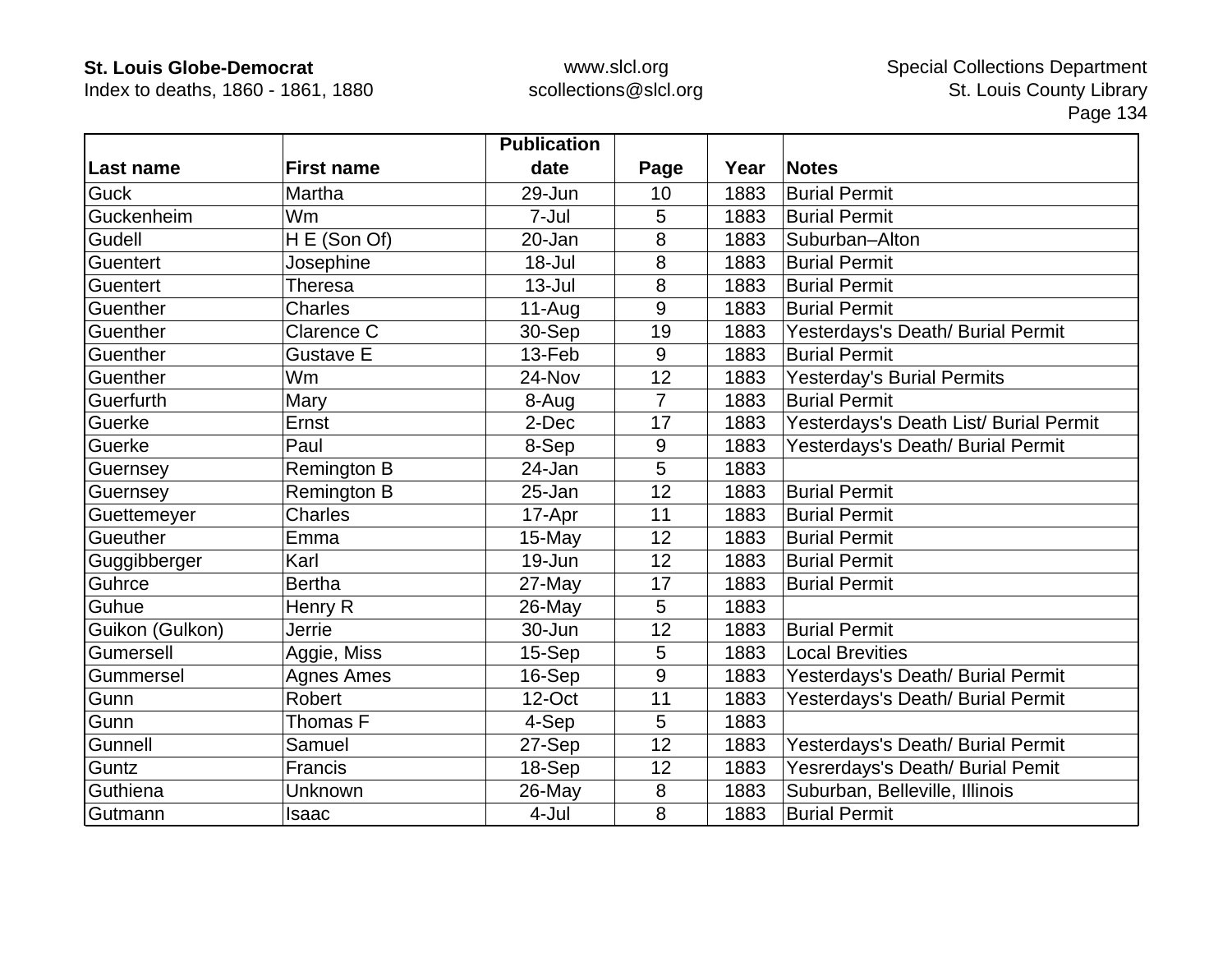Index to deaths, 1860 - 1861, 1880

|                  |                   | <b>Publication</b> |                |      |                                                  |
|------------------|-------------------|--------------------|----------------|------|--------------------------------------------------|
| Last name        | <b>First name</b> | date               | Page           | Year | Notes                                            |
| Gutting          | Martha J          | 7-Feb              | 10             | 1883 | <b>Burial Permit</b>                             |
| Guttman          |                   | 25-Sep             | 11             | 1883 | Yesterdays's Death/ Death Permit                 |
| Gutwald          | <b>Frances</b>    | 24-Jun             | 5              | 1883 |                                                  |
| Gutwald          | Francis           | $23 - Jun$         | $\overline{7}$ | 1883 |                                                  |
| Gutzman          | Samuel            | 6-Jan              | 12             | 1883 | <b>Burial Permit</b>                             |
| Gwiner           | Anna              | 28-Nov             | 11             | 1883 | Yesterdays's Death List/ Burial Permit           |
| Gyer             | Anna              | 13-Jan             | 12             | 1883 | <b>Execution of Philip Mathues at Belleville</b> |
| Haas             | Joseph            | 8-Jul              | 11             | 1883 | <b>Burial Permit</b>                             |
| Haas             | Josephine         | 7-Aug              | 8              | 1883 | <b>Burial Permit</b>                             |
| Haase            | Christina         | 17-Apr             | 11             | 1883 | <b>Burial Permit</b>                             |
| Habedank         | Richard           | 19-May             | 12             | 1883 | <b>Cases For The Coroner</b>                     |
| Habedank         | Richard           | 20-May             | 17             | 1883 | <b>Burial Permit</b>                             |
| Hackman          | Franz H           | 18-Mar             | 18             | 1883 | <b>Burial Permit</b>                             |
| Hackman          | Freddie           | 18-Jan             | $\overline{7}$ | 1883 |                                                  |
| Hackman          | Freddie           | 19-Jan             | 5              | 1883 |                                                  |
| Hackman          | Frederick A       | 20-Jan             | 12             | 1883 | <b>Burial Permit</b>                             |
| <b>Hackstaff</b> | Henry A           | 2-Jan              | 5              | 1883 |                                                  |
| Hackstaff        | Henry A           | 3-Jan              | 5              | 1883 |                                                  |
| Haden            | Mary              | 11-Mar             | 18             | 1883 | <b>Burial Permit</b>                             |
| Haege            | Gottlieb          | 28-Aug             | 6              | 1883 | Suburban, Belleville                             |
| Haenschen        | Fredericke W      | 9-Apr              | 10             | 1883 | <b>Burial Permit</b>                             |
| Haertell         | Magdalena         | 13-Nov             | 12             | 1883 | <b>Coroner's Cases</b>                           |
| Haeussler        | Fred              | 12-Dec             | 15             | 1883 | Suburban, Belleville                             |
| Haeussler        | Max F             | 25-Jan             | $\overline{7}$ | 1883 |                                                  |
| Haeussler        | Max F             | 25-Jan             | 11             | 1883 | Mr Max F Haeussler's Death                       |
| Haeussler        | Max F             | 26-Jan             | 5              | 1883 |                                                  |
| Haffey           | James             | 20-May             | 16             | 1883 | Three Inquests                                   |
| Haffey           | James             | 20-May             | 17             | 1883 | <b>Burial Permit</b>                             |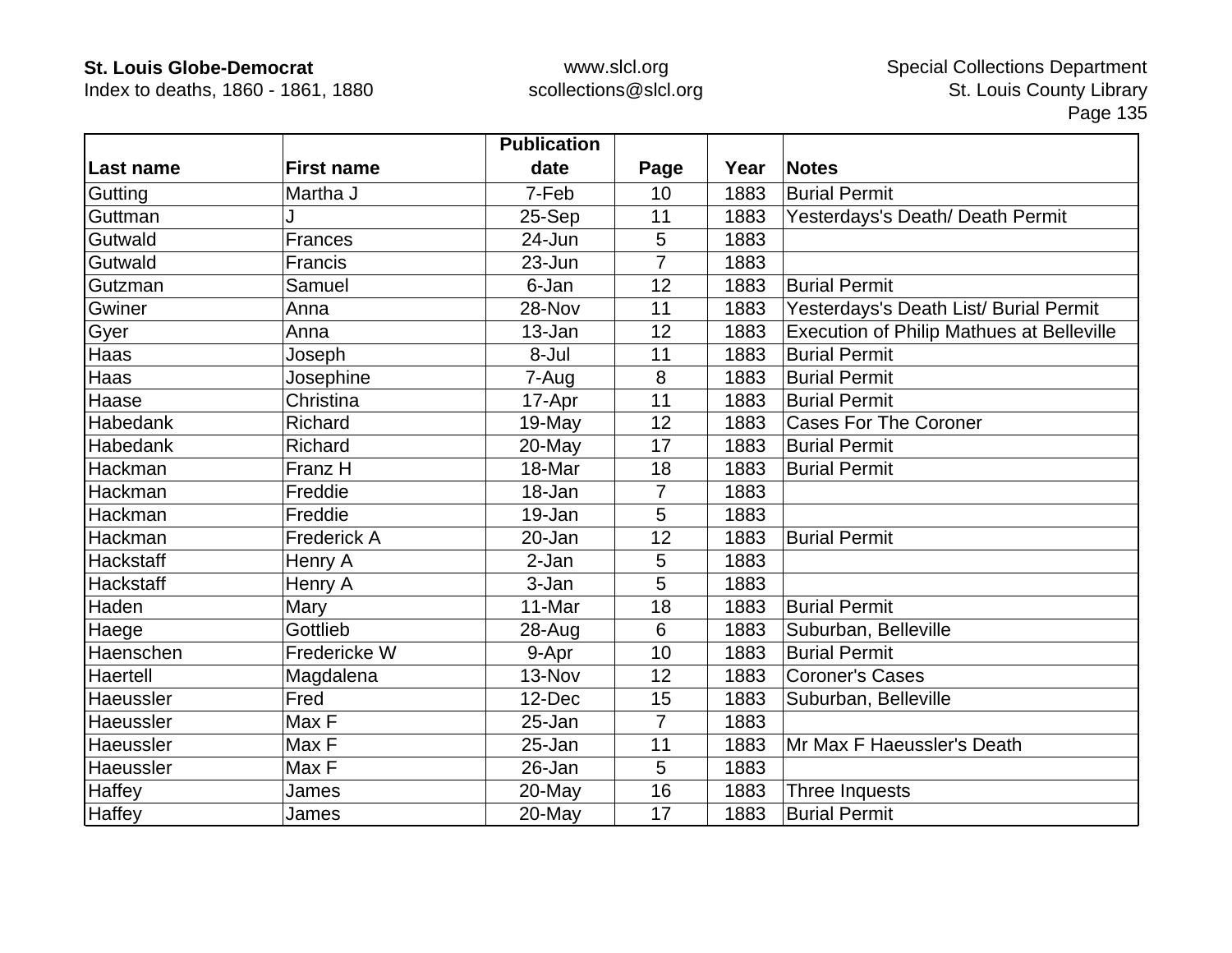Index to deaths, 1860 - 1861, 1880

|             |                     | <b>Publication</b> |                |      |                                        |
|-------------|---------------------|--------------------|----------------|------|----------------------------------------|
| Last name   | <b>First name</b>   | date               | Page           | Year | <b>Notes</b>                           |
| Hafner      | Mary                | 13-Jan             | 12             | 1883 | <b>Burial Permits</b>                  |
| Hafner      | May                 | 12-Jan             | 5              | 1883 |                                        |
| Hafner      | May                 | 13-Jan             | 7              | 1883 |                                        |
| Hafner      | Rifgeland           | 22-Aug             | 8              | 1883 | Yesterdays's Death/Burial Permit       |
| Hafner      | Virginia            | $19-Auq$           | $\overline{7}$ | 1883 | Yesterday's Death/Burial Permit        |
| Hagel       | Louisa (Infant of)  | 21-Mar             | 5              | 1883 | <b>Burial Permit</b>                   |
| Hageman     | John H              | 7-Aug              | 8              | 1883 | <b>Burial Permit</b>                   |
| Hagemann    | Mathilde            | 16-May             | 12             | 1883 | <b>Burial Permit</b>                   |
| Hagemeister | Julia               | 27-Sep             | 12             | 1883 | Yesterdays's Death/ Burial Permit      |
| Hager       | Annie               | 27-Dec             | 5              | 1883 |                                        |
| Hager       | Annie               | 28-Dec             | 7              | 1883 | Yesterdays's Death List/ Burial Permit |
| Hagerty     | Eliza, Mrs          | 22-Aug             | 8              | 1883 | Suburban, Jacksonville, Illinois       |
| Hagerty     | Mary                | 22-Apr             | 16             | 1883 | <b>Burial Permit</b>                   |
| Haggerty    | Anna                | 16-Jan             | 10             | 1883 | <b>Burial Permit</b>                   |
| Hagstaff    | Mathilda            | 14-Feb             | 7              | 1883 | <b>Burial Permit</b>                   |
| Hahn        | Henry               | 4-Sep              | 8              | 1883 | Yesterdays's Death/ Burial Permit      |
| Hahn        | John                | 7-Mar              | 6              | 1883 | <b>Burial Permit</b>                   |
| Hahn        | Lucy                | 1-Nov              | 9              | 1883 | Yesterdays's Deaths/ Burial Permit     |
| Hahn        | Ottomar             | 20-Mar             | 11             | 1883 | <b>Burial Permit</b>                   |
| Hake        | <b>Charles</b>      | 25-Dec             | 7              | 1883 |                                        |
| Hake        | <b>Charles</b>      | 26-Dec             | 5              | 1883 |                                        |
| Hake        | <b>Charles</b>      | 27-Dec             | 9              | 1883 | Yesterdays's Death List/ Burial Permit |
| Hake        | Frederick           | 7-Aug              | 8              | 1883 | <b>Burial Permit</b>                   |
| Hake        | J S                 | 13-Dec             | 10             | 1883 | Suburban, Jacksonville, Illinois       |
| Hale        | <b>Bridget</b>      | 4-Aug              | 12             | 1883 | <b>Burial Permit</b>                   |
| Hale        | Eber                | 18-Mar             | 18             | 1883 | <b>Burial Permit</b>                   |
| Hale        | Sarah Clifford, Mrs | 16-Aug             | 5              | 1883 |                                        |
| Hales       | Wm (Infant Of)      | $21-Auq$           | 8              | 1883 | Yesterday's Death/Burial Permit        |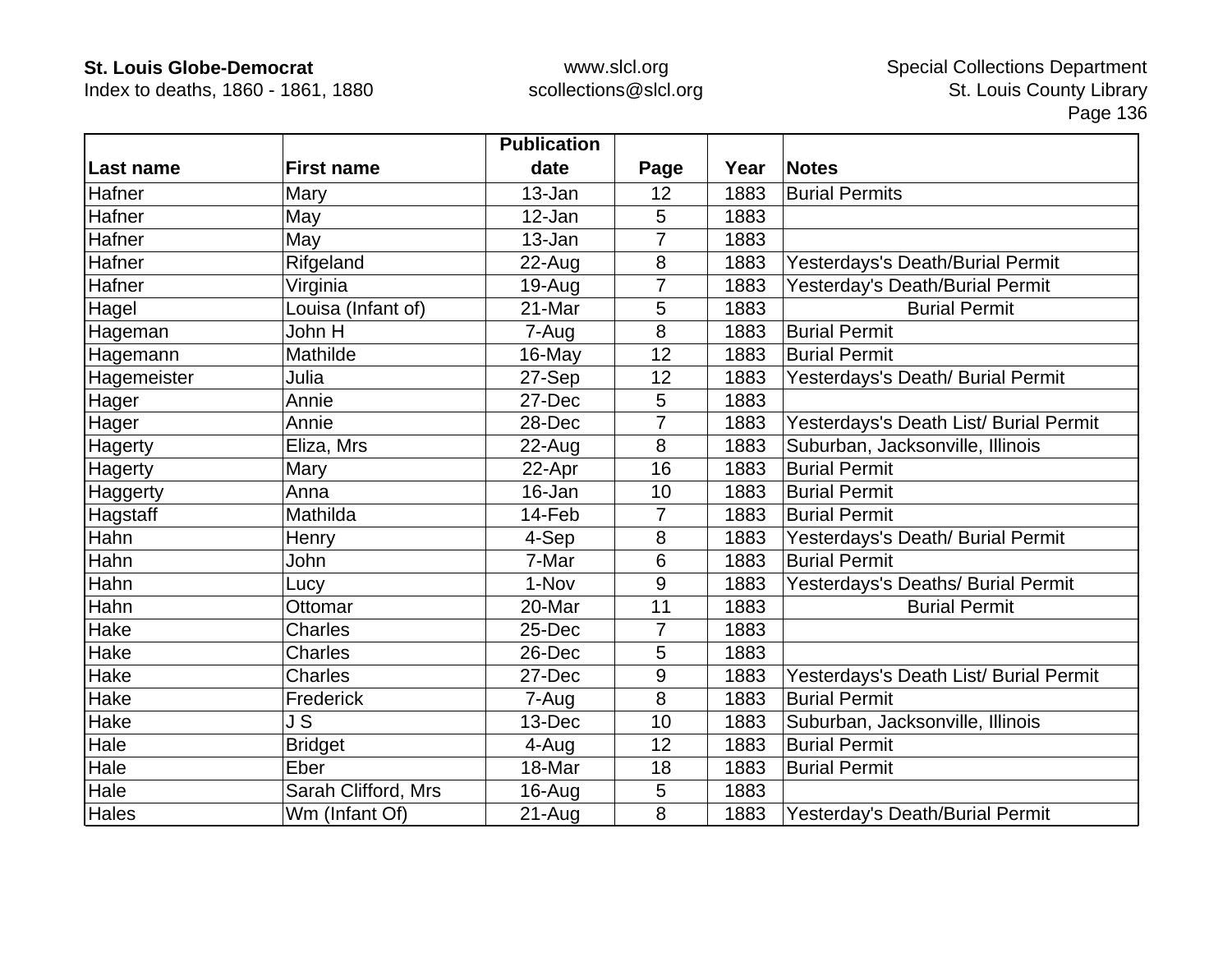Index to deaths, 1860 - 1861, 1880

|                  |                          | <b>Publication</b> |                |      |                                        |
|------------------|--------------------------|--------------------|----------------|------|----------------------------------------|
| Last name        | <b>First name</b>        | date               | Page           | Year | <b>Notes</b>                           |
| Haley            | Daniel                   | 15-Nov             | 12             | 1883 | Caught By A Paddle-Wheel               |
| Haley            | Daniel                   | 16-Nov             | 12             | 1883 | Yesterdays's Death/ Burial Permit      |
| Haley            | Eber P                   | 18-Mar             | 5              | 1883 |                                        |
| Haley            | John H                   | 21-Oct             | 9              | 1883 | Yesterdays's Death/ Burial Permit      |
| Haley            | Joseph E                 | 2-Dec              | 17             | 1883 | Yesterdays's Death List/ Burial Permit |
| Haley            | <b>Mike</b>              | 26-May             | 9              | 1883 | <b>Burial Permit</b>                   |
| Haley            | Wm                       | 7-Mar              | 6              | 1883 | <b>Burial Permit</b>                   |
| Haley            | Wm                       | 7-Mar              | 6              | 1883 | <b>Local Brevities</b>                 |
| <b>Halfmeyer</b> | <b>Friedrich William</b> | 7-Jan              | 11             | 1883 | <b>Burial Permit</b>                   |
| Hall             | Anna R                   | 15-Apr             | 5              | 1883 |                                        |
| Hall             | Annie R, Mrs             | 15-Apr             | 17             | 1883 | <b>Burial Permit</b>                   |
| Hall             | Charles                  | 16-Jan             | 10             | 1883 | <b>Burial Permit</b>                   |
| Hall             | <b>Francis B</b>         | 21-Sep             | 9              | 1883 | Yersterdays's Death/ Burial Permit     |
| Hall             | <b>Frandis B</b>         | 20-Sep             | $\overline{7}$ | 1883 |                                        |
| Hall             | Geo D                    | 9-Dec              | 19             | 1883 | Yesterdays's Death List/ Burial Permit |
| Hall             | George D                 | 7-Dec              | 7              | 1883 |                                        |
| Hall             | George D                 | 7-Dec              | 8              | 1883 |                                        |
| Hall             | George D                 | 8-Dec              | 5              | 1883 |                                        |
| Hall             | George D                 | 9-Dec              | 5              | 1883 |                                        |
| Hall             | Nelson                   | 2-Jun              | 8              | 1883 | Suburban, Jacksonville, Illinois       |
| Hall             | Squie                    | $15 - Aug$         | 10             | 1883 | Yesterday's Death/Burial Permit        |
| Hall             | Anna R                   | 14-Apr             | 5              | 1883 |                                        |
| Hallam           | н                        | 9-Sep              | 9              | 1883 | Yesterdays's Death/ Burial Permit      |
| Hallam           | Hannah                   | $14$ -Jul          | 7              | 1883 |                                        |
| Hallam           | Hannah                   | $15 -$ Jul         | 5              | 1883 |                                        |
| Hallam           | Hannah                   | $15 -$ Jul         | 9              | 1883 | <b>Burial Permit</b>                   |
| Hallam           | Henry                    | 9-Sep              | 8              | 1883 |                                        |
| Hallanan         | Mary                     | 22-Aug             | 8              | 1883 | Yesterdays's Death/Burial Permit       |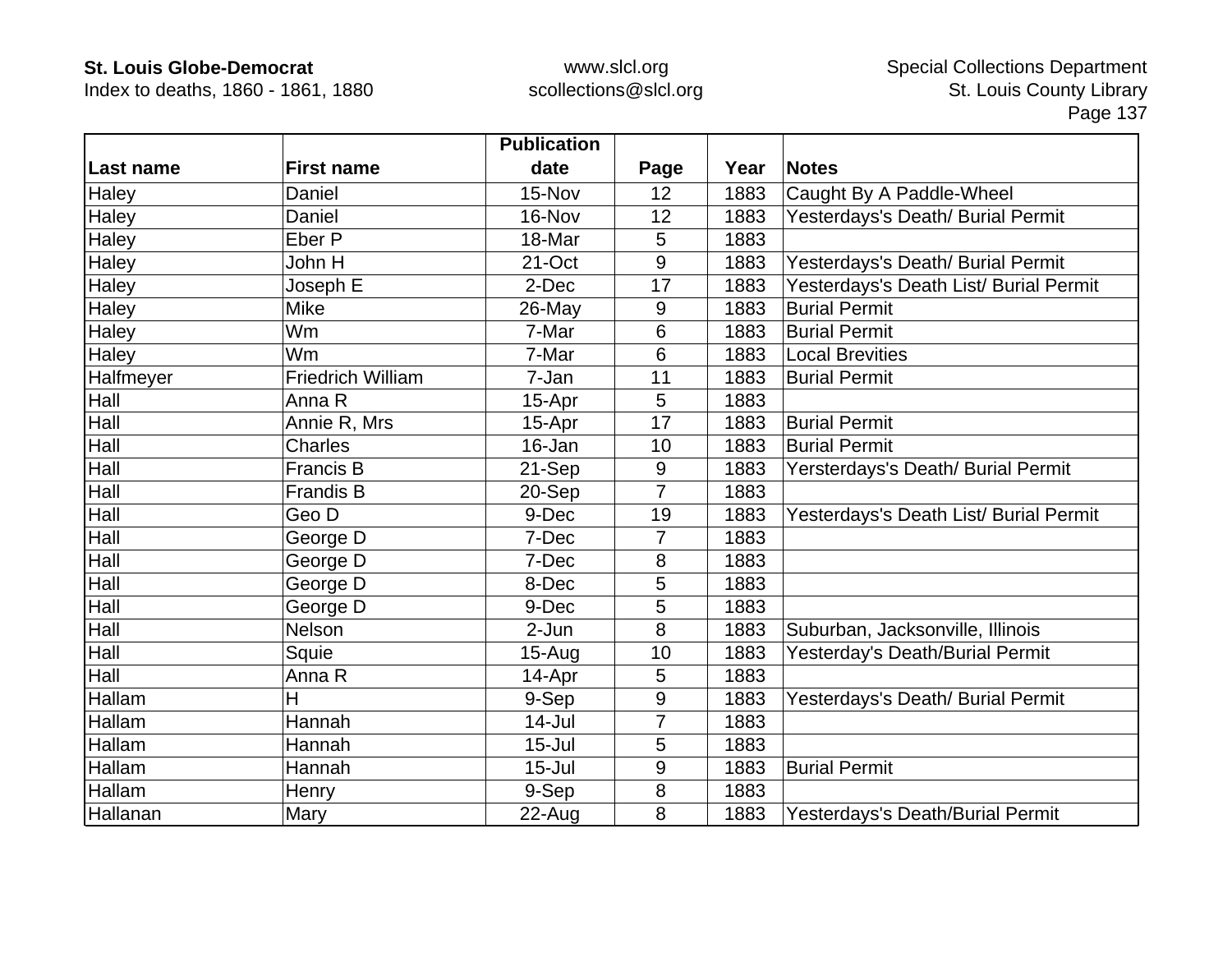Index to deaths, 1860 - 1861, 1880

|                |                   | <b>Publication</b> |                |      |                                        |
|----------------|-------------------|--------------------|----------------|------|----------------------------------------|
| Last name      | <b>First name</b> | date               | Page           | Year | <b>Notes</b>                           |
| Haller         | Katherine         | 7-Jul              | 5              | 1883 | <b>Burial Permit</b>                   |
| <b>Hallet</b>  | Elizabeth S       | 17-Oct             | $\overline{7}$ | 1883 |                                        |
| <b>Hallett</b> | Elizabeth S       | 18-Oct             | 7              | 1883 |                                        |
| <b>Hallett</b> | Elizabeth S       | 19-Oct             | $\overline{7}$ | 1883 |                                        |
| <b>Hallett</b> | Elizabeth S       | 20-Oct             | $\overline{7}$ | 1883 |                                        |
| Halley         | Michael           | 17-Apr             | 11             | 1883 | <b>Burial Permit</b>                   |
| Hallinghorst   | Armanda           | 11-Apr             | 9              | 1883 | <b>Burial Permit</b>                   |
| Hallman        | Lewis             | $14$ -Jul          | 4              | 1883 | Died Of His Injuries                   |
| Halloran       | Margaret          | 8-Jul              | 11             | 1883 | <b>Burial Permit</b>                   |
| Halpin         | Thomas            | 30-Dec             | 9              | 1883 | <b>Repentant Suicide</b>               |
| Halteman       | Ida May           | 25-Apr             | $\overline{7}$ | 1883 |                                        |
| Halteman       | <b>Oliver A</b>   | 23-Apr             | 5              | 1883 |                                        |
| Haltemann      | Ida M             | 26-Apr             | 12             | 1883 | <b>Burial Permit</b>                   |
| <b>Halters</b> | Wm                | 25-Apr             | 9              | 1883 | <b>Burial Permit</b>                   |
| Hambleton      | Hambleton, Capt   | 30-Jan             | 11             | 1883 | Death of Capt Hambleton                |
| Hambleton      | Wm L, Capt        | 31-Jan             | 4              | 1883 | Death's Doings                         |
| Hambleton      | Wm L, Capt        | 31-Jan             | 7              | 1883 | Capat Wm L Hambleton's Death           |
| Hamilton       | Agnes             | 23-Mar             | 5              | 1883 |                                        |
| Hamilton       | Agnes             | 24-Mar             | 9              | 1883 | <b>Burial Permit</b>                   |
| Hamilton       | Andrew W          | 4-Jul              | 8              | 1883 | <b>Burial Permit</b>                   |
| Hamilton       | Anna Bell (Dolly) | 20-Apr             | 5              | 1883 | <b>Burial Permit</b>                   |
| Hamilton       | Anna Belle Dolley | 19-Apr             | $\overline{7}$ | 1883 |                                        |
| Hamilton       | Caroline          | 25-Jan             | 12             | 1883 | <b>Burial Permit</b>                   |
| Hamilton       | Crecy             | 26-Aug             | 9              | 1883 | Yesterdays's Death/ Burial Permit      |
| Hamilton       | Katie             | 4-Dec              | 11             | 1883 | Yesterdays's Death List/ Burial Permit |
| Hamilton       | Lada              | 30-Dec             | 9              | 1883 | Yesterdays's Death List/ Burial Permit |
| Hamilton       | Samuel J          | 2-Feb              | 10             | 1883 | <b>Burial Permit</b>                   |
| Hamiltoon      | Anna B            | 20-Apr             | 10             | 1883 | <b>Burial Permit</b>                   |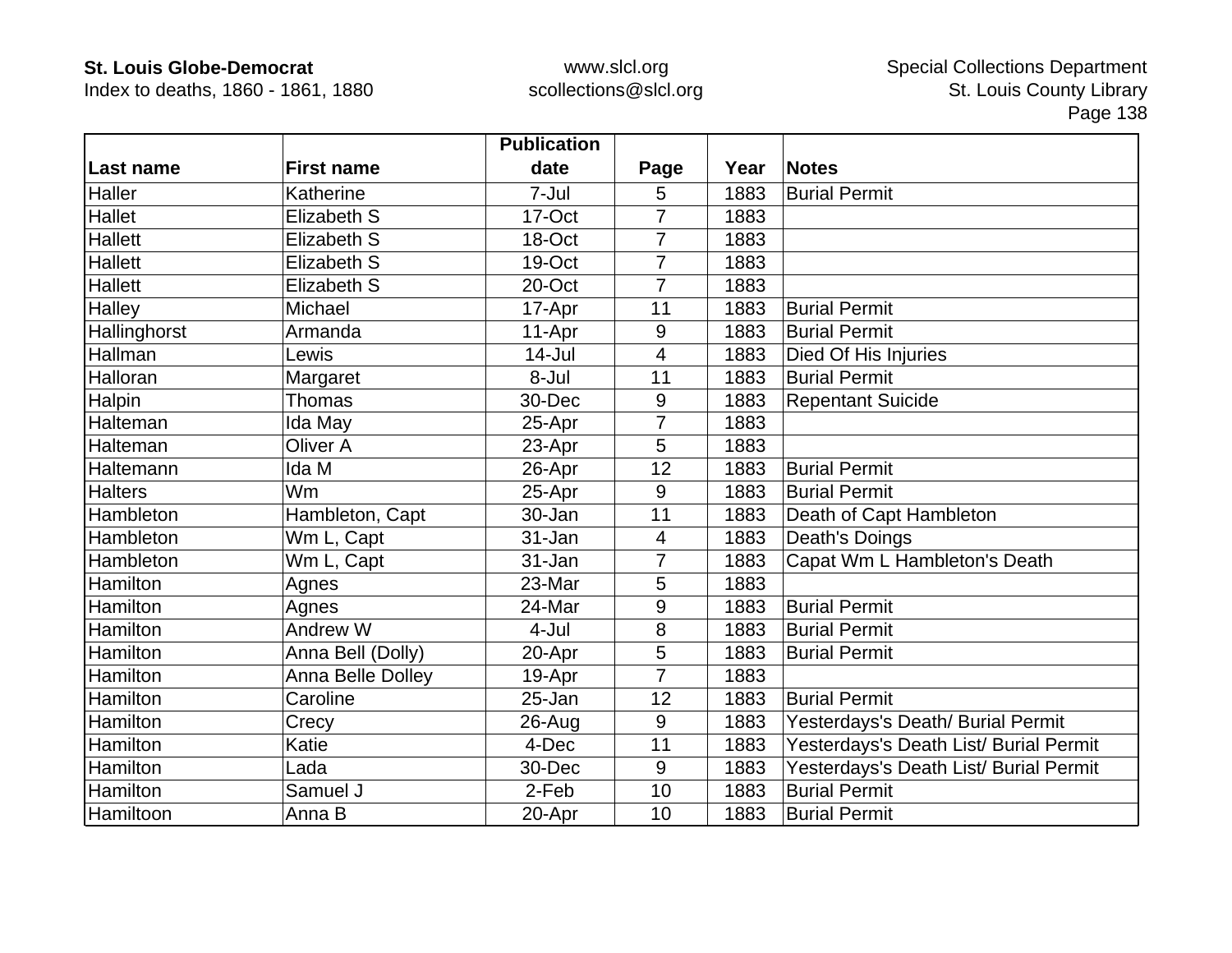Index to deaths, 1860 - 1861, 1880

|                  |                   | <b>Publication</b> |                |      |                                        |
|------------------|-------------------|--------------------|----------------|------|----------------------------------------|
| Last name        | <b>First name</b> | date               | Page           | Year | <b>Notes</b>                           |
| Hamling          | Ferdinand         | 2-Feb              | 10             | 1883 | <b>Burial Permit</b>                   |
| Hammell          | <b>John</b>       | 14-Oct             | 18             | 1883 | Yesterday's Death/ Burial Permit       |
| Hammer           | Elizabeth C       | 2-Feb              | 10             | 1883 | <b>Burial Permit</b>                   |
| Hammer           | Ella              | 22-May             | 9              | 1883 | <b>Burial Permit</b>                   |
| Hammer           | Rosina            | 30-Jan             | 11             | 1883 | <b>Burial Permit</b>                   |
| Hammon           | John F            | 28-Jun             | 12             | 1883 | <b>Burial Permit</b>                   |
| Hammond          | Ellen, Mrs        | 19-Apr             | 8              | 1883 | Suburban                               |
| Hammonds         | Cora Ann          | 29-Nov             | 12             | 1883 | Yesterdays's Death List/ Burial Permit |
| Hampen           | Lena              | 24-Oct             | 9              | 1883 | Yesterdays's Death/ Burial Permit      |
| <b>Hanabrink</b> | Francis           | 23-Sep             | 19             | 1883 | Yesterdays's Death/ Burial Permit      |
| Hance            | Jennie            | 28-Jan             | 5              | 1883 |                                        |
| Hancock          | W S, Gen          | 25-Apr             | $\overline{7}$ | 1883 |                                        |
| Handel           | Frank             | 29-Jul             | 16             | 1883 | <b>Burial Permit</b>                   |
| Handen           | Rose S            | 20-Jan             | 12             | 1883 | <b>Burial Permit</b>                   |
| Handlely         | Jabez             | 15-Mar             | $\overline{7}$ | 1883 |                                        |
| Handley          | J B               | 16-Mar             | 10             | 1883 | <b>Burial Permit</b>                   |
| <b>Handley</b>   | Thomas N          | 9-Aug              | 10             | 1883 | <b>Burial Permit</b>                   |
| Handy            | James             | 25-Aug             | 9              | 1883 | Yesterdays's Death/Burial Permit       |
| Handy            | John              | 23-Aug             | $\overline{7}$ | 1883 | <b>Coroner's Cases</b>                 |
| Hanebrink        | <b>Bernhard</b>   | 27-Sep             | 12             | 1883 | Yesterdays's Death/ Burial Permit      |
| Hanessler        | Max F             | 26-Jan             | 10             | 1883 | <b>Burial Permit</b>                   |
| Hankin           | Rev               | 9-Nov              | $\overline{7}$ | 1883 | <b>Hankin Murder</b>                   |
| Hanlan           | Edwin V           | 9-Apr              | 10             | 1883 | <b>Burial Permit</b>                   |
| Hanlely          | <b>John</b>       | 3-Feb              | 9              | 1883 | <b>Burial Permit</b>                   |
| Hanlely          | Michael           | 16-Feb             | 10             | 1883 | <b>Five-Mile House Tragedy</b>         |
| Hanley           | Daniel            | 17-Feb             | 12             | 1883 | <b>Burial Permit</b>                   |
| Hanley           | Michael           | 14-Feb             | 3              | 1883 | Shot on a Saloon Stoop                 |
| Hanley           | Michael F         | 16-Feb             | 5              | 1883 |                                        |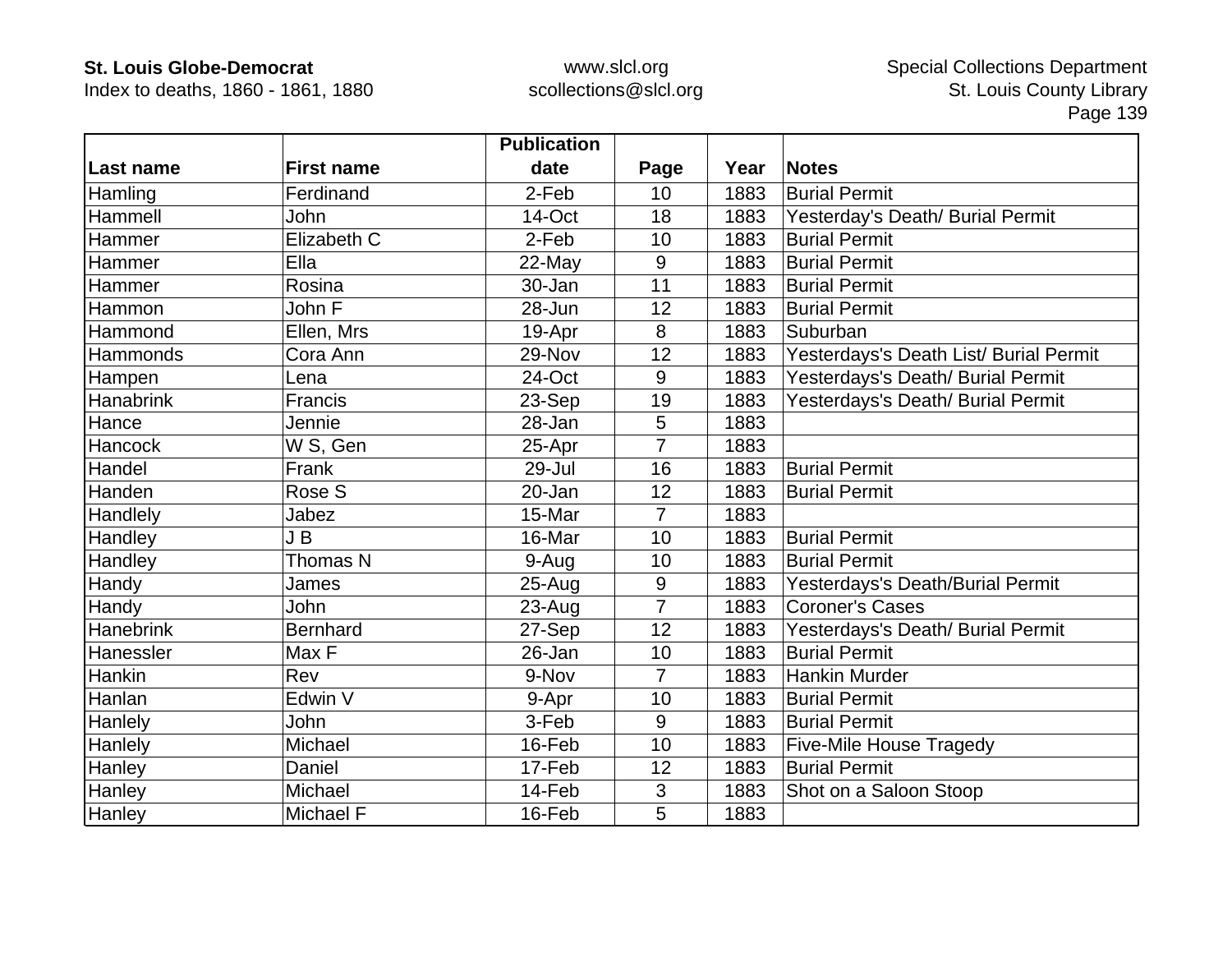Index to deaths, 1860 - 1861, 1880

|               |                         | <b>Publication</b> |                |      |                                        |
|---------------|-------------------------|--------------------|----------------|------|----------------------------------------|
| Last name     | <b>First name</b>       | date               | Page           | Year | <b>Notes</b>                           |
| Hanley        | Michael J               | 10-Apr             | 5              | 1883 | <b>Five-Mile House Murder</b>          |
| Hanlon        | James                   | 13-Apr             | 5              | 1883 |                                        |
| Hanlon        | James                   | 13-Apr             | 6              | 1883 | <b>Local Brevities</b>                 |
| Hanlon        | James                   | 22-Aug             | 10             | 1883 | <b>Coroner's Case</b>                  |
| Hanlon        | Jas                     | 14-Apr             | 10             | 1883 | <b>Burial Permit</b>                   |
| Hanlon        | John                    | $31 - Aug$         | 8              | 1883 | <b>Coroner's Cases</b>                 |
| Hanlon        | John                    | 2-Sep              | 5              | 1883 |                                        |
| Hanlon        | John                    | 2-Sep              | 11             | 1883 | Yesterdays's Death/ Burial Permit      |
| Hanly         | James                   | $22$ -Aug          | 10             | 1883 | <b>Local Brevities</b>                 |
| Hanna         | Caroline R              | 4-Dec              | 11             | 1883 | Yesterdays's Death List/ Burial Permit |
| Hanna         | <b>Caroline Rosella</b> | 1-Dec              | 7              | 1883 |                                        |
| Hanna         | James Adolph            | 4-Feb              | 5              | 1883 |                                        |
| Hanna         | James Adolph            | 6-Feb              | $\overline{7}$ | 1883 |                                        |
| Hanna         | Philip                  | 8-Dec              | 10             | 1883 | Yesterdays's Death List/ Burial Permit |
| Hannibal      | Lizzie                  | 26-Jul             | 8              | 1883 | <b>Burial Permit</b>                   |
| Hannigan      | Jeremiah                | 9-Dec              | 5              | 1883 |                                        |
| Hannigan      | Jeremiah                | 9-Dec              | 19             | 1883 | Yesterdays's Death List/ Burial Permit |
| Hanratty      | Mary W                  | 2-Aug              | 5              | 1883 |                                        |
| Hans          | Kate I                  | 7-Apr              | 12             | 1883 | <b>Burial Permit</b>                   |
| Hansen        | <b>Bent</b>             | $11 - Nov$         | $\overline{7}$ | 1883 | <b>Local Brevities</b>                 |
| Hansen        | Gottlieb                | 31-Mar             | 12             | 1883 | <b>Burial Permit</b>                   |
| Hansen        | John                    | 29-Apr             | 17             | 1883 | <b>Burial Permit</b>                   |
| Hanson        | Albert                  | 24-Feb             | 9              | 1883 | <b>BurialPermit</b>                    |
| Hanson        | Charlie                 | 27-Jun             | 12             | 1883 | <b>Burial Permit</b>                   |
| Hanssen       | Johannora               | 10-Mar             | 8              | 1883 | <b>Burial Permit</b>                   |
| Hanstein      | Engelhard               | 8-May              | 12             | 1883 | <b>Burial Permit</b>                   |
| Hanstein      | Lizzie A                | 6-Apr              | 10             | 1883 | <b>Burial Permit</b>                   |
| <b>Hantak</b> | Joseph                  | 31-Jul             | 10             | 1883 | <b>Burial Permit</b>                   |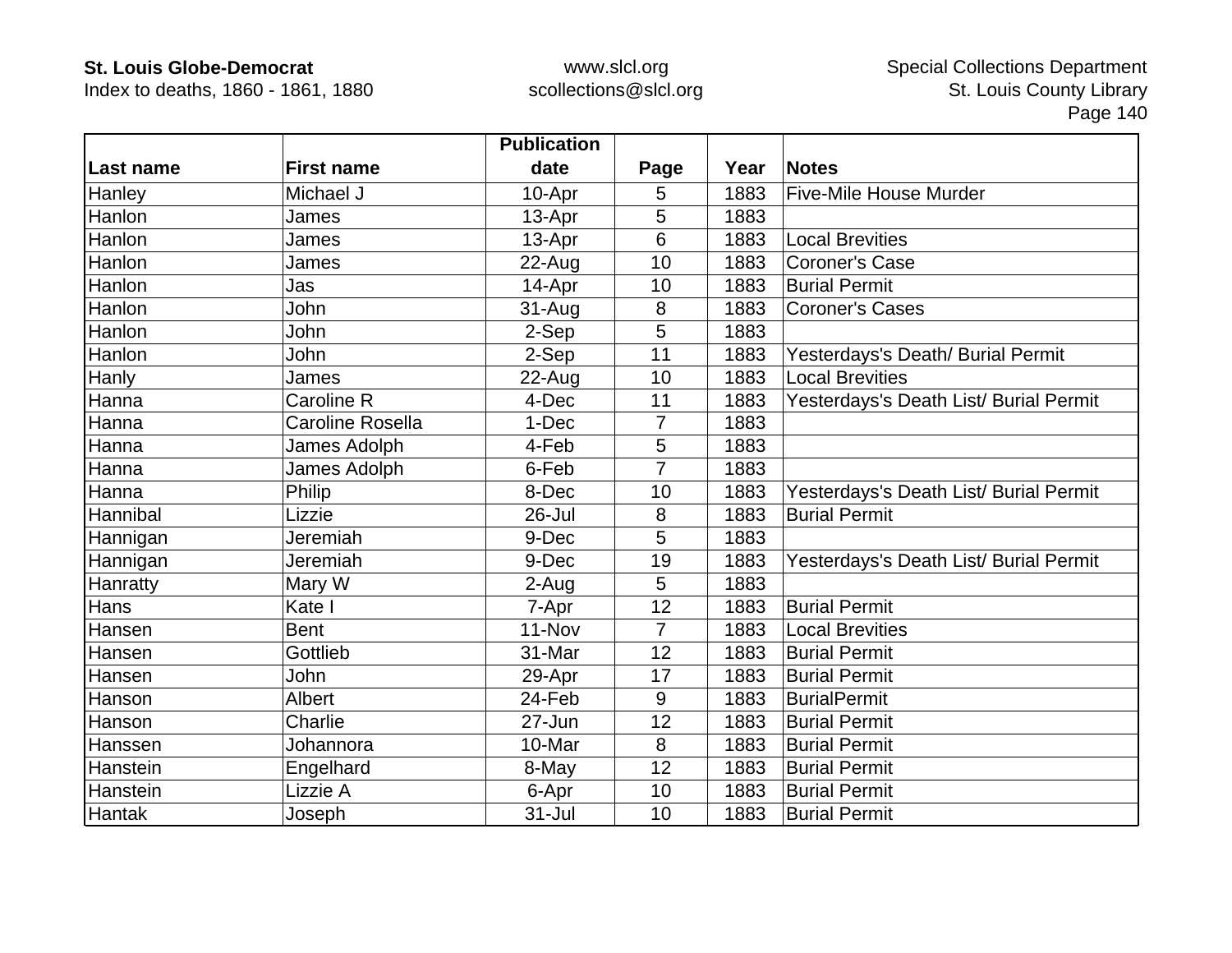Index to deaths, 1860 - 1861, 1880

|           |                   | <b>Publication</b> |                |      |                                        |
|-----------|-------------------|--------------------|----------------|------|----------------------------------------|
| Last name | <b>First name</b> | date               | Page           | Year | <b>Notes</b>                           |
| Haphey    | James             | 31-Mar             | 7              | 1883 |                                        |
| Harabordt | Willile           | 30-Dec             | 9              | 1883 | Yesterdays's Death List/ Burial Permit |
| Harass    | <b>Charles F</b>  | $21 -$ Jul         | 12             | 1883 | <b>Burial Permit</b>                   |
| Haratman  | Joseph            | 19-Jan             | 9              | 1883 | <b>Burial Permit</b>                   |
| Harberger | Amelia            | 4-Jul              | 8              | 1883 | <b>Burial Permit</b>                   |
| Hard      | William H         | 13-Dec             | 8              | 1883 | Yesterdays's Death List/ Burial Permit |
| Hard      | Wm P              | 19-Aug             |                | 1883 | Yesterday's Death/Burial Permit        |
| Harding   | Caroline M        | 14-Apr             | 5              | 1883 |                                        |
| Harding   | Caroline M        | 15-Apr             | 5              | 1883 |                                        |
| Harding   | Jesse             | 23-Jan             | 11             | 1883 | Tragedy at the Lindell                 |
| Harding   | Jesse             | 24-Jan             | 10             | 1883 | The Harding Tragedy                    |
| Harding   | Jesse             | 25-Jan             | 12             | 1883 | <b>Burial Permit</b>                   |
| Hardy     | Rob I             | 8-Jul              | 11             | 1883 | <b>Burial Permit</b>                   |
| Harig     | <b>Clemens</b>    | 11-Mar             | 18             | 1883 | <b>Burial Permit</b>                   |
| Harig     | <b>Clemens H</b>  | 9-Mar              | 5              | 1883 |                                        |
| Harig     | <b>Clemens H</b>  | 10-Mar             | 7              | 1883 |                                        |
| Hariung   | Peter             | 28-Jun             | 12             | 1883 | <b>Burial Permit</b>                   |
| Harlow    | John              | 25-Mar             | 5              | 1883 |                                        |
| Harlow    | John              | 27-Mar             | 8              | 1883 | <b>Burial Permit</b>                   |
| Harman    | Maggie            | 17-Feb             | 12             | 1883 | <b>Burial Permit</b>                   |
| Harman    | Matilda           | 23-Oct             | $\overline{7}$ | 1883 |                                        |
| Harman    | Thomas            | 3-Jul              | 8              | 1883 | Suburban, Alton                        |
| Harmoning | Soenra            | 8-May              | 12             | 1883 | <b>Burial Permit</b>                   |
| Harney    | Julia             | 2-Sep              | 11             | 1883 | Yesterdays's Death/ Burial Permit      |
| Harney    | <b>Patrick</b>    | 28-Mar             | $\overline{7}$ | 1883 |                                        |
| Harney    | <b>Patrick</b>    | 29-Mar             | 12             | 1883 | <b>Burial Permit</b>                   |
| Harper    | Catherine         | 4-May              | 10             | 1883 | <b>Burial Permit</b>                   |
| Harrel    | George            | 20-Oct             | 11             | 1883 | <b>Four Courts Matters</b>             |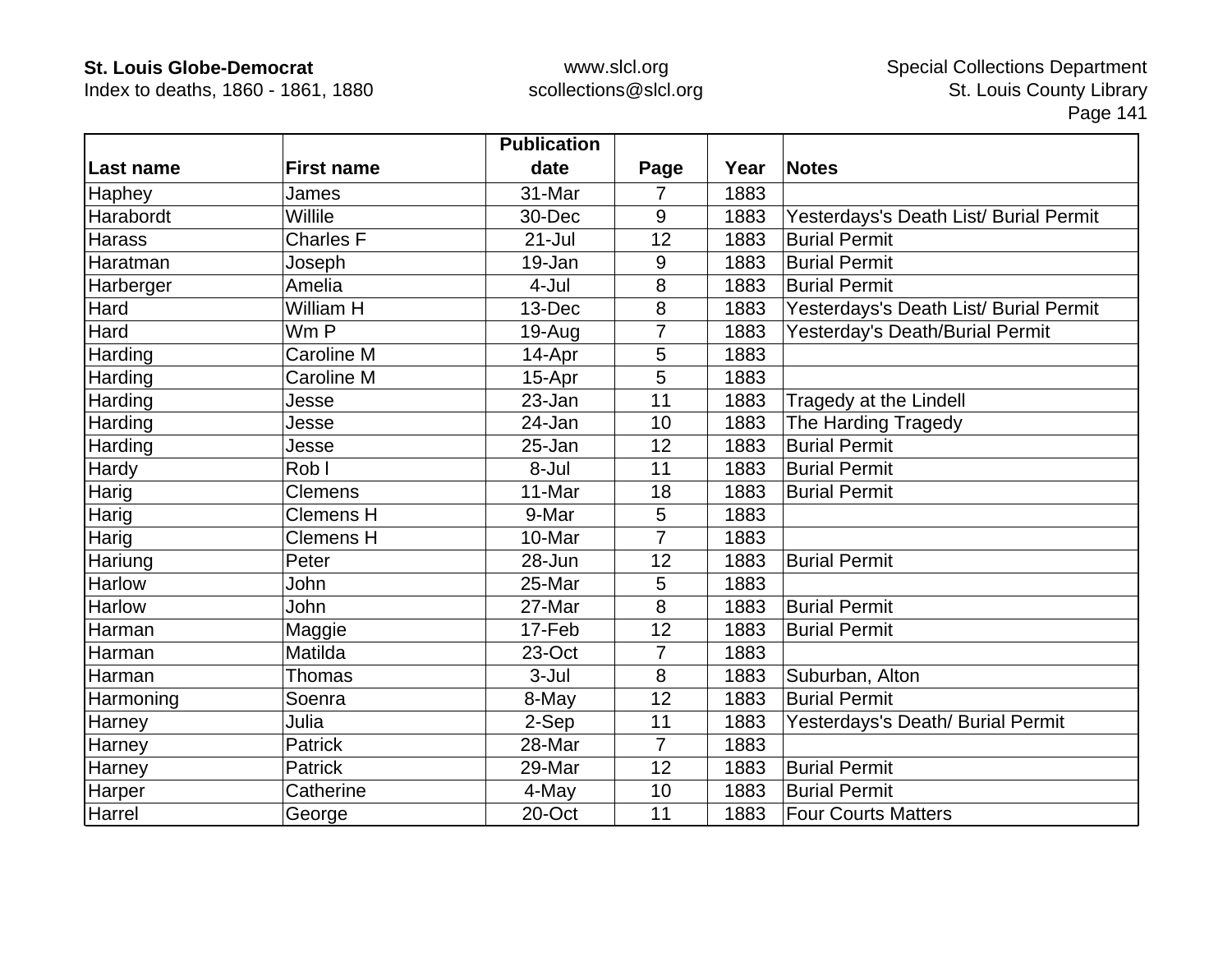Index to deaths, 1860 - 1861, 1880

|               |                   | <b>Publication</b> |                  |      |                                   |
|---------------|-------------------|--------------------|------------------|------|-----------------------------------|
| Last name     | <b>First name</b> | date               | Page             | Year | <b>Notes</b>                      |
| Harrell       | George            | 21-Oct             | 9                | 1883 | Yesterdays's Death/ Burial Permit |
| Harrigan      | Jeremiah          | 8-Dec              | 5                | 1883 |                                   |
| Harriman      | <b>Charles</b>    | 3-Jun              | 3                | 1883 | Self-Slain                        |
| Harris        | Annie             | 6-Nov              | 11               | 1883 | Yesterdays's Death/ Burial Permit |
| Harris        | Charlie           | 6-Feb              | 12               | 1883 | <b>Burial Permit</b>              |
| Harris        | Chas              | 25-Apr             | 9                | 1883 | <b>Burial Permit</b>              |
| <b>Harris</b> | David             | $11-Auq$           | 9                | 1883 | <b>Burial Permit</b>              |
| <b>Harris</b> | Hamilton          | 3-Jan              | 8                | 1883 | <b>Burial Permits</b>             |
| <b>Harris</b> | J W               | 18-Nov             | 17               | 1883 | Do You See This, Herman?          |
| <b>Harris</b> | Julia             | 16-Oct             | 12               | 1883 | Yesterdays's Death/ Burial Permit |
| Harris        | Mabel C           | 9-Nov              | 12               | 1883 | Yesterdays's Death/ Burial Permit |
| <b>Harris</b> | Margareat         | 28-Sep             | 10               | 1883 | Yesterdays's Death/ Burial Permit |
| <b>Harris</b> | Margaret          | 26-Sep             | $\overline{4}$   | 1883 | <b>Died</b>                       |
| <b>Harris</b> | Margaret          | 27-Sep             | $\overline{7}$   | 1883 |                                   |
| <b>Harris</b> | Margaret          | 28-Sep             | 7                | 1883 |                                   |
| <b>Harris</b> | Milton            | 27-Mar             | 8                | 1883 | <b>Burial Permit</b>              |
| <b>Harris</b> | Sarah             | 26-Jun             | $9\,$            | 1883 | <b>Burial Permit</b>              |
| <b>Harris</b> | Unknown           | 1-Jan              | $\overline{2}$   | 1883 | <b>Local Brevities</b>            |
| <b>Harris</b> | William T         | 7-Jan              | 11               | 1883 | <b>Burial Permit</b>              |
| Harris, Jr    | Wilely            | 18-Mar             | 18               | 1883 | <b>Burial Permit</b>              |
| Harrison      | Ada, Miss         | 17-Nov             | 8                | 1883 | Suburban, Jacksonville, Illinois  |
| Harsch        | Rosa              | 14-Oct             | 18               | 1883 | Yesterday's Death/ Burial Permit  |
| Hart          | Alice             | 16-Sep             | 9                | 1883 | Yesterdays's Death/ Burial Permit |
| Hart          | Andrew            | 1-Jun              | 6                | 1883 | <b>Burial Permit</b>              |
| <b>Hart</b>   | Edwin F           | 16-Sep             | $\boldsymbol{9}$ | 1883 | Yesterdays's Death/ Burial Permit |
| Hart          | John              | 16-Jun             | 8                | 1883 | <b>Local Brevities</b>            |
| Hart          | John              | 17-Jun             | 5                | 1883 | <b>Funeral Notice</b>             |
| Hart          | John C            | 25-Jan             | 4                | 1883 | <b>Local Brevities</b>            |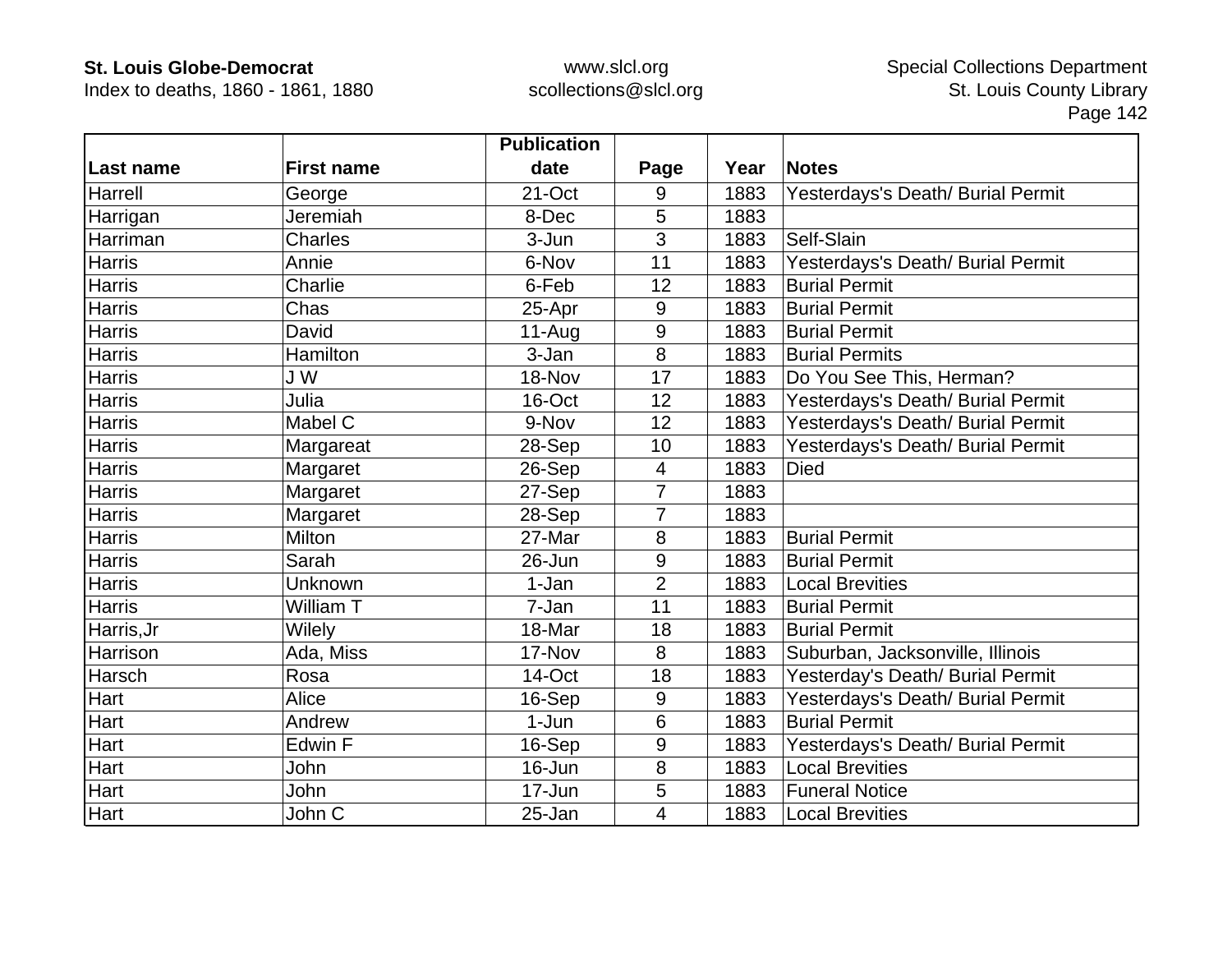Index to deaths, 1860 - 1861, 1880

|                  |                   | <b>Publication</b> |                |      |                                        |
|------------------|-------------------|--------------------|----------------|------|----------------------------------------|
| <b>Last name</b> | <b>First name</b> | date               | Page           | Year | <b>Notes</b>                           |
| Hart             | <b>Nellie</b>     | 9-Mar              | 10             | 1883 | <b>Burial Permit</b>                   |
| Hart             | Owen              | 25-Apr             | 8              | 1883 | <b>Local Brevities</b>                 |
| Hart             | Owen              | 26-Apr             | 12             | 1883 | <b>Burial Permit</b>                   |
| Hart             | Thomas C          | 26-Jan             | 10             | 1883 | <b>Burial Permit</b>                   |
| Harter           | Adam              | 10-May             | $\overline{4}$ | 1883 | <b>Local Brevities</b>                 |
| Hartigan         | Hannora           | 9-Nov              | 12             | 1883 | Yesterdays's Death/ Burial Permit      |
| Hartigan         | Mary              | 16-Oct             | 12             | 1883 | Yesterdays's Death/ Burial Permit      |
| Hartle           | Magdalena         | 14-Nov             | 8              | 1883 | Yesterdays's Death/ Burial Permit      |
| Hartman          | Elizabeth         | 28-Mar             | 12             | 1883 | <b>Burial Permit</b>                   |
| Hartman          | Florence          | 27-Feb             | 11             | 1883 | <b>Burial Permit</b>                   |
| Hartman          | Joseph            | 27-Jul             | 6              | 1883 | <b>Coroner's Cases</b>                 |
| Hartman          | Joseph            | $28 -$ Jul         | 9              | 1883 | <b>Burial Permit</b>                   |
| Hartman          | Lilly             | 26-Jul             | 8              | 1883 | <b>Burial Permit</b>                   |
| Hartmann         | Catherine         | 4-Nov              | 17             | 1883 | Yesterdays's Death/ Burial Permit      |
| Hartmann         | Louisa            | 22-Jan             | 5              | 1883 |                                        |
| Hartmann         | Maggie            | 6-Nov              | 11             | 1883 | Yesterdays's Death/ Burial Permit      |
| Hartnagel        | Julius C          | 26-Jan             | $\overline{7}$ | 1883 | Suburban-Belleville                    |
| Hartner          | Adam              | 13-May             | 17             | 1883 | <b>Burial Permit</b>                   |
| Hartnett         | Catharine         | 28-Jun             | 12             | 1883 | <b>Burial Permit</b>                   |
| Hartnett         | <b>Robert</b>     | 11-Dec             | $\overline{7}$ | 1883 |                                        |
| Hartnett         | <b>Robert</b>     | 12-Dec             | 12             | 1883 | Yesterdays's Death List/ Burial Permit |
| Harton           | Fannie M          | 11-Mar             | 5              | 1883 |                                        |
| <b>Hartt</b>     | <b>Mrs</b>        | 25-Jan             | $\overline{4}$ | 1883 | <b>Local Brevities</b>                 |
| Hartung          | Anna              | 15-May             | 12             | 1883 | <b>Burial Permit</b>                   |
| Hartwig          | Clara A           | 21-Nov             | 11             | 1883 | <b>Yesterday's Burial Permits</b>      |
| Harty            | Edmond            | 13-Jan             | $\overline{7}$ | 1883 |                                        |
| Harty            | Edmond            | 14-Jan             | 5              | 1883 |                                        |
| Harvey           | Aaron             | 25-Jun             | 4              | 1883 | Victims Of The Explosion At Boonville  |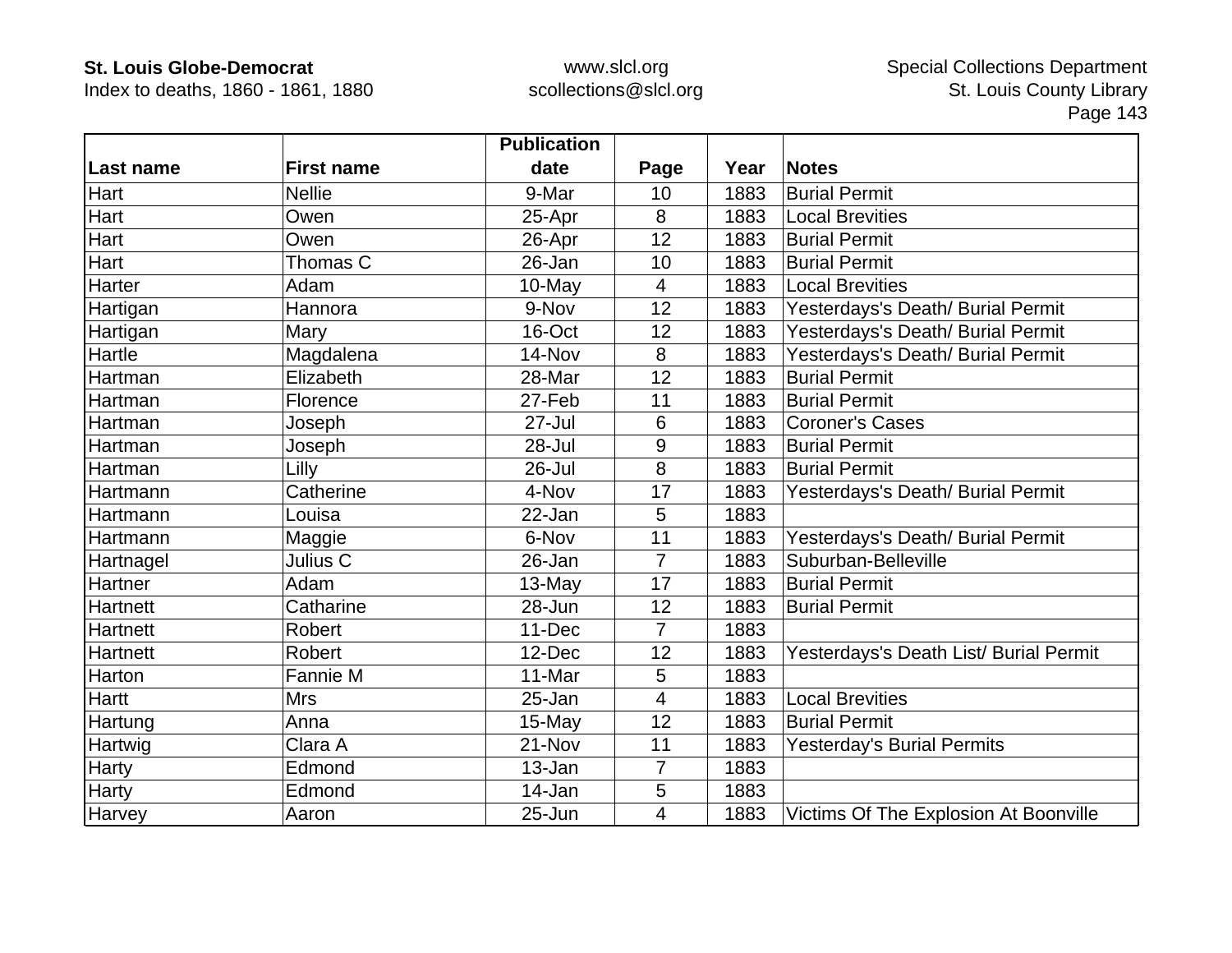Index to deaths, 1860 - 1861, 1880

|                  |                          | <b>Publication</b> |                |      |                                        |
|------------------|--------------------------|--------------------|----------------|------|----------------------------------------|
| <b>Last name</b> | <b>First name</b>        | date               | Page           | Year | <b>Notes</b>                           |
| Harvey           | O <sub>N</sub>           | 29-Aug             | 8              | 1883 | Yesterdays's Death/ Burial Permit      |
| Harvey           | <b>Oliver N</b>          | 28-Aug             | 5              | 1883 |                                        |
| Harvey           | <b>Oliver N</b>          | 29-Aug             | 5              | 1883 |                                        |
| Harvey           | <b>Thos</b>              | 31-Mar             | 12             | 1883 | <b>Burial Permit</b>                   |
| Harvy            | Philip                   | 27-Nov             | 8              | 1883 | Yesterdays's Death List/ Burial Permit |
| Hasendeubel      | Elia Maria               | 24-Jan             | 10             | 1883 | <b>Burial Permit</b>                   |
| Hasenfratz       | Lizzie                   | 27-Mar             | 8              | 1883 | <b>Burial Permit</b>                   |
| <b>Haskins</b>   | Kirby                    | 3-Mar              | 12             | 1883 | Suburban, Alton, Illinois              |
| Hassel           | Anton                    | 22-Nov             | 12             | 1883 | <b>Yesterday's Burial Permits</b>      |
| Hassel           | Joseph                   | 22-Nov             | 12             | 1883 | <b>Yesterday's Burial Permits</b>      |
| Hasselbarth      | Eddie                    | 25-Nov             | 20             | 1883 | Yesterdays's Death List/ Burial Permit |
| Hassmann         | Fred Wm                  | 24-Mar             | 9              | 1883 | <b>Burial Permit</b>                   |
| <b>Hastey</b>    | Mary A                   | 2-Mar              | 10             | 1883 | <b>Burial Permits</b>                  |
| <b>Hastey</b>    | Michael                  | 10-May             | 9              | 1883 | <b>Burial Permit</b>                   |
| Hatch            | T <sub>V</sub>           | 2-May              | 11             | 1883 | <b>Burial Permit</b>                   |
| Hatch            | T Varnon                 | 1-May              | $\overline{7}$ | 1883 |                                        |
| <b>Hattes</b>    | Philip                   | 5-Dec              | 12             | 1883 | Yesterdays's Death List/ Burial Permit |
| <b>Hattsell</b>  | Unknown                  | 21-Nov             | 12             | 1883 | <b>Coroner's Cases</b>                 |
| <b>Hatz</b>      | Eliizabeth               | 28-Jan             | 9              | 1883 | <b>Burial Permit</b>                   |
| <b>Hauck</b>     | C F, Dr                  | 5-Jan              | 5              | 1883 |                                        |
| <b>Hauck</b>     | <b>Charles Ferdinand</b> | 5-Jan              | 12             | 1883 | <b>Burial Permits</b>                  |
| <b>Hauck</b>     | Charles, Dr              | 3-Jan              | 5              | 1883 |                                        |
| <b>Hauck</b>     | Elenora                  | $10-May$           | $\overline{7}$ | 1883 |                                        |
| <b>Hauck</b>     | Jacob A                  | 6-Jan              | 12             | 1883 | <b>Burial Permit,</b>                  |
| <b>Hauck</b>     | Lou                      | 8-Mar              | 9              | 1883 | Lou Hauck Out of Luck                  |
| <b>Hauck</b>     | Sarah L                  | 11-May             | 8              | 1883 | <b>Burial Permit</b>                   |
| Haupt            | Frederick                | 28-Mar             | 12             | 1883 | <b>Burial Permit</b>                   |
| Haupt            | George                   | 19-Jun             | 12             | 1883 | <b>Burial Permit</b>                   |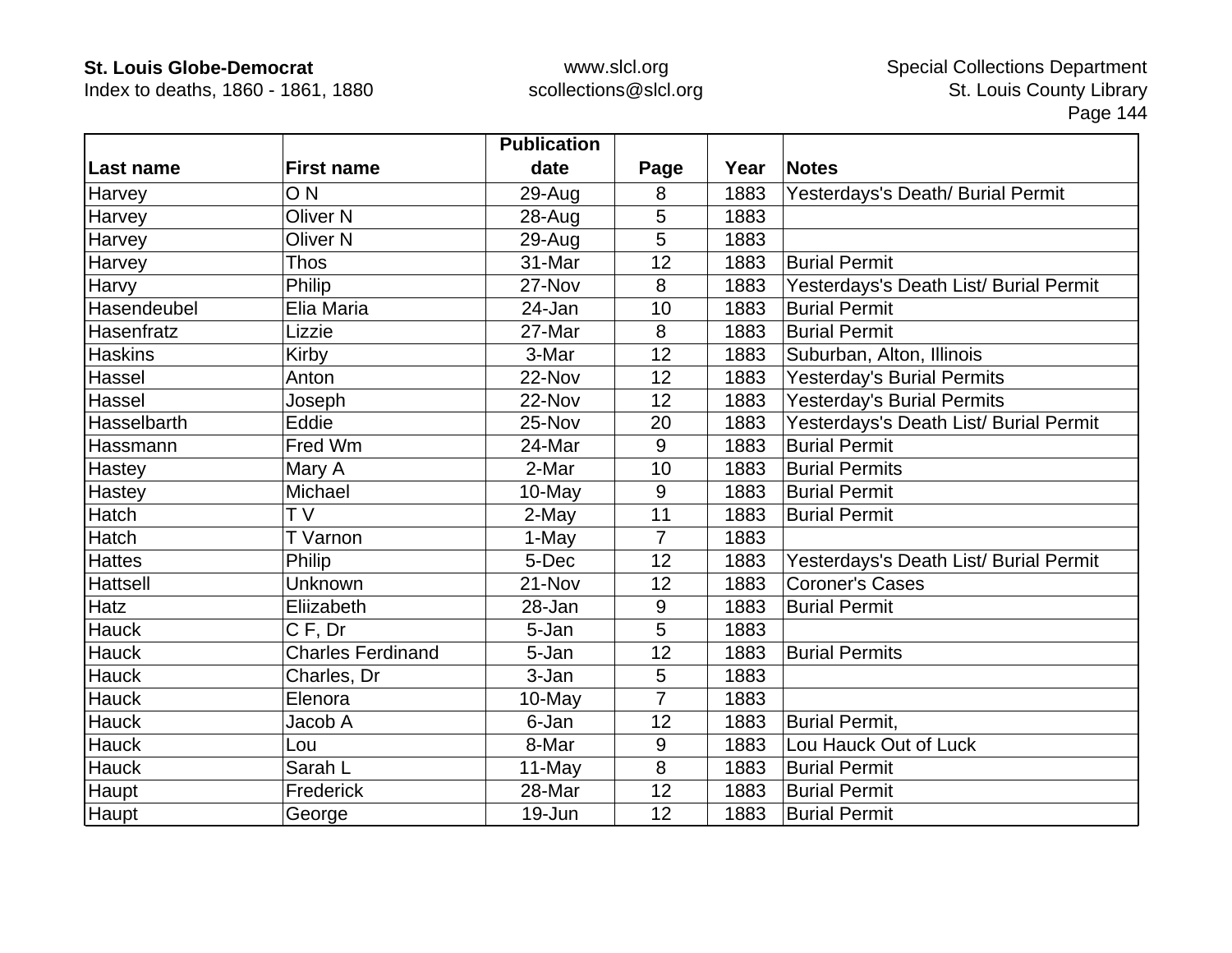Index to deaths, 1860 - 1861, 1880

|                |                   | <b>Publication</b> |                |      |                                        |
|----------------|-------------------|--------------------|----------------|------|----------------------------------------|
| Last name      | <b>First name</b> | date               | Page           | Year | <b>Notes</b>                           |
| Hausen         | <b>Berut</b>      | 11-Nov             | 17             | 1883 | Suburban, Carondelet                   |
| Hausmann       | Eugene            | 28-Jul             | 9              | 1883 | <b>Burial Permit</b>                   |
| Haustein       | Engelhard         | 7-May              | 10             | 1883 | Self-Strangled In A Garret             |
| Havenbrook     | Rudolph           | 28-Jun             | 12             | 1883 | <b>Burial Permit</b>                   |
| <b>Havens</b>  | Ezra              | 21-Jan             | 5              | 1883 |                                        |
| Havens         | Ezra              | 22-Jan             | $\overline{2}$ | 1883 | <b>Local Brevities</b>                 |
| Havens         | Ezra              | 22-Jan             | 5              | 1883 |                                        |
| Havens         | Ezra              | 20-Jan             | 4              | 1883 | <b>Local Brevities</b>                 |
| <b>Havens</b>  | Ezra              | 21-Jan             | 9              | 1883 | How Mr Havens Was Killed               |
| Haverporth     | Mathilda          | 20-Jan             | 12             | 1883 | <b>Burial Permit</b>                   |
| Havird         | May E             | 21-Nov             | 11             | 1883 | <b>Yesterday's Burial Permits</b>      |
| Hawe           | Margaraet         | 7-Apr              | 7              | 1883 |                                        |
| Hawe           | Margaret          | 8-Apr              | 5              | 1883 |                                        |
| Hawe           | Margaret          | 15-Apr             | 5              | 1883 |                                        |
| <b>Hawkins</b> | F                 | 13-Feb             | 9              | 1883 | <b>Burial Permit</b>                   |
| <b>Hawkins</b> | James             | $10 - Jun$         | 5              | 1883 |                                        |
| <b>Hawkins</b> | James             | 10-Jun             | 17             | 1883 | <b>Burial Permit</b>                   |
| <b>Hawkins</b> | Mary Ann          | 19-Sep             | 5              | 1883 | <b>Coroner's Cases</b>                 |
| <b>Hawkins</b> | <b>Mollie A</b>   | 20-Sep             | 8              | 1883 | Yesterdays's Death/ Burial Permit      |
| Hayden         | Addie             | 17-Dec             | 5              | 1883 |                                        |
| Hayden         | Addie             | 18-Dec             | $\overline{7}$ | 1883 |                                        |
| Hayden         | Addie             | 18-Dec             | 12             | 1883 | Yesterdays's Death List/ Burial Permit |
| Hayden         | Corney P          | 1-Aug              | 8              | 1883 | <b>Burial Permit</b>                   |
| Hayden         | Thomas            | 9-Aug              | 10             | 1883 | <b>Burial Permit</b>                   |
| Hayendick      | Emelie            | 11-Feb             | 9              | 1883 | <b>Burial Permit</b>                   |
| Hayes          | A E               | 21-Sep             | $\overline{7}$ | 1883 |                                        |
| Hayes          | Edward            | $18 - Aug$         | 7              | 1883 |                                        |
| Hayes          | Patrick           | 25-Sep             | 12             | 1883 | <b>Coroner's Cases</b>                 |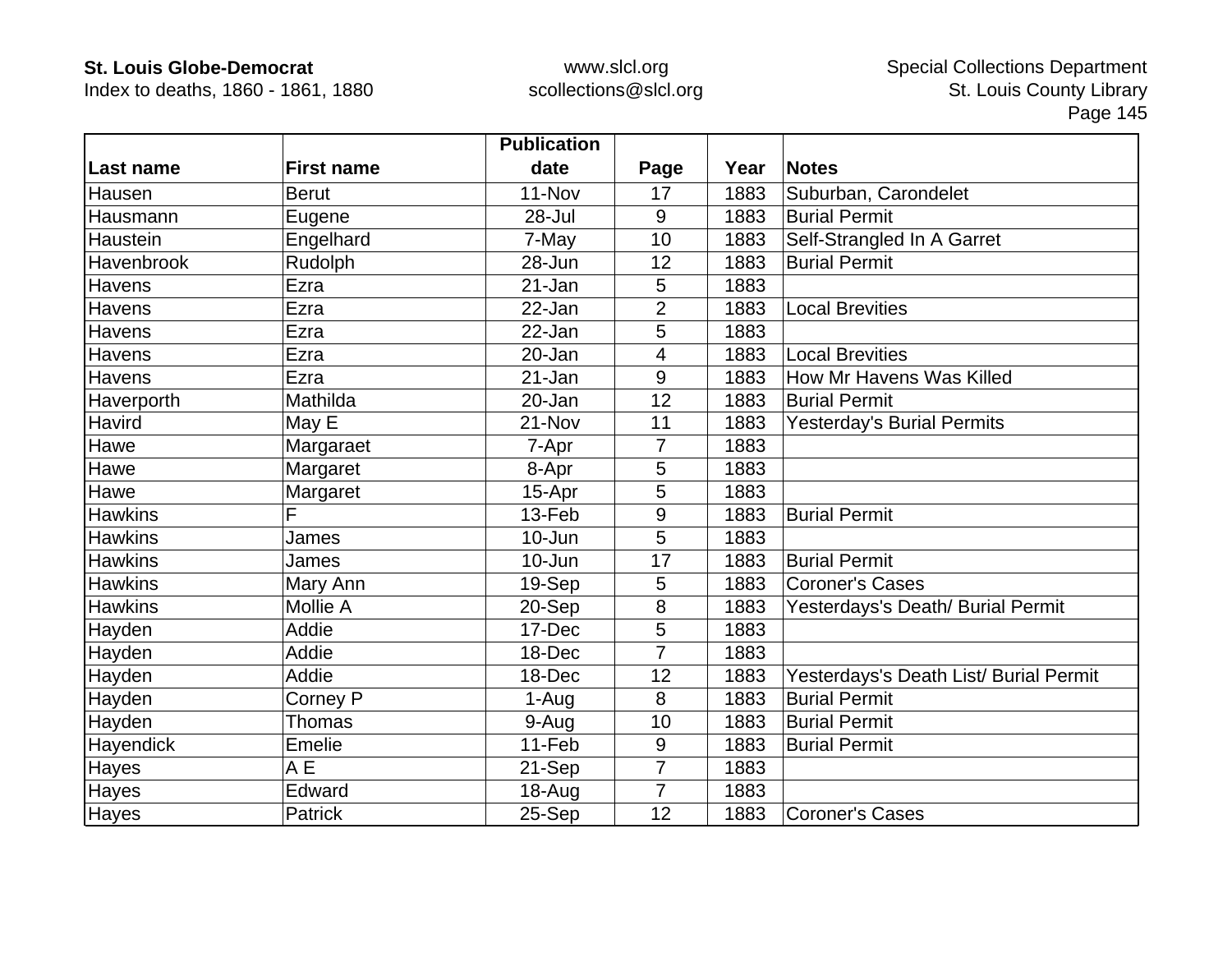Index to deaths, 1860 - 1861, 1880

|              |                     | <b>Publication</b> |                |      |                                        |
|--------------|---------------------|--------------------|----------------|------|----------------------------------------|
| Last name    | <b>First name</b>   | date               | Page           | Year | <b>Notes</b>                           |
| Hayes        | <b>Patrick</b>      | 26-Sep             | 7              | 1883 |                                        |
| Hayes        | Patrick             | 26-Sep             | 12             | 1883 | Coroner's Inquest                      |
| Hayes        | <b>Patrick</b>      | 26-Sep             | 12             | 1883 | Yesterdays's Death/ Burial Permit      |
| Hayes        | <b>Patrick</b>      | 25-Sep             | $\overline{7}$ | 1883 |                                        |
| Haynes       | Stephen C           | 28-Apr             | 11             | 1883 | <b>Burial Permit</b>                   |
| Haynes       | Stephen, Col        | 2-May              | 5              | 1883 | <b>Local Brevities</b>                 |
| Haynes       | Unknown             | 21-Sep             | 9              | 1883 | Yersterdays's Death/ Burial Permit     |
| <b>Hays</b>  | C M, Mrs            | 14-Apr             | 13             | 1883 | Suburban, East St Louis                |
| Hays         | <b>Catherine M</b>  | 13-Apr             | 7              | 1883 | Suburban, East St. Louis               |
| Hays         | Edward              | 19-Aug             | $\overline{7}$ | 1883 | Yesterday's Death/Burial Permit        |
| Hays         | John                | 6-Feb              | 12             | 1883 | <b>Burial Permit</b>                   |
| Hays         | Thomas              | 20-Feb             | 9              | 1883 | Suburban, St. Louis County             |
| Hayward      | Amy L               | 11-May             | 8              | 1883 | <b>Burial Permit</b>                   |
| Haywood      | Webster             | 18-Dec             | 12             | 1883 | Yesterdays's Death List/ Burial Permit |
| Hazard       | CH                  | 17-Apr             | 8              | 1883 | <b>Local Brevities</b>                 |
| Healey       | Bridge, Mrs         | 8-Apr              | 5              | 1883 |                                        |
| Healey       | <b>Bridget</b>      | 9-Apr              | 10             | 1883 | <b>Burial Permit</b>                   |
| Healey       | Bridget, Mrs        | 7-Apr              | $\overline{7}$ | 1883 |                                        |
| Healey       | Eva L               | 9-Oct              | 12             | 1883 | Yesterdays's Death/ Burial Permit      |
| Healey       | Margaret            | 9-Jan              | 8              | 1883 | <b>Burial Permit</b>                   |
| Heals        | Margaret            | 9-Jan              | 8              | 1883 | <b>Burial Permit</b>                   |
| Healy        | James               | 25-May             | 4              | 1883 | Victim Of The Ferryboat Duel           |
|              | Unknown, Mrs (Child |                    |                |      |                                        |
| <b>Healy</b> | Of)                 | 28-Mar             | 5              | 1883 | <b>Local Brevities</b>                 |
| Heanery      | Margaret            | 18-Jan             | 12             | 1883 | <b>Burial Permit</b>                   |
| Heaphey      | O(?)                | 1-Apr              | 5              | 1883 |                                        |
| Heaphy       | James               | 3-Apr              | 12             | 1883 | <b>Burial Permit</b>                   |
| Heath        | Samuel J            | 30-May             | 12             | 1883 | <b>Burial Permit</b>                   |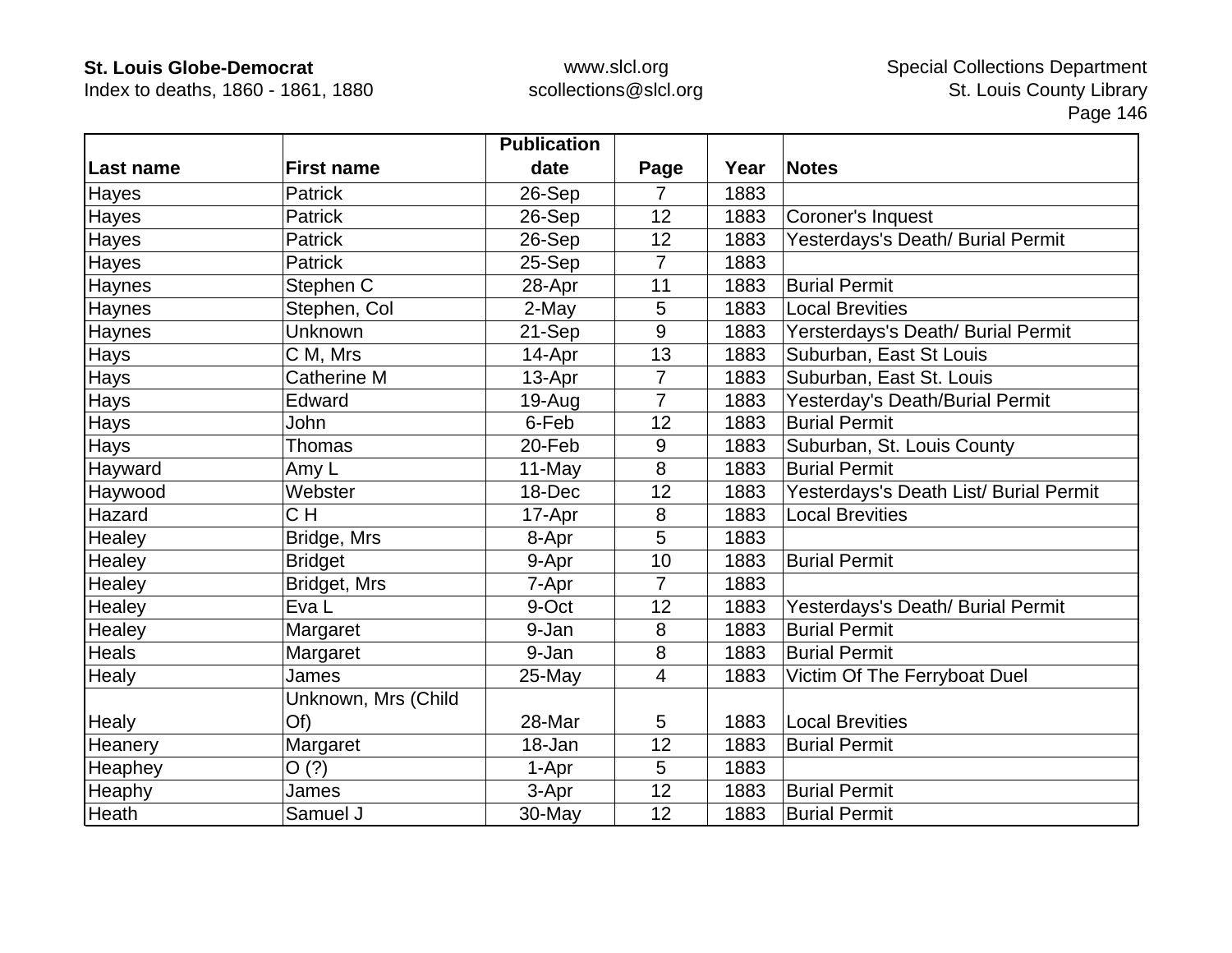Index to deaths, 1860 - 1861, 1880

|                  |                   | <b>Publication</b> |                |      |                                    |
|------------------|-------------------|--------------------|----------------|------|------------------------------------|
| Last name        | <b>First name</b> | date               | Page           | Year | <b>Notes</b>                       |
| <b>Heberer</b>   | Edward            | $21 - Aug$         | 8              | 1883 | Yesterday's Death/Burial Permit    |
| Heberlein        | Joanna            | 22-Aug             | 8              | 1883 | Yesterdays's Death/Burial Permit   |
| Heck             | Henry             | 8-Mar              | 12             | 1883 | <b>Burial Permit</b>               |
| <b>Heck</b>      | <b>Scott M</b>    | $25 -$ Jul         | 10             | 1883 | <b>Burial Permit</b>               |
| Hedge            | <b>Charles A</b>  | $26$ -Aug          | 9              | 1883 | Yesterdays's Death/Burial Permit   |
| Heeg             | Isabel            | $23 - Aug$         | 8              | 1883 | Yesterdays's Death/Burial Permit   |
| Heep             | John              | 11-Oct             | $\overline{4}$ | 1883 | <b>Local Brevities</b>             |
| Heep             | John              | 11-Oct             | $\overline{7}$ | 1883 |                                    |
| Heep             | John              | 12-Oct             | 11             | 1883 | Yesterdays's Death/ Burial Permit  |
| Heer             | Emilly            | $13 - Jun$         | 12             | 1883 | <b>Burial Permit</b>               |
| Heer             | Frank             | 12-Feb             | 2              | 1883 | Died in the Belfry                 |
| Heffernan        | Dan               | 27-Jan             | 12             | 1883 | <b>Criminal Courts</b>             |
| Heffernan        | <b>Thomas</b>     | 9-Sep              | 8              | 1883 |                                    |
| Heffernan        | Thomas            | 10-Sep             | 5              | 1883 |                                    |
| Hegrand          | Gus               | 18-Jan             | 12             | 1883 | <b>Burial Permit</b>               |
| Hehmann          | Carl Wm           | 6-Oct              | 14             | 1883 | Yesterdays's Deaths/ Burial Permit |
| Heian            | <b>Bridget</b>    | 13-Feb             | 9              | 1883 | <b>Burial Permit</b>               |
| <b>Heick</b>     | Willie            | 3-May              | 12             | 1883 | <b>Burial Permit</b>               |
| Heidenreich      | Johan             | 19-Jun             | 12             | 1883 | <b>Burial Permit</b>               |
| Heike            | Schimon           | 1-Feb              | 12             | 1883 | <b>Burial Permit</b>               |
| Heilbrader       | Anna M            | 20-Mar             | 11             | 1883 | <b>Burial Permit</b>               |
| Heim             | Michael           | 25-May             | 5              | 1883 |                                    |
| Heim             | Michael           | $26$ -May          | 5              | 1883 |                                    |
| Heim             | Michael           | 26-May             | 8              | 1883 | Suburban, East St Louis            |
| Heimstreet       | <b>Charles S</b>  | 30-Dec             | 5              | 1883 |                                    |
| Heimstreet       | <b>Charles S</b>  | 31-Dec             | 5              | 1883 |                                    |
| Heinberg         | Heinrich          | 3-Apr              | 12             | 1883 | <b>Burial Permit</b>               |
| <b>Heinbrock</b> | Oscar             | 28-Oct             | 18             | 1883 | Yesterdays's Death/ Burial Permit  |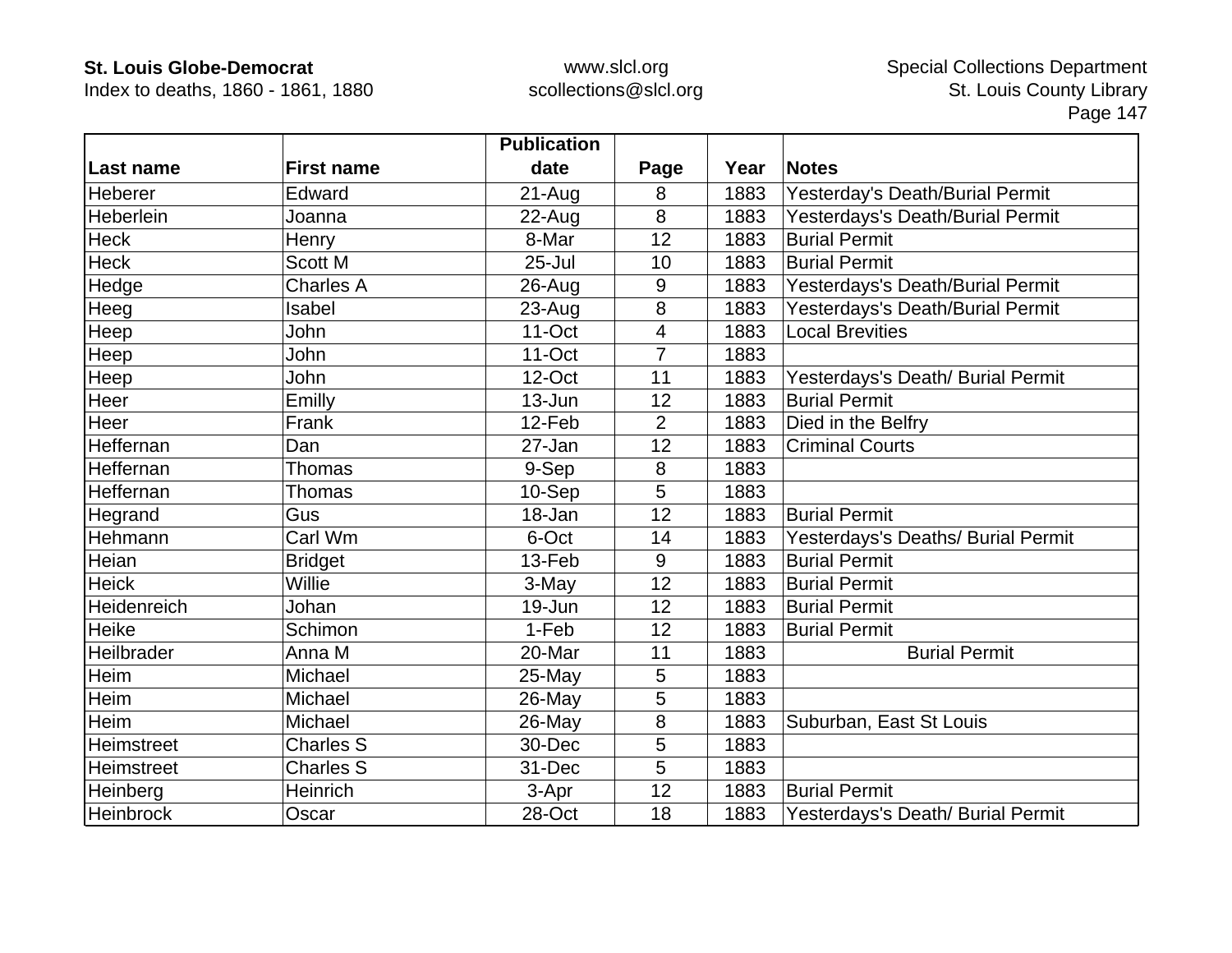Index to deaths, 1860 - 1861, 1880

|                  |                   | <b>Publication</b> |                |      |                                        |
|------------------|-------------------|--------------------|----------------|------|----------------------------------------|
| Last name        | <b>First name</b> | date               | Page           | Year | <b>Notes</b>                           |
| Heinen           | G W               | 2-Sep              | 11             | 1883 | Yesterdays's Death/ Burial Permit      |
| Heinen           | George            | 1-Sep              | $\overline{7}$ | 1883 |                                        |
| Heinen           | Michael           | 5-Sep              | 5              | 1883 |                                        |
| Heiner           | Michael           | 6-Sep              | 8              | 1883 | Yesterdays's Death/ Burial Permit      |
| <b>Heinkel</b>   | John              | $25 -$ Jul         | 5              | 1883 |                                        |
| Heinkel          | John              | 26-Jul             | 5              | 1883 |                                        |
| Heinkel          | John              | 26-Jul             | 8              | 1883 | <b>Burial Permit</b>                   |
| Heinz            | John G, Mr        | $25 -$ Jul         | 3              | 1883 | <b>Local Brevities</b>                 |
| Heinz            | Maria B           | 4-Nov              | 17             | 1883 | Yesterdays's Death/ Burial Permit      |
| Heinzelman       | Charlie           | 23-Sep             | 10             | 1883 | Suburban, Belleville                   |
| Heising          | Freddereca        | 6-Feb              | 7              | 1883 |                                        |
| Heislen          | Fred              | 4-May              | 10             | 1883 | <b>Burial Permit</b>                   |
| <b>Heitbrink</b> | Hermann           | 6-Nov              | $\overline{7}$ | 1883 |                                        |
| <b>Heitbrink</b> | Hermann           | 7-Nov              | 7              | 1883 |                                        |
| <b>Heitbrink</b> | Hermann           | 8-Nov              | 7              | 1883 |                                        |
| <b>Heitbrink</b> | Hermann           | 8-Nov              | 12             | 1883 | Yesterdays's Death/ Burial Permit      |
| <b>Heithaus</b>  | Josephine         | 24-Nov             | 7              | 1883 |                                        |
| <b>Heithaus</b>  | Josephine         | 25-Nov             | 5              | 1883 |                                        |
| <b>Heithaus</b>  | Josephine         | 25-Nov             | 20             | 1883 | Yesterdays's Death List/ Burial Permit |
| Heitzelberger    | Margaret H        | 28-Sep             | 10             | 1883 | Yesterdays's Death/ Burial Permit      |
| Heizger          | Mary A            | 6-Jun              | 11             | 1883 | <b>Burial Permit</b>                   |
| Helan            | <b>Bridget</b>    | 11-Feb             | 5              | 1883 |                                        |
| Helan            | <b>Bridgit</b>    | 12-Feb             | 5              | 1883 |                                        |
| Heldmann         | <b>HCF</b>        | $26$ -May          | 9              | 1883 | <b>Burial Permit</b>                   |
| Heldt            | Frieda            | 18-Oct             | 12             | 1883 | Yesterdays's Death/ Burial Permit      |
| Heligoth         | Katherine E       | 24-May             | 12             | 1883 | <b>Burial Permit</b>                   |
| Heliman          | George            | 3-Apr              | 12             | 1883 | <b>Burial Permit</b>                   |
| Helimuth         | Julius E          | 8-Sep              | 9              | 1883 | Yesterdays's Death/ Burial Permit      |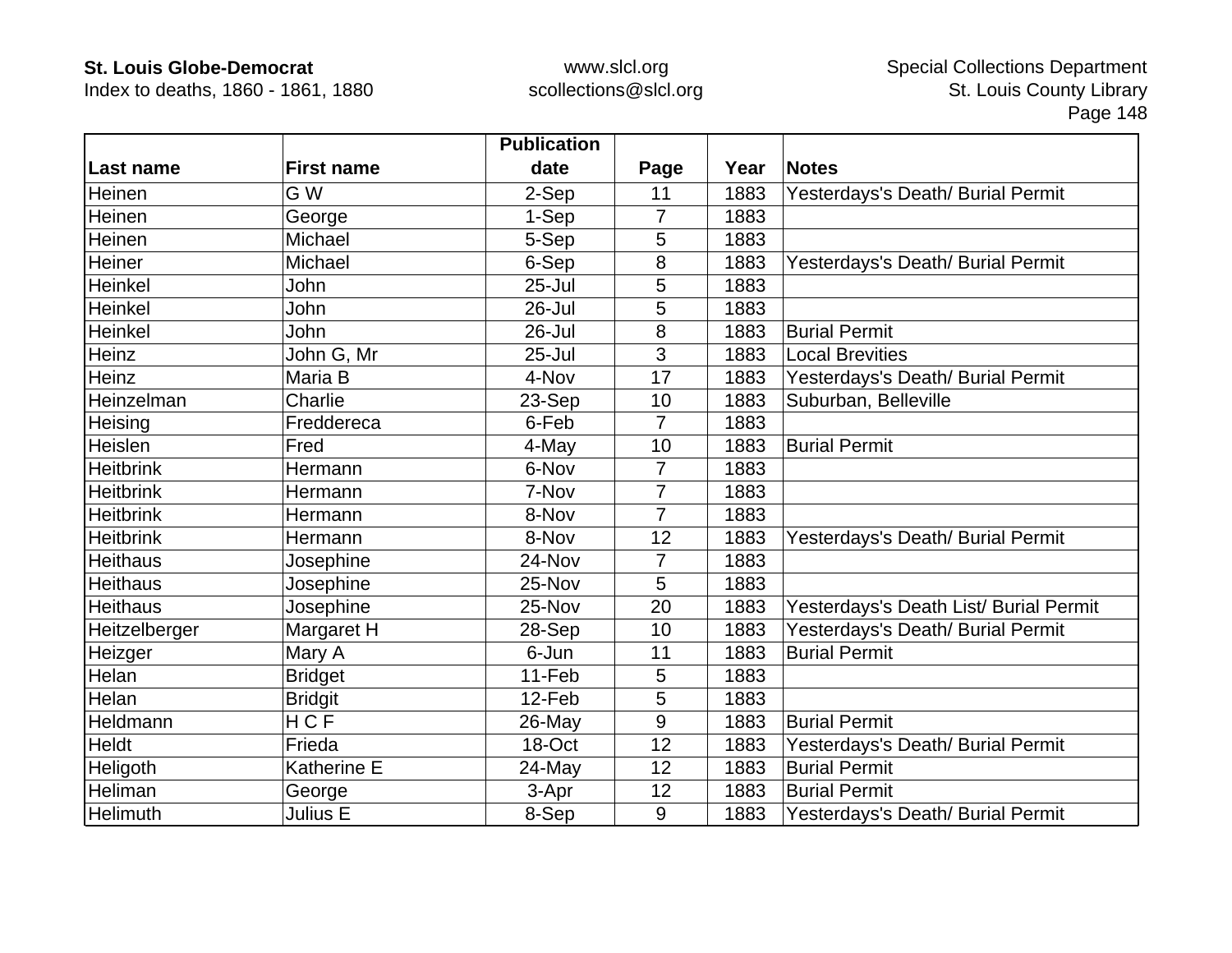Index to deaths, 1860 - 1861, 1880

|                   |                   | <b>Publication</b> |                |      |                                   |
|-------------------|-------------------|--------------------|----------------|------|-----------------------------------|
| Last name         | <b>First name</b> | date               | Page           | Year | <b>Notes</b>                      |
| Helker            | August            | 9-Feb              | 10             | 1883 | <b>Burial Permit</b>              |
| Heller            | Caroline          | 6-Sep              | 8              | 1883 | Yesterdays's Death/ Burial Permit |
| Hellman           | Louise            | 7-Feb              | 10             | 1883 | <b>Burial Permit</b>              |
| Hellman           | Sophie            | 30-Jan             | 11             | 1883 | <b>Burial Permit</b>              |
| Hellmann          | Gerhard           | 8-May              | 12             | 1883 | <b>Burial Permit</b>              |
| <b>Hellweek</b>   | Joseph            | 29-Mar             | 12             | 1883 | <b>Burial Permit</b>              |
| Helman            | Annie P           | 18-Sep             | 12             | 1883 | Yesrerdays's Death/ Burial Pemit  |
| Helmbacher        | <b>Barbara</b>    | 26-Sep             | $\overline{7}$ | 1883 |                                   |
| Helmbacher        | <b>Barbara</b>    | 27-Sep             | 12             | 1883 | Yesterdays's Death/ Burial Permit |
| Helmer            | Pearl             | 16-Sep             | 8              | 1883 |                                   |
| <b>Helmerichs</b> | Albert J          | 17-Apr             |                | 1883 |                                   |
| <b>Helmerichs</b> | Albert J          | 17-Apr             | 11             | 1883 | Death of Albert J Helmerichs      |
| <b>Helmerichs</b> | Albert J          | 18-Apr             | 7              | 1883 |                                   |
| <b>Helmes</b>     | Henry             | 28-Oct             | 18             | 1883 | Yesterdays's Death/ Burial Permit |
| <b>Helmich</b>    | Chas Henry Wm     | 13-Mar             | 7              | 1883 |                                   |
| Helmich           | Louise Zippel     | 2-Dec              | 8              | 1883 |                                   |
| <b>Helmich</b>    | Louise Zippei     | 1-Dec              | 7              | 1883 |                                   |
| Helmich           | Susan P           | 5-Jun              | $\overline{4}$ | 1883 | <b>Burial Permit</b>              |
| <b>Helwick</b>    | Charles H W       | 14-Mar             | 12             | 1883 | <b>Burial Permit</b>              |
| Hemen             | <b>Adeline E</b>  | $23 - Aug$         | 8              | 1883 | Yesterdays's Death/Burial Permit  |
| Hemenway          | A <sub>E</sub>    | $22$ -Aug          | 5              | 1883 |                                   |
| Hemmer            | Pearl             | 17-Sep             | 5              | 1883 |                                   |
| Hemminghaus       | Wilhelmina        | 2-Nov              | 11             | 1883 | Yesterdays's Death/ Burial Permit |
| Hemp              | <b>Mrs</b>        | 28-Nov             | 4              | 1883 | Suburban, East St Louis           |
| Hendee            | F M, Mrs          | 17-Mar             | $\overline{7}$ | 1883 |                                   |
| Henderson         | Daniel            | 28-Jun             | 4              | 1883 | Death Of Daniel Henderson         |
| Henderson         | David             | 14-Oct             | 18             | 1883 | Yesterday's Death/ Burial Permit  |
| Henderson         | Frank             | 30-Sep             | 19             | 1883 | Yesterdays's Death/ Burial Permit |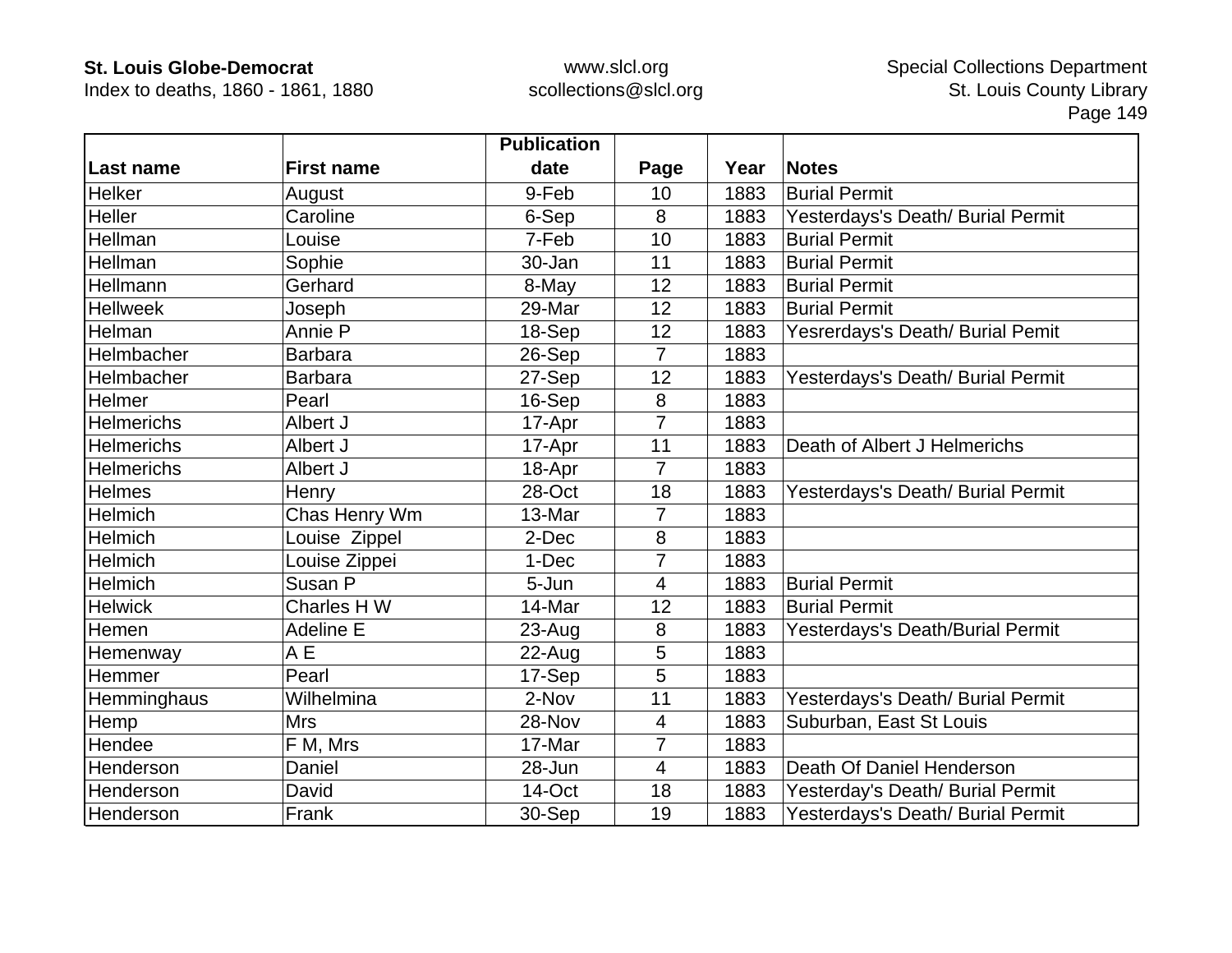Index to deaths, 1860 - 1861, 1880

|                  |                   | <b>Publication</b> |                |      |                                         |
|------------------|-------------------|--------------------|----------------|------|-----------------------------------------|
| Last name        | <b>First name</b> | date               | Page           | Year | Notes                                   |
| Henderson        | Grace             | 13-Jun             | 12             | 1883 | <b>Burial Permit</b>                    |
| Henderson        | Mary              | 12-Jun             | 9              | 1883 | <b>Burial Permit</b>                    |
|                  |                   |                    |                |      | Death's Doings, Funeral of Robert       |
| Henderson        | Robert            | 16-Jun             | $\overline{2}$ | 1883 | Henderson                               |
| Henderson        | Wm                | 30-May             | $\overline{4}$ | 1883 | <b>Mining Riots</b>                     |
| Henderson        | Wm                | 31-May             | $\overline{7}$ | 1883 | <b>Dead Miner</b>                       |
| <b>Hendricks</b> | <b>Blanche D</b>  | 21-Dec             | 11             | 1883 | Yesterdays's Death List/ Burial Permit  |
| <b>Hendricks</b> | John T            | 10-Jun             | 17             | 1883 | <b>Burial Permit</b>                    |
| <b>Hendricks</b> | M                 | 30-Dec             | 9              | 1883 | Yesterdays's Death List/ Burial Permit  |
| <b>Hendricks</b> | Spencer           | 29-Jun             | 8              | 1883 | <b>Local Brevities</b>                  |
| <b>Hendricks</b> | Spencer           | $1-Jul$            | 9              | 1883 | <b>Burial Permit</b>                    |
| Heney            | John              | $13 - Jun$         | 12             | 1883 | <b>Burial Permit</b>                    |
| Henke            | Henry             | 9-Jan              | 8              | 1883 | <b>Burial Permit</b>                    |
| Henkle           | <b>Benson N</b>   | 6-Feb              | 6              | 1883 | Death of Od Settlers; Decatur, Illinois |
| Henley           | Elizabeh          | 4-Mar              | 8              | 1883 |                                         |
| Henley           | Elizabeth         | 6-Mar              | 12             | 1883 | <b>Burial Permit</b>                    |
| Henley           | Elizabeth         | 5-Mar              | 5              | 1883 |                                         |
| Henley           | Elizabeth, Mrs    | 4-Mar              | 7              | 1883 | <b>Local Brevities</b>                  |
| Henley           | Elizabeth, Mrs    | 7-Mar              | 6              | 1883 | <b>Local Brevities</b>                  |
| Henly            | Samuel            | 22-Apr             | 7              | 1883 | <b>Local Brevities</b>                  |
| Henly            | Samuel, Judge     | 22-Apr             | $\overline{7}$ | 1883 |                                         |
| Henly            | Samuel, Judge     | 23-Apr             | 5              | 1883 |                                         |
| Hennely          | Julia             | 29-Aug             | 8              | 1883 | Yesterdays's Death/Burial Permit        |
| Hennen           | Cara, Mrs         | 7-May              | 5              | 1883 |                                         |
| Hennen           | Cara, Mrs         | 8-May              | 7              | 1883 |                                         |
| Hennen           | Minnie            | 22-Apr             | $\overline{7}$ | 1883 |                                         |
| Hennessey        | Catherine         | 29-Nov             | 12             | 1883 | Yesterdays's Death List/ Burial Permit  |
| Hennessey        | Elizabeth         | 16-Nov             | 12             | 1883 | Yesterdays's Death/ Burial Permit       |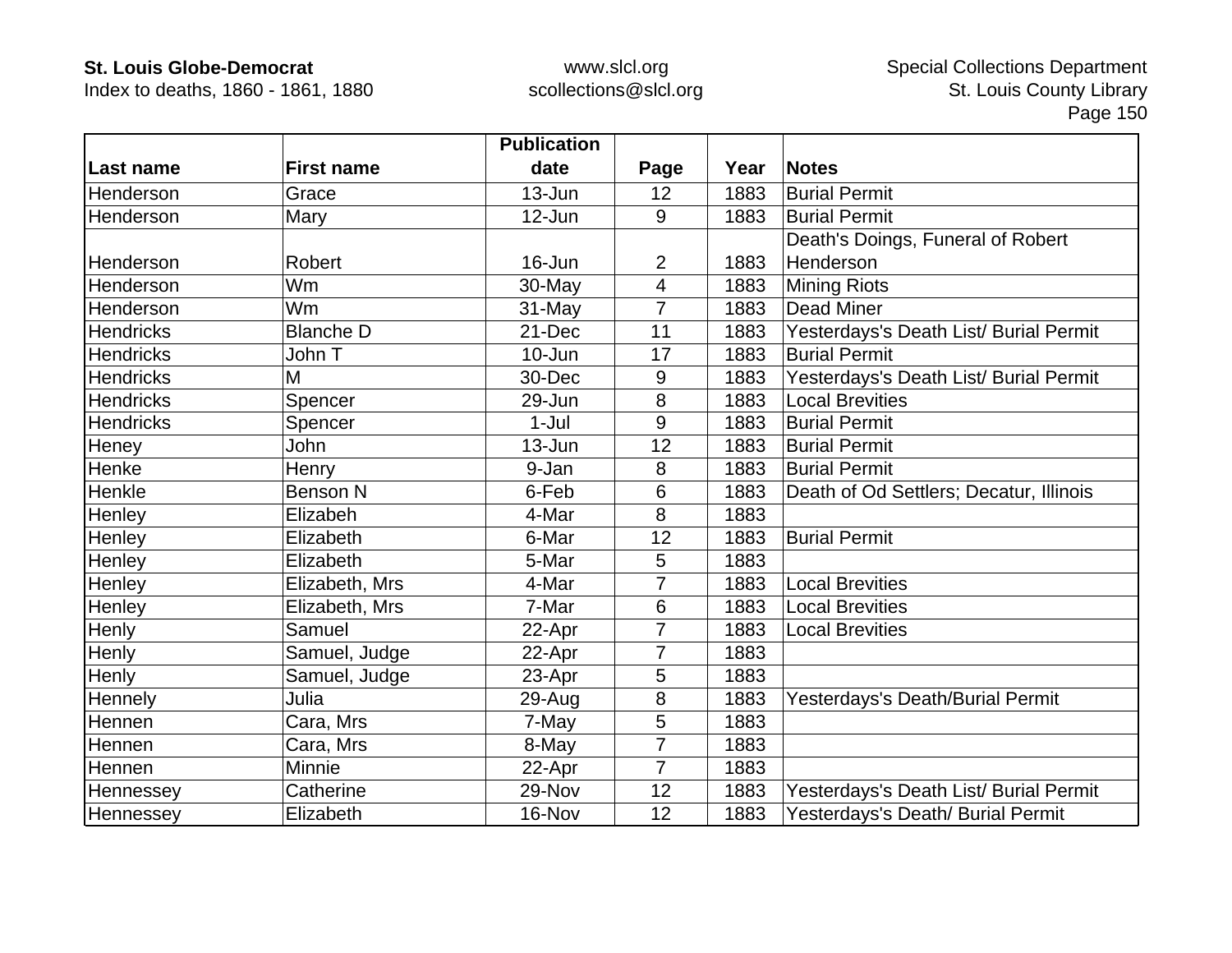Index to deaths, 1860 - 1861, 1880

|                 |                   | <b>Publication</b> |                |      |                                        |
|-----------------|-------------------|--------------------|----------------|------|----------------------------------------|
| Last name       | <b>First name</b> | date               | Page           | Year | <b>Notes</b>                           |
| Hennessey       | Samuel J          | 3-Jun              | 10             | 1883 | <b>Burial Permit</b>                   |
| Hennessy        | Annie             | $14$ -Jul          | 12             | 1883 | <b>Burial Permit</b>                   |
| Hennessy        | Mary, Mrs         | 8-Apr              | 5              | 1883 |                                        |
| Henning         | Julia F           | 9-Jan              | 8              | 1883 | <b>Burial Permit</b>                   |
| Hennisey        | Catherine         | 28-Nov             | $\overline{7}$ | 1883 |                                        |
| Hennisey        | Catherine         | 29-Nov             | 7              | 1883 |                                        |
| Henrich         | Apollonia         | 1-Aug              | 8              | 1883 | <b>Burial Permit</b>                   |
| Henry           | Ed                | 3-Mar              | 12             | 1883 | Suburban, East St Louis                |
| Henschen        | Louise            | 21-Jan             | 5              | 1883 |                                        |
| Henschen        | Louise            | 22-Jan             | 5              | 1883 |                                        |
| Henschen        | Louise            | 23-Jan             |                | 1883 |                                        |
| Hensel          | George            | 27-Nov             | 8              | 1883 | Yesterdays's Death List/ Burial Permit |
| Hensey          | Alice M           | 23-Jul             | 5              | 1883 |                                        |
| Hensey          | Alice M           | 24-Jul             | 5              | 1883 |                                        |
| Hensler         | Frank             | 28-Dec             |                | 1883 | Suburban, Clayton                      |
| Hensley         | Alex              | 7-Jun              | 6              | 1883 | <b>Alex Hensley</b>                    |
| Hensley         | <b>Charles</b>    | 12-Jun             | 9              | 1883 | <b>Burial Permit</b>                   |
| Henson          | <b>Berndt</b>     | 13-Nov             | 12             | 1883 | Yesterdays's Death/ Burial Permit      |
| Henson          | John              | 4-Feb              | 5              | 1883 |                                        |
| Henson          | <b>John</b>       | 4-Feb              | 9              | 1883 | <b>Burial Permit</b>                   |
| Henson          | John              | 5-Feb              | 5              | 1883 |                                        |
| Herberger       | Ignatz            | $19-Au$ g          | $\overline{7}$ | 1883 | Yesterday's Death/Burial Permit        |
| <b>Herbert</b>  | Emma              | 27-May             | 17             | 1883 | <b>Burial Permit</b>                   |
| <b>Herbert</b>  | Michael           | 19-Dec             | 3              | 1883 | Yesterdays's Death List/ Burial Permit |
| <b>Hercules</b> | Rose B            | 6-Feb              | 12             | 1883 | <b>Burial Permit</b>                   |
| Herdebach       | <b>Bernard</b>    | 4-Nov              | 20             | 1883 | <b>Coroner's Cases</b>                 |
| Herdleia        | Chas F            | 29-Apr             | 17             | 1883 | <b>Burial Permit</b>                   |
| Herdlein        | <b>Charles F</b>  | 29-Apr             | $\overline{7}$ | 1883 | <b>Local Brevities</b>                 |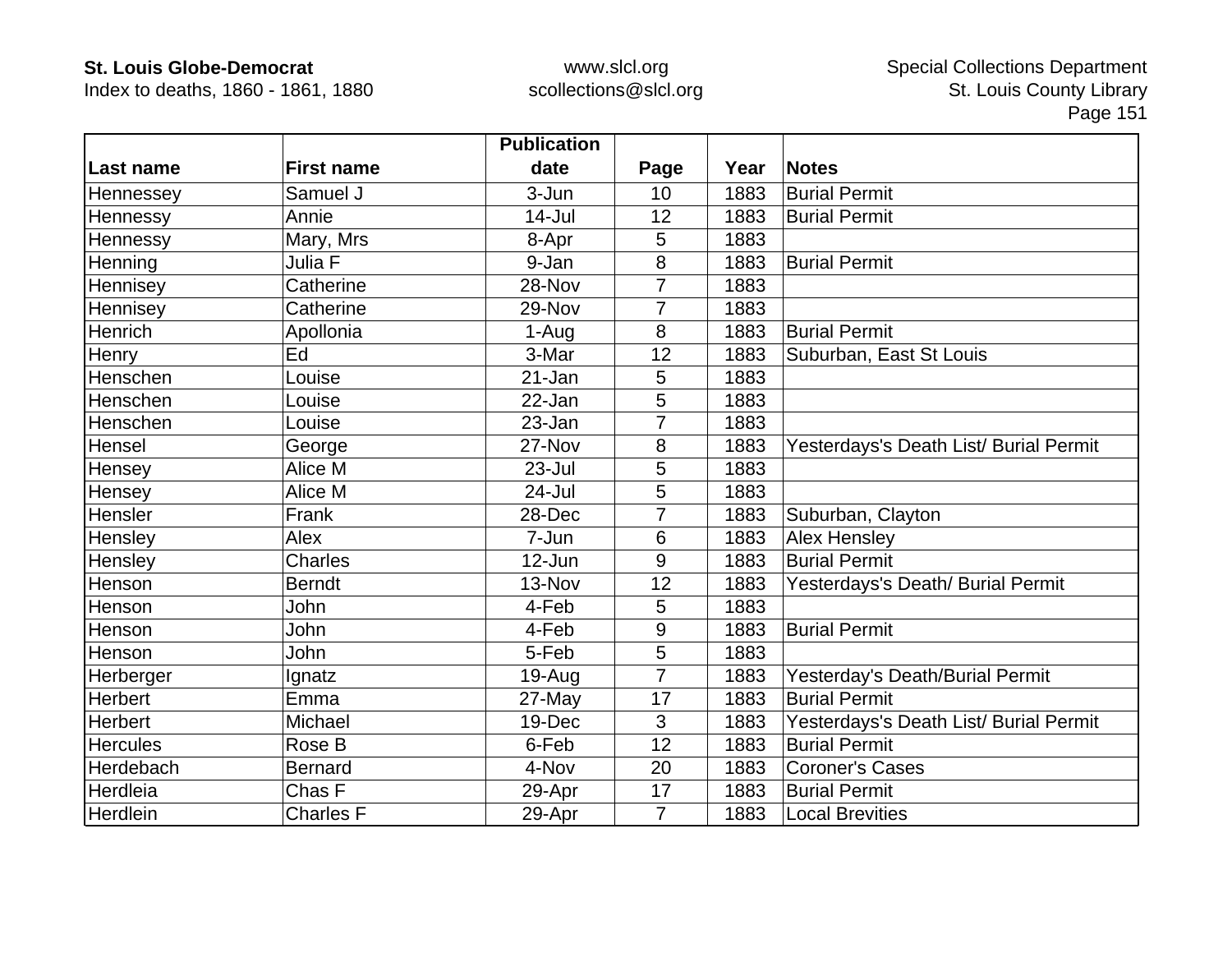Index to deaths, 1860 - 1861, 1880

|              |                   | <b>Publication</b> |                |      |                                        |
|--------------|-------------------|--------------------|----------------|------|----------------------------------------|
| Last name    | <b>First name</b> | date               | Page           | Year | <b>Notes</b>                           |
| Herfurth     | Guy A             | 17-Jul             | 8              | 1883 | <b>Burial Permit</b>                   |
| Herka        | Frank             | 15-Feb             | 9              | 1883 | <b>Burial Permit</b>                   |
| Herman       | Anton             | 8-Jul              | 11             | 1883 | <b>Burial Permit</b>                   |
| Herman       | Geroge            | 9-Dec              | 19             | 1883 | Yesterdays's Death List/ Burial Permit |
| Herman       | Josephine         | 23-Nov             | 9              | 1883 | Yesterday's Burial Permits             |
| Herman, Jr   | Joseph            | 3-Apr              | $\overline{7}$ | 1883 |                                        |
| Hermann      | George            | 19-Sep             | 7              | 1883 | Yesterdays's Deaths/ Burial Permit     |
| Hermann      | Joseph            | 4-Apr              | 12             | 1883 | <b>Burial Permit</b>                   |
| Hermann      | Louisa            | 7-Feb              | 10             | 1883 | <b>Burial Permit</b>                   |
| Hermann      | Maria             | 29-Aug             | 8              | 1883 | Yesterdays's Death/ Burial Permit      |
| Herndon      | Chas              | 18-Mar             | 3              | 1883 | <b>Local Brevities</b>                 |
| Herndon      | Ollie             | 2-Oct              | 9              | 1883 | Yesterdays's Death/ Burial Perm        |
| Hernodan     | Charles           | 20-Mar             | 11             | 1883 | <b>Burial Permit</b>                   |
| Herr         | Frank             | 13-Feb             | 9              | 1883 | <b>Burial Permit</b>                   |
| Herr         | Frank             | 13-Feb             | 9              | 1883 | Death in the Belfry                    |
| Herre        | Laura             | 18-Sep             | 12             | 1883 | Yesterdays's Dearh/Burial Permit       |
| Herrgot      | Kate              | 10-Sep             | 3              | 1883 | <b>Local Brevities</b>                 |
| Herrington   | Lucius C          | 30-Jun             | 12             | 1883 | <b>Burial Permit</b>                   |
| Herrmann     | John E            | 3-Jul              | $\overline{7}$ | 1883 |                                        |
| Herrmann     | John E            | 4-Jul              | 5              | 1883 |                                        |
| Herrmann, Jr | Joseph            | 4-Apr              | $\overline{7}$ | 1883 |                                        |
| Hertel       | Paul              | 30-May             | 12             | 1883 | <b>Burial Permit</b>                   |
| Herthel      | Madelaine, Mrs    | 12-Nov             | $\overline{2}$ | 1883 | Anger, a Fit and Death                 |
| Hertwig      | Lizette           | 13-Apr             | 10             | 1883 | <b>Burial Permit</b>                   |
| Hertzfeld    | August            | 12-Sep             | 11             | 1883 | Yesterdays's Death/ Burial Permit      |
| Hervey       | Morinda C         | 29-Sep             | 13             | 1883 | Yesterdays's Death/ Burial Permit      |
| Herzig       | John H            | 7-Jul              | 5              | 1883 | <b>Burial Permit</b>                   |
| Hesch        | Albert            | 19-Jul             | 8              | 1883 | <b>Burial Permit</b>                   |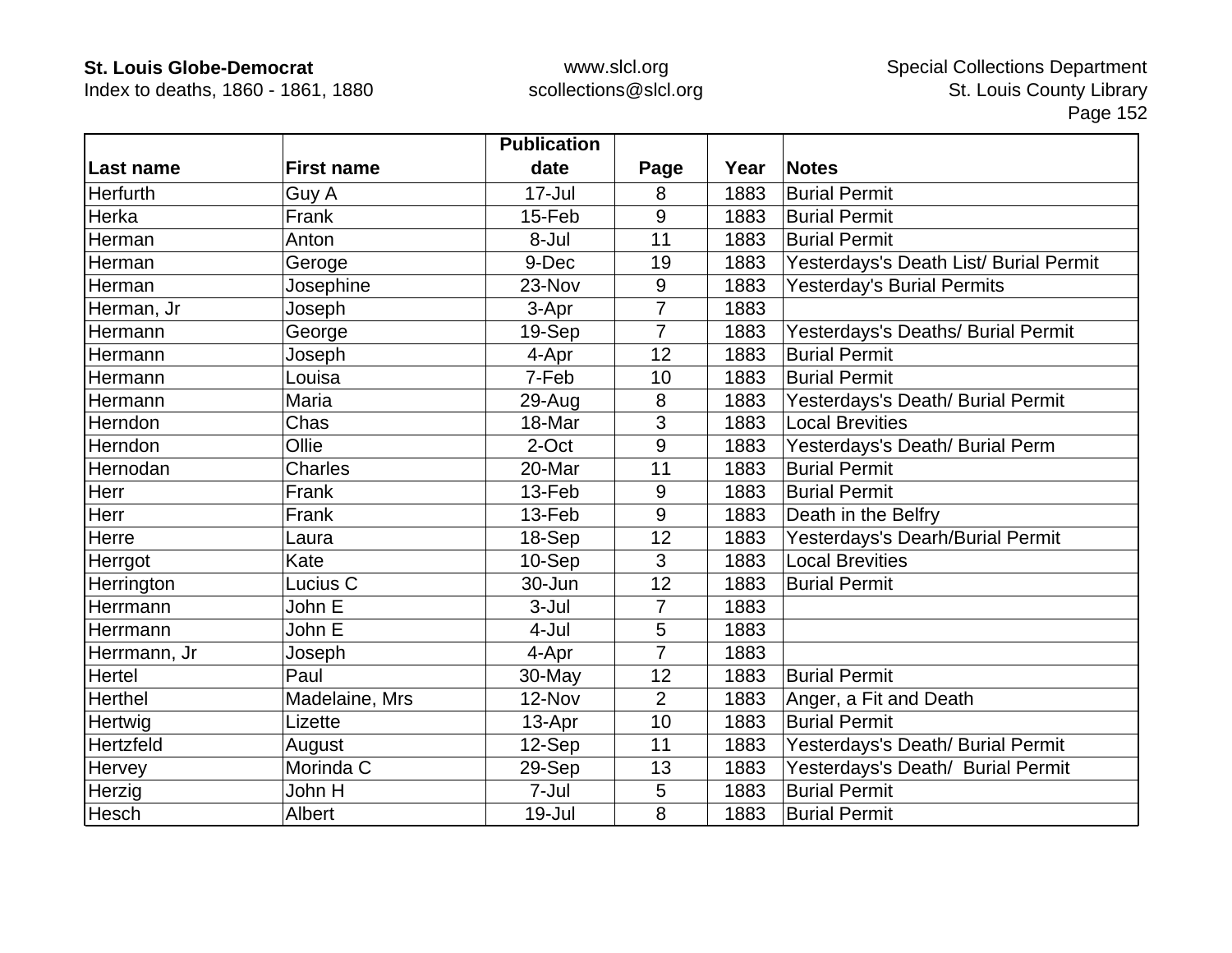Index to deaths, 1860 - 1861, 1880

|                |                      | <b>Publication</b> |                |      |                                        |
|----------------|----------------------|--------------------|----------------|------|----------------------------------------|
| Last name      | <b>First name</b>    | date               | Page           | Year | <b>Notes</b>                           |
| <b>Hess</b>    | Henry                | 7-Sep              | 8              | 1883 | Yesterdays's Death/ Burial Permit      |
| <b>Hess</b>    | Mina                 | 19-Dec             | 3              | 1883 | Yesterdays's Death List/ Burial Permit |
| Hessbacher     | August               | 16-Oct             | 12             | 1883 | Yesterdays's Death/ Burial Permit      |
| Hessel         | John                 | 27-Mar             | 8              | 1883 | <b>Burial Permit</b>                   |
| Hesser         | <b>Thorton Lewis</b> | $10 - Dec$         | 5              | 1883 |                                        |
| Hesser         | <b>Thorton Lewis</b> | 11-Dec             | 9              | 1883 | Yesterdays's Death List/ Burial Permit |
| Hett           | John                 | 11-Apr             | 9              | 1883 | <b>Burial Permit</b>                   |
| Hetzel         | Wm                   | 4-Dec              | 11             | 1883 | Yesterdays's Death List/ Burial Permit |
| Heuer          | Emma                 | 1-Jun              | 6              | 1883 | <b>Burial Permit</b>                   |
| Heuer          | Margaretha Louisa    | 4-Sep              | 8              | 1883 | Yesterdays's Death/ Burial Permit      |
| Heun           | Phillup              | 3-Oct              | 3              | 1883 | Yesterdays's Death/ Burial Permit      |
| Heuser         | Catherine            | 6-Mar              | 12             | 1883 | <b>Burial Permit</b>                   |
| <b>Hewitt</b>  | Elizabeth            | 2-Nov              | $\overline{7}$ | 1883 |                                        |
| <b>Hewitt</b>  | Elizabeth            | 2-Nov              | 11             | 1883 | Yesterdays's Death/ Burial Permit      |
| Heyde          | Henry                | 5-Dec              | 12             | 1883 | Yesterdays's Death List/ Burial Permit |
| Heydel         | Willie               | 3-Apr              | 12             | 1883 | <b>Burial Permit</b>                   |
| Heydt          | Ernst F              | 24-Jun             | 16             | 1883 | <b>Burial Permit</b>                   |
| Heydt          | John R               | 20-Nov             | 9              | 1883 | <b>Yesterday's Burial Permits</b>      |
| Heyer          | Ada                  | 23-Mar             | 10             | 1883 | <b>Burial Permit</b>                   |
| Heyer          | Ida                  | 22-Mar             | 7              | 1883 |                                        |
| Heyers         | Ida, Mrs             | 22-Mar             | 8              | 1883 | <b>Local Brevities</b>                 |
| Heysing        | Fredrika             | 7-Feb              | 10             | 1883 | <b>Burial Permit</b>                   |
| <b>Hibbird</b> | Mary, Mrs            | 1-Apr              | 5              | 1883 |                                        |
| Hickel         | Lina                 | 24-May             | $\overline{7}$ | 1883 |                                        |
| Hickel         | Lina                 | 27-May             | 17             | 1883 | <b>Burial Permit</b>                   |
| Hickev         | Annie                | 19-Aug             | $\overline{7}$ | 1883 | Yesterday's Death/Burial Permit        |
| Hickev         | Julia                | 20-Feb             | 12             | 1883 | <b>Burial Permit</b>                   |
| Hickey         | Mary                 | 23-Oct             | 8              | 1883 | Yesterdays's Death/ Burial Permit      |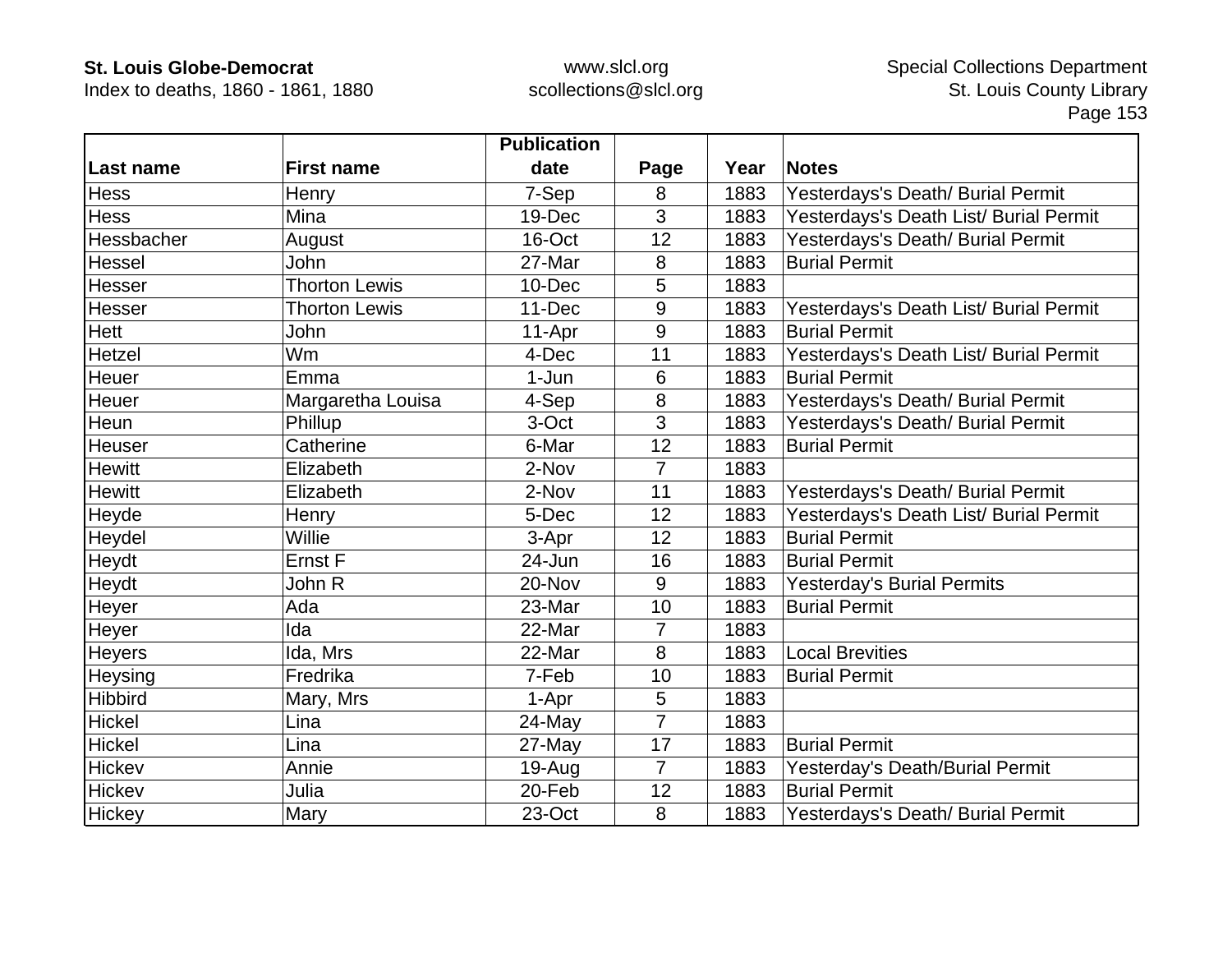Index to deaths, 1860 - 1861, 1880

|                |                   | <b>Publication</b> |                |      |                                        |
|----------------|-------------------|--------------------|----------------|------|----------------------------------------|
| Last name      | <b>First name</b> | date               | Page           | Year | <b>Notes</b>                           |
| Hickey         | William A         | 25-Jan             | 12             | 1883 | <b>Burial Permit</b>                   |
| Hickman        | Philomena         | 27-Feb             | 11             | 1883 | <b>Burial Permit</b>                   |
| Hickman        | Philomien         | 25-Feb             | 8              | 1883 |                                        |
| <b>Hickott</b> | Charlotte         | 15-Feb             | 9              | 1883 | <b>Burial Permit</b>                   |
| <b>Hicks</b>   | Fanny             | 28-Apr             | 11             | 1883 | <b>Burial Permit</b>                   |
| <b>Hicks</b>   | John D            | 15-Apr             | $\overline{7}$ | 1883 | <b>Drowned</b>                         |
| <b>Hicks</b>   | John D            | 25-Apr             | 8              | 1883 | <b>Local Brevities</b>                 |
| <b>Hicks</b>   | Joseph D          | 26-Apr             | 8              | 1883 | <b>Local Brevities</b>                 |
| <b>Hicks</b>   | Joshua D          | 26-Apr             | 12             | 1883 | <b>Burial Permit</b>                   |
| <b>Hicks</b>   | Lucy              | 18-Dec             | 12             | 1883 | Yesterdays's Death List/ Burial Permit |
| <b>Hicks</b>   | <b>Mollie</b>     | 22-Jun             | 9              | 1883 | <b>Burial Permit</b>                   |
| Hiegar         | John              | 22-May             | 9              | 1883 | <b>Burial Permit</b>                   |
| Hieger         | Anna              | 28-Mar             | 12             | 1883 | <b>Burial Permit</b>                   |
| Hieger         | Francisca         | 25-May             | 10             | 1883 | <b>Burial Permit</b>                   |
| Hieger         | Herman            | 29-May             | 10             | 1883 | <b>Burial Permit</b>                   |
| Hiemenz        | Henry             | 30-Oct             | 5              | 1883 | Death of Hy Hiemenz                    |
| Hiemenz        | Henry             | 30-Oct             | $\overline{7}$ | 1883 |                                        |
| Hiemenz        | Henry             | 31-Oct             | $\overline{7}$ | 1883 |                                        |
| <b>Higgins</b> | Hanora            | 30-Sep             | 19             | 1883 | Yesterdays's Death/ Burial Permit      |
| <b>Higgins</b> | Michael           | 16-Sep             | 9              | 1883 | Yesterdays's Death/ Burial Permit      |
| Higgins        | Peter, Mrs        | 28-May             | $\overline{2}$ | 1883 | Death's Doings                         |
| High           | Willie H          | 22-Feb             | 12             | 1883 | <b>Burial Permit</b>                   |
| Highland       | Fred              | 22-Oct             | $\overline{2}$ | 1883 | <b>Local Brevities</b>                 |
| Highland       | Kate              | 17-Nov             | 9              | 1883 | Yesterdays's Death/ Burial Permit      |
| Hight          | Wm P, Capt        | 3-May              | $\overline{7}$ | 1883 |                                        |
| <b>Hight</b>   | Wm P, Capt        | 4-May              | 10             | 1883 | <b>Burial Permit</b>                   |
| Hildebrand     | Oliver H          | 8-Jul              | 11             | 1883 | <b>Burial Permit</b>                   |
| Hildebrand     | Ollie             | 7-Jul              | 8              | 1883 | Death By Drowning                      |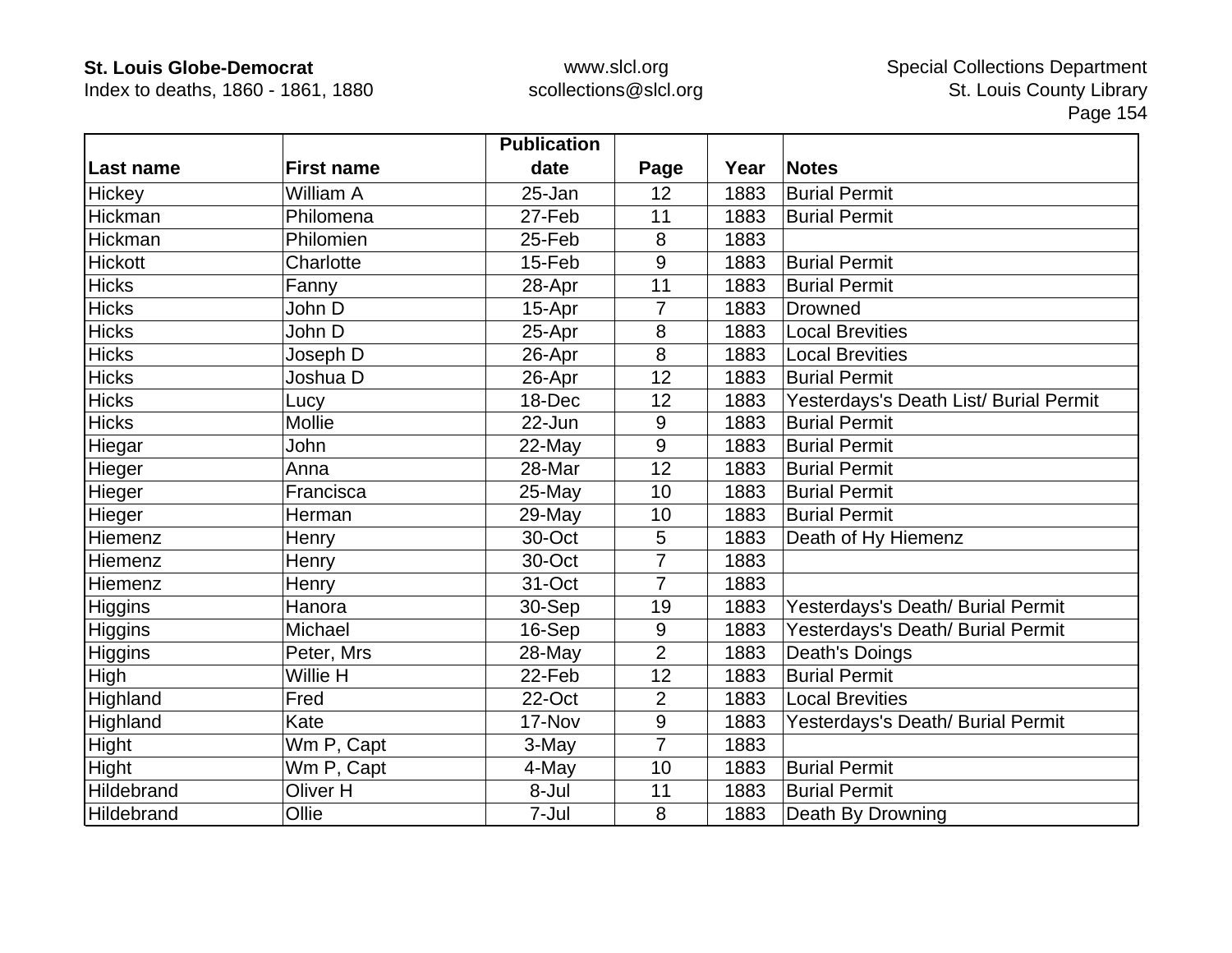Index to deaths, 1860 - 1861, 1880

|                    |                   | <b>Publication</b> |                |      |                                        |
|--------------------|-------------------|--------------------|----------------|------|----------------------------------------|
| Last name          | <b>First name</b> | date               | Page           | Year | <b>Notes</b>                           |
| Hildenbrand        | Laura B           | 16-Sep             | 9              | 1883 | Yesterdays's Death/ Burial Permit      |
| <b>Hildenbrand</b> | Laura Belle       | 15-Sep             | $\overline{7}$ | 1883 |                                        |
| Hilder             | Gertrude          | 30-Jan             | 11             | 1883 | <b>Burial Permit</b>                   |
| Hilke              | Joseph            | 21-Oct             | 9              | 1883 | Yesterdays's Death/ Burial Permit      |
| Hilke              | Mary              | 11-Mar             | 18             | 1883 | <b>Burial Permit</b>                   |
| <b>Hill</b>        | <b>Bertha</b>     | $21 - Jun$         | 12             | 1883 | <b>Burial Permit</b>                   |
| <b>Hill</b>        | Maud B            | 26-Mar             | 5              | 1883 |                                        |
| <b>Hill</b>        | Maud B            | 27-Mar             | 8              | 1883 | <b>Burial Permit</b>                   |
| <b>Hill</b>        | Davie             | 29-Nov             | 12             | 1883 | Yesterdays's Death List/ Burial Permit |
| <b>Hill</b>        | <b>Stingier</b>   | 6-Aug              | 3              | 1883 | <b>Skiff Disaster</b>                  |
| Hille              | Lottie            | 10-Nov             | 8              | 1883 | Yesterdays's Death/ Burial Permit      |
| Hille              | Lottie            | 11-Nov             | 5              | 1883 |                                        |
| <b>Hilles</b>      | Dora              | 21-Nov             | 11             | 1883 | <b>Yesterday's Burial Permits</b>      |
| Hilliar            | Jessie L          | $31 -$ Jul         | 10             | 1883 | <b>Burial Permit</b>                   |
| Hillman            | Warren T          | 30-Apr             | 5              | 1883 |                                        |
| Hillman            | Warren T          | 1-May              | 11             | 1883 | <b>Burial Permit</b>                   |
| <b>Hills</b>       | Henry C           | 4-Apr              | 12             | 1883 | <b>Burial Permit</b>                   |
| Hilpesh            | Nicholas G        | 30-Aug             | 8              | 1883 | Yesterdays's Death/ Burial Permit      |
| Hilpisch           | Mary F            | 29-Jul             | 16             | 1883 | <b>Burial Permit</b>                   |
| <b>Hilsz</b>       | Maria             | 24-Oct             | 9              | 1883 | Yesterdays's Death/ Burial Permit      |
| Hilterman          | <b>Mathias</b>    | 27-Apr             | $6\phantom{1}$ | 1883 | <b>Burial Permit</b>                   |
| Hilterman          | Mathias, Rev      | 27-Apr             | $\overline{7}$ | 1883 | Mourning At The Friary                 |
| Hinchey            | Stephen           | 21-May             | 3              | 1883 | Slain By His Room-Mate                 |
| Hinchey            | Stephen           | 22-May             | 12             | 1883 | <b>Hinchey Tragedy</b>                 |
| Hinchey            | Stephen           | $23$ -May          | 11             | 1883 | <b>Burial Permit</b>                   |
| Hinchie            | Nellie, Mrs       | 17-Oct             | 9              | 1883 | Suburban; Jacksonville, Illinois       |
| Hinchman           | <b>William N</b>  | 11-Oct             | 7              | 1883 |                                        |
| <b>Hines</b>       | <b>Patrick</b>    | 30-Apr             | 5              | 1883 |                                        |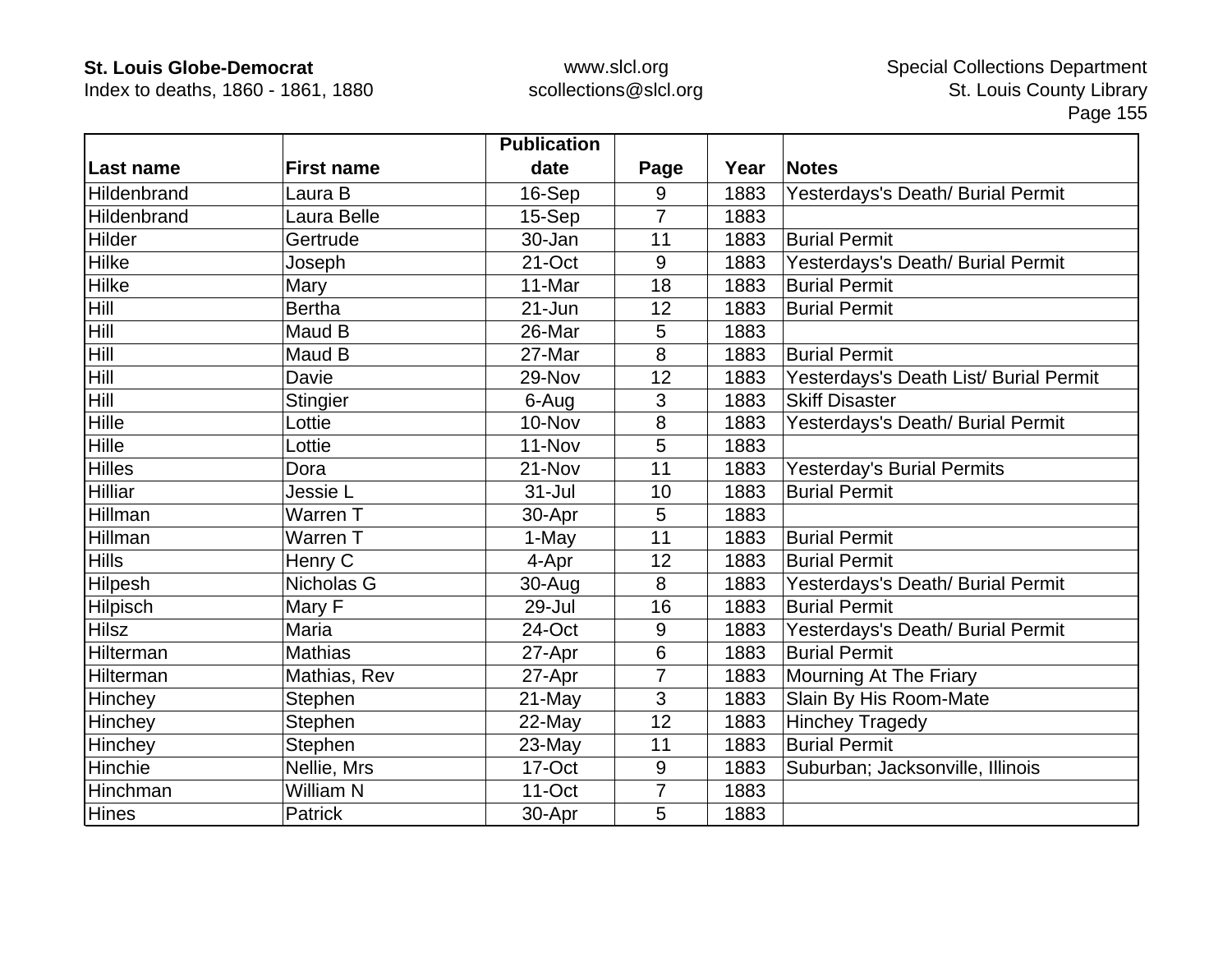Index to deaths, 1860 - 1861, 1880

|                  |                   | <b>Publication</b> |                |      |                                        |
|------------------|-------------------|--------------------|----------------|------|----------------------------------------|
| Last name        | <b>First name</b> | date               | Page           | Year | <b>Notes</b>                           |
| <b>Hines</b>     | <b>Patrick</b>    | 1-May              | 11             | 1883 | <b>Burial Permit</b>                   |
| Hinninger        | Emily             | 22-Aug             | 8              | 1883 | Yesterdays's Death/Burial Permit       |
| <b>Hinters</b>   | John              | 16-Nov             | 12             | 1883 | Yesterdays's Death/ Burial Permit      |
| <b>Hirsch</b>    | Louisa            | 15-Nov             | 12             | 1883 | Yesterdays's Death/ Burial Permit      |
| Hirt             | Alvina            | 30-Aug             | 8              | 1883 | Yesterdays's Death/ Burial Permit      |
| Hiserman         | Geo G             | 12-Dec             | 12             | 1883 | Yesterdays's Death List/ Burial Permit |
| <b>Hitchcock</b> | D G, Capt         | 31-Aug             | 5              | 1883 |                                        |
| <b>Hittler</b>   | <b>Christ</b>     | 7-Jun              | 12             | 1883 | <b>Burial Permit</b>                   |
| Hitzelberger     | Maggie            | 27-Sep             | 7              | 1883 |                                        |
| Hitzelberger     | Maggie            | 28-Sep             | $\overline{7}$ | 1883 |                                        |
| Hitzelberger     | Maggie            | 30-Sep             | 5              | 1883 |                                        |
| <b>Hjghes</b>    | Joseph J          | 14-Aug             | 8              | 1883 | Yesterday's Death/Burial Permit        |
| Hnellsmann       | Matthew           | 12-Jan             | 8              | 1883 | <b>Burial Permit</b>                   |
| Hoagland         | Gracie            | 11-Dec             | $\overline{7}$ | 1883 |                                        |
| Hoagland         | Gracie            | 12-Dec             | 12             | 1883 | Yesterdays's Death List/ Burial Permit |
| Hobelmann        | Louis             | 14-Mar             | 12             | 1883 | <b>Burial Permit</b>                   |
| Hochderfer       | George            | 8-Dec              | 10             | 1883 | Yesterdays's Death List/ Burial Permit |
| <b>Hock</b>      | Albert            | 26-May             | 5              | 1883 |                                        |
| <b>Hock</b>      | O J C, Lieut      | 6-Jun              | 11             | 1883 | <b>Burial Permit</b>                   |
| Hockaday         | Caroline          | 7-Jul              | 5              | 1883 | <b>Burial Permit</b>                   |
| Hodge            | Wm F              | 8-Feb              | 5              | 1883 | <b>Local Brevities</b>                 |
| Hodgen           | Emma              | 15-Mar             | 9              | 1883 | <b>Burial Permit</b>                   |
| Hodgens          | Emma, Mrs         | 14-Mar             | 7              | 1883 |                                        |
| Hodgens          | Emma, Mrs         | 15-Mar             | $\overline{7}$ | 1883 |                                        |
| Hodgens          | Mary              | 23-Oct             | 8              | 1883 | Yesterdays's Death/ Burial Permit      |
| Hodgins          | Samuel, Mrs       | 21-Oct             | 8              | 1883 |                                        |
| Hodgins          | Samuel, Mrs       | 22-Oct             | 5              | 1883 |                                        |
| Hodlicka         | George            | 7-Sep              | 8              | 1883 | Yesterdays's Death/ Burial Permit      |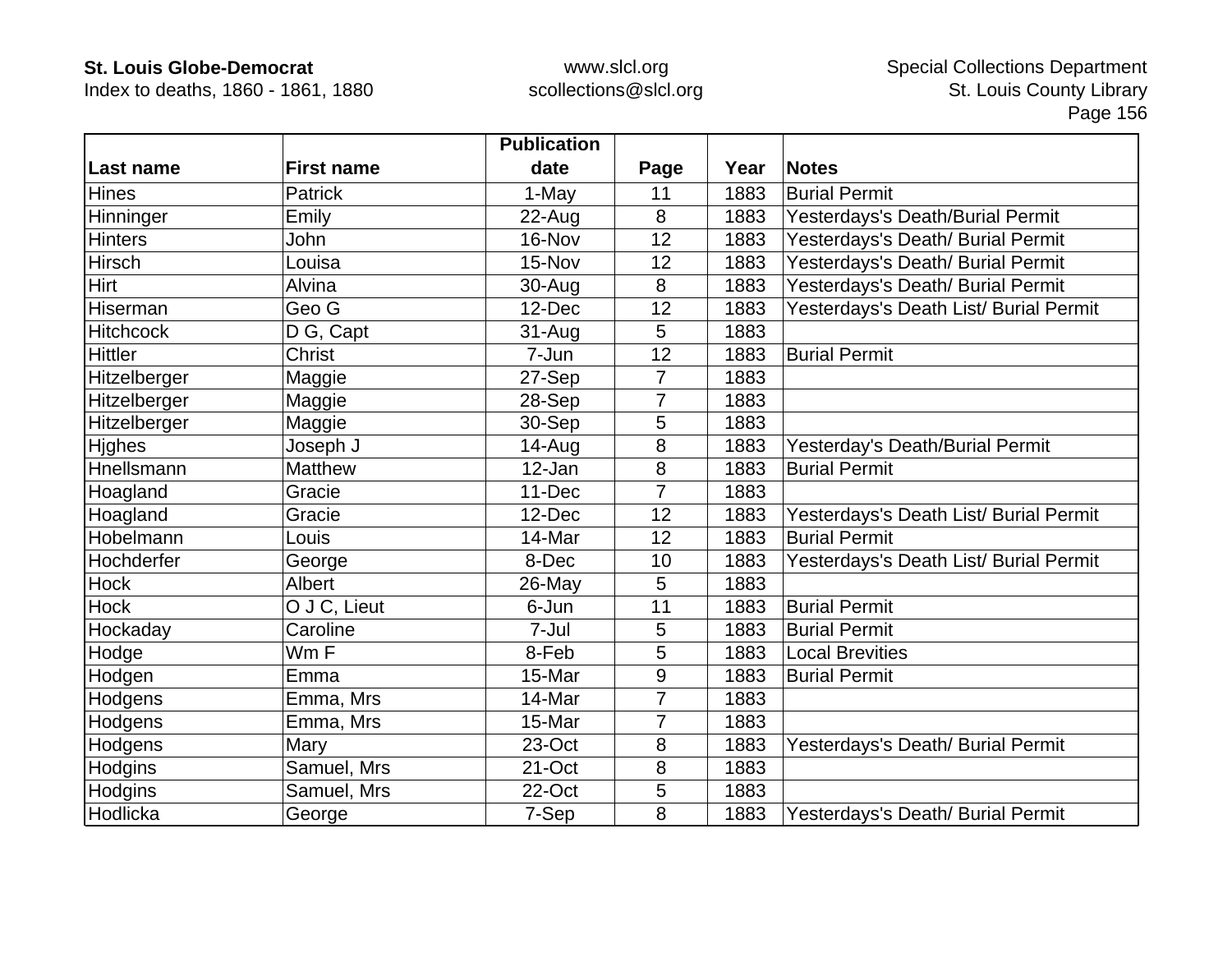Index to deaths, 1860 - 1861, 1880

|           |                   | <b>Publication</b> |                |      |                                        |
|-----------|-------------------|--------------------|----------------|------|----------------------------------------|
| Last name | <b>First name</b> | date               | Page           | Year | <b>Notes</b>                           |
| Hodnett   | William J         | 28-Feb             | 5              | 1883 |                                        |
| Hodnett   | Wm J              | 9-Mar              | 5              | 1883 |                                        |
| Hoehner   | Minnie            | 17-May             | 12             | 1883 | <b>Burial Permit</b>                   |
| Hoelzer   | Johann            | 27-May             | 17             | 1883 | <b>Burial Permit</b>                   |
| Hoener    | Margaret          | 6-Nov              | 11             | 1883 | Yesterdays's Death/ Burial Permit      |
| Hoermann  | Emelie            | 19-Sep             | $\overline{7}$ | 1883 | Yesterdays's Deaths/ Burial Permit     |
| Hoerner   | <b>Elise</b>      | 20-Sep             | 8              | 1883 | Yesterdays's Death/ Burial Permit      |
| Hoesner   | Wm                | 22-Sep             | 9              | 1883 | Yesterdays's Death/ Burial Permit      |
| Hoff      | Jennie            | 8-May              | 12             | 1883 | <b>Burial Permit</b>                   |
| Hoff      | Philip J          | 12-Jan             | $\overline{7}$ | 1883 | <b>Local Brevities</b>                 |
| Hoff      | Philip J          | 11-Jan             | 10             | 1883 | <b>Burial Permit</b>                   |
| Hoff      | Phillip           | 10-Jan             | 8              | 1883 | A Book-Keeper's Sad Fate               |
| Hoffer    | Henry             | 9-Aug              | 10             | 1883 | <b>Burial Permit</b>                   |
| Hoffman   | Francis           | 28-May             | 10             | 1883 | Inquests                               |
| Hoffman   | Francis           | 29-May             | 10             | 1883 | <b>Burial Permit</b>                   |
| Hoffman   | Fredericka        | 28-May             | 10             | 1883 | Inquests                               |
| Hoffman   | Helen M           | 17-Nov             | 9              | 1883 | Yesterdays's Death/ Burial Permit      |
| Hoffman   | Henry             | 25-Nov             | 20             | 1883 | Yesterdays's Death List/ Burial Permit |
| Hoffman   | Joseph            | 5-May              | $\overline{7}$ | 1883 | <b>Local Brevities</b>                 |
| Hoffman   | Joseph            | 28-Nov             | 11             | 1883 | Yesterdays's Death List/ Burial Permit |
| Hoffman   | Martha            | 19-Jan             | 9              | 1883 | <b>Burial Permit</b>                   |
| Hoffman   | <b>Martin</b>     | 7-Sep              | 8              | 1883 | Yesterdays's Death/ Burial Permit      |
| Hoffman   | William           | 8-Jul              | 6              | 1883 | <b>Local Brevities</b>                 |
| Hoffman   | Edward            | 29-Jul             | 16             | 1883 | <b>Burial Permit</b>                   |
| Hoffmann  | <b>Bertha</b>     | 18-Apr             | 11             | 1883 | <b>Burial Permit</b>                   |
| Hoffmann  | Eleonora          | 25-Feb             | 8              | 1883 |                                        |
| Hoffmann  | Eleonora          | 26-Feb             | 5              | 1883 |                                        |
| Hoffmann  | Elsinora          | 27-Feb             | 11             | 1883 | <b>Burial Permit</b>                   |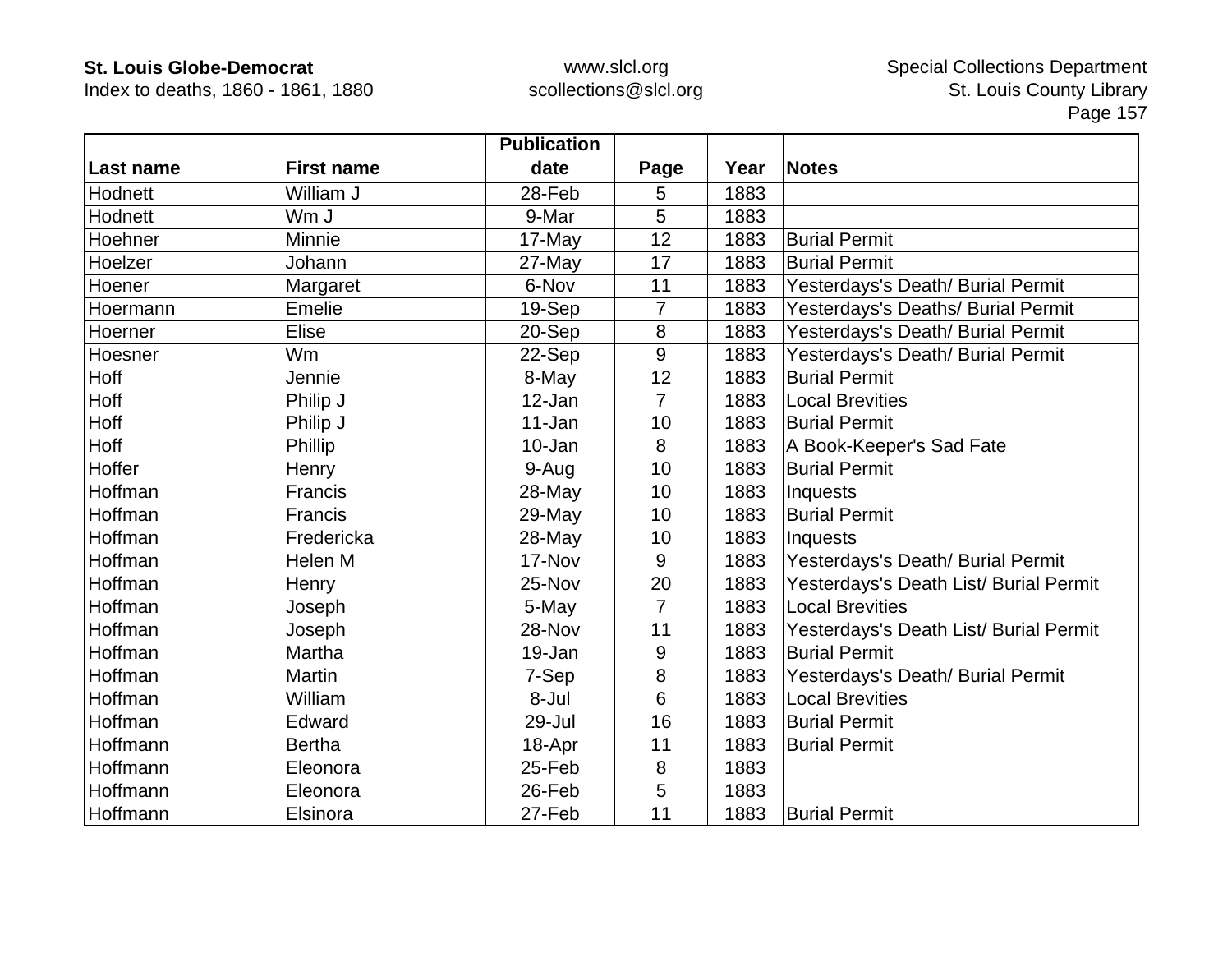Index to deaths, 1860 - 1861, 1880

|             |                   | <b>Publication</b> |                |      |                                    |
|-------------|-------------------|--------------------|----------------|------|------------------------------------|
| Last name   | <b>First name</b> | date               | Page           | Year | <b>Notes</b>                       |
| Hoffmann    | Friedrika         | 29-May             | 10             | 1883 | <b>Burial Permit</b>               |
| Hoffmann    | Geo               | 10-Apr             | 11             | 1883 | <b>Burial Permit</b>               |
| Hoffmann    | George            | $25 -$ Jul         | 10             | 1883 | <b>Burial Permit</b>               |
| Hoffmeister | George W          | 21-Sep             | 9              | 1883 | Yersterdays's Death/ Burial Permit |
| Hoffmeister | Pauline           | 13-Oct             | 12             | 1883 | Yesterdays's Death/ Burial Permit  |
| Hofner      | Conrad            | $13 -$ Jul         | 8              | 1883 | <b>Burial Permit</b>               |
| Hog         | Mary              | 27-Mar             | 8              | 1883 | <b>Burial Permit</b>               |
| Hogan       | Dan               | 27-Jan             | 12             | 1883 | Daniel Hogan's Death               |
| Hogan       | Daniel            | 28-Jan             | 5              | 1883 |                                    |
| Hogan       | Daniel            | 28-Jan             | 9              | 1883 | <b>Burial Permit</b>               |
| Hogan       | Daniel            | 28-Jan             | 16             | 1883 | Hogan Inquest                      |
| Hogan       | Edmund            | 14-Feb             | 5              | 1883 |                                    |
| Hogan       | Edmund            | 15-Feb             | $\overline{7}$ | 1883 |                                    |
| Hogan       | Elizabeth         | 19-Aug             | $\overline{7}$ | 1883 | Yesterday's Death/Burial Permit    |
| Hogan       | Hannora           | 16-Feb             | 10             | 1883 | <b>Burial Permit</b>               |
| Hogan       | James             | 11-Apr             | $\overline{7}$ | 1883 |                                    |
| Hogan       | James             | 12-Apr             | 12             | 1883 | <b>Burial Permit</b>               |
| Hogan       | James A           | 2-Oct              | 9              | 1883 | Yesterdays's Death/ Burial Perm    |
| Hogan       | Michael           | 18-Sep             | $\overline{7}$ | 1883 |                                    |
| Hogan       | Michael           | 19-Sep             | $\overline{7}$ | 1883 | Yesterdays's Deaths/ Burial Permit |
| Hogan       | Wm                | 11-Feb             | $9\,$          | 1883 | <b>Burial Permit</b>               |
| Hogan       | <b>Wm</b>         | 20-Jun             | 4              | 1883 | <b>Local Brevities</b>             |
| Hogans      | William           | 21-Jun             | 12             | 1883 | <b>Burial Permit</b>               |
| Hogg        | <b>Charles</b>    | 6-Sep              | 8              | 1883 | Yesterdays's Death/ Burial Permit  |
| Hogg        | Sadie F           | 24-Oct             | 9              | 1883 | Yesterdays's Death/ Burial Permit  |
| Hogg        | Sadie Fay         | 23-Oct             | $\overline{7}$ | 1883 |                                    |
| Hogg        | Sadie Fay         | 28-Oct             | 8              | 1883 |                                    |
| Hogge       | Lydia F           | 11-Nov             | 20             | 1883 | Yesterdays's Death/ Burial Permit  |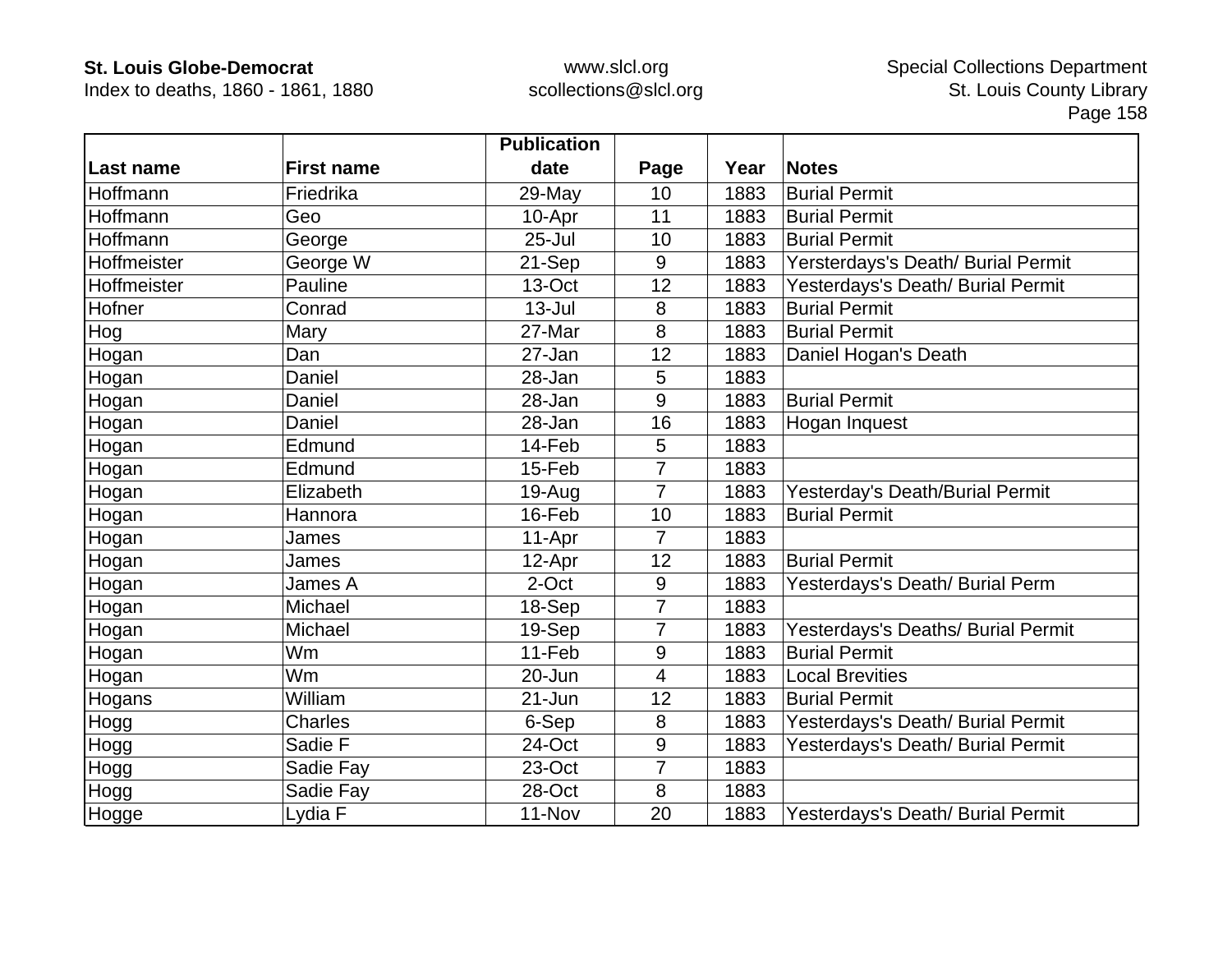Index to deaths, 1860 - 1861, 1880

|            |                   | <b>Publication</b> |                |      |                                        |
|------------|-------------------|--------------------|----------------|------|----------------------------------------|
| Last name  | <b>First name</b> | date               | Page           | Year | <b>Notes</b>                           |
| Hohl       | Michael           | 11-Apr             | 9              | 1883 | <b>Burial Permit</b>                   |
| Hohlmister | Joseph            | 21-Feb             | 5              | 1883 |                                        |
| Hohman     | Joseph L          | 4-Dec              | 11             | 1883 | Yesterdays's Death List/ Burial Permit |
| Hohmann    | Anna              | 11-Aug             | 9              | 1883 | <b>Burial Permit</b>                   |
| Hohmann    | Heinrich          | 29-Apr             | 17             | 1883 | <b>Burial Permit</b>                   |
| Hoig       | Anna R            | 20-Aug             | 5              | 1883 |                                        |
| Hoig       | Anna R            | $21-Auq$           | 5              | 1883 |                                        |
| Hoig       | Annie R           | $21-Aug$           | 8              | 1883 | Yesterday's Death/Burial Permit        |
| Holahan    | Joseph            | 1-Apr              | 5              | 1883 |                                        |
| Holahan    | Joseph F          | 31-Mar             | 7              | 1883 |                                        |
| Holbert    | Marshal           | 26-May             | 9              | 1883 | <b>Burial Permit</b>                   |
| Holland    | Agnes             | 8-Aug              | 5              | 1883 |                                        |
| Holland    | <b>Frances</b>    | 10-Feb             | 5              | 1883 | <b>Burial Permit</b>                   |
| Hollecher  | Charles           | 22-May             | 9              | 1883 | <b>Burial Permit</b>                   |
| Hollecher  | Mary              | 22-May             | 9              | 1883 | <b>Burial Permit</b>                   |
| Hollenbach | Louise G          | 27-Dec             | 9              | 1883 | Yesterdays's Death List/ Burial Permit |
| Holleran   | Michael           | 21-Oct             | 8              | 1883 |                                        |
| Hollinden  | Anna H            | 16-Feb             | 10             | 1883 | <b>Burial Permit</b>                   |
| Hollman    | August            | 17-Sep             | 5              | 1883 |                                        |
| Hollman    | August            | 18-Sep             | 12             | 1883 | Yesrerdays's Death/ Burial Pemit       |
| Holloway   | William S         | 25-Feb             | 8              | 1883 |                                        |
| Hollywood  | James             | 25-Jan             | $\overline{7}$ | 1883 |                                        |
| Hollywood  | James             | 26-Jan             | 5              | 1883 |                                        |
| Hollywood  | James             | 26-Jan             | 10             | 1883 | <b>Burial Permit</b>                   |
| Hollywood  | Mary, Mrs         | 14-Feb             | 5              | 1883 |                                        |
| Holm       | Theodore          | 13-Feb             | 4              | 1883 | <b>Local Brevities</b>                 |
| Holm       | <b>Theodore</b>   | 14-Feb             | 3              | 1883 | <b>Local Brevities</b>                 |
| Holm       | Theodore          | 20-Feb             | 12             | 1883 | <b>Burial Permit</b>                   |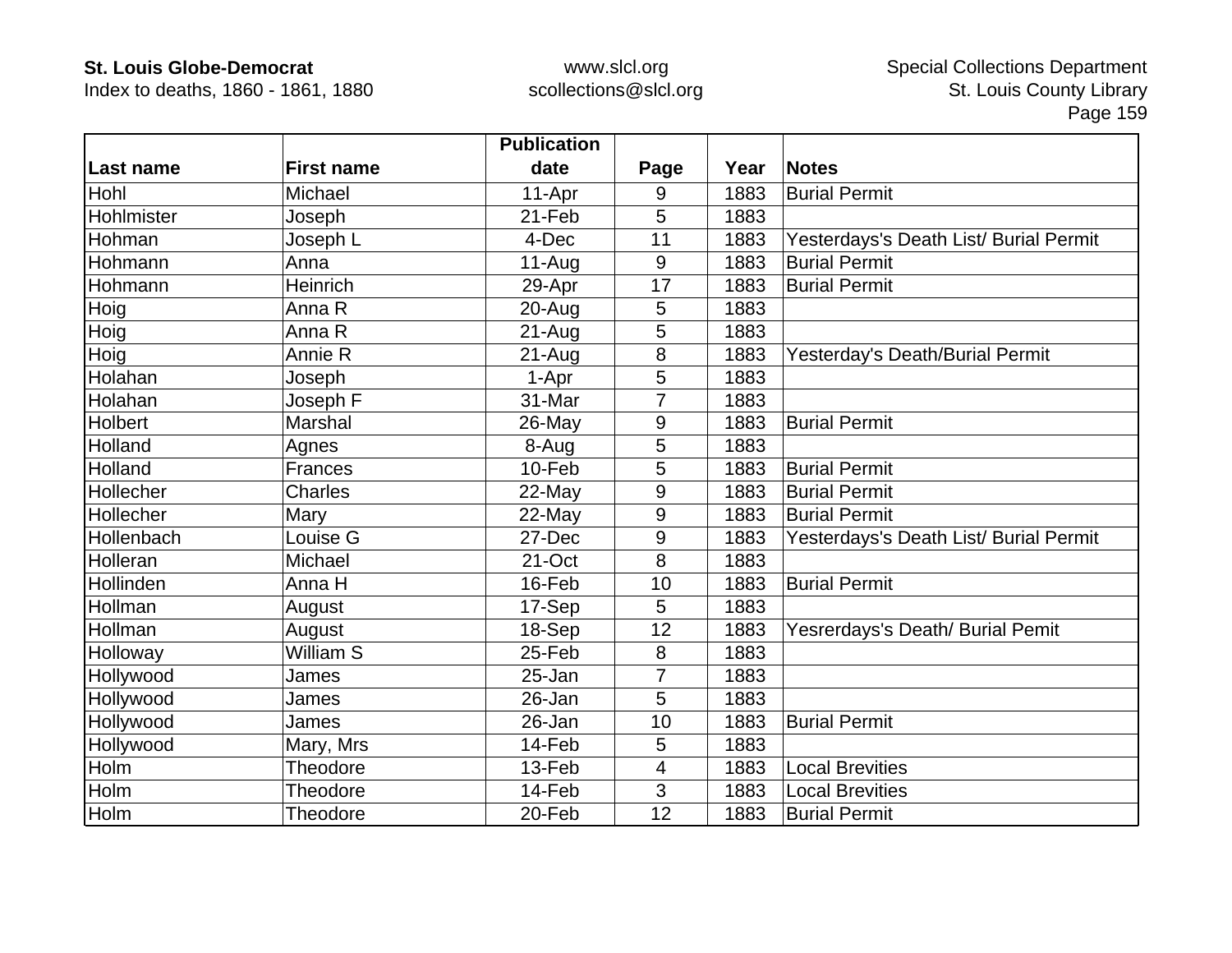Index to deaths, 1860 - 1861, 1880

|                |                   | <b>Publication</b> |                |      |                                        |
|----------------|-------------------|--------------------|----------------|------|----------------------------------------|
| Last name      | <b>First name</b> | date               | Page           | Year | <b>Notes</b>                           |
| Holman         | John H            | 28-Jun             | 7              | 1883 |                                        |
| Holman         | John H            | 28-Jun             | 12             | 1883 | <b>Burial Permit</b>                   |
| Holman         | John Henry        | 27-Jun             | $\overline{7}$ | 1883 |                                        |
| Holmes         | Alexander         | 13-Apr             | 10             | 1883 | <b>Burial Permit</b>                   |
| <b>Holmes</b>  | Louisa            | 27-Oct             | 12             | 1883 | Yesterdays's Death/ Burial Permit      |
| Holmes         | Wm <sub>C</sub>   | 21-Dec             | 11             | 1883 | Yesterdays's Death List/ Burial Permit |
| Holt           | Edith             | 20-Dec             | 8              | 1883 | Yesterdays's Death List/ Burial Permit |
| Holte          | Wm D              | 6-Feb              | 12             | 1883 | <b>Burial Permit</b>                   |
| Holtkamp       | Elia              | 5-Aug              | 9              | 1883 | <b>Burial Permit</b>                   |
| Holtz          | Frank             | 25-Sep             | 11             | 1883 | Yesterdays's Death/ Death Permit       |
| <b>Holtz</b>   | Willie            | $10 - Jun$         | 17             | 1883 | <b>Burial Permit</b>                   |
| Holtzberg      | <b>Moses</b>      | 3-Apr              | 12             | 1883 | <b>Burial Permit</b>                   |
| Holub          | Agnes             | 11-Apr             | 9              | 1883 | <b>Burial Permit</b>                   |
| Holub          | John              | 31-Mar             | 12             | 1883 | <b>Burial Permit</b>                   |
| Holzkamp       | Helena            | 1-Sep              | 11             | 1883 | Yesterdays's Death/ Burial Permit      |
| Homann         | Otto              | 6-Mar              | 12             | 1883 | <b>Burial Permit</b>                   |
| Honeyman       | Mary              | 18-Dec             | 12             | 1883 | Yesterdays's Death List/ Burial Permit |
| Honkamp        | Henry             | 20-Apr             | 10             | 1883 | <b>Burial Permit</b>                   |
| Honwood        | George            | 24-May             | 12             | 1883 | <b>Burial Permit</b>                   |
| Hook           | George            | 16-Nov             | 12             | 1883 | Yesterdays's Death/ Burial Permit      |
| <b>Hopkins</b> | <b>Albert</b>     | 10-Oct             | 11             | 1883 | Yesterdays's Death/ Burial Permit      |
| Hopkins        | Louisa            | 7-Aug              | $\bf 8$        | 1883 | <b>Burial Permit</b>                   |
| Hopkins        | Wm                | 1-Apr              | 9              | 1883 | <b>Burial Permit</b>                   |
| Horan          | Elizabeth         | 19-Aug             | 5              | 1883 |                                        |
| Horan          | Francis           | 4-Dec              | 11             | 1883 | Yesterdays's Death List/ Burial Permit |
| Horn           | Chas              | 2-Aug              | 5              | 1883 |                                        |
| Horn           | Valentine         | 10-May             | 9              | 1883 | <b>Burial Permit</b>                   |
| Hornback       | <b>Nick</b>       | 6-Jan              | 12             | 1883 | <b>Burial Permit</b>                   |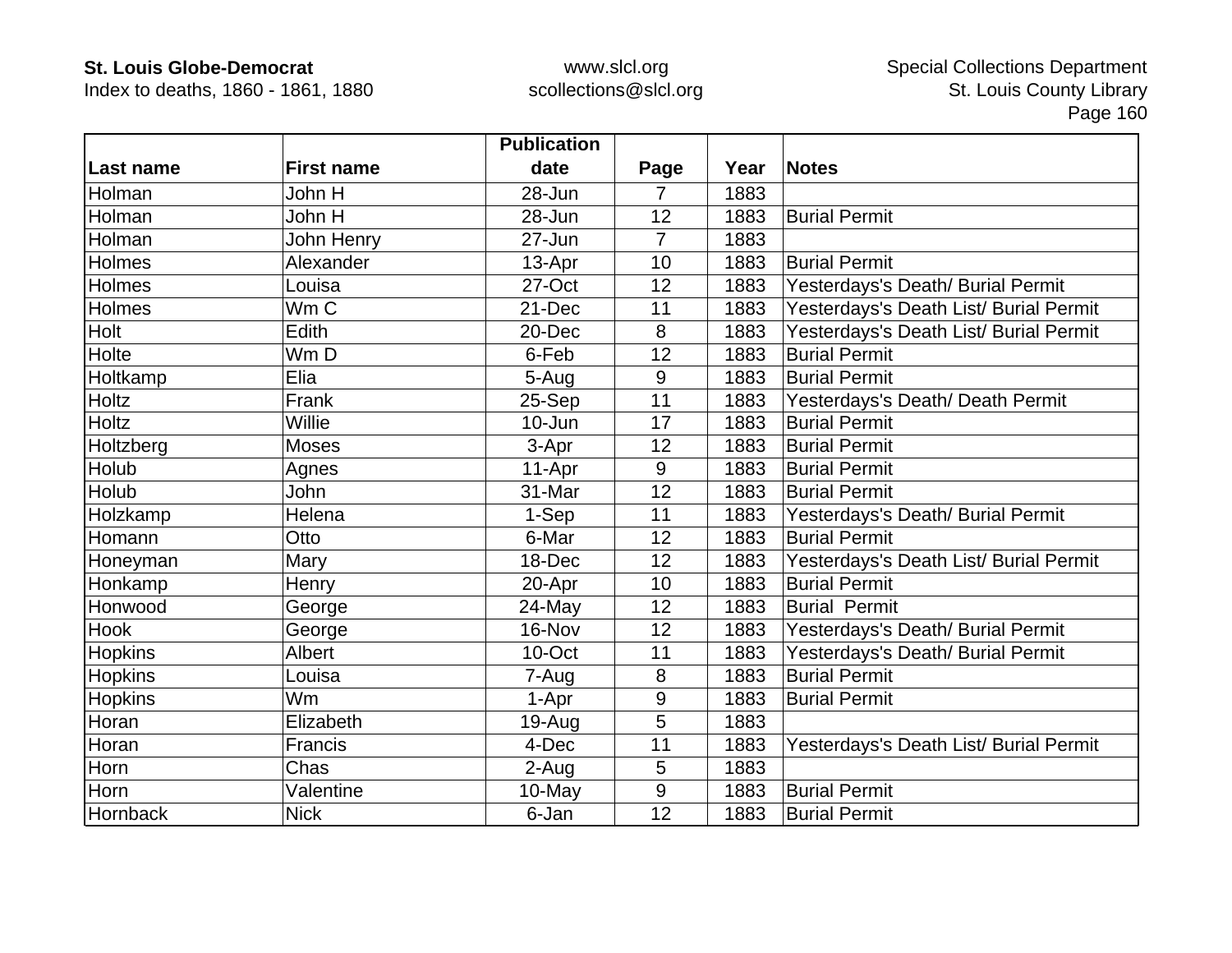Index to deaths, 1860 - 1861, 1880

|           |                   | <b>Publication</b> |                |      |                                        |
|-----------|-------------------|--------------------|----------------|------|----------------------------------------|
| Last name | <b>First name</b> | date               | Page           | Year | <b>Notes</b>                           |
| Horne     | John              | 25-May             | $\overline{4}$ | 1883 | <b>Street-Car Tragedy</b>              |
| Horne     | John              | 26-May             | 12             | 1883 | <b>Murdered Molder</b>                 |
| Horne     | John              | 27-May             | 10             | 1883 | <b>Horne Relief Fund</b>               |
| Horne     | John              | 27-May             | 19             | 1883 | Day With The Coroner                   |
| Horne     | John              | 4-Dec              | 8              | 1883 | <b>Criminal Court</b>                  |
| Horne     | John              | 27-May             | 17             | 1883 | <b>Burial Permit</b>                   |
| Horne     | John              | 4-Jul              | 10             | 1883 | <b>Manchester Road Murder</b>          |
| Hornecker | Louis             | 8-Aug              | 8              | 1883 | <b>Suburban Gleanings</b>              |
| Hornemann | Joseph            | $3-Jul$            | 8              | 1883 | <b>Local Brevities</b>                 |
| Horner    | John Scott        | 3-Apr              | $\overline{7}$ | 1883 |                                        |
| Hornfeld  | John G            | 5-Jul              | 5              | 1883 |                                        |
| Hornik    | Mary              | 1-May              | 11             | 1883 | <b>Burial Permit</b>                   |
| Horning   | Conrad            | 11-Feb             | 9              | 1883 | <b>Burial Permit</b>                   |
| Horns     | August            | 27-Sep             | 12             | 1883 | Yesterdays's Death/ Burial Permit      |
| Hornsby   | Thomas W          | 20-Nov             | 9              | 1883 | Yesterday's Burial Permits             |
| Hornsby   | Thos W            | 19-Nov             | 5              | 1883 |                                        |
| Hornsby   | Thos W            | 20-Nov             | $\overline{7}$ | 1883 |                                        |
| Horstmann | Albertine I       | 11-Nov             | 20             | 1883 | Yesterdays's Death/ Burial Permit      |
| Horton    | Andrew            | 29-Dec             | 9              | 1883 | Yesterdays's Death List/ Burial Permit |
| Hose      | Robert            | 22-Apr             | 16             | 1883 | <b>Burial Permit</b>                   |
| Hosey     | Mary C            | 7-Dec              | 12             | 1883 | Yesterdays's Death List/ Burial Permit |
| Hosp      | <b>Albert</b>     | 2-Jun              | 10             | 1883 | <b>Burial Permit</b>                   |
| Hotto     | Emily             | 14-Feb             | 5              | 1883 |                                        |
| Hotto     | Emily             | 15-Feb             | 7              | 1883 |                                        |
| Hotto     | Harry E           | 15-Jan             | 5              | 1883 |                                        |
| Hotto     | Harry R           | 14-Jan             | 5              | 1883 |                                        |
| Hough     | Wm                | 18-Sep             | 12             | 1883 | Yesrerdays's Death/ Burial Pemit       |
| Houhahan  | John B            | 2-Jun              | 10             | 1883 | <b>Burial Permit</b>                   |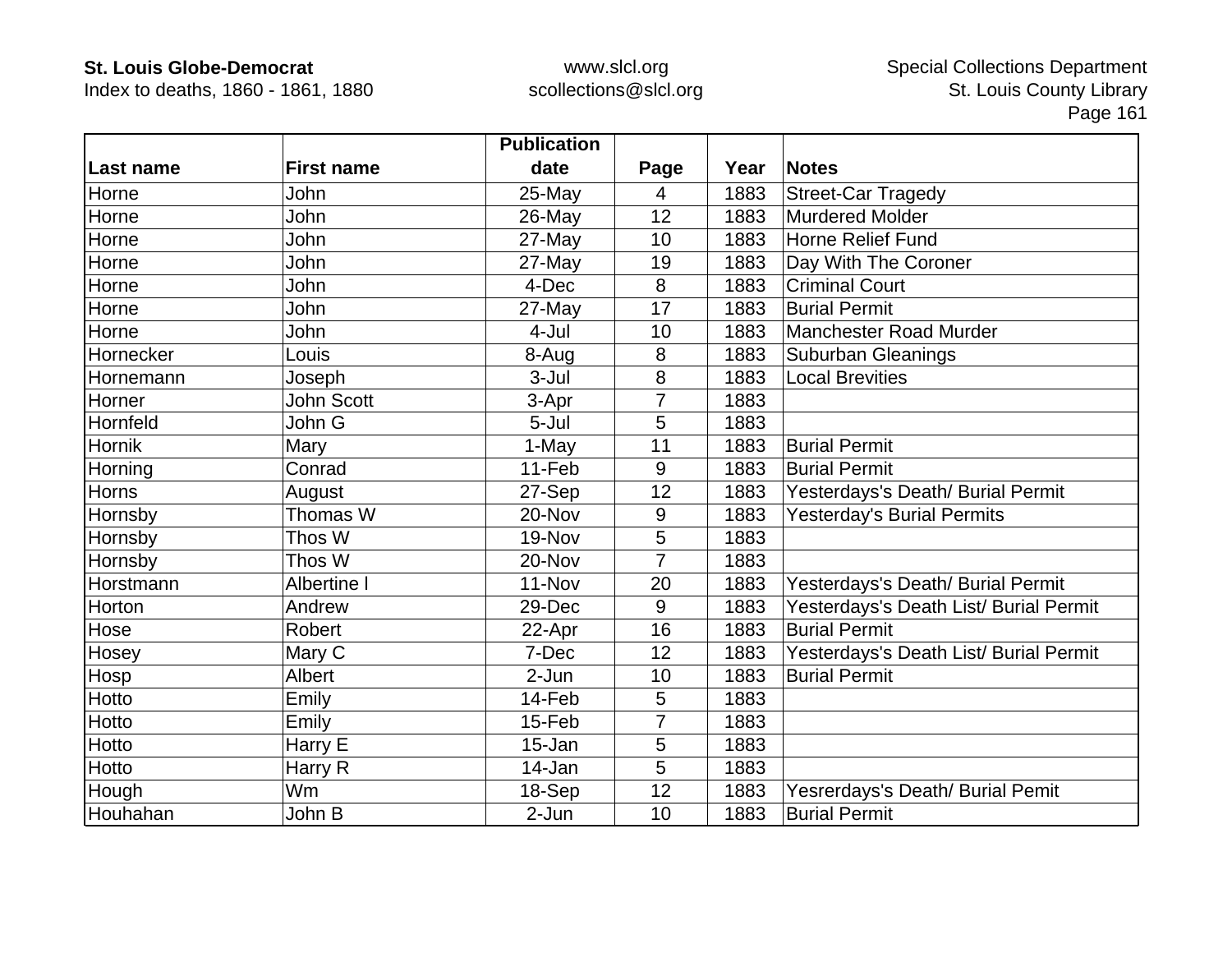Index to deaths, 1860 - 1861, 1880

|           |                       | <b>Publication</b> |                |      |                                        |
|-----------|-----------------------|--------------------|----------------|------|----------------------------------------|
| Last name | <b>First name</b>     | date               | Page           | Year | <b>Notes</b>                           |
| Houlahan  | John B                | 31-May             | 7              | 1883 |                                        |
| Houlahan  | John B                | $1-Jun$            | 5              | 1883 |                                        |
| Howard    | Annie L               | 11-Nov             | 20             | 1883 | Yesterdays's Death/ Burial Permit      |
| Howard    | Ellen                 | 18-Oct             | 12             | 1883 | Yesterdays's Death/ Burial Permit      |
| Howard    | Emma B                | 17-Aug             | 8              | 1883 | Yesterday's Death/Burial Permit        |
| Howard    | Frankie               | 14-Jun             | 12             | 1883 | <b>Burial Permit</b>                   |
| Howard    | G J                   | 28-Jun             | 12             | 1883 | <b>Burial Permit</b>                   |
| Howard    | Jessie                | $14$ -Jul          | 12             | 1883 | <b>Burial Permit</b>                   |
| Howard    | Marian                | 19-Feb             | 5              | 1883 |                                        |
| Howard    | Marian                | 20-Feb             | $\overline{7}$ | 1883 |                                        |
| Howard    | Marian                | 21-Feb             | 10             | 1883 | <b>Burial Permit</b>                   |
| Howard    | Maude                 | 30-Oct             | 9              | 1883 | <b>Coroner's Cases</b>                 |
| Howard    | Maude                 | 30-Oct             | 12             | 1883 | Yesterdays's Death/ Burial Permit      |
| Howard    | Sallie W              | 19-Mar             | 5              | 1883 |                                        |
| Howard    | Sally W               | 20-Mar             | 11             | 1883 | <b>Burial Permit</b>                   |
| Howard    | Stephen C             | 16-Apr             | 3              | 1883 | <b>High Price For A Pistol</b>         |
| Howard    | Thomas J              | 3-Dec              | 5              | 1883 |                                        |
| Howard    | Thomas J              | 4-Dec              | $\overline{7}$ | 1883 |                                        |
| Howard    | Thomas J              | 4-Dec              | 11             | 1883 | Yesterdays's Death List/ Burial Permit |
| Howard    | Thos, Dr              | 7-Jul              | 1              | 1883 | Death's Doings                         |
| Howe      | Margaret              | 9-Apr              | 10             | 1883 | <b>Burial Permit</b>                   |
| Howe      | Timothy O             | 29-Mar             | 11             | 1883 | A Memorial Tablet                      |
| Hubbard   | Mary R                | 7-Mar              | 5              | 1883 |                                        |
| Hubbard   | <b>Ross</b>           | 9-Mar              | 10             | 1883 | <b>Burial Permit</b>                   |
| Hubber    | <b>Katie Mary</b>     | 7-Apr              | 12             | 1883 | <b>Burial Permit</b>                   |
| Hubbuch   | Maria Josephine, Miss | 1-Sep              | 9              | 1883 | Death of A Religious                   |
| Huber     | Alma                  | 11-May             | 8              | 1883 | <b>Burial Permit</b>                   |
| Huber     | Frank                 | 27-Sep             | 12             | 1883 | Yesterdays's Death/ Burial Permit      |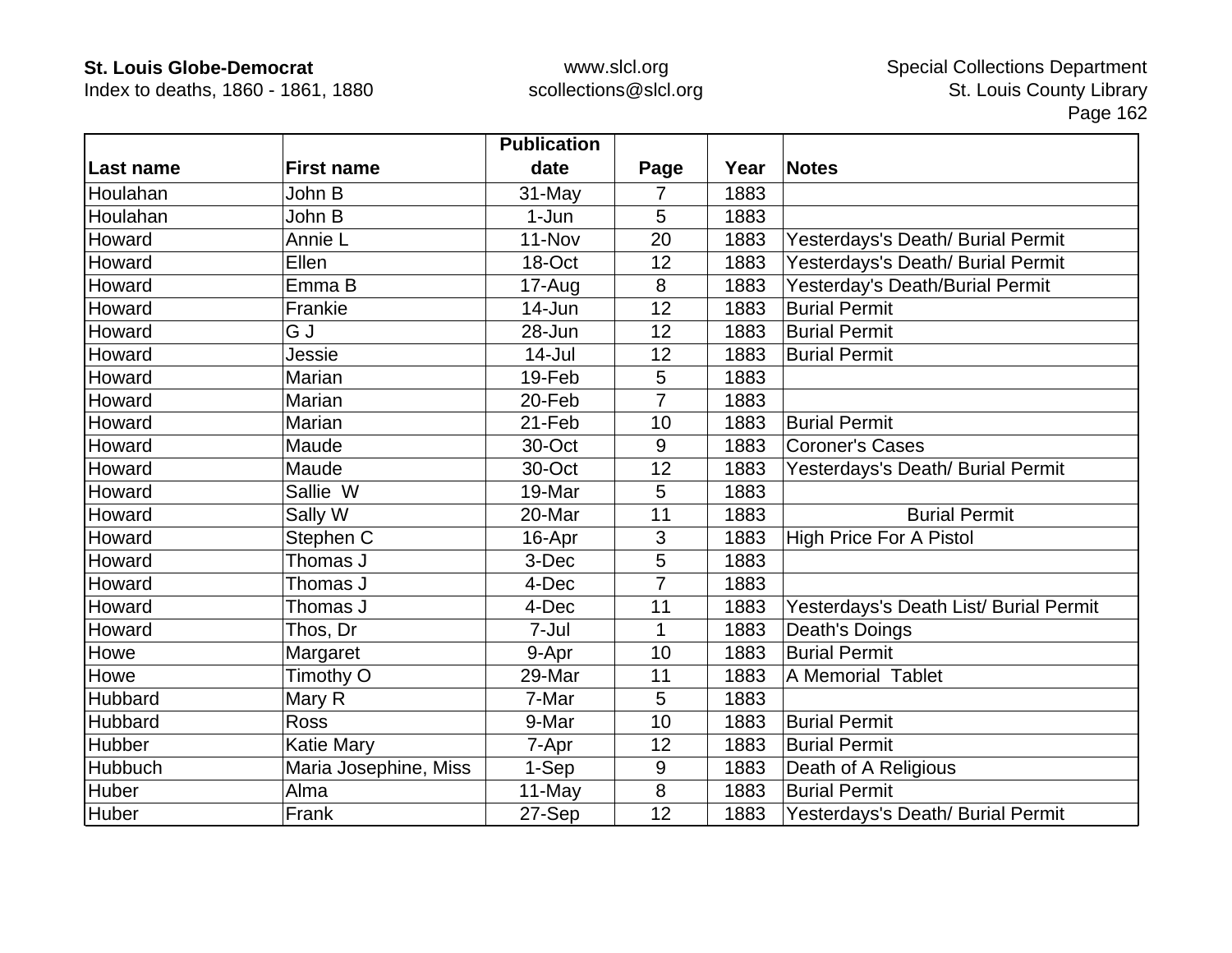Index to deaths, 1860 - 1861, 1880

|                |                   | <b>Publication</b> |                |      |                                        |
|----------------|-------------------|--------------------|----------------|------|----------------------------------------|
| Last name      | <b>First name</b> | date               | Page           | Year | <b>Notes</b>                           |
| Huber          | John              | $21 - Aug$         | 8              | 1883 | Yesterday's Death/Burial Permit        |
| <b>Hubert</b>  | Joseph H          | 9-Dec              | 19             | 1883 | Yesterdays's Death List/ Burial Permit |
| Hucdepihl      | Anthony           | 9-Jun              | 9              | 1883 | <b>Burial Permit</b>                   |
| Huchhoff       | Henry J           | 17-Apr             | 11             | 1883 | <b>Burial Permit</b>                   |
| Hudson         | Lydia A           | 11-Feb             | 9              | 1883 | <b>Burial Permit</b>                   |
| Hudson         | Phebe M           | 1-Mar              | $\overline{7}$ | 1883 |                                        |
| Hudson         | Phebe M           | 2-Mar              | 5              | 1883 |                                        |
| Huegerich      | Mary              | 14-Feb             | $\overline{7}$ | 1883 | <b>Burial Permit</b>                   |
| <b>Huels</b>   | Ella              | 23-Feb             | 5              | 1883 |                                        |
| <b>Huels</b>   | Ella              | 24-Feb             | $\overline{7}$ | 1883 |                                        |
| Huelsmann      | B                 | 25-Feb             | 11             | 1883 | <b>Burial Permit</b>                   |
| Huemmer        | <b>Theresa</b>    | 15-Apr             | 17             | 1883 | <b>Burial Permit</b>                   |
| Huemmler       | Anna G            | 30-Sep             | 19             | 1883 | Yesterdays's Death/ Burial Permit      |
| Huesmann       | August            | 11-May             | 3              | 1883 | Drowned At Arsenal Island              |
| Huetteman      | Frederick         | 9-Mar              | 10             | 1883 | <b>Burial Permit</b>                   |
| Huetteman      | Maria             | 19-Dec             | 3              | 1883 | Yesterdays's Death List/ Burial Permit |
| Huettmann      | Hermann           | 25-Mar             | 16             | 1883 | <b>Burial Permit</b>                   |
| Huff           | Lizzie            | 17-Apr             | 11             | 1883 | <b>Burial Permit</b>                   |
| Hufnagel       | Charles           | 23-Sep             | 8              | 1883 |                                        |
| Hufnagel       | <b>Charles</b>    | 25-Sep             | 11             | 1883 | Yesterdays's Death/ Death Permit       |
| Hufnagel       | Charles, Sr       | 24-Sep             | 5              | 1883 |                                        |
| Huger          | Geo               | 2-Oct              | 9              | 1883 | Yesterdays's Death/ Burial Perm        |
| <b>Huggins</b> | Hiram A           | 8-Mar              | 11             | 1883 | Suburban, Jacksonville, Illinois       |
| Hugh           | Anna Maria        | 20-Mar             | 5              | 1883 | <b>Local Brevities</b>                 |
| <b>Hughes</b>  | Frank             | 11-Apr             | 9              | 1883 | <b>Burial Permit</b>                   |
| <b>Hughes</b>  | Henry             | 28-May             | 10             | 1883 | Inquests                               |
| <b>Hughes</b>  | John              | $20 -$ Jul         | 5              | 1883 |                                        |
| Hughes         | John E            | $21 -$ Jul         | 12             | 1883 | <b>Burial Permit</b>                   |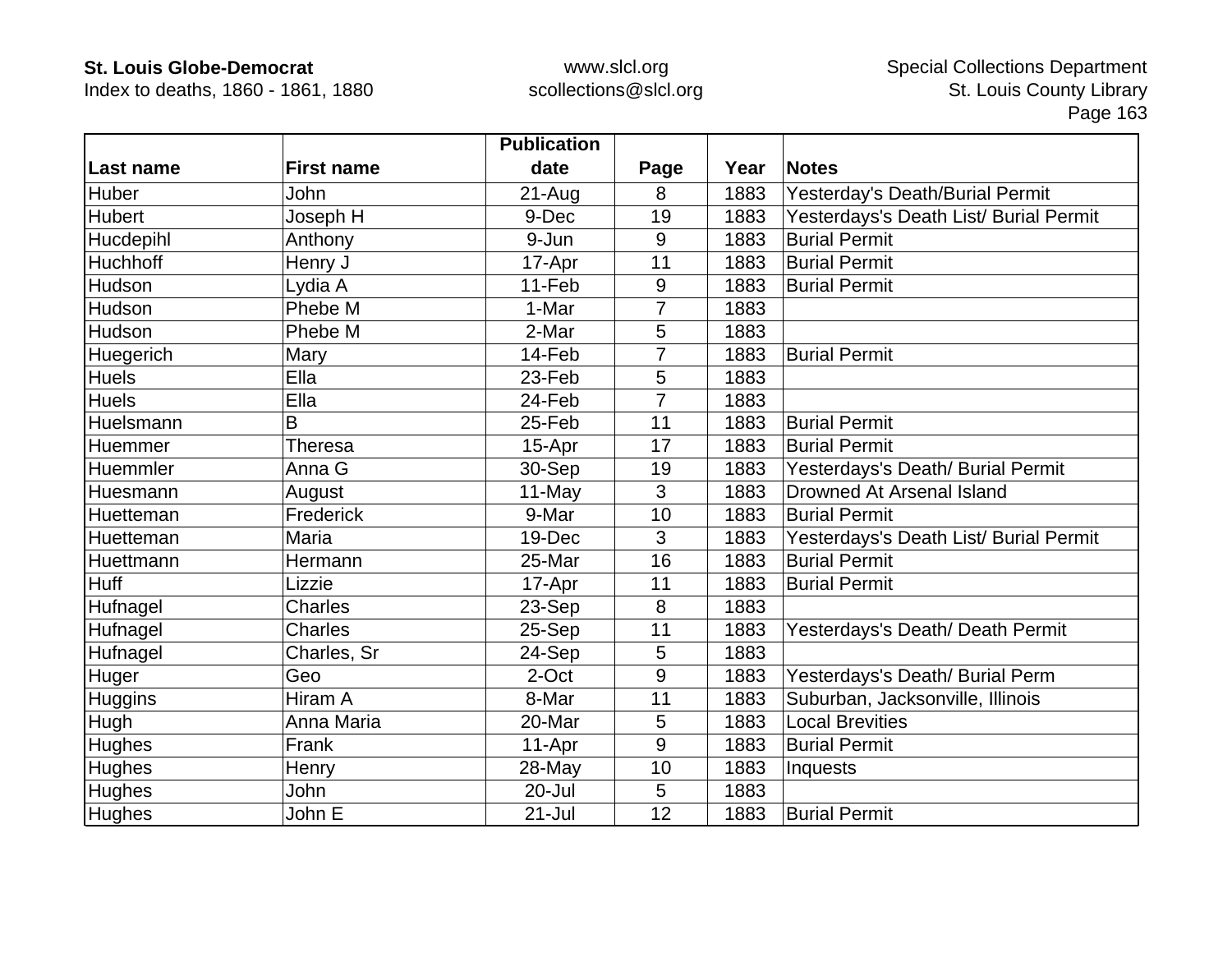Index to deaths, 1860 - 1861, 1880

|                 |                   | <b>Publication</b> |                |      |                                        |
|-----------------|-------------------|--------------------|----------------|------|----------------------------------------|
| Last name       | <b>First name</b> | date               | Page           | Year | <b>Notes</b>                           |
| <b>Hughes</b>   | John, Mrs         | 7-Aug              | 7              | 1883 | <b>Baltimore Suicide</b>               |
| <b>Hughes</b>   | Joseph            | 5-Aug              | 9              | 1883 | <b>Burial Permit</b>                   |
| <b>Hughes</b>   | Josephine         | 6-Sep              | 8              | 1883 | Yesterdays's Death/ Burial Permit      |
| <b>Hughes</b>   | Mary E, Mrs       | 5-Aug              | $\overline{4}$ | 1883 | Wife's suicide                         |
| <b>Hughes</b>   | Mary, Mrs         | 12-Jun             | 11             | 1883 | Suburban, Belleville, Illinois         |
| <b>Hughes</b>   | <b>Patrick</b>    | 19-Jan             | 9              | 1883 | <b>Burial Permit</b>                   |
| <b>Hughes</b>   | Peter             | 1-May              | 11             | 1883 | <b>Burial Permit</b>                   |
| <b>Hughes</b>   | <b>Theresa</b>    | 27-Feb             | 11             | 1883 | <b>Burial Permit</b>                   |
| <b>Hughes</b>   | W H               | 29-May             | 10             | 1883 | <b>Burial Permit</b>                   |
| <b>Hughes</b>   | William           | 30-Jun             | 12             | 1883 | <b>Burial Permit</b>                   |
| Hughey          | Wm                | 18-Sep             | 12             | 1883 | Yesterdays's Death/ Burial Permit      |
| <b>Hughsten</b> | R J               | 30-Mar             | 5              | 1883 |                                        |
| Hughsten        | S <sub>V</sub>    | 31-Mar             | 7              | 1883 |                                        |
| Hugill          | Mary E            | 14-Feb             | $\overline{7}$ | 1883 | <b>Burial Permit</b>                   |
| Hugill          | Mollie E          | 13-Feb             | $\overline{7}$ | 1883 |                                        |
| <b>Hugings</b>  | George W          | 27-Dec             | 9              | 1883 | Yesterdays's Death List/ Burial Permit |
| <b>Hugo</b>     | Wm                | 18-Feb             | 9              | 1883 | <b>Burial Permit</b>                   |
| <b>Huither</b>  | Maria             | 21-Jun             | 12             | 1883 | <b>Burial Permit</b>                   |
| Hukshold        | Herny             | 29-May             | 10             | 1883 | <b>Burial Permit</b>                   |
| <b>Hulburt</b>  | Frederick         | 25-Sep             | 11             | 1883 | Yesterdays's Death/ Death Permit       |
| Hull            | Mary A            | 18-Mar             | 5              | 1883 |                                        |
| <b>Huls</b>     | Ella              | 25-Feb             | 11             | 1883 | <b>Burial Permit</b>                   |
| Hulzman         | Catherine J       | 23-May             | 11             | 1883 | <b>Burial Permit</b>                   |
| Humble          | John              | 24-Oct             | 9              | 1883 | Yesterdays's Death/ Burial Permit      |
| <b>Hume</b>     | Lilly             | 2-Oct              | $9\,$          | 1883 | Yesterdays's Death/ Burial Perm        |
| Hume            | Unknown           | 21-Nov             | 12             | 1883 | <b>Coroner's Cases</b>                 |
| <b>Humes</b>    | Gracie            | 16-Mar             | 10             | 1883 | <b>Burial Permit</b>                   |
| <b>Humm</b>     | Peter             | 27-Apr             | 6              | 1883 | <b>Burial Permit</b>                   |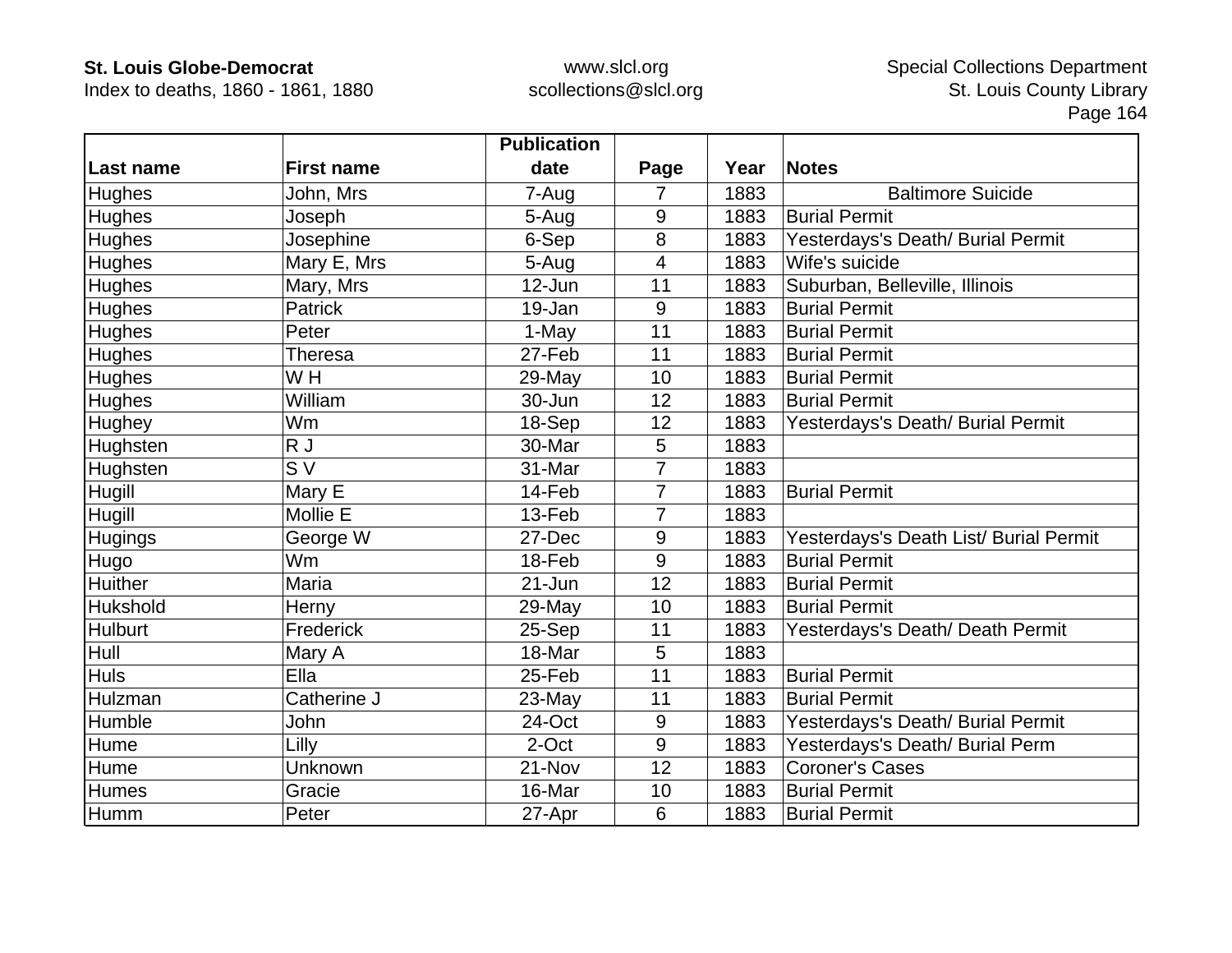Index to deaths, 1860 - 1861, 1880

|                  |                   | <b>Publication</b> |                |      |                                        |
|------------------|-------------------|--------------------|----------------|------|----------------------------------------|
| <b>Last name</b> | <b>First name</b> | date               | Page           | Year | <b>Notes</b>                           |
| Hunche           | Geo J             | 5-Sep              | 7              | 1883 | Yesterdays's Death/ Burial Permit      |
| Hunecke          | George            | 4-Apr              | 12             | 1883 | <b>Burial Permit</b>                   |
| Hunecke          | Walter            | 4-Apr              | 12             | 1883 | <b>Burial Permit</b>                   |
| Hunn             | Henry             | 16-Nov             | 12             | 1883 | Yesterdays's Death/ Burial Permit      |
| Hunsche          | George I          | 4-Sep              | 5              | 1883 |                                        |
| Hunsche          | George, Mr        | 4-Sep              | 8              | 1883 | <b>Mystic Orders</b>                   |
| Hunsche          | Geroge I          | 3-Sep              | 5              | 1883 |                                        |
| Hunt             | Allen             | 16-Jun             | 11             | 1883 | <b>Burial Permit</b>                   |
| Hunt             | Anna M            | 4-Mar              | 11             | 1883 | <b>Burial Permit</b>                   |
| Hunt             | Charlotte         | 9-Nov              | $\overline{7}$ | 1883 |                                        |
| Hunt             | Clara             | 12-Jun             | 9              | 1883 | <b>Burial Permit</b>                   |
| Hunt             | Henry W           | 20-Nov             | 9              | 1883 | Suburban, Jacksonville, Illinois       |
| Hunt             | J B Dr, Mrs       | 4-Mar              | 8              | 1883 |                                        |
| Hunt             | J B, Mrs. Dr      | 3-Mar              | $\overline{7}$ | 1883 |                                        |
| Hunt             | J B, Mrs. Dr      | 4-Mar              | 6              | 1883 | Mrs J B Hunt's Death                   |
| Hunt             | John C            | 26-Jan             | $\overline{7}$ | 1883 | <b>Local Brevities</b>                 |
| Hunt             | Samuel            | 17-Aug             | 8              | 1883 | Yesterday's Death/Burial Permit        |
| Hunt             | Willialm S D      | 18-May             | 10             | 1883 | <b>News At Litchfield</b>              |
| Hunt             | William SD        | 17-May             | 11             | 1883 | Found Dead In Grove                    |
| Hunt             | William SD        | 18-May             | 10             | 1883 | Why Hunt Shot Himself                  |
| Hunt             | William SD        | 19-May             | 12             | 1883 | Young Hunt's History                   |
| Hunter           | Jane              | $25 - Aug$         | 9              | 1883 | Yesterdays's Death/Burial Permit       |
| Hunter           | Jasper            | 21-Dec             | 11             | 1883 | Yesterdays's Death List/ Burial Permit |
|                  |                   |                    |                |      | Criminal Courts, Woods On Trial For    |
| Hunter           | Joseph            | 16-Jun             | 12             | 1883 | Murder                                 |
| Hunter           | Joseph            | 18-Jun             | 10             | 1883 | <b>Woods Found Guilty Of Murder</b>    |
| Hunter           | Mary A            | 2-Feb              | 10             | 1883 | <b>Burial Permit</b>                   |
| Hunter           | <b>Nelly M</b>    | 20-Feb             | 12             | 1883 | <b>Burial Permit</b>                   |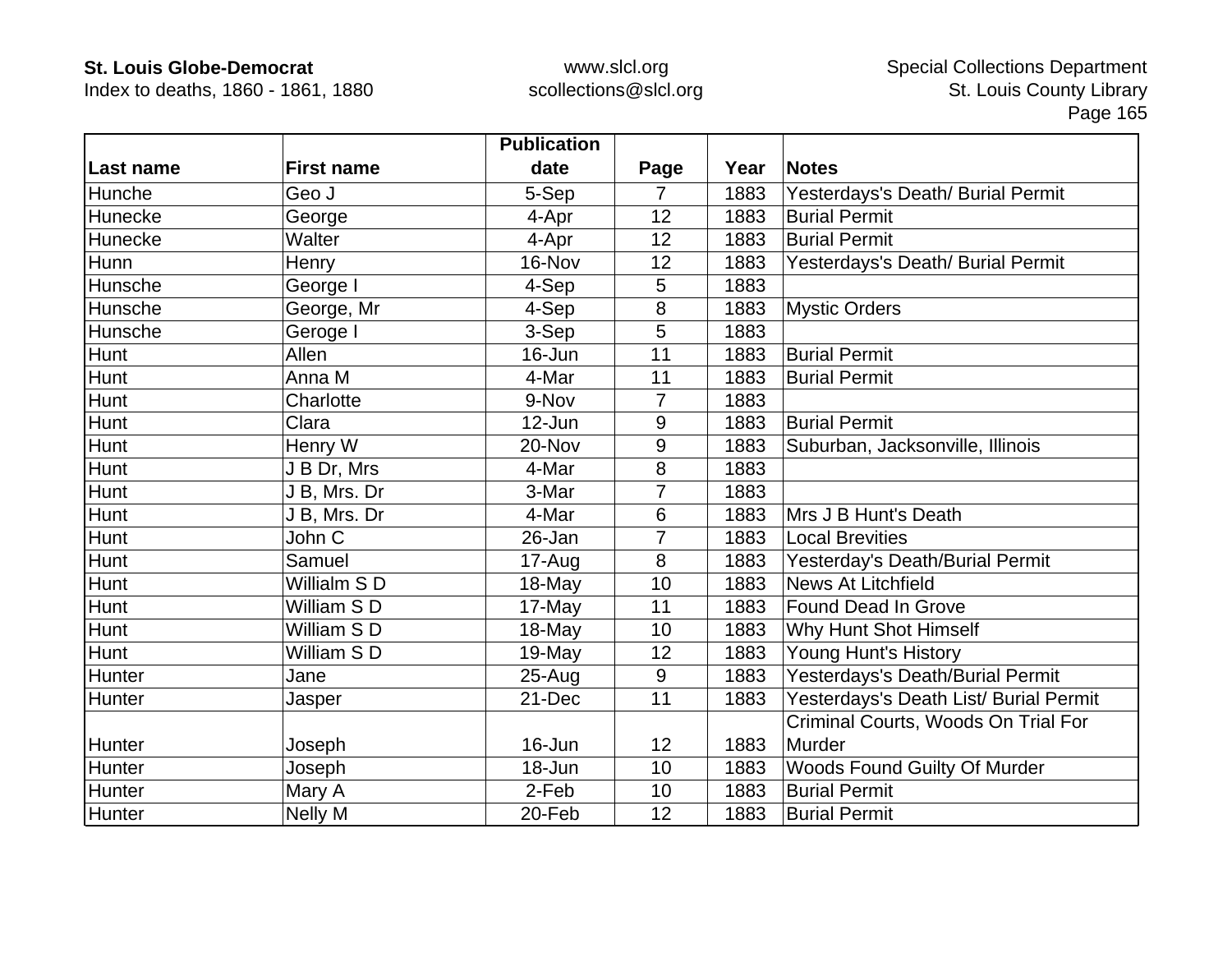Index to deaths, 1860 - 1861, 1880

|                  |                       | <b>Publication</b> |                |      |                                        |
|------------------|-----------------------|--------------------|----------------|------|----------------------------------------|
| <b>Last name</b> | <b>First name</b>     | date               | Page           | Year | <b>Notes</b>                           |
| Hurd             | Charles               | $11 - Nov$         | 17             | 1883 | <b>Lost His Balance</b>                |
| Hurd             | Charles               | 14-Nov             | 8              | 1883 | Yesterdays's Death/ Burial Permit      |
| Hurley           | Anna                  | 18-Jul             | 8              | 1883 | <b>Burial Permit</b>                   |
| Hurst            | Joseph F              | 24-Feb             | 9              | 1883 | <b>Burial Permit</b>                   |
| <b>Hurst</b>     | Priscilla             | 1-Dec              | 11             | 1883 | Suburban, Jacksonville, Illinois       |
| <b>Hurst</b>     | Sarah P, Mrs          | 27-Sep             | 8              | 1883 | Suburban, Jacksonville, Illinois       |
| Hurster          | Mary                  | $27 -$ Jul         | 3              | 1883 | <b>Burial Permit</b>                   |
| Hurt             | John H (Daughter Of)  | 5-Aug              | 8              | 1883 | <b>Local Brevities</b>                 |
| <b>Hurth</b>     | Oscar                 | 27-May             | 17             | 1883 | <b>Burial Permit</b>                   |
| Hurwitz          | Leo                   | $26$ -Aug          | 5              | 1883 |                                        |
| Husch            | Eddie                 | 11-Jan             | 10             | 1883 | <b>Burial Permit</b>                   |
| Husemann         | Anna                  | 26-Jul             | 8              | 1883 | <b>Burial Permit</b>                   |
| <b>Husse</b>     | Mathias H             | 6-Dec              | 12             | 1883 | Yesterdays's Death List/ Burial Permit |
| Hussey           | Rebecca, Mrs          | 27-Oct             | 12             | 1883 | Suburban, Jacksonville, Illinois       |
| Hutchinson       | Onjah, Mrs            | 4-Aug              | 9              | 1883 | Suburban, East Carondelet              |
| Hutchinson       | Thomas                | 23-Nov             | 9              | 1883 | <b>Yesterday's Burial Permits</b>      |
| Hutchinson       | Thomas S              | 22-Nov             | 7              | 1883 |                                        |
| Huter            | Adam                  | 25-Jun             | 3              | 1883 | <b>Local Brevities</b>                 |
| Huter            | Adam                  | 30-Jun             | 12             | 1883 | <b>Burial Permit</b>                   |
| Hutfaker         | Jane, Mrs             | 5-Apr              | 9              | 1883 | Suburban, Jacksonville, Illinois       |
| Hutti            | Louis                 | 27-Sep             | 12             | 1883 | Yesterdays's Death/ Burial Permit      |
| Hutton           | Emily F               | 17-Apr             | $\overline{7}$ | 1883 |                                        |
| Hutton           | Emily F               | 18-Apr             | $\overline{7}$ | 1883 |                                        |
| Hutton           | Emma F                | 18-Apr             | 11             | 1883 | <b>Burial Permit</b>                   |
| Hutton           | Roscoe C              | 8-Aug              | $\overline{7}$ | 1883 | <b>Burial Permit</b>                   |
| Hutton           | <b>Roscoe Cameron</b> | 9-Aug              | 5              | 1883 |                                        |
| Huxhold          | Louise                | 25-Mar             | 16             | 1883 | <b>Burial Permit</b>                   |
| Hyatt            | Isaac                 | 9-Jan              | 8              | 1883 | <b>Burial Permit</b>                   |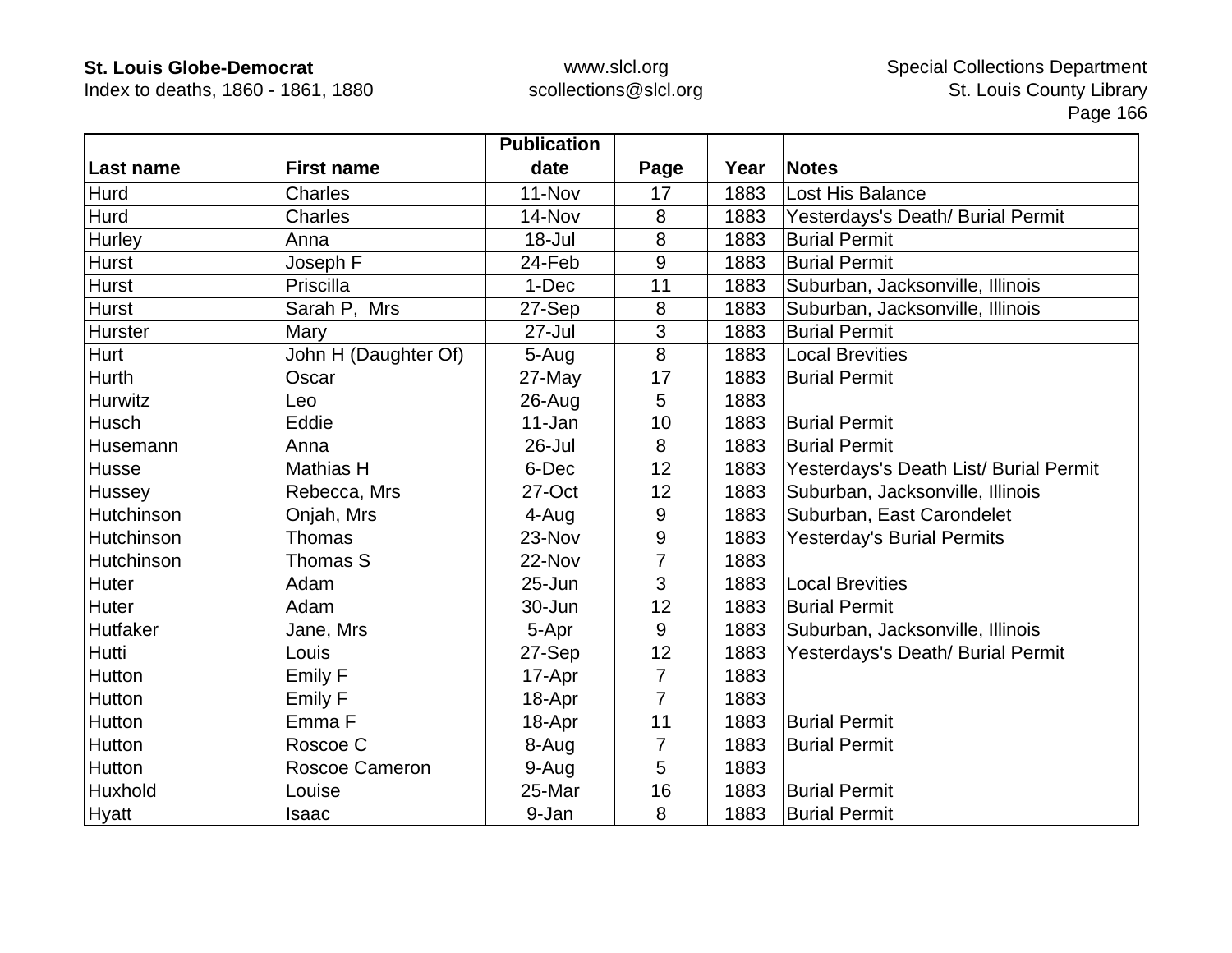Index to deaths, 1860 - 1861, 1880

|                  |                      | <b>Publication</b> |                |      |                                        |
|------------------|----------------------|--------------------|----------------|------|----------------------------------------|
| Last name        | <b>First name</b>    | date               | Page           | Year | <b>Notes</b>                           |
| Hyde             | <b>Francis E</b>     | 7-Mar              | 6              | 1883 | <b>Burial Permit</b>                   |
| Hyland           | <b>Patrick</b>       | 23-Oct             | 12             | 1883 | <b>Coroner's Cases</b>                 |
| Hyland           | Patrick              | 24-Oct             | 9              | 1883 | Yesterdays's Death/ Burial Permit      |
| Hyland           | Winfred              | 25-Feb             | 11             | 1883 | <b>Burial Permit</b>                   |
| Hyll             | Robert               | 14-Dec             | 12             | 1883 | Yesterdays's Death List/ Burial Permit |
| <b>Hysic</b>     | Wm H                 | 8-Jun              | 10             | 1883 | <b>Burial Permit</b>                   |
| <b>Hysick</b>    | Sarah Ann            | 8-Jun              | 10             | 1883 | <b>Burial Permit</b>                   |
| Ibich            | Helena               | 28-Dec             | $\overline{7}$ | 1883 | Yesterdays's Death List/ Burial Permit |
| <b>Ibser</b>     | Elizabeth            | 9-Oct              | 12             | 1883 | Yesterdays's Death/ Burial Permit      |
| Ickemeyer        | John                 | 16-Oct             | 12             | 1883 | Yesterdays's Death/ Burial Permit      |
| <b>Ihms</b>      | Rosa                 | 20-May             | 5              | 1883 |                                        |
| <b>Ihms</b>      | Rosa M               | 20-May             | 17             | 1883 | <b>Burial Permit</b>                   |
| lingham          | <b>Mary Etris</b>    | 2-Sep              | 5              | 1883 |                                        |
| Illien           | Gertrude Eugenie     | $25 -$ Jul         | 10             | 1883 | <b>Child Poisoned</b>                  |
| <b>Illslelly</b> | Lyndon E             | 22-Mar             | 12             | 1883 | <b>Burial Permit</b>                   |
| Illsley          | <b>Lyndon Edward</b> | 20-Mar             | 7              | 1883 |                                        |
| <b>Illsley</b>   | <b>Lyndon Edward</b> | 21-Mar             | 7              | 1883 |                                        |
| Infant (Unknown) | Angeline             | 13-Feb             | 9              | 1883 | Burial Permit, St Ann's Asylum         |
| Infant (Unknown) | <b>Thomas</b>        | 13-Feb             | 9              | 1883 | Burial Permit, St Ann's Asylum         |
| Ingham           | Daisy O              | 2-Sep              | 5              | 1883 |                                        |
| Ingle            | Fred                 | 9-May              | 12             | 1883 | <b>Burial Permit</b>                   |
| Ingram           | Eliza A              | 4-Dec              | 11             | 1883 | Yesterdays's Death List/ Burial Permit |
| Ingram           | George               | 7-Mar              | 6              | 1883 | <b>Local Brevities</b>                 |
| Ingram           | George               | 8-Mar              | 8              | 1883 | <b>Local Brevities</b>                 |
| Ingram           | George               | 24-Oct             | 11             | 1883 | <b>Murderers Sentenced</b>             |
| Ingram           | <b>Thomas</b>        | $11-Auq$           | 12             | 1883 | <b>Probate Matters</b>                 |
| Ingram           | Wm J                 | 4-Dec              | 11             | 1883 | Yesterdays's Death List/ Burial Permit |
| Irwin            | Arthur               | 26-Jun             | 12             | 1883 | <b>Local Brevities</b>                 |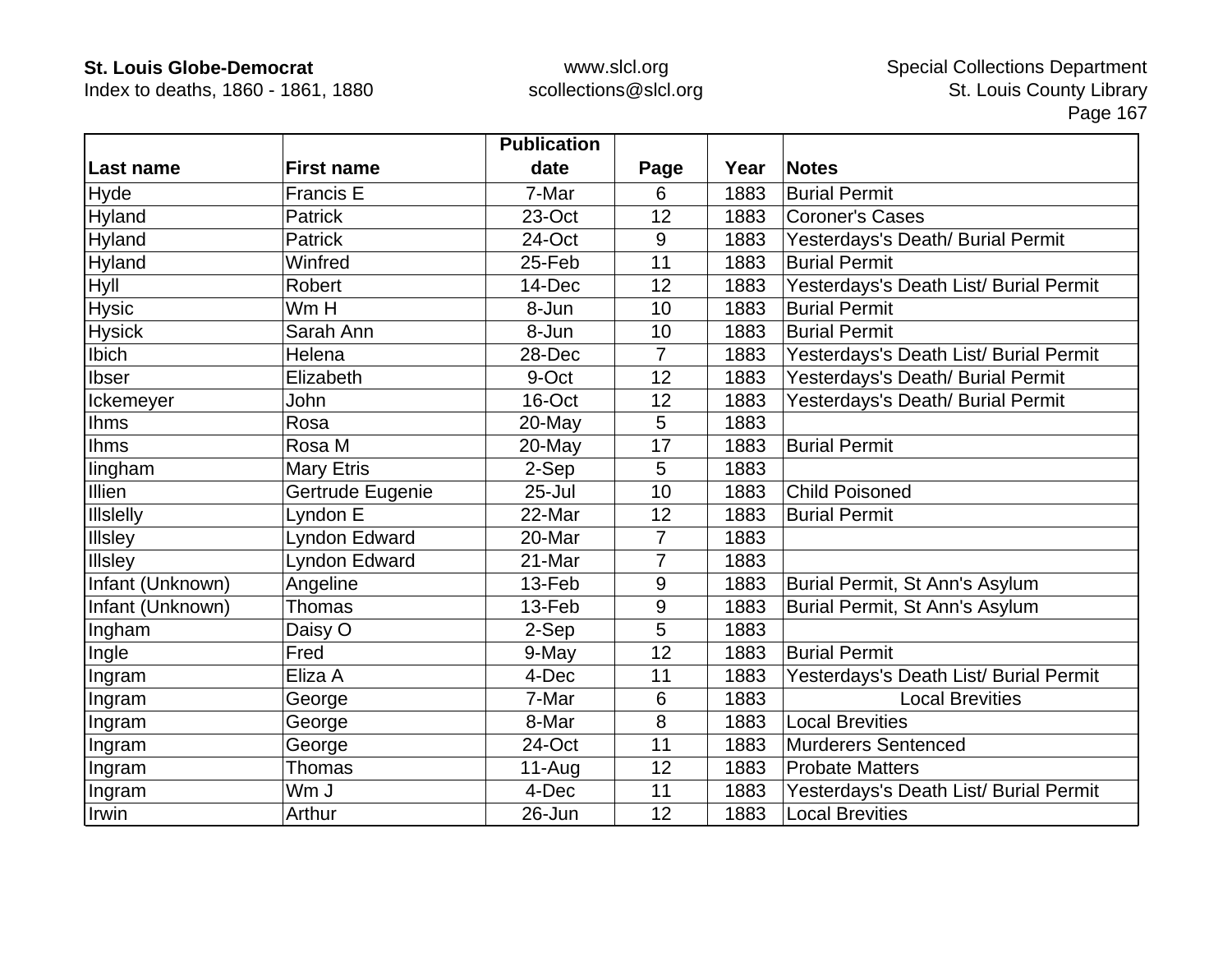Index to deaths, 1860 - 1861, 1880

|                  |                          | <b>Publication</b> |                |      |                                        |
|------------------|--------------------------|--------------------|----------------|------|----------------------------------------|
| Last name        | <b>First name</b>        | date               | Page           | Year | <b>Notes</b>                           |
| Irwin            | <b>Frederick Arthur</b>  | $25 -$ un          | 5              | 1883 |                                        |
| Irwin            | <b>Frederick Arthur</b>  | 26-Jun             | 9              | 1883 | <b>Burial Permit</b>                   |
| <b>Isaak</b>     | <b>Mamie Estelle</b>     | 18-Dec             | 12             | 1883 | Yesterdays's Death List/ Burial Permit |
| <b>Isaak</b>     | Mary Ellen               | 17-Dec             | 5              | 1883 |                                        |
| Isenhaur         | Thomas                   | 3-Jun              | 7              | 1883 | <b>Denied A Burial Permit</b>          |
| Israel           | Anna Maria               | $3-Jul$            | 7              | 1883 |                                        |
| Israel           | Anna Maria               | 4-Jul              | 5              | 1883 |                                        |
| Israel           | Ben (Grandchild Of)      | 20-May             | 3              | 1883 | <b>Losses Near White Hall</b>          |
| Israel           | <b>Hettie</b>            | 1-Feb              | $\overline{2}$ | 1883 | Death's Doings                         |
| <b>Isterle</b>   | Heinrich                 | 30-Sep             | 19             | 1883 | Yesterdays's Death/ Burial Permit      |
| Iten             | Joseph                   | 28-Oct             | 18             | 1883 | Yesterdays's Death/ Burial Permit      |
| Ittel            | <b>John</b>              | 30-Dec             | 5              | 1883 |                                        |
| <b>Ivers</b>     | <b>Fannie S</b>          | 21-May             | 5              | 1993 |                                        |
| <b>Ivers</b>     | Fannie S                 | 22-May             | $\overline{7}$ | 1883 |                                        |
| <b>Ivers</b>     | Fannie T                 | $22$ -May          | 9              | 1883 | <b>Burial Permit</b>                   |
| Jaccarad         | Armand                   | 15-Dec             | 5              | 1883 |                                        |
| Jaccard          | Armand                   | 15-Dec             | 10             | 1883 | Yesterdays's Death List/ Burial Permit |
| Jaccard          | Armand                   | 16-Dec             | $\overline{7}$ | 1883 |                                        |
| Jackiesch        | Henry                    | 9-Mar              | 10             | 1883 | Suburban, East St. Louis               |
| <b>Jackiesch</b> | Henry                    | 10-Mar             | 8              | 1883 | Suburban, East St. Louis               |
| Jackiesche       | Henry                    | 17-Mar             | 8              | 1883 | Suburban, Belleville                   |
| Jackson          | Ada                      | 20-Sep             | 8              | 1883 | Yesterdays's Death/ Burial Permit      |
| Jackson          | <b>Bessie McWilliams</b> | $13 -$ Jul         | 5              | 1883 |                                        |
| Jackson          | <b>Bessie McWilliams</b> | $14$ -Jul          | 12             | 1883 | <b>Burial Permit</b>                   |
| Jackson          | <b>Birdie</b>            | 28-Jan             | 9              | 1883 | <b>Burial Permit</b>                   |
| Jackson          | <b>Bradford</b>          | 17-Mar             | 9              | 1883 | <b>Burial Permit</b>                   |
| Jackson          | <b>Budd</b>              | 9-Jan              | 8              | 1883 | <b>Burial Permit</b>                   |
| Jackson          | Charity                  | 29-Apr             | 17             | 1883 | <b>Burial Permit</b>                   |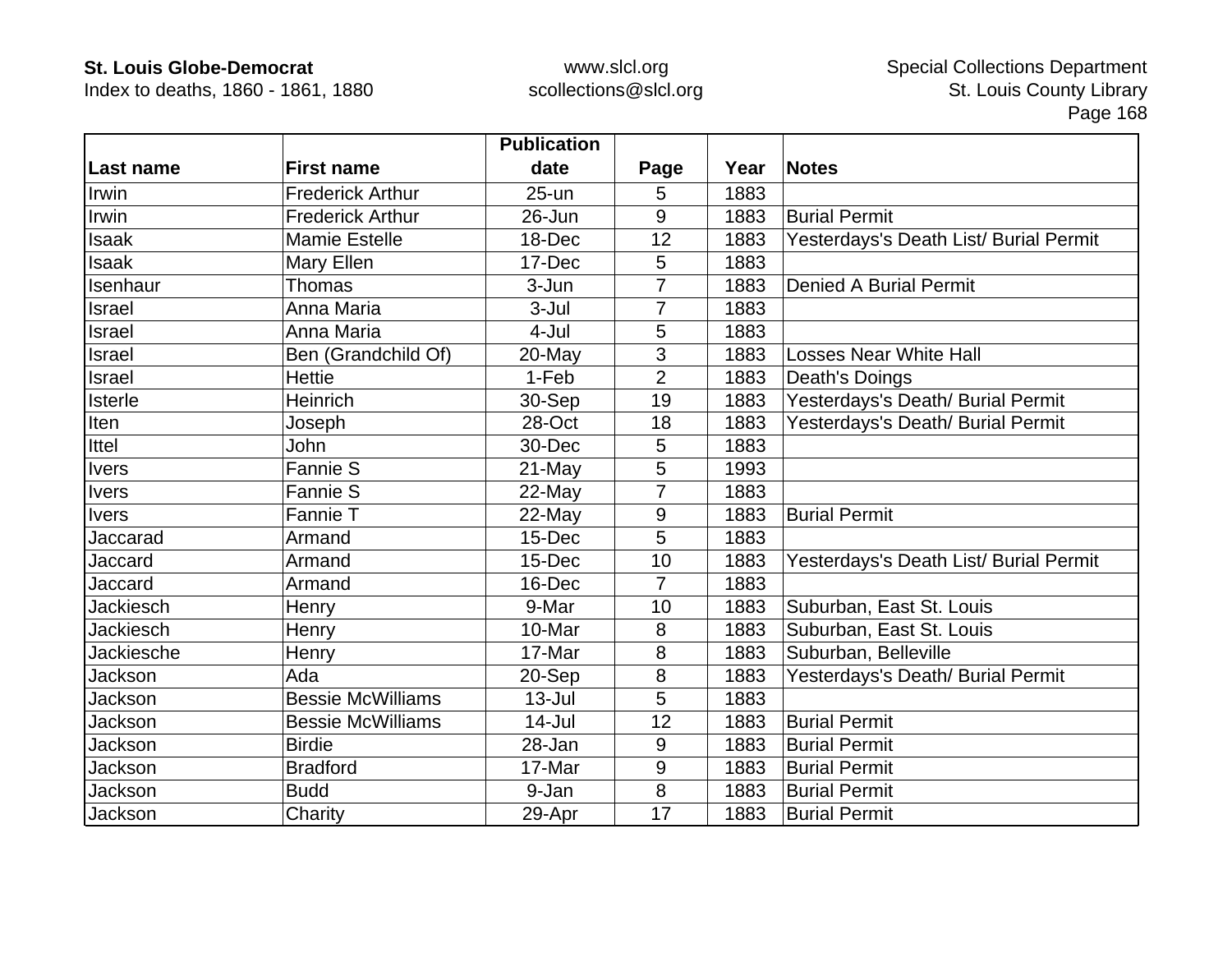Index to deaths, 1860 - 1861, 1880

|            |                           | <b>Publication</b> |                |      |                                        |
|------------|---------------------------|--------------------|----------------|------|----------------------------------------|
| ∣Last name | <b>First name</b>         | date               | Page           | Year | <b>Notes</b>                           |
| Jackson    | Charlotte                 | 16-Dec             |                | 1883 |                                        |
| Jackson    | Elizabeth, Mrs            | 14-Jan             | 3              | 1883 | <b>Local Brevities</b>                 |
| Jackson    | <b>Florence Lamereaux</b> | 28-Jul             | 9              | 1883 | <b>Burial Permit</b>                   |
| Jackson    | Granville                 | 18-Feb             | 9              | 1883 | <b>Burial Permit</b>                   |
| Jackson    | Hannah, Mrs               | 25-Apr             | 7              | 1883 |                                        |
| Jackson    | Henry                     | 22-Aug             | 8              | 1883 | Yesterdays's Death/Burial Permit       |
| Jackson    | Henry                     | 17-Oct             | 4              | 1883 | <b>Local Brevities</b>                 |
| Jackson    | Henry                     | 17-Oct             | 5              | 1883 | <b>Coroner's Cases</b>                 |
| Jackson    | Henry                     | 19-Oct             | 9              | 1883 | Yesterdays's Death/ Burial Permit      |
| Jackson    | Isabella                  | 16-Jun             | 11             | 1883 | <b>Burial Permit</b>                   |
| Jackson    | James H                   | 31-Jan             | $\overline{7}$ | 1883 | <b>Burial Permit</b>                   |
| Jackson    | Josephine                 | 18-Aug             | 12             | 1883 | Yesterday's Death/Burial Permit        |
| Jackson    | Linda                     | 22-Aug             | 10             | 1883 | <b>Coroner's Case</b>                  |
| Jackson    | Linda                     | $25 - Aug$         | 9              | 1883 | Yesterdays's Death/Burial Permit       |
| Jackson    | Linus A                   | 22-Apr             | 16             | 1883 | <b>Burial Permit</b>                   |
| Jackson    | Llucas A                  | 22-Apr             | $\overline{7}$ | 1883 |                                        |
| Jackson    | Lucas A                   | 21-Apr             | 5              | 1883 |                                        |
| Jackson    | Lulu                      | 19-Jul             | 8              | 1883 | <b>Burial Permit</b>                   |
| Jackson    | Monroe                    | 5-Sep              | 6              | 1883 | <b>Local Brevities</b>                 |
| Jackson    | Richard                   | 24-Oct             | 11             | 1883 | <b>Murderers Sentenced</b>             |
| Jackson    | Willie A                  | 14-Sep             | 11             | 1883 |                                        |
| Jacksono   | Hannah                    | 26-Apr             | 12             | 1883 | <b>Burial Permit</b>                   |
| Jacksoon   | John                      | 4-Apr              | 12             | 1883 | <b>Burial Permit</b>                   |
| Jacob      | Edward                    | 26-Apr             | 12             | 1883 | <b>Burial Permit</b>                   |
| Jacob      | George                    | 10-Feb             | 12             | 1883 | Not a Case of Apoplexy                 |
| Jacob      | George                    | 13-Feb             | 9              | 1883 | <b>Burial Permit</b>                   |
| Jacobs     | Harry                     | 10-Jun             | 5              | 1883 |                                        |
| Jacobson   | Henrietta                 | 13-Dec             | 8              | 1883 | Yesterdays's Death List/ Burial Permit |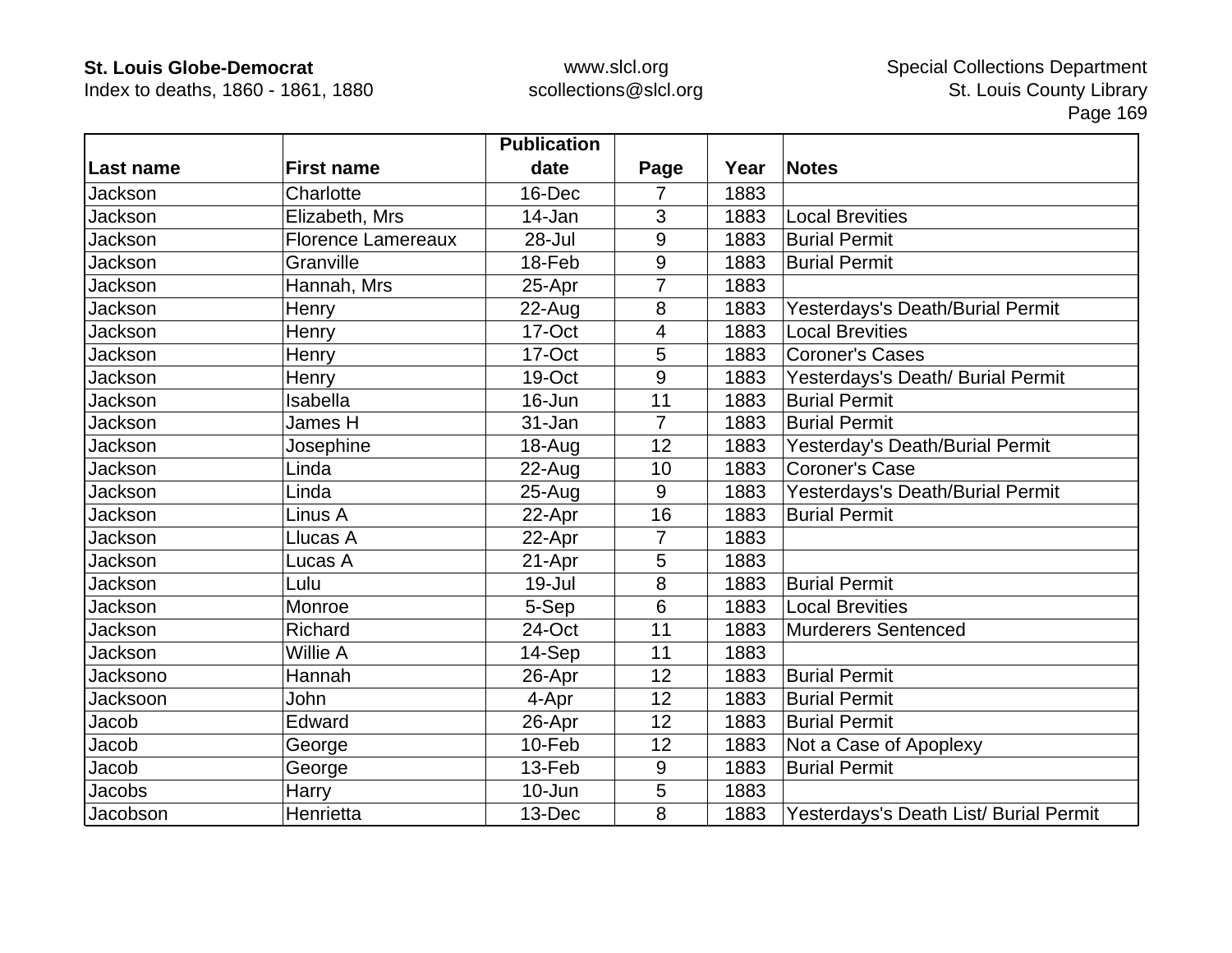Index to deaths, 1860 - 1861, 1880

|           |                      | <b>Publication</b> |                |      |                                   |
|-----------|----------------------|--------------------|----------------|------|-----------------------------------|
| Last name | <b>First name</b>    | date               | Page           | Year | <b>Notes</b>                      |
| Jaeger    | Joseph L             | $11-Auq$           | 9              | 1883 | <b>Burial Permit</b>              |
| Jahn      | Wm F                 | 24-May             | 12             | 1883 | <b>Burial Permit</b>              |
| Jakoffski | Johan                | 7-Jul              | 5              | 1883 | <b>Burial Permit</b>              |
| James     | Ann, Mrs             | $17 -$ Jul         | 5              | 1883 |                                   |
| James     | Ann, Mrs             | 18-Jul             | 7              | 1883 | Suburban, East St Louis           |
| James     | <b>Betty</b>         | $26 - Aug$         | 9              | 1883 | Yesterdays's Death/ Burial Permit |
| James     | Jennie I             | 23-Oct             | 8              | 1883 | Yesterdays's Death/ Burial Permit |
| James     | Joseph               | 22-Jul             | 9              | 1883 | <b>Burial Permit</b>              |
| James     | Richard              | 3-Jun              | 7              | 1883 | <b>Local Brevities</b>            |
| James     | Richard              | 6-Jun              | 11             | 1883 | <b>Burial Permit</b>              |
| Janolski  | Chas S               | 12-Jun             | 9              | 1883 | <b>Burial Permit</b>              |
| Jansen    | Gertrude             | 23-Nov             | 9              | 1883 | <b>Yesterday's Burial Permits</b> |
| Jansen    | Willie               | 1-Aug              | 8              | 1883 | <b>Burial Permit</b>              |
| January   | Jesse L              | 10-May             | 4              | 1883 | Jesse L January's Death           |
| January   | Jesse L              | 12-May             | 9              | 1883 | <b>Burial Permit</b>              |
| January   | Jesse L              | 12-May             | 16             | 1883 | <b>January Obsequies</b>          |
| January   | <b>Jesse Lindell</b> | 10-May             | $\overline{7}$ | 1883 |                                   |
| January   | <b>Jesse Lindell</b> | 11-May             | 5              | 1883 |                                   |
| Jaques    | Wm                   | 21-Apr             | 8              | 1883 | Suburban, Belleville              |
| Jargens   | Clara                | 21-Nov             | 11             | 1883 | Yesterday's Burial Permits        |
| Jarodski  | Louis M              | 19-Jun             | 12             | 1883 | <b>Burial Permit</b>              |
| Jarush    | Emanuel              | $31-Auq$           | 9              | 1883 | Yesterdays's Death/ Burial Permit |
| Jarvis    | Benjamin             | 7-Jul              | 5              | 1883 | <b>Burial Permit</b>              |
| Jasper    | Ella                 | 20-Nov             | 9              | 1883 | <b>Yesterday's Burial Permits</b> |
| Jasper    | Jennie               | 7-Nov              | 9              | 1883 | Yesterdays's Death/ Burial Permit |
| Jauzar    | Wenzlick             | 24-Feb             | 9              | 1883 | <b>Burial Permit</b>              |
| Jaworski  | Julia Schulz         | 17-Feb             | 12             | 1883 | <b>Burial Permit</b>              |
| Jeambey   | Louisa               | 9-Jan              | 8              | 1883 | <b>Burial Permit</b>              |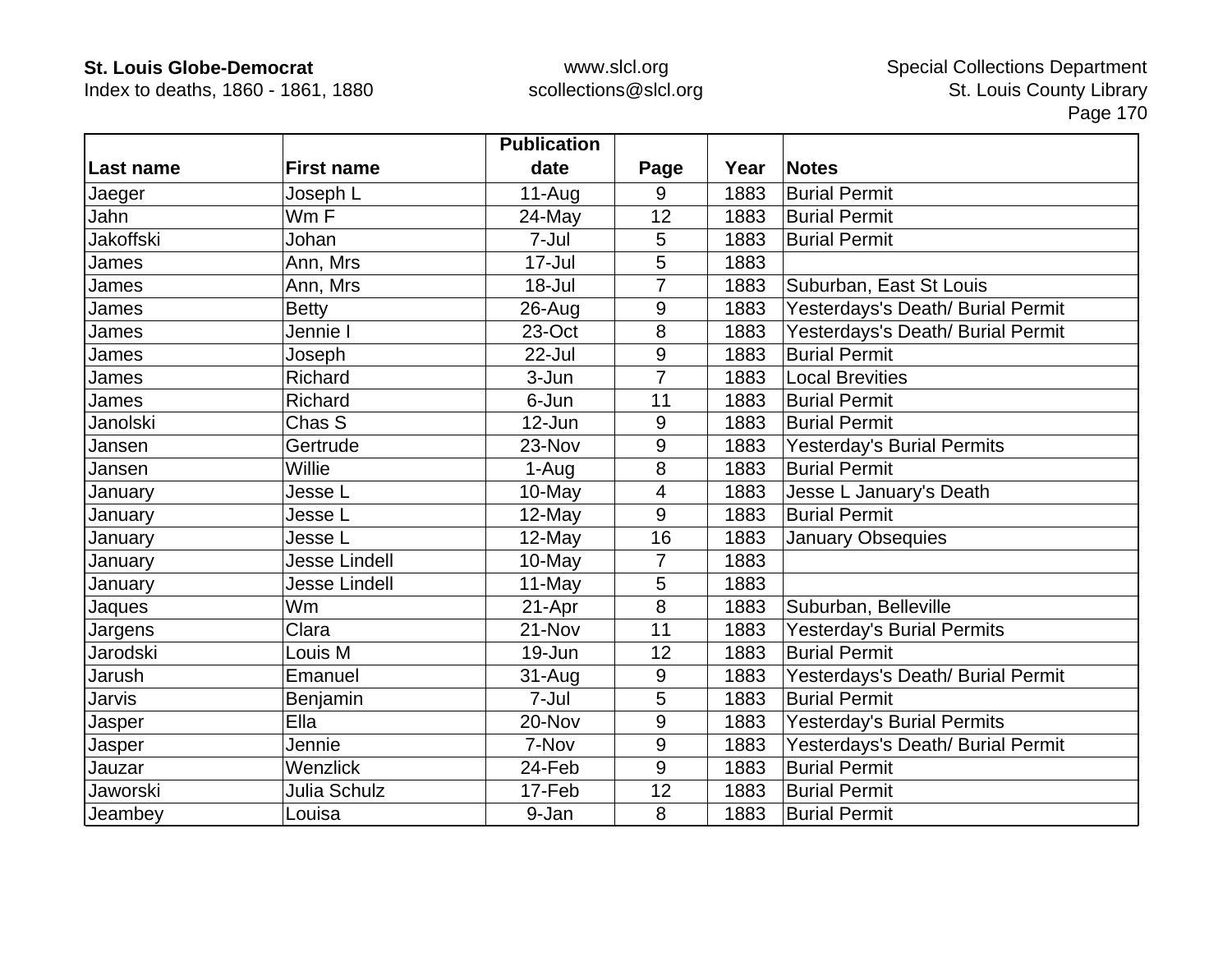Index to deaths, 1860 - 1861, 1880

|                |                   | <b>Publication</b> |                |      |                                        |
|----------------|-------------------|--------------------|----------------|------|----------------------------------------|
| Last name      | <b>First name</b> | date               | Page           | Year | Notes                                  |
| Jecker         | Mathilda          | 26-May             | 9              | 1883 | <b>Burial Permit</b>                   |
| Jedlicka       | <b>Charles</b>    | 5-Sep              | $\overline{7}$ | 1883 | Yesterdays's Death/ Burial Permit      |
| <b>Jeffars</b> | Wineford          | 2-Nov              | 11             | 1883 | Yesterdays's Death/ Burial Permit      |
| Jefferson      | Alfonso           | 11-Feb             | 8              | 1883 | <b>Local Brevities</b>                 |
| Jefferson      | Alfonso           | 11-Feb             | 9              | 1883 | <b>Burial Permit</b>                   |
| Jefferson      | Alfonze           | 10-Feb             | 8              | 1883 | <b>Local Brevities</b>                 |
| Jefferson      | Benj              | 9-Feb              | 10             | 1883 | <b>Criminal Courts</b>                 |
| Jefferson      | Geo W             | 25-Apr             | 9              | 1883 | <b>Burial Permit</b>                   |
| Jefferson      | Jessie            | 12-Dec             | 12             | 1883 | Yesterdays's Death List/ Burial Permit |
| Jefferson      | John J            | 6-Jun              | 5              | 1883 | <b>Conductor Jefferson's Death</b>     |
| Jehle          | Joseph            | 3-May              | 12             | 1883 | <b>Burial Permit</b>                   |
| Jehrk          | August            | 10-May             | 9              | 1883 | <b>Burial Permit</b>                   |
| Jehrke         | Joseph            | $12$ -May          | 9              | 1883 | <b>Burial Permit</b>                   |
| Jekyl          | Lavina, Mrs       | 4-Mar              | 8              | 1883 |                                        |
| Jengs          | <b>Klein</b>      | 24-Oct             | 9              | 1883 | Yesterdays's Death/ Burial Permit      |
| <b>Jenkins</b> | Alice             | 3-Feb              | 9              | 1883 | <b>Burial Permit</b>                   |
| <b>Jenkins</b> | Gilbert           | $18 - Aug$         | 12             | 1883 | <b>Coroner's Case</b>                  |
| <b>Jenkins</b> | Gilbert           | $21-Auq$           | 8              | 1883 | Yesterday's Death/Burial Permit        |
| <b>Jenkins</b> | John              | 20-May             | $\overline{2}$ | 1883 | As Seen From Foristel                  |
| Jenks          | Ann E             | 20-May             | 17             | 1883 | <b>Burial Permit</b>                   |
| Jenks          | P M               | 12-Oct             | 11             | 1883 | Yesterdays's Death/ Burial Permit      |
| Jenks          | P M, Sergeant     | 10-Oct             | 12             | 1883 | <b>Murdered Sergeant</b>               |
| Jenks          | P M, Sergeant     | 11-Oct             | 3              | 1883 | <b>Desperate Deeds</b>                 |
| Jenks          | P M, Sergeant     | 12-Oct             | 12             | 1883 | <b>Jenks Funeral</b>                   |
| Jennings       | Arthur            | 13-Feb             | $\overline{7}$ | 1883 |                                        |
| Jennings       | Sarah L           | 8-May              | 12             | 1883 | <b>Burial Permit</b>                   |
| Jenschikowsky  | Marianna          | 19-Apr             | 12             | 1883 | <b>Burial Permit</b>                   |
| Jenson         | B                 | 8-Sep              | 9              | 1883 | Yesterdays's Death/ Burial Permit      |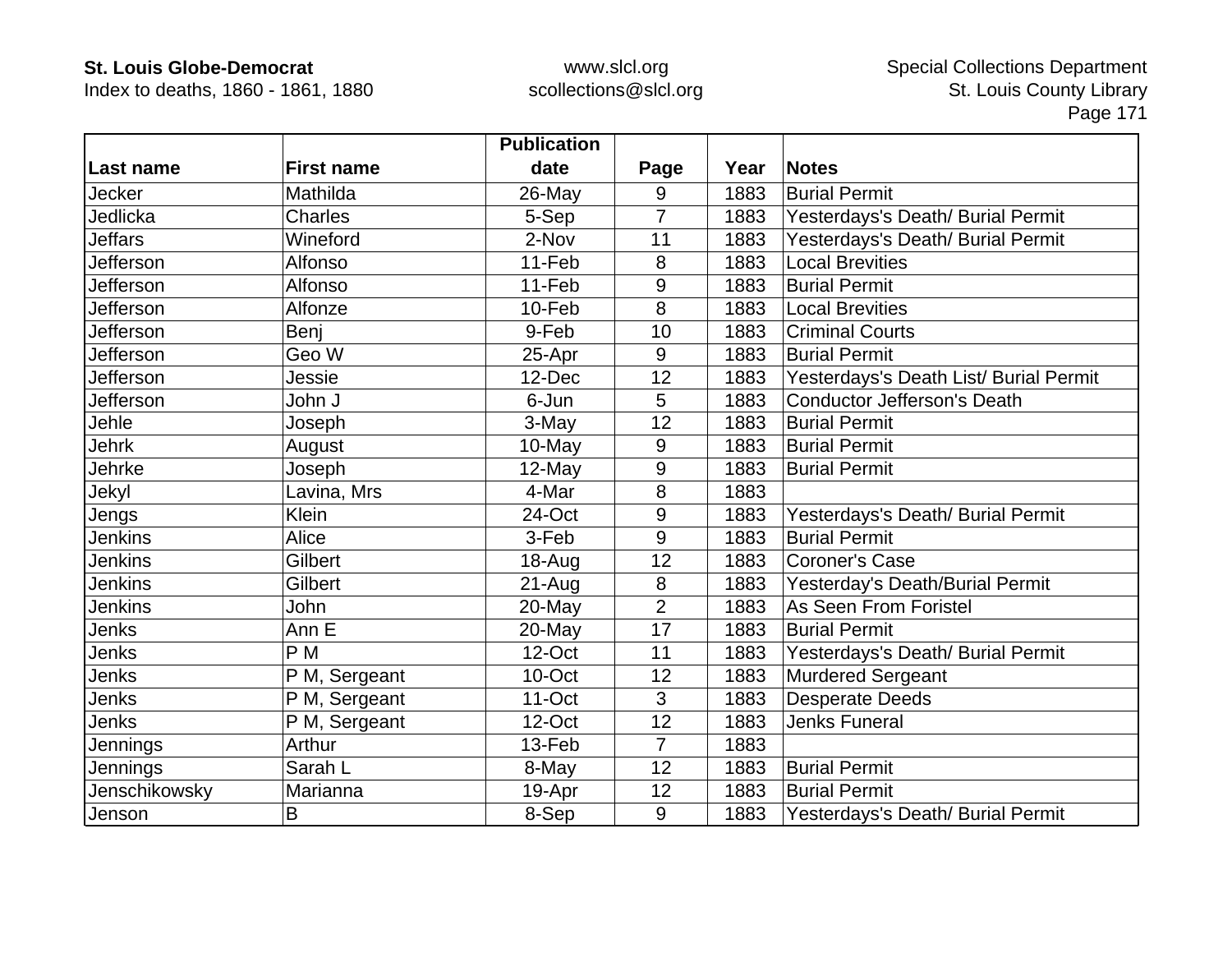Index to deaths, 1860 - 1861, 1880

|           |                       | <b>Publication</b> |                |      |                                        |
|-----------|-----------------------|--------------------|----------------|------|----------------------------------------|
| Last name | <b>First name</b>     | date               | Page           | Year | <b>Notes</b>                           |
| Jentzsch  | Clara                 | 17-Feb             | 12             | 1883 | <b>Burial Permit</b>                   |
| Jesinjk   | Frank                 | 27-Feb             | 11             | 1883 | <b>Burial Permit</b>                   |
| Jessee    | <b>Dublin</b>         | 15-Dec             | 10             | 1883 | Yesterdays's Death List/ Burial Permit |
| Jessel    | Maria                 | 16-Dec             | $\overline{7}$ | 1883 |                                        |
| Jessup    | Madeline C            | 27-Feb             | 11             | 1883 | <b>Burial Permit</b>                   |
| Jessup    | Madeline Clayton      | 28-Feb             | 5              | 1883 |                                        |
| Jessup    | Madeline Clayton, Mrs | 25-Feb             | 8              | 1883 |                                        |
| Jessup    | Madeline Clayton, Mrs | 26-Feb             | 5              | 1883 |                                        |
| Jessup    | Madeline Clayton, Mrs | 27-Feb             | 7              | 1883 |                                        |
| Jobst     | Barbara, Mrs          | 1-May              | 11             | 1883 | <b>Burial Permit</b>                   |
| Jobusch   | Herman F              | 3-May              | 12             | 1883 | <b>Burial Permit</b>                   |
| jobush    | Alma K                | 29-Apr             | 17             | 1883 | <b>Burial Permit</b>                   |
| Joffray   | Nicholas, Mrs         | 26-Jun             | 12             | 1883 | Suburban, Belleville, Illinois         |
| John      | Monti                 | $21 - Aug$         | 8              | 1883 | Yesterday's Death/Burial Permit        |
| Johnson   | Alfred                | 29-Sep             | 13             | 1883 | Yesterdays's Death/ Burial Permit      |
| Johnson   | Anna                  | 25-Sep             | 11             | 1883 | Yesterdays's Death/ Death Permit       |
| Johnson   | <b>Charles</b>        | 16-Feb             | 10             | 1883 | <b>Burial Permit</b>                   |
| Johnson   | Clarence H            | 2-Oct              | 9              | 1883 | Yesterdays's Death/ Burial Perm        |
| Johnson   | Emily G C             | 14-Jun             | 12             | 1883 | <b>Burial Permit</b>                   |
| Johnson   | Emily G C, Mrs        | $13 - Jun$         | $\overline{7}$ | 1883 |                                        |
| Johnson   | Frank                 | 16-May             | 6              | 1883 | Disasters of a Day                     |
| Johnson   | George                | 28-Jul             | 9              | 1883 | <b>Burial Permit</b>                   |
| Johnson   | Harrison              | 21-May             | 10             | 1883 | Drowned In Cahokia Creek               |
| Johnson   | Harry                 | 11-Mar             | 18             | 1883 | <b>Burial Permit</b>                   |
| Johnson   | Harry A B             | 11-Jan             | 10             | 1883 | <b>Burial Permit</b>                   |
| Johnson   | Isabella              | $31 -$ Jul         | 10             | 1883 | <b>Isabella Johnson's Bequests</b>     |
| Johnson   | Jake                  | 16-Mar             | 10             | 1883 | <b>Burial Permit</b>                   |
| Johnson   | James                 | 19-Jul             | 8              | 1883 | <b>Burial Permit</b>                   |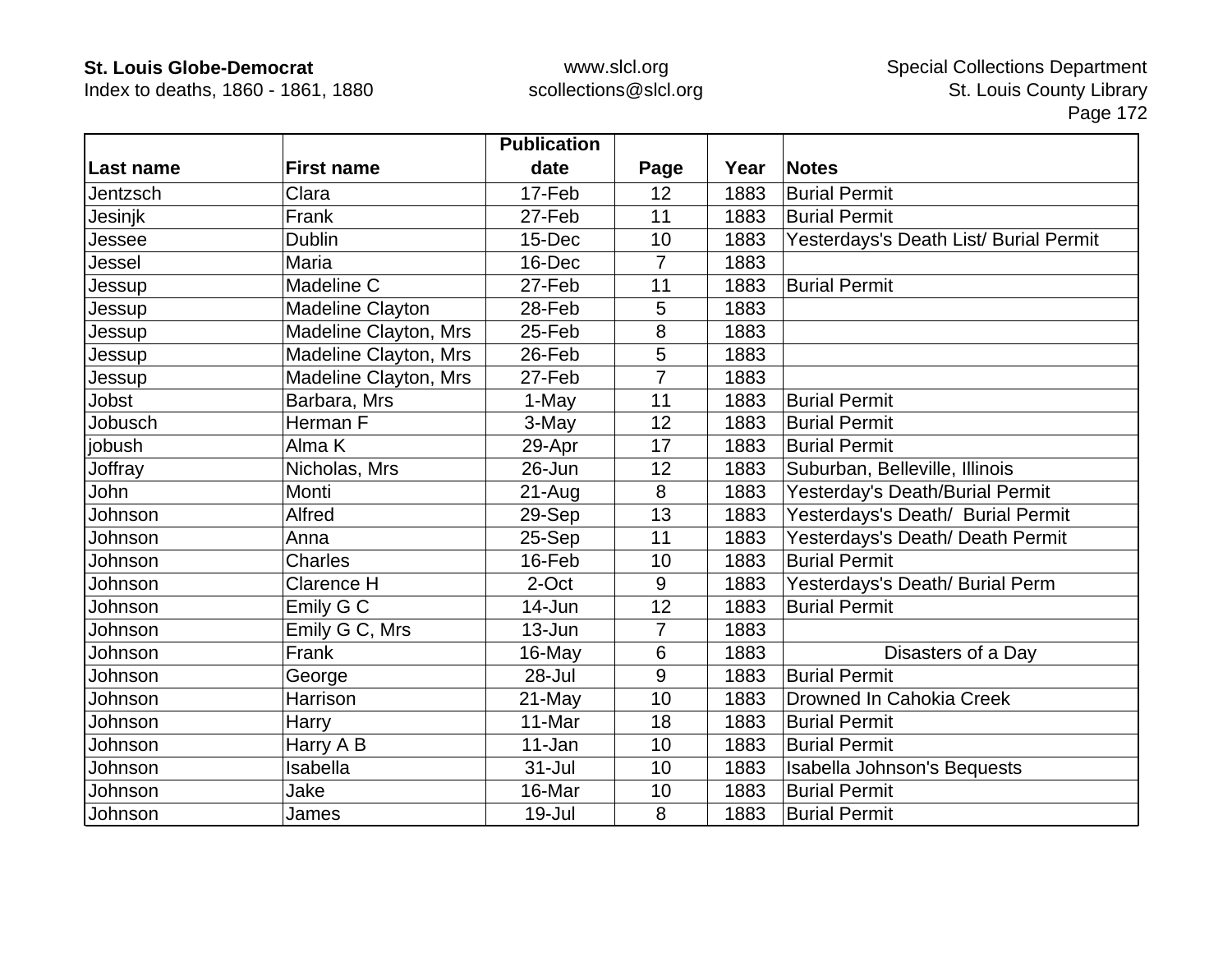Index to deaths, 1860 - 1861, 1880

|           |                   | <b>Publication</b> |                |      |                                        |
|-----------|-------------------|--------------------|----------------|------|----------------------------------------|
| Last name | <b>First name</b> | date               | Page           | Year | <b>Notes</b>                           |
| Johnson   | James             | 28-Dec             |                | 1883 | Yesterdays's Death List/ Burial Permit |
| Johnson   | James             | 21-Mar             | 5              | 1883 | <b>Burial Permit</b>                   |
| Johnson   | John William      | 22-May             | 9              | 1883 | <b>Burial Permit</b>                   |
| Johnson   | Joseph            | 14-Jan             | 3              | 1883 | <b>Local Brevities</b>                 |
| Johnson   | Joseph            | 16-Jan             | 10             | 1883 | <b>Burial Permit</b>                   |
| Johnson   | Julia             | 6-Dec              | 12             | 1883 | Yesterdays's Death List/ Burial Permit |
| Johnson   | Kate              | $21 - Jun$         | 12             | 1883 | <b>Burial Permit</b>                   |
| Johnson   | Lehman            | 9-Oct              | 12             | 1883 | Suburban, Alton                        |
| Johnson   | Linnie, Miss      | $1-Jul$            | 5              | 1883 |                                        |
| Johnson   | May               | $26 - Jun$         | 9              | 1883 | <b>Burial Permit</b>                   |
| Johnson   | Maze              | $21 - Jun$         | 12             | 1883 | <b>Burial Permit</b>                   |
| Johnson   | Nellie A          | 18-Sep             | 12             | 1883 | Yesrerdays's Death/ Burial Pemit       |
| Johnson   | Oscar M           | 2-Sep              | 16             | 1883 | Suburban, East St Louis                |
| Johnson   | Paul (Child Of)   | 7-Sep              | $\overline{7}$ | 1883 | Suburban News, East St. Louis          |
| Johnson   | Peter(Child Of)   | 10-Jan             | 3              | 1883 | <b>Local Brevities</b>                 |
| Johnson   | Samuel J          | 12-Jun             | 9              | 1883 | <b>Burial Permit</b>                   |
| Johnson   | Sarah W           | $1-Jul$            | 9              | 1883 | <b>Burial Permit</b>                   |
| Johnson   | Sophia L          | 1-May              | 11             | 1883 | <b>Burial Permit</b>                   |
| Johnson   | William           | 11-Mar             | 18             | 1883 | <b>Burial Permit</b>                   |
| Johnson   | William           | 12-Sep             | 8              | 1883 | Found In A Well                        |
| Johnson   | William           | 17-Dec             | 8              | 1883 | <b>Waiting For Friends</b>             |
| Johnson   | Willie            | 22-Sep             | 9              | 1883 | Yesterdays's Death/ Burial Permit      |
| Johnston  | Gus               | 14-Nov             | 8              | 1883 | Yesterdays's Death/ Burial Permit      |
| Johnston  | Margaret          | $10 -$ Jul         | 5              | 1883 |                                        |
| Johnston  | Margaret          | $11$ -Jul          | 7              | 1883 | <b>Burial Permit</b>                   |
| Johnston  | Mary Ann          | 15-Feb             | 9              | 1883 | <b>Burial Permit</b>                   |
| Johnston  | Nancy, Mrs        | 8-Dec              | 10             | 1883 | Suburban, Jacksonville, Illinois       |
| Jolley    | Jenny             | 4-Apr              | 12             | 1883 | <b>Burial Permit</b>                   |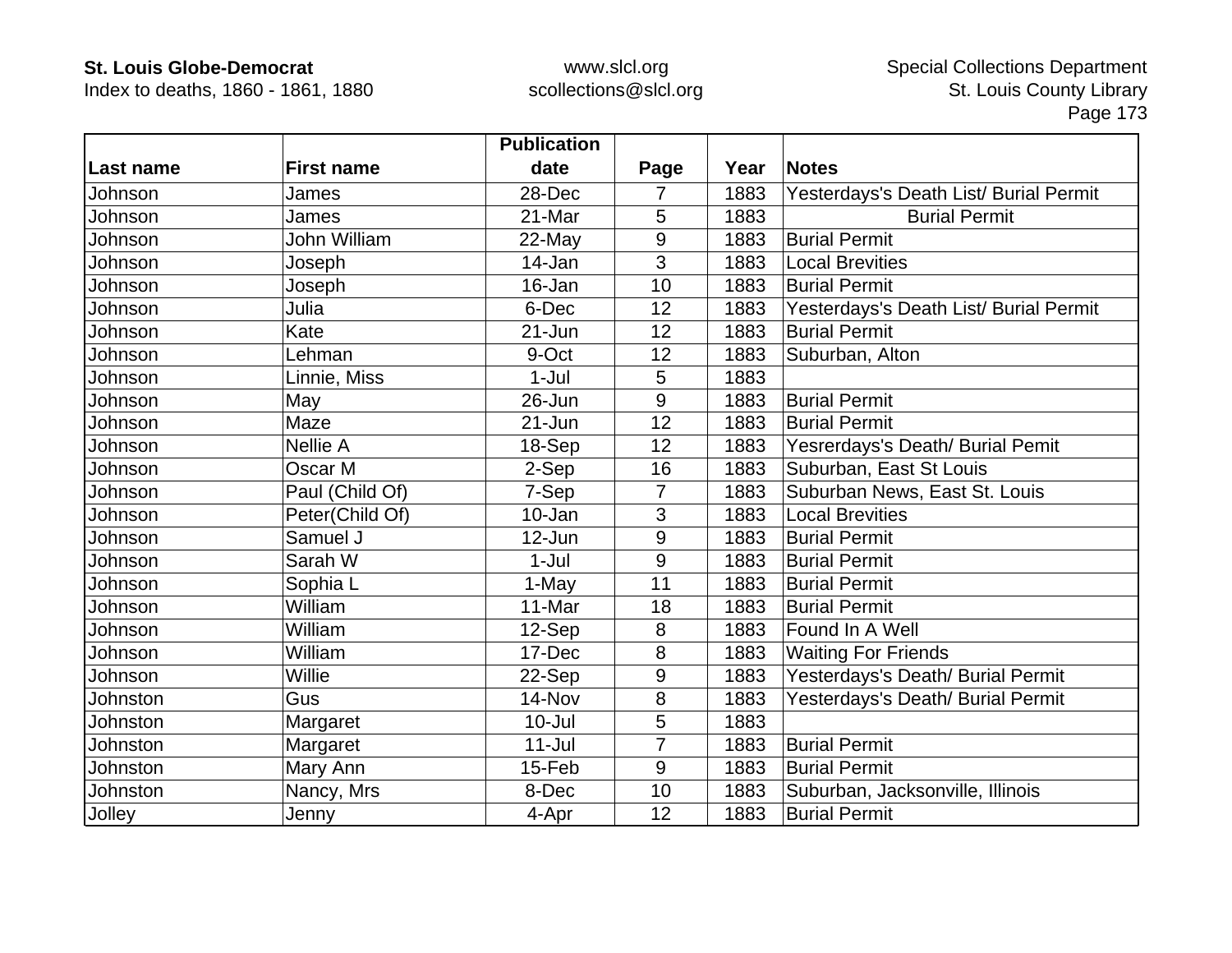Index to deaths, 1860 - 1861, 1880

|           |                   | <b>Publication</b> |                |      |                                        |
|-----------|-------------------|--------------------|----------------|------|----------------------------------------|
| Last name | <b>First name</b> | date               | Page           | Year | <b>Notes</b>                           |
| Jonas     | Henry             | 17-Feb             | 12             | 1883 | <b>Burial Permit</b>                   |
| Jones     | L A               | 30-Dec             | 5              | 1883 |                                        |
| Jones     | <b>Alvin</b>      | 29-May             | 10             | 1883 | <b>Bulrial Permit</b>                  |
| Jones     | Andrew            | 23-Jun             | 5              | 1883 | <b>Local Brevities</b>                 |
| Jones     | Andrew J          | 30-Dec             | 9              | 1883 | Yesterdays's Death List/ Burial Permit |
| Jones     | Annie             | 8-Jul              | 11             | 1883 | <b>Burial Permit</b>                   |
| Jones     | C G, Mrs          | 13-Mar             | 11             | 1883 | Death of Mrs. C G Jones                |
| Jones     | Caleb             | 30-May             | 3              | 1883 | <b>Missouri Pioneers</b>               |
| Jones     | Davy              | 4-Jul              | 8              | 1883 | <b>Burial Permit</b>                   |
| Jones     | Eliza R           | 8-Mar              | 6              | 1883 | Death's Doings                         |
| Jones     | Eliza Rebecca     | 6-Mar              |                | 1883 |                                        |
| Jones     | Eliza Rebecca     | 7-Mar              | 5              | 1883 |                                        |
| Jones     | Elizabeth         | 23-Sep             | 19             | 1883 | Yesterdays's Death/ Burial Permit      |
| Jones     | Floence           | $18 -$ Jul         | 8              | 1883 | <b>Burial Permit</b>                   |
| Jones     | Florence          | 17-Jul             | 5              | 1883 |                                        |
| Jones     | Florence          | $22$ -Jul          | 5              | 1883 |                                        |
| Jones     | Frank M           | 14-Apr             | 12             | 1883 | <b>Calker Commits Suicide</b>          |
| Jones     | Frank M           | 17-Apr             | 11             | 1883 | <b>Burial Permit</b>                   |
| Jones     | <b>Hattie</b>     | 19-Jun             | 12             | 1883 | <b>Burial Permit</b>                   |
| Jones     | Henrietta         | 31-Jan             | $\overline{7}$ | 1883 | <b>Burial Permit</b>                   |
| Jones     | Henry             | 14-Feb             | 3              | 1883 | <b>Local Brevities</b>                 |
| Jones     | Henry             | 24-Dec             | 8              | 1883 | <b>Coroner's Cases</b>                 |
| Jones     | J Childress       | 2-Sep              | 5              | 1883 |                                        |
| Jones     | J Childress       | 3-Sep              | 5              | 1883 |                                        |
| Jones     | James J           | 18-Aug             | 12             | 1883 | Yesterday's Death/Burial Permit        |
| Jones     | John              | 24-Feb             | 8              | 1883 | Disobedience and Death                 |
| Jones     | John              | 25-Feb             | 11             | 1883 | <b>Pointer For the Police</b>          |
| Jones     | John C            | 4-Sep              | 8              | 1883 | Yesterdays's Death/ Burial Permit      |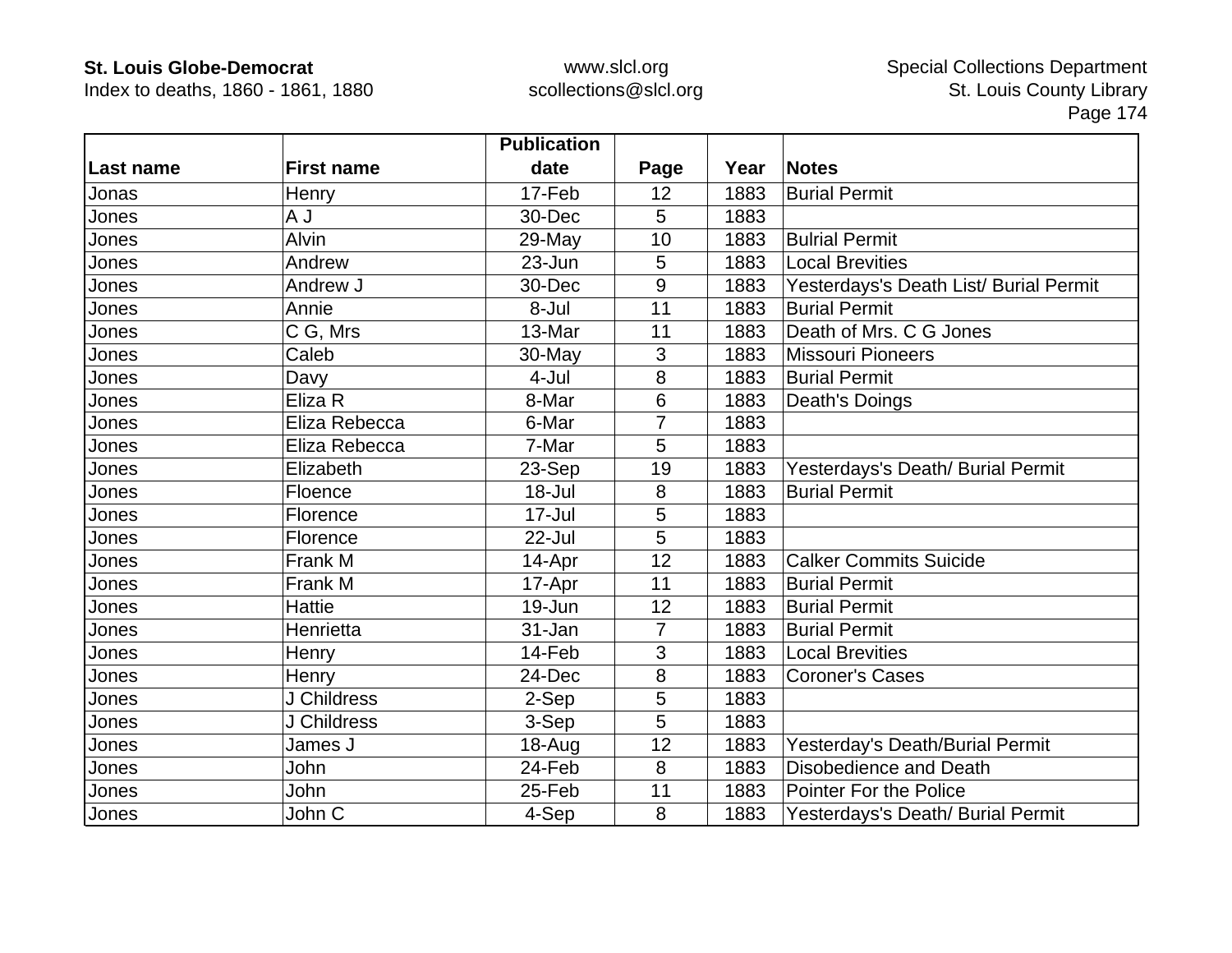Index to deaths, 1860 - 1861, 1880

|            |                     | <b>Publication</b> |                |      |                                        |
|------------|---------------------|--------------------|----------------|------|----------------------------------------|
| ∣Last name | <b>First name</b>   | date               | Page           | Year | <b>Notes</b>                           |
| Jones      | John R              | 27-Oct             | 12             | 1883 | Yesterdays's Death/ Burial Permit      |
| Jones      | Jonathan            | 11-Jan             | 5              | 1883 |                                        |
| Jones      | Jonathan            | 11-Jan             | 8              | 1883 | Obituary                               |
| Jones      | Jonathan            | 12-Jan             | 5              | 1883 |                                        |
| Jones      | Jonathan            | 13-Jan             | 7              | 1883 |                                        |
| Jones      | Jonathan            | 13-Jan             | 12             | 1883 | <b>Burial Permits</b>                  |
| Jones      | Leslie O            | 29-Jun             | 10             | 1883 | <b>Burial Permit</b>                   |
| Jones      | Lourena C, Mrs      | 2-Jun              | 5              | 1883 |                                        |
| Jones      | Lucy                | 9-Jan              | 8              | 1883 | <b>Burial Permit</b>                   |
| Jones      | Mary P              | 14-Mar             | 12             | 1883 | <b>Burial Permit</b>                   |
| Jones      | Mary P, Mrs         | 12-Mar             | 5              | 1883 |                                        |
| Jones      | Mary P, Mrs         | 13-Mar             | $\overline{7}$ | 1883 |                                        |
| Jones      | <b>Mattie Effie</b> | 12-Apr             | 7              | 1883 |                                        |
| Jones      | <b>Mattie Effie</b> | 13-Apr             | 10             | 1883 | <b>Burial Permit</b>                   |
| Jones      | Rebecca Wallace     | 8-Apr              | 5              | 1883 |                                        |
| Jones      | Rebecca Wallace     | 9-Apr              | 5              | 1883 |                                        |
| Jones      | Roy                 | 19-Oct             | 7              | 1883 |                                        |
| Jones      | Roy                 | 19-Oct             | 9              | 1883 | Yesterdays's Death/ Burial Permit      |
| Jones      | <b>Ruth</b>         | 15-May             | 12             | 1883 | <b>Burial Permit</b>                   |
| Jones      | Sarah               | 3-Apr              | 12             | 1883 | <b>Burial Permit</b>                   |
| Jones      | Sarah               | $18 -$ Jul         | 8              | 1883 | <b>Burial Permit</b>                   |
| Jones      | Sarah               | 11-Dec             | 9              | 1883 | Yesterdays's Death List/ Burial Permit |
| Jones      | Sarah K, Mrs        | 17-Jul             | 5              | 1883 |                                        |
| Jones      | St John             | 6-Feb              | 12             | 1883 | <b>Burial Permit</b>                   |
| Jones      | Susan               | 27-Apr             | 5              | 1883 |                                        |
| Jones      | Susan               | 28-Apr             | 11             | 1883 | <b>Burial Permit</b>                   |
| Jones      | Thomas              | 18-Nov             | 8              | 1883 |                                        |
| Jones      | <b>Thomas</b>       | 20-Nov             | $\overline{7}$ | 1883 |                                        |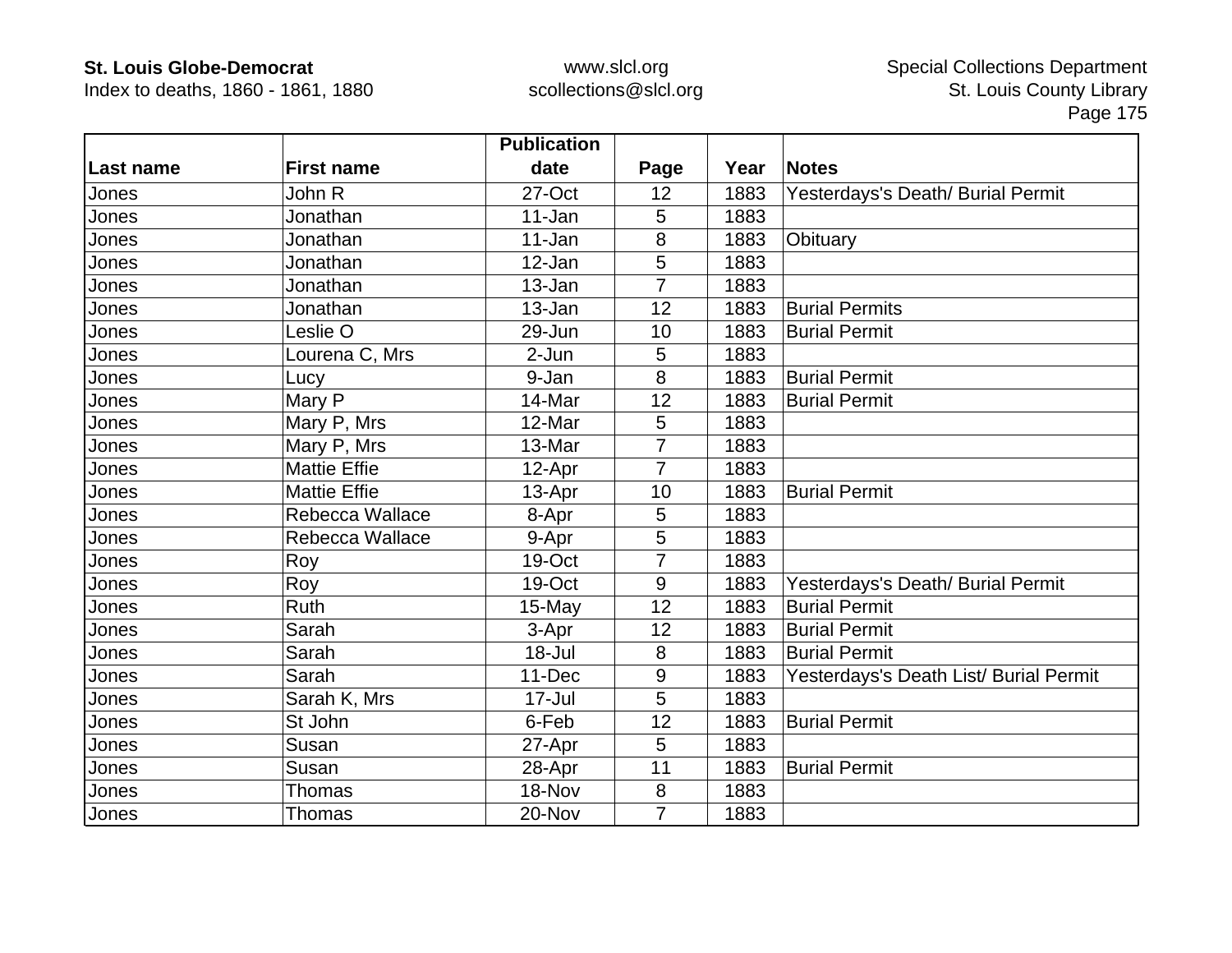Index to deaths, 1860 - 1861, 1880

|           |                      | <b>Publication</b> |                |      |                                        |
|-----------|----------------------|--------------------|----------------|------|----------------------------------------|
| Last name | <b>First name</b>    | date               | Page           | Year | <b>Notes</b>                           |
| Jones     | Thomas J             | 25-Mar             | 16             | 1883 | <b>Burial Permit</b>                   |
| Jones     | William              | 2-Aug              | 10             | 1883 | East-Side Tragedy                      |
| Jones     | Wm                   | 24-Feb             | 9              | 1883 | <b>Burial Permit</b>                   |
| Joost     | Barbara, Mrs         | 30-Apr             | $\overline{7}$ | 1883 | <b>Local Brevities</b>                 |
| Joplin    | William              | $11-Auq$           | 9              | 1883 | <b>Burial Permit</b>                   |
| Jordan    | Emma (Son Of)        | 6-Aulg             | 5              | 1883 | <b>Funeral Notice</b>                  |
| Jordan    | Mary A, Madame       | 30-Oct             | 12             | 1883 | Yesterdays's Death/ Burial Permit      |
| Jordan    | William              | 7-Aug              | 8              | 1883 | <b>Burial Permit</b>                   |
| Jordan    | Wm M (Infant Son Of) | 5-Aug              | 5              | 1883 |                                        |
| Jording   | Anna M               | 3-Jan              | 8              | 1883 | <b>Burial Permits</b>                  |
| Joseph    | John                 | 16-May             | 12             | 1883 | <b>Burial Permit</b>                   |
| Jost      | Philip               | $14 -$ Jul         | 12             | 1883 | <b>Burial Permit</b>                   |
| Jostraud  | Louisa               | 9-Feb              | 10             | 1883 | <b>Burial Permit</b>                   |
| Joyce     | Annie                | 23-Dec             | 20             | 1883 | Yesterdays's Death List/ Burial Permit |
| Joyce     | Wm                   | 27-Dec             | 9              | 1883 | Yesterdays's Death List/ Burial Permit |
| Judd      | Ann                  | $11$ -Oct          | 9              | 1883 | Yesterdays's Death/ Burial Permit      |
| Judd      | Ann, Mrs             | 10-Oct             | 8              | 1883 | <b>Local Brevities</b>                 |
| Judge     | Kate M               | 1-Jan              | 5              | 1883 |                                        |
| Judge     | Kate M               | 2-Jan              | 5              | 1883 |                                        |
| Judge     | <b>Wm</b>            | $25 -$ Jul         | 10             | 1883 | <b>Burial Permit</b>                   |
| Judson    | Wm A                 | $13-Auq$           | 5              | 1883 |                                        |
| Judson    | Wm A                 | 14-Aug             | 8              | 1883 | Yesterday's Death/Burial Permit        |
| Juengen   | Elizabeth            | $19 -$ Jul         | 8              | 1883 | <b>Burial Permit</b>                   |
| Juergens  | Willie               | $10 -$ Jul         | 7              | 1883 | <b>Burial Permit</b>                   |
| Juering   | Laurenz              | 6-Mar              | 12             | 1883 | <b>Burial Permit</b>                   |
| Juete     | Frank                | 9-Jan              | 8              | 1883 | <b>Burial Permit</b>                   |
| June      | Wm B                 | 2-Dec              | 8              | 1883 |                                        |
| June      | Wm B                 | 3-Dec              | 5              | 1883 |                                        |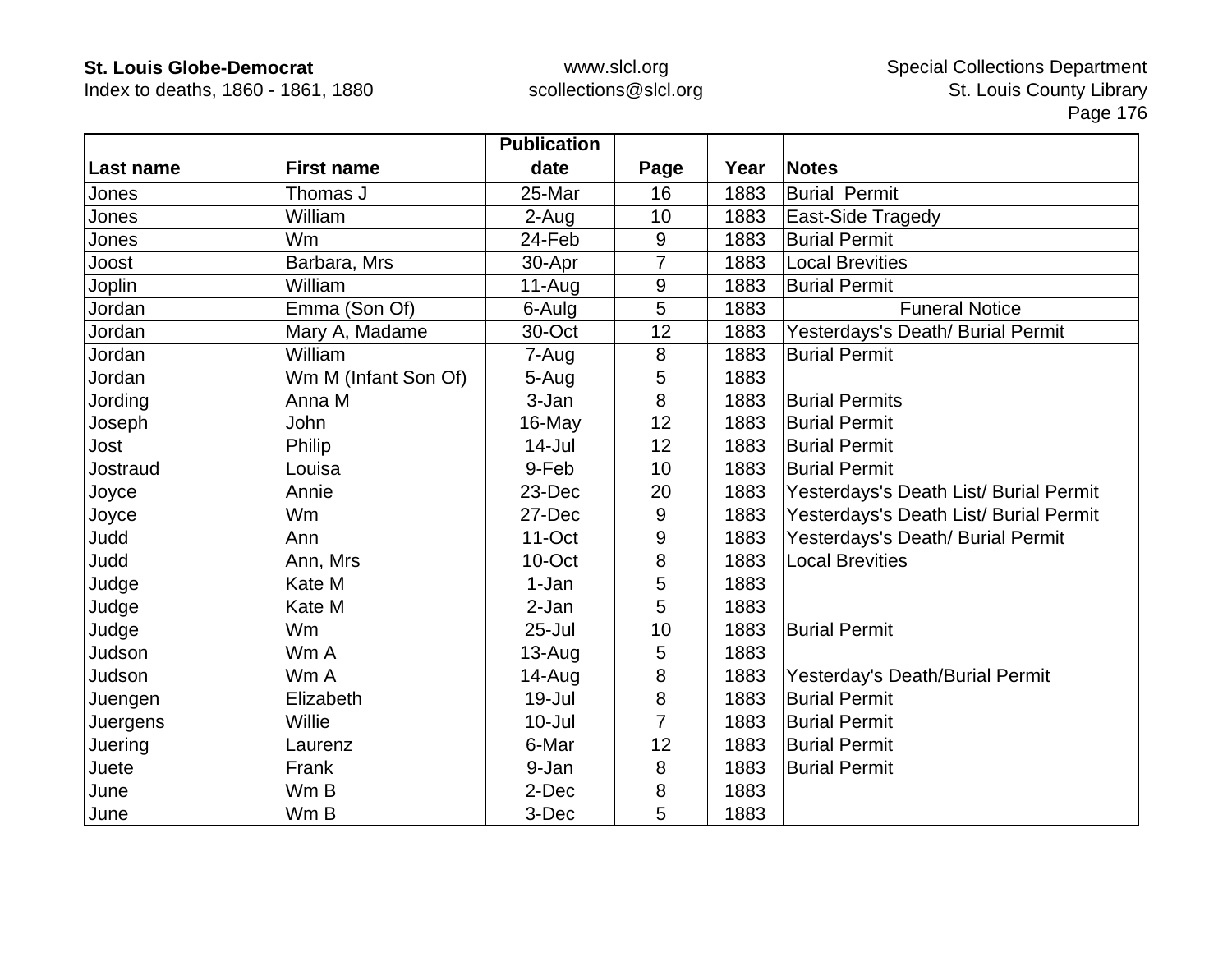Index to deaths, 1860 - 1861, 1880

|                  |                        | <b>Publication</b> |                |      |                                        |
|------------------|------------------------|--------------------|----------------|------|----------------------------------------|
| Last name        | <b>First name</b>      | date               | Page           | Year | <b>Notes</b>                           |
| June             | Wm B                   | 4-Dec              | 11             | 1883 | Yesterdays's Death List/ Burial Permit |
| Junghaus         | Johann                 | 7-Nov              | 9              | 1883 | Yesterdays's Death/ Burial Permit      |
| <b>Jungklaus</b> | Wilhelm                | $11-Oct$           | 9              | 1883 | Yesterdays's Death/ Burial Permit      |
| Jungst           | <b>Charles</b>         | 12-Oct             | 11             | 1883 | Yesterdays's Death/ Burial Permit      |
| Junk             | Willhlelmina           | 11-Apr             | 9              | 1883 | <b>Burial Permit</b>                   |
| <b>Junkers</b>   | Margarett              | 25-Apr             | 9              | 1883 | <b>Burial Permit</b>                   |
| Junod            | Frank W                | 13-Jan             | 12             | 1883 | <b>Burial Permits</b>                  |
| Justen           | John                   | 2-Nov              | 11             | 1883 | Yesterdays's Death/ Burial Permit      |
| Kaery            | Arthur                 | 17-Nov             | 9              | 1883 | Yesterdays's Death/ Burial Permit      |
| Kaesil           | Joseph                 | 27-Jan             | 12             | 1883 | <b>Burial Permit</b>                   |
| Kahin            | George                 | 1-Mar              | 4              | 1883 | <b>Local Brevities</b>                 |
| Kahn             | <b>Stella</b>          | 28-Jun             | 12             | 1883 | <b>Burial Permit</b>                   |
| Kahre            | Walter                 | $26$ -Aug          | 9              | 1883 | Yesterdays's Death/ Burial Permit      |
| Kahue            | George                 | 2-Mar              | 10             | 1883 | <b>Burial Permits</b>                  |
| Kahumann         | <b>Charles</b>         | 20-Nov             | 9              | 1883 | <b>Yesterday's Burial Permits</b>      |
| Kaib             | Gerhardt               | 21-Mar             | 5              | 1883 | <b>Burial Permit</b>                   |
| Kaichel          | Katherine              | 25-Oct             | 9              | 1883 | Yesterdays's Death/ Burial Permit      |
| Kaiinofsky       | Francise               | 26-May             | 9              | 1883 | <b>Burial Permit</b>                   |
| Kaime            | Helen S                | 7-Dec              | 12             | 1883 | Yesterdays's Death List/ Burial Permit |
| Kaime            | <b>Helen Sherburne</b> | 6-Dec              | 7              | 1883 |                                        |
| Kaime            | <b>Helen Sherburne</b> | 7-Dec              | $\overline{7}$ | 1883 |                                        |
| Kaime            | Mary Laura             | 10-Sep             | 5              | 1883 |                                        |
| Kaime            | Mary Laura             | 11-Sep             | 5              | 1883 |                                        |
| Kaime            | Mary Laura             | 12-Sep             | $\overline{7}$ | 1883 |                                        |
| Kaime            | Mary Laura             | 13-Sep             | $\overline{7}$ | 1883 |                                        |
| Kaiser           | Charles                | 9-Jun              | 9              | 1883 | <b>Burial Permit</b>                   |
| Kaiser           | Fanny T                | 9-May              | $\overline{7}$ | 1883 |                                        |
| Kaiser           | Fanny T                | 9-May              | 12             | 1883 | <b>Burial Permit</b>                   |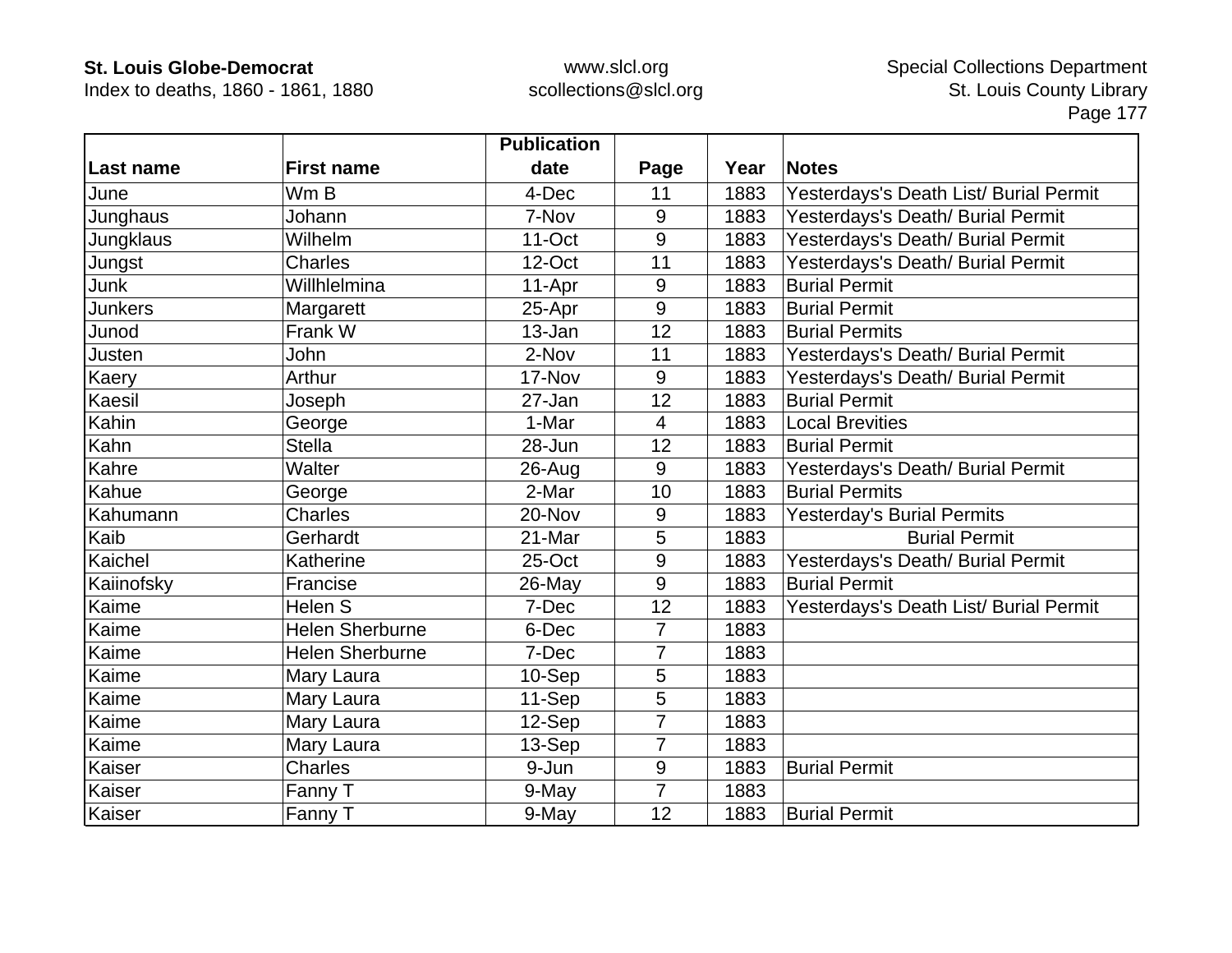Index to deaths, 1860 - 1861, 1880

|             |                     | <b>Publication</b> |                |      |                                    |
|-------------|---------------------|--------------------|----------------|------|------------------------------------|
| Last name   | <b>First name</b>   | date               | Page           | Year | <b>Notes</b>                       |
| Kaiser      | Ida                 | 6-Sep              | 8              | 1883 | Yesterdays's Death/ Burial Permit  |
| Kaiser      | Louise Pamilia, Mrs | 9-Dec              | 5              | 1883 |                                    |
| Kaiser      | Lucian P            | 25-Apr             | 9              | 1883 | <b>Burial Permit</b>               |
| Kaiser      | <b>Lucien Percy</b> | 24-Apr             | $\overline{7}$ | 1883 |                                    |
| Kallman     | Casper A            | 12-Sep             | 11             | 1883 | Yesterdays's Death/ Burial Permit  |
| Kalow       | Erdmen              | 15-Apr             | 17             | 1883 | <b>Burial Permit</b>               |
| Kameier     | Wilhelmine          | 27-May             | 17             | 1883 | <b>Burial Permit</b>               |
| Kammermeyer | Henry               | $15-Auq$           | 10             | 1883 | Yesterday's Death/Burial Permit    |
| Kane        | George              | 1-Mar              | $\overline{4}$ | 1883 | <b>Local Brevities</b>             |
| Kane        | John                | 6-Jul              | $\overline{4}$ | 1883 | Murder On A Railroad Train         |
| Kane        | John                | 19-Sep             | 7              | 1883 | Yesterdays's Deaths/ Burial Permit |
| Kane        | Lawrence            | 8-Mar              | 9              | 1883 | <b>Pauper Takes Poison</b>         |
| Kane        | Richard             | 13-Apr             | 10             | 1883 | <b>Burial Permit</b>               |
| Kane        | Thomas J            | 24-Jun             | 5              | 1883 |                                    |
| Kane        | Thomas J            | 24-Jun             | 16             | 1883 | <b>Burial Permit</b>               |
| Kane        | Thomas J            | 24-Jun             | 18             | 1883 | <b>Coroner's Cases</b>             |
| Kant [Kaut] | Norma               | 24-Feb             | 9              | 1883 | <b>Burial Permit</b>               |
| Kanzler     | Johanna, Mrs        | 8-Jun              | 8              | 1883 | Suburban, Belleville, Illinois     |
| Kapp        | Frank               | 27-Mar             | 8              | 1883 | <b>Burial Permit</b>               |
| Karbat      | Joseph              | 23-May             | 11             | 1883 | <b>Burial Permit</b>               |
| Karg        | Elizabeth           | 18-Oct             | 12             | 1883 | Yesterdays's Death/ Burial Permit  |
| Karg        | Rosa                | 2-Mar              | 10             | 1883 | <b>Burial Permits</b>              |
| Karhatiek   | Charles             | 30-Jun             | 12             | 1883 | <b>Burial Permit</b>               |
| Karlson     | <b>Charles</b>      | 24-Mar             | 9              | 1883 | <b>Burial Permit</b>               |
| Karr        | Anna                | $17 -$ Jul         | 8              | 1883 | <b>Burial Permit</b>               |
| Karr        | Anna Louise         | 16-Jul             | 5              | 1883 |                                    |
| Karten      | John                | 7-Mar              | 6              | 1883 | <b>Burial Permit</b>               |
| Kassil      | Karoline            | 11-Oct             | 9              | 1883 | Yesterdays's Death/ Burial Permit  |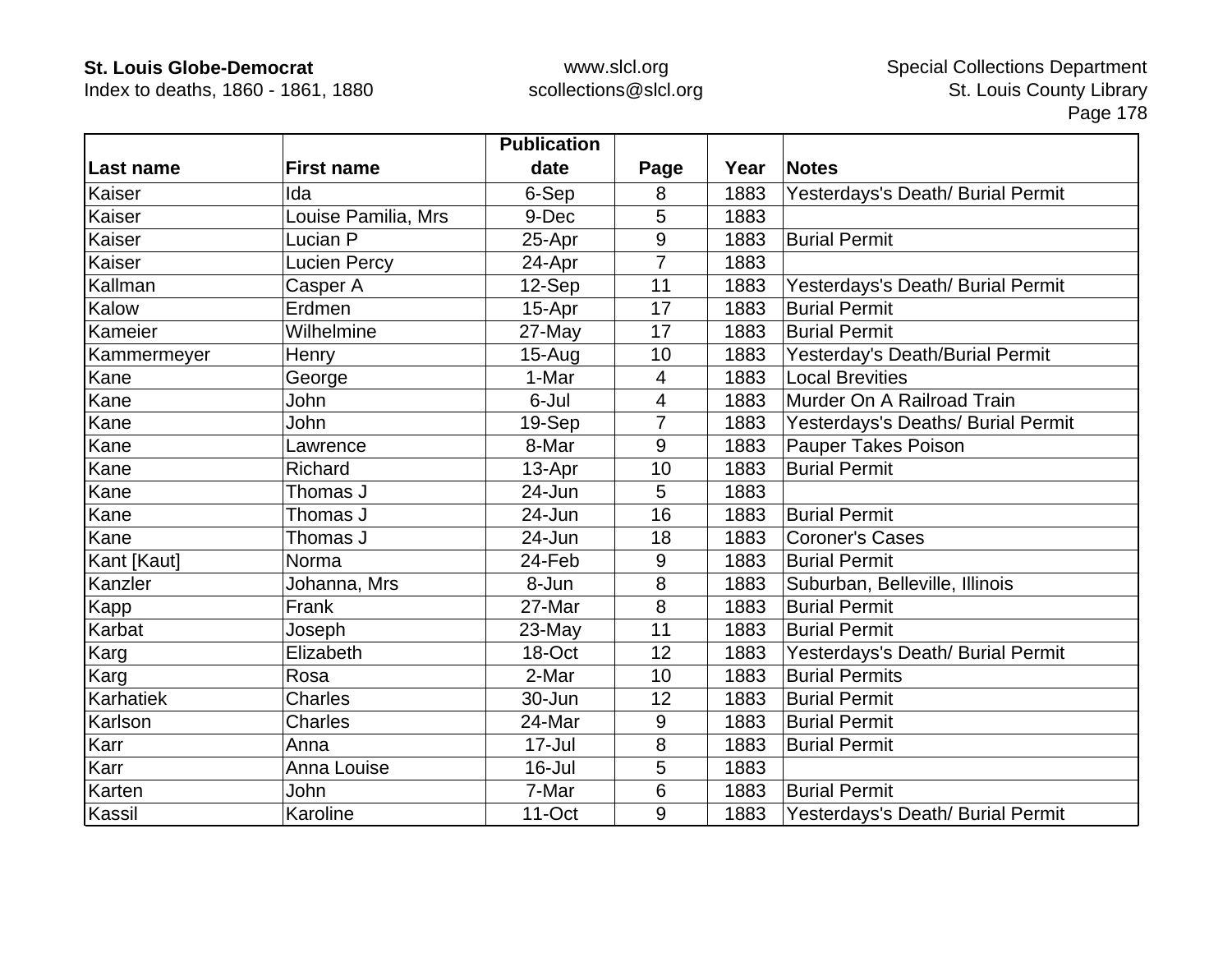Index to deaths, 1860 - 1861, 1880

|            |                    | <b>Publication</b> |                |      |                                   |
|------------|--------------------|--------------------|----------------|------|-----------------------------------|
| Last name  | <b>First name</b>  | date               | Page           | Year | <b>Notes</b>                      |
| Kassing    | Elizabeth          | 21-Feb             | 10             | 1883 | <b>Burial Permit</b>              |
| Kastel     | Maria              | 1-Apr              | 9              | 1883 | <b>Burial Permit</b>              |
| Kasten     | Jacob              | 2-Sep              | 11             | 1883 | Yesterdays's Death/ Burial Permit |
| Kaston     | Emma Noye          | 7-Apr              | 12             | 1883 | <b>Burial Permit</b>              |
| Kasynski   | Frank              | $10 - Jun$         | 12             | 1883 | <b>Burial Permit</b>              |
| Katchinski | Albert             | 20-Nov             | 9              | 1883 | <b>Yesterday's Burial Permits</b> |
| Kauffmann  | F C                | 21-Apr             | 9              | 1883 | <b>Burial Permit</b>              |
| Kaufman    | Annie E            | 21-Oct             | 9              | 1883 | Yesterdays's Death/ Burial Permit |
| Kaufmann   | Eddy A             | 28-Sep             | 10             | 1883 | Yesterdays's Death/ Burial Permit |
| Kaumenzink | Theresa            | 22-Mar             | 12             | 1883 | <b>Burial Permit</b>              |
| Kauper     | Adolph             | 20-Sep             | 8              | 1883 | Yesterdays's Death/ Burial Permit |
| Kaustern   | Wm F               | 7-Feb              | 10             | 1883 | <b>Burial Permit</b>              |
| Kaut       | Arthur             | 28-Feb             | 5              | 1883 |                                   |
| Kaut       | Arthur             | 1-Mar              | $\overline{7}$ | 1883 |                                   |
| Kaut       | Norma              | 22-Feb             | 9              | 1883 |                                   |
| Kaut       | Norma              | 23-Feb             | 5              | 1883 |                                   |
| Kavanagh   | <b>John Edward</b> | 24-Jun             | 5              | 1883 |                                   |
| Kavanaugh  | John Edward        | 26-Jun             | 9              | 1883 | <b>Burial Permit</b>              |
| Kavanaugh  | Mary               | 10-Feb             | 5              | 1883 | <b>Burial Permit</b>              |
| Kavanaugh  | Michael            | 31-Dec             | 5              | 1883 |                                   |
| Kaven      | George             | 9-Jan              | 8              | 1883 | <b>Burial Permit</b>              |
| Kay        | Laura              | 27-Mar             | 8              | 1883 | <b>Burial Permit</b>              |
| Kealiher   | Mary               | 10-Oct             | $\overline{7}$ | 1883 |                                   |
| Keane      | James A            | 17-Nov             | 9              | 1883 | Yesterdays's Death/ Burial Permit |
| Keane      | Maggie H           | 18-Nov             | 17             | 1883 | Yesterdays's Death/ Burial Permit |
| Keane      | Mary               | 21-Nov             | $\overline{7}$ | 1883 |                                   |
| Keane      | Mary               | 22-Nov             | $\overline{7}$ | 1883 |                                   |
| Keane      | Mary               | 22-Nov             | 12             | 1883 | <b>Yesterday's Burial Permits</b> |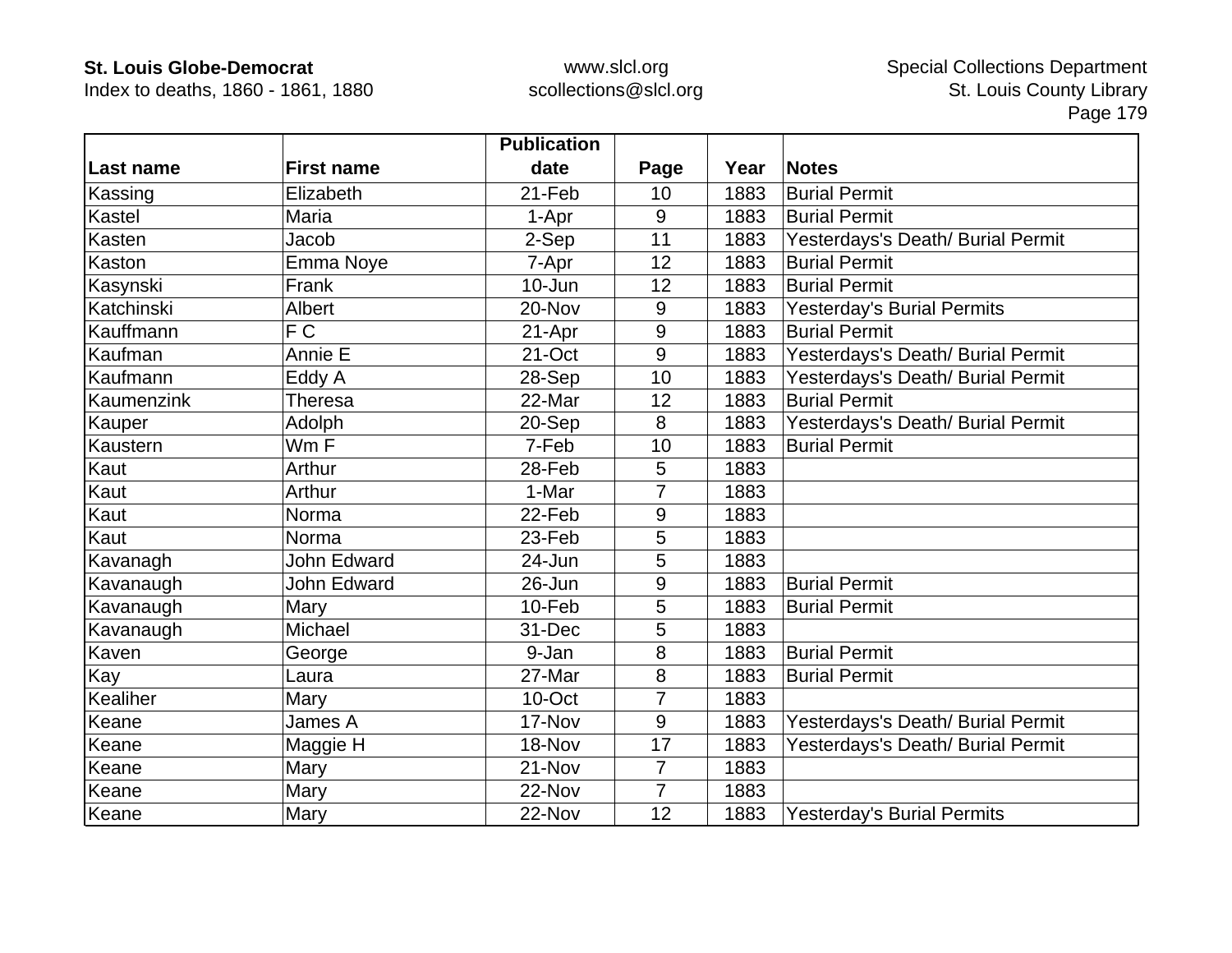Index to deaths, 1860 - 1861, 1880

|           |                   | <b>Publication</b> |                |      |                                        |
|-----------|-------------------|--------------------|----------------|------|----------------------------------------|
| Last name | <b>First name</b> | date               | Page           | Year | <b>Notes</b>                           |
| Kearney   | Andrew            | 5-Jul              | 5              | 1883 |                                        |
| Kearney   | Andrew            | 6-Jul              | 6              | 1883 |                                        |
| Kearns    | Owen              | $26$ -Aug          | 9              | 1883 | Yesterdays's Death/ Burial Permit      |
| Keary     | Maggie H          | 17-Nov             | 7              | 1883 |                                        |
| Keating   | Edward            | 16-Nov             | 7              | 1883 |                                        |
| Keating   | Edward            | 17-Nov             | 9              | 1883 | Yesterdays's Death/ Burial Permit      |
| Keating   | Jeremiah          | 21-Sep             | 7              | 1883 |                                        |
| Keating   | Jeremiah          | 22-Sep             | 7              | 1883 |                                        |
| Keating   | Jeremiah          | 23-Sep             | 8              | 1883 |                                        |
| Keating   | Jeremiah          | 23-Sep             | 19             | 1883 | Yesterdays's Death/ Burial Permit      |
| Keating   | Mary              | 13-Oct             | 7              | 1883 |                                        |
| Keating   | Mary              | 14-Oct             | 5              | 1883 |                                        |
| Keating   | Mary              | 15-Oct             | 5              | 1883 |                                        |
| Keating   | Mary              | 16-Oct             | 12             | 1883 | Yesterdays's Death/ Burial Permit      |
| Kebsch    | <b>Wm</b>         | 7-Apr              | 12             | 1883 | <b>Burial Permit</b>                   |
| Keck      | Herman            | 24-May             | 12             | 1883 | <b>Burial Permit</b>                   |
| Keefe     | <b>Barney</b>     | $29-Sep$           | 13             | 1883 | Yesterdays's Death/ Burial Permit      |
| Keefe     | Bridget, Mrs      | 9-Nov              | $\overline{7}$ | 1883 |                                        |
| Keefer    | <b>Barbara</b>    | 2-Oct              | 9              | 1883 | Yesterdays's Death/ Burial Perm        |
| Keegan    | <b>Bridget J</b>  | 12-Jan             | 8              | 1883 | <b>Burial Permit</b>                   |
| Keegan    | Elizabeth         | $11-Aug$           | $9\,$          | 1883 | <b>Burial Permit</b>                   |
| Keeley    | Ida May           | 28-Dec             | 7              | 1883 | Yesterdays's Death List/ Burial Permit |
| Keeley    | Michael           | 23-Jun             | 5              | 1883 | Mr Michael Keeley                      |
| Keeley    | S W, Mrs          | 27-Dec             | 5              | 1883 |                                        |
| Keenan    | John              | 8-Jan              | 5              | 1883 |                                        |
| Keenan    | John              | 9-Jan              | 5              | 1883 |                                        |
| Keenan    | John              | 9-Jan              | 8              | 1883 | <b>Burial Permit</b>                   |
| Keene     | <b>Edward A</b>   | $25 - Aug$         | 9              | 1883 | Yesterdays's Death/Burial Permit       |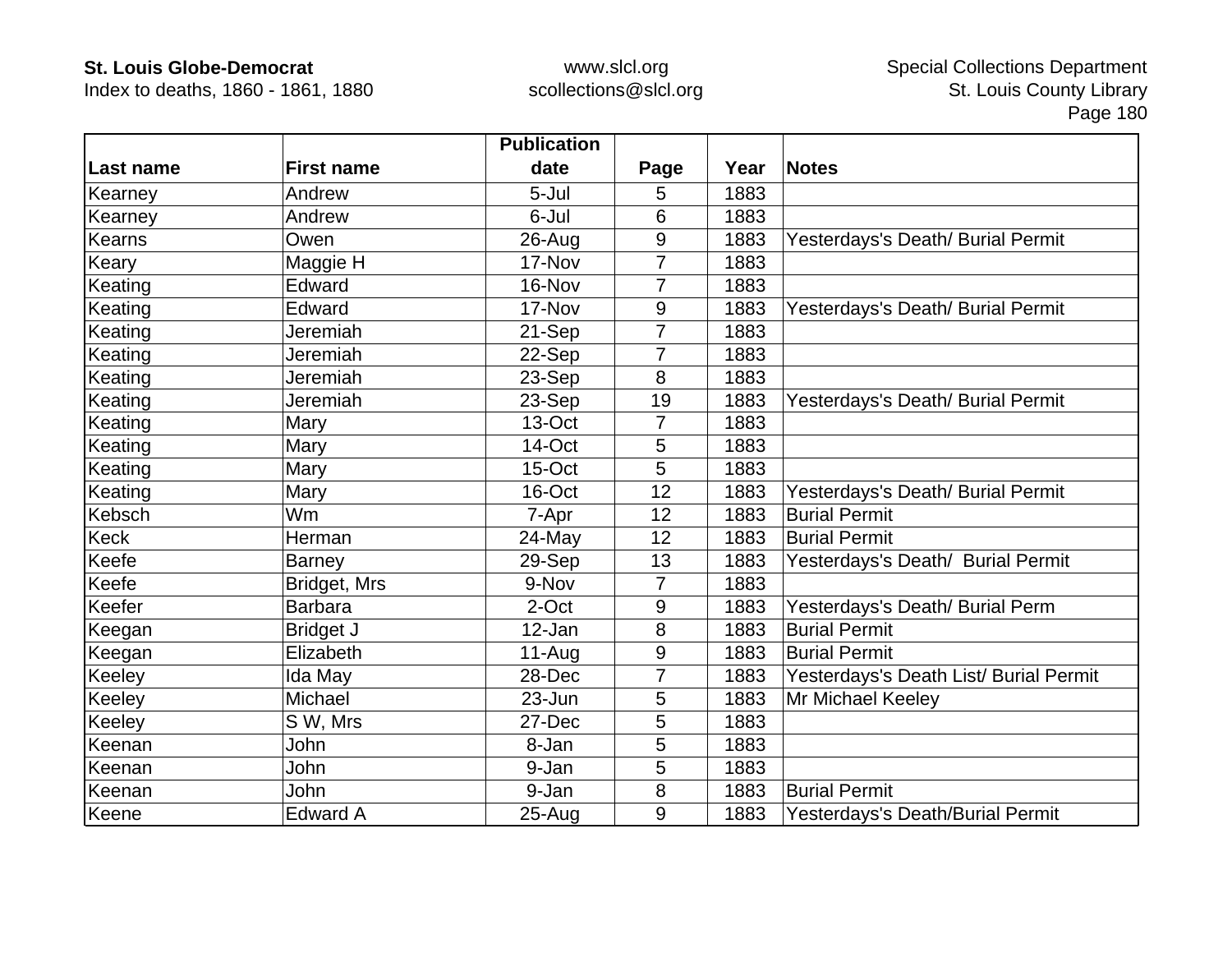Index to deaths, 1860 - 1861, 1880

|           |                      | <b>Publication</b> |                |      |                                        |
|-----------|----------------------|--------------------|----------------|------|----------------------------------------|
| Last name | <b>First name</b>    | date               | Page           | Year | <b>Notes</b>                           |
| Keetter   | William              | 2-Oct              | 9              | 1883 | Yesterdays's Death/ Burial Perm        |
| Keevil    | A <sub>S</sub>       | 30-Oct             | 12             | 1883 | Yesterdays's Death/ Burial Permit      |
| Keevin    | Hanorah              | 27-Jun             | 12             | 1883 | <b>Burial Permit</b>                   |
| Keger     | Lue                  | 26-May             | 9              | 1883 | <b>Burial Permit</b>                   |
| Kehoe     | John                 | 27-Jul             | 3              | 1883 | <b>Burial Permit</b>                   |
| Kehoe     | Michael              | 27-Dec             | 10             | 1883 | <b>Firemen's Funeral</b>               |
| Kehoe     | Michael              | 28-Dec             | 6              | 1883 | <b>Dead Firemen</b>                    |
| Kehoe     | Michael J            | 26-Dec             | $\overline{2}$ | 1883 | Firemen's Inquest                      |
| Kehoe     | Michael J            | 26-Dec             | $\overline{2}$ | 1883 | Funeral                                |
| Kehoe     | Michael J            | 27-Dec             | 9              | 1883 | Yesterdays's Death List/ Burial Permit |
| Keifer    | <b>Mrs</b>           | 18-May             | 10             | 1883 | <b>Burial Permit</b>                   |
| Keijel    | <b>Kristina</b>      | 16-Sep             | 9              | 1883 | Yesterdays's Death/ Burial Permit      |
| Keileher  | Daniel               | 11-May             | 3              | 1883 | A Fatal Oversite                       |
| Keim      | Alma E               | 20-May             | 17             | 1883 | <b>Burial Permit</b>                   |
| Keim      | Philip C             | 5-Jan              | 12             | 1883 | <b>Burial Permits</b>                  |
| Keitah    | Tony                 | 17-Oct             | 5              | 1883 | <b>Coroner's Cases</b>                 |
| Keith     | Anthony              | 15-Oct             | 4              | 1883 | <b>Fatal Surprise Party</b>            |
| Keith     | <b>Antoine Frank</b> | 16-Oct             | 8              | 1883 | <b>Coroner's Cases</b>                 |
| Keith     | Antonio              | 18-Oct             | 12             | 1883 | Yesterdays's Death/ Burial Permit      |
| Keith     | Joseph               | 22-Apr             | 10             | 1883 | How Joseph Keith Was Drowned           |
| Keith     | Joseph               | 22-Apr             | 16             | 1883 | <b>Burial Permit</b>                   |
| Keith     | Tony                 | 16-Oct             | 8              | 1883 | <b>Later Important Arrests</b>         |
| Kelleher  | Catherine            | 30-Dec             | 5              | 1883 |                                        |
| Kelleher  | Daniel               | 12-May             | 13             | 1883 | <b>City Hospital Horror</b>            |
| Kelleher  | James                | 23-Jul             | 5              | 1883 |                                        |
| Kelleher  | Mary                 | $11$ -Oct          | 9              | 1883 | Yesterdays's Death/ Burial Permit      |
| Kellely   | Francis L            | 4-Sep              | 8              | 1883 | Yesterdays's Death/ Burial Permit      |
| Keller    | Amelia               | 11-Apr             | 9              | 1883 | <b>Burial Permit</b>                   |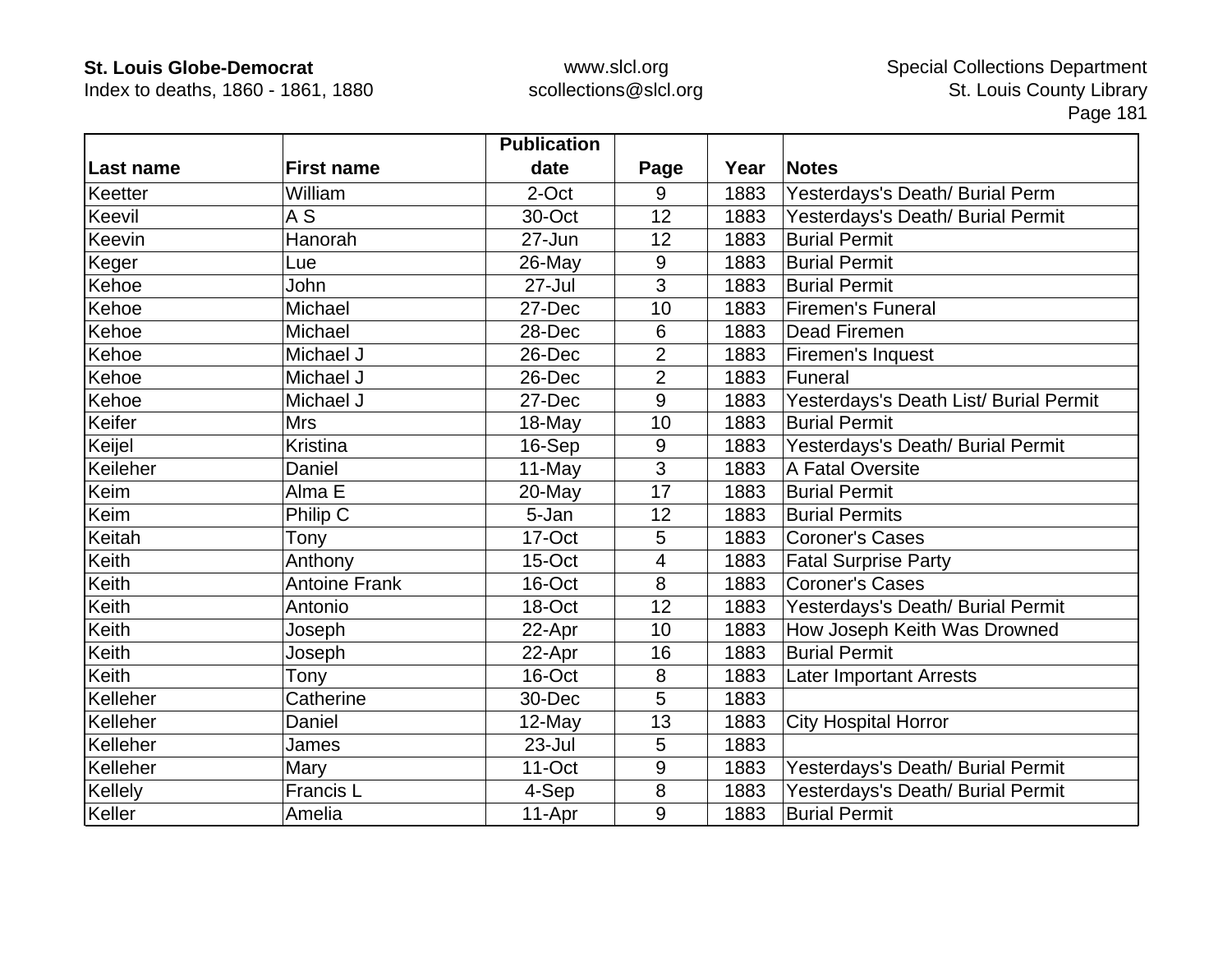Index to deaths, 1860 - 1861, 1880

|            |                   | <b>Publication</b> |                |      |                                   |
|------------|-------------------|--------------------|----------------|------|-----------------------------------|
| Last name  | <b>First name</b> | date               | Page           | Year | <b>Notes</b>                      |
| Keller     | Amelia            | $31 -$ Jul         | 8              | 1883 | Suburban, Belleville, Illinois    |
| Keller     | Joseph            | $12$ -Jul          | 8              | 1883 | <b>Burial Permit</b>              |
| Keller     | Joseph            | 31-Jul             | 8              | 1883 | Suburban, Belleville, Illinois    |
| Keller     | Maria             | 9-Oct              | 9              | 1883 | <b>Coroner's Cases</b>            |
| Keller     | Marie             | 10-Oct             | 11             | 1883 | Yesterdays's Death/ Burial Permit |
| Keller     | Phillip           | $31 -$ Jul         | 8              | 1883 | Suburban, Belleville, Illinois    |
| Keller     | William           | $31 -$ Jul         | 8              | 1883 | Suburban, Belleville, Illinois    |
| Keller     | Archibald         | $10 -$ Jul         | 7              | 1883 | <b>Burial Permit</b>              |
| Kellermann | Francis, Sr       | 6-Jul              | 6              | 1883 |                                   |
| Kelley     | Catherine         | 28-Oct             | 8              | 1883 |                                   |
| Kelley     | <b>Charles</b>    | 20-May             | 3              | 1883 | <b>Losses Near White Hall</b>     |
| Kelley     | Ellen, Mrs        | 7-Apr              | 9              | 1883 | Suburban, Jacksonville, Illinois  |
| Kelley     | Mary              | 6-Jan              | 12             | 1883 | <b>Burial Permit</b>              |
| Kelley     | Winnefred         | 17-Jan             | 3              | 1883 | <b>Local Brevities</b>            |
| Kelley     | Winnefred         | 17-Jan             | 8              | 1883 | <b>Burial Permit</b>              |
| Kellly     | <b>Bernarad</b>   | 8-Feb              | 11             | 1883 | <b>Burial Permit</b>              |
| Kellly     | <b>Bridget</b>    | 30-Sep             | 5              | 1883 |                                   |
| Kellly     | Mary              | 30-Sep             | 5              | 1883 |                                   |
| Kellner    | Henry             | 17-Nov             | 9              | 1883 | Yesterdays's Death/ Burial Permit |
| Kellogg    | Chas P            | 22-Apr             | $9\,$          | 1883 | Mr Chas P Kellogg's Death         |
| Kellogg    | Palmer V          | 19-Oct             | $\overline{7}$ | 1883 |                                   |
| Kelly      | <b>Bridget</b>    | 30-Sep             | 19             | 1883 | Yesterdays's Death/ Burial Permit |
| Kelly      | <b>Bridget J</b>  | 10-Jan             | 5              | 1883 |                                   |
| Kelly      | Catherine         | 27-Oct             | $\overline{7}$ | 1883 |                                   |
| Kelly      | Edward            | 20-Apr             | 10             | 1883 | <b>Burial Permit</b>              |
| Kelly      | Elizabeth         | 15-Nov             | 12             | 1883 | Yesterdays's Death/ Burial Permit |
| Kelly      | Elizabeth, Mrs    | 14-Nov             | $\overline{7}$ | 1883 |                                   |
| Kelly      | Elizabeth, Mrs    | 15-Nov             | $\overline{7}$ | 1883 |                                   |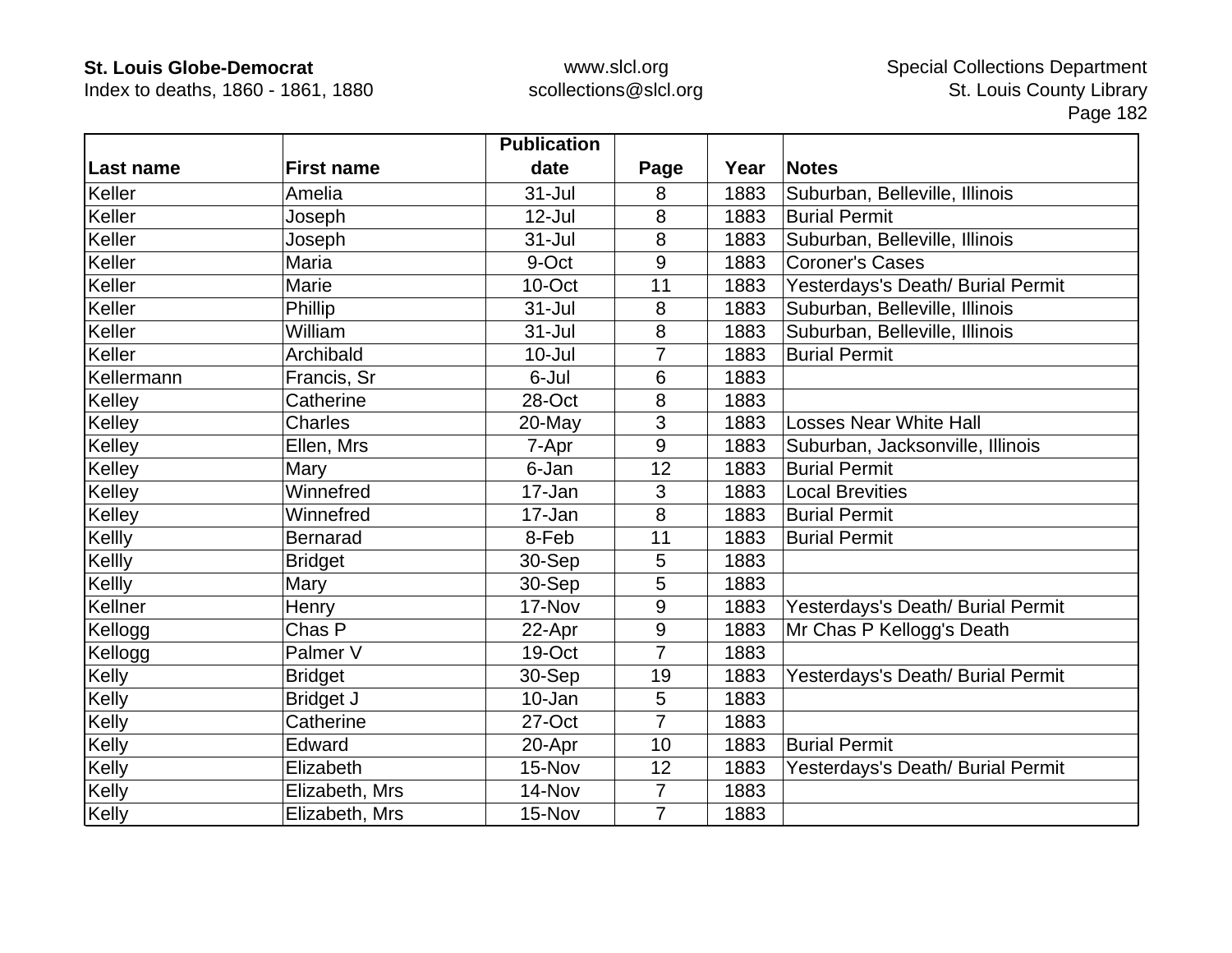Index to deaths, 1860 - 1861, 1880

|           |                    | <b>Publication</b> |                |      |                                        |
|-----------|--------------------|--------------------|----------------|------|----------------------------------------|
| Last name | <b>First name</b>  | date               | Page           | Year | <b>Notes</b>                           |
| Kelly     | <b>Hattie</b>      | 9-Oct              | 12             | 1883 | Yesterdays's Death/ Burial Permit      |
| Kelly     | James              | 27-Feb             | 11             | 1883 | <b>Burial Permit</b>                   |
| Kelly     | James              | 15-Mar             | 9              | 1883 | <b>Burial Permit</b>                   |
| Kelly     | James              | 24-Nov             | 9              | 1883 | Suburban, East St Louis                |
| Kelly     | <b>John</b>        | 18-Apr             | 11             | 1883 | <b>Burial Permit</b>                   |
| Kelly     | John               | 25-Apr             | 9              | 1883 | <b>Burial Permit</b>                   |
| Kelly     | John               | 4-Jun              | $\overline{2}$ | 1883 | Casualties, Died In A Freight Car      |
| Kelly     | Joseph             | 12-Jul             | 8              | 1883 | <b>Burial Permit</b>                   |
| Kelly     | Joseph             | $21 -$ Jul         | 12             | 1883 | <b>Burial Permit</b>                   |
| Kelly     | Julia              | 16-Nov             | $\overline{7}$ | 1883 |                                        |
| Kelly     | Julia              | 17-Nov             | $\overline{7}$ | 1883 |                                        |
| Kelly     | Julia              | 18-Nov             | 17             | 1883 | Yesterdays's Death/ Burial Permit      |
| Kelly     | Margaret, Mrs      | 9-Jun              | 5              | 1883 |                                        |
| Kelly     | Margaret, Mrs      | 10-Jun             | 17             | 1883 | <b>Burial Permit</b>                   |
| Kelly     | Mary               | 9-Jan              | 8              | 1883 | <b>Burial Permit</b>                   |
| Kelly     | Mary               | 2-Oct              | 9              | 1883 | Yesterdays's Death/ Burial Perm        |
| Kelly     | Mary A             | 5-Sep              | $\overline{7}$ | 1883 | Yesterdays's Death/ Burial Permit      |
| Kelly     | Mary E             | 15-May             | 12             | 1883 | <b>Burial Permit</b>                   |
| Kelly     | Mary J             | 7-Feb              | 10             | 1883 | <b>Burial Permit</b>                   |
| Kelly     | Michael            | $23 - Aug$         | 8              | 1883 | Yesterdays's Death/Burial Permit       |
| Kelly     | Peter <sub>C</sub> | 9-Jun              | 5              | 1883 |                                        |
| Kelly     | Peter <sub>C</sub> | 10-Jun             | 5              | 1883 |                                        |
| Kelting   | John               | 23-Dec             | 20             | 1883 | Yesterdays's Death List/ Burial Permit |
| Kemnel    | Philip             | 26-Dec             | $\overline{2}$ | 1883 | <b>Local Brevities</b>                 |
| Kemner    | Louisa             | 19-Jun             | 12             | 1883 | <b>Burial Permit</b>                   |
| Kemp      | Henry              | 17-Mar             | 4              | 1883 | <b>Local Brevities</b>                 |
| Kemp      | Herman             | 18-Mar             | 18             | 1883 | <b>Burial Permit</b>                   |
| Kemper    | Frank              | 19-Jan             | 9              | 1883 | <b>Burial Permit</b>                   |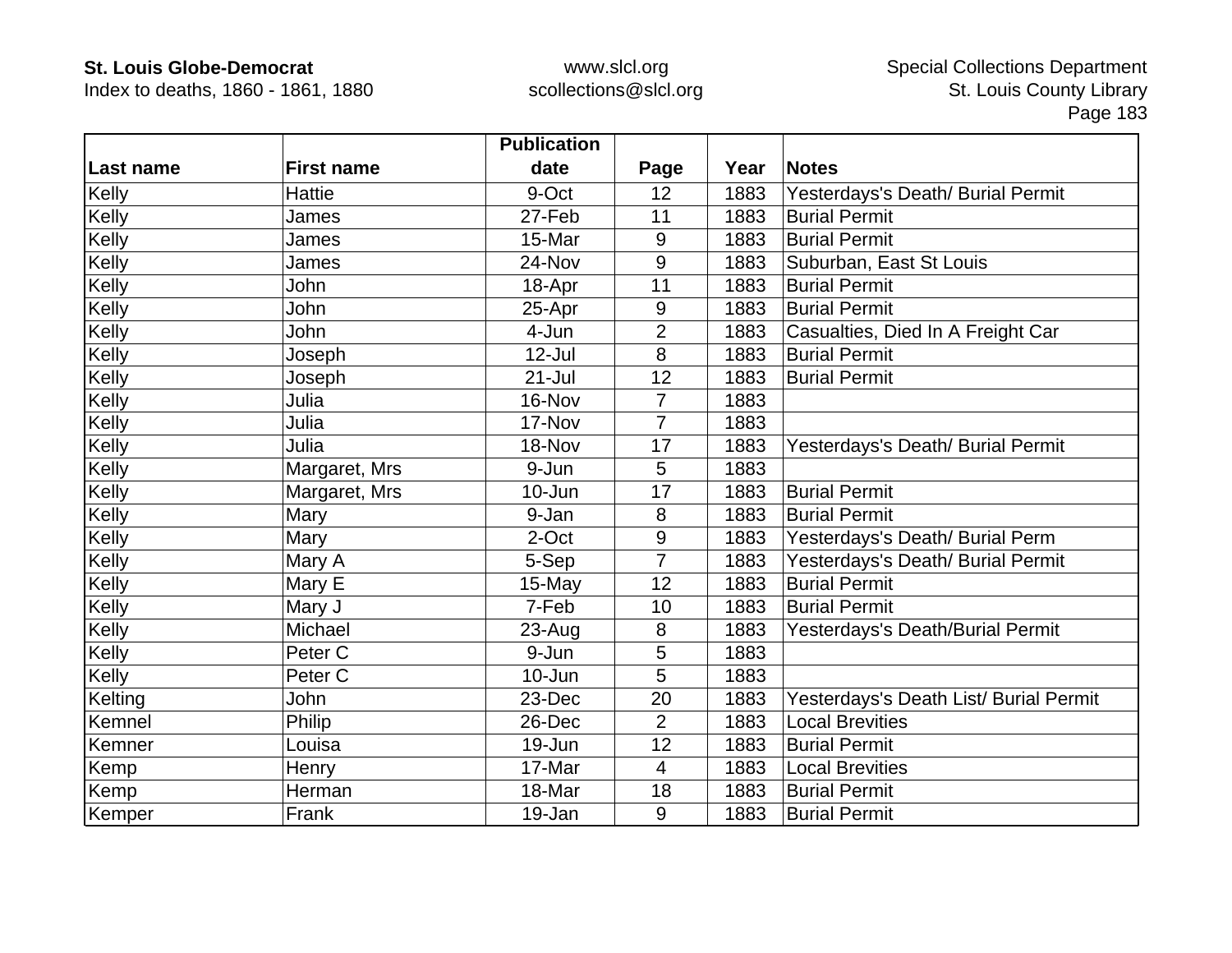Index to deaths, 1860 - 1861, 1880

|                  |                   | <b>Publication</b> |                 |      |                                        |
|------------------|-------------------|--------------------|-----------------|------|----------------------------------------|
| <b>Last name</b> | <b>First name</b> | date               | Page            | Year | <b>Notes</b>                           |
| Kemper           | Fredrich H        | 25-Apr             | 9               | 1883 | <b>Burial Permit</b>                   |
| Kemper           | Joseph            | 29-Aug             | 10              | 1883 | <b>Coroner's Cases</b>                 |
| Kemper           | Sophie            | $12$ -Jul          | 8               | 1883 | <b>Burial Permit</b>                   |
| Kempf            | Maria             | 14-Apr             | 5               | 1883 |                                        |
| Kempf            | Maria             | 15-Apr             | 5               | 1883 |                                        |
| Kempf            | Maria, Mrs        | 15-Apr             | 17              | 1883 | <b>Burial Permit</b>                   |
| Kempf            | Robert            | 11-Jan             | 10              | 1883 | <b>Burial Permit</b>                   |
| Kempt            | Rosine            | 1-Apr              | 9               | 1883 | <b>Burial Permit</b>                   |
| Kempter          | Joseph            | 28-Aug             | 10              | 1883 | <b>Musician's Fatality</b>             |
| Kempter          | Joseph            | 30-Aug             | 8               | 1883 | Yesterdays's Death/ Burial Permit      |
| Kendall          | Julia H           | 28-Jul             | 9               | 1883 | <b>Burial Permit</b>                   |
| Kendall          | <b>Wm</b>         | 29-May             | 10              | 1883 | <b>Burial Permit</b>                   |
| Keng             | Rose O            | 12-Oct             | 11              | 1883 | Yesterdays's Death/ Burial Permit      |
| Kennedy          | Catherine         | 16-Nov             | 12              | 1883 | Yesterdays's Death/ Burial Permit      |
| Kennedy          | <b>Cliffie</b>    | 27-Jun             | 12              | 1883 | <b>Burial Permit</b>                   |
| Kennedy          | Elizabeth         | 26-Jun             | 9               | 1883 | <b>Burial Permit</b>                   |
| Kennedy          | Ellen             | 6-Jun              | 7               | 1883 |                                        |
| Kennedy          | Ellen             | 7-Jun              | 12              | 1883 | <b>Burial Permit</b>                   |
| Kennedy          | Elzey, Mrs        | 27-Feb             | 7               | 1883 |                                        |
| Kennedy          | Elzey, Mrs        | 28-Feb             | $6\phantom{1}6$ | 1883 | <b>Burial Permit</b>                   |
| Kennedy          | Elzey, Mrss       | 26-Feb             | 5               | 1883 |                                        |
| Kennedy          | Hannie            | 29-Sep             | 13              | 1883 | Yesterdays's Death/ Burial Permit      |
| Kennedy          | Henry             | 18-Apr             | 11              | 1883 | <b>Burial Permit</b>                   |
| Kennedy          | James             | 10-May             | 9               | 1883 | <b>Burial Permit</b>                   |
| Kennedy          | Jas P             | 28-Oct             | 8               | 1883 |                                        |
| Kennedy          | John P            | 15-Jan             | 5               | 1883 |                                        |
| Kennedy          | John P            | 16-Jan             | 5               | 1883 |                                        |
| Kennedy          | John R            | 28-Nov             | 11              | 1883 | Yesterdays's Death List/ Burial Permit |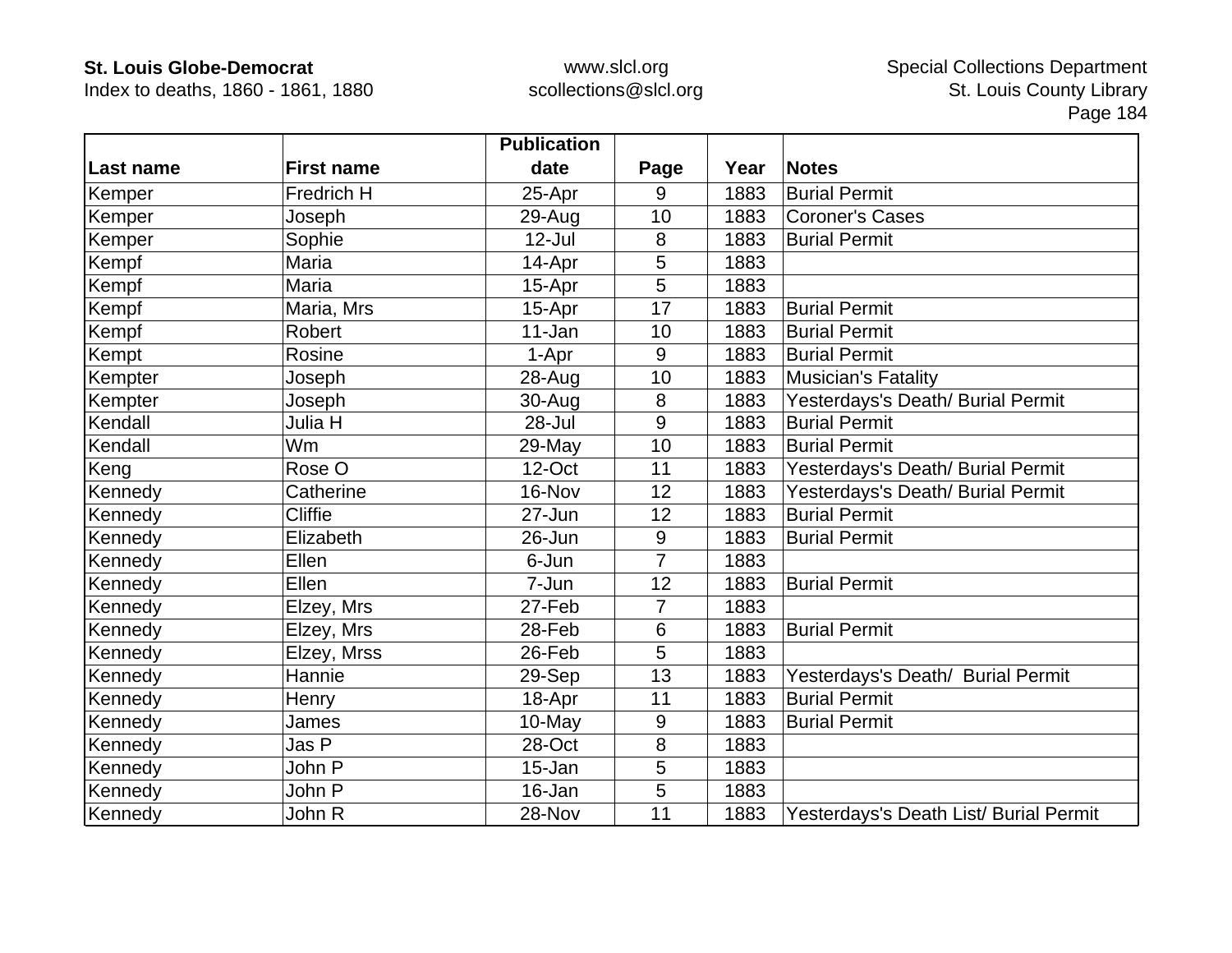Index to deaths, 1860 - 1861, 1880

|                 |                        | <b>Publication</b> |                |      |                                        |
|-----------------|------------------------|--------------------|----------------|------|----------------------------------------|
| Last name       | <b>First name</b>      | date               | Page           | Year | <b>Notes</b>                           |
| Kennedy         | <b>John Richards</b>   | 27-Nov             | 7              | 1883 |                                        |
| Kennedy         | Michael                | 14-Apr             | 5              | 1883 |                                        |
| Kennedy         | Michael                | 15-Apr             | 5              | 1883 |                                        |
| Kennedy         | Michael                | 15-Apr             | 17             | 1883 | <b>Burial Permit</b>                   |
| Kennedy         | Phalem                 | 9-Nov              | 7              | 1883 |                                        |
| Kennedy         | Phelaln                | 10-Nov             | 8              | 1883 | Yesterdays's Death/ Burial Permit      |
| Kennel          | Frederick              | 25-Mar             | 16             | 1883 | <b>Burial Permit</b>                   |
| Kennelly        | Albert                 | 18-May             | 10             | 1883 | <b>Burial Permit</b>                   |
| Kenney          | James                  | 24-May             | 8              | 1883 | Suburban                               |
| Kenney          | <b>John Francis</b>    | $25 -$ Jul         | 5              | 1883 |                                        |
| Kent            | Augusta                | 5-Nov              | 5              | 1883 |                                        |
| Kent            | Augusta                | 6-Nov              | $\overline{7}$ | 1883 |                                        |
| Kent            | Augusta                | 7-Nov              | 9              | 1883 | Yesterdays's Death/ Burial Permit      |
| Kent            | Henry T                | 6-Nov              | 11             | 1883 | Yesterdays's Death/ Burial Permit      |
| Keogh           | Daniel                 | 10-Apr             | 7              | 1883 |                                        |
| Keogh           | Daniel                 | 10-Apr             | 11             | 1883 | <b>Burial Permit</b>                   |
| Keplinger       | Milly, Mrs             | $21 -$ Jul         | 9              | 1883 | Suburban, Jacksonville, Illinois       |
| Kern            | Frank                  | $13 - Jun$         | 12             | 1883 | <b>Burial Permit</b>                   |
| Kern            | John                   | $10$ -May          | 9              | 1883 | <b>Burial Permit</b>                   |
| Kern            | Mary                   | 25-Mar             | 16             | 1883 | <b>Burial Permit</b>                   |
| Kerner          | Fred                   | $21 - Aug$         | 8              | 1883 | Yesterday's Death/Burial Permit        |
| Kerney          | Mary                   | 6-Mar              | 12             | 1883 | <b>Burial Permit</b>                   |
| Kerns           | Margaret               | 15-Nov             | 12             | 1883 | Yesterdays's Death/ Burial Permit      |
| Kerr            | Jessie B               | 4-Dec              | 11             | 1883 | Yesterdays's Death List/ Burial Permit |
| Kerr            | <b>Jessie Beatrice</b> | 2-Dec              | 8              | 1883 |                                        |
| Kershon         | <b>Mollie</b>          | 18-Oct             | 12             | 1883 | Yesterdays's Death/ Burial Permit      |
| <b>Kertsick</b> | Fritz                  | 10-Nov             | 8              | 1883 | Suburban, Belleville                   |
| Kessel          | Elizabeth              | $12-Auq$           | 16             | 1883 | <b>Burial Permit</b>                   |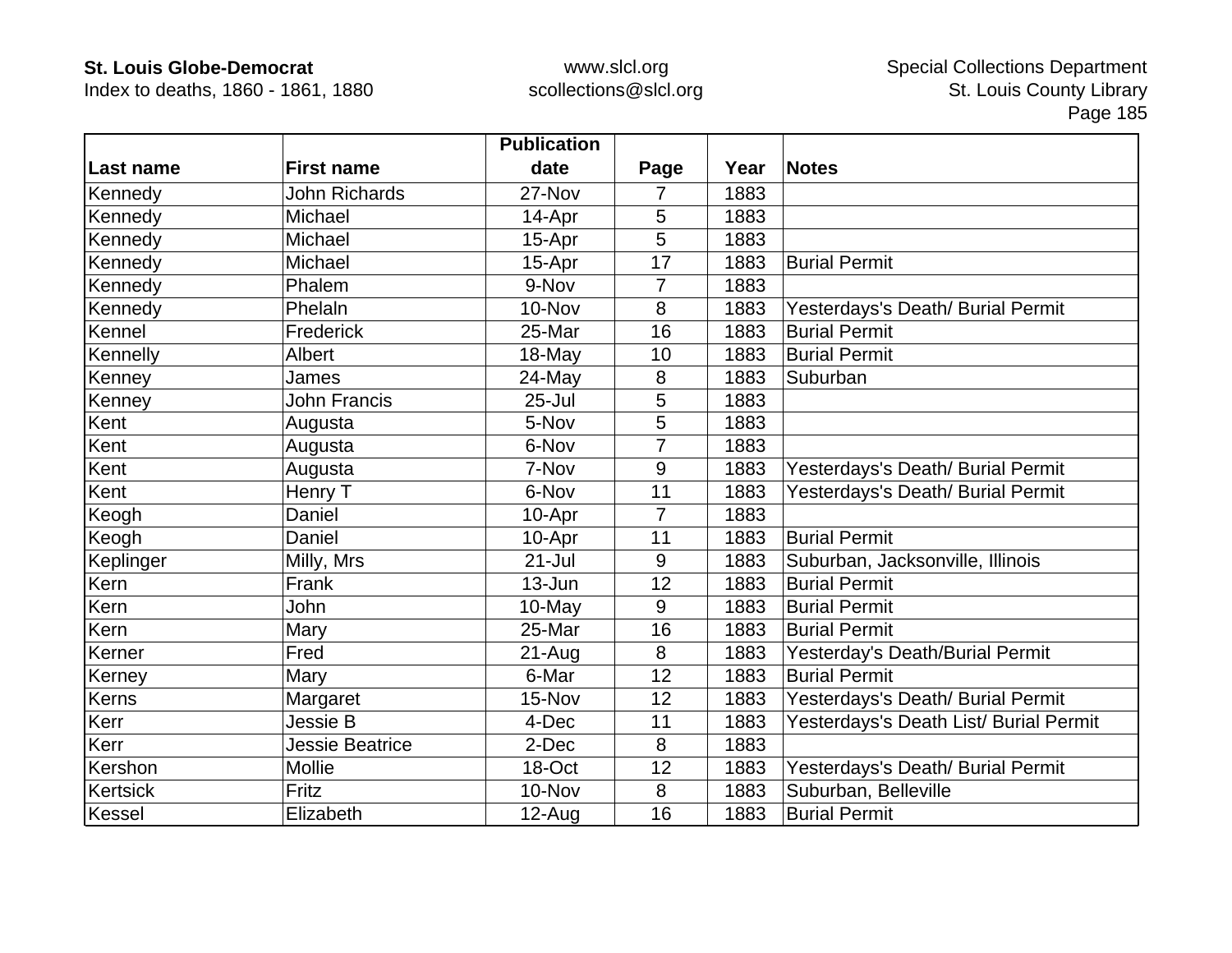Index to deaths, 1860 - 1861, 1880

|              |                   | <b>Publication</b> |                |      |                                        |
|--------------|-------------------|--------------------|----------------|------|----------------------------------------|
| Last name    | <b>First name</b> | date               | Page           | Year | <b>Notes</b>                           |
| Kessell      | Amelia            | 25-Apr             | 8              | 1883 | Suburban, Belleville, Illinois         |
| Ketcham      | Martha E          | 25-Jan             | 12             | 1883 | <b>Burial Permit</b>                   |
| Keth         | Catharaine        | 4-Feb              | 9              | 1883 | <b>Burial Permit</b>                   |
| Kettelman    | Otto              | 6-Dec              | 12             | 1883 | Yesterdays's Death List/ Burial Permit |
| Kettenbach   | Anton             | $11$ -Oct          | 9              | 1883 | Yesterdays's Death/ Burial Permit      |
| Kettenbach   | Lizzie            | 28-Apr             | 11             | 1883 | <b>Burial Permit</b>                   |
| Kettler      | Linda             | $1-Jul$            | 9              | 1883 | <b>Burial Permit</b>                   |
| Ketts        | Peter L           | 27-Mar             | 8              | 1883 | <b>Burial Permit</b>                   |
| <b>Keuss</b> | Adelia            | 30-Jun             | 7              | 1883 |                                        |
| Keuss        | Adelia            | $1-Jul$            | 9              | 1883 | <b>Burial Permit</b>                   |
| Keven        | Geo               | 8-Jan              | 7              | 1883 | <b>Local Brevities</b>                 |
| Kewe         | Amanda J          | $15 -$ Jul         | 9              | 1883 | <b>Burial Permit</b>                   |
| Kewe         | Estelia M         | $19 -$ Jul         | 8              | 1883 | <b>Burial Permit</b>                   |
| Keyo         | John              | 23-Oct             | 12             | 1883 | <b>Coroner's Cases</b>                 |
| Keys         | John V            | 23-Oct             | 7              | 1883 |                                        |
| Kibbee       | James, Mr         | 15-Sep             | 5              | 1883 | Suburban, Jacksonville, Illinois       |
| Kiddell      | John F            | 30-Oct             | 12             | 1883 | Yesterdays's Death/ Burial Permit      |
| Kiegele      | Frank T           | 23-Sep             | 19             | 1883 | Yesterdays's Death/ Burial Permit      |
| Kiegens      | Ellen             | 20-Dec             | 8              | 1883 | Yesterdays's Death List/ Burial Permit |
| Kiel         | Clara             | 1-Sep              | 11             | 1883 | Yesterdays's Death/ Burial Permit      |
| Kielbrey     | Gustavus          | 5-Aug              | 9              | 1883 | <b>Burial Permit</b>                   |
| Kielly       | Anne M, Mrs       | 15-May             | $\overline{7}$ | 1883 |                                        |
| Kielmeier    | Caroline          | 13-Feb             | 9              | 1883 | <b>Burial Permit</b>                   |
| Kiely        | Ann M             | 16-May             | 12             | 1883 | <b>Burial Permit</b>                   |
| Kienker      | Mathilda          | 10-Feb             | 5              | 1883 | <b>Burial Permit</b>                   |
| Kiernan      | <b>Bridget</b>    | 7-Feb              | 5              | 1883 |                                        |
| Kiernan      | <b>Bridget</b>    | 8-Feb              | $\overline{7}$ | 1883 |                                        |
| Kiernan      | <b>Bridget</b>    | 8-Feb              | 11             | 1883 | <b>Burial Permit</b>                   |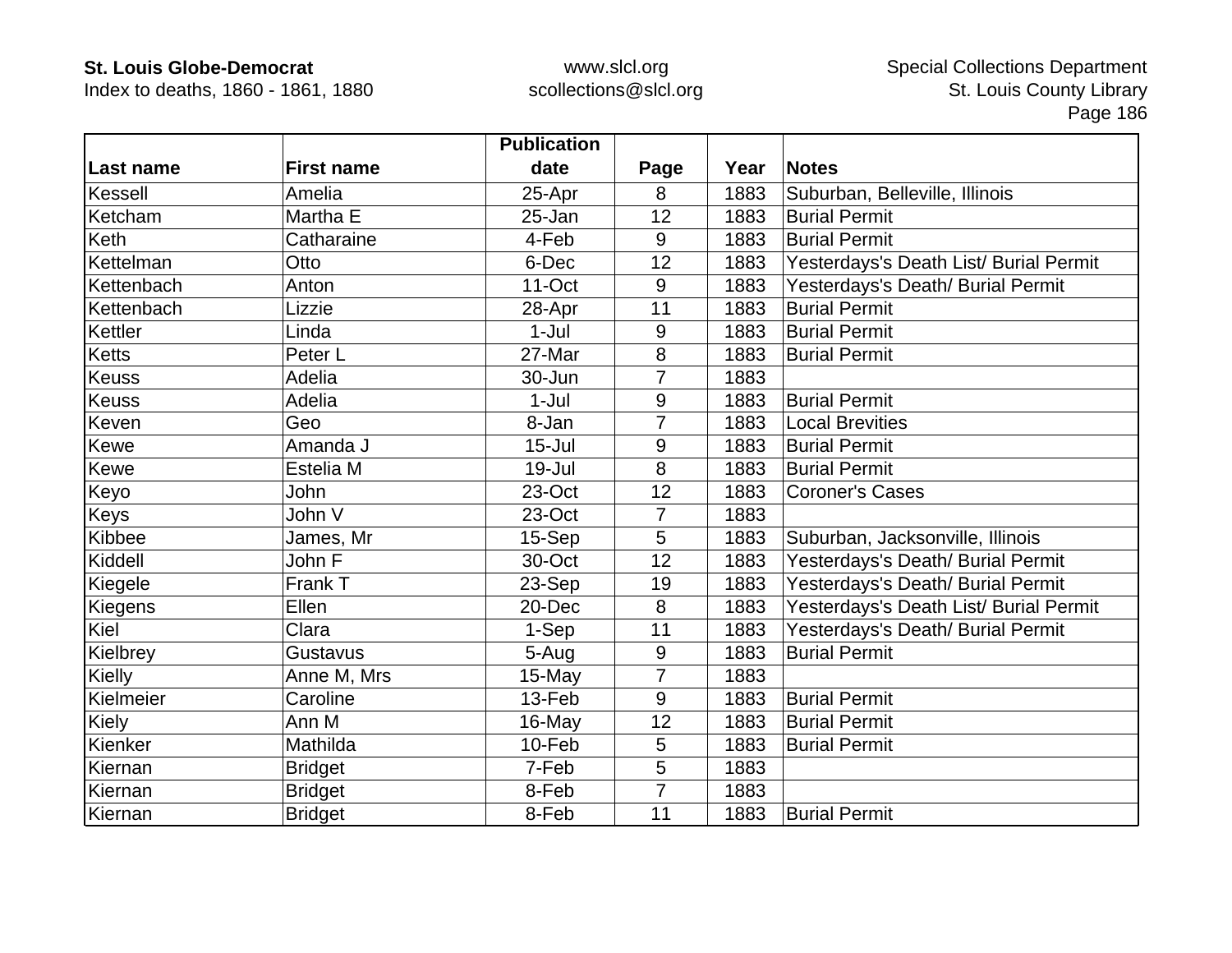Index to deaths, 1860 - 1861, 1880

|             |                        | <b>Publication</b> |                |      |                                        |
|-------------|------------------------|--------------------|----------------|------|----------------------------------------|
| Last name   | <b>First name</b>      | date               | Page           | Year | <b>Notes</b>                           |
| Kierner     | Theophiluis            | 8-Sep              | 9              | 1883 | Yesterdays's Death/ Burial Permit      |
| <b>Kies</b> | August                 | 6-Jun              | 11             | 1883 | <b>Burial Permit</b>                   |
| Kiesling    | <b>Bernard</b>         | 28-Dec             | $\overline{7}$ | 1883 | Yesterdays's Death List/ Burial Permit |
| Kietzer     | Ellen                  | 27-Nov             | 8              | 1883 | Yesterdays's Death List/ Burial Permit |
| Kiggens     | <b>Nellie</b>          | 20-Dec             | 7              | 1883 |                                        |
| Kilkenny    | Michael                | 16-Sep             | 8              | 1883 |                                        |
| Kilkenny    | Michael                | 17-Sep             | 5              | 1883 |                                        |
| Kilkenny    | Michael                | 18-Sep             | 12             | 1883 | Yesrerdays's Death/ Burial Pemit       |
| Killpatrick | Arthur                 | 10-Oct             | 11             | 1883 | Yesterdays's Death/ Burial Permit      |
| Killpatrick | Rebecca                | 14-Sep             | 11             | 1883 |                                        |
| Kilwinski   | Fredrica H             | 13-Oct             | 12             | 1883 | Yesterdays's Death/ Burial Permit      |
| Kimbah      | Mary                   | 19-Jan             | 9              | 1883 | <b>Burial Permit</b>                   |
| Kimball     | Annie                  | 29-Aug             | 8              | 1883 | Yesterdays's Death/Burial Permit       |
| Kimbell     | Henry                  | 25-Nov             | 5              | 1883 |                                        |
| Kimmel      | Adelia                 | 30-Mar             | 10             | 1883 | <b>Burial Permit</b>                   |
| King        | Dora                   | 19-Jun             | 12             | 1883 | <b>Burial Permit</b>                   |
| King        | John C                 | 12-Dec             | 12             | 1883 | Yesterdays's Death List/ Burial Permit |
| King        | Joseph                 | 8-Nov              | 12             | 1883 | Yesterdays's Death/ Burial Permit      |
| King        | Lee                    | 4-Mar              | 11             | 1883 | <b>Burial Permit</b>                   |
| King        | Mary                   | 24-Feb             | 9              | 1883 | <b>Burial Permit</b>                   |
| King        | Mary, Mrs              | 21-Feb             | 5              | 1883 |                                        |
| King        | Mary, Mrs              | 22-Feb             | 9              | 1883 |                                        |
| King        | Mathew, Jr             | 7-Jul              | 5              | 1883 | <b>Burial Permit</b>                   |
| King        | Narcie B               | 6-Mar              | 7              | 1883 |                                        |
| King        | Narcie B               | 7-Mar              | 5              | 1883 |                                        |
| King        | <b>Patrick William</b> | $21 -$ Jul         | $\overline{7}$ | 1883 |                                        |
| King        | <b>Patrick William</b> | 22-Jul             | 5              | 1883 |                                        |
| King        | <b>Patrick William</b> | 22-Jul             | 9              | 1883 | <b>Burial Permit</b>                   |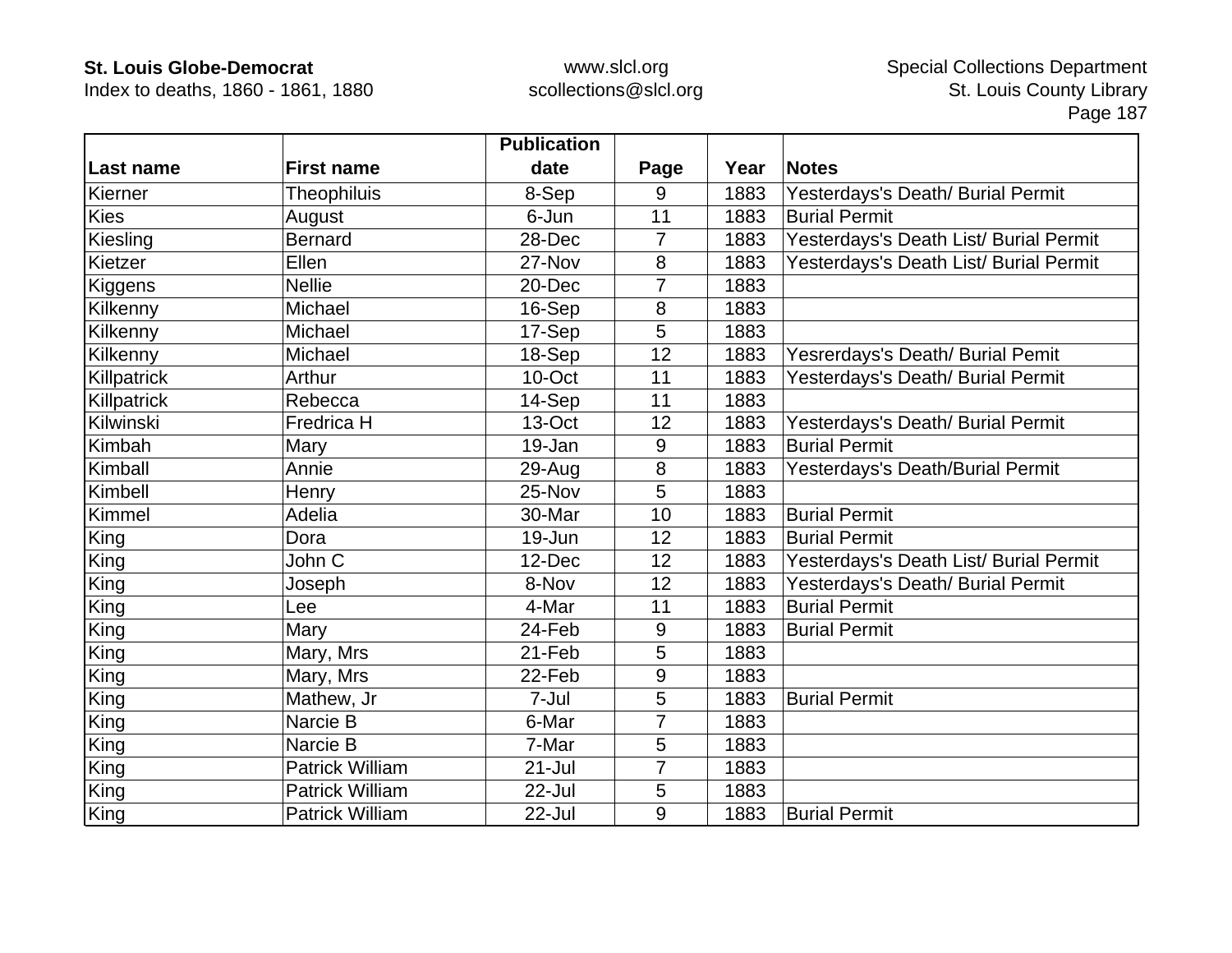Index to deaths, 1860 - 1861, 1880

|               |                         | <b>Publication</b> |      |      |                                   |
|---------------|-------------------------|--------------------|------|------|-----------------------------------|
| Last name     | <b>First name</b>       | date               | Page | Year | <b>Notes</b>                      |
| King          | R E L, Mr               | 3-Mar              | 12   | 1883 | Mr R E L King's Death             |
| King          | R E Lee                 | 2-Mar              | 5    | 1883 |                                   |
| King          | R E Lee                 | 3-Mar              |      | 1883 |                                   |
| King          | R E Lee                 | 4-Mar              | 8    | 1883 |                                   |
| King          | Solomon, Jr             | 7-Jul              | 8    | 1883 | Death By Drowning                 |
| King          | William H J             | $13 -$ Jul         | 8    | 1883 | <b>Burial Permit</b>              |
| Kingsland     | Philip                  | 31-Oct             | 7    | 1883 |                                   |
| Kingsland     | Phillip                 | 30-Oct             | 7    | 1883 |                                   |
| Kingsland     | Phillip, Mr             | 30-Oct             | 8    | 1883 | Obituary                          |
| Kingslely     | Jos E                   | 12-May             | 5    | 1883 |                                   |
| Kingsley      | Jos E                   | 13-May             | 5    | 1883 |                                   |
| Kingwein      | Mary                    | 3-Jun              | 10   | 1883 | <b>Burial Permit</b>              |
| Kinkel        | Katie L, Mrs            | $1-Jul$            | 9    | 1883 | <b>Burial Permit</b>              |
| Kinker        | Herman                  | 20-Jul             | 10   | 1883 | <b>Burial Permit</b>              |
| Kinney        | Frank                   | $25 -$ Jul         | 10   | 1883 | <b>Burial Permit</b>              |
| Kinney        | Major                   | 13-Jan             | 9    | 1883 | Suburban-Jacksonville, III        |
| Kinney        | <b>Nellie</b>           | 30-Jun             | 12   | 1883 | Sam Kinney Held For Murder        |
| Kinney        | <b>Nelly</b>            | 29-Jun             | 10   | 1883 | <b>Suspected Of Wife Murder</b>   |
| <b>Kinnis</b> | William                 | $13 -$ Jul         | 8    | 1883 | <b>Burial Permit</b>              |
| Kinpold       | Angelia A               | 19-Jan             | 9    | 1883 | <b>Burial Permit</b>              |
| Kinzel        | John (Son Of)           | 13-Oct             | 7    | 1883 |                                   |
| Kirby         | Jno                     | 4-Sep              | 8    | 1883 | Yesterdays's Death/ Burial Permit |
| Kirby         | Mabel                   | 4-Apr              | 12   | 1883 | <b>Burial Permit</b>              |
| Kirby         | Thomas (Infant Of)      | 27-Jul             | 3    | 1883 | <b>Burial Permit</b>              |
| Kirdher       | Eugene H                | 9-May              | 12   | 1883 | <b>Burial Permit</b>              |
| Kirk          | Caleb                   | 21-Mar             | 5    | 1883 | <b>Burial Permit</b>              |
| Kirk          | Elizabeth               | 8-May              | 12   | 1883 | <b>Burial Permit</b>              |
| Kirlin        | Ann Schalastica, Sister | 22-May             | 9    | 1883 | <b>Burial Permit</b>              |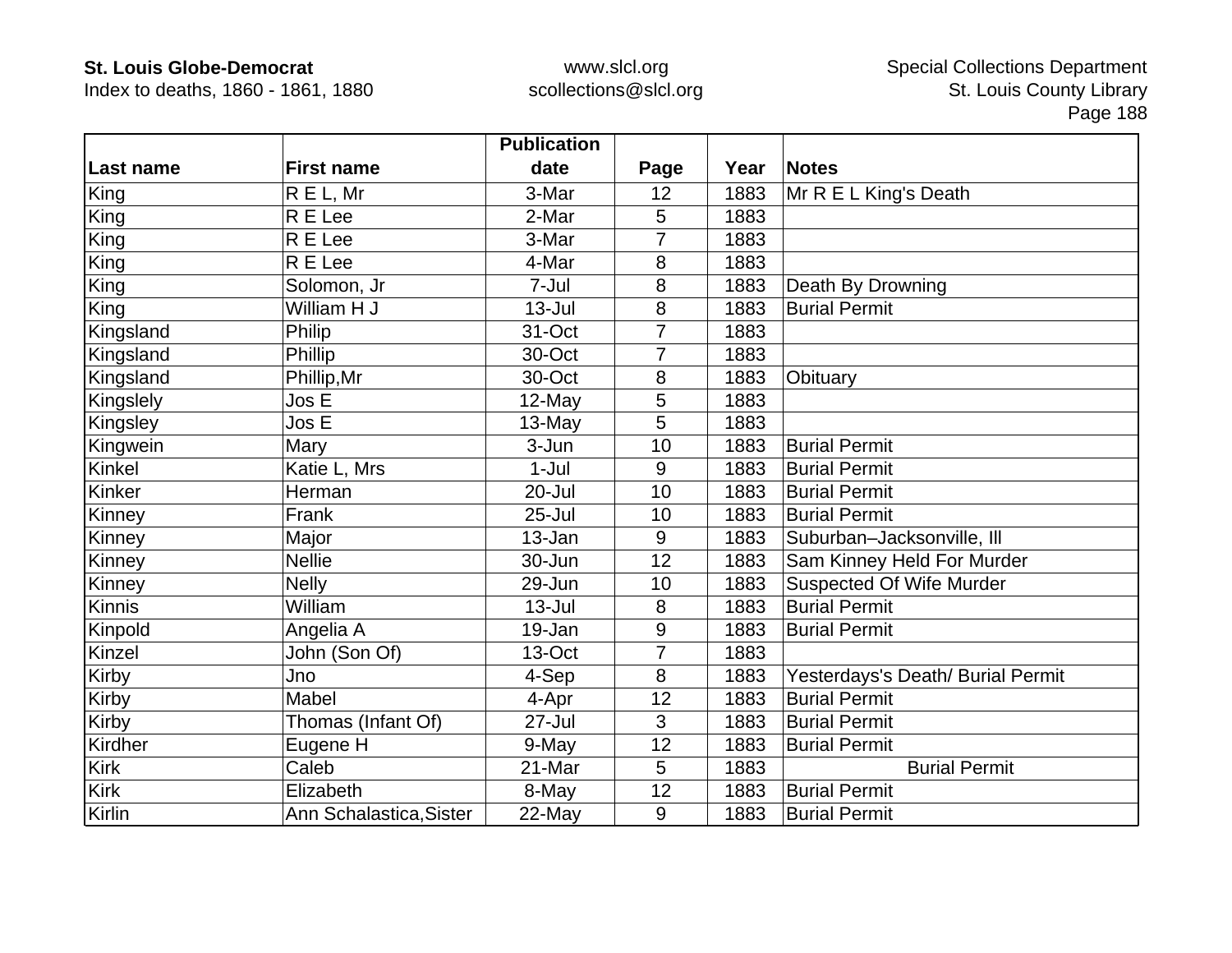Index to deaths, 1860 - 1861, 1880

|                  |                    | <b>Publication</b> |                |      |                                    |
|------------------|--------------------|--------------------|----------------|------|------------------------------------|
| <b>Last name</b> | <b>First name</b>  | date               | Page           | Year | <b>Notes</b>                       |
| Kirton           | William            | 24-Jun             | 16             | 1883 | <b>Burial Permit</b>               |
| <b>Kisch</b>     | Mary               | 10-Nov             | 8              | 1883 | Yesterdays's Death/ Burial Permit  |
| <b>Kissel</b>    | Mary T             | $15-Aug$           | 10             | 1883 | Yesterday's Death/Burial Permit    |
| Kitchen          | Mary C             | 23-May             | 11             | 1883 | <b>Burial Permit</b>               |
| Kitchen          | Mary C, Mrs        | 21-May             | 5              | 1883 |                                    |
| Kitchen          | Mary C, Mrs        | 22-May             | $\overline{7}$ | 1883 |                                    |
| <b>Kittles</b>   | <b>Hattie</b>      | $12$ -Jul          | 8              | 1883 | <b>Burial Permit</b>               |
| Kjaer            | Mary M             | 8-Feb              | 11             | 1883 | <b>Burial Permit</b>               |
| Klalnge          | John               | 16-Jun             | 8              | 1883 | <b>Local Brevities</b>             |
| Klang            | John               | 22-Jun             | 9              | 1883 | <b>Burial Permit</b>               |
| Klang            | John               | $15 - Jun$         | 8              | 1883 | Coroner; s Cases                   |
| Klange           | John               | 14-Jun             | 8              | 1883 | <b>Local Brevities</b>             |
| Klasing          | Mary               | 9-Jun              | 9              | 1883 | <b>Burial Permit</b>               |
| Klatt            | <b>Charles</b>     | 28-Apr             | $\overline{7}$ | 1883 | <b>Local Brevities</b>             |
| Klauduck         | Adolph             | 4-Sep              | 8              | 1883 | Yesterdays's Death/ Burial Permit  |
| Klausner         | Joseph             | 22-Oct             | $\overline{2}$ | 1883 | <b>Local Brevities</b>             |
| Klausner         | Joseph             | 21-Oct             | $\overline{7}$ | 1883 | Jeweler's Suicide                  |
| Klaver           | Friedrich          | 29-May             | 10             | 1883 | <b>Burial Permit</b>               |
| Kleimeier        | Katie              | 13-Feb             | 9              | 1883 | <b>Burial Permit</b>               |
| Klein            | Emil               | 8-Jul              | 11             | 1883 | <b>Burial Permit</b>               |
| Klein            | Freddie            | 16-Oct             | 12             | 1883 | Yesterdays's Death/ Burial Permit  |
| Kleine           | <b>Catharine A</b> | 17-Apr             | 11             | 1883 | <b>Burial Permit</b>               |
| Kleine           | Ernst A S          | 4-Feb              | 9              | 1883 | <b>Burial Permit</b>               |
| Kleine           | John F             | 19-Jun             | 12             | 1883 | <b>Burial Permit</b>               |
| Kleinschmidt     | <b>Frederick W</b> | 19-May             | 13             | 1883 | <b>Burial Permit</b>               |
| Klemp            | Frederick          | 30-Mar             | 10             | 1883 | <b>Burial Permit</b>               |
| Klevorn          | Joseph             | 6-Oct              | 14             | 1883 | Yesterdays's Deaths/ Burial Permit |
| Kling            | Louisa K           | 30-Aug             | 8              | 1883 | Yesterdays's Death/Burial Permit   |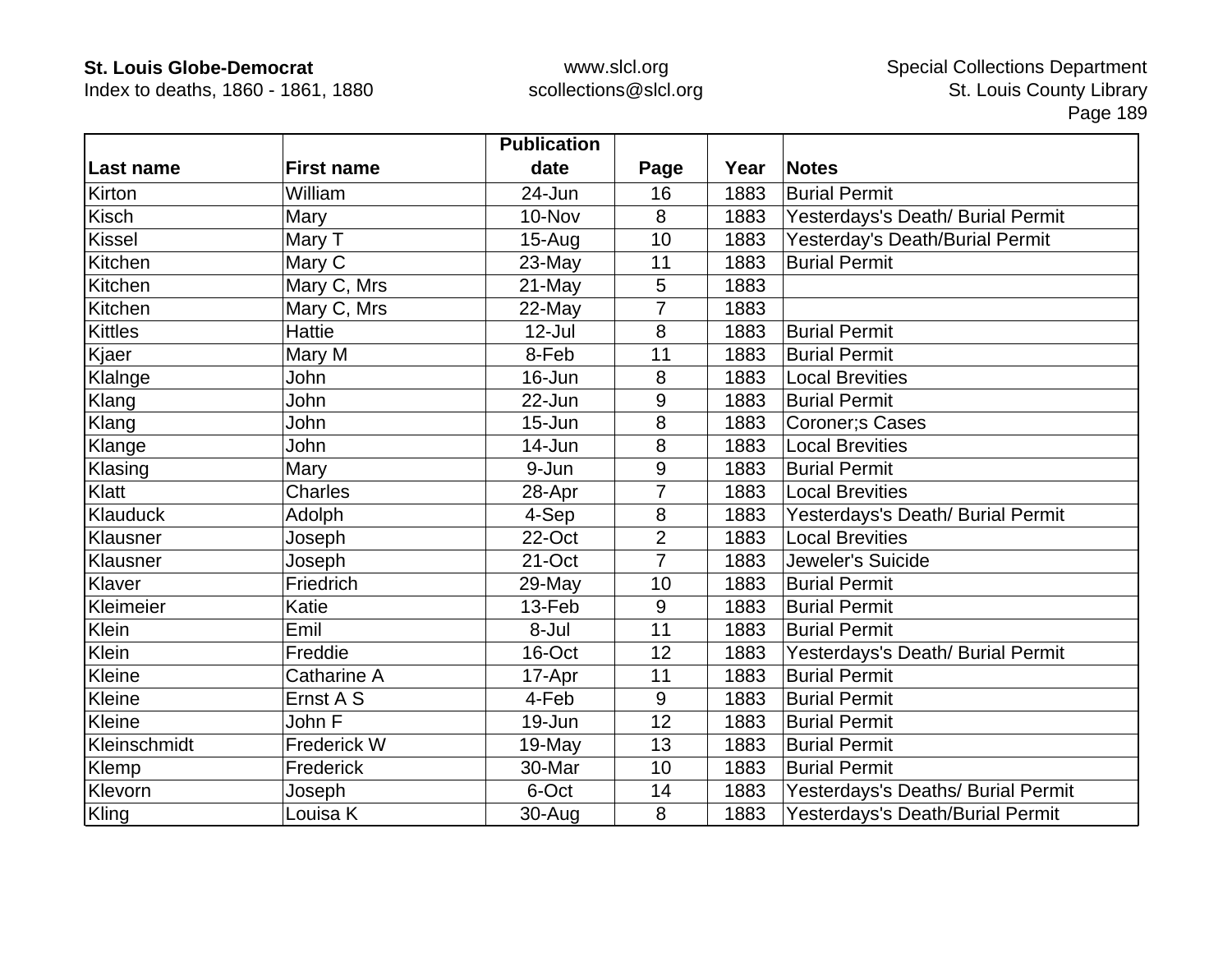Index to deaths, 1860 - 1861, 1880

|                                       |                   | <b>Publication</b> |                |      |                                        |
|---------------------------------------|-------------------|--------------------|----------------|------|----------------------------------------|
| ∣Last name                            | <b>First name</b> | date               | Page           | Year | <b>Notes</b>                           |
| Kllingler                             | Edward            | 18-Aug             | 12             | 1883 | Yesterday's Death/Burial Permit        |
| Kloppenberg                           | Maria             | 3-Apr              | 12             | 1883 | <b>Burial Permit</b>                   |
| Kloppenborg                           | Maria             | 2-Apr              | 5              | 1883 |                                        |
| Klosterhoff(Klosternoff   Frederick L |                   | 3-Apr              | 12             | 1883 | <b>Burial Permit</b>                   |
| Klostermann                           | Ann               | 26-Dec             | 5              | 1883 |                                        |
| Klostermann                           | Ann               | 27-Dec             | 5              | 1883 |                                        |
| Klostermann                           | Ann               | 28-Dec             | 7              | 1883 | Yesterdays's Death List/ Burial Permit |
| Klostermeier                          | Ida               | 11-Nov             | 20             | 1883 | Yesterdays's Death/ Burial Permit      |
| Klotsch                               | E <sub>F</sub>    | 20-Feb             | 9              | 1883 | Suburban, St. Louis County             |
| Knackmeier                            | Katie             | 6-Jan              | 12             | 1883 | <b>Burial Permit</b>                   |
| Knamm                                 | Fredd             | 9-Apr              | 10             | 1883 | <b>Burial Permit</b>                   |
| Knamm                                 | Freddie H         | 9-Apr              | 5              | 1883 |                                        |
| Knapp                                 | George            | 29-Sep             | 5              | 1883 | <b>Funeral Notice</b>                  |
| Knapp                                 | George            | 30-Sep             | 5              | 1883 | <b>Funeral Notice</b>                  |
| <b>Knapp</b>                          | George            | 30-Sep             | 7              | 1883 | Late George Knapp                      |
| Knapp                                 | George, Col       | 28-Sep             | 12             | 1883 | Late George Knapp                      |
| Knapp                                 | Harry             | $30 - Aug$         | 8              | 1883 | Yesterdays's Death/ Burial Permit      |
| Knebler                               | Ella              | 29-Nov             | 12             | 1883 | Yesterdays's Death List/ Burial Permit |
| Knehaus                               | Wm Eugene         | 23-Oct             | $\overline{7}$ | 1883 |                                        |
| <b>Knehaus</b>                        | Wm Eugene         | 24-Oct             | 9              | 1883 | Yesterdays's Death/ Burial Permit      |
| Knicker                               | August            | 20-Feb             | 12             | 1883 | <b>Burial Permit</b>                   |
| Knickmeyer                            | Amanda D E        | 20-May             | 17             | 1883 | <b>Burial Permit</b>                   |
| Knipe                                 | Charles           | 27-Jun             | 12             | 1883 | <b>Burial Permit</b>                   |
| Knipper                               | Adolph L, Capt    | 7-Sep              | 5              | 1883 |                                        |
| Knipper                               | Adolph, Capt      | 7-Sep              | 8              | 1883 | Death of Capt A Knipper                |
| Knittel                               | Caroline          | 29-Aug             | 8              | 1883 | Yesterdays's Death/Burial Permit       |
| Knoble                                | Henry James       | 30-Jun             | 12             | 1883 | <b>Burial Permit</b>                   |
| Knoch                                 | Sophia            | 27-Nov             | 8              | 1883 | Yesterdays's Death List/ Burial Permit |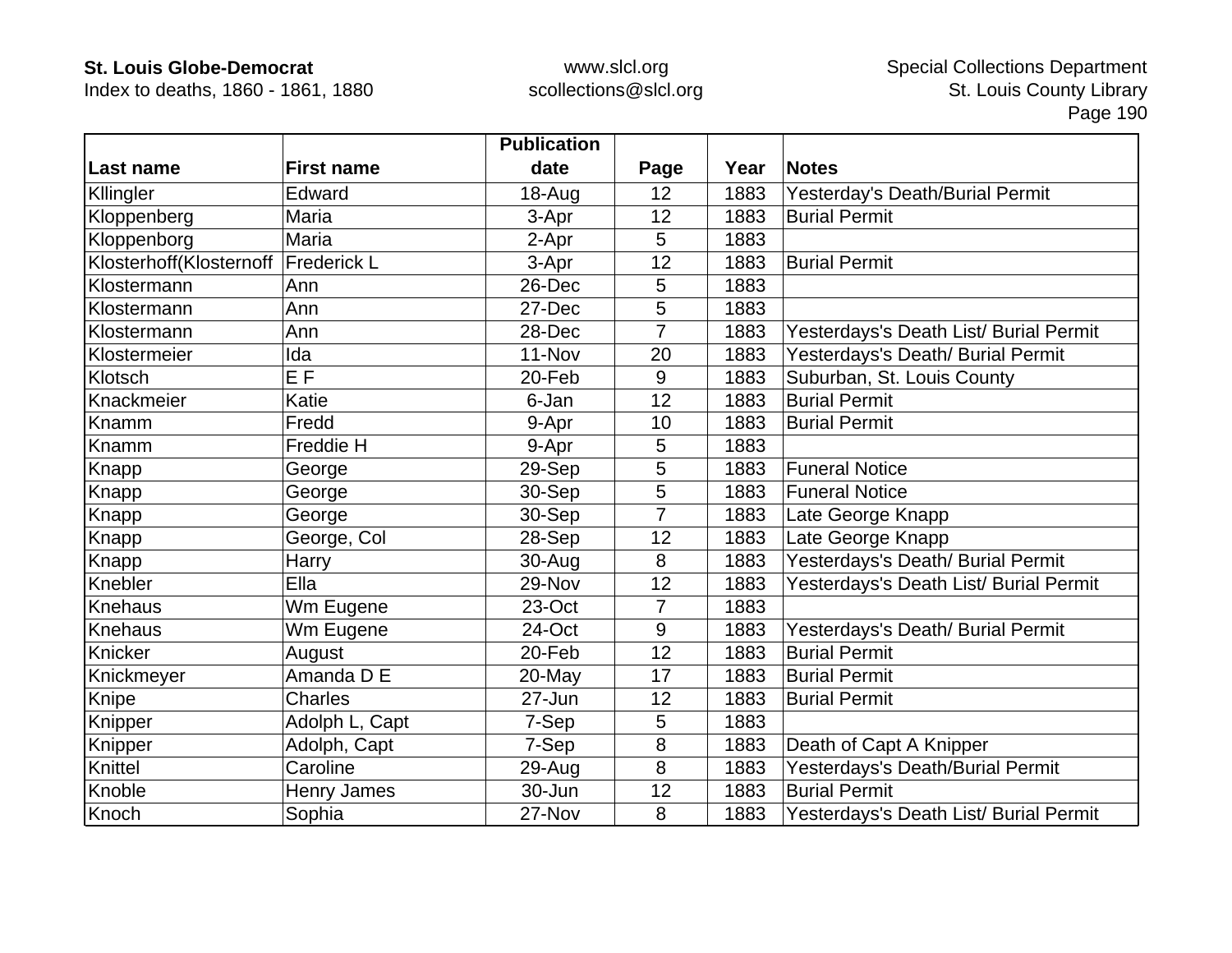Index to deaths, 1860 - 1861, 1880

|            |                   | <b>Publication</b> |      |      |                                        |
|------------|-------------------|--------------------|------|------|----------------------------------------|
| Last name  | <b>First name</b> | date               | Page | Year | <b>Notes</b>                           |
| Knoke      | Marie             | 22-Aug             | 8    | 1883 | Yesterdays's Death/Burial Permit       |
| Knox       | <b>Bella</b>      | 21-Apr             | 9    | 1883 | <b>Burial Permit</b>                   |
| Koboldt    | Caroline W        | 29-Dec             | 9    | 1883 | Yesterdays's Death List/ Burial Permit |
| Koch       | Eddy              | $14 -$ Jul         | 12   | 1883 | <b>Burial Permit</b>                   |
| Koch       | John              | 8-May              | 12   | 1883 | <b>Burial Permit</b>                   |
| Koch       | John              | 18-Aug             | 12   | 1883 | Yesterday's Death/Burial Permit        |
| Koch       | Lena              | 27-Mar             | 8    | 1883 | <b>Burial Permit</b>                   |
| Kocion     | Rosa              | 12-Jan             | 8    | 1883 | <b>Burial Permit</b>                   |
| Kock       | Katherina         | 3-Feb              | 9    | 1883 | <b>Burial Permit</b>                   |
| Koderhandt | Joseph J          | 12-Mar             | 10   | 1883 | Suburban, Belleville                   |
| Koe        | Elizabeth         | 17-Mar             | 9    | 1883 | <b>Burial Permit</b>                   |
| Koechig    | Emma, Mrs         | 18-Nov             | 8    | 1883 |                                        |
| Koechig    | Emma, Mrs         | 19-Nov             | 5    | 1883 |                                        |
| Koedel     | Albert            | 28-Jan             | 5    | 1883 |                                        |
| Koedel     | Albert            | 27-Jan             | 12   | 1883 | <b>Burial Permit</b>                   |
| Koehler    | Henry             | 1-Sep              | 11   | 1883 | Yesterdays's Death/Burial Permit       |
| Koehne     | Joseph J          | 29-Aug             | 8    | 1883 | Yesterdays's Death/ Burial Permit      |
| Koehr      | Heinrich          | 16-Aug             | 8    | 1883 | Yesterday's Death/Burial Permit        |
| Koeneman   | August            | 5-Aug              | 9    | 1883 | <b>Burial Permit</b>                   |
| Koenig     | Caroline T        | $18 -$ Jul         | 8    | 1883 | <b>Burial Permit</b>                   |
| Koenig     | Carrie            | $17 -$ Jul         | 6    | 1883 | <b>Local Brevities</b>                 |
| Koenig     | Elizabeth         | 12-May             | 9    | 1883 | <b>Burial Permit</b>                   |
| Koenig     | Sophia            | 6-Jul              | 3    | 1883 | <b>Local Brevities</b>                 |
| Koenig     | Sophie            | $10 -$ Jul         | 7    | 1883 | <b>Burial Permit</b>                   |
| Koer       | Henry             | 26-Nov             | 8    | 1883 | <b>Brutal Murder</b>                   |
| Koer       | Henry             | 27-Nov             | 8    | 1883 | <b>Coroner's Cases</b>                 |
| Koer       | Henry             | 28-Nov             | 8    | 1883 | Committed to Jail                      |
| Koer       | Henry             | 6-Dec              | 12   | 1883 | Yesterdays's Death List/ Burial Permit |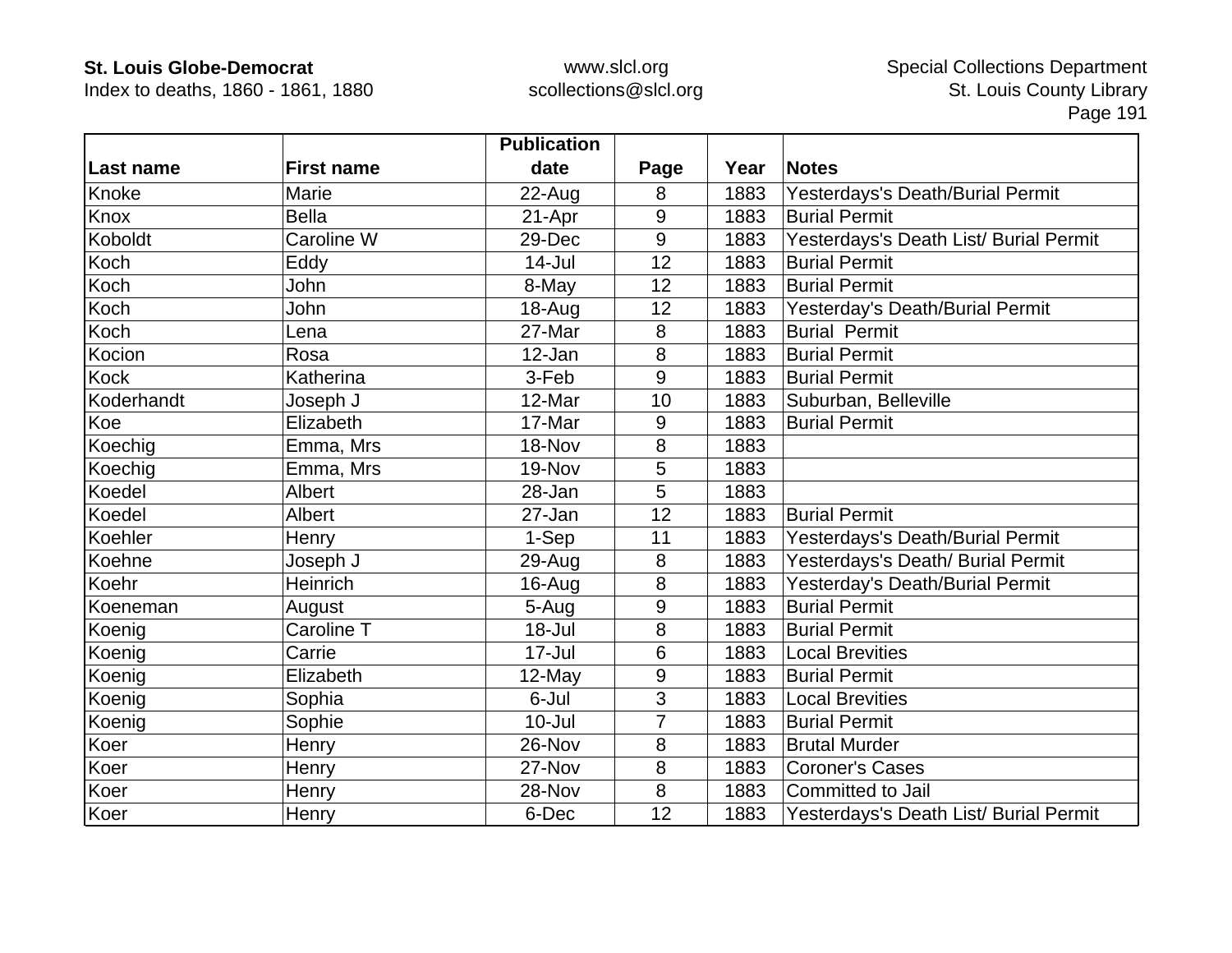Index to deaths, 1860 - 1861, 1880

|            |                   | <b>Publication</b> |                |      |                                        |
|------------|-------------------|--------------------|----------------|------|----------------------------------------|
| Last name  | <b>First name</b> | date               | Page           | Year | <b>Notes</b>                           |
| Koerner    | Elsa              | 6-Oct              | 14             | 1883 | Yesterdays's Deaths/ Burial Permit     |
| Koester    | Johanna           | 4-Apr              | 12             | 1883 | <b>Burial Permit</b>                   |
| Koestring  | Otto              | 6-Feb              | 12             | 1883 | <b>Burial Permit</b>                   |
| Koethe     | Ida               | 11-Apr             | 9              | 1883 | <b>Burial Permit</b>                   |
| Koethe     | Louisa            | 4-Apr              | 12             | 1883 | <b>Burial Permit</b>                   |
| Koetter    | Anna A            | 22-Aug             | 8              | 1883 | Yesterdays's Death/Burial Permit       |
| Koetter    | Carl              | 25-Jan             | 7              | 1883 |                                        |
| Koetter    | <b>Charles</b>    | 26-Jan             | 5              | 1883 |                                        |
| Koetter    | <b>Charles</b>    | 27-Jan             | $\overline{7}$ | 1883 |                                        |
| Koetter    | <b>Charles</b>    | 27-Jan             | 12             | 1883 | <b>Burial Permit</b>                   |
| Koetzli    | F William         | $22$ -May          | 9              | 1883 | <b>Burial Permit</b>                   |
| Koewing    | JF                | 25-Nov             | 20             | 1883 | Yesterdays's Death List/ Burial Permit |
| Kohler     | Ida L             | 16-Jan             | 10             | 1883 | <b>Burial Permit</b>                   |
| Kohler     | Wm                | 13-May             | 17             | 1883 | <b>Burial Permit</b>                   |
| Koiler     | Lorcus            | 8-Sep              | 9              | 1883 | Yesterdays's Death/ Burial Permit      |
| Kollmorgen | Frederick         | $13 - Jun$         | 12             | 1883 | <b>Burial Permit</b>                   |
| Konezeski  | <b>Minnie</b>     | 10-Nov             | 8              | 1883 | Yesterdays's Death/ Burial Permit      |
| Korber     | <b>Wm</b>         | $12$ -Jun          | 9              | 1883 | <b>Burial Permit</b>                   |
| Kormann    | Joseph            | 2-Oct              | 9              | 1883 | Yesterdays's Death/ Burial Perm        |
| Korn       | Mary Laura        | 12-Sep             | 11             | 1883 | Yesterdays's Death/ Burial Permit      |
| Kornberger | Catherine         | 13-Sep             | 12             | 1883 | Yesterdays's Death/ Burial Permit      |
| Kornharadt | Ernst             | 25-Nov             | 10             | 1883 | <b>Saloon Murder</b>                   |
| Kornhardt  | Ernest            | 26-Nov             | 5              | 1883 |                                        |
| Kornhardt  | Ernest            | 26-Nov             | 8              | 1883 | <b>Blood Record</b>                    |
| Kornhardt  | Ernest            | 27-Nov             | 8              | 1883 | <b>Coroner's Cases</b>                 |
| Kornhardt  | Ernest            | 27-Nov             | 8              | 1883 | Yesterdays's Death List/ Burial Permit |
| Kornmann   | Wilhellmine       | 26-Aug             | $9\,$          | 1883 | Yesterdays's Death/Burial Permit       |
| Koshowsky  | Franciska         | 3-Nov              | $\overline{7}$ | 1883 |                                        |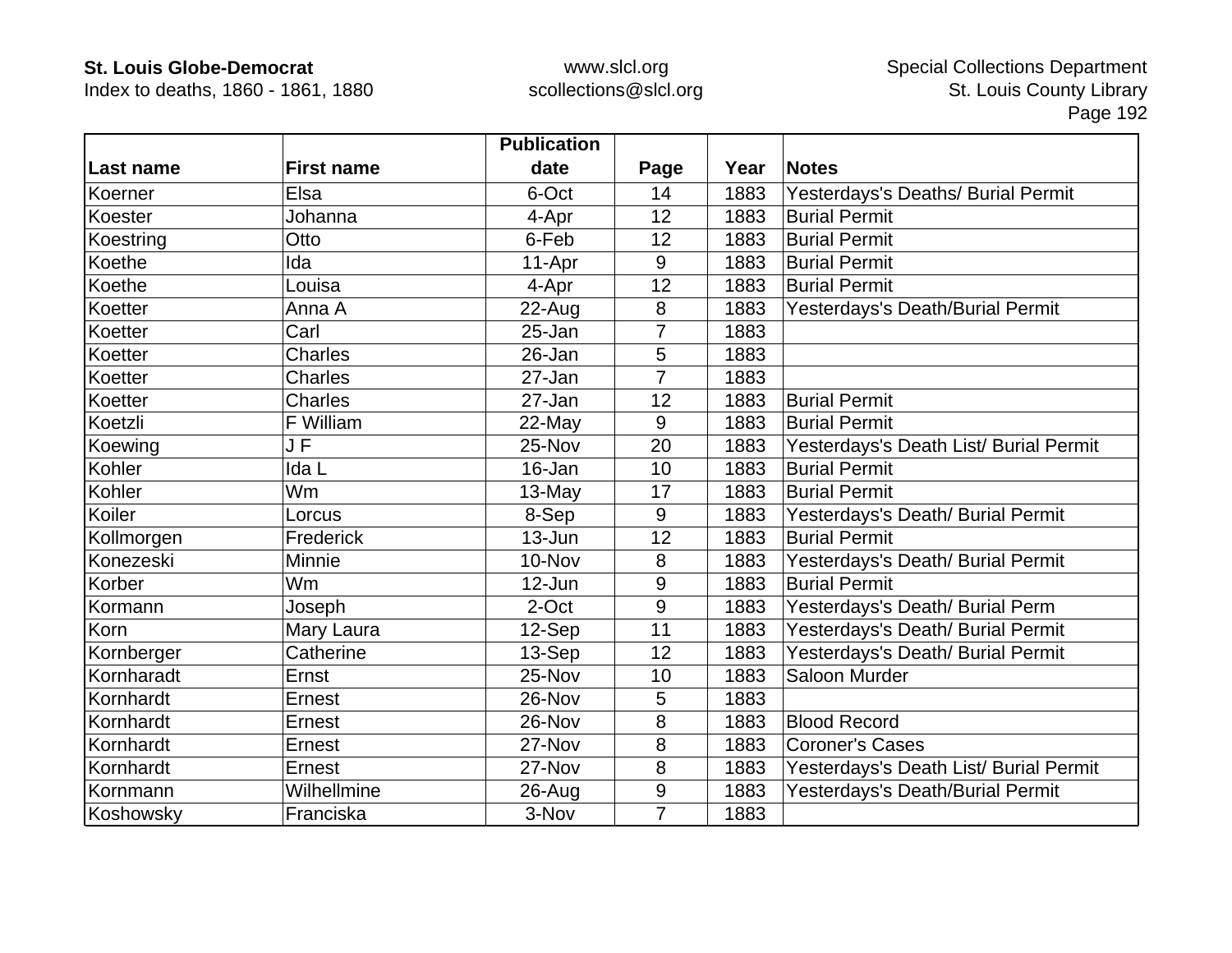Index to deaths, 1860 - 1861, 1880

|              |                      | <b>Publication</b> |      |      |                                    |
|--------------|----------------------|--------------------|------|------|------------------------------------|
| Last name    | <b>First name</b>    | date               | Page | Year | <b>Notes</b>                       |
| Koshowsky    | Franciska            | 4-Nov              | 8    | 1883 |                                    |
| Kosman       | <b>Clemens</b>       | $1-Jun$            | 6    | 1883 | <b>Burial Permit</b>               |
| Kossengaus   | Anna C               | $16$ -Aug          | 8    | 1883 | Yesterday's Death/Burial Permit    |
| Kossengens   | John M               | 23-Aug             | 8    | 1883 | Yesterdays's Death/Burial Permit   |
| Kossman      | <b>Hilbert</b>       | 2-Nov              | 11   | 1883 | Yesterdays's Death/ Burial Permit  |
| Kossmann     | Wm                   | 16-Jun             | 11   | 1883 | <b>Burial Permit</b>               |
| Koteschabick | Barbara, Mrs (Infant | 23-Jun             | 5    | 1883 | <b>Local Brevities</b>             |
| Kotron       | Wm                   | $18 -$ Jul         | 8    | 1883 | <b>Burial Permit</b>               |
| Kourad       | Catherine C          | 4-Jan              | 10   | 1883 | <b>Burial Permits</b>              |
| Krabmann     | Olinda               | $13 -$ Jul         | 8    | 1883 | <b>Burial Permit</b>               |
| Krackauer    | <b>Charles</b>       | 2-Jan              | 5    | 1883 |                                    |
| Krackauer    | <b>Charles</b>       | 3-Jan              | 5    | 1883 |                                    |
| Krackauer    | <b>Charles</b>       | 2-Jan              | 7    | 1883 | <b>Local Brevities</b>             |
| Krackauer    | Chas, Jr             | 4-Jan              | 10   | 1883 | <b>Burial Permits</b>              |
| Krackhauer   | <b>Charles</b>       | 4-Jan              | 7    | 1883 | <b>Local Brevities</b>             |
| Kraemer      | William              | 10-Oct             | 11   | 1883 | Yesterdays's Death/ Burial Permit  |
| Kraener      | Geroge Jacob         | 26-Jul             | 8    | 1883 | <b>Burial Permit</b>               |
| Kraft        | Liebrecht            | 24-Aug             | 10   | 1883 | <b>Carpenter's Falal Fall</b>      |
| Kraft        | Minna                | 3-Apr              | 12   | 1883 | <b>Burial Permit</b>               |
| Kraft        | Ray                  | 12-Sep             | 11   | 1883 | Yesterdays's Death/ Burial Permit  |
| Kraft        | Roy                  | 11-Sep             | 5    | 1883 |                                    |
| Krag         | Henrietta            | 6-Oct              | 14   | 1883 | Yesterdays's Deaths/ Burial Permit |
| Kramer       | Anna                 | 25-Feb             | 11   | 1883 | <b>Burial Permit</b>               |
| Kramer       | <b>Bernard</b>       | $25 - Aug$         | 9    | 1883 | <b>Coroner's Cases</b>             |
| Kramer       | <b>Charles</b>       | 17-Jan             | 8    | 1883 | <b>Burial Permit</b>               |
| Kramer       | Herman               | 5-Aug              | 9    | 1883 | <b>Burial Permit</b>               |
| Kramer       | Xavier               | 1-May              | 11   | 1883 | <b>Burial Permit</b>               |
| Kraner       | Mathilda             | 24-Nov             | 12   | 1883 | <b>Yesterday's Burial Permits</b>  |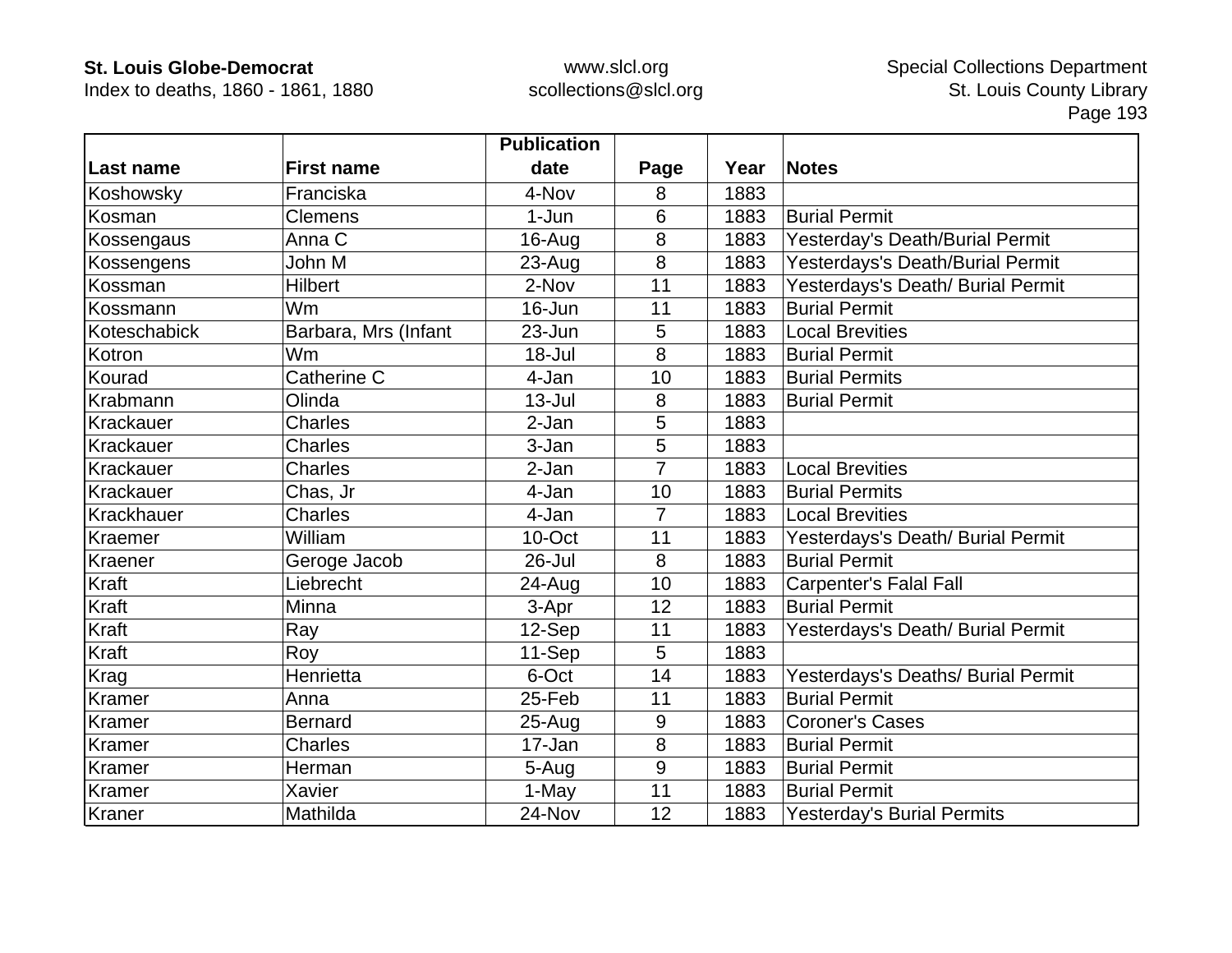Index to deaths, 1860 - 1861, 1880

|                   |                   | <b>Publication</b> |                |      |                                        |
|-------------------|-------------------|--------------------|----------------|------|----------------------------------------|
| Last name         | <b>First name</b> | date               | Page           | Year | <b>Notes</b>                           |
| Krath             | Charlie           | 2-Dec              | 8              | 1883 |                                        |
| Krath             | Chas C            | 4-Dec              | 11             | 1883 | Yesterdays's Death List/ Burial Permit |
| Krath             | Justina           | 3-Jun              | 10             | 1883 | <b>Burial Permit</b>                   |
| Kratzer           | Karl              | 6-Nov              | 11             | 1883 | Yesterdays's Death/ Burial Permit      |
| Kraus             | John              | 28-Jul             | 9              | 1883 | <b>Burial Permit</b>                   |
| Kraus             | Louis             | 7-Jul              | 5              | 1883 | <b>Burial Permit</b>                   |
| <b>Krause</b>     | Willie            | 13-Dec             | 8              | 1883 | Yesterdays's Death List/ Burial Permit |
| <b>Krauz</b>      | Unknown           | 4-Dec              | 8              | 1883 | <b>Local Brevities</b>                 |
| <b>Krebs</b>      | Conrad            | 6-Feb              | 12             | 1883 | <b>Burial Permit</b>                   |
| Kreg              | <b>Charles P</b>  | $10 -$ Jul         | $\overline{7}$ | 1883 | <b>Burial Permit</b>                   |
| Kreg              | Philipine         | 23-Sep             | 19             | 1883 | Yesterdays's Death/ Burial Permit      |
| Kregar            | Garrett           | 30-Oct             | 12             | 1883 | Yesterdays's Death/ Burial Permit      |
| Kreger            | Joseph            | 1-Aug              | 8              | 1883 | <b>Burial Permit</b>                   |
| Kreichalt         | George            | 23-Sep             | 19             | 1883 | Yesterdays's Death/ Burial Permit      |
| Kreider           | Edward            | 27-Mar             | 8              | 1883 | <b>Burial Permit</b>                   |
| <b>Kreis</b>      | Jessie            | $17 -$ Jul         | 5              | 1883 |                                        |
| <b>Kreis</b>      | Jessie C          | 18-Jul             | 8              | 1883 | <b>Burial Permit</b>                   |
| Kremer            | <b>Bernard</b>    | $25 - Aug$         | 9              | 1883 | Yesterdays's Death/Burial Permit       |
| <b>Krepps</b>     | Enos M            | 29-May             | 10             | 1883 | <b>Burial Permit</b>                   |
| <b>Krest</b>      | <b>Bertha</b>     | $1-Jul$            | $9\,$          | 1883 | <b>Burial Permit</b>                   |
| Kretschmar        | Katie, Mrs        | 14-Nov             | $\overline{7}$ | 1883 |                                        |
| Kretshman         | Ida J             | 20-Feb             | 12             | 1883 | <b>Burial Permit</b>                   |
| Kretzer           | Fred              | 10-Jan             | 5              | 1883 |                                        |
| <b>Kribs</b>      | Florence          | 3-May              | 12             | 1883 | <b>Burial Permit</b>                   |
| <b>Krieckhaus</b> | Helen             | 13-Feb             | 9              | 1883 | <b>Burial Permit</b>                   |
| Krieg             | Mabel M           | 5-May              | 13             | 1883 | <b>Burial Permit</b>                   |
| Krieger           | <b>Bernard</b>    | 19-Dec             | 3              | 1883 | Yesterdays's Death List/ Burial Permit |
| Krieger           | Ida L             | 28-Sep             | 10             | 1883 | Yesterdays's Death/ Burial Permit      |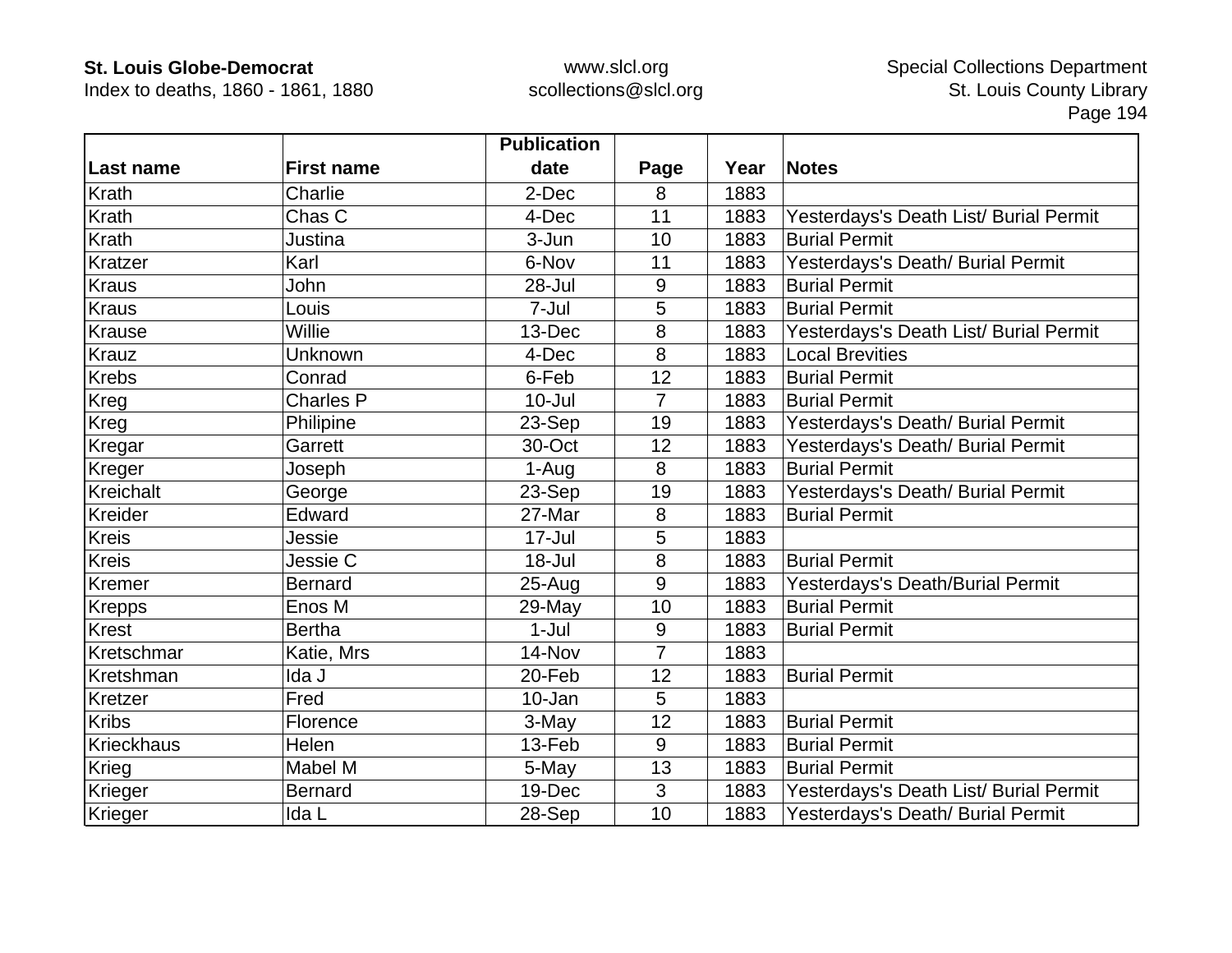Index to deaths, 1860 - 1861, 1880

|              |                   | <b>Publication</b> |                |      |                                        |
|--------------|-------------------|--------------------|----------------|------|----------------------------------------|
| Last name    | <b>First name</b> | date               | Page           | Year | <b>Notes</b>                           |
| Krieger      | Salina Louise     | 19-Feb             | 5              | 1883 |                                        |
| Krieger      | Salina Louise     | 20-Feb             | $\overline{7}$ | 1883 |                                        |
| Krieger      | Therese           | 14-Dec             | 12             | 1883 | Yesterdays's Death List/ Burial Permit |
| Kring        | <b>Charles F</b>  | 18-May             | 8              | 1883 | Death Of Kring                         |
| <b>Kring</b> | <b>Charles F</b>  | 18-May             | 10             | 1883 | <b>Burial Permit</b>                   |
| Kring        | <b>Charles F</b>  | 19-May             | 9              | 1883 | Last Of Kring                          |
| <b>Kripp</b> | Eva               | 13-Mar             | 11             | 1883 | Suburban, Belleville                   |
| Krise        | Mary E            | 17-Oct             | 11             | 1883 | Yesterdays's Death/ Burial Permit      |
| <b>Krise</b> | Mary Ellen        | 16-Oct             | 7              | 1883 |                                        |
| Krite        | Henry W           | 26-May             | 8              | 1883 | <b>Local Brevities</b>                 |
| Krite        | Henry W           | 27-May             | 17             | 1883 | <b>Burial Permit</b>                   |
| Kroeger      | Caroline E        | 5-Jun              | 4              | 1883 | <b>Burial Permit</b>                   |
| Kroeger      | Edward            | 17-Jan             | 8              | 1883 | <b>Burial Permit</b>                   |
| Kroeger      | Elizabeth         | 22-Mar             | 12             | 1883 | <b>Burial Permit</b>                   |
| Kroeger      | Elizabeth, Miss   | 21-Mar             | 7              | 1883 |                                        |
| Kroeger      | Mary              | 23-Nov             | 9              | 1883 | <b>Yesterday's Burial Permits</b>      |
| Kroeger      | Sophia            | 13-Feb             | 9              | 1883 | <b>Burial Permit</b>                   |
| Kron         | <b>Walter C</b>   | 29-Sep             | 5              | 1883 |                                        |
| Kron         | <b>Walter C</b>   | 29-Sep             | 13             | 1883 | Yesterdays's Death/ Burial Permit      |
| Krone        | Edward            | 28-Nov             | 11             | 1883 | Yesterdays's Death List/ Burial Permit |
| Kronsbein    | George C          | 1-Jan              | 5              | 1883 |                                        |
| Kronsbein    | George C          | 2-Jan              | 8              | 1883 | <b>The Poisioned Twins</b>             |
| Kronsbein    | George C          | 3-Jan              | 10             | 1883 | <b>The Poisioned Twins Buried</b>      |
| Kronsbein    | Julius C          | 1-Jan              | 5              | 1883 |                                        |
| Kronsbein    | Julius C          | 2-Jan              | 8              | 1883 | <b>The Poisioned Twins</b>             |
| Kronsbein    | Julius C          | 3-Jan              | 10             | 1883 | <b>The Poisioned Twins Buried</b>      |
| Kropp        | Jacob             | 10-Nov             | 8              | 1883 | Yesterdays's Death/ Burial Permit      |
| Krouemann    | Hulda             | 5-Jan              | 12             | 1883 | <b>Burial Permits</b>                  |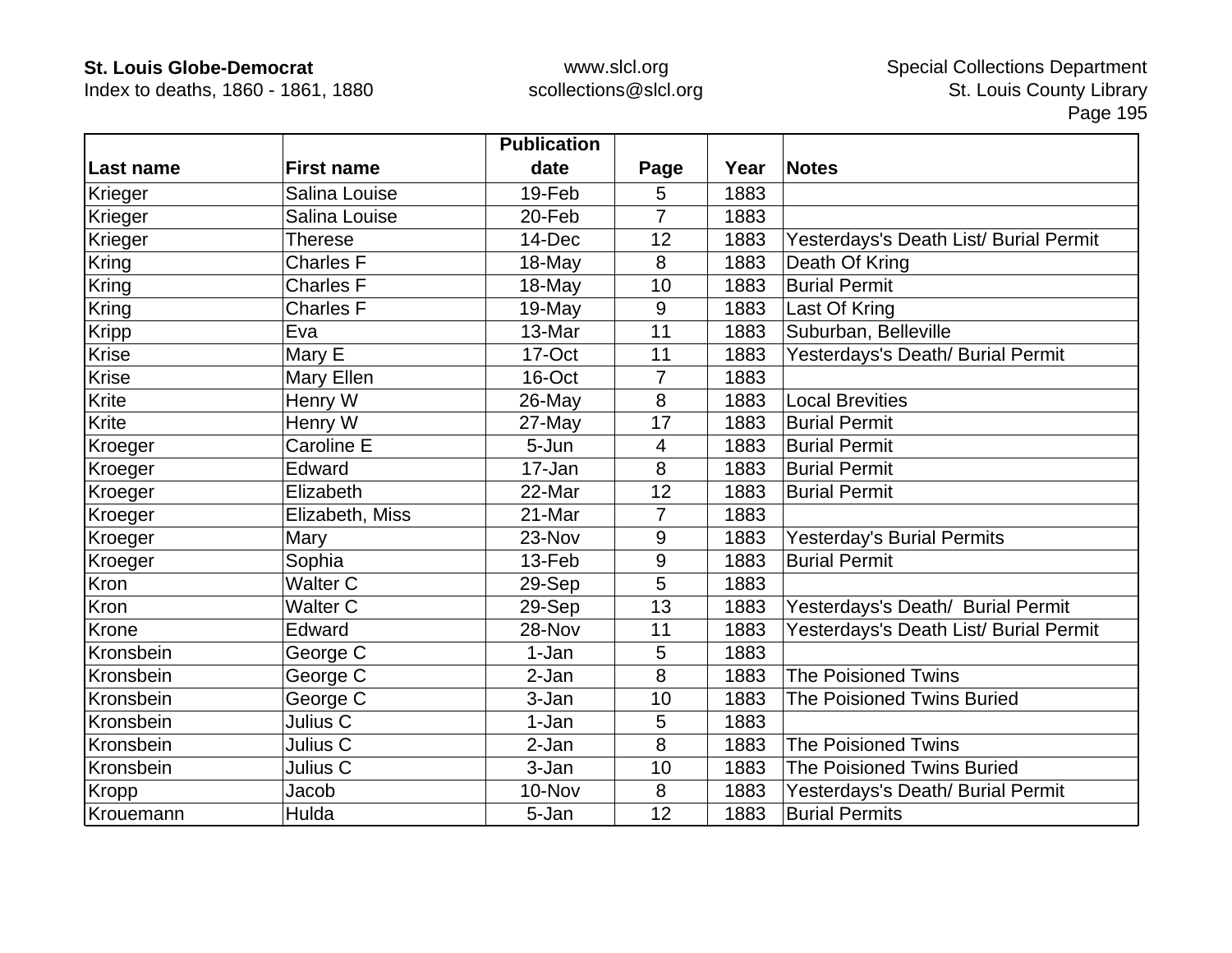Index to deaths, 1860 - 1861, 1880

|                 |                   | <b>Publication</b> |                |      |                                        |
|-----------------|-------------------|--------------------|----------------|------|----------------------------------------|
| Last name       | <b>First name</b> | date               | Page           | Year | <b>Notes</b>                           |
| Krousbein       | Joseph            | 19-Dec             | 3              | 1883 | Yesterdays's Death List/ Burial Permit |
| Krousbein       | Unknown           | 4-Jan              | $\overline{7}$ | 1883 | Local Brevities, See Kronsbein         |
| <b>Krs</b>      | Joseph            | 24-May             | 12             | 1883 | <b>Wife's Terrible Trials</b>          |
| <b>Krs</b>      | Joseph            | 25-May             | 10             | 1883 | <b>Burial Permit</b>                   |
| Krueger         | Adilia M          | 27-Feb             | 11             | 1883 | <b>Burial Permit</b>                   |
| Krueger         | Fred              | 1-Jun              | 6              | 1883 | <b>Burial Permit</b>                   |
| Krueger         | Ida Louisa        | 28-Sep             | 7              | 1883 |                                        |
| Krueger         | Sophia            | 10-Feb             | $\overline{7}$ | 1883 |                                        |
| Kruegr          | Sophia            | 11-Feb             | 5              | 1883 |                                        |
| <b>Kruezer</b>  | Ida Louisa        | 27-Sep             | $\overline{7}$ | 1883 |                                        |
| Krug            | C                 | 19-Dec             | 3              | 1883 | Yesterdays's Death List/ Burial Permit |
| Krum            | J M, Judge        | 18-Sep             | 12             | 1883 | Laid In The Grave                      |
| Krum            | John M            | 16-Sep             | 8              | 1883 |                                        |
| Krum            | John M            | 17-Sep             | 5              | 1883 |                                        |
| Krum            | John M            | 18-Sep             | 12             | 1883 | Yesrerdays's Death/ Burial Pemit       |
| Krum            | John M, Judge     | 16-Sep             | 6              | 1883 | To Another Bar                         |
| <b>Krum</b>     | John M, Judge     | 17-Sep             | 10             | 1883 | In Memoriam                            |
| Krumwede        | Fritz             | 23-Sep             | 19             | 1883 | Yesterdays's Death/ Burial Permit      |
| <b>Kruse</b>    | Henry F W, Dr     | 14-Aug             | 5              | 1883 |                                        |
| <b>Kruse</b>    | Henry F W, Dr     | $15 - Aug$         | 5              | 1883 |                                        |
| <b>Kruse</b>    | Hy F W            | $16$ -Aug          | 8              | 1883 | Yesterday's Death/Burial Permit        |
| <b>Kruser</b>   | Charles           | 30-Oct             | 12             | 1883 | Yesterdays's Death/ Burial Permit      |
| Kryder          | Lucy, Mrs         | 30-Dec             | 5              | 1883 |                                        |
| <b>Kubitsch</b> | Mary Ann          | 19-Jul             | 5              | 1883 |                                        |
| <b>Kudred</b>   | <b>Mars</b>       | 7-Nov              | 9              | 1883 | Yesterdays's Death/ Burial Permit      |
| Kuechler        | Anna K            | 21-Sep             | 9              | 1883 | Yersterdays's Death/ Burial Permit     |
| Kuechler        | <b>Mrs</b>        | 19-Sep             | 5              | 1883 | <b>Burned Alive At The Stove</b>       |
| Kuehle          | Ignatz            | 27-Jun             | 12             | 1883 | <b>Burial Permit</b>                   |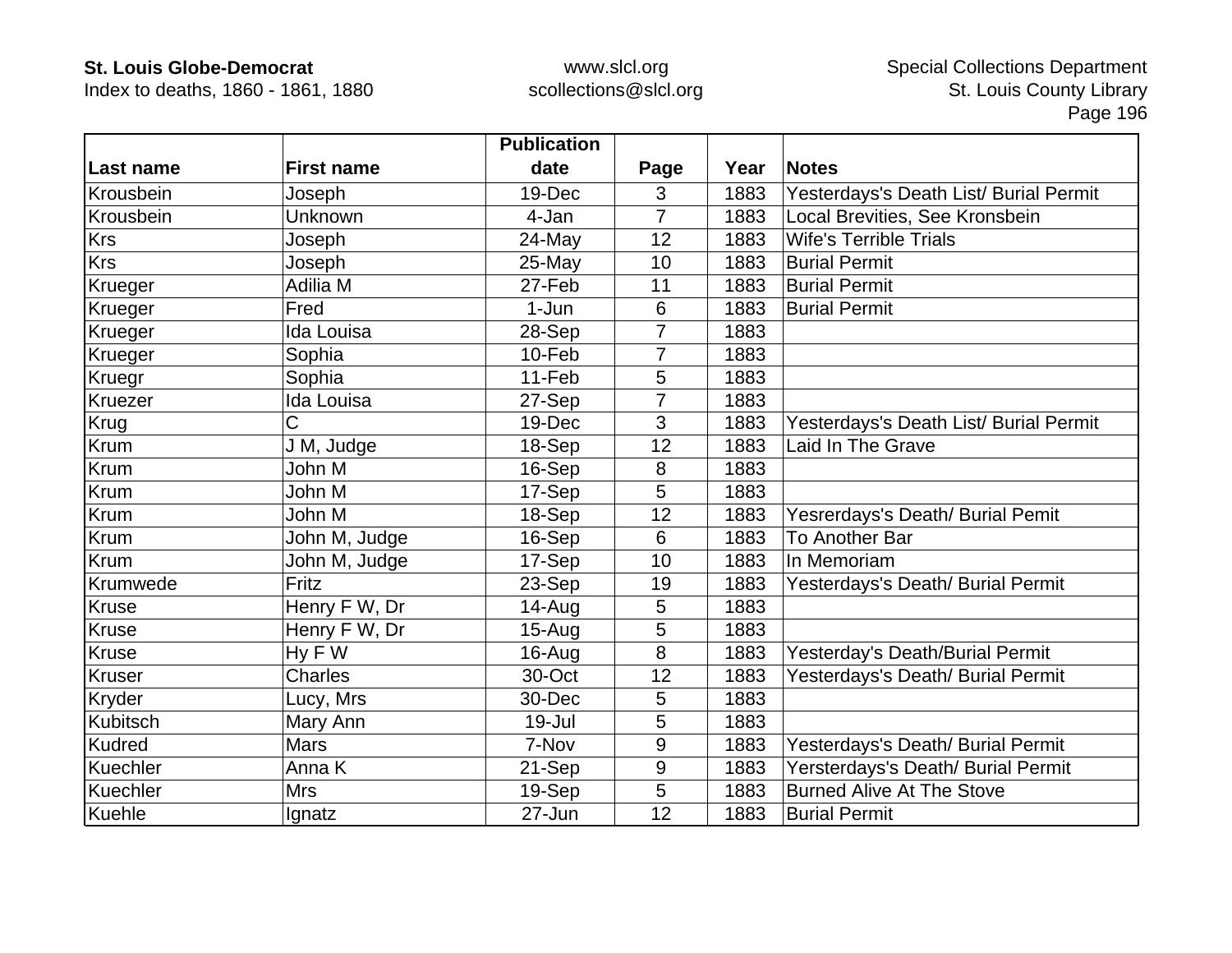Index to deaths, 1860 - 1861, 1880

|                 |                       | <b>Publication</b> |                |      |                                        |
|-----------------|-----------------------|--------------------|----------------|------|----------------------------------------|
| Last name       | <b>First name</b>     | date               | Page           | Year | <b>Notes</b>                           |
| Kuelper         | Frank                 | 21-Feb             | 10             | 1883 | <b>Burial Permit</b>                   |
| Kuemmel         | Phillipp              | 28-Dec             | $\overline{7}$ | 1883 | Yesterdays's Death List/ Burial Permit |
| Kuenzel         | Paul                  | 14-Oct             | 18             | 1883 | Yesterday's Death/ Burial Permit       |
| Kuhlman         | Mina                  | 1-Jun              | 6              | 1883 | <b>Burial Permit</b>                   |
| Kuhlmann        | Johann                | 16-May             | 12             | 1883 | <b>Burial Permit</b>                   |
| Kuhn            | Alex H                | 8-Nov              | $\overline{7}$ | 1883 |                                        |
| Kuhn            | Alexander H           | 9-Nov              | 12             | 1883 | Yesterdays's Death/ Burial Permit      |
| Kuhnline        | Ferdinand (Infant Of) | $1-Jul$            | 11             | 1883 | <b>Inquests Yesterday</b>              |
| Kulage          | Magdaleln M           | 24-Dec             | 8              | 1883 | <b>Coroner's Cases</b>                 |
| Kulage          | Rosie Z               | $25 - Aug$         | 9              | 1883 | Yesterdays's Death/Burial Permit       |
| Kulage          | Stephen (Daughter Of) | 19-Dec             | 8              | 1883 | <b>Shot His Sister</b>                 |
| Kuliow          | Edward                | 17-Apr             | 11             | 1883 | <b>Burial Permit</b>                   |
| Kummel          | <b>Christ</b>         | 7-Sep              | 8              | 1883 | Yesterdays's Death/ Burial Permit      |
| Kunz            | Henrietta             | $10 -$ Jul         | $\overline{7}$ | 1883 | <b>Burial Permit</b>                   |
| Kunz            | Tillie                | $19-Auq$           |                | 1883 | Yesterday's Death/Burial Permit        |
| Kunz            | William G             | 27-Mar             | 8              | 1883 | <b>Burial Permit</b>                   |
| Kuone           | John                  | 1-Nov              | 9              | 1883 | <b>Coroner's Cases</b>                 |
| Kuone           | John                  | 2-Nov              | 11             | 1883 | Yesterdays's Death/ Burial Permit      |
| Kuppel          | William               | 25-Apr             | 9              | 1883 | <b>Burial Permit</b>                   |
| Kurowsky        | Anton                 | 27-Dec             | 9              | 1883 | Yesterdays's Death List/ Burial Permit |
| Kurten          | Joseph                | 25-May             | 10             | 1883 | <b>Burial Permit</b>                   |
| Kurtz           | George                | 15-Nov             | 12             | 1883 | Yesterdays's Death/ Burial Permit      |
| <b>Kurtz</b>    | George E              | 30-May             | 12             | 1883 | <b>Burial Permit</b>                   |
| Kurtzeborn      | Emilie                | 27-Mar             | 8              | 1883 | <b>Burial Permit</b>                   |
| <b>Kurzhals</b> | Albert                | 28-Oct             | 18             | 1883 | Yesterdays's Death/ Burial Permit      |
| Kusick          | <b>Bridget</b>        | 16-Feb             | 10             | 1883 | <b>Burial Permit</b>                   |
| Kuster          | Olga P                | 30-Oct             | 12             | 1883 | Yesterdays's Death/ Burial Permit      |
| Kutina          | William               | 26-Aug             | 9              | 1883 | Yesterdays's Death/ Burial Permit      |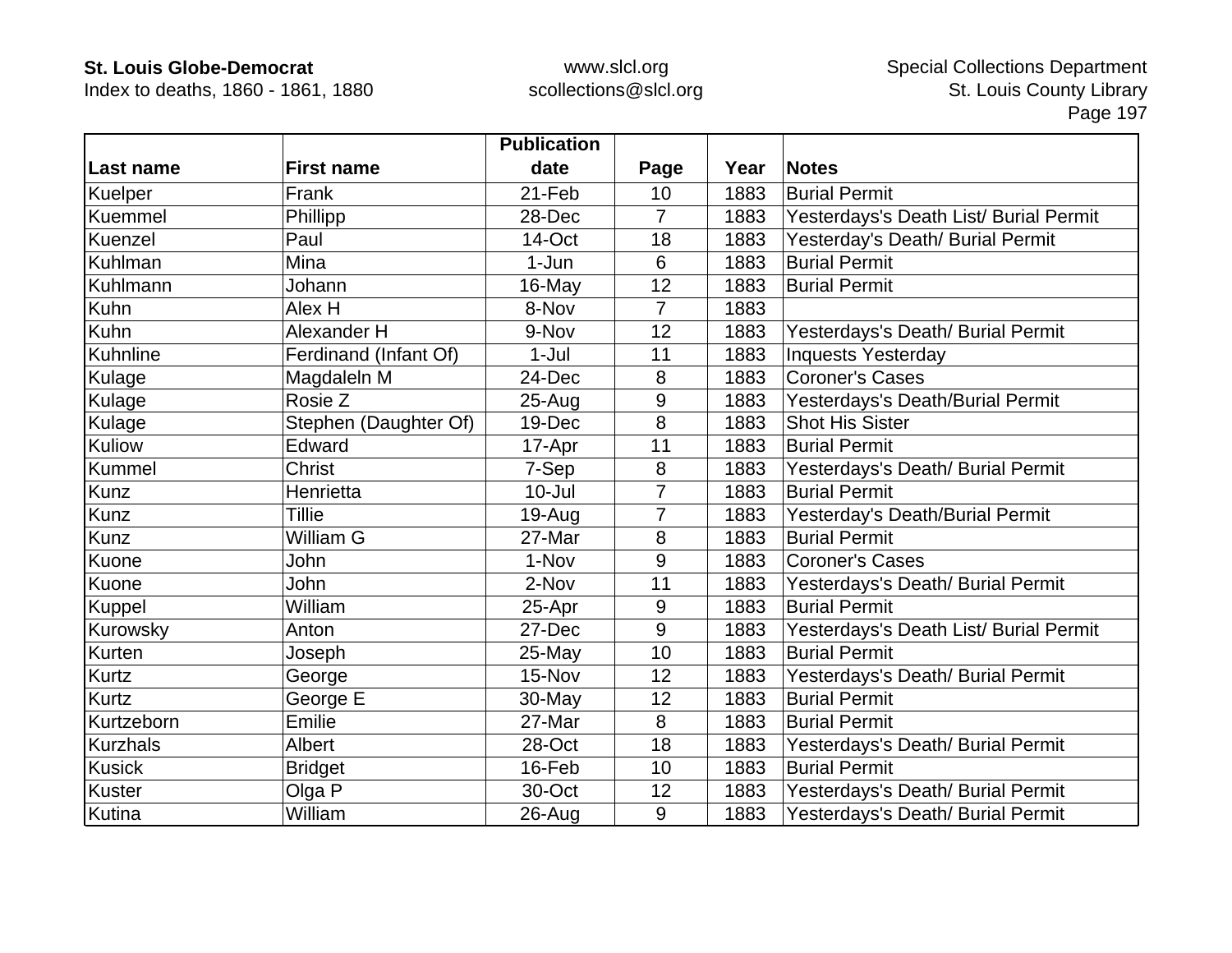Index to deaths, 1860 - 1861, 1880

|            |                         | <b>Publication</b> |                |      |                                   |
|------------|-------------------------|--------------------|----------------|------|-----------------------------------|
| Last name  | <b>First name</b>       | date               | Page           | Year | Notes                             |
| Kutner     | Moritz                  | 22-May             | 9              | 1883 | <b>Burial Permit</b>              |
| Kyle       | Emily A                 | 10-May             | $\overline{4}$ | 1883 | <b>Local Brevities</b>            |
| Kyle       | Emily A                 | 13-May             | 17             | 1883 | <b>Burial Permit</b>              |
| Kyle       | Lucy A, Mrs             | $13 - Jun$         | 7              | 1883 |                                   |
| Kyle       | Lucy A, Mrs             | 14-Jun             | $\overline{7}$ | 1883 |                                   |
| Kyle       | Lucy Ann                | 14-Jun             | 12             | 1883 | <b>Burial Permit</b>              |
| Kypta      | <b>Hattie</b>           | 24-Mar             | 9              | 1883 | <b>Burial Permit</b>              |
| La Bauer   | Margaret                | 4-Sep              | 8              | 1883 | Yesterdays's Death/ Burial Permit |
| La Margue  | Annie                   | 31-Mar             | 12             | 1883 | <b>Burial Permit</b>              |
| La Venture | Drayton                 | 4-Sep              | 8              | 1883 | Yesterdays's Death/ Burial Permit |
| LaaVenture | Drayton                 | 2-Sep              | 5              | 1883 |                                   |
| Lacey      | Georgiana               | 9-Sep              | 9              | 1883 | Yesterdays's Death/ Burial Permit |
| Lacey      | John                    | 10-Mar             | $\bf 8$        | 1883 | Suburban, East St. Louis          |
| Lackay     | Hugh                    | 28-Apr             | 5              | 1883 |                                   |
| Lackay     | Hugh                    | 29-Apr             | 17             | 1883 | <b>Burial Permit</b>              |
| Lacklalnd  | Wm H                    | 21-Feb             | 10             | 1883 | <b>Burial Permit</b>              |
| Lackland   | <b>William Hamilton</b> | 19-Feb             | 5              | 1883 |                                   |
| Lackland   | <b>William Hamilton</b> | 19-Feb             | 10             | 1883 | Death of Wm H Lackland            |
| Lackland   | <b>William Hamilton</b> | 20-Feb             | $\overline{7}$ | 1883 |                                   |
| Lacroix    | Rebecca                 | 27-Feb             | 11             | 1883 | <b>Burial Permit</b>              |
| Lacy       | Lulu                    | $27 -$ Jul         | $\mathfrak{S}$ | 1883 | <b>Burial Permit</b>              |
| Ladger     | Mina                    | 8-Aug              | $\overline{7}$ | 1883 | <b>Burial Permit</b>              |
| Lafferty   | Helen                   | 16-May             | 12             | 1883 | <b>Burial Permit</b>              |
| Lafzar     | Christina               | 9-Jun              | 9              | 1883 | <b>Burial Permit</b>              |
| Lager      | Katharine               | 17-Apr             | 11             | 1883 | <b>Burial Permit</b>              |
| Lahey      | Ann E                   | 19-Jan             | 5              | 1883 |                                   |
| Lahey      | Anne E                  | 20-Jan             | $\overline{7}$ | 1883 |                                   |
| Lahey      | Catherine J             | 30-May             | 12             | 1883 | <b>Burial Permit</b>              |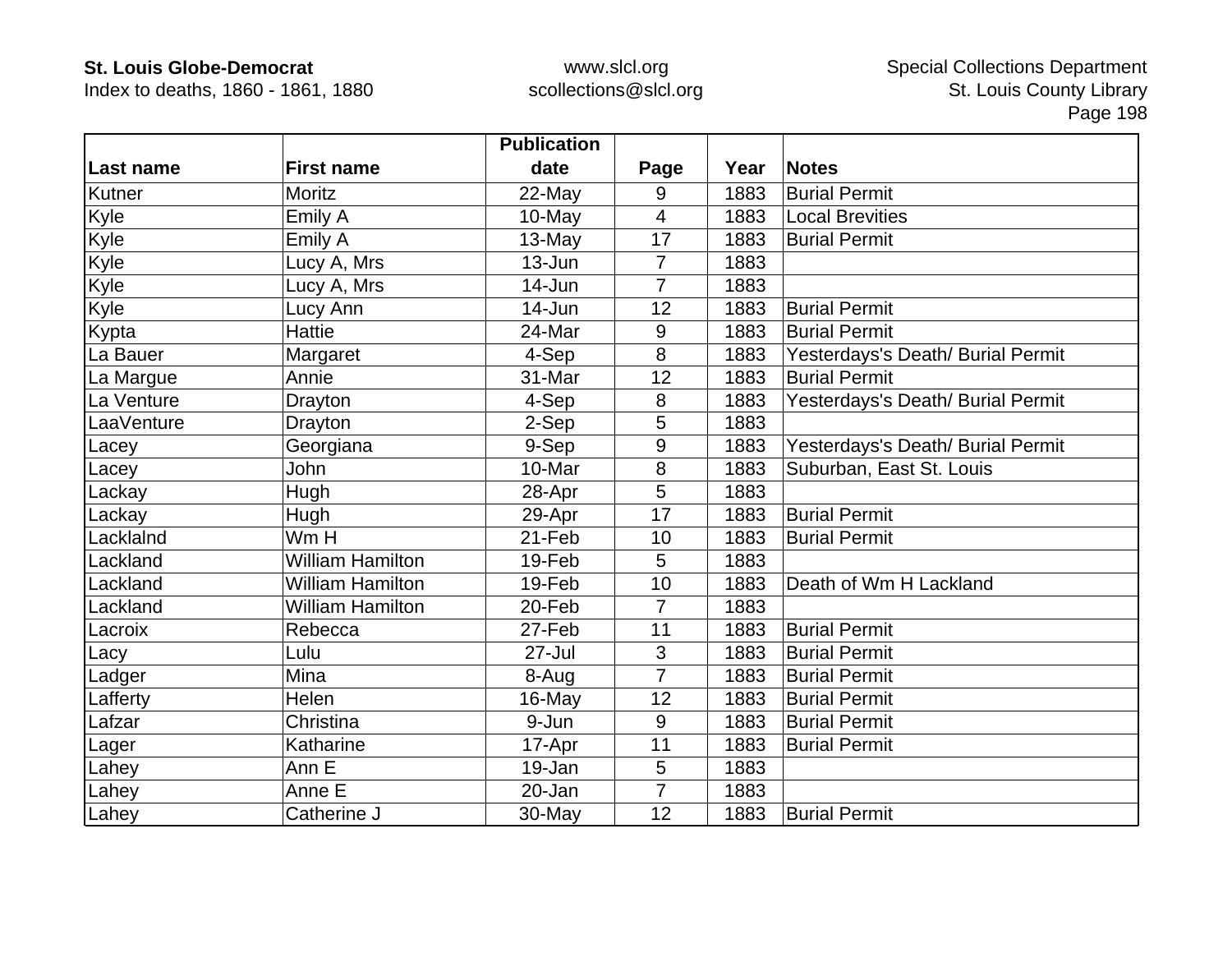Index to deaths, 1860 - 1861, 1880

|           |                   | <b>Publication</b> |                |      |                                   |
|-----------|-------------------|--------------------|----------------|------|-----------------------------------|
| Last name | <b>First name</b> | date               | Page           | Year | <b>Notes</b>                      |
| Lahue     | J C, Mrs          | 5-Jun              | 3              | 1883 | Mrs J C Lahue                     |
| Laine     | Adolph            | $29 -$ Jul         | 15             | 1883 | <b>Coroner's Cases</b>            |
| Laine     | Adolph            | 31-Jul             | 10             | 1883 | <b>Burial Permit</b>              |
| Lakas     | John              | 12-Sep             | 11             | 1883 | Yesterdays's Death/ Burial Permit |
| _akers    | Anna              | 17-Mar             | 9              | 1883 | <b>Bulrial Permit</b>             |
| Lalicker  | John J            | 10-Apr             | 5              | 1883 | <b>Local Brevities</b>            |
| Lalmbert  | Cornelius         | 10-Oct             | 11             | 1883 | Yesterdays's Death/ Burial Permit |
| _alnge    | <b>Robert</b>     | 27-Jan             | 5              | 1883 | <b>Local Brevities</b>            |
| _amb      | Maggie            | 18-Aug             | 7              | 1883 |                                   |
| Lamb      | Maggie            | 19-Aug             | $\overline{7}$ | 1883 | Yesterday's Death/Burial Permit   |
| Lamb      | Rose              | $13 -$ Jul         | 8              | 1883 | <b>Burial Permit</b>              |
| Lamb      | Rose, Mrs         | $12$ -Jul          | 5              | 1883 |                                   |
| Lamb      | Willie            | 27-Jun             | 12             | 1883 | <b>Burial Permit</b>              |
| Lamb      | Rose, Mrs         | $11 -$ Jul         | 5              | 1883 |                                   |
| Lambert   | Annie             | 3-Apr              | 12             | 1883 | <b>Burial Permit</b>              |
| Lambert   | <b>Charles</b>    | 1-Jan              | $\overline{2}$ | 1883 | Death of Charles Lambert          |
| Lambert   | <b>Charles E</b>  | 3-Jan              | 8              | 1883 | <b>Burial Permits</b>             |
| Lambert   | Chas E            | 1-Jan              | 5              | 1883 |                                   |
| Lambert   | Chas E            | 2-Jan              | 5              | 1883 |                                   |
| Lambert   | Friedrich         | 8-Aug              | 7              | 1883 | <b>Burial Permit</b>              |
| Lambert   | Henry             | 14-Nov             | 8              | 1883 | Yesterdays's Death/ Burial Permit |
| Lambert   | Joseph            | $22$ -Aug          | 10             | 1883 | Coroner's Case                    |
| Lambert   | Lilly             | 7-Jul              | 5              | 1883 | <b>Burial Permit</b>              |
| Lambert   | Susan             | $14$ -Jul          | 12             | 1883 | Coroner's Inquest                 |
| Lame      | <b>Howard G</b>   | 26-Apr             | $\overline{7}$ | 1883 |                                   |
| Lame      | <b>Howard G</b>   | 26-Apr             | 11             | 1883 | <b>Brave Pilot Dead</b>           |
| Lame      | <b>Howard G</b>   | 27-Apr             | 5              | 1883 |                                   |
| Lame      | <b>Howard G</b>   | 27-Apr             | 6              | 1883 | <b>Burial Permit</b>              |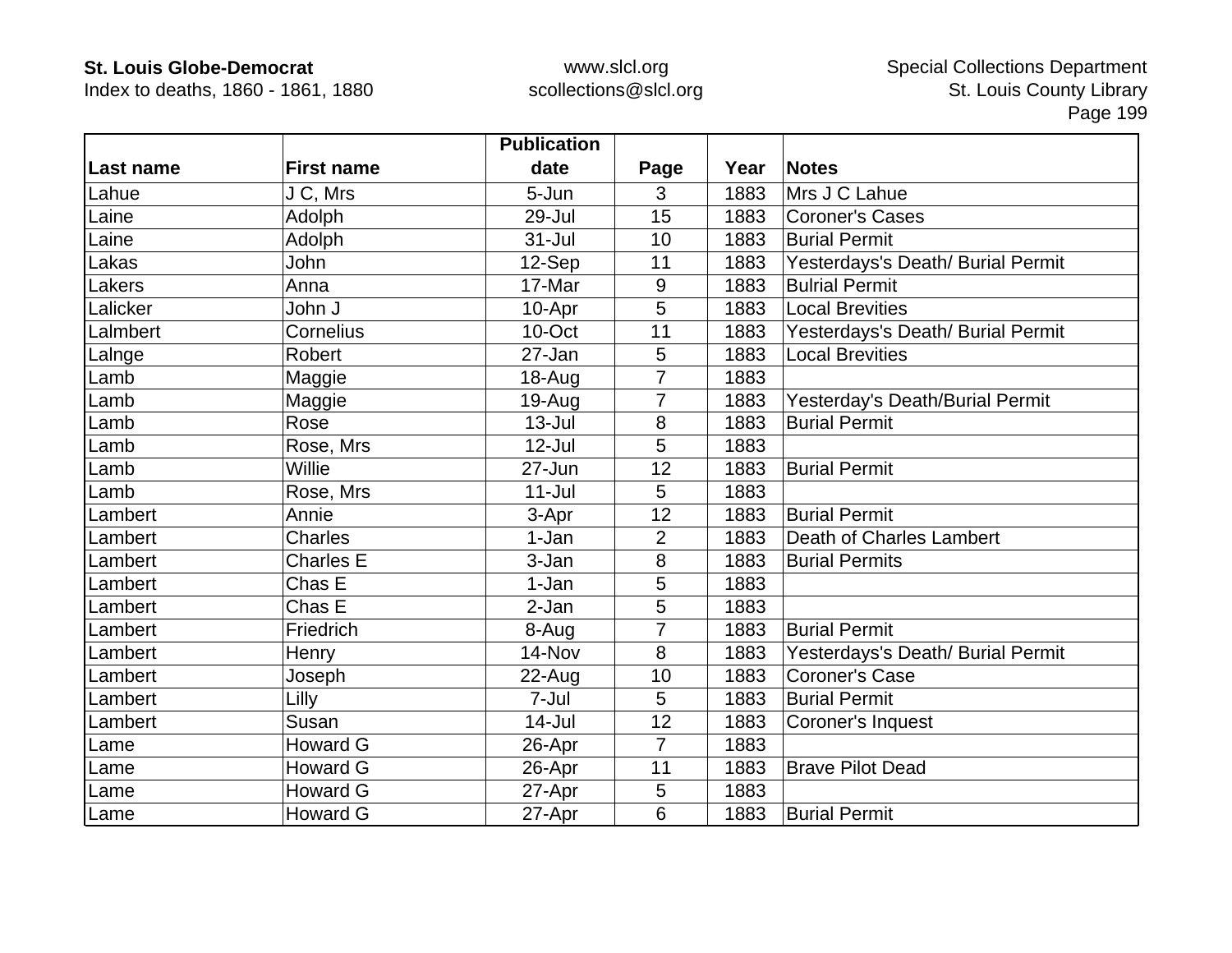Index to deaths, 1860 - 1861, 1880

|           |                       | <b>Publication</b> |                |      |                                   |
|-----------|-----------------------|--------------------|----------------|------|-----------------------------------|
| Last name | <b>First name</b>     | date               | Page           | Year | <b>Notes</b>                      |
| Lammers   | Dina                  | 12-May             | 9              | 1883 | <b>Burial Permit</b>              |
| Lammers   | Mary                  | 10-May             | 9              | 1883 | <b>Burial Permit</b>              |
| Lammert   | Cornelius             | 6-Mar              | 12             | 1883 | <b>Burial Permit</b>              |
| _aMotte   | Eugene R              | 16-Sep             | 9              | 1883 | Yesterdays's Death/ Burial Permit |
| Lampe     | Maria                 | 17-Jun             | 11             | 1883 | <b>Burial Permit</b>              |
| Lanahan   | James                 | 27-Apr             | $\mathfrak{S}$ | 1883 | <b>Local Brevities</b>            |
| Lanahan   | James J               | 27-Apr             | 5              | 1883 |                                   |
| Lancaster | Emma                  | 19-Apr             | 12             | 1883 | <b>Burial Permit</b>              |
| _ancaster | Francis W             | 14-May             | $\mathfrak{S}$ | 1883 | Death of Francis W Lancaster      |
| Lancaster | Frank W               | 15-May             | $\overline{7}$ | 1883 |                                   |
| Lancaster | Frank W               | 14-May             | 5              | 1883 |                                   |
| Landberg  | Jenny A T             | 13-Nov             | 12             | 1883 | Yesterdays's Death/ Burial Permit |
| _ander    | James                 | 10-Feb             | 5              | 1883 | <b>Burial Permit</b>              |
| Landers   | John                  | $11 -$ Jul         | $\overline{7}$ | 1883 | <b>Burial Permit</b>              |
| Landherr  | Emma                  | 27-Jan             | $\overline{7}$ | 1883 |                                   |
| Lane      | Albert                | 7-Aug              | 8              | 1883 | <b>Burial Permit</b>              |
| Lane      | Archie                | 25-May             | 10             | 1883 | Fate Of A Roustabout              |
| Lang      | Christina             | 31-Mar             | 12             | 1883 | <b>Burial Permit</b>              |
| Lang      | Clara E               | 20-Feb             | 12             | 1883 | <b>Burial Permit</b>              |
| Lang      | Emma M                | 16-Feb             | 10             | 1883 | <b>Burial Permit</b>              |
| Lang      | Emma Mathilda         | 15-Feb             | $\overline{7}$ | 1883 |                                   |
| Lang      | George Fr. Wm         | 20-Feb             | 12             | 1883 | <b>Burial Permit</b>              |
|           | George Frederick      |                    |                |      |                                   |
| Lang      | William               | 19-Feb             | 5              | 1883 |                                   |
| Lang      | Oscar                 | $21 -$ Jul         | 12             | 1883 | <b>Burial Permit</b>              |
| Lang      | Robert                | 28-Jan             | 9              | 1883 | <b>Burial Permit</b>              |
| Lang      | William A             | 23-Mar             | 10             | 1883 | <b>Burial Permit</b>              |
| Lang      | <b>William Arthur</b> | 23-Mar             | 5              | 1883 |                                   |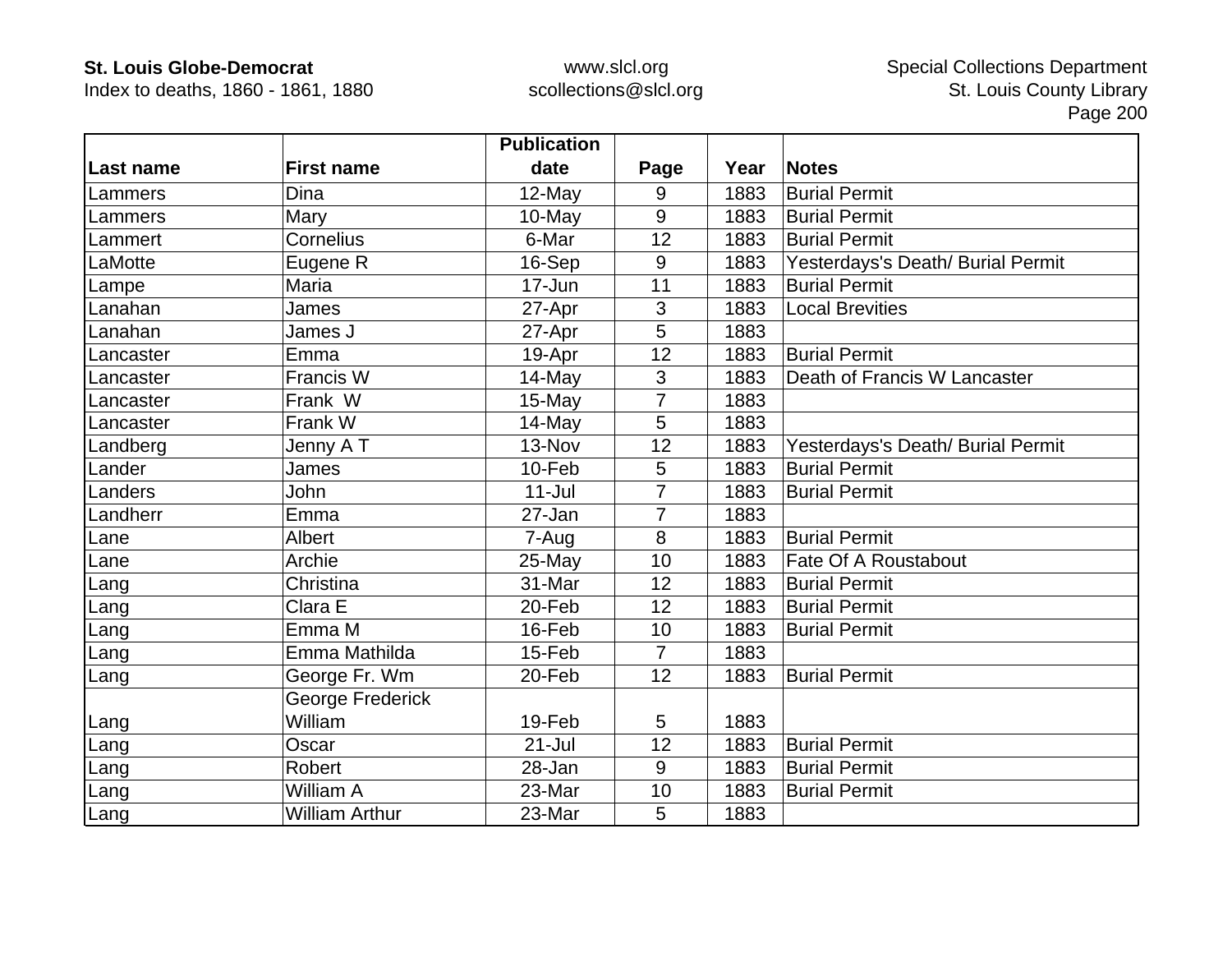Index to deaths, 1860 - 1861, 1880

|                     |                   | <b>Publication</b> |                |      |                                        |
|---------------------|-------------------|--------------------|----------------|------|----------------------------------------|
| ∣Last name          | <b>First name</b> | date               | Page           | Year | <b>Notes</b>                           |
| Lange               | Anna              | $19 -$ Jul         | 8              | 1883 | <b>Burial Permit</b>                   |
| Lange               | Eddie             | 2-Sep              | 6              | 1883 | <b>Local Brevities</b>                 |
| Lange               | Emma              | 27-Mar             | 8              | 1883 | <b>Burial Permit</b>                   |
| Lange               | Frederick         | 20-Mar             | 11             | 1883 | <b>Burial Permit</b>                   |
| Lange               | G W               | 2-Sep              | 5              | 1883 |                                        |
| Lange               | Henry             | 18-Apr             | 11             | 1883 | <b>Burial Permit</b>                   |
| Lange               | Henry             | 18-Apr             | 8              | 1883 | <b>Local Brevities</b>                 |
| Langelle            | George            | 26-Sep             | 7              | 1883 |                                        |
| Langelle            | George            | 27-Sep             | $\overline{7}$ | 1883 |                                        |
| Langelle            | George            | 27-Sep             | 12             | 1883 | Yesterdays's Death/ Burial Permit      |
| Langenbacher        | Philip            | 17-Jan             | 5              | 1883 |                                        |
| Langenberger        | Phillipp          | 16-Jan             | 5              | 1883 |                                        |
| Langendorg          | John              | 24-Feb             | 9              | 1883 | <b>Burial Permit</b>                   |
| Langenecker         | Elizabeth         | 10-Apr             | 11             | 1883 | <b>Burial Permit</b>                   |
| Langridge           | James T           | $13 - Jun$         | 12             | 1883 | <b>Burial Permit</b>                   |
| Langridge           | <b>Nellie</b>     | 9-Nov              | 12             | 1883 | Yesterdays's Death/ Burial Permit      |
| Langsdorf           | Yetta             | 9-Oct              | 7              | 1883 |                                        |
| Langsdorf           | Yetta             | 10-Oct             | $\overline{7}$ | 1883 |                                        |
| Langtimm            | Maria             | 22-Feb             | 9              | 1883 |                                        |
| Langtimm            | Maria             | 23-Feb             | 5              | 1883 |                                        |
| Langtimm            | Maria             | 24-Feb             | $\overline{7}$ | 1883 |                                        |
| Langtinn [Langtimm] | Marie             | 24-Feb             | 9              | 1883 | <b>Burial Permit</b>                   |
| Lanigan             | Harry             | $18-May$           | 10             | 1883 | <b>Burial Permit</b>                   |
| Lanigan             | John              | 25-Ajpr            | 9              | 1883 | <b>Burial Permit</b>                   |
| Lann                | Jackson           | 26-Dec             | 5              | 1883 |                                        |
| Lann                | Jackson           | 27-Dec             | 9              | 1883 | Yesterdays's Death List/ Burial Permit |
| Lapointe            | Rob E             | 4-Jul              | 8              | 1883 | <b>Burial Permit</b>                   |
| Lare                | <b>Mattie</b>     | 29-Sep             | 5              | 1883 |                                        |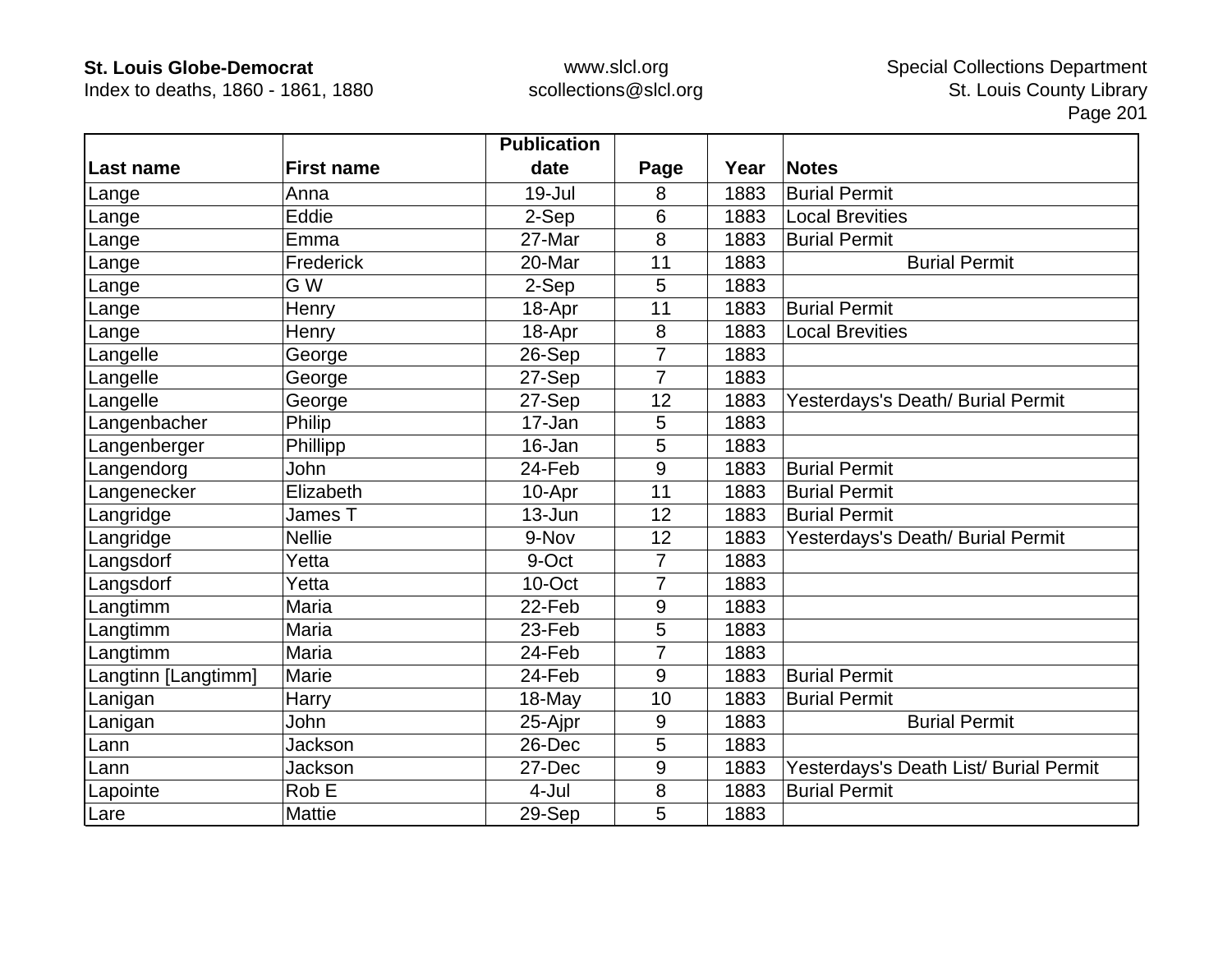Index to deaths, 1860 - 1861, 1880

|                 |                   | <b>Publication</b> |                  |      |                                        |
|-----------------|-------------------|--------------------|------------------|------|----------------------------------------|
| Last name       | <b>First name</b> | date               | Page             | Year | <b>Notes</b>                           |
| Lare            | Mattie M          | 29-Sep             | 13               | 1883 | Yesterdays's Death/ Burial Permit      |
| Lare            | <b>Mattie May</b> | 30-Sep             | 5                | 1883 |                                        |
| Large           | Stephen           | 8-Aug              | 8                | 1883 | Suburban, Jacksonville, Illinois       |
| Larkin          | Thomas H          | 7-Jul              | 6                | 1883 | <b>Burial Permit</b>                   |
| Larkin          | Thomas H          | 8-Jul              | 11               | 1883 | <b>Burial Permit</b>                   |
| Larned (Jarned) | W                 | 20-May             | 3                | 1883 | Dead Of Sim's Hollow                   |
| Larson          | Sophia            | $10 -$ Jul         | $\overline{7}$   | 1883 | <b>Burial Permit</b>                   |
| Lassen          | Clara E           | $21 -$ Jul         | 12               | 1883 | <b>Burial Permit</b>                   |
| Laturnus        | Elizabeth         | 29-Aug             | 8                | 1883 | Yesterdays's Death/Burial Permit       |
| Laub            | Rudolph T         | 26-May             | 9                | 1883 | <b>Burial Permit</b>                   |
| Lauder          | James             | 8-Feb              | 5                | 1883 | <b>Local Brevities</b>                 |
| Lauder          | James             | 11-Feb             | 5                | 1883 | <b>Funeral Notice</b>                  |
| Laudherr        | Emina             | 28-Jan             | 9                | 1883 | <b>Burial Permit</b>                   |
| Laudzettel      | <b>Clemens</b>    | 21-Jun             | 12               | 1883 | <b>Burial Permit</b>                   |
| Lauff           | Conrad            | 25-Jun             | 5                | 1883 |                                        |
| Lauff           | Conrad            | 26-Jun             | 7                | 1883 |                                        |
| Lauff           | Conrad            | 26-Jun             | $\boldsymbol{9}$ | 1883 | <b>Burial Permit</b>                   |
| Laumann         | Adam H            | 4-Dec              | 11               | 1883 | Yesterdays's Death List/ Burial Permit |
| Laux            | Frank             | 27-Oct             | $\overline{7}$   | 1883 |                                        |
| Laux            | Frank             | 26-Oct             | $\overline{7}$   | 1883 |                                        |
| Laux            | Geo P             | 6-Mar              | 12               | 1883 | <b>Burial Permit</b>                   |
| Lavanchey       | David             | 10-Nov             | 8                | 1883 | Yesterdays's Death/ Burial Permit      |
| Lavazza         | John B            | $26 - Aug$         | 9                | 1883 | Yesterdays's Death/ Burial Permit      |
| Lavender        | Elenora           | 29-Mar             | 12               | 1883 | <b>Burial Permit</b>                   |
| Lavezza         | John B            | $25 - Aug$         | 7                | 1883 |                                        |
| LaVezza         | John B            | $26 - Aug$         | 5                | 1883 |                                        |
| Lavin           | <b>Patrick</b>    | 17-Oct             | 11               | 1883 | Yesterdays's Death/ Burial Permit      |
| Lawada          | Gustave L         | 2-Mar              | 10               | 1883 | <b>Burial Permits</b>                  |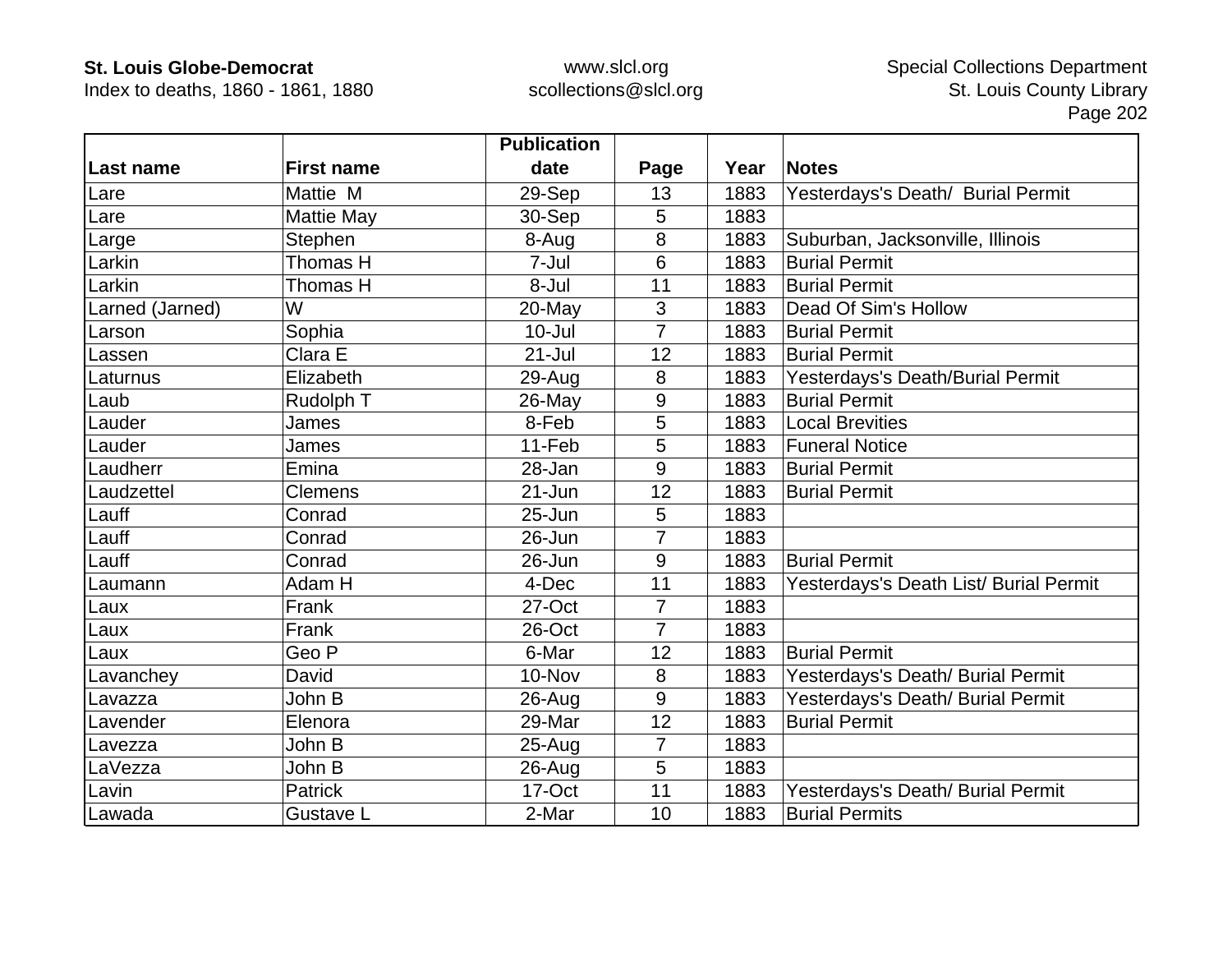Index to deaths, 1860 - 1861, 1880

|                  |                   | <b>Publication</b> |      |      |                                        |
|------------------|-------------------|--------------------|------|------|----------------------------------------|
| <b>Last name</b> | <b>First name</b> | date               | Page | Year | <b>Notes</b>                           |
| Lawag            | Frank             | 4-May              | 10   | 1883 | <b>Burial Permit</b>                   |
| Lawler           | William F         | 4-Jan              | 5    | 1883 |                                        |
| Lawler           | Wm F              | 5-Jan              | 12   | 1883 | <b>Burial Permits</b>                  |
| Lawless          | James             | 8-Apr              | 5    | 1883 | <b>Local Brevities</b>                 |
| Lawless          | James             | 13-Apr             | 10   | 1883 | Lawless Inquest                        |
| Lawless          | James             | 15-Apr             | 17   | 1883 | <b>Burial Permit</b>                   |
| Lawless          | Mary              | 5-Jun              | 4    | 1883 | <b>Burial Permit</b>                   |
| Lawless          | <b>Patrick</b>    | 14-Aug             | 8    | 1883 | Yesterday's Death/Burial Permit        |
| Laycock          | Robert            | 15-Mar             | 5    | 1883 | Suburban, Jacksonville, Illinois       |
| Laycock          | Robert            | 23-Mar             | 6    | 1883 | Suburban, Jacksonville, Illinois       |
| Laycock          | Robert, Mr        | 8-Mar              | 11   | 1883 | Suburban, Jacksonville, Illinois       |
| Layden           | Edward            | 11-Apr             | 9    | 1883 | <b>Burial Permit</b>                   |
| Layman           | <b>Mollie</b>     | 8-Jun              | 10   | 1883 | <b>Burial Permit</b>                   |
| Layton           | <b>Charles</b>    | $21 -$ Jul         | 12   | 1883 | <b>Burial Permit</b>                   |
| Layton           | Clarence          | 3-Jan              | 8    | 1883 | <b>Burial Permits</b>                  |
| Layton           | Theodore          | 18-Mar             | 5    | 1883 |                                        |
| Layton           | Theodore          | 20-Mar             | 11   | 1883 | <b>Burial Permit</b>                   |
| Layton           | Thomas            | 7-Jan              | 11   | 1883 | <b>Burial Permit</b>                   |
| Le Duc, Sr       | Louis             | 21-Mar             | 7    | 1883 |                                        |
| Lea              | Della             | 13-Apr             | 5    | 1883 |                                        |
| Leaf             | Margaret          | 16-Jan             | 10   | 1883 | <b>Burial Permit</b>                   |
| Leahy            | Katie             | 16-Sep             | 8    | 1883 |                                        |
| Leam             | Wm                | 26-May             | 5    | 1883 |                                        |
| Leam             | Wm                | 13-May             | 9    | 1883 | Leam Suicide                           |
| Leammer          | Wm                | 21-Nov             | 11   | 1883 | <b>Yesterday's Burial Permits</b>      |
| Leane            | Wm                | 12-May             | 8    | 1883 | <b>Probably Poisoned</b>               |
| Lear             | John              | 9-Dec              | 5    | 1883 |                                        |
| Lear             | John              | 9-Dec              | 19   | 1883 | Yesterdays's Death List/ Burial Permit |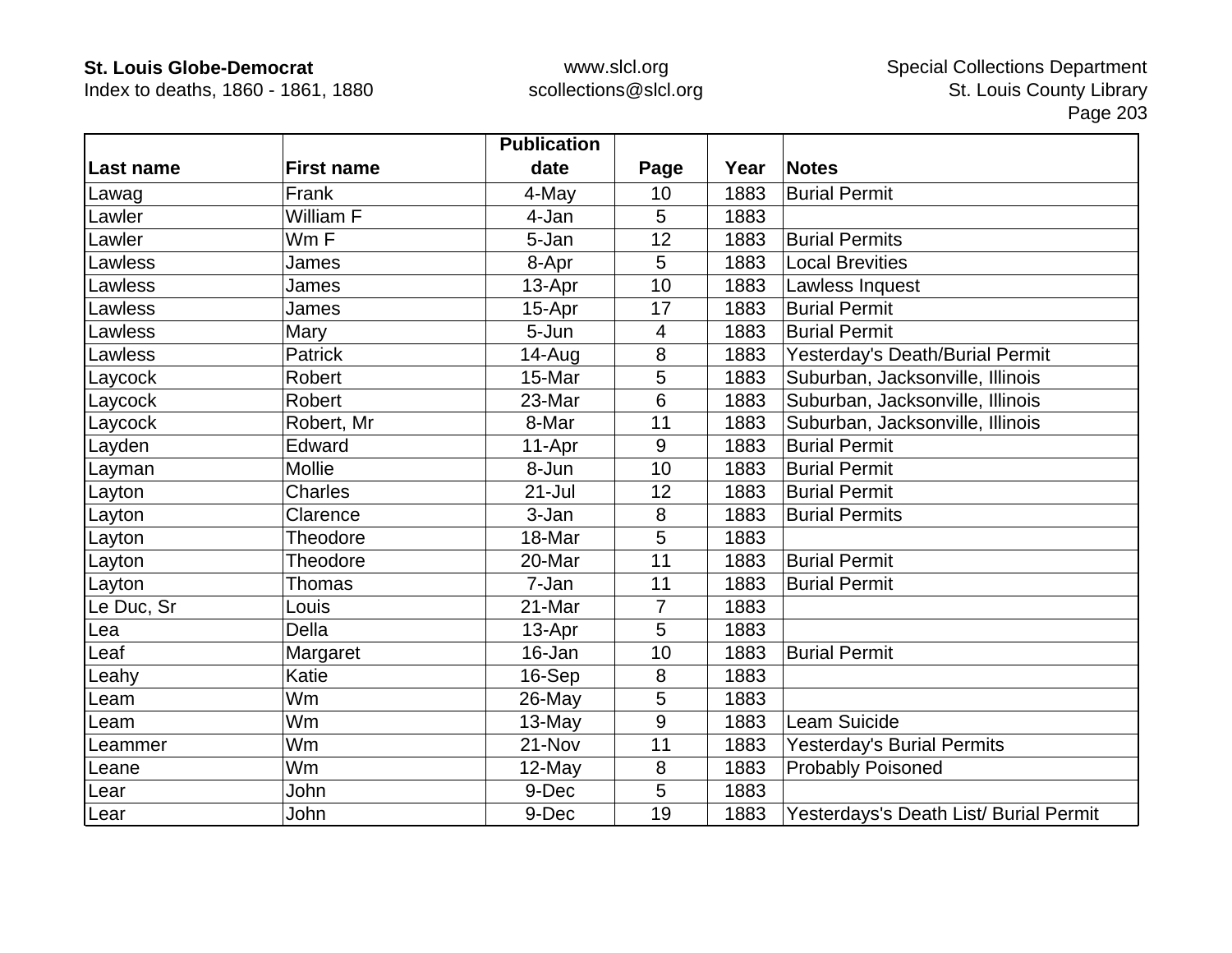Index to deaths, 1860 - 1861, 1880

|                |                   | <b>Publication</b> |                |      |                                        |
|----------------|-------------------|--------------------|----------------|------|----------------------------------------|
| Last name      | <b>First name</b> | date               | Page           | Year | <b>Notes</b>                           |
| Lear           | John              | $10 - Dec$         | 5              | 1883 |                                        |
| Leatley        | Verna W           | 19-Jun             | 12             | 1883 | <b>Burial Permit</b>                   |
| Leavy          | Ellen C           | 28-Oct             | 8              | 1883 |                                        |
| Leavy          | Ellen C           | 29-Oct             | 5              | 1883 |                                        |
| Leavy          | Ellen C           | 30-Oct             | 12             | 1883 | Yesterdays's Death/ Burial Permit      |
| Leber          | Jacob             | 12-Jun             | 9              | 1883 | <b>Burial Permit</b>                   |
| Lechner        | George C          | 26-Jul             | 8              | 1883 | <b>Burial Permit</b>                   |
| _echner        | Ida L             | 20-Jan             | 12             | 1883 | <b>Burial Permit</b>                   |
| _echner        | John              | 13-Oct             | 12             | 1883 | Yesterdays's Death/ Burial Permit      |
| Lechner        | Maria E           | 12-Jan             | 8              | 1883 | <b>Burial Permit</b>                   |
| Lechner        | Pauline C         | 11-Jan             | 10             | 1883 | <b>Burial Permit</b>                   |
| Lederer        | Dora              | 29-Nov             | $\overline{7}$ | 1883 |                                        |
| Ledry          | Jeremiah          | 29-Dec             | 8              | 1883 | Roustabout's Will                      |
| Leduc, $S_{r}$ | Louis, Mr         | 20-Mar             | $\overline{7}$ | 1883 |                                        |
| Lee            | Charles           | 23-Nov             | 9              | 1883 | <b>Yesterday's Burial Permits</b>      |
| Lee            | Cora              | 30-Sep             | 19             | 1883 | Yesterdays's Death/ Burial Permit      |
| Lee            | E B, Mrs          | 12-Nov             | 5              | 1883 | To the Memory                          |
| Lee            | Edwardd           | 27-Feb             | 11             | 1883 | <b>Burial Permit</b>                   |
| $ee$           | Ellen             | 8-Apr              | 5              | 1883 |                                        |
| Lee            | Oscar             | 29-May             | 10             | 1883 | <b>Burial Permit</b>                   |
| $ee$           | Rosa              | 1-Apr              | 9              | 1883 | <b>Burial Permit</b>                   |
| Lee            | Thomas            | 26-Mar             | 3              | 1883 | <b>Fracas In The Suburbs</b>           |
| $ee$           | Thomas            | 31-Mar             | 9              | 1883 | Lee's Dying Statement                  |
| Leebach        | Catharine         | 4-Dec              | 11             | 1883 | Yesterdays's Death List/ Burial Permit |
| Leehey         | Ann E             | 19-Jan             | 9              | 1883 | <b>Burial Permit</b>                   |
| Leeker         | Willie            | $15-Auq$           | 10             | 1883 | Yesterday's Death/Burial Permit        |
| Leep           | James             | 11-May             | 5              | 1883 |                                        |
| Leep           | <b>Thomas</b>     | 18-May             | 10             | 1883 | <b>Burial Permit</b>                   |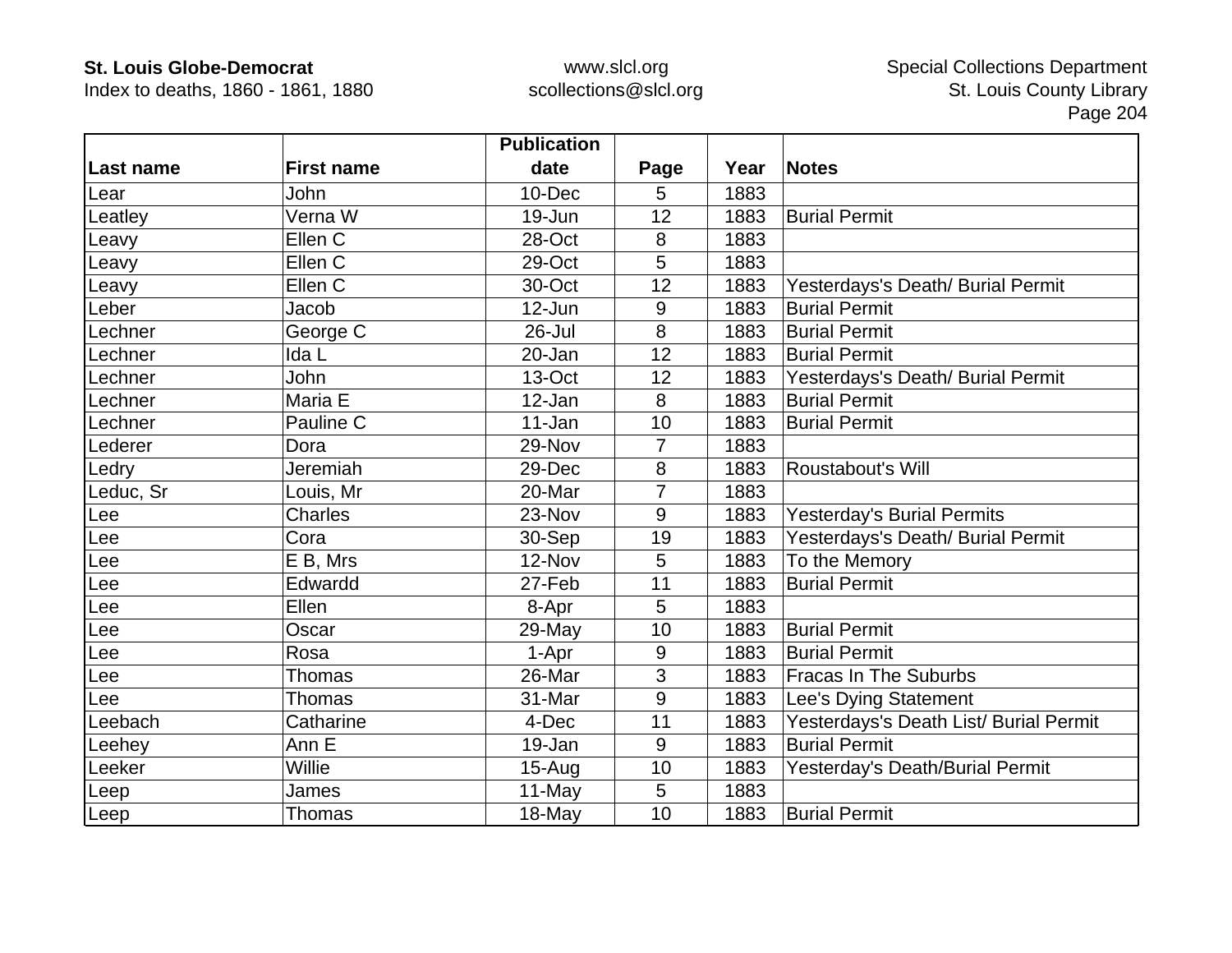Index to deaths, 1860 - 1861, 1880

|           |                   | <b>Publication</b> |                |      |                                        |
|-----------|-------------------|--------------------|----------------|------|----------------------------------------|
| Last name | <b>First name</b> | date               | Page           | Year | <b>Notes</b>                           |
| Leftwich  | James H           | 9-Jan              | 8              | 1883 | <b>Burial Permit</b>                   |
| Leggat    | Alexander         | 16-Sep             | 8              | 1883 |                                        |
| Legler    | Fred, Mr          | 3-Feb              | 7              | 1883 |                                        |
| Legler    | Fred, Mr          | 4-Feb              | 5              | 1883 |                                        |
| Legler    | Fridoline         | 4-Feb              | 9              | 1883 | <b>Burial Permit</b>                   |
| Lehman    | August            | 1-Sep              | 11             | 1883 | Yesterdays's Death/ Burial Permit      |
| Lehr      | E Nickolas        | $11-Auq$           | 9              | 1883 | <b>Burial Permit</b>                   |
| Leibert   | Johannes          | 2-Oct              | 9              | 1883 | Yesterdays's Death/ Burial Perm        |
| Leicht    | Michael           | 11-Dec             | 9              | 1883 | Yesterdays's Death List/ Burial Permit |
| Leigh     | Elizabeth         | 5-Jun              | 4              | 1883 | <b>Burial Permit</b>                   |
| Leighton  | Elizabeth A       | 21-Apr             | 5              | 1883 |                                        |
| Leighton  | Elizabeth A       | 22-Apr             | 7              | 1883 |                                        |
| Leinhop   | Mina              | $21 - Jun$         | 12             | 1883 | <b>Burial Permit</b>                   |
| Leitch    | Herny             | 20-Jul             | 10             | 1883 | <b>Burial Permit</b>                   |
| Lelindorf | Henry             | $10 -$ Jul         | 7              | 1883 | <b>Burial Permit</b>                   |
| Lembeck   | Theodor           | 7-Feb              | 10             | 1883 | <b>Burial Permit</b>                   |
| Lemert    | Mary              | 16-Feb             | 10             | 1883 | <b>Burial Permit</b>                   |
| Lemka     | Rosa              | 14-Mar             | 12             | 1883 | <b>Burial Permit</b>                   |
| Lemke     | Pauline           | 29-Nov             | 12             | 1883 | Yesterdays's Death List/ Burial Permit |
| Lemmon    | <b>Charles</b>    | 4-Jan              | 5              | 1883 |                                        |
| Lenbelei  | Fredrich          | 26-Jun             | 9              | 1883 | <b>Burial Permit</b>                   |
| Lentz     | GR                | 16-May             | $\overline{2}$ | 1883 | <b>Self Slain</b>                      |
| Leo       | Edgar             | 18-Sep             | 12             | 1883 | Yesrerdays's Death/ Burial Pemit       |
| Leon      | Donnie            | 21-May             | 5              | 1883 |                                        |
| Leon      | Sophie            | $25 -$ Jul         | 5              | 1883 |                                        |
| Leon      | Sophie            | 26-Jul             | 8              | 1883 | <b>Burial Permit</b>                   |
| Leonard   | Catharine         | 28-Feb             | 6              | 1883 | <b>Local Brevities</b>                 |
| Leonard   | Catharine         | 28-Feb             | 6              | 1883 | <b>Burial Permit</b>                   |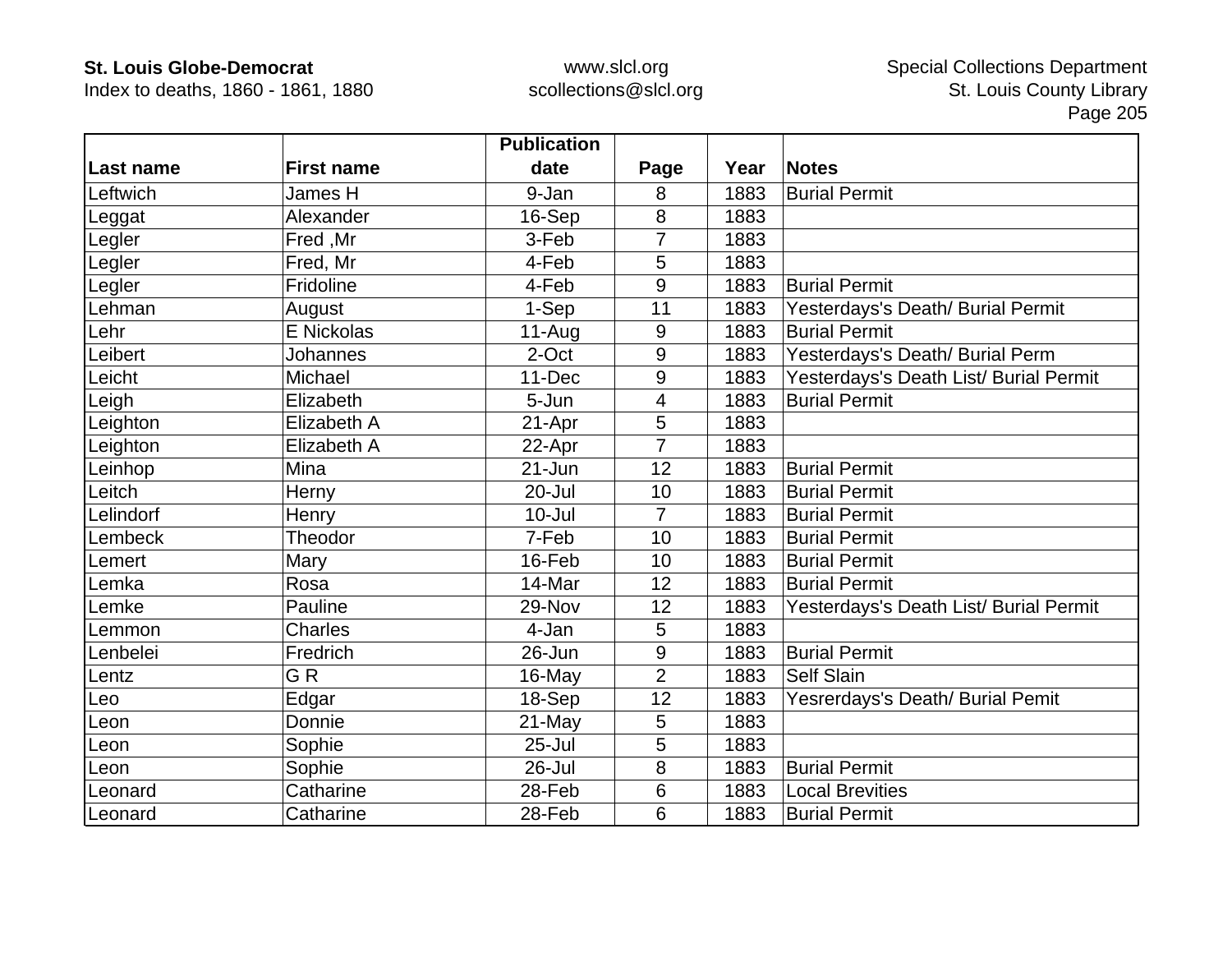Index to deaths, 1860 - 1861, 1880

|             |                   | <b>Publication</b> |                |      |                                        |
|-------------|-------------------|--------------------|----------------|------|----------------------------------------|
| Last name   | <b>First name</b> | date               | Page           | Year | <b>Notes</b>                           |
| Leonard     | Catherine, Mrs    | 27-Feb             | 7              | 1883 |                                        |
| .eonard     | Ellen             | 3-Apr              | 12             | 1883 | <b>Burial Permit</b>                   |
| Leonard     | Jacob             | 4-May              | 10             | 1883 | <b>Burial Permit</b>                   |
| .eonard     | Margaret          | 25-Sep             | 11             | 1883 | Yesterdays's Death/ Death Permit       |
| Leonard     | Margaret, Mrs     | 23-Sep             | 8              | 1883 |                                        |
| Leonard     | Margaret, Mrs     | 24-Sep             | 5              | 1883 |                                        |
| Leonard     | <b>Nellie</b>     | 2-Apr              | 5              | 1883 |                                        |
| _eonard     | Soph L, Mrs       | 31-Oct             | 7              | 1883 |                                        |
| Leonard     | William           | 3-Jan              | 8              | 1883 | <b>Burial Permits</b>                  |
| .eonard     | William R         | 1-Sep              | 11             | 1883 | Yesterdays's Death/ Burial Permit      |
| _eopold     | <b>Nicholas</b>   | 9-Mar              | 10             | 1883 | <b>Burial Permit</b>                   |
| erch.       | George            | 9-Aug              | 10             | 1883 | <b>Burial Permit</b>                   |
| eroy        | Rudolph           | 18-Nov             | 17             | 1883 | Do You See This, Herman?               |
| Leroy       | Rudolph           | 18-Nov             | 17             | 1883 | Yesterdays's Death/ Burial Permit      |
| .esch       | Herman            | $21 -$ Jul         | 12             | 1883 | <b>Burial Permit</b>                   |
| .esem       | Fannie            | 19-Jan             | 5              | 1883 |                                        |
| esser.      | Regina            | 6-May              | 8              | 1883 |                                        |
| esser       | Regina            | 6-May              | 20             | 1883 | <b>Burial Permit</b>                   |
| ester.      | Stephen C         | 25-Feb             | 11             | 1883 | <b>Burial Permit</b>                   |
| Letcher     | Cornelia          | 12-Apr             | $\overline{7}$ | 1883 |                                        |
| etcher.     | Cornelius         | 11-Apr             | $\overline{7}$ | 1883 |                                        |
| Letcher     | John, Mrs         | 13-Apr             | $\overline{7}$ | 1883 | Mrs John Letcher's Funeral             |
| Letienecker | Otto              | 29-Jul             | 16             | 1883 | <b>Burial Permit</b>                   |
| Letschke    | Clara             | 14-Aug             | 8              | 1883 | Yesterday's Death/Burial Permit        |
| Leutweiller | Samuel Sr         | 4-Jan              | $\overline{2}$ | 1883 | Death's Doings-Highland, Ill           |
| Levy        | Abraham           | 17-Jan             | 8              | 1883 | <b>Burial Permit</b>                   |
| Levy        | Peter             | 29-Dec             | 9              | 1883 | Yesterdays's Death List/ Burial Permit |
| Lewedag     | <b>Charles F</b>  | 23-Nov             | 9              | 1883 | <b>Yesterday's Burial Permits</b>      |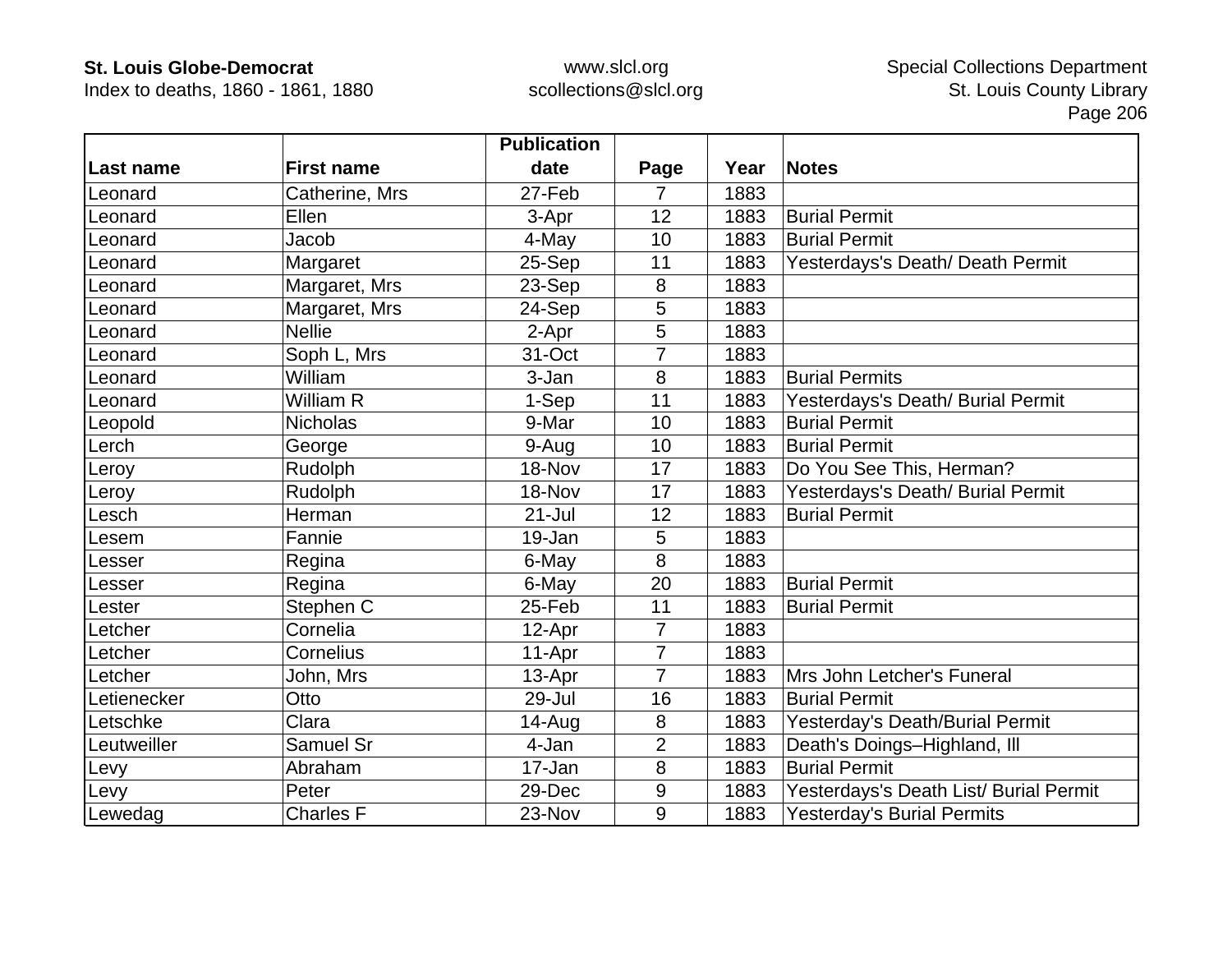Index to deaths, 1860 - 1861, 1880

|            |                   | <b>Publication</b> |                |      |                                        |
|------------|-------------------|--------------------|----------------|------|----------------------------------------|
| Last name  | <b>First name</b> | date               | Page           | Year | <b>Notes</b>                           |
| Lewis      | Adelaide L        | 13-May             | 5              | 1883 | <b>Funeral Notice</b>                  |
| Lewis      | <b>Edward M</b>   | 5-Jan              | $\overline{7}$ | 1883 |                                        |
| Lewis      | Ella              | 17-May             | 12             | 1883 | <b>Burial Permit</b>                   |
| Lewis      | Geo               | 16-Mar             | 6              | 1883 | <b>Local Brevities</b>                 |
| Lewis      | Jane E, Mrs       | 19-Jul             | 3              | 1883 | <b>Died</b>                            |
| Lewis      | Jane E, Mrs       | 20-Jul             | 5              | 1883 |                                        |
| Lewis      | Jane F            | $21 -$ Jul         | 12             | 1883 | <b>Burial Permit</b>                   |
| Lewis      | John              | 27-Apr             | 6              | 1883 | <b>Burial Permit</b>                   |
| Lewis      | Louisa            | 6-Jan              | 12             | 1883 | <b>Burial Permit</b>                   |
| Lewis      | Mat               | 9-Feb              | 10             | 1883 |                                        |
| Lewis      | R <sub>B</sub>    | 20-Nov             | 9              | 1883 | <b>Yesterday's Burial Permits</b>      |
| Lewis      | <b>Robert</b>     | 16-Aug             | 8              | 1883 | Yesterday's Death/Burial Permit        |
| Lewis      | Wm                | 19-May             | 13             | 1883 | <b>Burial Permit</b>                   |
| Lewitz     | Theobald          | 20-May             | 17             | 1883 | <b>Burial Permit</b>                   |
| Lewkowitz  | Simeon            | 8-Feb              | 5              | 1883 | <b>Local Brevities</b>                 |
| Lewkowitz  | Simon             | 8-Feb              | 11             | 1883 | <b>Burial Permit</b>                   |
| Libby      | Alphonso          | 29-Aug             | 5              | 1883 |                                        |
| Libree     | Samuel (Wife Of)  | 27-Sep             | 8              | 1883 | Suburban, St Charles                   |
| Liebe      | Paul              | 30-Sep             | 19             | 1883 | Yesterdays's Death/ Burial Permit      |
| Liebee     | Valeria           | 9-Oct              | 12             | 1883 | Yesterdays's Death/ Burial Permit      |
| Lieberum   | Henry             | 8-Aug              | $\overline{7}$ | 1883 | <b>Burial Permit</b>                   |
| Liebets    | Mary              | 13-Feb             | 9              | 1883 | <b>Burial Permit</b>                   |
| Liebing    | John A            | 15-Dec             | 10             | 1883 | Yesterdays's Death List/ Burial Permit |
| Liebknecht | Emily A           | 9-May              | 12             | 1883 | <b>Burial Permit</b>                   |
| Lieblen    | Clara             | 23-Dec             | 20             | 1883 | Yesterdays's Death List/ Burial Permit |
| Liemke     | J H               | 18-Nov             | 17             | 1883 | Do You See This, Herman?               |
| Lien       | Frieda            | $20 - Aug$         | 5              | 1883 |                                        |
| Liepphardt | Henry             | 19-Sep             | 12             | 1883 | <b>Old Man's Reverses</b>              |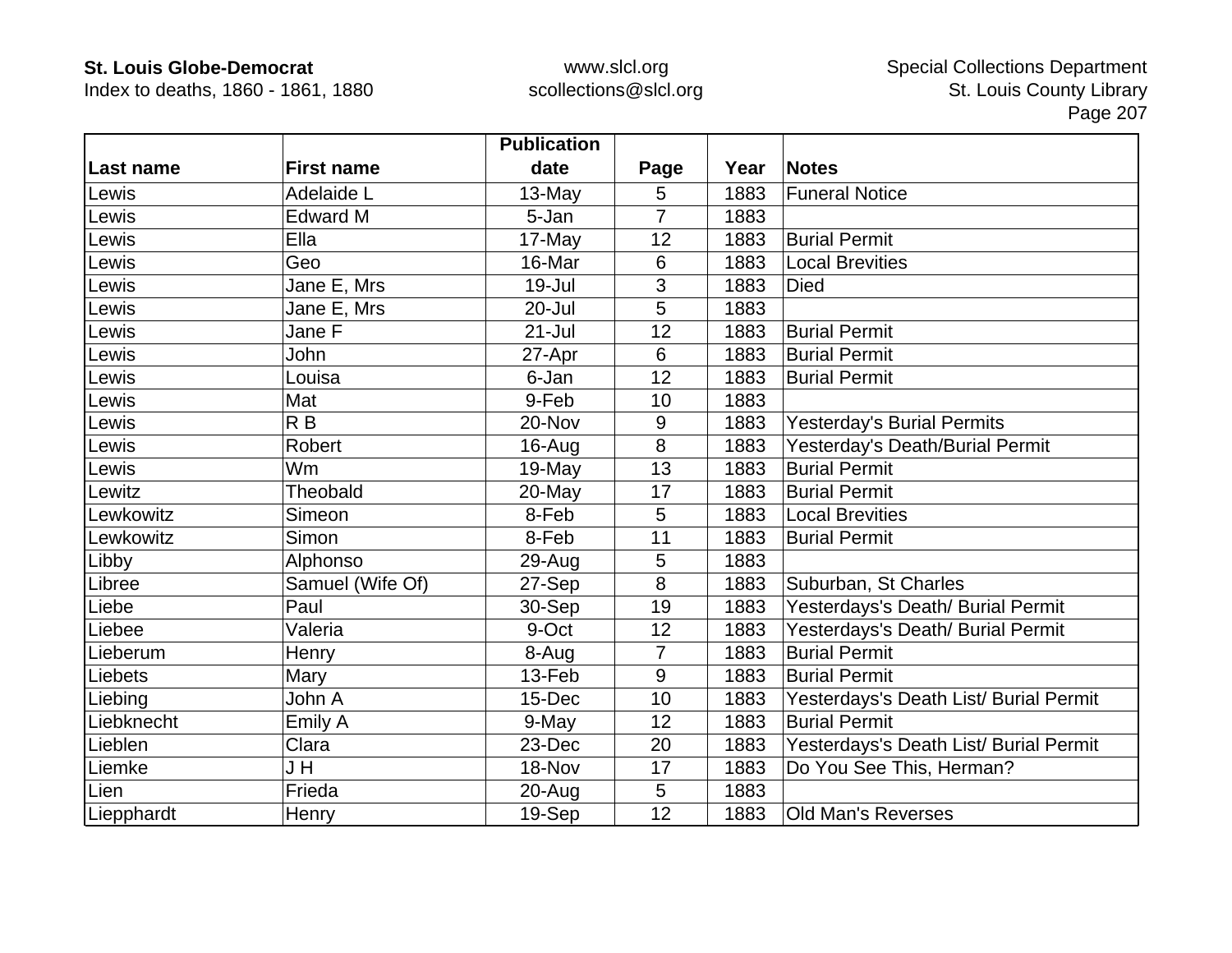Index to deaths, 1860 - 1861, 1880

|               |                    | <b>Publication</b> |                |      |                                        |
|---------------|--------------------|--------------------|----------------|------|----------------------------------------|
| Last name     | <b>First name</b>  | date               | Page           | Year | <b>Notes</b>                           |
| Lietzenberger | Rosena J           | 20-Nov             | 9              | 1883 | <b>Yesterday's Burial Permits</b>      |
| Ligget        | Maria F            | 11-Nov             | 20             | 1883 | Yesterdays's Death/ Burial Permit      |
| Lilbby        | Alfonso            | 29-Aug             | 8              | 1883 | Yesterdays's Death/ Burial Permit      |
| Liljeholm     | John A             | 5-May              | 13             | 1883 | <b>Burial Permit</b>                   |
| Liljeholm     | John Ausust        | 4-May              | 5              | 1883 |                                        |
| Lilley        | <b>John Thomas</b> | $14 -$ Jul         | $\overline{7}$ | 1883 |                                        |
| Lilly         | James              | 10-Dec             | 5              | 1883 |                                        |
| Lilly         | James              | 11-Dec             | $\overline{7}$ | 1883 |                                        |
| Lilly         | James              | 12-Dec             | 12             | 1883 | Yesterdays's Death List/ Burial Permit |
| Lilra         | Winnie             | 20-Sep             | 11             | 1883 | Suburban, St Charles                   |
| Limburger     | Tony               | 25-Nov             | 20             | 1883 | Yesterdays's Death List/ Burial Permit |
| Limecooly     | Maud               | 30-Mar             | 5              | 1883 |                                        |
| Limecooly     | Maud               | 31-Mar             | 12             | 1883 | <b>Burial Permit</b>                   |
| Linchan       | Edward, Mrs        | 18-Feb             | $\overline{7}$ | 1883 | <b>Local Brevities</b>                 |
| Lincoln       | James              | 24-Nov             | 12             | 1883 | Coroner's Cases                        |
| Lincoln       | Jas                | 23-Nov             | 12             | 1883 | <b>Another Murder</b>                  |
| Lincoln       | John               | 25-Nov             | 20             | 1883 | Yesterdays's Death List/ Burial Permit |
| Lind          | Mary O             | 13-Feb             | 9              | 1883 | <b>Burial Permit</b>                   |
| Lind (Wren)   | Jennie             | 3-Mar              | 10             | 1883 | <b>Cases Before the Coroner</b>        |
| Lindell       | George W           | 4-Dec              | 11             | 1883 | Yesterdays's Death List/ Burial Permit |
| Lindemann     | Fritz              | 4-Jul              | 8              | 1883 | <b>Burial Permit</b>                   |
| Lindsay       | Dorcas             | 23-Oct             | 8              | 1883 | Yesterdays's Death/ Burial Permit      |
| Lindsay       | Dorcas, Mrs        | 21-Oct             | 8              | 1883 |                                        |
| Lindsay       | Dorcas, Mrs        | 22-Oct             | 5              | 1883 |                                        |
| Lindsey       | Theodore           | 27-Mar             | 8              | 1883 | <b>Burial Permit</b>                   |
| Linhard       | John               | $26$ -May          | 9              | 1883 | <b>Burial Permit</b>                   |
| Linhardt      | Emeile             | 6-Feb              | 12             | 1883 | <b>Burial Permit</b>                   |
| Link          | Dora               | 12-Jun             | 9              | 1883 | <b>Burial Permit</b>                   |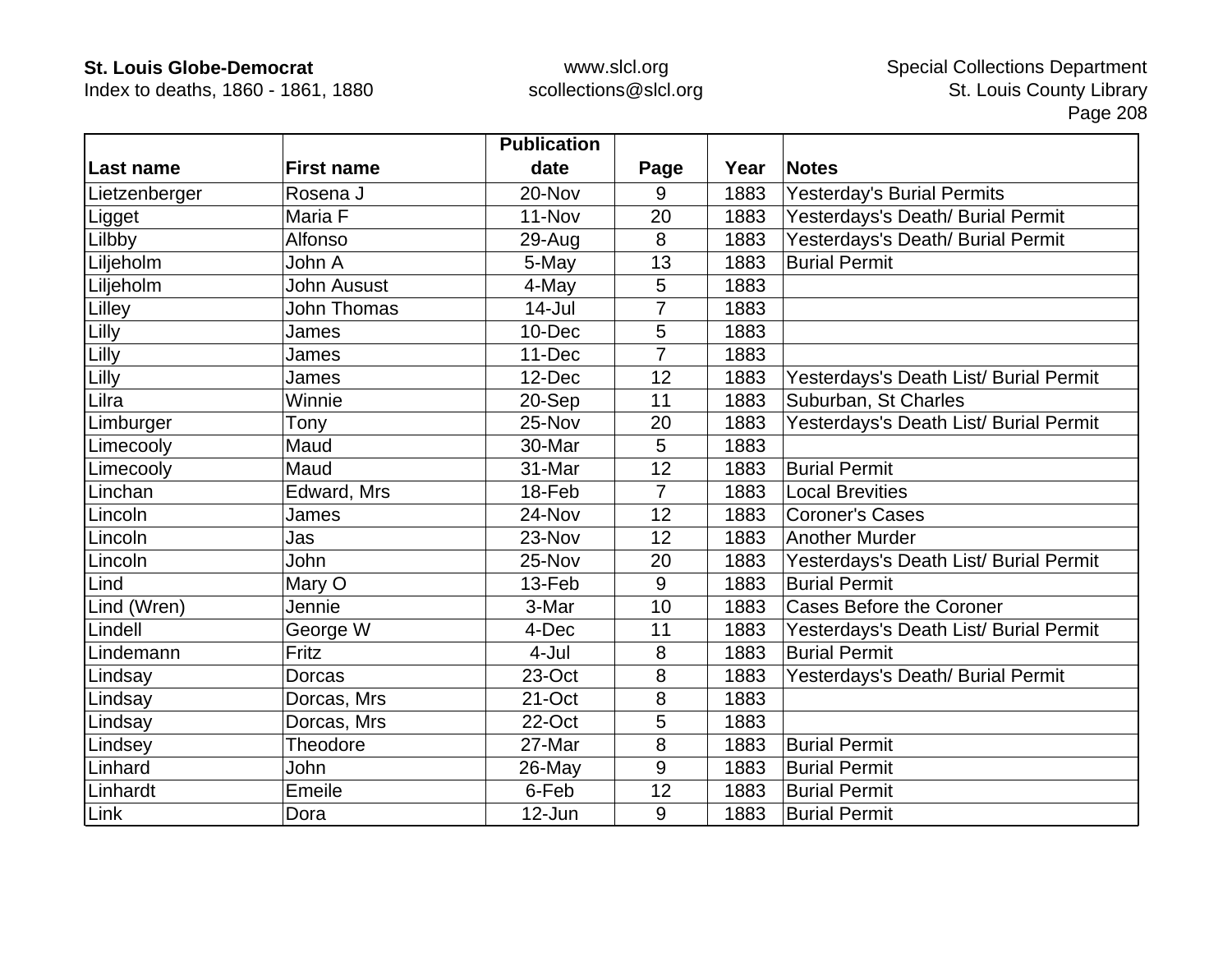Index to deaths, 1860 - 1861, 1880

|                 |                   | <b>Publication</b> |                |      |                                        |
|-----------------|-------------------|--------------------|----------------|------|----------------------------------------|
| Last name       | <b>First name</b> | date               | Page           | Year | <b>Notes</b>                           |
| Link            | Minna C           | $12$ -Aug          | 16             | 1883 | <b>Burial Permit</b>                   |
| Linman          | Kate              | $1-Jul$            | 9              | 1883 | <b>Burial Permit</b>                   |
| Linn            | Alex              | 21-Feb             | 10             | 1883 | <b>Burial Permit</b>                   |
| Linn            | Thomas, Mrs       | 20-Apr             | 7              | 1883 | Funeral of a Former School Teacher     |
| Linn (Wren)     | Jenny             | 9-Mar              | 10             | 1883 | <b>Burial Permit</b>                   |
| Linnet          | Martha            | 11-Dec             | 9              | 1883 | Yesterdays's Death List/ Burial Permit |
| Linz            | Elias             | 16-Nov             | 7              | 1883 |                                        |
| Linz            | <b>Elias</b>      | 17-Nov             | $\overline{7}$ | 1883 |                                        |
| Linz            | <b>Elias</b>      | 18-Nov             | 8              | 1883 |                                        |
| Lionberger      | Mary A            | 20-Dec             | $\overline{7}$ | 1883 |                                        |
| Lippellmann     | <b>Tillie</b>     | 2-Nov              | 7              | 1883 |                                        |
| Lippelman       | Laura Ida         | 3-Nov              | 7              | 1883 |                                        |
| <i>ippelman</i> | Laura Ida         | 4-Nov              | 8              | 1883 |                                        |
| Lippelmann      | Ida L             | 4-Nov              | 17             | 1883 | Yesterdays's Death/ Burial Permit      |
| Lipphardt       | Henry             | 21-Sep             | 9              | 1883 | Yersterdays's Death/ Burial Permit     |
| Lippman         | Katie L, Mrs      | $1-Jul$            | 5              | 1883 |                                        |
| Lippmann        | Louisa            | 3-Feb              | 9              | 1883 | <b>Burial Permit</b>                   |
| Lippmmann       | Wilhelmine        | 20-Mar             | 11             | 1883 | <b>Burial Permt</b>                    |
| Lippshardt      | Henry             | 19-Sep             | 5              | 1883 | <b>Coroner's Cases</b>                 |
| Lips            | Charles L, Dr     | 26-Jun             | 7              | 1883 |                                        |
| Lips            | Chas L, Dr        | 27-Jun             | $\overline{7}$ | 1883 |                                        |
| Lips            | Chas L, MD        | 28-Jun             | 12             | 1883 | <b>Burial Permit</b>                   |
| Lischka         | John              | 23-Oct             | 8              | 1883 | Yesterdays's Death/ Burial Permit      |
| Lister          | John              | 15-Feb             | 8              | 1883 | Flagman At Fault                       |
| Listner         | Wilhelmina        | 27-Feb             | 11             | 1883 | <b>Burial Permit</b>                   |
| Liter           | Male              | 20-May             | 3              | 1883 | Mr and Mrs John Trotter                |
| Liter           | T E               | 20-May             | $\overline{2}$ | 1883 | Literberry Annihilated-Six Killed      |
| Literr          | Thos E            | 20-May             | $\overline{3}$ | 1883 | Literberry's Appeal And The Response   |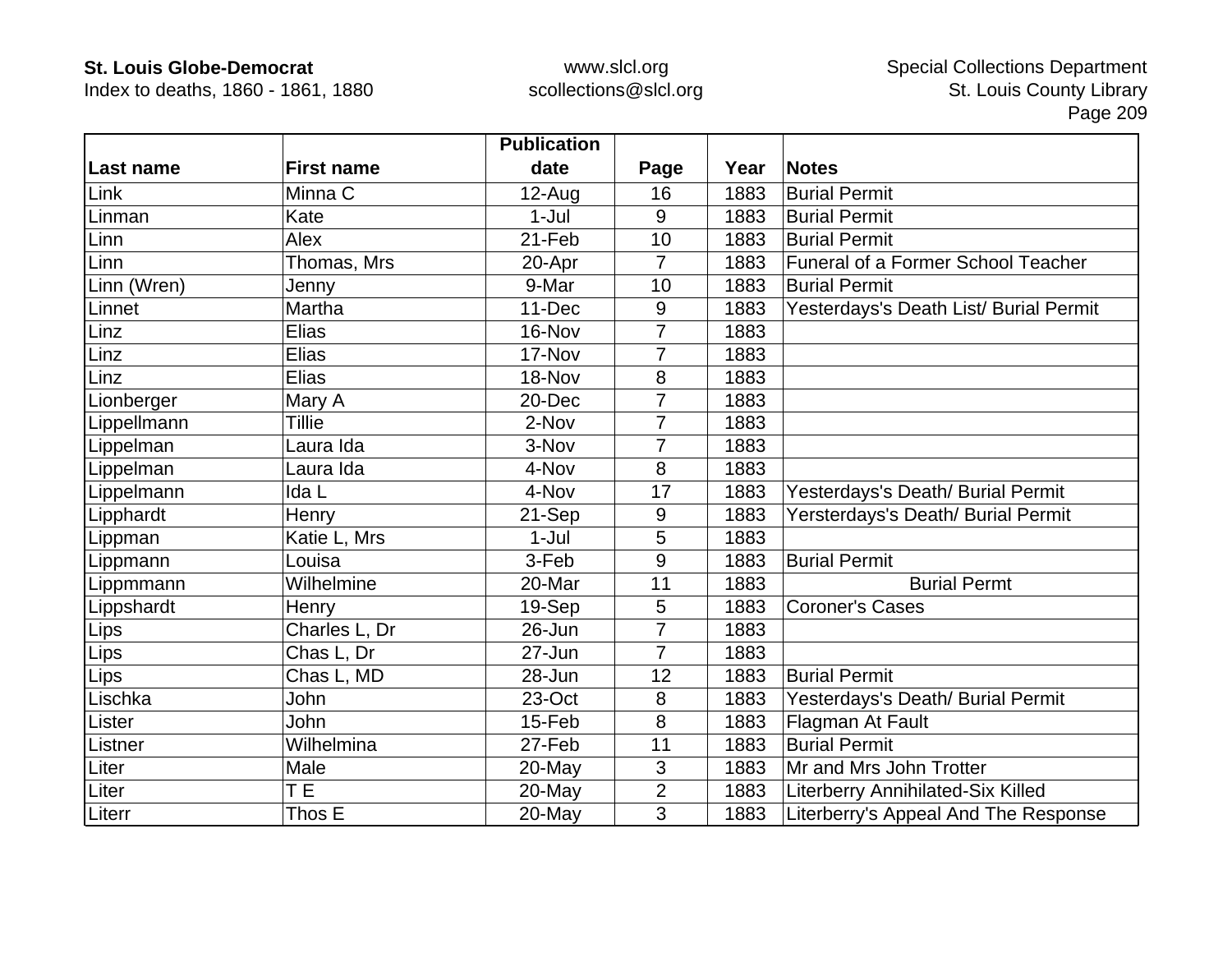Index to deaths, 1860 - 1861, 1880

|           |                     | <b>Publication</b> |                |      |                                        |
|-----------|---------------------|--------------------|----------------|------|----------------------------------------|
| Last name | <b>First name</b>   | date               | Page           | Year | <b>Notes</b>                           |
| Litschgi  | Elizabeth           | 8-May              | 12             | 1883 | <b>Burial Permit</b>                   |
| Litta     | Unknown, Mdlle      | 9-Jul              | 3              | 1883 | Suburban, Belleville, Illilnois        |
| Litta     | Unknown, Mdlle      | $10 -$ Jul         | $\overline{2}$ | 1883 | Mortuary Matter, Burial Of Litta       |
| Little    | Joseph              | 18-Feb             | 9              | 1883 | <b>Burial Permit</b>                   |
| Little    | Mary                | 30-Jan             | 11             | 1883 | <b>Burial Permit</b>                   |
| Little    | R <sub>C</sub>      | $15 - Aug$         | 10             | 1883 | Yesterday's Death/Burial Permit        |
| Little    | Rebecca             | 29-Jun             | 10             | 1883 | <b>Burial Permit</b>                   |
| Little    | Richard C           | 14-Aug             | 5              | 1883 |                                        |
| Littman   | Eugene              | 29-Jul             | 16             | 1883 | <b>Burial Permit</b>                   |
| Litton    | Sarah, Mrs          | $15-Auq$           | 8              | 1883 | Suburban, Jacksonville, Illinois       |
| Liverpool | Annie               | 25-Feb             | 6              | 1883 | <b>Local Brevities</b>                 |
| Liverpool | Annie               | 25-Feb             | 11             | 1883 | <b>Burial Permit</b>                   |
| Liverpool | Daniel              | 14-Oct             | 18             | 1883 | <b>Inquests Yesterday</b>              |
| Liverpool | Daniel              | 16-Oct             | 12             | 1883 | Yesterdays's Death/ Burial Permit      |
| Llange    | George W            | 2-Sep              | 16             | 1883 | <b>Coroner's Cases</b>                 |
| Lldwig    | Agnes               | $19-Auq$           | 7              | 1883 | Yesterday's Death/Burial Permit        |
| Lligget   | M Francis           | 10-Nov             | 7              | 1883 |                                        |
| Llilly    | John F              | $15 -$ Jul         | 9              | 1883 | <b>Burial Permit</b>                   |
| Llittig   | Wilhelm             | $12-Auq$           | 16             | 1883 | <b>Burial Permit</b>                   |
| Lluby     | Julia, Miss         | 29-May             | 11             | 1883 | Suburban, Jacksonville, Illinois       |
| Lluedbeck | Henry               | 7-Apr              | 12             | 1883 | <b>Burial Permit</b>                   |
| Llylman   | Louis, Sr           | 21-Oct             | 8              | 1883 |                                        |
| Llyon     | <b>Percy Curtis</b> | 29-Aug             | 8              | 1883 | Yesterdays's Death/ Burial Permit      |
| Lochmann  | May Annie           | 7-Sep              | 5              | 1883 |                                        |
| Lockett   | William             | 12-Jan             | 8              | 1883 | <b>Burial Permit</b>                   |
| Lockett   | William A           | 11-Jan             | 5              | 1883 |                                        |
| Lockquerd | Rudolph M           | 15-Dec             | 10             | 1883 | Yesterdays's Death List/ Burial Permit |
| Lockquere | Rudolph M           | 15-Dec             | 9              | 1883 | <b>Coroner's Cases</b>                 |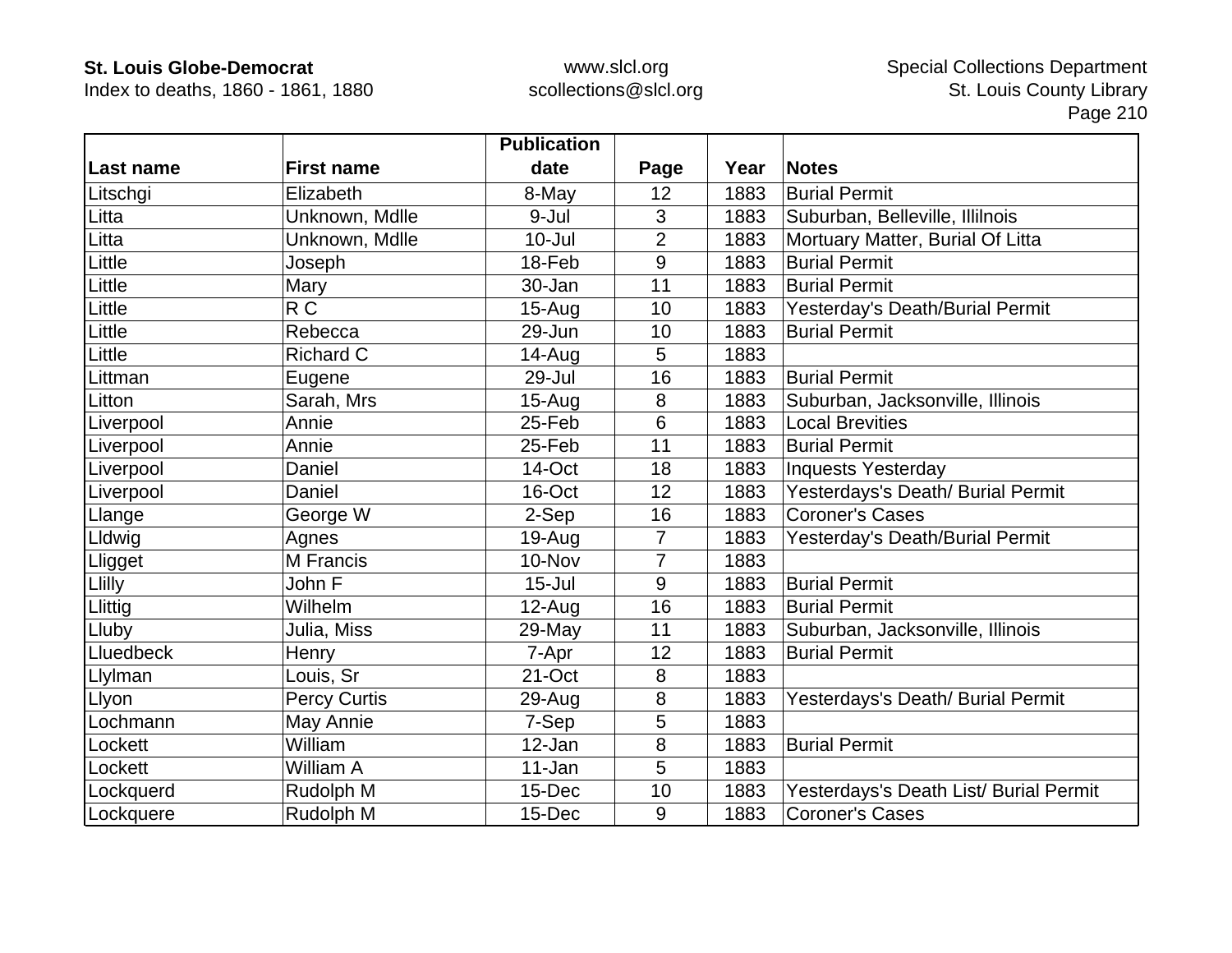Index to deaths, 1860 - 1861, 1880

|             |                              | <b>Publication</b> |                |      |                                        |
|-------------|------------------------------|--------------------|----------------|------|----------------------------------------|
| Last name   | <b>First name</b>            | date               | Page           | Year | <b>Notes</b>                           |
| Loddecke    | Franz E                      | 9-Oct              | 12             | 1883 | Yesterdays's Death/ Burial Permit      |
| Loeb        | Margaret, Mrs                | 9-Sep              | $\overline{7}$ | 1883 | <b>Local Brevities</b>                 |
| Loebs       | George Conrad Philipp        | 19-Nov             | 5              | 1883 |                                        |
| Loebs       | <b>George Conrad Philipp</b> | 20-Nov             | 7              | 1883 |                                        |
| Loebs       | George K P                   | 21-Nov             | 11             | 1883 | <b>Yesterday's Burial Permits</b>      |
| Loeffel     | Geo                          | 27-Mar             | 8              | 1883 | <b>Burial Permit</b>                   |
| Loeffelmann | Herman                       | 13-Feb             | 9              | 1883 | <b>Burial Permit</b>                   |
| Loehle      | <b>Charles</b>               | 19-May             | 13             | 1883 | <b>Burial Permit</b>                   |
| Loepfe      | Emma                         | 9-Jan              | 8              | 1883 | <b>Burial Permit</b>                   |
| Loew        | Marguerite, Mrs              | 8-Sep              | 4              | 1883 | Drowned In A Cistern                   |
| Loffhagen   | William                      | 9-Feb              | 10             | 1883 | <b>Burial Permit</b>                   |
| Loftus      | John                         | 24-Aug             | 5              | 1883 |                                        |
| Loftus      | John                         | $25 - Aug$         | 9              | 1883 | Yesterdays's Death/Burial Permit       |
| Loftus      | <b>Robert</b>                | 14-Aug             | 8              | 1883 | Yesterday's Death/Burial Permit        |
| Loftus      | <b>Robert</b>                | $13-Auq$           | 5              | 1883 |                                        |
| Lohman      | Clara E                      | 27-Jun             | 12             | 1883 | <b>Burial Permit</b>                   |
| Lonergan    | Florence                     | 13-Feb             | $\overline{7}$ | 1883 |                                        |
| Long        | Ann                          | 4-Aug              | 12             | 1883 | <b>Burial Permit</b>                   |
| Long        | Anna, Mrs                    | 2-Aug              | 5              | 1883 |                                        |
| Long        | Christina                    | 30-Mar             | 5              | 1883 |                                        |
| Long        | Henry                        | 30-Aug             | 10             | 1883 | <b>River Accidents</b>                 |
| Longmayer   | Robert                       | 19-Dec             | 3              | 1883 | Yesterdays's Death List/ Burial Permit |
| Looby       | Peter J                      | 29-Jun             | 10             | 1883 | <b>Burial Permit</b>                   |
| Looker      | Sarah                        | 23-Dec             | 20             | 1883 | Yesterdays's Death List/ Burial Permit |
| Looker      | Sarah, Mrs                   | 21-Dec             | $\overline{7}$ | 1883 |                                        |
| Lopez       | <b>Bertha</b>                | 19-Jun             | 12             | 1883 | <b>Burial Permit</b>                   |
| Lopez       | Fannie                       | 19-Jun             | 12             | 1883 | <b>Burial Permit</b>                   |
| Lopez       | Wm                           | 1-Feb              | 12             | 1883 | <b>Burial Permit</b>                   |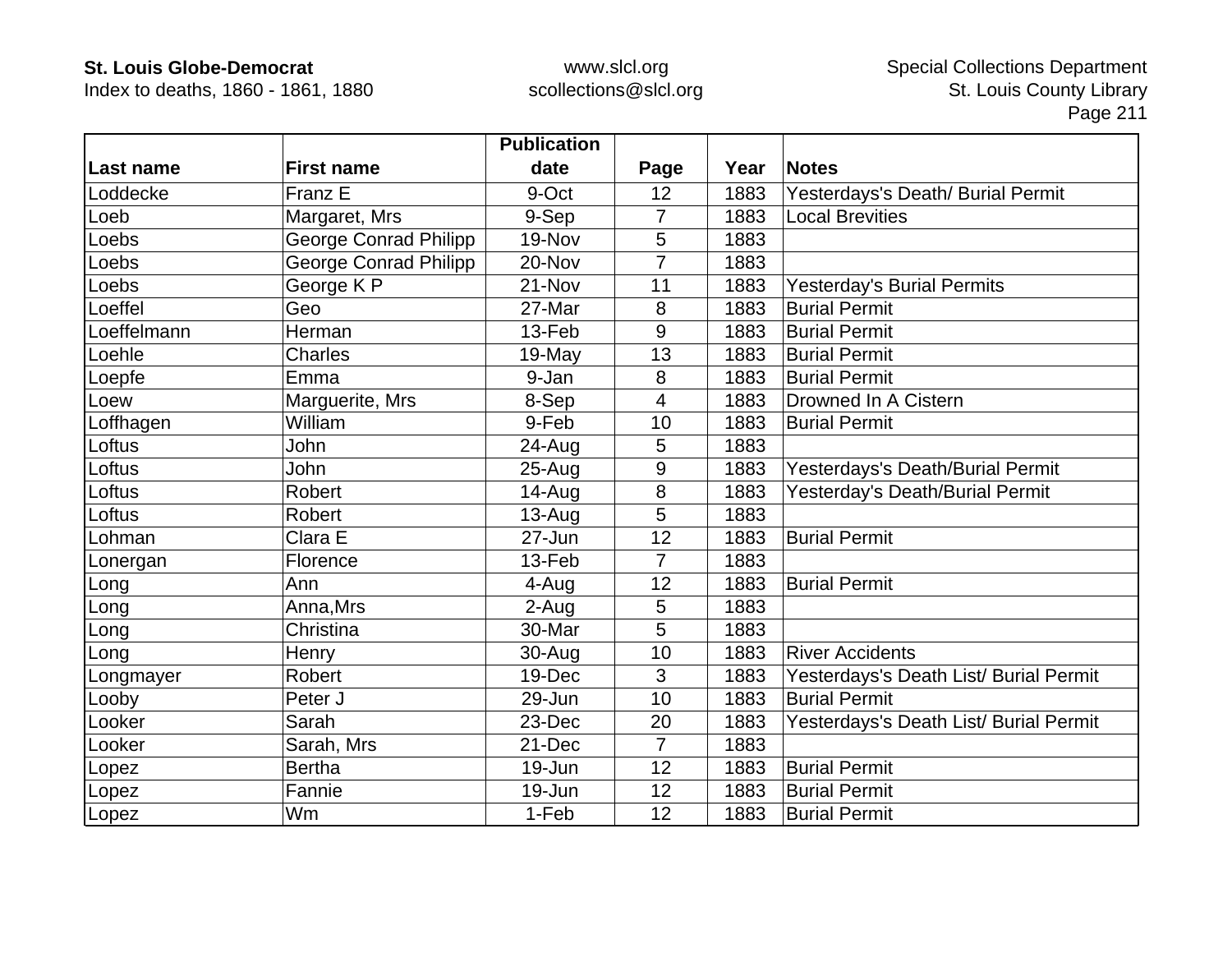Index to deaths, 1860 - 1861, 1880

|           |                       | <b>Publication</b> |                |      |                                   |
|-----------|-----------------------|--------------------|----------------|------|-----------------------------------|
| Last name | <b>First name</b>     | date               | Page           | Year | <b>Notes</b>                      |
| Loppin    | George W              | 24-Aug             | 7              | 1883 | Suburban, East St Louis           |
| Loraine   | Emelia L              | 9-Nov              | 12             | 1883 | Yesterdays's Death/ Burial Permit |
| Loreedes  | Guy                   | 8-Aug              | $\overline{7}$ | 1883 | <b>Burial Permit</b>              |
| Lorena    | Maggie                | 18-Jan             | 12             | 1883 | <b>Burial Permit</b>              |
| Lorenz    | Adam                  | 31-Mar             | 12             | 1883 | <b>Burial Permit</b>              |
| Lorenz    | Adam                  | 26-May             | 9              | 1883 | <b>Burial Permit</b>              |
| Lorenz    | John                  | 11-Apr             | 9              | 1883 | <b>Burial Permit</b>              |
| Lorenzen  | CH                    | 1-Sep              | 7              | 1883 |                                   |
| Lorenzen  | CH                    | $31-Auq$           | 5              | 1883 |                                   |
| Lorenzen  | Claus H               | 1-Sep              | 11             | 1883 | Yesterdays's Death/ Burial Permit |
| Loreto    | Mary N                | 7-Sep              | 8              | 1883 | Yesterdays's Death/ Burial Permit |
| Loretta   | Mary                  | 5-Jun              | 4              | 1883 | <b>Burial Permit</b>              |
| Lother    | Marie E               | 9-Aug              | 10             | 1883 | <b>Burial Permit</b>              |
| Lott      | <b>Leonard G</b>      | 27-Jun             | 9              | 1883 | Suburban, Jacksonville, Illinois  |
| Louderman | <b>Billy</b>          | 23-Jan             | $\overline{7}$ | 1883 | Leap into Eternity                |
| Loux      | Frank                 | 27-Oct             | 12             | 1883 | Yesterdays's Death/ Burial Permit |
| Loving    | Armsted               | $30$ -May          | 12             | 1883 | <b>Burial Permit</b>              |
| _owe      | Charlotte             | 9-Mar              | 10             | 1883 | <b>Burial Permit</b>              |
| Lowe      | Frankie               | 20-May             | 17             | 1883 | <b>Work For The Coroner</b>       |
| Lowe      | Frankie               | 21-May             | 3              | 1883 | <b>Local Brevities</b>            |
| Lowe      | Frankie               | 22-May             | $9\,$          | 1883 | <b>Burial Permit</b>              |
| Lowe      | Julia                 | 13-May             | 5              | 1883 |                                   |
| Lowe      | Julia                 | 13-May             | 17             | 1883 | <b>Burial Permit</b>              |
| Lowe      | Julia, Mrs            | 12-May             | 5              | 1883 |                                   |
| Lowe      | Sidney                | 6-Nov              | 11             | 1883 | Suburban, Carondelet              |
| Lowe      | Sidney S              | 5-Nov              | 10             | 1883 | <b>Coroner's Cases</b>            |
| Lowell    | Arthur                | 31-Oct             | $\overline{7}$ | 1883 |                                   |
| Lowell    | <b>Arthur Vincent</b> | 31-Oct             | 12             | 1883 | Drink, Disgrace and Death         |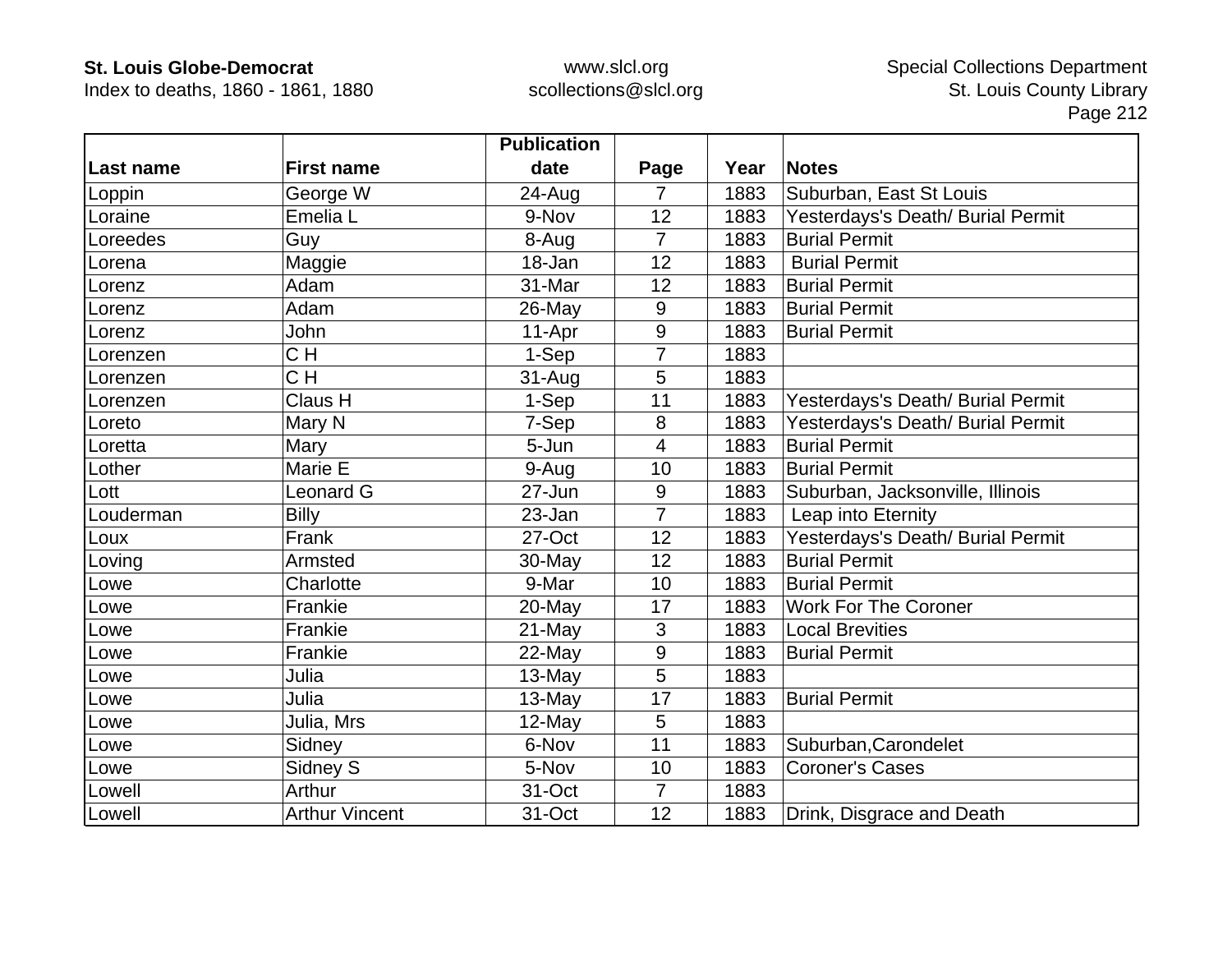Index to deaths, 1860 - 1861, 1880

|              |                   | <b>Publication</b> |                |      |                                    |
|--------------|-------------------|--------------------|----------------|------|------------------------------------|
| Last name    | <b>First name</b> | date               | Page           | Year | <b>Notes</b>                       |
| Lowry        | Martha Ann, Mrs   | 12-Jun             | 7              | 1883 |                                    |
| Lubelley     | Marie             | 7-Jun              | 12             | 1883 | <b>Burial Permit</b>               |
| Lubering     | Peter             | 24-Jun             | 8              | 1883 | <b>Local Brevities</b>             |
| Lucas        | Augusta           | 10-Apr             | 7              | 1883 |                                    |
| Lucas        | Augusta           | 11-Apr             | 9              | 1883 | <b>Burial Permit</b>               |
| Lucas        | Florence D        | 17-Oct             | 11             | 1883 | Yesterdays's Death/ Burial Permit  |
| Lucas        | Wm                | 30-Jan             | 8              | 1883 | <b>Local Brevities</b>             |
| Lucke        | John              | 6-Feb              | 12             | 1883 | <b>Burial Permit</b>               |
| Lucker       | Louis             | 19-Sep             | 7              | 1883 | Yesterdays's Deaths/ Burial Permit |
| Lucks        | Maria             | 15-Feb             | 9              | 1883 | <b>Burial Permit</b>               |
| Lucky        | Missouri          | $12$ -May          | 9              | 1883 | <b>Burial Permit</b>               |
| Ludden       | Wm                | 13-Apr             | 10             | 1883 | <b>Almond Street Tragedy</b>       |
| Ludden       | Wm D              | 14-Apr             | 10             | 1883 | McDonough Held For Murder          |
| Ludden       | Wm D              | 14-Apr             | 10             | 1883 | <b>Burial Permit</b>               |
| Ludding      | William           | 12-Apr             | 8              | 1883 | <b>Windy Tom's Victim Dead</b>     |
| Ludewig      | Johannes          | 9-Sep              | 8              | 1883 |                                    |
| Ludewig      | Johannes          | 10-Sep             | 5              | 1883 |                                    |
| Ludin        | Jacob             | 28-Aug             | 6              | 1883 | Suburban, East St Louis            |
| Ludwig       | A                 | 25-Oct             | 9              | 1883 | Yesterdays's Death/ Burial Permit  |
| Ludwig       | Johannes          | 8-Sep              | 7              | 1883 |                                    |
| Ludwig       | William           | 30-Oct             | 12             | 1883 | Yesterdays's Death/ Burial Permit  |
| Luechemeier  | Anton             | 23-Sep             | 19             | 1883 | Yesterdays's Death/ Burial Permit  |
| Lueckermeier | Anton             | 23-Sep             | 18             | 1883 | <b>Coroner's Cases</b>             |
| Luedbeck     | Henry             | 5-Apr              | 5              | 1883 | <b>Fatally Excited By A Fire</b>   |
| Lueking      | Edward            | 1-Nov              | $\overline{7}$ | 1883 |                                    |
| Luepke       | Anna M            | 16-Jun             | 11             | 1883 | <b>Burial Permit</b>               |
| Lueptge      | Anna              | 9-Jan              | 8              | 1883 | <b>Burial Permit</b>               |
| Luiz         | Henry             | 18-Nov             | 17             | 1883 | Yesterdays's Death/ Burial Permit  |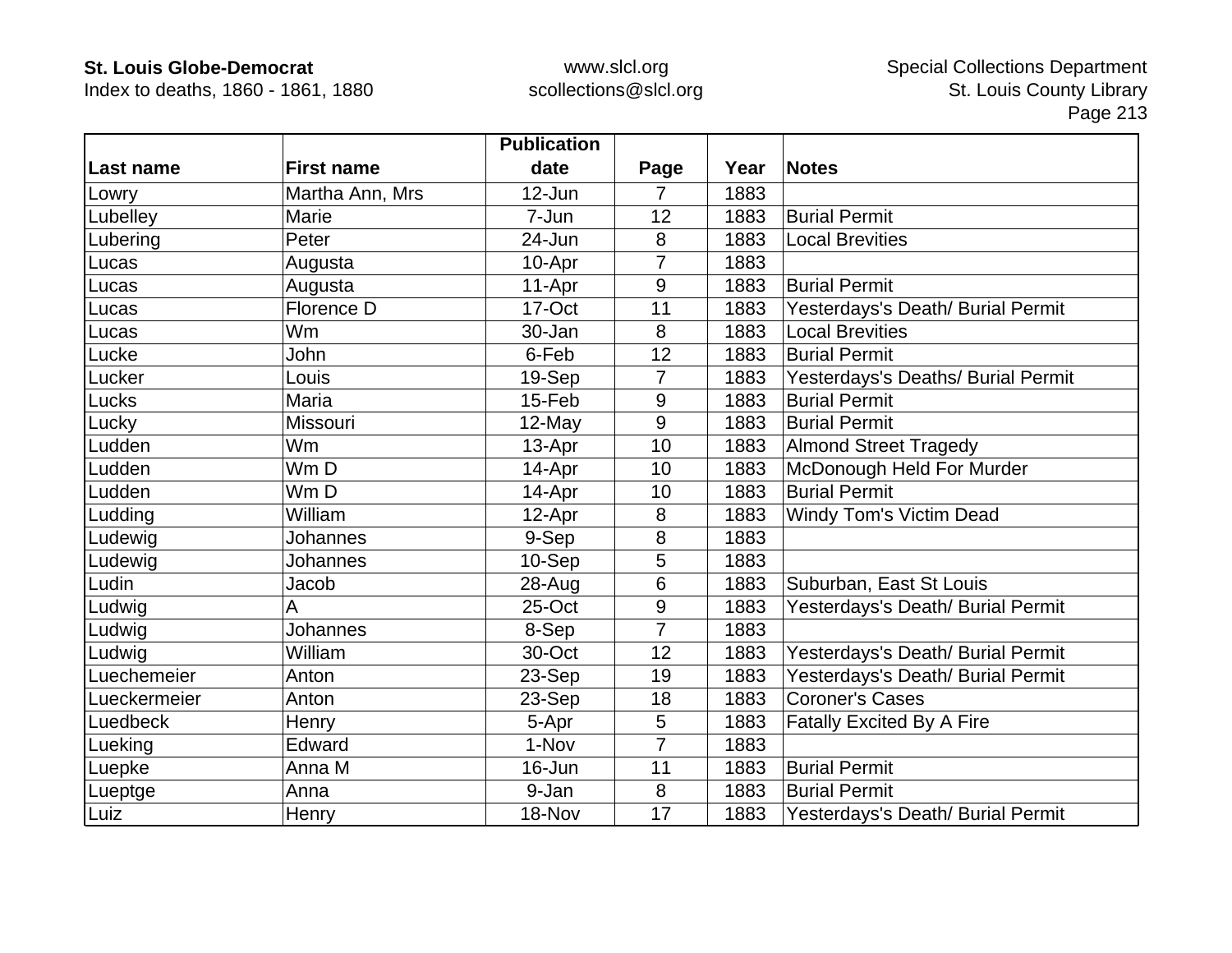Index to deaths, 1860 - 1861, 1880

|                |                       | <b>Publication</b> |                |      |                                        |
|----------------|-----------------------|--------------------|----------------|------|----------------------------------------|
| Last name      | <b>First name</b>     | date               | Page           | Year | <b>Notes</b>                           |
| Luke           | Lizzie                | 14-Sep             | 11             | 1883 |                                        |
| Luker          | Francis               | 5-Dec              | 12             | 1883 | Yesterdays's Death List/ Burial Permit |
| Luking         | Edward                | 2-Nov              | 11             | 1883 | Yesterdays's Death/ Burial Permit      |
| Lukowsky       | Hedwig                | 12-Jun             | 9              | 1883 | <b>Burial Permit</b>                   |
| Lumaghi        | Ann McLaughlin        | 13-Feb             | 7              | 1883 |                                        |
| Lumaghi        | Anna M                | 13-Feb             | 9              | 1883 | <b>Burial Permit</b>                   |
| Lummer (Temme) | William               | 21-Nov             | 12             | 1883 | <b>Coroner's Cases</b>                 |
| Lund           | <b>Ezekiel</b>        | 4-Dec              | 11             | 1883 | Yesterdays's Death List/ Burial Permit |
| Lundius        | Peter                 | 30-Aug             | 8              | 1883 | Yesterdays's Death/Burial Permit       |
| Lung           | Rosina                | 19-Apr             | 12             | 1883 | <b>Burial Permit</b>                   |
| Lunsmaun       | Anton                 | 16-Aug             | 8              | 1883 | Yesterday's Death/Burial Permit        |
| Lupberger      | Francis               | 9-Sep              | 9              | 1883 | Yesterdays's Death/ Burial Permit      |
| Luppiger       | Robt                  | 23-Aug             | $\overline{2}$ | 1883 | <b>Tired Of Life</b>                   |
| Lupton         | Samuel $\overline{C}$ | 16-Sep             | 9              | 1883 | Yesterdays's Death/ Burial Permit      |
| Luster         | Henry                 | 4-Nov              | 17             | 1883 | Yesterdays's Death/ Burial Permit      |
| Lutford        | Harriet               | 13-Oct             | 12             | 1883 | Yesterdays's Death/ Burial Permit      |
| Luthenauer     | Joseph                | 18-Mar             | 18             | 1883 | <b>Burial Permit</b>                   |
| Luttrell       | Susan                 | $21 - Jun$         | 9              | 1883 | Suburban, Jacksonville, Illinois       |
| Lutz           | Joseph                | 9-Feb              | 10             | 1883 | <b>Burial Permit</b>                   |
| Lyman          | Henry                 | 1-Apr              | 9              | 1883 | <b>Burial Permit</b>                   |
| Lynch          | Abbey, Mrs            | 27-Dec             | 5              | 1883 |                                        |
| Lynch          | Abbey, Mrs            | 28-Dec             | 5              | 1883 |                                        |
| Lynch          | Chas D                | 9-Jun              | 9              | 1883 | <b>Burial Permit</b>                   |
| Lynch          | Clara J               | 25-Jan             | 12             | 1883 | <b>Bulrial Permit</b>                  |
| Lynch          | Clara J               | 25-Jan             | 11             | 1883 | <b>Lynch Mystery</b>                   |
| Lynch          | George N, Mrs         | 27-Jan             | 5              | 1883 | <b>Local Brevities</b>                 |
| Lynch          | George, Mrs           | 24-Jan             | 8              | 1883 | Mrs Lynch Found Dead                   |
| Lynch          | John                  | 20-Jan             | 12             | 1883 | <b>Burial Permit</b>                   |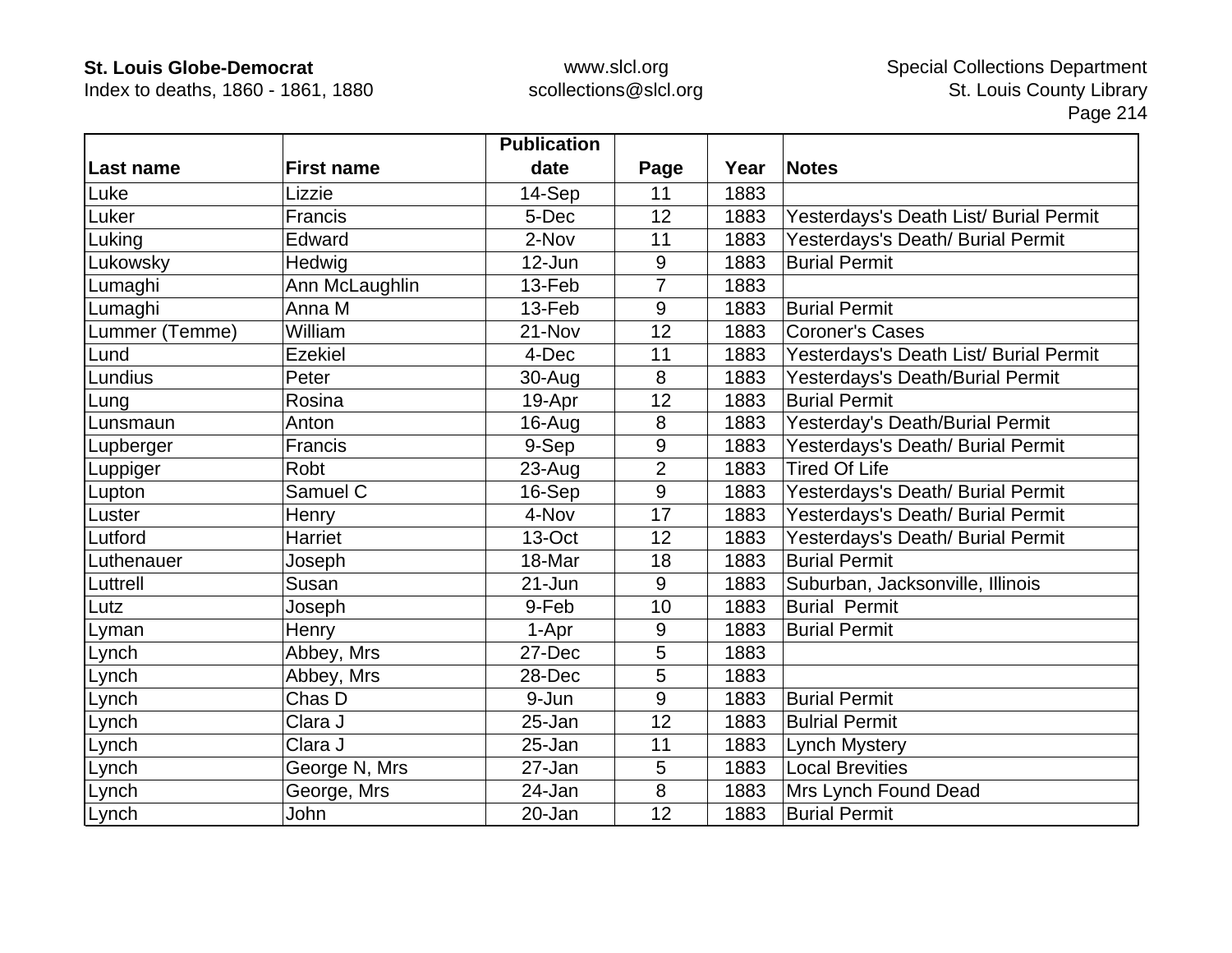Index to deaths, 1860 - 1861, 1880

|                  |                    | <b>Publication</b> |                |      |                                    |
|------------------|--------------------|--------------------|----------------|------|------------------------------------|
| <b>Last name</b> | <b>First name</b>  | date               | Page           | Year | <b>Notes</b>                       |
| Lynch            | Lydia C            | 11-Jan             | 10             | 1883 | <b>Burial Permit</b>               |
| Lynch            | Thomas             | 4-Jul              | 3              | 1883 | <b>Local Brevities</b>             |
| Lynch            | <b>Thomas</b>      | 4-Jul              | 8              | 1883 | <b>Burial Permit</b>               |
| Lynch            | William            | 13-Sep             | 12             | 1883 | Yesterdays's Death/ Burial Permit  |
| Lynn             | Anna Hall, Mrs     | 22-Apr             | $\overline{7}$ | 1883 | <b>Local Brevities</b>             |
| Lynn             | Anna J             | 17-Apr             | $\overline{7}$ | 1883 |                                    |
| Lynn             | Anna J             | 18-Apr             | 7              | 1883 |                                    |
| Lynn             | Ella               | 28-Jul             | 8              | 1883 | <b>Coroner's Cases</b>             |
| Lynn             | Ella               | 28-Jul             | 9              | 1883 | <b>Burial Permit</b>               |
| Lynn             | James, Mr          | 2-Jun              | 8              | 1883 | Suburban, Jacksonville, Illinois   |
| Lynn             | Joseph P           | 22-Sep             | 9              | 1883 | Yesterdays's Death/ Burial Permit  |
| Lyon             | <b>Hamilton S</b>  | 4-Oct              | 9              | 1883 | Yesterdays's Death/I Burial Permit |
| Lyon             | Percy Curtis, Mrs  | 28-Aug             | 5              | 1883 |                                    |
| Lyons            | <b>Charles B</b>   | 2-Mar              | 10             | 1883 | <b>Burial Permits</b>              |
| Lyons            | James E            | $10 -$ Jul         | 7              | 1883 | <b>Burial Permit</b>               |
| Lyons            | <b>John Robert</b> | 31-Jan             | 5              | 1883 |                                    |
| Lyons            | John Robert        | 1-Feb              | 12             | 1883 | <b>Burial Permit</b>               |
| Lyons            | <b>Thomas</b>      | 26-Jun             | 9              | 1883 | <b>Burial Permit</b>               |
| Lyra             | Herman H           | 24-Jan             | 5              | 1883 |                                    |
| Lyra             | Herman H           | 25-Jan             | $\overline{7}$ | 1883 |                                    |
| Lyra             | Mary               | 26-Jan             | 10             | 1883 | <b>Burial Permit</b>               |
| <b>Maack</b>     | Clara M            | 16-Mar             | 10             | 1883 | <b>Burial Permit</b>               |
| Macartney        | Jno R, Mrs         | 30-Nov             | 5              | 1883 |                                    |
| MaCartney        | Jno R, Mrs         | 1-Dec              | $\overline{7}$ | 1883 |                                    |
| MacfarlaInd      | Franc B, Mrs       | 13-Apr             | 5              | 1883 |                                    |
| Macfarland       | Franc B, Mrs       | 12-Apr             | $\overline{7}$ | 1883 |                                    |
| Machacek         | Maria              | 20-Jun             | 11             | 1883 | <b>Burial Permit</b>               |
| Machek           | Fanny              | 28-Sep             | 10             | 1883 | Yesterdays's Death/ Burial Permit  |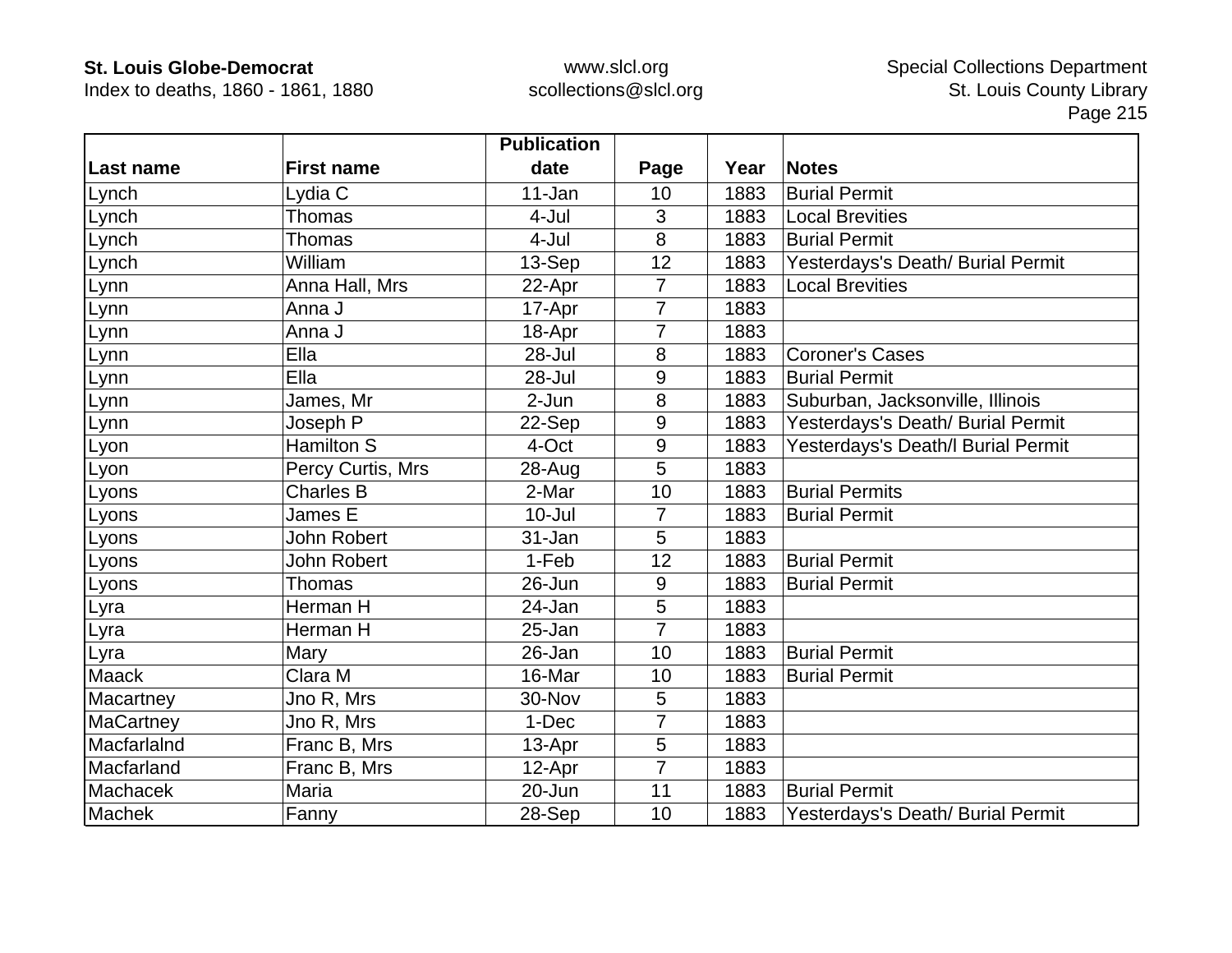Index to deaths, 1860 - 1861, 1880

|                |                   | <b>Publication</b> |                |      |                                        |
|----------------|-------------------|--------------------|----------------|------|----------------------------------------|
| Last name      | <b>First name</b> | date               | Page           | Year | <b>Notes</b>                           |
| Machlinski     | Adam E            | $25 -$ Jul         | 10             | 1883 | <b>Burial Permit</b>                   |
| <b>Mack</b>    | Chas              | 26-Apr             | 12             | 1883 | <b>Burial Permit</b>                   |
| <b>Mack</b>    | Rudolph F         | 19-Dec             | 3              | 1883 | Yesterdays's Death List/ Burial Permit |
| Mackaey        | John              | 16-Jan             | $\overline{7}$ | 1883 | <b>Local Brevities</b>                 |
| Mackey         | John              | 17-Jan             | 3              | 1883 | <b>Local Brevities</b>                 |
| Mackie         | Joseph T          | 28-Jun             | 12             | 1883 | <b>Burial Permit</b>                   |
| Macklan        | Mabel             | $25 -$ Jul         | 10             | 1883 | <b>Burial Permit</b>                   |
| Mackle         | Joseph            | 27-Jun             | $\overline{7}$ | 1883 |                                        |
| Maclean        | John, Mrs         | 29-May             | 7              | 1883 |                                        |
| MacRee         | Fergus            | 3-Jan              | 5              | 1883 |                                        |
| MacRee         | Fergus            | 4-Jan              | 5              | 1883 |                                        |
|                | Lawrence J, Rev,  |                    |                |      |                                        |
| Madden         | Father            | 28-Jan             | 16             | 1883 | Death of a Catholic Priest             |
| Madden         | J L, Rev          | 29-Jan             | 5              | 1883 |                                        |
| Madden         | James             | 9-Jul              | 5              | 1883 |                                        |
| Madden         | James             | $10 -$ Jul         | $\overline{7}$ | 1883 | <b>Burial Permit</b>                   |
| Madden         | John H            | 3-Jan              | 8              | 1883 | <b>Burial Permits</b>                  |
| Madden         | Lawrence J, Rev   | 29-Jan             | 10             | 1883 | In State                               |
| Madden         | Lawrence, Father  | 30-Jan             | 5              | 1883 | <b>Father Madden's Funeral</b>         |
| Madden         | Lawrence, Rev     | 30-Jan             | 11             | 1883 | <b>Burial Permit</b>                   |
| Madden         | Unknown, Father   | 28-Jan             | 6              | 1883 | <b>Local Brevities</b>                 |
| Maddern        | Lizzie            | 3-May              | 12             | 1883 | <b>Burial Permit</b>                   |
| Maddeu         | J L, Rev          | 28-Jan             | 5              | 1883 |                                        |
| Madison        | <b>Bertha</b>     | 19-Jan             | 9              | 1883 | <b>Burial Permit</b>                   |
| Maeriz         | Martin            | 30-Jun             | 12             | 1883 | <b>Burial Permit</b>                   |
| Maes           | Annie             | $31 -$ Jul         | 10             | 1883 | <b>Burial Permit</b>                   |
| Maffit         | Sarah             | 11-Dec             | 9              | 1883 | Yesterdays's Death List/ Burial Permit |
| <b>Maffitt</b> | Pierre C          | 18-Jul             | 8              | 1883 | <b>Burial Permit</b>                   |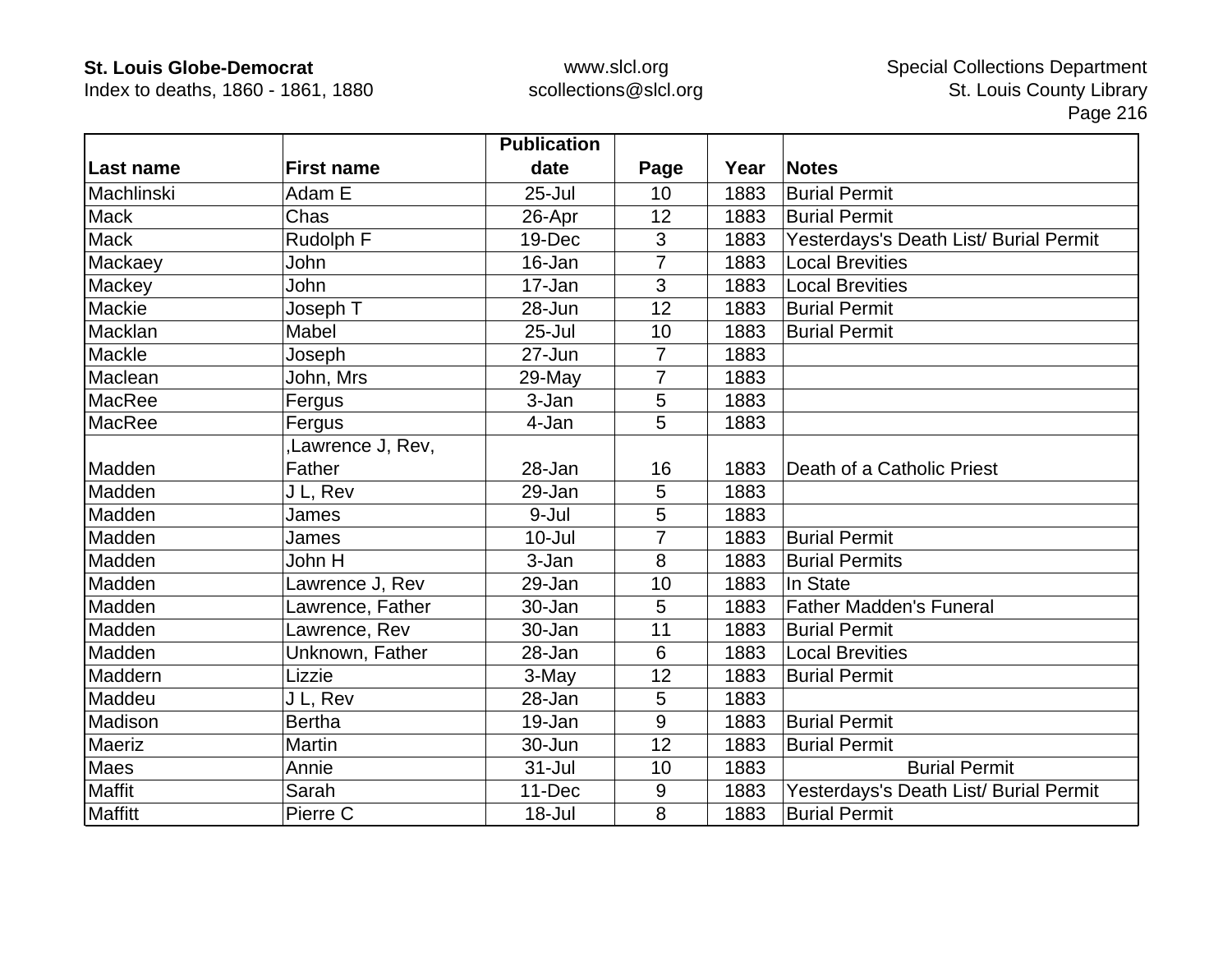Index to deaths, 1860 - 1861, 1880

|                |                        | <b>Publication</b> |                |      |                                         |
|----------------|------------------------|--------------------|----------------|------|-----------------------------------------|
| Last name      | <b>First name</b>      | date               | Page           | Year | <b>Notes</b>                            |
| <b>Maffitt</b> | Pierre Chouteau        | $17 -$ Jul         | 5              | 1883 |                                         |
| Maffran        | Celina                 | 4-Dec              | 11             | 1883 | Yesterdays's Death List/ Burial Permit  |
| Maffrand       | Celene                 | 29-Nov             | 7              | 1883 |                                         |
| Maffrand       | Celene                 | 30-Nov             | 5              | 1883 |                                         |
| Magel          | Elizabeth              | 2-Sep              | 11             | 1883 | Yesterdays's Death/ Burial Permit       |
| Magill         | Luther                 | 7-Jun              | 9              | 1883 | Suburban Budget, Jacksonville, Illinois |
| Magill         | Mary J, Mrs            | 30-Oct             | 12             | 1883 | Yesterdays's Death/ Burial Permit       |
|                | S L, Mr and Mr (infant |                    |                |      |                                         |
| Magill         | son)                   | 28-Apr             | 12             | 1883 | Suburban, Jacksonville, Illinois        |
| Maginn         | Owen                   | 16-Jun             | 11             | 1883 | <b>Burial Permit</b>                    |
| Magner         | Elilzabeth, Mrs        | 22-Sep             | $\overline{7}$ | 1883 |                                         |
| Magner         | Elizabeth              | 23-Sep             | 19             | 1883 | Yesterdays's Death/ Burial Permit       |
| Magner         | Elizabeth, Mrs         | 23-Sep             | 8              | 1883 |                                         |
| Magner         | P J                    | $22$ -Aug          | 5              | 1883 |                                         |
| Magner         | P J                    | $23 - Aug$         | 5              | 1883 |                                         |
| Mahan          | Mary                   | 25-Apr             | 8              | 1883 | <b>Local Brevities</b>                  |
| Maher          | Amanda                 | $12$ -Jul          | 8              | 1883 | <b>Burial Permit</b>                    |
| Maher          | John                   | 8-May              | 4              | 1883 | <b>Local Brevities</b>                  |
| Maher          | John                   | $26 - Aug$         | 5              | 1883 |                                         |
| Maher          | John F                 | 22-Mar             | 12             | 1883 | <b>Burial Permit</b>                    |
| Maher          | <b>John Farrell</b>    | 22-Mar             | $\overline{7}$ | 1883 |                                         |
| Maher          | <b>Mary Genevieve</b>  | 5-Apr              | $\overline{7}$ | 1883 |                                         |
| Mahin          | Mary, Mrs              | 25-Apr             | $\overline{7}$ | 1883 |                                         |
| Mahlmeister    | Joseph                 | 21-Feb             | 10             | 1883 | <b>Run Down and Killed</b>              |
| Mahlmeister    | Unknown                | 22-Feb             | 5              | 1883 | <b>Local Brevities</b>                  |
| Mahon          | Clara V <sub>B</sub>   | 11-Apr             | $\overline{7}$ | 1883 |                                         |
| Mahon          | <b>James Edward</b>    | 25-Oct             | $\overline{7}$ | 1883 |                                         |
| Mahon          | Sadie                  | 19-Jul             | 5              | 1883 |                                         |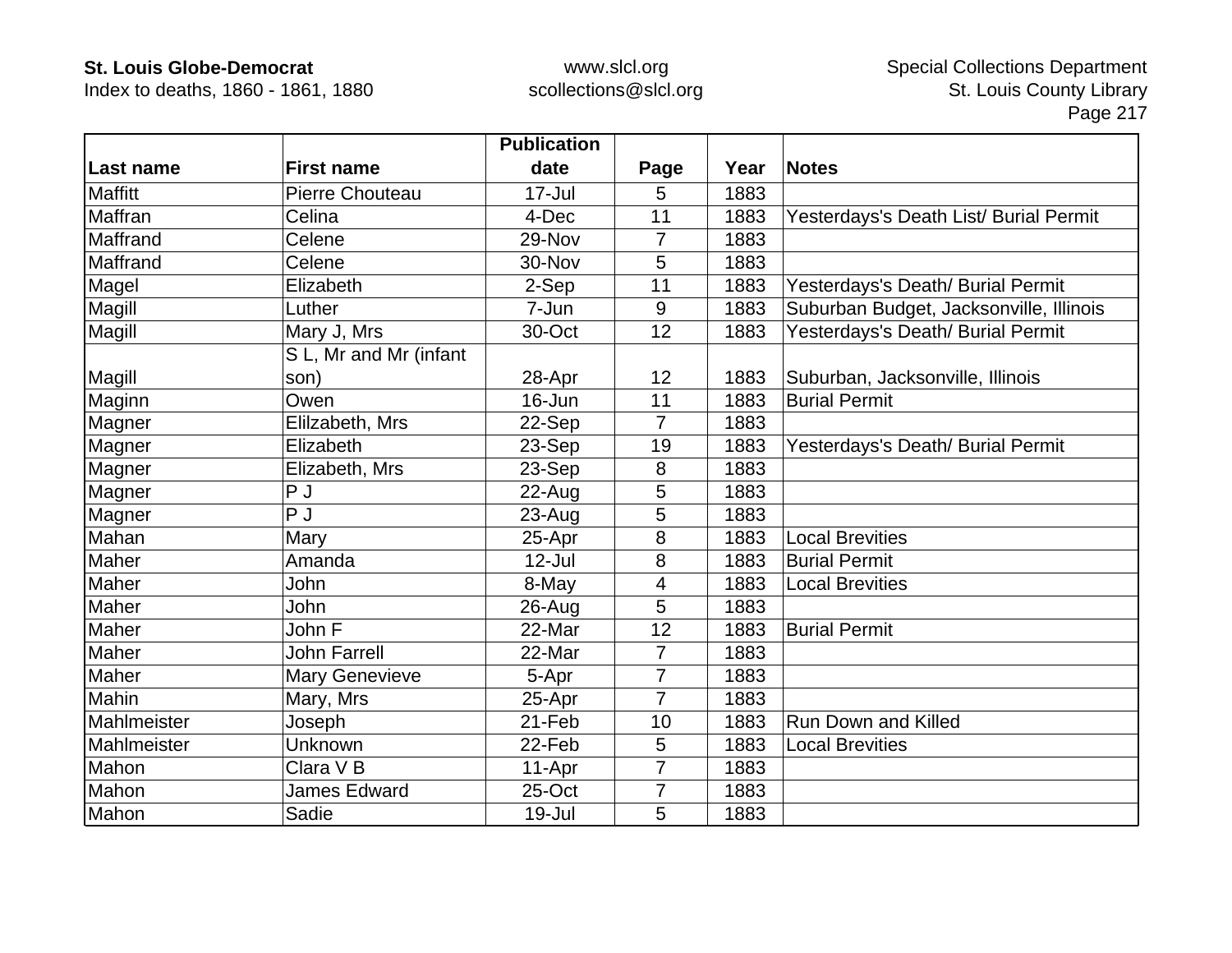Index to deaths, 1860 - 1861, 1880

|               |                   | <b>Publication</b> |                |      |                                        |
|---------------|-------------------|--------------------|----------------|------|----------------------------------------|
| Last name     | <b>First name</b> | date               | Page           | Year | <b>Notes</b>                           |
| Mahon         | Sarah             | $20 -$ Jul         | 10             | 1883 | <b>Burial Permit</b>                   |
| Mahoney       | Daniel            | $1-Jul$            | 9              | 1883 | <b>Burial Permit</b>                   |
| Mahoney       | Harmon            | 5-Aug              | 9              | 1883 | <b>Burial Permit</b>                   |
| Mahoney       | John              | 29-Apr             | 17             | 1883 | <b>Burial Permit</b>                   |
| Mahoney       | John J            | 29-Apr             | 8              | 1883 |                                        |
| Mahoney       | Joseph            | 13-Jun             | 7              | 1883 |                                        |
| Mahoney       | Mary, Mrs         | 24-Apr             | 8              | 1883 | <b>Local Brevities</b>                 |
| Mahoney       | Mathew            | 20-Apr             | 10             | 1883 | <b>Burial Permit</b>                   |
| Mahoney       | Matt              | 19-Apr             | $\overline{7}$ | 1883 |                                        |
| Mahoney       | <b>Nellie</b>     | 18-Dec             | 12             | 1883 | Yesterdays's Death List/ Burial Permit |
| Mahoney       | Norah             | 5-Aug              | 5              | 1883 |                                        |
| Mahoney       | P <sub>J</sub>    | 10-Sep             | 5              | 1883 |                                        |
| Mahoney       | Pat               | 8-Jul              | 11             | 1883 | <b>Burial Permit</b>                   |
| Mahoney       | Susan             | 15-Feb             | 9              | 1883 | <b>Burial Permit</b>                   |
| Mahoney       | William E         | 24-Jun             | 18             | 1883 | <b>Coroner's Cases</b>                 |
| Mahoney       | Wm E              | 26-Jun             | 9              | 1883 | <b>Burial Permit</b>                   |
| Maise         | Henrietta         | 16-Mar             | 10             | 1883 | <b>Bulrial Permit</b>                  |
| Maise         | Sophia            | 23-Mar             | 10             | 1883 | <b>Burial Permit</b>                   |
| Malage        | <b>Ulsula</b>     | 21-Sep             | 9              | 1883 | Yersterdays's Death/ Burial Permit     |
| Malberger     | Anna M            | 14-Nov             | 8              | 1883 | Yesterdays's Death/ Burial Permit      |
| Male          | Unknown           | 14-Jan             | 8              | 1883 | <b>Planters' House Burned</b>          |
| Male man      | Unknown           | 4-Feb              | 3              | 1883 | <b>Local Brevities</b>                 |
| Mall          | Mary              | 22-Feb             | 12             | 1883 | <b>Burial Permit</b>                   |
| Mallanphy     | Annie             | 18-Jul             | 8              | 1883 | <b>Burial Permit</b>                   |
| Maller        | Rudolph           | 6-Feb              | 12             | 1883 | <b>Burial Permit</b>                   |
| <b>Mallie</b> | Mary (Intant Of)  | $18 - Aug$         | 18             | 1883 | <b>Coroner's Case</b>                  |
| Malliser, Dr  | Carl, Mrs         | 10-Jun             | 3              | 1883 | Died In California                     |
| Mallory       | Mary              | 20-Oct             | 11             | 1883 | Suburban, Jacksonville, Illinois       |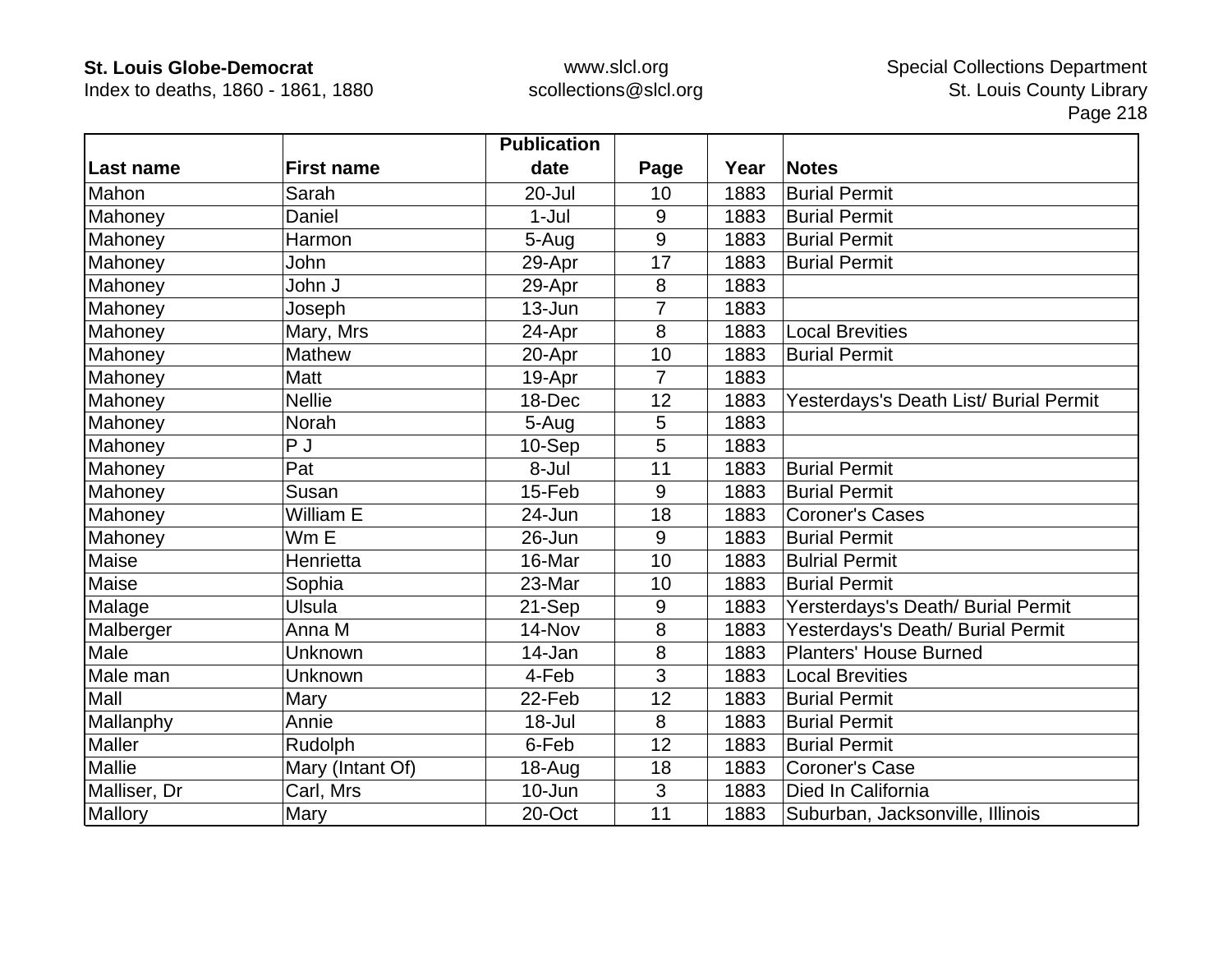Index to deaths, 1860 - 1861, 1880

|                  |                    | <b>Publication</b> |      |      |                                        |
|------------------|--------------------|--------------------|------|------|----------------------------------------|
| Last name        | <b>First name</b>  | date               | Page | Year | <b>Notes</b>                           |
| Malmene          | <b>Beatrice A</b>  | 3-Nov              | 12   | 1883 | Yesterdays's Death/ Burial Permit      |
| Malmene          | <b>Beatrice O</b>  | 4-Nov              | 8    | 1883 |                                        |
| Maloney          | James              | 1-Jun              | 6    | 1883 | <b>Local Brevities</b>                 |
| Maloney          | Jennie             | 9-Apr              | 5    | 1883 |                                        |
| Maloney          | Jennie             | 10-Apr             | 7    | 1883 |                                        |
| Maloney          | Jennie             | 11-Apr             | 9    | 1883 | <b>Burial Permit</b>                   |
| Maloney          | Jennie, Mrs        | 11-Apr             | 9    | 1883 | <b>Facts from Fire Headquarters</b>    |
| Maloney          | John               | 27-Jan             | 12   | 1883 | <b>Burial Permit</b>                   |
| Maloney          | William(Infant Of) | 4-Jan              | 10   | 1883 | <b>Burial Permits</b>                  |
| <b>Mams</b>      | Louisa             | 22-Aug             | 8    | 1883 | Yesterdays's Death/Burial Permit       |
| Mand (Foundling) | Elizabeth          | $11-Au$ g          | 9    | 1883 | Burial Permit, St Ann's Asylum         |
| Manderfield      | Edella             | 22-Jul             | 9    | 1883 | <b>Burial Permit</b>                   |
| Mandle           | Rachel             | 22-Dec             | 5    | 1883 |                                        |
| Mandle           | Rachel             | 23-Dec             | 5    | 1883 |                                        |
| Maney            | George             | 1-Jun              | 6    | 1883 | <b>Burial Permit</b>                   |
| Manifebach       | Willie             | 5-Aug              | 9    | 1883 | <b>Burial Permit</b>                   |
| Manion           | <b>Charles</b>     | 1-Jun              | 6    | 1883 | <b>Burial Permit</b>                   |
| Mann             | Caroline           | 8-Dec              | 5    | 1883 |                                        |
| Mann             | Caroline           | 9-Dec              | 19   | 1883 | Yesterdays's Death List/ Burial Permit |
| Manneke          | Freddie            | 12-Sep             | 11   | 1883 | Yesterdays's Death/ Burial Permit      |
| Manngold         | <b>Christ</b>      | 3-Apr              | 12   | 1883 | <b>Burial Permit</b>                   |
| Manning          | Mary Wilhelmine,   | 29-May             | 10   | 1883 | <b>Burial Permit</b>                   |
| Manning          | Michael            | 15-Nov             | 12   | 1883 | Yesterdays's Death/ Burial Permit      |
| Manor            | Mary G             | 7-Apr              | 12   | 1883 | <b>Burial Permit</b>                   |
| <b>Mapes</b>     | John, Mr           | 8-Sep              | 8    | 1883 | Suburban, Jacksonville, Illinois       |
| Marashel         | Sarah              | 29-Dec             | 7    | 1883 |                                        |
| Maratin          | Alice              | 4-Mar              | 8    | 1883 |                                        |
| Marazek          | Frank              | 30-Oct             | 12   | 1883 | Yesterdays's Death/ Burial Permit      |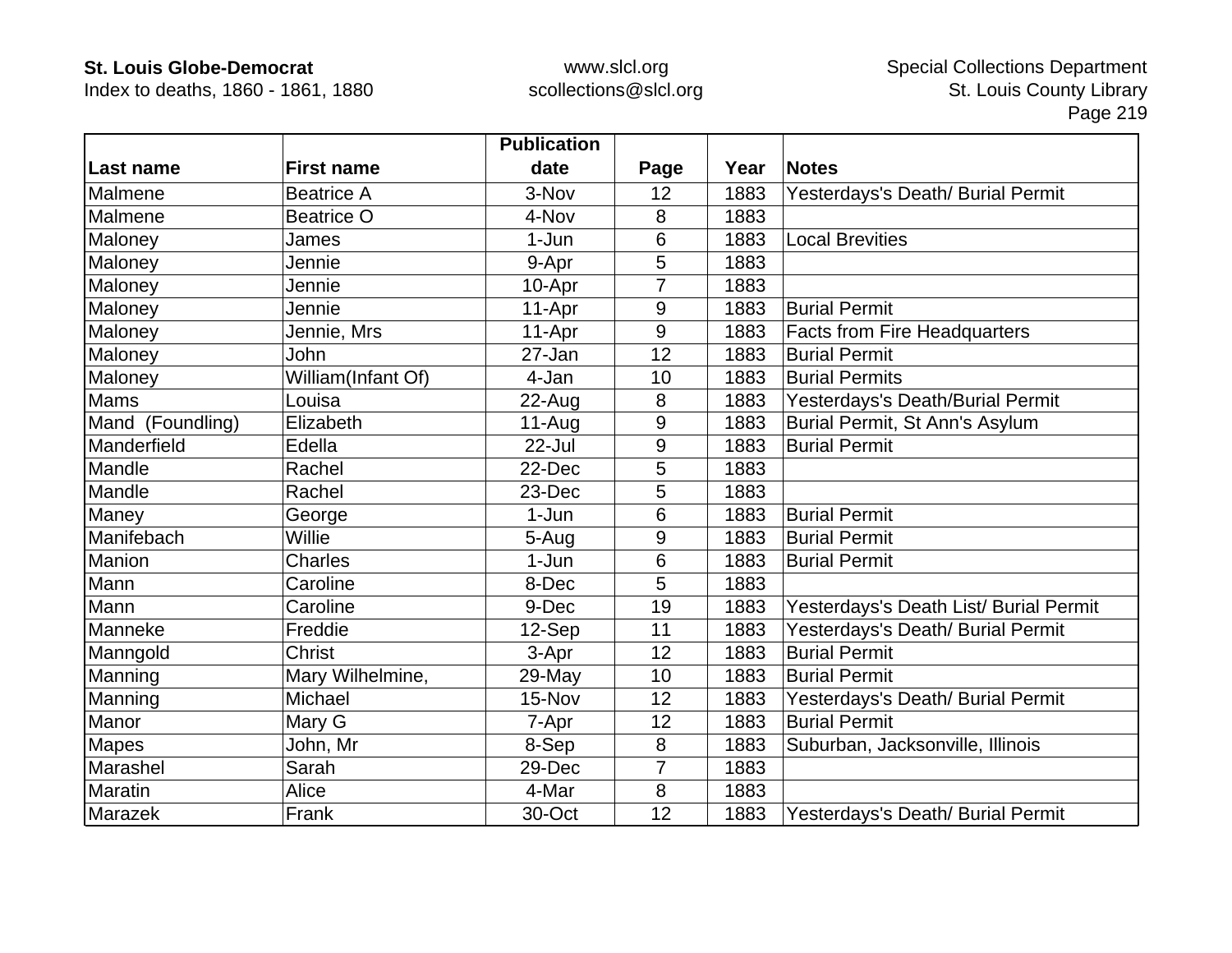Index to deaths, 1860 - 1861, 1880

|                  |                   | <b>Publication</b> |                |      |                                    |
|------------------|-------------------|--------------------|----------------|------|------------------------------------|
| <b>Last name</b> | <b>First name</b> | date               | Page           | Year | <b>Notes</b>                       |
| <b>Marell</b>    | Joseph            | 9-Jan              | 8              | 1883 | <b>Burial Permit</b>               |
| <b>Markees</b>   | Julius            | 16-Mar             | 5              | 1883 |                                    |
| <b>Markees</b>   | Julius            | 17-Mar             | 7              | 1883 |                                    |
| Markham          | Mary              | 9-Sep              | 8              | 1883 |                                    |
| Markman          | <b>Bernard</b>    | 6-Jun              | 11             | 1883 | <b>Burial Permit</b>               |
| Markman          | <b>Bernhard</b>   | 6-Jun              | $\overline{4}$ | 1883 | <b>Local Brevities</b>             |
| <b>Marks</b>     | James A           | 10-May             | 7              | 1883 |                                    |
| <b>Marks</b>     | James A           | 10-May             | $9\,$          | 1883 | <b>Burial Permit</b>               |
| <b>Marks</b>     | Lesser            | 8-Oct              | 5              | 1883 |                                    |
| <b>Marks</b>     | Lesser            | 9-Oct              | $\overline{7}$ | 1883 |                                    |
| <b>Marks</b>     | Losser            | 10-Oct             | 11             | 1883 | Yesterdays's Death/ Burial Permit  |
| <b>Markus</b>    | Julius            | 18-Mar             | 18             | 1883 | <b>Burial Permit</b>               |
| Marlow           | William E         | 28-Jul             | 7              | 1883 |                                    |
| Marlow           | Wm E              | $27 -$ Jul         | 3              | 1883 | <b>Burial Permit</b>               |
| Marmaduke        | D W               | 25-Mar             | 5              | 1883 |                                    |
| Marrigen         | <b>Patrick</b>    | 21-Sep             | $9\,$          | 1883 | Yersterdays's Death/ Burial Permit |
| <b>Mars</b>      | Mamie             | 5-Sep              | $\overline{7}$ | 1883 | Yesterdays's Death/ Burial Permit  |
| Marschal         | Henry             | 5-Aug              | 9              | 1883 | <b>Burial Permit</b>               |
| Marschall        | Andreas           | 30-Jan             | 11             | 1883 | <b>Burial Permit</b>               |
| Marschel         | Ida H A           | 8-Jun              | 10             | 1883 | <b>Burial Permit</b>               |
| Marsden          | <b>Mack</b>       | 1-Sep              | $\overline{5}$ | 1883 | <b>Mack Marsden</b>                |
| Marshall         | Alexander         | 19-Sep             | $\overline{7}$ | 1883 |                                    |
| Marshall         | Alexander         | 20-Sep             | $\overline{7}$ | 1883 |                                    |
| Marshall         | Alexander         | 21-Sep             | 9              | 1883 | Yersterdays's Death/ Burial Permit |
| Marshall         | George C          | 24-Mar             | 9              | 1883 | <b>Burial Permit</b>               |
| Marshall         | Henry             | 4-Aug              | 4              | 1883 | <b>Local Brevities</b>             |
| Marshall         | James             | 18-Feb             | $9\,$          | 1883 | <b>Burial Permit</b>               |
| Marshall         | <b>Thomas</b>     | 3-Mar              | $\overline{7}$ | 1883 |                                    |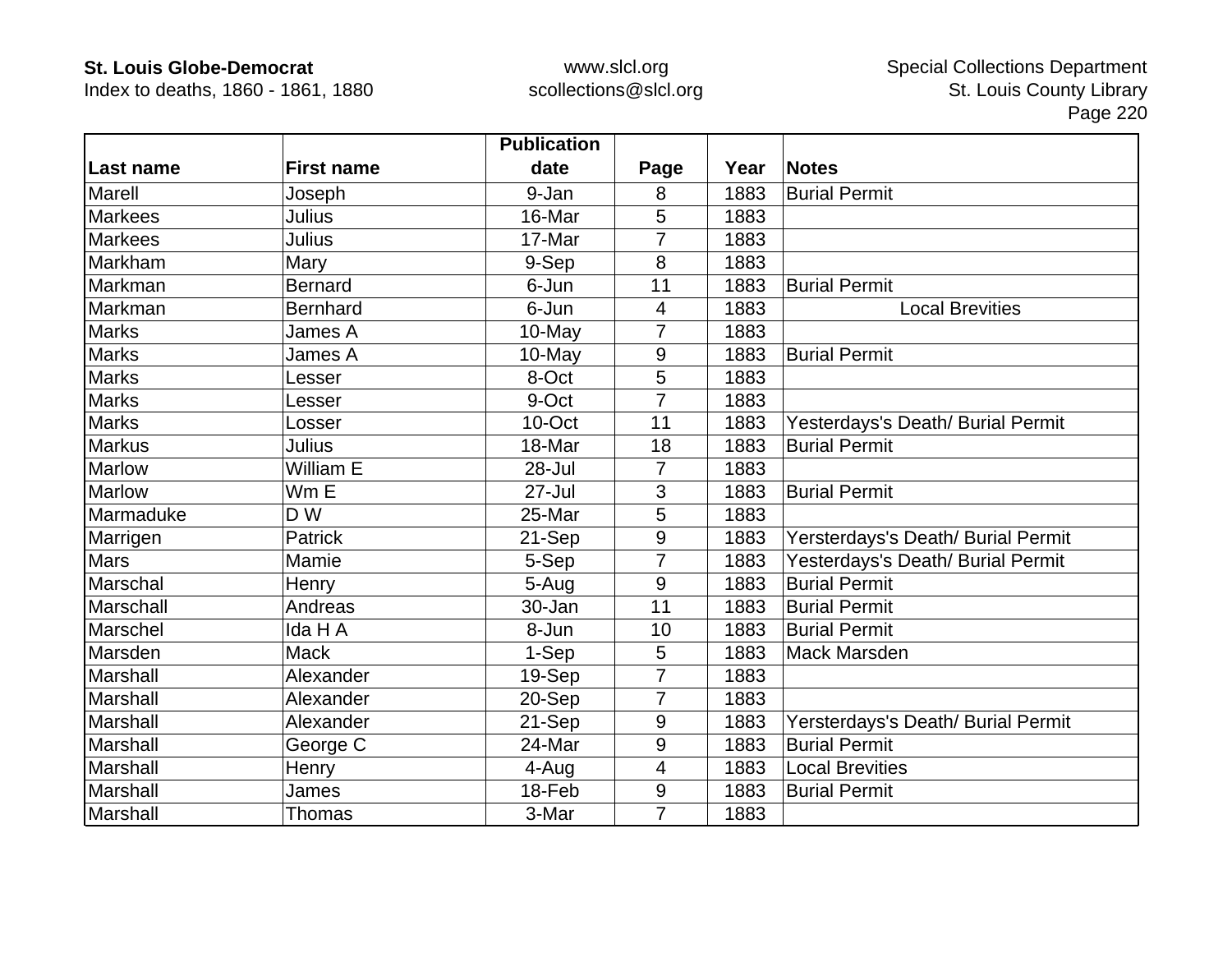Index to deaths, 1860 - 1861, 1880

|           |                     | <b>Publication</b> |                |      |                                        |
|-----------|---------------------|--------------------|----------------|------|----------------------------------------|
| Last name | <b>First name</b>   | date               | Page           | Year | <b>Notes</b>                           |
| Marshel   | Sarah               | 28-Dec             | 5              | 1883 |                                        |
| Marske    | Arthur              | 21-Sep             | 9              | 1883 | Yersterdays's Death/ Burial Permit     |
| Martain   | <b>Charles A</b>    | 5-Aug              | 5              | 1883 |                                        |
| Martin    | Anna                | 9-Nov              | 12             | 1883 | Yesterdays's Death/ Burial Permit      |
| Martin    | Annie               | 8-Nov              | 8              | 1883 | <b>Local Brevities</b>                 |
| Martin    | Bertha L            | 29-Mar             | 12             | 1883 | <b>Burial Permit</b>                   |
| Martin    | <b>Charles</b>      | 9-Dec              | 19             | 1883 | Yesterdays's Death List/ Burial Permit |
| Martin    | Chas A              | 5-Aug              | 9              | 1883 | <b>Burial Permit</b>                   |
| Martin    | Claude              | 18-Dec             | 7              | 1883 |                                        |
| Martin    | Claude              | 19-Dec             | $\overline{7}$ | 1883 |                                        |
| Martin    | D S, Mr             | 10-Mar             | 8              | 1883 | Postal Employee's Sad Death            |
| Martin    | Frank K             | 28-Dec             | $\overline{7}$ | 1883 | Yesterdays's Death List/ Burial Permit |
| Martin    | Henry               | 20-Mar             | 11             | 1883 | <b>Burial Permit</b>                   |
| Martin    | <b>Henry August</b> | 26-Jan             | 10             | 1883 | <b>Burial Permit</b>                   |
| Martin    | John                | 6-Apr              | 3              | 1883 | Suburban, St Louis County              |
| Martin    | John                | 21-Mar             | 5              | 1883 | <b>Burial Permit</b>                   |
| Martin    | Joseph              | 27-Feb             | 11             | 1883 | <b>Burial Permit</b>                   |
| Martin    | Louisa H            | 23-Sep             | 19             | 1883 | Yesterdays's Death/ Burial Permit      |
| Martin    | Lullu               | 21-Mar             | 5              | 1883 | <b>Burial Permit</b>                   |
| Martin    | Mary                | 25-Mar             | 16             | 1883 | <b>Burial Permit</b>                   |
| Martin    | Mary                | 5-Aug              | 5              | 1883 |                                        |
| Martin    | Mary Elizabeth      | 24-Mar             | $\overline{7}$ | 1883 |                                        |
| Martin    | Mary Elizabeth      | 25-Mar             | 5              | 1883 |                                        |
| Martin    | Ronea               | 17-Feb             | 12             | 1883 | East St. Louis                         |
| Martin    | <b>Wm</b>           | 30-Aug             | 8              | 1883 | Yesterdays's Death/ Burial Permit      |
| Martin    | Leo                 | 26-Jul             | 8              | 1883 | <b>Burial Permit</b>                   |
| Martin    | Mary                | 4-Aug              | 7              | 1883 |                                        |
| Marting   | Alvina ML           | 17-Jul             | 8              | 1883 | <b>Burial Permit</b>                   |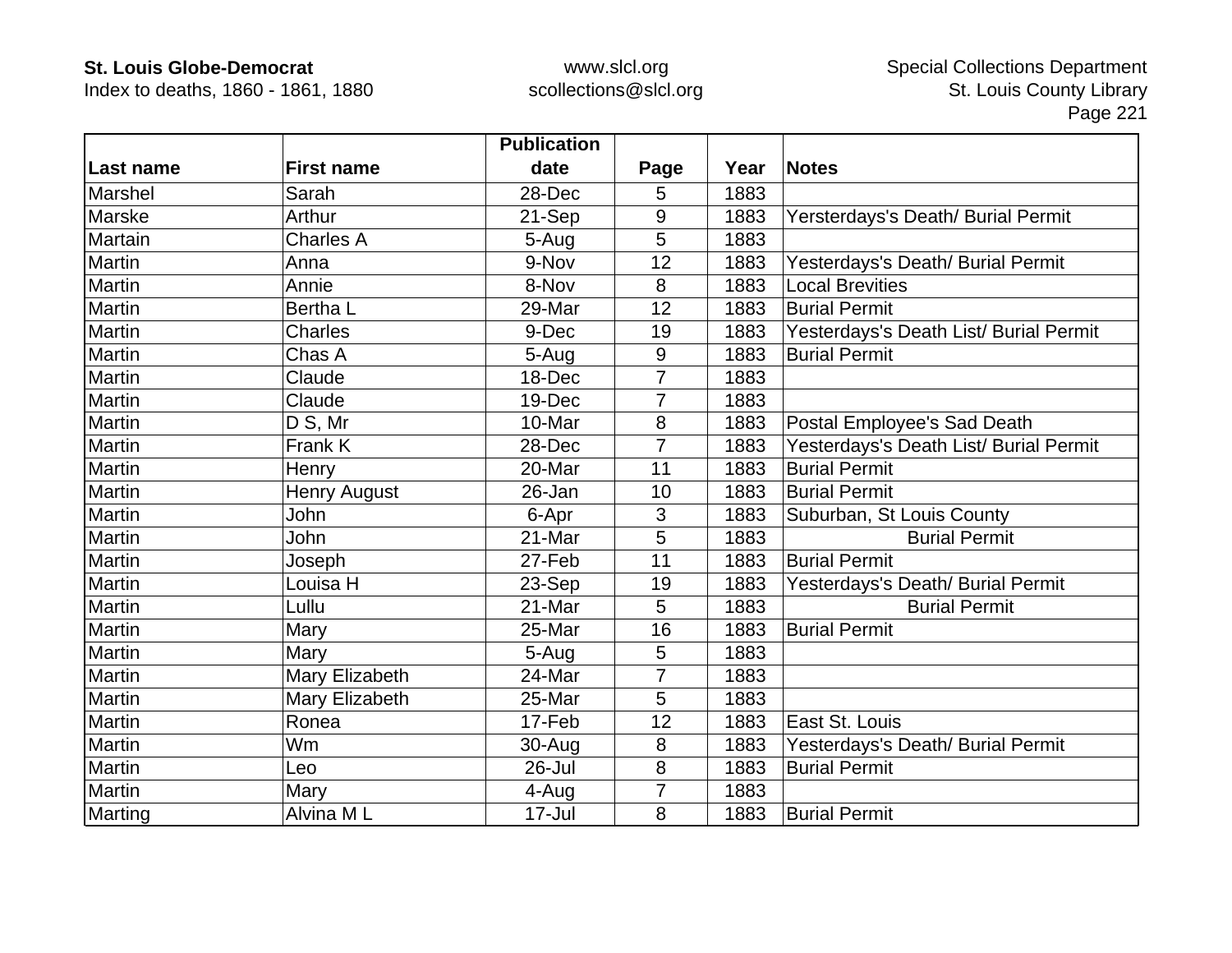Index to deaths, 1860 - 1861, 1880

|                 |                      | <b>Publication</b> |                |      |                                                  |
|-----------------|----------------------|--------------------|----------------|------|--------------------------------------------------|
| Last name       | <b>First name</b>    | date               | Page           | Year | <b>Notes</b>                                     |
| Martley         | Amanda               | 12-Oct             | 11             | 1883 | Yesterdays's Death/ Burial Permit                |
| Mason           | Ira                  | 8-Jul              | 8              | 1883 |                                                  |
| Mason           | Sarah                | $10 -$ Jul         | 7              | 1883 | <b>Burial Permit</b>                             |
| Mason           | Sarah                | 8-Jul              | 8              | 1883 |                                                  |
| Mason           | William              | 21-Apr             | 13             | 1883 | Fatally Hurt In A Quarry                         |
| Massengale      | H W                  | 16-Oct             | $\overline{7}$ | 1883 |                                                  |
| Massengale      | Henry W              | 17-Oct             | 11             | 1883 | Yesterdays's Death/ Burial Permit                |
| Masser          | Ed                   | 20-Jun             | 4              | 1883 | <b>Local Brevities</b>                           |
| Massman         | F W                  | 25-Mar             | 5              | 1883 |                                                  |
| Masson          | William              | 22-Apr             | 16             | 1883 | <b>Burial Permit</b>                             |
| Mast            | <b>Molly</b>         | 26-Jul             | 8              | 1883 | <b>Burial Permit</b>                             |
| <b>Mastow</b>   | John                 | 4-Sep              | 10             | 1883 | <b>Local Brevities</b>                           |
| Mather          | <b>Charles</b>       | $12$ -May          | 9              | 1883 | <b>Burial Permit</b>                             |
| <b>Mathews</b>  | George E             | 18-Aug             | 12             | 1883 | Yesterday's Death/Burial Permit                  |
| <b>Mathews</b>  | Gracy E              | 17-Jun             | 11             | 1883 | <b>Burial Permit</b>                             |
| <b>Mathews</b>  | Mary                 | 20-Apr             | 10             | 1883 | <b>Burial Permit</b>                             |
| <b>Mathias</b>  | John                 | 16-Nov             | 12             | 1883 | Yesterdays's Death/ Burial Permit                |
| <b>Mathias</b>  | Julius               | 17-Apr             | 11             | 1883 | <b>Burial Permit</b>                             |
| <b>Mathues</b>  | Philip               | 13-Jan             | 12             | 1883 | <b>Execution of Philip Mathues at Belleville</b> |
| <b>Mathues</b>  | Phillip              | 22-Dec             | 9              | 1883 | Suburban, Belleville                             |
| Matlock         | Josephine            | 24-Dec             | 8              | 1883 | <b>Coroner's Cases</b>                           |
| <b>Mattes</b>   | John                 | 9-Aug              | 10             | 1883 | <b>Burial Permit</b>                             |
| Matthew         | Nancy                | 26-Sep             | 12             | 1883 | Yesterdays's Death/ Burial Permit                |
| <b>Matthews</b> | <b>Gracie Esther</b> | 16-Jun             | 5              | 1883 |                                                  |
| <b>Matties</b>  | Ernst                | 11-May             | 8              | 1883 | <b>Burial Permit</b>                             |
| <b>Mattox</b>   | George               | 15-Apr             | 6              | 1883 | <b>Local Brevities</b>                           |
| Mauch           | Agnes                | 21-Sep             | 9              | 1883 | Yersterdays's Death/ Burial Permit               |
| Maudsley        | Amelia               | 30-Sep             | 19             | 1883 | Yesterdays's Death/ Burial Permit                |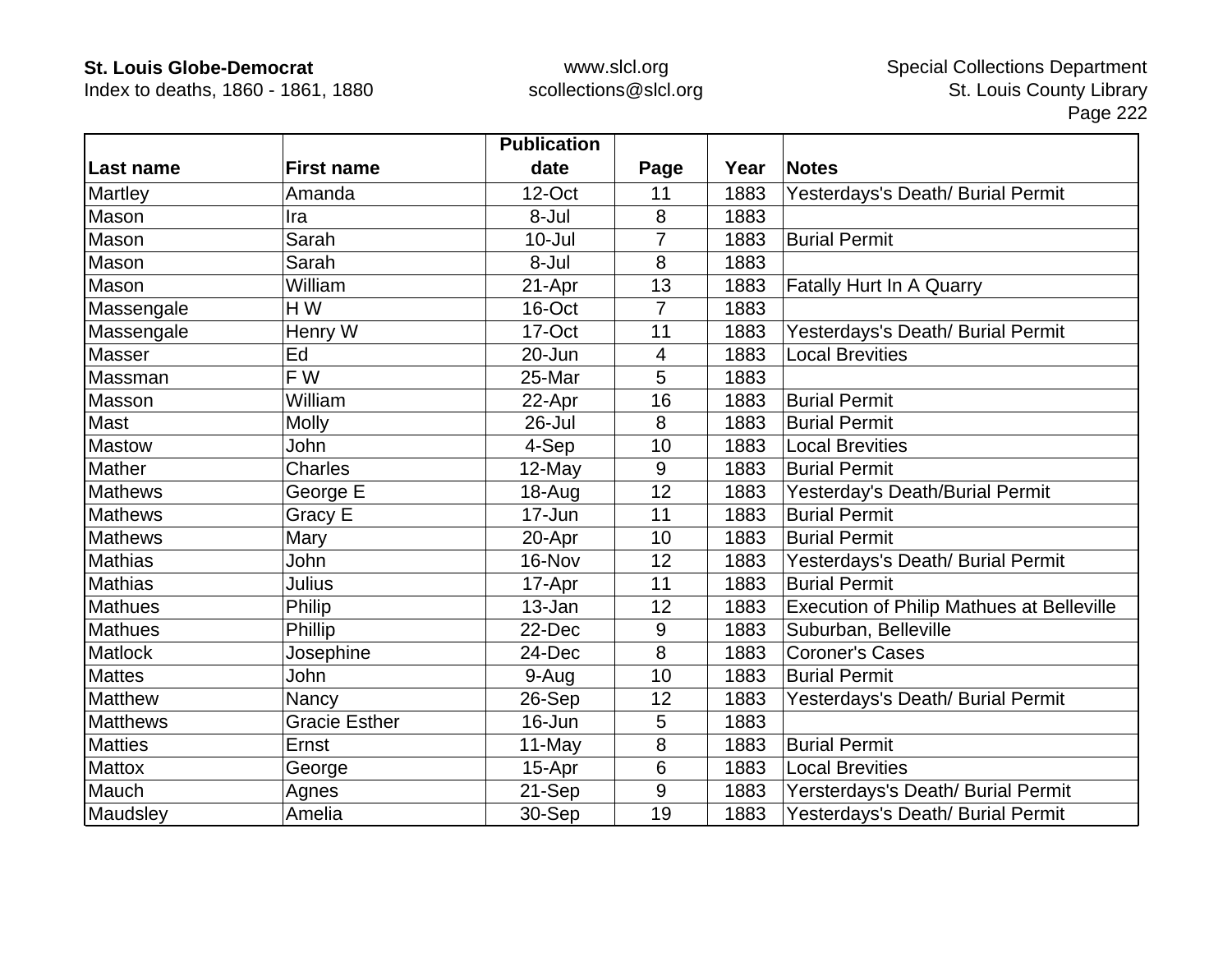Index to deaths, 1860 - 1861, 1880

|                  |                   | <b>Publication</b> |                |      |                                        |
|------------------|-------------------|--------------------|----------------|------|----------------------------------------|
| Last name        | <b>First name</b> | date               | Page           | Year | <b>Notes</b>                           |
| Maul             | George            | 8-May              | 12             | 1883 | <b>Burial Permit</b>                   |
| <b>Maurer</b>    | Ida M             | 1-Sep              | 11             | 1883 | Yesterdays's Death/ Burial Permit      |
| Maurer           | Valentine         | 1-Mar              | 12             | 1883 | <b>Burial Permit</b>                   |
| Maurey           | Josephine Mary    | 16-Sep             | 9              | 1883 | Yesterdays's Death/ Burial Permit      |
| Mauri            | Maria             | 6-Oct              | 14             | 1883 | Yesterdays's Deaths/ Burial Permit     |
| Maurice          | John H            | 31-Dec             | 5              | 1883 |                                        |
|                  | Catherin& Henry   |                    |                |      |                                        |
| Mausehund        | (Triplets)        | 26-Jun             | 12             | 1883 | <b>Triplets</b>                        |
| Maxwell          | Addie             | 30-Dec             | 9              | 1883 | Yesterdays's Death List/ Burial Permit |
| Maxwell          | Addie, Miss       | 30-Dec             | 5              | 1883 |                                        |
| Maxwell          | Mary              | 29-Jul             | 16             | 1883 | <b>Burial Permit</b>                   |
| Maxwell          | Mary F, Mrs       | 28-Jul             | 7              | 1883 |                                        |
| Maxwell          | Mary F, Mrs       | 29-Jul             | 5              | 1883 |                                        |
| May              | J W               | 12-Dec             | 12             | 1883 | Yesterdays's Death List/ Burial Permit |
| Mayer            | Caroline          | 17-Nov             | 9              | 1883 | Yesterdays's Death/ Burial Permit      |
| Mayer            | Caroline C        | 17-Nov             | $\overline{7}$ | 1883 |                                        |
| Mayer            | Caroline C        | 18-Nov             | 8              | 1883 |                                        |
| Mayer            | Catherine         | 11-Jan             | 10             | 1883 | <b>Burial Permit</b>                   |
| Mayer            | John C            | 18-Dec             | 12             | 1883 | Yesterdays's Death List/ Burial Permit |
| Mayer            | Louisa A          | 29-Jun             | 10             | 1883 | <b>Burial Permit</b>                   |
| Maynard          | <b>Bessie</b>     | 25-Sep             | 11             | 1883 | Yesterdays's Death/ Death Permit       |
| Mc Clellan       | Margie A          | 9-Feb              | 5              | 1883 |                                        |
| <b>McAfee</b>    | Amanda            | 7-Mar              | 6              | 1883 | <b>McAfee Murder</b>                   |
| McAfee           | Amanda            | 8-Mar              | 8              | 1883 | <b>Local Brevities</b>                 |
| <b>McAfee</b>    | Amanda            | 10-Mar             | 11             | 1883 | <b>Local Brevities</b>                 |
| McAfee           | Mandy             | 16-Mar             | 10             | 1883 | <b>Burial Permit</b>                   |
| <b>McAlevey</b>  | Hugh              | 29-Nov             | 7              | 1883 |                                        |
| <b>McAlister</b> | Robert            | 28-Jul             | 4              | 1883 | <b>Local Brevities</b>                 |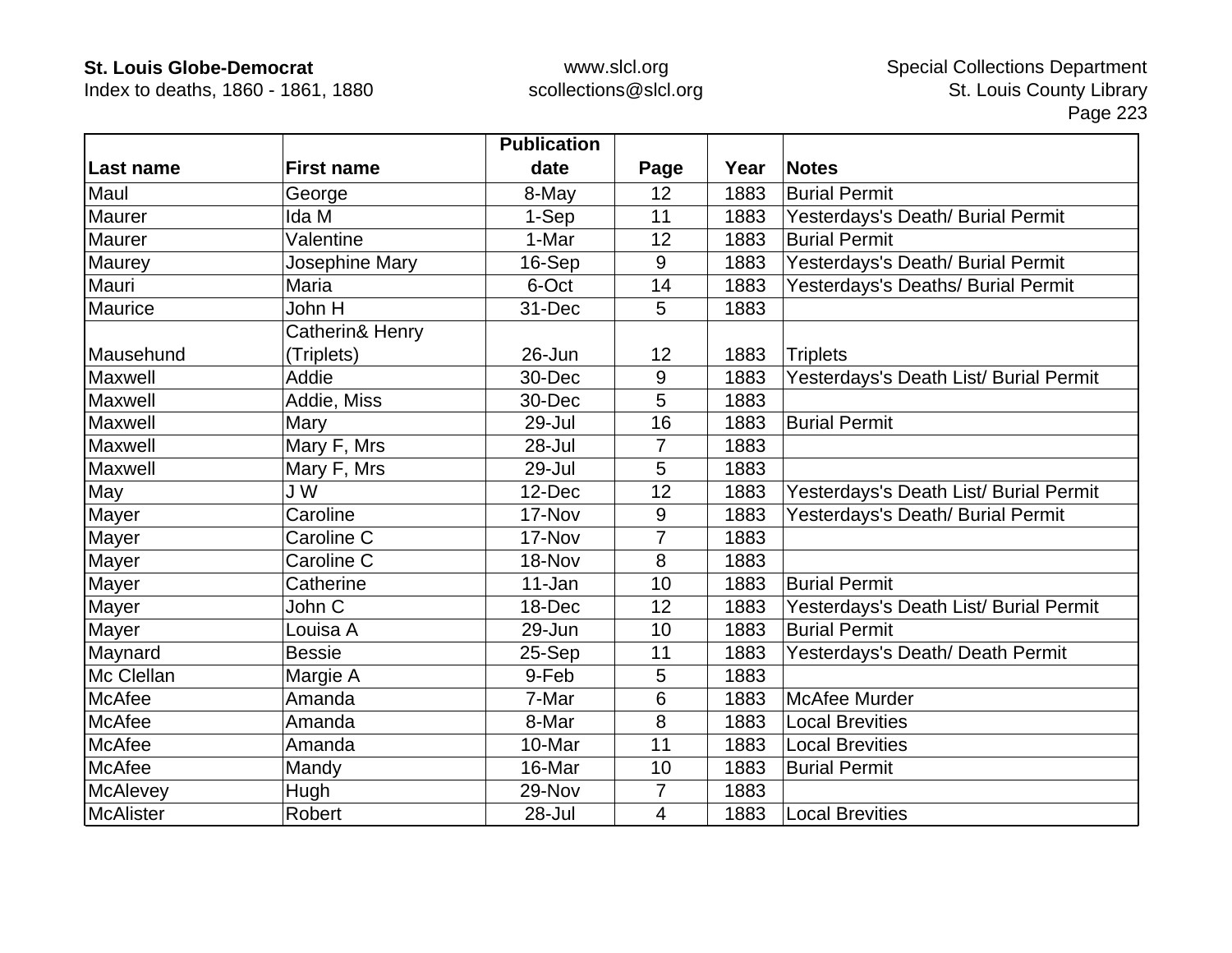Index to deaths, 1860 - 1861, 1880

|                   |                      | <b>Publication</b> |                |      |                                   |
|-------------------|----------------------|--------------------|----------------|------|-----------------------------------|
| Last name         | <b>First name</b>    | date               | Page           | Year | <b>Notes</b>                      |
| <b>McAlister</b>  | <b>Robert</b>        | $28 -$ Jul         | 7              | 1883 |                                   |
| <b>McAlister</b>  | Robert               | 29-Jul             | 5              | 1883 |                                   |
| <b>McAllister</b> | Christiana           | 9-Sep              | 9              | 1883 | Yesterdays's Death/ Burial Permit |
| <b>McAllister</b> | Jennie               | 28-Oct             | 18             | 1883 | Yesterdays's Death/ Burial Permit |
| <b>McAndrew</b>   | Mary                 | 22-May             | $\overline{4}$ | 1883 | <b>Local Brevities</b>            |
| <b>McAndrew</b>   | <b>Mary Margaret</b> | 24-May             | 12             | 1883 | <b>Burial Permit</b>              |
| <b>McAndrews</b>  | Mary Margaret        | 22-May             | 7              | 1883 |                                   |
| <b>McAndrews</b>  | Mary Margaret        | 23-May             | 5              | 1883 | <b>Local Brevities</b>            |
| <b>McAndrews</b>  | Mary Margaret        | 23-May             | 7              | 1883 |                                   |
| <b>McAuliffe</b>  | David                | 9-May              | 12             | 1883 | <b>Burial Permit</b>              |
| <b>McAuliffe</b>  | Michael              | 7-May              | $\overline{2}$ | 1883 | <b>Local Brevities</b>            |
| <b>McAuliffe</b>  | Michael              | 8-May              | 4              | 1883 | <b>Local Brevities</b>            |
| <b>McBarth</b>    | Lizzie               | 6-Apr              | 10             | 1883 | <b>Burial Permit</b>              |
| <b>McBride</b>    | Andrew               | 7-Sep              | 8              | 1883 | Yesterdays's Death/ Burial Permit |
| <b>McBride</b>    | Hannah C             | 21-Apr             | 5              | 1883 |                                   |
| <b>McBride</b>    | Hannah C             | 22-Apr             | 7              | 1883 |                                   |
| <b>McBride</b>    | Hannah C             | 22-Apr             | 16             | 1883 | <b>Burial Permit</b>              |
| <b>McBride</b>    | Katie                | $1-Jun$            | 6              | 1883 | <b>Burial Permit</b>              |
| <b>McBride</b>    | Lizzie               | $14$ -Jun          | 12             | 1883 | <b>Burial Permit</b>              |
| <b>McBride</b>    | Rob                  | $1-Jun$            | 6              | 1883 | <b>Burial Permit</b>              |
| <b>McCabe</b>     | Alice                | 13-Apr             | 10             | 1883 | <b>Burial Permit</b>              |
| <b>McCabe</b>     | Bridget, Mrs         | 24-Dec             | 5              | 1883 |                                   |
| <b>McCabe</b>     | Elizabeth L, Mrs     | $17 -$ Jul         | 5              | 1883 |                                   |
| McCabe            | Elizabeth L, Mrs     | 18-Jul             | 8              | 1883 | <b>Burial Permit</b>              |
| McCabe            | Ellen                | 29-Apr             | 17             | 1883 | <b>Burial Permit</b>              |
| <b>McCabe</b>     | Ellen, Mrs           | 28-Apr             | 5              | 1883 |                                   |
| <b>McCabe</b>     | William              | 17-Oct             | 9              | 1883 | Suburban, Jacksonville, Illinois  |
| McCalahan         | Lizzie               | 8-Jun              | 10             | 1883 | <b>Burial Permit</b>              |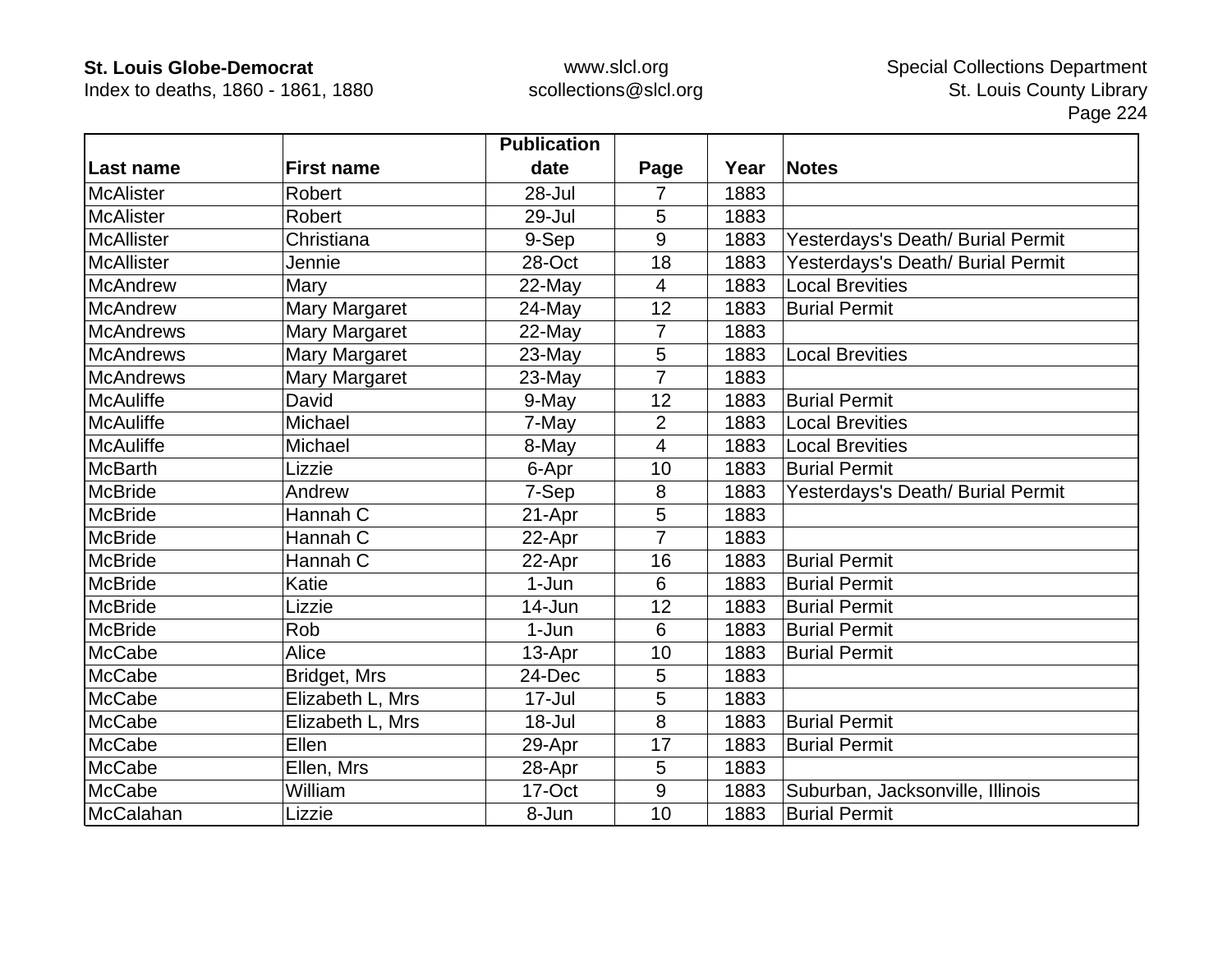Index to deaths, 1860 - 1861, 1880

|                     |                     | <b>Publication</b> |                |      |                                        |
|---------------------|---------------------|--------------------|----------------|------|----------------------------------------|
| Last name           | <b>First name</b>   | date               | Page           | Year | <b>Notes</b>                           |
| <b>McCallister</b>  | Jane                | 28-Oct             | 8              | 1883 |                                        |
| <b>McCalllister</b> | Jane                | 27-Oct             | $\overline{7}$ | 1883 |                                        |
| <b>McCann</b>       | Wm                  | 8-Jun              | 10             | 1883 | <b>Burial Permit</b>                   |
| McCarathy           | Benjamin            | 8-Aug              | 7              | 1883 | <b>Burial Permit</b>                   |
| McCarathy           | Mary C              | 7-Jul              | 5              | 1883 | <b>Burial Permit</b>                   |
| <b>McCarthy</b>     | Annie               | 24-Oct             | 9              | 1883 | Yesterdays's Death/ Burial Permit      |
| <b>McCarthy</b>     | Ellen               | 14-Dec             | 7              | 1883 |                                        |
| <b>McCarthy</b>     | Ellen               | 15-Dec             | 5              | 1883 |                                        |
| <b>McCarthy</b>     | Geo                 | 13-Apr             | 10             | 1883 | <b>Burial Permit</b>                   |
| <b>McCarthy</b>     | George              | 9-Apr              | 10             | 1883 | Geroge McCarthy's Deat                 |
| <b>McCarthy</b>     | John                | 17-May             | 12             | 1883 | <b>Burial Permit</b>                   |
| <b>McCarthy</b>     | John                | 29-May             | 10             | 1883 | <b>Burial Permit</b>                   |
| <b>McCarthy</b>     | <b>John William</b> | 23-Sep             | 8              | 1883 |                                        |
| <b>McCarthy</b>     | Joseph              | 24-Jul             | 5              | 1883 |                                        |
| <b>McCarthy</b>     | Lulu                | 24-Oct             | 9              | 1883 | Yesterdays's Death/ Burial Permit      |
| <b>McCarthy</b>     | Mary E              | 28-Jul             | 9              | 1883 | <b>Burial Permit</b>                   |
| <b>McCarthy</b>     | Michael             | 19-Jun             | 12             | 1883 | <b>Burial Permit</b>                   |
| <b>McCarthy</b>     | Pearl               | $25-Auq$           | 9              | 1883 | Yesterdays's Death/Burial Permit       |
| <b>McCarthy</b>     | Timothy             | 24-Feb             | 7              | 1883 |                                        |
| <b>McCarthy</b>     | Timothy             | 25-Feb             | 8              | 1883 |                                        |
| <b>McCarthy</b>     | Timothy             | 25-Feb             | 11             | 1883 | <b>Burial Permit</b>                   |
| <b>McCarthy</b>     | Timothy             | 23-Dec             | 5              | 1883 |                                        |
| <b>McCartney</b>    | Elizabeth           | 2-Dec              | 17             | 1883 | Yesterdays's Death List/ Burial Permit |
| <b>McCartney</b>    | James               | $10 -$ Jul         | 5              | 1883 |                                        |
| <b>McCartney</b>    | James               | $11 -$ Jul         | 5              | 1883 |                                        |
| <b>McCartney</b>    | James               | $11 -$ Jul         | $\overline{7}$ | 1883 | <b>Burial Permit</b>                   |
| <b>McCartney</b>    | Julia               | 29-Mar             | 12             | 1883 | <b>Burial Permit</b>                   |
| <b>McCarty</b>      | Benjamin            | 8-Aug              | 5              | 1883 |                                        |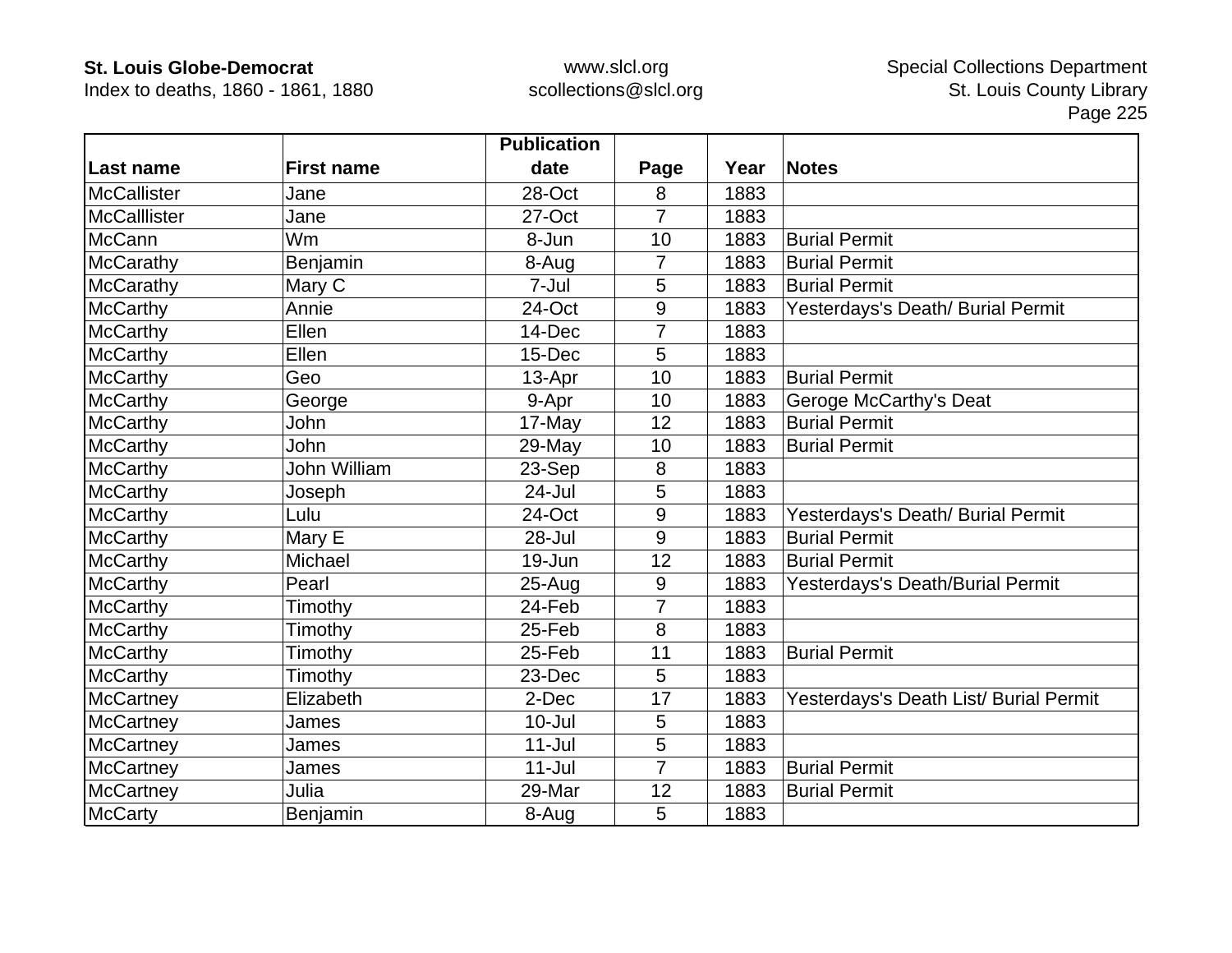Index to deaths, 1860 - 1861, 1880

|                   |                        | <b>Publication</b> |                |      |                                   |
|-------------------|------------------------|--------------------|----------------|------|-----------------------------------|
| Last name         | <b>First name</b>      | date               | Page           | Year | <b>Notes</b>                      |
| <b>McCarty</b>    | Benjamin               | 9-Aug              | 6              | 1883 | <b>Fireman's Funeral</b>          |
| <b>McCarty</b>    | Benjamin A             | 7-Aug              | 5              | 1883 |                                   |
| <b>McCarty</b>    | Benjamin, Mr           | 7-Aug              | 7              | 1883 | Death Of A Fire Veteran           |
| <b>McCarty</b>    | George                 | 12-Apr             | $\overline{7}$ | 1883 |                                   |
| <b>McCarty</b>    | Johanna                | 13-Dec             | 7              | 1883 |                                   |
| <b>McCarty</b>    | Joseph                 | $25 -$ Jul         | 10             | 1883 | <b>Burial Permit</b>              |
| <b>McCarty</b>    | Mary                   | 8-Sep              | 9              | 1883 | Yesterdays's Death/ Burial Permit |
| <b>McCarty</b>    | Mary                   | 2-Oct              | 9              | 1883 | Yesterdays's Death/ Burial Perm   |
| <b>McCarty</b>    | <b>Mattie</b>          | 14-Aug             | 8              | 1883 | Yesterday's Death/Burial Permit   |
| McCaughey         | Francis                | 10-Apr             | $\overline{7}$ | 1883 |                                   |
| <b>McCaughey</b>  | Francis                | 11-Apr             | 7              | 1883 |                                   |
| <b>McCaw</b>      | Luella G               | 16-Sep             | 8              | 1883 |                                   |
| McCawley          | <b>Thomas</b>          | 11-Apr             | 9              | 1883 | <b>Burial Permit</b>              |
| <b>McClellaIn</b> | Maggie                 | 10-Feb             | 7              | 1883 |                                   |
| <b>McClellan</b>  | M A, Mrs               | 10-Feb             | 5              | 1883 | <b>Burial IPermit</b>             |
| McClellan         | Wm M                   | 8-Jul              | 8              | 1883 |                                   |
| McCloskey         | Rosana                 | 7-Aug              | 5              | 1883 |                                   |
| <b>McClosky</b>   | Rosanna                | 8-Aug              | 7              | 1883 | <b>Burial Permit</b>              |
| <b>McCloy</b>     | <b>Belle</b>           | 21-Mar             | 7              | 1883 |                                   |
| <b>McCluskey</b>  | Marly                  | 3-May              | 12             | 1883 | <b>Burial Permit</b>              |
| McCollough        | <b>Bridget</b>         | 25-Jul             | 10             | 1883 | <b>Burial Permit</b>              |
| <b>McComb</b>     | Elizabeth, Mrs         | 23-Nov             | 8              | 1883 | Suburban, Belleville              |
| <b>McConnell</b>  | Sarah A                | $15 -$ Jul         | 9              | 1883 | <b>Burial Permit</b>              |
| McCormaack        | Daniel, Police Officer | 23-Jul             | 5              | 1883 |                                   |
| <b>McCormack</b>  | Daniel                 | 23-Jul             | 3              | 1883 | <b>Daniel M'Cormack</b>           |
| McCormack         | Daniel, Police officer | 24-Jul             | 5              | 1883 |                                   |
| <b>McCormack</b>  | Hannora                | 12-Oct             | 11             | 1883 | Yesterdays's Death/ Burial Permit |
| McCormack         | Hanora                 | 10-Oct             | $\overline{7}$ | 1883 |                                   |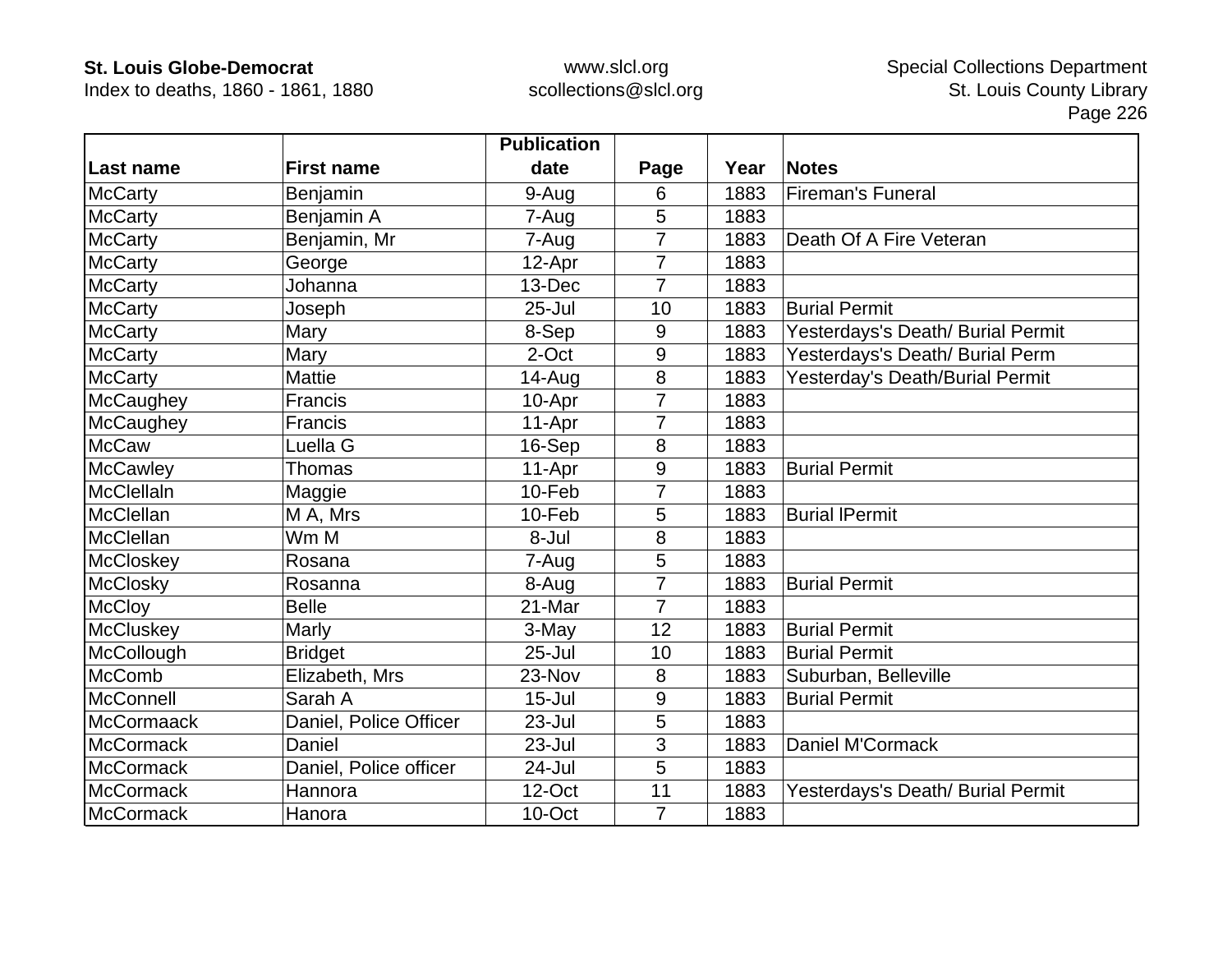Index to deaths, 1860 - 1861, 1880

|                  |                   | <b>Publication</b> |                |      |                                    |
|------------------|-------------------|--------------------|----------------|------|------------------------------------|
| Last name        | <b>First name</b> | date               | Page           | Year | <b>Notes</b>                       |
| <b>McCormack</b> | Hanora            | $11$ -Oct          | 7              | 1883 |                                    |
| <b>McCormack</b> | John              | $13 -$ Jul         | 8              | 1883 | <b>Burial Permit</b>               |
| McCormack        | John              | 9-Aug              | 10             | 1883 | <b>Burial Permit</b>               |
| McCormack        | Julian            | 8-Aug              | 5              | 1883 |                                    |
| <b>McCormack</b> | Michael           | 17-Oct             | 11             | 1883 | Yesterdays's Death/ Burial Permit  |
| <b>McCormick</b> | Alice             | 24-Mar             | 9              | 1883 | <b>Burial Permit</b>               |
| <b>McCormick</b> | Daniel (Officer)  | $25 -$ Jul         | 10             | 1883 | <b>Officer McCormick's Funeral</b> |
| <b>McCormick</b> | James, Mrs        | 7-Apr              | 9              | 1883 | Suburban, Jacksonville, Illinois   |
| <b>McCormick</b> | Michael           | 15-Oct             | 5              | 1883 |                                    |
| <b>McCormick</b> | Michael           | 16-Oct             | 7              | 1883 |                                    |
| <b>McCort</b>    | James             | 5-Jan              | 8              | 1883 | Locomotive Engineer Killed         |
| <b>McCourt</b>   | James             | 5-Jan              | 7              | 1883 |                                    |
| <b>McCourt</b>   | James             | 6-Jan              | 7              | 1883 |                                    |
| <b>McCourt</b>   | James             | 7-Jan              | 5              | 1883 | <b>Funeral Notice</b>              |
| <b>McCourt</b>   | James             | 8-Jan              | 8              | 1883 | <b>Engineer M'Court's Death</b>    |
| <b>McCourt</b>   | James             | 9-Jan              | 8              | 1883 | <b>Burial Permit</b>               |
| <b>McCourt</b>   | James             | 28-Jan             | 9              | 1883 | <b>Civil Courts</b>                |
| <b>McCoy</b>     | Eugene            | 12-Apr             | $\overline{7}$ | 1883 |                                    |
| <b>McCoy</b>     | Eugene            | 13-Apr             | 10             | 1883 | <b>Burial Permit</b>               |
| <b>McCrann</b>   | Roger             | 18-Sep             | 12             | 1883 | Yesterdays's Dearh/Burial Permit   |
| <b>McCrary</b>   | Chas              | 19-Apr             | 12             | 1883 | <b>Burial Permit</b>               |
| <b>McCree</b>    | John              | 29-Jul             | 16             | 1883 | <b>Burial Permit</b>               |
| <b>McCulloh</b>  | Elizabeth W       | 16-Oct             | 7              | 1883 |                                    |
| <b>McCulloh</b>  | Octavia L         | 12-Jan             | 5              | 1883 |                                    |
| McCullough       | <b>Belle</b>      | 29-Apr             | 17             | 1883 | <b>Burial Permit</b>               |
| McCullough       | John Chauncey     | 18-Dec             | 7              | 1883 |                                    |
| McCullough       | Thomas, Mrs       | $25 -$ Jul         | 5              | 1883 |                                    |
| McCune           | Ellen             | 29-Aug             | 8              | 1883 | Yesterdays's Death/Burial Permit   |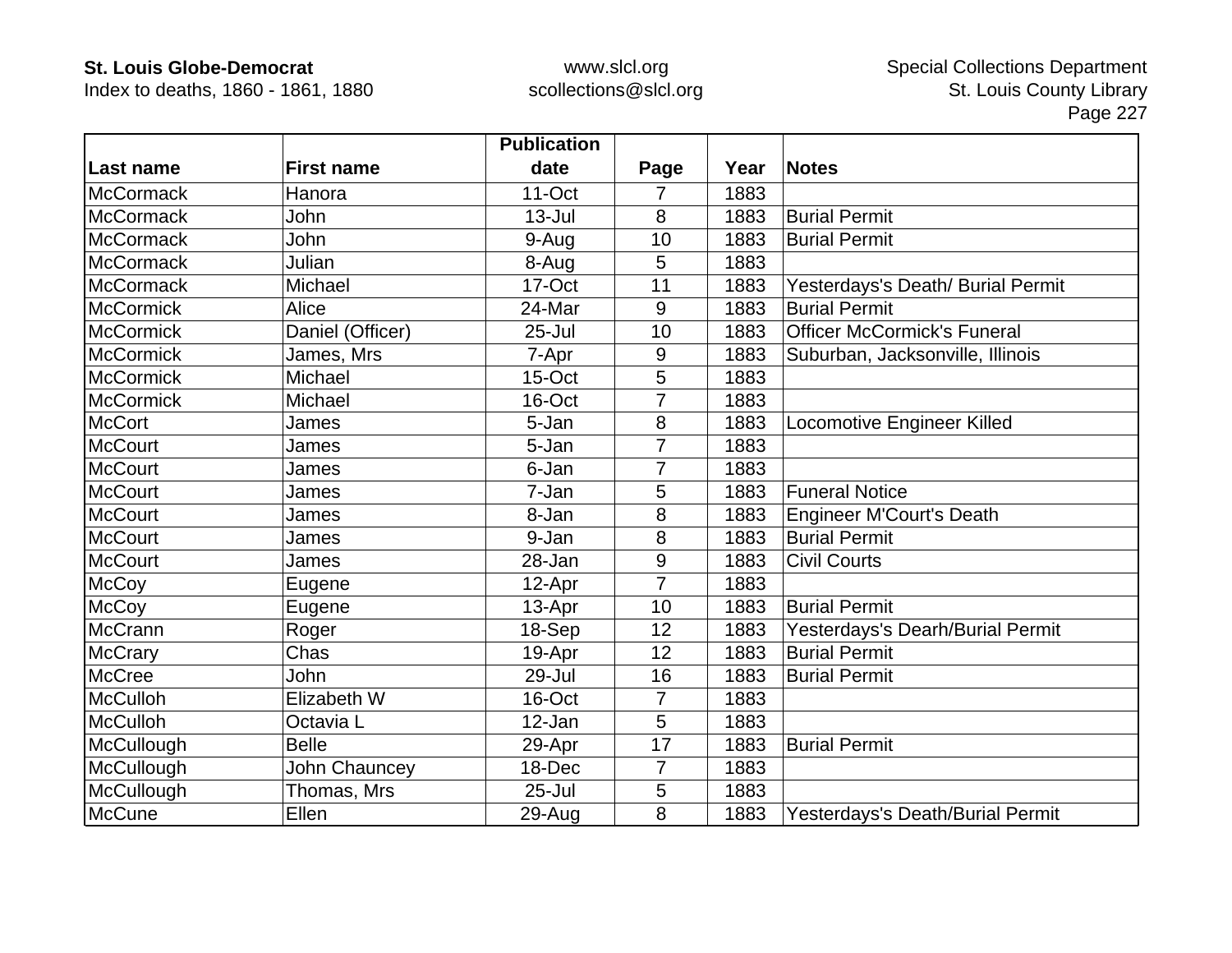Index to deaths, 1860 - 1861, 1880

|                  |                      | <b>Publication</b> |                 |      |                                      |
|------------------|----------------------|--------------------|-----------------|------|--------------------------------------|
| Last name        | <b>First name</b>    | date               | Page            | Year | <b>Notes</b>                         |
| <b>McCune</b>    | Ellen, Mrs           | 28-Aug             | 5               | 1883 |                                      |
| McDavid          | Isaac                | 7-Jul              | 5               | 1883 | <b>Burial Permit</b>                 |
| <b>McDermott</b> | Henry                | 18-Jan             | 12              | 1883 | <b>Burial Permit</b>                 |
| <b>McDermott</b> | Hugh William         | 15-May             | $\overline{7}$  | 1883 |                                      |
| <b>McDermott</b> | Hugh William         | 16-May             | 12              | 1883 | <b>Burial Permit</b>                 |
| <b>McDermott</b> | James R              | 25-May             | 10              | 1883 | <b>Burial Permit</b>                 |
| <b>McDermott</b> | <b>James Richard</b> | 24-May             | $\overline{7}$  | 1883 |                                      |
| <b>McDermott</b> | John                 | 8-Nov              | 12              | 1883 | Yesterdays's Death/ Burial Permit    |
| <b>McDermott</b> | Michael              | 24-Sep             | $5\phantom{.0}$ | 1883 |                                      |
| <b>McDermott</b> | Michael              | 26-Sep             | 12              | 1883 | Yesterdays's Death/ Burial Permit    |
| <b>McDermott</b> | Michael              | 25-Sep             | 7               | 1883 |                                      |
| <b>McDermott</b> | Thomas               | 7-Sep              | 8               | 1883 | Yesterdays's Death/ Burial Permit    |
| <b>McDermott</b> | Wm                   | 5-Aug              | 9               | 1883 | <b>Burial Permit</b>                 |
| <b>McDevitt</b>  | Ann                  | 10-Apr             | 11              | 1883 | <b>Burial Permit</b>                 |
| McDonal          | <b>Blanche</b>       | 30-Jan             | 11              | 1883 | <b>Burial Permit</b>                 |
| McDonald         | Dabney               | 17-Apr             | 11              | 1883 | <b>Burial Permit</b>                 |
| McDonald         | Elizabeth            | 26-Apr             | 12              | 1883 | <b>Burial Permit</b>                 |
| McDonald         | Elizabeth            | 18-Oct             | 12              | 1883 | Yesterdays's Death/ Burial Permit    |
| McDonald         | Elllen               | 17-Oct             | 7               | 1883 |                                      |
| McDonald         | James                | 3-Apr              | 12              | 1883 | <b>Burial Permit</b>                 |
| McDonald         | James A              | 19-Apr             | 12              | 1883 | <b>Burial Permit</b>                 |
| McDonald         | <b>James Arthur</b>  | 18-Apr             | $\overline{7}$  | 1883 |                                      |
| McDonald         | <b>James Arthur</b>  | 18-Apr             | 8               | 1883 | <b>Local Brevities</b>               |
| McDonald         | James M              | 2-Apr              | 5               | 1883 |                                      |
| McDonald         | Julia S              | 8-Jul              | $\overline{2}$  | 1883 | Death's Doings, Mrs Julia S McDonald |
| McDonald         | Lotta L              | 22-Sep             | 9               | 1883 | Yesterdays's Death/ Burial Permit    |
| McDonald         | Lottie Lee           | 20-Sep             | 7               | 1883 |                                      |
| McDonald         | Lottie Lee           | 21-Sep             | $\overline{7}$  | 1883 |                                      |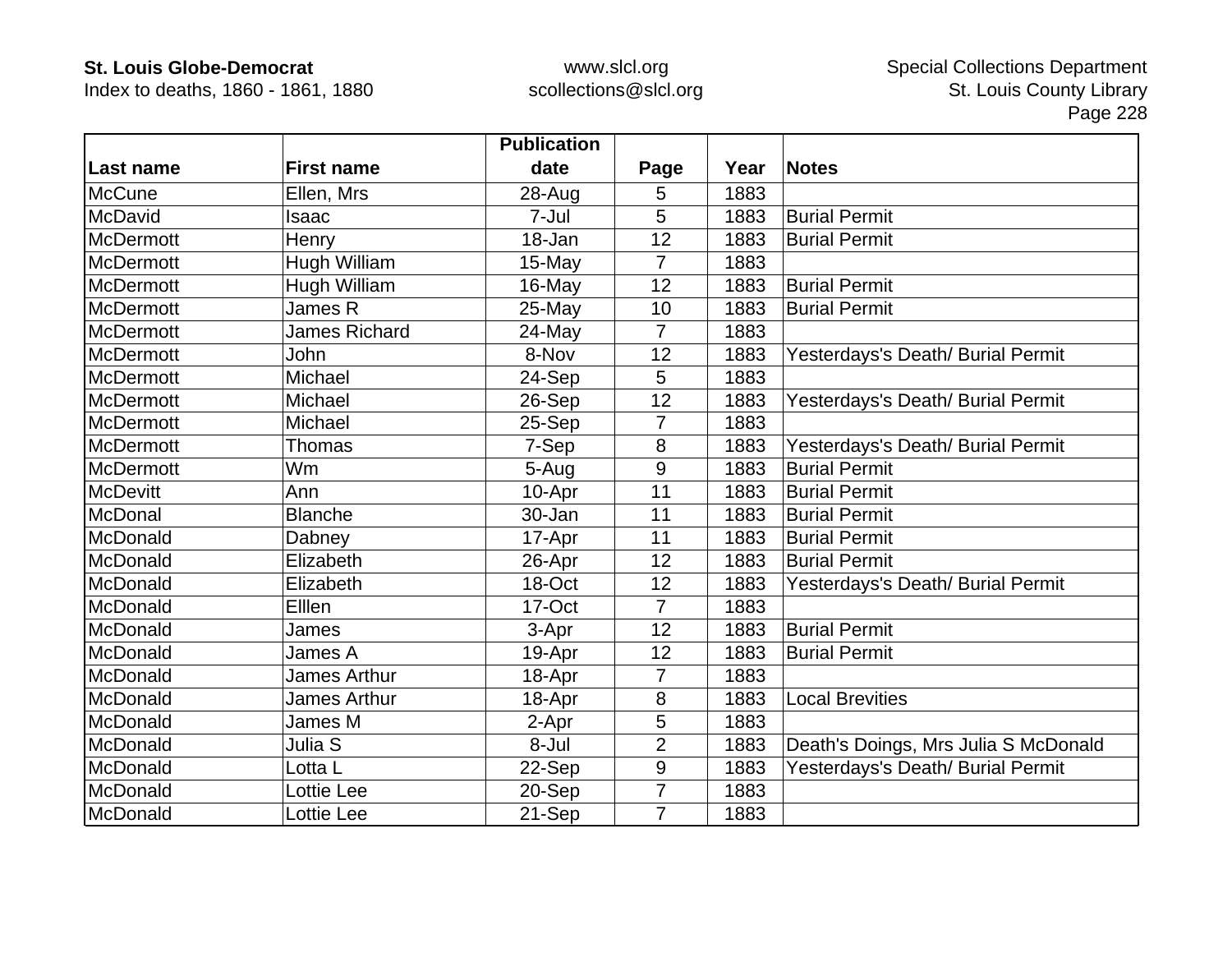Index to deaths, 1860 - 1861, 1880

|                  |                    | <b>Publication</b> |                |      |                                        |
|------------------|--------------------|--------------------|----------------|------|----------------------------------------|
| Last name        | <b>First name</b>  | date               | Page           | Year | <b>Notes</b>                           |
| McDonald         | Louis A, Mr        | 27-Jun             | 9              | 1883 | Suburban, Jacksonville, Illinois       |
| McDonald         | Michael            | $23 -$ Jul         | $\overline{2}$ | 1883 | <b>Local Brevities</b>                 |
| McDonald         | Michael            | 24-Jul             | 6              | 1883 | <b>Local Brevities</b>                 |
| McDonald         | Michael            | $25 -$ Jul         | 10             | 1883 | <b>Burial Permit</b>                   |
| McDonald         | <b>Patrick</b>     | 13-Dec             | 7              | 1883 |                                        |
| McDonald         | <b>Patrick</b>     | 14-Dec             | 7              | 1883 |                                        |
| McDonald         | Patrick            | 14-Dec             | 9              | 1883 | <b>Coroner's Cases</b>                 |
| McDonald         | <b>Patrick</b>     | 14-Dec             | 12             | 1883 | Yesterdays's Death List/ Burial Permit |
| McDonald         | <b>Patrick</b>     | 16-Dec             | 15             | 1883 | <b>McDonald Obsequies</b>              |
| McDonald         | Rosanna            | 2-Sep              | 5              | 1883 |                                        |
| McDonald         | Rosanna            | 2-Sep              | 11             | 1883 | Yesterdays's Death/ Burial Permit      |
| McDonald         | Rosanna            | 3-Sep              | 5              | 1883 |                                        |
| McDonnell        | James              | 17-Apr             | 8              | 1883 | <b>James McConnell's Death</b>         |
| McDonough        | James              | 28-Feb             | 6              | 1883 | <b>Burial Permit</b>                   |
| McDonough        | John R             | 21-Jan             | 5              | 1883 |                                        |
| McDonough        | <b>Patrick</b>     | 19-Sep             | 7              | 1883 | Yesterdays's Deaths/ Burial Permit     |
| McDonough        | <b>Patrick B</b>   | 18-Sep             | 7              | 1883 |                                        |
| McDougal         | Anna               | 15-Dec             | 10             | 1883 | Yesterdays's Death List/ Burial Permit |
| <b>McEntire</b>  | J B, Mrs           | 7-May              | 5              | 1883 |                                        |
| <b>McEntire</b>  | J B, Mrs           | 8-May              | $\overline{7}$ | 1883 |                                        |
| <b>McEntire</b>  | J B, Mrs           | 8-May              | 12             | 1883 | <b>Burial Permit</b>                   |
| McEvoy           | Ellen              | 27-May             | 17             | 1883 | <b>Burial Permit</b>                   |
| <b>McFarland</b> | Hugh               | 2-Feb              | 10             | 1883 | <b>Burial Permit</b>                   |
| McFarland        | Hugh               | 1-Feb              | 7              | 1883 |                                        |
| <b>McFarland</b> | <b>Hugh Roquet</b> | 1-Feb              | 3              | 1883 | Local in Brief                         |
| <b>McFaul</b>    | Fannie C           | 4-Aug              | $\overline{7}$ | 1883 |                                        |
| <b>McFaul</b>    | Mary F             | 4-Aug              | 12             | 1883 | <b>Burial Permit</b>                   |
| McGaough         | Catherine, Mrs     | 16-Sep             | 8              | 1883 |                                        |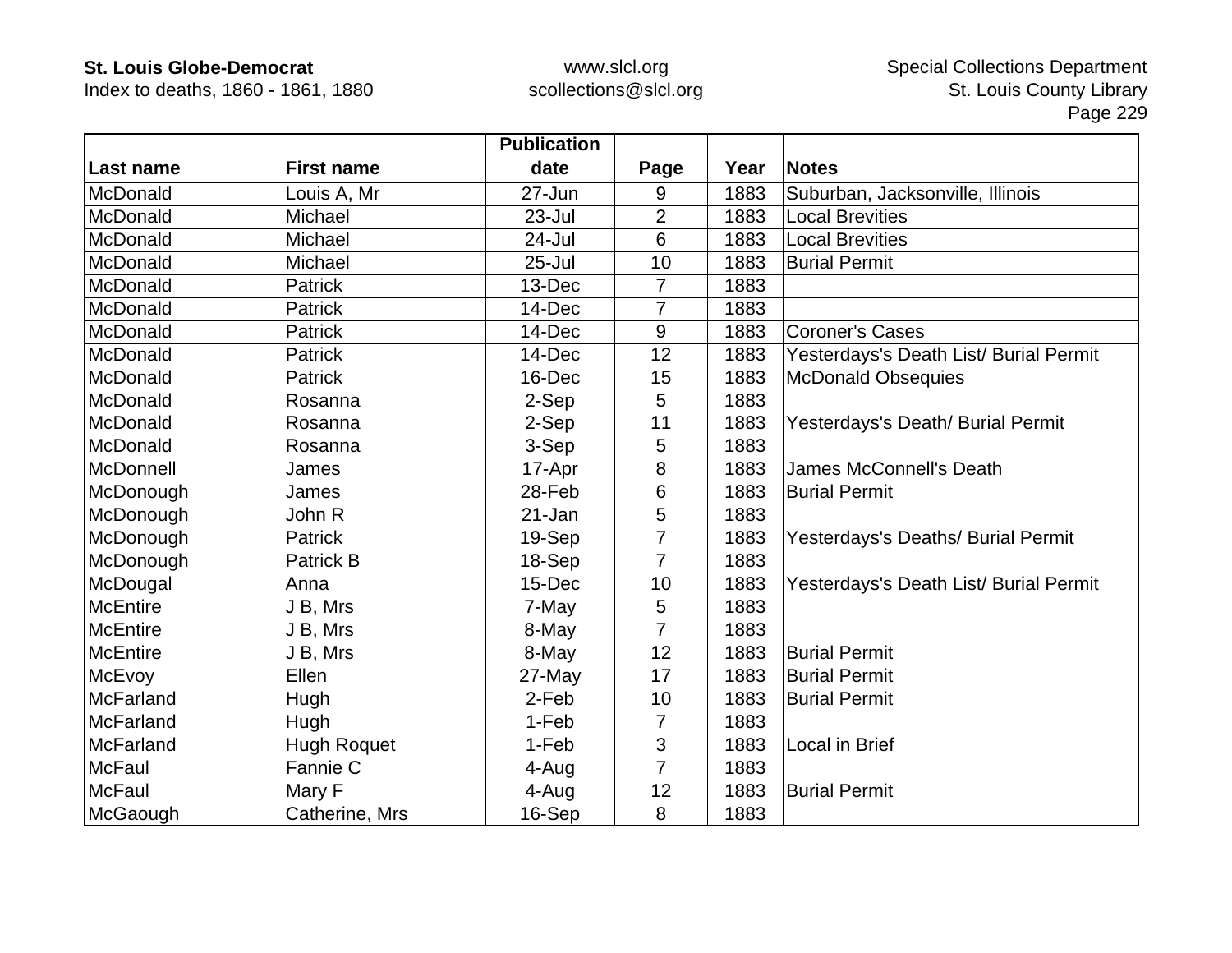Index to deaths, 1860 - 1861, 1880

|                  |                         | <b>Publication</b> |                  |      |                                        |
|------------------|-------------------------|--------------------|------------------|------|----------------------------------------|
| <b>Last name</b> | <b>First name</b>       | date               | Page             | Year | <b>Notes</b>                           |
| <b>McGarry</b>   | Eliza                   | 25-Nov             | 20               | 1883 | Yesterdays's Death List/ Burial Permit |
| <b>McGarry</b>   | Eliza, Mrs              | 24-Nov             | 12               | 1883 | <b>Coroner's Cases</b>                 |
| <b>McGeary</b>   | <b>Nellie</b>           | $15-Aug$           | 10               | 1883 | Yesterday's Death/Burial Permit        |
| McGee            | <b>Mollie</b>           | 29-Jul             | 16               | 1883 | <b>Burial Permit</b>                   |
| <b>McGinley</b>  | Mary L                  | $15-Aug$           | 10               | 1883 | Yesterday's Death/Burial Permit        |
| <b>McGinness</b> | Sallie                  | 13-Jan             | 12               | 1883 | <b>Burial Permits</b>                  |
| <b>McGinnis</b>  |                         | 2-Sep              | 11               | 1883 | Yesterdays's Death/ Burial Permit      |
| <b>McGirk</b>    | Alfred                  | 5-Nov              | 10               | 1883 | <b>Coroner's Cases</b>                 |
| <b>McGirk</b>    | Alfred                  | 6-Nov              | 11               | 1883 | Yesterdays's Death/ Burial Permit      |
| <b>McGirk</b>    | Mary J, Mrs (Infant Of) | 6-Nov              | 11               | 1883 | Suburban, Carondelet                   |
| <b>McGirk</b>    | Susan A                 | 5-Aug              | 9                | 1883 | <b>Burial Permit</b>                   |
| <b>McGirk</b>    | William                 | 9-Sep              | $\mathsf 9$      | 1883 | Yesterdays's Death/ Burial Permit      |
| McGlaughlin      | Wm                      | 18-Oct             | $\overline{7}$   | 1883 |                                        |
| McGlaughlin      | Wm                      | 19-Oct             | $\overline{7}$   | 1883 |                                        |
| McGlaughlin      | Wm                      | 20-Oct             | 7                | 1883 |                                        |
| <b>McGlynn</b>   | <b>Barney</b>           | 22-Sep             | $\boldsymbol{9}$ | 1883 | Yesterdays's Death/ Burial Permit      |
| McGonigal        | Mamie                   | 13-Dec             | 8                | 1883 | <b>Local Brevities</b>                 |
| <b>McGory</b>    | <b>Bridget</b>          | 2-Jun              | 10               | 1883 | <b>Burial Permit</b>                   |
| <b>McGould</b>   | Martha                  | 5-Jun              | 4                | 1883 | <b>Burial Permit</b>                   |
| McGovern         | John                    | 8-Nov              | 12               | 1883 | Yesterdays's Death/ Burial Permit      |
| McGowan          | Michael                 | 11-Dec             | 10               | 1883 | Suburban, Carondelet                   |
| McGowan          | Michael                 | 13-Dec             | 8                | 1883 | Yesterdays's Death List/ Burial Permit |
| McGowan          | Michael                 | 14-Dec             | 10               | 1883 | Suburban, Carondelet                   |
| McGowan          | Michael                 | 12-Dec             | 12               | 1883 | <b>Coroner's Cases</b>                 |
| <b>McGrade</b>   | Thomas                  | 4-Mar              | 11               | 1883 | <b>Burial Permit</b>                   |
| <b>McGrath</b>   | Ellen                   | 31-Jan             | 7                | 1883 | <b>Burial Permit</b>                   |
| <b>McGrath</b>   | Ellen D                 | 31-Jan             | 4                | 1883 |                                        |
| McGrath          | Elllen                  | 30-Jan             | $\overline{7}$   | 1883 |                                        |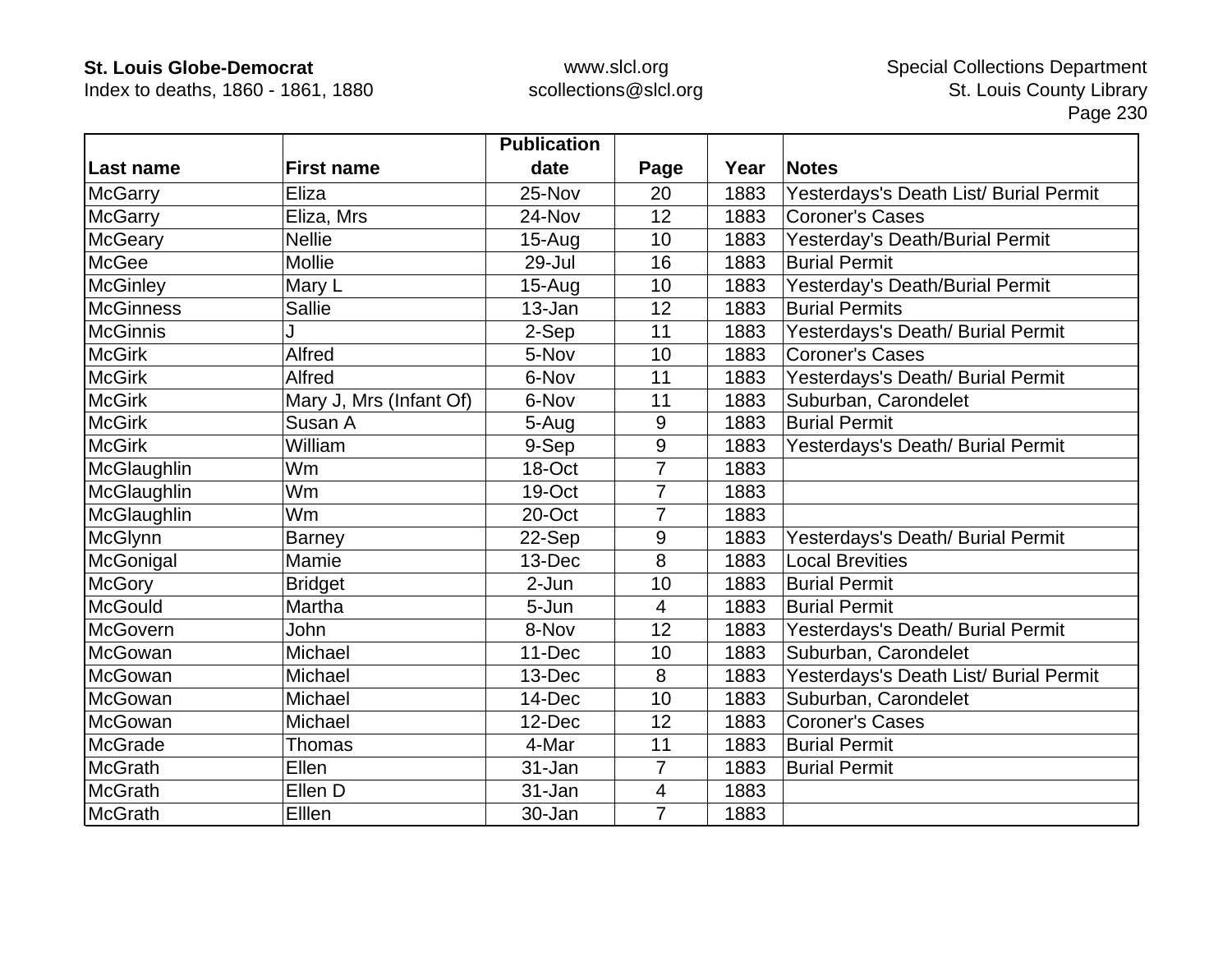Index to deaths, 1860 - 1861, 1880

|                  |                    | <b>Publication</b> |                |      |                                        |
|------------------|--------------------|--------------------|----------------|------|----------------------------------------|
| <b>Last name</b> | <b>First name</b>  | date               | Page           | Year | <b>Notes</b>                           |
| <b>McGrath</b>   | <b>Francis</b>     | 16-Jan             | 10             | 1883 | <b>Burial Permit</b>                   |
| <b>McGrath</b>   | Joseph             | 28-Sep             | 10             | 1883 | Yesterdays's Death/ Burial Permit      |
| <b>McGrath</b>   | Joseph P           | 28-Sep             | 7              | 1883 |                                        |
| <b>McGrath</b>   | Mary               | 8-Jul              | 11             | 1883 | <b>Burial Permit</b>                   |
| <b>McGrath</b>   | Mary               | 20-Sep             | $\overline{7}$ | 1883 |                                        |
| <b>McGrath</b>   | Mary               | 21-Sep             | $\overline{7}$ | 1883 |                                        |
| <b>McGrath</b>   | Mary               | 21-Sep             | 9              | 1883 | Yersterdays's Death/ Burial Permit     |
| <b>McGrath</b>   | Michael J          | 7-Jul              | 5              | 1883 | <b>Burial Permit</b>                   |
| <b>McGrath</b>   | <b>Nellie</b>      | 12-Jul             | 8              | 1883 | <b>Burial Permit</b>                   |
| <b>McGrath</b>   | <b>Nicholas</b>    | 26-May             | 9              | 1883 | <b>Burial Permit</b>                   |
| <b>McGrath</b>   | <b>Patrick</b>     | 19-Sep             | 7              | 1883 |                                        |
| <b>McGraw</b>    | Mary Ann           | 25-Dec             | 7              | 1883 |                                        |
| <b>McGraw</b>    | Mary Ann, Mrs      | 26-Dec             | 5              | 1883 |                                        |
| McGregor         | Daughter of Thomas | 13-Feb             | 4              | 1883 | Captured in This City                  |
| McGregor         | Thomas             | 13-Feb             | 4              | 1883 | Captured in This City                  |
| McGrogan         | John               | 13-Feb             | 9              | 1883 | <b>Burial Permit</b>                   |
| <b>McGrory</b>   | <b>Bridget</b>     | 31-May             | 7              | 1883 |                                        |
| <b>McGrory</b>   | <b>Bridget</b>     | $1-Jun$            | 5              | 1883 |                                        |
| <b>McGuirk</b>   | Mary Ann           | $21 - Jun$         | $\overline{7}$ | 1883 |                                        |
| <b>McGuirk</b>   | Mary Ann           | $21 - Jun$         | 12             | 1883 | <b>Burial Permit</b>                   |
| <b>McGuirk</b>   | Michael            | 28-Jul             | 9              | 1883 | <b>Burial Permit</b>                   |
| McGunnagle       | Mary               | 14-Dec             | 12             | 1883 | Yesterdays's Death List/ Burial Permit |
| McGunnegle       | Mary Shaw          | 25-Dec             | $\overline{7}$ | 1883 |                                        |
| McGuren          | Ed                 | 3-May              | 12             | 1883 | <b>Burial Permit</b>                   |
| McHale           | Michael            | 26-Mar             | 5              | 1883 |                                        |
| <b>McHale</b>    | Michael            | 27-Mar             | $\overline{7}$ | 1883 |                                        |
| McHale           | Michael            | 28-Mar             | 12             | 1883 | <b>Burial Permit</b>                   |
| McHale           | Sarah              | 16-Aug             | 8              | 1883 | Yesterday's Death/Burial Permit        |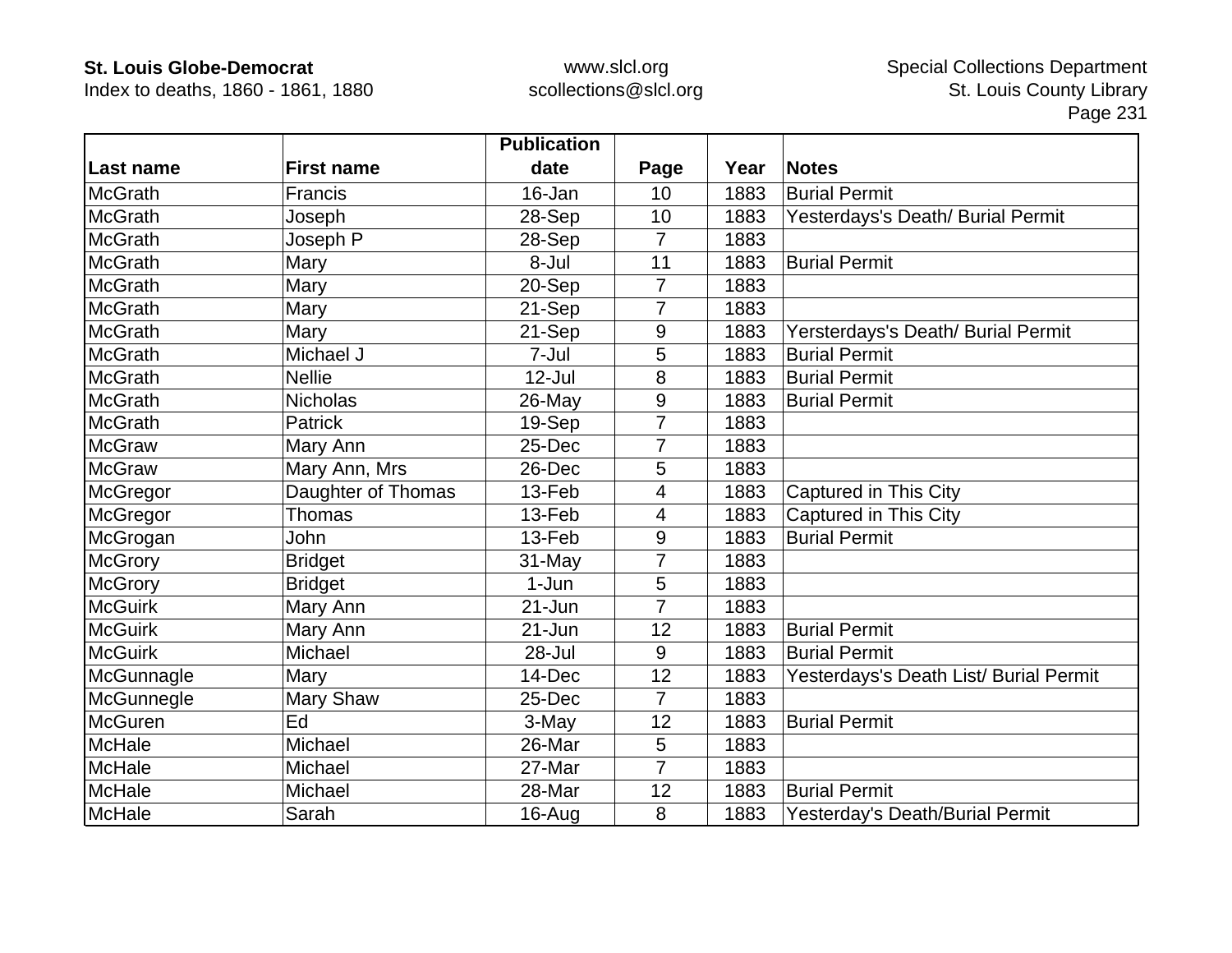Index to deaths, 1860 - 1861, 1880

|                 |                     | <b>Publication</b> |                  |      |                                        |
|-----------------|---------------------|--------------------|------------------|------|----------------------------------------|
| Last name       | <b>First name</b>   | date               | Page             | Year | <b>Notes</b>                           |
| <b>McHenry</b>  | Eunice E            | 4-Mar              | 11               | 1883 | <b>Burial Permit</b>                   |
| <b>McHenry</b>  | <b>Eunice Eads</b>  | 3-Mar              | $\overline{7}$   | 1883 |                                        |
| <b>McIntire</b> | <b>Mrs</b>          | 27-Mar             | 8                | 1883 | <b>Burial Permit</b>                   |
| McIntosh        | Wm B                | 20-Mar             | 11               | 1883 | <b>Burial Permit</b>                   |
| McIntyre        | John                | 8-Sep              | 9                | 1883 | Yesterdays's Death/ Burial Permit      |
| McIntyre        | <b>Mrs</b>          | 18-Mar             | 3                | 1883 | <b>Local Brevities</b>                 |
| McIntyre        | Wm                  | 15-Nov             | 12               | 1883 | Yesterdays's Death/ Burial Permit      |
| <b>McKavitt</b> | Henry               | 28-Nov             | 4                | 1883 | Suburban, Carondelet                   |
| McKay           | Alexander           | 4-Apr              | 12               | 1883 | <b>Burial Permit</b>                   |
| McKeag          | Mary E              | 23-Nov             | 9                | 1883 | <b>Yesterday's Burial Permits</b>      |
| <b>McKee</b>    | Samuel              | 25-Oct             | 9                | 1883 | Yesterdays's Death/ Burial Permit      |
| McKee           | Topsy               | 26-Aug             | 5                | 1883 |                                        |
| <b>McKellop</b> | Mary                | 29-Nov             | 12               | 1883 | Yesterdays's Death List/ Burial Permit |
| <b>McKenley</b> | John $\overline{H}$ | $15 -$ Jul         | $\boldsymbol{9}$ | 1883 | <b>Burial Permit</b>                   |
| McKenna         | Catherine           | 27-Mar             | 7                | 1883 |                                        |
| McKenna         | Ellen M             | 16-Oct             | 12               | 1883 | Yesterdays's Death/ Burial Permit      |
| McKenna         | Frank               | 8-Aug              | $\overline{7}$   | 1883 | <b>Burial Permit</b>                   |
| McKenna         | John                | 26-Jan             | 5                | 1883 |                                        |
| <b>McKenna</b>  | John                | 27-Jan             | $\overline{7}$   | 1883 |                                        |
| McKenna         | John                | 27-Jan             | 12               | 1883 | <b>Burial Permit</b>                   |
| McKenna         | <b>Nellie</b>       | 15-Oct             | 5                | 1883 |                                        |
| McKennon        | Ella W              | 27-Jun             | 12               | 1883 | <b>Burial Permit</b>                   |
| McKeoan         | Francis             | 15-Apr             | 17               | 1883 | <b>Burial Permit</b>                   |
| <b>McKeon</b>   | Miles F             | 6-Jun              | 11               | 1883 | <b>Burial Permit</b>                   |
| McKeoon         | Frankie             | 6-Jun              | 7                | 1883 |                                        |
| McKernan        | Mary                | 14-Nov             | 8                | 1883 | Yesterdays's Death/ Burial Permit      |
| McKernan        | Mary, Mrs           | 13-Nov             | $\overline{7}$   | 1883 |                                        |
| McKernan        | Mary, Mrs           | 14-Nov             | 7                | 1883 |                                        |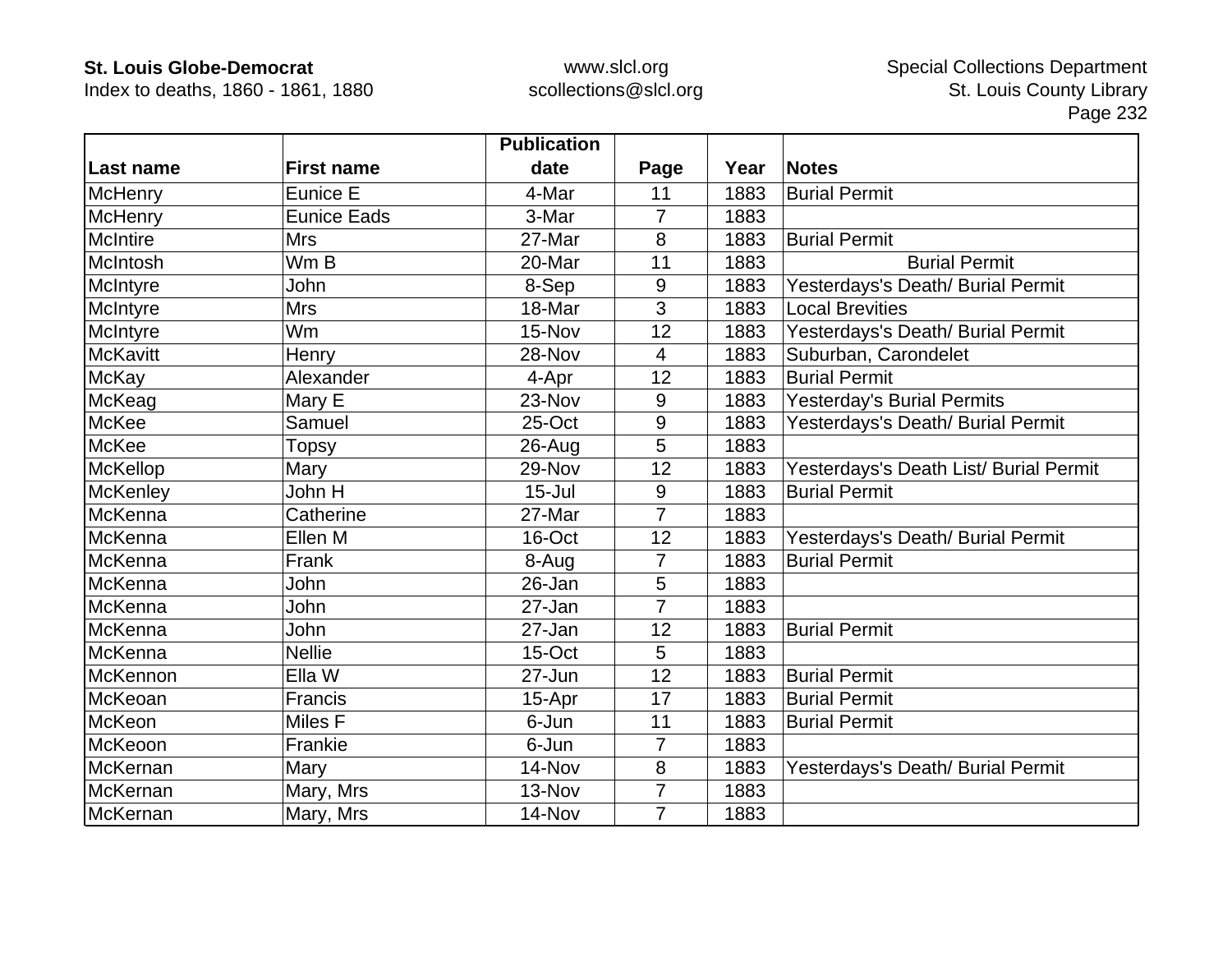Index to deaths, 1860 - 1861, 1880

|                 |                     | <b>Publication</b> |                |      |                                        |
|-----------------|---------------------|--------------------|----------------|------|----------------------------------------|
| Last name       | <b>First name</b>   | date               | Page           | Year | <b>Notes</b>                           |
| <b>McKevitt</b> | Henry               | 28-Nov             | 11             | 1883 | Yesterdays's Death List/ Burial Permit |
| <b>McKim</b>    | Marie Josephine     | 16-Jun             | 5              | 1883 |                                        |
| <b>McKinley</b> | <b>Esther</b>       | 7-Sep              | 8              | 1883 | Yesterdays's Death/ Burial Permit      |
| <b>McKinley</b> | Ettie, Mrs          | 6-Sep              | 5              | 1883 |                                        |
| <b>McKinney</b> | Daniel              | 20-Sep             | 8              | 1883 | Yesterdays's Death/ Burial Permit      |
| McKinnon        | Ella W              | 27-Jun             | $\overline{7}$ | 1883 |                                        |
| <b>McKnight</b> | BJ                  | 31-Alug            | 7              | 1883 | Suburban, Belleville                   |
| McKowen         | Catherine           | 14-Apr             | 10             | 1883 | <b>Burial Permit</b>                   |
| McLarean        | <b>James Oliver</b> | 7-Apr              | 7              | 1883 |                                        |
| McLaren         | <b>James Oliver</b> | 6-Apr              | 5              | 1883 |                                        |
| McLaughlan      | Catherine, Mrs      | 9-Feb              | 5              | 1883 |                                        |
| McLaughlan      | Catherine, Mrs      | 11-Feb             | 5              | 1883 |                                        |
| McLaughlan      | Kate                | 11-Feb             | 9              | 1883 | <b>Burial Permit</b>                   |
| McLaughlan      | <b>McClellan</b>    | 10-Feb             | $\overline{7}$ | 1883 |                                        |
| McLaughlin      | Ann                 | 12-Feb             | 5              | 1883 |                                        |
| McLaughlin      | James               | 5-May              | 13             | 1883 | <b>Burial Permit</b>                   |
| McLaughlin      | Joseph              | 25-Sep             | 11             | 1883 | Yesterdays's Death/ Death Permit       |
| McLaughlin      | Mary, Mrs           | 6-Jul              | 7              | 1883 | Suicide Mania                          |
| McLaughlin      | Wm                  | 19-Oct             | 9              | 1883 | Yesterdays's Death/ Burial Permit      |
| McLean          | Alfred F            | $18 - Jun$         | 5              | 1883 |                                        |
| McLean          | <b>Alfred F</b>     | 19-Jun             | $\overline{7}$ | 1883 |                                        |
| Mclean          | John, Mrs           | 30-May             | 7              | 1883 |                                        |
| McLean          | Mayor, (Infant Of)  | 19-Jun             | 4              | 1883 | Suburban, East St Louis                |
| McLean          | Susan P             | 30-May             | 12             | 1883 | <b>Burial Permit</b>                   |
| McLellan        | Mary B, Mrs         | 20-Jan             | $\overline{7}$ | 1883 |                                        |
| McLendon        | Willie A            | 18-Mar             | 18             | 1883 | <b>Burial Permit</b>                   |
| McLeod          | Donald              | 2-Mar              | 10             | 1883 | <b>Burial Permits</b>                  |
| McLoughlin      | Joseph, Sr          | 25-Sep             | 12             | 1883 | <b>Coroner's Cases</b>                 |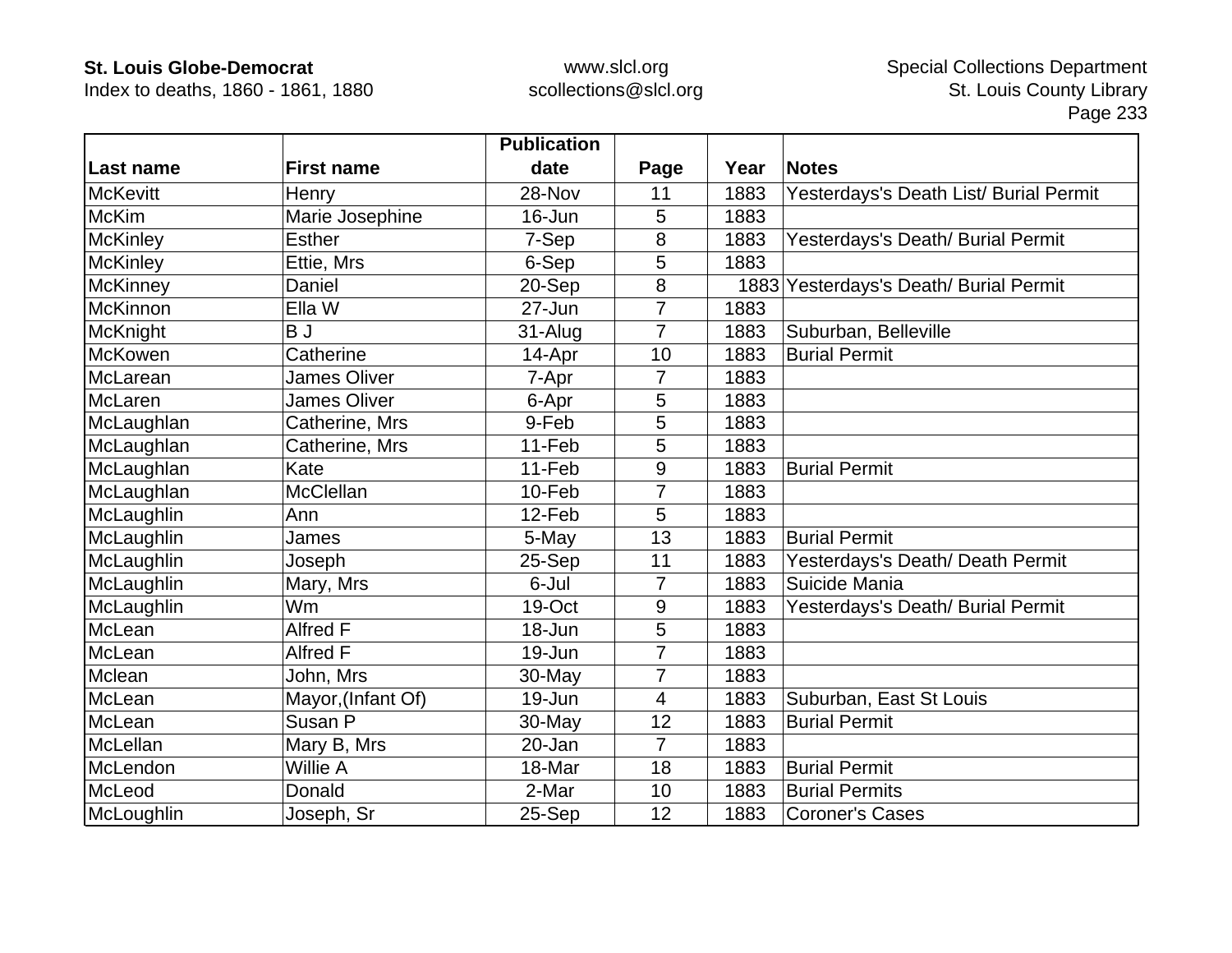Index to deaths, 1860 - 1861, 1880

|                 |                   | <b>Publication</b> |                |      |                                         |
|-----------------|-------------------|--------------------|----------------|------|-----------------------------------------|
| Last name       | <b>First name</b> | date               | Page           | Year | <b>Notes</b>                            |
| McMahon         | John              | 11-May             | 8              | 1883 | <b>Burial Permit</b>                    |
| McMahon         | John              | 3-Nov              | 12             | 1883 | Yesterdays's Death/ Burial Permit       |
| McMahon         | Mary              | $15$ -Oct          | 5              | 1883 |                                         |
| McMahon         | Mary              | 16-Oct             | 7              | 1883 |                                         |
| McMahon         | Mary K            | 25-Oct             | 9              | 1883 | Yesterdays's Death/ Burial Permit       |
| McMahon         | Mary Kate         | 24-Oct             | $\overline{7}$ | 1883 |                                         |
| McMahon         | Wm J              | 12-May             | 9              | 1883 | <b>Burial Permit</b>                    |
| McMahon         | Wm Joseph         | 11-May             | 5              | 1883 |                                         |
| <b>McMath</b>   | Alla              | 25-Jan             | 7              | 1883 |                                         |
| <b>McMath</b>   | Alla              | 26-Jan             | 10             | 1883 | <b>Burial Permit</b>                    |
| McMillan        | Elizabeth         | 25-Oct             | 7              | 1883 |                                         |
| <b>McMillan</b> | Elizabeth         | 26-Ofct            | 7              | 1883 |                                         |
| McNamara        | Edward            | 14-Nov             | 8              | 1883 | Yesterdays's Death/ Burial Permit       |
| McNamara        | Lee               | 26-Aug             | 9              | 1883 | Yesterdays's Death/Burial Permit        |
| McNamara        | Lizzie            | 27-Sep             | 12             | 1883 | Yesterdays's Death/ Burial Permit       |
| McNamara        | <b>Martin</b>     | 15-May             | 12             | 1883 | <b>Burial Permit</b>                    |
| McNamara        | Mary E            | 17-Jan             | 8              | 1883 | <b>Burial Permit</b>                    |
| McNamara        | Peter             | 31-Aug             | 9              | 1883 | Yesterdays's Death/Burial Permit        |
| McNamara        | Timothy           | 6-Jun              | 12             | 1883 | Death "Insured" By Alcohol              |
| McNamara        | Timothy           | 8-Jun              | 10             | 1883 | <b>Burial Permit</b>                    |
| McNamara        | Timothy F         | 7-Jun              | 7              | 1883 |                                         |
| McNamara        | Timotthy F        | 6-Jun              | $\overline{7}$ | 1883 |                                         |
| <b>McNeely</b>  | Virginia F        | 2-Jun              | 10             | 1883 | <b>Burial Permit</b>                    |
| <b>McNeil</b>   | Mary              | 23-May             | 11             | 1883 | <b>Burial Permit</b>                    |
| <b>McNulty</b>  | Katie             | 15-Nov             | 12             | 1883 | Yesterdays's Death/ Burial Permit       |
| <b>McNulty</b>  | Katie             | 14-Nov             | 7              | 1883 |                                         |
| McPherson       | Hill              | 5-Jul              |                | 1883 | Casualties, Crushed Under a Rolling Log |
| McPherson       | Mary A            | $13 -$ Jul         | 5              | 1883 |                                         |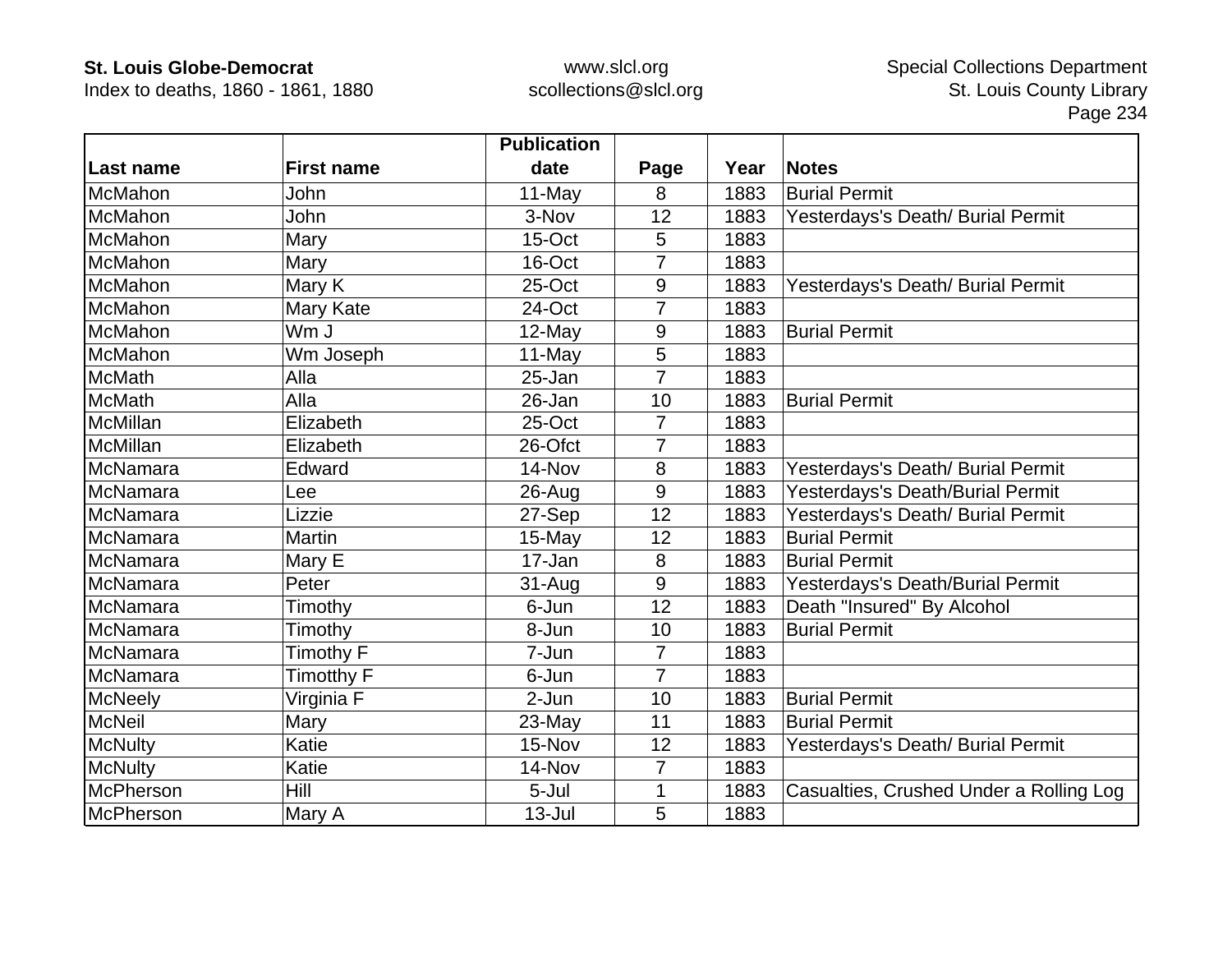Index to deaths, 1860 - 1861, 1880

|                   |                   | <b>Publication</b> |                 |      |                                        |
|-------------------|-------------------|--------------------|-----------------|------|----------------------------------------|
| Last name         | <b>First name</b> | date               | Page            | Year | <b>Notes</b>                           |
| McPherson         | Mary A            | $14 -$ Jul         | 7               | 1883 |                                        |
| McPherson         | Mary A            | $14$ -Jul          | 12              | 1883 | <b>Burial Permit</b>                   |
|                   |                   |                    |                 |      | Courts, Damage Suit Because of A       |
| <b>IMcPherson</b> | Unknown           | 27-Oct             | 12              | 1883 | <b>Father's Death</b>                  |
| <b>McPhillips</b> | <b>Patrick</b>    | 15-May             | 12              | 1883 | <b>Burial Permit</b>                   |
| <b>McPurvis</b>   | Mollie            | 5-Aug              | 9               | 1883 | <b>Burial Permit</b>                   |
| McQuaid           | Elleln            | 18-Dec             | 12              | 1883 | Yesterdays's Death List/ Burial Permit |
| McQuaide          | Ellen, Mrs        | 16-Dec             | 7               | 1883 |                                        |
| McQuaide          | Ellen, Mrs        | 17-Dec             | 5               | 1883 |                                        |
| McQuigg           | Marian            | 23-Jan             | $6\phantom{1}6$ | 1883 | Death's Doings-Farmington, MO          |
| <b>McShane</b>    | Thomas            | 26-Jul             | 8               | 1883 | <b>Burial Permit</b>                   |
| <b>McSherry</b>   | Catherine         | 20-Mar             | 7               | 1883 |                                        |
| <b>McSherry</b>   | Catherine         | 21-Mar             | 5               | 1883 | <b>Burial Permit</b>                   |
| McSnyder          | James             | 29-May             | 10              | 1883 | <b>Burial Permit</b>                   |
| <b>McSweeney</b>  | Lucy              | 6-Jun              | 11              | 1883 | <b>Burial Permit</b>                   |
| McVay             | Katie             | 7-Mar              | 6               | 1883 | <b>Burial Permit</b>                   |
| McVeigh           | Hugh              | 8-Mar              | 12              | 1883 | <b>Burial Permit</b>                   |
| <b>McVolkers</b>  | Emma J            | 6-Nov              | 11              | 1883 | Yesterdays's Death/ Burial Permit      |
| Meacham           | RP                | 20-Dec             | 10              | 1883 | Suburban, Jacksonville, Illinois       |
| Meagher           | Edward            | $25 -$ Jul         | 5               | 1883 |                                        |
| Meagher           | Edward            | 26-Jul             | 5               | 1883 |                                        |
| Meagher           | Edward            | 26-Jul             | 8               | 1883 | <b>Burial Permit</b>                   |
| Meagher           | Edward, Mr        | $27 -$ Jul         | 6               | 1883 | <b>Local Brevities</b>                 |
| Meagher           | Michael H         | 26-Jul             | 8               | 1883 | <b>Burial Permit</b>                   |
| Meany             | Josephine         | 15-Sep             | 5               | 1883 | <b>Local Brevities</b>                 |
| Mebold            | Sophie M          | 20-Nov             | 9               | 1883 | <b>Yesterday's Burial Permits</b>      |
| Meckfessel        | Henry W           | 5-Sep              | 7               | 1883 | Yesterdays's Death/ Burial Permit      |
| Meckfessel        | Henry wm          | 8-Aug              | $\overline{7}$  | 1883 | <b>Burial Permit</b>                   |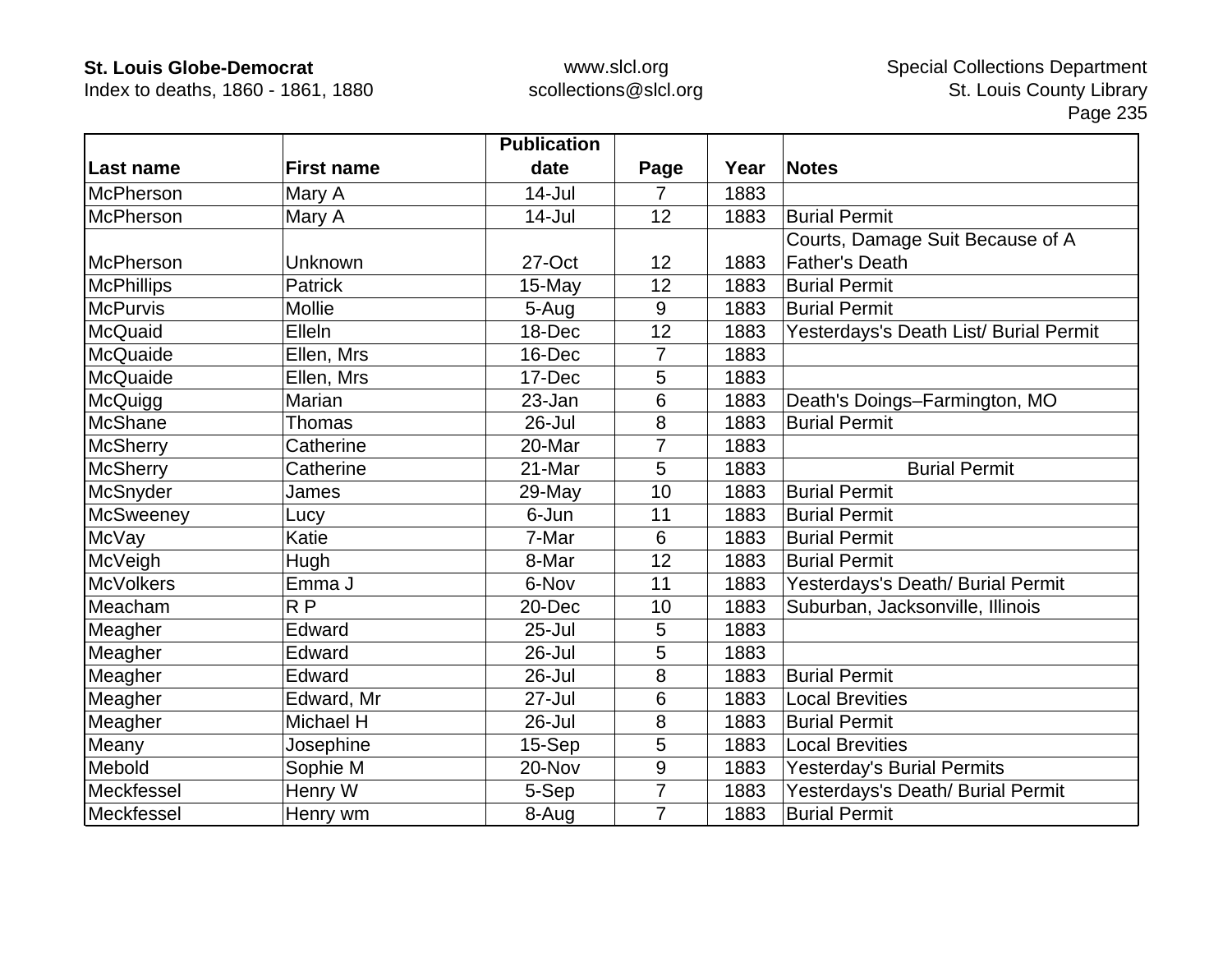Index to deaths, 1860 - 1861, 1880

|              |                    | <b>Publication</b> |                |      |                                   |
|--------------|--------------------|--------------------|----------------|------|-----------------------------------|
| Last name    | <b>First name</b>  | date               | Page           | Year | <b>Notes</b>                      |
| Meder        | John               | 2-May              | 11             | 1883 | Suburban                          |
| Medley       | George W           | 24-Jun             | 5              | 1883 |                                   |
| Medley       | George W           | 24-Jun             | 16             | 1883 | <b>Burial Permit</b>              |
| Meehan       | <b>Thomas</b>      | 10-Sep             | 5              | 1883 |                                   |
| Meehan       | Thomas             | 11-Sep             | 5              | 1883 |                                   |
| Meehan       | Thomas             | 12-Sep             | $\overline{7}$ | 1883 |                                   |
| Meehan       | Thomas             | 12-Sep             | 11             | 1883 | Yesterdays's Death/ Burial Permit |
| Meehan       | <b>Wm</b>          | 28-Sep             | $\overline{7}$ | 1883 |                                   |
| Meehan       | Wm                 | 29-Sep             | 13             | 1883 | Yesterdays's Death/ Burial Permit |
| Meers        | Arthur H D         | 19-Jan             | 5              | 1883 |                                   |
| <b>Meers</b> | Arthur H D         | 20-Jan             |                | 1883 |                                   |
| <b>Meers</b> | Arthur H D         | 21-Jan             | 5              | 1883 |                                   |
| <b>Mees</b>  | Johann A           | 24-Jun             | 16             | 1883 | <b>Burial Permit</b>              |
| Mees         | Mary               | 23-Apr             | 5              | 1883 |                                   |
| Megelin      | Maria L            | 2-Oct              | 9              | 1883 | Yesterdays's Death/ Burial Perm   |
| Meginn       | Peter <sub>C</sub> | 11-Jan             | 10             | 1883 | <b>BurialPermit</b>               |
| Meginn       | Peter E            | 10-Jan             | 5              | 1883 |                                   |
| Meginn       | Peter E            | 11-Jan             | 5              | 1883 |                                   |
| Mehr         | <b>Clemens</b>     | $10 -$ Jul         |                | 1883 | <b>Burial Permit</b>              |
| Meier        | Arnold             | 29-Dec             | 12             | 1883 | <b>Coroner's Cases</b>            |
| Meier        | Arnold             | 31-Dec             | 3              | 1883 | <b>Local Brevities</b>            |
| Meier        | Emma               | 1-Aug              | 8              | 1883 | <b>Burial Permit</b>              |
| Meier        | Eria               | 2-Sep              | 11             | 1883 | Yesterdays's Death/ Burial Permit |
| Meier        | John               | 30-Oct             | 12             | 1883 | <b>Shocking Suicide</b>           |
| Meier        | John               | 2-Nov              | 11             | 1883 | Yesterdays's Death/ Burial Permit |
| Meier        | Joseph             | $14$ -Jul          | 12             | 1883 | <b>Burial Permit</b>              |
| Meier        | Louis              | 17-Aug             | 8              | 1883 | Yesterday's Death/Burial Permit   |
| Meier        | Louisa J           | 23-Sep             | 19             | 1883 | Yesterdays's Death/ Burial Permit |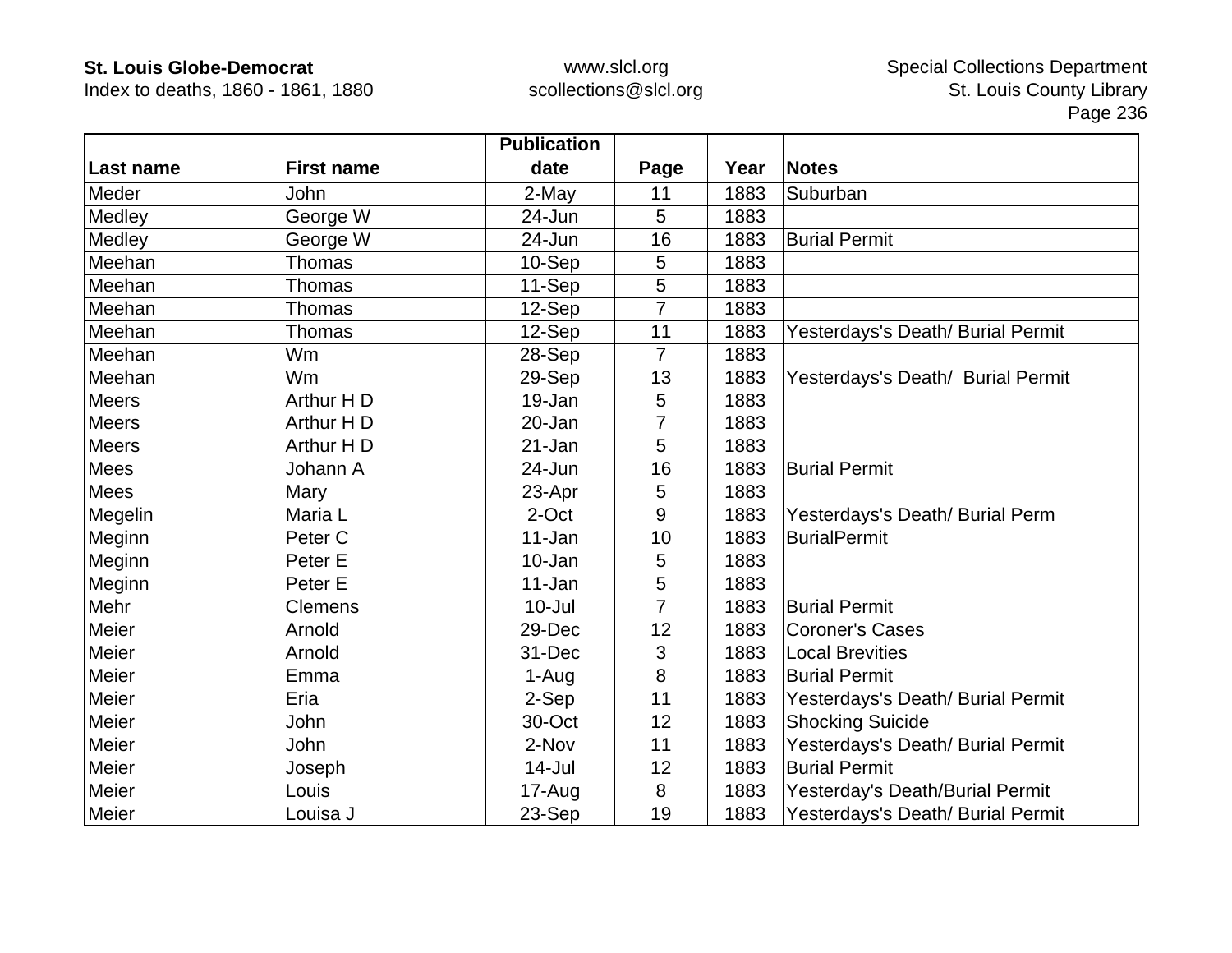Index to deaths, 1860 - 1861, 1880

|               |                   | <b>Publication</b> |                |      |                                        |
|---------------|-------------------|--------------------|----------------|------|----------------------------------------|
| Last name     | <b>First name</b> | date               | Page           | Year | <b>Notes</b>                           |
| Meier         | Magdalena         | $21 -$ Jul         | 12             | 1883 | <b>Burial Permit</b>                   |
| Meier         | Wilhelmine        | $4-Jul$            | 8              | 1883 | <b>Burial Permit</b>                   |
| Meifessel     | Fred W            | 17-Jul             | 8              | 1883 | <b>Burial Permit</b>                   |
| Meihofer      | Frank             | 27-May             | 17             | 1883 | <b>Burial Permit</b>                   |
| Meinsen       | Cora              | 19-Oct             | 9              | 1883 | Yesterdays's Death/ Burial Permit      |
| Meintz        | John R            | 30-Oct             | 12             | 1883 | Suburban, East St Louis                |
| <b>Meisel</b> | August            | $23 - Aug$         | $\overline{7}$ | 1883 | <b>Coroner's Cases</b>                 |
| Meisel        | August            | 24-Aug             | 10             | 1883 | <b>Coroner's Case</b>                  |
| Meisel        | August            | $25 - Aug$         | 9              | 1883 | Yesterdays's Death/Burial Permit       |
| Meiselman     | Joseph            | 26-Jan             | $\overline{7}$ | 1883 | <b>Local Brevities</b>                 |
| Meismann      | Joseph            | 9-Feb              | 10             | 1883 | <b>Burial Permit</b>                   |
| Meitz         | Marie             | 25-Jan             | 7              | 1883 |                                        |
| <b>Meitz</b>  | Marie             | 26-Jan             | 5              | 1883 |                                        |
| Meitz         | Mary              | 27-Jan             | 12             | 1883 | <b>Burial Permit</b>                   |
| Mellen        | P W               | 7-Oct              | 8              | 1883 |                                        |
| Mellgron      | <b>Moses</b>      | $15-Aug$           | 10             | 1883 | Yesterday's Death/Burial Permit        |
| Melton        | Willie            | 2-Jan              | 5              | 1883 |                                        |
| Melton        | Willie            | 2-Jan              | 5              | 1883 | article                                |
| Melton        | Willie            | 4-Jan              | 10             | 1883 | <b>Burial Permits</b>                  |
| Menard        | Thomas            | 25-Sep             | 11             | 1883 | Yesterdays's Death/ Death Permit       |
| Mencke        | Henry             | 13-Apr             | 10             | 1883 | <b>Burial Permit</b>                   |
| Menke         | Annie             | 18-Oct             | 12             | 1883 | Yesterdays's Death/ Burial Permit      |
| Menzel        | Ferdinand         | 20-Dec             | 8              | 1883 | Yesterdays's Death List/ Burial Permit |
| Meredith      | Mary              | <b>13-N0v</b>      | 12             | 1883 | Yesterdays's Death/ Burial Permit      |
| Merkel        | Louis             | $15 -$ Jul         | 9              | 1883 | <b>Burial Permit</b>                   |
| Merkel        | Wm                | 17-Jul             | 8              | 1883 | <b>Burial Permit</b>                   |
| Mernegh       | Owen              | 4-Sep              | 8              | 1883 | Yesterdays's Death/ Burial Permit      |
| Merrill       | CH                | 22-Nov             | 12             | 1883 | <b>Yesterday's Burial Permits</b>      |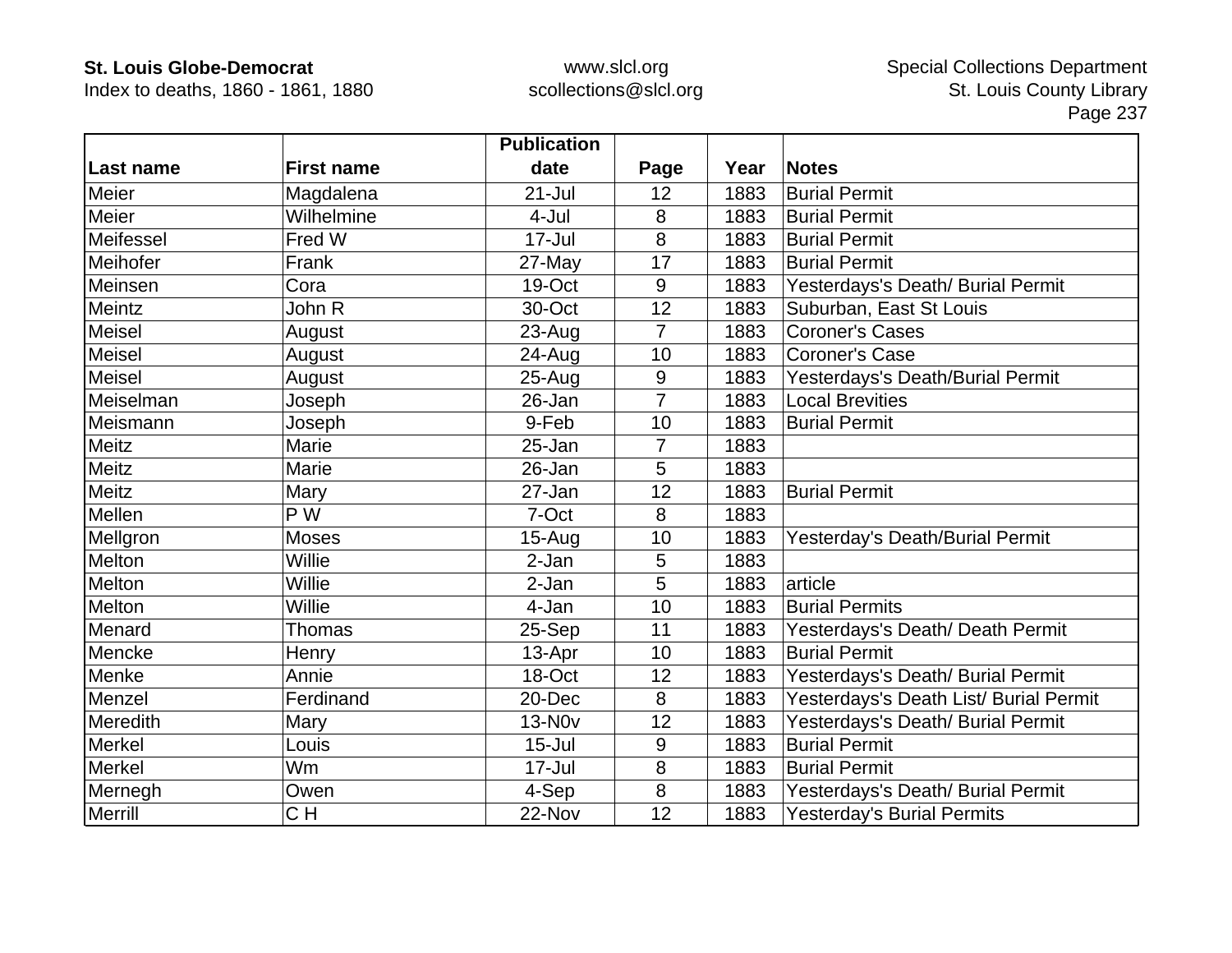Index to deaths, 1860 - 1861, 1880

|                 |                      | <b>Publication</b> |                |      |                                        |
|-----------------|----------------------|--------------------|----------------|------|----------------------------------------|
| Last name       | <b>First name</b>    | date               | Page           | Year | <b>Notes</b>                           |
| <b>Merrill</b>  | <b>Charles A</b>     | 22-Nov             | 8              | 1883 | <b>Local Brevities</b>                 |
| <b>Merritt</b>  | A S, Mrs             | 16-Sep             | 8              | 1883 | Mrs A S Merritt                        |
| <b>Merritt</b>  | Haarriet T, Mrs      | 18-Sep             | 5              | 1883 | <b>Local Brevities</b>                 |
| <b>Merritt</b>  | Harriet T            | 16-Sep             | 8              | 1883 |                                        |
| <b>Merritt</b>  | Harriet, Mrs         | 29-Sep             | 5              | 1883 | In Memoriam                            |
| <b>Merritt</b>  | Harriett T, Mrs      | 17-Sep             | 5              | 1883 |                                        |
| Mersman         | Clark L              | 6-Mar              | 12             | 1883 | <b>Burial Permit</b>                   |
| Mersmann        | Maria A              | 7-Apr              | 12             | 1883 | <b>Burial Permit</b>                   |
| Mersmann        | Mary Ann, Mrs        | 3-Apr              | 7              | 1883 |                                        |
| Mersmann        | Mary Ann, Mrs        | 5-Apr              | 7              | 1883 |                                        |
| Mersmann        | Mary Ann, Mrs        | 6-Apr              | 5              | 1883 |                                        |
| <b>Merz</b>     | Philip               | 20-Mar             | 9              | 1883 | <b>Belleville Brevities</b>            |
| <b>Mesauit</b>  | Johnny               | 11-Feb             | 9              | 1883 | <b>Burial Permit</b>                   |
| Mesch           | Wensel               | $11-Nov$           | 20             | 1883 | Yesterdays's Death/ Burial Permit      |
| MeShane         | Mary Vincent, Sister | 11-May             | 8              | 1883 | <b>Burial Permit</b>                   |
| Mesmer          | Margaret             | 24-Mar             | 9              | 1883 | <b>Burial Permit</b>                   |
| Mesner          | Adolph               | $12$ -Jul          | 8              | 1883 | <b>Burial Permit</b>                   |
| Mesplay         | <b>Walter Howard</b> | 23-Oct             | $\overline{7}$ | 1883 |                                        |
| <b>Messer</b>   | George               | 28-Oct             | 8              | 1883 |                                        |
| Messer          | George               | 28-Oct             | 18             | 1883 | Yesterdays's Death/ Burial Permit      |
| <b>Messiner</b> | Elizabeth            | 28-Dec             | 7              | 1883 | Yesterdays's Death List/ Burial Permit |
| <b>Mette</b>    | August               | 2-Sep              | 5              | 1883 |                                        |
| Mette           | August               | 4-Sep              | 8              | 1883 | Yesterdays's Death/ Burial Permit      |
| Metz            | Andreas              | 10-Nov             | 8              | 1883 | Yesterdays's Death/ Burial Permit      |
| Metz            | Grace A              | 9-Jan              | 8              | 1883 | <b>Burial Permit</b>                   |
| Metz            | Maria                | $31 - Aug$         | 9              | 1883 | Yesterdays's Death/ Burial Permit      |
| Metzgar         | Joseph               | 27-Feb             | 11             | 1883 | <b>Burial Permit</b>                   |
| Meyer           | Alma                 | $13 -$ Jul         | 8              | 1883 | <b>Burial Permit</b>                   |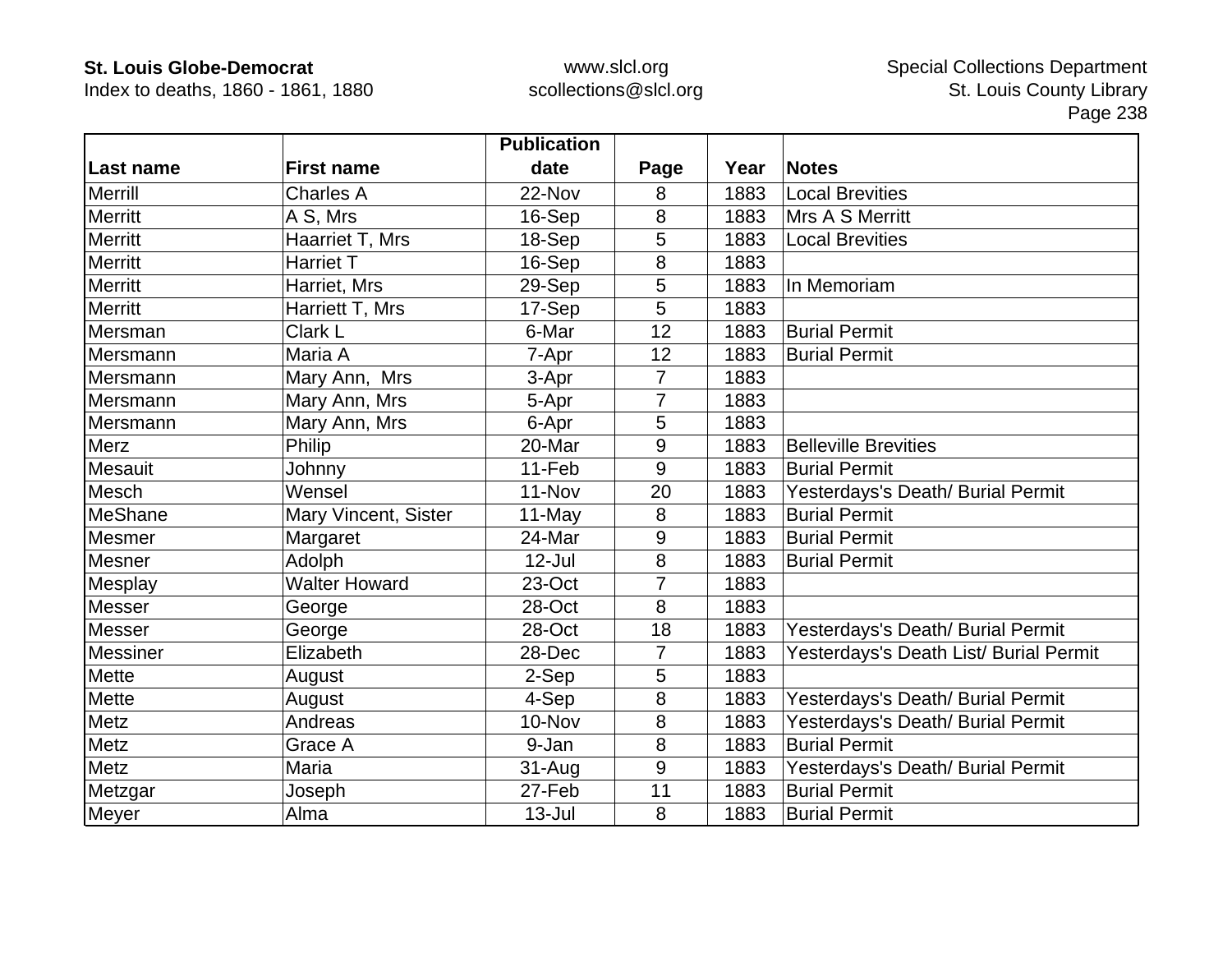Index to deaths, 1860 - 1861, 1880

|           |                      | <b>Publication</b> |                |      |                                        |
|-----------|----------------------|--------------------|----------------|------|----------------------------------------|
| Last name | <b>First name</b>    | date               | Page           | Year | <b>Notes</b>                           |
| Meyer     | August               | 20-Feb             | 12             | 1883 | <b>Burial Permit</b>                   |
| Meyer     | August, Mrs          | 27-Nov             | 9              | 1883 | Suburban, Clayton                      |
| Meyer     | C F                  | 6-Feb              | 7              | 1883 | <b>Funeral Notice</b>                  |
| Meyer     | Carrie               | 28-Jan             | 9              | 1883 | <b>Burial Permit</b>                   |
| Meyer     | Christoph H          | 19-Sep             | 7              | 1883 | Yesterdays's Deaths/ Burial Permit     |
| Meyer     | Edward               | 11-Feb             | 9              | 1883 | <b>Burial Permit</b>                   |
| Meyer     | Edward               | 27-Dec             | 9              | 1883 | Yesterdays's Death List/ Burial Permit |
| Meyer     | Elleonora            | 17-Aug             | 8              | 1883 | Yesterday's Death/Burial Permit        |
| Meyer     | Fred A               | 7-Jul              | 5              | 1883 | <b>Burial Permit</b>                   |
| Meyer     | Fredrich (Infant Of) | 9-Jan              | 8              | 1883 | <b>Burial Permit</b>                   |
| Meyer     | Gustave              | 11-Dec             | 9              | 1883 | Yesterdays's Death List/ Burial Permit |
| Meyer     | Henry W              | 3-Nov              | 12             | 1883 | Yesterdays's Death/ Burial Permit      |
| Meyer     | Herman H W           | 18-Sep             | 12             | 1883 | Yesrerdays's Death/ Burial Pemit       |
| Meyer     | John                 | 6-Mar              | 12             | 1883 | <b>Burial Permit</b>                   |
| Meyer     | Joseph               | 12-Jul             | 10             | 1883 | Killed In A Bagging Factory            |
| Meyer     | Joseph               | 6-Nov              | 11             | 1883 | Yesterdays's Death/ Burial Permit      |
| Meyer     | Joseph G             | 3-Apr              | 12             | 1883 | <b>Burial Permit</b>                   |
| Meyer     | Josephine            | 1-Nov              | 9              | 1883 | Yesterdays's Deaths/ Burial Permit     |
| Meyer     | Lorenzo D            | 29-Apr             | 17             | 1883 | <b>Burial Permit</b>                   |
| Meyer     | Magdalena            | 10-Oct             | $\overline{7}$ | 1883 |                                        |
| Meyer     | Magdalena            | 11-Oct             | 7              | 1883 |                                        |
| Meyer     | Magdalud (Magdalena) | $11$ -Oct          | 9              | 1883 | Yesterdays's Death/ Burial Permit      |
| Meyer     | Peter                | $21 - Aug$         | 8              | 1883 | Yesterday's Death/Burial Permit        |
| Meyer     | Walter               | 19-May             | 13             | 1883 | <b>Burial Permit</b>                   |
| Meyer     | Werner               | 3-Oct              | 5              | 1883 |                                        |
| Meyer     | Werner               | 4-Oct              | 5              | 1883 |                                        |
| Meyer     | Werner               | 4-Oct              | 9              | 1883 | Yesterdays's Death/I Burial Permit     |
| Meyer     | Carl                 | 8-Jun              | 8              | 1883 | Suburban, Belleville, Illinois         |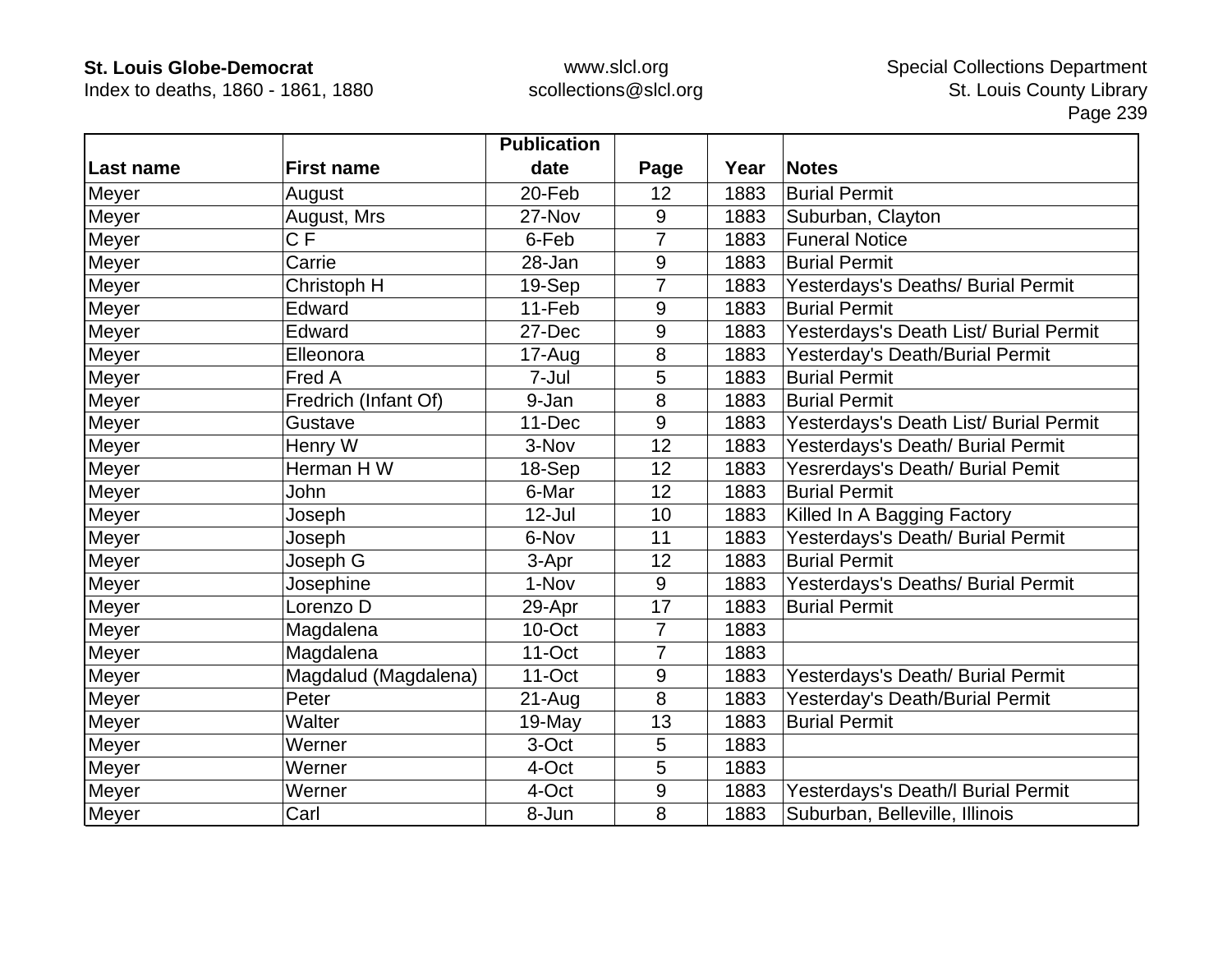Index to deaths, 1860 - 1861, 1880

|                  |                   | <b>Publication</b> |                |      |                                        |
|------------------|-------------------|--------------------|----------------|------|----------------------------------------|
| Last name        | <b>First name</b> | date               | Page           | Year | <b>Notes</b>                           |
| Meyer            | Frederika         | $21 - Jun$         | 12             | 1883 | <b>Burial Permit</b>                   |
| Meyerholz        | Eva               | 3-Jun              | 10             | 1883 | <b>Burial Permit</b>                   |
| <b>Meyers</b>    | John              | 10-Apr             | 11             | 1883 | <b>Burial Permit</b>                   |
| Michael          | Frank E           | 18-Apr             | 11             | 1883 | <b>Burial Permit</b>                   |
| <b>Michaells</b> | Henry L           | 3-Jan              | 8              | 1883 | <b>Burial Permits</b>                  |
| <b>Michaels</b>  | Johanna           | 7-Jan              | 11             | 1883 | <b>Burial Permit</b>                   |
| <b>Michaels</b>  | Rika, Mrs         | 6-Sep              | 5              | 1883 |                                        |
| Michl            | John J            | 31-Jul             | 10             | 1883 | <b>Burial Permit</b>                   |
| <b>Mick</b>      | Joseph            | 14-Feb             | $\overline{7}$ | 1883 | <b>Burial Permit</b>                   |
| <b>Mick</b>      | Louisa E          | 28-Jul             | 9              | 1883 | <b>Burial Permit</b>                   |
| <b>Mick</b>      | William           | 6-Jun              | $\overline{7}$ | 1883 |                                        |
| <b>Mick</b>      | William           | 6-Jun              | 11             | 1883 | <b>Dead Waiter</b>                     |
| <b>Micks</b>     | Wm                | 7-Jun              | 12             | 1883 | <b>Burial Permit</b>                   |
| Middletoon       | Gilbert           | 12-Sep             | 11             | 1883 | <b>Coroner's Cases</b>                 |
| Milberg          | Anna              | 25-Nov             | 20             | 1883 | Yesterdays's Death List/ Burial Permit |
| Milburn          | Jane              | 22-Dec             | 9              | 1883 | Suburban, Belleville                   |
| Miles            | Ada               | 4-Aug              | 12             | 1883 | <b>Burial Permit</b>                   |
| <b>Miles</b>     | Willie            | 5-Aug              | 5              | 1883 |                                        |
| Millard          | Robert            | 19-Sep             | 5              | 1883 | <b>Coroner's Cases</b>                 |
| Milleman         | Xavier            | $1-Jun$            | 6              | 1883 | Suburban, East St Louis                |
| Milleman         | Xavier            | $2-Jun$            | 8              | 1883 | Suburban, East St Louis                |
| <b>Miller</b>    | Annie             | 24-Feb             | 9              | 1883 | <b>Burial Permit</b>                   |
| Miller           | <b>Baxter S</b>   | 6-Jan              | 8              | 1883 | The Millers' Dead Child                |
| Miller           | <b>Bridget</b>    | 25-Feb             | 11             | 1883 | <b>Burial Permit</b>                   |
| <b>Miller</b>    | Charles E P       | $1-Jul$            | 5              | 1883 |                                        |
| Miller           | Dena              | 19-Jun             | 12             | 1883 | <b>Burial Permit</b>                   |
| Miller           | E T, Mr           | 27-Sep             | 8              | 1883 | Suburban, Jacksonville, Illinois       |
| <b>Miller</b>    | Elise B           | 17-Apr             | 11             | 1883 | <b>Burial Permit</b>                   |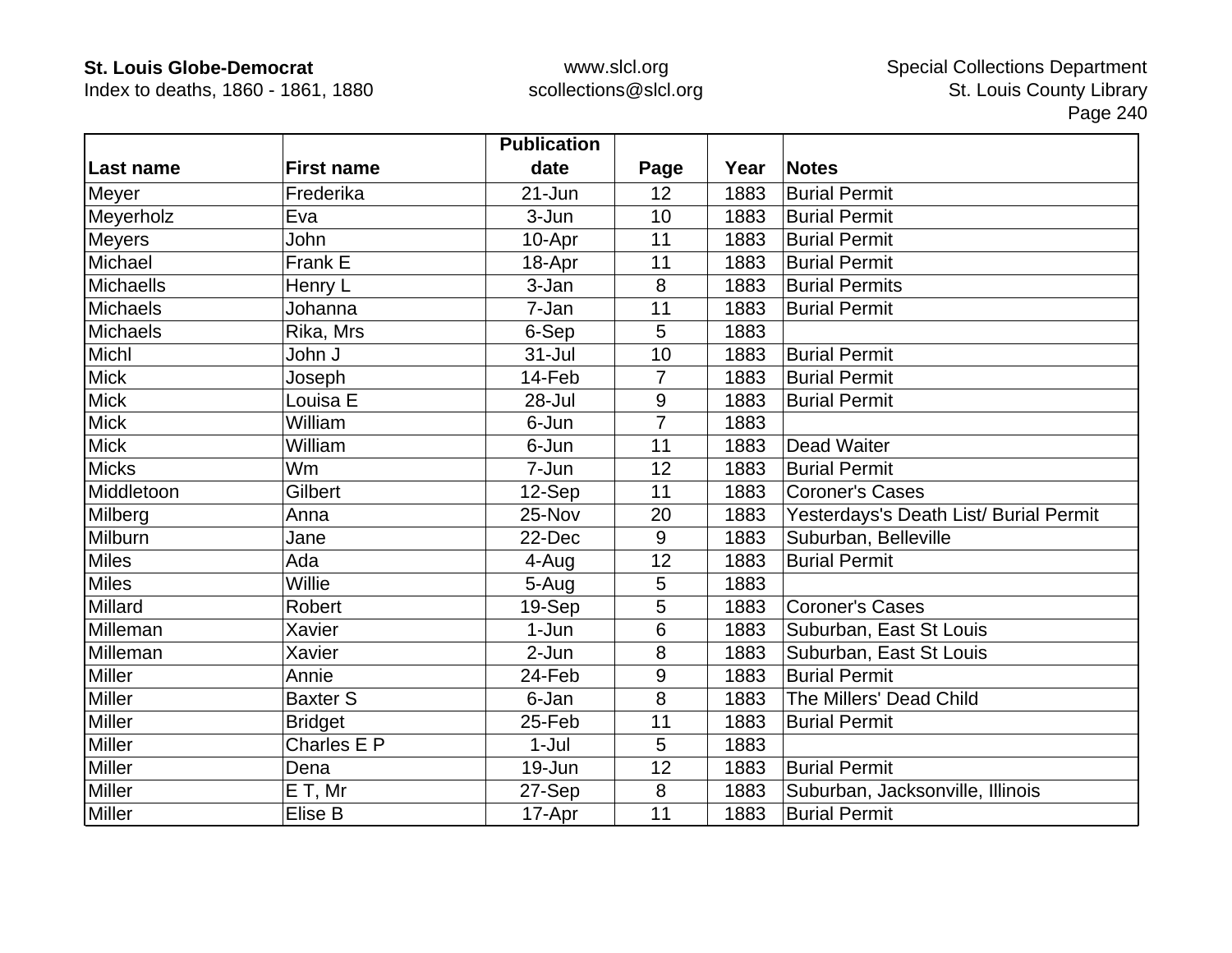Index to deaths, 1860 - 1861, 1880

|               |                        | <b>Publication</b> |                |      |                                        |
|---------------|------------------------|--------------------|----------------|------|----------------------------------------|
| Last name     | <b>First name</b>      | date               | Page           | Year | <b>Notes</b>                           |
| <b>Miller</b> | <b>Florence Vinion</b> | 6-May              | 8              | 1883 |                                        |
| <b>Miller</b> | Frank                  | $31 -$ Jul         | 10             | 1883 | <b>Burial Permit</b>                   |
| <b>Miller</b> | Grace                  | 5-Jan              | 8              | 1883 | A Queer Death                          |
| <b>Miller</b> | Gracie                 | 7-Jan              | 11             | 1883 | <b>Gracie Miller Case</b>              |
| <b>Miller</b> | Gracie                 | 8-Jan              | 10             | 1883 | <b>Gracie Miller Inquest</b>           |
| <b>Miller</b> | <b>Gregory DeLore</b>  | 7-Apr              | 12             | 1883 | <b>Burial Permit</b>                   |
| <b>Miller</b> | Jesse                  | 20-May             | 3              | 1883 | <b>Four Killed Near Plainview</b>      |
| <b>Miller</b> | John                   | 8-Mar              | 12             | 1883 | <b>Burial Permit</b>                   |
| <b>Miller</b> | John                   | 3-Nov              | 12             | 1883 | Yesterdays's Death/ Burial Permit      |
| <b>Miller</b> | John                   | 7-Nov              | 9              | 1883 | Yesterdays's Death/ Burial Permit      |
| <b>Miller</b> | Joseph                 | 24-Oct             | 11             | 1883 | <b>Murderers Sentenced</b>             |
| <b>Miller</b> | Karl                   | 9-Feb              | 10             | 1883 | <b>Buriial Permit</b>                  |
| <b>Miller</b> | Lillian                | 11-Dec             | 9              | 1883 | Yesterdays's Death List/ Burial Permit |
| <b>Miller</b> | Louis                  | 1-Sep              | 11             | 1883 | Yesterdays's Death/ Burial Permit      |
| <b>Miller</b> | <b>Mabel Grace</b>     | 8-Jan              | 5              | 1883 |                                        |
| Miller        | <b>Mabel Grace</b>     | 9-Jan              | 8              | 1883 | <b>Burial Permit</b>                   |
| <b>Miller</b> | Magdalena              | $19-Auq$           | $\overline{7}$ | 1883 | Yesterday's Death/Burial Permit        |
| <b>Miller</b> | <b>Martin</b>          | 30-Aug             | 8              | 1883 | Yesterdays's Death/ Burial Permit      |
| <b>Miller</b> | Mary                   | 7-Mar              | 6              | 1883 | <b>Burial Permit</b>                   |
| Miller        | Mary                   | $12$ -Aug          | 16             | 1883 | <b>Burial Permit</b>                   |
| Miller        | Mary                   | 18-Aug             | 12             | 1883 | Yesterday's Death/Burial Permit        |
| <b>Miller</b> | Mary (Infant Of)       | 18-Aug             | 18             | 1883 | <b>Coroner's Case</b>                  |
| Miller        | Mary E                 | 7-Aug              | 8              | 1883 | <b>Burial Permit</b>                   |
| <b>Miller</b> | Mary E, Mrs            | 7-Aug              | 5              | 1883 |                                        |
| Miller        | Mathilda               | 20-Sep             | 8              | 1883 | Yesterdays's Death/ Burial Permit      |
| <b>Miller</b> | Michael                | $17 -$ Jul         | 10             | 1883 | Suburban, Belleville, Illinois         |
| Miller        | N                      | 30-Jun             | 12             | 1883 | <b>Burial Permit</b>                   |
| <b>Miller</b> | Ralph                  | 8-Sep              | 9              | 1883 | Yesterdays's Death/ Burial Permit      |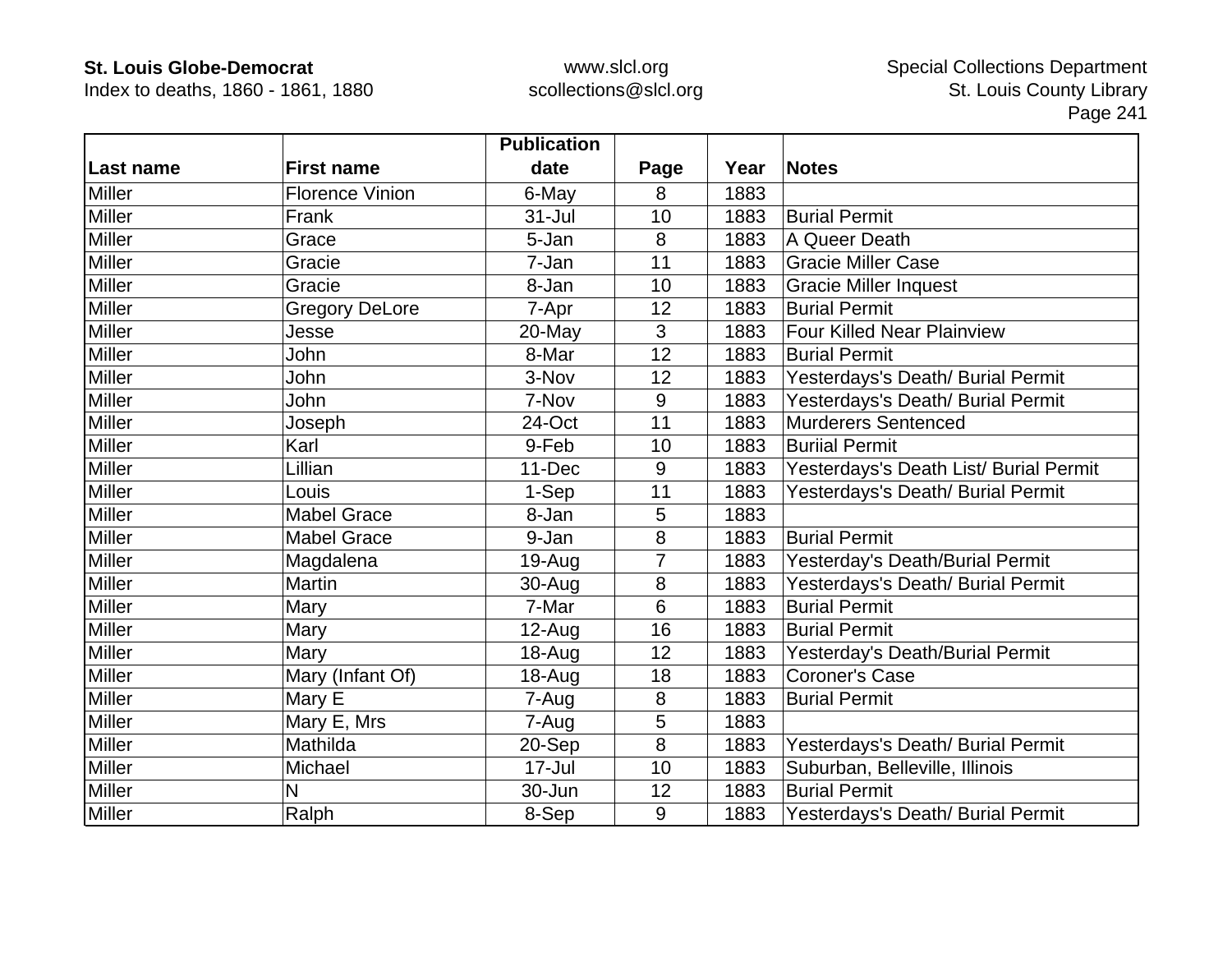Index to deaths, 1860 - 1861, 1880

|               |                      | <b>Publication</b> |                |      |                                   |
|---------------|----------------------|--------------------|----------------|------|-----------------------------------|
| Last name     | <b>First name</b>    | date               | Page           | Year | <b>Notes</b>                      |
| <b>Miller</b> | Rheinhardt           | $11 -$ Jul         | 7              | 1883 | <b>Burial Permit</b>              |
| <b>Miller</b> | <b>Robert</b>        | 3-Apr              | $\overline{7}$ | 1883 |                                   |
| <b>Miller</b> | <b>Robert</b>        | 11-Apr             |                | 1883 | <b>Funeral Notice</b>             |
| <b>Miller</b> | <b>Robert</b>        | 26-Aug             | 8              | 1883 | <b>Coroner's Cases</b>            |
| <b>Miller</b> | Robert               | 26-Aug             | 9              | 1883 | Yesterdays's Death/ Burial Permit |
| <b>Miller</b> | Robert A             | $11 - Jun$         | 5              | 1883 |                                   |
| <b>Miller</b> | <b>Robert A</b>      | 12-Jun             |                | 1883 |                                   |
| <b>Miller</b> | Samuel               | 21-Apr             | 9              | 1883 | <b>Burial Permit</b>              |
| <b>Miller</b> | Sarah                | 27-Feb             | 11             | 1883 | <b>Burial Permit</b>              |
| <b>Miller</b> | Wm                   | 28-Jun             | 12             | 1883 | <b>Burial Permit</b>              |
| Milligan      | Joseph               | 12-Apr             | 7              | 1883 |                                   |
| Milligan      | Joseph               | 13-Apr             | 5              | 1883 |                                   |
| Milligan      | Joseph T             | 13-Apr             | 10             | 1883 | <b>Burial Permit</b>              |
| Million       | R M                  | 20-May             | 17             | 1883 | <b>Burial Permit</b>              |
| <b>Mills</b>  | Frank P              | 7-Jan              | 5              | 1883 |                                   |
| Millwe        | <b>Robert</b>        | 23-Aug             | $\overline{7}$ | 1883 | <b>Coroner's Cases</b>            |
| Millwood      | James Thomas         | $12 -$ Jul         | 8              | 1883 | <b>Burial Permit</b>              |
| Miltenberger  | Eugenia M            | $21 - Jun$         | 12             | 1883 | <b>Burial Permit</b>              |
| Miltenberger  | <b>Eugenie Marie</b> | 19-Jun             | $\overline{7}$ | 1883 |                                   |
| Miltenberger  | <b>Eugenie Marie</b> | 20-Jun             | $\overline{7}$ | 1883 |                                   |
| Miltenberger  | <b>Eugenie Marie</b> | 21-Jun             | 7              | 1883 |                                   |
| Miltenberger  | <b>Eugenie Marie</b> | 22-Jun             | 5              | 1883 |                                   |
| Miltenberger  | <b>Eugenie Marie</b> | 23-Jun             | 7              | 1883 |                                   |
| Miltenberger  | Eugenie Marie        | 24-Jun             | 5              | 1883 |                                   |
| Miltenberger  | Louisa E             | 22-Jun             | 9              | 1883 | <b>Burial Permit</b>              |
| Milwood       | James W              | $31 -$ Jul         | 10             | 1883 | <b>Burial Permit</b>              |
| Milwood       | Mary                 | 20-Mar             | 11             | 1883 | <b>Burial Permit</b>              |
| Minchan       | Mary                 | 31-Mar             | 12             | 1883 | <b>Burial Permit</b>              |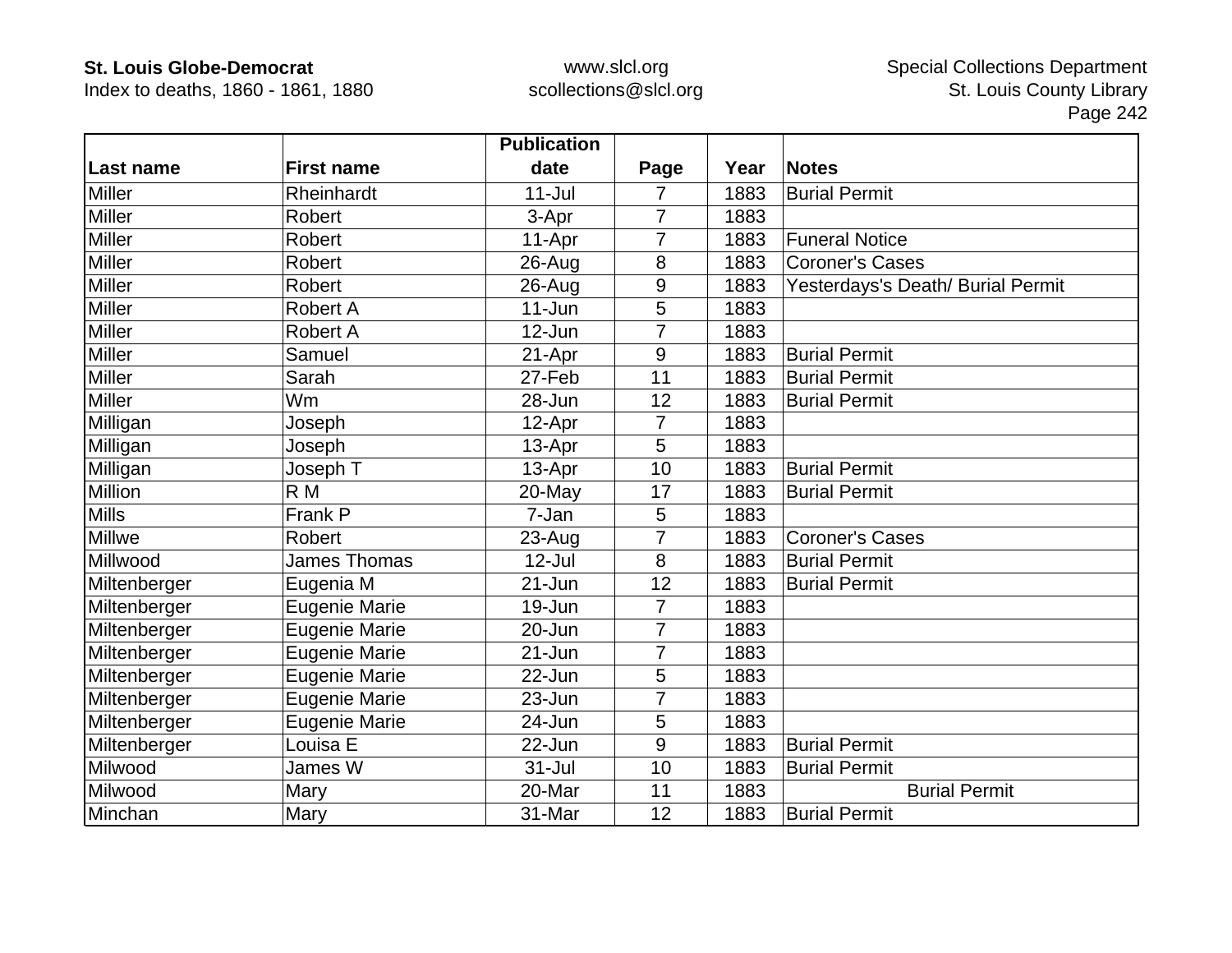Index to deaths, 1860 - 1861, 1880

|                |                       | <b>Publication</b> |                |      |                                   |
|----------------|-----------------------|--------------------|----------------|------|-----------------------------------|
| Last name      | <b>First name</b>     | date               | Page           | Year | <b>Notes</b>                      |
| Mincke         | Heinrich              | 24-Nov             | 12             | 1883 | <b>Yesterday's Burial Permits</b> |
| Mincke         | Henry                 | 22-Nov             | $\overline{7}$ | 1883 |                                   |
| Mincke         | Henry                 | 23-Nov             |                | 1883 |                                   |
| Minckler       | Jennie                | 12-Nov             | 5              | 1883 |                                   |
| Minckler       | Jennie                | 13-Nov             | 7              | 1883 |                                   |
| <b>Minges</b>  | <b>Barbara</b>        | 8-Mar              | 12             | 1883 | <b>Burial Permit</b>              |
| <b>Mink</b>    | Edward                | 1-Feb              | 12             | 1883 | <b>Burial Permit</b>              |
| Minnet         | Julia                 | $1-Jul$            | 9              | 1883 | <b>Burial Permit</b>              |
| <b>Minnick</b> | James                 | 27-Aug             | 7              | 1883 | <b>Coroner's Cases</b>            |
| Minnick        | James                 | 29-Aug             | 8              | 1883 | Yesterdays's Death/ Burial Permit |
| Minor          | Alonzo, Capt (Dau Of) | 27-Dec             | 8              | 1883 | Suburban, Belleville              |
| Minor          | Lizzie                | 28-Dec             | $\overline{7}$ | 1883 | Not Whipped But Chilled To Death  |
| Minor          | Lizzie                | 29-Dec             | 12             | 1883 | <b>Coroner's Cases</b>            |
| Mitchaell      | Frank T               | 5-Feb              | 5              | 1883 |                                   |
| Mitchel        | Louis <sub>L</sub>    | 21-Apr             | 9              | 1883 | <b>Burial Permit</b>              |
| Mitchell       | Caroline E, Mrs       | 13-Feb             | 9              | 1883 | Suburban, Belleville              |
| Mitchell       | Caroline M, Mrs       | 14-Feb             | 6              | 1883 | Suburban, Belleville              |
| Mitchell       | Catherine             | 17-Oct             | 7              | 1883 |                                   |
| Mitchell       | Catherine             | 18-Oct             | 12             | 1883 | Yesterdays's Death/ Burial Permit |
| Mitchell       | Eve                   | 20-Jan             | 12             | 1883 | <b>Burial Permit</b>              |
| Mitchell       | Frank T               | 6-Feb              | $\overline{7}$ | 1883 | <b>Funeral Notice</b>             |
| Mitchell       | Frank T               | 7-Feb              | 10             | 1883 | <b>Burial Permit</b>              |
| Mitchell       | <b>Harkness</b>       | 11-Jan             | 10             | 1883 | <b>Burial Permit</b>              |
| Mitchell       | Harry                 | 20-Mar             | 11             | 1883 | <b>Burial Permit</b>              |
| Mitchell       | John                  | $25 -$ Jul         | 10             | 1883 | <b>Burial Permit</b>              |
| Mitchell       | Martha                | 20-Sep             | 11             | 1883 | Suburban, Belleville              |
| Mitchell       | <b>Mary Mabel</b>     | 26-May             | 5              | 1883 |                                   |
| Mitchell       | Mary Mabel            | $28$ -May          | 5              | 1883 |                                   |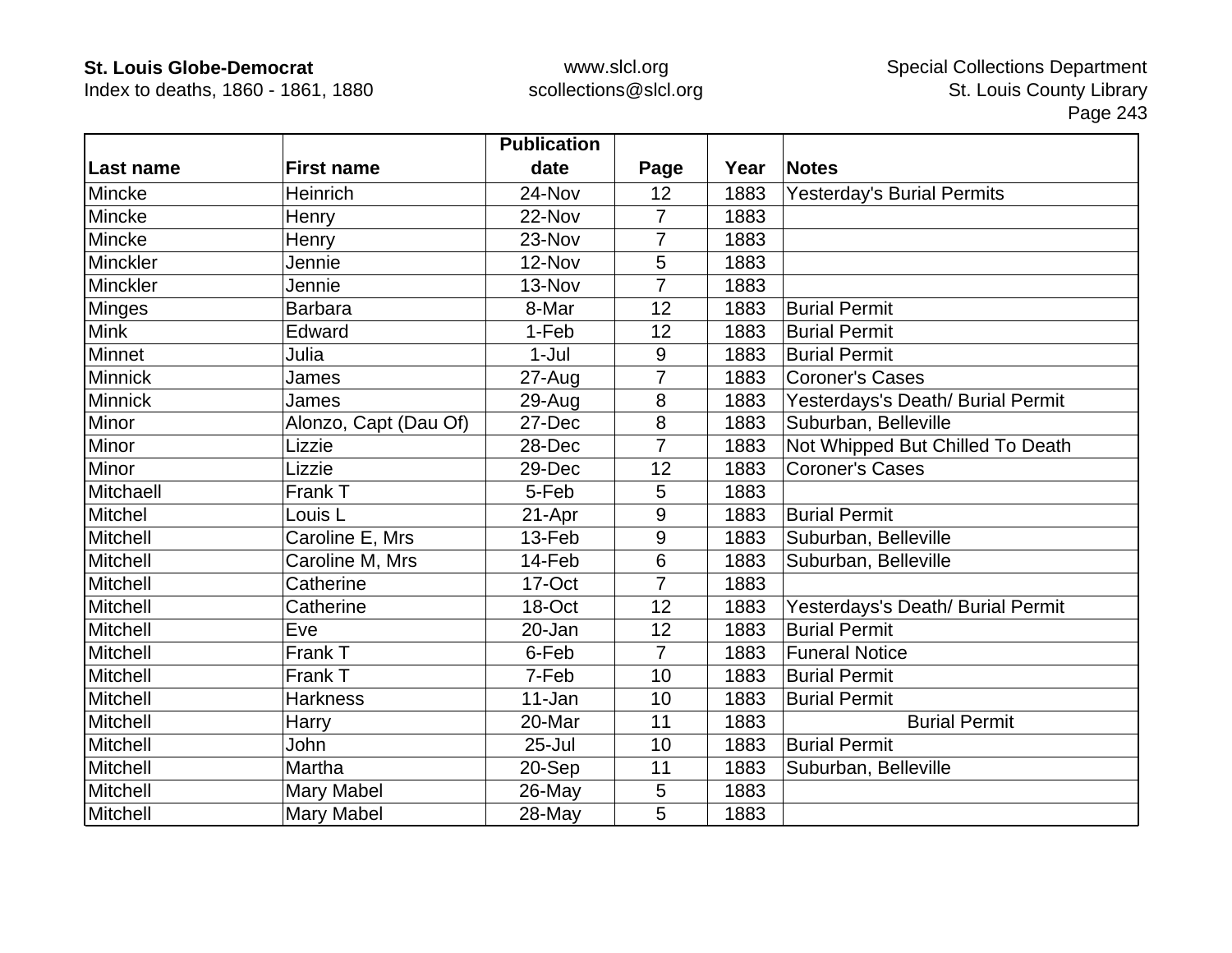Index to deaths, 1860 - 1861, 1880

|                  |                           | <b>Publication</b> |                |      |                                        |
|------------------|---------------------------|--------------------|----------------|------|----------------------------------------|
| <b>Last name</b> | <b>First name</b>         | date               | Page           | Year | <b>Notes</b>                           |
| <b>Mitchell</b>  | <b>Nora</b>               | 15-Nov             | 12             | 1883 | Yesterdays's Death/ Burial Permit      |
| Mitchell         | Olive M                   | 6-Oct              | 14             | 1883 | Yesterdays's Deaths/ Burial Permit     |
| Mitchell         | Willie H                  | 28-Jul             | 9              | 1883 | <b>Burial Permit</b>                   |
| Mitchell         | <b>Willie Hirst</b>       | $27 -$ Jul         | 6              | 1883 | <b>Local Brevities</b>                 |
| Mitcherll        | Mary M                    | 29-May             | 10             | 1883 | <b>Burial Permit</b>                   |
| Mittenzwei       | Gottlieb                  | 22-Apr             | 16             | 1883 | <b>Burial Permit</b>                   |
| Mobly            | Annie                     | 26-Sep             | 12             | 1883 | Yesterdays's Death/ Burial Permit      |
| Moder            | Francis (Infant Son Of)   | $11 -$ Jul         | 5              | 1883 |                                        |
| Moder            | Leo F                     | $10 -$ Jul         | 5              | 1883 |                                        |
| Moder            | Leo T                     | $11 -$ Jul         | $\overline{7}$ | 1883 | <b>Burial Permit</b>                   |
| Moehlmann        | Caroline                  | 12-Jun             | 9              | 1883 | <b>Burial Permit</b>                   |
| Moeklev          | Minnie                    | 10-Apr             | 11             | 1883 | <b>Burial Permit</b>                   |
| Moellering       | Charlotte                 | 29-Mar             | 12             | 1883 | <b>Burial Permit</b>                   |
|                  | <b>Mathias and Louisa</b> |                    |                |      |                                        |
| Moerhle          | (Infant Of)               | 13-Mar             | 5              | 1883 | <b>Local Brevities</b>                 |
| Mohan            | Levina                    | 17-Feb             | 12             | 1883 | <b>Burial Permit</b>                   |
| Mohlmister       | Joseph                    | 22-Feb             | 9              | 1883 |                                        |
| Molarkey         | <b>Ned</b>                | 23-May             | 11             | 1883 | <b>Burial Permit</b>                   |
| Mollmann         | Henry                     | 18-Sep             | 12             | 1883 | Yesrerdays's Death/ Burial Pemit       |
| <b>Molls</b>     | <b>Francis Susan</b>      | 29-Jun             | 10             | 1883 | <b>Burial Permit</b>                   |
| Monahan          | Maggy                     | 26-Jul             | 3              | 1883 | <b>Another Murder</b>                  |
| Monahan          | Margaret, Mrs             | 27-Jul             | 6              | 1883 | <b>Mixture Of Names</b>                |
| Monahan          | Mary                      | 4-Dec              | 11             | 1883 | Yesterdays's Death List/ Burial Permit |
| Monday           | Alice                     | 5-Jun              | $\overline{4}$ | 1883 | <b>Burial Permit</b>                   |
| Money            | Anna                      | 3-Jun              | 10             | 1883 | <b>Burial Permit</b>                   |
| Montague         | Mary                      | 27-Nov             | 8              | 1883 | Yesterdays's Death List/ Burial Permit |
| Montgomery       | Edward, Dr                | 30-Oct             | 7              | 1883 |                                        |
| Montgomery       | Edward, Dr                | 30-Oct             | 8              | 1883 | Obituary                               |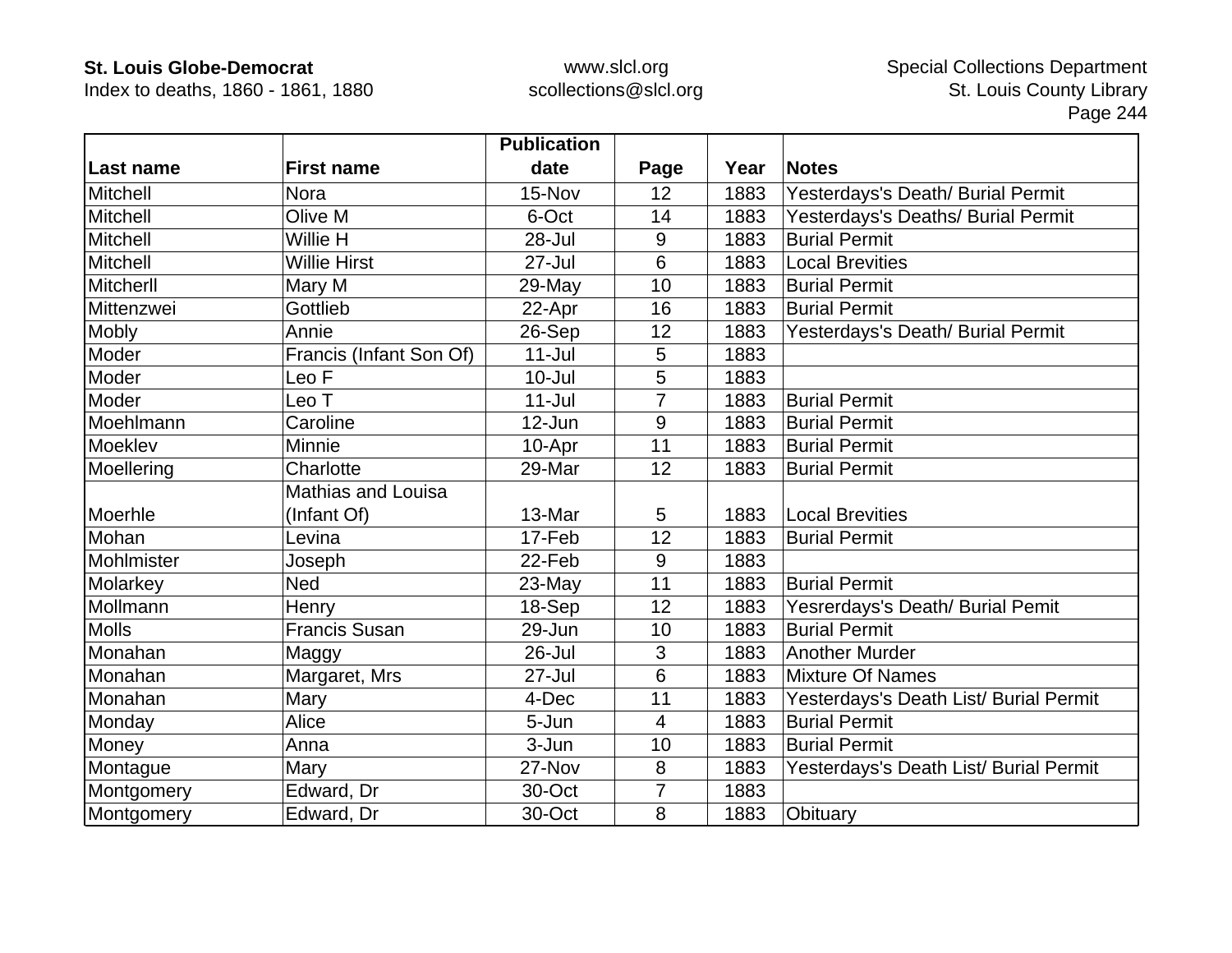Index to deaths, 1860 - 1861, 1880

|            |                            | <b>Publication</b> |                |      |                                        |
|------------|----------------------------|--------------------|----------------|------|----------------------------------------|
| Last name  | <b>First name</b>          | date               | Page           | Year | <b>Notes</b>                           |
| Montgomery | Edward, Dr                 | 31-Oct             | $\overline{7}$ | 1883 |                                        |
| Montgomery | Henry                      | 18-Feb             | 9              | 1883 | <b>Burial Permit</b>                   |
| Montgomery | Jordan J                   | 16-Oct             | 12             | 1883 | Yesterdays's Death/ Burial Permit      |
| Montigue   | James                      | 11-Dec             | 9              | 1883 | Yesterdays's Death List/ Burial Permit |
| Montro     | Willie                     | 8-Dec              | 10             | 1883 | Yesterdays's Death List/ Burial Permit |
| Moody      | <b>Isella M</b>            | 17-Apr             | 11             | 1883 | <b>Burial Permit</b>                   |
| Moody      | Malinda                    | 6-Mar              | 7              | 1883 |                                        |
| Moody      | Malinda                    | 7-Mar              | 6              | 1883 | <b>Burial Permit</b>                   |
| Moon       | Julia                      | 13-May             | 17             | 1883 | <b>Burial Permit</b>                   |
| Mooney     | John J                     | 14-Dec             | $\overline{7}$ | 1883 |                                        |
| Mooney     | <b>Patrick</b>             | $2-Jul$            | 5              | 1883 |                                        |
| Mooney     | Sylbester                  | 16-Aug             | 5              | 1883 |                                        |
| Mooney     | Sylvester                  | $16$ -Aug          | 8              | 1883 | Yesterday's Death/Burial Permit        |
| Moore      | <b>Bertha</b>              | Moore              | 11             | 1883 | <b>Burial Permit</b>                   |
| Moore      | Clara                      | 29-Jun             | 10             | 1883 | <b>Burial Permit</b>                   |
| Moore      | Edward                     | 16-Jan             | 10             | 1883 | <b>Burial Permit</b>                   |
| Moore      | George W                   | 4-Apr              | 12             | 1883 | <b>Burial Permit</b>                   |
| Moore      | Henry                      | $21-Auq$           | 10             | 1883 | Suburban, Carondelet                   |
| Moore      | Isabella                   | 12-Jun             | 9              | 1883 | <b>Burial Permit</b>                   |
| Moore      | John                       | 12-Oct             | 11             | 1883 | Yesterdays's Death/ Burial Permit      |
| Moore      | John                       | 23-Dec             | 5              | 1883 |                                        |
| Moore      | Mary                       | 30-Jan             | 11             | 1883 | <b>Burial Permit</b>                   |
| Moore      | Mary                       | 16-May             | 12             | 1883 | <b>Burial Permit</b>                   |
|            | Priscilla (Triplet Infants |                    |                |      |                                        |
| Moore      | Of)                        | 4-Mar              | $\overline{7}$ | 1883 | <b>Local Brevities</b>                 |
| Moore      | Rose A                     | 8-Dec              | 10             | 1883 | Yesterdays's Death List/ Burial Permit |
| Moore      | <b>Stella</b>              | 22-Jun             | 9              | 1883 | <b>Burial Permit</b>                   |
| Morahon    | Lawrence                   | 29-Nov             | 12             | 1883 | Yesterdays's Death List/ Burial Permit |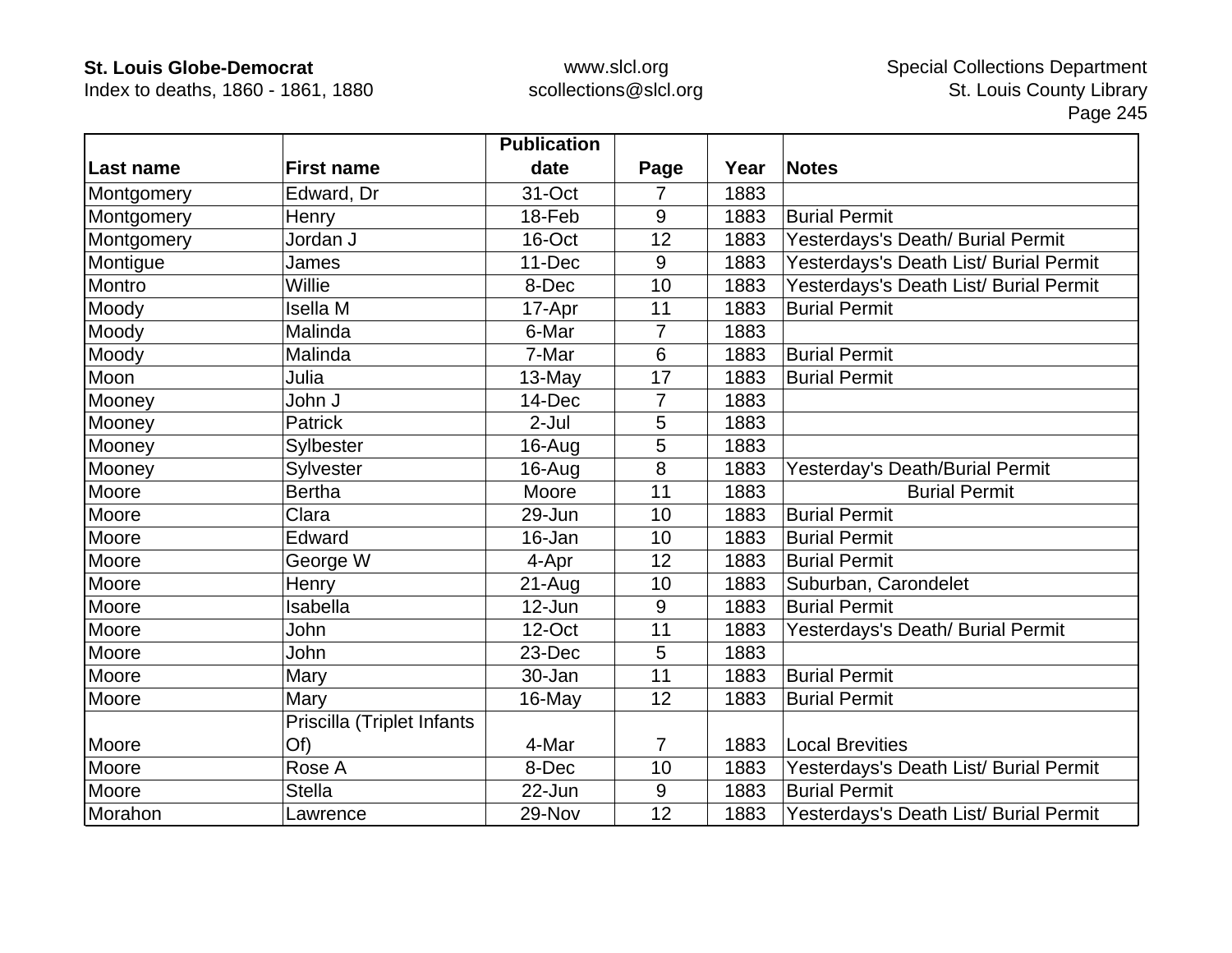Index to deaths, 1860 - 1861, 1880

|               |                   | <b>Publication</b> |      |      |                                        |
|---------------|-------------------|--------------------|------|------|----------------------------------------|
| Last name     | <b>First name</b> | date               | Page | Year | <b>Notes</b>                           |
| Moran         | Delia             | 28-Mar             | 7    | 1883 |                                        |
| Moran         | James             | 20-Nov             | 11   | 1883 | <b>Moran Murder</b>                    |
| Moran         | James             | 21-Nov             | 12   | 1883 | Killing of James Moran                 |
| Moran         | James             | 22-Nov             | 12   | 1883 | <b>Coroner's Cases</b>                 |
| Moran         | James             | 25-Nov             | 20   | 1883 | Yesterdays's Death List/ Burial Permit |
| Moran         | Mathilda          | 29-Mar             | 12   | 1883 | <b>Burial Permit</b>                   |
| Moran         | Michael           | 5-Sep              | 7    | 1883 | Yesterdays's Death/ Burial Permit      |
| Morand        | Katie             | 3-Feb              | 9    | 1883 | <b>Burial Permit</b>                   |
| Mordand       | Fred              | 27-Feb             | 11   | 1883 | <b>Burial Permit</b>                   |
| Moreau        | Ed F              | 18-Dec             | 12   | 1883 | Yesterdays's Death List/ Burial Permit |
| Moreton       | Dora              | 1-Apr              | 9    | 1883 | <b>Burial Permit</b>                   |
| Morgan        | Ella S, Mrs       | 27-Jan             | 7    | 1883 |                                        |
| Morgan        | Ella S, Mrs       | 28-Jan             | 5    | 1883 |                                        |
| Morgan        | Ella S, Mrs       | 28-Jan             | 9    | 1883 | <b>Burial Permit</b>                   |
| Morgan        | H H, Mrs          | 29-Jan             | 10   | 1883 | Obituary                               |
| Morgan        | H H, Mrs          | 3-Feb              | 12   | 1883 | <b>Creditably Carried Out</b>          |
| Morgan        | H N, Mrs          | $15-Aug$           | 5    | 1883 |                                        |
| Morgan        | H N, Mrs          | 16-Aug             | 5    | 1883 |                                        |
| Morgan        | H N, Mrs          | 17-Aug             | 5    | 1883 |                                        |
| Morgan        | Hannah N          | 16-Aug             | 8    | 1883 | Yesterday's Death/Burial Permit        |
| Morgan        | Hiram             | 9-Jul              |      | 1883 | Casualties, Fell Under A Railway Train |
| Morgan        | Mary F            | 11-Feb             | 9    | 1883 | <b>Burial Permit</b>                   |
| Morrell       | John, Dr          | 20-Nov             | 9    | 1883 | <b>Yesterday's Burial Permits</b>      |
| Morrell       | <b>Weslely G</b>  | 17-May             | 12   | 1883 | <b>Burial Permit</b>                   |
| Morrell       | <b>Wesley G</b>   | 17-May             | 8    | 1883 | <b>Local Brevities</b>                 |
| Morrill       | Wesey             | 16-May             | 4    | 1883 | <b>Local Brevities</b>                 |
| <b>Morris</b> | Annie             | 17-Feb             | 7    | 1883 |                                        |
| <b>Morris</b> | Annie             | 10-May             | 9    | 1883 | <b>Burial Permit</b>                   |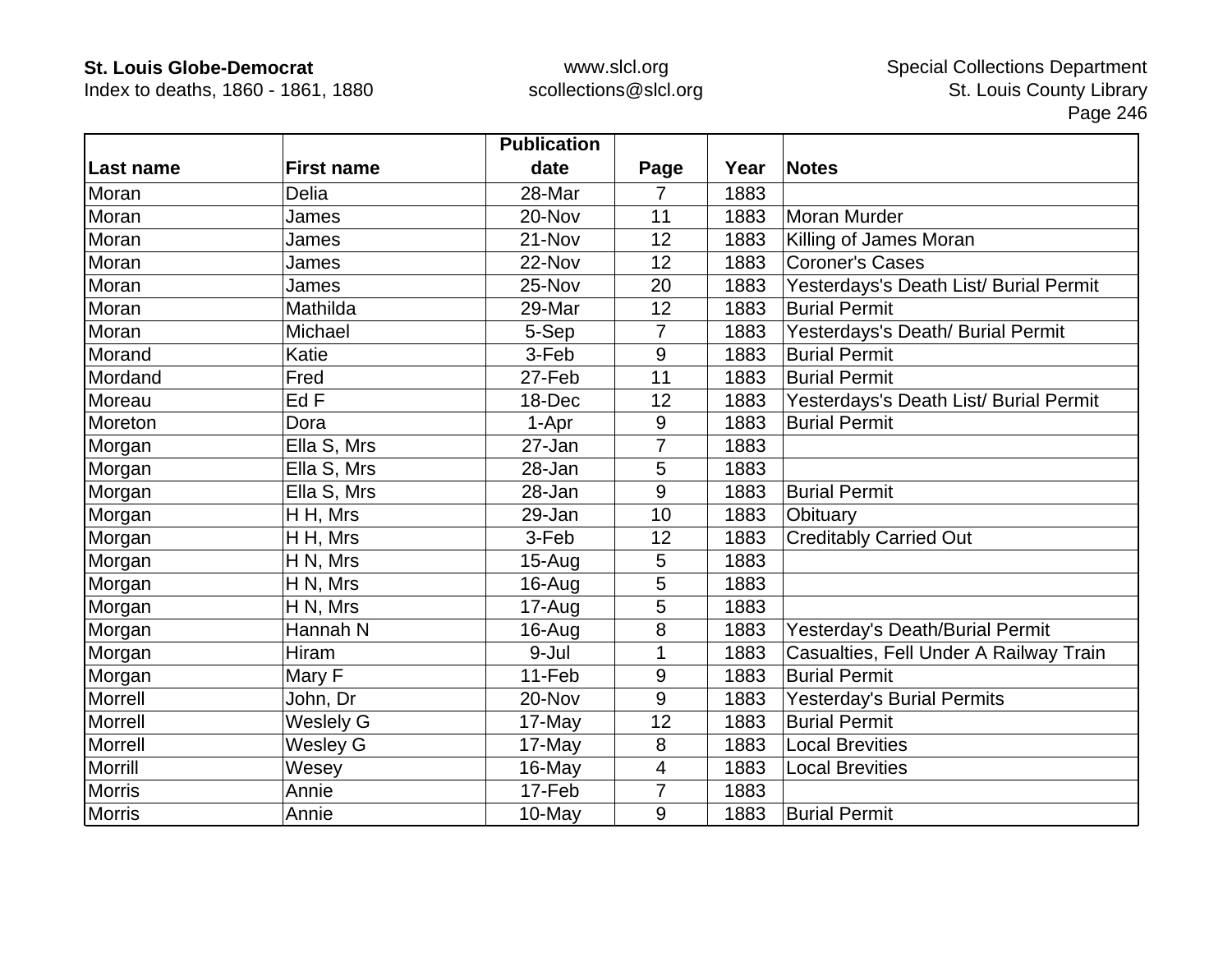Index to deaths, 1860 - 1861, 1880

|               |                    | <b>Publication</b> |                  |      |                                        |
|---------------|--------------------|--------------------|------------------|------|----------------------------------------|
| Last name     | <b>First name</b>  | date               | Page             | Year | <b>Notes</b>                           |
| <b>Morris</b> | Annie              | 22-Jul             | 9                | 1883 | <b>Burial Permit</b>                   |
| <b>Morris</b> | <b>Dick</b>        | 1-Mar              | 11               | 1883 | Suburban, Fatal Affray Near Kirkwood   |
| <b>Morris</b> | <b>Dick</b>        | 2-Mar              | 8                | 1883 | Suburban, Morris Shooting Affray       |
| <b>Morris</b> | James              | 16-May             | 4                | 1883 | <b>Local Brevities</b>                 |
| <b>Morris</b> | James              | 17-May             | 12               | 1883 | <b>Burial Permit</b>                   |
| <b>Morris</b> | James              | 18-May             | 10               | 1883 | <b>Burial Permit</b>                   |
| <b>Morris</b> | Malinda, Mrs       | 12-Mar             | 5                | 1883 |                                        |
| <b>Morris</b> | Mary               | $13 -$ Jul         | 8                | 1883 | <b>Burial Permit</b>                   |
| <b>Morris</b> | P J                | 10-Feb             | 8                | 1883 | <b>Locall Brevities</b>                |
| <b>Morris</b> | Patrick            | 13-Feb             | 9                | 1883 | <b>Burial Permit</b>                   |
| <b>Morris</b> | Patrick J          | 10-Feb             | 7                | 1883 |                                        |
| <b>Morris</b> | Patrick J          | 11-Feb             | 5                | 1883 |                                        |
| <b>Morris</b> | Patrick J          | 12-Feb             | $\overline{2}$   | 1883 | <b>Local Brevities</b>                 |
| <b>Morris</b> | Alien              | $12$ -Jul          | 8                | 1883 | <b>Burial Permit</b>                   |
| <b>Morris</b> | George F           | 14-Dec             | 12               | 1883 | Yesterdays's Death List/ Burial Permit |
| <b>Morris</b> | Mamie              | 19-Aug             | 7                | 1883 | Yesterday's Death/Burial Permit        |
| <b>Morris</b> | Rose               | $26$ -Aug          | 5                | 1883 |                                        |
| <b>Morris</b> | Rose               | $27 - Aug$         | 5                | 1883 |                                        |
| Morrison      | Annie              | 20-Dec             | 8                | 1883 | Yesterdays's Death List/ Burial Permit |
| Morrison      | <b>Irene Marie</b> | 18-Nov             | 8                | 1883 |                                        |
| Morrison      | <b>Irene Marie</b> | 20-Nov             | $\boldsymbol{9}$ | 1883 | <b>Yesterday's Burial Permits</b>      |
| Morrison      | <b>Maris</b>       | $11-Auq$           | 9                | 1883 | <b>Burial Permit</b>                   |
| Morrison      | Martha, Mrs        | 3-Jul              | 7                | 1883 |                                        |
| Morrison      | Martha, Mrs        | 4-Jul              | 5                | 1883 |                                        |
| Morrison      | William            | 3-Dec              | 5                | 1883 |                                        |
| Morrison      | William            | 5-Dec              | 12               | 1883 | Yesterdays's Death List/ Burial Permit |
| Morrissey     | Hannorah           | $12$ -Jul          | 8                | 1883 | <b>Burial Permit</b>                   |
| Morrissey     | James              | 10-Apr             | 11               | 1883 | <b>Burial Permit</b>                   |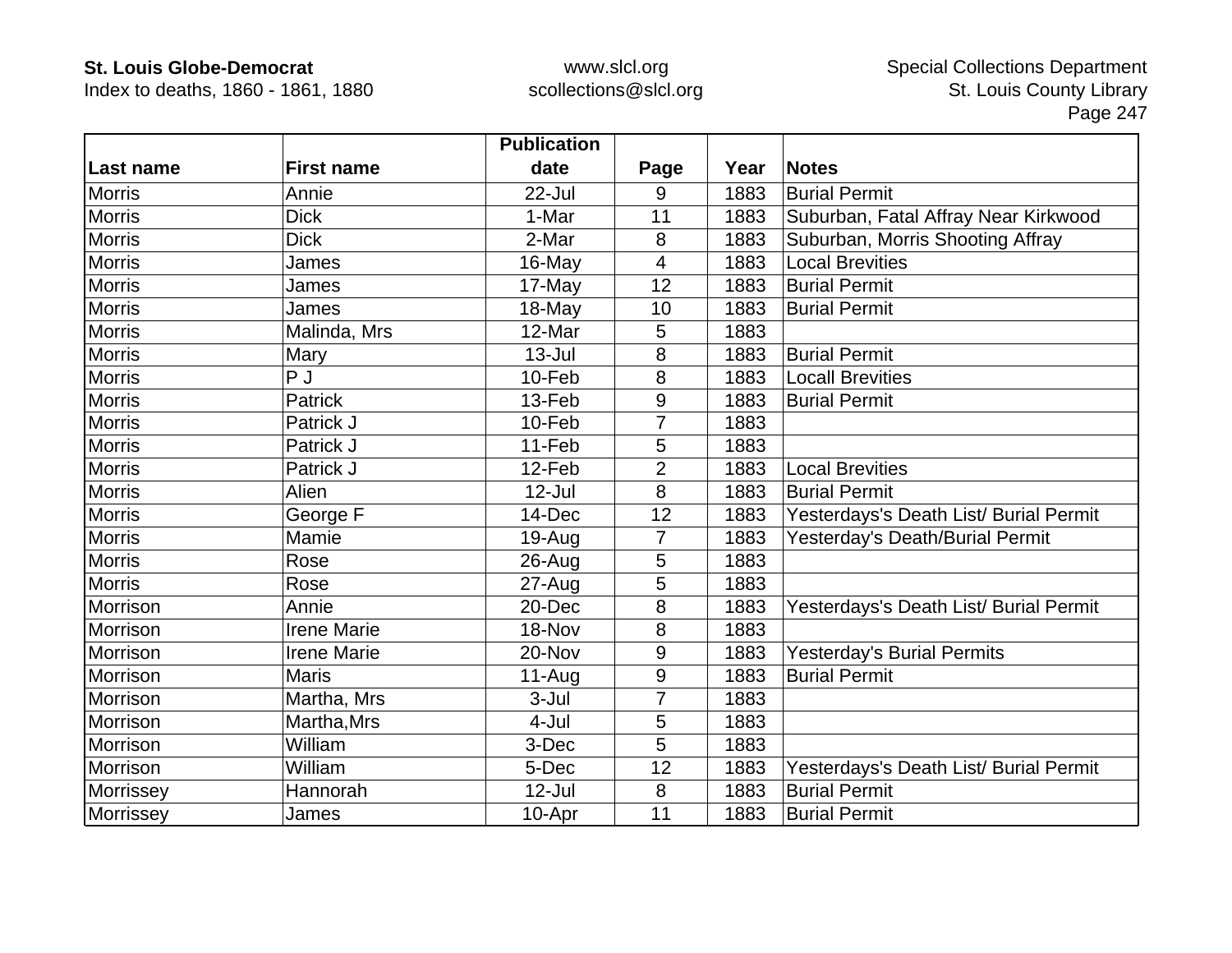Index to deaths, 1860 - 1861, 1880

|                   |                   | <b>Publication</b> |                |      |                                   |
|-------------------|-------------------|--------------------|----------------|------|-----------------------------------|
| Last name         | <b>First name</b> | date               | Page           | Year | <b>Notes</b>                      |
| <b>Morrissy</b>   | Annie             | 22-Jun             | 9              | 1883 | <b>Burial Permit</b>              |
| Morritt (Merritt) | <b>Harriet T</b>  | 18-Sep             | 12             | 1883 | Yesrerdays's Death/ Burial Pemit  |
| Morton            | <b>Ruthie</b>     | 4-Jul              | 5              | 1883 |                                   |
| Morton            | <b>Ruthie</b>     | 5-Jul              | 5              | 1883 |                                   |
| Moseley           | Caroline          | 2-Jun              | 6              | 1883 | <b>Local Brevities</b>            |
| Moseley           | Caroline          | 3-Jun              | 10             | 1883 | <b>Burial Permit</b>              |
| Mosenthein        | Leopold           | 21-Nov             | 11             | 1883 | <b>Yesterday's Burial Permits</b> |
| Moser             | Allma             | 5-Jan              | 12             | 1883 | <b>Burial Permits</b>             |
| Moser             | Anton             | 4-Feb              | 9              | 1883 | <b>Burial Permit</b>              |
| Moser             | Caroline          | 10-Mar             | 8              | 1883 | <b>Burial Permit</b>              |
| Moser             | Julina            | 4-May              | 10             | 1883 | <b>Burial Permit</b>              |
| Moser             | <b>Robert</b>     | 31-Jan             | $\overline{7}$ | 1883 | <b>Burial Permit</b>              |
| <b>Moses</b>      | Hannah            | 27-Sep             | 7              | 1883 |                                   |
| Moses             | Hannah            | 28-Sep             | $\overline{7}$ | 1883 |                                   |
| <b>Moses</b>      | Hannah            | 29-Sep             | 13             | 1883 | Yesterdays's Death/ Burial Permit |
| <b>Moss</b>       | l G               | 25-Feb             | 8              | 1883 |                                   |
| <b>Moss</b>       | G                 | 26-Feb             | 5              | 1883 | <b>Funeral Notice</b>             |
| <b>Moss</b>       | J                 | 26-Feb             | 5              | 1883 |                                   |
| <b>Moss</b>       | Isador G, Mr      | 25-Feb             | 8              | 1883 | Death of Mr Moss                  |
| <b>Moss</b>       | Isador G, Mr      | 27-Feb             | 5              | 1883 | <b>Moss Obsequies</b>             |
| <b>Moss</b>       | <b>Isadore G</b>  | 27-Feb             | 11             | 1883 | <b>Burial Permit</b>              |
| Mossler           | John              | 9-Feb              | 10             | 1883 | <b>Burial Permit</b>              |
| Motan             | Hannah            | 6-Sep              | 8              | 1883 | Yesterdays's Death/ Burial Permit |
| M <sub>ot</sub>   | J A               | 26-May             | 5              | 1883 |                                   |
| Moultoon          | <b>Nellie S</b>   | 17-Oct             | 11             | 1883 | Yesterdays's Death/ Burial Permit |
| Mourton           | Villie            | 1-May              | 11             | 1883 | <b>Burial Permit</b>              |
| Moxey             | Frank, Mrs        | 20-May             | $\overline{2}$ | 1883 | Most Deplorable Accident          |
| <b>Mrazek</b>     | Anna M            | 14-Feb             | $\overline{7}$ | 1883 | <b>Burial Permit</b>              |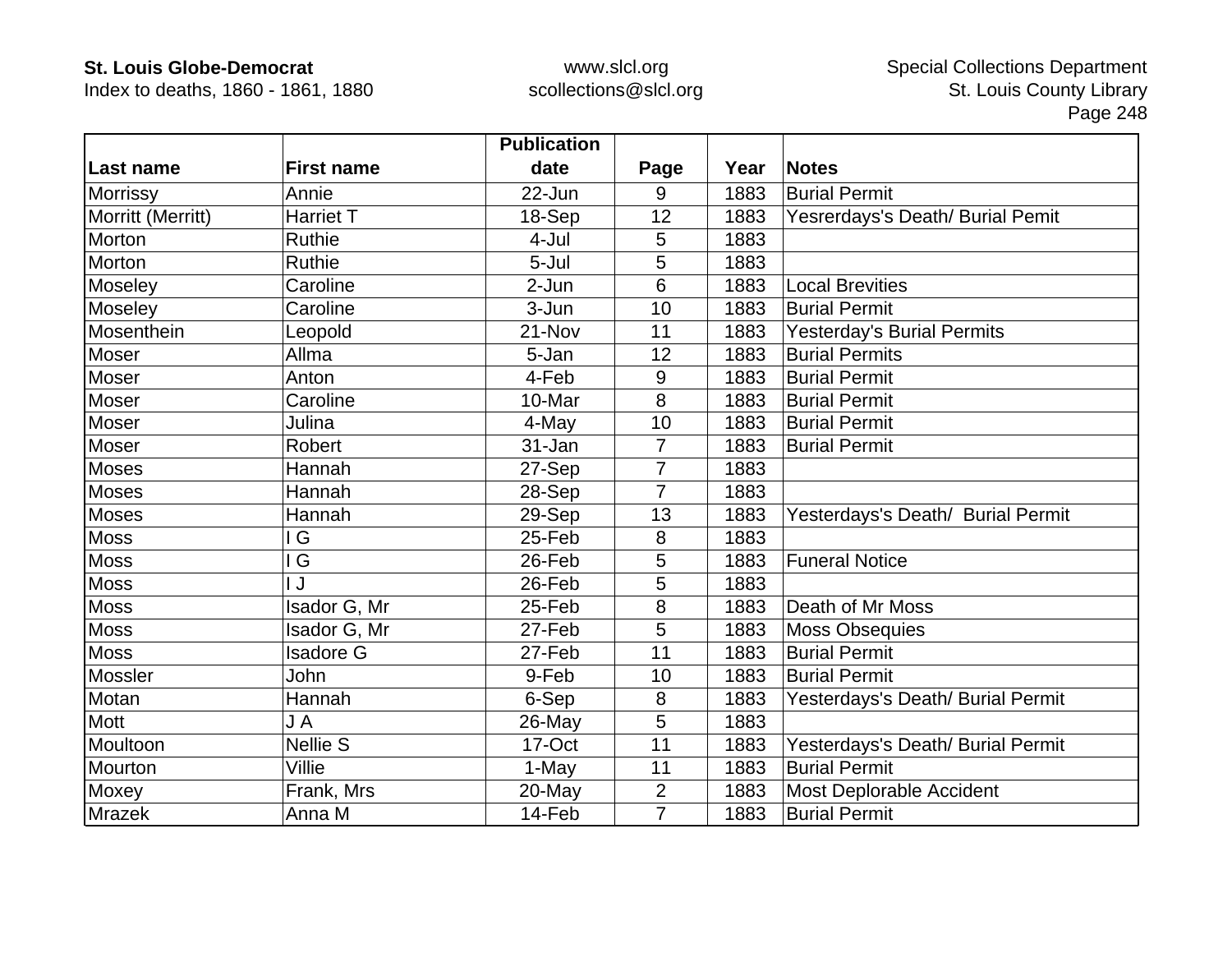Index to deaths, 1860 - 1861, 1880

|             |                    | <b>Publication</b> |                |      |                                        |
|-------------|--------------------|--------------------|----------------|------|----------------------------------------|
| Last name   | <b>First name</b>  | date               | Page           | Year | <b>Notes</b>                           |
| Muchlebach  | Carolina           | $21 - Jun$         | 12             | 1883 | <b>Burial Permit</b>                   |
| Muchlman    | Augusta            | 13-Dec             | 8              | 1883 | Yesterdays's Death List/ Burial Permit |
| Mudd        | Henry T            | 4-May              | 5              | 1883 |                                        |
| Muegge      | Emma               | 9-Aug              | 10             | 1883 | <b>Burial Permit</b>                   |
| Muehlhauser | Anna Dortha        | 6-Jul              | 6              | 1883 |                                        |
| Mueller     | Anna Barbara       | 20-Jan             | 7              | 1883 |                                        |
| Mueller     | <b>Bertha</b>      | 19-Sep             |                | 1883 |                                        |
| Mueller     | <b>Bertha</b>      | 20-Sep             | 8              | 1883 | Yesterdays's Death/ Burial Permit      |
| Mueller     | Caspar             | 1-Aug              | 5              | 1883 |                                        |
| Mueller     | Caspar             | 1-Aug              | 8              | 1883 | <b>Burial Permit</b>                   |
| Mueller     | Casper             | $31 -$ Jul         | 5              | 1883 |                                        |
| Mueller     | Catherine          | 13-Jun             | 12             | 1883 | <b>Burial Permit</b>                   |
| Mueller     | Frank              | 30-Dec             | 9              | 1883 | Yesterdays's Death List/ Burial Permit |
| Mueller     | Franz H            | $13 - Jun$         | 12             | 1883 | <b>Burial Permit</b>                   |
| Mueller     | George E           | 12-Jun             | 9              | 1883 | <b>Burial Permit</b>                   |
| Mueller     | George Edward      | $11 - Jun$         | $\overline{2}$ | 1883 | <b>Local Brevities</b>                 |
| Mueller     | Gertrude           | 13-Apr             | 10             | 1883 | <b>Burial Permit</b>                   |
| Mueller     | Helena             | $31 -$ Jul         | 10             | 1883 | <b>Burial Permit</b>                   |
| Mueller     | Johann H           | 13-Dec             | 8              | 1883 | Yesterdays's Death List/ Burial Permit |
| Mueller     | John G             | 14-Oct             | 18             | 1883 | Yesterday's Death/ Burial Permit       |
| Mueller     | Joseph             | 15-Mar             | 9              | 1883 | <b>Burial Permit</b>                   |
| Mueller     | Katie              | 6-Feb              | 12             | 1883 | <b>Burial Permit</b>                   |
| Mueller     | Louisa M           | 7-Feb              | 10             | 1883 | <b>Burial Permit</b>                   |
| Mueller     | Mary               | 13-Feb             | 9              | 1883 | <b>Burial Permit</b>                   |
| Mueller     | Mary               | 3-Jun              | 10             | 1883 | <b>Burial Permit</b>                   |
| Mueller     | Mary (Infant Of)   | 12-Aug             | 8              | 1883 | <b>Coroner's Cases</b>                 |
| Mueller     | <b>Minnie</b>      | 10-Oct             | 11             | 1883 | Yesterdays's Death/ Burial Permit      |
| Mueller     | Moritz (Infant Of) | $10-Auq$           | $\overline{7}$ | 1883 | <b>Coroner's Cases</b>                 |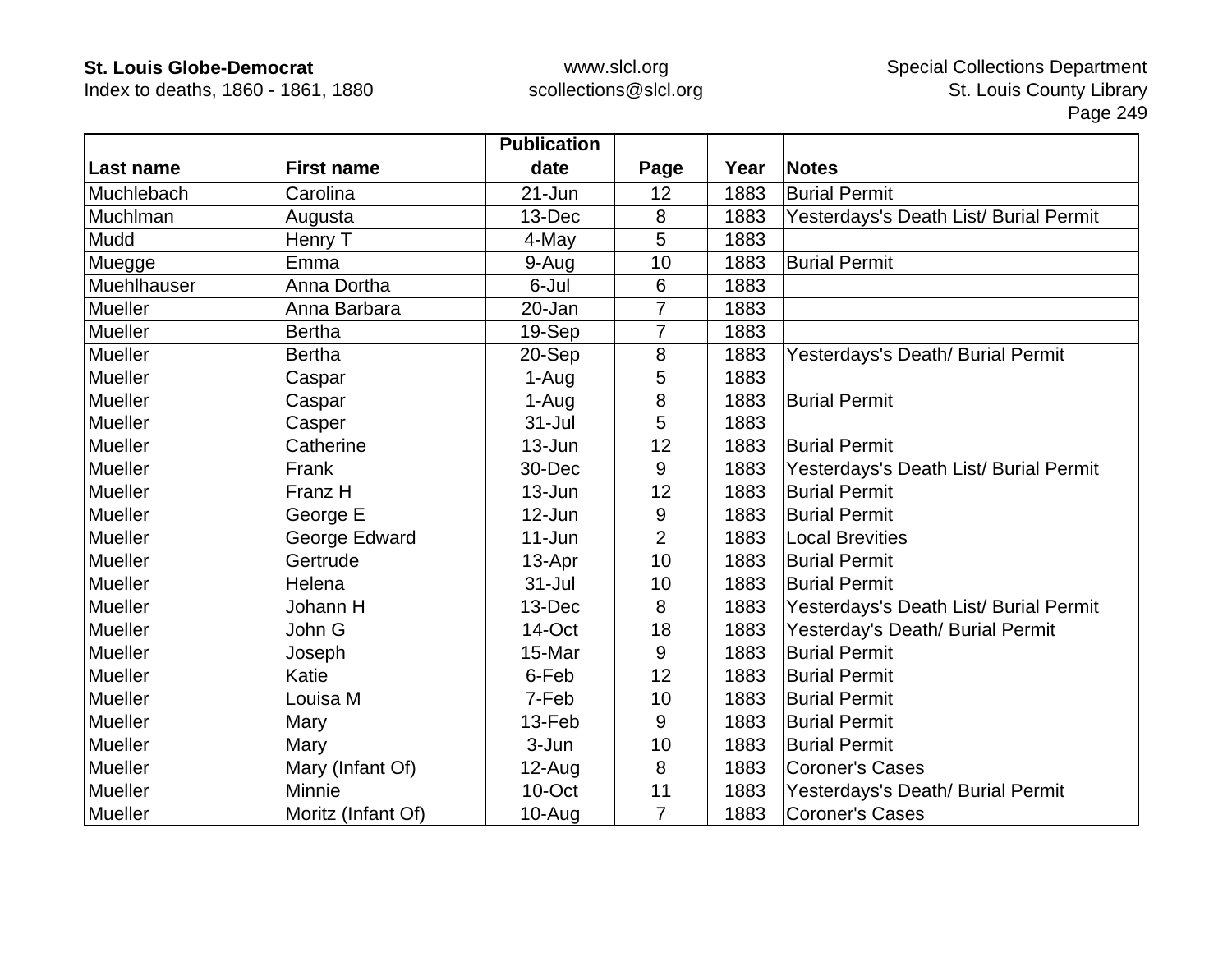Index to deaths, 1860 - 1861, 1880

|                |                   | <b>Publication</b> |                |      |                                        |
|----------------|-------------------|--------------------|----------------|------|----------------------------------------|
| Last name      | <b>First name</b> | date               | Page           | Year | <b>Notes</b>                           |
| <b>Mueller</b> | Olivia Clara      | 29-Nov             | 12             | 1883 | Yesterdays's Death List/ Burial Permit |
| <b>Mueller</b> | Paulinle          | 4-Jul              | 8              | 1883 | <b>Burial Permit</b>                   |
| Mueller        | WF                | 25-Sep             | 11             | 1883 | Yesterdays's Death/ Death Permit       |
| Mueller        | W <sub>L</sub>    | 29-Sep             | 13             | 1883 | Yesterdays's Death/ Burial Permit      |
| Mueller        | Wendolin          | 24-Jan             | 10             | 1883 | <b>Burial Permit</b>                   |
| Muhlhauser     | Annie D           | 7-Jul              | 5              | 1883 | <b>Burial Permit</b>                   |
| Muierhead      | Ed                | 29-Apr             | 7              | 1883 | <b>Local Brevities</b>                 |
| Muirhead       | Edward            | 29-Apr             | 8              | 1883 |                                        |
| Muirhead       | Edward            | 30-Apr             | 5              | 1883 |                                        |
| Muirhead       | Edward            | 30-Apr             | $\overline{7}$ | 1883 | <b>Local Brevities</b>                 |
| Muirhead       | Edward            | 1-May              | 11             | 1883 | <b>Burial Permit</b>                   |
| Mulanphy       | John L            | $19 -$ Jul         | 8              | 1883 | <b>Burial Permit</b>                   |
| Mulcahy        | Catherine         | $21 - Jun$         | 12             | 1883 | <b>Burial Permit</b>                   |
| Mulford        | Ruth H            | 19-Jan             | 5              | 1883 |                                        |
| Mulford        | Ruth H            | 20-Jan             | 7              | 1883 |                                        |
| Mulhern        | Michael           | 9-Nov              | $\overline{7}$ | 1883 |                                        |
| Mulhern        | Michael           | 10-Nov             | $\overline{7}$ | 1883 |                                        |
| <b>Mullaly</b> | Harry R           | $15 -$ Jul         | $9\,$          | 1883 | <b>Burial Permit</b>                   |
| Mullanphy      | Annie             | $18 -$ Jul         | 5              | 1883 |                                        |
| Mullbauer      | Joe               | 19-Oct             | 9              | 1883 | Yesterdays's Death/ Burial Permit      |
| Mullen         | Josephus          | 17-Apr             | 11             | 1883 | <b>Burial Permit</b>                   |
| Mullen         | Mary              | 25-Feb             | 11             | 1883 | <b>Burial Permit</b>                   |
| Mullen         | Mary              | 29-Mar             | 12             | 1883 | <b>Burial Permit</b>                   |
| Mullen         | Michael           | 27-Jan             | 12             | 1883 | <b>Burial Permit</b>                   |
| Mullenkamp     | Margaret          | 11-Feb             | 9              | 1883 | <b>Burial Permit</b>                   |
| <b>Muller</b>  | A B               | 20-Jan             | 12             | 1883 | <b>Burial Permit</b>                   |
| Muller         | <b>Emelie</b>     | $22$ -Jul          | 9              | 1883 | <b>Burial Permit</b>                   |
| <b>Muller</b>  | Henry H           | 25-May             | 10             | 1883 | <b>Burial Permit</b>                   |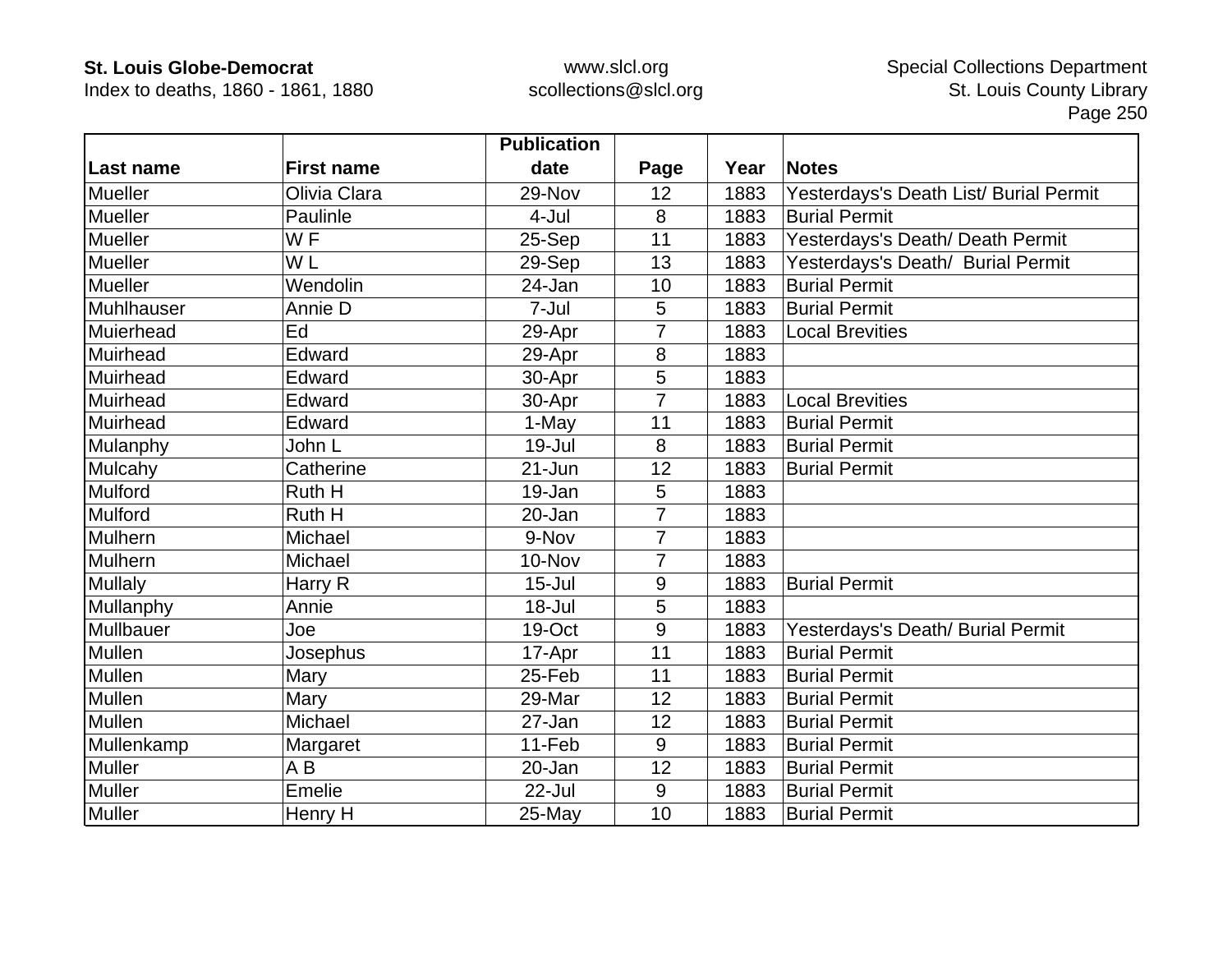Index to deaths, 1860 - 1861, 1880

|               |                     | <b>Publication</b> |      |      |                                        |
|---------------|---------------------|--------------------|------|------|----------------------------------------|
| Last name     | <b>First name</b>   | date               | Page | Year | <b>Notes</b>                           |
| <b>Muller</b> | Johannes G          | 11-Nov             | 5    | 1883 |                                        |
| Muller        | Johannes G          | 11-Nov             | 20   | 1883 | Yesterdays's Death/ Burial Permit      |
| <b>Muller</b> | Lillie              | 11-Apr             | 9    | 1883 | <b>Burial Permit</b>                   |
| Muller        | Rosina              | 4-Feb              | 9    | 1883 | <b>Burial Permit</b>                   |
| <b>Muller</b> | Wm                  | 19-Jun             | 12   | 1883 | <b>Burial Permit</b>                   |
| Mulligan      | Margie              | 17-Nov             | 9    | 1883 | Yesterdays's Death/ Burial Permit      |
| Mulligan, Jr  | Thomas              | 4-Sep              | 8    | 1883 | Yesterdays's Death/ Burial Permit      |
| <b>Mullin</b> | <b>Bridget</b>      | 7-Feb              | 10   | 1883 | <b>Burial Permit</b>                   |
| Munday        | Jennie              | 24-Jul             | 5    | 1883 | <b>Funeral Notice</b>                  |
| Mundy         | Jennie              | $25 -$ Jul         | 10   | 1883 | <b>Burial Permit</b>                   |
| Mundy         | Jennie, Mrs         | $25 -$ Jul         | 5    | 1883 |                                        |
| Munro         | Mary E              | 16-Mar             | 10   | 1883 | <b>Burial Permit</b>                   |
| <b>Muns</b>   | Clara               | 20-Mar             | 11   | 1883 | <b>Burial Permit</b>                   |
| Munzingler    | Peter LO            | 4-Sep              | 8    | 1883 | Yesterdays's Death/ Burial Permit      |
| Murdock       | William             | 5-Apr              |      | 1883 |                                        |
| Murfree       | <b>Eline Louise</b> | 30-Nov             | 5    | 1883 |                                        |
| <b>Murphy</b> | Ann                 | 1-Oct              | 7    | 1883 |                                        |
| Murphy        | Ann                 | 2-Oct              | 5    | 1883 |                                        |
| Murphy        | Ann                 | 2-Oct              | 9    | 1883 | Yesterdays's Death/ Burial Perm        |
| Murphy        | Ann                 | 3-Oct              | 5    | 1883 |                                        |
| Murphy        | Annie Elizabeth     | 13-Oct             | 7    | 1883 |                                        |
| Murphy        | Annie Elizabeth     | 14-Oct             | 18   | 1883 | Yesterday's Death/ Burial Permit       |
| Murphy        | Annie, Mrs          | 14-Oct             | 5    | 1883 |                                        |
| Murphy        | <b>Blance</b>       | 4-May              | 5    | 1883 |                                        |
| Murphy        | <b>Bridget</b>      | 7-Mar              | 6    | 1883 | <b>Burial Permit</b>                   |
| Murphy        | <b>Bridget</b>      | 9-Dec              | 19   | 1883 | Yesterdays's Death List/ Burial Permit |
| Murphy        | Bridget, Mrs        | 8-Dec              | 5    | 1883 |                                        |
| Murphy        | Bridget, Mrs        | 9-Dec              | 5    | 1883 |                                        |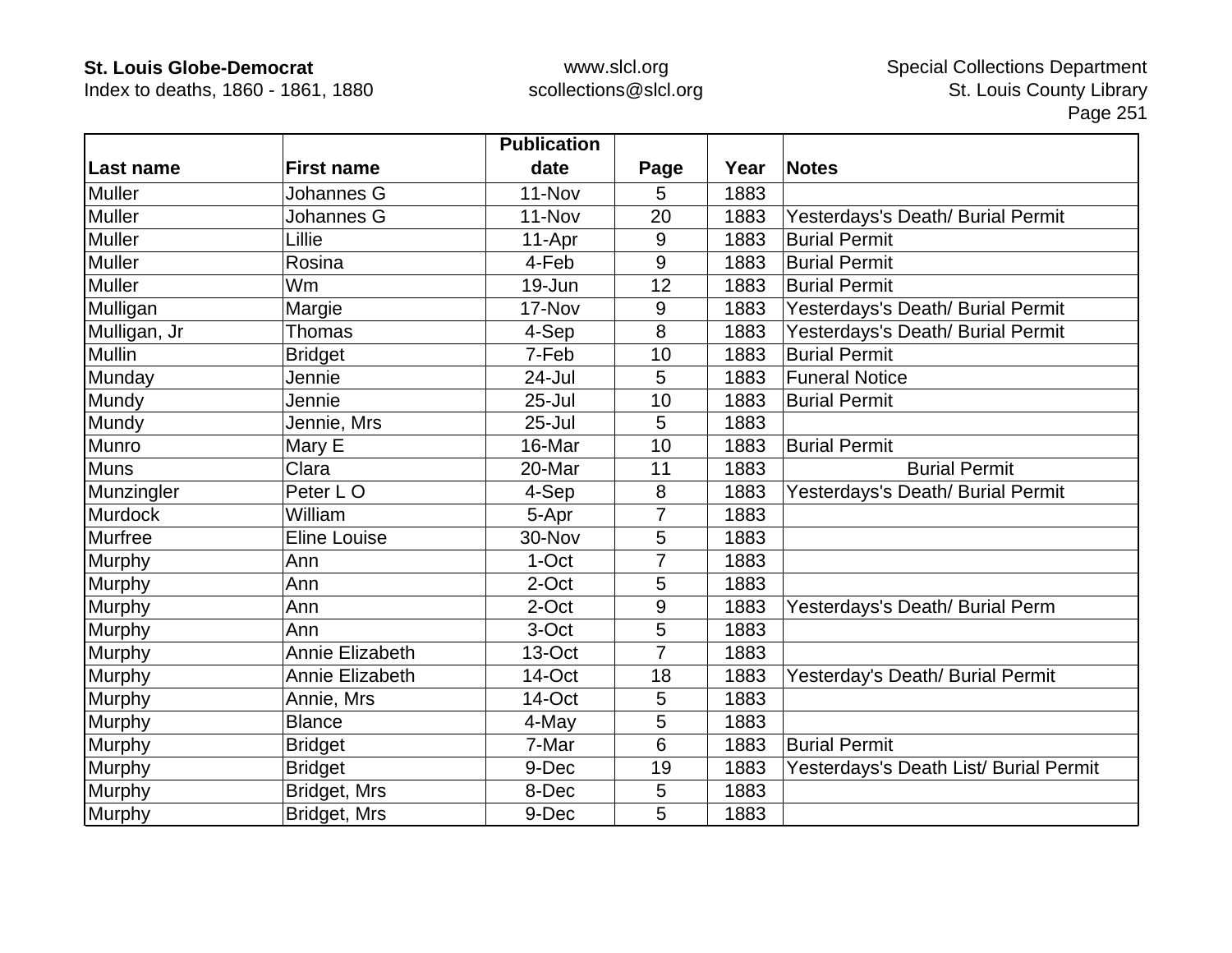Index to deaths, 1860 - 1861, 1880

|               |                   | <b>Publication</b> |                |      |                                        |
|---------------|-------------------|--------------------|----------------|------|----------------------------------------|
| Last name     | <b>First name</b> | date               | Page           | Year | <b>Notes</b>                           |
| <b>Murphy</b> | Dealia, Mrs       | 8-Apr              | 5              | 1883 |                                        |
| Murphy        | Ellen             | 9-May              | 12             | 1883 | <b>Burial Permit</b>                   |
| Murphy        | Ellen             | 2-Dec              | 17             | 1883 | Yesterdays's Death List/ Burial Permit |
| Murphy        | Ellen, Mrs        | 2-Dec              | 8              | 1883 |                                        |
| Murphy        | George E          | 16-Jan             | 10             | 1883 | <b>Burial Permit</b>                   |
| Murphy        | John              | 15-Feb             | 8              | 1883 | Flagman At Fault                       |
| Murphy        | John              | 9-May              | 12             | 1883 | <b>Burial Permit</b>                   |
| Murphy        | John              | 26-Sep             | 12             | 1883 | Yesterdays's Death/ Burial Permit      |
| <b>Murphy</b> | John Barry        | 27-Sep             | 7              | 1883 |                                        |
| Murphy        | <b>John Harry</b> | 26-Sep             | $\overline{7}$ | 1883 |                                        |
| Murphy        | Joseph            | 14-Sep             | 12             | 1883 | Killed By The Cars                     |
| Murphy        | Joseph            | 16-Sep             | 8              | 1883 |                                        |
| Murphy        | Lucy              | 10-Oct             | 11             | 1883 | Yesterdays's Death/ Burial Permit      |
| Murphy        | Margaret          | 13-Feb             | 9              | 1883 | <b>Burial Permit</b>                   |
| Murphy        | Margaret          | $13 -$ Jul         | 8              | 1883 | <b>Burial Permit</b>                   |
| Murphy        | Margaret          | 2-Oct              | 9              | 1883 | Yesterdays's Death/ Burial Permit      |
| Murphy        | Martin            | 14-Aug             | 10             | 1883 | Lost His Balance                       |
| Murphy        | <b>Martin</b>     | $15-Aug$           | 5              | 1883 |                                        |
| Murphy        | Martin            | $15-Auq$           | 10             | 1883 | Yesterday's Death/Burial Permit        |
| Murphy        | Mary              | 20-Jun             | 11             | 1883 | <b>Burial Permit</b>                   |
| Murphy        | <b>Nellie</b>     | 23-Jun             | 7              | 1883 |                                        |
| <b>Murphy</b> | <b>Nellie</b>     | 24-Jun             | 5              | 1883 |                                        |
| <b>Murphy</b> | <b>Nellie</b>     | 26-Jun             | 9              | 1883 | <b>Burial Permit</b>                   |
| Murphy        | <b>Thomas</b>     | 27-Jan             | 12             | 1883 | <b>Burial Permit</b>                   |
| Murphy        | Thomas            | 30-May             | 12             | 1883 | <b>Burial Permit</b>                   |
| Murphy        | Thomas B          | 10-Oct             | 7              | 1883 |                                        |
| Murphy        | Thomas B          | 12-Oct             | 11             | 1883 | Yesterdays's Death/ Burial Permit      |
| Murphy        | Thomas C          | 26-Jan             | 5              | 1883 |                                        |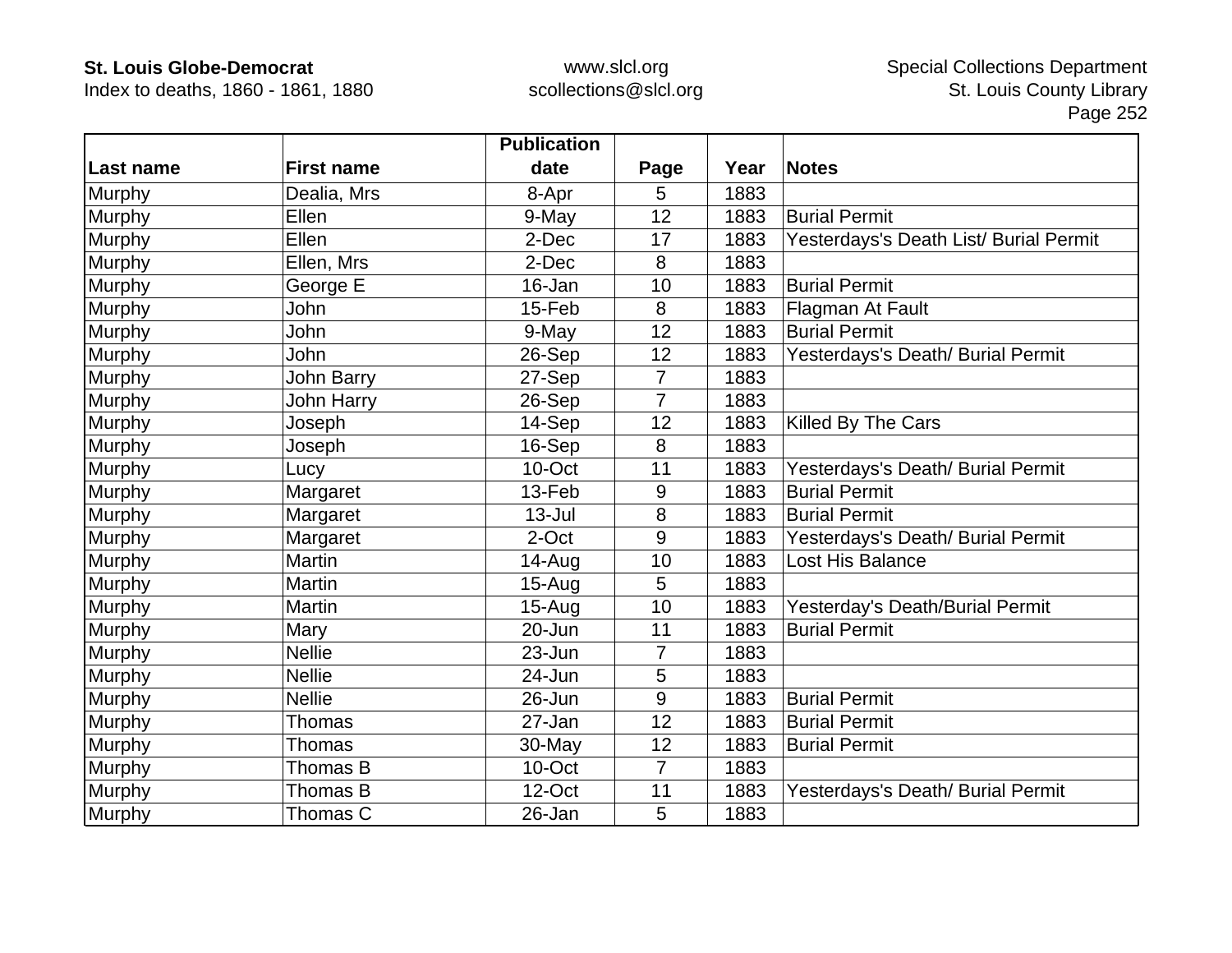Index to deaths, 1860 - 1861, 1880

|                  |                   | <b>Publication</b> |                |      |                                        |
|------------------|-------------------|--------------------|----------------|------|----------------------------------------|
| <b>Last name</b> | <b>First name</b> | date               | Page           | Year | <b>Notes</b>                           |
| <b>Murphy</b>    | Thompson B        | 11-Oct             | 7              | 1883 |                                        |
| Murphy           | William           | $13-Auq$           | 5              | 1883 |                                        |
| Murphy           | William           | $14 - Aug$         | 5              | 1883 |                                        |
| Murphy           | William           | 9-Jan              | 8              | 1883 | <b>Burial Permit</b>                   |
| Murphy           | William           | 14-Aug             | 8              | 1883 | Yesterday's Death/Burial Permit        |
| Murpny           | John              | 12-Dec             | 12             | 1883 | Yesterdays's Death List/ Burial Permit |
| <b>Murray</b>    | Annie             | 15-Mar             | 9              | 1883 | <b>Burial Permit</b>                   |
| Murray           | <b>Charles</b>    | $10 -$ Jul         | $\overline{7}$ | 1883 | <b>Burial Permit</b>                   |
| Murray           | <b>Charles P</b>  | 3-Mar              | 12             | 1883 | <b>Burial Permit</b>                   |
| Murray           | Chas A            | 26-Feb             | 8              | 1883 | Suburban, Alton                        |
| Murray           | Chas A, Mr        | 18-Feb             | 15             | 1883 | Suburban, Alton                        |
| Murray           | Chas A, Mr        | 19-Feb             | $\overline{2}$ | 1883 | Death's Doings, Chas A Murray          |
| Murray           | Dora V            | $11$ -Jul          | 7              | 1883 | <b>Burial Permit</b>                   |
| Murray           | Ella May          | 2-Feb              | 5              | 1883 |                                        |
| <b>Murray</b>    | Ella May          | 3-Feb              | 7              | 1883 |                                        |
| Murray           | Ella May          | 4-Feb              | $9\,$          | 1883 | <b>Burial Permit</b>                   |
| <b>Murray</b>    | Ella May          | 11-Feb             | 5              | 1883 |                                        |
| Murray           | <b>Hy</b>         | 7-Jan              | 11             | 1883 | <b>Burial Permit</b>                   |
| Murray           | Luella            | $12-Auq$           | 16             | 1883 | <b>Burial Permit</b>                   |
| Murray           | Mary C            | 1-Mar              | 11             | 1883 | Suburban, Alton, Illinois              |
| Murray           | Mary C, Mrs       | 26-Feb             | 8              | 1883 | Suburban, Alton                        |
| <b>Murray</b>    | Mary G            | 17-Oct             | 11             | 1883 | Yesterdays's Death/ Burial Permit      |
| <b>Murray</b>    | Patrick           | 15-May             | 12             | 1883 | <b>Burial Permit</b>                   |
| Murray           | Robert W          | 15-Sep             | 11             | 1883 | Yesterdays's Death/ Burial Permit      |
| Murray           | Thomas            | 14-Nov             | 8              | 1883 | Yesterdays's Death/ Burial Permit      |
| Murray           | Wm, Rev           | 4-Aug              | $9$            | 1883 | Suburban, Alton                        |
| Murrell          | Wm A              | $3-Jul$            | $\overline{7}$ | 1883 |                                        |
| <b>Murrell</b>   | Wm A              | 4-Jul              | 8              | 1883 | <b>Burial Permit</b>                   |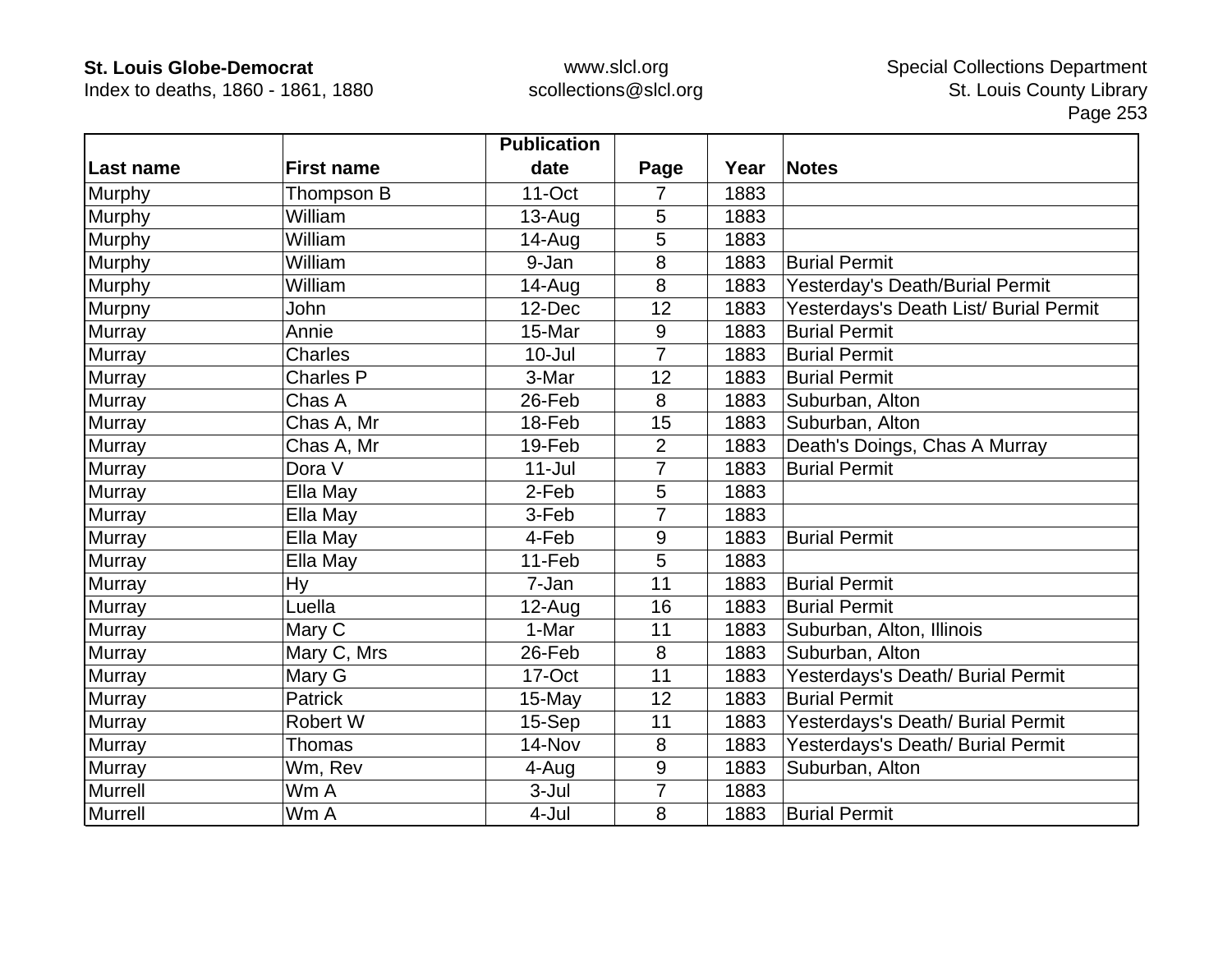Index to deaths, 1860 - 1861, 1880

|                |                   | <b>Publication</b> |                |      |                                        |
|----------------|-------------------|--------------------|----------------|------|----------------------------------------|
| Last name      | <b>First name</b> | date               | Page           | Year | Notes                                  |
| <b>Murrin</b>  | Pat               | 6-Jan              | 9              | 1883 | A Freight Brakeman Killed              |
| Murry          | Daniel            | 15-Dec             | 5              | 1883 |                                        |
| <b>Murry</b>   | Daniel            | 16-Dec             | 7              | 1883 |                                        |
| Murry          | <b>John</b>       | 8-Dec              | 10             | 1883 | Yesterdays's Death List/ Burial Permit |
| <b>Murry</b>   | Mary              | 6-Apr              | 10             | 1883 | <b>Burial Permit</b>                   |
| Murry          | Teresa            | $12$ -Jul          | 8              | 1883 | <b>Burial Permit</b>                   |
| Mursinna       | David G           | $14 -$ Jul         | 12             | 1883 | <b>Burial Permit</b>                   |
| Museniechller  | Anna M            | $18 -$ Jul         | 8              | 1883 | <b>Burial Permit</b>                   |
| <b>Music</b>   | <b>Mollie</b>     | 8-Mar              | 12             | 1883 | Mrs. Musick's Suicide                  |
| <b>Muster</b>  | Theresa           | 4-Nov              | 17             | 1883 | Yesterdays's Death/ Burial Permit      |
| <b>Mutrox</b>  | Louis             | 6-Jan              | 12             | 1883 | <b>Burial Permit</b>                   |
| <b>Muturux</b> | Chas F            | 17-Apr             | 11             | 1883 | <b>Burial Permit</b>                   |
| Myer           | Charles           | 16-Feb             | 10             | 1883 | <b>Burial Permit</b>                   |
| <b>Myers</b>   | Emily             | 14-Apr             | 10             | 1883 | <b>Burial Permit</b>                   |
| <b>Myers</b>   | Florence          | 4-Oct              | 9              | 1883 | Yesterdays's Death/I Burial Permit     |
| <b>Myers</b>   | Joseph            | 16-Feb             | 10             | 1883 | <b>Burial Permit</b>                   |
| <b>Myers</b>   | <b>Nettie</b>     | 15-Feb             | 9              | 1883 | <b>Burial Permit</b>                   |
| <b>Mynders</b> | Arnold H          | 2-Feb              | 10             | 1883 | <b>Burial Permit</b>                   |
| <b>Mynders</b> | Arnold Hermann    | 31-Jan             | 5              | 1883 |                                        |
| <b>Mynders</b> | Arnold Hermann    | 1-Feb              | $\overline{7}$ | 1883 |                                        |
| <b>Mysing</b>  | Frederick         | 5-Apr              | 7              | 1883 |                                        |
| <b>Mysing</b>  | Otto              | 6-Apr              | 10             | 1883 | <b>Burial Permit</b>                   |
| Nader          | J W               | 10-Nov             | 8              | 1883 | Yesterdays's Death/ Burial Permit      |
| Naegele        | Mina              | 27-Jan             | 12             | 1883 | <b>Burial Permit</b>                   |
| Nagel          | John              | 29-Nov             | 12             | 1883 | Yesterdays's Death List/ Burial Permit |
| <b>Nahlik</b>  | Joseph            | 3-Nov              | 12             | 1883 | Yesterdays's Death/ Burial Permit      |
| Nance          | Melissa E         | 10-Jun             | 17             | 1883 | <b>Burial Permit</b>                   |
| Nandain        | Laura             | $17 -$ Jul         | 8              | 1883 | <b>Burial Permit</b>                   |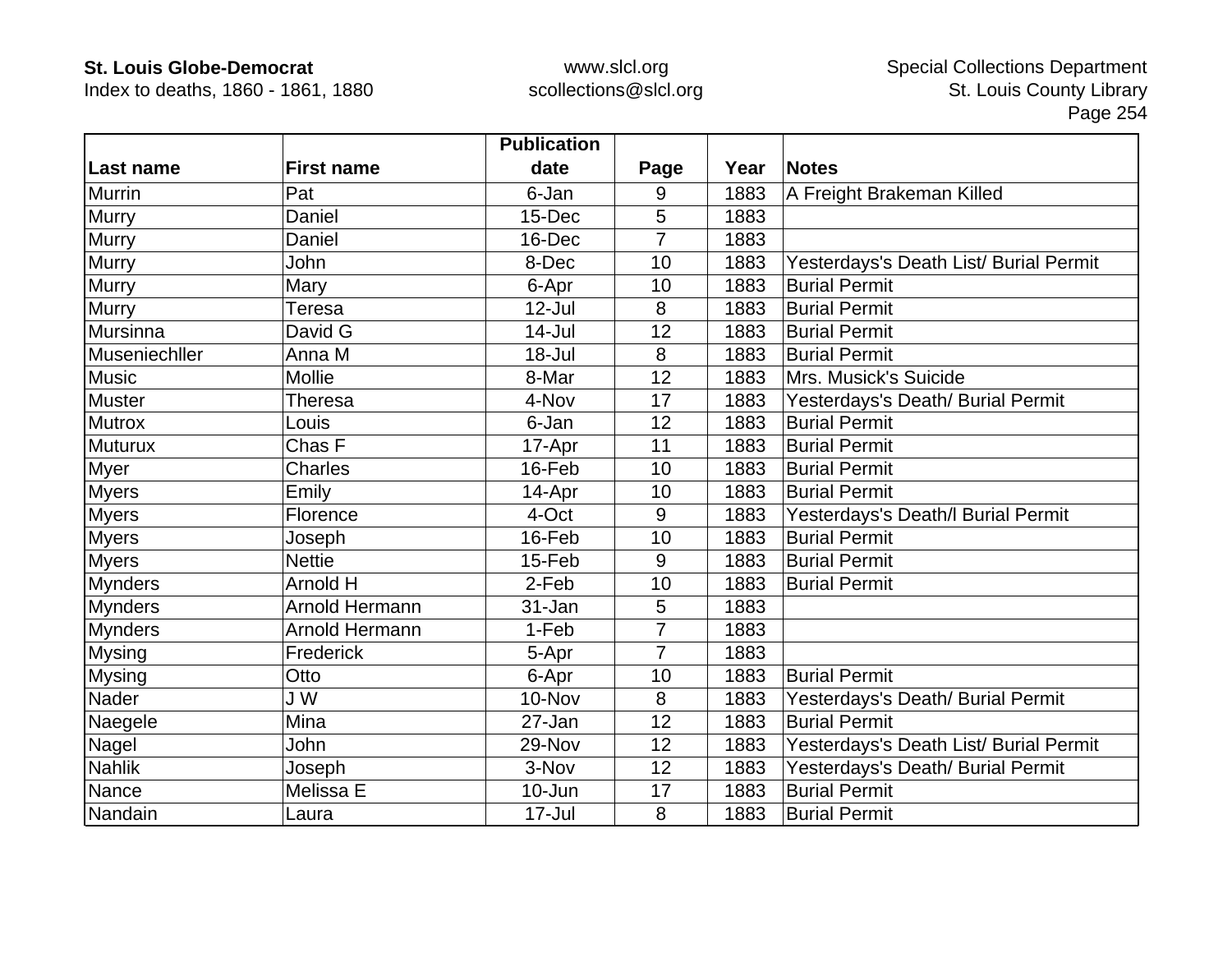Index to deaths, 1860 - 1861, 1880

|                |                   | <b>Publication</b> |                |      |                                   |
|----------------|-------------------|--------------------|----------------|------|-----------------------------------|
| Last name      | <b>First name</b> | date               | Page           | Year | Notes                             |
| Napton         | Judge             | 4-Feb              | 3              | 1883 | <b>Local Brevities</b>            |
| Napton         | William B, Judge  | 21-Jan             | 14             | 1883 | Late Judge Napton                 |
| <b>Nash</b>    | Annie T           | 28-Sep             | 10             | 1883 | Yesterdays's Death/ Burial Permit |
| <b>Nash</b>    | John              | $13 -$ Jul         | 8              | 1883 | <b>Burial Permit</b>              |
| <b>Nash</b>    | Joseph            | 7-Jul              | 5              | 1883 | <b>Burial Permit</b>              |
| Nation         | <b>Charles</b>    | 14-Oct             | 18             | 1883 | Yesterday's Death/ Burial Permit  |
| Naughton       | Daniel            | 6-Feb              | 12             | 1883 | <b>Burial Permit</b>              |
| Naughton       | Dennis            | 9-Mar              | 10             | 1883 | <b>Burial Permit</b>              |
| Naughton       | Winnifred         | 4-Mar              | 11             | 1883 | <b>Burial Permit</b>              |
| Neddham        | Thomas            | 14-Sep             | 11             | 1883 |                                   |
| Needham        | Thomas            | 13-Sep             | $\overline{7}$ | 1883 |                                   |
| Needham        | Thomas            | 14-Sep             | $\overline{7}$ | 1883 |                                   |
| Needham        | Thomas            | 15-Sep             | $\overline{7}$ | 1883 |                                   |
| Nehl           | <b>Blanche</b>    | 8-Feb              | 11             | 1883 | <b>Burial Permit</b>              |
| Nehring        | Helena W A        | 12-Jun             | 9              | 1883 | <b>Burial Permit</b>              |
| Nehring        | Mary              | $31 -$ Jul         | 10             | 1883 | <b>Burial Permit</b>              |
| <b>Neihaus</b> | Annie             | 25-Sep             | 11             | 1883 | Yesterdays's Death/ Death Permit  |
| <b>Neiners</b> | John G W          | 20-Sep             | 8              | 1883 | Yesterdays's Death/ Burial Permit |
| Neisslein      | Elizabeth         | 10-Nov             | 8              | 1883 | Yesterdays's Death/ Burial Permit |
| Nelson         | Edward            | 10-Feb             | 5              | 1883 | <b>Burial Permit</b>              |
| Nelson         | Francis           | $10 -$ Jul         | $\overline{7}$ | 1883 | <b>Burial Permit</b>              |
| Nelson         | Ole               | 20-Mar             | 11             | 1883 | <b>Burial Permit</b>              |
| Nelson         | Sarah             | 17-Apr             | 11             | 1883 | <b>Burial Permit</b>              |
| Nelson         | Sarah, Mrs        | 15-Apr             | 5              | 1883 |                                   |
| Nelson         | Susan             | 29-Aug             | 8              | 1883 | Yesterdays's Death/Burial Permit  |
| Nelson         | Wilhelmine        | 18-Aug             | 12             | 1883 | Yesterday's Death/Burial Permit   |
| Nelson         | Wm E              | 29-Sep             | 13             | 1883 | Yesterdays's Death/ Burial Permit |
| <b>Nelting</b> | Lena E            | 30-May             | 12             | 1883 | <b>Burial Permit</b>              |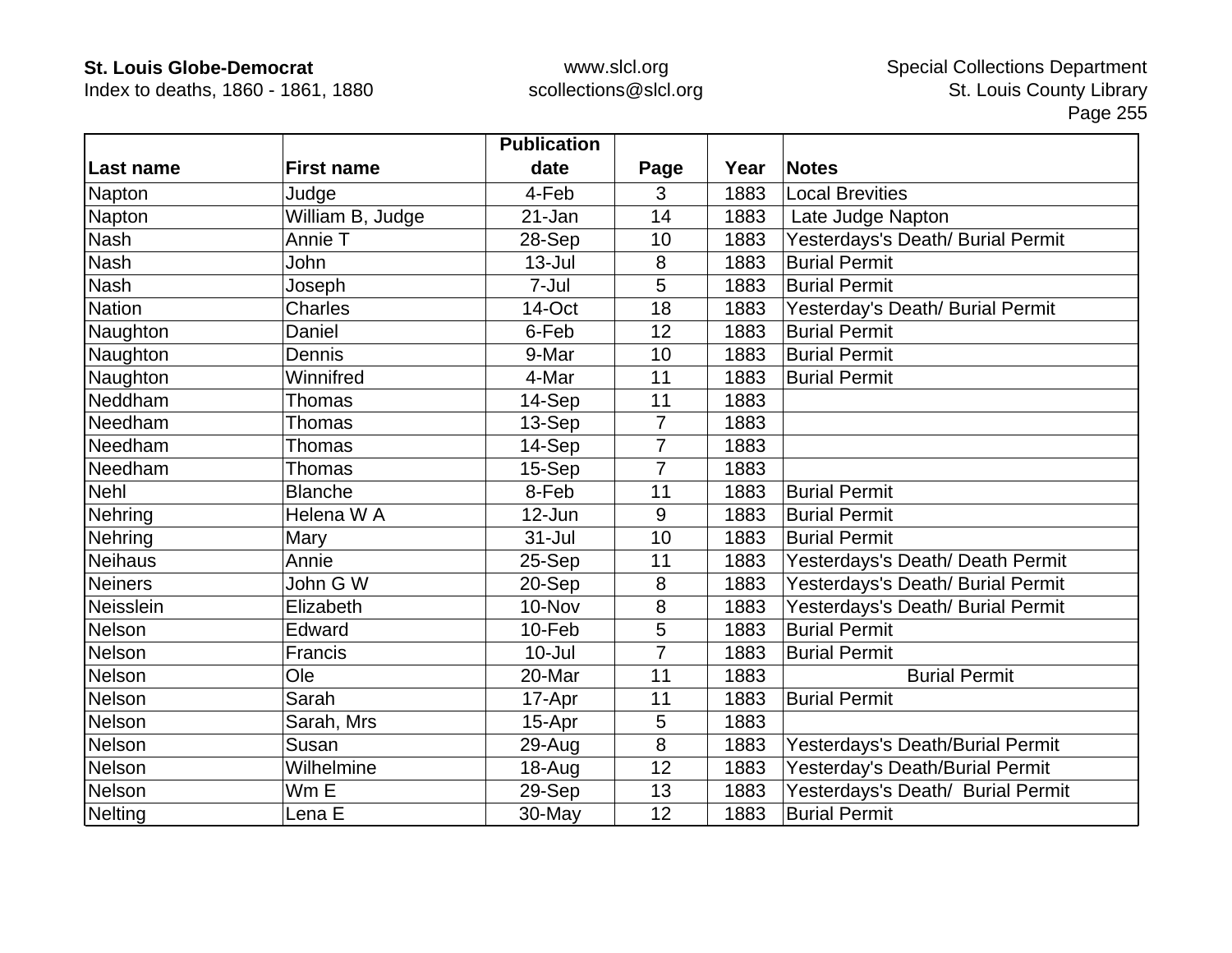Index to deaths, 1860 - 1861, 1880

|                  |                      | <b>Publication</b> |                |      |                                   |
|------------------|----------------------|--------------------|----------------|------|-----------------------------------|
| <b>Last name</b> | <b>First name</b>    | date               | Page           | Year | <b>Notes</b>                      |
| <b>Nemec</b>     | <b>Francis</b>       | 27-Jul             | 3              | 1883 | <b>Burial Permit</b>              |
| Nensel           | Elizabeth            | 13-Feb             | 9              | 1883 | <b>Burial Permit</b>              |
| <b>Nesbit</b>    | Mary S, Mrs          | 12-Nov             | $\overline{2}$ | 1883 | <b>Local Brevities</b>            |
| <b>Nester</b>    | <b>Charles</b>       | $25 - Aug$         | 9              | 1883 | Yesterdays's Death/Burial Permit  |
| <b>Nestle</b>    | Lizzie M             | 9-Aug              | 10             | 1883 | <b>Burial Permit</b>              |
| Nettman          | Lizzie               | 3-Jan              | 8              | 1883 | <b>Burial Permits</b>             |
| <b>Netz</b>      | Wm C                 | 25-May             | 10             | 1883 | <b>Burial Permit</b>              |
| Neuchbauer       | John                 | 6-Mar              | 12             | 1883 | <b>Burial Permit</b>              |
| Neun             | Carleton H W         | 14-May             | 5              | 1883 |                                   |
| <b>Neun</b>      | HWC                  | 15-May             | 12             | 1883 | <b>Burial Permit</b>              |
| Neunuebel        | Helena               | $17 -$ Jul         | 8              | 1883 | <b>Burial Permit</b>              |
| <b>Nevels</b>    | <b>Katie Belle</b>   | 5-Apr              | 5              | 1883 | <b>Local Brevities</b>            |
| <b>Nevill</b>    | <b>Patrick</b>       | 8-Nov              | 12             | 1883 | Yesterdays's Death/ Burial Permit |
| Newbert          | Regina               | $25 -$ Jul         | 10             | 1883 | <b>Burial Permit</b>              |
| <b>Newcum</b>    | <b>William Henry</b> | 16-Jan             | 5              | 1883 |                                   |
| <b>Newell</b>    | Amelia               | 7-Feb              | 10             | 1883 | <b>Burial Permit</b>              |
| <b>Newell</b>    | Maggie               | 3-Jan              | 5              | 1883 |                                   |
| <b>Newell</b>    | Maggie               | 4-Jan              | 10             | 1883 | <b>Burial Permits</b>             |
| <b>Newell</b>    | <b>Walter L</b>      | 29-Aug             | 10             | 1883 | <b>Coroner's Cases</b>            |
| <b>Newell</b>    | <b>Walter L</b>      | $31 - Aug$         | 9              | 1883 | Yesterdays's Death/ Burial Permit |
| <b>Newill</b>    | Alfred, Mr           | 14-May             | 5              | 1883 |                                   |
| Newland          | Edward               | $12$ -Aug          | 16             | 1883 | <b>Burial Permit</b>              |
| Newman           | Frank                | 13-Jun             | 12             | 1883 | <b>Burial Permit</b>              |
| Newman           | Frank E              | $11-Jun$           | 5              | 1883 |                                   |
| Newman           | Frank E              | 12-Jun             | $\overline{7}$ | 1883 |                                   |
| Newman           | <b>Nellie</b>        | 5-May              | 13             | 1883 | <b>Burial Permit</b>              |
| Newman           | Robert               | 3-Apr              | 12             | 1883 | <b>Burial Permit</b>              |
| Newman           | ST, Dr               | 16-Jul             | 8              | 1883 | Sudden Death                      |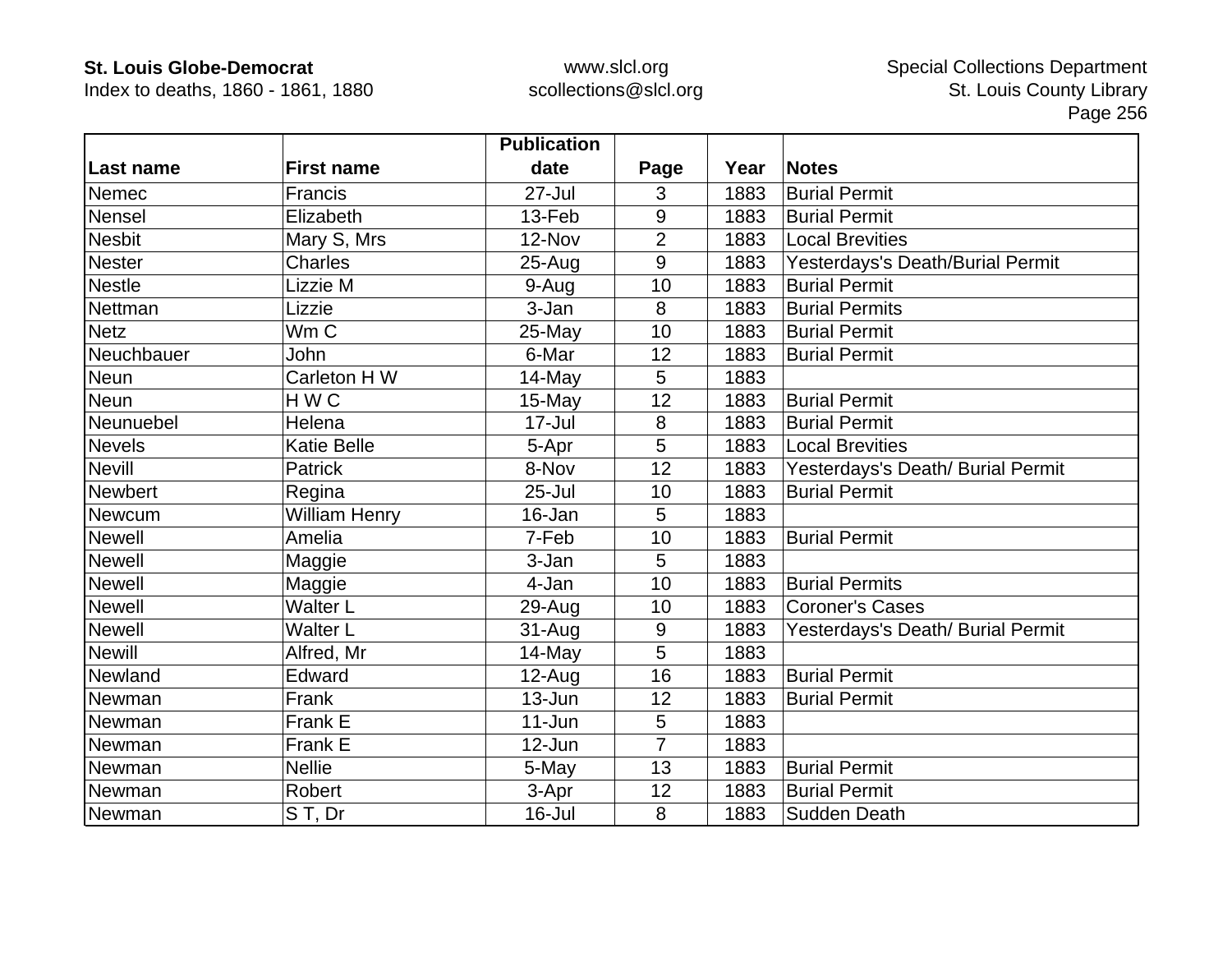Index to deaths, 1860 - 1861, 1880

|                |                   | <b>Publication</b> |                |      |                                   |
|----------------|-------------------|--------------------|----------------|------|-----------------------------------|
| Last name      | <b>First name</b> | date               | Page           | Year | <b>Notes</b>                      |
| Newman         | ST, Dr            | $17 -$ Jul         | 5              | 1883 |                                   |
| Newman         | Simeon T          | $17 -$ Jul         | 8              | 1883 | <b>Burial Permit</b>              |
| <b>Newmark</b> | Abraham           | $13-May$           | 5              | 1883 |                                   |
| <b>Newmark</b> | Abraham           | 17-May             | $\overline{7}$ | 1883 |                                   |
| <b>Newmark</b> | <b>Mrs</b>        | 11-Nov             | 5              | 1883 |                                   |
| <b>Newmark</b> | <b>Mrs</b>        | 12-Nov             | 5              | 1883 |                                   |
| Newport        | Henrietta M       | $25 - Aug$         | 9              | 1883 | Yesterdays's Death/Burial Permit  |
| Newport        | Henrietta M       | $25 - Aug$         | 9              | 1883 | Coroner's Cases                   |
| Newton         | Harry             | 13-Nov             | 12             | 1883 | <b>Fatal Fall</b>                 |
| Newton         | Harry             | 15-Nov             | 12             | 1883 | Yesterdays's Death/ Burial Permit |
| Nibling        | Martin K          | $1-Jul$            | 9              | 1883 | <b>Burial Permit</b>              |
| Nicholie       | Josie             | 1-Aug              | 8              | 1883 | <b>Burial Permit</b>              |
| <b>Nichols</b> | Thos W            | 21-Feb             | 5              | 1883 |                                   |
| <b>Nichols</b> | Unknown           | 23-Jun             | 4              | 1883 | Ferryman Drowned                  |
| <b>Nichols</b> | William           | 24-Jan             | 10             | 1883 | <b>Burial Permit</b>              |
| Nicholson      | Janet             | 8-Aug              | 5              | 1883 |                                   |
| Nicholson      | Jean              | 8-Aug              | 7              | 1883 | <b>Burial Permit</b>              |
| Nicholson      | Jeannie           | 25-Mar             | 5              | 1883 |                                   |
| Nicholson      | Jennie            | 27-Mar             | 7              | 1883 |                                   |
| Nicholson      | Jennie            | 27-Mar             | 8              | 1883 | Miss Jennie Nicholson's Death     |
| Nicholson      | Jennie            | 28-Mar             | 5              | 1883 | <b>Miss Nicholson'Funeral</b>     |
| Nicholson      | Maggie            | $15 -$ Jul         | 5              | 1883 |                                   |
| Nickamp        | Chas O            | 2-Oct              | 9              | 1883 | Yesterdays's Death/ Burial Perm   |
| <b>Nickel</b>  | Charles           | 18-Jul             | 8              | 1883 | <b>Burial Permit</b>              |
| <b>Nickel</b>  | Charles           | $18 -$ Jul         | 10             | 1883 | Lad's Fatal Folly                 |
| Nicklsen       | Fredrike          | $21 - Aug$         | 8              | 1883 | Yesterday's Death/Burial Permit   |
| <b>Nicols</b>  | Jennie V          | 28-Jul             | 9              | 1883 | <b>Burial Permit</b>              |
| Niegold        | Otto              | 16-Feb             | 10             | 1883 | <b>Burial Permit</b>              |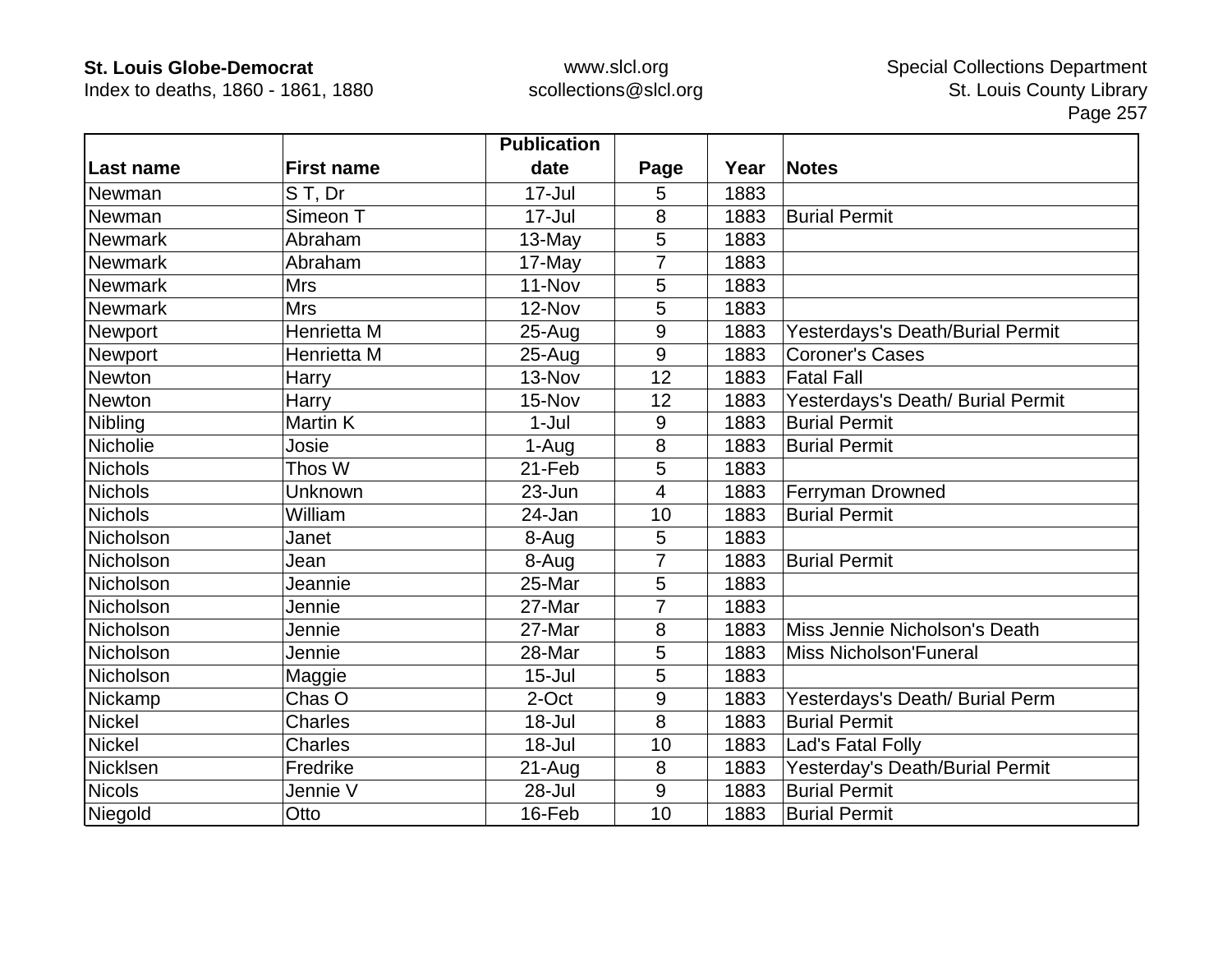Index to deaths, 1860 - 1861, 1880

|                |                    | <b>Publication</b> |                |      |                                        |
|----------------|--------------------|--------------------|----------------|------|----------------------------------------|
| Last name      | <b>First name</b>  | date               | Page           | Year | Notes                                  |
| Niehaus        | <b>Alvin</b>       | 8-Jun              | 10             | 1883 | <b>Burial Permit</b>                   |
| <b>Niehaus</b> | Alwiene            | 8-Jun              | 5              | 1883 |                                        |
| <b>Niehaus</b> | Hermann            | 23-Oct             | 8              | 1883 | Yesterdays's Death/ Burial Permit      |
| <b>Niehaus</b> | Katie C            | 29-Dec             | 7              | 1883 |                                        |
| Niehause       | Katie C            | 30-Dec             | 9              | 1883 | Yesterdays's Death List/ Burial Permit |
| Niekamp        | Charles O          | 30-Sep             | 5              | 1883 |                                        |
| Niemann        | <b>Christian H</b> | 18-Sep             | 7              | 1883 |                                        |
| Niemann        | <b>Christian H</b> | 19-Sep             | $\overline{7}$ | 1883 | Yesterdays's Deaths/ Burial Permit     |
| Niemenn        | Dora               | 1-May              | 11             | 1883 | <b>Burial Permit</b>                   |
| Niemetz        | Lillie             | 25-Sep             | 11             | 1883 | Yesterdays's Death/ Death Permit       |
| Niemeyer       | Louisa             | 4-Sep              | 8              | 1883 | Yesterdays's Death/ Burial Permit      |
| Niemeyer       | Tillie E           | $10 -$ Jul         | 7              | 1883 | <b>Burial Permit</b>                   |
| <b>Nierste</b> | <b>Charles</b>     | 3-May              | 5              | 1883 | <b>Local Brevities</b>                 |
| <b>Nierste</b> | Charles H C        | 3-Mar              | 12             | 1883 | <b>Burial Permit</b>                   |
| <b>Nierste</b> | Chas               | 4-May              | 10             | 1883 | <b>Burial Permit</b>                   |
| <b>Nigg</b>    | Leo <sub>C</sub>   | 20-Sep             | 8              | 1883 | Yesterdays's Death/ Burial Permit      |
| <b>Nisbet</b>  | Mary S             | 12-Nov             | $5\phantom{.}$ | 1883 |                                        |
| <b>Nisbet</b>  | Mary S             | 13-Nov             | $\overline{7}$ | 1883 |                                        |
| <b>Nisbet</b>  | Mary S             | 13-Nov             | 12             | 1883 | Yesterdays's Death/ Burial Permit      |
| Nitzmann       | Frank              | 7-Feb              | 10             | 1883 | <b>Burial Permit</b>                   |
| Nixon          | Robert             | 17-Aug             | 8              | 1883 | Yesterday's Death/Burial Permit        |
| Nobbe          | George             | 16-Jan             | 10             | 1883 | <b>Burial Permit</b>                   |
| <b>Noble</b>   | Louis              | 17-May             | 12             | 1883 | <b>Burial Permit</b>                   |
| <b>Noe</b>     | Elizabeth          | 8-Mar              | 12             | 1883 | <b>Burial Permit</b>                   |
| Noetling       | <b>Charlels F</b>  | $26$ -Aug          | 5              | 1883 | Suburban, Belleville                   |
| Noetling       | <b>Charles F</b>   | 24-Aug             | $\overline{7}$ | 1883 | suburban, Belleville                   |
| Noetling       | Chas F             | $25 - Aug$         | $9\,$          | 1883 | Suburban; Belleville                   |
| Nolan          | Dan                | 17-Nov             | 8              | 1883 | Suburban, Carondelet                   |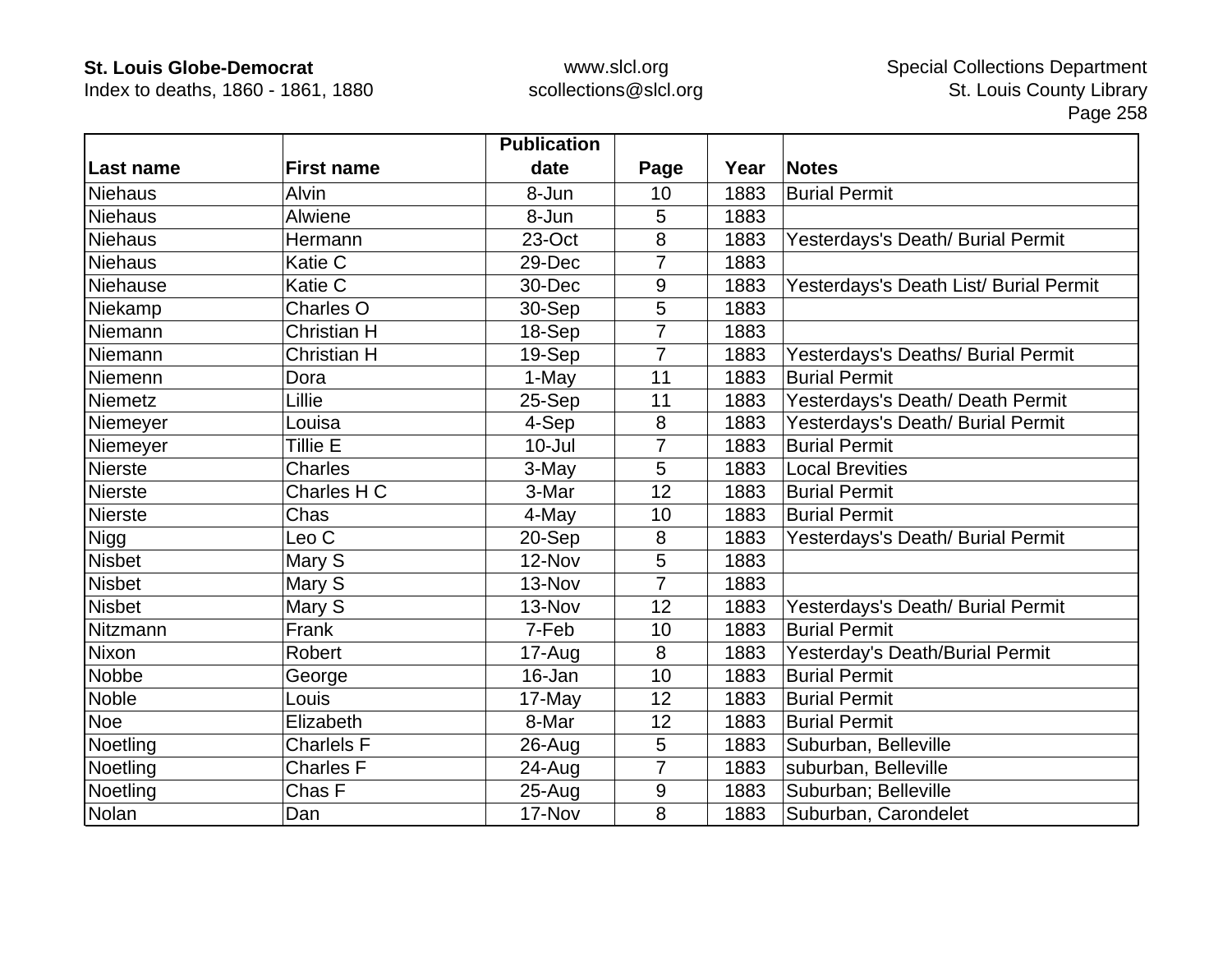Index to deaths, 1860 - 1861, 1880

|               |                   | <b>Publication</b> |                |      |                                        |
|---------------|-------------------|--------------------|----------------|------|----------------------------------------|
| Last name     | <b>First name</b> | date               | Page           | Year | <b>Notes</b>                           |
| Nolan         | Felix             | 23-Oct             | 8              | 1883 | Yesterdays's Death/ Burial Permit      |
| Nolan         | John              | 1-Jan              | $\overline{2}$ | 1883 | <b>Local Brevities</b>                 |
| Nolan         | John              | 3-Jan              | $\overline{7}$ | 1883 | article                                |
| Nolan         | <b>Thomas</b>     | 28-Mar             | 12             | 1883 | <b>Burial Permit</b>                   |
| Nolkemper     | Ernst             | $11 -$ Jul         | 7              | 1883 | <b>Burial Permit</b>                   |
| Nolker        | Louisa            | 9-Jul              | 5              | 1883 |                                        |
| Nolker        | Louisa            | $10 -$ Jul         | 5              | 1883 |                                        |
| <b>Nolker</b> | Louisa            | $10 -$ Jul         | $\overline{7}$ | 1883 | <b>Burial Permit</b>                   |
| <b>Nolker</b> | William F, Mrs    | 9-Jul              | 10             | 1883 | Good woman's Death                     |
| <b>Nolte</b>  | Chas C L          | 4-May              | 10             | 1883 | <b>Burial Permit</b>                   |
| <b>Nolte</b>  | Minnie            | 6-Dec              | 7              | 1883 |                                        |
| <b>Nolte</b>  | Minnie            | 7-Dec              | $\overline{7}$ | 1883 |                                        |
| <b>Nolte</b>  | Wilhehmina        | 8-Dec              | 10             | 1883 | Yesterdays's Death List/ Burial Permit |
| <b>Nolte</b>  | <b>Wm</b>         | 6-Sep              | 8              | 1883 | Yesterdays's Death/ Burial Permit      |
| Noltebrook    | Anna L            | 7-Jul              | 5              | 1883 | <b>Burial Permit</b>                   |
| Noonan        | Ellen             | 25-May             | 10             | 1883 | <b>Burial Permit</b>                   |
| Noonan        | Martin            | 7-Dec              | $\overline{7}$ | 1883 |                                        |
| Noonan        | Willie            | 12-Sep             | 11             | 1883 | Yesterdays's Death/ Burial Permit      |
| Nordberg      | Henry W           | 29-Nov             | 12             | 1883 | Yesterdays's Death List/ Burial Permit |
| Nordfelder    | Alena             | 19-Dec             | 3              | 1883 | Yesterdays's Death List/ Burial Permit |
| Nordman       | Helene            | $1-Jul$            | 9              | 1883 | <b>Burial Permit</b>                   |
| Nordsick      | Alvina C          | 27-Nov             | 8              | 1883 | Yesterdays's Death List/ Burial Permit |
| Norling       | Chas A            | $21 - Jun$         | 12             | 1883 | <b>Burial Permit</b>                   |
| <b>Norris</b> | Kate              | 7-Jan              | 5              | 1883 |                                        |
| <b>Norris</b> | Kate              | 9-Jan              | 8              | 1883 | <b>Burial Permit</b>                   |
| <b>Norris</b> | Patrick           | 9-Jan              | 8              | 1883 | <b>Burial Permit</b>                   |
| <b>Norris</b> | Pauline           | 28-Mar             | 12             | 1883 | <b>Burial Permit</b>                   |
| <b>Norris</b> | Priscilla M       | 18-Jun             | 5              | 1883 |                                        |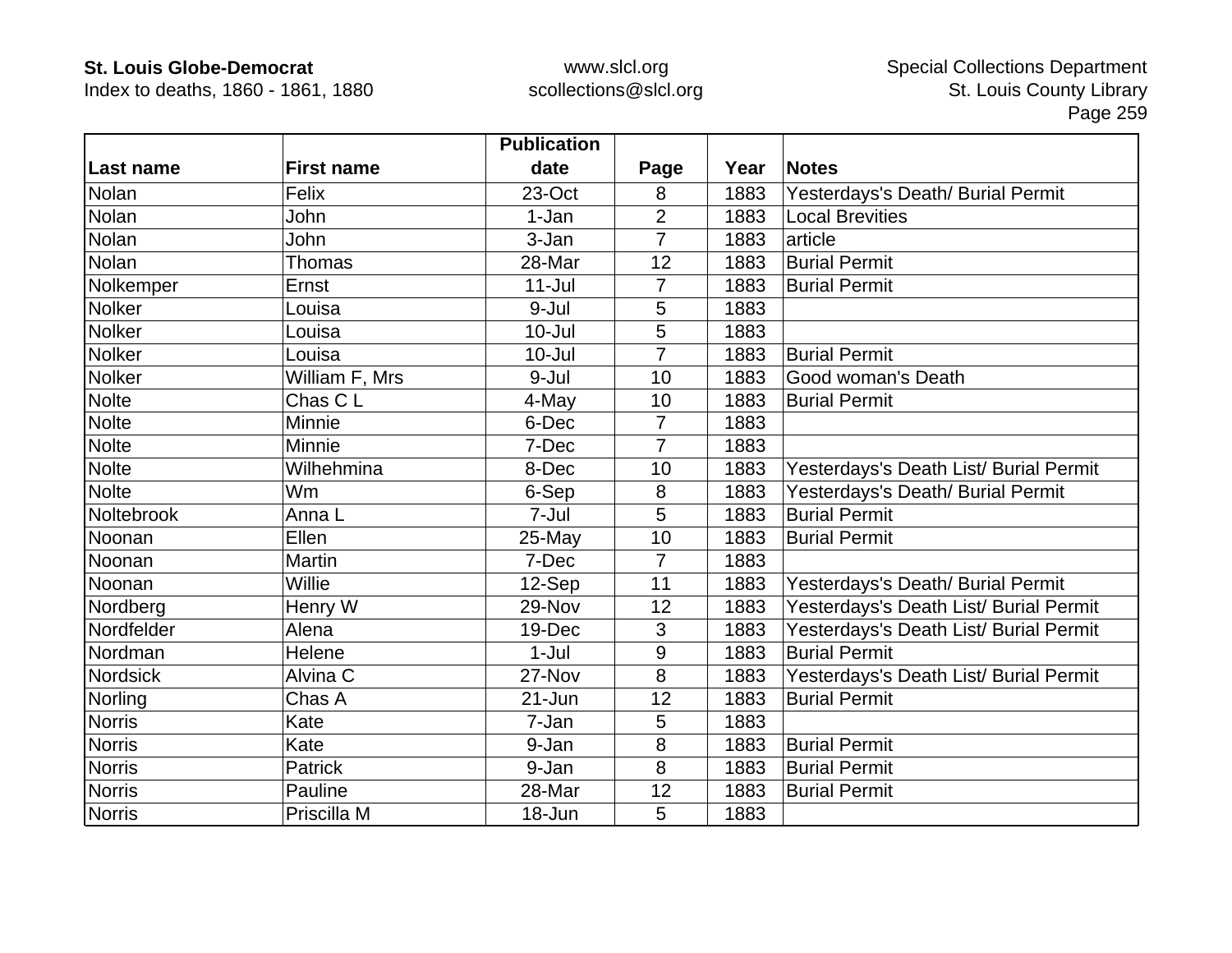Index to deaths, 1860 - 1861, 1880

|                  |                     | <b>Publication</b> |                |      |                                        |
|------------------|---------------------|--------------------|----------------|------|----------------------------------------|
| <b>Last name</b> | <b>First name</b>   | date               | Page           | Year | <b>Notes</b>                           |
| <b>Norris</b>    | Priscilla M         | 19-Jun             | 7              | 1883 |                                        |
| <b>North</b>     | Eugene J            | 28-Oct             | 18             | 1883 | Yesterdays's Death/ Burial Permit      |
| Northcote        | <b>Mrs</b>          | 20-May             | 2              | 1883 | At Jonesburg                           |
| <b>Northcut</b>  | <b>Mrs</b>          | 20-May             | $\overline{2}$ | 1883 | From Wellsville                        |
| Norton           | Andrew              | 28-Dec             | $\overline{7}$ | 1883 | <b>Coroner's Cases</b>                 |
| Norvell          | <b>Thomas</b>       | 6-May              | 20             | 1883 | <b>Burial Permit</b>                   |
| Nottebrok        | <b>Annie Louise</b> | 6-Jul              | 6              | 1883 |                                        |
| Novali           | Thomas C            | 17-Jul             | 8              | 1883 | <b>Burial Permit</b>                   |
| <b>Nowack</b>    | George              | 4-Sep              | 8              | 1883 | Yesterdays's Death/ Burial Permit      |
| Nowland          | Henry J             | 29-Aug             | 8              | 1883 | Yesterdays's Death/ Burial Permit      |
| <b>Nuelle</b>    | Ciara               | $14$ -Jul          | 12             | 1883 | <b>Burial Permit</b>                   |
| <b>Nueller</b>   | Henry               | 8-Dec              | 10             | 1883 | Yesterdays's Death List/ Burial Permit |
| Nuelsen          | Fredericke M        | 17-Jan             | 8              | 1883 | <b>Burial Permit</b>                   |
| Nugent           | Richard             | $13 -$ Jul         | 8              | 1883 | <b>Burial Permit</b>                   |
| Nugent           | Willie              | 2-May              | 11             | 1883 | <b>Burial Permit</b>                   |
| Nunenkamp        | Charles             | 18-Dec             | 12             | 1883 | Yesterdays's Death List/ Burial Permit |
| <b>Nunis</b>     | <b>Bartholomew</b>  | 4-Aug              | 9              | 1883 | Suburban, Jacksonville, Illinois       |
|                  |                     |                    |                |      | Young Wanderer's Hardships End in      |
| <b>Nutt</b>      | <b>Francis</b>      | 6-Feb              | 6              | 1883 | Death                                  |
| O (Foundling)    | Lawrence            | 24-Jun             | 16             | 1883 | Burial Permit, St Ann's Asylum         |
| O"Gorman         | <b>Patrick</b>      | 6-Feb              | 12             | 1883 | <b>Burial Permit</b>                   |
| Oar              | Mary                | 20-Apr             | 10             | 1883 | <b>Burial Permit</b>                   |
| Obeling          | Henry               | 9-Feb              | 10             | 1883 | <b>Burial Permit</b>                   |
| Obenhoeh         | Oswald              | 1-Aug              | 8              | 1883 | <b>Burial Permit</b>                   |
| Ober             | Clara P             | 23-Nov             | $9\,$          | 1883 | <b>Yesterday's Burial Permits</b>      |
| Ober             | William W           | 9-Jan              | 8              | 1883 | <b>Burial Permit</b>                   |
| Oberdorsten      | Emelie              | 14-Oct             | 18             | 1883 | Yesterday's Death/ Burial Permit       |
| Oberguner        | J F, Mr             | 4-Sep              | 5              | 1883 |                                        |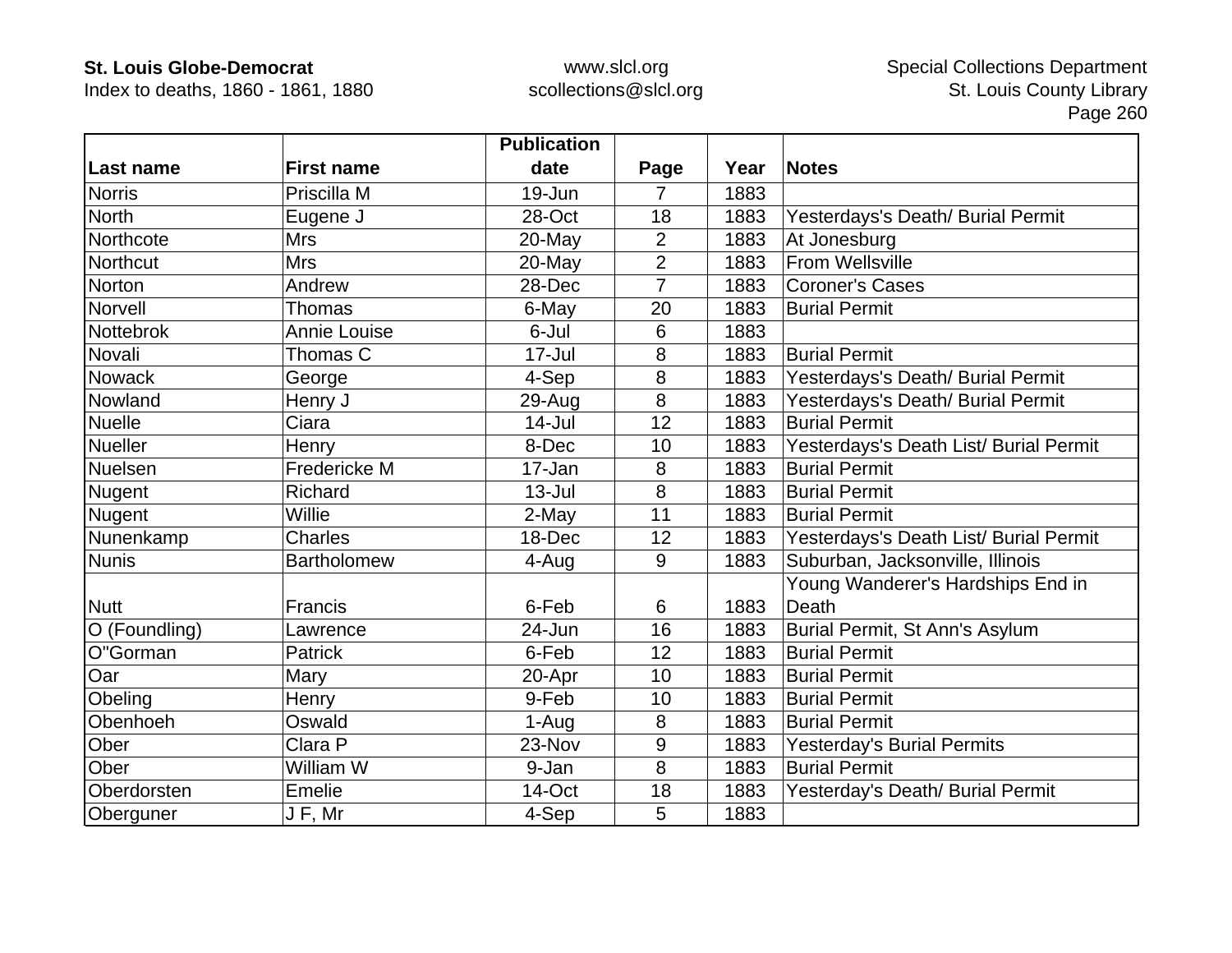Index to deaths, 1860 - 1861, 1880

|            |                                     | <b>Publication</b> |                |      |                                        |
|------------|-------------------------------------|--------------------|----------------|------|----------------------------------------|
| Last name  | <b>First name</b>                   | date               | Page           | Year | <b>Notes</b>                           |
| Obergunner | JF                                  | 5-Sep              | 5              | 1883 |                                        |
| Obergunner | $\overline{\mathsf{J}\,\mathsf{F}}$ | 6-Sep              | 5              | 1883 |                                        |
| Oberhaus   | Louise C                            | 26-May             | 9              | 1883 | <b>Burial Permit</b>                   |
| Oberle     | Conrad                              | 3-Apr              | 12             | 1883 | <b>Burial Permit</b>                   |
| O'Brien    | Catherine                           | 28-Apr             | 5              | 1883 |                                        |
| O'Brien    | Catherine                           | 28-Apr             | 11             | 1883 | <b>Burial Permit</b>                   |
| O'Brien    | Catherine                           | 9-May              | 7              | 1883 |                                        |
| O'Brien    | Catherine                           | 10-May             | $9\,$          | 1883 | <b>Burial Permit</b>                   |
| O'Brien    | Catherine, Mrs                      | 10-May             | $\overline{7}$ | 1883 |                                        |
| O'Brien    | <b>Florence Bridget</b>             | 22-Mar             | $\overline{7}$ | 1883 |                                        |
| O'Brien    | <b>Florence Bridget</b>             | 23-Mar             | 10             | 1883 | <b>Burial Permit</b>                   |
| O'Brien    | Johanna                             | 20-Dec             | 7              | 1883 |                                        |
| O'Brien    | Johanna                             | 20-Dec             | 8              | 1883 | Yesterdays's Death List/ Burial Permit |
| O'Brien    | Johanna                             | 21-Dec             | $\overline{7}$ | 1883 |                                        |
| O'Brien    | John                                | 13-Mar             | 5              | 1883 | <b>Local Brevities</b>                 |
| O'Brien    | John                                | 16-Mar             | 10             | 1883 | <b>Burial Permit</b>                   |
| O'Brien    | Julia                               | 26-Jun             | 9              | 1883 | <b>Burial Permit</b>                   |
| O'Brien    | Mary                                | 16-Oct             | 12             | 1883 | Yesterdays's Death/ Burial Permit      |
| O'Brien    | Mary E                              | 20-Jun             | 11             | 1883 | <b>Burial Permit</b>                   |
| O'Brien    | Mary Elizabeth                      | 19-Jun             | 7              | 1883 |                                        |
| O'Brien    | Michael (Son Of)                    | $13-Auq$           | 3              | 1883 | <b>Local Brevities</b>                 |
| O'Brien    | Michael Joseph                      | 14-Aug             | 5              | 1883 |                                        |
| O'Brien    | Michael Joseph                      | 14-Aug             | 8              | 1883 | Yesterday's Death/Burial Permit        |
| O'Brien    | Peter                               | 3-Mar              | 12             | 1883 | <b>Burial Permit</b>                   |
| O'Brien    | <b>Stella</b>                       | 18-Oct             | $\overline{7}$ | 1883 |                                        |
| O'Brien    | <b>Stella</b>                       | 19-Oct             | 9              | 1883 | Yesterdays's Death/ Burial Permit      |
| O'Brien    | Thomas, Mrs                         | 1-Jun              | 6              | 1883 | Suburban, East St Louis                |
| O'Brien    | <b>Thos</b>                         | 30-Oct             | 12             | 1883 | Yesterdays's Death/ Burial Permit      |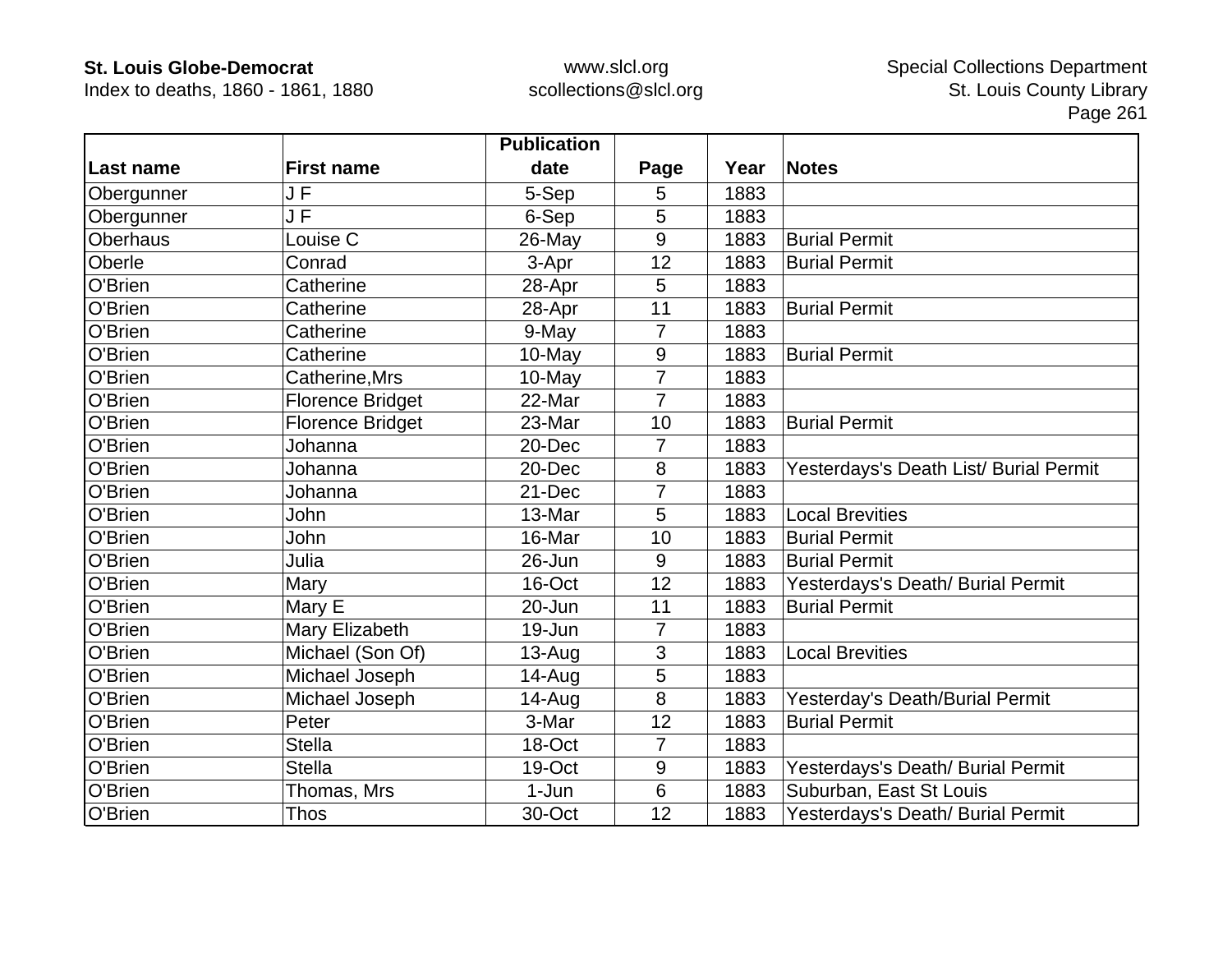Index to deaths, 1860 - 1861, 1880

|                   |                     | <b>Publication</b> |                |      |                                   |
|-------------------|---------------------|--------------------|----------------|------|-----------------------------------|
| Last name         | <b>First name</b>   | date               | Page           | Year | <b>Notes</b>                      |
| O'Brien           | Timothy             | 26-Jun             | 7              | 1883 |                                   |
| O'Brien           | Timothy             | 27-Jun             | $\overline{7}$ | 1883 |                                   |
| O'Brien           | Timothy             | 28-Jun             | 12             | 1883 | <b>Burial Permit</b>              |
| O'Brien           | Wm C                | 18-Nov             | 17             | 1883 | Yesterdays's Death/ Burial Permit |
| Ochs              | <b>Charles M</b>    | 22-Mar             | 12             | 1883 | <b>Burial Permit</b>              |
| Ochs              | John                | $17 -$ Jul         | 8              | 1883 | <b>Burial Permit</b>              |
| Ochsner           | <b>Othela Maude</b> | 19-Nov             | 5              | 1883 |                                   |
| Ochsner           | Othella M           | 21-Nov             | 11             | 1883 | <b>Yesterday's Burial Permits</b> |
| Ochsner           | Othella Maude       | 20-Nov             | 7              | 1883 |                                   |
| <b>Ochterbeck</b> | Annie               | $31 -$ Jul         | 10             | 1883 | <b>Burial Permit</b>              |
| <b>Ochterbeck</b> | Cecelia             | 25-Feb             | 11             | 1883 | <b>Burial Permit</b>              |
| O'Connell         | Ellen M             | 27-Mar             | 8              | 1883 | <b>Burial Permit</b>              |
| O'Connell         | Lillie              | 31-May             | 7              | 1883 |                                   |
| O'Connell         | Lizzie              | $1-Jun$            | 6              | 1883 | <b>Burial Permit</b>              |
| O'Connell         | Mary                | 18-Sep             | $\overline{7}$ | 1883 |                                   |
| O'Conner          | Mary A              | 8-Aug              | $\overline{7}$ | 1883 | <b>Burial Permit</b>              |
| O'Connor          | Letisha             | 20-Jul             | 10             | 1883 | <b>Burial Permit</b>              |
| O'Connor          | Mary                | 15-Feb             | 9              | 1883 | <b>Burial Permit</b>              |
| O'Connor          | Mary E              | 23-Aug             | 5              | 1883 |                                   |
| O'Connor          | Mary E              | 24-Aug             | 5              | 1883 |                                   |
| O'Connor          | Mary E              | $25 - Aug$         | 9              | 1883 | Yesterdays's Death/Burial Permit  |
| O'Connor          | Mary J A            | 10-Apr             | 11             | 1883 | <b>Burial Permit</b>              |
| O'Connor          | Thomas D            | 30-Oct             | 7              | 1883 |                                   |
| O'Connor          | Thomas D            | 30-Oct             | 12             | 1883 | Yesterdays's Death/ Burial Permit |
| O'Connor          | Thomas T            | 29-Oct             | 5              | 1883 |                                   |
| O'Connor          | Verlinnia           | 30-May             | 12             | 1883 | <b>Burial Permit</b>              |
| O'Day             | Michael             | 22-Jul             | $9\,$          | 1883 | <b>Burial Permit</b>              |
| O'Day             | Simon               | 15-May             | 12             | 1883 | <b>Burial Permit</b>              |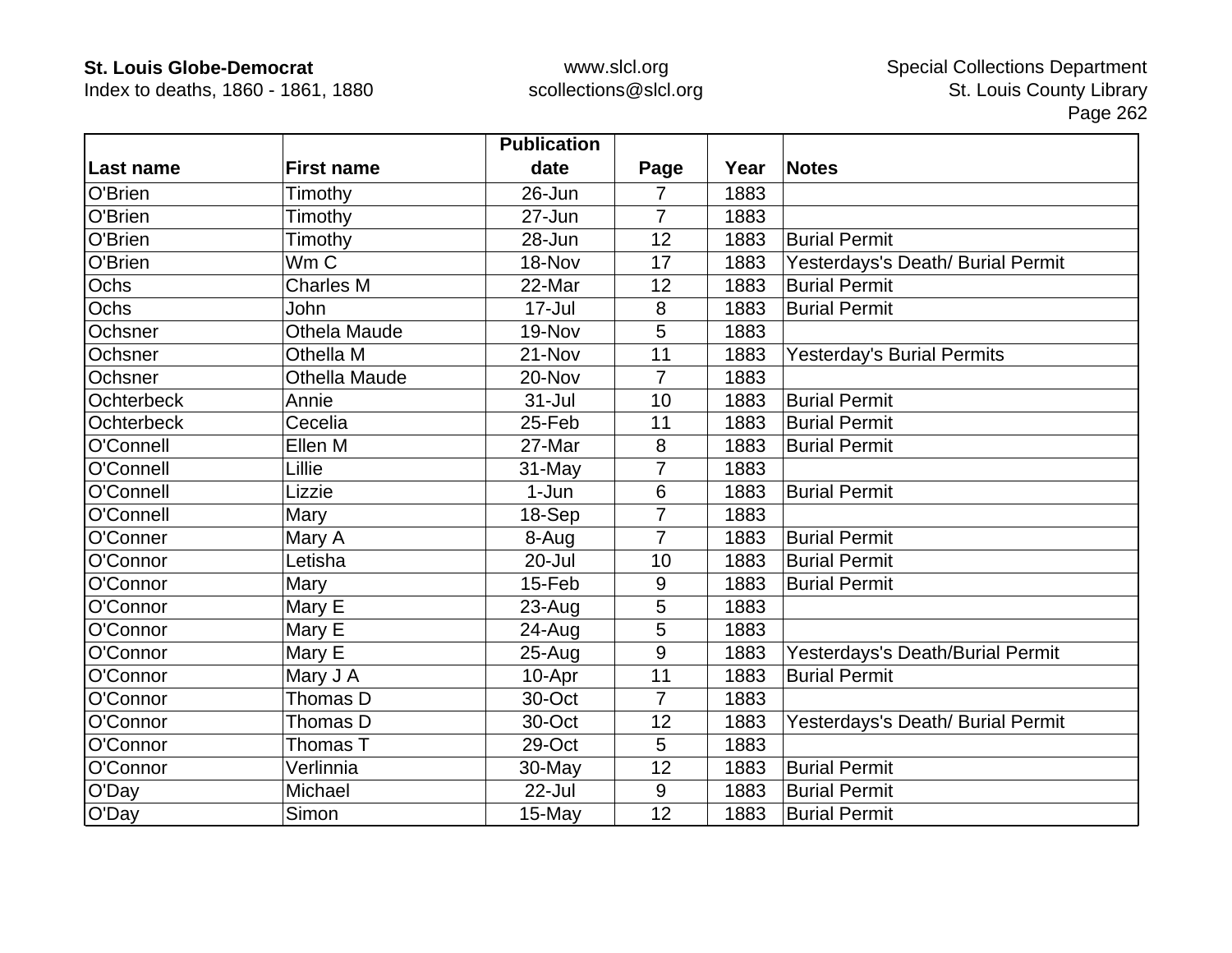Index to deaths, 1860 - 1861, 1880

|               |                     | <b>Publication</b> |                |      |                                        |
|---------------|---------------------|--------------------|----------------|------|----------------------------------------|
| Last name     | <b>First name</b>   | date               | Page           | Year | <b>Notes</b>                           |
| Odell         | Katie A             | 25-Feb             | 8              | 1883 |                                        |
| O'Dell        | James               | 13-Jan             | 12             | 1883 | <b>Burial Permits</b>                  |
| O'Donnell     | James               | $16$ -Aug          | 8              | 1883 | Yesterday's Death/Burial Permit        |
| O'Donnell     | John T              | 30-Aug             | 10             | 1883 | <b>River Accidents</b>                 |
| O'Donnell     | Johnny              | 2-Sep              | 16             | 1883 | Suburban, East St Louis                |
| O'Donnell     | Lavinia             | 6-May              | 8              | 1883 |                                        |
| O'Donnell     | Lavinia             | 7-May              | 5              | 1883 |                                        |
| O'Donnell     | Lavinia             | 8-May              | 12             | 1883 | <b>Burial Permit</b>                   |
| O'Donnell     | Maria               | 13-Nov             | 12             | 1883 | Yesterdays's Death/ Burial Permit      |
| Oelerich      | Henry               | 27-Nov             | 8              | 1883 | Yesterdays's Death List/ Burial Permit |
| Oelseblaeger  | Augusta             | 28-Jan             | 9              | 1883 | <b>Burial Permit</b>                   |
| Oertel        | Emma Belle (Gussie) | 14-Nov             | 9              | 1883 | Shame and Death                        |
| Oertel        | Gussie              | 15-Nov             | 4              | 1883 | <b>Gussie Oertel</b>                   |
| <b>Oeters</b> | OH                  | $17 -$ Jul         | 5              | 1883 |                                        |
| <b>Oeters</b> | OH                  | 18-Jul             | 5              | 1883 |                                        |
| <b>Oeters</b> | Otto H              | 18-Jul             | 8              | 1883 | <b>Burial Permit</b>                   |
| O'Fallon      | Henry A             | 6-Oct              | 14             | 1883 | Yesterdays's Deaths/ Burial Permit     |
| O'Fallon      | Henry Algernon      | 5-Oct              | 5              | 1883 |                                        |
| O'Fallon      | Henry Algernon      | 6-Oct              | 5              | 1883 |                                        |
| O'Fallon      | William J           | 19-Sep             | 7              | 1883 |                                        |
| O'Fallon      | William J           | 20-Sep             | 7              | 1883 |                                        |
| O'Fallon      | Wm                  | 20-Sep             | 8              | 1883 | Yesterdays's Death/ Burial Permit      |
| Offerman      | Leonhard            | $10 -$ Jul         | 5              | 1883 | Death of Leonhard Offerman             |
| Offermann     | Leonard             | $11 -$ Jul         | 5              | 1883 |                                        |
| Offermann     | Leonard             | $10 -$ Jul         | 5              | 1883 |                                        |
| O'Flynn       | Julia A             | 7-Feb              | 10             | 1883 | <b>Burial Permit</b>                   |
| Ogden         | Mary, Mrs           | 21-Sep             | $\overline{7}$ | 1883 |                                        |
| Ogle          | Maggie              | 6-Sep              | 8              | 1883 | Yesterdays's Death/ Burial Permit      |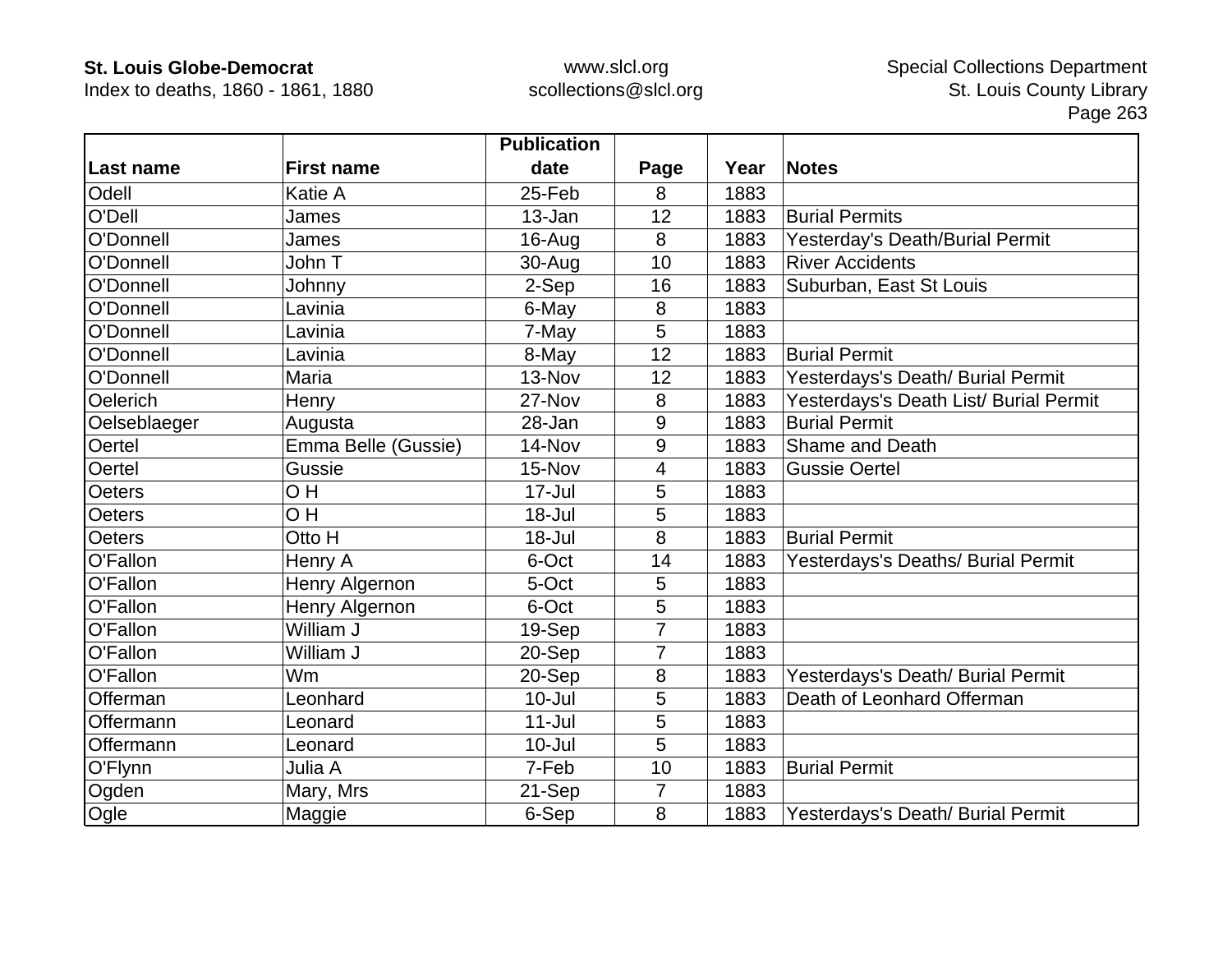Index to deaths, 1860 - 1861, 1880

|                |                      | <b>Publication</b> |         |      |                                   |
|----------------|----------------------|--------------------|---------|------|-----------------------------------|
| Last name      | <b>First name</b>    | date               | Page    | Year | <b>Notes</b>                      |
| O'Gorman       | Eugene               | 16-Aug             | 5       | 1883 |                                   |
| O'Gorman       | Eugene               | 16-Aug             | 8       | 1883 | Dead Fireman                      |
| O'Gorman       | Eugene               | 17-Aug             | 8       | 1883 | Yesterday's Death/Burial Permit   |
| O'Gorman       | Eugene               | 17-Aug             | 10      | 1883 | <b>Fireman's Funeral</b>          |
| O'Gorman       | Eugene               | $28 - Aug$         | 8       | 1883 | O'Goran Inquiry                   |
| O'Gorman       | Eugene               | $15-Aug$           | 6       | 1883 | O'Gorman's Death                  |
| O'Grady        | Stephen              | 6-Jul              | 6       | 1883 |                                   |
| O'Grady        | Stephen              | 7-Jul              | 6       | 1883 | <b>Burial Permit</b>              |
| O'Grady        | Stephen              | 8-Jul              | 6       | 1883 | <b>Local Brevities</b>            |
| O'Grady        | Stephen E            | 9-Jul              | 3       | 1883 | <b>Local Brevities</b>            |
| O'Halloran     | James                | 1-Jan              | 5       | 1883 |                                   |
| O'Halloran     | James                | 3-Jan              | 8       | 1883 | <b>Burial Permits</b>             |
| O'Halloran     | James                | 22-Mar             | 5       | 1883 | Killed While At Play              |
| O'Halloran     | <b>James Patrick</b> | 23-Mar             | 10      | 1883 | <b>O'Halloran Accident</b>        |
| O'Hara         | Lillie               | 24-Apr             | 7       | 1883 |                                   |
| O'Hara         | Lillie               | 25-Apr             | 9       | 1883 | <b>Burial Permit</b>              |
| Ohelm          | Maria                | 4-Jul              | 8       | 1883 | <b>Burial Permit</b>              |
| Ohms           | Henry                | 17-Apr             | 11      | 1883 | <b>Burial Permit</b>              |
| <b>Ohumeis</b> | Caroline             | 4-Sep              | 8       | 1883 | Yesterdays's Death/ Burial Permit |
| O'Keefe        | Jeremiah             | $21 -$ Jul         | 9       | 1883 | Suburban, Jacksonville            |
| O'Keefe        | Thomas               | 15-May             | 12      | 1883 | <b>Burial Permit</b>              |
| Oldakowski     | Ellen                | 25-Sep             | 11      | 1883 | Yesterdays's Death/ Death Permit  |
| O'Leary        | Johanna              | 6-Sep              | 8       | 1883 | Yesterdays's Death/ Burial Permit |
| O'Leary        | John                 | 4-May              | 6       | 1883 | <b>Local Brevities</b>            |
| Oliphant       | <b>Robert W</b>      | 12-Oct             | 11      | 1883 | Yesterdays's Death/ Burial Permit |
| Oliphant       | Robert W, Dr         | 10-Oct             | 7       | 1883 |                                   |
| Oliphant       | Robert W, Dr         | 10-Oct             | $\bf 8$ | 1883 | Death of Doctor Oliphant          |
| Oliphant       | Robert W, Dr         | 12-Oct             | 12      | 1883 | <b>Oliphant Obsequies</b>         |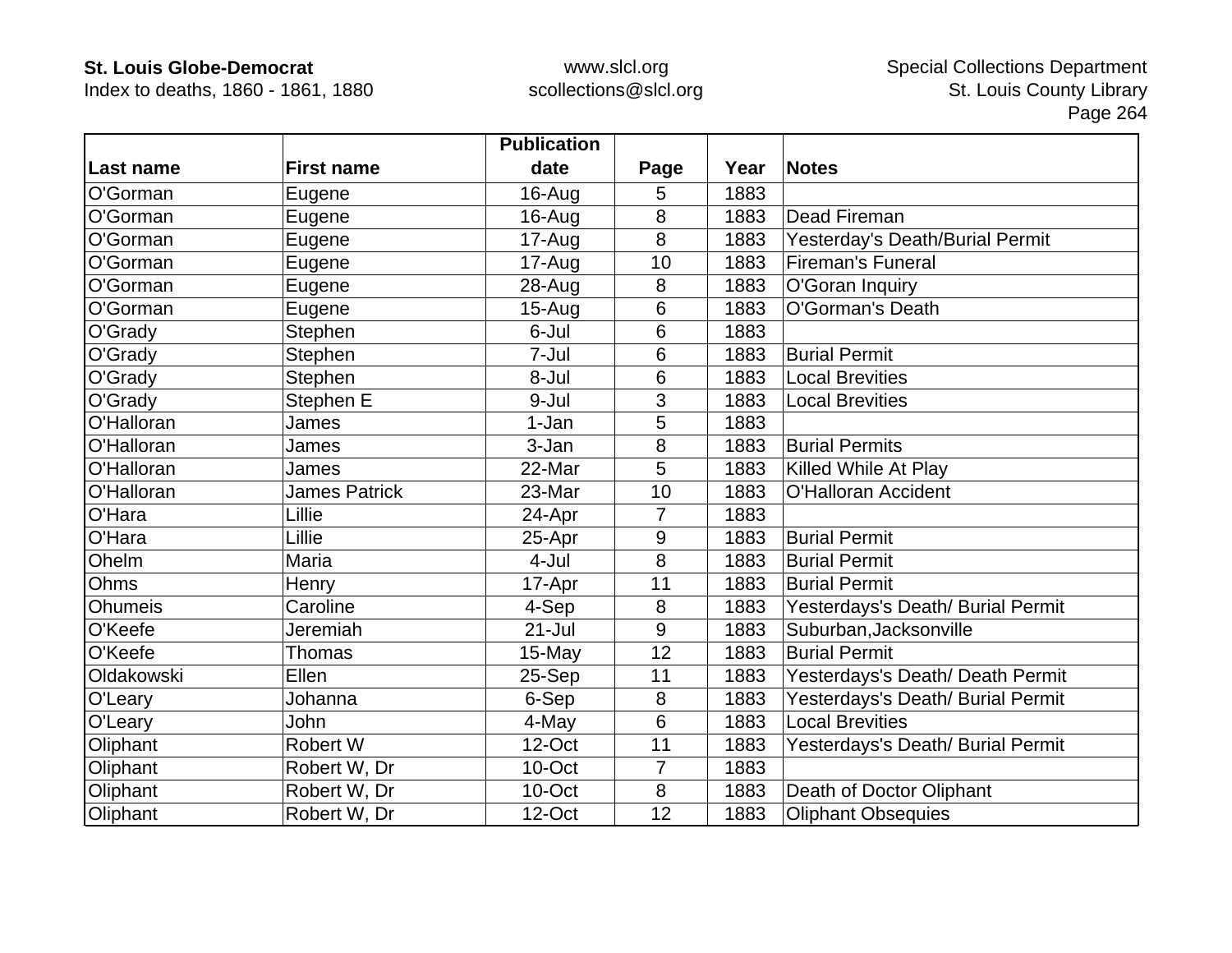Index to deaths, 1860 - 1861, 1880

|            |                   | <b>Publication</b> |                |      |                                        |
|------------|-------------------|--------------------|----------------|------|----------------------------------------|
| Last name  | <b>First name</b> | date               | Page           | Year | <b>Notes</b>                           |
| Oliver     | Joseph            | $25 -$ Jul         | 10             | 1883 | <b>Burial Permit</b>                   |
| Oliver     | Sarah O           | 14-Jun             | 12             | 1883 | <b>Burial Permit</b>                   |
| Olliges    | Helena            | 9-Dec              | 19             | 1883 | Yesterdays's Death List/ Burial Permit |
| Olliphant  | Robert W, Dr      | $11-Oct$           | $\overline{7}$ | 1883 |                                        |
| Ollman     | Benjamin          | 10-Oct             | 11             | 1883 | Yesterdays's Death/ Burial Permit      |
| O'Mallelly | Catherine         | 27-Feb             | 11             | 1883 | <b>Burial Permit</b>                   |
| O'Malley   | Catherine, Mrs    | 26-Feb             | 5              | 1883 |                                        |
| O'Malley   | James             | 9-Sep              | 7              | 1883 | <b>Local Brevities</b>                 |
| O'Malley   | James             | 10-Sep             | 3              | 1883 | <b>Local Brevities</b>                 |
| O'Malley   | Lawrence          | 18-Apr             | 11             | 1883 | <b>Burial Permit</b>                   |
| O'Malley   | Lawrence          | 19-Apr             | 9              | 1883 | Series of Inquests                     |
| O'Malley   | Michael           | 2-Sep              | 5              | 1883 |                                        |
| O'Malley   | Michael           | 4-Sep              | 8              | 1883 | Yesterdays's Death/ Burial Permit      |
| O'Neil     | Ellen, Mrs        | 21-Apr             | 9              | 1883 | <b>Burial Permit</b>                   |
| O'Neil     | John              | 30-Aug             | 8              | 1883 | Yesterdays's Death/ Burial Permit      |
| O'Neil     | Peter             | 4-Aug              | 12             | 1883 | <b>Burial Permit</b>                   |
| O'Neil     | Unknown           | $31 -$ Jul         | 8              | 1883 | Suburban, Carondelet                   |
| O'Neill    | David             | 29-Dec             | 8              | 1883 | Found Dead In His Room                 |
| O'Neill    | David             | 30-Dec             | 9              | 1883 | <b>Coroner's Cases</b>                 |
| O'Neill    | Eddie             | 23-Aug             | $\overline{7}$ | 1883 | <b>Coroner's Cases</b>                 |
| O'Neill    | Eddie             | 28-Aug             | 10             | 1883 | <b>Coroner's Cases</b>                 |
| O'Neill    | Elleln F          | $10-Auq$           | 5              | 1883 |                                        |
| O'Neill    | Ellen F           | 9-Aug              | 5              | 1883 |                                        |
| O'Neill    | J J, Mrs          | $11-Auq$           | $\overline{7}$ | 1883 | Funeral of Mrs J O'Neil                |
| O'Neill    | James H           | $21 - Aug$         | 10             | 1883 | Death-Trap                             |
| O'Neill    | James H           | $22$ -Aug          | 10             | 1883 | <b>Local Brevities</b>                 |
| O'Neill    | James H           | 2-Sep              | 6              | 1883 | <b>Local Brevities</b>                 |
| O'Neill    | James H           | 2-Sep              | 8              | 1883 | <b>Died</b>                            |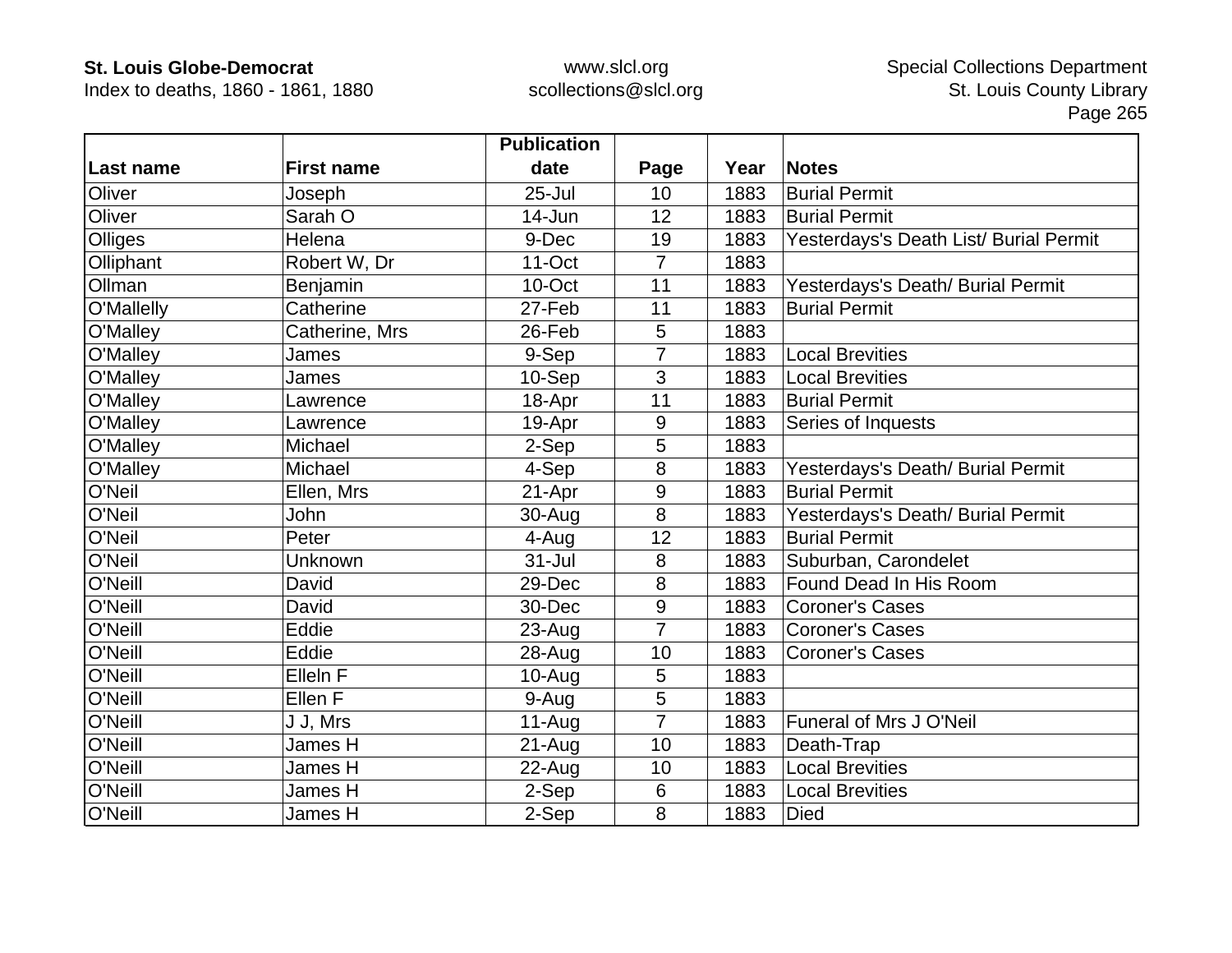Index to deaths, 1860 - 1861, 1880

|                |                        | <b>Publication</b> |      |      |                                   |
|----------------|------------------------|--------------------|------|------|-----------------------------------|
| Last name      | <b>First name</b>      | date               | Page | Year | <b>Notes</b>                      |
| O'Neill        | James H (Son Of)       | $21 - Aug$         | 10   | 1883 | Death-Trap                        |
| O'Neill        | James H (Son Of)       | 22-Aug             | 10   | 1883 | <b>Local Brevities</b>            |
| O'Neill        | John                   | 28-Aug             | 5    | 1883 | <b>Funeral Notice</b>             |
| O'Neill        | <b>John</b>            | 29-Aug             | 5    | 1883 | <b>Funeral Notice</b>             |
| O'Neill        | John J (Wife of)       | 10-Aug             | 6    | 1883 | <b>Local Brevities</b>            |
|                | John J, Congressman,   |                    |      |      |                                   |
| o'Neill        | <b>Mrs</b>             | 9-Aug              | 6    | 1883 | <b>Estimable Lady's Death</b>     |
| O'Neill        | Johnny (Eddie)         | 23-Aug             | 3    | 1883 | <b>Local Brevities</b>            |
| O'Neill        | William                | 6-Jul              | 3    | 1883 | <b>Local Brevities</b>            |
| Onesnell       | <b>Edward G</b>        | 9-Jan              | 8    | 1883 | <b>Burial Permit</b>              |
| <b>O'Niell</b> | Frank                  | 18-Jan             | 12   | 1883 | <b>Burial Permit</b>              |
| Opel           | <b>Mrs</b>             | 4-Sep              | 10   | 1883 | <b>Tied Together</b>              |
|                | Unknown, Mrs (Child of |                    |      |      |                                   |
| Opel           |                        | 4-Sep              | 10   | 1883 | <b>Tied Together</b>              |
| Opp            | John                   | 12-Jan             | 8    | 1833 | Suburban-Belleville               |
| Oppel          | Amanda S               | 12-May             | 9    | 1883 | <b>Burial Permit</b>              |
| O'Reillly      | Daniel                 | 4-May              | 10   | 1883 | <b>Burial Permit</b>              |
| O'Reilly       | James                  | 19-Jun             | 12   | 1883 | <b>Burial Permit</b>              |
| O'Rielly       | Rose Mary              | 9-Jan              | 5    | 1883 |                                   |
| Ormand         | Willie                 | 19-Jun             | 4    | 1883 | <b>Local Brevities</b>            |
| O'Rourk        | Margaret, Mrs          | $26$ -Aug          | 5    | 1883 |                                   |
| O'Rourk        | Margaret, Mrs          | 27-Aug             | 5    | 1883 |                                   |
| Orr            | Mary                   | 24-Feb             | 9    | 1883 | <b>Burial Permit</b>              |
| Orso           | Carlo                  | 2-Mar              | 10   | 1883 | <b>Burial Permits</b>             |
| Ortel          | Emma B                 | 16-Nov             | 12   | 1883 | Yesterdays's Death/ Burial Permit |
| O'Shea         | Dennis <sub>C</sub>    | $14 - Aug$         | 5    | 1883 |                                   |
| O'Shea         | Dennis <sub>C</sub>    | 14-Aug             | 8    | 1883 | Yesterday's Death/Burial Permit   |
| O'Shea         | Mary Ellen             | 20-May             | 5    | 1883 |                                   |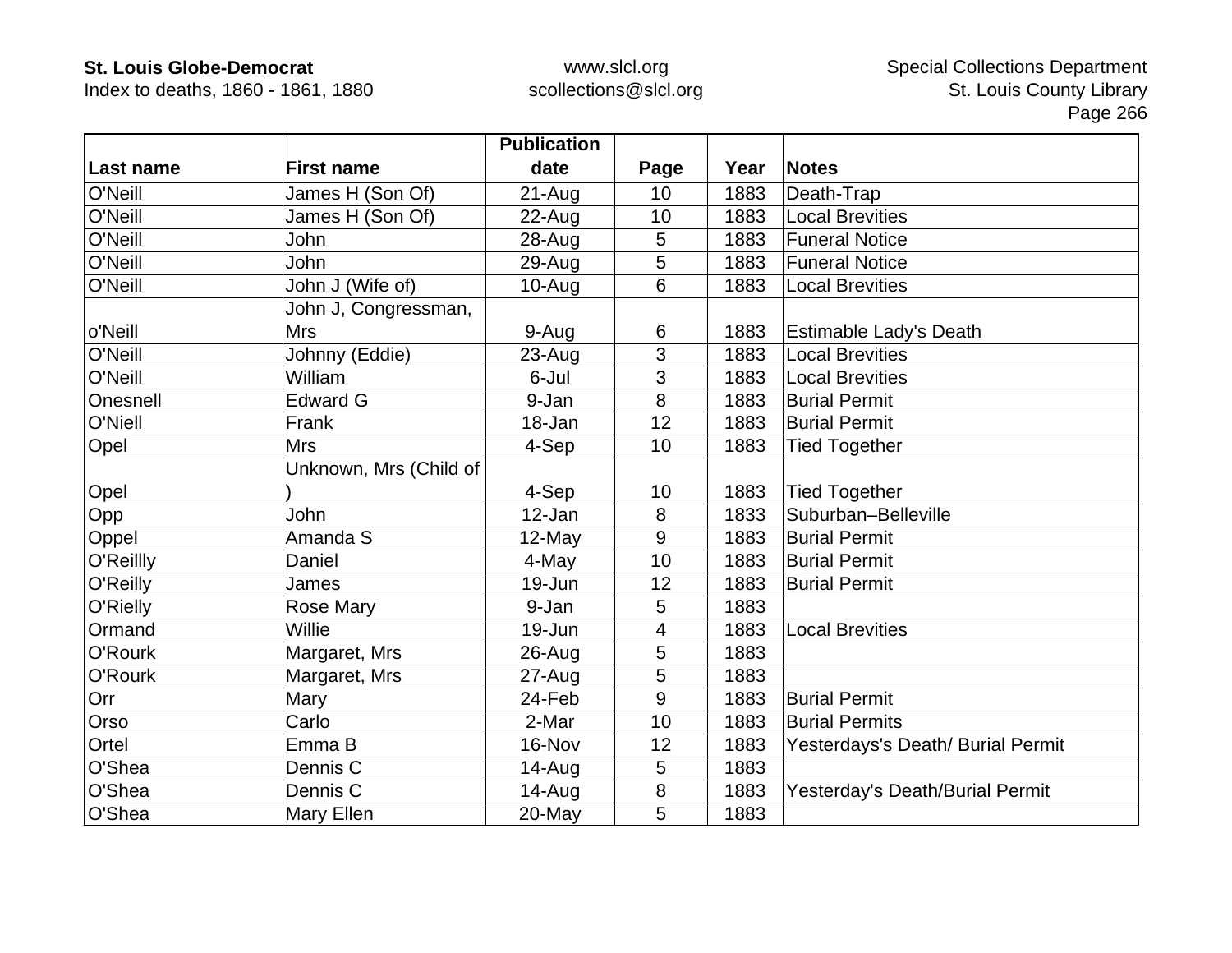Index to deaths, 1860 - 1861, 1880

|               |                           | <b>Publication</b> |                |      |                                        |
|---------------|---------------------------|--------------------|----------------|------|----------------------------------------|
| Last name     | <b>First name</b>         | date               | Page           | Year | <b>Notes</b>                           |
| Ost           | Peter                     | 2-Feb              | 10             | 1883 | <b>Burial Permit</b>                   |
| Osterholt     | Katherine                 | 13-Apr             | 10             | 1883 | <b>Burial Permit</b>                   |
| Ostermann     | Gerhard                   | $18 -$ Jul         | 8              | 1883 | <b>Burial Permit</b>                   |
| Osthoff       | Catharine                 | 10-Mar             | 8              | 1883 | <b>Burial Permit</b>                   |
| O'Sullivan    | Elizabeth                 | 6-Sep              | 5              | 1883 |                                        |
| O'Sullivan    | Elizabeth                 | 7-Sep              | 5              | 1883 |                                        |
| O'Sullivan    | Eliziabeth                | 7-Sep              | 8              | 1883 | Yesterdays's Death/ Burial Permit      |
| O'Sullivan    | Ellen                     | 13-Feb             | 9              | 1883 | <b>Burial Permit</b>                   |
| O'Sullivan    | <b>Patrick</b>            | 6-May              | 11             | 1883 | Death Of A Champion                    |
| O'Sullivan    | <b>Patrick</b>            | 6-May              | 8              | 1883 |                                        |
| Oswald        | Wm                        | 4-Aug              | 12             | 1883 | <b>Burial Permit</b>                   |
| Oter          | Ida M                     | 3-May              | 12             | 1883 | <b>Burial Permit</b>                   |
| O'Tool        | Mary                      | 17-Oct             | 11             | 1883 | Yesterdays's Death/ Burial Permit      |
| O'Toole       | Elizabeth                 | 14-Feb             | $\overline{7}$ | 1883 | <b>Burial Permit</b>                   |
| O'Toole       | James                     | 8-Nov              | 12             | 1883 | Yesterdays's Death/ Burial Permit      |
| O'Toole       | Mary                      | 17-Oct             | $\overline{7}$ | 1883 |                                        |
| <b>Otters</b> | Henrietta                 | 20-Apr             | 10             | 1883 | <b>Burial Permit</b>                   |
| Otto          | Anna                      | 11-Dec             | 9              | 1883 | Yesterdays's Death List/ Burial Permit |
| Otto          | Clara                     | 13-Dec             | 8              | 1883 | Yesterdays's Death List/ Burial Permit |
| Otto          | Enielia O                 | 2-Feb              | 10             | 1883 | <b>Burial Permit</b>                   |
| Otto          | Fritz                     | 23-Mar             | 8              | 1883 | Suburban, Two Men Killed by a Train    |
| Otto          | J W                       | 29-Oct             | 5              | 1883 |                                        |
| Otto          | J W                       | 30-Oct             | 7              | 1883 |                                        |
| Otto          | William                   | 3-Apr              | 12             | 1883 | <b>Burial Permit</b>                   |
| Otway         | <b>Fannie Louise</b>      | $17 -$ Jul         | 5              | 1883 |                                        |
| Otway         | Fannie Louise             | 18-Jul             | 5              | 1883 |                                        |
| Otway         | Fanny L                   | 19-Jul             | 8              | 1883 | <b>Burial Permit</b>                   |
| Oventrop      | <b>Freaderick Charles</b> | 4-Dec              | 8              | 1883 | <b>Coroner's Cases</b>                 |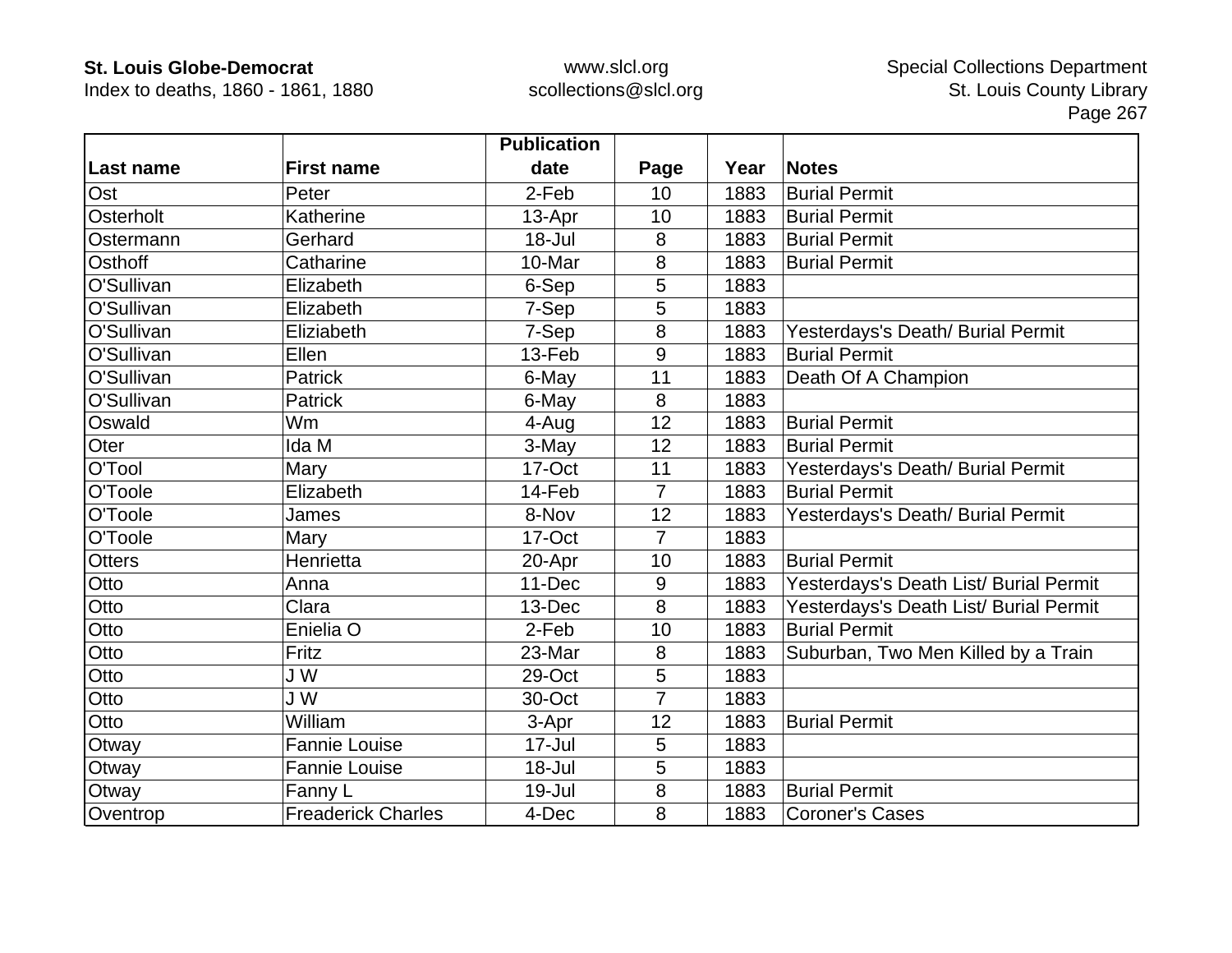Index to deaths, 1860 - 1861, 1880

|            |                     | <b>Publication</b> |                |      |                                        |
|------------|---------------------|--------------------|----------------|------|----------------------------------------|
| Last name  | <b>First name</b>   | date               | Page           | Year | <b>Notes</b>                           |
| Oventrop   | Frederick           | 3-Dec              | 8              | 1883 | <b>Scorned To Death</b>                |
| Oventrop   | <b>Frederick K</b>  | 5-Dec              | 12             | 1883 | Yesterdays's Death List/ Burial Permit |
| Overbeck   | Louisa              | $15-Auq$           | 10             | 1883 | Yesterday's Death/Burial Permit        |
| Overstolz  | Henry               | 24-Feb             | 9              | 1883 | <b>Burial Permit</b>                   |
| Overstreet | Matilda             | 6-Nov              | 11             | 1883 | Yesterdays's Death/ Burial Permit      |
| Owen       | Eliza Lee           | 28-Apr             | 5              | 1883 |                                        |
| Owens      | <b>Belle</b>        | 6-Sep              | 8              | 1883 | Yesterdays's Death/ Burial Permit      |
| Owens      | Eliza Lee           | 29-Apr             | 8              | 1883 |                                        |
| Owens      | Flora               | 28-Oct             | 18             | 1883 | Yesterdays's Death/ Burial Permit      |
| Owens      | Hannah              | 3-Jun              | 10             | 1883 | <b>Burial Permit</b>                   |
| Owens      | Thomas              | 27-Apr             | 6              | 1883 | <b>Burial Permit</b>                   |
| Owens      | Wellington          | 1-Jun              | 6              | 1883 | <b>Burial Permit</b>                   |
| Owens      | William             | 2-Nov              | 11             | 1883 | Yesterdays's Death/ Burial Permit      |
| Owings     | <b>Edward Henry</b> | 14-Jun             | $\overline{7}$ | 1883 |                                        |
| Oxnam      | Mary                | 7-Jul              | 5              | 1883 | <b>Burial Permit</b>                   |
| Ozowsky    | Anton               | 25-Feb             | 11             | 1883 | <b>Burial Permit</b>                   |
| Paar       | August              | 17-Jun             | 11             | 1883 | <b>Burial Permit</b>                   |
| Pabst      | Frederick           | $11 - Jan$         | 10             | 1883 | <b>Burial Permit</b>                   |
| Pabst      | Henry               | 22-Dec             | 9              | 1883 | Suburban, Belleville                   |
| Pace       | Helen               | 10-Apr             | $\overline{7}$ | 1883 |                                        |
| Packard    | Mary Florence       | $14 - Jun$         | 7              | 1883 |                                        |
| Packard    | Mary Florence       | $15 - Jun$         | 5              | 1883 |                                        |
| Padberg    | Albert T            | 26-Jan             | 10             | 1883 | <b>Burial Permit</b>                   |
| Page       | Francis W           | 14-Sep             | $\overline{7}$ | 1883 |                                        |
| Page       | Francis W           | 16-Sep             | 8              | 1883 |                                        |
| Page       | Francis W           | 19-Sep             | $\overline{7}$ | 1883 |                                        |
| Page       | Francis W           | 19-Sep             | $\overline{7}$ | 1883 | <b>Funeral Notice</b>                  |
| Page       | Frank O             | 25-Apr             | 9              | 1883 | <b>Burial Permit</b>                   |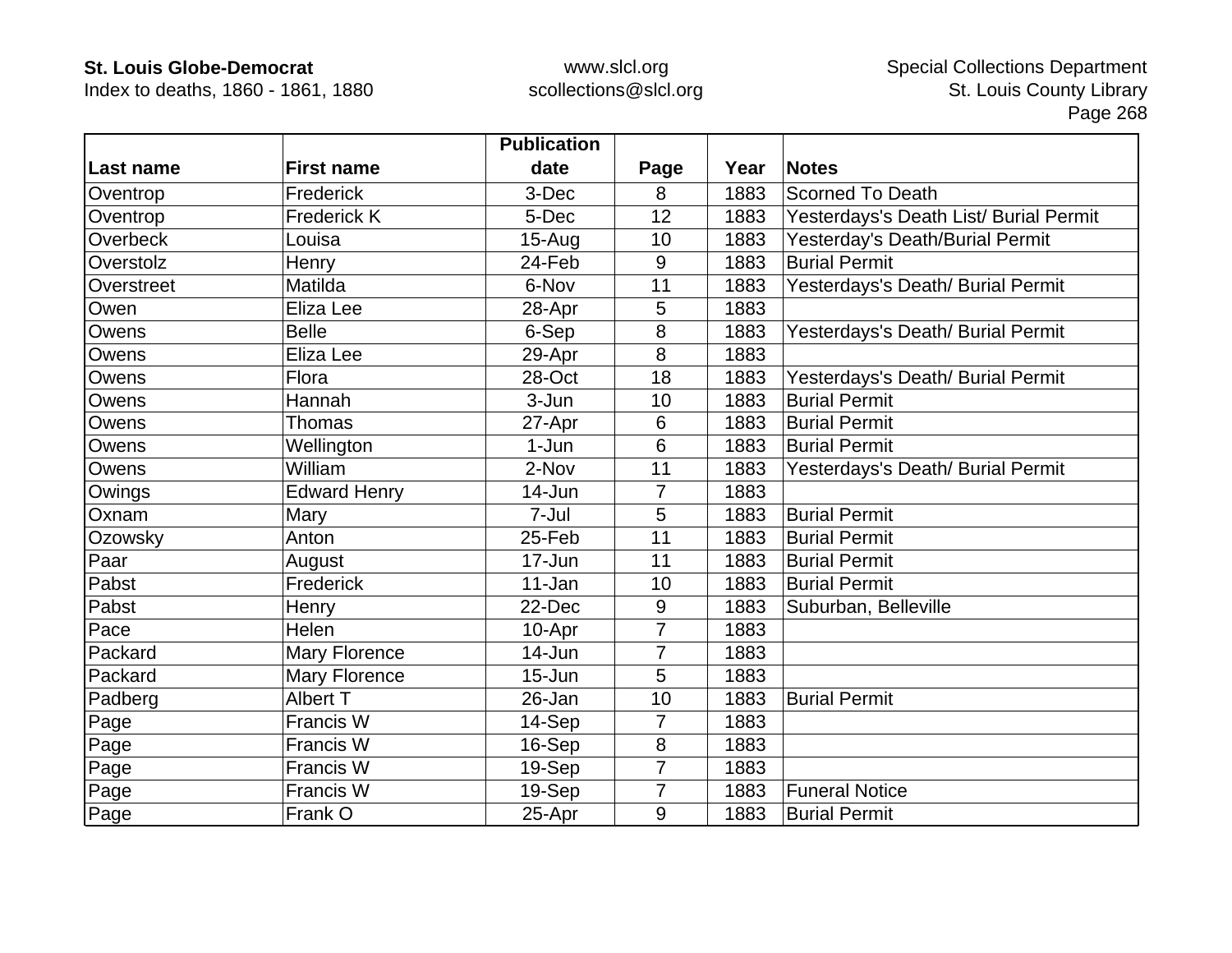Index to deaths, 1860 - 1861, 1880

|                  |                    | <b>Publication</b> |                |      |                                   |
|------------------|--------------------|--------------------|----------------|------|-----------------------------------|
| <b>Last name</b> | <b>First name</b>  | date               | Page           | Year | <b>Notes</b>                      |
| Page             | William            | 13-Sep             | 7              | 1883 |                                   |
| Page             | William            | 14-Sep             | $\overline{7}$ | 1883 |                                   |
| Page             | William            | 14-Sep             | 11             | 1883 |                                   |
| Painter          | <b>Charles</b>     | 22-Jul             | 9              | 1883 | <b>Burial Permit</b>              |
| Paliaux          | <b>Charles</b>     | 6-Mar              | 12             | 1883 | <b>Burial Permit</b>              |
| Palmer           | Nellie H           | 20-Jan             | 8              | 1883 | Suburban-Jacksonville, Ill        |
| Palmer           | Sarah L, Mrs       | 13-Jan             | 9              | 1883 | Suburban-Jacksonville, Ill        |
| Palmer           | William            | 13-Jun             | $\overline{7}$ | 1883 |                                   |
| Palmer           | William            | $15 - Jun$         | 5              | 1883 |                                   |
| Palue            | Lewis J            | $11-Auq$           | 9              | 1883 | <b>Burial Permit</b>              |
| Panhorst         | Edward             | 5-Jan              | 12             | 1883 | <b>Burial Permits</b>             |
| Pani             | Henry              | 13-Feb             | 9              | 1883 | <b>Burial Permit</b>              |
| Pape             | Wilhelmina         | 13-Feb             | 9              | 1883 | <b>Burial Permit</b>              |
| Parager          | Frederic (Wife Of) | 9-Nov              | 12             | 1883 | Yesterdays's Death/ Burial Permit |
| Parker           | Alice              | 20-Jul             | 10             | 1883 | <b>Burial Permit</b>              |
| Parker           | Earl J             | 26-Jul             | 8              | 1883 | <b>Burial Permit</b>              |
| Parker           | Eliza              | 17-Apr             | 11             | 1883 | <b>Burial Permit</b>              |
| Parker           | Ellen O'Neil       | 7-Feb              | 5              | 1883 |                                   |
| Parker           | Ellen O'Neil       | 8-Feb              | 5              | 1883 | Parker Tragedy                    |
| Parker           | Ellen O'Neil       | 8-Feb              | $\overline{7}$ | 1883 |                                   |
| Parker           | Ellen O'Neill      | 9-Feb              | 10             | 1883 | Parker and His Victim             |
| Parker           | John C             | 7-Feb              | 5              | 1883 |                                   |
| Parker           | John C             | 8-Feb              | 5              | 1883 | Parker Tragedy                    |
| Parker           | John C             | 8-Feb              | 5              | 1883 | <b>Local Brevities</b>            |
| Parker           | John C             | 8-Feb              | 7              | 1883 |                                   |
| Parker           | John C             | 9-Feb              | 10             | 1883 | Parker and His Victim             |
| Parker           | Lott               | 23-May             | 11             | 1883 | <b>Burial Permit</b>              |
| Parker           | Nellie O'Neil      | 7-Feb              | $\overline{2}$ | 1883 | The Parker Tragedy                |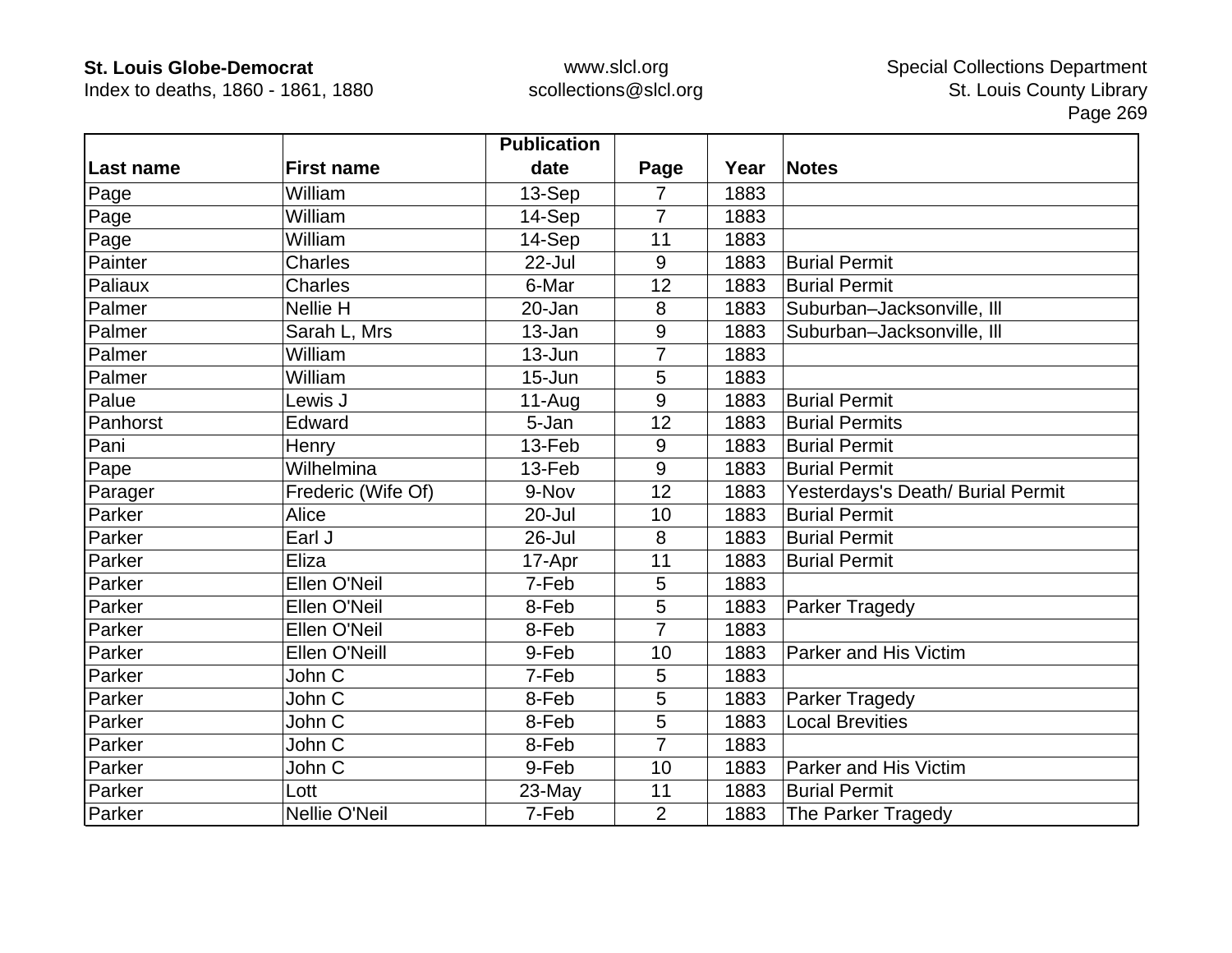Index to deaths, 1860 - 1861, 1880

|           |                     | <b>Publication</b> |                |      |                                        |
|-----------|---------------------|--------------------|----------------|------|----------------------------------------|
| Last name | <b>First name</b>   | date               | Page           | Year | <b>Notes</b>                           |
| Parker    | <b>Nelly O'Neil</b> | 7-Feb              | 10             | 1883 | <b>Burial Permit</b>                   |
| Parker    | Nelly O'Neil, Mrs   | 6-Feb              | $\overline{7}$ | 1883 | <b>Reunited in Death</b>               |
| Parker    | William John C      | 6-Feb              | 7              | 1883 | <b>Reunited In Death</b>               |
| Parker    | Wm John C           | 7-Feb              | $\overline{2}$ | 1883 | The Parker Tragedy                     |
| Parker    | Wm John C           | 9-Feb              | 10             | 1883 | <b>Burial Permit</b>                   |
| Parmer    | Sarah               | $12-Auq$           | 16             | 1883 | <b>Burial Permit</b>                   |
| Parry     | <b>John</b>         | 13-Oct             | 7              | 1883 |                                        |
| Parry     | John                | 14-Oct             | 5              | 1883 |                                        |
| Parson    | Robert              | 8-Dec              | 10             | 1883 | Yesterdays's Death List/ Burial Permit |
| Parsons   | Eliza               | 25-Jan             | 12             | 1883 | <b>Burial Permit</b>                   |
| Parsons   | JE                  | 26-May             | 5              | 1883 |                                        |
| Parsons   | <b>Robert</b>       | 7-Dec              | $\overline{7}$ | 1883 |                                        |
| Pasin     | Henry               | 12-Sep             | 11             | 1883 | Yesterdays's Death/ Burial Permit      |
| Paski     | Anna Sophia         | 13-Sep             | 12             | 1883 | Yesterdays's Death/ Burial Permit      |
| Pasquer   | Augustus            | 17-Jul             | 8              | 1883 | <b>Burial Permit</b>                   |
| Pasquier  | Augusus             | $22$ -Jul          | 5              | 1883 |                                        |
| Pastl     | Prokop              | 9-May              | 12             | 1883 | <b>Burial Permit</b>                   |
| Paterson  | Minnie              | 21-Dec             | 11             | 1883 | Yesterdays's Death List/ Burial Permit |
| Paton     | Myron               | 27-Mar             | $\overline{7}$ | 1883 |                                        |
| Paton     | Myron               | 28-Mar             | 12             | 1883 | <b>Burial Permit</b>                   |
| Patrick   | Mary                | 4-Apr              | 12             | 1883 | <b>Burial Permit</b>                   |
| Patrick   | Wm                  | $10 -$ Jul         | $\overline{7}$ | 1883 | Burial Permit, St Ann's Asylum         |
| Patten    | <b>Nicholas</b>     | 28-Dec             | 5              | 1883 |                                        |
| Patterson | Chandler            | 4-Sep              | 8              | 1883 | Yesterdays's Death/ Burial Permit      |
| Patterson | Clara               | 19-Nov             | 5              | 1883 |                                        |
| Patterson | Clara F             | 18-Nov             | 8              | 1883 |                                        |
| Patterson | Clara F             | 20-Nov             | 9              | 1883 | <b>Yesterday's Burial Permits</b>      |
| Patterson | Geo                 | 20-Mar             | 11             | 1883 | <b>Burial Permit</b>                   |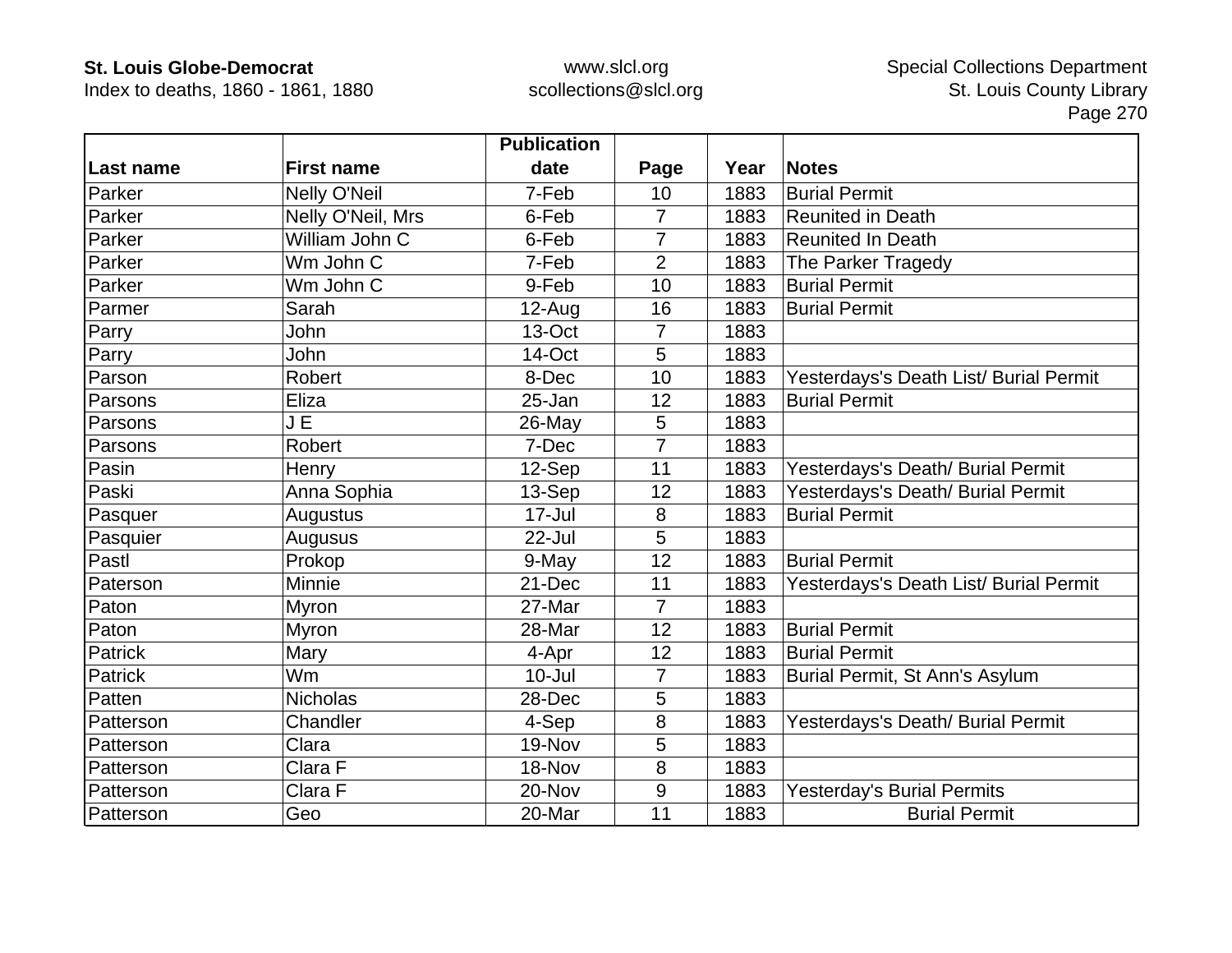Index to deaths, 1860 - 1861, 1880

|                  |                   | <b>Publication</b> |                |      |                                        |
|------------------|-------------------|--------------------|----------------|------|----------------------------------------|
| Last name        | <b>First name</b> | date               | Page           | Year | <b>Notes</b>                           |
| <b>Patterson</b> | George            | 27-Jan             | 12             | 1883 | <b>Burial Permit</b>                   |
| Patterson        | James             | 30-Sep             | 19             | 1883 | Yesterdays's Death/ Burial Permit      |
| Patterson        | Johanna           | 23-Oct             | 8              | 1883 | Yesterdays's Death/ Burial Permit      |
| Patterson        | Johannah, Mrs     | 21-Oct             | 8              | 1883 |                                        |
| Patterson        | Oliver            | 30-Jan             | 5              | 1883 | Suburban; Jacksonville, Illinois       |
| Patterson        | R B, Capt         | 9-May              | 8              | 1883 | Suburban, Belleville, Illinois         |
| Patterson        | Unknown           | 10-May             | 11             | 1883 | Suburban, Belleville, Illinois         |
| Patterson        | Unknown (Baby)    | $11$ -Jul          | $\overline{7}$ | 1883 | <b>Burial Permit</b>                   |
| Patterson        | William M J       | 12-Jun             | 11             | 1883 | Suburban, Jacksonville, Illinois       |
| Patton           | Kate              | 21-Aug             | 8              | 1883 | Yesterdays's Death/Burial Permit       |
| Patton           | Margaret          | 22-Nov             | 12             | 1883 | Yesterday's Burial Permits             |
| Patton           | <b>Nicholas</b>   | 28-Dec             | $\overline{7}$ | 1883 | Yesterdays's Death List/ Burial Permit |
| Patty            | <b>Nellie</b>     | 1-May              | 11             | 1883 | <b>Burial Permit</b>                   |
| Patz             | John F            | $18$ -Feb          | 9              | 1883 | <b>Burial Permit</b>                   |
| Paul             | Lizzie            | 24-Jan             | 10             | 1883 | Lizzie Paul's Burns Prove Fatal        |
| Paul             | Ralp S            | $13 -$ Jul         | 5              | 1883 |                                        |
| Paul             | Ralph S           | 14-Jul             | $\overline{7}$ | 1883 |                                        |
| Paul             | Ralph S           | $14$ -Jul          | 12             | 1883 | <b>Burial Permit</b>                   |
| Paul             | Ralph S           | $15 -$ Jul         | 5              | 1883 |                                        |
| Paul             | Robert, Mrs       | 28-Jul             | 4              | 1883 | <b>Local Brevities</b>                 |
| Paulsen          | Clara             | 25-Jan             | 12             | 1883 | <b>Burial Permit</b>                   |
| Paulsen          | Lizzie            | 25-Jan             | 12             | 1883 | <b>Burial Permit</b>                   |
| Paust            | H Elenore         | $27$ -May          | 17             | 1883 | <b>Burial Permit</b>                   |
| Payne            | Ida               | 8-Mar              | 12             | 1883 | <b>Burial Permit</b>                   |
| Payne            | John A            | 19-Sep             | $\overline{7}$ | 1883 | Yesterdays's Deaths/ Burial Permit     |
| Payne            | Lizzie C          | 1-Feb              | 12             | 1883 | <b>Burial Permit</b>                   |
| Payne            | Ophelia           | 8-Jun              | 10             | 1883 | <b>Burial Permit</b>                   |
| Payton           | <b>Nellie</b>     | $31 - Aug$         | 9              | 1883 | Yesterdays's Death/ Burial Permit      |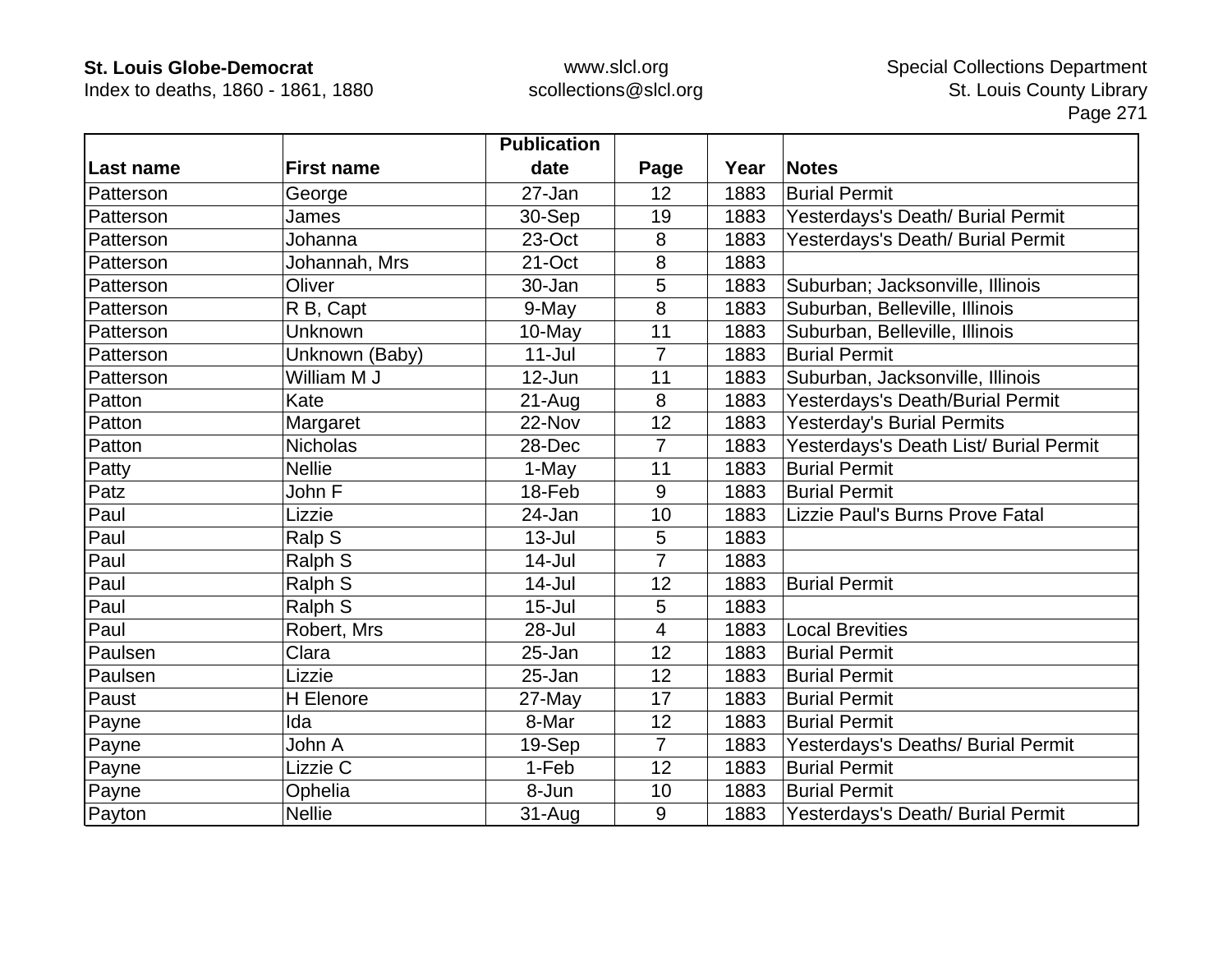Index to deaths, 1860 - 1861, 1880

|               |                     | <b>Publication</b> |                |      |                                        |
|---------------|---------------------|--------------------|----------------|------|----------------------------------------|
| Last name     | <b>First name</b>   | date               | Page           | Year | <b>Notes</b>                           |
| Pearason      | W J                 | 19-Dec             | 12             | 1883 | <b>Profound Mystery</b>                |
| Pearce        | Mary                | 3-Mar              | 12             | 1883 | <b>Burial Permit</b>                   |
| Pearce        | <b>Mattie</b>       | 13-Sep             | 12             | 1883 | Yesterdays's Death/ Burial Permit      |
| Pearson       | Henry               | $21-Auq$           | 8              | 1883 | Yesterday's Death/Burial Permit        |
| Pearson       | U W                 | 20-Dec             | 8              | 1883 | Late Postmaster Pearson                |
| Pearson       | William J           | 23-Dec             | 20             | 1883 | Yesterdays's Death List/ Burial Permit |
| Peck          | Ameila              | 8-Nov              | 12             | 1883 | Yesterdays's Death/ Burial Permit      |
| Peck          | Edith               | 25-Nov             | 5              | 1883 |                                        |
| Peck          | Harry Randolph      | 20-Dec             | 7              | 1883 |                                        |
| Peck          | Isador              | 20-Sep             | 8              | 1883 | Yesterdays's Death/ Burial Permit      |
| Peck          | Ralph Stephen Orril | 23-Nov             | 7              | 1883 |                                        |
| Peil          | Henry F             | 21-Oct             | 9              | 1883 | Yesterdays's Death/ Burial Permit      |
| Peister       | <b>Bernard</b>      | $21 - Aug$         | 8              | 1883 | Yesterday's Death/Burial Permit        |
| Pelayo        | Leonard             | $1-Jul$            | 9              | 1883 | <b>Burial Permit</b>                   |
| Pelet         | <b>Lucien Percy</b> | 29-Apr             | 10             | 1883 | Why Pelet Drowned Himself              |
| Pelikan       | Chas                | 11-Dec             | 9              | 1883 | Yesterdays's Death List/ Burial Permit |
| <b>Pelils</b> | Jennie V            | 24-Jan             | 10             | 1883 | <b>Burial Permit</b>                   |
| Pell          | Jessie M            | 5-Sep              | $\overline{7}$ | 1883 | Yesterdays's Death/ Burial Permit      |
| Pemberton     | Dora R              | 22-Feb             | 12             | 1883 | <b>Burial Permit</b>                   |
| Pendergast    | Henry               | 6-Sep              | 8              | 1883 | Yesterdays's Death/ Burial Permit      |
| Penn          | Lizzie              | 5-Dec              | 12             | 1883 | Yesterdays's Death List/ Burial Permit |
| Penn          | Norman              | 9-Aug              | 10             | 1883 | <b>Burial Permit</b>                   |
| Pepmoelier    | Wilhellm            | 30-Dec             | 9              | 1883 | Yesterdays's Death List/ Burial Permit |
| Pepmueller    | Anna                | 19-Jun             | 12             | 1883 | <b>Burial Permit</b>                   |
| Pepper        | Charles             | $31 -$ Jul         | 10             | 1883 | <b>Burial Permit</b>                   |
| Pepper        | Dora P              | 1-Nov              | 9              | 1883 | Yesterdays's Deaths/ Burial Permit     |
| Perkins       | <b>Barbara</b>      | $1-Jun$            | $6\phantom{1}$ | 1883 | <b>Burial Permit</b>                   |
| Perkins       | Harry E             | 20-Feb             | 12             | 1883 | <b>Burial Permit</b>                   |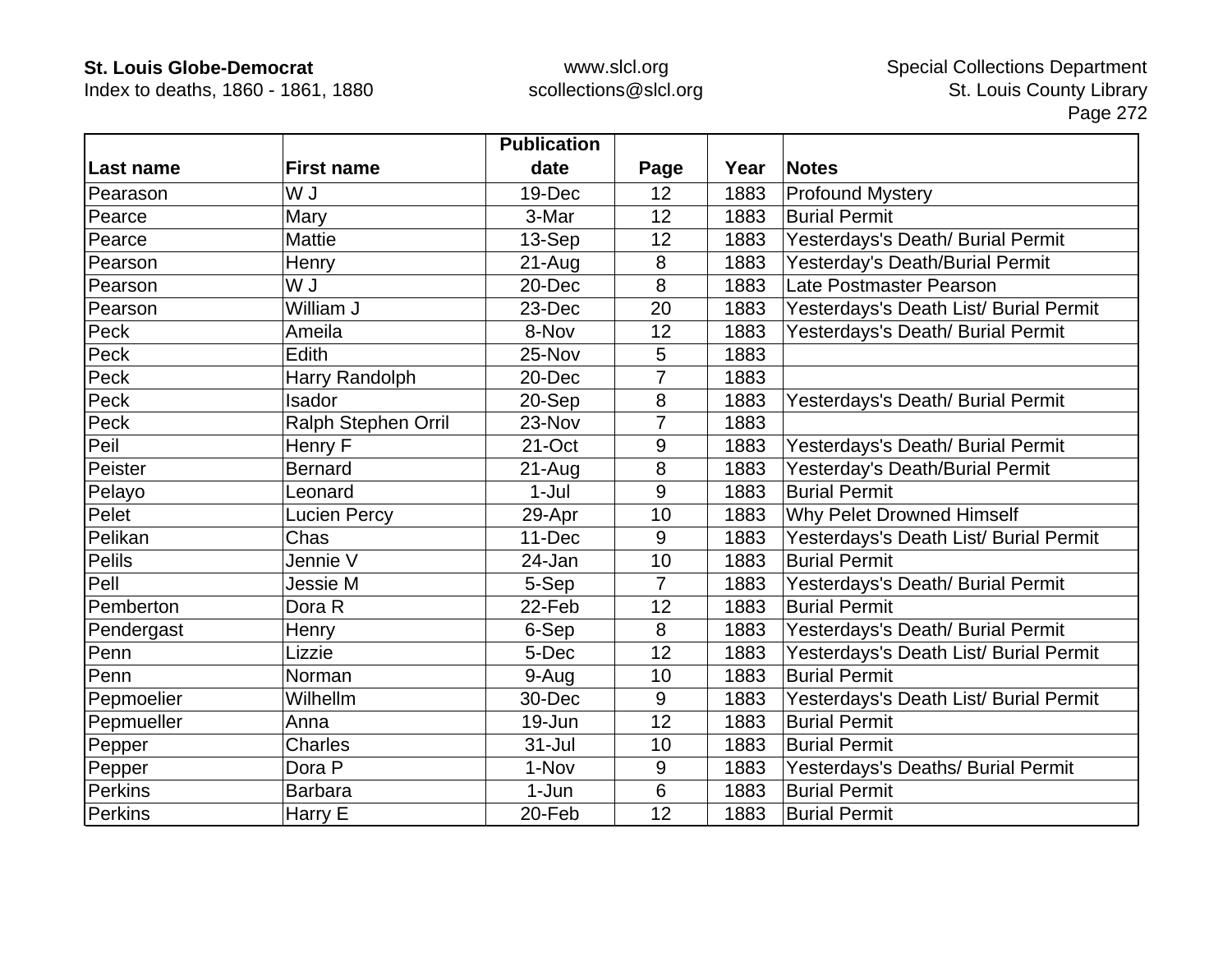Index to deaths, 1860 - 1861, 1880

|                   |                       | <b>Publication</b> |      |      |                                   |
|-------------------|-----------------------|--------------------|------|------|-----------------------------------|
| Last name         | <b>First name</b>     | date               | Page | Year | <b>Notes</b>                      |
| Perkins           | Henry                 | 17-May             | 12   | 1883 | <b>Burial Permit</b>              |
| <b>Perkins</b>    | Robinson              | 25-Apr             | 9    | 1883 | <b>Burial Permit</b>              |
| Perrault          | Florentine, Mrs       | 1-Feb              | 3    | 1883 | Local in Brief                    |
| Perrault          | Florentine, Mrs       | 1-Feb              | 7    | 1883 |                                   |
| Perrett (Perritt) | Henry                 | 18-Jan             | 12   | 1883 | <b>Burial Permit</b>              |
| Perritt           | Henry S, Col          | 18-Jan             | 12   | 1883 | Col Henry S Perritt's Funeral     |
| Perritt           | Henry, Col            | 16-Jan             | 5    | 1883 |                                   |
| Perritt           | Henry, Col            | 17-Jan             | 5    | 1883 |                                   |
| Perry             | Andrew J              | 10-Dec             | 5    | 1883 |                                   |
| Perry             | Aurena                | 28-Feb             | 6    | 1883 | <b>Burial Permit</b>              |
| Perry             | Edward                | $22$ -Aug          | 8    | 1883 | Yesterdays's Death/Burial Permit  |
| Perry             | <b>William Benton</b> | 23-Oct             | 7    | 1883 |                                   |
| Perry             | Wm B                  | 24-Oct             | 9    | 1883 | Yesterdays's Death/ Burial Permit |
| Pertram           | Clifford              | 6-Nov              | 11   | 1883 | Yesterdays's Death/ Burial Permit |
| Petermann         | August                | 27-Mar             | 8    | 1883 | <b>Burial Permit</b>              |
| Peters            | August F              | 20-Sep             | 8    | 1883 | Yesterdays's Death/ Burial Permit |
| Peters            | Augusta               | $21 - Aug$         | 8    | 1883 | Yesterday's Death/Burial Permit   |
| Peters            | <b>Bernhard</b>       | 6-Nov              | 11   | 1883 | Yesterdays's Death/ Burial Permit |
| Peters            | Charley               | 30-Mar             | 8    | 1883 | Suburban, East St. Louis          |
| Peters            | Charley               | 31-Mar             | 5    | 1883 | Suburban, Belleville              |
| Peters            | Emma                  | $21 - Aug$         | 8    | 1883 | Yesterday's Death/Burial Permit   |
| Peters            | George                | 24-Feb             | 9    | 1883 | <b>Burial Permit</b>              |
| Peters            | <b>Gustave F</b>      | 2-Oct              | 9    | 1883 | Yesterdays's Death/ Burial Perm   |
| Peters            | J A, Dr               | 23-Feb             | 10   | 1883 | Dying on the Street               |
| Peters            | J A, Dr               | 23-Feb             | 5    | 1883 |                                   |
| Peters            | John                  | 27-Mar             | 8    | 1883 | <b>Burial Permit</b>              |
| Peters            | John                  | 10-Jun             | 10   | 1883 | Suburban, East St Louis           |
| Peters            | Joseph                | 27-Jul             | 6    | 1883 | Suburban, East St Louis           |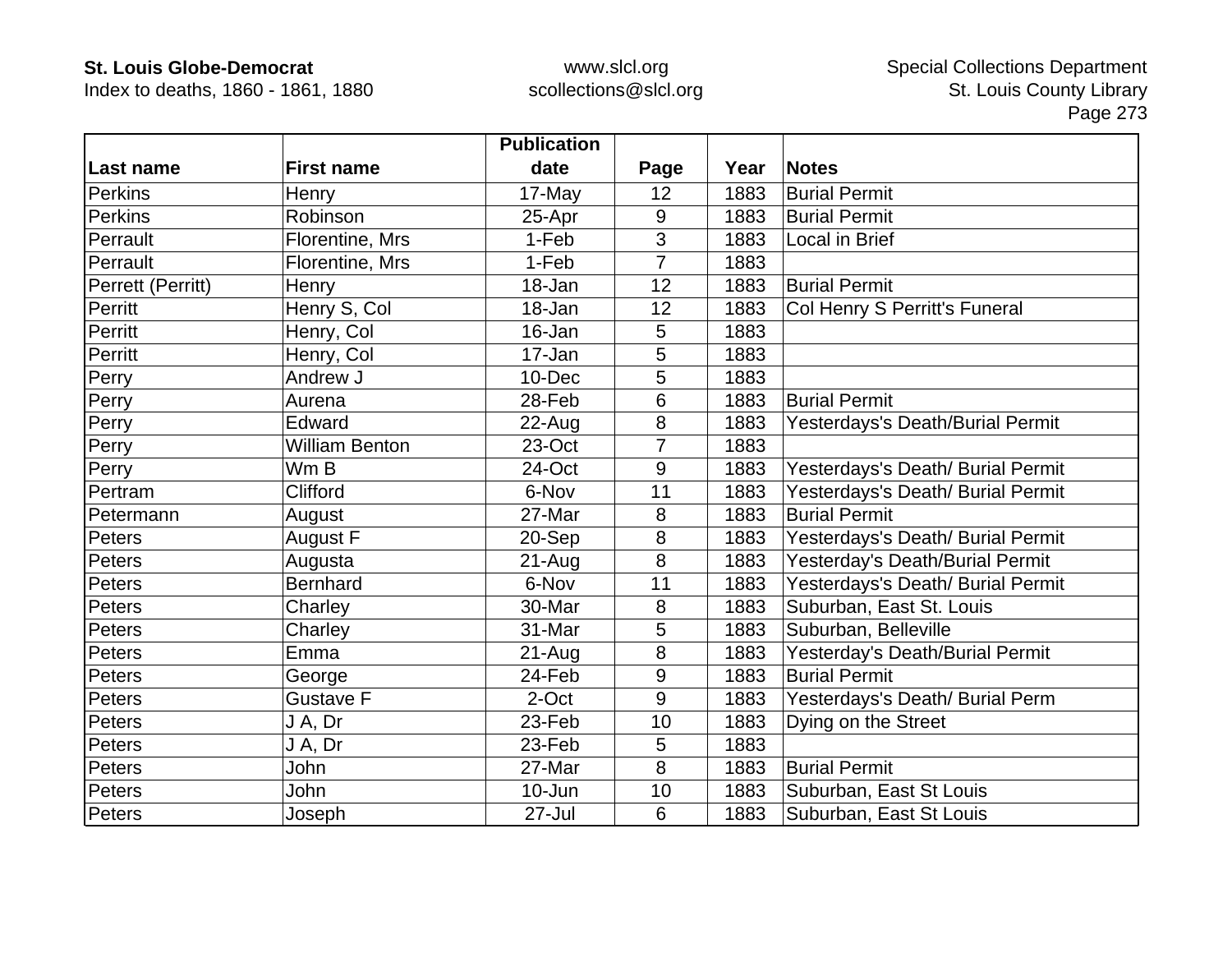Index to deaths, 1860 - 1861, 1880

|               |                       | <b>Publication</b> |                |      |                                        |
|---------------|-----------------------|--------------------|----------------|------|----------------------------------------|
| Last name     | <b>First name</b>     | date               | Page           | Year | <b>Notes</b>                           |
| Peters        | Richard               | $27 -$ Jul         | 6              | 1883 | <b>Coroner's Cases</b>                 |
| Peters        | Richard               | $31 -$ Jul         | 10             | 1883 | <b>Burial Permit</b>                   |
| Peters        | Gustav <sub>F</sub>   | 1-Oct              | $\overline{7}$ | 1883 |                                        |
| Petersen      | Anna C                | 1-Nov              | 9              | 1883 | Yesterdays's Deaths/ Burial Permit     |
| Peterson      | Catharine             | 30-Jan             | 5              | 1883 | Suburban; Alton                        |
| Peterson      | <b>Hans Peter</b>     | 10-Jan             | 10             | 1883 | Series of Inquests                     |
| Peterson      | Harry P               | 11-Jan             | 10             | 1883 | <b>Burial Permit</b>                   |
| Peterson      | Joseph Wm             | 20-Dec             | 8              | 1883 | Yesterdays's Death List/ Burial Permit |
| Peterson      | Philip, Mrs           | 30-Jan             | 3              | 1883 | Old Ciltizens of Alton, Illinois       |
| Peterson      | Unknown               | 26-Sep             | $\overline{7}$ | 1883 |                                        |
| Petili        | Cora G                | 27-Jun             | 12             | 1883 | <b>Burial Permit</b>                   |
| Petterson     | <b>Nills</b>          | 22-Jun             | 6              | 1883 | <b>Local Brevities</b>                 |
| Petticrew     | <b>Charles A</b>      | 11-Mar             | 18             | 1883 | <b>Burial Permit</b>                   |
| Petticrew     | <b>Charles Sidney</b> | 10-Mar             | $\overline{7}$ | 1883 |                                        |
| <b>Pettis</b> | Georgie               | 26-Jun             | 9              | 1883 | <b>Burial Permit</b>                   |
| <b>Pettis</b> | <b>Hattie</b>         | 22-Jun             | 9              | 1883 | <b>Burial Permit</b>                   |
| <b>Pettis</b> | Sam                   | 10-Oct             | 11             | 1883 | Yesterdays's Death/ Burial Permit      |
| Peveser       | Frederich             | 1-May              | 11             | 1883 | <b>Burial Permit</b>                   |
| Peyton        | Henry                 | 19-Feb             | $\overline{7}$ | 1883 | <b>Local Brevities</b>                 |
| Peyton        | <b>John</b>           | 16-Feb             | $\overline{7}$ | 1883 | <b>Local Brevities</b>                 |
| Pfaff         | <b>Edward Charles</b> | 15-Mar             | 9              | 1883 | <b>Burial Permit</b>                   |
| Pfarrer       | George                | 25-Nov             | 5              | 1883 |                                        |
| Pfarrer       | George                | 26-Nov             | 5              | 1883 |                                        |
| Pfarrer       | George                | 27-Nov             | 7              | 1883 |                                        |
| Pfeff         | Henry (Infant Of)     | 19-Nov             | 3              | 1883 | <b>Local Brevities</b>                 |
| Pfeffer       | <b>Bertha</b>         | 19-Nov             | 3              | 1883 | <b>Coroner's Cases</b>                 |
| Pfeffer       | <b>Bertha</b>         | 25-Nov             | 20             | 1883 | Yesterdays's Death List/ Burial Permit |
| Pfeffer       | Jacob                 | 12-Dec             | 15             | 1883 | Suburban, Alton                        |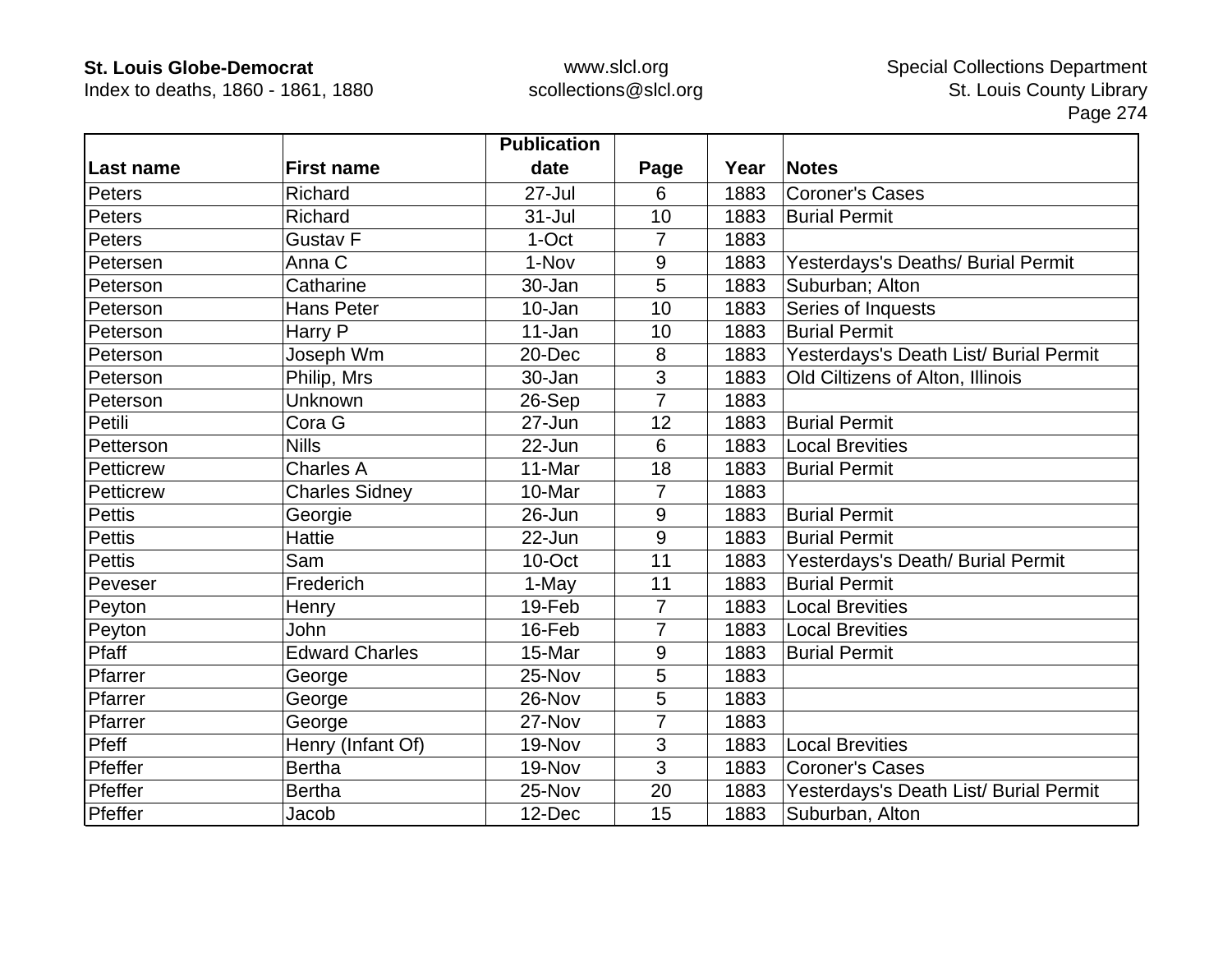Index to deaths, 1860 - 1861, 1880

|                 |                   | <b>Publication</b> |                |      |                                     |
|-----------------|-------------------|--------------------|----------------|------|-------------------------------------|
| Last name       | <b>First name</b> | date               | Page           | Year | <b>Notes</b>                        |
| Pfeifer         | Anna              | 27-Jun             | 12             | 1883 | <b>Burial Permit</b>                |
| Pfeifer         | Chas A, Mr        | 18-Feb             | 15             | 1883 | Harbor Commissioner Pfeifer's Death |
| Pfeifer         | Joseph            | 22-Jun             | 9              | 1883 | <b>Burial Permit</b>                |
| Pfeifer         | Unknown           | 20-May             | 5              | 1883 |                                     |
| Pfeiferlick     | Rose B            | 7-Feb              | 10             | 1883 | <b>Burial Permit</b>                |
| Pfeiffer        | <b>Charles</b>    | 20-Feb             | 12             | 1883 | <b>Pfeiffer Obsequies</b>           |
| Pfeiffer        | Charles           | 20-Feb             | 12             | 1883 | <b>Burial Permit</b>                |
| Pfeiffer        | Oscar             | $19 -$ Jul         | 5              | 1883 |                                     |
| Pfeiffer        | Oscar             | 20-Jul             | 10             | 1883 | <b>Burial Permit</b>                |
| Pfund           | John J            | 23-Nov             | 9              | 1883 | <b>Yesterday's Burial Permits</b>   |
| Pheiffer        | E H               | 24-Feb             | 9              | 1883 | <b>Burial Permit</b>                |
| Phelan          | Edward            | 4-Feb              | 9              | 1883 | <b>Burial Permit</b>                |
| <b>Phelps</b>   | Emma              | 4-Feb              | 9              | 1883 | <b>Burial Permit</b>                |
| Phelps          | Roger H           | 21-Feb             | 10             | 1883 | <b>Burial Permit</b>                |
| Phelps          | Roger Herbert     | 20-Feb             | 7              | 1883 |                                     |
| Philibert       | Annie             | 11-Apr             | 7              | 1883 |                                     |
| Philibert       | Annie E           | 15-Apr             | 5              | 1883 |                                     |
| Philipa         | Adam E            | 28-Jul             | 9              | 1883 | <b>Burial Permit</b>                |
| Philips         | Rose              | 22-Sep             | 9              | 1883 | Yesterdays's Death/ Burial Permit   |
| Philips, Sr     | James             | 27-Feb             | $\overline{7}$ | 1883 |                                     |
| Phillips        | Isaac J           | 17-Mar             | $\bf 8$        | 1883 | Suburban, Belleville                |
| <b>Phillips</b> | John              | 2-Aug              | 3              | 1883 | Knifed In The Brain                 |
| Phillips        | John              | 3-Aug              | 10             | 1883 | Phillips' Tragedy                   |
| Phillips        | John              | 5-Aug              | 9              | 1883 | <b>Burial Permit</b>                |
| Phillips        | John              | 12-Aug             | 7              | 1883 | Phillips Murder                     |
| Phillips        | Unknown           | 5-Aug              | 16             | 1883 | Phillips Murder                     |
| Philllips       | John              | $11-Auq$           | $\overline{7}$ | 1883 | Phillip's Tragedy                   |
| Piby            | Frank             | 4-May              | 10             | 1883 | <b>Burial Permit</b>                |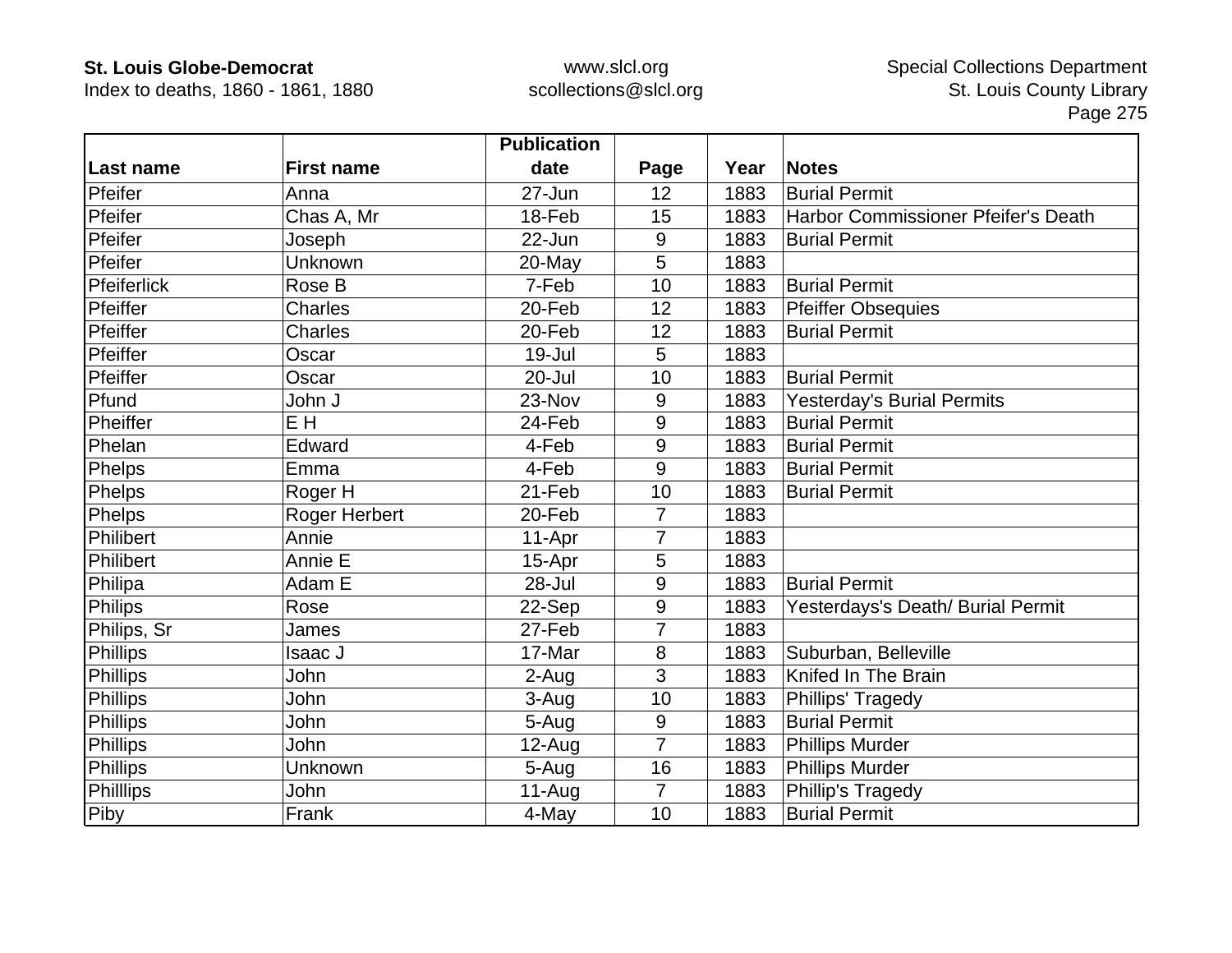Index to deaths, 1860 - 1861, 1880

|                |                      | <b>Publication</b> |                |      |                                              |
|----------------|----------------------|--------------------|----------------|------|----------------------------------------------|
| Last name      | <b>First name</b>    | date               | Page           | Year | <b>Notes</b>                                 |
| Pickering      | Elizabeth            | $18 -$ Jul         | 8              | 1883 | <b>Burial Permit</b>                         |
| Pickering      | Harry                | 22-Mar             | 12             | 1883 | <b>Burial Permit</b>                         |
| Pickering      | James Reamer         | 22-Mar             | $\overline{7}$ | 1883 |                                              |
| Picket         | Joseph               | 7-Apr              | 12             | 1883 | <b>Switchman's Fate</b>                      |
| <b>Pickles</b> | Joseph J             | 4-Oct              | 5              | 1883 |                                              |
| Piel           | <b>Tillie</b>        | 25-Sep             | 11             | 1883 | Yesterdays's Death/ Death Permit             |
| Pienge         | Louisa               | 27-Jun             | 12             | 1883 | <b>Burial Permit</b>                         |
| Piening        | Amanda               | 20-Nov             | 9              | 1883 | <b>Yesterday's Burial Permits</b>            |
| Pieper         | Edward               | 19-Sep             | 7              | 1883 | Yesterdays's Deaths/ Burial Permit           |
| Pierce         | Lizzie Haldeman, Mrs | 4-May              | 8              | 1883 | Deaths Of Two Well-Known Ladies              |
| Pierce         | William              | 7-Apr              | 9              | 1883 | Suburban, East St Louis                      |
| Pierce         | Wm                   | 8-Apr              | 5              | 1883 | Suburban, East St Louis                      |
| Pilz           | Wilhelm              | 30-Oct             | 7              | 1883 |                                              |
| Pilz           | Wilhelm              | 31-Oct             | $\overline{7}$ | 1883 |                                              |
| Pines          | Maude E              | 22-Mar             | 12             | 1883 | <b>Burial Permit</b>                         |
| Pines          | Minnie               | 28-Mar             | 12             | 1883 | <b>Burial Permit</b>                         |
| Pinson         | Jerome (alias Toddd) | 16-Aug             | 6              | 1883 | <b>Fatal Collision, Two Engines Collided</b> |
| Pipkin         | Philip               | 8-Feb              | $\overline{7}$ | 1883 |                                              |
| Pipkin         | Philip               | 9-Feb              | 5              | 1883 |                                              |
| Pirtle         | Maria A              | 4-Dec              | 11             | 1883 | Yesterdays's Death List/ Burial Permit       |
| Pirtle         | Marie A              | 30-Nov             | 5              | 1883 |                                              |
| Pirtle         | Marie A              | 1-Dec              | $\overline{7}$ | 1883 |                                              |
| Pirtle         | Marie A              | 2-Dec              | 8              | 1883 |                                              |
| Pister         | <b>Julius</b>        | 7-Jul              | 5              | 1883 | <b>Burial Permit</b>                         |
| Pistor         | Daniel               | 7-Nov              | 9              | 1883 | Yesterdays's Death/ Burial Permit            |
| Pitchker       | Mary (Infant Of)     | $11 -$ Jul         | 6              | 1883 | <b>Local Brevities</b>                       |
| Plant          | Reuben               | 17-Mar             | 9              | 1883 | <b>Burial Permit</b>                         |
| Plant          | William              | 8-Feb              | 11             | 1883 | <b>Burial Permit</b>                         |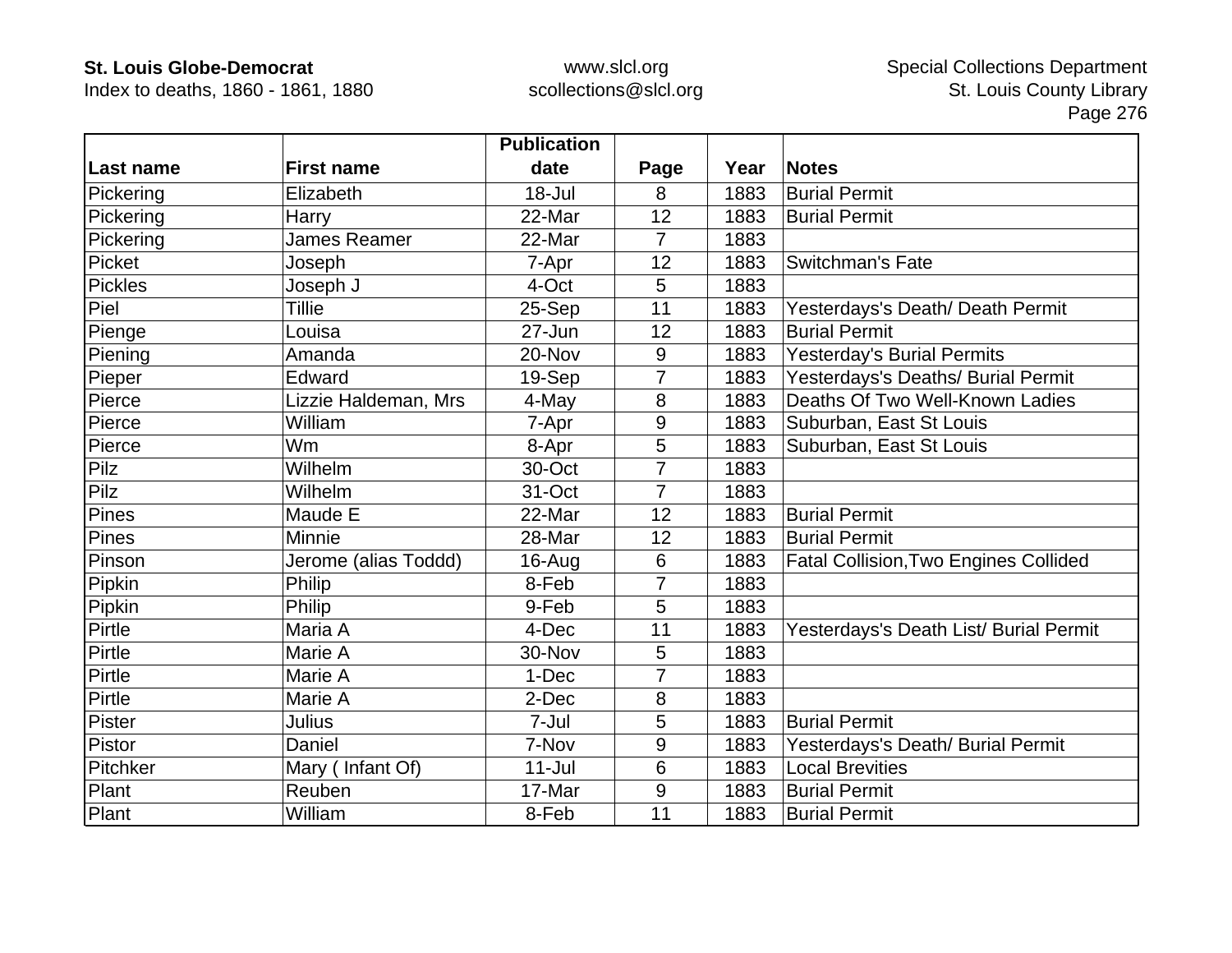Index to deaths, 1860 - 1861, 1880

|               |                   | <b>Publication</b> |                |      |                                   |
|---------------|-------------------|--------------------|----------------|------|-----------------------------------|
| Last name     | <b>First name</b> | date               | Page           | Year | <b>Notes</b>                      |
| Plass         | Geo T             | 11-Nov             | 20             | 1883 | Yesterdays's Death/ Burial Permit |
| <b>Plass</b>  | George P          | 10-Nov             | 5              | 1883 | Druggist's Suicide                |
| <b>Plass</b>  | George T          | 10-Nov             |                | 1883 |                                   |
| <b>Plass</b>  | George T          | 11-Nov             | 5              | 1883 |                                   |
| Platt         | Georgie T         | 28-Jun             | 7              | 1883 |                                   |
| Platt         | Georgie T         | 29-Jun             | 5              | 1883 |                                   |
| Platt         | Georgie Thomas    | 30-Jun             | 12             | 1883 | <b>Burial Permit</b>              |
| Platt         | John              | 15-Apr             | 6              | 1883 | <b>Local Brevities</b>            |
| Platt         | John              | 20-Apr             | 8              | 1883 | <b>Platt Inquest</b>              |
| Platt         | John              | 26-Apr             | 12             | 1883 | <b>Burial Permit</b>              |
| Player        | Prestion          | 2-Dec              | 8              | 1883 | <b>Funeral Notice</b>             |
| Player        | Preston           | 1-Dec              | $\overline{7}$ | 1883 | <b>Funeral Notice</b>             |
| Player        | Preston           | 27-Nov             | 9              | 1883 | Died in Florida                   |
| Players, Esq  | Preston           | 27-Nov             | 7              | 1883 |                                   |
| Pleasant      | Jeanette          | 25-Apr             | 9              | 1883 | <b>Burial Permit</b>              |
| Pliet (Pelet) | Lucien            | 2-May              | 11             | 1883 | <b>Burial Permit</b>              |
| Plummer, Jr   | E S, Miss         | 17-Dec             | 5              | 1883 |                                   |
| Poehl         | Rudolph W         | 27-Sep             | 12             | 1883 | Yesterdays's Death/ Burial Permit |
| Poehling      | Rose              | 14-Feb             | 7              | 1883 | <b>Burial Permit</b>              |
| Poeschman     | Paul              | 10-Oct             | 11             | 1883 | Yesterdays's Death/ Burial Permit |
| Poetting      | Frank             | 6-May              | 20             | 1883 | <b>Burial Permit</b>              |
| Poh           | Barbara C         | 22-Aug             | 8              | 1883 | Yesterdays's Death/Burial Permit  |
| Pohllmann     | <b>Heinrich F</b> | $13 -$ Jul         | 8              | 1883 | <b>Burial Permit</b>              |
| Pohlman       | Walter            | 21-Apr             | 9              | 1883 | <b>Burial Permit</b>              |
| Pohlmann      | Maria A L         | 29-Jun             | 5              | 1883 |                                   |
| Pohlmann      | Maria Alvina Lida | 30-Jun             | 12             | 1883 | <b>Burial Permit</b>              |
| Pohman        | Walter            | 20-Apr             | 5              | 1883 | <b>Burial Permit</b>              |
| Poignand      | David Rozel       | 17-Jan             | 5              | 1883 |                                   |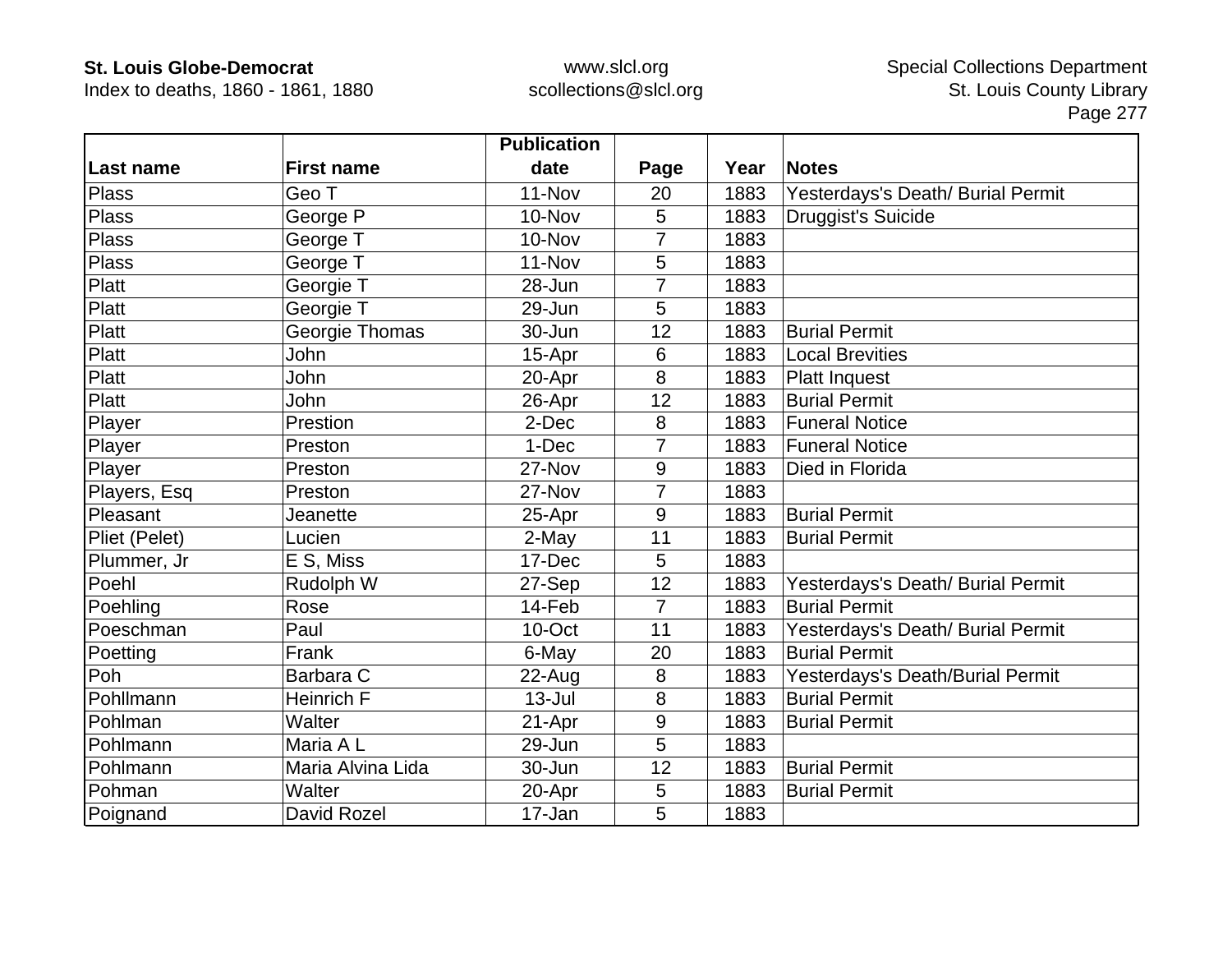Index to deaths, 1860 - 1861, 1880

|                  |                      | <b>Publication</b> |                |      |                                        |
|------------------|----------------------|--------------------|----------------|------|----------------------------------------|
| <b>Last name</b> | <b>First name</b>    | date               | Page           | Year | <b>Notes</b>                           |
| Poignee          | Frank                | 13-Jun             | 9              | 1883 | Suburban, Belleville, Illinois         |
| Poignee          | Judge                | 12-Jun             | 11             | 1883 | Suburban, Belleville, Illinois         |
| Polascheck       | Rosa                 | 28-Mar             | 5              | 1883 | <b>Local Brevities</b>                 |
| Polichek         | Kate                 | 14-Dec             | 12             | 1883 | Yesterdays's Death List/ Burial Permit |
| Pollacheck       | <b>Ross</b>          | 1-Apr              | 9              | 1883 | <b>Burial Permit</b>                   |
| Pollard          | Solomon              | 15-Apr             | 17             | 1883 | <b>Burial Permit</b>                   |
| Polling          | <b>Nora</b>          | 18-Apr             | 11             | 1883 | <b>Burial Permit</b>                   |
| Pollock          | Sidney H D           | 10-Oct             | 11             | 1883 | Yesterdays's Death/ Burial Permit      |
| Pomeroy          | Mary Louise          | 7-Jul              | 6              | 1883 | <b>Burial Permit</b>                   |
| Pomeroy          | Mary Louise          | 8-Jul              | 11             | 1883 | <b>Burial Permit</b>                   |
| Pomeroy          | <b>Walter B</b>      | $15 -$ Jul         | 9              | 1883 | <b>Burial Permit</b>                   |
| Pomeroy          | <b>Walter B</b>      | $22$ -Jul          | 5              | 1883 |                                        |
| Ponath           | August               | 5-Jun              | $\overline{4}$ | 1883 | <b>Burial Permit</b>                   |
| Ponscarme        | Irma M               | 23-Sep             | 19             | 1883 | Yesterdays's Death/ Burial Permit      |
| Pontal           | George               | 15-May             | 12             | 1883 | <b>Burial Permit</b>                   |
| Poole            | <b>Kate Williams</b> | 1-Mar              | $\overline{7}$ | 1883 |                                        |
| Poole            | Katie                | 1-Mar              | 12             | 1883 | <b>Burial Permit</b>                   |
| Pope             | Jerry                | 28-Dec             | $\overline{7}$ | 1883 | Yesterdays's Death List/ Burial Permit |
| Pope             | <b>Mattie</b>        | $1-Jul$            | 9              | 1883 | <b>Burial Permit</b>                   |
| Popp             | Emma                 | 27-Sep             | 12             | 1883 | Yesterdays's Death/ Burial Permit      |
| Poppenburbg      | Frederick            | 3-Jun              | 10             | 1883 | <b>Burial Permit</b>                   |
| Porter           | Anna                 | 25-Feb             | 11             | 1883 | <b>Burial Permit</b>                   |
| Porter           | Henry                | $10 -$ Jul         | 5              | 1883 |                                        |
| Porter           | JB                   | 8-Aug              | $\overline{7}$ | 1883 | <b>Burial Permit</b>                   |
| Porter           | Laura Amanda         | 23-Sep             | 8              | 1883 |                                        |
| Porter           | Samuel               | 26-Jun             | 9              | 1883 | <b>Burial Permit</b>                   |
| Post             | Frank C P            | 16-Oct             | 12             | 1883 | Yesterdays's Death/ Burial Permit      |
| Post             | Frankie              | 14-Oct             | 5              | 1883 |                                        |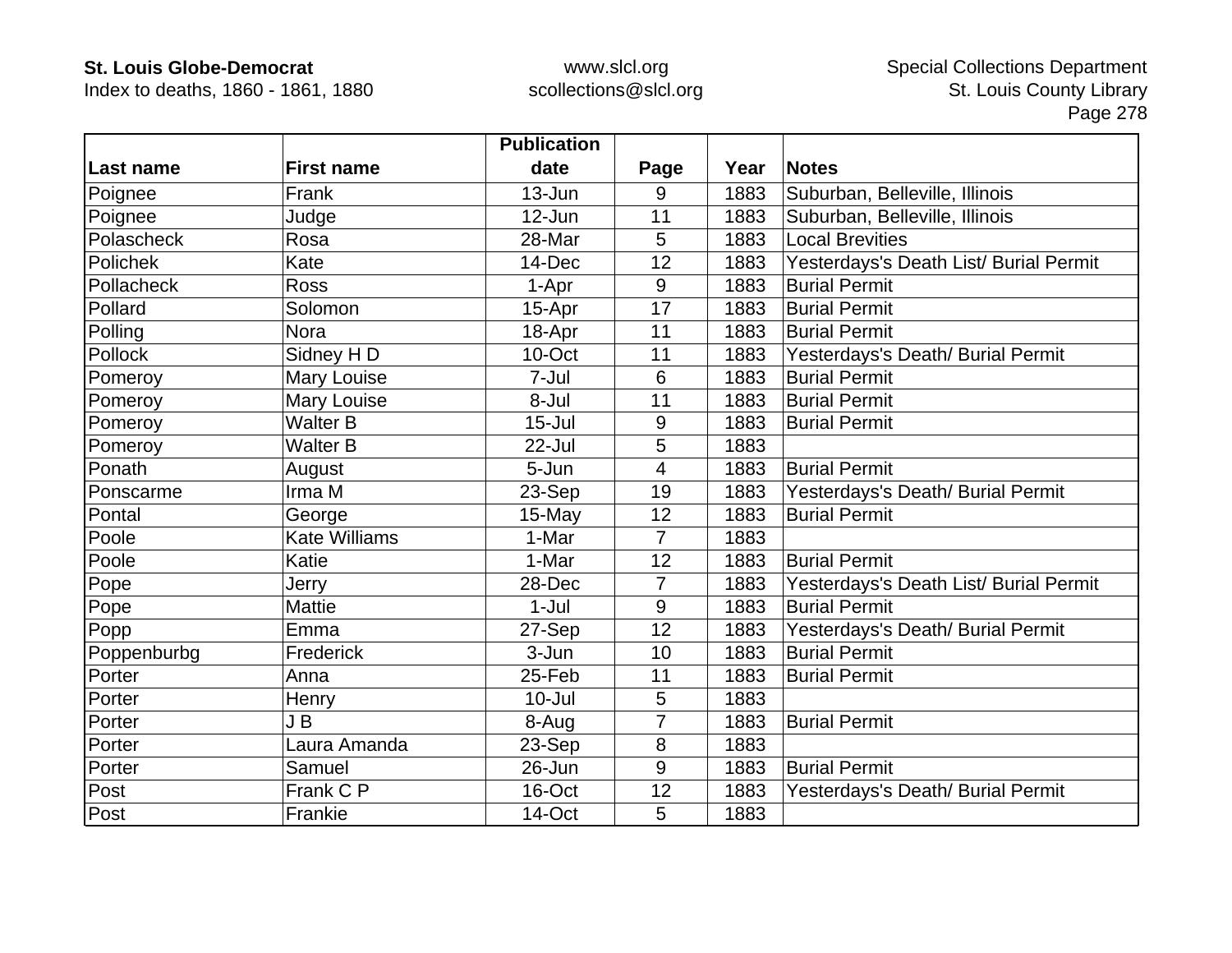Index to deaths, 1860 - 1861, 1880

|                 |                   | <b>Publication</b> |                |      |                                        |
|-----------------|-------------------|--------------------|----------------|------|----------------------------------------|
| Last name       | <b>First name</b> | date               | Page           | Year | <b>Notes</b>                           |
| Post            | Frankie           | 15-Oct             | 5              | 1883 |                                        |
| Potee           | <b>Bob</b>        | $13 -$ Jul         | 10             | 1883 | <b>Bob Potee's Funeral</b>             |
| Potee           | <b>Robert F</b>   | $11 -$ Jul         | 5              | 1883 |                                        |
| Potee           | Robert F          | $12$ -Jul          | 5              | 1883 |                                        |
| Poten           | A H, Col          | 16-Apr             | 5              | 1883 |                                        |
| Poten           | August H          | 17-Apr             | 11             | 1883 | <b>Burial Permit</b>                   |
| Potter          | John M            | 14-Feb             | 7              | 1883 | <b>Burial Permit</b>                   |
| Potthoff        | Herman            | 26-Aug             | 8              | 1883 | <b>Coroner's Cases</b>                 |
| Potthoff        | Herman            | $26 - Aug$         | 9              | 1883 | Yesterdays's Death/ Burial Permit      |
| Potthoff        | Hermann           | 25-Aug             | 8              | 1883 | <b>Ghastly Suicide</b>                 |
| Powderly        | Kate              | 14-Jun             | 12             | 1883 | <b>Burial Permit</b>                   |
| Powell          | <b>Burr</b>       | 4-Nov              | 17             | 1883 | Yesterdays's Death/ Burial Permit      |
| Powell          | Ellen             | $15-Auq$           | 10             | 1883 | Yesterday's Death/Burial Permit        |
| Powell          | Ellen, Mrs        | $13-Aug$           | 5              | 1883 |                                        |
| Powell          | Ellen, Mrs        | $14 - Aug$         | 5              | 1883 |                                        |
| Powell          | John              | 26-Nov             | 5              | 1883 |                                        |
| Powell          | John H            | 27-Nov             | 8              | 1883 | Yesterdays's Death List/ Burial Permit |
| Powell          | Mary              | $22-May$           | 9              | 1883 | <b>Burial Permit</b>                   |
| Powell          | <b>Mattie</b>     | 25-May             | 10             | 1883 | <b>Burial Permit</b>                   |
| Powell          | Robert Randolpn   | 19-Dec             | $\overline{7}$ | 1883 |                                        |
| Powell (Powers) | Emma              | $13 -$ Jul         | $\overline{7}$ | 1883 | Not A Murder                           |
| Powers          | Albert            | 11-May             | 8              | 1883 | <b>Burial Permit</b>                   |
| Powers          | <b>Bridget</b>    | 19-May             | 13             | 1883 | <b>Burial Permit</b>                   |
| Powers          | D <sub>R</sub>    | 20-Sep             | 5              | 1883 | <b>Powers' Funeral</b>                 |
| Powers          | David             | 19-Sep             | 7              | 1883 | Yesterdays's Deaths/ Burial Permit     |
| Powers          | David R           | 18-Sep             | $6\,$          | 1883 | Death of David R Powers                |
| Powers          | David, Hon        | 19-Sep             | $\overline{7}$ | 1883 |                                        |
| Powers          | David, Hon        | 18-Sep             | $\overline{7}$ | 1883 |                                        |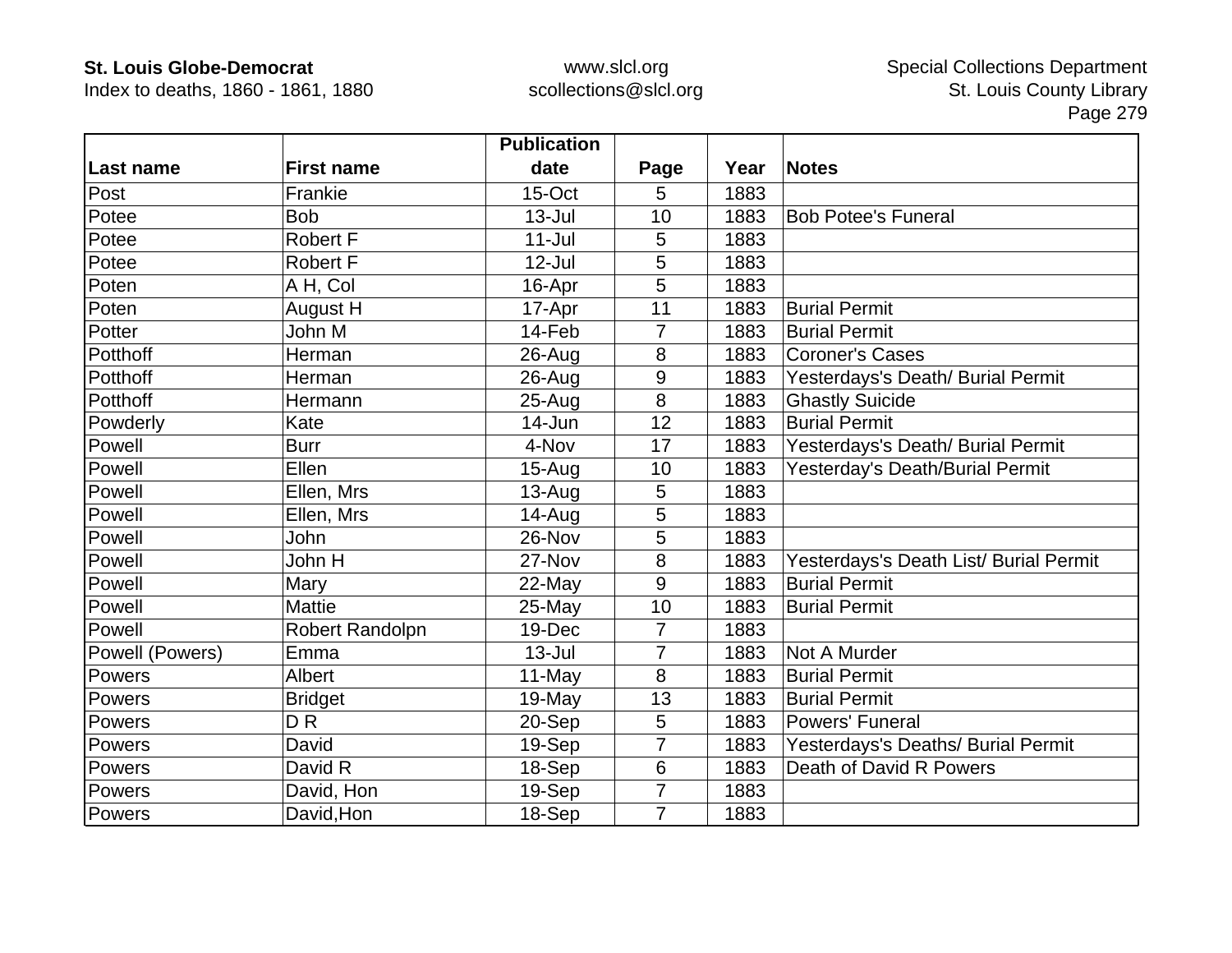Index to deaths, 1860 - 1861, 1880

|                 |                        | <b>Publication</b> |                |      |                                        |
|-----------------|------------------------|--------------------|----------------|------|----------------------------------------|
| Last name       | <b>First name</b>      | date               | Page           | Year | <b>Notes</b>                           |
| Powers          | Emma                   | $15 -$ Jul         | 9              | 1883 | <b>Burial Permit</b>                   |
| Powers          | <b>John</b>            | $21 - Aug$         | 8              | 1883 | Yesterday's Death/Burial Permit        |
| Powers          | Mary Ellen             | 12-Oct             | 11             | 1883 | Yesterdays's Death/ Burial Permit      |
| Powers          | Richard                | 19-Oct             | 9              | 1883 | Yesterdays's Death/ Burial Permit      |
| Powers (Powell) | Emma                   | $13 -$ Jul         | 7              | 1883 | Not A Murder                           |
| Powers(Powell)  | Emma                   | $12$ -Jul          | 6              | 1883 | Local In Brief                         |
| Powers(Powell)  | Emma (Emeline)         | $12$ -Jul          | 3              | 1883 | <b>Wounded Woman's Death</b>           |
| Poyuter         | Adeline                | 28-Sep             | 10             | 1883 | Yesterdays's Death/ Burial Permit      |
| Pralie          | Wilhermina             | 29-Nov             | 12             | 1883 | Yesterdays's Death List/ Burial Permit |
| Pratt           | <b>Charles R</b>       | 24-Apr             | $\overline{7}$ | 1883 |                                        |
| Pratt           | <b>Charles R</b>       | 25-Apr             | 7              | 1883 |                                        |
| Pratt           | <b>Charles R</b>       | 26-Apr             | 7              | 1883 |                                        |
| Pratte          | <b>Charles R</b>       | 27-Apr             | $6\phantom{1}$ | 1883 | <b>Burial Permit</b>                   |
| Pree            | Marnie                 | 10-Mar             | 8              | 1883 | <b>Burial Permit</b>                   |
| Press           | Henry, Mrs             | $25-Sep$           | 8              | 1883 | Suburban, County News                  |
| Preston         | Lionia                 | 5-Sep              | 7              | 1883 | Yesterdays's Death/ Burial Permit      |
| Pretzner        | Mathilde               | 9-Sep              | 9              | 1883 | Yesterdays's Death/ Burial Permit      |
| Preyssing       | Chas                   | 18-Oct             | 12             | 1883 | Yesterdays's Death/ Burial Permit      |
| Price           | Harry A                | 18-Mar             | 5              | 1883 |                                        |
| Price           | Harry A                | 19-Mar             | 5              | 1883 |                                        |
| Price           | Harry A                | 20-Mar             | 11             | 1883 | <b>Burial Permit</b>                   |
| Price           | Ida                    | 20-May             | 17             | 1883 | <b>Burial Permit</b>                   |
| Price           | <b>Robert</b>          | 11-Feb             | 9              | 1883 | <b>Burial Permit</b>                   |
| Primm           | Louise                 | 2-Dec              | 17             | 1883 | Yesterdays's Death List/ Burial Permit |
| Prince          | William                | 1-Jun              | $6\phantom{1}$ | 1883 | <b>Burial Permit</b>                   |
|                 | William Little Thomas, |                    |                |      |                                        |
| Prince          | Jr                     | 14-Oct             | 5              | 1883 |                                        |
| Probst          | Fred                   | 17-Feb             | 12             | 1883 | East St. Louis                         |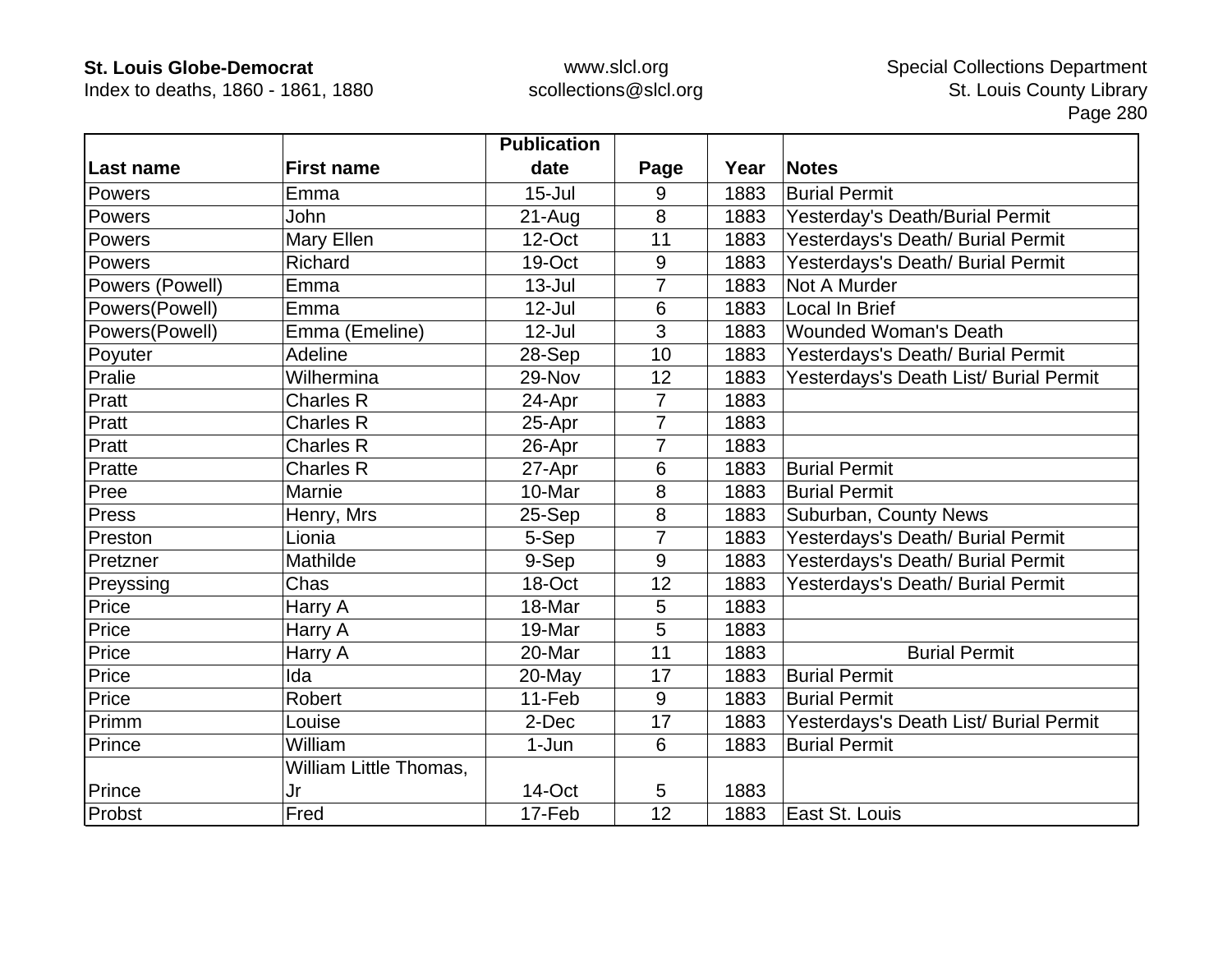Index to deaths, 1860 - 1861, 1880

|              |                     | <b>Publication</b> |                          |      |                                   |
|--------------|---------------------|--------------------|--------------------------|------|-----------------------------------|
| Last name    | <b>First name</b>   | date               | Page                     | Year | <b>Notes</b>                      |
| Proctor      | Addie               | 30-Oct             | 12                       | 1883 | Yesterdays's Death/ Burial Permit |
| Proctor      | Wm                  | 28-Jan             | 9                        | 1883 | <b>Burial Permit</b>              |
| Proehl       | Frederick           | 17-Oct             | 9                        | 1883 | Suburban, Belleville              |
| Prokesh      | Amalie              | 23-May             | 11                       | 1883 | <b>Burial Permit</b>              |
| Propert      | Sarah               | 25-Oct             | 9                        | 1883 | Yesterdays's Death/ Burial Permit |
| Provines     | Mary, Mrs           | $2-Jun$            | 5                        | 1883 |                                   |
| Pschearar    | <b>Barbara</b>      | 24-Jun             | 16                       | 1883 | <b>Burial Permit</b>              |
| Pudewite     | <b>John William</b> | 30-Sep             | 19                       | 1883 | Yesterdays's Death/ Burial Permit |
| Pullim       | B                   | 9-Jan              | 8                        | 1883 | <b>Burial Permit</b>              |
| Pullum       | P, Rev Mr           | 8-Jan              | 10                       | 1883 | <b>Rev Mr Pullum's Funeral</b>    |
| Pulvermacher | Mortiz              | 23-Mar             | 5                        | 1883 |                                   |
| Pupke        | Emily               | 13-Mar             | 7                        | 1883 |                                   |
| Pupke        | Emily               | 14-Mar             | 12                       | 1883 | <b>Burial Permit</b>              |
| Purcell      | John                | 5-Jun              | 4                        | 1883 | <b>Burial Permit</b>              |
| Quan         | James               | 6-Sep              | 8                        | 1883 | Yesterdays's Death/ Burial Permit |
| Quanti       | Anna M              | 5-Aug              | 9                        | 1883 | <b>Burial Permit</b>              |
| Quaries      | Joseph              | 27-Mar             | 8                        | 1883 | <b>Burial Permit</b>              |
| Quarry       | Mary                | 7-Mar              | 6                        | 1883 | <b>Burial Permit</b>              |
| Quensen      | Elizabeth           | 5-Oct              | 5                        | 1883 |                                   |
| Quensen      | Elizabeth           | 6-Oct              | 5                        | 1883 |                                   |
| Quensen      | Elizabeth           | 7-Oct              | 8                        | 1883 |                                   |
| Quernheim    | Emma Mary           | $25 - Jun$         | 5                        | 1883 |                                   |
| Quernhelm    | Emma Mary           | 26-Jun             | 9                        | 1883 | <b>Burial Permit</b>              |
| Quesnel      | <b>Edward Gale</b>  | 6-Jan              | 7                        | 1883 |                                   |
| Quesnel      | <b>Edward Gale</b>  | 7-Jan              | 5                        | 1883 |                                   |
| Quest        | Carolilne           | 11-Nov             | 20                       | 1883 | Yesterdays's Death/ Burial Permit |
| Quiglan      | Michael             | 8-Sep              | $\overline{\mathcal{A}}$ | 1883 | <b>Local Brevities</b>            |
| Quigley      | Jennie              | 11-Jan             | 10                       | 1883 | <b>Burial Permit</b>              |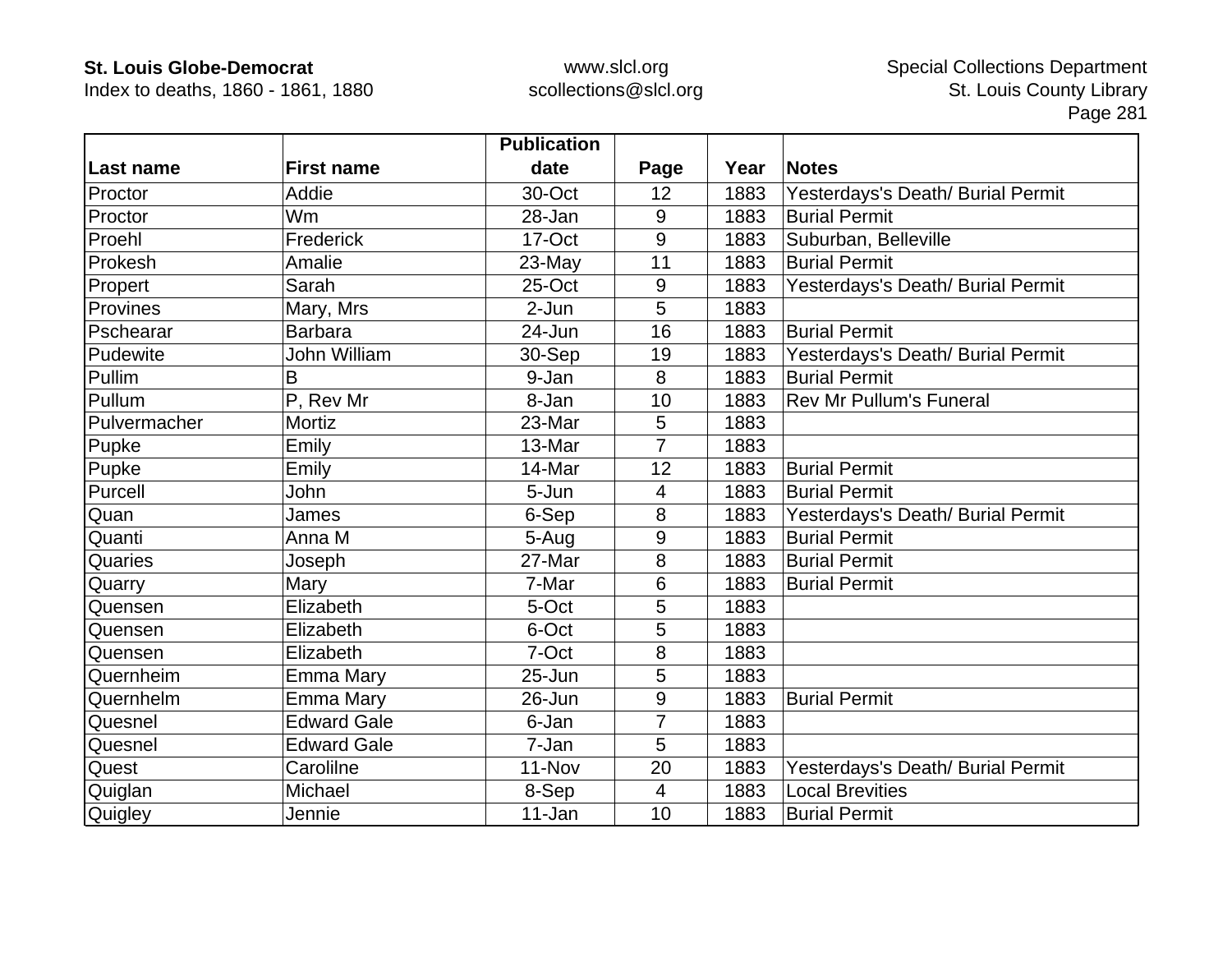Index to deaths, 1860 - 1861, 1880

|           |                   | <b>Publication</b> |                  |      |                                        |
|-----------|-------------------|--------------------|------------------|------|----------------------------------------|
| Last name | <b>First name</b> | date               | Page             | Year | <b>Notes</b>                           |
| Quigley   | William           | 18-Jun             | 5                | 1883 |                                        |
| Quigley   | Wm                | 19-Jun             | 12               | 1883 | <b>Burial Permit</b>                   |
| Quinell   | Ed                | $31 - Aug$         | 9                | 1883 | Yesterdays's Death/Burial Permit       |
| Quinlan   | Lawrence          | 17-Mar             | $\boldsymbol{9}$ | 1883 | <b>Burial Permit</b>                   |
| Quinlin   | Lawrence          | 17-Mar             | 7                | 1883 |                                        |
| Quinlin   | Lyons             | 16-Mar             | 5                | 1883 |                                        |
| Quinlisk  | Mich              | 15-Feb             | 9                | 1883 | <b>Burial Permit</b>                   |
| Quinn     | <b>Emmarine N</b> | 17-Nov             | 7                | 1883 |                                        |
| Quinn     | <b>Emmarine N</b> | 18-Nov             | 8                | 1883 |                                        |
| Quinn     | <b>Emmerine N</b> | 18-Nov             | 17               | 1883 | Yesterdays's Death/ Burial Permit      |
| Quinn     | James             | 27-Jul             | 3                | 1883 | <b>Burial Permit</b>                   |
| Quinn     | James             | 7-Oct              | 8                | 1883 |                                        |
| Quinn     | James             | 8-Oct              | 5                | 1883 |                                        |
| Quinn     | James             | 9-Oct              | 12               | 1883 | Yesterdays's Death/ Burial Permit      |
| Quinn     | John              | 9-Feb              | 10               | 1883 | <b>Burial Permit</b>                   |
| Quirck    | Wm F              | 7-Dec              | 12               | 1883 | Yesterdays's Death List/ Burial Permit |
| Quirk     | Elizabeth         | 5-Jun              | $\overline{4}$   | 1883 | <b>Burial Permit</b>                   |
| Raab      | George            | 5-Jun              | $\overline{4}$   | 1883 | <b>Burial Permit</b>                   |
| Rader     | <b>Nicholas</b>   | 20-Jul             | 10               | 1883 | <b>Burial Permit</b>                   |
| Radert    | Mathilda          | 20-May             | 17               | 1883 | <b>Burial Permit</b>                   |
| Radke     | John              | $1-Jul$            | 9                | 1883 | <b>Burial Permit</b>                   |
| Raffel    | Rosa              | 27-Jun             | 12               | 1883 | <b>Burial Permit</b>                   |
| Rafferty  | <b>Patrick</b>    | 26-Aug             | 9                | 1883 | Yesterdays's Death/ Burial Permit      |
| Ragland   | <b>Bradford F</b> | 3-Apr              | 12               | 1883 | <b>Burial Permit</b>                   |
| Ragland   | Jeannette, Mrs    | 2-Feb              | $6\,$            | 1883 | <b>Belleville</b>                      |
| Ragland   | R F               | 1-Apr              | $\overline{7}$   | 1883 |                                        |
|           |                   |                    |                  |      | Mr Ragland's Remains Sent To           |
| Ragland   | RF                | 2-Apr              | 5                | 1883 | <b>Tennessee</b>                       |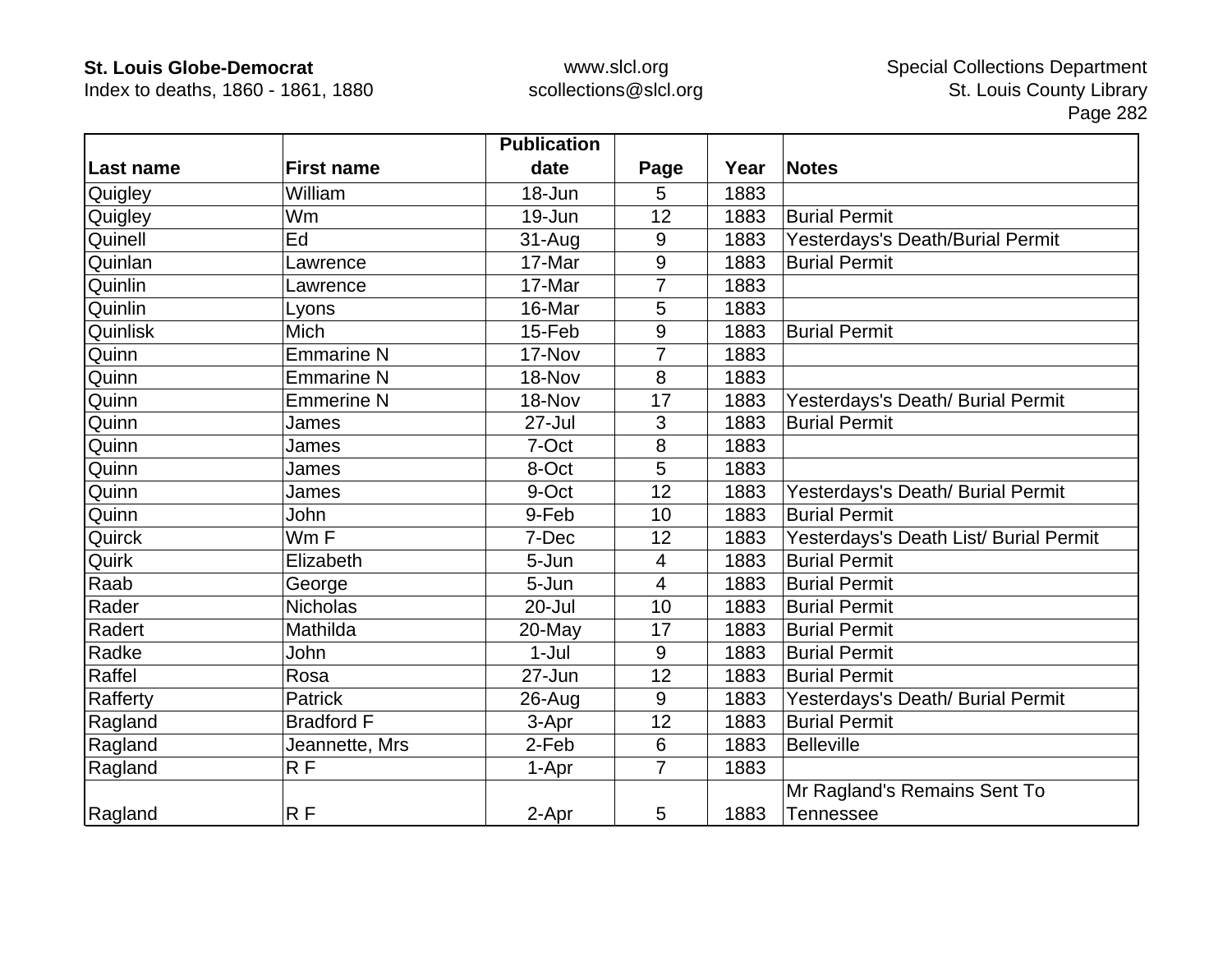Index to deaths, 1860 - 1861, 1880

|           |                   | <b>Publication</b> |                |      |                                   |
|-----------|-------------------|--------------------|----------------|------|-----------------------------------|
| Last name | <b>First name</b> | date               | Page           | Year | <b>Notes</b>                      |
| Ragland   | Radford F         | 1-Apr              | 5              | 1883 |                                   |
| Raid      | Zepp              | 11-Apr             | 8              | 1883 | <b>Raftsman Drowned</b>           |
| Railly    | Albert            | 25-Oct             | 9              | 1883 | Yesterdays's Death/ Burial Permit |
| Rakop     | Fred              | 2-Oct              | 9              | 1883 | Yesterdays's Death/ Burial Perm   |
| Rallence  | Caroline          | 16-Oct             | 12             | 1883 | Yesterdays's Death/ Burial Permit |
| Ralls     | Elizabeth         | 2-Feb              | 10             | 1883 | <b>Burial Permit</b>              |
| Rampich   | Alaysia           | 24-May             | 12             | 1883 | <b>Burial Permit</b>              |
| Randall   | Jacob             | 7-Sep              | 8              | 1883 | Yesterdays's Death/ Burial Permit |
| Rande     | Anna              | 24-Oct             | 9              | 1883 | Yesterdays's Death/ Burial Permit |
| Randle    | Anna              | 5-Dec              | $\overline{7}$ | 1883 |                                   |
| Randle    | Anna              | 6-Dec              | 7              | 1883 |                                   |
| Randle    | Cora E            | 5-Nov              | 5              | 1883 |                                   |
| Randle    | Cora E            | 6-Nov              |                | 1883 |                                   |
| Randolph  | Isaac             | 27-Mar             | 8              | 1883 | <b>Burial Permit</b>              |
| Randolph  | J H               | 10-Sep             | 5              | 1883 |                                   |
| Range     | Chas              | 17-Apr             | 11             | 1883 | <b>Burial Permit</b>              |
| Rangs     | Charles           | 27-Jun             | $\overline{7}$ | 1883 |                                   |
| Ranjals   | Emma              | 22-Feb             | 12             | 1883 | <b>Burial Permit</b>              |
| Ranken    | Lee               | 29-May             | 10             | 1883 | <b>Burial Permit</b>              |
| Rankin    | David             | 22-Aug             | 8              | 1883 | Yesterdays's Death/Burial Permit  |
| Rankin    | Harriet           | 3-Feb              | 9              | 1883 | <b>Burial Permit</b>              |
| Rannels   | Edmund            | 4-May              | 10             | 1883 | <b>Burial Permit</b>              |
| Ranx      | Angelique         | 12-Oct             | 11             | 1883 | Yesterdays's Death/ Burial Permit |
| Raolin    | Ida               | 9-Nov              | 12             | 1883 | Yesterdays's Death/ Burial Permit |
| Rap       | Henry             | 3-Apr              | 11             | 1883 | Suburban, Alton, Illinois         |
| Rapaute   | Dennis            | 16-Jan             | 5              | 1883 |                                   |
| Rapp      | Alfred J          | 30-Jun             | 6              | 1883 | Death's Doings                    |
| Rapp      | Jacob             | 23-Oct             | 8              | 1883 | Yesterdays's Death/ Burial Permit |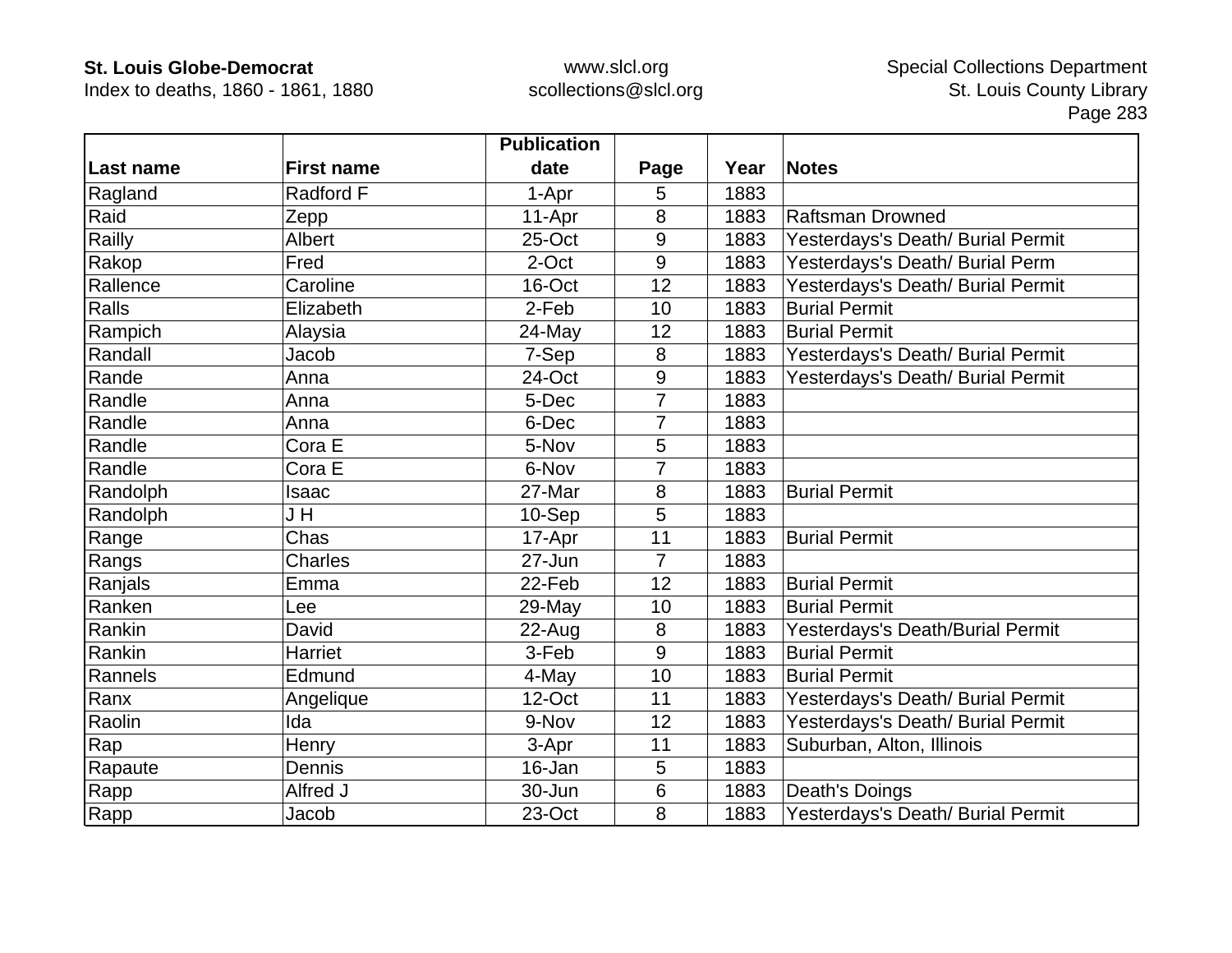Index to deaths, 1860 - 1861, 1880

|               |                      | <b>Publication</b> |                |      |                                   |
|---------------|----------------------|--------------------|----------------|------|-----------------------------------|
| Last name     | <b>First name</b>    | date               | Page           | Year | <b>Notes</b>                      |
| Ratchen       | <b>Bertha</b>        | $1-Jul$            | 9              | 1883 | <b>Burial Permit</b>              |
| Raths         | Gerhardt             | 20-Mar             | 11             | 1883 | <b>Burial Permit</b>              |
| Ratliffe      | Albin                | 26-Apr             | 12             | 1883 | <b>Burial Permit</b>              |
| Ratsch        | Frank                | 10-Mar             | 8              | 1883 | Suburban, Alton, Illinois         |
| Rattel        | Kunigunde            | 19-Oct             | 9              | 1883 | Yesterdays's Death/ Burial Permit |
| Rau           | Alex                 | 12-Jan             | 8              | 1883 | <b>Burial Permit</b>              |
| Raub          | Franklin C           | 5-May              | $\overline{7}$ | 1883 | <b>Local Brevities</b>            |
| Raub          | Franklin C           | 8-May              | 12             | 1883 | <b>Burial Permit</b>              |
| Rauh          | Florence             | 2-May              | $\overline{7}$ | 1883 |                                   |
| Rauh          | Florence             | 2-May              | 11             | 1883 | <b>Burial Permit</b>              |
| Raune         | Susan                | 16-Feb             | 10             | 1883 | <b>Burial Permit</b>              |
| Rauschenblatt | Heinrich             | 28-Oct             | 18             | 1883 | Yesterdays's Death/ Burial Permit |
| Rauscher      | Lena                 | 26-Sep             | 12             | 1883 | Yesterdays's Death/ Burial Permit |
| Rauthmann     | John, Mr (Infant Of) | $15 -$ Jul         | 8              | 1883 | <b>Local Brevities</b>            |
| Ravnes        | Ada                  | 14-Jun             | 12             | 1883 | <b>Burial Permit</b>              |
| Ray           | Frank                | $27-Off$           | 12             | 1883 | Yesterdays's Death/ Burial Permit |
| Ray           | Theodore             | 7-Apr              | 12             | 1883 | <b>Burial Permit</b>              |
| Raycraft      | Ann                  | 16-Sep             | 8              | 1883 |                                   |
| Raycraft      | Anna                 | 18-Sep             | 12             | 1883 | Yesrerdays's Death/ Burial Pemit  |
| Rea           | Mathilda             | 5-Jan              | 12             | 1883 | <b>Burial Permits</b>             |
| Reader        | John                 | 29-Apr             | 17             | 1883 | <b>Burial Permit</b>              |
| Ready         | Daniel               | 6-Jan              | $\overline{7}$ | 1883 |                                   |
| Ready         | Daniel               | 7-Jan              | 5              | 1883 |                                   |
| Ready         | <b>Nicholas</b>      | 18-Mar             | 3              | 1883 | <b>Local Brevities</b>            |
| Ready         | Thomas C             | 1-Aug              | 5              | 1883 |                                   |
| Ready         | Thomas C, Dr         | 31-Jul             | 5              | 1883 |                                   |
| Ready         | Thomas C, Dr         | $31 -$ Jul         | $\overline{7}$ | 1883 | Death Of Dr Ready                 |
| Ready         | Thomas D             | 2-Aug              | 8              | 1883 | <b>Ready Funeral</b>              |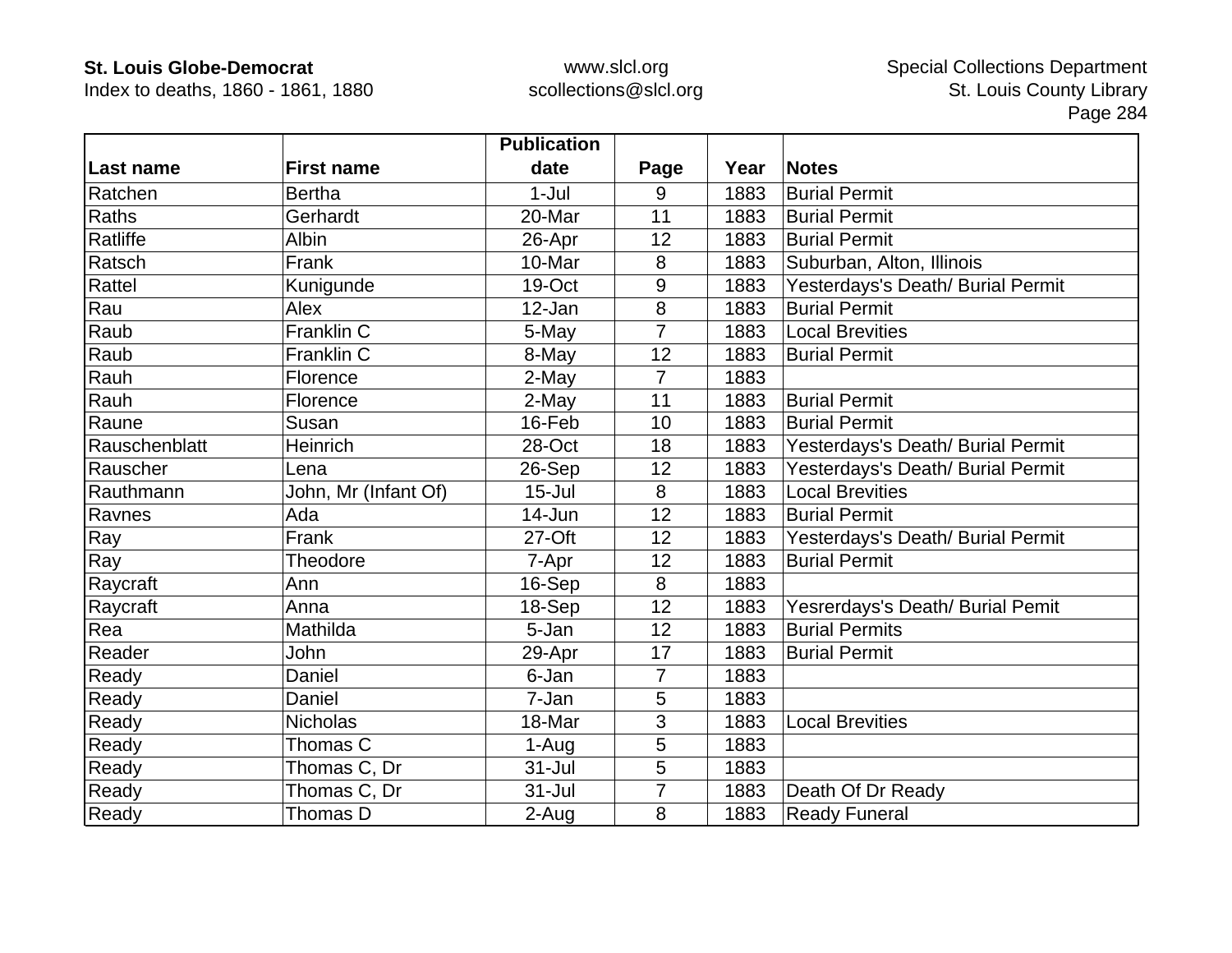Index to deaths, 1860 - 1861, 1880

|                |                   | <b>Publication</b> |                |      |                                        |
|----------------|-------------------|--------------------|----------------|------|----------------------------------------|
| Last name      | <b>First name</b> | date               | Page           | Year | <b>Notes</b>                           |
| Ready          | Thos C            | 1-Aug              | 8              | 1883 | <b>Burial Permit</b>                   |
| Reagan         | Francis           | 14-Aug             | 8              | 1883 | Yesterday's Death/Burial Permit        |
| Reardin        | Louisa            | 7-Dec              | 12             | 1883 | Yesterdays's Death List/ Burial Permit |
| Reardon        | Julia             | 7-Jan              | 11             | 1883 | <b>Burial Permit</b>                   |
| Reardon        | Pat J             | 15-Sep             | 11             | 1883 | Yesterdays's Death/ Burial Permit      |
| Reardon        | Patrick J         | 13-Sep             | $\overline{7}$ | 1883 |                                        |
| Reardon        | Patrick J         | 14-Sep             | 7              | 1883 |                                        |
| Reardon        | Patrick J         | 15-Sep             | $\overline{7}$ | 1883 |                                        |
| Reardon        | Patrick J         | 15-Sep             | 12             | 1883 | <b>Officer's Obsequies</b>             |
| Reardoon       | <b>Wm</b>         | 7-Jul              | 5              | 1883 | <b>Burial Permit</b>                   |
| Rebori         | <b>Charles</b>    | 15-Jan             | 10             | 1883 | <b>Planters' House Fire</b>            |
| Rebori         | Chas              | 15-Jan             | 5              | 1883 |                                        |
| Rebori         | Chas              | 16-Jan             | 5              | 1883 |                                        |
| Rechenberg     | Ernest            | 4-Mar              | 11             | 1883 | <b>Burial Permit</b>                   |
| Rechtien       | John H            | 30-Oct             | 12             | 1883 | Yesterdays's Death/ Burial Permit      |
| Recke          | Alice             | 4-Feb              | 9              | 1883 | <b>Burial Permit</b>                   |
| <b>Reddick</b> | Martha, Mrs       | 6-Aug              | 3              | 1883 | <b>Local Brevities</b>                 |
| Redding        | John A            | 30-Oct             | 12             | 1883 | Yesterdays's Death/ Burial Permit      |
| <b>Reddlek</b> | Martha            | 8-Aug              | $\overline{7}$ | 1883 | <b>Burial Permit</b>                   |
| Redeker        | Frederike         | 9-Jan              | 8              | 1883 | <b>Burial Permit</b>                   |
| Redfern        | Mary              | 16-Dec             | $\overline{7}$ | 1883 |                                        |
| Reed           | Alex              | 22-Mar             | 12             | 1883 | <b>Burial Permit</b>                   |
| Reed           | Benjamin          | 21-Nov             | 12             | 1883 | <b>Coroner's Cases</b>                 |
| Reed           | Benjamin          | 22-Nov             | 12             | 1883 | <b>Yesterday's Burial Permits</b>      |
| Reed           | Daniel            | 12-Aug             | 5              | 1883 |                                        |
| Reed           | John              | 14-Feb             | $\overline{7}$ | 1883 | <b>Burial Permit</b>                   |
| Reed           | John              | 10-Apr             | 11             | 1883 | <b>Burial Permit</b>                   |
| Reed           | John, Capt        | 12-Feb             | 5              | 1883 |                                        |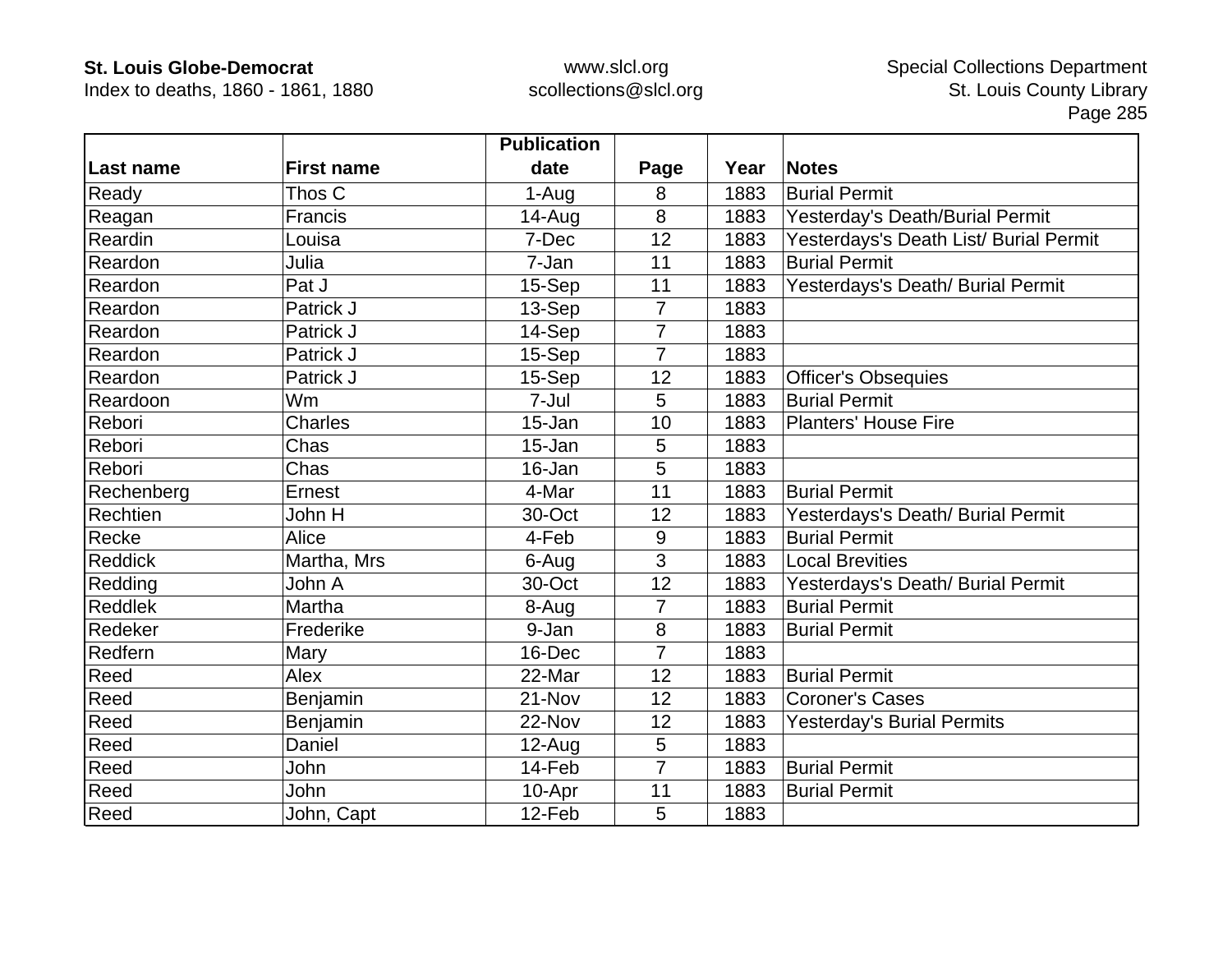Index to deaths, 1860 - 1861, 1880

|                 |                   | <b>Publication</b> |                |      |                                        |
|-----------------|-------------------|--------------------|----------------|------|----------------------------------------|
| Last name       | <b>First name</b> | date               | Page           | Year | <b>Notes</b>                           |
| Reed            | Peter             | 15-Nov             | 12             | 1883 | Yesterdays's Death/ Burial Permit      |
| Reed            | Robert            | 26-Dec             | 5              | 1883 |                                        |
| Reed            | Robert            | 27-Dec             | 5              | 1883 |                                        |
| Reed            | Robert            | 27-Dec             | 9              | 1883 | Yesterdays's Death List/ Burial Permit |
| Reed            | Samuel            | 16-Jan             | 10             | 1883 | <b>Burial Permit</b>                   |
| Reed            | Samuel            | 20-Feb             | 12             | 1883 | <b>Burial Permit</b>                   |
| Reed            | <b>Thomas</b>     | 18-Jul             | 5              | 1883 |                                        |
| Reed            | <b>Thomas</b>     | 19-Jul             | 5              | 1883 |                                        |
| Reed            | <b>Thomas</b>     | 20-Jul             | 10             | 1883 | <b>Burial Permit</b>                   |
| Reed            | William S         | 2-Jan              | 5              | 1883 |                                        |
| Reed            | Wm                | $25 - Aug$         | 9              | 1883 | Suburban, Jacksonville, Illinois       |
| Reed            | Wm S              | 2-Jan              | 5              | 1883 | article                                |
| Reed            | Wm S              | 3-Jan              | 8              | 1883 | <b>Burial Permits</b>                  |
| Reeg            | Miena M           | 3-May              | 12             | 1883 | <b>Burial Permit</b>                   |
| Rees            | Elizabeth L       | 23-Nov             | 9              | 1883 | <b>Yesterday's Burial Permits</b>      |
| Regan           | William           | 7-May              | $\overline{2}$ | 1883 | Suburban, East St Louis                |
| Reger           | John              | 16-Feb             | 10             | 1883 | <b>Burial Permit</b>                   |
| Regil           | Joseph            | 27-Sep             | 12             | 1883 | Yesterdays's Death/ Burial Permit      |
| Regner          | Rosine            | 9-Jan              | 8              | 1883 | <b>Burial Permit</b>                   |
| Regnier         | Louisa            | 27-Jan             | 12             | 1883 | <b>Burial Permit</b>                   |
| Rehm            | John              | 8-Jun              | 10             | 1883 | <b>Burial Permit</b>                   |
| Reichardt       | Anna M            | $14 - Aug$         | 8              | 1883 | Yesterday's Death/Burial Permit        |
| <b>Reichelt</b> | George            | 20-Oct             | 12             | 1883 | Yesterdays's Death/ Burial Permit      |
| Reichenbach     | John              | 10-Dec             | 8              | 1883 | <b>Murderous Assault</b>               |
| Reichenbach     | John              | $11-Dec$           | 12             | 1883 | Afraid Of The Law                      |
| Reichenbach     | John              | 12-Dec             | 12             | 1883 | <b>Coroner's Cases</b>                 |
| Reichert        | Anna              | 23-Oct             | 8              | 1883 | Yesterdays's Death/ Burial Permit      |
| Reid            | James             | 2-Sep              | 11             | 1883 | Yesterdays's Death/ Burial Permit      |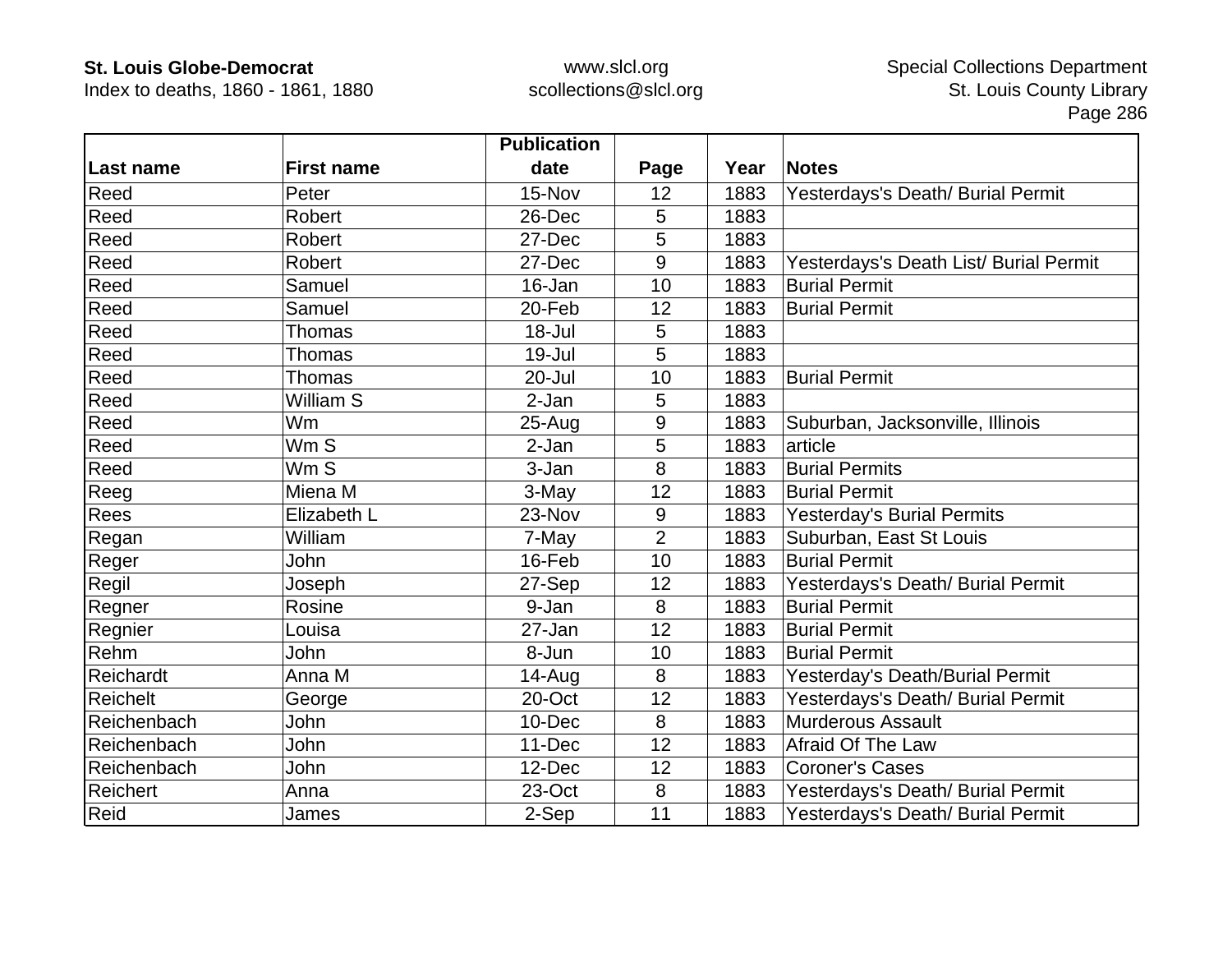Index to deaths, 1860 - 1861, 1880

|                 |                   | <b>Publication</b> |                |      |                                        |
|-----------------|-------------------|--------------------|----------------|------|----------------------------------------|
| Last name       | <b>First name</b> | date               | Page           | Year | <b>Notes</b>                           |
| Reid            | Josephine         | 19-Sep             | 7              | 1883 | Yesterdays's Deaths/ Burial Permit     |
| Reid            | Pansay            | 1-Apr              | 9              | 1883 | <b>Burial Permit</b>                   |
| Reidy           | Daniel            | 7-Jan              | 11             | 1883 | <b>Burial Permit</b>                   |
| Reidy           | <b>Nicholas</b>   | 20-Mar             | 11             | 1883 | <b>Burial Permit</b>                   |
| Reif            | Francisca         | 9-Oct              | 12             | 1883 | Yesterdays's Death/ Burial Permit      |
| Reilly          | Thomas            | 9-Jan              | 8              | 1883 | <b>Burial Permit</b>                   |
| Reilly          | <b>Wm</b>         | 17-Apr             | 11             | 1883 | <b>Burial Permit</b>                   |
| Reim            | Ernst             | 22-May             | 9              | 1883 | <b>Burial Permit</b>                   |
| Rein            | Regina Helena     | 16-Sep             | 8              | 1883 |                                        |
| Rein            | Regina Helena     | 16-Sep             | 9              | 1883 | Yesterdays's Death/ Burial Permit      |
| <b>Reinback</b> | $D E$ , Mr        | $11-Aug$           | 9              | 1883 | Suburban, Jacksonville, Illinois       |
| Reiner          | Mary C            | 12-Apr             | 12             | 1883 | <b>Burial Permit</b>                   |
| Reiner          | Wm                | $21 - Aug$         | 8              | 1883 | Yesterday's Death/Burial Permit        |
| Reinharadt      | John              | $11$ -Oct          | 9              | 1883 | Yesterdays's Death/ Burial Permit      |
| Reinharadt      | John Justus, Dr   | $11-Oct$           | 7              | 1883 |                                        |
| Reinhardt       | <b>Bertha</b>     | 13-Nov             | 12             | 1883 | Yesterdays's Death/ Burial Permit      |
| Reinhardt       | Catherine         | 12-Dec             | 12             | 1883 | Yesterdays's Death List/ Burial Permit |
| Reinhardt       | John Justice, Dr  | 10-Oct             | $\overline{7}$ | 1883 |                                        |
| Reinhold        | Frank, Mrs        | 2-Apr              | 5              | 1883 |                                        |
| Reiser          | Ferdinand         | $23 - Aug$         | 8              | 1883 | Yesterdays's Death/Burial Permit       |
| Reiser          | Francis           | $22$ -Aug          | $\bf 8$        | 1883 | Yesterdays's Death/Burial Permit       |
| Reising         | Emile             | 17-Apr             | 11             | 1883 | <b>Burial Permit</b>                   |
| <b>Reith</b>    | John              | 4-May              | 10             | 1883 | <b>Burial Permit</b>                   |
| <b>Reithels</b> | Louise            | 20-Nov             | 9              | 1883 | <b>Yesterday's Burial Permits</b>      |
| <b>Reithers</b> | John              | 9-Oct              | 12             | 1883 | Yesterdays's Death/ Burial Permit      |
| Reithmann       | Wm                | 7-Jun              | 12             | 1883 | <b>Burial Permit</b>                   |
| Reity           | Frederick         | 9-Feb              | 10             | 1883 | <b>Burial Permit</b>                   |
| <b>Reitz</b>    | Christina         | 23-Mar             | 10             | 1883 | <b>Burial Permit</b>                   |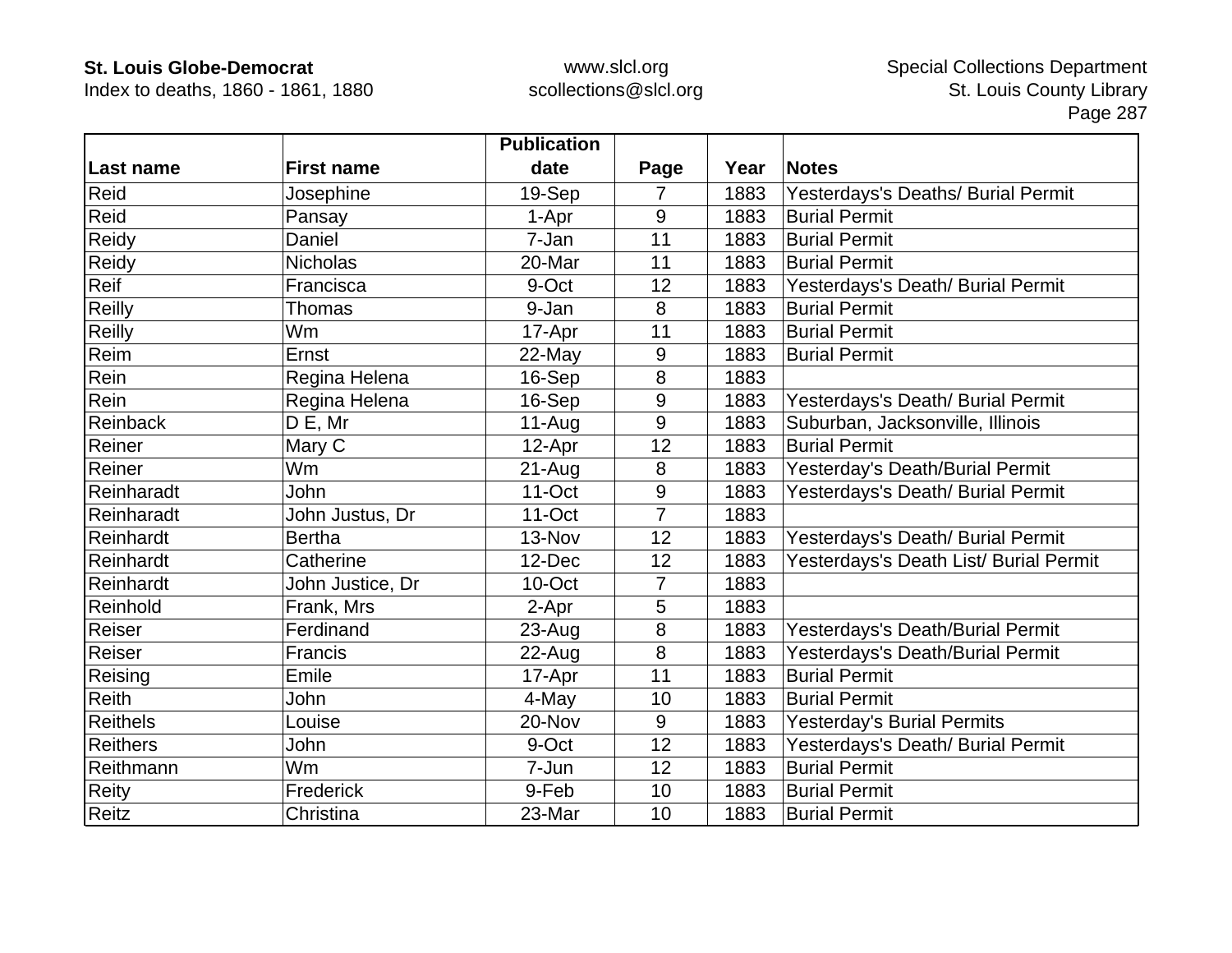Index to deaths, 1860 - 1861, 1880

|               |                   | <b>Publication</b> |                |      |                                        |
|---------------|-------------------|--------------------|----------------|------|----------------------------------------|
| Last name     | <b>First name</b> | date               | Page           | Year | <b>Notes</b>                           |
| Reitz         | Fred W            | $17 -$ Jul         | 8              | 1883 | <b>Burial Permit</b>                   |
| Reitz         | Margaraeth        | 7-Nov              | 9              | 1883 | Yesterdays's Death/ Burial Permit      |
| Relchenbach   | John              | 15-Dec             | 10             | 1883 | Yesterdays's Death List/ Burial Permit |
| Reliey        | William           | 24-Feb             | 9              | 1883 | <b>Burial Permit</b>                   |
| <b>Rellis</b> | James, Capt       | 3-Jun              | 3              | 1883 | <b>Mortuary Matters</b>                |
| Remders       | Theodora          | 27-Dec             | 9              | 1883 | Yesterdays's Death List/ Burial Permit |
| Remington     | Harry             | 28-Oct             | 18             | 1883 | Yesterdays's Death/ Burial Permit      |
| Remmers       | Carl              | 29-Jul             | 16             | 1883 | <b>Burial Permit</b>                   |
| Remmert       | Margaret          | 15-Feb             | 9              | 1883 | <b>Burial Permit</b>                   |
| Remshardt     | <b>Wm</b>         | 3-Apr              | 12             | 1883 | <b>Burial Permit</b>                   |
| Renecke       | Henry             | 10-Apr             | 11             | 1883 | <b>Burial Permit</b>                   |
| Renfrew       | Daisy             | 28-Apr             | 11             | 1883 | <b>Burial Permit</b>                   |
| Renken        | Adelia            | 17-May             | 12             | 1883 | <b>Burial Permit</b>                   |
| Renne         | John              | $10 -$ Jul         | 5              | 1883 | They Sought Death                      |
| Renne         | John              | $11 -$ Jul         | 6              | 1883 | <b>John Renne's Suicide</b>            |
| Renner        | Mary              | 27-Mar             | 8              | 1883 | Burial Permit, St. Ann's Asylum        |
| Rennigio      | Coconi            | 10-Apr             | 11             | 1883 | <b>Burial Permit</b>                   |
| Renny         | James             | 15-Sep             | 11             | 1883 | Yesterdays's Death/ Burial Permit      |
| Rensch        | <b>Matthias</b>   | 16-Jun             | 11             | 1883 | <b>Burial Permit</b>                   |
| Rensen        | John B            | 11-Dec             | 9              | 1883 | Yesterdays's Death List/ Burial Permit |
| Renz          | Adam E            | 19-Jul             | 8              | 1883 | <b>Burial Permit</b>                   |
| Repetto       | Maria             | 1-Nov              | $\overline{7}$ | 1883 |                                        |
| Reponti       | Denis             | 15-Jan             | 10             | 1883 | <b>Planters' House Fire</b>            |
| Reponti       | <b>Dennis</b>     | 17-Jan             | 8              | 1883 | <b>Burial Permit</b>                   |
| Ress          | Lucy J            | $10 -$ Jul         | 7              | 1883 | <b>Burial Permit</b>                   |
| Reter         | Louis A           | 6-Sep              | 8              | 1883 | Yesterdays's Death/ Burial Permit      |
| Rethwilm      | Johanna Mary      | 17-Sep             | 5              | 1883 |                                        |
| Rethwilm      | Johanna Mary      | 18-Sep             | $\overline{7}$ | 1883 |                                        |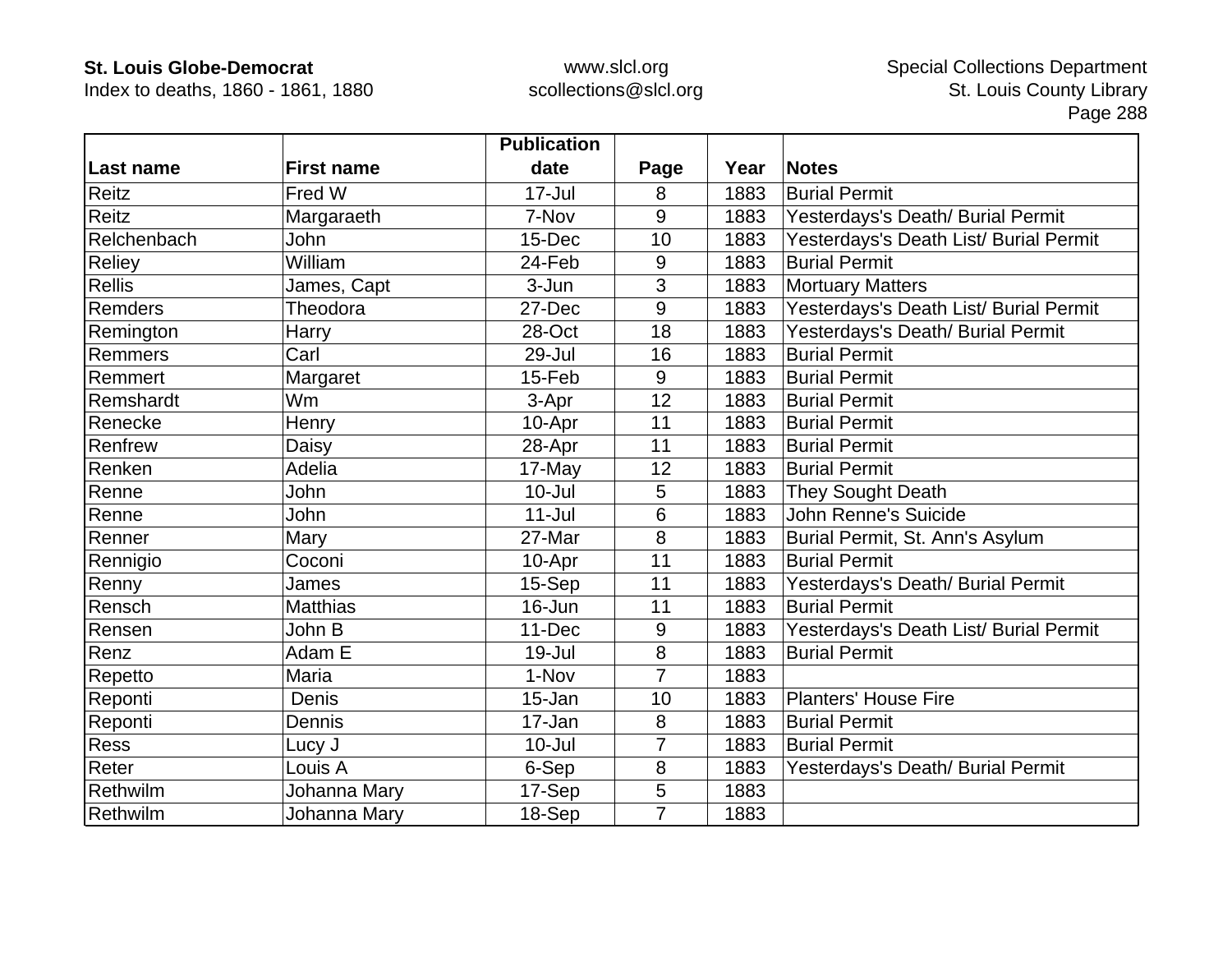Index to deaths, 1860 - 1861, 1880

|                 |                      | <b>Publication</b> |                |      |                                   |
|-----------------|----------------------|--------------------|----------------|------|-----------------------------------|
| Last name       | <b>First name</b>    | date               | Page           | Year | <b>Notes</b>                      |
| Rethwilm        | Johanna Mary         | 19-Sep             | 7              | 1883 |                                   |
| Rethwilm        | Johannah M           | 20-Sep             | 8              | 1883 | Yesterdays's Death/ Burial Permit |
| Reus            | Henry                | 27-Feb             | 11             | 1883 | <b>Burial Permit</b>              |
| Reutemann       | Frank                | 18-Jan             | 12             | 1883 | <b>Burial Permit</b>              |
| Reutlinger      | <b>Charles Anton</b> | 29-Sep             | 5              | 1883 |                                   |
| Reutlinger      | <b>Charles Anton</b> | 30-Sep             | 5              | 1883 |                                   |
| Reuttinger      | <b>Charles Anton</b> | 29-Sep             | 13             | 1883 | Yesterdays's Death/ Burial Permit |
| Reuz            | Jacob                | 8-Mar              | 12             | 1883 | <b>Burial Permit</b>              |
| Revole          | Carlo                | 17-Jan             | 8              | 1883 | <b>Burial Permit</b>              |
| Rew             | Francis S, Mrs       | 4-Mar              | 8              | 1883 |                                   |
| Rex             | Hugh B               | 24-Apr             |                | 1883 |                                   |
| Rex             | Hugh B               | 24-Apr             | 8              | 1883 | <b>Local Brevities</b>            |
| Rex             | Hugh B               | 26-Apr             | 7              | 1883 |                                   |
| Rex             | Hugh B               | 27-Apr             | 5              | 1883 |                                   |
| Rey             | John A               | 29-May             | 10             | 1883 | <b>Burial Permit</b>              |
| Reynolds        | Ann E                | 19-Apr             | 12             | 1883 | <b>Burial Permit</b>              |
| Reynolds        | Ann Eliza            | 18-Apr             | $\overline{7}$ | 1883 |                                   |
| Reynolds        | Ann Eliza            | 19-Apr             | $\overline{7}$ | 1883 |                                   |
| Reynolds        | Edlen                | 1-Mar              | 12             | 1883 | <b>Burial Permit</b>              |
| Reynolds        | Eilen                | 1-Mar              | $\overline{7}$ | 1883 |                                   |
| Reynolds        | Hanorah              | 24-Jan             | 5              | 1883 |                                   |
| Reynolds        | Hanorah              | 25-Jan             | $\overline{7}$ | 1883 |                                   |
| Reynolds        | Honorah, Mrs         | 26-Jan             | 10             | 1883 | <b>Burial Permit</b>              |
| Reynolds        | Hugh                 | 7-Sep              | 8              | 1883 | Yesterdays's Death/ Burial Permit |
| Reynolds        | Martha               | 9-Aug              | 10             | 1883 | <b>Burial Permit</b>              |
| <b>Reynolds</b> | Mary                 | 7-Jun              | 12             | 1883 | <b>Burial Permit</b>              |
| Reynolds        | Mary A, Mrs          | $31 -$ Jul         | 8              | 1883 | Suburban, Belleville, Illinois    |
| Reynolds        | Peter                | 8-Aug              | $\overline{7}$ | 1883 | <b>Burial Permit</b>              |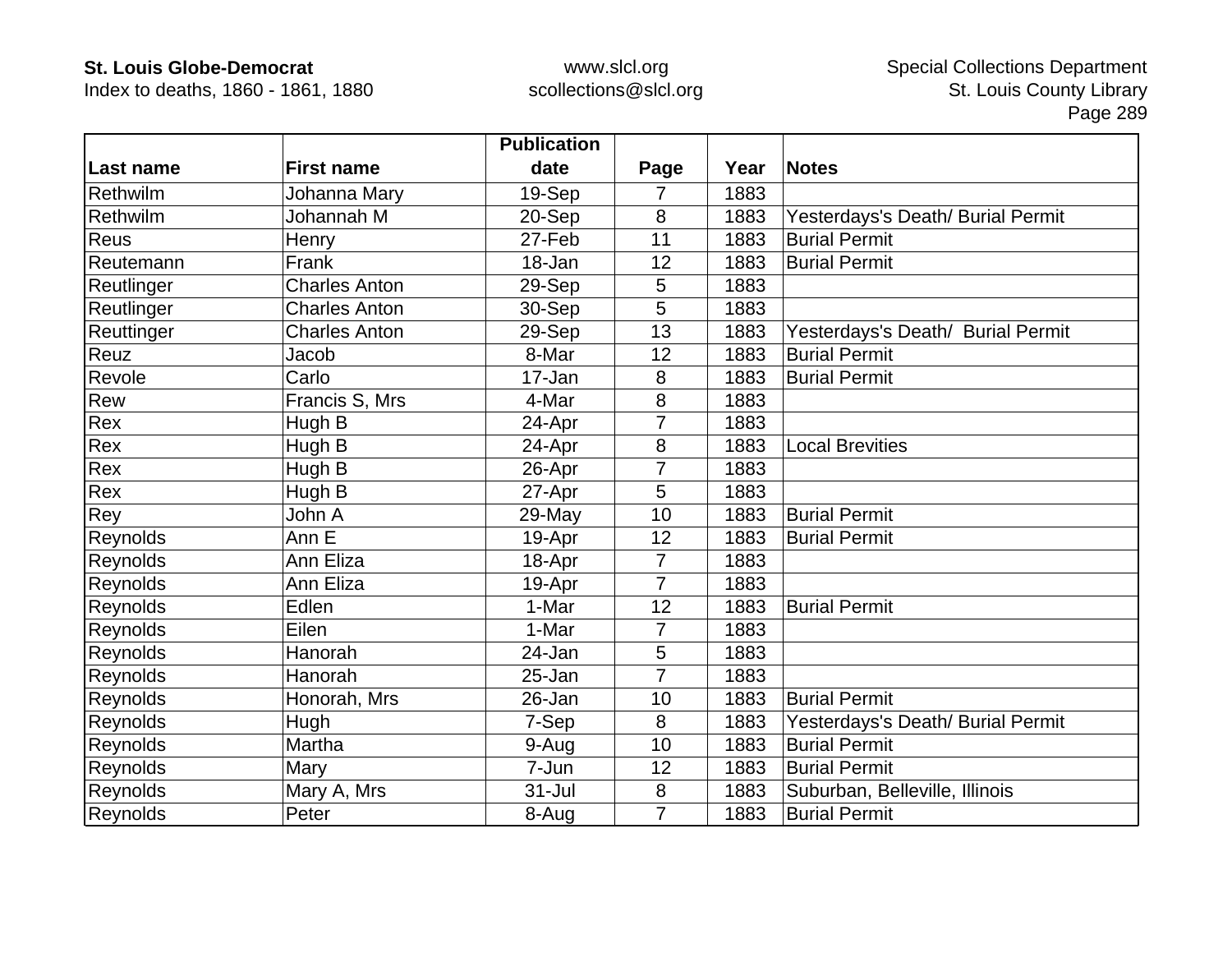Index to deaths, 1860 - 1861, 1880

|                 |                         | <b>Publication</b> |                |      |                                    |
|-----------------|-------------------------|--------------------|----------------|------|------------------------------------|
| Last name       | <b>First name</b>       | date               | Page           | Year | <b>Notes</b>                       |
| Reznick         | Thomas                  | 17-Feb             | 12             | 1883 | <b>Burial Permit</b>               |
| Rheinholz       | Helene                  | 7-Jan              | 11             | 1883 | <b>Burial Permit</b>               |
| <b>Rhodes</b>   | Laura Wiggins           | 15-Nov             | $\overline{7}$ | 1883 |                                    |
| <b>Ribot</b>    | <b>Juliet</b>           | 16-Oct             | 12             | 1883 | Yesterdays's Death/ Burial Permit  |
| <b>Ribot</b>    | <b>Juliet A</b>         | 14-Oct             | 5              | 1883 |                                    |
| <b>Ribot</b>    | <b>Juliet A</b>         | 15-Oct             | 5              | 1883 |                                    |
| Ricae           | John                    | 1-Sep              | 7              | 1883 |                                    |
| Ricae           | Louisa                  | 4-Nov              | 17             | 1883 | Yesterdays's Death/ Burial Permit  |
| Rice            | Bertha T                | 16-Oct             | 12             | 1883 | Yesterdays's Death/ Burial Permit  |
| Rice            | Frank, Mrs              | 20-May             | 3              | 1883 | Light Loss Of Life Near Gillespie  |
| Rice            | Frank, Mrs              | 20-May             | 3              | 1883 | <b>Course South Of Carlinville</b> |
| Rice            | Frank, Mrs              | 20-May             | 3              | 1883 | Dead At Spanish-Needle Prairie     |
| Rice            | Jenny                   | 5-Mar              | 3              | 1883 | <b>Local Brevities</b>             |
| Rice            | <b>John</b>             | 31-Aug             | 5              | 1883 |                                    |
| Rice            | <b>John</b>             | 2-Sep              | 11             | 1883 | Yesterdays's Death/ Burial Permit  |
| Rice            | <b>Nicholas</b>         | 27-Feb             | 11             | 1883 | <b>Burial Permit</b>               |
| Richaradson     | William H               | 13-Apr             | 5              | 1883 |                                    |
| Richard         | <b>Alphonse Charley</b> | 25-Jan             | 12             | 1883 | <b>Burial Permit</b>               |
| <b>Richards</b> | Harry                   | 4-Jul              | 3              | 1883 | <b>Local Brevities</b>             |
| <b>Richards</b> | Harry                   | 4-Jul              | 8              | 1883 | <b>Burial Permit</b>               |
| Richardson      | Billy, Uncle            | 6-Dec              | 11             | 1883 | Suburban, Jacksonville, Illinois   |
| Richardson      | George                  | $21 - Aug$         | 8              | 1883 | Yesterdays's Death/Burial Permit   |
| Richardson      | James                   | 27-May             | 19             | 1883 | Day With The Coroner               |
| Richardson      | John                    | 29-May             | 10             | 1883 | <b>Burial Permit</b>               |
| Richardson      | Mary E                  | 22-Mar             | 12             | 1883 | <b>Burial Permit</b>               |
| Richardson      | Thomas                  | 12-Nov             | 10             | 1883 | <b>Terrible Death</b>              |
| Richardson      | William                 | 13-Apr             | $\overline{7}$ | 1883 | Suburban, East St. Louis           |
| Richardson      | William H               | 14-Apr             | 5              | 1883 |                                    |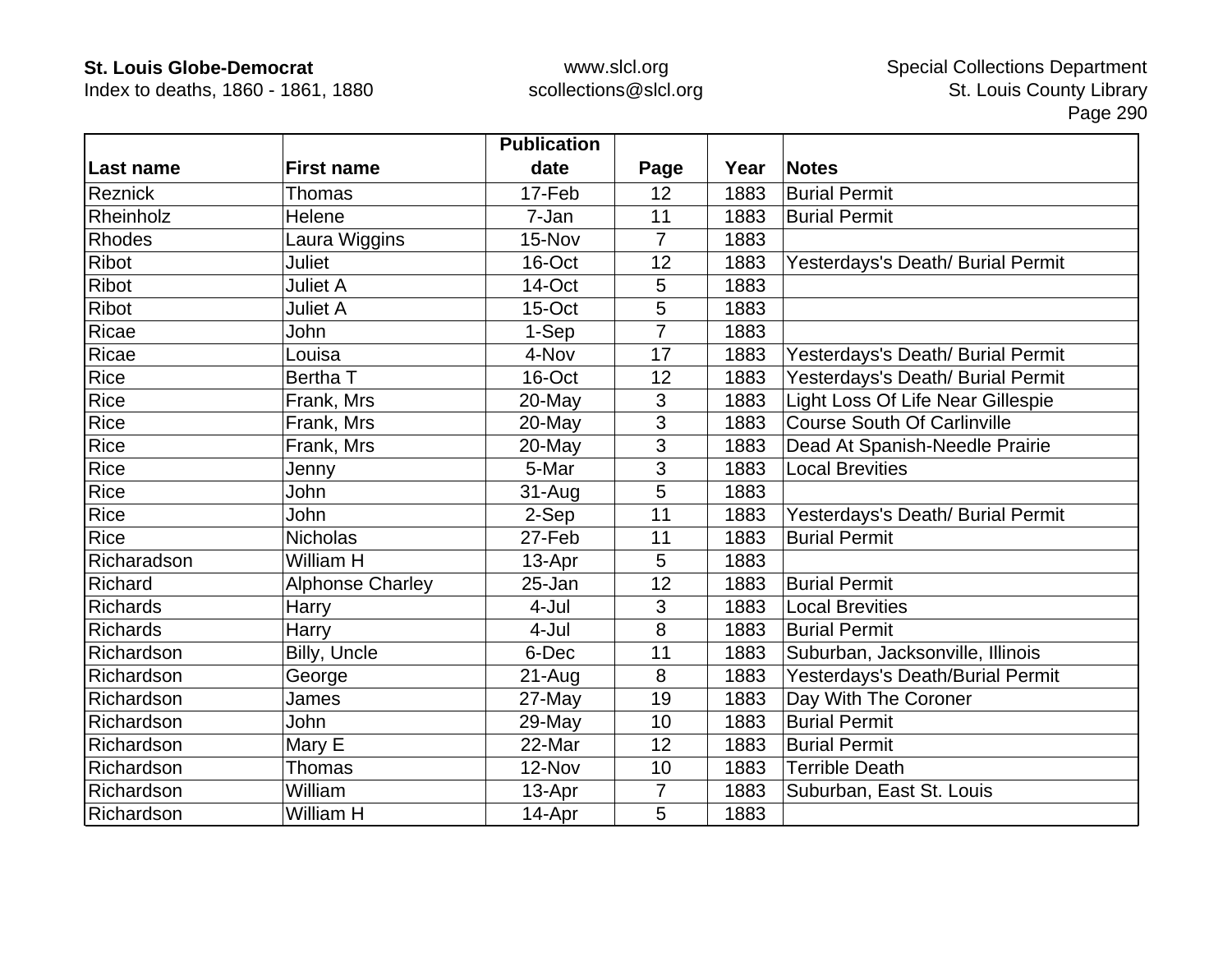Index to deaths, 1860 - 1861, 1880

|                  |                        | <b>Publication</b> |                |      |                                    |
|------------------|------------------------|--------------------|----------------|------|------------------------------------|
| Last name        | <b>First name</b>      | date               | Page           | Year | <b>Notes</b>                       |
| Richenbach       | John                   | 14-Dec             | 7              | 1883 |                                    |
| Richey           | Jane Lindsay           | 29-Jan             | 5              | 1883 |                                    |
| Richey           | Jane Lindsay           | 30-Jan             | $\overline{7}$ | 1883 |                                    |
| Richey           | Jane Lindsay           | 30-Jan             | 11             | 1883 | <b>Burial Permit</b>               |
| Richman          | Tilly                  | 28-Feb             | 6              | 1883 | <b>Burial Permit</b>               |
| Richmond         | Clara $\overline{C}$   | $2-Jul$            | 5              | 1883 |                                    |
| Richmond         | Louis <sub>L</sub>     | 25-Feb             | 11             | 1883 | <b>Burial Permit</b>               |
| Richmonod        | Clara C                | $3-Jul$            | $\overline{7}$ | 1883 |                                    |
| <b>Richter</b>   | Elizabeth              | 6-Nov              | 11             | 1883 | Yesterdays's Death/ Burial Permit  |
| <b>Richter</b>   | <b>Frederick H</b>     | 28-Sep             | 10             | 1883 | Yesterdays's Death/ Burial Permit  |
| Richter          | Rose                   | 19-Aug             | 7              | 1883 | Yesterday's Death/Burial Permit    |
| <b>Rick</b>      | W                      | 4-Feb              | 5              | 1883 |                                    |
| <b>Rick</b>      | W                      | 5-Feb              | 5              | 1883 |                                    |
| <b>Rick</b>      | William                | 6-Feb              | 12             | 1883 | <b>Burial Permit</b>               |
| Rickaby          | Rachel                 | 6-Oct              | 14             | 1883 | Yesterdays's Deaths/ Burial Permit |
| Rickaby          | Wm                     | 11-Sep             | 6              | 1883 | <b>Coroner's Cases</b>             |
| Rickery          | William                | 11-Sep             | 5              | 1883 |                                    |
| Ridley           | Hannah                 | 22-Jul             | 5              | 1883 |                                    |
| Ridley           | Hannah                 | 23-Jul             | 5              | 1883 |                                    |
|                  | Virginia B, Mrs (Child |                    |                |      |                                    |
| Riechardt        | Of)                    | $13-Auq$           | 10             | 1883 | <b>Coroner's Cases</b>             |
| <b>Riecherts</b> | Otto                   | 29-Sep             | 13             | 1883 | Yesterdays's Death/ Burial Permit  |
| <b>Riecke</b>    | Wm                     | 20-Oct             | 7              | 1883 |                                    |
| Riecke           | Wm                     | 21-Oct             | 8              | 1883 |                                    |
| Riecke           | Wm                     | 23-Oct             | 8              | 1883 | Yesterdays's Death/ Burial Permit  |
| Riecken          | Henrietta              | 21-Jan             | 5              | 1883 |                                    |
| Ried             | <b>Nellie</b>          | 3-Feb              | 9              | 1883 | <b>Burilal Permit</b>              |
| Riefling         | Lena                   | $21 - Jun$         | 12             | 1883 | <b>Burial Permit</b>               |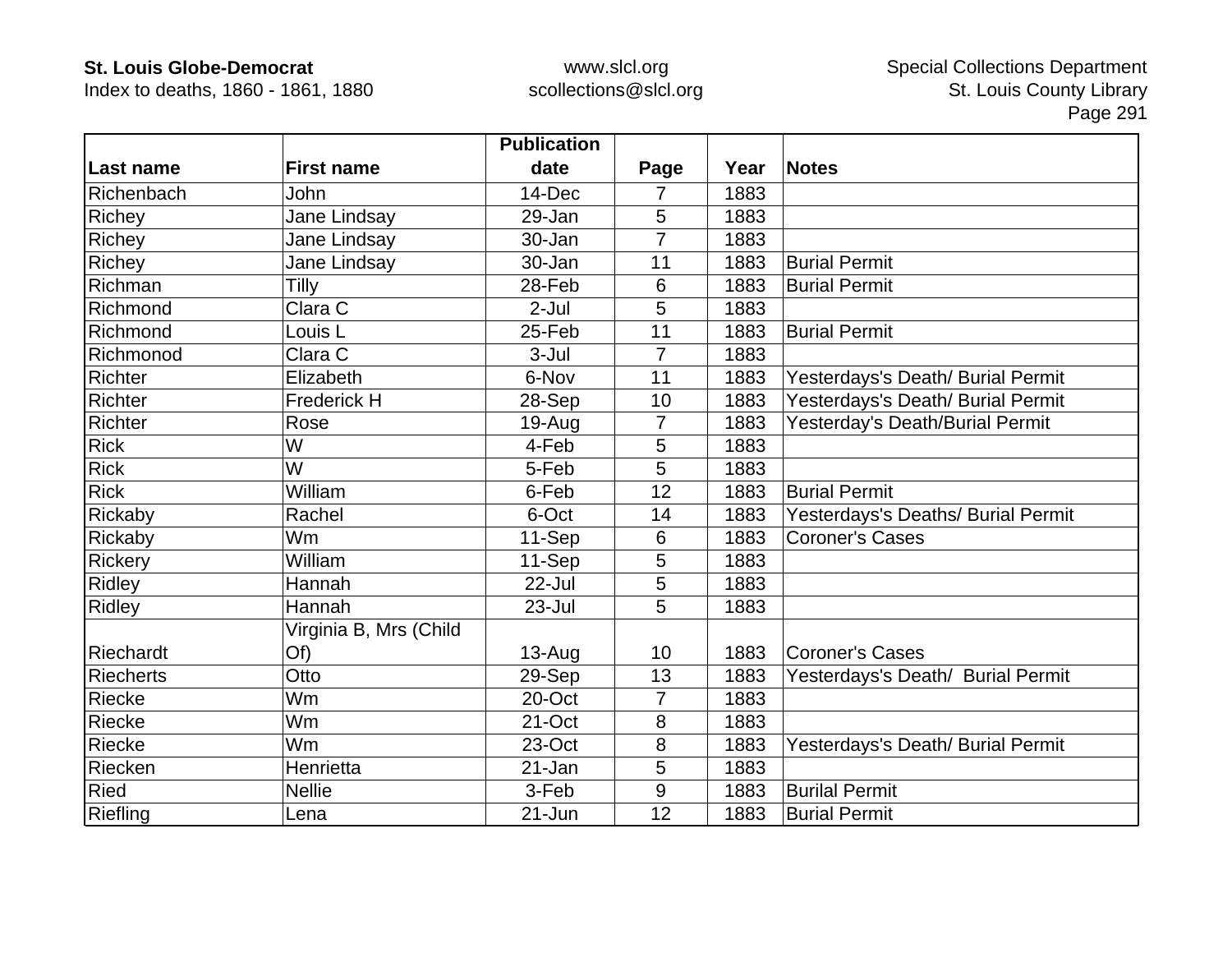Index to deaths, 1860 - 1861, 1880

|                    |                          | <b>Publication</b> |                |      |                                   |
|--------------------|--------------------------|--------------------|----------------|------|-----------------------------------|
| Last name          | <b>First name</b>        | date               | Page           | Year | <b>Notes</b>                      |
| Riegel             | Emma                     | 16-Jan             | 10             | 1883 | <b>Burial Permit</b>              |
| Riegel (nee Waltz) | Emma                     | 15-Jan             | 5              | 1883 |                                   |
| <b>Rielly</b>      | Maggie                   | 4-Jul              | 8              | 1883 | <b>Burial Permit</b>              |
| Rielly (O'Reillyl) | David                    | 30-Apr             | $\overline{2}$ | 1883 |                                   |
| Rielly (O'Reillyl) | David                    | 1-May              | 8              | 1883 | <b>Local Brevities</b>            |
| <b>Rieul</b>       | Alexander                | 9-Oct              | 12             | 1883 | Yesterdays's Death/ Burial Permit |
| Rifenbrick         | Sarah A                  | 16-Jan             | 10             | 1883 | <b>Burial Permit</b>              |
| <b>Rilely</b>      | Michael                  | 18-Oct             | 12             | 1883 | Yesterdays's Death/ Burial Permit |
| <b>Riley</b>       | Clarence A               | 9-May              | 12             | 1883 | <b>Burial Permit</b>              |
| <b>Riley</b>       | <b>Clarence Augustus</b> | 6-May              | 8              | 1883 |                                   |
| <b>Riley</b>       | <b>Clarence Augustus</b> | 8-May              | $\overline{7}$ | 1883 | <b>Funeral Notice</b>             |
| <b>Riley</b>       | James M                  | 28-Oct             | 18             | 1883 | Yesterdays's Death/ Burial Permit |
| <b>Riley</b>       | Thos M                   | 23-Aug             | 8              | 1883 | Yesterdays's Death/Burial Permit  |
| Rindenbach         | George                   | 20-May             | 17             | 1883 | <b>Burial Permit</b>              |
| Rindenback         | George                   | 19-May             | 12             | 1883 | <b>Cases For The Coroner</b>      |
| Rinehart           | <b>Bertha</b>            | 12-Nov             | 5              | 1883 |                                   |
| Rinehart           | <b>Bertha</b>            | 13-Nov             | $\overline{7}$ | 1883 |                                   |
| Ring               | Catherine                | $10 -$ Jul         | 5              | 1883 |                                   |
| Ring               | Catherine                | $11 -$ Jul         | 5              | 1883 |                                   |
| Ring               | Catherine                | $12$ -Jul          | 8              | 1883 | <b>Burial Permit</b>              |
| Ring               | <b>Ethel Vincencia</b>   | 22-Jun             | 5              | 1883 |                                   |
| Ring               | Louisa                   | 18-Aug             | 12             | 1883 | Yesterday's Death/Burial Permit   |
| Riordon            | August                   | 1-Sep              | $\overline{7}$ | 1883 |                                   |
| Riordon            | Thomas G                 | 2-Sep              | 11             | 1883 | Yesterdays's Death/ Burial Permit |
| <b>Riplely</b>     | <b>Howard Fuller</b>     | 30-Dec             | 5              | 1883 |                                   |
| Rishore            | Edward                   | $1-Jun$            | 6              | 1883 | <b>Burial Permit</b>              |
| <b>Riska</b>       | Thomas                   | $27 -$ Jul         | 3              | 1883 | <b>Burial Permit</b>              |
| <b>Risle</b>       | Ella                     | 11-May             | 8              | 1883 | <b>Burial Permit</b>              |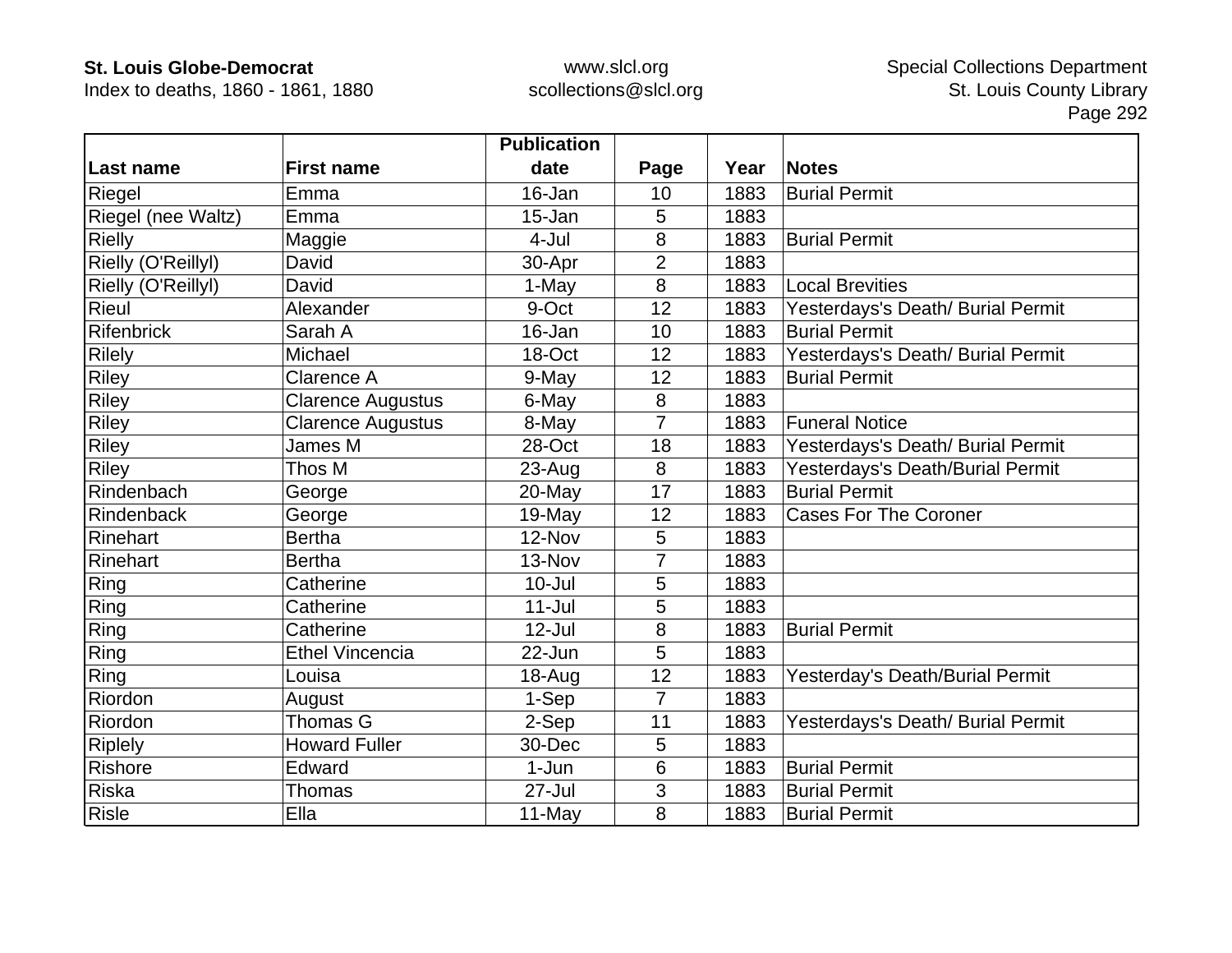Index to deaths, 1860 - 1861, 1880

|                       |                        | <b>Publication</b> |                |      |                                        |
|-----------------------|------------------------|--------------------|----------------|------|----------------------------------------|
| <b>Last name</b>      | <b>First name</b>      | date               | Page           | Year | <b>Notes</b>                           |
| Risque                | <b>Everist B</b>       | 4-Dec              | 11             | 1883 | Yesterdays's Death List/ Burial Permit |
| Risque                | <b>Everitt Brooks</b>  | 2-Dec              | 8              | 1883 |                                        |
| Risque                | <b>Everitt Brooks</b>  | 14-Dec             | $\overline{7}$ | 1883 |                                        |
| Risque                | <b>Everitte Brooks</b> | 1-Dec              | $\overline{7}$ | 1883 |                                        |
| <b>Risque</b>         | Mary Irwin             | 14-Dec             | $\overline{7}$ | 1883 |                                        |
| Risque                | Mary J                 | 15-Dec             | 10             | 1883 | Yesterdays's Death List/ Burial Permit |
| Ristenpadt            | <b>Charles</b>         | 24-Nov             | 4              | 1883 | Shot By His Partner                    |
| Ritchie               | Henriette              | 7-Dec              | 7              | 1883 |                                        |
| Rittaliata            | Mary                   | 24-Feb             | 9              | 1883 | <b>Burial Permit</b>                   |
| Rittell               | Robert                 | 14-Feb             | $\overline{7}$ | 1883 | <b>Burial Permit</b>                   |
| Rittenhouse           | Lucy, Mrs              | 2-Nov              | 12             | 1883 | Suburban, Belleville                   |
| Ritter                | Henry                  | 1-Mar              | 12             | 1883 | <b>Burial Permit</b>                   |
| Ritz                  | Goddard                | 1-Sep              | 11             | 1883 | Yesterdays's Death/ Burial Permit      |
| <b>Rivers</b>         | <b>Charles</b>         | 31-Mar             | 12             | 1883 | <b>Burial Permit</b>                   |
| <b>Rivers</b>         | E, Mrs                 | 22-Mar             | $\overline{7}$ | 1883 |                                        |
| <b>Rivers</b>         | Emmeline               | 22-Mar             | 12             | 1883 | <b>Burial Permit</b>                   |
| <b>Rives (Rivers)</b> | E, Mrs                 | 21-Mar             | 7              | 1883 |                                        |
| <b>Rjohlfing</b>      | <b>Robert Arthur</b>   | 6-Apr              | 5              | 1883 |                                        |
| Rlyan                 | John                   | 17-Feb             | 8              | 1883 | <b>Local Brevities</b>                 |
| Roach                 | Mary K                 | 2-Feb              | 10             | 1883 | <b>Burial Permit</b>                   |
| Roach                 | <b>Nellie</b>          | 7-Oct              | 8              | 1883 |                                        |
| Roach                 | <b>Nellie</b>          | 9-Oct              | 12             | 1883 | Yesterdays's Death/ Burial Permit      |
| Roach                 | <b>Theresa</b>         | 18-Dec             | 12             | 1883 | Yesterdays's Death List/ Burial Permit |
| Roach                 | William                | 14-Feb             | $\overline{7}$ | 1883 | <b>Burial Permit</b>                   |
| Robb                  | Jeremiah               | 17-May             | 8              | 1883 | <b>Local Brevities</b>                 |
| Robb                  | Jeremiah C             | 18-May             | 10             | 1883 | <b>Burial Permit</b>                   |
| <b>Robbins</b>        | James K                | 7-Jul              | 6              | 1883 | <b>Burial Permit</b>                   |
| <b>Robbins</b>        | James K                | 8-Jul              | 8              | 1883 |                                        |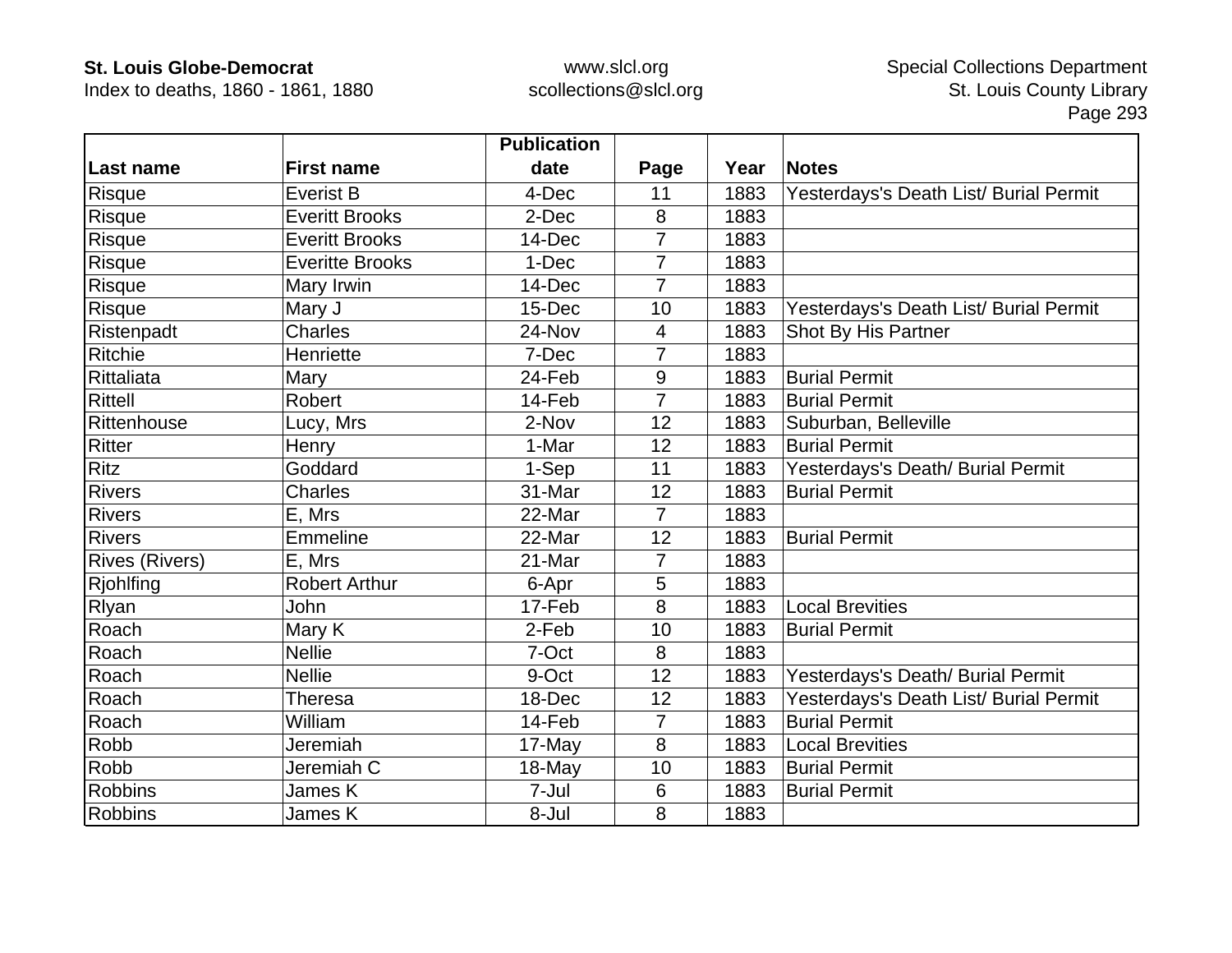Index to deaths, 1860 - 1861, 1880

|                |                   | <b>Publication</b> |                |      |                                        |
|----------------|-------------------|--------------------|----------------|------|----------------------------------------|
| Last name      | <b>First name</b> | date               | Page           | Year | <b>Notes</b>                           |
| <b>Robbins</b> | James K           | 8-Jul              | 11             | 1883 | <b>Burial Permit</b>                   |
| <b>Robbins</b> | James K, Mr       | 8-Jul              | 6              | 1883 | <b>Local Brevities</b>                 |
| Robersou       | Lizzie            | 12-Apr             | 12             | 1883 | <b>Burial Permit</b>                   |
| Robert         | Douglas           | 20-Apr             | 5              | 1883 | <b>Burial Permit</b>                   |
| <b>Roberts</b> | Douglas           | 21-Apr             | 9              | 1883 | <b>Burial Permit</b>                   |
| <b>Roberts</b> | Jos               | 11-Dec             | 9              | 1883 | Yesterdays's Death List/ Burial Permit |
| <b>Roberts</b> | Lee               | 22-Apr             | 7              | 1883 | <b>Local Brevities</b>                 |
| <b>Roberts</b> | R M, Mrs          | 16-Jun             | $\overline{2}$ | 1883 | Death's Doings, Mrs R M Robets         |
| <b>Roberts</b> | Richard           | 12-Dec             | 12             | 1883 | <b>Coroner's Cases</b>                 |
| <b>Roberts</b> | <b>Richard D</b>  | 12-Dec             | 12             | 1883 | Yesterdays's Death List/ Burial Permit |
| <b>Roberts</b> | Webb              | 4-Nov              | 20             | 1883 | <b>Coroner's Cases</b>                 |
| <b>Roberts</b> | Webb              | 6-Nov              | 11             | 1883 | Yesterdays's Death/ Burial Permit      |
| Robertson      | <b>Burrel</b>     | 27-Jun             | 8              | 1883 | <b>Local Brevities</b>                 |
| Robertson      | <b>Burrell</b>    | 30-Jun             | 12             | 1883 | <b>Burial Permit</b>                   |
| Robertson      | H <sub>F</sub>    | 29-Jan             | 5              | 1883 |                                        |
| Robertson      | $\overline{H}$ F  | 30-Jan             | $\overline{7}$ | 1883 |                                        |
| Robertson      | HF                | 1-Feb              | 3              | 1883 | Local in Brief                         |
| Robertson      | HF                | 1-Feb              | $\overline{7}$ | 1883 |                                        |
| Robertson      | <b>HF</b>         | 1-Feb              | 12             | 1883 | <b>Burial Permit</b>                   |
| Robertson      | Thomas            | $27 -$ Jul         | 6              | 1883 | <b>Coroner's Cases</b>                 |
| <b>Robins</b>  | Joseph            | 14-Jun             | 12             | 1883 | <b>Burial Permit</b>                   |
| Robinson       | Arthur            | 20-May             | $\overline{2}$ | 1883 | Dead And Injured                       |
| Robinson       | Edward            | 3-Mar              | 12             | 1883 | <b>Burial Permit</b>                   |
| Robinson       | Lillie            | 1-Mar              | 12             | 1883 | <b>Burial Permit</b>                   |
| Robinson       | MF                | 12-Apr             | 12             | 1883 | <b>Burial Permit</b>                   |
| Robinson       | Mary              | 29-Mar             | 12             | 1883 | <b>Burial Permit</b>                   |
| Robinson       | Mary L            | 16-Feb             | 5              | 1883 |                                        |
| Robinson       | Mary L            | 16-Feb             | 10             | 1883 | <b>Burial Permit</b>                   |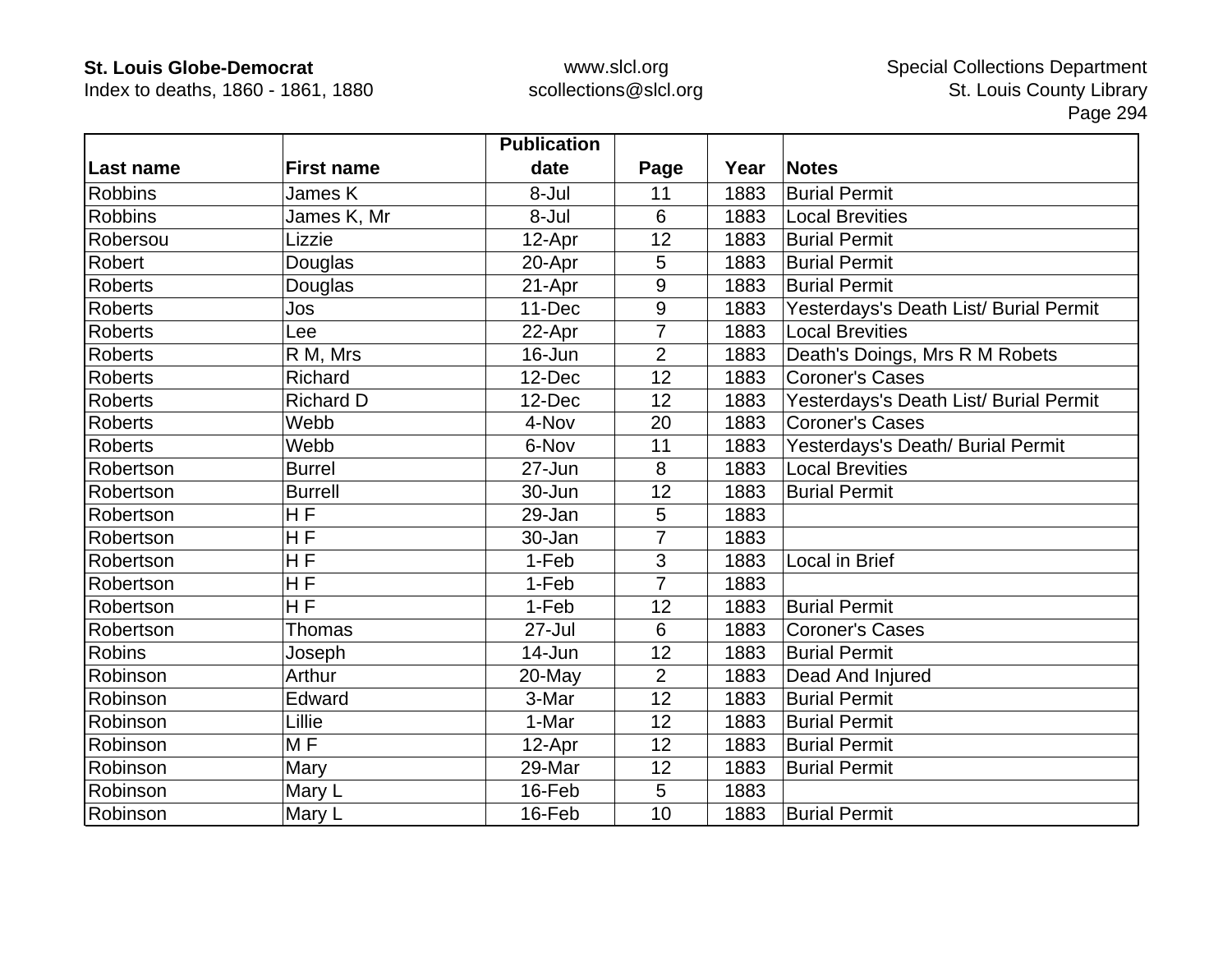Index to deaths, 1860 - 1861, 1880

|                |                     | <b>Publication</b> |                |      |                                        |
|----------------|---------------------|--------------------|----------------|------|----------------------------------------|
| Last name      | <b>First name</b>   | date               | Page           | Year | <b>Notes</b>                           |
| Robinson       | Semantha            | $18-May$           | 10             | 1883 | <b>Burial Permit</b>                   |
| Robinson       | Semanthe            | 17-May             | 8              | 1883 | <b>Local Brevities</b>                 |
| Robinson       | Thomas              | $27 -$ Jul         | 3              | 1883 | <b>Burial Permit</b>                   |
| Robinson       | <b>Thos</b>         | 26-Jul             | 3              | 1883 | <b>Local Brevities</b>                 |
| Robinson       | Viola               | 4-Dec              | 11             | 1883 | Yesterdays's Death List/ Burial Permit |
| Robinson       | Wiley F             | 26-Aug             | 3              | 1883 | <b>Robinson Murder Case</b>            |
| <b>Robirds</b> | Geo W               | 29-Apr             | 8              | 1883 |                                        |
| <b>Robirds</b> | Geo W`              | 28-Apr             | 5              | 1883 |                                        |
| Robson         | Isabella            | $31 -$ Jul         | 5              | 1883 |                                        |
| Robson         | Isabella            | 1-Aug              | 8              | 1883 | <b>Burial Permit</b>                   |
| Robson         | Isabella, Mrs       | $31 -$ Jul         | $\overline{7}$ | 1883 | <b>Local Brevities</b>                 |
| Roche          | Mary E              | 3-Jan              | 8              | 1883 | <b>Burial Permits</b>                  |
| Rochmer        | Max                 | 24-Mar             | 9              | 1883 | <b>Burial Permit</b>                   |
| Rockel         | Mary Medora Jackson | 31-Oct             | $\overline{7}$ | 1883 |                                        |
| Rockel         | Mary Medora Jackson | 1-Nov              | $\overline{7}$ | 1883 |                                        |
| Rockel         | Mary Medora Jackson | 2-Nov              | $\overline{7}$ | 1883 |                                        |
| Rockenstein    | <b>Charles</b>      | 4-Feb              | 9              | 1883 | <b>Burial Permit</b>                   |
| Rodat          | Joseph              | 29-Mar             | 12             | 1883 | <b>Burial Permit</b>                   |
| Rodefeld       | Harry E             | 21-Oct             | 9              | 1883 | Yesterdays's Death/ Burial Permit      |
| Rodel          | Louis J A           | 27-Jun             | 12             | 1883 | <b>Burial Permit</b>                   |
| Rodemann       | Mamie               | $11 -$ Jul         | $\overline{7}$ | 1883 | <b>Burial Permit</b>                   |
| Roden          | James               | 10-Jun             | 17             | 1883 | <b>Burial Permit</b>                   |
| Rodenberg      | <b>Edward D</b>     | 19-Dec             | 3              | 1883 | Yesterdays's Death List/ Burial Permit |
| Rodenberg      | <b>Edward D</b>     | 19-Dec             | $\overline{7}$ | 1883 |                                        |
| Rodgers        | Henry               | 17-May             | $\overline{7}$ | 1883 |                                        |
| Rodgers        | Henry               | 18-May             | 5              | 1883 |                                        |
| Rodgers        | Henry               | 18-May             | 10             | 1883 | <b>Burial Permit</b>                   |
| Rodgers        | Pamelia, Mrs        | 29-Mar             | $\overline{7}$ | 1883 | Mrs. Pamelia Rodgers                   |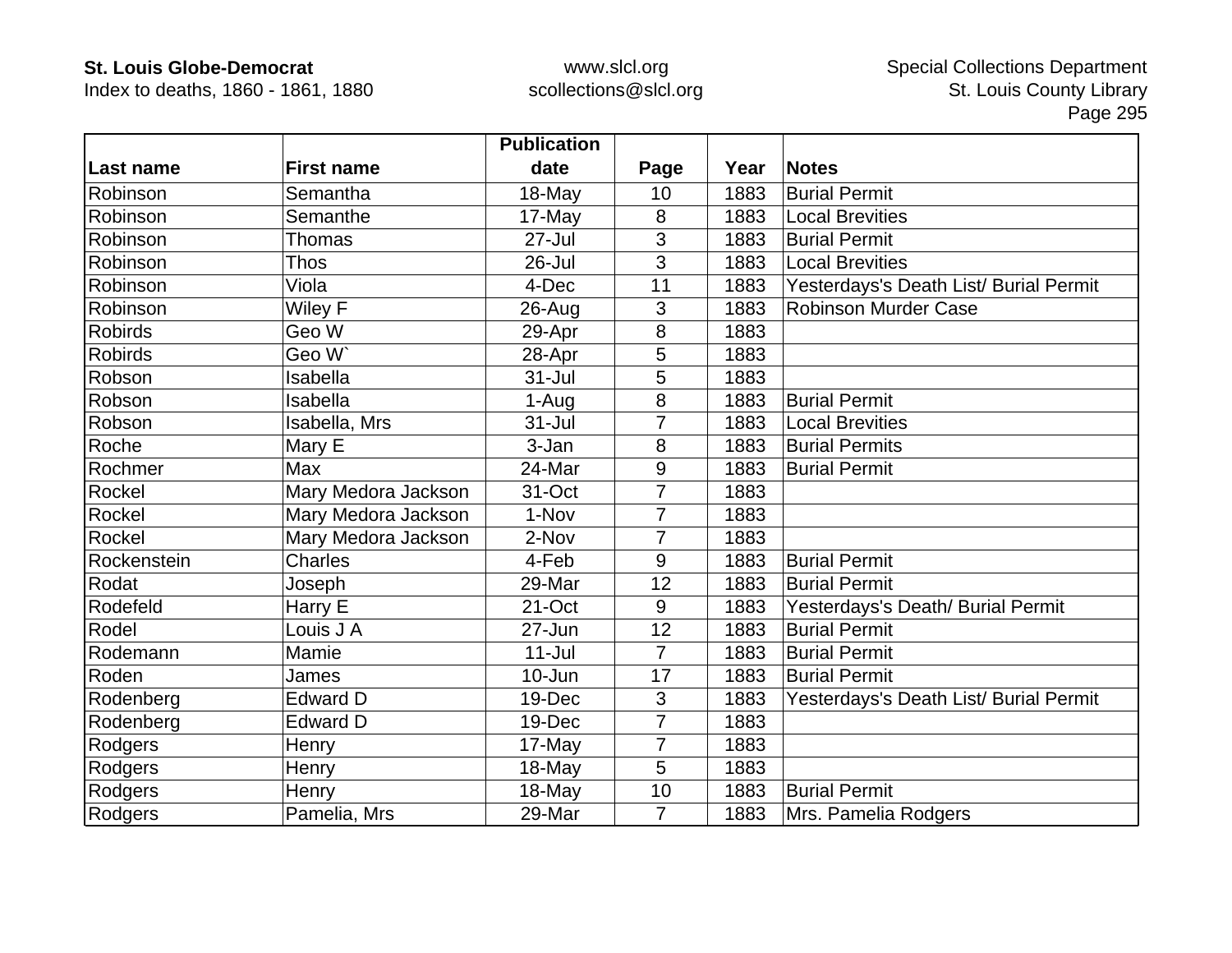Index to deaths, 1860 - 1861, 1880

|            |                         | <b>Publication</b> |                |      |                                        |
|------------|-------------------------|--------------------|----------------|------|----------------------------------------|
| ∣Last name | <b>First name</b>       | date               | Page           | Year | <b>Notes</b>                           |
| Rodriguez  | Ramon                   | 28-Feb             | 6              | 1883 | <b>Burial Permit</b>                   |
| Rodriquez  | Ramon                   | 27-Feb             | 7              | 1883 |                                        |
| Rodriquez  | Ramon                   | 28-Feb             | 5              | 1883 |                                        |
| Rodriquez  | Ramon                   | 1-Mar              | 7              | 1883 |                                        |
| Roe        | John                    | 3-Jan              | 8              | 1883 | <b>Burial Permits</b>                  |
| Roe        | Mattie, Mrs (Infant Of) | 8-Aug              | 10             | 1883 | Mother's Bereavement                   |
| Roeben     | Johann H                | 3-Oct              | 3              | 1883 | Yesterdays's Death/ Burial Permit      |
| Roeder     | Fred T                  | 21-Nov             | 11             | 1883 | <b>Yesterday's Burial Permits</b>      |
| Roeder     | Fritz                   | 8-Dec              | 10             | 1883 | Yesterdays's Death List/ Burial Permit |
| Roeder     | Johann                  | 9-Jan              | 8              | 1883 | <b>Burial Permit</b>                   |
| Roederer   | Minnie                  | 15-Feb             | 7              | 1883 |                                        |
| Roederer   | Minnie                  | 16-Feb             | 5              | 1883 |                                        |
| Roederer   | Wilhelaine              | 16-Feb             | 10             | 1883 | <b>Burial Permit</b>                   |
| Roedie     | John                    | 20-Jul             | 10             | 1883 | <b>Burial Permit</b>                   |
| Roehl      | Julius                  | 10-Sep             | 5              | 1883 |                                        |
| Roehl      | Julius E                | 9-Sep              | 8              | 1883 |                                        |
| Roerder    | <b>Nicholas</b>         | $18 -$ Jul         | $\overline{7}$ | 1883 | <b>Buried Alive</b>                    |
| Rogan      | Patrick, Mrs            | 10-Jun             | 17             | 1883 | <b>Burial Permit</b>                   |
| Rogers     | W F, Col                | 6-Oct              | 8              | 1883 | <b>Local Brevities</b>                 |
| Rogers     | Annie                   | 26-Jul             | 8              | 1883 | <b>Burial Permit</b>                   |
| Rogers     | Bernard C (Son Of)      | 16-Jul             | $\overline{2}$ | 1883 | Death From Hydrophobia                 |
| Rogers     | John                    | 19-Jun             | 12             | 1883 | <b>Burial Permit</b>                   |
| Rogers     | Virginia A M            | 21-Oct             | 9              | 1883 | Yesterdays's Death/ Burial Permit      |
| Rogers     | Virginia May            | 20-Oct             | $\overline{7}$ | 1883 |                                        |
| Rogers     | Virginia May            | 21-Oct             | 8              | 1883 |                                        |
| Rogers     | William F               | 30-Sep             | 5              | 1883 |                                        |
| Rogers     | Wm F                    | 1-Oct              | 4              | 1883 | Rogers Funeral                         |
| Rohan      | John B                  | 2-Dec              | 17             | 1883 | Yesterdays's Death List/ Burial Permit |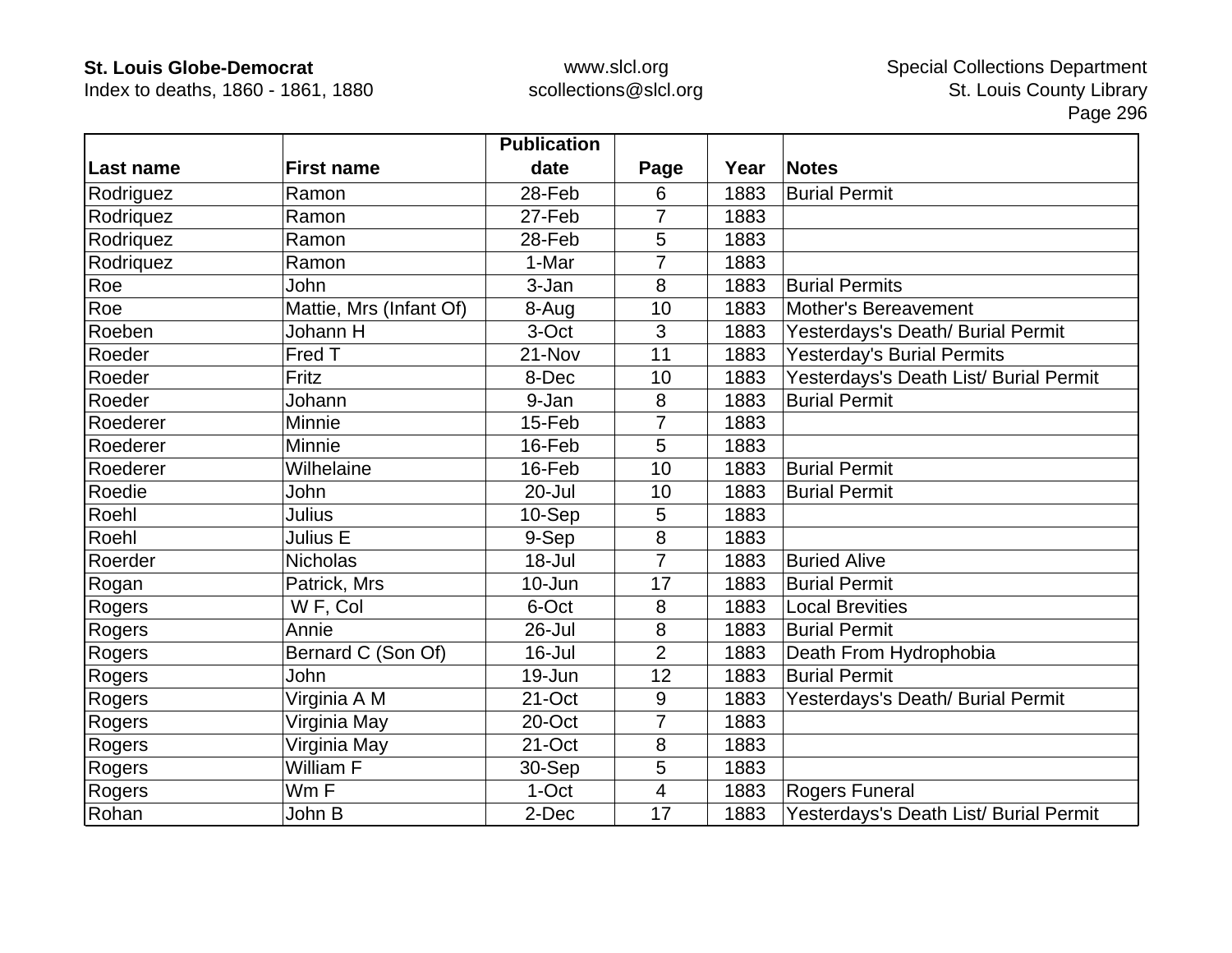Index to deaths, 1860 - 1861, 1880

|                  |                   | <b>Publication</b> |                |      |                                        |
|------------------|-------------------|--------------------|----------------|------|----------------------------------------|
| <b>Last name</b> | <b>First name</b> | date               | Page           | Year | <b>Notes</b>                           |
| Rohlfing         | Christian         | 11-May             | 8              | 1883 | <b>Burial Permit</b>                   |
| Rohlfing         | Christian, Jr     | 9-May              | $\overline{7}$ | 1883 |                                        |
| Rohlfing         | Christian, Jr     | 10-May             | 7              | 1883 |                                        |
| Rohlfing         | Friedrich Wm      | 22-Aug             | $\bf 8$        | 1883 | Yesterdays's Death/Burial Permit       |
| Rohlfing         | Ida               | 3-Apr              | 12             | 1883 | <b>Burial Permit</b>                   |
| Rohlfing         | Robt A            | 7-Apr              | 12             | 1883 | <b>Burial Permit</b>                   |
| Rohling          | Frank             | 12-Jan             | 8              | 1883 | <b>Burial Permit</b>                   |
| Rohllman         | Henry             | 16-Aug             | 8              | 1883 | Yesterday's Death/Burial Permit        |
| Rohlting         | Otto              | 7-Jan              | 11             | 1883 | <b>Burial Permit</b>                   |
| Rohm             | <b>Mrs</b>        | 20-Jan             | 8              | 1883 | Suburban-East St Louis                 |
| Rohm             | <b>Mrs</b>        | 21-Jan             | 14             | 1883 | Suburban, East St Louis                |
| Rohns            | Ida               | 29-Nov             | 12             | 1883 | Yesterdays's Death List/ Burial Permit |
| Rohterd          | Therasia          | 14-Mar             | 12             | 1883 | <b>Burial Permit</b>                   |
| Roland           | <b>Delia</b>      | 27-Mar             | 8              | 1883 | <b>Burial Permit</b>                   |
| Roland           | Juli              | 6-Mar              | 12             | 1883 | <b>Burial Permit</b>                   |
| Roland           | Lulu              | 18-Nov             | 8              | 1883 |                                        |
| Roland           | Lulu              | 19-Nov             | 5              | 1883 |                                        |
| Rolfmeyer        | <b>Aloysius</b>   | 4-Dec              | 11             | 1883 | Yesterdays's Death List/ Burial Permit |
| Roll             | Dorothe E         | 30-Jan             | 11             | 1883 | <b>Burial Permit</b>                   |
| Roll             | Dorothy E         | 29-Jan             | 10             | 1883 | Obiturary                              |
| Roll             | Henry             | 24-Mar             | 9              | 1883 | <b>Burial Permit</b>                   |
| Rollan           | Thomas            | 21-Feb             | 10             | 1883 | <b>Burial Permit</b>                   |
| <b>Rollins</b>   | Sanford           | 21-Sep             | 9              | 1883 | Yersterdays's Death/ Burial Permit     |
| Romacher         | August            | 12-Jan             | 8              | 1883 | <b>Burial Permit</b>                   |
| Roman            | John              | $25 -$ Jul         | 10             | 1883 | <b>Burial Permit</b>                   |
| Romine           | H <sub>B</sub>    | 6-Nov              | 11             | 1883 | Yesterdays's Death/ Burial Permit      |
| Romine           | Hugh              | 6-Nov              | 11             | 1883 | Suburban, Carondelet                   |
| Ronan            | Richard           | 17-Feb             | $\overline{7}$ | 1883 |                                        |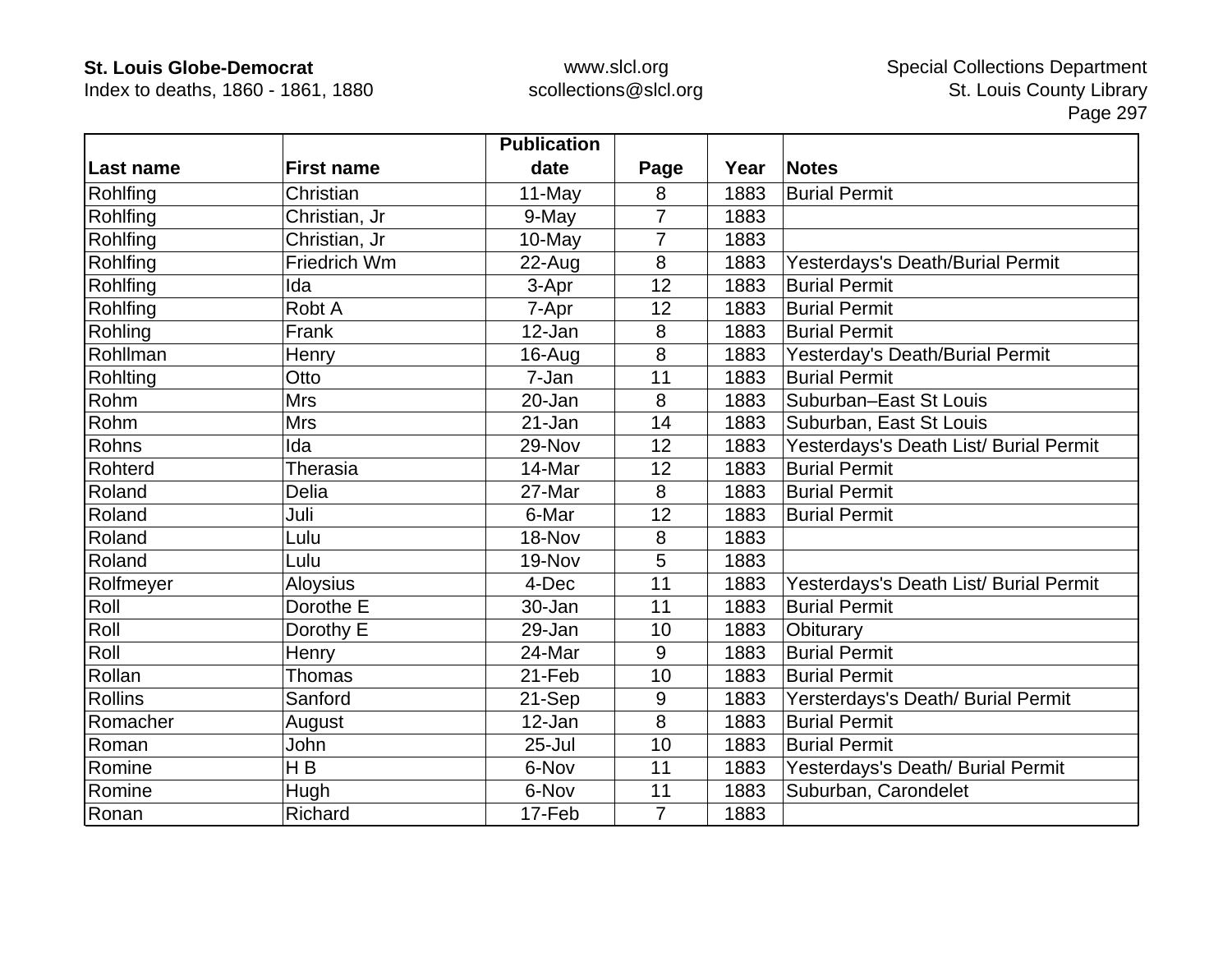Index to deaths, 1860 - 1861, 1880

|           |                   | <b>Publication</b> |                |      |                                       |
|-----------|-------------------|--------------------|----------------|------|---------------------------------------|
| Last name | <b>First name</b> | date               | Page           | Year | <b>Notes</b>                          |
| Ronan     | <b>Richard</b>    | 18-Feb             | 8              | 1883 |                                       |
| Roodhouse | John M            | 23-Jun             | 5              | 1883 | Laid To Rest                          |
| Rooney    | <b>Bridget</b>    | 6-Mar              | 12             | 1883 | <b>Burial Permit</b>                  |
| Rooney    | Edward            | 5-Feb              | 10             | 1883 | Night Watchman Rooney Drowned         |
| Rooney    | Frankie           | 23-Nov             | 9              | 1883 | <b>Yesterday's Burial Permits</b>     |
| Rooney    | Mary E            | 16-Aug             | 8              | 1883 | Yesterday's Death/Burial Permit       |
| Rooney    | Michael           | 9-Aug              | 10             | 1883 | <b>Burial Permit</b>                  |
| Rooney    | Sarah             | 25-Jan             | $\overline{7}$ | 1883 |                                       |
| Rooney    | Sarah             | 26-Jan             | 10             | 1883 | <b>Burial Permit</b>                  |
| Roots     | M A, Mrs          | 9-Apr              | 5              | 1883 |                                       |
| Roots     | M A, Mrs          | 10-Apr             | 7              | 1883 |                                       |
| Roots     | M A, Mrs          | 11-Apr             | $\overline{7}$ | 1883 |                                       |
| Roots     | Mary A            | 11-Apr             | 9              | 1883 | <b>Burial Permit</b>                  |
| Roper     | Harry             | 30-Jun             | 12             | 1883 | <b>Burial Permit</b>                  |
| Roper     | John H            | $10 -$ Jul         | 5              | 1883 |                                       |
| Roper     | John H            | $11 -$ Jul         | $\overline{7}$ | 1883 | <b>Burial Permit</b>                  |
| Roper     | May Croly, Mrs    | 16-Sep             | 8              | 1883 |                                       |
|           |                   |                    |                |      | Yesterdays's Death/ Burial Permit, St |
| Rosanna   | Mary              | 14-Oct             | 18             | 1883 | Ann's Asylum                          |
| Rose      | Elizabeth         | 10-Apr             | 11             | 1883 | <b>Burial Permit</b>                  |
| Rose      | Frank             | 22-Jan             | $\overline{7}$ | 1883 | <b>Contending For a Corpse</b>        |
| Rose      | Henry             | 29-Aug             | 8              | 1883 | Yesterdays's Death/Burial Permit      |
| Rose      | Jennie W          | 22-Aug             | 8              | 1883 | Yesterdays's Death/Burial Permit      |
|           |                   |                    |                |      | Yesterdays's Death/ Burial Permit, St |
| Rose      | Mary              | 14-Oct             | 18             | 1883 | Ann's Asylum                          |
| Rose      | Wm                | 6-Sep              | 8              | 1883 | Yesterdays's Death/ Burial Permit     |
| Rosebud   | Adelie            | 19-Mar             | $5\phantom{.}$ | 1883 |                                       |
| Rosenauer | Lydia             | $25 -$ Jul         | 10             | 1883 | <b>Burial Permit</b>                  |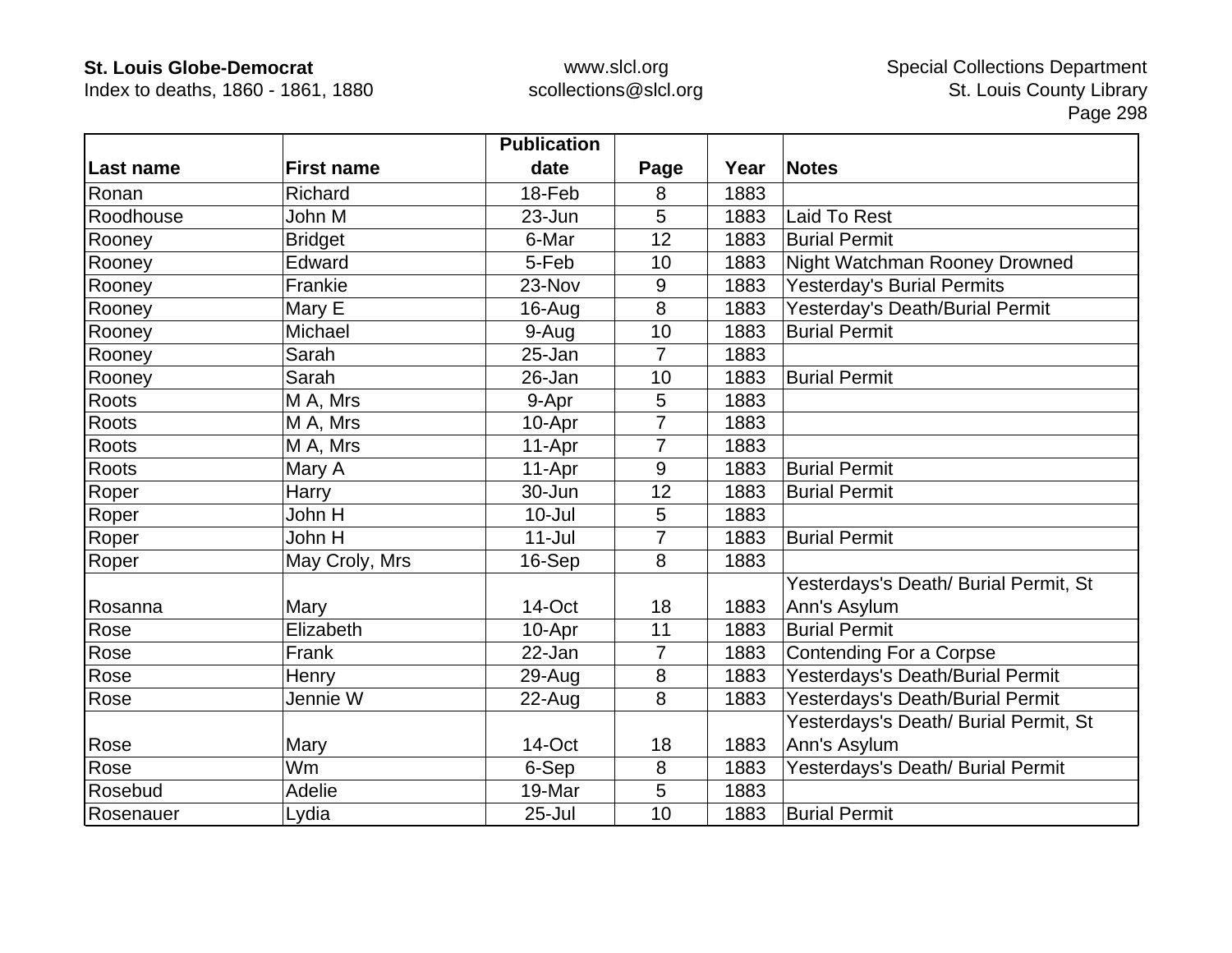Index to deaths, 1860 - 1861, 1880

|             |                   | <b>Publication</b> |                |      |                                    |
|-------------|-------------------|--------------------|----------------|------|------------------------------------|
| ∣Last name  | <b>First name</b> | date               | Page           | Year | <b>Notes</b>                       |
| Rosenbach   | Isaac             | 20-Jun             | 11             | 1883 | <b>Burial Permit</b>               |
| Rosenstiel  | <b>Bernard</b>    | 19-Apr             | 9              | 1883 | Series of Inquests                 |
| Rosenstiel  | <b>Bernard</b>    | 19-Apr             | 12             | 1883 | <b>Burial Permit</b>               |
| Rosenthal   | Sammy             | 28-Jan             | 9              | 1883 | <b>Burial Permit</b>               |
| Rosentsiel  | <b>Bernard</b>    | 16-Apr             | $\bf 8$        | 1883 | Found Dead In Bed                  |
| Rosevelt    | John J            | 14-Nov             | $\overline{7}$ | 1883 |                                    |
| Rosevelt    | John J            | 15-Nov             | 7              | 1883 |                                    |
| Rosevelt    | John J            | 15-Nov             | 12             | 1883 | Yesterdays's Death/ Burial Permit  |
| Rosine      | A E, Mrs          | 23-Jan             | 7              | 1883 |                                    |
| Rosine      | A E, Mrs          | 24-Jan             | 5              | 1883 |                                    |
| Rosine      | Maria             | 24-Jan             | 10             | 1883 | <b>Burial Permit</b>               |
| Rosmann     | Annie             | $10 -$ Jul         | $\overline{7}$ | 1883 | <b>Burial Permit</b>               |
| Rosnauer    | Mary              | 13-Jun             | 12             | 1883 | <b>Burial Permit</b>               |
| <b>Ross</b> | Charley           | 8-Jul              | 16             | 1883 | St Louis Boy's Death               |
| <b>Ross</b> | Henry             | 30-Mar             | 8              | 1883 | Suburban                           |
| Ross        | Henry             | 31-Mar             | 5              | 1883 | Suburban, Rocky Fork Tragedy       |
| <b>Ross</b> | James             | 12-Apr             | $\overline{7}$ | 1883 |                                    |
| <b>Ross</b> | James             | 6-Nov              | 11             | 1883 | Yesterdays's Death/ Burial Permit  |
| <b>Ross</b> | Laura             | $1-Jun$            | 4              | 1883 | Suicide Of A Female Convict        |
| Ross        | Lorenz            | 23-May             | 8              | 1883 | Barber With A Bullet In His Head   |
| Ross        | Unknown           | 1-Apr              | 9              | 1883 | Suburban, Officers On The Track Of |
| <b>Ross</b> | Unknown           | 17-Jul             | 10             | 1883 | Suburban, Rocky Fork Murder        |
| Rossmann    | Maria A           | 12-Jun             | 9              | 1883 | <b>Burial Permit</b>               |
| Rosso       | Francis           | 15-Mar             | 9              | 1883 | <b>Burial Permit</b>               |
| Rosso       | Mary              | 29-Jul             | 16             | 1883 | <b>Burial Permit</b>               |
| Rost        | Emma              | $14 - Aug$         | 8              | 1883 | Yesterday's Death/Burial Permit    |
| Rost        | Willie            | 22-Nov             | 12             | 1883 | <b>Yesterday's Burial Permits</b>  |
| Rotenhagen  | Louis J           | 11-Feb             | 9              | 1883 | <b>Burial Permit</b>               |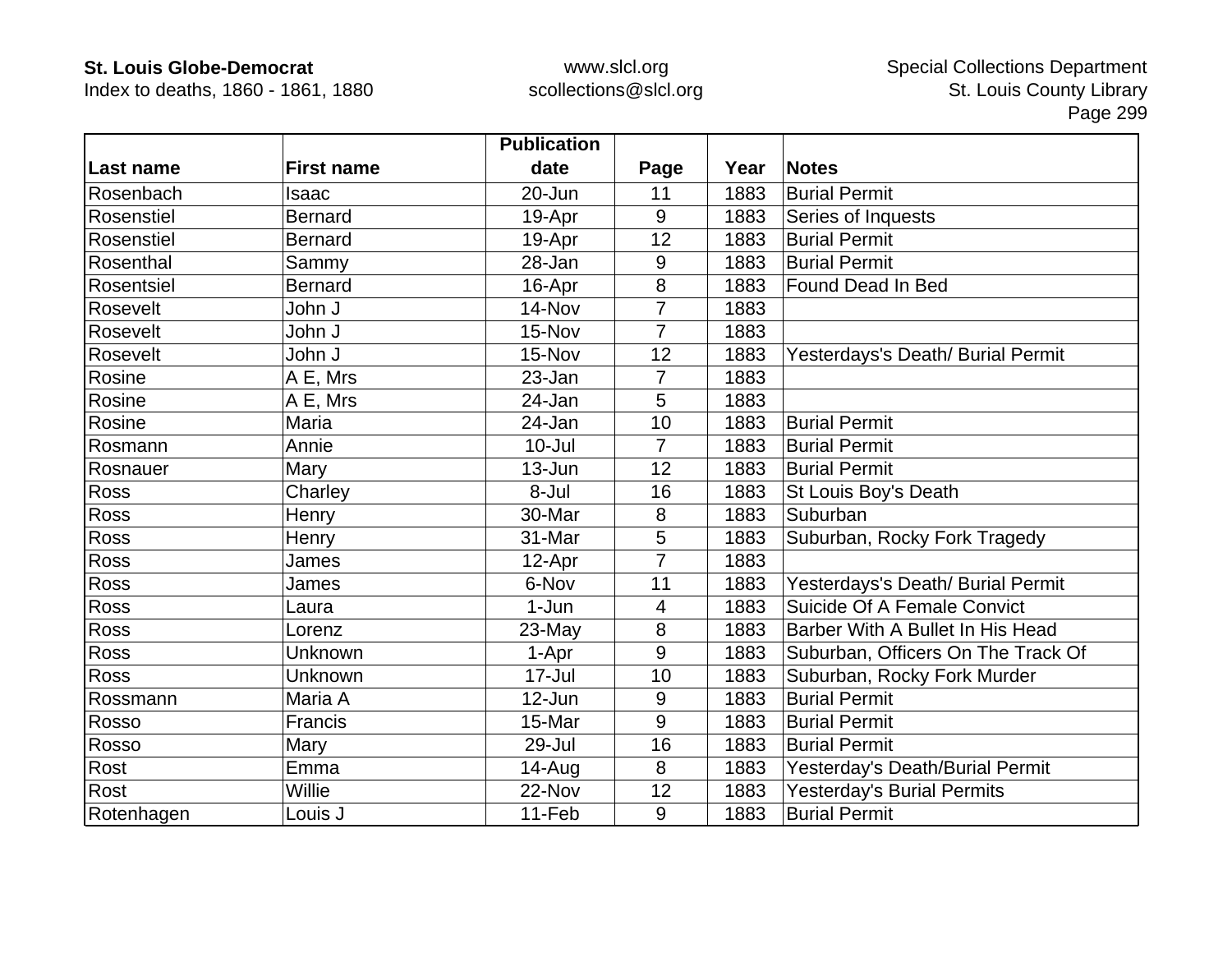Index to deaths, 1860 - 1861, 1880

|                  |                   | <b>Publication</b> |                |      |                                        |
|------------------|-------------------|--------------------|----------------|------|----------------------------------------|
| <b>Last name</b> | <b>First name</b> | date               | Page           | Year | <b>Notes</b>                           |
| Roth             | Ann A             | 26-Jun             | 9              | 1883 | <b>Burial Permit</b>                   |
| Roth             | Christina         | 11-Dec             | 9              | 1883 | Yesterdays's Death List/ Burial Permit |
| Roth             | John              | 20-Feb             | 12             | 1883 | <b>Burial Permit</b>                   |
| Roth             | Joseph            | 23-Sep             | 19             | 1883 | Yesterdays's Death/ Burial Permit      |
| Roth             | <b>Mathias</b>    | 5-Jun              | $\overline{4}$ | 1883 | <b>Burial Permit</b>                   |
| Rothe            | Louisa            | 16-Sep             | 9              | 1883 | Yesterdays's Death/ Burial Permit      |
| Rothe            | Paulina           | 21-Feb             | 10             | 1883 | <b>Burial Permit</b>                   |
| Rothenbucher     | Arthur            | 3-Mar              | 12             | 1883 | <b>Burial Permit</b>                   |
| Rothermel        | Caroline          | 15-Nov             | 12             | 1883 | Yesterdays's Death/ Burial Permit      |
| Rothmann         | Emil              | 7-Jan              | 11             | 1883 | <b>Burial Permit</b>                   |
| Rothmund         | Lillie K          | 25-Nov             | 20             | 1883 | Yesterdays's Death List/ Burial Permit |
| Rothweiler       | Chas F            | 2-Oct              | 9              | 1883 | Yesterdays's Death/ Burial Perm        |
| Rothwell         | Wm                | 21-Nov             | 11             | 1883 | <b>Yesterday's Burial Permits</b>      |
| Rotler           | John              | 18-Jul             | $\overline{7}$ | 1883 | <b>Bulried Alive</b>                   |
| Rotty            | Antoine           | 9-Oct              | 12             | 1883 | Yesterdays's Death/ Burial Permit      |
| Rountree         | Thomas            | 29-Dec             | 8              | 1883 | Suburban, Jacksonville, Illinois       |
| Roussin          | David L           | 5-May              | 13             | 1883 | <b>Burial Permit</b>                   |
| Roussin          | David L, Mr       | 4-May              | 5              | 1883 |                                        |
| Rowe             | <b>Bridget</b>    | 1-Apr              | 5              | 1883 |                                        |
| Rowe             | David             | 13-May             | 17             | 1883 | <b>Burial Permit</b>                   |
| Rowe             | Davy              | 12-May             | 5              | 1883 |                                        |
| Rowe             | James             | 22-Dec             | 5              | 1883 |                                        |
| Rowe             | Jas               | 23-Dec             | 5              | 1883 |                                        |
| Rowe             | Mary E            | 28-Apr             | 11             | 1883 | <b>Burial Permit</b>                   |
| Rowe             | <b>Stella</b>     | 27-Apr             | 5              | 1883 |                                        |
| Rozier           | Peter             | 11-Jan             | 10             | 1883 | <b>Burial Permit</b>                   |
| Rozner           | Etta              | $22$ -Aug          | 8              | 1883 | Yesterdays's Death/Burial Permit       |
| Rptj             | Maru C            | 21-Apr             | 9              | 1883 | <b>Burial Permit</b>                   |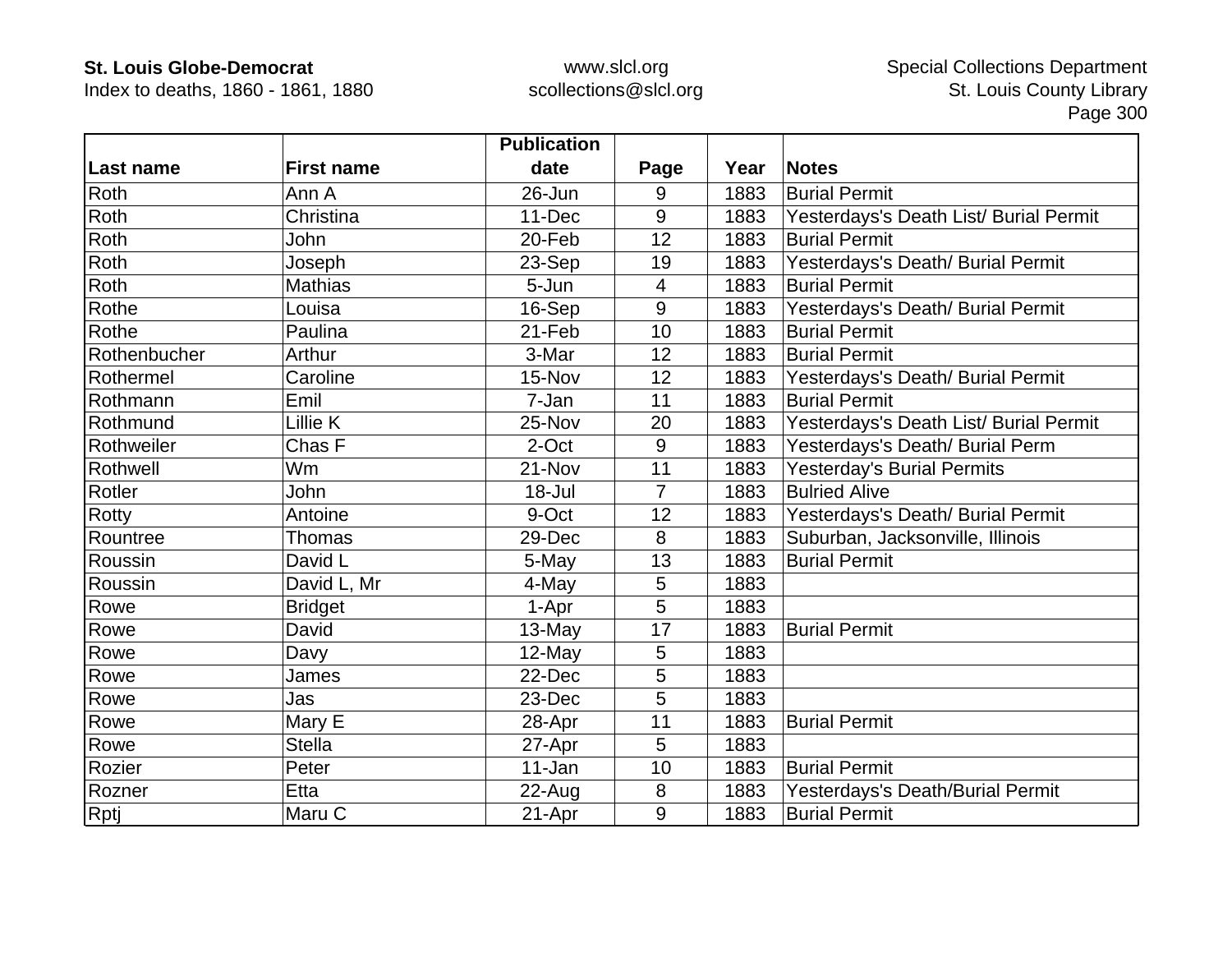Index to deaths, 1860 - 1861, 1880

|                 |                   | <b>Publication</b> |                  |      |                                   |
|-----------------|-------------------|--------------------|------------------|------|-----------------------------------|
| Last name       | <b>First name</b> | date               | Page             | Year | <b>Notes</b>                      |
| <b>Rub</b>      | George            | $21 - Jun$         | 12               | 1883 | <b>Burial Permit</b>              |
| Rubano          | <b>Barbato</b>    | 4-Dec              | 8                | 1883 | <b>Local Brevities</b>            |
| Rubeimann       | G J               | 27-Sep             | $\overline{7}$   | 1883 |                                   |
| Rubelmann       | George J          | 27-Sep             | 12               | 1883 | Yesterdays's Death/ Burial Permit |
| Rubelmann       | George J          | 28-Sep             | 8                | 1883 | <b>Local Brevities</b>            |
| Rubenstein      | Samuel            | 2-Oct              | 9                | 1883 | Yesterdays's Death/ Burial Perm   |
| <b>Rubey</b>    | Mary Susan        | $14 - Aug$         | 5                | 1883 |                                   |
| <b>Rubrick</b>  | John              | 29-Sep             | 13               | 1883 | Yesterdays's Death/ Burial Permit |
| Ruby            | U M               | $15-Auq$           | 10               | 1883 | Yesterday's Death/Burial Permit   |
| Ruch            | Elizabeth         | 5-May              | 13               | 1883 | <b>Burial Permit</b>              |
| Rucker          | Jackson, Maj      | 26-Apr             | 11               | 1883 | Major Rucker's Death              |
| Rudd            | <b>Bridget</b>    | 28-Apr             | 5                | 1883 |                                   |
| Rudd            | <b>Bridget</b>    | 29-Apr             | 8                | 1883 |                                   |
| Rudd            | Michael           | 15-Feb             | 9                | 1883 | <b>Burial Permit</b>              |
| Ruddy           | Eugene            | 9-Oct              | 12               | 1883 | Yesterdays's Death/ Burial Permit |
| Ruddy           | George            | 6-Oct              | 16               | 1883 | <b>Brakeman's Fatal Fall</b>      |
| <b>Rudloff</b>  | Ferdinand         | 6-Mar              | 12               | 1883 | <b>Burial Permit</b>              |
| Rudolph         | Max Paul          | 5-Aug              | 9                | 1883 | <b>Burial Permit</b>              |
| <b>Rueckert</b> | George            | 13-Jun             | 12               | 1883 | <b>Burial Permit</b>              |
| Ruedeger        | John              | 1-Dec              | 12               | 1883 | <b>Died From Despondency</b>      |
| Rueppert        | Wm                | 19-Sep             | 8                | 1883 | Wm Rueppert's Death               |
| Rueskan         | Josephine         | 26-Jul             | 8                | 1883 | <b>Burial Permit</b>              |
| Ruga            | Vittoria S        | 4-May              | 10               | 1883 | <b>Burial Permit</b>              |
| Ruhland         | Sophia            | $15 -$ Jul         | 9                | 1883 | <b>Burial Permit</b>              |
| Rule            | Kate A            | 14-Feb             | 5                | 1883 |                                   |
| Rule            | Katie A           | 15-Feb             | 9                | 1883 | <b>Burial Permit</b>              |
| Rule            | Maud M            | 13-Feb             | $\boldsymbol{9}$ | 1883 | <b>Burial Permit</b>              |
| Rule            | Maude May         | 12-Feb             | 5                | 1883 |                                   |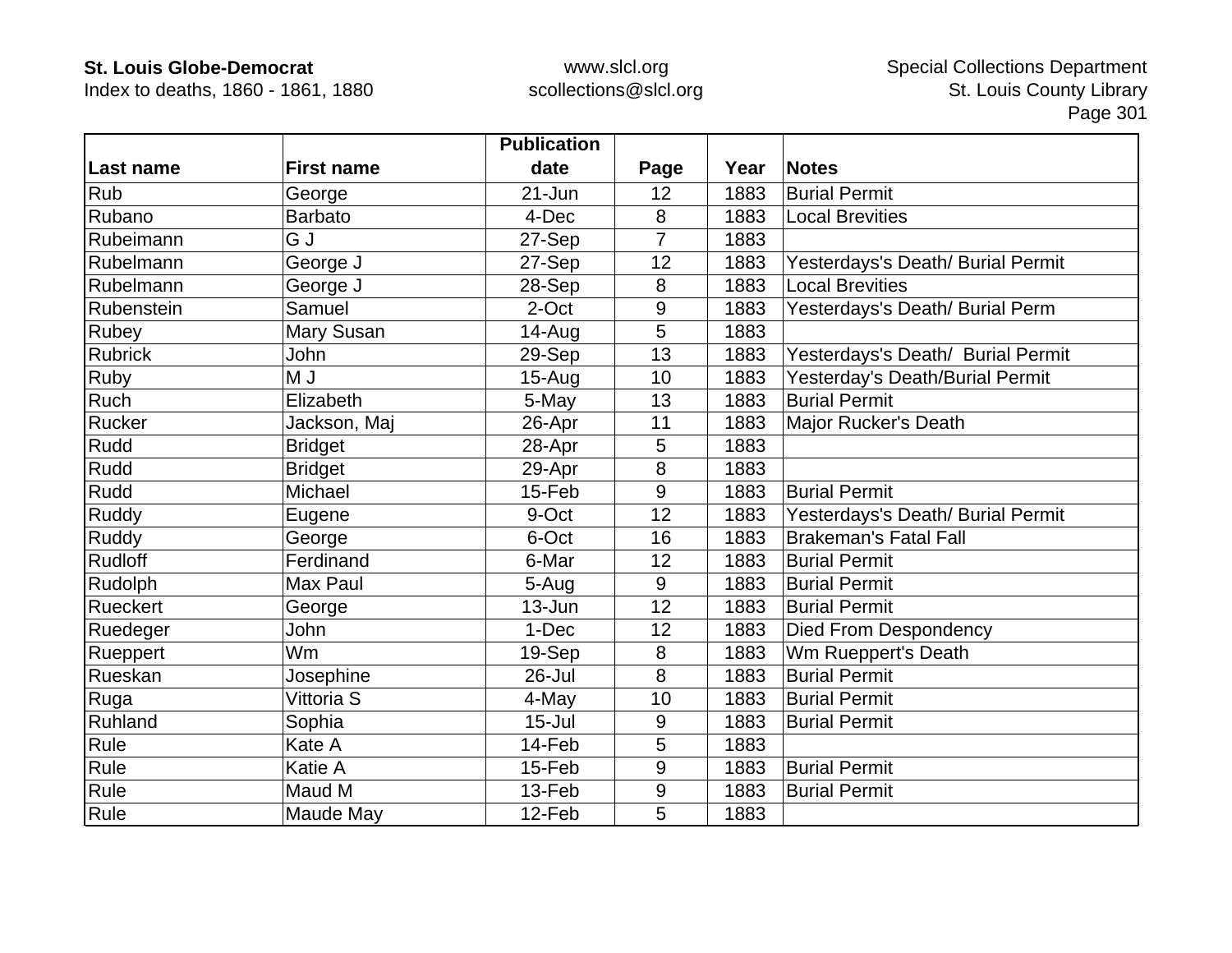Index to deaths, 1860 - 1861, 1880

|            |                      | <b>Publication</b> |                |      |                                        |
|------------|----------------------|--------------------|----------------|------|----------------------------------------|
| Last name  | <b>First name</b>    | date               | Page           | Year | <b>Notes</b>                           |
| Rule       | Owen D               | 21-Dec             | 11             | 1883 | Yesterdays's Death List/ Burial Permit |
| Rule       | Owen Douglas         | 20-Dec             | $\overline{7}$ | 1883 |                                        |
| Rupke      | Emily                | 12-Mar             | 5              | 1883 |                                        |
| Rupp       | Bertha L             | 14-Dec             | 12             | 1883 | Yesterdays's Death List/ Burial Permit |
| Ruppert    | William              | 21-Sep             | 9              | 1883 | Yersterdays's Death/ Burial Permit     |
| Ruprecht   | Anna                 | $26$ -Aug          | 9              | 1883 | Yesterdays's Death/ Burial Permit      |
| Ruscio     | Gnesia               | 14-Nov             | 8              | 1883 | Yesterdays's Death/ Burial Permit      |
| Rusken     | Joseph               | 10-May             | 9              | 1883 | <b>Burial Permit</b>                   |
| Russell    | D K                  | 28-Mar             | 12             | 1883 | <b>Burial Permit</b>                   |
| Russell    | Elizabeth            | 14-Apr             | 10             | 1883 | <b>Burial Permit</b>                   |
| Russell    | Jane                 | 6-Jul              | 3              | 1883 | <b>Local Brevities</b>                 |
| Russell    | John                 | 21-Nov             | 11             | 1883 | <b>Yesterday's Burial Permits</b>      |
| Russell    | Margaret             | 4-Jan              | 5              | 1883 |                                        |
| Russell    | Margaret             | 5-Jan              | $\overline{7}$ | 1883 |                                        |
| Russell    | Margaret             | 5-Jan              | 12             | 1883 | <b>Burial Permits</b>                  |
| Russell    | Mary A               | 14-Oct             | 5              | 1883 |                                        |
| Russell    | Thomas P             | 13-Oct             | $\overline{7}$ | 1883 |                                        |
| Ruth       | Francis              | 23-Dec             | 20             | 1883 | Yesterdays's Death List/ Burial Permit |
| Rutherford | Wm                   | 16-Oct             | 12             | 1883 | Yesterdays's Death/ Burial Permit      |
| Ruwe       | Louise               | 16-Jan             | 10             | 1883 | <b>Burial Permit</b>                   |
| Ryan       | Agnes                | 4-Dec              | 11             | 1883 | Yesterdays's Death List/ Burial Permit |
| Ryan       | Annie                | 19-Jun             | 12             | 1883 | <b>Burial Permit</b>                   |
| Ryan       | <b>Courtney Byrd</b> | 21-Sep             | $\overline{7}$ | 1883 |                                        |
| Ryan       | <b>Courtney Byrd</b> | 22-Sep             | $\overline{7}$ | 1883 |                                        |
| Ryan       | Ella                 | 26-Jun             | 9              | 1883 | <b>Burial Permit</b>                   |
| Ryan       | Henry                | 5-Dec              | 12             | 1883 | Yesterdays's Death List/ Burial Permit |
| Ryan       | Honora               | 25-Sep             | 11             | 1883 | Yesterdays's Death/ Death Permit       |
| Ryan       | James                | 16-Feb             | 10             | 1883 | <b>Burial Permit</b>                   |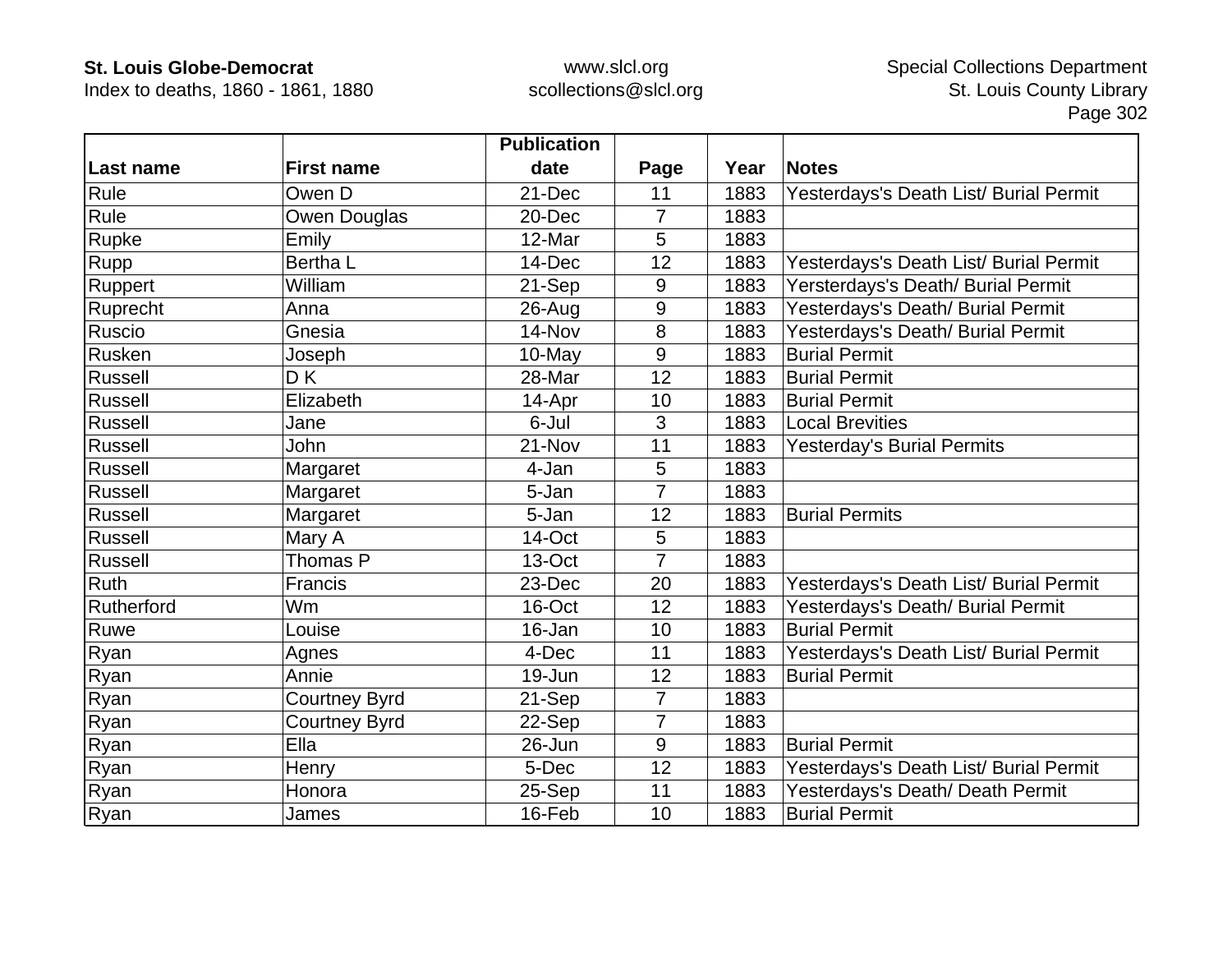Index to deaths, 1860 - 1861, 1880

|           |                    | <b>Publication</b> |                |      |                                        |
|-----------|--------------------|--------------------|----------------|------|----------------------------------------|
| Last name | <b>First name</b>  | date               | Page           | Year | <b>Notes</b>                           |
| Ryan      | John               | 28-Apr             | 11             | 1883 | <b>Burial Permit</b>                   |
| Ryan      | John               | $22$ -Aug          | 8              | 1883 | Yesterdays's Death/Burial Permit       |
| Ryan      | John               | 14-Nov             | 7              | 1883 |                                        |
| Ryan      | John               | 14-Nov             | 9              | 1883 | Suburban, Carondelet                   |
| Ryan      | John               | 15-Nov             | 5              | 1883 | Suburban, Carondelet                   |
| Ryan      | John               | 15-Nov             | 7              | 1883 |                                        |
| Ryan      | John               | 16-Nov             | 12             | 1883 | Yesterdays's Death/ Burial Permit      |
| Ryan      | John W             | 21-Mar             | 5              | 1883 | <b>Burial Permit</b>                   |
| Ryan      | Joseph             | 28-Dec             | 7              | 1883 | Yesterdays's Death List/ Burial Permit |
| Ryan      | Katie G            | 17-Jun             | 11             | 1883 | <b>Burial Permit</b>                   |
| Ryan      | <b>Katie Grace</b> | 16-Jun             | 5              | 1883 |                                        |
| Ryan      | Mary A             | 9-Dec              | 19             | 1883 | Yesterdays's Death List/ Burial Permit |
| Ryan      | Michael            | 20-Nov             | $\overline{7}$ | 1883 |                                        |
| Ryan      | Michael            | 21-Nov             | 7              | 1883 |                                        |
| Ryan      | Michael            | 23-Dec             | 20             | 1883 | Yesterdays's Death List/ Burial Permit |
| Ryan      | Patrick            | $21 - Aug$         | 8              | 1883 | Yesterday's Death/Burial Permit        |
| Ryan      | Richard            | 22-Jul             | 5              | 1883 |                                        |
| Ryan      | Richard            | 22-Jul             | 9              | 1883 | <b>Burial Permit</b>                   |
| Ryan      | Richard            | $21 -$ Jul         | 7              | 1883 |                                        |
| Ryan      | Sarah B            | 22-Sep             | 9              | 1883 | Yesterdays's Death/ Burial Permit      |
| Ryder     | John               | 30-Dec             | 9              | 1883 | Yesterdays's Death List/ Burial Permit |
| Rynearson | $\overline{BF}$    | 18-Oct             | 12             | 1883 | Suburban, Jacksonville, Illinois       |
| Sachs     | Adolph             | 6-Nov              | 11             | 1883 | Yesterdays's Death/ Burial Permit      |
| Sachs     | Anna               | 21-Apr             | 9              | 1883 | <b>Burial Permit</b>                   |
| Sachs     | Lizzie             | $22$ -Aug          | 5              | 1883 |                                        |
| Sachs     | Lizzie             | 22-Aug             | 8              | 1883 | Yesterdays's Death/Burial Permit       |
| Sadler    | Willie J           | 8-May              | 7              | 1883 |                                        |
| Sadler    | Wm J               | 9-May              | 12             | 1883 | <b>Burial Permit</b>                   |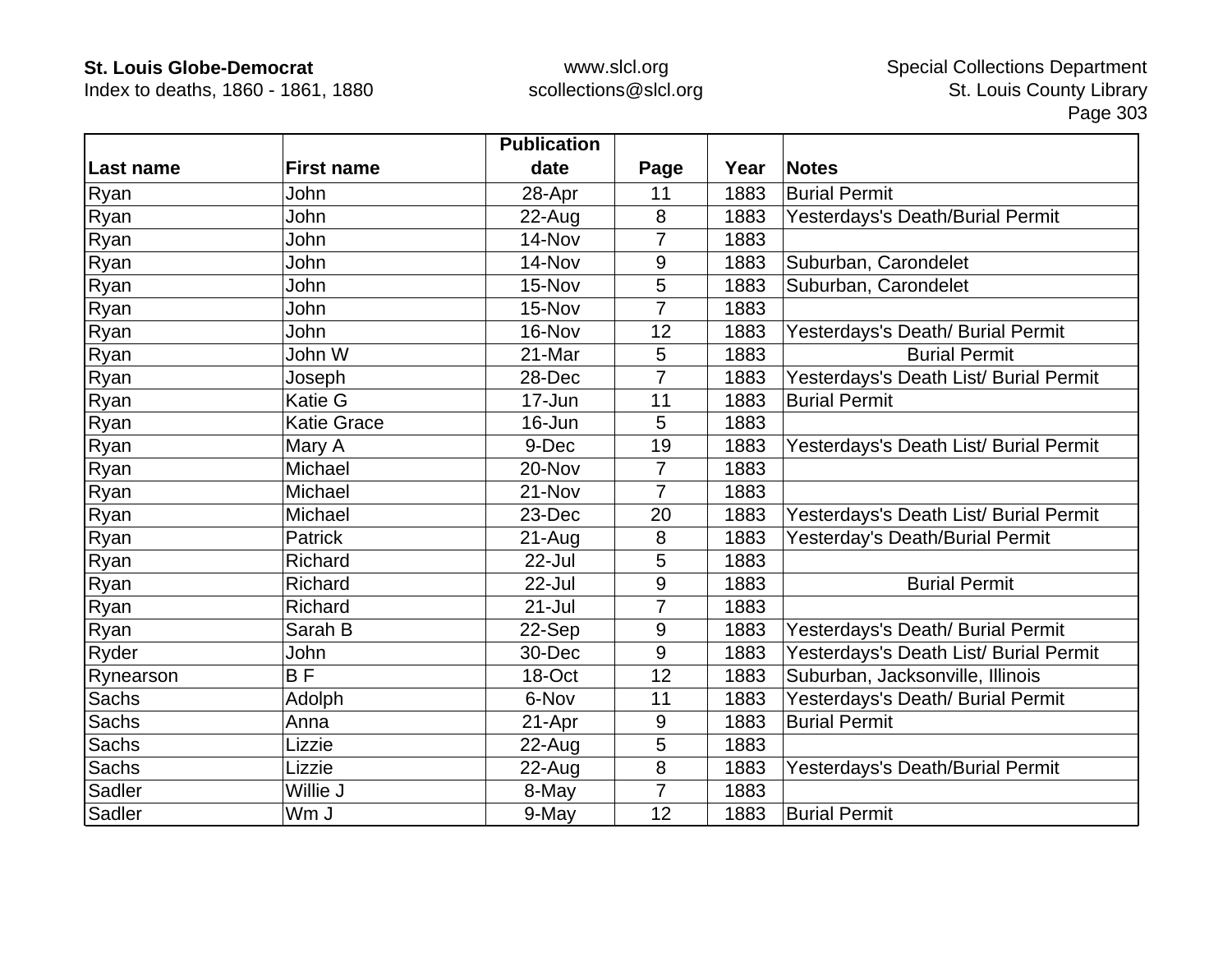Index to deaths, 1860 - 1861, 1880

|                |                   | <b>Publication</b> |      |      |                                        |
|----------------|-------------------|--------------------|------|------|----------------------------------------|
| Last name      | <b>First name</b> | date               | Page | Year | <b>Notes</b>                           |
| Sage           | Alecia            | 6-Nov              | 11   | 1883 | Yesterdays's Death/ Burial Permit      |
| Sage           | Alice A           | 5-Nov              | 5    | 1883 |                                        |
| Sage           | <b>Bridget</b>    | 14-Nov             | 8    | 1883 | Yesterdays's Death/ Burial Permit      |
| Sage           | <b>Bridget C</b>  | 13-Nov             | 7    | 1883 |                                        |
| Sage           | John, Rev         | 26-Nov             | 5    | 1883 |                                        |
| Saint-Cyr      | Emilie, Mme       | 29-Sep             | 6    | 1883 | <b>Local Brevities</b>                 |
| <b>Salater</b> | Jesse             | 14-Dec             | 12   | 1883 | Yesterdays's Death List/ Burial Permit |
| Sallee         | R <sub>C</sub>    | 10-Mar             | 6    | 1883 | Death's Doings Hannibal, Missouri      |
| Salllilnger    | Julius            | 16-Oct             | 12   | 1883 | Yesterdays's Death/ Burial Permit      |
| Salmon         | Otto              | 20-Jan             | 12   | 1883 | <b>Burial Permit</b>                   |
| Salomo         | Katie             | 25-Dec             | 7    | 1883 |                                        |
| <b>Salters</b> | William           | 22-Mar             | 12   | 1883 | <b>Burial Permit</b>                   |
| Same           | Louisa            | 14-Jun             | 12   | 1883 | <b>Burial Permit</b>                   |
| Samesreuther   | Fred              | 30-Jul             | 5    | 1883 |                                        |
| Samesreuther   | Fred              | $31 -$ Jul         | 5    | 1883 |                                        |
| Samesreuther   | Fred              | 1-Aug              | 8    | 1883 | <b>Burial Permit</b>                   |
| Sample         | <b>Wm</b>         | 20-Sep             | 8    | 1883 | Yesterdays's Death/ Burial Permit      |
| Samuel         | Sarah A, Mrs      | 25-Dec             | 7    | 1883 |                                        |
| Samuel         | Sarah A, Mrs      | 26-Dec             | 5    | 1883 |                                        |
| Sandbothe      | Mary              | 27-Feb             | 11   | 1883 | <b>Burial Permit</b>                   |
| Sander         | Henry, Sr         | 5-Jun              | 3    | 1883 | <b>Henry Sander</b>                    |
| <b>Sanders</b> | Henry             | $23 - Aug$         | 8    | 1883 | Yesterdays's Death/Burial Permit       |
| Sanders        | Jena              | $30$ -May          | 12   | 1883 | <b>Burial Permit</b>                   |
| Sanderson      | Johm, Conductor   | 10-Oct             | 8    | 1883 | Suburban,, Belleville                  |
| Sanderson      | John, Mrs         | 9-Oct              | 12   | 1883 | Suburban, Belleville                   |
| Sandersoon     | George            | 6-Mar              | 12   | 1883 | <b>Burial Permit</b>                   |
| Sandford       | George W          | $2-Jul$            | 10   | 1883 | Late Hospital Patient's Death          |
| Sandwehr       | Anna E, Mrs       | 1-May              | 11   | 1883 | <b>Burial Permit</b>                   |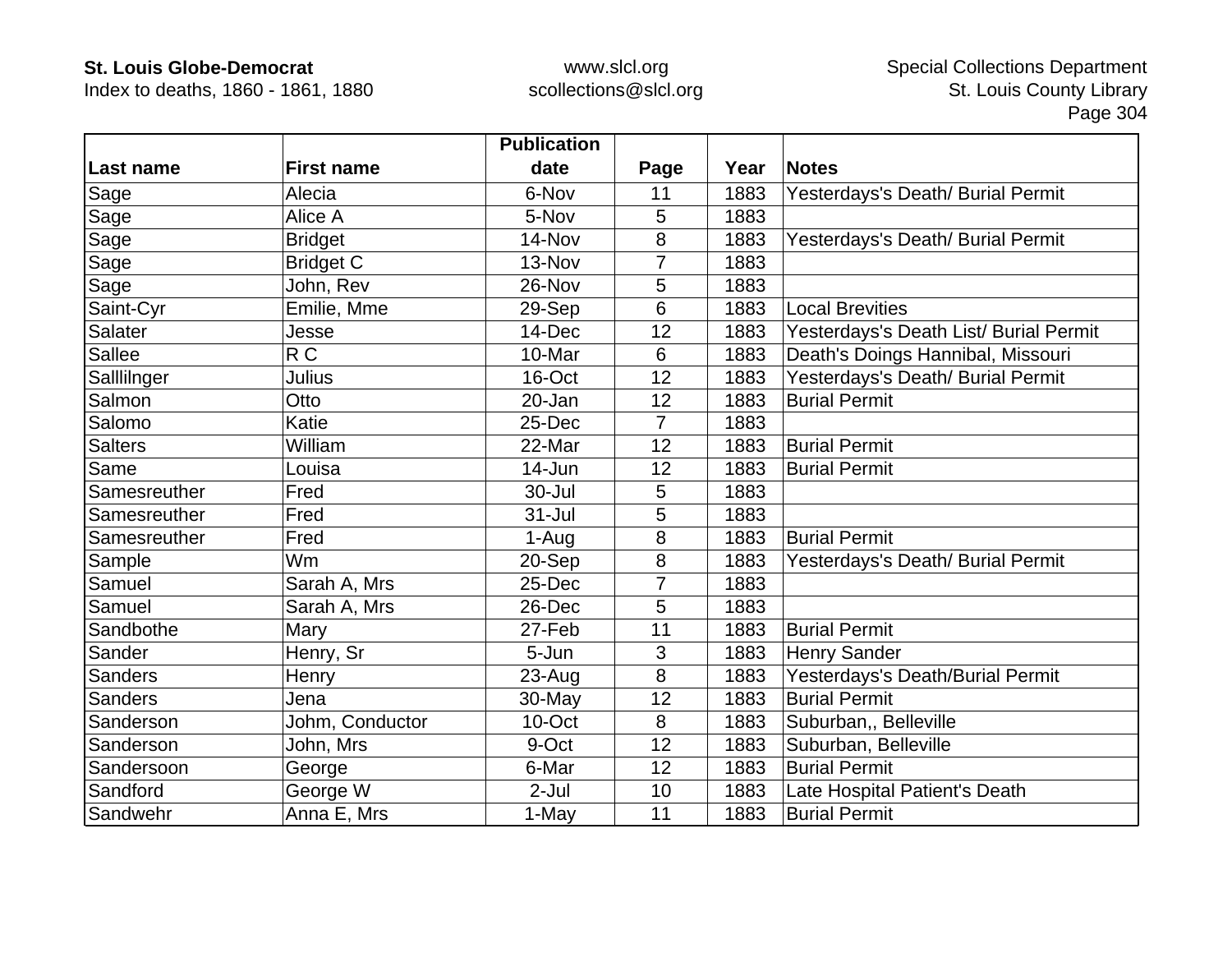Index to deaths, 1860 - 1861, 1880

|                 |                   | <b>Publication</b> |                |      |                                   |
|-----------------|-------------------|--------------------|----------------|------|-----------------------------------|
| Last name       | <b>First name</b> | date               | Page           | Year | <b>Notes</b>                      |
| Sanford         | George W          | $2-Jul$            | 5              | 1883 |                                   |
| Sanguinet       | Amanda            | 4-Oct              | 10             | 1883 | <b>Coroner's Cases</b>            |
| Santer          | Geoe              | 30-Sep             | 19             | 1883 | Yesterdays's Death/ Burial Permit |
| Sargent         | John L            | 18-Jun             | 4              | 1883 | John L Sargent                    |
| Satchell        | Henry             | 7-Feb              | 10             | 1883 | <b>Burial Permit</b>              |
| <b>Saunders</b> | Fred              | 25-Dec             | $\overline{7}$ | 1883 |                                   |
| Sauter          | Joseph            | 15-Feb             | 9              | 1883 | <b>Burial Permit</b>              |
| Savage          | Ellsworth         | 11-May             | 8              | 1883 | <b>Burial Permit</b>              |
| Savage          | Thomas            | 10-Mar             | 8              | 1883 | Suburban, Jacksonville, Illinois  |
| Saville         | Richard           | 23-Sep             | 8              | 1883 |                                   |
| Savio           | louis             | 22-Jun             | 6              | 1883 | <b>His First Night</b>            |
| Sayer           | William, Jr       | 27-Mar             | $\overline{7}$ | 1883 |                                   |
| Sayers          | Wm P              | 29-Mar             | 12             | 1883 | <b>Burial Permit</b>              |
| <b>Sayers</b>   | Wm, Jr            | 28-Mar             | $\overline{7}$ | 1883 |                                   |
| Scanlan         | John              | 5-Jun              | 4              | 1883 | <b>Burial Permit</b>              |
| <b>Scarritt</b> | Emma, Miss        | 14-Aug             | 8              | 1883 | Suburban, Alton                   |
| Schaab          | John              | 23-Sep             | 18             | 1883 | <b>Coroner's Cases</b>            |
| Schaab          | <b>John</b>       | 25-Sep             | 11             | 1883 | Yesterdays's Death/ Death Permit  |
| Schaab          | Mary Elizabeth    | 7-Nov              | 9              | 1883 | Yesterdays's Death/ Burial Permit |
| Schaaf          | Louis             | 31-Aug             | 8              | 1883 | <b>Coroner's Cases</b>            |
| Schaaf          | Louis             | 1-Sep              | 11             | 1883 | Yesterdays's Death/ Burial Permit |
| Schaah          | Mary Elizabeth    | 6-Nov              | $\overline{7}$ | 1883 |                                   |
| Schabell        | Joseph            | $15 -$ Jul         | 9              | 1883 | <b>Burial Permit</b>              |
| Schaber         | George            | 3-Dec              | 10             | 1883 | Fell From His Wagon               |
| Schaedel        | Wm                | 28-Jul             | 9              | 1883 | <b>Burial Permit</b>              |
| Schaefer        | Arthur            | 2-Jan              | 5              | 1883 |                                   |
| Schaefer        | Arthur            | 3-Jan              | 8              | 1883 | <b>Burial Permits</b>             |
| Schaefer        | Augusta           | 13-Apr             | 10             | 1883 | <b>Burial Permit</b>              |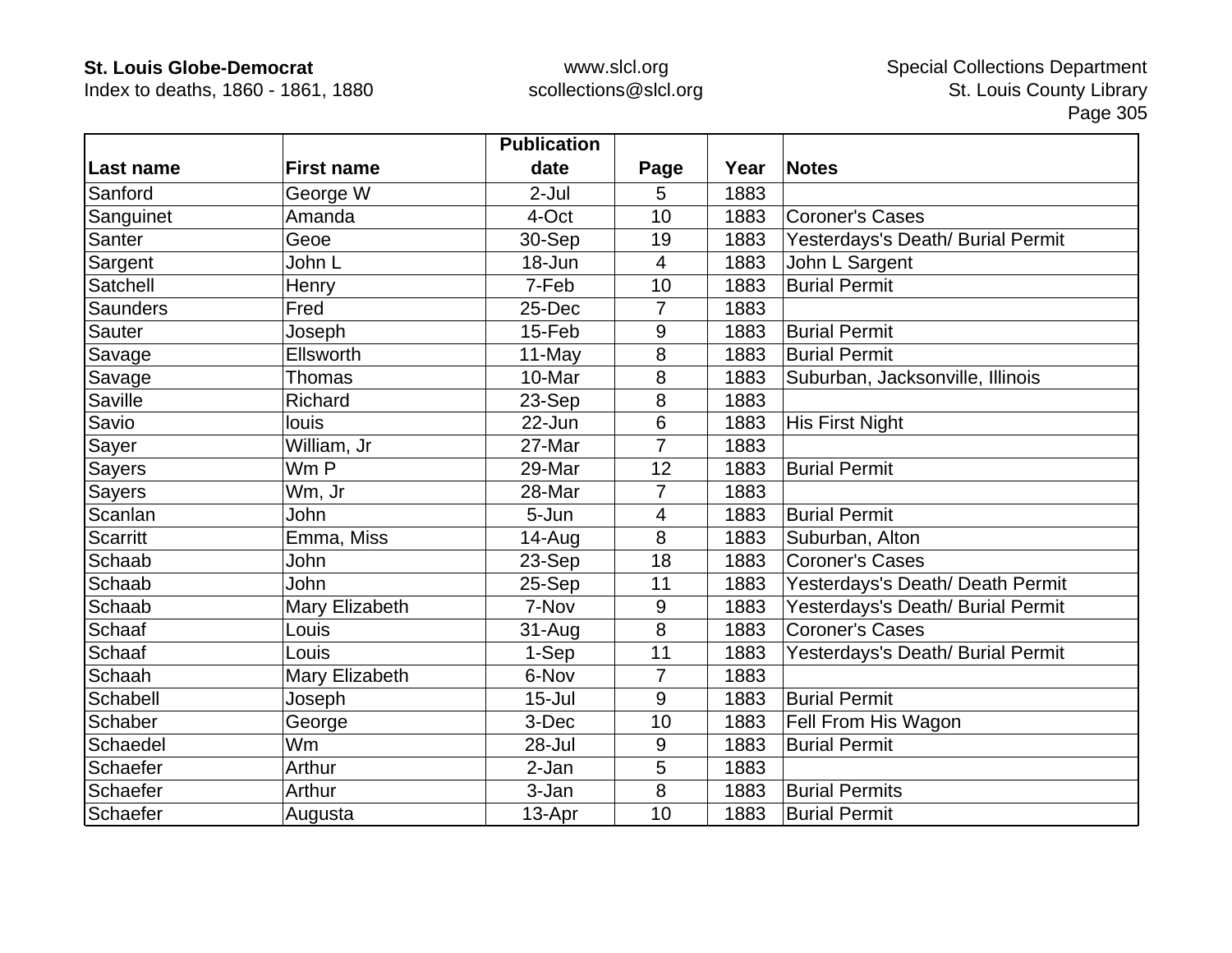Index to deaths, 1860 - 1861, 1880

|                  |                   | <b>Publication</b> |                |      |                                        |
|------------------|-------------------|--------------------|----------------|------|----------------------------------------|
| Last name        | <b>First name</b> | date               | Page           | Year | <b>Notes</b>                           |
| Schaefer         | Edward            | 16-Sep             | 9              | 1883 | Yesterdays's Death/ Burial Permir      |
| Schaefer         | Ernst             | $1-Jun$            | 6              | 1883 | <b>Burial Permit</b>                   |
| Schaefer         | Herman C          | 14-Apr             | 10             | 1883 | <b>Burial Permit</b>                   |
| Schaefer         | Joseph            | $17 -$ Jul         | 8              | 1883 | <b>Burial Permit</b>                   |
| Schaefer         | Leopold L         | 29-Nov             | 12             | 1883 | Yesterdays's Death List/ Burial Permit |
| Schaeffer        | Ida               | 19-Jul             | 8              | 1883 | <b>Burial Permit</b>                   |
| Schaeffer        | Lizzie            | 20-Jan             | 12             | 1883 | <b>Burial Permit</b>                   |
| Schafer          | George            | 4-Dec              | 11             | 1883 | Yesterdays's Death List/ Burial Permit |
| Schaff           | Augustina         | 9-Feb              | 10             | 1883 | <b>Burial Permt</b>                    |
| Schaffer         | Joseph            | 16-Feb             | 10             | 1883 | <b>Burial Permit</b>                   |
| Schaffner        | <b>Charles</b>    | 10-Nov             | 8              | 1883 | Yesterdays's Death/ Burial Permit      |
| Schaffner        | Edward            | 30-Mar             | 10             | 1883 | <b>Burial Permit</b>                   |
| <b>Schaffuit</b> | Lina              | 28-Sep             | 10             | 1883 | Yesterdays's Death/ Burial Permit      |
| Schaidt          | Carrie            | 26-Aug             | 9              | 1883 | Yesterdays's Death/ Burial Permit      |
| Schaive          | Tony              | 9-Nov              | 12             | 1883 | Yesterdays's Death/ Burial Permit      |
| <b>Schalek</b>   | <b>Rosalie</b>    | $25 -$ Jul         | 10             | 1883 | <b>Burial Permit</b>                   |
| Schall           | Joseph H          | 8-Sep              | 9              | 1883 | Yesterdays's Death/ Burial Permit      |
| Schaller         | Anna M            | 18-Mar             | 18             | 1883 | <b>Burial Permit</b>                   |
| <b>Schalter</b>  | Henry             | 7-Jan              | 8              | 1883 | Suburban-Belleville, III               |
| Schanz           | Johann            | 23-Aug             | $\overline{7}$ | 1883 | <b>Coroner's Cases</b>                 |
| Scharff          | Edwin             | 7-Jan              | 11             | 1883 | <b>Burial Permit</b>                   |
| Scharnhorst      | Annie             | 29-Mar             | 12             | 1883 | <b>Burial Permit</b>                   |
| Schattgen        | Carolilne McD     | 9-May              | 12             | 1883 | <b>Burial Permit</b>                   |
| Schattgen        | Caroline          | 2-Sep              | 11             | 1883 | Yesterdays's Death/ Burial Permit      |
| Schatzinger      | John              | 19-Nov             | 8              | 1883 | <b>Terrible Track</b>                  |
| Schaub           | Chas              | $11-Oct$           | 9              | 1883 | Yesterdays's Death/ Burial Permit      |
| Schaum           | Louis             | $13 -$ Jul         | 5              | 1883 |                                        |
| Schaum           | Louis             | 14-Jul             | $\overline{7}$ | 1883 |                                        |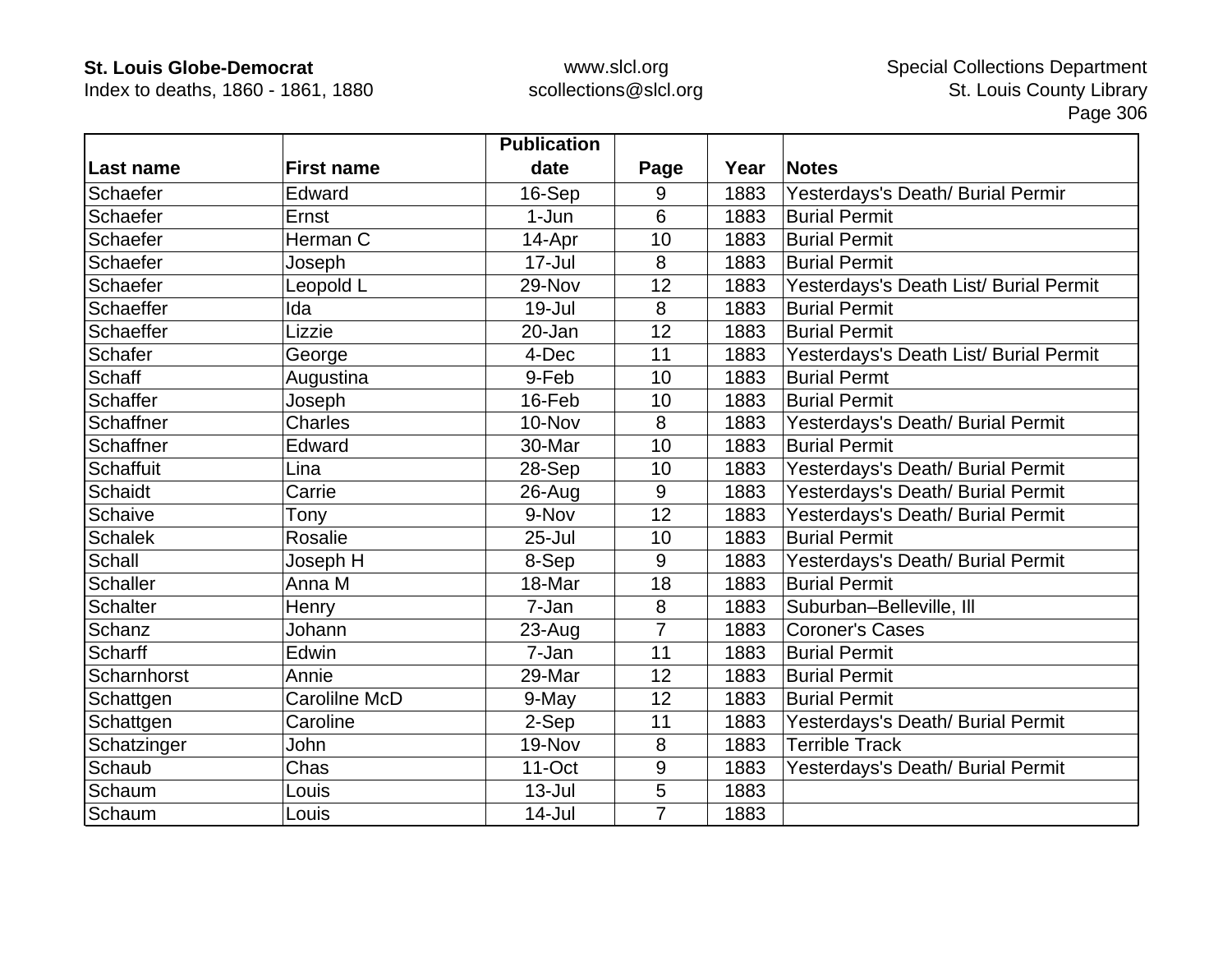Index to deaths, 1860 - 1861, 1880

|                   |                   | <b>Publication</b> |                |      |                                        |
|-------------------|-------------------|--------------------|----------------|------|----------------------------------------|
| Last name         | <b>First name</b> | date               | Page           | Year | <b>Notes</b>                           |
| Schaum            | Louis             | $14 -$ Jul         | 12             | 1883 | <b>Burial Permit</b>                   |
| Schaumann         | Lillian           | 5-Dec              | 12             | 1883 | Yesterdays's Death List/ Burial Permit |
| Schaumleffel      | Frank B           | 7-May              | 5              | 1883 |                                        |
| Schaumleffel      | Frankie           | 8-May              | 12             | 1883 | <b>Burial Permit</b>                   |
| Schawacker        | Aggie             | 14-Apr             | 5              | 1883 |                                        |
| Schawacker        | Aggie             | 15-Apr             | 17             | 1883 | <b>Burial Permit</b>                   |
| Schawacker        | Lota              | 1-May              | 11             | 1883 | <b>Burial Permit</b>                   |
| Schawb            | Johnnie           | 26-Jul             | 8              | 1883 | Suburban, Jacksonville, Illinois       |
| Scheel            | Elizabeth, Mrs    | 27-Mar             | 11             | 1883 | Suburban, Belleville                   |
| Scheele           | Otto G            | $20 -$ Jul         | 5              | 1883 |                                        |
| <b>Schefers</b>   | Leo W             | 10-Mar             | 8              | 1883 | <b>Burial Permit</b>                   |
| <b>Scheidt</b>    | Jacob             | 20-Sep             | 8              | 1883 | Yesterdays's Death/ Burial Permit      |
| Schellabarger     | JR                | 18-Nov             | 8              | 1883 |                                        |
| <b>Scheller</b>   | John              | 1-Sep              | 11             | 1883 | Yesterdays's Death/ Burial Permit      |
| <b>Scheller</b>   | Margaret          | $12-Auq$           | 16             | 1883 | <b>Burial Permit</b>                   |
| <b>Schellert</b>  | Mary              | 19-Apr             | 12             | 1883 | <b>Burial Permit</b>                   |
| <b>Schenck</b>    | Joseph            | 22-Aug             | 8              | 1883 | Yesterdays's Death/Burial Permit       |
| Schenuit          | Frank             | 5-Aug              | 9              | 1883 | <b>Burial Permit</b>                   |
| <b>Schere</b>     | Magdalelne S      | 20-Mar             | 11             | 1883 | <b>Burial Permit</b>                   |
| Scherer           | Mary, Mrs         | 31-Dec             | 3              | 1883 | <b>Local Brevities</b>                 |
| <b>Scherer</b>    | <b>Thekla</b>     | 14-Jun             | 12             | 1883 | <b>Burial Permit</b>                   |
| Scherrer          | Chas W            | $14 - Aug$         | 8              | 1883 | Yesterday's Death/Burial Permit        |
| Scherzinger       | Henry             | 27-Feb             | 11             | 1883 | <b>Burial Permit</b>                   |
| <b>Schette</b>    | <b>Clements</b>   | 23-Aug             | $\overline{7}$ | 1883 | <b>Coroner's Cases</b>                 |
| Scheuernbrand     | Eliza             | 19-Jun             | 12             | 1883 | <b>Burial Permit</b>                   |
| Scheuster         | John G            | 5-May              | 13             | 1883 | <b>Burial Permit</b>                   |
| <b>Scheutzins</b> | Kate              | 20-Jul             | 10             | 1883 | <b>Burial Permit</b>                   |
| Schewe            | Mary A            | 7-Feb              | 5              | 1883 |                                        |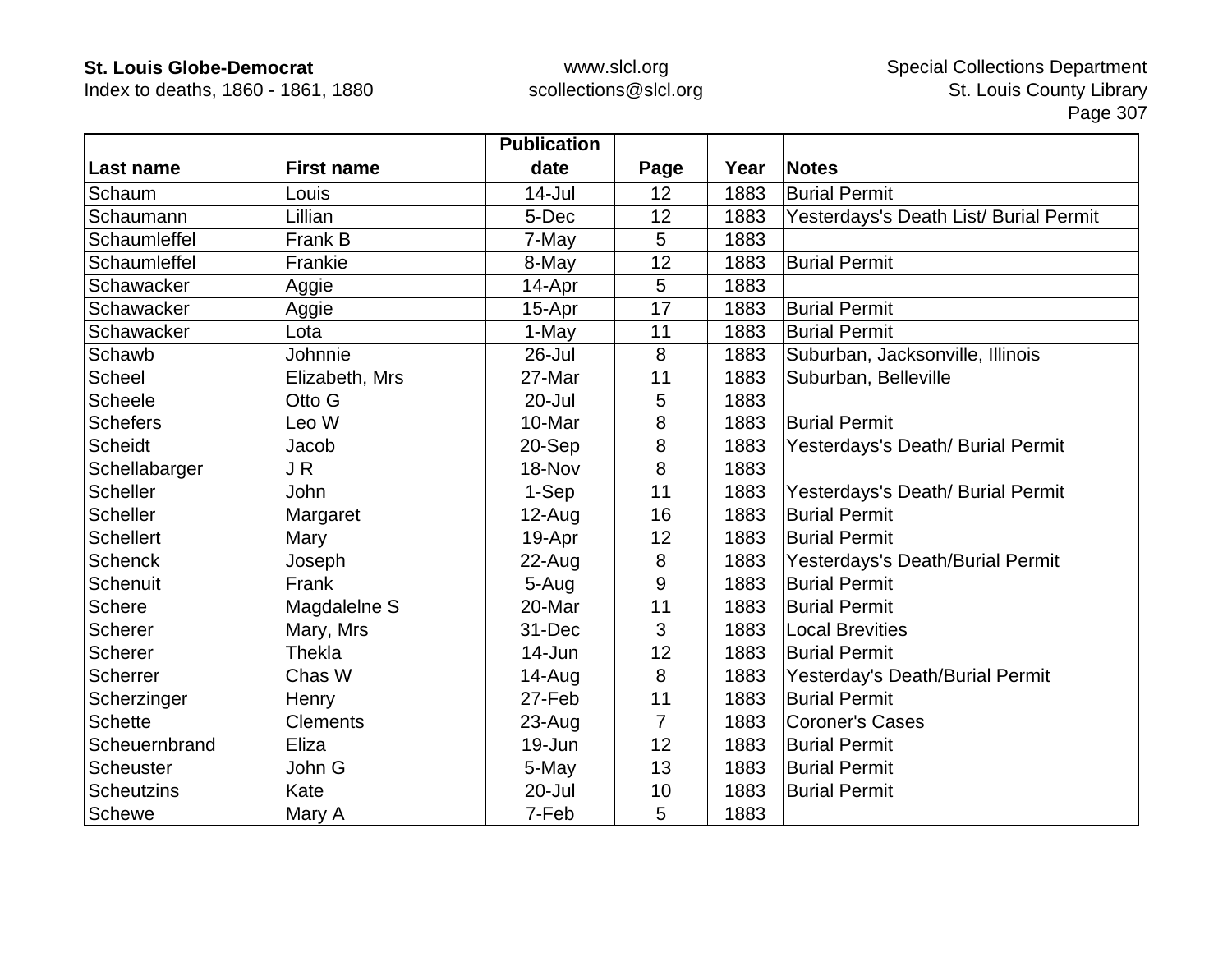Index to deaths, 1860 - 1861, 1880

|                  |                        | <b>Publication</b> |                |      |                                        |
|------------------|------------------------|--------------------|----------------|------|----------------------------------------|
| Last name        | <b>First name</b>      | date               | Page           | Year | <b>Notes</b>                           |
| Schewe           | Mary A                 | 7-Feb              | 10             | 1883 | <b>Burial Permit</b>                   |
| Schiaegel        | Waldemar A C           | 5-Aug              | 9              | 1883 | <b>Burial Permit</b>                   |
| Schible          | Louise                 | 15-Dec             | 10             | 1883 | Yesterdays's Death List/ Burial Permit |
| <b>Schiereck</b> | Fred                   | 30-Aug             | 5              | 1883 |                                        |
| <b>Schiereck</b> | Fred                   | 2-Sep              | 5              | 1883 |                                        |
| Schierenbeck     | Casper H F             | $13 -$ Jul         | 8              | 1883 | <b>Burial Permit</b>                   |
| Schierman        | Louis                  | 6-Mar              | 12             | 1883 | <b>Burial Permit</b>                   |
| <b>Schies</b>    | Adain                  | $15-Auq$           | 10             | 1883 | Yesterday's Death/Burial Permit        |
| <b>Schilef</b>   | Ernst                  | $14 - Aug$         | 8              | 1883 | Yesterday's Death/Burial Permit        |
| Schill           | Celia                  | 6-Jan              | 12             | 1883 | <b>Burial Permit</b>                   |
| <b>Schiller</b>  | Louise                 | 12-Dec             | 12             | 1883 | Yesterdays's Death List/ Burial Permit |
| Schilling        | <b>Bernhard</b>        | 17-Apr             | 11             | 1883 | <b>Burial Permit</b>                   |
| Schindele        | Anna                   | 28-Nov             | 11             | 1883 | Yesterdays's Death List/ Burial Permit |
| Schindler        | <b>Charles</b>         | 16-Jan             | 10             | 1883 | <b>Burial Permit</b>                   |
| Schindler        | Victoria               | 13-Feb             | 9              | 1883 | <b>Burial Permit</b>                   |
| <b>Schinick</b>  | Helen P                | 22-Feb             | 12             | 1883 | <b>Burial Permit</b>                   |
| Schippers        | <b>Mary Catherine</b>  | 11-Feb             | 8              | 1883 | <b>Local Brevities</b>                 |
| Schira           | Oscar                  | 20-May             | 17             | 1883 | <b>Widower Kills Himself</b>           |
| Schlachter       | Anna M                 | $23 - Aug$         | 8              | 1883 | Yesterdays's Death/Burial Permit       |
| Schlachter       | Laura                  | 29-Aug             | 8              | 1883 | Yesterdays's Death/ Burial Permit      |
| Schlag           | Daniel                 | 15-Sep             | $\overline{7}$ | 1883 |                                        |
| Schlag           | Daniel                 | 15-Sep             | 11             | 1883 | Yesterdays's Death/ Burial Permit      |
| Schlag           | Daniel                 | 16-Sep             | 8              | 1883 |                                        |
| Schleem          | <b>Charles William</b> | 28-Jun             | 12             | 1883 | <b>Burial Permit</b>                   |
| Schlefer         | Johanna H              | 25-Aug             | 9              | 1883 | Yesterdays's Death/Burial Permit       |
| Schleicher       | Mary                   | 11-Dec             | 9              | 1883 | Yesterdays's Death List/ Burial Permit |
| Schlenitzaner    | Michaela, Sister       | 18-Apr             | 11             | 1883 | <b>Burial Permit</b>                   |
| Schleper         | <b>Bernhard H</b>      | 9-Jan              | 8              | 1883 | <b>Burial Permit</b>                   |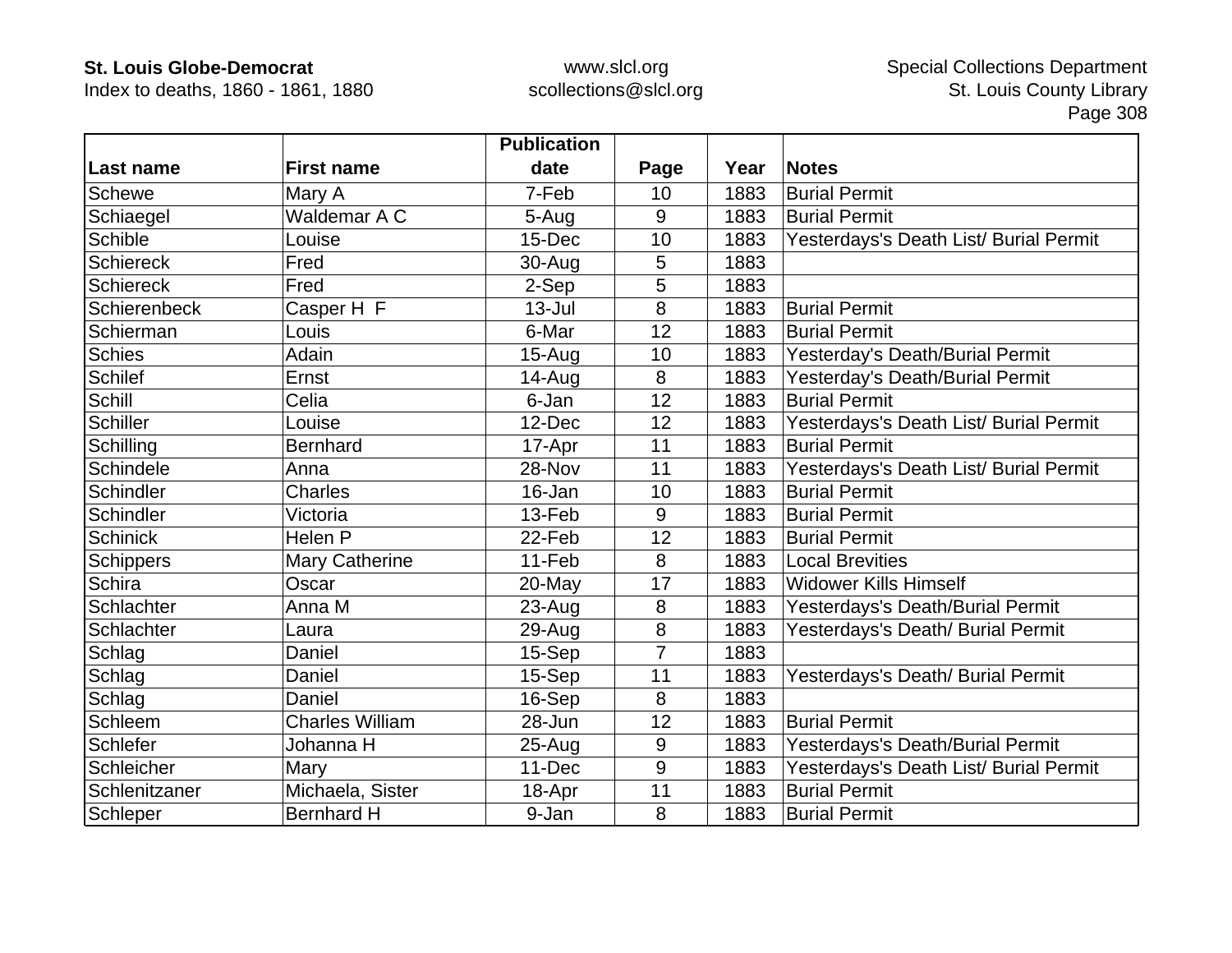Index to deaths, 1860 - 1861, 1880

|                   |                          | <b>Publication</b> |                |      |                                        |
|-------------------|--------------------------|--------------------|----------------|------|----------------------------------------|
| Last name         | <b>First name</b>        | date               | Page           | Year | <b>Notes</b>                           |
| Schleper          | John G                   | 30-Jan             | 11             | 1883 | <b>Burial Permit</b>                   |
| Schleper          | Mary A                   | 10-Feb             | 5              | 1883 | <b>Burial Permit</b>                   |
| <b>Schlereck</b>  | Henry                    | 9-Feb              | 10             | 1883 | <b>Burial Permit</b>                   |
| <b>Schlette</b>   | Lena Augusta             | 8-Jul              | 11             | 1883 | Inquests                               |
| Schlewing         | Wilhelmina               | 9-Apr              | 10             | 1883 | <b>Burial Permit</b>                   |
| Schliesman        | William                  | 25-Jan             | 12             | 1883 | <b>Burial Permit</b>                   |
| Schlinkman        | <b>Nettie</b>            | $1-Jul$            | 9              | 1883 | <b>Burial Permit</b>                   |
| Schliskman        | Julia A, Mrs (Infant Of) | $1-Jul$            | 11             | 1883 | <b>Inquests Yesterday</b>              |
| <b>Schlittler</b> | Amalia                   | 11-Dec             | 9              | 1883 | Yesterdays's Death List/ Burial Permit |
| <b>Schlittler</b> | Marie                    | 10-Nov             | 8              | 1883 | Yesterdays's Death/ Burial Permit      |
| <b>Schlittler</b> | Peter                    | 10-Nov             | 8              | 1883 | Yesterdays's Death/ Burial Permit      |
| Schlittler        | Ursula                   | 11-Nov             | 20             | 1883 | Yesterdays's Death/ Burial Permit      |
| Schlothmann       | Theresa L                | 23-Aug             | 8              | 1883 | Yesterdays's Death/Burial Permit       |
| Schlottmann       | Martha                   | $11-Auq$           | 9              | 1883 | <b>Burial Permit</b>                   |
| Schlottmann       | Wm                       | 24-Jun             | 16             | 1883 | <b>Burial Permit</b>                   |
| Schlueter         | Henry                    | 14-Feb             | $\overline{7}$ | 1883 | <b>Burial Permit</b>                   |
| Schmalenbach      | Henry                    | 5-Jun              | $\overline{4}$ | 1883 | <b>Burial Permit</b>                   |
| Schmaltz          | Edward                   | 7-Jul              | 5              | 1883 | <b>Burial Permit</b>                   |
| <b>Schmaltz</b>   | Mary                     | 17-Jun             | 5              | 1883 |                                        |
| <b>Schmalz</b>    | Wilhelmina, Mrs          | 31-Mar             | 5              | 1883 | Suburban, Jacksonville, Illinois       |
| Schmand           | Maxie                    | 28-Dec             | $\overline{7}$ | 1883 | Yesterdays's Death List/ Burial Permit |
| Schmelzer         | Jacob                    | 4-Mar              | 11             | 1883 | <b>Burial Permit</b>                   |
| Schmerein         | Annie, Mrs               | 19-Jun             | 11             | 1883 | Death From Eating Raw Ham              |
| Schmidt           | AT                       | 4-Mar              | 11             | 1883 | <b>Burial Permit</b>                   |
| Schmidt           | Caroline                 | 9-Mar              | 10             | 1883 | <b>Burial Permit</b>                   |
| Schmidt           | Catharina                | 15-Apr             | 17             | 1883 | <b>Burial Permit</b>                   |
| Schmidt           | Elizabeth                | 8-Sep              | $9\,$          | 1883 | Yesterdays's Death/ Burial Permit      |
| Schmidt           | F G                      | 7-Jul              | 5              | 1883 | <b>Burial Permit</b>                   |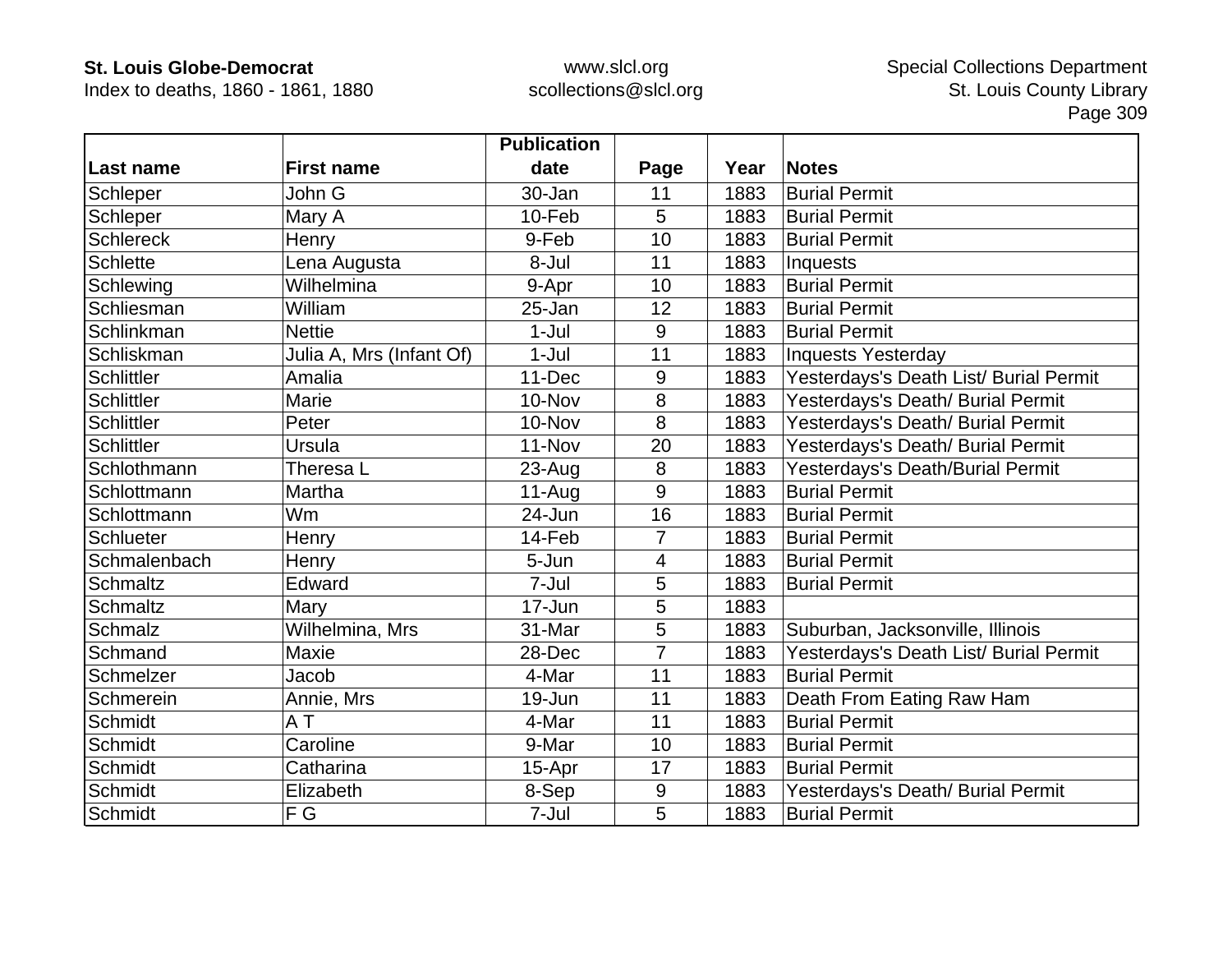Index to deaths, 1860 - 1861, 1880

|                |                    | <b>Publication</b> |                |      |                                        |
|----------------|--------------------|--------------------|----------------|------|----------------------------------------|
| Last name      | <b>First name</b>  | date               | Page           | Year | <b>Notes</b>                           |
| Schmidt        | Fred               | 17-Aug             | 8              | 1883 | Yesterday's Death/Burial Permit        |
| <b>Schmidt</b> | Frederick          | 19-Sep             | $\overline{7}$ | 1883 | Yesterdays's Deaths/ Burial Permit     |
| Schmidt        | Geo                | 3-Jan              | 8              | 1883 | <b>Burial Permits</b>                  |
| Schmidt        | Heinrich           | 6-Jun              | 11             | 1883 | <b>Burial Permit</b>                   |
| <b>Schmidt</b> | Henry              | 5-Dec              | 12             | 1883 | Yesterdays's Death List/ Burial Permit |
| <b>Schmidt</b> | John               | 1-Aug              | 8              | 1883 | <b>Burial Permit</b>                   |
| Schmidt        | John               | 16-Sep             | 8              | 1883 |                                        |
| Schmidt        | John               | 18-Dec             | 12             | 1883 | Yesterdays's Death List/ Burial Permit |
| <b>Schmidt</b> | John               | 15-Apr             | 17             | 1883 | <b>Burial Permit</b>                   |
| Schmidt        | John               | 17-Sep             | 5              | 1883 |                                        |
| Schmidt        | Maggie             | 18-Sep             | 8              | 1883 | Suburban, East St Louis                |
| Schmidt        | Peter              | 3-Jan              | 8              | 1883 | <b>Burial Permits</b>                  |
| Schmidt        | Philip             | 6-Mar              | 11             | 1883 | <b>Philip Schmidt Commits Suicide</b>  |
| Schmidt        | Philip             | 7-Mar              | 6              | 1883 | <b>Local Brevities</b>                 |
| Schmidt        | Philip             | 21-Mar             | 5              | 1883 | <b>Burial Permit</b>                   |
| Schmidt        | Philippine, Mrs    | 2-Dec              | 8              | 1883 |                                        |
| Schmidt        | Phillippine        | 4-Dec              | 11             | 1883 | Yesterdays's Death List/ Burial Permit |
| Schmidt        | Phillippine, Mrs   | 3-Dec              | 5              | 1883 |                                        |
| Schmidt        | Robert             | 3-Jul              | 8              | 1883 | Suburbanm, St Louis County             |
| Schmierund     | Sophia B           | 15-Mar             | 9              | 1883 | <b>Burial Permit</b>                   |
| <b>Schmitt</b> | <b>Charles</b>     | 9-Sep              | 9              | 1883 | Yesterdays's Death/ Burial Permit      |
| <b>Schmitt</b> | Frandis            | 9-Aug              | 10             | 1883 | <b>Burial Permit</b>                   |
| <b>Schmitt</b> | Henry              | 9-Sep              | 9              | 1883 | Yesterdays's Death/ Burial Permit      |
| Schmitt        | Wm                 | 28-Jun             | 12             | 1883 | <b>Burial Permit</b>                   |
| <b>Schmitt</b> | Wm                 | 1-Sep              | 11             | 1883 | Yesterdays's Death/ Burial Permit      |
| Schmittel      | <b>Catherine E</b> | 16-Mar             | 10             | 1883 | <b>Burial Permit</b>                   |
| Schnadt        | <b>Ferdinand C</b> | $19-Auq$           | $\overline{7}$ | 1883 | Yesterday's Death/Burial Permit        |
| Schnadt        | Fred               | $18 - Aug$         | 12             | 1883 | Came Home To Die                       |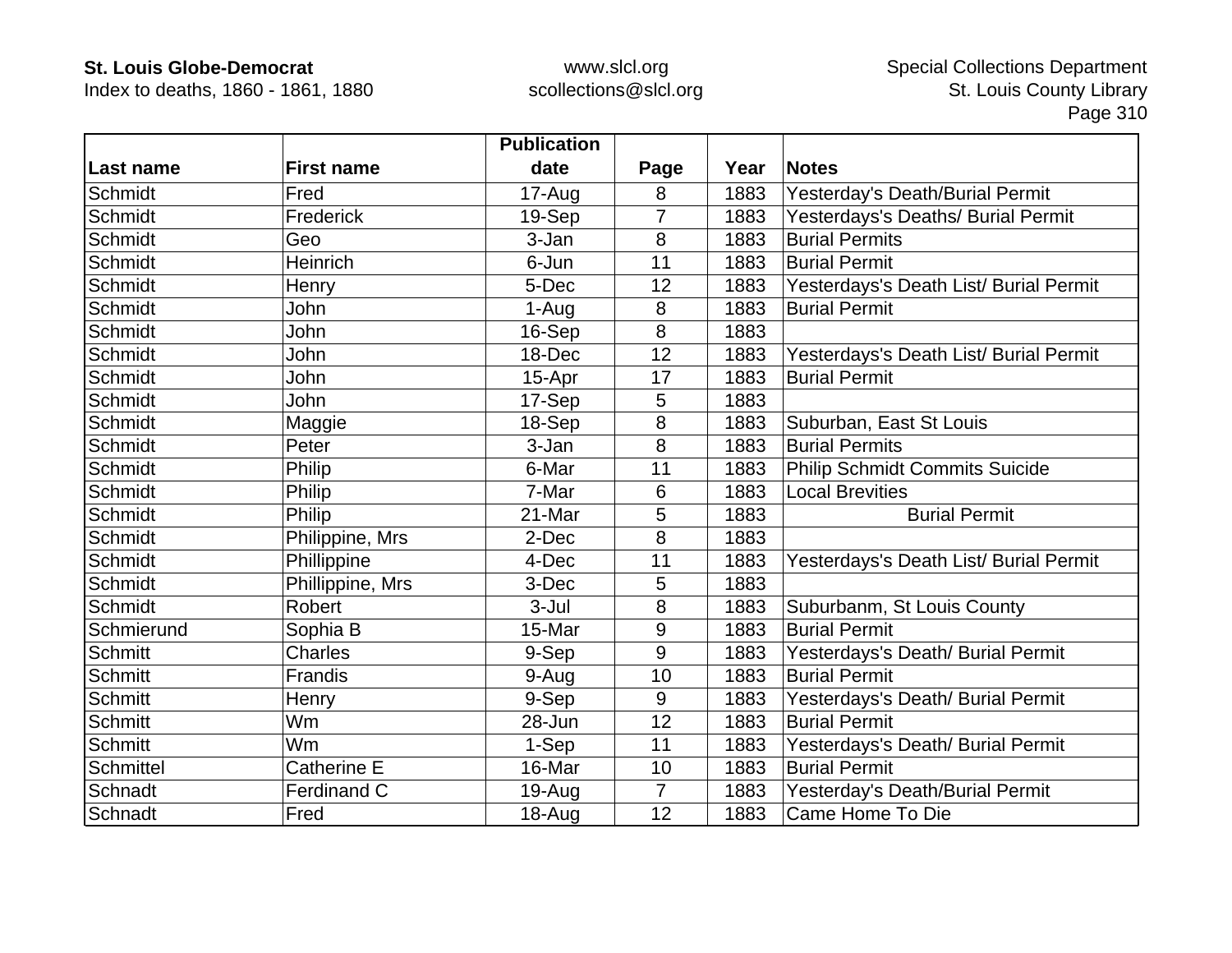Index to deaths, 1860 - 1861, 1880

|                   |                   | <b>Publication</b> |                |      |                                        |
|-------------------|-------------------|--------------------|----------------|------|----------------------------------------|
| ∣Last name        | <b>First name</b> | date               | Page           | Year | <b>Notes</b>                           |
| Schnaider         | child of Joseph   | 10-Jan             | 10             | 1883 | A Series of Inquests                   |
| Schnaider         | Jacob             | 1-Sep              | 11             | 1883 | Yesterdays's Death/ Burial Permit      |
| Schneider         | Andrew            | 11-Jan             | 10             | 1883 | <b>Burial Permit</b>                   |
| Schneider         | Anna M            | 13-Nov             | 12             | 1883 | Yesterdays's Death/ Burial Permit      |
| Schneider         | <b>Charles</b>    | 18-Oct             | 12             | 1883 | Yesterdays's Death/ Burial Permit      |
| Schneider         | Francisca J       | 17-Jan             | 8              | 1883 | <b>Burial Permit</b>                   |
| Schneider         | Franz             | 16-Jan             | 10             | 1883 | <b>Burial Permit</b>                   |
| Schneider         | Frederick W       | 25-May             | 10             | 1883 | <b>Burial Permit</b>                   |
| Schneider         | George            | 11-Apr             | 9              | 1883 | <b>Burial Permit</b>                   |
| Schneider         | Jacob, Capt       | 30-Aug             | 5              | 1883 |                                        |
| Schneider         | Jacob, Capt       | $31 - Aug$         | 5              | 1883 |                                        |
| Schneider         | Magdalene         | 4-Apr              | 12             | 1883 | <b>Burial Permit</b>                   |
| Schneider         | Margaret          | 6-Dec              | 12             | 1883 | Yesterdays's Death List/ Burial Permit |
| Schneider         | Margaret, Mrs     | 4-Dec              | 8              | 1883 | Out Of Her Misery                      |
| Schneider         | Margaret, Mrs     | 5-Dec              | 9              | 1883 | <b>Tragedy Related</b>                 |
| Schneider         | <b>Mortiz</b>     | 10-Apr             | 11             | 1883 | <b>Burial Permit</b>                   |
| Schneider         | William           | 6-Alug             | 10             | 1883 | <b>Charged To Godfrey</b>              |
| Schneider         | William           | 16-Aug             | 10             | 1883 | <b>Father's Explanation</b>            |
| Schneider         | Emma              | $10 -$ Jul         | 7              | 1883 | <b>Burial Permit</b>                   |
| <b>Schneiders</b> | <b>Bernard</b>    | 7-Jul              | 5              | 1883 | <b>Burial Permit</b>                   |
| Schnell           | George            | 9-Jun              | 9              | 1883 | <b>Burial Permit</b>                   |
| Schnell           | Louisa            | 18-Oct             | 12             | 1883 | Yesterdays's Death/ Burial Permit      |
| Schnell           | Margaret          | 18-Mar             | 18             | 1883 | <b>Burial Permit</b>                   |
| Schnelle          | Elizabeth J       | $10 -$ Jul         | $\overline{7}$ | 1883 | <b>Burial Permit</b>                   |
| <b>Schnelt</b>    | Anton             | 28-Jan             | 9              | 1883 | <b>Burial Permit</b>                   |
| Schnetzler        | Mary Ann          | 9-Oct              | 12             | 1883 | Yesterdays's Death/ Burial Permit      |
| Schnieder         | <b>Charles</b>    | $12$ -Jun          | 9              | 1883 | <b>Burial Permit</b>                   |
| Schniedermeier    | Henry             | 30-Jan             | 11             | 1883 | <b>Burial Permit</b>                   |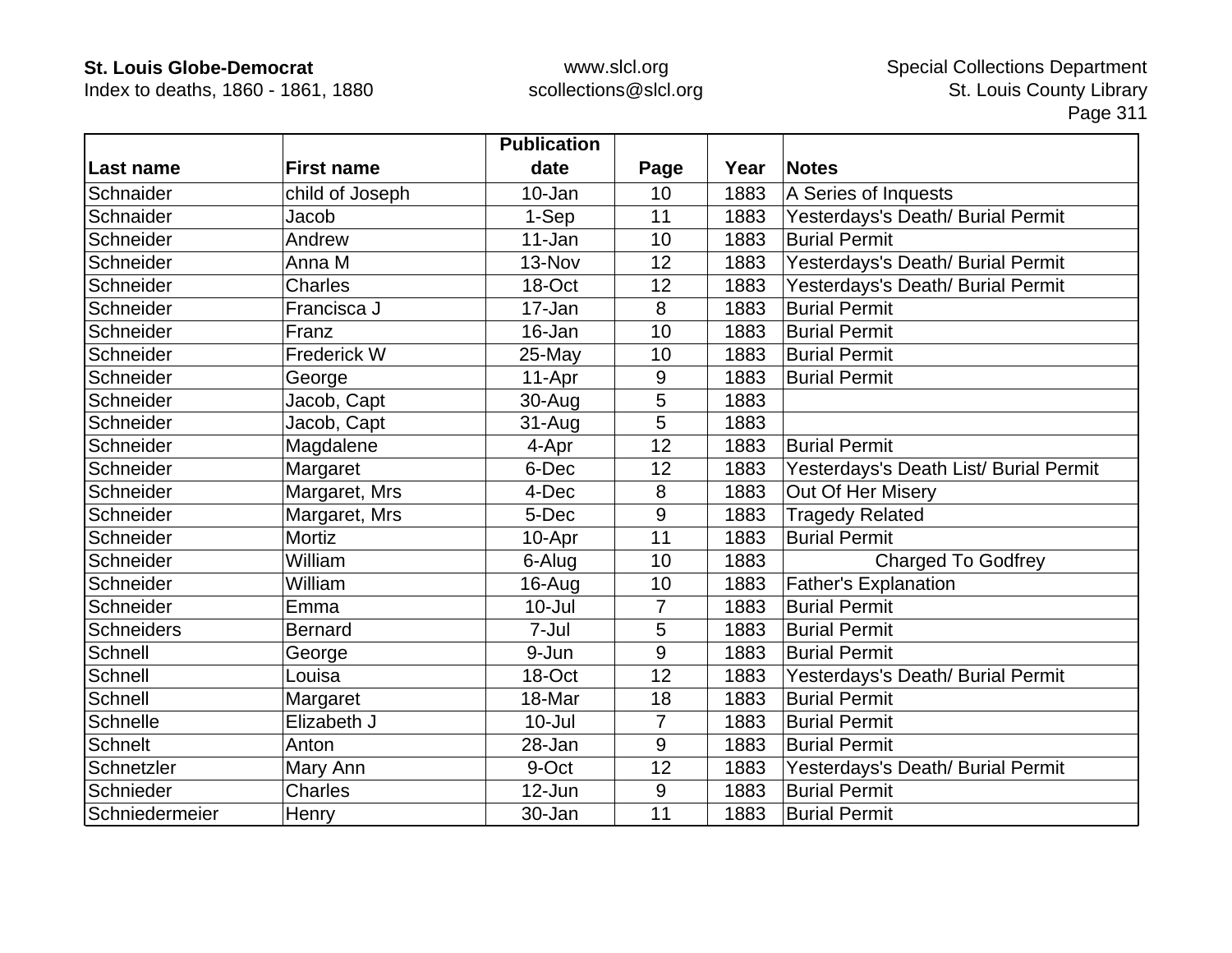Index to deaths, 1860 - 1861, 1880

|                        |                       | <b>Publication</b> |                |      |                                        |
|------------------------|-----------------------|--------------------|----------------|------|----------------------------------------|
| Last name              | <b>First name</b>     | date               | Page           | Year | <b>Notes</b>                           |
| <b>Schnitz</b>         | Mary T                | 23-Dec             | 20             | 1883 | Yesterdays's Death List/ Burial Permit |
| Schnitzel              | Andreas               | 15-Sep             | 11             | 1883 | Yesterdays's Death/ Burial Permit      |
| Schnitzmeyer           | Henry                 | $10 - Jun$         | 17             | 1883 | <b>Burial Permit</b>                   |
| Schnivle(see Schivley) | Unknown               | 4-Apr              | 5              | 1883 | <b>Local Brevities</b>                 |
| Schnute                | Harry E               | 20-Jul             | 10             | 1883 | <b>Burial Permit</b>                   |
| Schnute                | Lydia                 | 1-Aulg             | 5              | 1883 |                                        |
| Schob                  | Marie C               | 13-Dec             | 8              | 1883 | Yesterdays's Death List/ Burial Permit |
|                        | Elizabeth, Mrs (Child |                    |                |      |                                        |
| <b>Schock</b>          | Of)                   | 9-Sep              | 4              | 1883 | Dead In Her Arms                       |
| Schoeneman             | Fred Wm Chas          | 1-Sep              | 11             | 1883 | Yesterdays's Death/ Burial Permit      |
| Schoenherr             | John G                | 9-Oct              | 12             | 1883 | Yesterdays's Death/ Burial Permit      |
| Schoening              | <b>Bernard</b>        | 26-Sep             | 12             | 1883 | Coroner's Inquest                      |
| Schoening              | Edward                | 3-May              | 12             | 1883 | <b>Burial Permit</b>                   |
| Schoeninger            | John                  | 3-Jun              | 10             | 1883 | Suburban, East St Louis                |
| Schoenlaub             | Johannah              | 12-Sep             | 11             | 1883 | Yesterdays's Death/ Burial Permit      |
| Schoff                 | Wm                    | 9-Feb              | $\overline{7}$ | 1883 | Found Dead in His Cabin                |
| <b>Schoh</b>           | Herinan               | 12-Jan             | 8              | 1883 | <b>Burial Permit</b>                   |
| Scholie                | Louise                | 8-Sep              | 9              | 1883 | Yesterdays's Death/ Burial Permit      |
| Scholle                | Emma                  | 23-Sep             | 19             | 1883 | Yesterdays's Death/ Burial Permit      |
| Scholz                 | Martha                | 6-Mar              | 12             | 1883 | <b>Burial Permit</b>                   |
| Schoo                  | Caroline              | 17-Mar             | 9              | 1883 | <b>Burial Permit</b>                   |
| Schoppe                | Wilhelmine            | 11-Nov             | 20             | 1883 | Yesterdays's Death/ Burial Permit      |
| Schorr                 | Maria                 | 17-Apr             | $\overline{7}$ | 1883 |                                        |
| Schorr                 | Mary                  | 19-Apr             | 12             | 1883 | <b>Burial Permit</b>                   |
| <b>Schott</b>          | Emma                  | $2-Jun$            | 10             | 1883 | <b>Burial Permit</b>                   |
| <b>Schotte</b>         | Emily                 | 22-Aug             | 8              | 1883 | Yesterdays's Death/Burial Permit       |
| Schotten               | Dionysius C           | 23-Mar             | 10             | 1883 | <b>Bulrial Permit</b>                  |
| Schotten               | Dionysius Cyrus       | 23-Mar             | 5              | 1883 |                                        |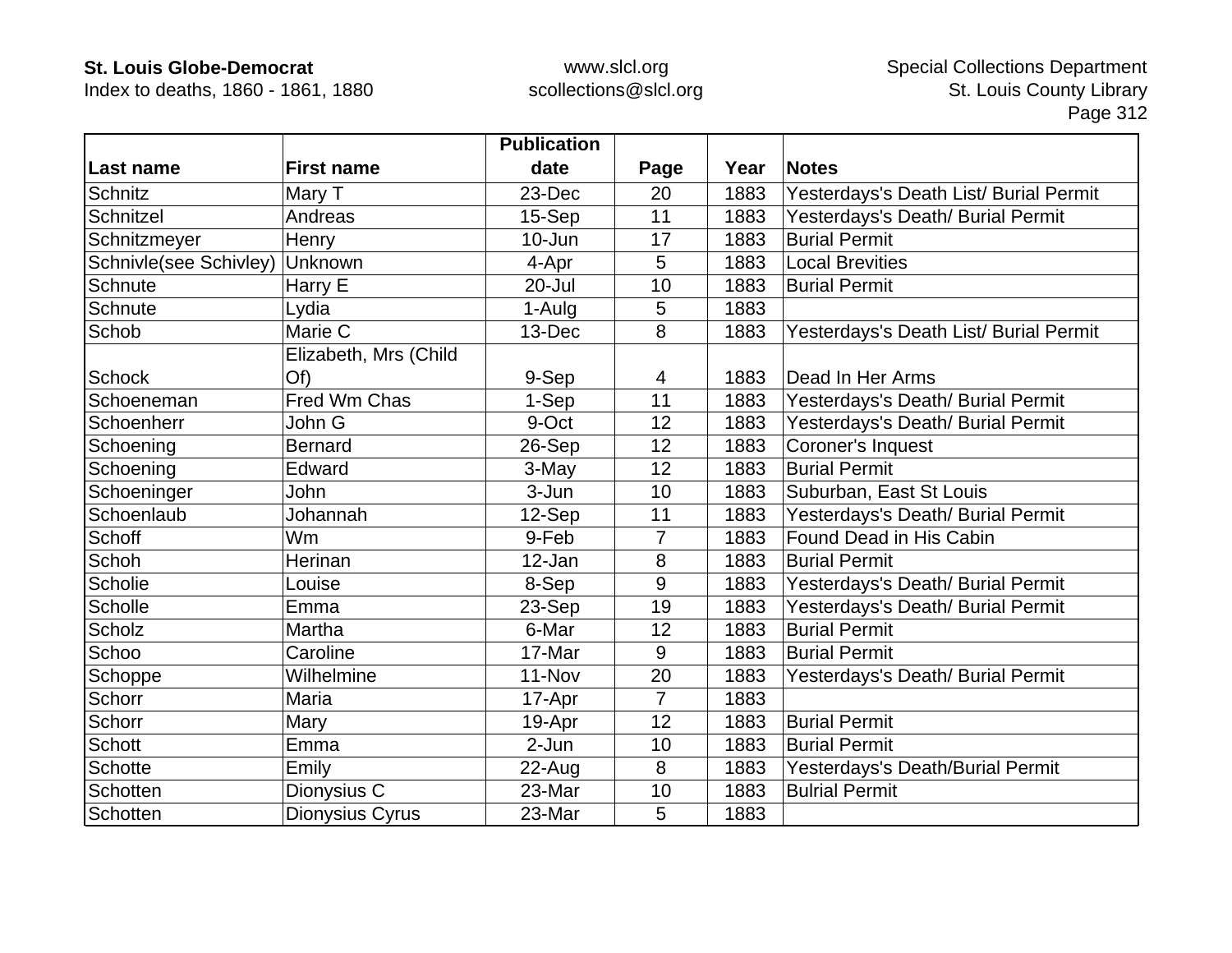Index to deaths, 1860 - 1861, 1880

|                 |                   | <b>Publication</b> |                |      |                                        |
|-----------------|-------------------|--------------------|----------------|------|----------------------------------------|
| Last name       | <b>First name</b> | date               | Page           | Year | <b>Notes</b>                           |
| Schrader        | Frederick         | 28-Jun             | 12             | 1883 | <b>Burial Permit</b>                   |
| Schramm         | Amerilia          | 28-Feb             | 5              | 1883 |                                        |
| Schramm         | Annie             | 19-Apr             | 12             | 1883 | <b>Burial Permit</b>                   |
| Schramm         | Emelie            | 1-Mar              | 12             | 1883 | <b>Burial Permit</b>                   |
| Schrenke        | <b>Adeline</b>    | 15-Dec             | 10             | 1883 | Yesterdays's Death List/ Burial Permit |
| Schrewe         | Theodore W        | 12-Oct             | 11             | 1883 | Yesterdays's Death/ Burial Permit      |
| Schrichte       | John H            | $15 -$ Jul         | 8              | 1883 | Died Of Asthma                         |
| Schrichte       | John H            | 16-Jul             | $\overline{2}$ | 1883 | <b>Local Brevities</b>                 |
| Schrieber       | Adam              | 2-Oct              | 9              | 1883 | Yesterdays's Death/ Burial Perm        |
| Schroder        | Johann            | 22-Feb             | 12             | 1883 | <b>Burial Permit</b>                   |
| Schroeder       | Arnold P          | 24-Oct             | 9              | 1883 | Yesterdays's Death/ Burial Permit      |
| Schroeder       | Ernst             | $1-Jun$            | 6              | 1883 | <b>Burial Permit</b>                   |
| Schroeder       | F H, Mrs          | 4-Jan              | 5              | 1883 | [Eleonore]                             |
| Schroeder       | F H, Mrs          | 5-Jan              | $\overline{7}$ | 1883 | [Eleonore]                             |
| Schroeder       | T H, Mrs          | 6-Jan              | 12             | 1883 | <b>Burial Permit</b>                   |
| Schroeder       | Wm                | 2-Aug              | 3              | 1883 | Suburban, Belleville                   |
| Schroeder       | Wm H              | 29-Sep             | 13             | 1883 | Yesterdays's Death/ Burial Permit      |
| Schroer         | Anton             | 20-May             | 17             | 1883 | <b>Burial Permit</b>                   |
| Schubell        | Katie L, Mrs      | 8-Jul              | 11             | 1883 | <b>Burial Permit</b>                   |
| Schubert        | Magdalena         | 29-Jul             | 16             | 1883 | <b>Burial Permit</b>                   |
| Schuchard       | Wm                | 11-Jan             | 10             | 1883 | <b>Burial Permit</b>                   |
| Schuermann      | Catherine A       | 20-Mar             | 11             | 1883 | <b>Burial Permit</b>                   |
| Schuermann      | John              | 20-Mar             | 11             | 1883 | <b>Burial Permit</b>                   |
| Schuessler      | Friedrich W       | 9-Jan              | 8              | 1883 | <b>Burial Permit</b>                   |
| Schueszler      | Louisa            | 18-Apr             | 11             | 1883 | <b>Burial Permit</b>                   |
| <b>Schuette</b> | Clement           | $22$ -Aug          | 10             | 1883 | <b>Coroner's Case</b>                  |
| <b>Schuette</b> | Henry             | 19-Jun             | 12             | 1883 | <b>Burial Permit</b>                   |
| Schuettling     | Henry             | 4-Oct              | 9              | 1883 | Yesterdays's Death/I Burial Permit     |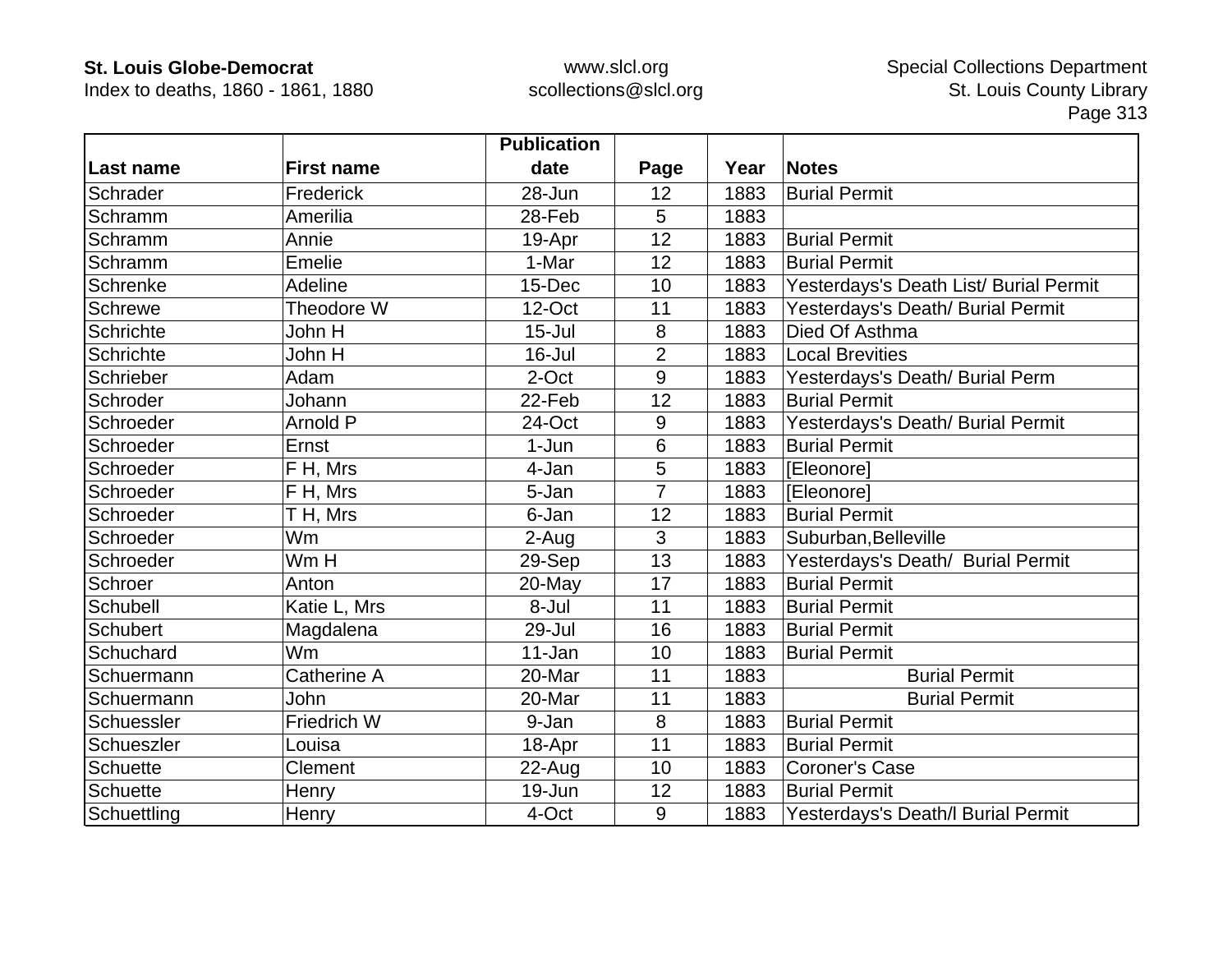Index to deaths, 1860 - 1861, 1880

|                |                   | <b>Publication</b> |      |      |                                        |
|----------------|-------------------|--------------------|------|------|----------------------------------------|
| Last name      | <b>First name</b> | date               | Page | Year | <b>Notes</b>                           |
| Schulenburg    | Karoline          | 13-Nov             | 12   | 1883 | Yesterdays's Death/ Burial Permit      |
| <b>Schuler</b> | George            | 27-Apr             | 6    | 1883 | <b>Burial Permit</b>                   |
| Schulherr      | A                 | 22-Mar             | 12   | 1883 | <b>Burial Permit</b>                   |
| Schulmeister   | Adolph            | 12-Oct             | 11   | 1883 | Yesterdays's Death/ Burial Permit      |
| <b>Schulte</b> | Adelaide          | $25 - Aug$         | 9    | 1883 | Yesterdays's Death/Burial Permit       |
| <b>Schulte</b> | Dorothea M        | 13-Nov             | 12   | 1883 | Yesterdays's Death/ Burial Permit      |
| <b>Schulte</b> | Emma              | 17-Oct             | 11   | 1883 | Yesterdays's Death/ Burial Permit      |
| <b>Schulte</b> | Fred              | 26-Aug             | 9    | 1883 | Yesterdays's Death/ Burial Permit      |
| <b>Schulte</b> | Johann C          | 8-Mar              | 12   | 1883 | <b>Burial Permit</b>                   |
| <b>Schulte</b> | Mina              | 6-Nov              | 11   | 1883 | Yesterdays's Death/ Burial Permit      |
| <b>Schulte</b> | Wilhelmine        | 3-Nov              | 7    | 1883 |                                        |
| <b>Schulte</b> | Wilhelmine        | 4-Nov              | 8    | 1883 |                                        |
| <b>Schultz</b> | August            | $31 - Aug$         | 9    | 1883 | Yesterdays's Death/ Burial Permit      |
| <b>Schultz</b> | Auguste           | 30-Aug             | 5    | 1883 |                                        |
| <b>Schultz</b> | Auguste           | $31 - Aug$         | 5    | 1883 |                                        |
| <b>Schultz</b> | John              | 25-Nov             | 10   | 1883 | Suburban, East St Louis                |
| <b>Schultz</b> | John C            | 30-May             | 6    | 1883 | Suicide By Hanging                     |
| <b>Schultz</b> | Levi, Dr          | 20-Dec             | 10   | 1883 | Suburban, Jacksonville, Illinois       |
| Schumacher     | Avery             | 18-Nov             | 8    | 1883 |                                        |
| Schumacher     | Avery             | 19-Nov             | 5    | 1883 |                                        |
| Schumacher     | Clara             | 12-Feb             | 5    | 1883 |                                        |
| Schumacher     | Clara             | 13-Feb             | 9    | 1883 | <b>Burial Permit</b>                   |
| Schumacher     | Joseph            | 22-Aug             | 8    | 1883 | Yesterdays's Death/Burial Permit       |
| Schumacher     | Kate              | 7-Dec              | 12   | 1883 | Yesterdays's Death List/ Burial Permit |
| Schumacher     | Louisa            | 19-Jul             | 8    | 1883 | <b>Burial Permit</b>                   |
| Schumacher     | Maria             | 16-Jan             | 10   | 1883 | <b>Burial Permit</b>                   |
| Schuppers      | Mary C            | 13-Feb             | 9    | 1883 | <b>Burial Permit</b>                   |
| Schurt         | Herman            | $25 -$ Jul         | 10   | 1883 | <b>Burial Permit</b>                   |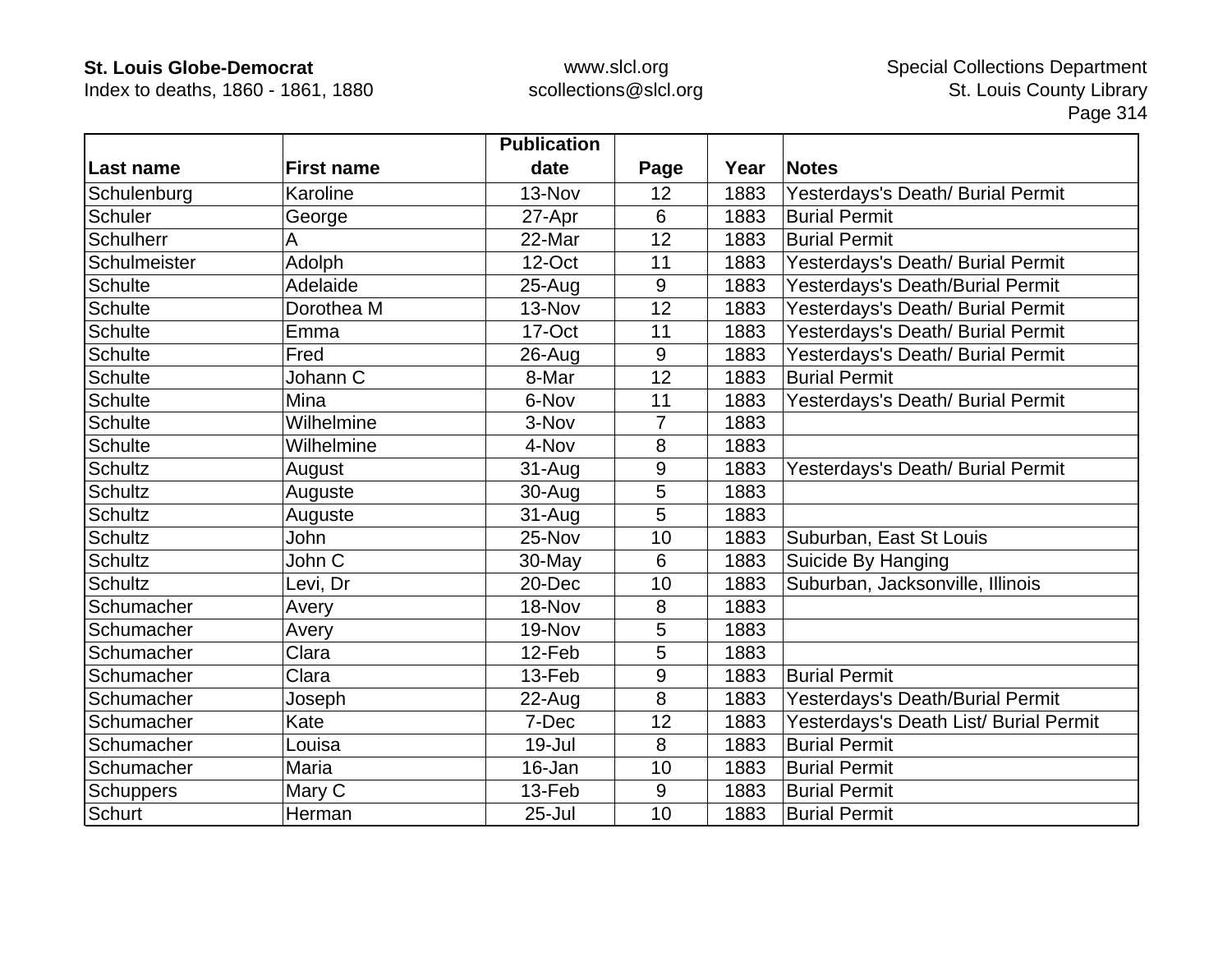Index to deaths, 1860 - 1861, 1880

|                 |                       | <b>Publication</b> |                |      |                                        |
|-----------------|-----------------------|--------------------|----------------|------|----------------------------------------|
| Last name       | <b>First name</b>     | date               | Page           | Year | <b>Notes</b>                           |
| Schusler        | Mary                  | 28-Apr             | 11             | 1883 | <b>Burial Permit</b>                   |
| Schuster        | Henry                 | 29-Apr             | 10             | 1883 | Suburban, Belleville                   |
| Schuster        | Henry                 | 18-Dec             | 12             | 1883 | Yesterdays's Death List/ Burial Permit |
| <b>Schuster</b> | Ida                   | 13-Feb             | 9              | 1883 | <b>Burial Permit</b>                   |
| Schuster        | Louis D               | $31 - Aug$         | 9              | 1883 | Yesterdays's Death/ Burial Permit      |
| Schuster        | Louisa                | 22-Aug             | 8              | 1883 | Yesterdays's Death/Burial Permit       |
| Schuster        | Maude                 | 12-Feb             | 5              | 1883 |                                        |
| Schuster        | Maude                 | 13-Feb             | $\overline{7}$ | 1883 |                                        |
| Schuster        | Maude                 | 13-Feb             | 9              | 1883 | <b>Burial Permit</b>                   |
| <b>Schutt</b>   | Joseph J              | 26-Jun             | 9              | 1883 | <b>Burial Permit</b>                   |
| <b>Schutte</b>  | <b>Clemens</b>        | 23-Aug             | 8              | 1883 | Yesterdays's Death/Burial Permit       |
| <b>Schutte</b>  | <b>Therese</b>        | 28-Oct             | 18             | 1883 | Yesterdays's Death/ Burial Permit      |
| Schuyder        | Samuel                | 17-Aug             | 8              | 1883 | Yesterday's Death/Burial Permit        |
| Schuyler        | <b>Hattie D</b>       | 27-Dec             | 9              | 1883 | Yesterdays's Death List/ Burial Permit |
| Schuyler        | <b>Hattie Dorriss</b> | 25-Dec             | $\overline{7}$ | 1883 |                                        |
| Schwab          | B, Mrs                | 21-Mar             | 9              | 1883 | Suburban, Alton, Illinois              |
| Schwab          | Josephine             | 3-Apr              | 12             | 1883 | <b>Burial Permit</b>                   |
| Schwab          | Theresia, Mrs         | 13-Jan             | $\overline{7}$ | 1883 |                                        |
| Schwab          | Theresia, Mrs         | 14-Jan             | 5              | 1883 |                                        |
| Schwabb         | Jacob                 | 19-Nov             | 3              | 1883 | <b>Coroner's Cases</b>                 |
| Schwabb         | Joseph                | 18-Nov             | $\overline{7}$ | 1883 | <b>Tired of Domestic Troubles</b>      |
| Schwabb         | Joseph                | 20-Nov             | 9              | 1883 | <b>Yesterday's Burial Permits</b>      |
| Schwaderer      | Christian L           | 6-Nov              | 11             | 1883 | Yesterdays's Death/ Burial Permit      |
| Schwalber       | Fritz                 | 9-Jan              | 8              | 1883 | <b>Burial Permit</b>                   |
| Schwand         | Maxie                 | 27-Dec             | 10             | 1883 | <b>Coroner's Cases</b>                 |
| Schwaner        | Carl                  | 20-May             | 17             | 1883 | <b>Burial Permit</b>                   |
| Schwaner        | <b>Ernests</b>        | 24-May             | $\overline{7}$ | 1883 |                                        |
| Schwaner        | Ernst                 | 24-May             | 12             | 1883 | <b>Burial Permit</b>                   |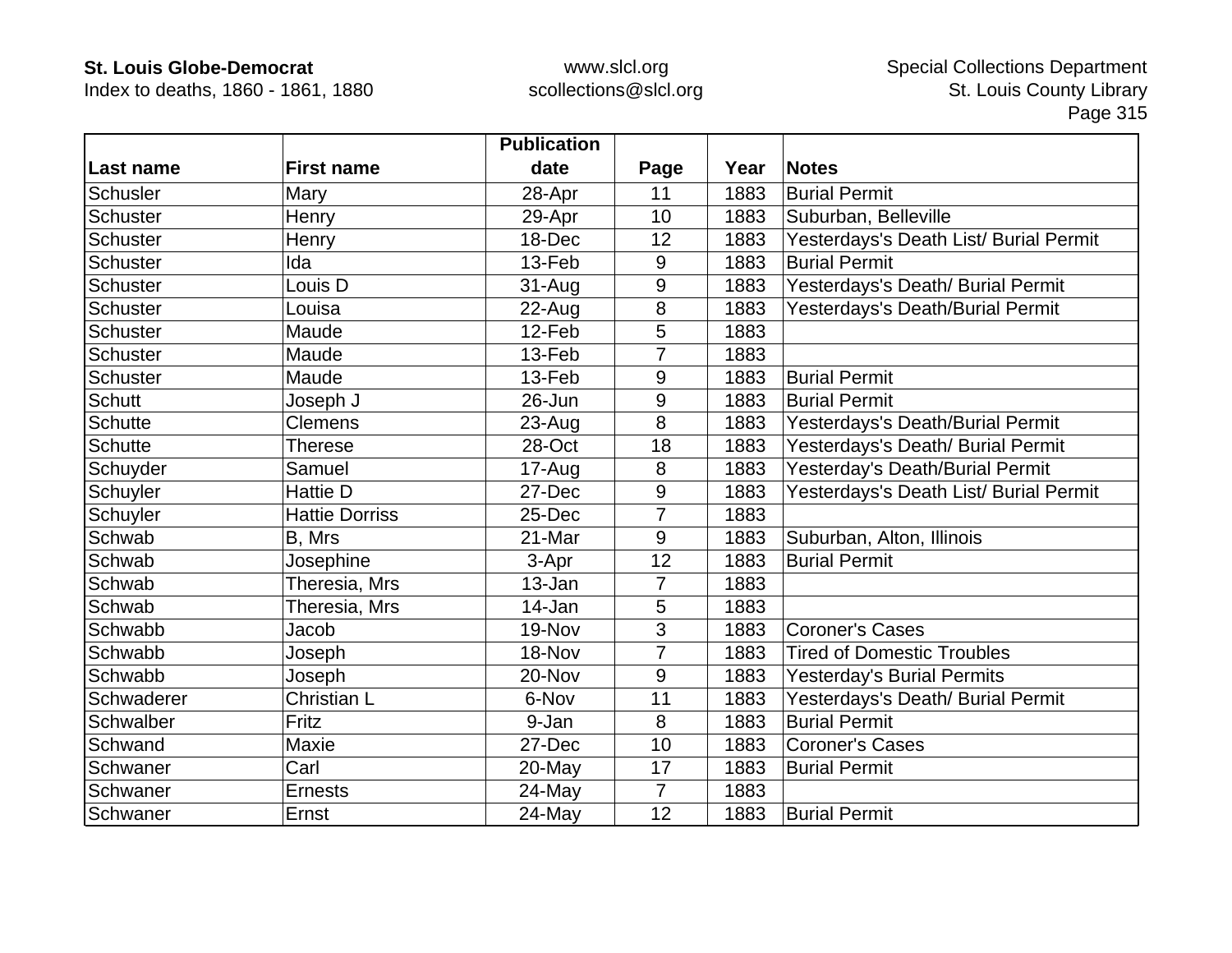Index to deaths, 1860 - 1861, 1880

|                 |                   | <b>Publication</b> |                |      |                                        |
|-----------------|-------------------|--------------------|----------------|------|----------------------------------------|
| Last name       | <b>First name</b> | date               | Page           | Year | <b>Notes</b>                           |
| Schwaner        | Ernst             | 26-May             | 8              | 1883 | <b>Local Brevities</b>                 |
| Schwankowsky    | Theophil C        | 16-Jan             | 10             | 1883 | <b>Burial Permit</b>                   |
| Schwanter       | Carl              | 19-May             | 5              | 1883 |                                        |
| Schwaraz        | Ernst F           | 5-Dec              | 12             | 1883 | Yesterdays's Death List/ Burial Permit |
| Schwart         | Geo               | $16$ -Jul          | $\overline{2}$ | 1883 | <b>Local Brevities</b>                 |
| Schwartz        | Annie             | 18-Oct             | 12             | 1883 | Yesterdays's Death/ Burial Permit      |
| Schwartz        | Anton             | 10-Feb             | 5              | 1883 | <b>Burial Permit</b>                   |
| Schwartz        | Henry             | 24-Apr             | 9              | 1883 | Suburban, East St Louis                |
| Schwartz        | Sophie            | 26-Jan             | 10             | 1883 | <b>Burial Permit</b>                   |
| Schwarz         | Anna              | 27-Nov             | 8              | 1883 | Yesterdays's Death List/ Burial Permit |
| <b>Schwarz</b>  | <b>Charles</b>    | 20-Oct             | 12             | 1883 | Yesterdays's Death/ Burial Permit      |
| <b>Schwarz</b>  | John              | $14$ -Jul          | 12             | 1883 | <b>Burial Permit</b>                   |
| Schwarzwaeller  | Johann            | 28-Dec             | $\overline{7}$ | 1883 | Yesterdays's Death List/ Burial Permit |
| Schween         | Maria E           | 6-Jun              | 11             | 1883 | <b>Burial Permit</b>                   |
| Schweer         | Annie             | 25-Sep             | 11             | 1883 | Yesterdays's Death/ Death Permit       |
| Schweer         | Unknown           | 13-Jan             | 5              | 1883 | <b>Local Brevity</b>                   |
| Schwegman       | Mary A            | 2-Feb              | 10             | 1883 | <b>Burial Permit</b>                   |
| Schweickardt    | Julia             | 25-Sep             | 11             | 1883 | Yesterdays's Death/ Death Permit       |
| Schweider       | Julia, Mrs        | 6-Jan              | 12             | 1883 | <b>Burial Permit</b>                   |
| Schweikert      | Philomena         | 23-Aug             | 8              | 1883 | Yesterdays's Death/Burial Permit       |
| Schweke         | Henry             | 24-Aug             | 5              | 1883 |                                        |
| Schweke         | Henry             | $25 - Aug$         | $\overline{7}$ | 1883 |                                        |
| Schweke         | Henry             | $25 - Aug$         | 9              | 1883 | Yesterdays's Death/Burial Permit       |
| Schweninger     | Eugene            | $25 -$ Jul         | 10             | 1883 | <b>Burial Permit</b>                   |
| Schweninger     | Mattie            | 5-Aug              | 9              | 1883 | <b>Burial Permit</b>                   |
| <b>Schwenk</b>  | Jacob             | 25-Sep             | 8              | 1883 | Suburban, County News                  |
| Schweppenstedde | Josephine         | 24-Oct             | 9              | 1883 | Yesterdays's Death/ Burial Permit      |
| <b>Schwer</b>   | Male              | 12-Jan             | $\overline{7}$ | 1883 | Old Mas Was Dead                       |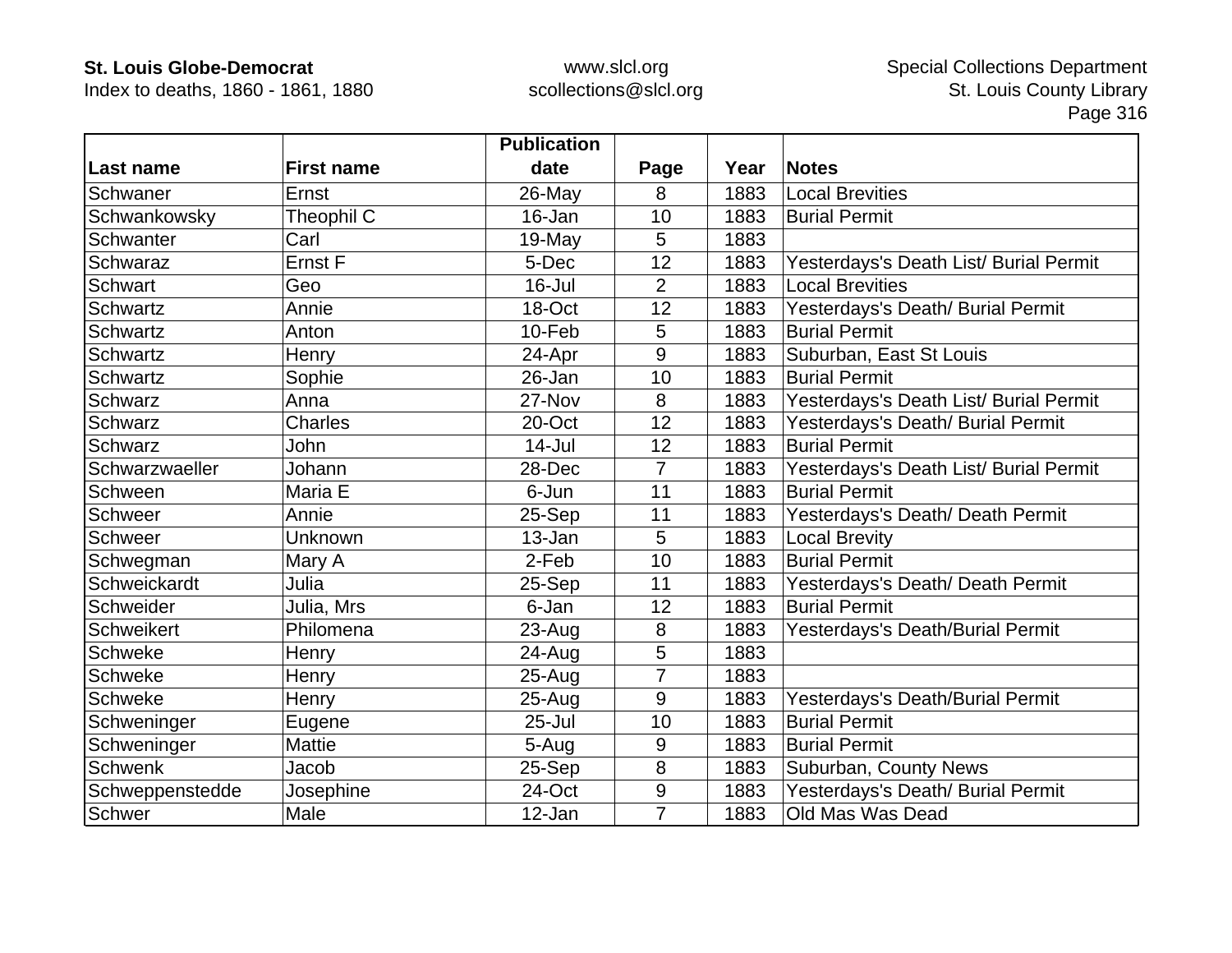Index to deaths, 1860 - 1861, 1880

|              |                          | <b>Publication</b> |                |      |                                        |
|--------------|--------------------------|--------------------|----------------|------|----------------------------------------|
| Last name    | <b>First name</b>        | date               | Page           | Year | <b>Notes</b>                           |
| Schwidde     | Sophia                   | 24-Mar             | 9              | 1883 | <b>Burial Permit</b>                   |
| Schwiering   | Ann Marie, Mrs           | 4-May              | 6              | 1883 | <b>Local Brevities</b>                 |
| Schwiering   | Anna M                   | 5-May              | 13             | 1883 | <b>Burial Permit</b>                   |
| Schwiering   | Anna Maria               | 4-May              | 5              | 1883 |                                        |
| Scollard     | John                     | $1-Jun$            | 6              | 1883 | <b>Burial Permit</b>                   |
| Scollay      | Mabel                    | 11-Nov             | 20             | 1883 | Yesterdays's Death/ Burial Permit      |
| Scollay      | Mabel                    | 10-Nov             | 7              | 1883 |                                        |
| <b>Scott</b> | Adelaide                 | 27-Nov             | 8              | 1883 | Yesterdays's Death List/ Burial Permit |
| <b>Scott</b> | Albert                   | 14-Nov             | 8              | 1883 | Yesterdays's Death/ Burial Permit      |
| <b>Scott</b> | Catherine                | 22-Apr             | $\overline{7}$ | 1883 |                                        |
| <b>Scott</b> | Catherine, Mrs           | 23-Apr             | 5              | 1883 |                                        |
| <b>Scott</b> | Elizabeth                | 28-Jan             | 6              | 1883 | <b>Local Brevities</b>                 |
| <b>Scott</b> | John                     | 30-Dec             | 9              | 1883 | Yesterdays's Death List/ Burial Permit |
| Scott        | Maria                    | 20-Jan             | 12             | 1883 | <b>Burial Permit</b>                   |
| <b>Scott</b> | Marth M                  | 18-Apr             | 11             | 1883 | <b>Burial Permit</b>                   |
| Scott        | Martha M, Mrs            | 15-Apr             | 8              | 1883 | Mrs. Martha M Scott's Death            |
| Scott        | <b>Martha Minor Hall</b> | 15-Apr             | 5              | 1883 |                                        |
| <b>Scott</b> | <b>Martha Minor Hall</b> | 16-Apr             | 5              | 1883 |                                        |
| Scott        | <b>Martha Minor Hall</b> | 17-Apr             | 7              | 1883 |                                        |
| <b>Scott</b> | Mary J                   | 28-Nov             | 11             | 1883 | Yesterdays's Death List/ Burial Permit |
| <b>Scott</b> | May F                    | 30-Jan             | 11             | 1883 | <b>Burial Permit</b>                   |
| <b>Scott</b> | Michael                  | $19-Auq$           | 5              | 1883 |                                        |
| <b>Scott</b> | Michael                  | 20-Aug             | 5              | 1883 |                                        |
| <b>Scott</b> | <b>Nancy Trimble</b>     | 7-Mar              | 5              | 1883 |                                        |
| <b>Scott</b> | Thos C                   | 27-Feb             | 11             | 1883 | <b>Burial Permit</b>                   |
| Scoworn      | <b>Helen</b>             | 19-Sep             | $\overline{7}$ | 1883 | Yesterdays's Deaths/ Burial Permit     |
| Scudder      | Maud H                   | 6-Jul              | 6              | 1883 |                                        |
| Scuddy       | John                     | 18-Apr             | 11             | 1883 | <b>Burial Permit</b>                   |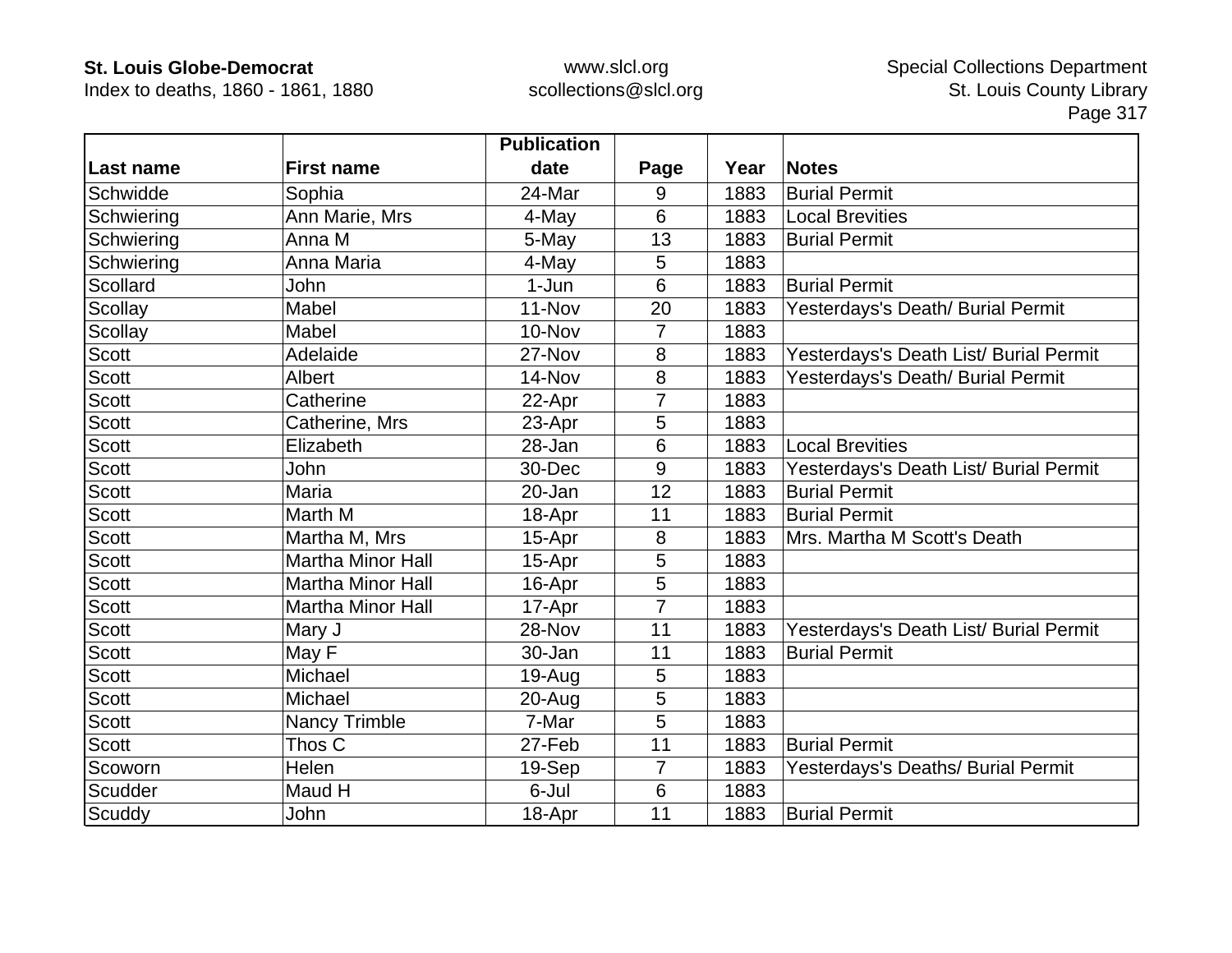Index to deaths, 1860 - 1861, 1880

|                 |                            | <b>Publication</b> |                |      |                                   |
|-----------------|----------------------------|--------------------|----------------|------|-----------------------------------|
| Last name       | <b>First name</b>          | date               | Page           | Year | <b>Notes</b>                      |
| <b>Scullly</b>  | George                     | 19-Apr             | 12             | 1883 | <b>Burial Permit</b>              |
| <b>Scully</b>   | David                      | $13 -$ Jul         | 8              | 1883 | <b>Burial Permit</b>              |
| Scully          | George                     | 17-Apr             | 7              | 1883 |                                   |
| <b>Scully</b>   | George                     | 18-Apr             | $\overline{7}$ | 1883 |                                   |
| <b>Scully</b>   | Peter                      | 19-Jan             | 3              | 1883 | <b>Local Brevities</b>            |
| <b>Scully</b>   | Peter                      | 19-Jan             | 5              | 1883 |                                   |
| <b>Scully</b>   | Peter                      | 20-Jan             | 4              | 1883 | <b>Local Brevities</b>            |
| <b>Scully</b>   | Peter                      | 20-Jan             | 12             | 1883 | <b>Burial Permit</b>              |
| Seaman          | Millissa                   | 9-Feb              | 10             | 1883 | <b>Burial Permit</b>              |
| <b>Sears</b>    | Isabella Wells, Mrs        | $15-Auq$           | 5              | 1883 |                                   |
| Sears           | <b>Isabella Wells, Mrs</b> | 16-Aug             | 5              | 1883 |                                   |
| Sears           | Isabella Wells, Mrs        | 17-Aug             | 8              | 1883 | Yesterday's Death/Burial Permit   |
| Sebold          | Hammond                    | 29-Aug             | 8              | 1883 | Yesterdays's Death/ Burial Permit |
| Sebold          | Herman                     | 26-Aug             | 8              | 1883 | <b>Local Brevities</b>            |
| Sebold          | Herman                     | $27 - Aug$         | $\overline{2}$ | 1883 | <b>Local Brevities</b>            |
| Seboldt         | Herman                     | 28-Aug             | 5              | 1883 |                                   |
| <b>Sechrist</b> | William Albert             | 14-Aug             | 5              | 1883 |                                   |
| Sechrist        | Wm A                       | $15-Auq$           | 10             | 1883 | Yesterday's Death/Burial Permit   |
| Sedering        | Henrietta                  | 16-Nov             | 12             | 1883 | Yesterdays's Death/ Burial Permit |
| Sedgeley        | Wm                         | 9-Feb              | 10             | 1883 | <b>Burial Permit</b>              |
| Seebold         | Emma                       | 25-Sep             | 11             | 1883 | Yesterdays's Death/ Death Permit  |
| Seebold         | Hammond                    | 29-Aug             | 10             | 1883 | <b>Coroner's Cases</b>            |
| Seebold         | Herman                     | $28 - Aug$         | 10             | 1883 | <b>Coroner's Cases</b>            |
| Seeman          | Anton                      | 8-Aug              | 10             | 1883 | Tragedy In The Vale               |
| Seeman          | M, Mrs                     | 20-May             | 17             | 1883 | <b>Burial Permit</b>              |
| Seemann         | Christian                  | $13 -$ Jul         | 8              | 1883 | <b>Burial Permit</b>              |
| Seemann         | Christina J                | $10 -$ Jul         | $\overline{7}$ | 1883 | <b>Burial Permit</b>              |
| Seemann         | Johanna                    | $10 -$ Jul         | $\overline{7}$ | 1883 | <b>Burial Permit</b>              |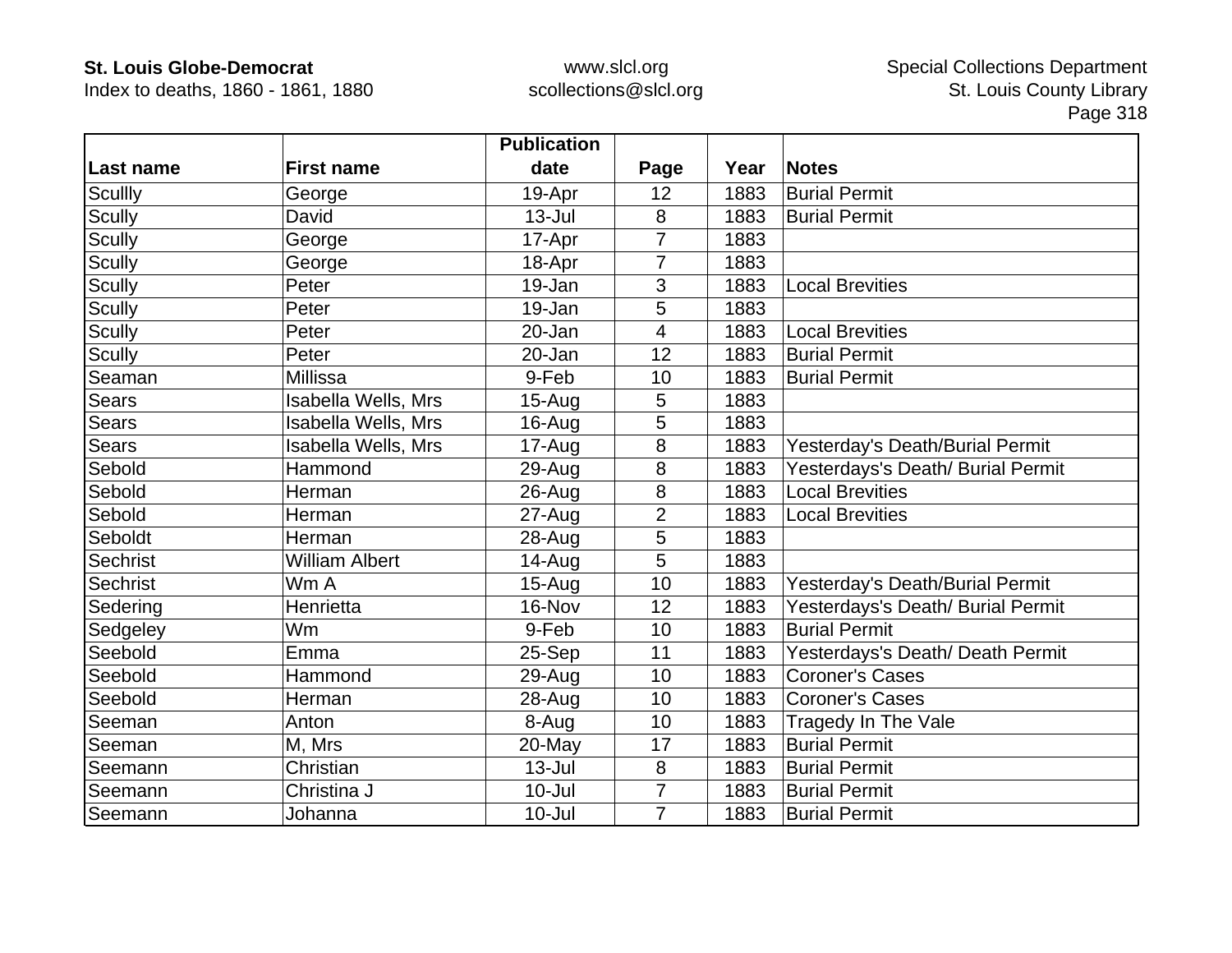Index to deaths, 1860 - 1861, 1880

|                |                          | <b>Publication</b> |                |      |                                        |
|----------------|--------------------------|--------------------|----------------|------|----------------------------------------|
| Last name      | <b>First name</b>        | date               | Page           | Year | <b>Notes</b>                           |
| Seffen         | Eddy                     | 14-Oct             | 6              | 1883 | <b>Local Brevities</b>                 |
| Sehiereck      | <b>Frederick William</b> | 1-Sep              | 11             | 1883 | Yesterdays's Death/ Burial Permit      |
| Seiber         | John                     | 20-Apr             | 8              | 1883 | <b>Grieving For The Dead</b>           |
| <b>Seibert</b> | <b>Charles</b>           | 10-Nov             | 8              | 1883 | Yesterdays's Death/ Burial Permit      |
| Seibert        | Elizabeth                | 11-May             | 8              | 1883 | <b>Burial Permit</b>                   |
| <b>Seibert</b> | Emily                    | 14-Sep             | 11             | 1883 |                                        |
| Seibert        | Henry                    | 15-Feb             | 8              | 1883 | <b>Hanley Tragedy</b>                  |
| Seidenfader    | <b>Theresa</b>           | 8-Jul              | 11             | 1883 | <b>Burial Permit</b>                   |
| Seidenkranz    | Pauline                  | 13-Apr             | 10             | 1883 | <b>Burial Permit</b>                   |
| <b>Seifert</b> | Louis                    | 15-Sep             | $\overline{7}$ | 1883 |                                        |
| <b>Seifert</b> | Louisa                   | 16-Sep             | 8              | 1883 |                                        |
| Seifert        | Wm, Capt                 | 28-Nov             | 4              | 1883 | Suburban, Belleville                   |
| Sein           | Fredrica                 | $21 - Aug$         | 8              | 1883 | Yesterday's Death/Burial Permit        |
| Seise          | Minna                    | 5-Jan              | 12             | 1883 | <b>Burial Permits</b>                  |
| <b>Seitz</b>   | Caroline                 | 23-Mar             | 10             | 1883 | <b>Burial Permit</b>                   |
| <b>Seitz</b>   | Catherine                | 18-Sep             | 12             | 1883 | Yesterdays's Death/ Burial Permit      |
| <b>Seitz</b>   | Louise                   | 21-Jun             | $\overline{7}$ | 1883 |                                        |
| <b>Seitz</b>   | Louise                   | 22-Jun             | 5              | 1883 |                                        |
| Selken         | Emma                     | $26$ -Aug          | 9              | 1883 | Yesterdays's Death/Burial Permit       |
| Sellinger      | Julius                   | 15-Oct             | 10             | 1883 | Suburban, Carondelet                   |
| <b>Sells</b>   | Casey Leonard            | 17-Feb             | $\overline{7}$ | 1883 |                                        |
| <b>Sells</b>   | Casey Leonard            | 18-Feb             | 8              | 1883 |                                        |
| <b>Sells</b>   | Casey Leonard            | 20-Feb             | 12             | 1883 | <b>Burial Permit</b>                   |
| Selyer         | Julia, Mrs (Child Of)    | 8-Sep              | 4              | 1883 | <b>Local Brevities</b>                 |
| Semple         | Alexander, Rev           | 21-Jun             | 6              | 1883 | <b>Rev Alexander Semple</b>            |
| Sennebill      | Jacob                    | 9-Apr              | 10             | 1883 | <b>Burial Permit</b>                   |
| Sennewald      | Alfred                   | 12-Dec             | 12             | 1883 | Yesterdays's Death List/ Burial Permit |
| Sennewald      | Christian W              | 27-Nov             | 8              | 1883 | Yesterdays's Death List/ Burial Permit |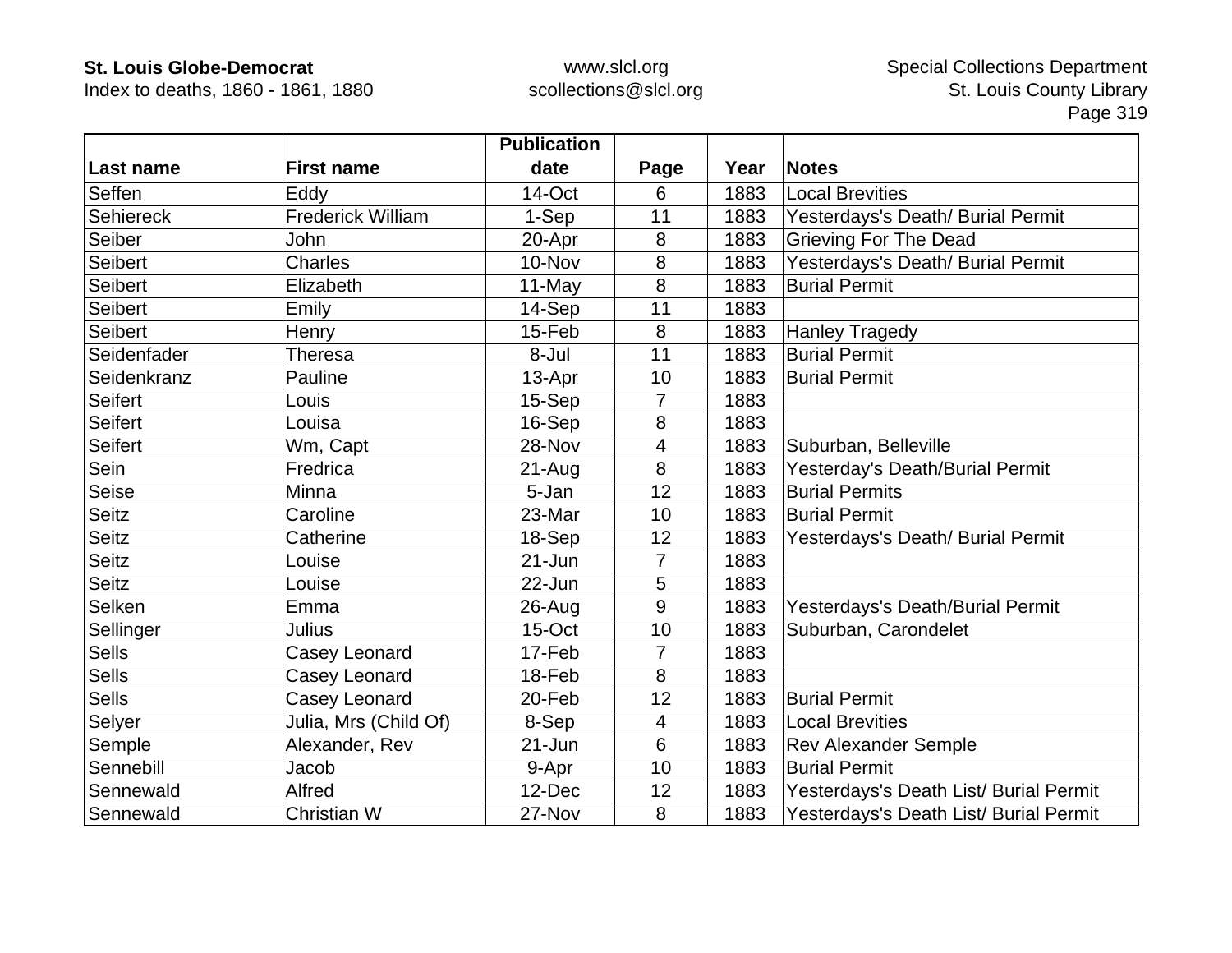Index to deaths, 1860 - 1861, 1880

|                 |                      | <b>Publication</b> |                |      |                                        |
|-----------------|----------------------|--------------------|----------------|------|----------------------------------------|
| Last name       | <b>First name</b>    | date               | Page           | Year | <b>Notes</b>                           |
| Senseney        | E M (Infant Of)      | 3-Oct              | 9              | 1883 | Yesterdays's Death/ Burial Permit      |
| Serafini        | Gerhard J            | 6-Oct              | 14             | 1883 | Yesterdays's Deaths/ Burial Permit     |
| <b>Sessions</b> | Fred                 | 12-Apr             | 12             | 1883 | <b>Burial Permit</b>                   |
| Sessler         | Jacob                | 21-Dec             | 11             | 1883 | Yesterdays's Death List/ Burial Permit |
| Severson        | John                 | 9-Nov              | 7              | 1883 |                                        |
| Sewell          | Edward               | 29-Dec             | 9              | 1883 | Yesterdays's Death List/ Burial Permit |
| Sexauer         | Alexander J G        | 27-Nov             | 8              | 1883 | Yesterdays's Death List/ Burial Permit |
| Sexton          | Wiley                | 22-Apr             | $\overline{7}$ | 1883 | <b>Local Brevities</b>                 |
| Shaaff          | Louis                | 30-Aug             | 10             | 1883 | Midnight Explosion                     |
| Shadd           | Elizabeth            | 6-Nov              | 11             | 1883 | Yesterdays's Death/ Burial Permit      |
| <b>Shaffer</b>  | Geo H                | 24-Feb             | 9              | 1883 | <b>Burial Permit</b>                   |
| Shaffer         | George B             | 23-Feb             | 5              | 1883 |                                        |
| Shaffer         | George B             | 24-Feb             | 7              | 1883 |                                        |
| <b>Shanks</b>   | Lucy                 | $14$ -Jul          | 12             | 1883 | <b>Burial Permit</b>                   |
| <b>Shanks</b>   | Lucy Rowena          | $13 -$ Jul         | 5              | 1883 |                                        |
| Shannahan       | Michael              | 26-May             | 5              | 1883 |                                        |
| Shannahan       | Michael              | $27$ -May          | 17             | 1883 | <b>Burial Permit</b>                   |
| Shannon         | Alice                | 8-Jul              | 11             | 1883 | <b>Burial Permit</b>                   |
| Shannon         | Amy A                | 17-Jul             | 8              | 1883 | <b>Burial Permit</b>                   |
| Shannon         | Amy Ann              | $16 -$ Jul         | 5              | 1883 |                                        |
| Shannon         | J J                  | 22-Mar             | 4              | 1883 | <b>Died</b>                            |
| Shannon         | Joseph               | 24-Mar             | 9              | 1883 | <b>Burial Permit</b>                   |
| Shannon         | Joseph J             | 23-Mar             | 5              | 1883 |                                        |
| Shannon         | Kate, Mrs            | 23-Feb             | 5              | 1883 |                                        |
| Sharkey         | Ellen                | 24-Oct             | 9              | 1883 | Yesterdays's Death/ Burial Permit      |
| <b>Sharkey</b>  | <b>Ellen Farrell</b> | 20-Oct             | 7              | 1883 |                                        |
| Sharkey         | <b>Ellen Farrell</b> | 21-Oct             | 8              | 1883 |                                        |
| Sharkey         | <b>Ellen Farrell</b> | 22-Oct             | 5              | 1883 |                                        |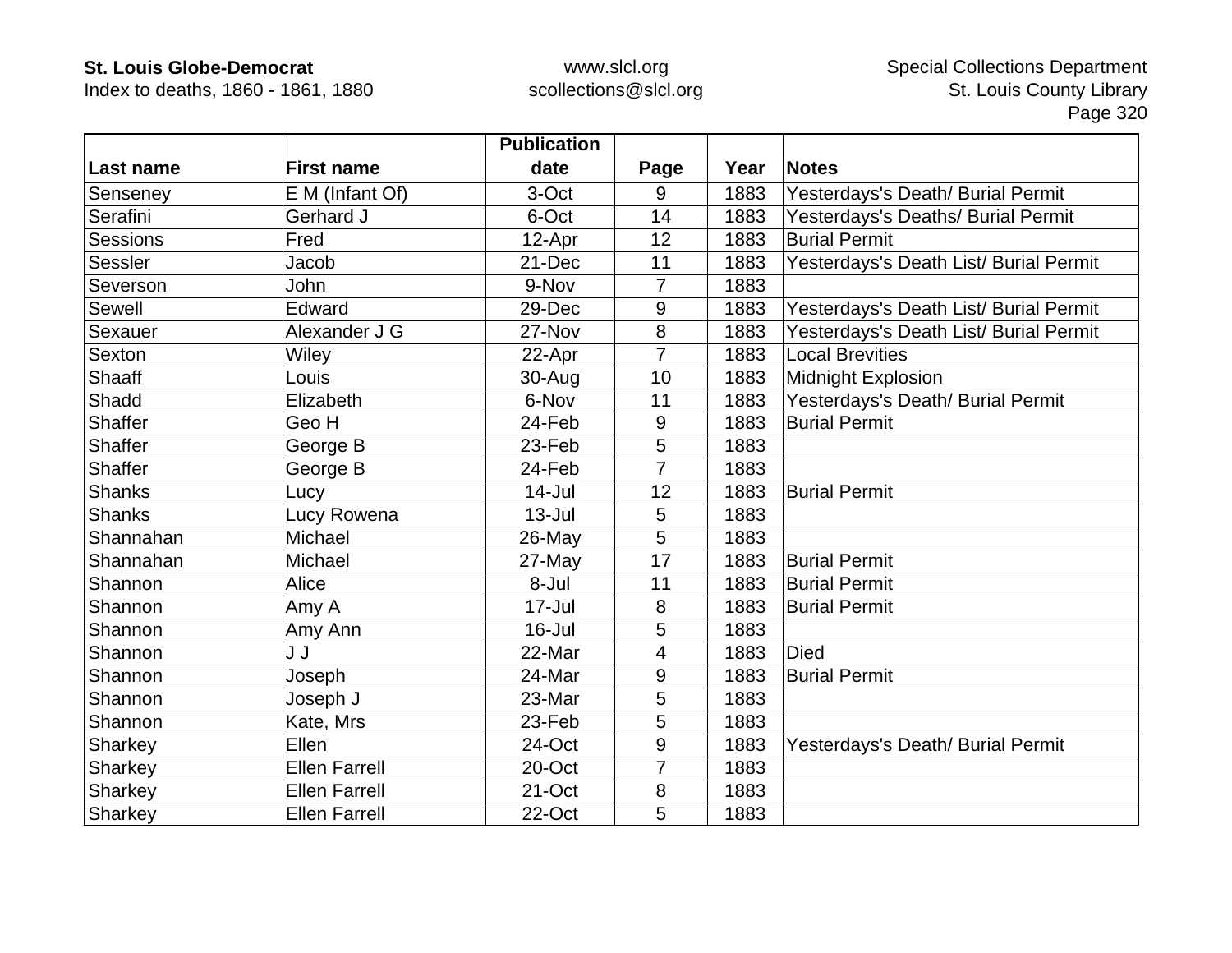Index to deaths, 1860 - 1861, 1880

|              |                      | <b>Publication</b> |                |      |                                        |
|--------------|----------------------|--------------------|----------------|------|----------------------------------------|
| ∣Last name   | <b>First name</b>    | date               | Page           | Year | <b>Notes</b>                           |
| Sharkey      | <b>Ellen Farrell</b> | 23-Oct             | 7              | 1883 |                                        |
| Shattinger   | Joseph               | 12-May             | 13             | 1883 | <b>City Hospital Horror</b>            |
| Shaw         | Al                   | $31 -$ Jul         | 8              | 1883 | Suburban, Belleville, Illinois         |
| Shaw         | <b>Charles R</b>     | 12-Mar             | 5              | 1883 |                                        |
| Shay         | Alice A              | 20-Feb             | 12             | 1883 | <b>Burial Permit</b>                   |
| Shay         | Annie                | 19-Feb             | 5              | 1883 |                                        |
| Shay         | <b>Arthur N</b>      | 10-Mar             | 8              | 1883 | <b>Burial Permit</b>                   |
| Shea         | Garret               | 9-Dec              | 19             | 1883 | Yesterdays's Death List/ Burial Permit |
| Shea         | Lena                 | 31-Jan             | $\overline{7}$ | 1883 | <b>Burial Permit</b>                   |
| Shea         | Lizzie               | 4-Aug              | 12             | 1883 | <b>Burial Permit</b>                   |
| Shea         | Mary Ann             | $26 - Jun$         | 9              | 1883 | <b>Burial Permit</b>                   |
| Shea         | Mary E               | 22-May             | 9              | 1883 | <b>Burial Permit</b>                   |
| Sheeban      | Mary                 | 6-Jan              | 12             | 1883 | <b>Burial Permit</b>                   |
| Sheedy       | Mary                 | 21-Mar             | 5              | 1883 | <b>Burial Permit</b>                   |
| Sheehan      | James                | 12-Jan             | $\overline{7}$ | 1883 | Slain in His Sick-Bed                  |
| Sheehan      | James                | 14-Jan             | 11             | 1883 | Sheehan Tragedy                        |
| Sheehan      | James                | 12-May             | $\overline{7}$ | 1883 | Suburban, East St Louis                |
| Sheehan      | Joseph               | 10-May             | 9              | 1883 | <b>Burial Permit</b>                   |
| Sheehey      | Martha A             | 8-Sep              | 9              | 1883 | Yesterdays's Death/ Burial Permit      |
| Sheehey      | <b>Mattie Agnes</b>  | 7-Sep              | 5              | 1883 |                                        |
| Sheehy       | Elizabeth            | 27-Nov             | 8              | 1883 | Yesterdays's Death List/ Burial Permit |
| Sheily       | Jane                 | 3-Mar              | 10             | 1883 | Cases Before the Coroner               |
| Shelby       | Howard               | 15-Apr             | 17             | 1883 | <b>Burial Permit</b>                   |
| Shellabarger | J H, Mr              | 21-Nov             | $\overline{7}$ | 1883 | <b>Funeral Notice</b>                  |
| Shelley      | <b>Thomas</b>        | 3-Aug              | 5              | 1883 |                                        |
| Shelton      | Lillie               | 16-Oct             | 12             | 1883 | Yesterdays's Death/ Burial Permit      |
| Shepherd     | Andrew               | 22-Aug             | 10             | 1883 | <b>Coroner's Case</b>                  |
| Shepherd     | Andrew J             | $23 - Aug$         | 8              | 1883 | Yesterdays's Death/Burial Permit       |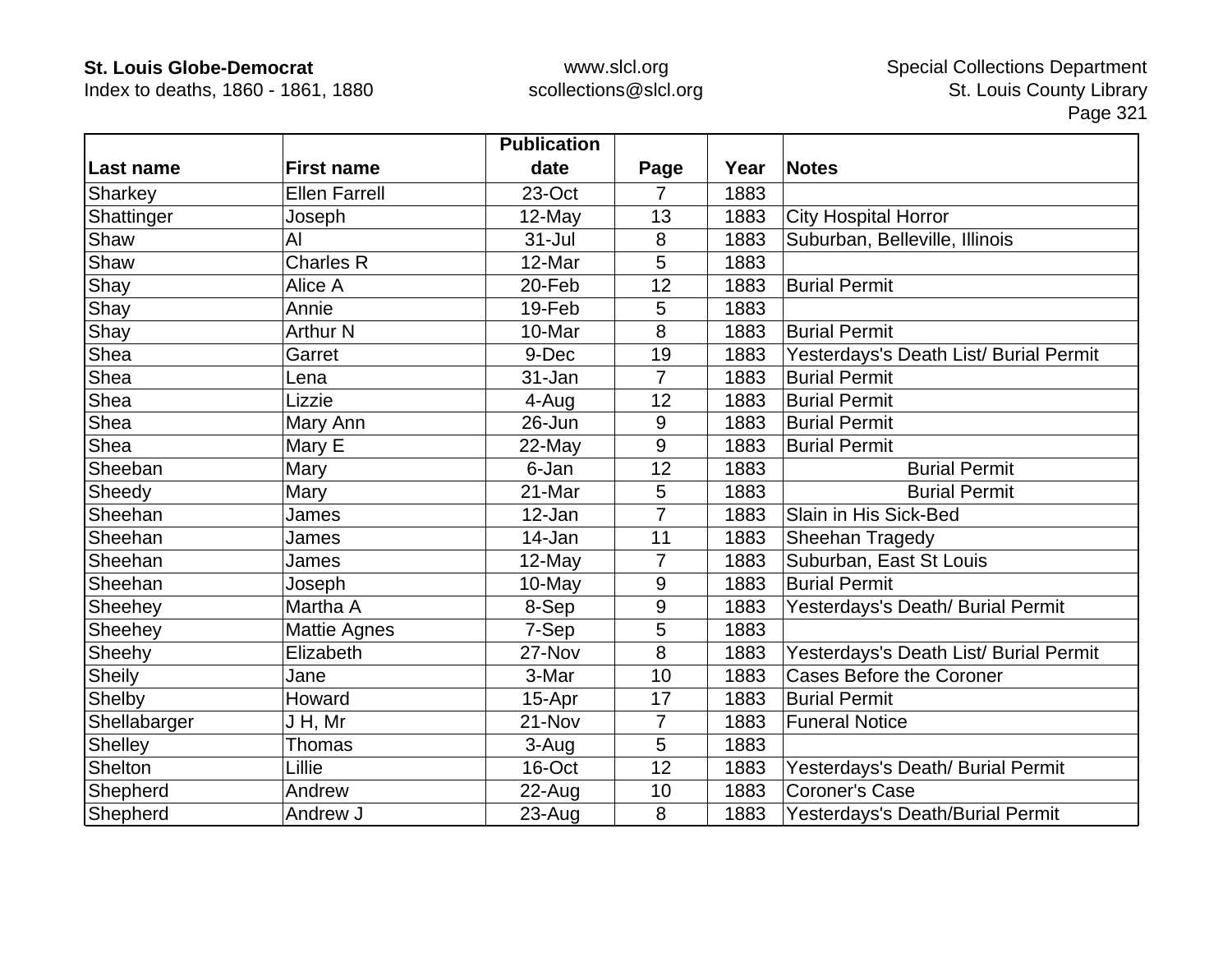Index to deaths, 1860 - 1861, 1880

|                 |                     | <b>Publication</b> |                |      |                                        |
|-----------------|---------------------|--------------------|----------------|------|----------------------------------------|
| Last name       | <b>First name</b>   | date               | Page           | Year | <b>Notes</b>                           |
| Shepherd        | Harry               | 4-Jul              | 8              | 1883 | <b>Burial Permit</b>                   |
| Sheppard        | David               | 1-Sep              | 11             | 1883 | Yesterdays's Death/ Burial Permit      |
| Sheppard        | Sarah J             | $12$ -Jul          | 8              | 1883 | <b>Burial Permit</b>                   |
| Sheridan        | <b>Bernard J</b>    | 14-Oct             | 18             | 1883 | Yesterday's Death/ Burial Permit       |
| <b>Sheriffs</b> | James               | 26-May             | $\overline{2}$ | 1883 | Murderer Sentenced                     |
| Sherman         | John C              | 1-Jun              | 6              | 1883 | <b>Burial Permit</b>                   |
| Sherwood        | Emma C              | 16-Feb             | 10             | 1883 | <b>Burial Permit</b>                   |
| Sherwood        | Emma C, Mrs         | 18-Feb             | 8              | 1883 |                                        |
| <b>Shewe</b>    | Mary A              | 6-Feb              | 7              | 1883 |                                        |
| <b>Shewell</b>  | <b>Walter D</b>     | 23-Dec             | 5              | 1883 |                                        |
| <b>Shields</b>  | John                | 26-Jun             | 9              | 1883 | <b>Burial Permit</b>                   |
| <b>Shinnick</b> | <b>Helen Pearl</b>  | 22-Feb             | 9              | 1883 |                                        |
| Shipman         | Mary                | 7-Jan              | 11             | 1883 | <b>Burial Permit</b>                   |
| Shirley         | Ellen               | 3-Feb              | 5              | 1883 | <b>Local Brevities</b>                 |
| Shirley         | Ellen               | 5-Feb              | 7              | 1883 |                                        |
| Shoemaker       | Avery               | 20-Nov             | 9              | 1883 | <b>Yesterday's Burial Permits</b>      |
| Shooler         | John, Mrs           | 11-Jan             | $6\phantom{1}$ | 1883 | Suburban-Alton                         |
| Shotwell        | John                | $26 - Jun$         | 7              | 1883 |                                        |
| Shrenke         | <b>Beruhardt</b>    | 29-Dec             | 9              | 1883 | Yesterdays's Death List/ Burial Permit |
| Shreve          | <b>Sallie</b>       | 20-Feb             | 7              | 1883 |                                        |
| <b>Shriner</b>  | Charles             | 1-Feb              | 12             | 1883 | <b>Burial Permit</b>                   |
| Shriner         | <b>Charles Otho</b> | 31-Jan             | 5              | 1883 |                                        |
| Shrubshall      | John                | 5-Apr              | 7              | 1883 |                                        |
| Shryock         | Henry L             | 21-Dec             | 7              | 1883 |                                        |
| <b>Shryock</b>  | Henry L             | 23-Dec             | 20             | 1883 | Yesterdays's Death List/ Burial Permit |
| <b>Shultz</b>   | <b>Charles V</b>    | 3-Feb              | $\overline{7}$ | 1883 |                                        |
| Shultz          | <b>Charles V</b>    | 3-Feb              | $9\,$          | 1883 | <b>Burial Permit</b>                   |
| Shumard         | E M, Mrs            | 13-Dec             | $\overline{7}$ | 1883 |                                        |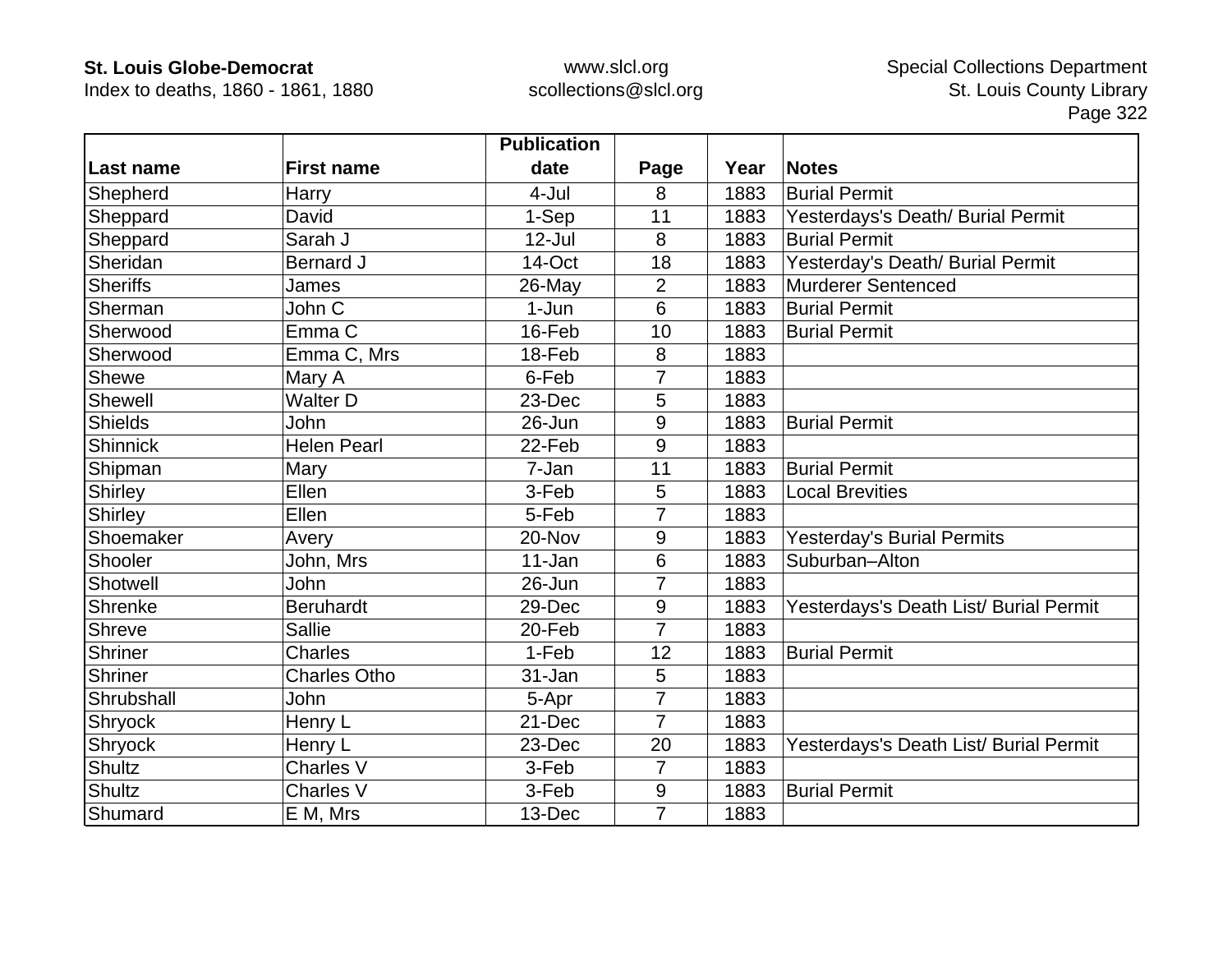Index to deaths, 1860 - 1861, 1880

|                |                   | <b>Publication</b> |                |      |                                        |
|----------------|-------------------|--------------------|----------------|------|----------------------------------------|
| Last name      | <b>First name</b> | date               | Page           | Year | <b>Notes</b>                           |
| Shumard        | E M, Mrs          | 14-Dec             | 7              | 1883 |                                        |
| <b>Sibert</b>  | Elizabeth, Mrs    | 28-Jul             | 8              | 1883 | Suburban, Jacksonville, Illinois       |
| <b>Sick</b>    | John B            | 7-Oct              | 6              | 1883 | <b>Frenchman's Suicide</b>             |
| <b>Sickels</b> | Mary, Mrs         | 20-Jan             | 4              | 1883 | <b>Local Brevities</b>                 |
| <b>Sickels</b> | Mary, Mrs         | 21-Jan             | $\overline{7}$ | 1883 | <b>Local Brevities</b>                 |
| Sidney         | Monroe            | 7-Jan              | 11             | 1883 | <b>Burial Permit</b>                   |
| Sieber         | Alexander H       | 26-Aug             | 9              | 1883 | Yesterdays's Death/Burial Permit       |
| Sieber         | John              | 21-Apr             | 9              | 1883 | <b>Burial Permit</b>                   |
| <b>Siebert</b> | <b>Elise</b>      | 26-Sep             | 12             | 1883 | Yesterdays's Death/ Burial Permit      |
| Siebig         | Magdalena         | 4-Dec              | 11             | 1883 | Yesterdays's Death List/ Burial Permit |
| Sieckman       | Eddy              | 4-Dec              | 11             | 1883 | Yesterdays's Death List/ Burial Permit |
| Siedhoff       | <b>John</b>       | 27-Nov             | 8              | 1883 | Yesterdays's Death List/ Burial Permit |
| Siedhoff       | John, Jr          | 26-Nov             | 5              | 1883 |                                        |
| Siedhoff, Jr   | John              | 25-Nov             | 5              | 1883 |                                        |
| <b>Siefers</b> | Aug               | 5-Dec              | 12             | 1883 | Yesterdays's Death List/ Burial Permit |
| Siegelmeyer    | Louise            | 26-Jun             | 9              | 1883 | <b>Burial Permit</b>                   |
| Siegeman       | Louisa M M        | 2-Jun              | 10             | 1883 | <b>Burial Permit</b>                   |
| <b>Sievers</b> | Henry             | $15 -$ Jul         | 9              | 1883 | <b>Burial Permit</b>                   |
| <b>Sievers</b> | Johanna           | 29-Mar             | 12             | 1883 | <b>Burial Permit</b>                   |
| Sigler         | Mary, Mrs         | 10-Nov             | 5              | 1883 | Jacksonville, Illinois                 |
| Sigoney        | James             | 20-Nov             | 9              | 1883 | <b>Yesterday's Burial Permits</b>      |
| Silverberg     | Mary              | 6-Dec              | 7              | 1883 |                                        |
| Silverberg     | Mary              | 7-Dec              | 12             | 1883 | Yesterdays's Death List/ Burial Permit |
| Silvernagel    | Laurentiius       | 26-Aug             | 9              | 1883 | Yesterdays's Death/ Burial Permit      |
| Silverstone    | Dodie             | 27-Oct             | 7              | 1883 |                                        |
| Silverstone    | Dodie             | 28-Oct             | 8              | 1883 |                                        |
| Simcox         | Nathaniel         | $11 -$ Jul         | $\overline{7}$ | 1883 | <b>Burial Permit</b>                   |
| <b>Simmons</b> | B W, Mrs          | 13-Nov             | 11             | 1883 | Suburban, Jacksonville, Illinois       |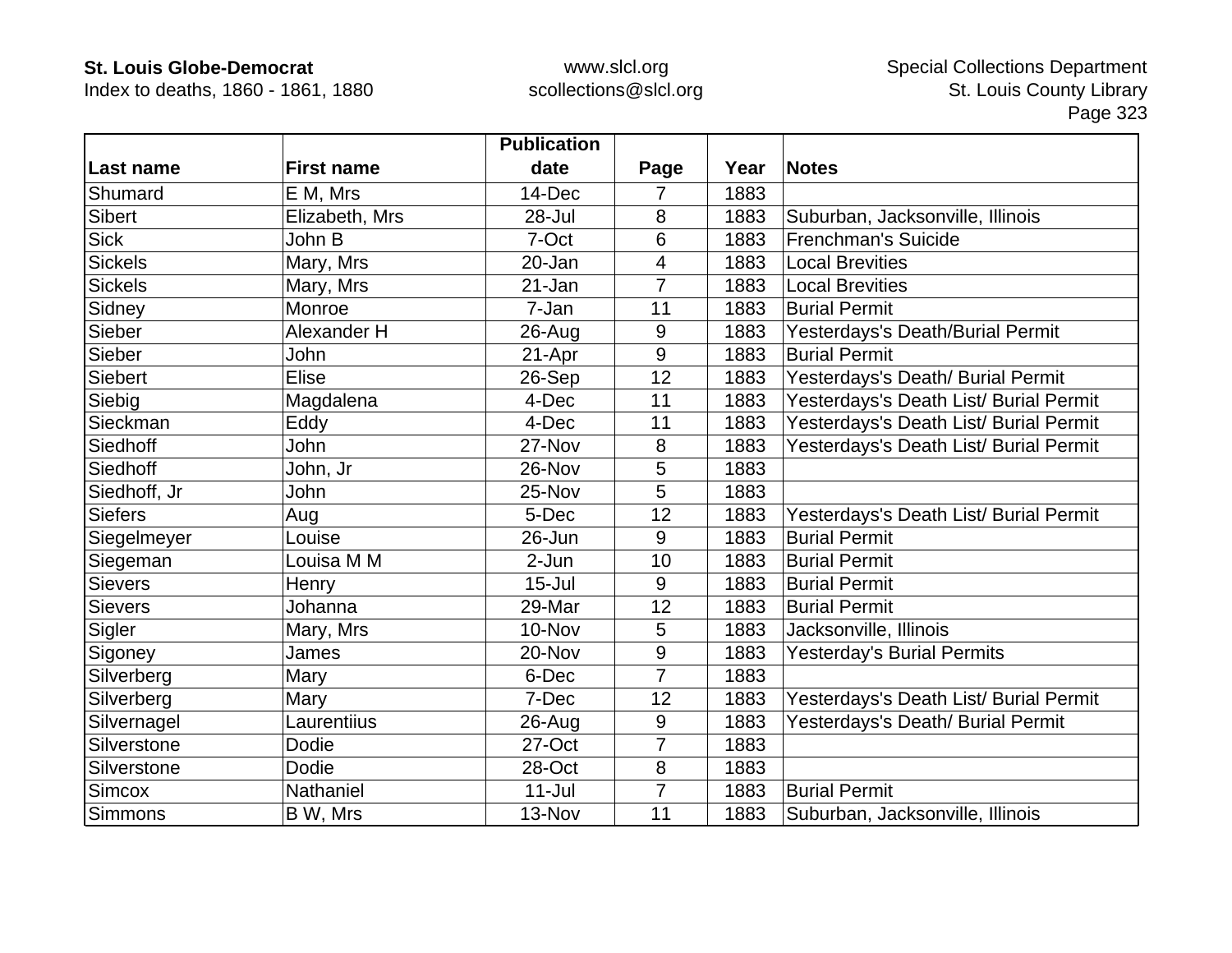Index to deaths, 1860 - 1861, 1880

|                  |                    | <b>Publication</b> |                |      |                                        |
|------------------|--------------------|--------------------|----------------|------|----------------------------------------|
| <b>Last name</b> | <b>First name</b>  | date               | Page           | Year | <b>Notes</b>                           |
| Simmons          | David              | 26-Sep             | 12             | 1883 | Yesterdays's Death/ Burial Permit      |
| Simon            | Annie              | 18-Feb             | 9              | 1883 | <b>Burial Permit</b>                   |
| Simon            | <b>Brisca</b>      | 5-May              | 13             | 1883 | <b>Burial Permit</b>                   |
| Simon            | Ella               | 30-Mar             | 10             | 1883 | <b>Burial Permit</b>                   |
| Simon            | Minnie             | 7-Jul              | 5              | 1883 | <b>Burial Permit</b>                   |
| Simon            | <b>Patrick</b>     | 5-Aug              | 9              | 1883 | <b>Burial Permit</b>                   |
| Simon            | Phillippine        | 18-Mar             | 18             | 1883 | <b>Burial Permit</b>                   |
| Simoni           | Maria              | 26-Jun             | 9              | 1883 | <b>Burial Permit</b>                   |
| Simplicia        | Mary, Sister       | 1-Sep              | 9              | 1883 | Death of A Religious                   |
| Simpson          | Benjamin William   | 10-Jan             | 10             | 1883 | A Series of Inquests                   |
| Simpson          | Benjamin William   | 16-Jan             | 10             | 1883 | <b>Burial Permit</b>                   |
| Simpson          | child of Henry     | 8-Jan              | $\overline{7}$ | 1883 | <b>Local Brevities</b>                 |
| Simpson          | Eva                | 25-Oct             | 9              | 1883 | Yesterdays's Death/ Burial Permit      |
| Simpson          | George             | 3-Apr              | 12             | 1883 | <b>Burial Permit</b>                   |
| Simpson          | James              | 18-Aug             | 12             | 1883 | <b>Coroner's Case</b>                  |
| Simpson          | James H, Gen       | 16-May             | 8              | 1883 | <b>Tributes of Esteem</b>              |
| Simpson          | Maude E            | 17-Mar             | 9              | 1883 | <b>Burial Permit</b>                   |
| <b>Sims</b>      | Henry              | 23-Apr             | 10             | 1883 | Death At The Jail                      |
| Sinclair         | Peter              | 5-Jun              | 4              | 1883 | <b>Burial Permit</b>                   |
| Singlely         | Ella L             | 27-Jun             | 12             | 1883 | <b>Burial Permit</b>                   |
| Singleton        | <b>Clara Belle</b> | 4-Apr              | 12             | 1883 | <b>Burial Permit</b>                   |
| Singleton        | Robie M            | $14$ -Jul          | 12             | 1883 | <b>Burial Permit</b>                   |
| Sinnemann        | Reinholtz          | 19-Jul             | 8              | 1883 | <b>Burial Permit</b>                   |
| Sinsin           | Agatha             | 29-Jul             | 16             | 1883 | <b>Burial Permit</b>                   |
| Sivadie          | Edward             | 9-Aug              | 5              | 1883 |                                        |
| Sivadie          | Edward             | $10-Au$ g          | 5              | 1883 |                                        |
| Sivadie          | Edward             | $11-Aug$           | 9              | 1883 | <b>Burial Permit</b>                   |
| <b>Skaer</b>     | Ferdinandt         | 28-Dec             | $\overline{7}$ | 1883 | Yesterdays's Death List/ Burial Permit |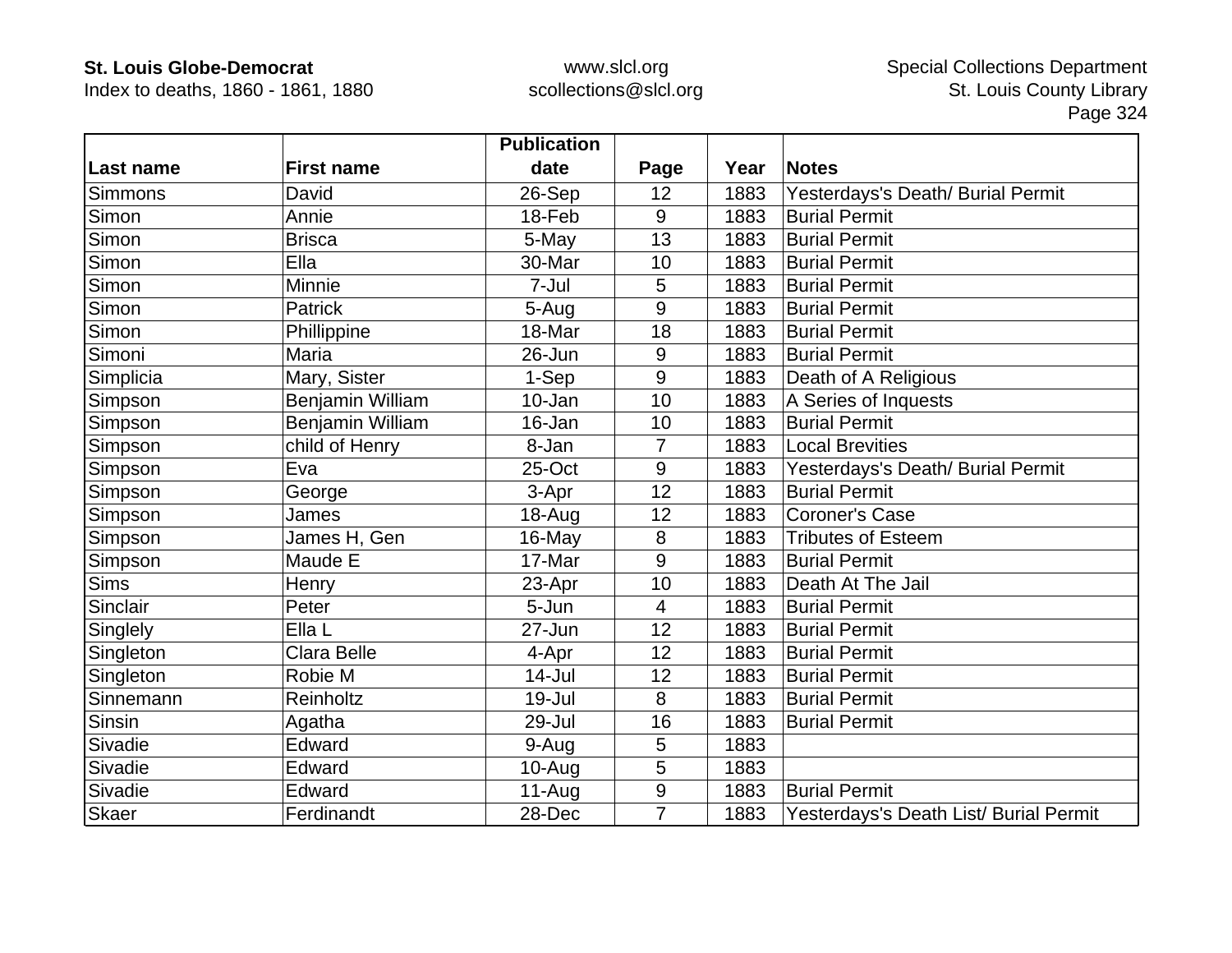Index to deaths, 1860 - 1861, 1880

|                |                   | <b>Publication</b> |                |      |                                    |
|----------------|-------------------|--------------------|----------------|------|------------------------------------|
| Last name      | <b>First name</b> | date               | Page           | Year | <b>Notes</b>                       |
| Skahan         | Mary              | 27-Jun             | 12             | 1883 | <b>Burial Permit</b>               |
| Skeene         | John C (Son Of)   | 19-May             | 8              | 1883 | <b>Child Drowned</b>               |
| <b>Skeer</b>   | John L            | $20$ -May          | 17             | 1883 | <b>Burial Permit</b>               |
| <b>Skinner</b> | Joseph L          | $22$ -Jul          | 5              | 1883 |                                    |
| <b>Slack</b>   | Randall           | 19-Apr             | 12             | 1883 | <b>Burial Permit</b>               |
| <b>Slack</b>   | Randell           | 18-Apr             | $\overline{7}$ | 1883 |                                    |
| <b>Slater</b>  | <b>Charles T</b>  | 4-Mar              | 8              | 1883 |                                    |
| Slater         | <b>Charles T</b>  | 4-Mar              | 11             | 1883 | <b>Burial Permit</b>               |
| Slatery        | Maurice           | 2-Jun              | 5              | 1883 |                                    |
| Slattery       | <b>Delle</b>      | 9-Apr              | 10             | 1883 | <b>Burial Permit</b>               |
| Slattery       | Margaret          | 21-Sep             | 9              | 1883 | Yersterdays's Death/ Burial Permit |
| Slattery       | Maurice           | $2-Jun$            | 6              | 1883 | Slattery's Death                   |
| Slattery       | Maurice           | 3-Jun              | $\overline{7}$ | 1883 | <b>Local Brevities</b>             |
| Slattery       | Maurice           | 3-Jun              | 8              | 1883 |                                    |
| Slattery       | Maurice           | 3-Jun              | 10             | 1883 | <b>Burial Permit</b>               |
| Slattery       | Maurice           | $11-Aug$           | 8              | 1883 | <b>Local Brevities</b>             |
| Slattery       | Sarah             | 18-Feb             | 9              | 1883 | <b>Burial Permit</b>               |
| Slattery       | Wm                | 13-Jan             | 12             | 1883 | <b>Burial Permits</b>              |
| Slaughter      | Henry             | 19-Jun             | 12             | 1883 | <b>Burial Permit</b>               |
| Slepperfield   | Kesiah            | $15 -$ Jul         | 9              | 1883 | <b>Burial Permit</b>               |
| <b>Slits</b>   | Ida               | 30-Jun             | 12             | 1883 | <b>Burial Permit</b>               |
| Sloesor        | <b>Charles</b>    | 16-Nov             | 12             | 1883 | Yesterdays's Death/ Burial Permit  |
| Sluggert       | Christine         | 12-Jun             | 9              | 1883 | <b>Burial Permit</b>               |
| Sluggett       | Christian, Mrs    | $11 - Jun$         | 5              | 1883 |                                    |
| Sluggett       | Christian, Mrs    | $12$ -Jun          | 7              | 1883 |                                    |
| Small          | Fred              | 2-Feb              | 3              | 1883 | <b>Local Brevities</b>             |
| Small          | Mary              | 17-Jun             | 11             | 1883 | <b>Burial Permit</b>               |
| Small          | <b>Thomas</b>     | 22-Mar             | $\overline{7}$ | 1883 |                                    |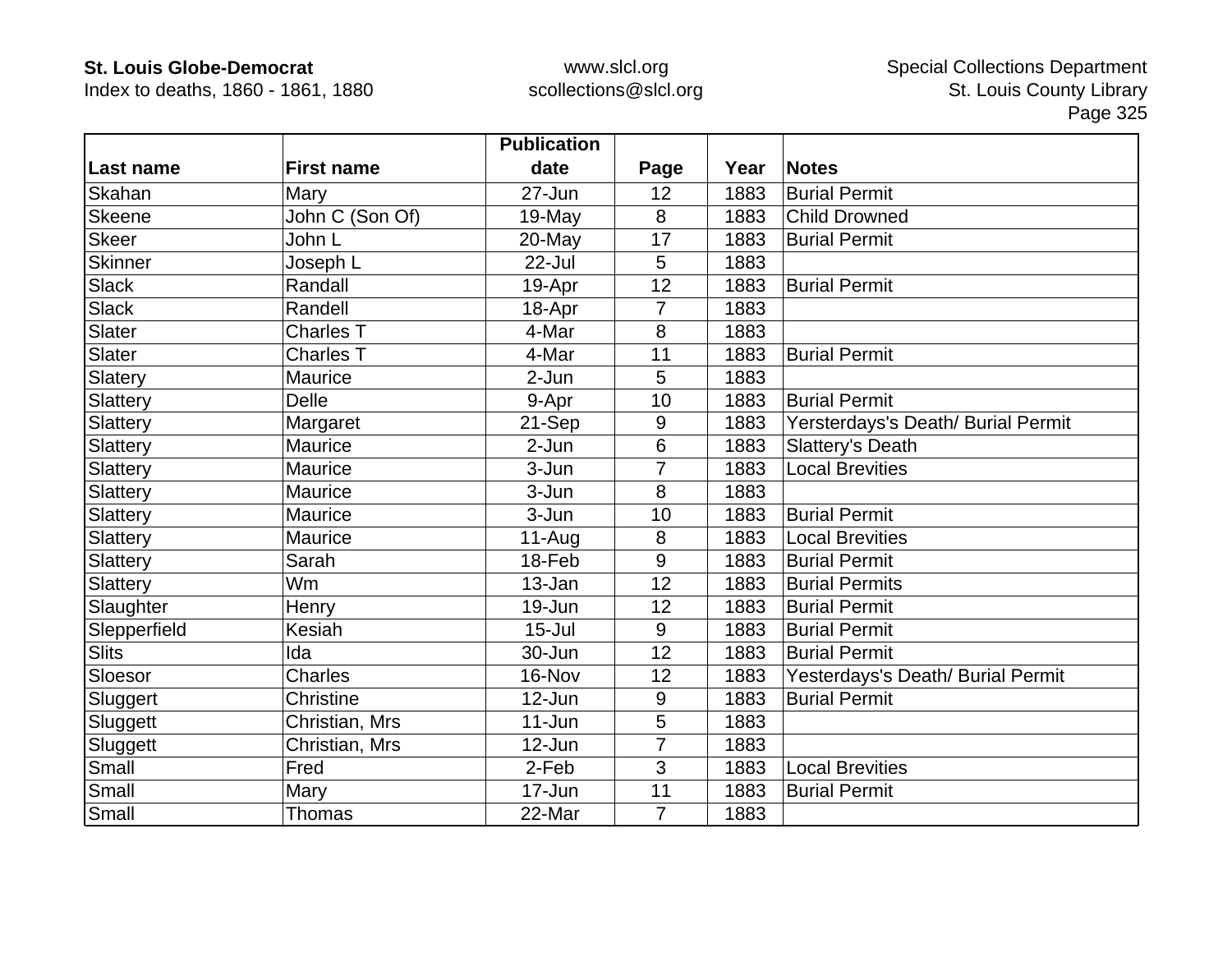Index to deaths, 1860 - 1861, 1880

|                  |                       | <b>Publication</b> |                |      |                                        |
|------------------|-----------------------|--------------------|----------------|------|----------------------------------------|
| Last name        | <b>First name</b>     | date               | Page           | Year | <b>Notes</b>                           |
| Small            | Thomas                | 23-Mar             | 10             | 1883 | <b>Burial Permit</b>                   |
| Smart            | Cornelia Putnam       | $12-Auq$           | 5              | 1883 |                                        |
| Smart            | Cornella              | 8-Aug              | 7              | 1883 | <b>Burial Permit</b>                   |
| <b>Smeathers</b> | Shadrach              | 15-Apr             | 5              | 1883 |                                        |
| Smelzer          | Charlotte             | 20-Sep             | 8              | 1883 | Yesterdays's Death/ Burial Permit      |
| Smith            | <b>Edward B</b>       | 6-Feb              | 12             | 1883 | <b>Burial Permit</b>                   |
| <b>Smith</b>     | Albert                | 9-May              | 12             | 1883 | <b>Burial Permit</b>                   |
| Smith            | Amanda                | 28-Apr             | 11             | 1883 | <b>Burial Permit</b>                   |
| Smith            | Amanda B              | 2-May              | 11             | 1883 | <b>Burial Permit</b>                   |
| Smith            | Catherine             | 3-Feb              | $\overline{2}$ | 1883 | Casualities                            |
| Smith            | <b>Charles</b>        | 9-Jan              | 8              | 1883 | <b>Burial Permit</b>                   |
| Smith            | Charles               | 9-May              | 8              | 1883 | Suburban, East St. Louis               |
| <b>Smith</b>     | <b>Charles F</b>      | $1-Jun$            | 6              | 1883 | <b>Burial Permit</b>                   |
| Smith            | Charlotte, Mrs        | $12$ -Jul          | $\overline{4}$ | 1883 | Mortuary Matters, Mrs Charlotte Smitt  |
| Smith            | Cora                  | 17-Apr             | 11             | 1883 | <b>Burial Permit</b>                   |
| Smith            | <b>E</b> Bathurst     | 6-Feb              | 11             | 1883 | Dr. E Bathurst Smith's Funeral         |
| <b>Smith</b>     | E G                   | 12-Jan             | 10             | 1883 | A Morphine Mystery                     |
| Smith            | E G                   | 13-Jan             | 5              | 1883 | <b>Local Brevity</b>                   |
| <b>Smith</b>     | Eddie                 | $11-Auq$           | 12             | 1883 | <b>Coroner's Cases</b>                 |
| Smith            | Eddie                 | 12-Aug             | 16             | 1883 | <b>Burial Permit</b>                   |
| Smith            | Edna                  | 18-Jan             | $\overline{7}$ | 1883 |                                        |
| <b>Smith</b>     | Edna                  | 19-Jan             | 5              | 1883 |                                        |
| <b>Smith</b>     | Edward                | 4-Dec              | 11             | 1883 | Yesterdays's Death List/ Burial Permit |
| Smith            | Edward J              | 1-May              | 11             | 1883 | <b>Burial Permit</b>                   |
| Smith            | <b>Edwin Bathurst</b> | 3-Feb              | $\overline{7}$ | 1883 |                                        |
| <b>Smith</b>     | Edwin Bathurst, Dr    | 4-Feb              | 5              | 1883 |                                        |
| <b>Smith</b>     | Edwin Bathurst, Dr    | 5-Feb              | 5              | 1883 |                                        |
| Smith            | Edwin Bathurst, Dr    | 6-Feb              | $\overline{7}$ | 1883 |                                        |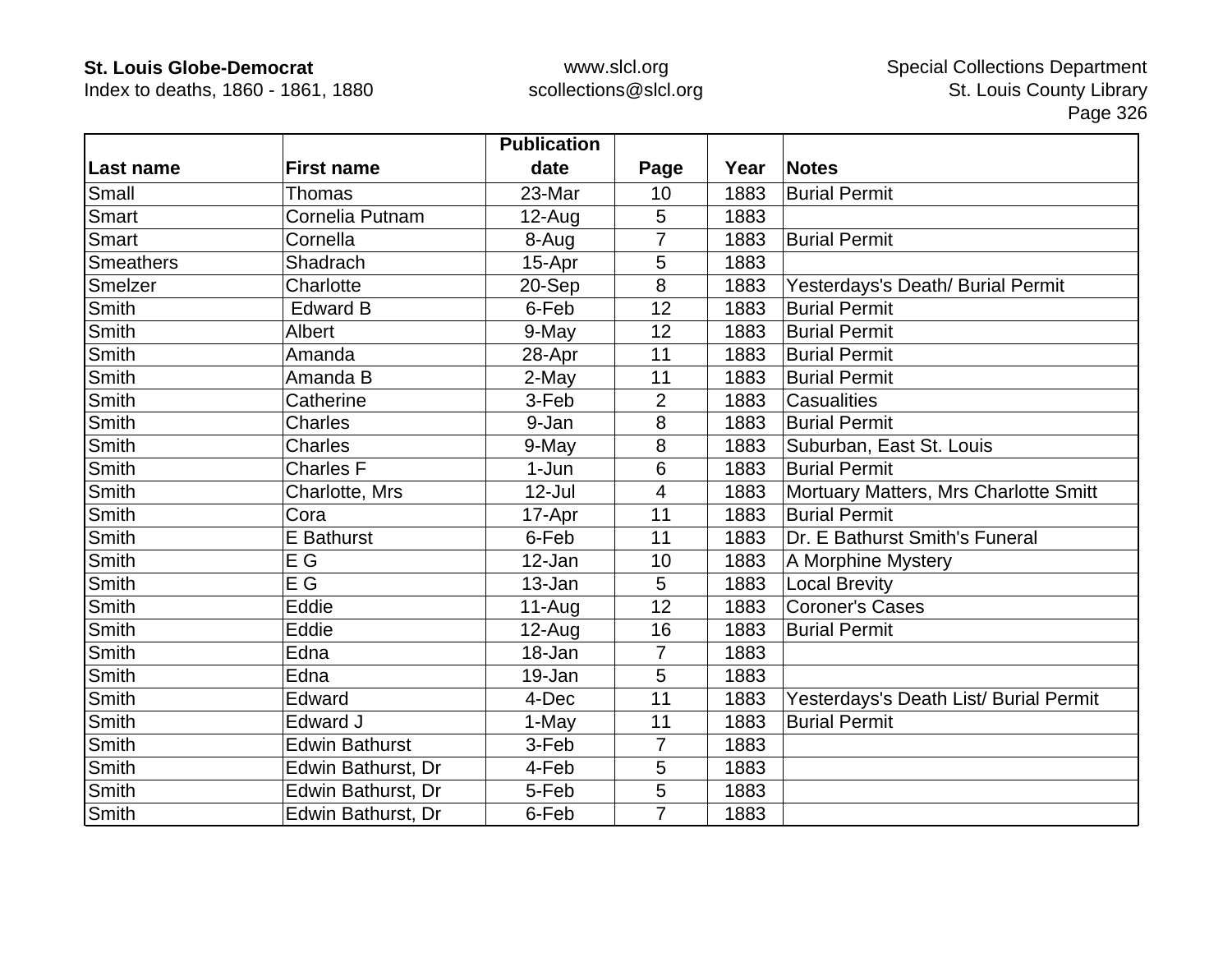Index to deaths, 1860 - 1861, 1880

|              |                   | <b>Publication</b> |                |      |                                   |
|--------------|-------------------|--------------------|----------------|------|-----------------------------------|
| Last name    | <b>First name</b> | date               | Page           | Year | <b>Notes</b>                      |
| <b>Smith</b> | Emma              | 22-Apr             | 16             | 1883 | <b>Burial Permit</b>              |
| <b>Smith</b> | <b>Francis P</b>  | 4-Jul              | 8              | 1883 | <b>Burial Permit</b>              |
| <b>Smith</b> | Frank E           | 26-Jan             | 5              | 1883 |                                   |
| <b>Smith</b> | Frank E           | 27-Jan             | 7              | 1883 |                                   |
| <b>Smith</b> | Frank G           | 28-Jan             | 5              | 1883 |                                   |
| <b>Smith</b> | Frank J           | 28-Jan             | 9              | 1883 | <b>Burial Permit</b>              |
| <b>Smith</b> | Georgia A, Mrs    | 8-Feb              | 7              | 1883 |                                   |
| Smith        | Guy               | 6-Feb              | 11             | 1883 | Suburban, St Louis County         |
| Smith        | James             | 16-Oct             | 12             | 1883 | Yesterdays's Death/ Burial Permit |
| Smith        | Jane              | 29-Jul             | 16             | 1883 | <b>Burial Permit</b>              |
| <b>Smith</b> | Jane, Mrs         | 28-Jul             | $\overline{7}$ | 1883 |                                   |
| Smith        | Jane, Mrs         | 29-Jul             | 5              | 1883 |                                   |
| Smith        | Jeanie            | 15-Sep             | 11             | 1883 | Yesterdays's Death/ Burial Permit |
| Smith        | Jesse             | 28-Feb             | $6\phantom{1}$ | 1883 | <b>Burial Permit</b>              |
| Smith        | Jessie Delia      | 27-Feb             | 7              | 1883 |                                   |
| Smith        | John              | 27-Jan             | 12             | 1883 | <b>Criminal Courts</b>            |
| <b>Smith</b> | John              | 18-Sep             | 12             | 1883 | Yesrerdays's Death/ Burial Pemit  |
| Smith        | John              | 24-Oct             | 11             | 1883 | <b>Murderers Sentenced</b>        |
| <b>Smith</b> | John              | 26-Oct             | 11             | 1883 | Suburban, Carondelet              |
| <b>Smith</b> | <b>John</b>       | 27-Oct             | 12             | 1883 | Yesterdays's Death/ Burial Permit |
| <b>Smith</b> | John J            | 27-Oct             | $\overline{7}$ | 1883 |                                   |
| <b>Smith</b> | Katie             | 16-Mar             | 10             | 1883 | <b>Burial Permit</b>              |
| <b>Smith</b> | Lary Mary         | 27-Jan             | $\overline{7}$ | 1883 |                                   |
| Smith        | Laura M           | 28-Jan             | 9              | 1883 | <b>Burial Permit</b>              |
| Smith        | Lou               | 24-Jan             | 10             | 1883 | <b>Burial Permit</b>              |
| <b>Smith</b> | Louis             | 6-Feb              | 6              | 1883 | Died Among Strangers; Bonne Terre |
| Smith        | Lydia R           | 13-Feb             | 9              | 1883 | <b>Burial Permit</b>              |
| Smith        | Malinda           | 1-Aug              | 8              | 1883 | <b>Burial Permit</b>              |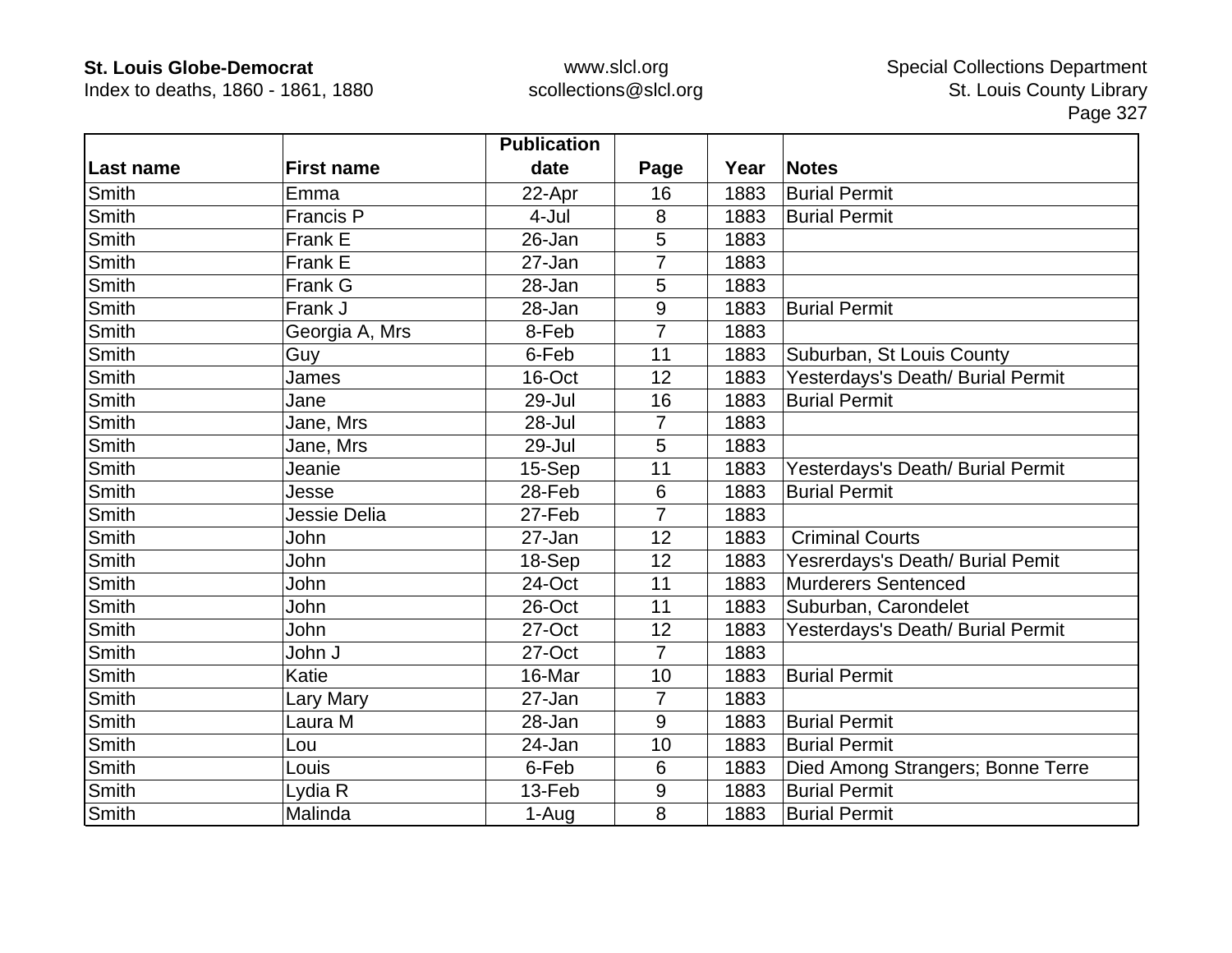Index to deaths, 1860 - 1861, 1880

|              |                   | <b>Publication</b> |                |      |                                        |
|--------------|-------------------|--------------------|----------------|------|----------------------------------------|
| Last name    | <b>First name</b> | date               | Page           | Year | <b>Notes</b>                           |
| Smith        | Martha            | 29-Apr             | 17             | 1883 | <b>Burial Permit</b>                   |
| Smith        | Mary              | 8-Jul              | 11             | 1883 | <b>Burial Permit</b>                   |
| Smith        | Mary              | 16-May             | 12             | 1883 | <b>Burial Permit</b>                   |
| Smith        | Maude M           | 6-Feb              | $\overline{7}$ | 1883 |                                        |
| Smith        | <b>Mike</b>       | 11-Jan             | 10             | 1883 | <b>Burial Permit</b>                   |
| Smith        | Milton            | 22-Nov             | 12             | 1883 | Suburban, Clayton                      |
| Smith        | <b>Mollie</b>     | 11-Dec             | 9              | 1883 | Yesterdays's Death List/ Burial Permit |
| Smith        | Olive             | $1-Jul$            | 9              | 1883 | <b>Burial Permit</b>                   |
| Smith        | Patrick           | 3-Feb              | $\overline{2}$ | 1883 | <b>Casualities</b>                     |
| Smith        | Robert            | 6-Sep              | 8              | 1883 | Yesterdays's Death/ Burial Permit      |
| Smith        | <b>Robert F</b>   | 14-Jun             | 12             | 1883 | <b>Burial Permit</b>                   |
| Smith        | Robert O          | 5-Feb              | 5              | 1883 |                                        |
| Smith        | Susan             | 8-Feb              | 11             | 1883 | <b>Burial Permit</b>                   |
| Smith        | T B (Daughter Of) | 7-Jul              | 6              | 1883 | <b>Burial Permit</b>                   |
| Smith        | Talma             | $22$ -Aug          | 8              | 1883 | Suburban, Jacksonville, Illinois       |
| Smith        | Thomas            | 21-Sep             | $9\,$          | 1883 | Yersterdays's Death/ Burial Permit     |
| Smith        | Thomas, Officer   | 20-Sep             | $\overline{7}$ | 1883 |                                        |
| Smith        | Thomas, Officer   | 20-Sep             | 8              | 1883 | Death Of A Police Veteran              |
| Smith        | Thomas, Officer   | 21-Sep             | $\overline{7}$ | 1883 |                                        |
| Smith        | WH                | $10 -$ Jul         | 7              | 1883 | <b>Burial Permit</b>                   |
| Smith        | Walter            | $13 -$ Jul         | 8              | 1883 | <b>The Suburbs</b>                     |
| <b>Smith</b> | William           | 8-Mar              | 12             | 1883 | <b>Burial Permit</b>                   |
| <b>Smith</b> | Willie            | 8-Dec              | 10             | 1883 | Yesterdays's Death List/ Burial Permit |
| <b>Smith</b> | Wm                | $11 -$ Jul         | $\overline{7}$ | 1883 | <b>Burial Permit</b>                   |
| Smith        | Wm                | 9-Nov              | 8              | 1883 | Suburban, Alton                        |
| Smitjh       | John L C          | $31 -$ Jul         | 10             | 1883 | <b>Blurial Permit</b>                  |
| Smock        | Isaac             | 7-Oct              | 6              | 1883 | <b>Local Brevities</b>                 |
| Smock        | Isaiah            | 9-Oct              | 9              | 1883 | <b>Coroner's Cases</b>                 |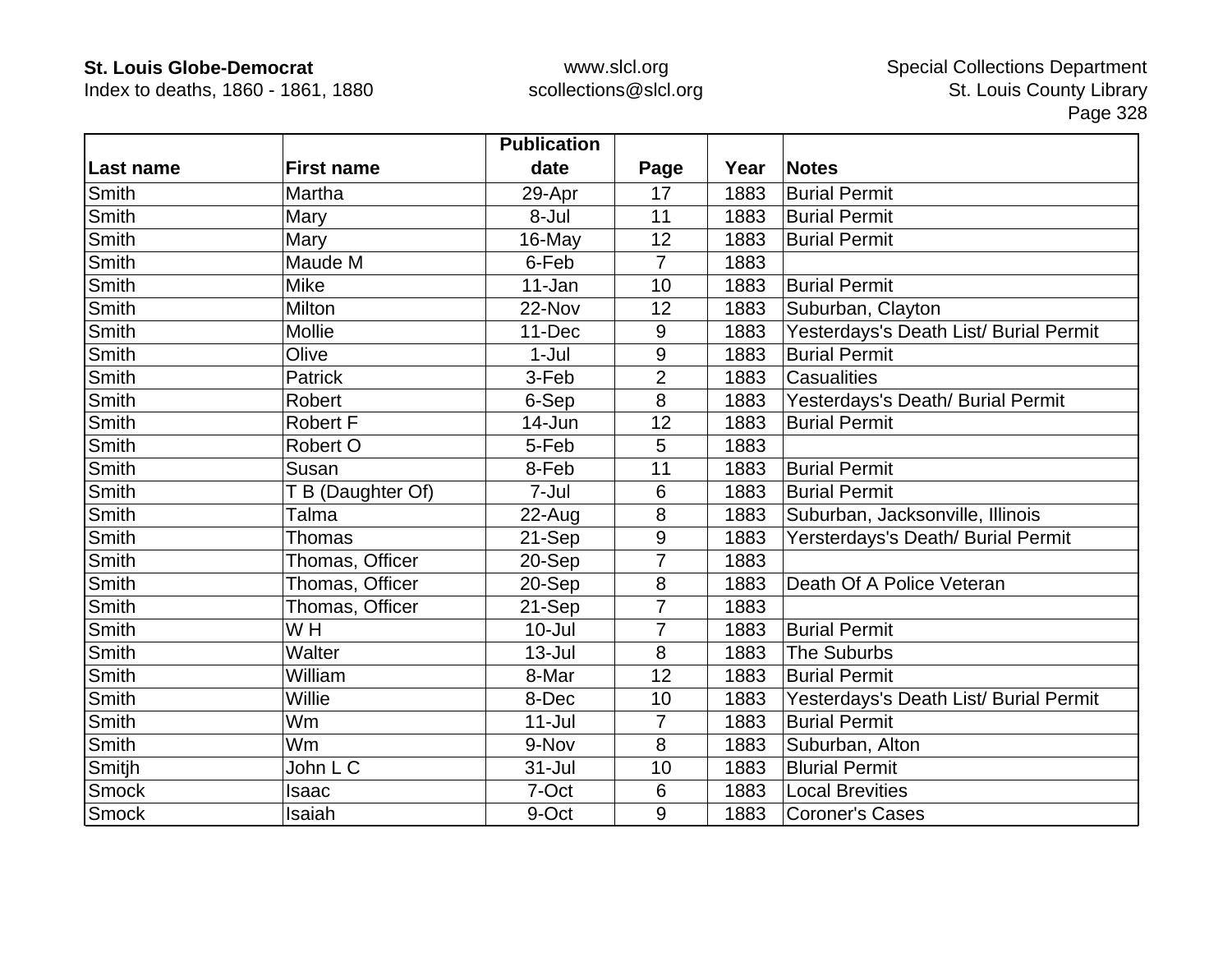Index to deaths, 1860 - 1861, 1880

|              |                      | <b>Publication</b> |                |      |                                   |
|--------------|----------------------|--------------------|----------------|------|-----------------------------------|
| Last name    | <b>First name</b>    | date               | Page           | Year | <b>Notes</b>                      |
| <b>Smock</b> | Isaiah               | 10-Oct             | 11             | 1883 | Yesterdays's Death/ Burial Permit |
| Smola        | Catherine            | $25 - Aug$         | 9              | 1883 | Yesterdays's Death/Burial Permit  |
| Smyth        | <b>Bernard</b>       | 16-Jun             | $\overline{2}$ | 1883 | Death's Doings, Bernard Smyth     |
| Smyth        | Walter               | 4-Dec              | 11             | 1883 | Suburban, Belleville              |
| Smythe       | George               | 5-Jul              | 8              | 1883 | Suburban, Other Belleville News   |
| Smythe       | Walter               | $2-Jul$            | 8              | 1883 | <b>East St Louis Tragedy</b>      |
| Smythe       | Walter               | $3 -$ Jul          | 8              | 1883 | Suburban, East St Louis           |
| Smythe       | Walter               | 5-Dec              | 9              | 1883 | Suburban, Belleville              |
| Sneen        | <b>John Lawrence</b> | 20-May             | 16             | 1883 | Three Inquests                    |
| Snivley      | Jacob                | 5-Apr              | 5              | 1883 | <b>Local Brevities</b>            |
| Snow         | Benjamin A           | 29-Jul             | 16             | 1883 | <b>Burial Permit</b>              |
| Snow         | <b>Robert</b>        | 15-Mar             | 9              | 1883 | <b>Burial Permit</b>              |
| Snow         | Unknown, Conductor   | 29-Jul             | 16             | 1883 | Suburban, Carondelet              |
| Snyder       | Annie                | 12-Jan             | $\overline{7}$ | 1883 | <b>Local Brevities</b>            |
| Snyder       | Henry                | 23-Apr             | 10             | 1883 | Death At The Jail                 |
| Snyder       | <b>Lucius Culver</b> | 16-Sep             | 8              | 1883 |                                   |
| Snyder       | Syntha A             | 18-Aug             | 12             | 1883 | Yesterday's Death/Burial Permit   |
| Snyder       | Unknown              | 7-Aug              | 10             | 1883 | Snyder Inquest                    |
| Snyder       | Wm                   | 8-Aug              | $\overline{7}$ | 1883 | <b>Burial Permit</b>              |
| Soebling     | Wm Henry             | 23-Jul             | 3              | 1883 | Coroner's Inquest                 |
| Sohl         | Ellen                | 6-Jun              | 11             | 1883 | <b>Burial Permit</b>              |
| Sohl         | Rosa                 | $1-Jun$            | 6              | 1883 | <b>Burial Permit</b>              |
| Sohn         | Olley                | 29-May             | 10             | 1883 | <b>Burial Permit</b>              |
| Solari       | Joseph V             | $1-Jun$            | 5              | 1883 |                                   |
| Solari       | Joseph V             | 2-Jun              | 10             | 1883 | <b>Burial Permit</b>              |
| Solari       | Virgil B H           | 1-Jun              | 6              | 1883 | <b>Local Brevities</b>            |
| Solt         | Aaron                | $18 - Aug$         | 12             | 1883 | Yesterday's Death/Burial Permit   |
| Solt         | Aaron                | $18 - Aug$         | 18             | 1883 | <b>Coroner's Case</b>             |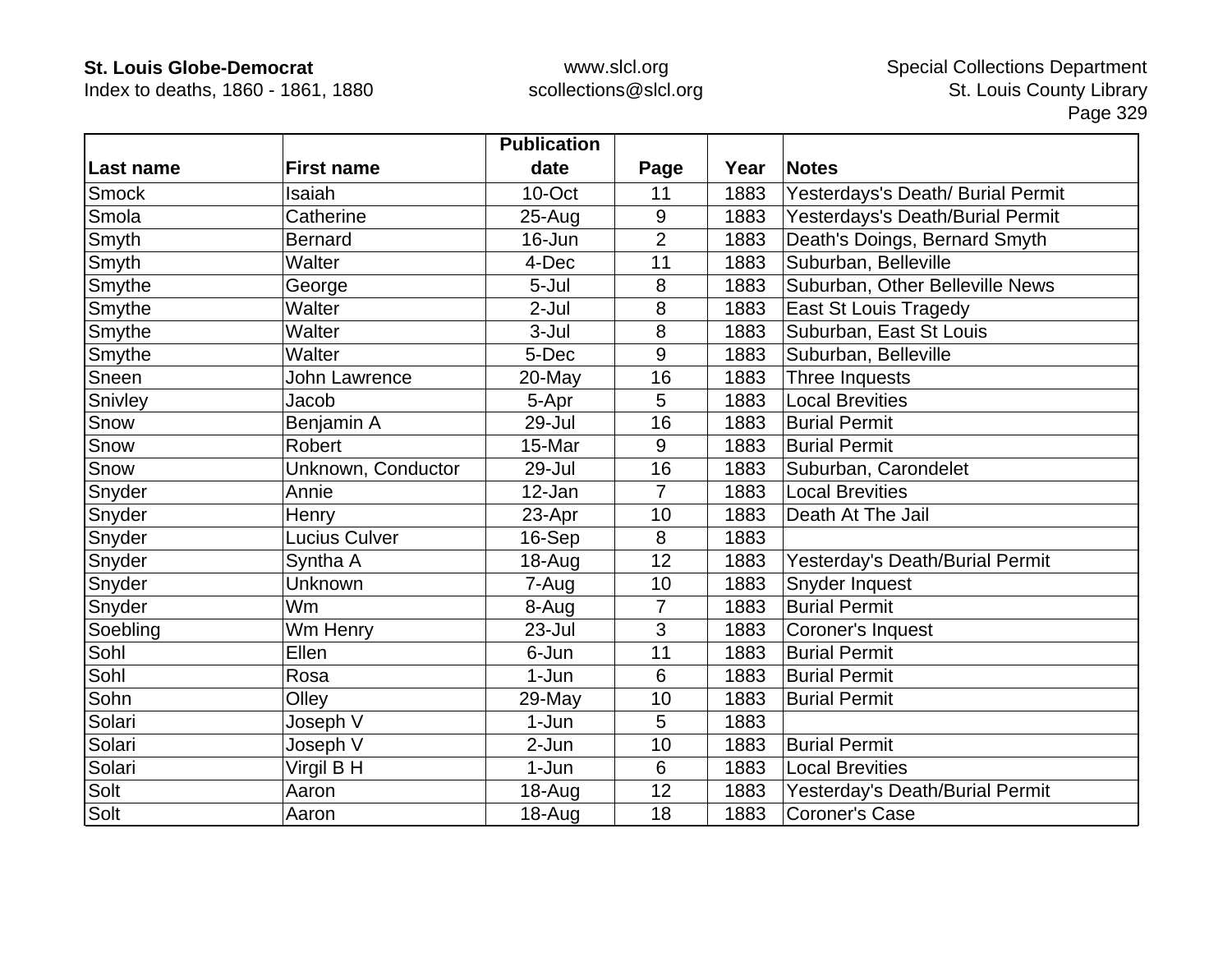Index to deaths, 1860 - 1861, 1880

|                 |                   | <b>Publication</b> |                |      |                                        |
|-----------------|-------------------|--------------------|----------------|------|----------------------------------------|
| ∣Last name      | <b>First name</b> | date               | Page           | Year | <b>Notes</b>                           |
| Somerville      | Elizabeth, Mrs    | 24-Sep             | 5              | 1883 |                                        |
| Somerville      | Elizabeth, Mrs    | 25-Sep             | $\overline{7}$ | 1883 |                                        |
| Sommen          | <b>Arthur P</b>   | 4-Mar              | 7              | 1883 | <b>Local Brevities</b>                 |
| Sommer          | Lena              | 9-Oct              | 12             | 1883 | Yesterdays's Death/ Burial Permit      |
| Sommer          | Wilhelm           | 19-Oct             | 9              | 1883 | Yesterdays's Death/ Burial Permit      |
| Sommermann      | Willie            | $21 - Aug$         | 8              | 1883 | Yesterday's Death/Burial Permit        |
| Sommers         | <b>Arthur P</b>   | 4-Mar              | 11             | 1883 | <b>Burial Permit</b>                   |
| Sommers         | Arthur T          | 2-Mar              | 5              | 1883 |                                        |
| <b>Sommers</b>  | Arthur T          | 3-Mar              |                | 1883 |                                        |
| <b>Sommers</b>  | Arthur T          | 4-Mar              | 8              | 1883 |                                        |
| Sommers         | <b>Charles</b>    | $21 - Aug$         | 8              | 1883 | Yesterday's Death/Burial Permit        |
| Soper           | Milburn, Mr       | 25-Apr             | 8              | 1883 | Suburban, Belleville, Illinois         |
| <b>Sorrells</b> | Peter             | 26-Apr             | 11             | 1883 | Suburban, Jacksonville, Illinois       |
| Soursin         | A W               | 30-Jan             | $\overline{7}$ | 1883 |                                        |
| Soursin         | Anthony W         | 31-Jan             | 7              | 1883 | <b>Burial Permit</b>                   |
| Sousley         | J R, Capt         | 26-May             | 5              | 1883 |                                        |
| Sousley         | J R, Capt         | 27-May             | 20             | 1883 | <b>Burial Of Capt Sousley</b>          |
| Spain           | Cornelius         | 15-Dec             | 10             | 1883 | Yesterdays's Death List/ Burial Permit |
| Spannagel       | Johanna           | $28 -$ Jul         | 7              | 1883 |                                        |
| Spannagel       | Johanna           | 29-Jul             | 5              | 1883 |                                        |
| Spargo          | Sarah W           | 19-Sep             | $\overline{7}$ | 1883 | Yesterdays's Deaths/ Burial Permit     |
| Spargo          | Sarah W, Mrs      | 18-Sep             | $\overline{7}$ | 1883 |                                        |
| Spargo          | Sarah W, Mrs      | 19-Sep             | 7              | 1883 |                                        |
| <b>Sparks</b>   | Eva               | 3-Jan              | 8              | 1883 | <b>Burial Permits</b>                  |
| <b>Sparks</b>   | James             | 18-Aug             | 5              | 1883 | Suburban, Alton                        |
| Sparling        | Mary              | 22-Nov             | 7              | 1883 |                                        |
| Sparling        | Mary              | 23-Nov             | 7              | 1883 |                                        |
| Sparwasser      | William           | 9-Sep              | 8              | 1883 |                                        |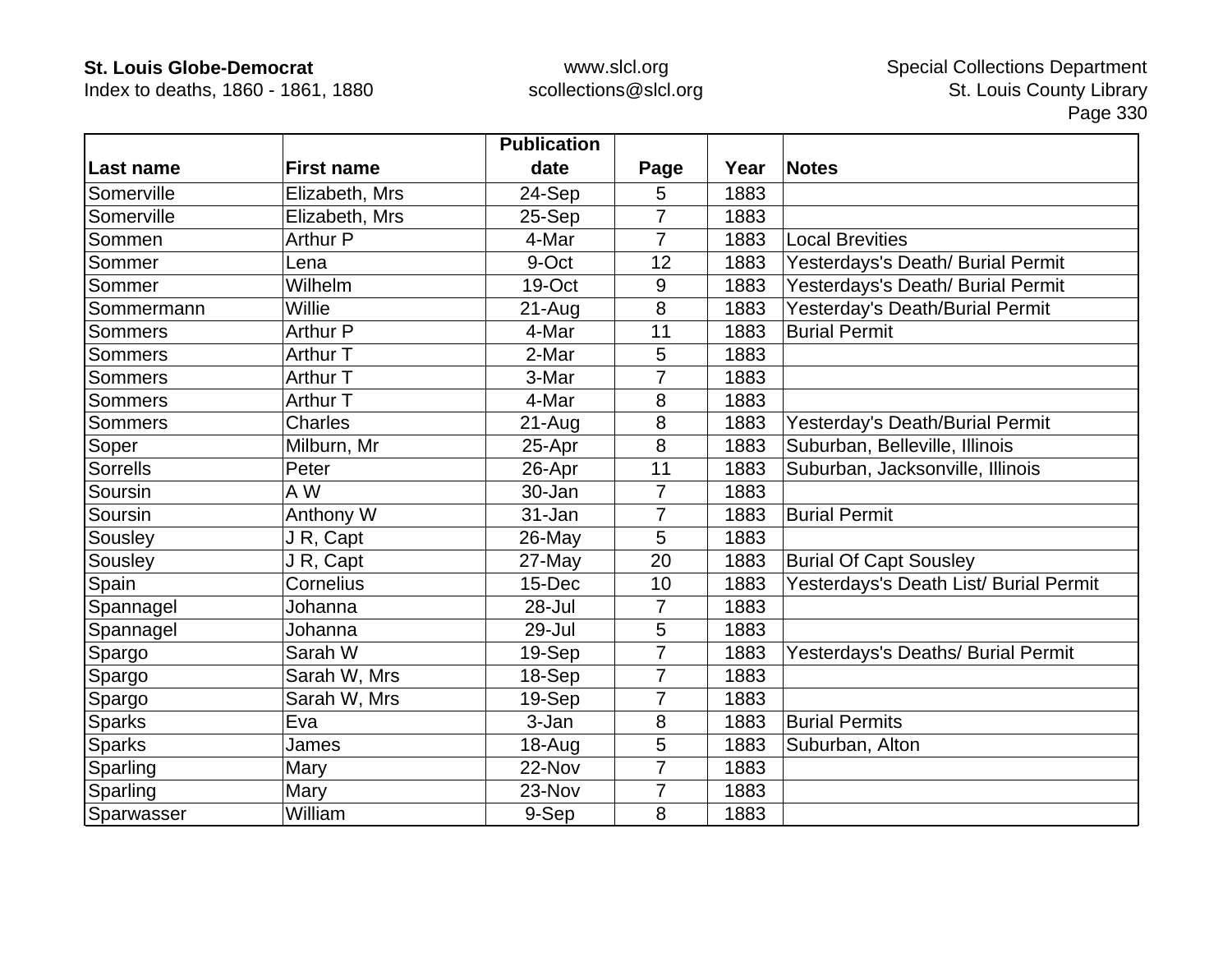Index to deaths, 1860 - 1861, 1880

|              |                   | <b>Publication</b> |                  |      |                                        |
|--------------|-------------------|--------------------|------------------|------|----------------------------------------|
| ∣Last name   | <b>First name</b> | date               | Page             | Year | <b>Notes</b>                           |
| Sparwasser   | Wm                | 10-Sep             | 5                | 1883 |                                        |
| Spath        | Louisa            | 11-Sep             | 5                | 1883 |                                        |
| Spath        | Louisa            | 12-Sep             | 11               | 1883 | Yesterdays's Death/ Burial Permit      |
| Spaulding    | Hanson            | 15-Mar             | 9                | 1883 | <b>Burial Permit</b>                   |
| Specht       | Lulu              | 14-Sep             | 11               | 1883 | Yesterdays's Death/ Burial Permit      |
| Speck        | Emma H            | 20-Dec             | 8                | 1883 | Yesterdays's Death List/ Burial Permit |
| <b>Speck</b> | George            | 26-Jun             | 9                | 1883 | <b>Burial Permit</b>                   |
| Speer        | Daisy D           | 6-Mar              | 7                | 1883 |                                        |
| Spelbrink    | Amelia            | 1-Oct              | 7                | 1883 |                                        |
| Spelbrink    | Amelia            | 2-Oct              | 5                | 1883 |                                        |
| Spelbrink    | Amelia            | 3-Oct              | 5                | 1883 |                                        |
| Spelbrink    | August            | 19-Nov             | 5                | 1883 |                                        |
| Spelbrink    | August            | 20-Nov             |                  | 1883 |                                        |
| Spelbrink    | August            | 20-Nov             | $\boldsymbol{9}$ | 1883 | Yesterday's Burial Permits             |
| Spelbrink    | Emilia            | 2-Oct              | 9                | 1883 | Yesterdays's Death/ Burial Perm        |
| Spelbrink    | George            | 27-Jan             | 7                | 1883 |                                        |
| Spelbrink    | George            | 27-Jan             | 12               | 1883 | <b>Burial Permit</b>                   |
| Spellen      | Ferdie            | 12-Jan             | 5                | 1883 |                                        |
| Spellman     | Julia             | 4-Sep              | 8                | 1883 | Yesterdays's Death/ Burial Permit      |
| Spencer      | Charles           | 3-Jan              | 5                | 1883 |                                        |
| Spencer      | <b>Charles</b>    | 2-Jan              | 8                | 1883 |                                        |
| Spencer      | <b>Charles</b>    | 4-Jan              | 7                | 1883 | <b>Local Brevities</b>                 |
| Spencer      | <b>Charles</b>    | 4-Jan              | 10               | 1883 | <b>Burial Permits</b>                  |
| Spengemann   | Anna L            | 9-Sep              | 9                | 1883 | Yesterdays's Death/ Burial Permit      |
| Spengemann   | John              | 27-Mar             | 8                | 1883 | <b>Burial Permit</b>                   |
| Sperflage    | Fred              | 19-May             | 5                | 1883 |                                        |
| Sperflage    | Fred              | 20-May             | 5                | 1883 |                                        |
| Sperflage    | Frederick         | 20-May             | 17               | 1883 | <b>Burial Permit</b>                   |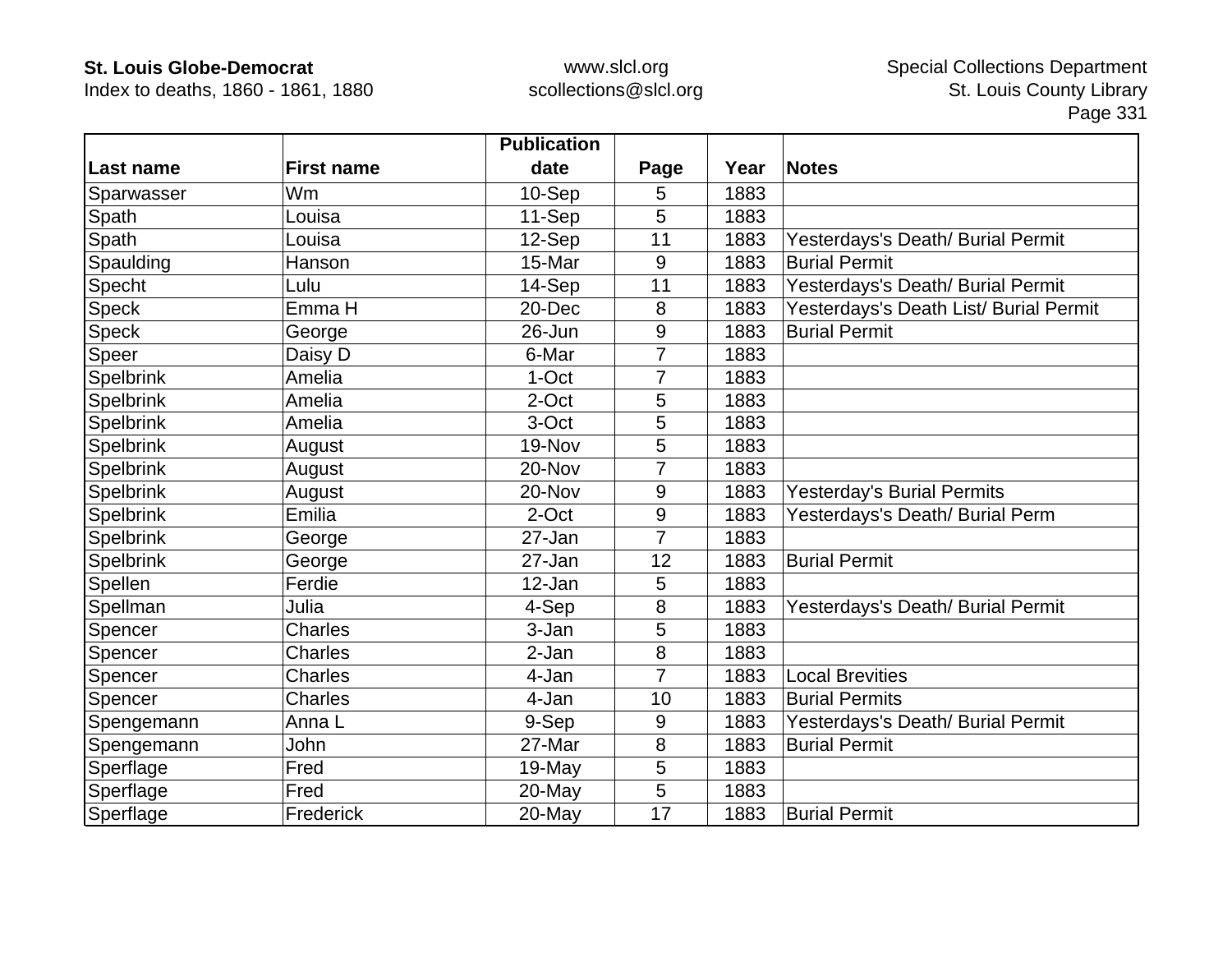Index to deaths, 1860 - 1861, 1880

|                 |                      | <b>Publication</b> |                |      |                                        |
|-----------------|----------------------|--------------------|----------------|------|----------------------------------------|
| ∣Last name      | <b>First name</b>    | date               | Page           | Year | <b>Notes</b>                           |
| Sperfslage      | Clara S              | 1-Jan              | 5              | 1883 |                                        |
| Sperfslage      | Clara S              | 2-Jan              | 5              | 1883 |                                        |
| Spier           | Franz A              | 17-Apr             | 11             | 1883 | <b>Burial Permit</b>                   |
| <b>Spiess</b>   | Henry                | 22-Jun             | 9              | 1883 | <b>Burial Permit</b>                   |
| Spiesser        | Elizabeth            | 4-Dec              | 11             | 1883 | Yesterdays's Death List/ Burial Permit |
| Spilker         | Ernst                | 16-Aug             | 8              | 1883 | Yesterday's Death/Burial Permit        |
| Spilker         | Peter H              | 17-Nov             | 9              | 1883 | Yesterdays's Death/ Burial Permit      |
| <b>Spires</b>   | James B              | 17-Jul             | 10             | 1883 | Suburban, Jacksonville, Illinois       |
| Spoeri          | <b>Charles</b>       | 22-Feb             | 12             | 1883 | <b>Burial Permit</b>                   |
| Spoeri          | <b>Charles L</b>     | 20-Feb             | $\overline{7}$ | 1883 |                                        |
| Spoeri          | <b>Charles L</b>     | 21-Feb             | 5              | 1883 |                                        |
| <b>Spotts</b>   | Jennie Brown, Mrs    | 4-May              | 8              | 1883 | Deaths Of Two Well-Known Ladies        |
| Sprague         | <b>Susie</b>         | 29-Jun             | 10             | 1883 | <b>Burial Permit</b>                   |
| Sprague         | <b>Susie Grace</b>   | 27-Jun             | 7              | 1883 |                                        |
| Spriggs         | Joathan              | 18-Feb             | 9              | 1883 | <b>Burial Permit</b>                   |
| <b>Spriggs</b>  | Thomas               | 5-Sep              | 7              | 1883 | Yesterdays's Death/ Burial Permit      |
| Springer        | N                    | 22-Dec             | 5              | 1883 |                                        |
| Springer        | N                    | 23-Dec             | 5              | 1883 |                                        |
| Springer        | <b>Nicholas</b>      | 22-Dec             | 10             | 1883 | Death Of Nicholas Springer             |
| Springer        | Nicholas             | 24-Dec             | 10             | 1883 | <b>Springer Funeral</b>                |
| Springer        | Oliver               | 9-Feb              | 10             | 1883 | <b>Burial Permit</b>                   |
| Springmeier     | Louisa               | 4-Apr              | 12             | 1883 | <b>Burial Permit</b>                   |
| Squires         | <b>Howard Fuller</b> | 29-Dec             | 7              | 1883 |                                        |
| Squires         | Samuel               | 30-Dec             | 5              | 1883 |                                        |
| <b>St Clair</b> | Josephine            | 4-Nov              | 17             | 1883 | Yesterdays's Death/ Burial Permit      |
| St Cyr          | Emile, Madame        | 28-Sep             | 10             | 1883 | Yesterdays's Death/ Burial Permit      |
| St Reparaia     | Mary, Sister Of      | 5-May              | 13             | 1883 | <b>Burial Permit</b>                   |
| St. Clair       | A (Infant Child Of)  | 3-Nov              | $\overline{4}$ | 1883 | <b>Local Brevities</b>                 |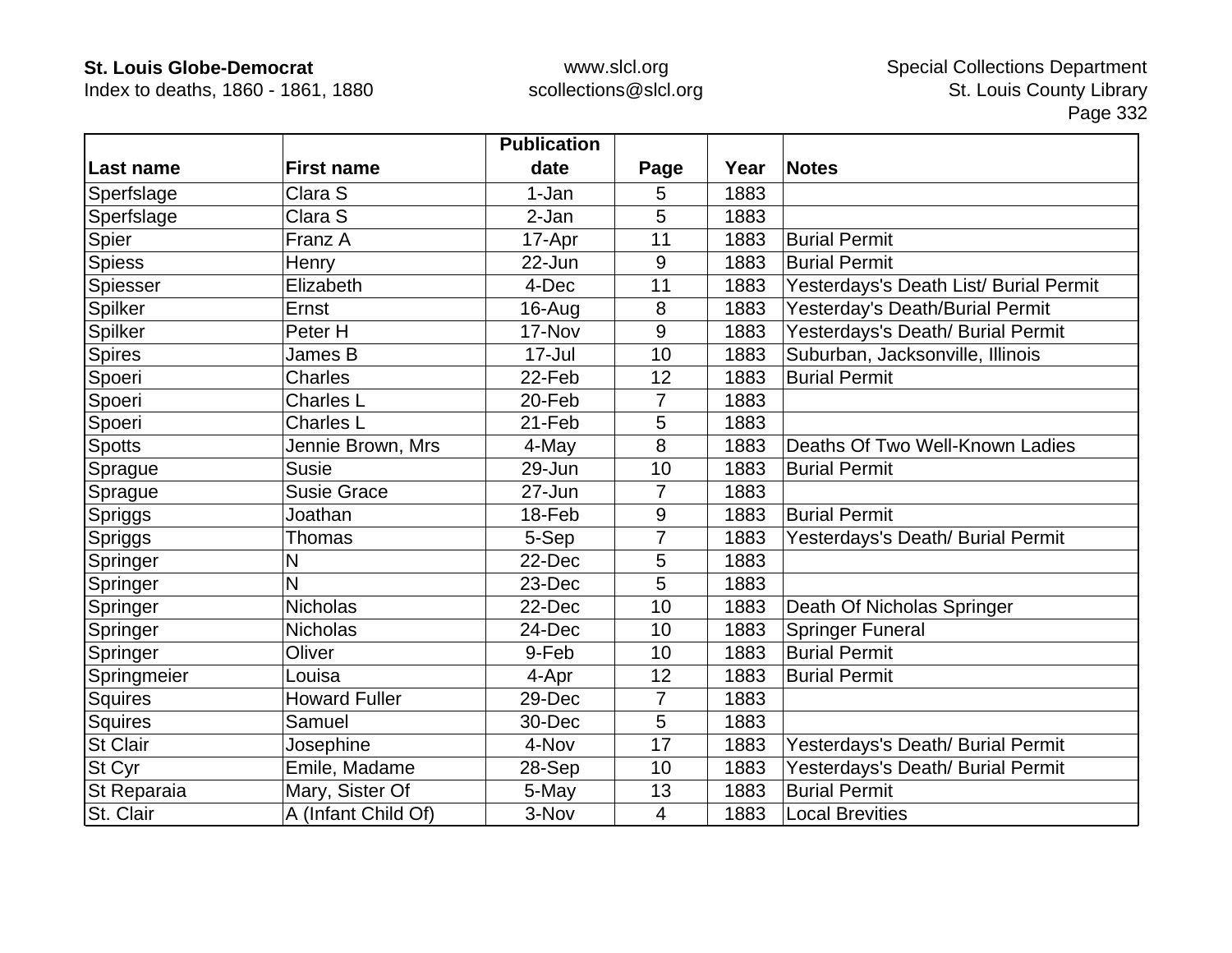Index to deaths, 1860 - 1861, 1880

|                 |                         | <b>Publication</b> |                |      |                                    |
|-----------------|-------------------------|--------------------|----------------|------|------------------------------------|
| Last name       | <b>First name</b>       | date               | Page           | Year | <b>Notes</b>                       |
| St. Clair       | Josephine               | 4-Nov              | 20             | 1883 | <b>Coroner's Cases</b>             |
| St. Cyr         | Father                  | 23-Feb             | $\overline{7}$ | 1883 | <b>Local Religious Notes</b>       |
| St. Cyr         | J M J, Father           | 25-Feb             | 8              | 1883 |                                    |
| St. Cyr         | J M J, Rev              | 22-Feb             | 10             | 1883 | Rev J M J St Clyr's Death          |
| Stabenow        | Emil                    | 20-Nov             | 9              | 1883 | <b>Yesterday's Burial Permits</b>  |
| Stabenow        | <b>Martin Ferdinand</b> | 2-Apr              | 5              | 1883 |                                    |
| Stabenow        | <b>Martin Ferdinand</b> | 3-Apr              | 12             | 1883 | <b>Burial Permit</b>               |
| <b>Stack</b>    | James J                 | 28-Jan             | 9              | 1883 | <b>Burial Permit</b>               |
| <b>Staebetz</b> | Moritz (Infant Of)      | 5-Jul              | 6              | 1883 | <b>Local Brevities</b>             |
| Staenglin       | Michael                 | 10-Apr             | 11             | 1883 | <b>Burial Permit</b>               |
| <b>Stafford</b> | Edmund H                | 29-Nov             | 7              | 1883 |                                    |
| <b>Stafford</b> | Edmund H                | 30-Nov             | 5              | 1883 |                                    |
| Stagenkamper    | Tony                    | 13-Feb             | 9              | 1883 | <b>Burial Permit</b>               |
| Stahl           | Lydia                   | 13-Apr             | 10             | 1883 | <b>Burial Permit</b>               |
| Stahlberg       | August                  | 1-May              | 11             | 1883 | <b>Burial Permit</b>               |
| Stahlesky       | Eliza                   | 2-Oct              | 9              | 1883 | Yesterdays's Death/ Burial Perm    |
| <b>Stahlhut</b> | Minna                   | 13-Apr             | 10             | 1883 | <b>Burial Permit</b>               |
| Stamberg        | Caroline                | 26-Aug             | 9              | 1883 | Yesterdays's Death/Burial Permit   |
| Stamm           | Clara MK                | 8-Mar              | 12             | 1883 | <b>Burial Permit</b>               |
| <b>Stamps</b>   | Carrie C                | 29-Nov             | $\overline{7}$ | 1883 |                                    |
| <b>Stamps</b>   | Carrie C                | 30-Nov             | 5              | 1883 |                                    |
| <b>Stams</b>    | Thos M                  | 19-Aug             | $\overline{7}$ | 1883 | Yesterday's Death/Burial Permit    |
| Stankoosky      | Matheas A               | 21-Mar             | 5              | 1883 | <b>Burial Permit</b>               |
| <b>Stanley</b>  | <b>Charles Bernard</b>  | 6-Jul              | 6              | 1883 |                                    |
| <b>Stanton</b>  | Mary                    | 22-Nov             | 7              | 1883 |                                    |
| Stanton         | Mary                    | 23-Nov             | 7              | 1883 |                                    |
| Stanton         | Mary                    | 23-Nov             | 9              | 1883 | <b>Yesterday's Burial Permits</b>  |
| Stanton         | Richard                 | 4-Oct              | 9              | 1883 | Yesterdays's Death/I Burial Permit |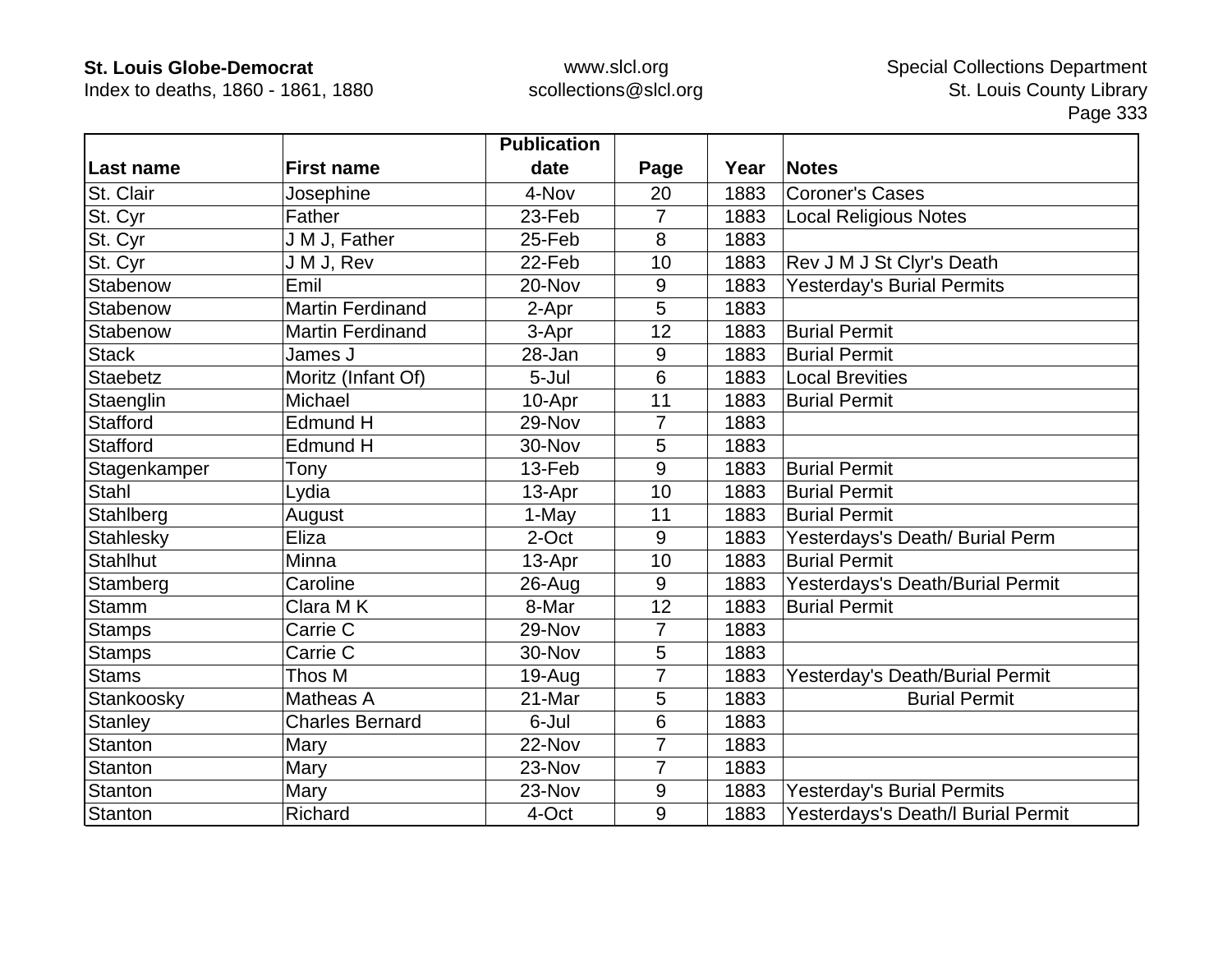Index to deaths, 1860 - 1861, 1880

|                 |                      | <b>Publication</b> |                |      |                                        |
|-----------------|----------------------|--------------------|----------------|------|----------------------------------------|
| ∣Last name      | <b>First name</b>    | date               | Page           | Year | <b>Notes</b>                           |
| Stanton         | Thomas               | 3-Jan              | 5              | 1883 |                                        |
| Stanton         | Thomas               | 3-Jan              | 7              | 1883 | A Confederate Veteran's Death          |
| Stanton         | Thomas               | 4-Jan              | 5              | 1883 |                                        |
| <b>Stanton</b>  | Thomas               | 5-Jan              | 12             | 1883 | Obituary                               |
| Stanton         | Thomas               | 5-Jan              | 12             | 1883 | <b>Burial Permits</b>                  |
| <b>Stanton</b>  | William              | 23-Feb             | 5              | 1883 |                                        |
| Stanton         | Wm                   | 24-Feb             | 9              | 1883 | <b>Burial Permit</b>                   |
| Stanton         | Wm                   | 24-Feb             | 8              | 1883 | <b>Centenarians's Funeral</b>          |
| Stapleton       | Mary                 | 16-Ofct            | 7              | 1883 |                                        |
| Stapleton       | Mary                 | 18-Oct             | 12             | 1883 | Yesterdays's Death/ Burial Permit      |
| Stapleton       | Mary                 | 17-Oct             | 7              | 1883 |                                        |
| Stapleton       | Wm                   | 2-Jun              | 10             | 1883 | <b>Burial Permit</b>                   |
| <b>Starck</b>   | Herman               | 11-Dec             | 9              | 1883 | Yesterdays's Death List/ Burial Permit |
| <b>Starck</b>   | Olgo                 | 9-Jan              | 8              | 1883 | <b>Burial Permit</b>                   |
| <b>Stark</b>    | George               | $13 -$ Jul         | 8              | 1883 | <b>Burial Permit</b>                   |
| <b>Stark</b>    | Lizzie               | 2-Jun              | 10             | 1883 | <b>Burial Permit</b>                   |
| <b>Stark</b>    | Virginia             | 8-Dec              | 10             | 1883 | Yesterdays's Death List/ Burial Permit |
| <b>Starkey</b>  | J J, Dr              | 19-Jun             | 3              | 1883 | <b>Mortuary Matters</b>                |
| Starkjohan      | Pauline              | $31 -$ Jul         | 10             | 1883 | <b>Burial Permit</b>                   |
| <b>Starr</b>    | Charlotte            | $10 -$ Jul         | 7              | 1883 | <b>Burial Permit</b>                   |
| Statinger       | Jos                  | 11-May             | 3              | 1883 | A Fatal Oversite                       |
| Stattinger      | Joseph               | $13-May$           | 17             | 1883 | <b>Burial Permit</b>                   |
| <b>Stauff</b>   | <b>Wm</b>            | 25-Nov             | 20             | 1883 | Yesterdays's Death List/ Burial Permit |
| <b>Stauffer</b> | Lawrence             | 30-Nov             | 7              | 1883 |                                        |
| <b>Stauffer</b> | Lawrence             | 1-Dec              | 9              | 1883 | <b>Coroner's Cases</b>                 |
| <b>Stauffer</b> | Lawrence             | 2-Dec              | 17             | 1883 | Yesterdays's Death List/ Burial Permit |
| Staukovsky      | <b>Matthew Anton</b> | 19-Mar             | 5              | 1883 |                                        |
| Staukovsky      | <b>Matthew Anton</b> | 20-Mar             | $\overline{7}$ | 1883 |                                        |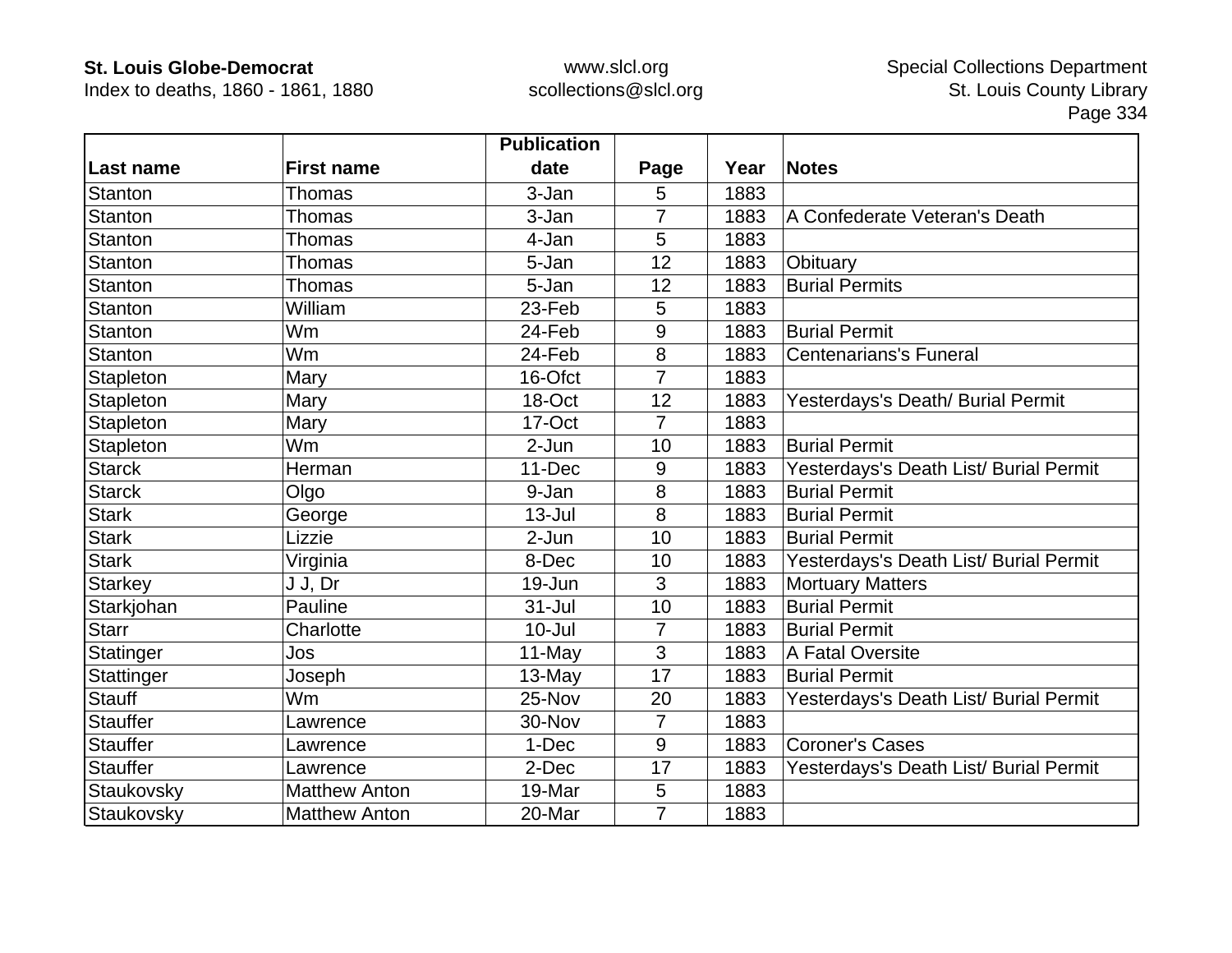Index to deaths, 1860 - 1861, 1880

|                 |                        | <b>Publication</b> |                |      |                                        |
|-----------------|------------------------|--------------------|----------------|------|----------------------------------------|
| Last name       | <b>First name</b>      | date               | Page           | Year | <b>Notes</b>                           |
| <b>Stawitz</b>  | John                   | 17-Dec             | 5              | 1883 |                                        |
| <b>Stawitz</b>  | <b>John</b>            | 18-Dec             | $\overline{7}$ | 1883 |                                        |
| <b>Stawitz</b>  | John                   | 19-Dec             | 3              | 1883 | Yesterdays's Death List/ Burial Permit |
| <b>Stawitz</b>  | John                   | 19-Dec             | 7              | 1883 |                                        |
| <b>Steber</b>   | Alex H                 | 28-Aug             | 6              | 1883 | <b>Odd Fellow's Funeral</b>            |
| <b>Steber</b>   | Alexander Henry        | 24-Aug             | 5              | 1883 |                                        |
| <b>Steber</b>   | <b>Alexander Henry</b> | 25-Aug             |                | 1883 |                                        |
| <b>Steber</b>   | Alexander Henry        | 26-Aug             | 5              | 1883 |                                        |
| <b>Steber</b>   | Josephine C            | 30-Aug             | 8              | 1883 | Yesterdays's Death/ Burial Permit      |
| <b>Steber</b>   | Josephine Catharine    | 28-Aug             | 5              | 1883 |                                        |
| <b>Steber</b>   | Josephine Catharine    | $29$ -Aug          | 5              | 1883 |                                        |
| <b>Steber</b>   | Josephine Catherine    | 30-Aug             | 5              | 1883 |                                        |
| <b>Stecker</b>  | John                   | 14-Dec             | 12             | 1883 | Yesterdays's Death List/ Burial Permit |
| Stedman         | Anna O                 | 5-Aug              | 5              | 1883 |                                        |
| Stedman         | Anna O                 | 6-Aug              | 5              | 1883 |                                        |
| <b>Steel</b>    | Mary                   | 21-Aug             | 8              | 1883 | Yesterday's Death/Burial Permit        |
| <b>Steele</b>   | Jasper                 | 8-Feb              | 11             | 1883 | <b>Burial Permit</b>                   |
| <b>Steffen</b>  | Edward                 | 16-Oct             | 8              | 1883 | <b>Coroner's Cases</b>                 |
| <b>Steffen</b>  | Edward                 | 16-Oct             | 12             | 1883 | Yesterdays's Death/ Burial Permit      |
| <b>Steffen</b>  | William                | 9-Apr              | 10             | 1883 | <b>Burial Permit</b>                   |
| <b>Steffens</b> | Louisa                 | 25-Mar             | 16             | 1883 | <b>Burial Permit</b>                   |
| <b>Steger</b>   | John                   | 19-Jun             | 12             | 1883 | <b>Burial Permit</b>                   |
| <b>Steible</b>  | Augusta                | 7-Sep              | 8              | 1883 | Yesterdays's Death/ Burial Permit      |
| Steidemann      | Johanna Sophia         | 4-Feb              | 5              | 1883 |                                        |
| Steiften        | Cecelia                | 8-Jun              | 10             | 1883 | <b>Burial Permit</b>                   |
| Steigelman      | Jacob                  | 7-Aug              | 8              | 1883 | <b>Burial Permit</b>                   |
| <b>Stein</b>    | <b>Albert</b>          | 25-Feb             | 11             | 1883 | <b>Burial Permit</b>                   |
| <b>Stein</b>    | Albert, Capt           | 24-Feb             | 5              | 1883 | Death of Capt Stein                    |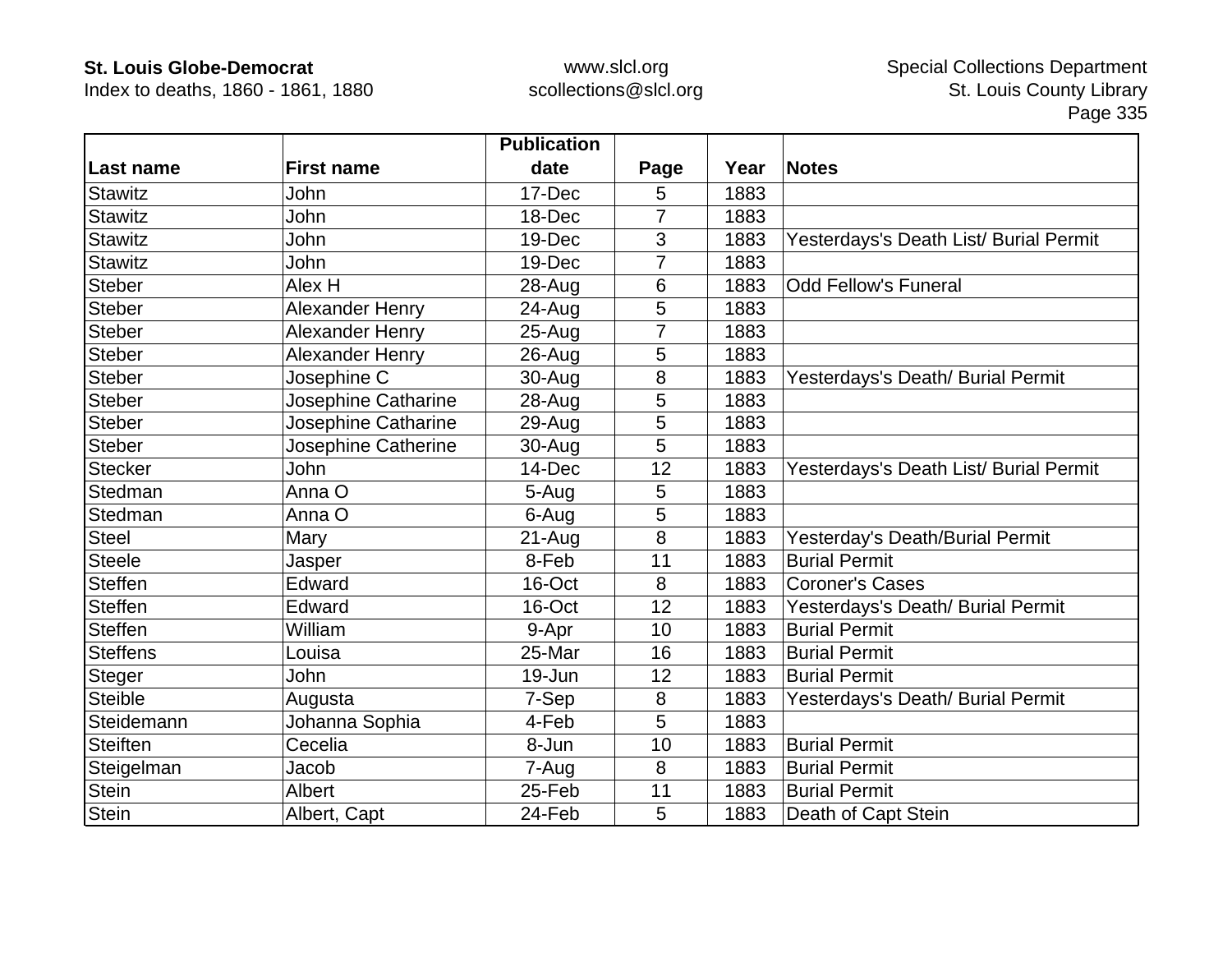Index to deaths, 1860 - 1861, 1880

|                  |                   | <b>Publication</b> |                |      |                                        |
|------------------|-------------------|--------------------|----------------|------|----------------------------------------|
| Last name        | <b>First name</b> | date               | Page           | Year | <b>Notes</b>                           |
| <b>Stein</b>     | Albert, Capt      | 24-Feb             | 7              | 1883 |                                        |
| <b>Stein</b>     | Christian         | 7-Feb              | 10             | 1883 | <b>Burial Permit</b>                   |
| Stein            | John W            | 5-Aug              | 8              | 1883 | Remarkable Will                        |
| <b>Stein</b>     | Henry             | 18-Dec             | 12             | 1883 | Yesterdays's Death List/ Burial Permit |
| <b>Steinbeck</b> | Katie             | 3-Jan              | 8              | 1883 | <b>Burial Permits</b>                  |
| Steinberg        | Unknown           | 23-Jun             | 9              | 1883 | <b>River's Dead</b>                    |
| <b>Steiner</b>   | Anna              | 12-Jan             | 8              | 1883 | <b>Burial Permit</b>                   |
| Steinkuhler      | George W          | 12-Apr             | 12             | 1883 | <b>Burial Permit</b>                   |
| <b>Steinle</b>   | <b>Martin</b>     | 13-Dec             | 8              | 1883 | Yesterdays's Death List/ Burial Permit |
| Steinmeyer       | Ada               | 6-Dec              | 12             | 1883 | Yesterdays's Death List/ Burial Permit |
| Steinmeyer       | JFW               | 15-Sep             | 11             | 1883 | Yesterdays's Death/ Burial Permit      |
| Steinmeyer       | Lizzie            | 20-Oct             | 12             | 1883 | Yesterdays's Death/ Burial Permit      |
| Steinmyer        | Joseph (Son Of)   | $25 -$ Jul         | 3              | 1883 | <b>Local Brevities</b>                 |
| Steinsmann       | Louisa            | 3-May              | 12             | 1883 | <b>Burial Permit</b>                   |
| <b>Steitz</b>    | Amelia            | 3-Nov              | 7              | 1883 |                                        |
| <b>Steitz</b>    | Amelia            | 4-Nov              | 8              | 1883 |                                        |
| Stelger          | George            | 27-Apr             | 6              | 1883 | <b>Burial Permit</b>                   |
| Stemmer          | <b>Charles</b>    | 21-Feb             | 10             | 1883 | <b>Burial Permit</b>                   |
| Stemmler         | Christian         | 26-May             | 9              | 1883 | <b>Burial Permit</b>                   |
| Stemmler         | <b>Edward L</b>   | $1-Jul$            | 9              | 1883 | <b>Burial Permit</b>                   |
| Stemmler         | Lily M            | 9-Feb              | 10             | 1883 | <b>Burial Permt</b>                    |
| Stengel          | John              | 7-Aug              | 5              | 1883 |                                        |
| Stepacher        | Herman            | 30-Mar             | 8              | 1883 | Suburban, East St. Louis               |
| Stephain         | F W               | 15-Apr             | 17             | 1883 | <b>Burial Permit</b>                   |
| Stephen          | Adam              | 10-May             | 11             | 1883 | Suburban, Belleville, Illinois         |
| <b>Stephens</b>  | Edward            | 16-Jun             | 11             | 1883 | <b>Burial Permit</b>                   |
| <b>Stephens</b>  | Florence E        | 19-Dec             | $\mathfrak{S}$ | 1883 | Yesterdays's Death List/ Burial Permit |
| Stephenson       | Mary, Mrs         | 20-May             | $\overline{2}$ | 1883 | Literberry Annihilated-Six Killed      |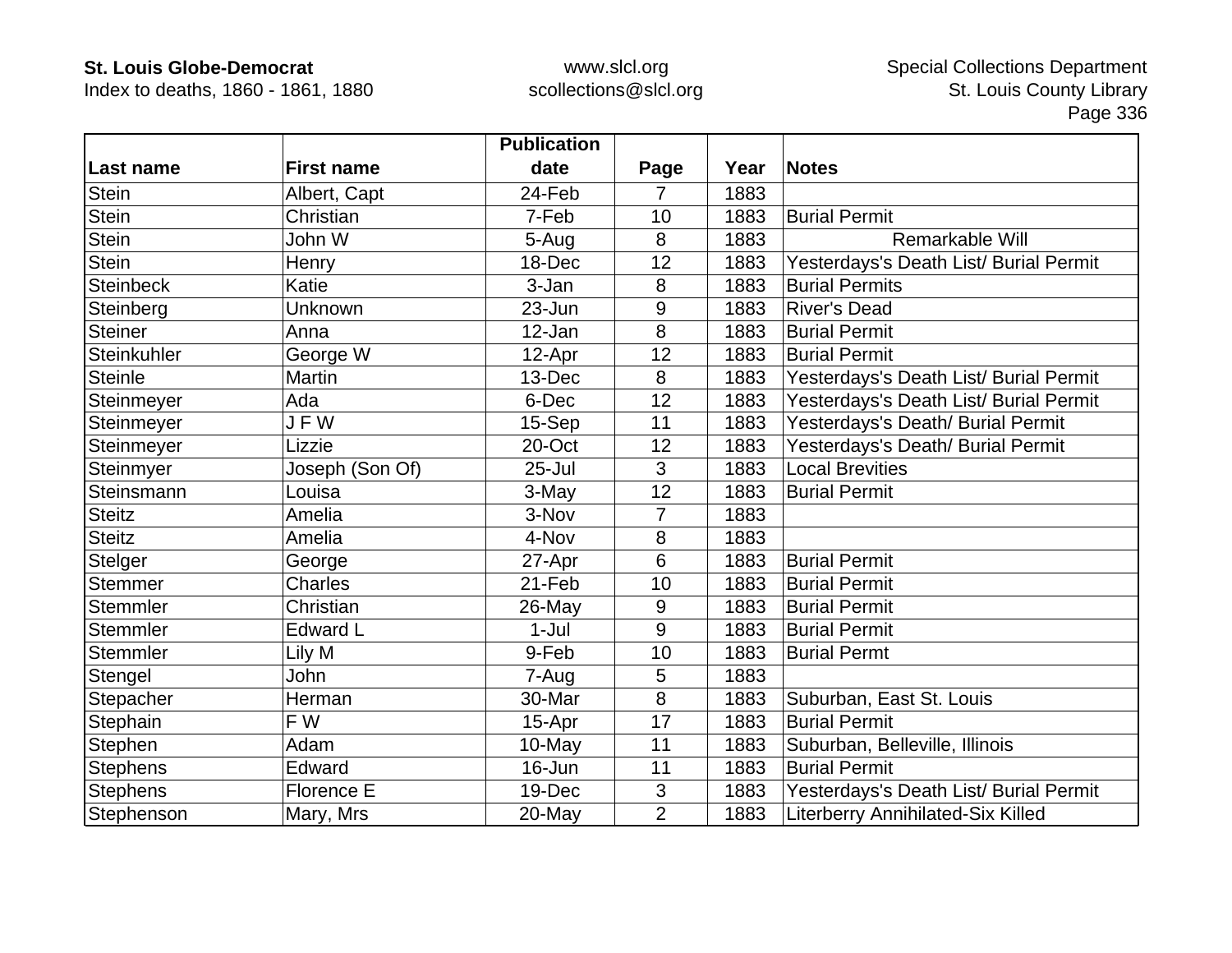Index to deaths, 1860 - 1861, 1880

|                |                        | <b>Publication</b> |                |      |                                        |
|----------------|------------------------|--------------------|----------------|------|----------------------------------------|
| ∣Last name     | <b>First name</b>      | date               | Page           | Year | <b>Notes</b>                           |
| Steppelwirth   | Lidia                  | 27-Nov             | 8              | 1883 | Yesterdays's Death List/ Burial Permit |
| Stern          | <b>Christ</b>          | 20-Sep             | $\overline{7}$ | 1883 |                                        |
| Stern          | <b>Christ</b>          | 21-Sep             | 7              | 1883 |                                        |
| <b>Stern</b>   | Christian              | 22-Sep             | 9              | 1883 | Yesterdays's Death/ Burial Permit      |
| <b>Stern</b>   | Lily                   | 1-Mar              | 12             | 1883 | <b>Burial Permit</b>                   |
| Sternberg      | Henry                  | 1-May              | 11             | 1883 | <b>Burial Permit</b>                   |
| Sternberg      | <b>Henry Frederick</b> | 24-Jun             | 18             | 1883 | <b>Coroner's Cases</b>                 |
| Sternberg      | Herman                 | 23-Apr             | $\overline{2}$ | 1883 | <b>Local Brevities</b>                 |
| <b>Sterns</b>  | J F                    | 20-Jun             | 11             | 1883 | <b>Burial Permit</b>                   |
| <b>Steska</b>  | Joseph                 | 9-Dec              | 19             | 1883 | Yesterdays's Death List/ Burial Permit |
| Steuber        | Henry                  | 2-Oct              | 9              | 1883 | Yesterdays's Death/ Burial Perm        |
| <b>Stevens</b> | Anna C                 | 20-Jan             | 7              | 1883 |                                        |
| <b>Stevens</b> | Frank                  | 22-Jul             | 9              | 1883 | <b>Burial Permit</b>                   |
| <b>Stevens</b> | John H                 | 21-Jan             | 5              | 1883 |                                        |
| Stevenson      | Eliza J, Mrs           | 11-Jan             | 6              | 1883 | Suburban-Jacksonville, Ill             |
| Stevenson      | Fleming, Mrs           | 17-Oct             | 9              | 1883 | Suburban, Jacksonville, Illinois       |
| Stevenson      | Mary, Mrs              | $20$ -May          | 3              | 1883 | Literberry's Appeal And The Response   |
| Stevenson      | Mary, Mrs              | 20-Oct             | 11             | 1883 | Suburban, Jacksonville, Illinois       |
| Stevenson      | N <sub>R</sub>         | 15-Nov             | 12             | 1883 | Yesterdays's Death/ Burial Permit      |
| Stevenson      | Parker                 | 16-Jun             | 11             | 1883 | <b>Burial Permit</b>                   |
| <b>Steves</b>  | Henry                  | 11-Jan             | 10             | 1883 | <b>Burial Permit</b>                   |
| <b>Stewart</b> | Annie                  | 16-Aug             | 8              | 1883 | Yesterday's Death/Burial Permit        |
| <b>Stewart</b> | Archie                 | 2-Oct              | 9              | 1883 | Yesterdays's Death/ Burial Perm        |
| <b>Stewart</b> | Geo                    | 17-Jul             | 6              | 1883 | <b>Local Brevities</b>                 |
| <b>Stewart</b> | George                 | 17-Jul             | 8              | 1883 | <b>Burial Permit</b>                   |
| <b>Stewart</b> | Henry C, Dr            | 1-Feb              | 3              | 1883 | Suburban, Jacksonville, Illinois       |
| <b>Stewart</b> | John                   | 1-Feb              | 8              | 1883 | <b>Stewart, The Suicide</b>            |
| <b>Stewart</b> | John W                 | 22-Nov             | 12             | 1883 | Suburban, Jacksonville, Illinois       |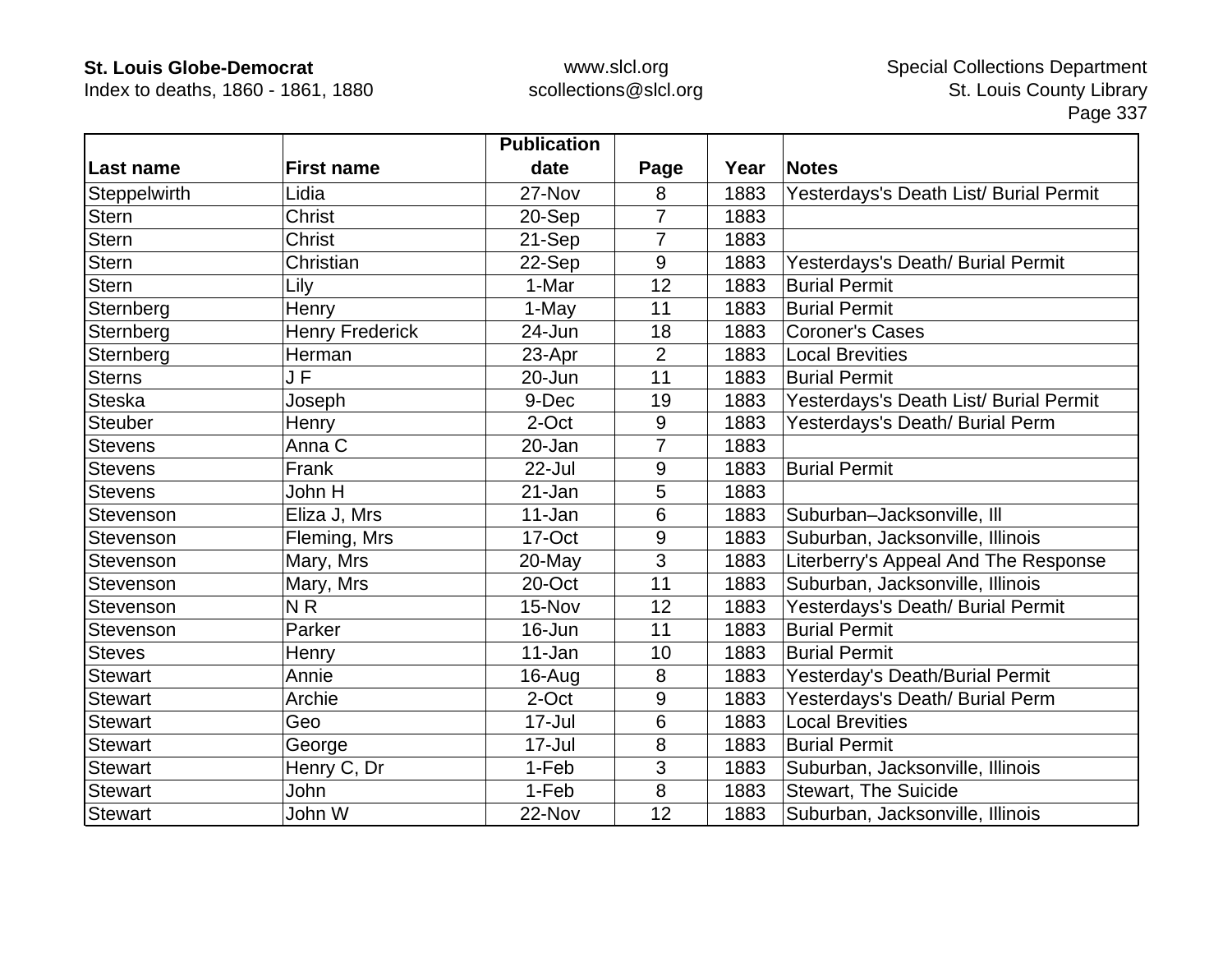Index to deaths, 1860 - 1861, 1880

|                  |                   | <b>Publication</b> |                |      |                                   |
|------------------|-------------------|--------------------|----------------|------|-----------------------------------|
| Last name        | <b>First name</b> | date               | Page           | Year | <b>Notes</b>                      |
| <b>Stibal</b>    | Toni              | 24-May             | 12             | 1883 | <b>Burial Permit</b>              |
| Stieber          | Henry             | 31-Mar             | 12             | 1883 | <b>Burial Permit</b>              |
| <b>Stiefier</b>  | Minna             | 23-Sep             | 19             | 1883 | Yesterdays's Death/ Burial Permit |
| <b>Stiehr</b>    | Maria             | 19-Jul             | 8              | 1883 | <b>Burial Permit</b>              |
| <b>Stile</b>     | Margaraet         | 20-Nov             | 9              | 1883 | Yesterday's Burial Permits        |
| <b>Stinson</b>   | Evaline           | 20-May             | 5              | 1883 |                                   |
| Stinson          | Evaline, Mrs      | 21-May             | 5              | 1883 |                                   |
| Stinson          | Peter J           | 2-Jan              | 5              | 1883 |                                   |
| Stinson          | Peter J           | 3-Jan              | 5              | 1883 |                                   |
| <b>Stinson</b>   | Peter J           | 4-Jan              | 10             | 1883 | <b>Burial Permits</b>             |
| <b>Stintwein</b> | Annie             | 10-Oct             | 11             | 1883 | Yesterdays's Death/ Burial Permit |
| <b>Stocker</b>   | Lidia             | 16-May             | 12             | 1883 | <b>Burial Permit</b>              |
| <b>Stocker</b>   | Louis             | 16-May             | 12             | 1883 | <b>Burial Permit</b>              |
| <b>Stocker</b>   | M L               | 25-Mar             | 5              | 1883 |                                   |
| <b>Stocker</b>   | Mary L            | 20-Mar             | 11             | 1883 | <b>Bulrial Permit</b>             |
| Stockglausen     | Otto              | 13-Feb             | 9              | 1883 | <b>Burial Permit</b>              |
| Stockman         | Henry M           | 6-Nov              | 11             | 1883 | Yesterdays's Death/ Burial Permit |
| Stockman         | Wm                | 14-Oct             | 18             | 1883 | Yesterday's Death/ Burial Permit  |
| Stockmann        | <b>John</b>       | 28-Jul             | 9              | 1883 | <b>Burial Permit</b>              |
| Stoecker         | Sophie            | 2-May              | 11             | 1883 | <b>Burial Permit</b>              |
| Stoeling         | Andrew            | 8-May              | 12             | 1883 | <b>Burial Permit</b>              |
| Stoelting        | Andrew            | 7-Mfay             | $\overline{2}$ | 1883 | <b>Local Brevities</b>            |
| Stoevenar        | Henry             | 29-May             | 10             | 1883 | <b>Burial Permit</b>              |
| Stoewener        | Henry             | 26-May             | 5              | 1883 |                                   |
| Stohlmann        | <b>Christ</b>     | 17-Oct             | 11             | 1883 | Yesterdays's Death/ Burial Permit |
| <b>Stoke</b>     | Martha            | 1-Feb              | 12             | 1883 | <b>Burial Permit</b>              |
|                  |                   |                    |                |      | Courts, Damage Suit Because of A  |
| <b>Stoker</b>    | <b>Nicholas</b>   | 27-Oct             | 12             | 1883 | <b>Father's Death</b>             |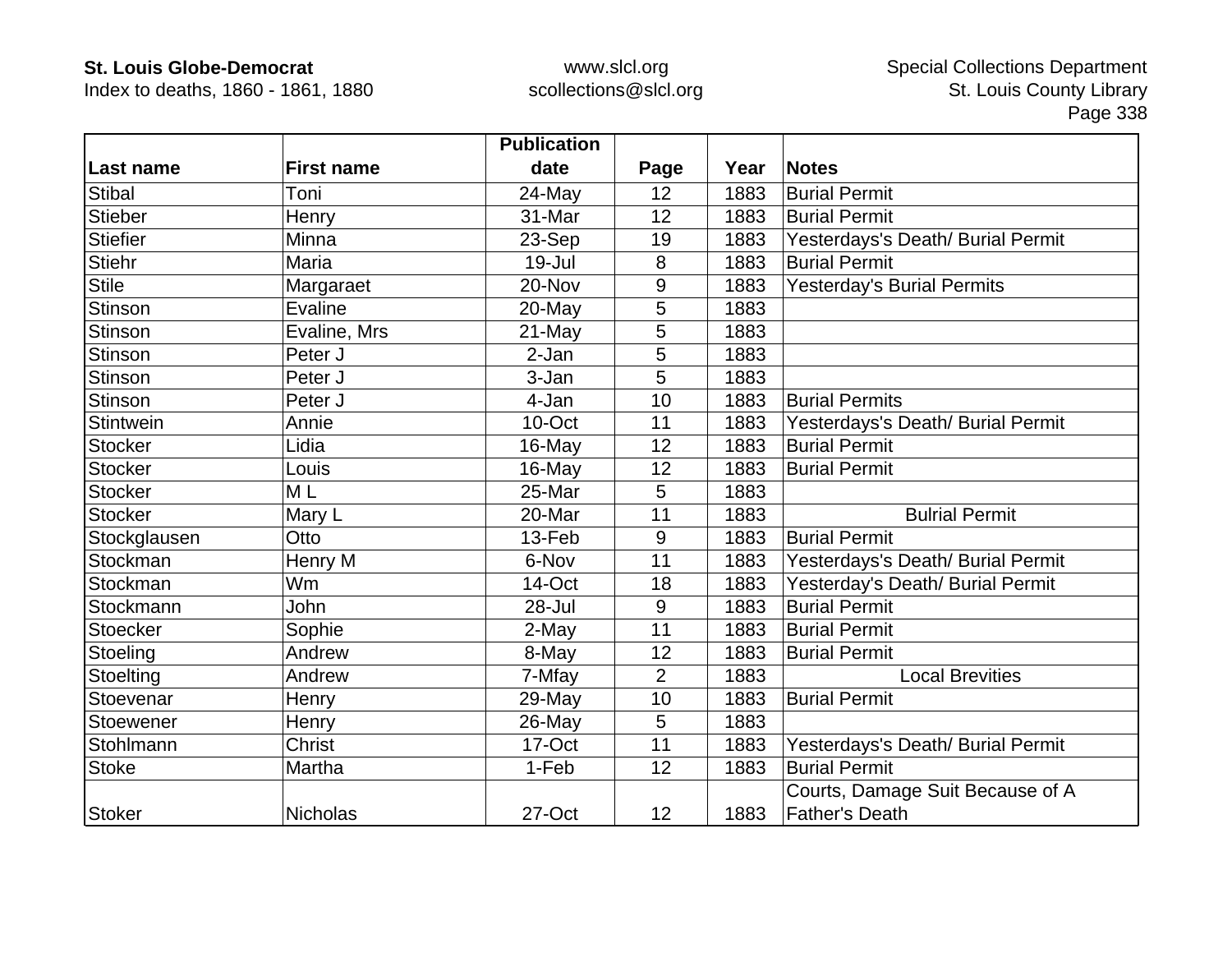Index to deaths, 1860 - 1861, 1880

|                 |                     | <b>Publication</b> |                |      |                                    |
|-----------------|---------------------|--------------------|----------------|------|------------------------------------|
| Last name       | <b>First name</b>   | date               | Page           | Year | <b>Notes</b>                       |
| <b>Stolze</b>   | Marie               | $17 -$ Jul         | 8              | 1883 | <b>Burial Permit</b>               |
| Stolzenberg     | Clifford            | 22-Sep             | 9              | 1883 | Yesterdays's Death/ Burial Permit  |
| Stone           | Marly Ann           | 17-Feb             | 12             | 1883 | <b>Burial Permit</b>               |
| <b>Stone</b>    | Oliver <sub>P</sub> | 21-Oct             | 8              | 1883 |                                    |
| <b>Stone</b>    | Parmelia A          | 3-Jan              | 8              | 1883 | <b>Burial Permits</b>              |
| <b>Stone</b>    | Permelia A          | 7-Jan              | 5              | 1883 |                                    |
| <b>Stoppe</b>   | Hermina             | 16-Feb             | 10             | 1883 | <b>Burial Permit</b>               |
| <b>Storbeck</b> | Dorothea            | 6-Oct              | 14             | 1883 | Yesterdays's Deaths/ Burial Permit |
| <b>Storch</b>   | <b>Charles</b>      | 13-Apr             | 5              | 1883 |                                    |
| <b>Storch</b>   | <b>Charles</b>      | 15-Apr             | 5              | 1883 |                                    |
| <b>Storch</b>   | <b>Charles</b>      | 15-Apr             | 17             | 1883 | <b>Burial Permit</b>               |
| <b>Storck</b>   | Chas                | 1-Dec              | 9              | 1883 | <b>Storck Suicide</b>              |
| Stosberg        | Amelia              | 9-May              | 12             | 1883 | <b>Burial Permit</b>               |
| Stotlemeyer     | Libbie L            | 2-May              | $\overline{7}$ | 1883 |                                    |
| Stotlemeyer     | Libbie L            | 3-May              | 7              | 1883 |                                    |
| Stotlemeyer     | Libbie L            | 3-May              | 12             | 1883 | <b>Burial Permit</b>               |
| Stotlemyer      | Libbie L            | 1-May              | $\overline{7}$ | 1883 |                                    |
| <b>Stout</b>    | M G, Mrs            | 15-Nov             | $\overline{7}$ | 1883 |                                    |
| Stowener        | Henry               | 27-May             | 19             | 1883 | Day With The Coroner               |
| <b>Strale</b>   | Anna (Infant Of)    | $14$ -Jul          | 12             | 1883 | Coroner's Inquest                  |
| Strassacker     | <b>John</b>         | 29-Sep             | 13             | 1883 | Yesterdays's Death/ Burial Permit  |
| Stratman        | Louis               | 11-Mar             | 18             | 1883 | <b>Burial Permit</b>               |
| Stratmann       | William             | 26-Oct             | 12             | 1883 | <b>Stratmann's Suicide</b>         |
| Stratmann       | Wm                  | 28-Oct             | 18             | 1883 | Yesterdays's Death/ Burial Permit  |
| <b>Straus</b>   | Annie L             | 5-Jun              | 4              | 1883 | <b>Burial Permit</b>               |
| <b>Strauser</b> | <b>Frances A</b>    | 6-Sep              | 8              | 1883 | Yesterdays's Death/ Burial Permit  |
| <b>Strauss</b>  | Herman              | 9-Feb              | 10             | 1883 | <b>Burial Permit</b>               |
| <b>Strecker</b> | Joseph Henry        | 26-Aug             | 9              | 1883 | Yesterdays's Death/Burial Permit   |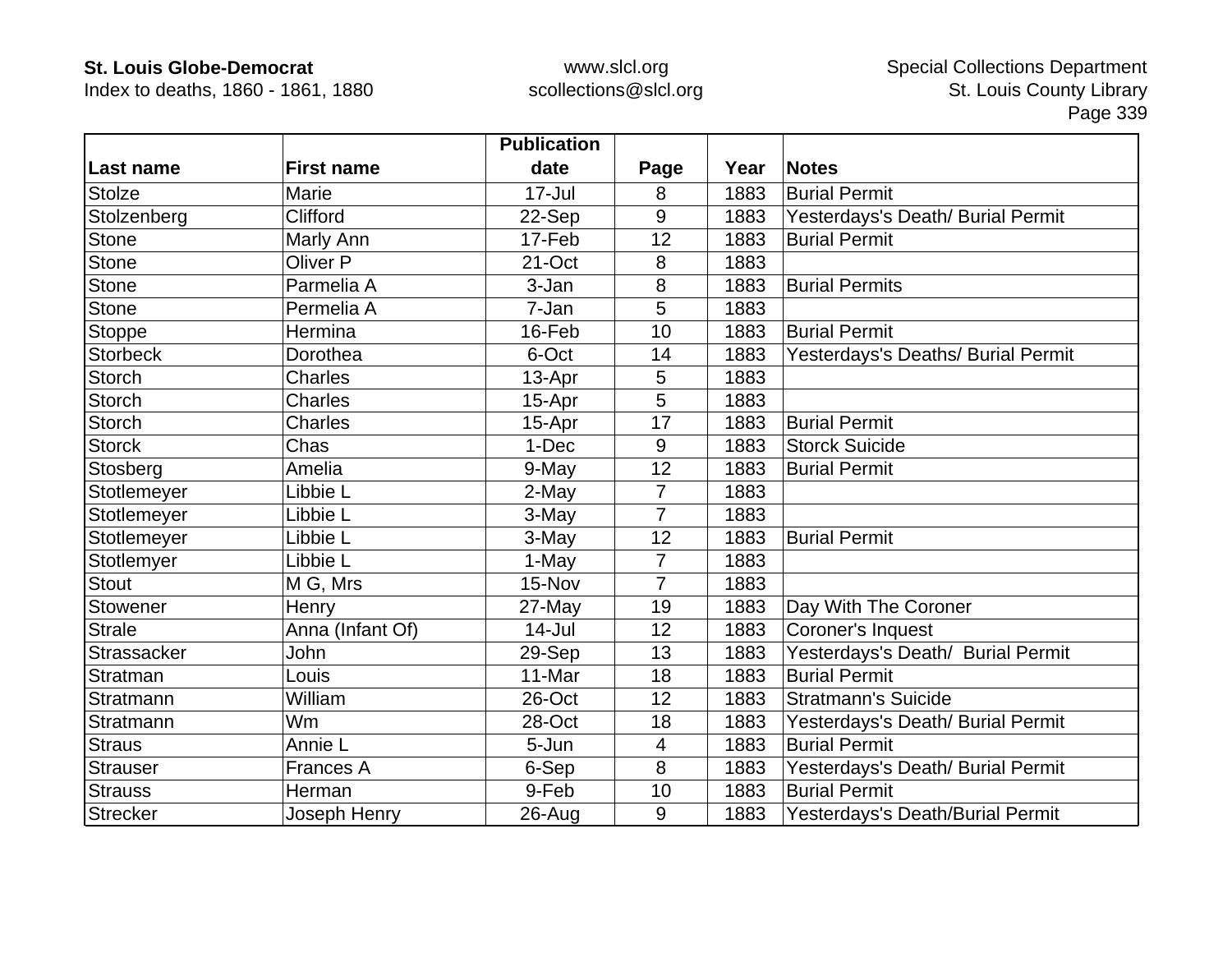Index to deaths, 1860 - 1861, 1880

|                  |                   | <b>Publication</b> |                |      |                                   |
|------------------|-------------------|--------------------|----------------|------|-----------------------------------|
| Last name        | <b>First name</b> | date               | Page           | Year | <b>Notes</b>                      |
| <b>Strehle</b>   | <b>Antonius B</b> | 22-Feb             | 12             | 1883 | <b>Burial Permit</b>              |
| <b>Streit</b>    | Joseph            | 12-Jan             | 8              | 1883 | <b>Burial Permit</b>              |
| <b>Stretch</b>   | Andreas           | 29-Mar             | 12             | 1883 | <b>Burial Permit</b>              |
| <b>Stretch</b>   | Maria             | $11 -$ Jul         | $\overline{7}$ | 1883 | <b>Burial Permit</b>              |
| <b>Stretch</b>   | Peter             | 27-Apr             | 6              | 1883 | <b>Burial Permit</b>              |
| <b>Streutker</b> | Anna E            | 24-Mar             | 9              | 1883 | <b>Burial Permit</b>              |
| Stringham        | Eliza S           | $11-Auq$           | 9              | 1883 | Suburban, Jacksonville, Illinois  |
| Strittmatter     | <b>Bertha</b>     | 9-Jan              | 8              | 1883 | <b>Burial Permit</b>              |
| <b>Strobel</b>   | Caroline          | 8-May              | 12             | 1883 | <b>Burial Permit</b>              |
| <b>Stroth</b>    | Gertrude          | 8-Nov              | 12             | 1883 | Yesterdays's Death/ Burial Permit |
| <b>Strother</b>  | Theodosia         | 28-Aug             | 7              | 1883 | <b>Probate Matters</b>            |
| Strottman        | Emma              | 27-Feb             | 11             | 1883 | <b>Burial Permit</b>              |
| Strottman        | Henry             | $25 - Aug$         | 9              | 1883 | Yesterdays's Death/Burial Permit  |
| <b>Strotz</b>    | Isaac             | 3-Nov              | 12             | 1883 | Yesterdays's Death/ Burial Permit |
| <b>Strub</b>     | John              | 5-Jan              | 12             | 1883 | <b>Burial Permits</b>             |
| Struckhoff       | Mary              | 11-Apr             | 9              | 1883 | <b>Burial Permit</b>              |
| Strus            | Augusta           | 22-Jun             | 9              | 1883 | <b>Burial Permit</b>              |
| <b>Strus</b>     | Clara             | 22-Jun             | 9              | 1883 | <b>Burial Permit</b>              |
| <b>Struss</b>    | Ahrand F          | 26-Sep             | 12             | 1883 | Yesterdays's Death/ Burial Permit |
| <b>Stuart</b>    | Elizabeth         | 23-Sep             | 19             | 1883 | Yesterdays's Death/ Burial Permit |
| <b>Stuart</b>    | Elizabeth, Mrs    | 23-Sep             | 8              | 1883 |                                   |
| <b>Stuart</b>    | James F           | 3-Jul              | $\overline{7}$ | 1883 |                                   |
| <b>Stuart</b>    | James F           | 4-Jul              | 3              | 1883 | <b>Local Brevities</b>            |
| <b>Stuart</b>    | James F           | 6-Jul              | 6              | 1883 | <b>Funeral Notice</b>             |
| <b>Stuart</b>    | James F           | 8-Jul              | 8              | 1883 |                                   |
| <b>Stuart</b>    | John              | 24-Mar             | 5              | 1883 | Suburban, Jacksonville, Illinois  |
| <b>Stubbs</b>    | H B               | 19-May             | 13             | 1883 | <b>Burial Permit</b>              |
| <b>Stuber</b>    | Elizabeth         | 26-Jun             | 9              | 1883 | <b>Burial Permit</b>              |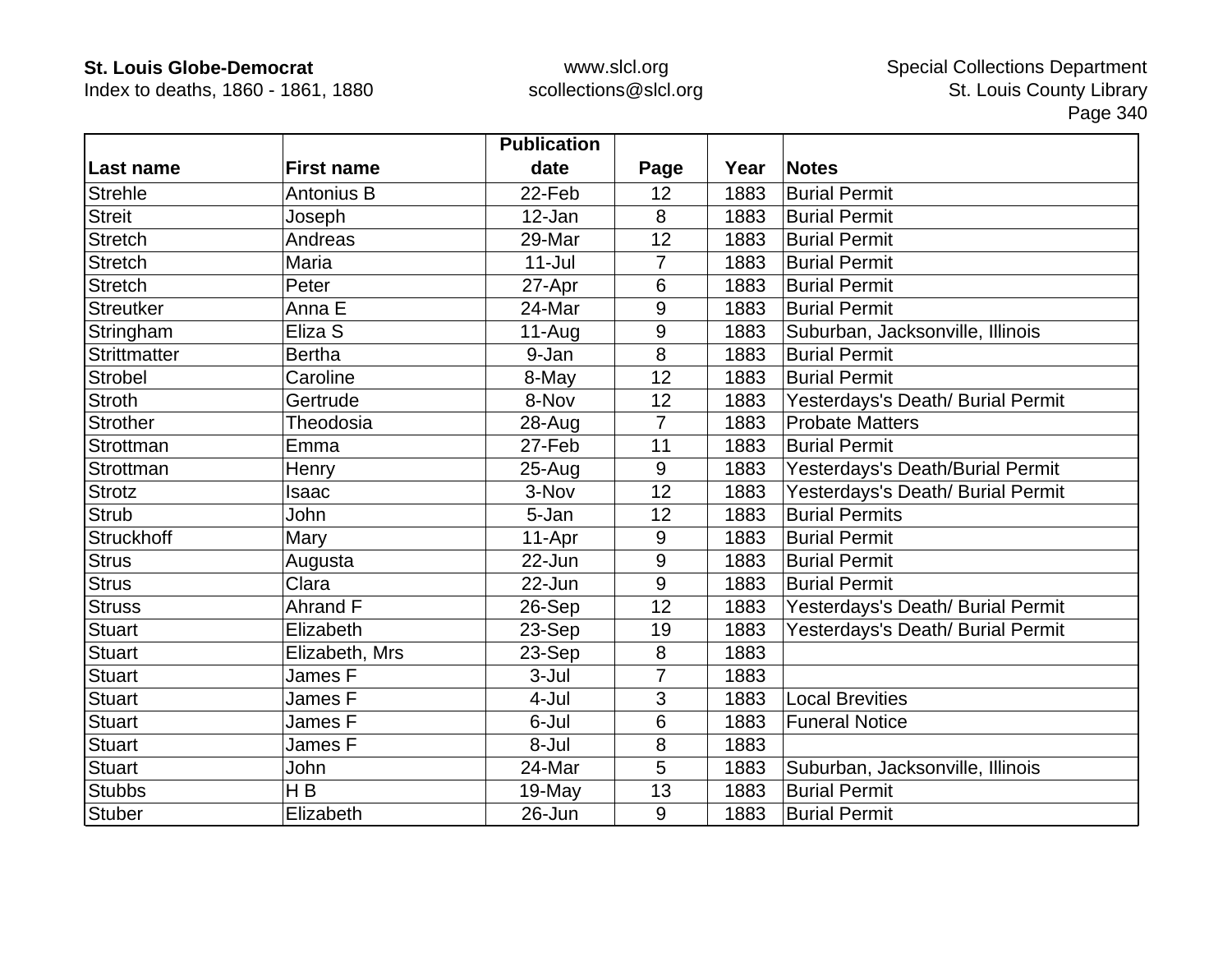Index to deaths, 1860 - 1861, 1880

|                     |                     | <b>Publication</b> |                |      |                                    |
|---------------------|---------------------|--------------------|----------------|------|------------------------------------|
| Last name           | <b>First name</b>   | date               | Page           | Year | <b>Notes</b>                       |
| Stubinger           | Johannes            | 6-Oct              | 14             | 1883 | Yesterdays's Deaths/ Burial Permit |
| <b>Stucca</b>       | josephine           | $12$ -Jul          | 8              | 1883 | <b>Burial Permit</b>               |
| <b>Stucck</b>       | John R              | $12$ -May          | 9              | 1883 | <b>Burial Permit</b>               |
| Stuckeuberg         | Sophia C            | 28-Jan             | 9              | 1883 | <b>Burial Permit</b>               |
| Stucklausner        | Otto                | 12-Feb             | $\overline{2}$ | 1883 | <b>Local Brevities</b>             |
| <b>Stucky</b>       | Wilhelm             | 10-Mar             | 8              | 1883 | <b>Burial Permit</b>               |
| <b>Studler</b>      | Freddie             | 16-Ofct            | 12             | 1883 | Yesterdays's Death/ Burial Permit  |
| <b>Studler</b>      | Henry               | 10-Oct             | 11             | 1883 | Yesterdays's Death/ Burial Permit  |
| <b>Studler</b>      | Lena                | 4-Oct              | 9              | 1883 | Yesterdays's Death/I Burial Permit |
| <b>Studt</b>        | Otto W              | 22-Jul             | 9              | 1883 | <b>Burial Permit</b>               |
| <b>Stueber</b>      | Eliza               | 23-Jun             | $\overline{7}$ | 1883 |                                    |
| <b>Stueber</b>      | Eliza               | 24-Jun             | 5              | 1883 |                                    |
| <b>Stueck</b>       | Geo W               | 18-Oct             | 12             | 1883 | Yesterdays's Death/ Burial Permit  |
| <b>Stuewe</b>       | Anna M              | 1-Nov              | 9              | 1883 | Yesterdays's Deaths/ Burial Permit |
| Stumborg            | Caroline            | 5-Jul              | 5              | 1883 |                                    |
| Stumborg            | Caroline            | 6-Jul              | 6              | 1883 |                                    |
| Stumborg            | Caroline            | 7-Jul              | 5              | 1883 | <b>Burial Permit</b>               |
| Stumpf              | Frederick           | 15-Sep             | 11             | 1883 | Yesterdays's Death/ Burial Permit  |
| Stumpf              | Henry               | 4-Mar              | 11             | 1883 | <b>Burial Permit</b>               |
| Stumpf              | Henry W             | 28-Mar             | 12             | 1883 | <b>Burial Permit</b>               |
| <b>Sturges</b>      | Frankie             | 10-May             | 9              | 1883 | <b>Burial Permit</b>               |
| <b>Sturgis</b>      | Frankie             | 8-May              | $\overline{4}$ | 1883 | End Of A Bad Life                  |
| Sturgis, alias Ware | Frankie, alias Mary | 9-May              | 12             | 1883 | <b>Burke and Sturgis Inquests</b>  |
| <b>Stutt</b>        | Maria T             | 14-Aug             | 8              | 1883 | Yesterday's Death/Burial Permit    |
| Sudborough          | Mary                | 24-Feb             | $\overline{7}$ | 1883 |                                    |
| <b>Suedbeck</b>     | Henry               | 6-Apr              | 3              | 1883 | <b>Local Brevities</b>             |
| Suetge              | Louis               | 19-Jun             | 12             | 1883 | <b>Burial Permit</b>               |
| Suhre               | Julia               | 25-Jun             | 5              | 1883 |                                    |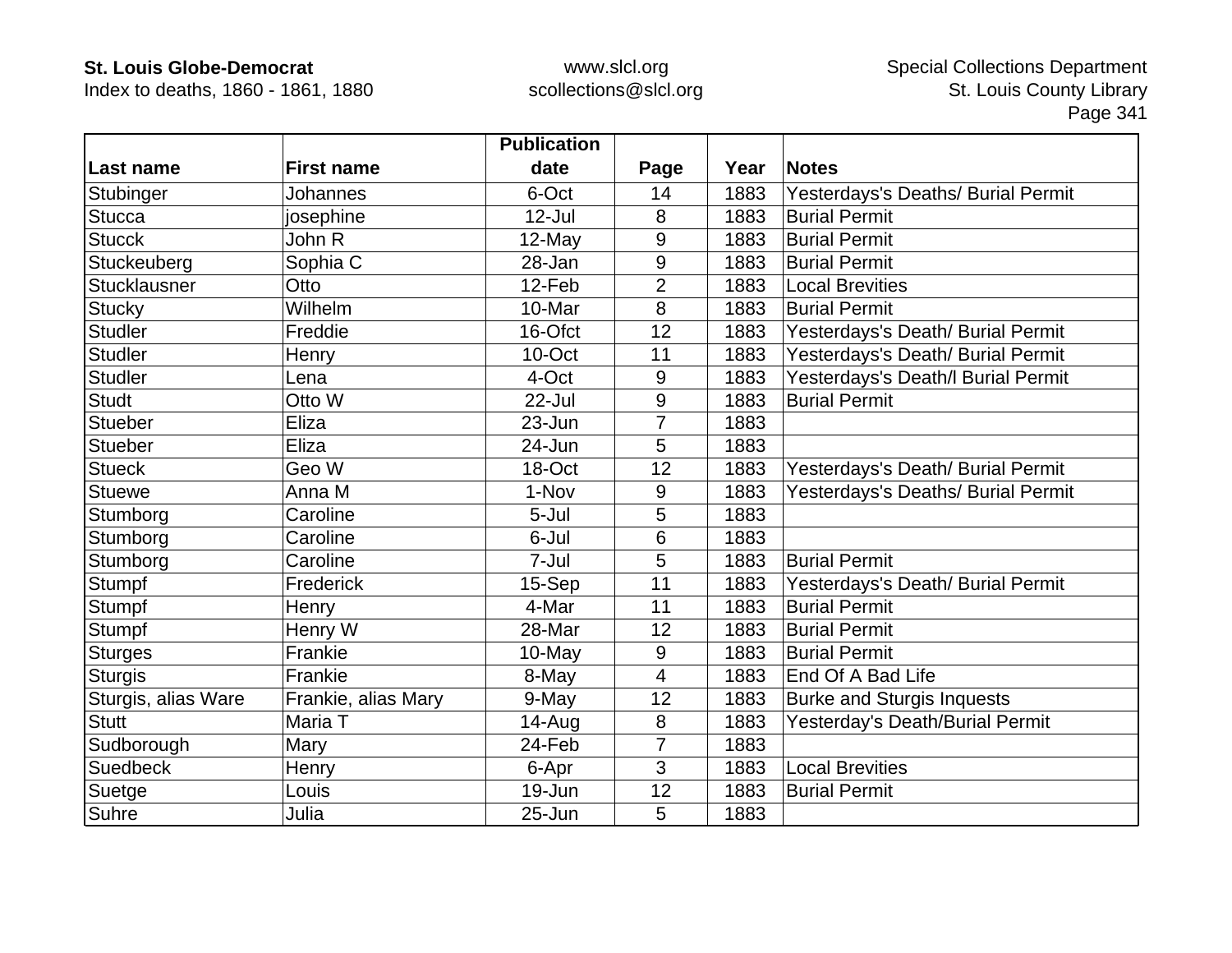Index to deaths, 1860 - 1861, 1880

|                |                   | <b>Publication</b> |                |      |                                   |
|----------------|-------------------|--------------------|----------------|------|-----------------------------------|
| Last name      | <b>First name</b> | date               | Page           | Year | <b>Notes</b>                      |
| Suhre          | Julia             | 26-Jun             | 7              | 1883 |                                   |
| Suhre          | Julia A E F       | 27-Jun             | 12             | 1883 | <b>Burial Permit</b>              |
| <b>Sullens</b> | <b>Hiram</b>      | 29-May             | 8              | 1883 | Slain On The Church Road          |
| Sullivan       | Cornelius         | 6-Jul              | 6              | 1883 |                                   |
| Sullivan       | Cornelius         | 7-Jul              | 6              | 1883 | <b>Funeral Notice</b>             |
| Sullivan       | Cornelius         | 8-Jul              | 8              | 1883 | <b>Funeral Notice</b>             |
| Sullivan       | David             | 10-Nov             | 8              | 1883 | Yesterdays's Death/ Burial Permit |
| Sullivan       | Franky            | 1-Sep              | 11             | 1883 | Yesterdays's Death/ Burial Permit |
| Sullivan       | Johanna           | 26-May             | 5              | 1883 |                                   |
| Sullivan       | Johanna           | 26-May             | 5              | 1883 |                                   |
| Sullivan       | Johanna           | 29-May             | 10             | 1883 | <b>Burial Permit</b>              |
| Sullivan       | John              | 5-Jul              | 8              | 1883 | Suburban, East St Louis           |
| Sullivan       | John              | 14-Sep             | 11             | 1883 |                                   |
| Sullivan       | Mary              | $14$ -Jul          | $\overline{7}$ | 1883 |                                   |
| Sullivan       | Mary              | $15 -$ Jul         | 5              | 1883 |                                   |
| Sullivan       | Mary              | 29-Jul             | 16             | 1883 | <b>Burial Permit</b>              |
| Sullivan       | Mary M            | $15 -$ Jul         | 9              | 1883 | <b>Burial Permit</b>              |
| Sullivan       | Mary, Mrs         | 29-Jul             | 15             | 1883 | <b>Coroner's Cases</b>            |
| Sullivan       | <b>Patrick</b>    | 6-May              | 20             | 1883 | <b>Burial Permit</b>              |
| Sullivan       | T W               | 26-Jul             | 5              | 1883 |                                   |
| Sullivan       | <b>TW</b>         | 24-Jul             | 5              | 1883 |                                   |
| Sullivan       | Unknown           | 6-Jul              | 10             | 1883 | Suburban, East St Louis           |
| Sullivan       | Unknown           | 7-Jul              | 4              | 1883 | Suburban, East St Louis           |
| Sulllivan      | John              | 3-Feb              | 9              | 1883 | Burial Permit; St. Ann's Asylulm  |
| <b>Summers</b> | John C            | 6-Mar              | 7              | 1883 |                                   |
| <b>Summers</b> | John C            | 7-Mar              | 5              | 1883 |                                   |
| <b>Summers</b> | Lillie M C        | 1-Jun              | $\overline{5}$ | 1883 |                                   |
| Sumner         | Edward            | $1-Jul$            | 5              | 1883 |                                   |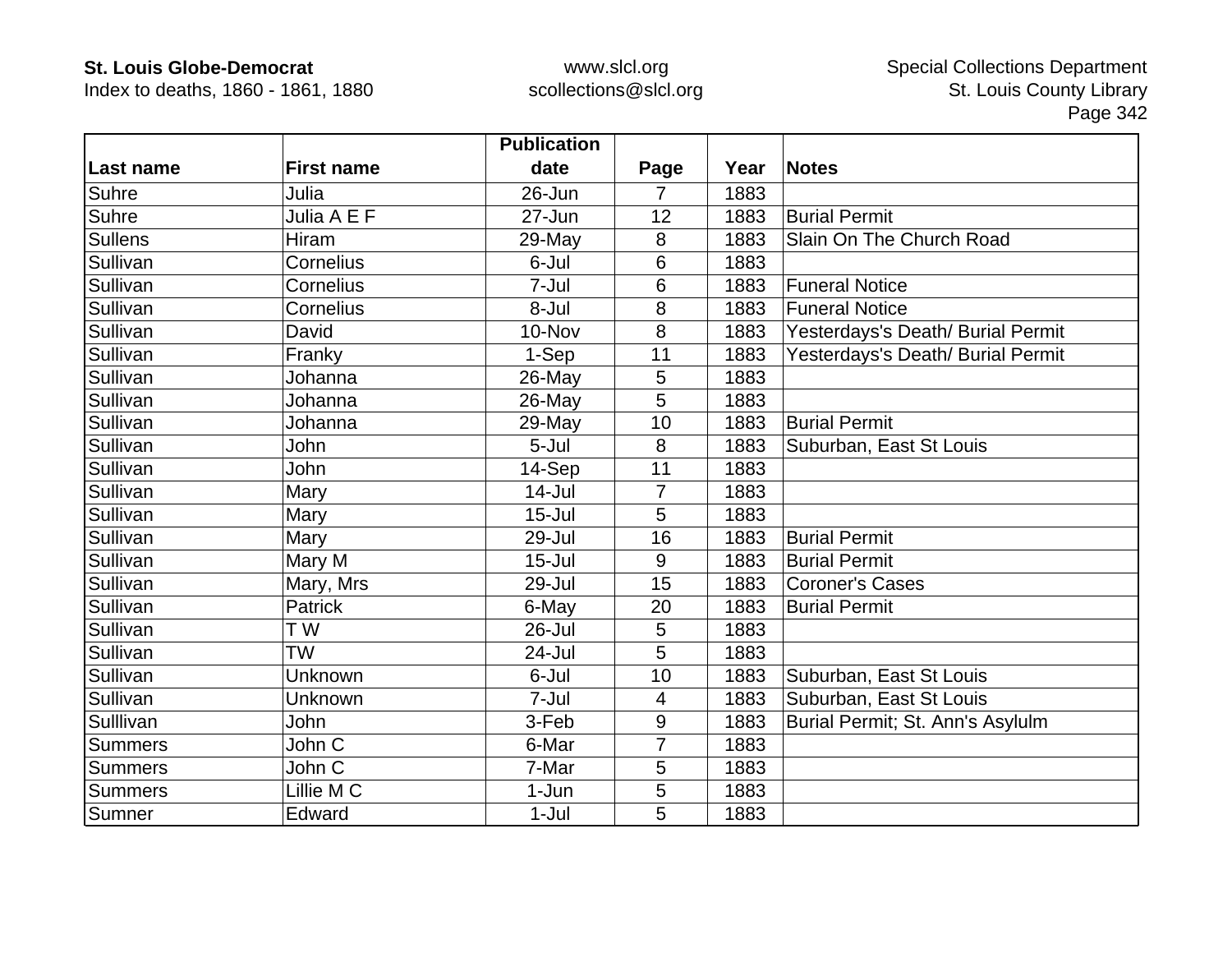Index to deaths, 1860 - 1861, 1880

|                 |                   | <b>Publication</b> |                |      |                                        |
|-----------------|-------------------|--------------------|----------------|------|----------------------------------------|
| ∣Last name      | <b>First name</b> | date               | Page           | Year | <b>Notes</b>                           |
| Sumner          | Edward            | 30-Jun             | 7              | 1883 |                                        |
| Suppan          | Richard           | 6-Nov              | $\overline{7}$ | 1883 |                                        |
| Suppan          | Richard           | 7-Nov              | 9              | 1883 | Yesterdays's Death/ Burial Permit      |
| Suppinger       | August            | 25-Jan             | 3              | 1883 | Death's Doings-Highland, Ill           |
| Surbled         | Celine            | 3-Jan              | 8              | 1883 | <b>Burial Permits</b>                  |
| Surbled         | <b>Elise</b>      | 2-Jan              | 5              | 1883 |                                        |
| Sutherland      | Harry Pone        | 1-Sep              | 7              | 1883 |                                        |
| <b>Sutter</b>   | Amalie            | $14$ -Jul          | 12             | 1883 | <b>Burial Permit</b>                   |
| <b>Sutter</b>   | George            | 24-Feb             | 9              | 1883 | <b>Burial Permit</b>                   |
| <b>Sutter</b>   | Theodore          | $31 -$ Jul         | 10             | 1883 | <b>Burial Permit</b>                   |
| <b>Sutthers</b> | John              | 22-May             | 4              | 1883 | <b>Accidentallly Shot</b>              |
| Sutton          | Elenor J          | 10-Mar             | 8              | 1883 | <b>Burial Permit</b>                   |
| Swain           | Mary E            | 22-Mar             | 12             | 1883 | <b>Burial Permit</b>                   |
| Swain           | Mary E, Mrs       | 6-Jun              | $\overline{7}$ | 1883 |                                        |
| Swain           | Mary, Mrs         | 6-Jun              | $\overline{4}$ | 1883 | <b>Fresh Pioneer Storoy</b>            |
| Swain           | May Evelyn        | 21-Mar             | $\overline{7}$ | 1883 |                                        |
| Sweberg         | <b>Wm</b>         | 25-Nov             | 20             | 1883 | Yesterdays's Death List/ Burial Permit |
| Sweeney         | Dennis            | 30-Apr             | 5              | 1883 |                                        |
| Sweeney         | Joseph            | 27-Oct             | 12             | 1883 | Yesterdays's Death/ Burial Permit      |
| Sweeney         | Julia (Infant Of) | 27-Oct             | $\overline{4}$ | 1883 | <b>Local Brevities</b>                 |
| Sweeney         | Mable             | 7-Jul              | 5              | 1883 | <b>Burial Permit</b>                   |
| Sweeney         | Martha            | 1-May              | $\overline{7}$ | 1883 |                                        |
| Sweeney         | Martha            | 1-May              | 11             | 1883 | <b>Burial Permit</b>                   |
| Sweeney         | Melvina, Miss     | $12$ -Jul          | 10             | 1883 | <b>Drowned At Creve Coeur</b>          |
| Sweeney         | <b>Thomas</b>     | 30-Jan             | 3              | 1883 | Old Citizens of Alton, Illinois        |
| Sweeney         | Thomas            | 30-Jan             | 5              | 1883 | Suburban; Alton                        |
| Sweeney         | Wm A              | 30-Oct             | 12             | 1883 | Yesterdays's Death/ Burial Permit      |
| Sweeny          | Mary              | $29$ -May          | 10             | 1883 | <b>Burial Permit</b>                   |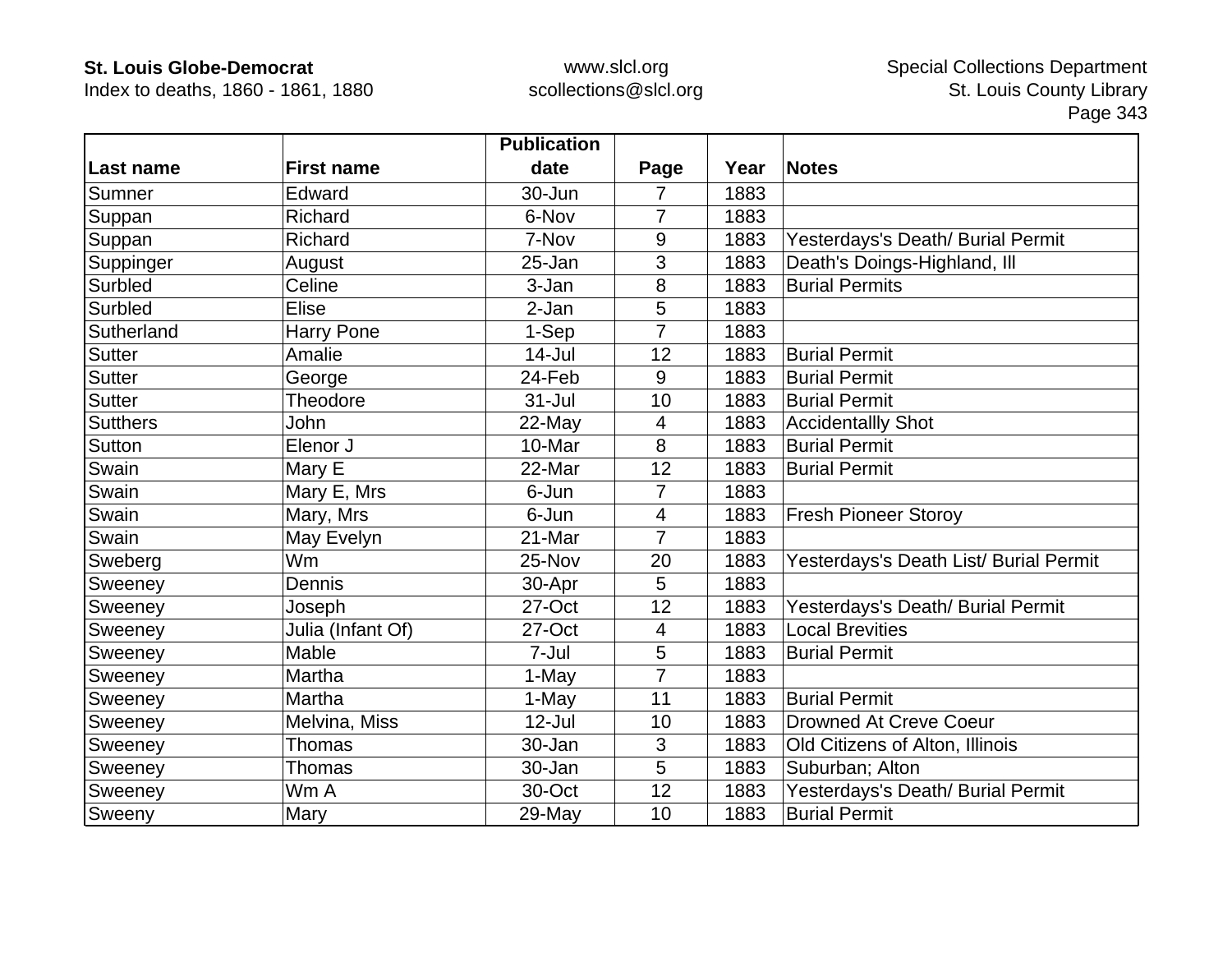Index to deaths, 1860 - 1861, 1880

|                |                    | <b>Publication</b> |      |      |                                   |
|----------------|--------------------|--------------------|------|------|-----------------------------------|
| Last name      | <b>First name</b>  | date               | Page | Year | <b>Notes</b>                      |
| Sweetman       | Christopher        | 13-Dec             | 7    | 1883 |                                   |
| Sweitzer       | <b>Theresia</b>    | 8-May              | 12   | 1883 | <b>Burial Permit</b>              |
| Swift          | Edwin H            | 9-Jun              | 9    | 1883 | <b>Burial Permit</b>              |
| Swift          | Samuel A           | 11-Mar             | 18   | 1883 | <b>Burial Permit</b>              |
| Swinhart       | George             | 27-Jun             | 12   | 1883 | <b>Burial Permit</b>              |
| Switz          | Elizabeth          | 29-Aug             | 8    | 1883 | Yesterdays's Death/Burial Permit  |
| Sydney         | Theresa            | 23-Dec             | 5    | 1883 |                                   |
| Sydney         | <b>Theresa</b>     | 24-Dec             | 5    | 1883 |                                   |
| Sylvester      | Rebecca            | $10 -$ Jul         | 7    | 1883 | <b>Burial Permit</b>              |
| Symons         | Henry              | 29-Sep             | 5    | 1883 |                                   |
| Symons         | Henry              | 30-Sep             | 5    | 1883 |                                   |
| Symons         | Henry              | 30-Sep             | 19   | 1883 | Yesterdays's Death/ Burial Permit |
| <b>Sziesze</b> | Kate               | 24-Jan             | 10   | 1883 | <b>Burial Permit</b>              |
| <b>Tabbau</b>  | <b>Noah</b>        | 22-Jun             | 9    | 1883 | <b>Burial Permit</b>              |
| <b>Tabber</b>  | Frederick          | 19-Jun             | 12   | 1883 | <b>Burial Permit</b>              |
| Tackey         | Annie              | $10 - Jun$         | 17   | 1883 | <b>Burial Permit</b>              |
| Tafe           | Thomas P           | 22-Aug             | 8    | 1883 | Yesterdays's Death/Burial Permit  |
| Tafee          | Mary               | 25-Oct             | 7    | 1883 |                                   |
| Taft           | HW                 | $15 - Jun$         | 3    | 1883 | Former St Louisan Commits Suicide |
| Tagemann       | Elsa               | 7-Mar              | 6    | 1883 | <b>Burial Permit</b>              |
| Tahinty        | Clara              | 22-May             | 9    | 1883 | <b>Burial Permit</b>              |
| Talbot         | <b>Sallie</b>      | 13-Jan             | 12   | 1883 | <b>Burial Permits</b>             |
| Talke          | Martha             | $17 -$ Jul         | 8    | 1883 | <b>Burial Permit</b>              |
| <b>Tanbolt</b> | <b>Albert</b>      | 9-Feb              | 10   | 1883 | <b>Burial Permit</b>              |
| Tanner         | Augusta            | 21-Mar             | 5    | 1883 | <b>Burial Permit</b>              |
| Tanner         | <b>Mattie Lee</b>  | 29-Apr             | 8    | 1883 |                                   |
| <b>Tanner</b>  | <b>Mattie Leee</b> | 28-Apr             | 5    | 1883 |                                   |
| Tanner         | <b>Mattie Leee</b> | 28-Apr             | 11   | 1883 | <b>Burial Permit</b>              |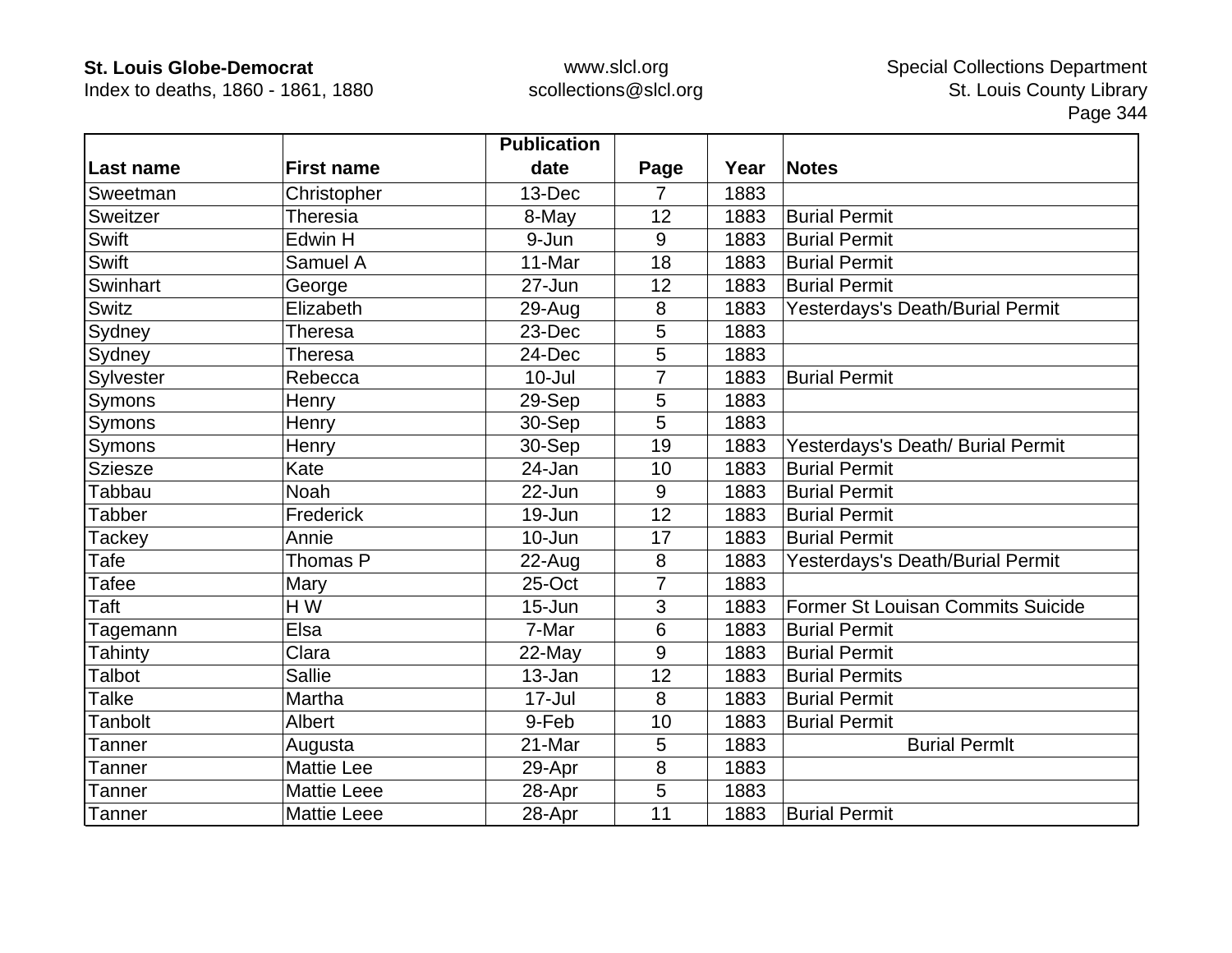Index to deaths, 1860 - 1861, 1880

|               |                      | <b>Publication</b> |                |      |                                        |
|---------------|----------------------|--------------------|----------------|------|----------------------------------------|
| Last name     | <b>First name</b>    | date               | Page           | Year | <b>Notes</b>                           |
| Tanting       | Anna Margaretha      | 25-Jan             | 12             | 1883 | <b>Burial Permit</b>                   |
| Tappan        | Sallie Putnam        | 12-Oct             | 11             | 1883 | Yesterdays's Death/ Burial Permit      |
| Tatum         | LE                   | 24-Oct             | 9              | 1883 | Yesterdays's Death/ Burial Permit      |
| Taulby        | <b>James Ashford</b> | 28-Nov             | 7              | 1883 |                                        |
| Taulby        | <b>James Ashford</b> | 29-Nov             | 7              | 1883 |                                        |
| Tayler        | Anderson             | 2-Jan              | 7              | 1883 | <b>Local Brevities</b>                 |
| Taylor        | <b>Ben</b>           | 4-Dec              | 11             | 1883 | Yesterdays's Death List/ Burial Permit |
| Taylor        | Edward               | 16-Mar             | 10             | 1883 | <b>Burial Permit</b>                   |
| Taylor        | Emily                | 6-Mar              | 12             | 1883 | <b>BurialPermit</b>                    |
| Taylor        | Emma                 | 17-Aug             | $\overline{7}$ | 1883 | <b>Shame And Suicide</b>               |
| Taylor        | Emma                 | 18-Aug             | 12             | 1883 | <b>Coroner's Case</b>                  |
| Taylor        | Ethel I              | 17-Oct             | 11             | 1883 | Yesterdays's Death/ Burial Permit      |
| Taylor        | Ethel I, Miss        | 16-Oct             | 7              | 1883 |                                        |
| <b>Taylor</b> | Georgia              | 30-Nov             | 5              | 1883 |                                        |
| Taylor        | Harrison             | 1-Mar              | 12             | 1883 | <b>Burial Permit</b>                   |
| Taylor        | Hester               | 21-Oct             | 9              | 1883 | Yesterdays's Death/ Burial Permit      |
| Taylor        | James                | 5-Dec              | 12             | 1883 | Yesterdays's Death List/ Burial Permit |
| Taylor        | John W               | 12-May             | $\overline{7}$ | 1883 | Suburban, Jacksonville, Illinois       |
| Taylor        | Johnnie G            | 28-Oct             | 18             | 1883 | Yesterdays's Death/ Burial Permit      |
| Taylor        | Julia                | 8-Jul              | 11             | 1883 | <b>Burial Permit</b>                   |
| Taylor        | Julia                | 23-Nov             | 9              | 1883 | <b>Yesterday's Burial Permits</b>      |
| Taylor        | Lyman P              | $14 - Aug$         | 5              | 1883 |                                        |
| Taylor        | M Georgia            | 29-Nov             | 7              | 1883 |                                        |
| Taylor        | Marth G              | 4-Dec              | 11             | 1883 | Yesterdays's Death List/ Burial Permit |
| Taylor        | Mary                 | 25-Mar             | 16             | 1883 | <b>Burial Permit</b>                   |
| Taylor        | Matilda              | 7-Jun              | 12             | 1883 | <b>Burial Permit</b>                   |
| Taylor        | Nancy                | 28-Oct             | 18             | 1883 | Yesterdays's Death/ Burial Permit      |
| <b>Taylor</b> | Pinkey               | 6-Apr              | 3              | 1883 | <b>Local Brevities</b>                 |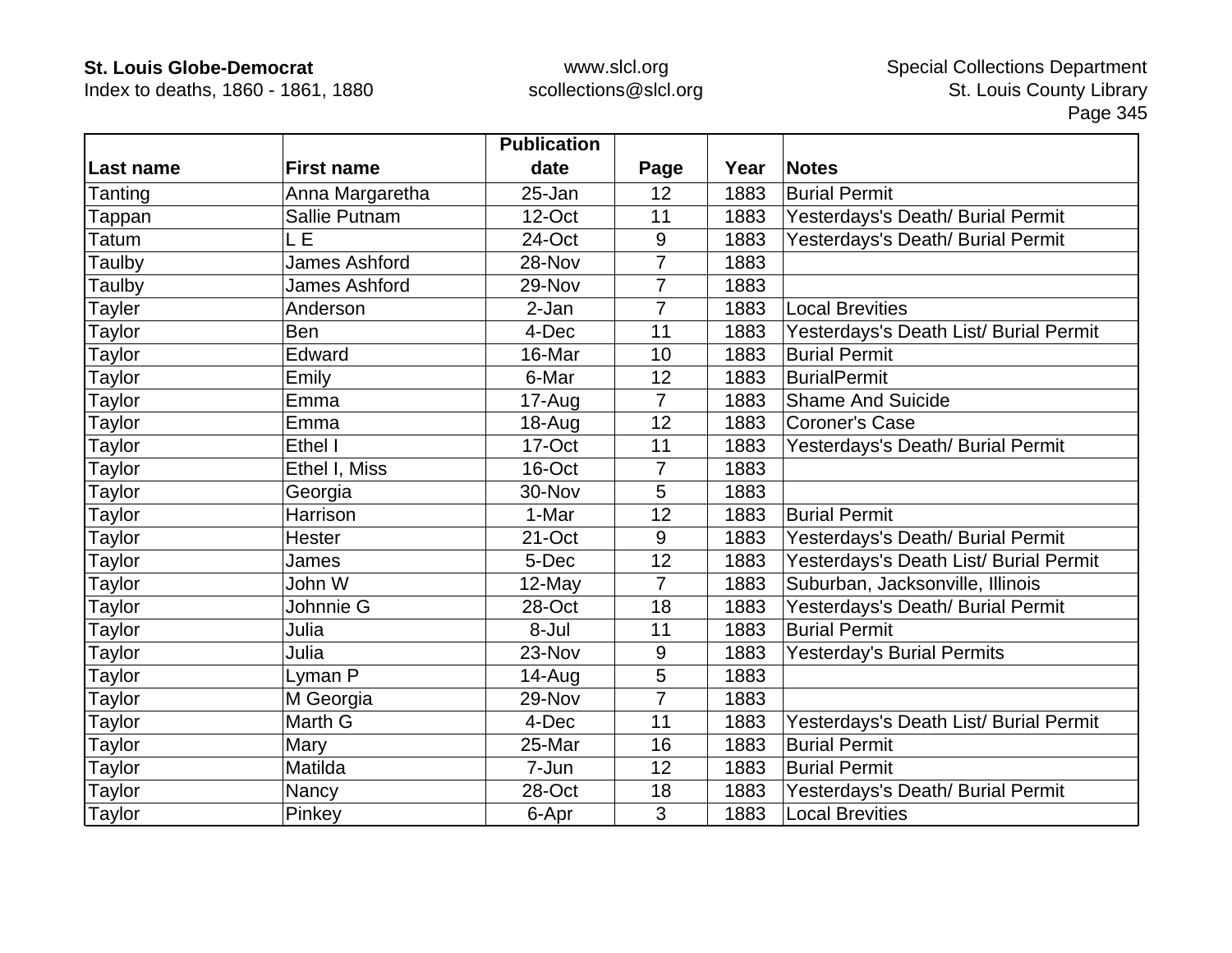Index to deaths, 1860 - 1861, 1880

|                  |                   | <b>Publication</b> |                |      |                                        |
|------------------|-------------------|--------------------|----------------|------|----------------------------------------|
| Last name        | <b>First name</b> | date               | Page           | Year | <b>Notes</b>                           |
| Taylor           | Pinkey            | 7-Apr              | 12             | 1883 | <b>Burial Permit</b>                   |
| Taylor           | Samuel F          | 29-Jul             | 16             | 1883 | <b>Burial Permit</b>                   |
| Taylor           | Thomas            | 9-Jun              | 9              | 1883 | <b>Burial Permit</b>                   |
| Taylor           | Thomas            | $10 - Jun$         | 5              | 1883 |                                        |
| Taylor           | Thomas G          | 27-Jun             | $\overline{7}$ | 1883 |                                        |
| Taylor           | Thomas J          | 28-Jun             | 12             | 1883 | <b>Burial Permit</b>                   |
| <b>Tchlueter</b> | Ed W              | 6-May              | 20             | 1883 | <b>Burial Permit</b>                   |
| Teal             | Lorenzo D         | 19-Apr             | 12             | 1883 | <b>Burial Permit</b>                   |
| Teasdale         | Haddie V          | 29-Nov             | $\overline{7}$ | 1883 |                                        |
| Teasdale         | Harriet V         | 28-Nov             | $\overline{7}$ | 1883 |                                        |
| Tebeau           | Jerome            | 29-Aug             | 8              | 1883 | Yesterdays's Death/Burial Permit       |
| Tebeau           | John              | 23-Dec             | 20             | 1883 | Yesterdays's Death List/ Burial Permit |
| Teckemeyer       | Willie Henry      | 21-Oct             | 8              | 1883 |                                        |
| Teckemeyer       | Willie Henry      | 22-Oct             | 5              | 1883 |                                        |
| Teckemeyer       | Wm H              | 23-Oct             | 8              | 1883 | Yesterdays's Death/ Burial Permit      |
| <b>Tedford</b>   | Susan             | 7-Mar              | 6              | 1883 | <b>Burial Permit</b>                   |
| Teel             | James M           | 19-Sep             | 5              | 1883 | <b>Coroner's Cases</b>                 |
| Tegbell          | Henry             | 14-Jun             | 12             | 1883 | <b>Burial Permit</b>                   |
| Teggenkhamp      | Lizzie            | 14-Oct             | 18             | 1883 | Yesterday's Death/ Burial Permit       |
| Teman            | Geo A             | 1-Apr              | $9\,$          | 1883 | <b>Burial Permit</b>                   |
| Temm             | Leo Alois         | 31-Mar             | $\overline{7}$ | 1883 |                                        |
| Temm             | Leo Alois         | 1-Apr              | 5              | 1883 |                                        |
| Temme            | Anna              | 6-Mar              | 7              | 1883 |                                        |
| Temme            | Anna              | 7-Mar              | 5              | 1883 |                                        |
| Temme            | Wm                | 20-Nov             | 8              | 1883 | <b>Local Brevities</b>                 |
| Temmelman        | <b>Bernhard</b>   | 5-Sep              | $\overline{7}$ | 1883 | Yesterdays's Death/ Burial Permit      |
| Tempel           | John N            | 7-May              | 5              | 1883 |                                        |
| Tempel           | John W            | 8-May              | 12             | 1883 | <b>Burial Permit</b>                   |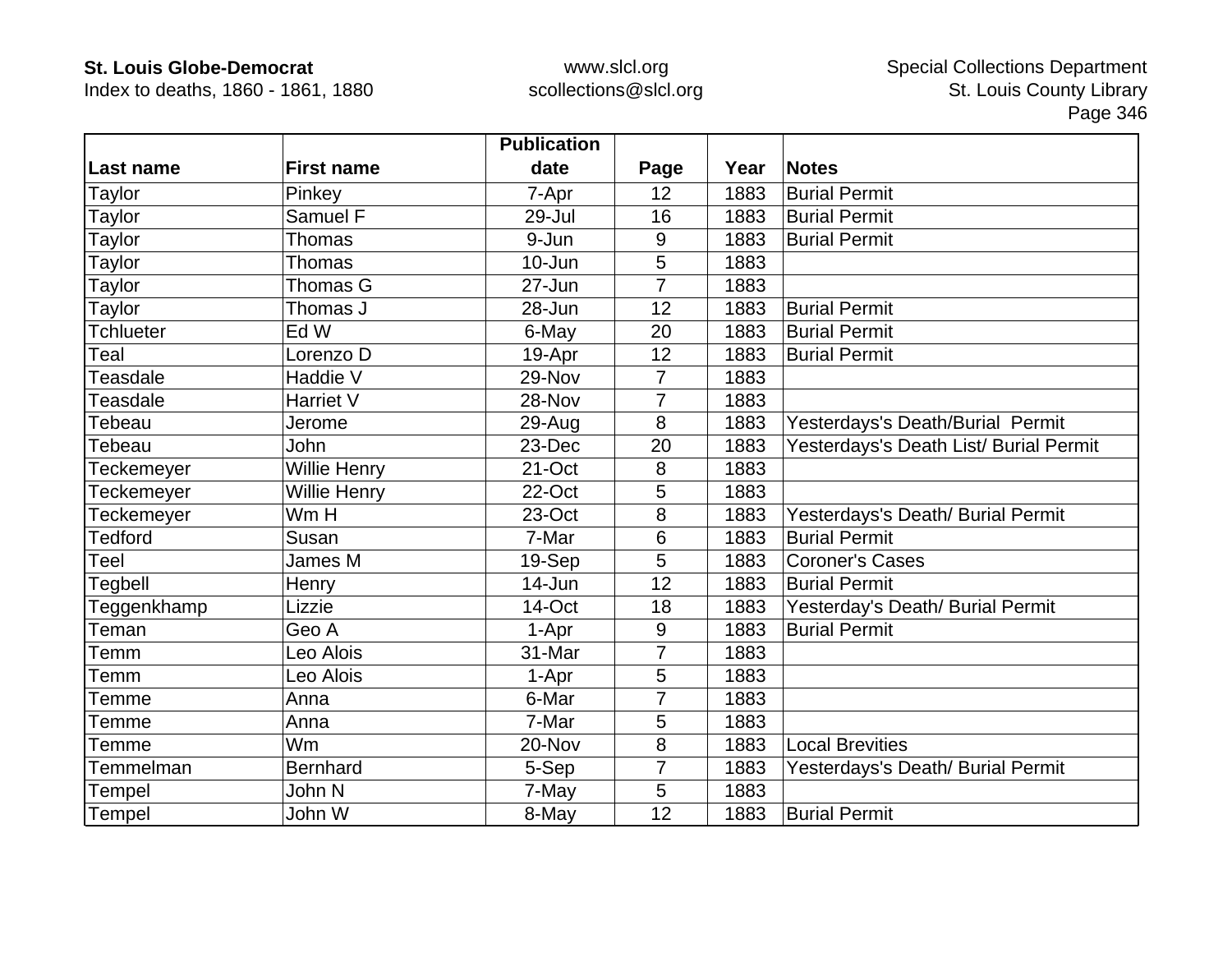Index to deaths, 1860 - 1861, 1880

|                    |                          | <b>Publication</b> |                |      |                                        |
|--------------------|--------------------------|--------------------|----------------|------|----------------------------------------|
| Last name          | <b>First name</b>        | date               | Page           | Year | <b>Notes</b>                           |
| Tenneyson          | Charles                  | 17-Mar             | 8              | 1883 | Suburban, East St. Louis               |
| <b>Terbetter</b>   | Henry                    | 10-Jun             | 17             | 1883 | <b>Burial Permit</b>                   |
| Terrell            | Alexander                | 9-May              | 12             | 1883 | <b>Burial Permit</b>                   |
| Terry              | Anton M                  | 23-Oct             | 8              | 1883 | Yesterdays's Death/ Burial Permit      |
| Terry              | Dexter C                 | 21-Dec             | 11             | 1883 | Yesterdays's Death List/ Burial Permit |
| <b>Tethers</b>     | Lydia                    | 18-May             | 10             | 1883 | <b>Burial Permit</b>                   |
| <b>Tetlow</b>      | James                    | 25-Oct             | 9              | 1883 | Yesterdays's Death/ Burial Permit      |
| <b>Tetlow</b>      | James, Capt              | 28-Oct             | 8              | 1883 |                                        |
| <b>Tettenhorst</b> | <b>Charles</b>           | 26-Apr             | 12             | 1883 | <b>Burial Permit</b>                   |
| <b>Texall</b>      | John                     | 2-Dec              | 17             | 1883 | Yesterdays's Death List/ Burial Permit |
| Thacker            | Ann                      | 26-Sep             | $\overline{7}$ | 1883 |                                        |
| <b>Thacker</b>     | Ann                      | 27-Sep             | $\overline{7}$ | 1883 |                                        |
| <b>Thacker</b>     | Anna                     | 27-Sep             | 12             | 1883 | Yesterdays's Death/ Burial Permit      |
| Thalman            | Chas G                   | 8-Sep              | 4              | 1883 | <b>Local Brevities</b>                 |
| Thalman            | <b>Justine</b>           | 1-Aug              | 8              | 1883 | <b>Burial Permit</b>                   |
| Thalmann           | Chas G                   | 9-Sep              | 9              | 1883 | Yesterdays's Death/ Burial Permit      |
| Thavanat           | Charlotte                | 16-Jan             | 10             | 1883 | <b>Burial Permit</b>                   |
| Thavonat           | Charlotte                | 15-Jan             | 5              | 1883 |                                        |
| Theby              | <b>Barbara</b>           | 26-Sep             | 12             | 1883 | Yesterdays's Death/ Burial Permit      |
| Theby              | Maria                    | 9-Feb              | 10             | 1883 | <b>Burial Permit</b>                   |
| Theleman           | Wm W                     | 13-Sep             | 12             | 1883 | Coroner's Charge                       |
| <b>Thiele</b>      | <b>Frederick William</b> | 4-Jun              | $\overline{4}$ | 1883 | <b>Thiele Tragedy</b>                  |
| <b>Thiele</b>      | Frederick Wm             | 5-Jun              | $\overline{4}$ | 1883 | <b>Burial Permit</b>                   |
| Thiele             | Katherine                | $15-Auq$           | 10             | 1883 | Yesterday's Death/Burial Permit        |
| <b>Thieles</b>     | Catherine                | 20-Jan             | 12             | 1883 | <b>Burial Permit</b>                   |
| <b>Thierauf</b>    | John                     | 17-Feb             | 12             | 1883 | <b>Burial Permit</b>                   |
| <b>Thies</b>       | Joseph                   | 20-Jan             | 12             | 1883 | <b>Burial Permit</b>                   |
| <b>Thilenius</b>   | George C                 | 25-Apr             | 9              | 1883 | <b>Burial Permit</b>                   |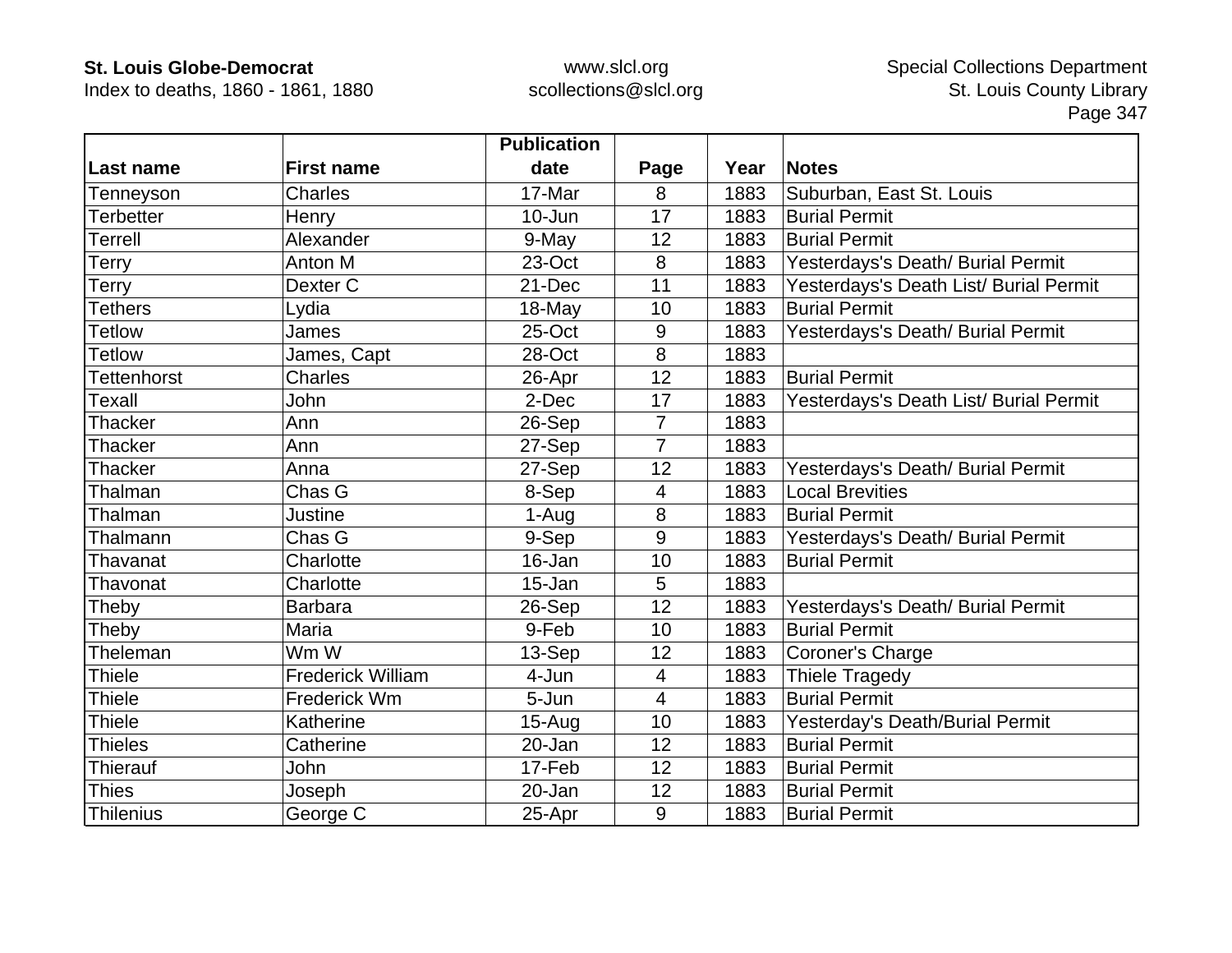Index to deaths, 1860 - 1861, 1880

|                  |                      | <b>Publication</b> |                |      |                                        |
|------------------|----------------------|--------------------|----------------|------|----------------------------------------|
| <b>Last name</b> | <b>First name</b>    | date               | Page           | Year | <b>Notes</b>                           |
| <b>Thise</b>     | Mary                 | 15-Dec             | 10             | 1883 | Yesterdays's Death List/ Burial Permit |
| Tholemann        | William              | 14-Sep             | 11             | 1883 |                                        |
| Thoman           | Hugo                 | 9-May              | 12             | 1883 | <b>Burial Permit</b>                   |
| <b>Thomas</b>    | Annie L              | 1-Mar              | 12             | 1883 | <b>Burial Permit</b>                   |
| Thomas           | Charles              | 26-Jun             | 9              | 1883 | <b>Burial Permit</b>                   |
| Thomas           | Clara                | 26-Sep             | 12             | 1883 | Yesterdays's Death/ Burial Permit      |
| Thomas           | Daniel               | 6-Feb              | 12             | 1883 | <b>Burial Permit</b>                   |
| Thomas           | Eleanor              | 25-May             | 5              | 1883 |                                        |
| Thomas           | Francis              | 6-Ded              | 12             | 1883 | Yesterdays's Death List/ Burial Permit |
| Thomas           | Frank                | 9-Jan              | 8              | 1883 | <b>Burial Permit</b>                   |
| Thomas           | Gregory              | 12-Dec             | 5              | 1883 |                                        |
| <b>Thomas</b>    | Henry                | 13-Apr             | 6              | 1883 | <b>Local Brevities</b>                 |
| <b>Thomas</b>    | Henry                | 15-Apr             | 17             | 1883 | <b>Burial Permit</b>                   |
| Thomas           | Henry                | 18-Dec             | 12             | 1883 | Yesterdays's Death List/ Burial Permit |
| Thomas           | Imogene C            | 23-Jan             | $\overline{7}$ | 1883 |                                        |
| Thomas           | Imogene C            | 24-Jan             | 10             | 1883 | <b>Burial Permit</b>                   |
| <b>Thomas</b>    | John                 | 16-Jul             | 5              | 1883 |                                        |
| Thomas           | KT                   | 7-Jun              | 6              | 1883 | K T Thomas                             |
| <b>Thomas</b>    | Lambert              | 19-Apr             | 12             | 1883 | <b>Burial Permit</b>                   |
| Thomas           | Michael              | 23-Mar             | 10             | 1883 | <b>Burial Permit</b>                   |
| <b>Thomas</b>    | Sandy                | 8-Jul              | 11             | 1883 | <b>Burial Permit</b>                   |
| Thomas           | Stephen              | 9-Apr              | 10             | 1883 | <b>Burial Permit</b>                   |
| Thomas           | <b>Wm</b>            | 13-Apr             | 10             | 1883 | <b>Burial Permit</b>                   |
| Thompson         | Alonzo               | 30-Jan             | $\overline{7}$ | 1883 |                                        |
| Thompson         | Annita               | $17 - Aug$         | 8              | 1883 | Yesterday's Death/Burial Permit        |
| Thompson         | <b>Arthur H</b>      | 3-Feb              | 9              | 1883 | <b>Burial Permit</b>                   |
| Thompson         | <b>Arthur Harvey</b> | 2-Feb              | 5              | 1883 |                                        |
| Thompson         | Emily J              | 17-Jun             | 11             | 1883 | <b>Burial Permit</b>                   |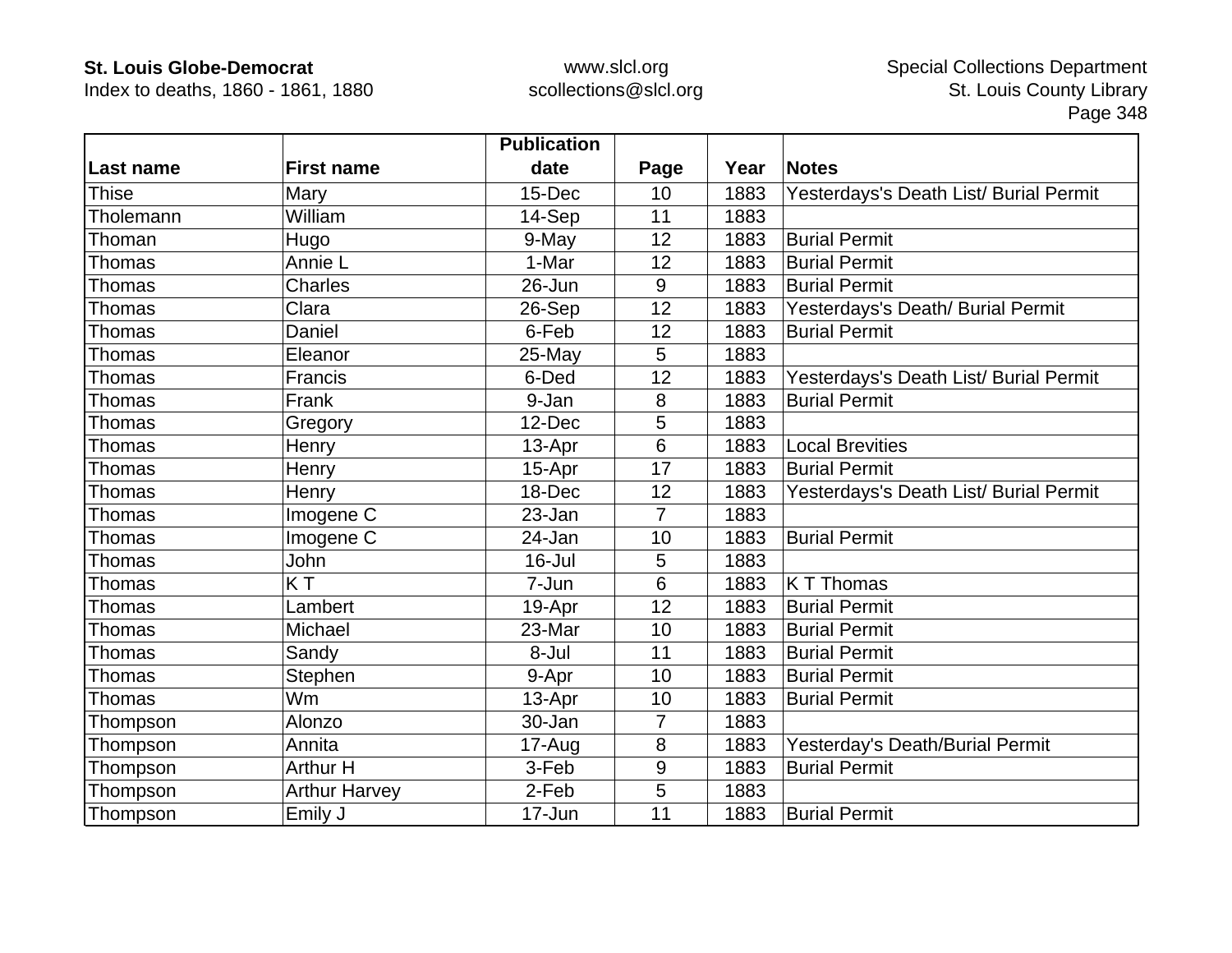Index to deaths, 1860 - 1861, 1880

|                  |                    | <b>Publication</b> |                |      |                                        |
|------------------|--------------------|--------------------|----------------|------|----------------------------------------|
| <b>Last name</b> | <b>First name</b>  | date               | Page           | Year | <b>Notes</b>                           |
| Thompson         | George W           | 23-May             | 7              | 1883 |                                        |
| Thompson         | George W           | 24-May             | 7              | 1883 |                                        |
| Thompson         | Henry              | 4-Sep              | 8              | 1883 | Yesterdays's Death/ Burial Permit      |
| Thompson         | Logan              | 3-Dec              | 5              | 1883 |                                        |
| Thompson         | Logan              | 4-Dec              | 11             | 1883 | Yesterdays's Death List/ Burial Permit |
| Thompson         | Margaret, Mrs      | 4-May              | 5              | 1883 |                                        |
| Thompson         | Martha A           | 1-Sep              |                | 1883 |                                        |
| Thompson         | Martha A           | 1-Sep              | 11             | 1883 | Yesterdays's Death/ Burial Permit      |
| Thompson         | Martha A           | 2-Sep              | 5              | 1883 |                                        |
| Thompson         | Mary               | 18-Mar             | 18             | 1883 | <b>Burial Permit</b>                   |
| Thompson         | Mary K             | 30-Jan             | 11             | 1883 | <b>Burial Permit</b>                   |
| Thompson         | <b>Nathaniel B</b> | 24-Mar             | $\overline{7}$ | 1883 |                                        |
| Thompson         | <b>Nathaniel B</b> | 25-Mar             | 5              | 1883 |                                        |
| Thompson         | Nathaniel B        | 25-Mar             | 16             | 1883 | <b>Burial Permit</b>                   |
| Thompson         | S                  | $29$ -May          | 10             | 1883 | <b>Burial Permit</b>                   |
| Thompson         | W <sub>H</sub>     | 16-Aug             | 8              | 1883 | Yesterday's Death/Burial Permit        |
| Thompson         | William            | 22-Apr             | 16             | 1883 | <b>Burial Permit</b>                   |
| Thompsoon        | Logan              | 4-Dec              | 8              | 1883 | <b>Coroner's Cases</b>                 |
| Thomson          | Georgia Betts      | 29-Aug             | 5              | 1883 |                                        |
| Thomson          | Margaret           | 5-May              | 13             | 1883 | <b>Burial Permit</b>                   |
| <b>Thoos</b>     | Magdalelna         | 9-Jan              | 8              | 1883 | <b>Burial Permit</b>                   |
| <b>Thores</b>    | Jefferson          | 25-Apr             | 9              | 1883 | <b>Burial Permit</b>                   |
| Thorn            | Georg Joseph       | 3-Apr              | 5              | 1883 | <b>Local Brevities</b>                 |
| Thorn            | George Jos         | 1-Apr              | 5              | 1883 |                                        |
| Thorn            | George Joseph      | 2-Apr              | 5              | 1883 |                                        |
| Thorn            | George Joseph      | 3-Apr              | 12             | 1883 | <b>Burial Permit</b>                   |
| Thornhill        | Eddie              | 30-Dec             | 9              | 1883 | Yesterdays's Death List/ Burial Permit |
| Thornhill        | James              | 8-Aug              | $\overline{7}$ | 1883 | <b>Burial Permit</b>                   |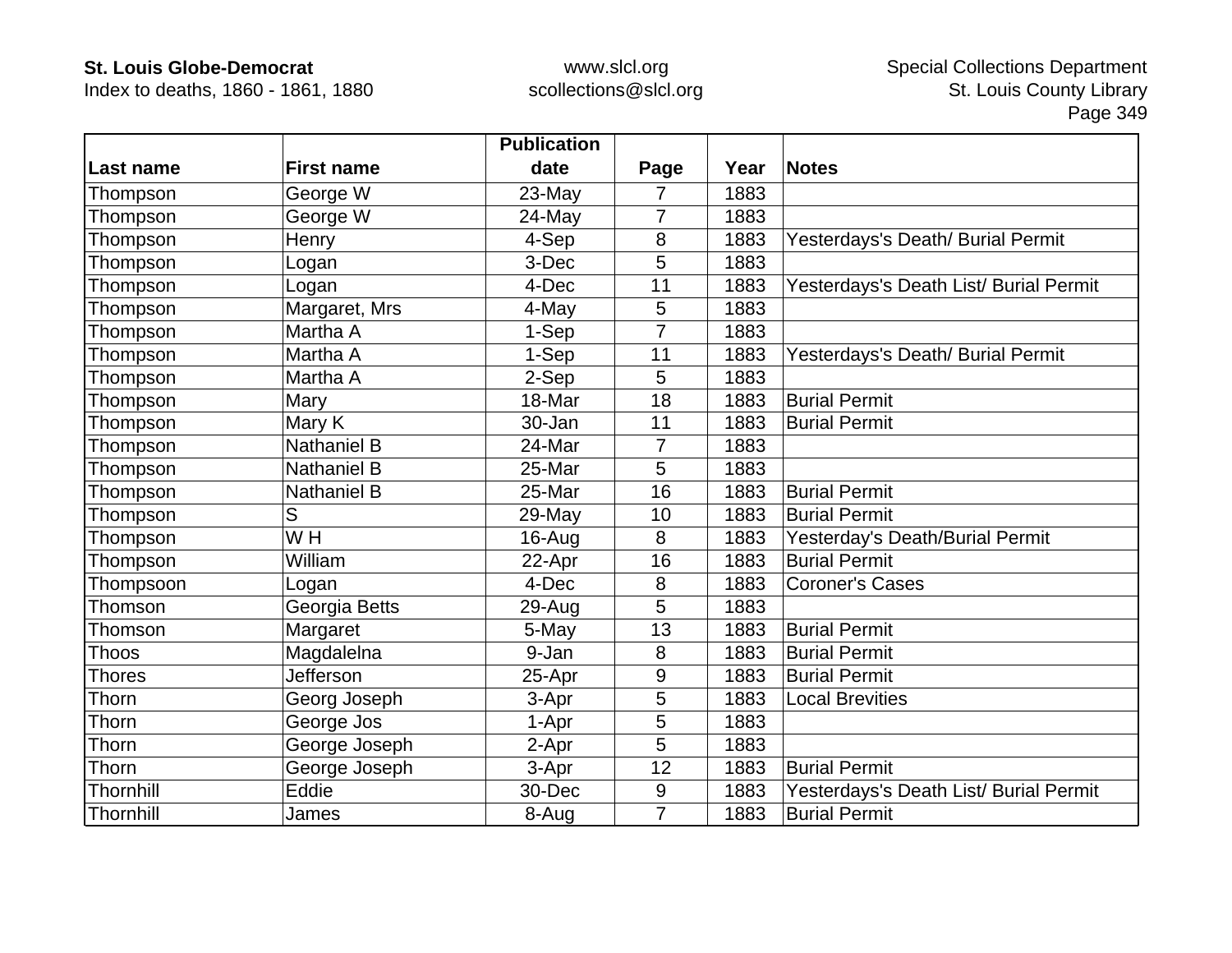Index to deaths, 1860 - 1861, 1880

|                   |                    | <b>Publication</b> |                |      |                                        |
|-------------------|--------------------|--------------------|----------------|------|----------------------------------------|
| Last name         | <b>First name</b>  | date               | Page           | Year | <b>Notes</b>                           |
| Thornton          | Ann, Mrs           | 31-Aug             | 5              | 1883 |                                        |
| Thornton          | Bessie F, Miss     | 17-Jan             | 5              | 1883 |                                        |
| Thornton          | <b>Elizabeth H</b> | 18-Jan             | 12             | 1883 | <b>Burial Permit</b>                   |
| Thornton          | James              | 8-May              | 12             | 1883 | <b>Burial Permit</b>                   |
| Thorp             | Ann                | 17-Aug             | 8              | 1883 | Yesterday's Death/Burial Permit        |
| <b>Thory</b>      | Jasper             | 2-Feb              | 5              | 1883 |                                        |
| <b>Thrailkill</b> | John W, Dr         | 4-Feb              | 5              | 1883 |                                        |
| Thrailkill        | John W, Dr         | 4-Feb              | 9              | 1883 | Dr. J W Thrailkill's Death             |
| Thrushen          | <b>Theresa</b>     | 8-Jun              | 10             | 1883 | <b>Burial Permit</b>                   |
| Thurman           | Julia              | 26-Aug             | 9              | 1883 | Yesterdays's Death/ Burial Permit      |
| <b>Thyng</b>      | Minnie             | 28-Nov             | 7              | 1883 |                                        |
| <b>Tice</b>       | <b>Bertha M</b>    | 22-Aug             | 5              | 1883 |                                        |
| Tice              | <b>Bertha M</b>    | $22$ -Aug          | 8              | 1883 | Yesterdays's Death/Burial Permit       |
| Tice              | John H             | 2-Dec              | 17             | 1883 | Yesterdays's Death List/ Burial Permit |
| <b>Tichnor</b>    | James              | 7-Aug              | 8              | 1883 | <b>Burial Permit</b>                   |
| <b>Tieges</b>     | Emelia             | 19-Dec             | 3              | 1883 | Yesterdays's Death List/ Burial Permit |
| Tieman            | Rudolph J          | 25-Sep             | $\overline{7}$ | 1883 |                                        |
| Tiemann           | Rudolph            | 26-Sep             | 12             | 1883 | Yesterdays's Death/ Burial Permit      |
| Tiepel            | Lizzie, Miss       | $28 -$ Jul         | 8              | 1883 | Suburban, Alton                        |
| Tiernan           | Joseph Mary        | 26-Jun             | $\overline{7}$ | 1883 |                                        |
| Tiernan           | Joseph Mary        | 27-Jun             | $\overline{7}$ | 1883 |                                        |
| Tiernan           | Michael            | 22-Nov             | 12             | 1883 | <b>Coroner's Cases</b>                 |
| <b>Tighe</b>      | Julie              | 11-Feb             | 5              | 1883 |                                        |
| <b>Tighe</b>      | June               | 12-Feb             | 5              | 1883 |                                        |
| <b>Tigue</b>      | Julia A            | 11-Feb             | 9              | 1883 | <b>Burial Permit</b>                   |
| Tilden            | Maria L            | 23-Sep             | 8              | 1883 |                                        |
| Tilden            | Maria L            | 24-Sep             | 5              | 1883 |                                        |
| Tilden            | Maria L            | 25-Sep             | 11             | 1883 | Yesterdays's Death/ Death Permit       |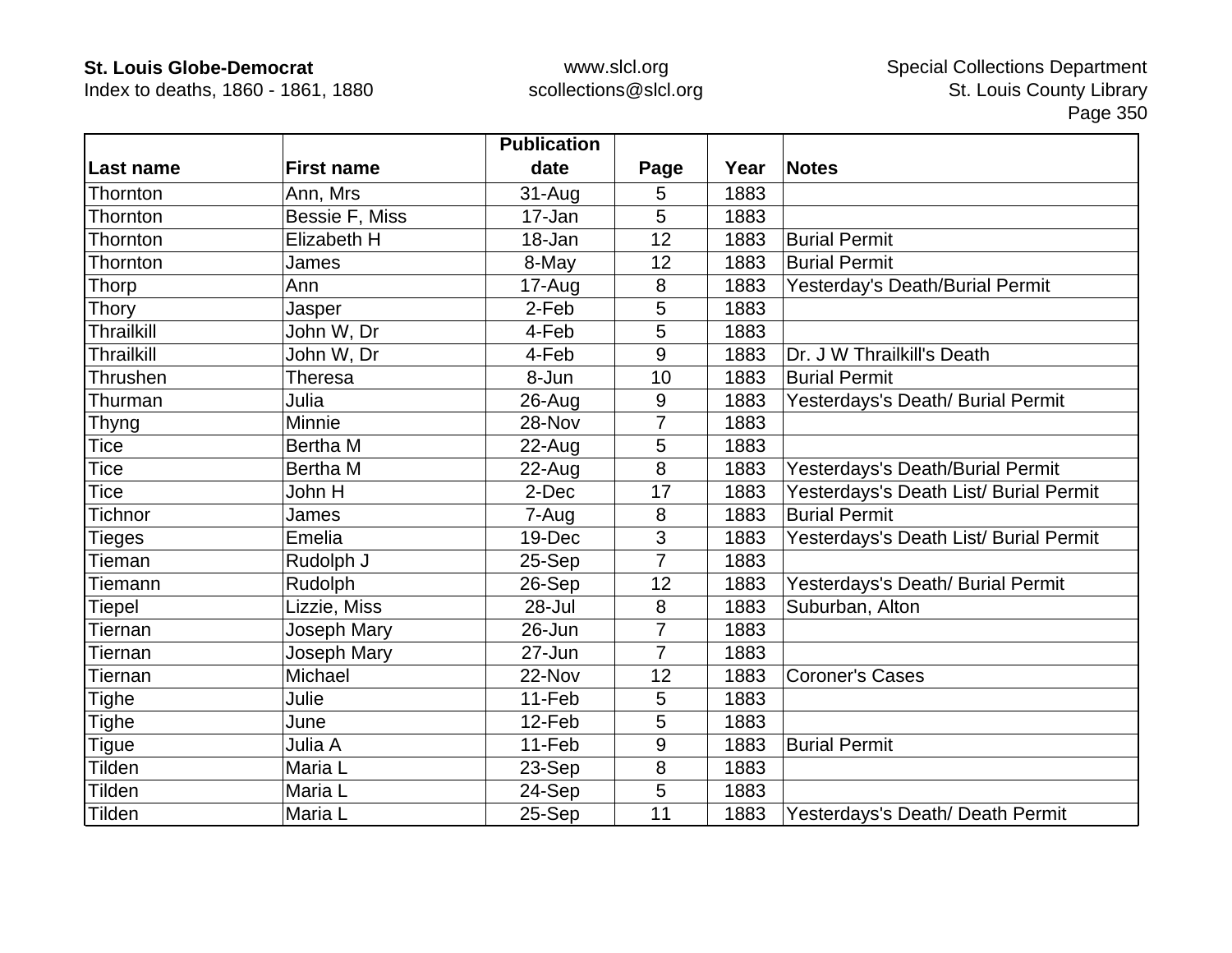Index to deaths, 1860 - 1861, 1880

|                |                        | <b>Publication</b> |                |      |                                        |
|----------------|------------------------|--------------------|----------------|------|----------------------------------------|
| Last name      | <b>First name</b>      | date               | Page           | Year | <b>Notes</b>                           |
| <b>Times</b>   | Henry                  | 7-Feb              | 10             | 1883 | <b>Burial Permit</b>                   |
| Timlin         | <b>Winefred Morran</b> | 19-Oct             | $\overline{7}$ | 1883 |                                        |
| Timlin         | Winnie                 | 20-Oct             | 12             | 1883 | Yesterdays's Death/ Burial Permit      |
| Timmon         | Mathilda               | 10-Apr             | 11             | 1883 | <b>Burial Permit</b>                   |
| Timpe          | Rosalie                | 19-Jul             | 8              | 1883 | <b>Burial Permit</b>                   |
| Tinnin         | Hugh, Capt             | $1-Jul$            | 5              | 1883 |                                        |
| <b>Tinsler</b> | <b>Thomas Wiliam</b>   | 22-Dec             | 5              | 1883 |                                        |
| <b>Tinsler</b> | <b>Thomas William</b>  | 23-Ded             | 5              | 1883 |                                        |
| Tobin          | James                  | 8-Dec              | 5              | 1883 |                                        |
| Tobin          | James                  | 9-Dec              | 19             | 1883 | Yesterdays's Death List/ Burial Permit |
| Tobin          | Mary                   | 17-Oct             | 11             | 1883 | Yesterdays's Death/ Burial Permit      |
| <b>Tobler</b>  | Herman                 | 21-Aug             | 8              | 1883 | Yesterday's Death/Burial Permit        |
| Todd           | Jane                   | 13-Feb             | 9              | 1883 | <b>Burial Permit</b>                   |
| Todd           | Jane, Mrs              | 9-Feb              | 5              | 1883 |                                        |
| Todd           | Jane, Mrs              | 10-Feb             | 7              | 1883 |                                        |
| Todd           | Jane, Mrs              | 11-Feb             | 5              | 1883 |                                        |
| Todd           | Samuel, Mrs            | 9-Feb              | 6              | 1883 | Death of a Notable Woman               |
| Toerper        | Henry G W              | 2-Nov              | 11             | 1883 | Yesterdays's Death/ Burial Permit      |
| <b>Tollie</b>  | John, Mrs              | 20-May             | $\overline{2}$ | 1883 | St. Charles County                     |
| <b>Tomkins</b> | May B                  | 3-Nov              | 12             | 1883 | Yesterdays's Death/ Burial Permit      |
| Tompkins       | Mary H                 | 3-Nov              | $\overline{7}$ | 1883 |                                        |
| <b>Tonkin</b>  | <b>Catharine Ann</b>   | 8-Dec              | 5              | 1883 |                                        |
| <b>Tonkin</b>  | Kate                   | 9-Dec              | 19             | 1883 | Yesterdays's Death List/ Burial Permit |
| Toole          | Michael                | 16-Jan             | 10             | 1883 | <b>Burial Permit</b>                   |
| Toomey         | John                   | 20-Jun             | 11             | 1883 | <b>Burial Permit</b>                   |
| Torton         | Eliot                  | 7-Aug              | 8              | 1883 | <b>Burial Permit</b>                   |
| <b>Tossick</b> | Joseph                 | 27-Jan             | 12             | 1883 | <b>Burial Permit</b>                   |
| Touhey         | John                   | 24-Nov             | 12             | 1883 | <b>Yesterday's Burial Permits</b>      |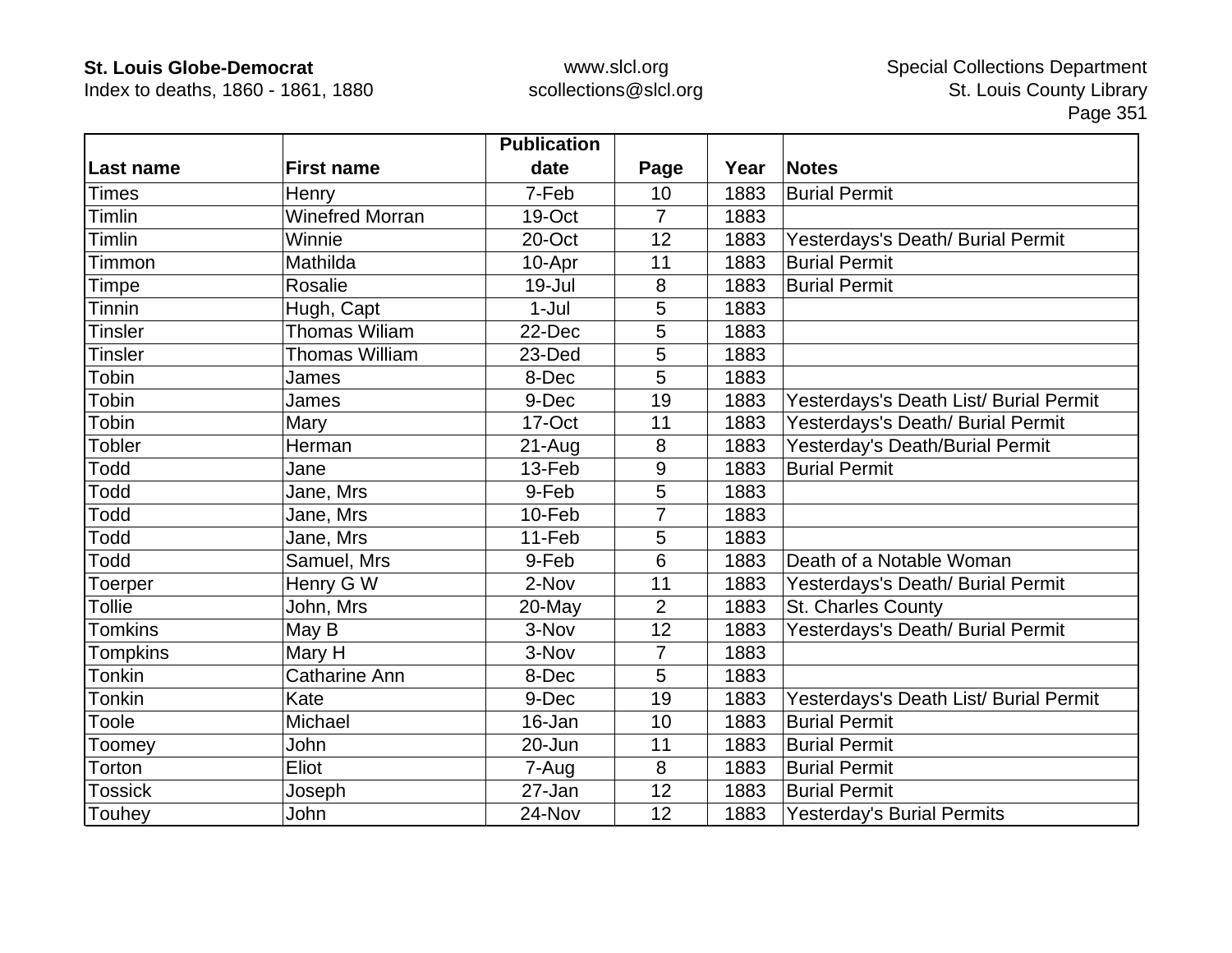Index to deaths, 1860 - 1861, 1880

|                  |                   | <b>Publication</b> |                |      |                                   |
|------------------|-------------------|--------------------|----------------|------|-----------------------------------|
| Last name        | <b>First name</b> | date               | Page           | Year | <b>Notes</b>                      |
| Touric           | Pascal            | 14-Jun             | 7              | 1883 |                                   |
| Towner           | M M, Judge        | 2-Mar              | 5              | 1883 |                                   |
| Towner           | M M, Judge        | 3-Mar              | 7              | 1883 |                                   |
| Townsend         | Philip            | 29-May             | 10             | 1883 | <b>Burial Permit</b>              |
| Townwer          | M <sub>M</sub>    | 4-Mar              | 11             | 1883 | <b>Burial Permit</b>              |
| Tracey           | Elizabeth         | 24-Jan             | 10             | 1883 | <b>Burial Permit</b>              |
| Tracy            | Ellen             | 30-Sep             | 5              | 1883 |                                   |
| Tracy            | Ellen             | 2-Oct              | 9              | 1883 | Yesterdays's Death/ Burial Perm   |
| Tracy            | Elllen            | 29-Sep             | 5              | 1883 |                                   |
| Tracy            | Richard, Mrs      | 23-Apr             | 5              | 1883 |                                   |
| Tracy            | Richard, Mrs      | 24-Apr             | $\overline{7}$ | 1883 |                                   |
| <b>Trask</b>     | Cornelia, Mrs     | 24-Nov             | 9              | 1883 | Suburban, Jacksonville, Illinois  |
| <b>Traussard</b> | Soophia           | 20-Jul             | 10             | 1883 | <b>Burial Permit</b>              |
| <b>Travers</b>   | Lilly             | $10 -$ Jul         | $\overline{7}$ | 1883 | <b>Burial Permit</b>              |
| <b>Travers</b>   | Lizzie, Miss      | 5-Jul              | 6              | 1883 | <b>Local Brevities</b>            |
| Treadway         | Susan             | 7-Feb              | 10             | 1883 | <b>Burial Permit</b>              |
| Treadway         | Susan, Mrs        | 5-Feb              | 5              | 1883 |                                   |
| Trebau           | Elise P           | 19-Aug             | $\overline{7}$ | 1883 | Yesterday's Death/Burial Permit   |
| <b>Trebus</b>    | Ida               | 13-Feb             | 9              | 1883 | <b>Burial Permit</b>              |
| Treft            | Lillie M          | 30-Oct             | 12             | 1883 | Yesterdays's Death/ Burial Permit |
| Trell            | William A         | $26$ -Aug          | 9              | 1883 | Yesterdays's Death/ Burial Permit |
| <b>Tremoith</b>  | Daniel N          | 9-Apr              | 10             | 1883 | <b>Burial Permit</b>              |
| <b>Trennies</b>  | <b>Bernard F</b>  | 24-Oct             | 9              | 1883 | Yesterdays's Death/ Burial Permit |
| Trenuinger       | Henry             | 4-Sep              | 8              | 1883 | Yesterdays's Death/ Burial Permit |
| Trenwith         | Daniel N          | 7-Apr              | $\overline{7}$ | 1883 |                                   |
| Trenwith         | Daniel N          | 8-Apr              | 5              | 1883 |                                   |
| Treppin          | Josephine         | 11-Feb             | 9              | 1883 | <b>Burial Permit</b>              |
| Tribau           | Amelia            | 21-Feb             | $\overline{7}$ | 1883 | <b>Local Brevities</b>            |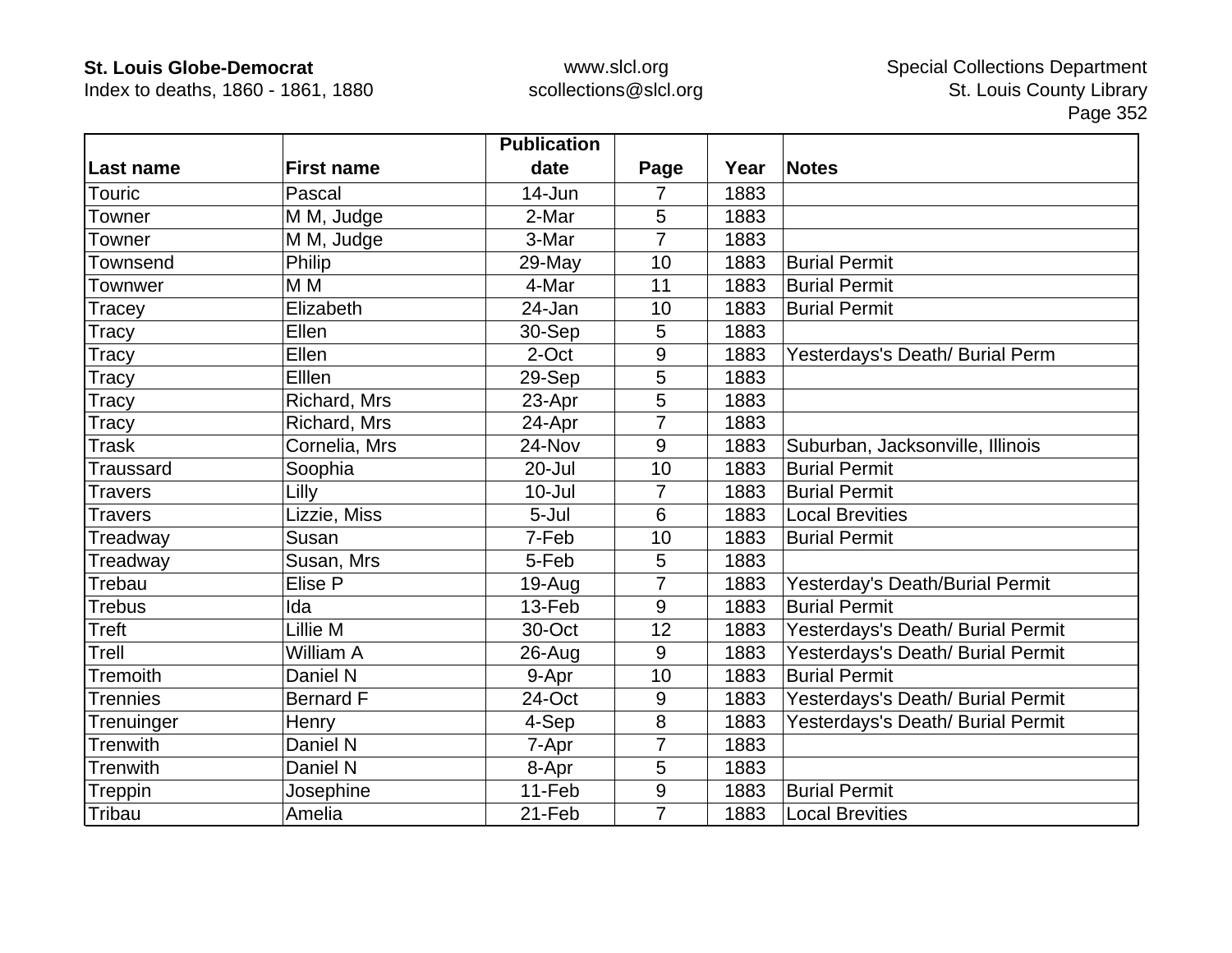Index to deaths, 1860 - 1861, 1880

|                   |                   | <b>Publication</b> |                |      |                                        |
|-------------------|-------------------|--------------------|----------------|------|----------------------------------------|
| Last name         | <b>First name</b> | date               | Page           | Year | <b>Notes</b>                           |
| Trieptow          | Amanda            | $15 - Aug$         | 10             | 1883 | Yesterday's Death/Burial Permit        |
| Trigg             | Alice             | 18-Dec             | 12             | 1883 | Yesterdays's Death List/ Burial Permit |
| Trigg             | Ellen             | 16-Dec             | 7              | 1883 |                                        |
| <b>Trigg</b>      | Ellen             | 17-Dec             | 5              | 1883 |                                        |
| <b>Tritschler</b> | Chas              | $15-Auq$           | 10             | 1883 | Yesterday's Death/Burial Permit        |
| Trojankoska       | Anna              | 21-Dec             | 11             | 1883 | Yesterdays's Death List/ Burial Permit |
| <b>Trorlicht</b>  | Eugene C          | 8-Dec              | 10             | 1883 | Yesterdays's Death List/ Burial Permit |
| Trorlicht         | Eugene Caspar     | 8-Dec              | 5              | 1883 |                                        |
| Trott             | <b>Bridget</b>    | 10-May             | 9              | 1883 | <b>Burial Permit</b>                   |
| Trott             | Catherine         | 26-Jan             | 10             | 1883 | <b>Burial Permit</b>                   |
| <b>Trotter</b>    | John              | 20-May             | $\overline{2}$ | 1883 | Literberry Annihilated-Six Killed      |
| <b>Trotter</b>    | John              | 20-May             | 3              | 1883 | Literberry's Appeal And The Response   |
| <b>Trotter</b>    | John (Wife Of)    | 20-May             | 3              | 1883 | Literberry's Appeal And The Response   |
| <b>Trotter</b>    | John, Mr and Mrs  | 20-May             | 3              | 1883 | Mr and Mrs John Trotter                |
| <b>Trotter</b>    | John, Mrs         | 20-May             | $\overline{2}$ | 1883 | Literberry Annihilated-Six Killed      |
| Trubelmann        | Anna J            | $17 -$ Jul         | 8              | 1883 | <b>Burial Permit</b>                   |
| <b>Truesdail</b>  | Ida May           | $18 - Jun$         | 5              | 1883 |                                        |
| Truitt            | <b>Hazel G</b>    | $10 -$ Jul         | $\overline{7}$ | 1883 | <b>Burial Permit</b>                   |
| <b>Trunk</b>      | <b>Charles P</b>  | 7-Jan              | 11             | 1883 | <b>Burial Permit</b>                   |
| <b>Tschirch</b>   | Meta A            | 30-Aug             | 8              | 1883 | Yesterdays's Death/ Burial Permit      |
| <b>Tschoerner</b> | Marie             | 21-Mar             | 5              | 1883 | <b>Burial Permit</b>                   |
| <b>Tucker</b>     | Nevens A          | 29-Apr             | 17             | 1883 | <b>Burial Permit</b>                   |
| <b>Tuetterer</b>  | <b>Charles</b>    | 17-Apr             | 11             | 1883 | <b>Burial Permit</b>                   |
| <b>Tuholske</b>   | Johanna           | 18-Jan             | 12             | 1883 | <b>Burial Permit</b>                   |
| <b>Tuholske</b>   | Johanna, Mrs      | 17-Jan             | 5              | 1883 |                                        |
| Turner            | Arthur            | 24-Nov             | 12             | 1883 | Yesterday's Burial Permits             |
| <b>Turner</b>     | Elilzabeth        | 29-Aug             | 8              | 1883 | Yesterdays's Death/ Burial Permit      |
| Turner            | Frank             | 2-Oct              | 9              | 1883 | Yesterdays's Death/ Burial Perm        |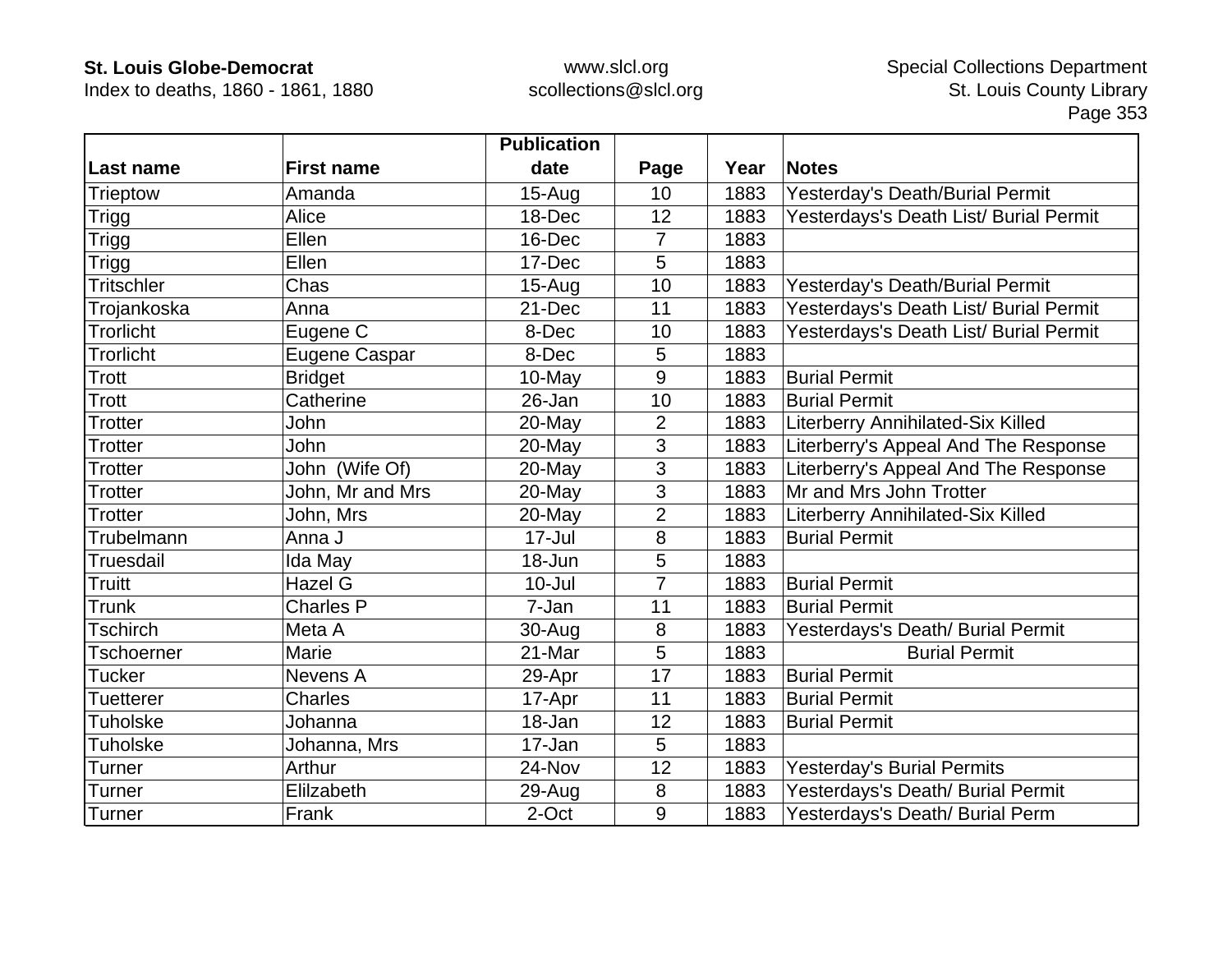Index to deaths, 1860 - 1861, 1880

|                   |                     | <b>Publication</b> |                |      |                                    |
|-------------------|---------------------|--------------------|----------------|------|------------------------------------|
| Last name         | <b>First name</b>   | date               | Page           | Year | <b>Notes</b>                       |
| Turner            | George              | $16$ -May          | $\overline{4}$ | 1883 | <b>Local Brevities</b>             |
| <b>Turner</b>     | George              | 20-May             | 17             | 1883 | <b>Burial Permit</b>               |
| Turner            | Henry               | 29-Apr             | 17             | 1883 | <b>Burial Permit</b>               |
| Turner            | Joseph              | 4-Oct              | 9              | 1883 | Yesterdays's Death/I Burial Permit |
| Turner            | Margaret            | 28-Sep             | 10             | 1883 | Yesterdays's Death/ Burial Permit  |
| Turner            | Sadie               | 6-Apr              | 10             | 1883 | <b>Burial Permit</b>               |
| Turner            | Wm                  | 27-Jun             | 12             | 1883 | <b>Burial Permit</b>               |
| <b>Turner</b>     | Wm H                | 15-Sep             | 5              | 1883 | Suburban, Jacksonville, Illinois   |
| <b>Tuthill</b>    | <b>Irene Lilian</b> | 25-Feb             | 8              | 1883 |                                    |
| Tux               | Louis               | 16-Jun             | 11             | 1883 | <b>Burial Permit</b>               |
| Twerznik          | Frank               | 1-Jun              | 6              | 1883 | <b>Burial Permit</b>               |
| <b>Twist</b>      | George              | 7-Apr              | 12             | 1883 | <b>Burial Permit</b>               |
| Twomey            | John                | 18-Jun             | 5              | 1883 |                                    |
| Twomey            | John                | 19-Jun             | $\overline{7}$ | 1883 |                                    |
| Tyler             | Cornelia            | 22-Jun             | 9              | 1883 | <b>Burial Permit</b>               |
| <b>Tyler</b>      | Edward              | $14 - Jun$         | 12             | 1883 | <b>Burial Permit</b>               |
| <b>Tyler</b>      | Fanny               | $11 -$ Jul         | 7              | 1883 | <b>Burial Permit</b>               |
| <b>Tyler</b>      | <b>Isaac H</b>      | 13-Apr             | 5              | 1883 |                                    |
| Tyler             | Maggie              | 20-May             | 17             | 1883 | <b>Burial Permit</b>               |
| Tyler (Moore)     | Maggie (Bertha)     | 20-May             | 16             | 1883 | Three Inquests                     |
| <b>Tyrrell</b>    | Michael             | 8-Apr              | 5              | 1883 |                                    |
| Tyson             | James F             | 7-Nov              | 9              | 1883 | Yesterdays's Death/ Burial Permit  |
| Uebing            | Maria               | 14-Mar             | 12             | 1883 | <b>Burial Permit</b>               |
| Uhl               | John M              | 7-Nov              | 9              | 1883 | Yesterdays's Death/ Burial Permit  |
| Uhl               | Joseph              | 3-Mar              | 12             | 1883 | <b>Burial Permit</b>               |
| Uhl               | William             | 17-Nov             | 4              | 1883 | <b>Local Brevities</b>             |
| Uhle              | Anna E, Mrs         | 20-Apr             | 5              | 1883 | <b>Burial Permit</b>               |
| <b>Uhlenbrock</b> | Agnes               | 22-Jun             | 9              | 1883 | <b>Burial Permit</b>               |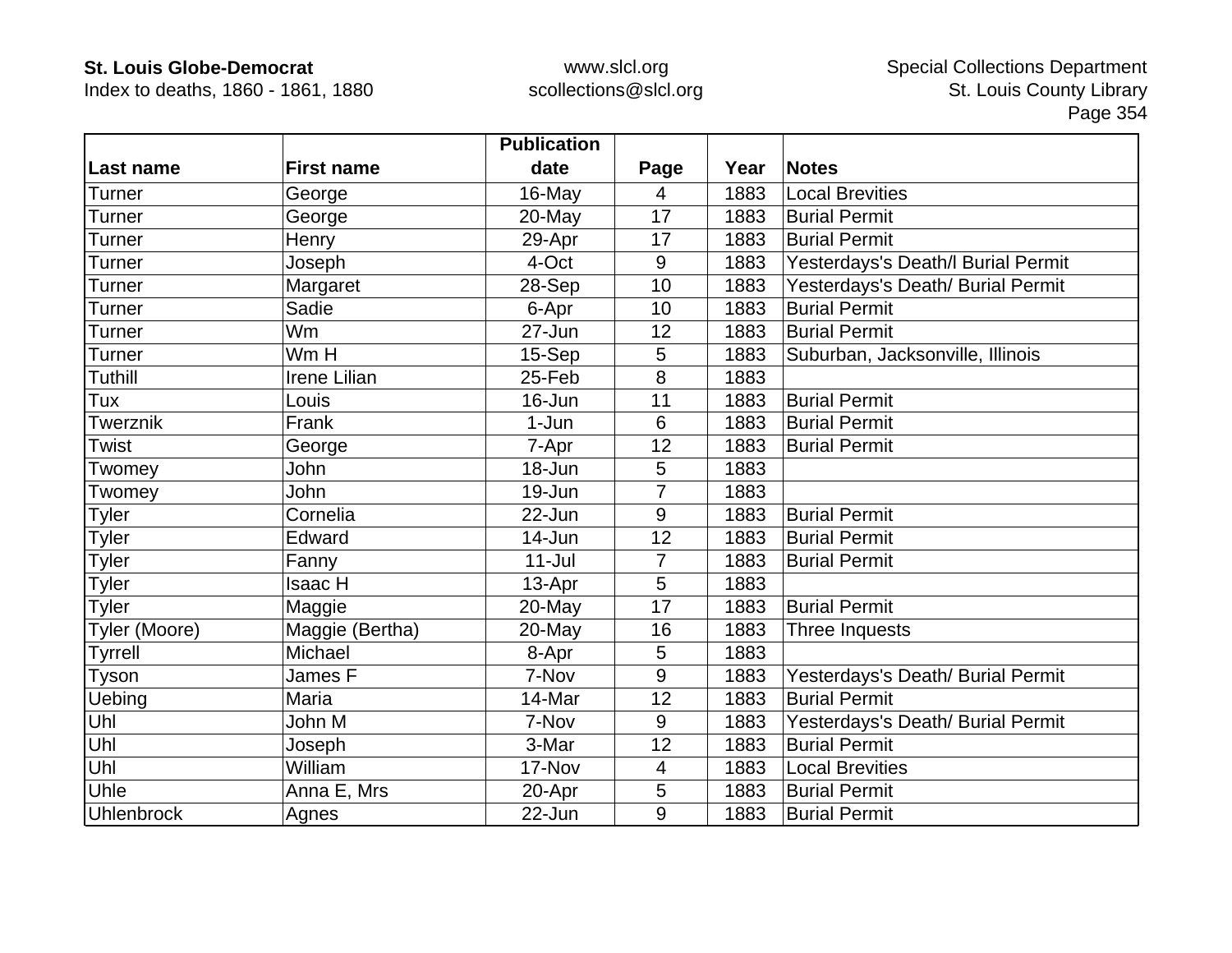Index to deaths, 1860 - 1861, 1880

|                   |                       | <b>Publication</b> |                |      |                                        |
|-------------------|-----------------------|--------------------|----------------|------|----------------------------------------|
| Last name         | <b>First name</b>     | date               | Page           | Year | <b>Notes</b>                           |
| <b>Uhler</b>      | Ellein E              | 21-Apr             | 9              | 1883 | <b>Burial Permit</b>                   |
| <b>Uhrig</b>      | Mary                  | 6-Mar              | 12             | 1883 | <b>Burial Permit</b>                   |
| <b>Ulenhuth</b>   | Mary E                | 8-Aug              | $\overline{7}$ | 1883 | <b>Burial Permit</b>                   |
| <b>Ulick</b>      | Andreas               | 29-Jul             | 16             | 1883 | <b>Burial Permit</b>                   |
| Ulllman           | Louis                 | 20-Jan             | 12             | 1883 | <b>Burial Permit</b>                   |
| Ullmann           | Joseph                | 25-Jan             | 12             | 1883 | <b>Burial Permit</b>                   |
| <b>Ullmer</b>     | Christian             | 30-Oct             | 12             | 1883 | Yesterdays's Death/ Burial Permit      |
| <b>Ulrich</b>     | Christian             | 9-Mar              | 10             | 1883 | <b>Burial Permit</b>                   |
| Ulrich            | Fred Wm               | 21-Sep             | 9              | 1883 | Yersterdays's Death/ Burial Permit     |
| <b>Ulrich</b>     | William               | 20-Feb             | 12             | 1883 | <b>Burial Permit</b>                   |
| <b>Ulrich</b>     | William               | 23-Mar             | 10             | 1883 | <b>Burial Permit</b>                   |
| Umbarger          | Anderson, Mr          | 5-Aug              | 8              | 1883 | Death Of An Old Citizen                |
| <b>Umbelter</b>   | Ida C                 | 11-Dec             | 9              | 1883 | Yesterdays's Death List/ Burial Permit |
| Uncafer           | Sadie E               | 27-Dec             | 9              | 1883 | Yesterdays's Death List/ Burial Permit |
| Underberg         | Henry                 | 7-Sep              | 8              | 1883 | Yesterdays's Death/ Burial Permit      |
| Underwood         | Joseph F              | 14-Feb             | $\overline{7}$ | 1883 | <b>Burial Permit</b>                   |
| Unger             | Louis                 | 13-Feb             | 9              | 1883 | <b>Burial Permit</b>                   |
| Updike            | Ewing                 | 23-Dec             | 5              | 1883 |                                        |
| Uppenkamp         | Conrad                | 5-Jun              | $\overline{4}$ | 1883 | <b>Burial Permit</b>                   |
| Upperlander       | Lulu                  | 1-Mar              | 12             | 1883 | <b>Burial Permit</b>                   |
| Urban             | Frank (Infant Son Of) | 27-Jan             | 9              | 1883 | East St. Louis                         |
| Urberger          | <b>Charles</b>        | 3-Jan              | 8              | 1883 | <b>Burial Permits</b>                  |
| Urmson            | <b>JLS</b>            | 17-Mar             | 12             | 1883 | <b>Urmson Suicide</b>                  |
| <b>Usberritor</b> | Frank                 | 7-Jul              | 8              | 1883 | Death By Drowning                      |
| <b>Usher</b>      | Robert                | $11 -$ Jul         | 5              | 1883 |                                        |
| <b>Usher</b>      | Robert                | $12$ -Jul          | 8              | 1883 | <b>Burial Permit</b>                   |
| <b>Uthoff</b>     | Helen Bertha          | 20-Sep             | 7              | 1883 |                                        |
| <b>Uthoff</b>     | Helena B              | 21-Sep             | 9              | 1883 | Yersterdays's Death/ Burial Permit     |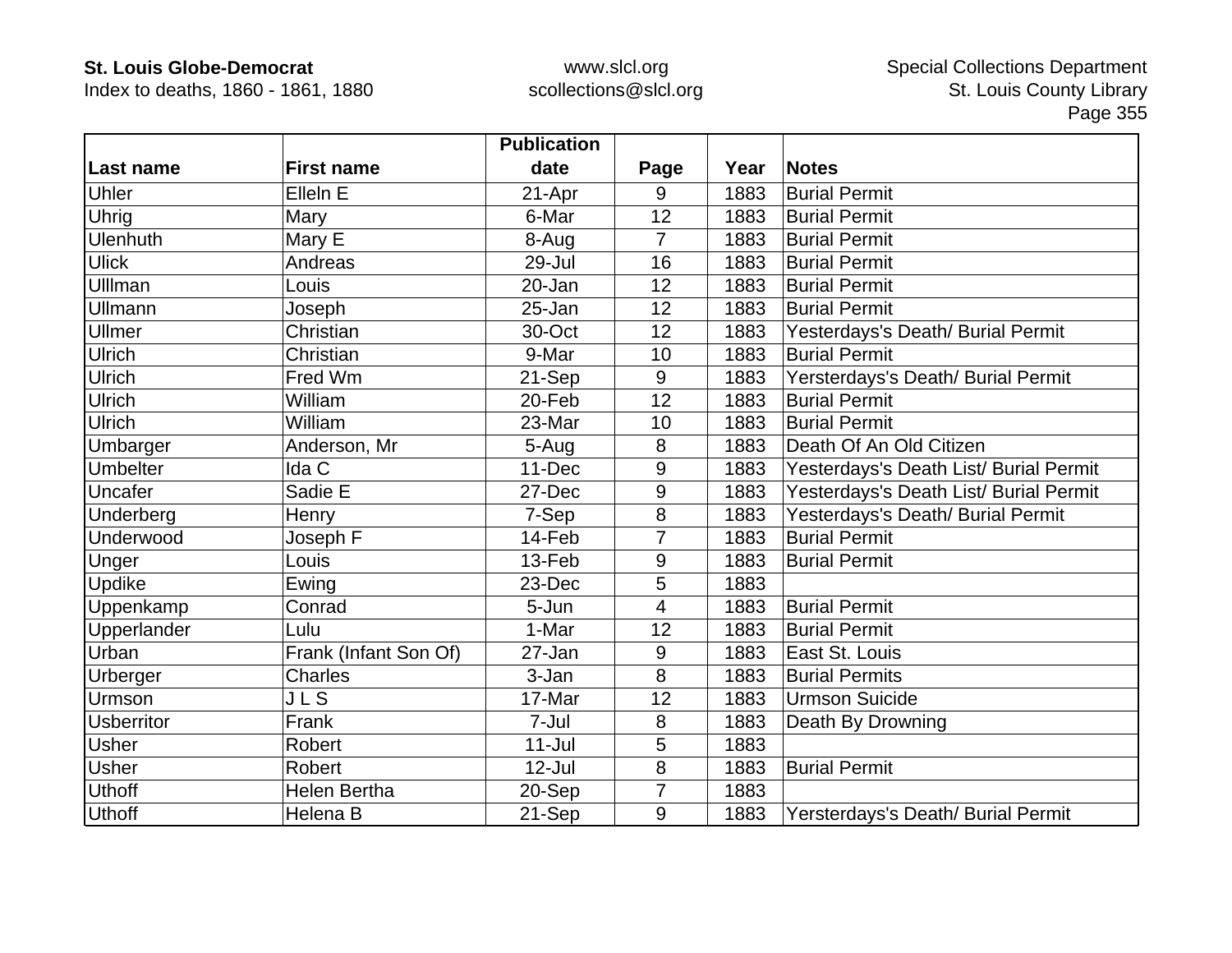Index to deaths, 1860 - 1861, 1880

|               |                     | <b>Publication</b> |                |      |                                        |
|---------------|---------------------|--------------------|----------------|------|----------------------------------------|
| Last name     | <b>First name</b>   | date               | Page           | Year | <b>Notes</b>                           |
| Valeracht     | Jos, Police Officer | 16-Oct             | 8              | 1883 | Suburban, Alton                        |
| Valle         | Antoine             | 18-Dec             | 10             | 1883 | <b>Emmet Jones Doomed</b>              |
| Valle         | Eliza               | 16-Aug             | 8              | 1883 | Yesterday's Death/Burial Permit        |
| Vallette      | Edward              | 28-Jan             | 9              | 1883 | <b>Burial Permit</b>                   |
| Van           | Carrie C            | 6-Dec              | 12             | 1883 | Yesterdays's Death List/ Burial Permit |
| Van Buren     | Sannie, Miss        | 29-Jul             | 5              | 1883 |                                        |
| Van Buren     | Susannah H          | 29-Jul             | 16             | 1883 | <b>Burial Permit</b>                   |
| Van Doorn     | George C            | 2-Apr              | 5              | 1883 |                                        |
| Van Doorn     | George C            | 3-Apr              | 7              | 1883 |                                        |
| Van Hee       | Ernest I            | 9-Aug              | 10             | 1883 | <b>Burial Permit</b>                   |
| Van Hee       | Everiste            | 8-Aug              | 5              | 1883 |                                        |
| Van Norstrand | William             | 20-May             | $\overline{2}$ | 1883 | Dead And Injured                       |
| Van Norstrand | William             | 20-May             | $\overline{2}$ | 1883 | Earth Was Plowed Up                    |
| Vandenberg    | Peter               | 26-Jan             | 10             | 1883 | <b>Burial Permit</b>                   |
| Vander Heide  | John R              | 25-Feb             | 11             | 1883 | <b>Burial Permit</b>                   |
| Vanderau      | <b>Wm</b>           | 2-Sep              | 16             | 1883 | <b>Coroner's Cases</b>                 |
| Vanderberger  | Maria H             | 14-Apr             | 10             | 1883 | <b>Burial Permit</b>                   |
| Vanderhar     | Peter Wm            | 4-Sep              | 8              | 1883 | Yesterdays's Death/ Burial Permit      |
| Vandervoort   | <b>Edward P</b>     | 18-Feb             | 8              | 1883 |                                        |
| Vandervoort   | William P           | 23-Sep             | 8              | 1883 |                                        |
| Vandervoort   | Willie P            | 23-Sep             | 19             | 1883 | Yesterdays's Death/ Burial Permit      |
| Vannatia      | Ralph               | 28-Dec             | $\overline{7}$ | 1883 | Yesterdays's Death List/ Burial Permit |
| Vansant       | Lee                 | 27-Sep             | 12             | 1883 | Yesterdays's Death/ Burial Permit      |
| Vantourenbaut | Anna M              | 13-Feb             | 9              | 1883 | <b>Burial Permit</b>                   |
| Varcahorst    | Henry               | 21-Apr             | 9              | 1883 | <b>Burial Permit</b>                   |
| Varnhoff      | Valentine           | 13-Dec             | 8              | 1883 | Yesterdays's Death List/ Burial Permit |
| Vaughn        | Annie E             | 18-Feb             | 8              | 1883 |                                        |
| Vaughn        | Lottia              | 29-Nov             | 12             | 1883 | Yesterdays's Death List/ Burial Permit |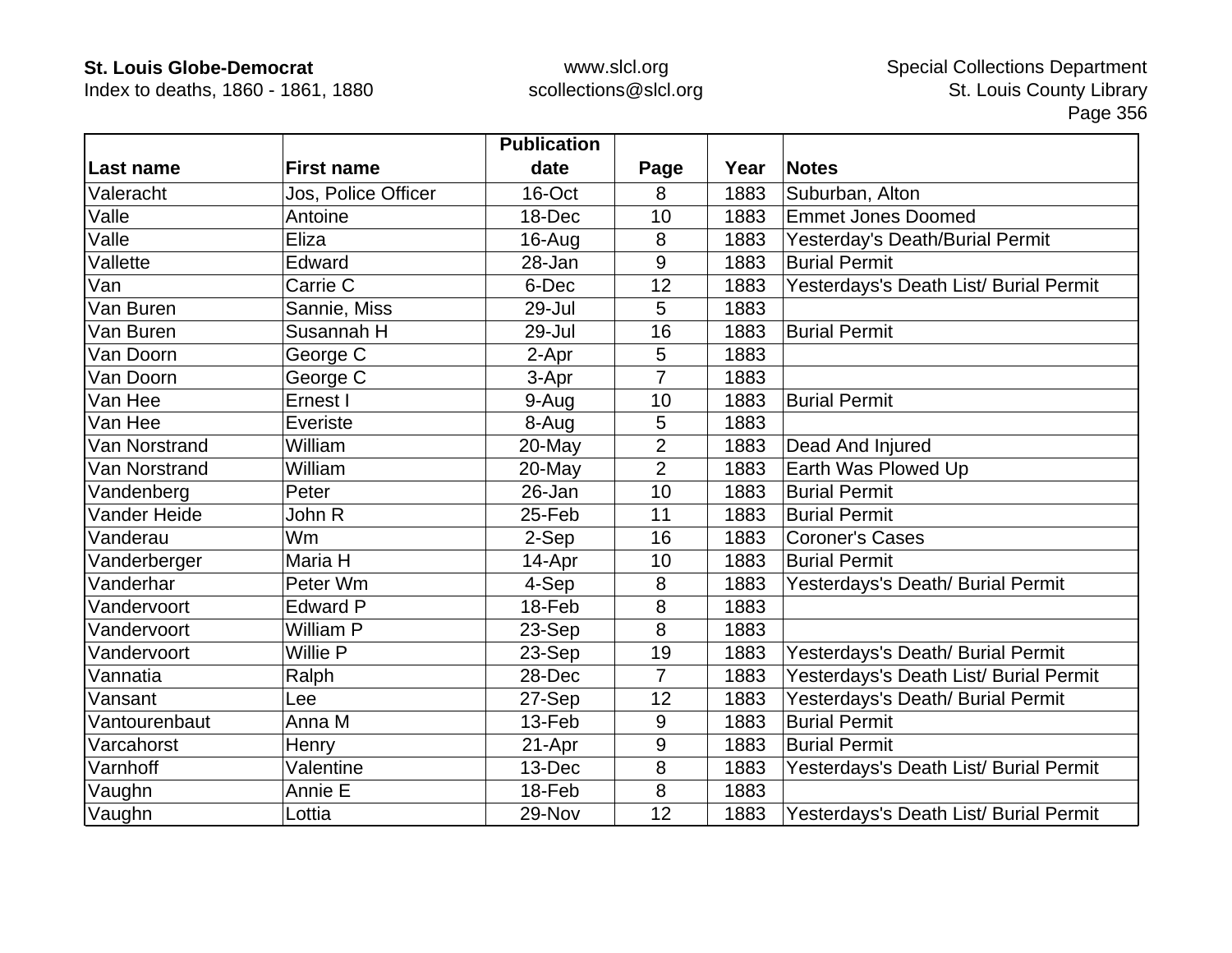Index to deaths, 1860 - 1861, 1880

|            |                       | <b>Publication</b> |                |      |                                        |
|------------|-----------------------|--------------------|----------------|------|----------------------------------------|
| Last name  | <b>First name</b>     | date               | Page           | Year | <b>Notes</b>                           |
| Veitch     | William               | 3-Feb              | 9              | 1883 | <b>Burial Permit</b>                   |
| Veitch     | <b>Wm</b>             | 2-Feb              | 5              | 1883 |                                        |
| Veitch     | Wm                    | 3-Feb              | 7              | 1883 |                                        |
| Vendervort | Edward                | 18-Feb             | 9              | 1883 | <b>Burial Permit</b>                   |
| Venemeyer  | <b>Bernard</b>        | 7-Feb              | 10             | 1883 | <b>Burial Permit</b>                   |
| Venker     | Katherine             | 27-Apr             | 6              | 1883 | <b>Burial Permit</b>                   |
| Vennewitz  | Arnold                | 20-Dec             | 8              | 1883 | Yesterdays's Death List/ Burial Permit |
| Verbarg    | Virgie R              | 13-Nov             | 12             | 1883 | Yesterdays's Death/ Burial Permit      |
| Verdia     | Max L                 | $15 -$ Jul         | 9              | 1883 | <b>Burial Permit</b>                   |
| Veroll     | August (Child Of)     | 9-Jun              | $\overline{7}$ | 1883 | <b>Local Brevities</b>                 |
| Verremeyer | <b>Bernard</b>        | 7-Feb              | 10             | 1883 | Verremeyer Inquest                     |
| Vest       | Priscilla             | 10-Oct             | 11             | 1883 | Yesterdays's Death/ Burial Permit      |
| Victory    | Wm                    | 17-Jul             | 8              | 1883 | <b>Burial Permit</b>                   |
| Vie        | <b>Alfred A</b>       | 28-Jul             | 9              | 1883 | <b>Burial Permit</b>                   |
| Vierling   | <b>Charles</b>        | 30-Jun             | 12             | 1883 | <b>Burial Permit</b>                   |
| Vierling   | Mary                  | 22-Sep             | 9              | 1883 | Yesterdays's Death/ Burial Permit      |
| Vincent    | George                | 17-Feb             | 12             | 1883 | <b>Burial Permit</b>                   |
| Vincent    | Theresa               | 17-Feb             | 12             | 1883 | <b>Burial Permit</b>                   |
| Violett    | Cleon                 | 23-Oct             | $\overline{7}$ | 1883 |                                        |
| Violett    | Cleon D C             | 24-Oct             | 9              | 1883 | Yesterdays's Death/ Burial Permit      |
| Virolo     | Giacomo P             | 20-Sep             | 8              | 1883 | Yesterdays's Death/ Burial Permit      |
| Vochler    | Reinhart              | 19-Jan             | 9              | 1883 | <b>Burial Permit</b>                   |
| Voechler   | Reinhold              | 27-Jan             | 12             | 1883 | <b>Voechler Tragedy</b>                |
| Voechtler  | Reinhold              | 17-Jan             | 6              | 1883 | The Voechtler Mystery                  |
| Voegell    | Johann                | 26-Jan             | 10             | 1883 | <b>Burial Permit</b>                   |
| Voelkner   | Henry A               | 27-Feb             | 4              | 1883 | <b>Local Brevities</b>                 |
| Voelkner   | Henry A               | 28-Feb             | 6              | 1883 | <b>Voelkner Obsequies</b>              |
| Voelkner   | <b>Henry Augustus</b> | 26-Feb             | 5              | 1883 |                                        |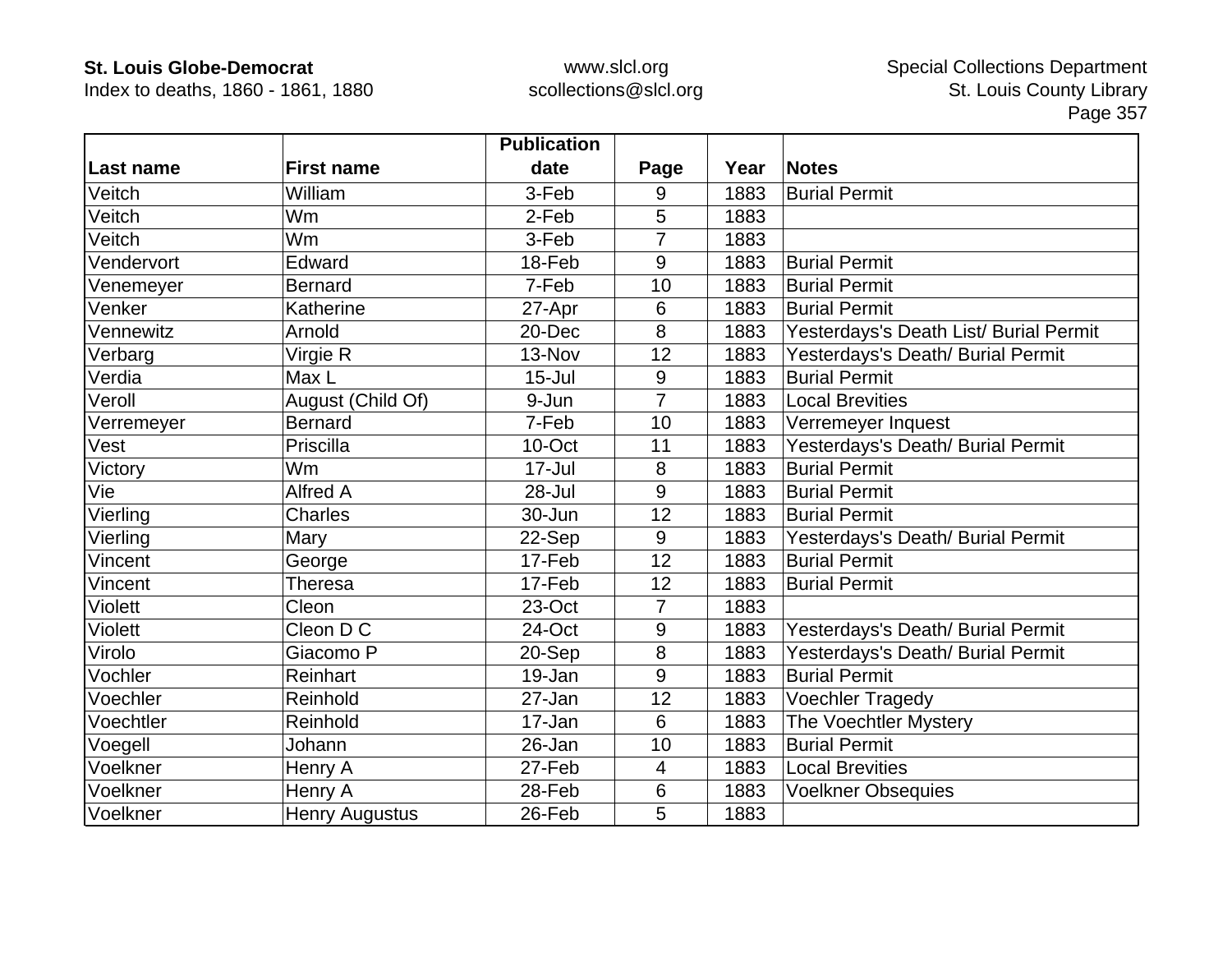Index to deaths, 1860 - 1861, 1880

|              |                       | <b>Publication</b> |                |      |                                        |
|--------------|-----------------------|--------------------|----------------|------|----------------------------------------|
| Last name    | <b>First name</b>     | date               | Page           | Year | <b>Notes</b>                           |
| Voelkner     | <b>Henry Augustus</b> | 27-Feb             | 7              | 1883 |                                        |
| Voelpe       | Katherine             | 19-Sep             | $\overline{7}$ | 1883 | Yesterdays's Deaths/ Burial Permit     |
| Vogel        | Eva M                 | 23-May             | 11             | 1883 | <b>Burial Permit</b>                   |
| Vogel        | Eva Margretha         | 22-May             | 7              | 1883 |                                        |
| Vogel        | Eva Margretha         | 23-May             | $\overline{7}$ | 1883 |                                        |
| Vogel        | George                | 25-May             | 10             | 1883 | <b>Burial Permit</b>                   |
| Vogel        | George F              | 6-Dec              | 12             | 1883 | Yesterdays's Death List/ Burial Permit |
| Vogel        | John                  | 20-May             | 5              | 1883 |                                        |
| Vogel        | John B                | 22-May             | 9              | 1883 | <b>Burial Permit</b>                   |
| Vogel        | Louis                 | $20 -$ Jul         | 16             | 1883 | <b>Burial Permit</b>                   |
| Vogel        | Wm Hy                 | 17-Aug             | 8              | 1883 | Yesterday's Death/Burial Permit        |
| Vogel        | Zacharius             | 13-Sep             | 12             | 1883 | Yesterdays's Death/ Burial Permit      |
| Vogelsamen   | Margaret              | 22-Feb             | 12             | 1883 | <b>Burial Permit</b>                   |
| Vogelsang    | Benny                 | 1-Aug              | 5              | 1883 |                                        |
| Vogh         | John                  | 25-Sep             | 12             | 1883 | <b>Coroner's Cases</b>                 |
| Vogt         | Alwine                | $21-Aug$           | 8              | 1883 | Yesterday's Death/Burial Permit        |
| Vogt         | <b>Christ</b>         | 21-Feb             | 10             | 1883 | <b>Burial Permit</b>                   |
| Vogt         | Francis               | $13 -$ Jul         | 8              | 1883 | <b>Burial Permit</b>                   |
| Vogt         | Fred                  | $13 -$ Jul         | 8              | 1883 | <b>Burial Permit</b>                   |
| Vogt         | John                  | 25-Sep             | 11             | 1883 | Yesterdays's Death/ Death Permit       |
| Vogt         | John                  | 26-Sep             | $\overline{7}$ | 1883 |                                        |
| Vogt         | Joseph Charles        | $26 - Jun$         | $\overline{7}$ | 1883 |                                        |
| Vogt         | <b>Joseph Charles</b> | 27-Jun             | 12             | 1883 | <b>Burial Permit</b>                   |
| Vogt         | Louisa                | 15-May             | 12             | 1883 | <b>Burial Permit</b>                   |
| Vogt         | Maggie                | 19-Jun             | 12             | 1883 | <b>Burial Permit</b>                   |
| Vogt         | Otille                | 18-Sep             | 12             | 1883 | Yesrerdays's Death/ Burial Pemit       |
| Vogt         | Wilhelm               | 23-Nov             | 9              | 1883 | <b>Yesterday's Burial Permits</b>      |
| Vohesentekel | Robert, Mrs           | 20-Oct             | 11             | 1883 | <b>Four Courts Matters</b>             |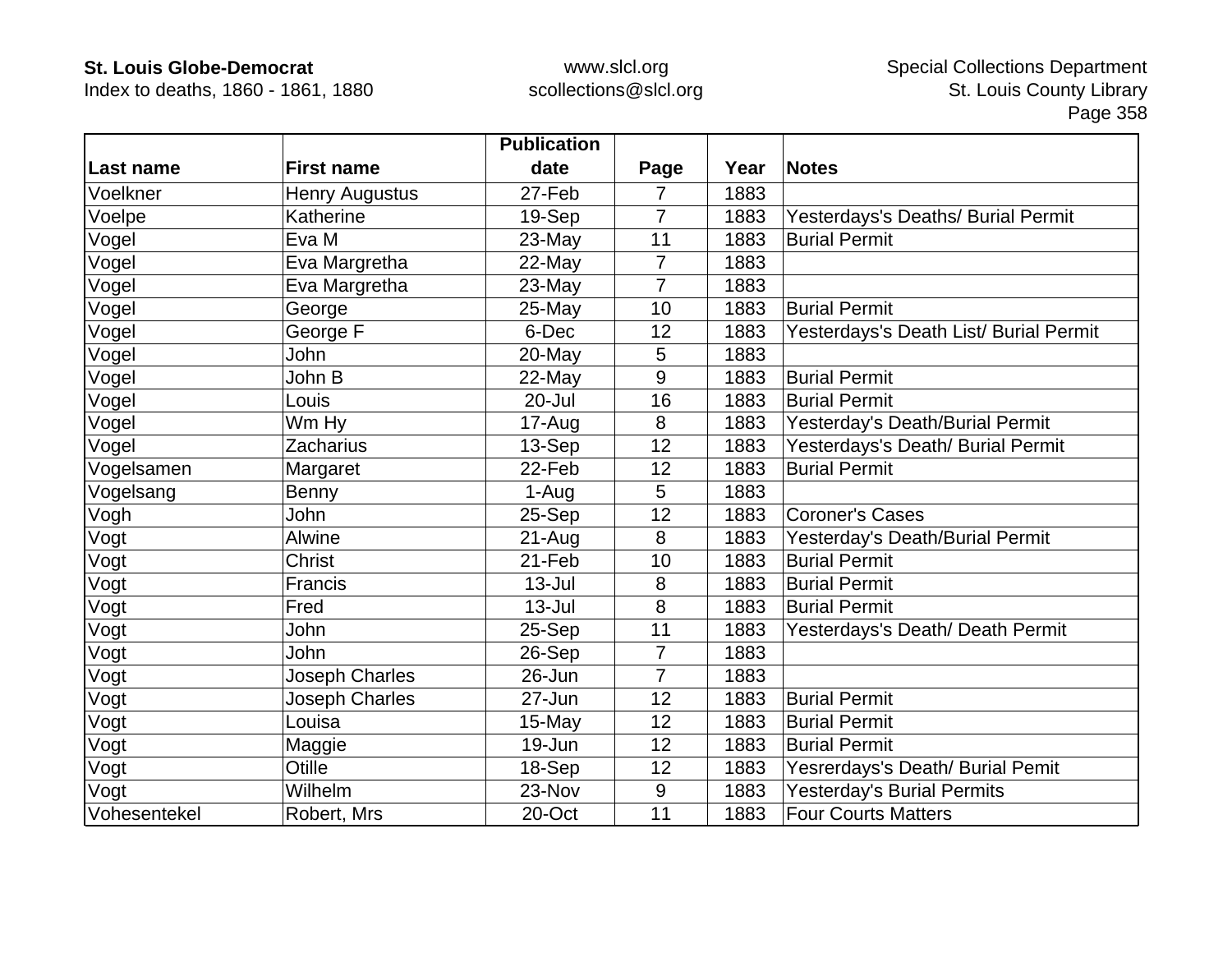Index to deaths, 1860 - 1861, 1880

|                |                   | <b>Publication</b> |                |      |                                        |
|----------------|-------------------|--------------------|----------------|------|----------------------------------------|
| Last name      | <b>First name</b> | date               | Page           | Year | <b>Notes</b>                           |
| Vohswinkel     | <b>Brigitta</b>   | 23-Oct             | 8              | 1883 | Yesterdays's Death/ Burial Permit      |
| Voiral         | <b>Barnaida</b>   | $10 - Jun$         | $\overline{7}$ | 1883 | LocalBrevities                         |
| Voirol         | <b>Bernada</b>    | 10-Jun             | 17             | 1883 | <b>Burial Permit</b>                   |
| Volgtman       | Agnes             | 23-Sep             | 19             | 1883 | Yesterdays's Death/ Burial Permit      |
| <b>Volk</b>    | Anna Maria        | 11-Apr             | 9              | 1883 | <b>Burial Permit</b>                   |
| Volk           | Anton             | 11-Feb             | 8              | 1883 | Fatally Scalded in a Mash Tub          |
| <b>Volk</b>    | Anton             | 12-Feb             | $2^{x}$        | 1883 | <b>Local Brevities</b>                 |
| Volk           | Anton             | 13-Feb             | 9              | 1883 | <b>Burial Permit</b>                   |
| <b>Volk</b>    | Anton             | $2-Jun$            | 11             | 1883 | Death In A Mash Tlub                   |
| <b>Volkers</b> | Alma <sub>C</sub> | 23-Oct             | 8              | 1883 | Yesterdays's Death/ Burial Permit      |
| <b>Volkers</b> | Henry W           | 23-Oct             | 8              | 1883 | Yesterdays's Death/ Burial Permit      |
| Volkman        | <b>Charles</b>    | $21 - Aug$         | 8              | 1883 | Yesterday's Death/Burial Permit        |
| Volkner        | Anna              | 7-Jan              | 11             | 1883 | <b>Burial Permit</b>                   |
| Volkner        | Anna (Infant Of)  | 7_Jan              | 11             | 1883 | <b>Burial Permit</b>                   |
| Voll           | William           | 8-Sep              | 9              | 1883 | Yesterdays's Death/ Burial Permit      |
| Vollmer        | Emelia            | $12 -$ Jul         | 8              | 1883 | <b>Burial Permit</b>                   |
| Vollmer        | George            | 30-Dec             | 9              | 1883 | Yesterdays's Death List/ Burial Permit |
| Vollmer        | William           | 8-May              | 12             | 1883 | <b>Burial Permit</b>                   |
| Volmer         | <b>Bernliardt</b> | 10-Apr             | 11             | 1883 | <b>Burial Permit</b>                   |
| Von der Heide  | Wilhelm           | 21-Mar             | 5              | 1883 | <b>Burial Permit</b>                   |
| Von der Helde  | Arnnold           | 21-Apr             | 9              | 1883 | <b>Burial Permit</b>                   |
| Von Gerichten  | Jacob             | 6-Mar              | 12             | 1883 | <b>Burial Permit</b>                   |
| Von Mierle     | <b>Charles</b>    | 1-Aug              | 8              | 1883 | <b>Burial Permit</b>                   |
| Von Phul       | Elizabeth, Mrs    | 5-Apr              | 7              | 1883 |                                        |
| Von Phul       | Elizabeth, Mrs    | 6-Apr              | 5              | 1883 |                                        |
| Von Phul       | Elizabeth, Mrs    | 7-Apr              | 7              | 1883 |                                        |
| Von Schenck    | Hugo              | 22-Jul             | 9              | 1883 | <b>Burial Permit</b>                   |
| Vonbrock       | Julius            | 7-Feb              | 10             | 1883 | <b>Burial Permit</b>                   |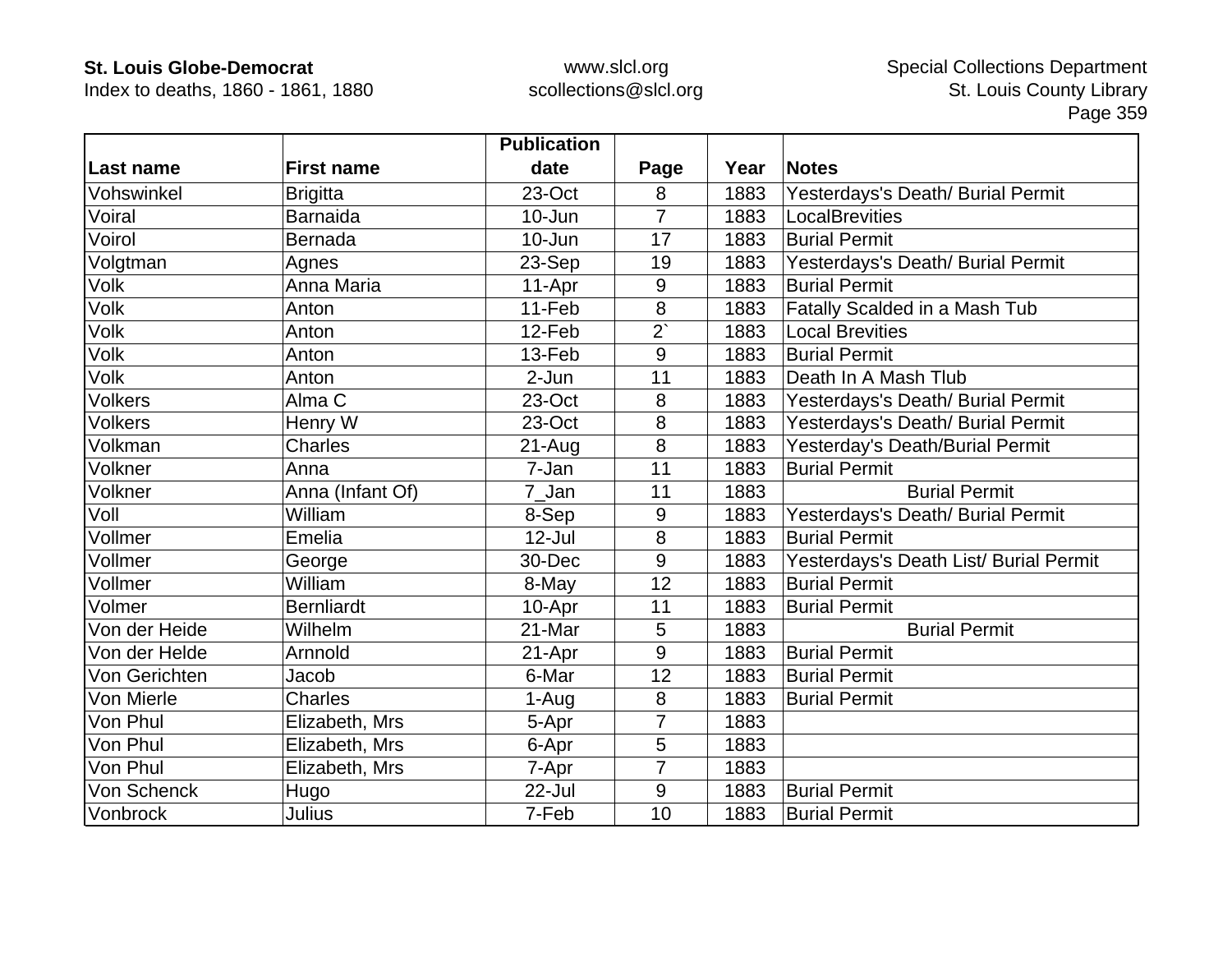Index to deaths, 1860 - 1861, 1880

|               |                        | <b>Publication</b> |                 |      |                                        |
|---------------|------------------------|--------------------|-----------------|------|----------------------------------------|
| ∣Last name    | <b>First name</b>      | date               | Page            | Year | <b>Notes</b>                           |
| Voncenno      | Joseph                 | 6-Dec              | 12              | 1883 | Yesterdays's Death List/ Burial Permit |
| Vorderbruegge | Henry                  | 2-Jun              | 10              | 1883 | <b>Burial Permit</b>                   |
| Vornberg      | <b>Charlie H</b>       | 29-May             | 10              | 1883 | <b>Burial Permit</b>                   |
| Vornberg      | Joseph J A             | 6-Feb              | 12              | 1883 | <b>Burial Permit</b>                   |
| Vornbrock     | Julius                 | 6-Feb              | $\overline{7}$  | 1883 |                                        |
| Vornbrock     | Mathilda Auhnda        | 24-Jan             | 10              | 1883 | <b>Burial Permit</b>                   |
| Voshage       | Christian              | 11-Jan             | 10              | 1883 | <b>Burial Permit</b>                   |
| Voss          | Johanna M              | 12-Apr             | 12              | 1883 | <b>Burial Permit</b>                   |
| Votaw         | Elizabeth              | 7-Jan              | 5               | 1883 |                                        |
| Vrana         | Gottlieb               | 17-Jun             | 11              | 1883 | <b>Burial Permit</b>                   |
| Vuadech       | Anton                  | 8-Feb              | 11              | 1883 | <b>Burial Permit</b>                   |
| Wacckerly     | Tilly                  | 19-Sep             | $\overline{7}$  | 1883 | Yesterdays's Deaths/ Burial Permit     |
| Wachter       | G A                    | 10-Feb             | 5               | 1883 | <b>Burial Permit</b>                   |
| Wachter       | Katherine              | 7-Sep              | 8               | 1883 | Yesterdays's Death/ Burial Permit      |
| Wadall        | Frank                  | $15 -$ Jul         | 9               | 1883 | <b>Burial Permit</b>                   |
| Wade          | <b>Belle Neff Budd</b> | 29-May             | $\overline{7}$  | 1883 |                                        |
| Wade          | Jennie                 | 16-Mar             | 10              | 1883 | <b>Burial Permit</b>                   |
| Wade          | Mary                   | 9-Jan              | 8               | 1883 | <b>Burial Permit</b>                   |
| Wade          | May                    | 3-Apr              | 11              | 1883 | Suburban, Alton, Illinois              |
| Wade          | McKaime B              | 29-May             | 10              | 1883 | <b>Burial Permit</b>                   |
| Wade          | McKean Bluchanan       | 29-May             | $\overline{7}$  | 1883 |                                        |
| Wade          | McKean Buchanan        | 26-May             | 5               | 1883 |                                        |
| Wade          | McKean Buchanan        | 28-May             | $5\phantom{.0}$ | 1883 |                                        |
|               | Robert H, Capt (Child  |                    |                 |      |                                        |
| Wade          | Of)                    | 28-May             | 3               | 1883 | <b>Local Brevities</b>                 |
| Wadsworth     | Mary                   | 1-May              | 11              | 1883 | <b>Burial Permit</b>                   |
| Waechter      | <b>Bernard</b>         | 21-Sep             | 9               | 1883 | Yersterdays's Death/ Burial Permit     |
| Waganer       | Dora                   | 5-Dec              | 12              | 1883 | Yesterdays's Death List/ Burial Permit |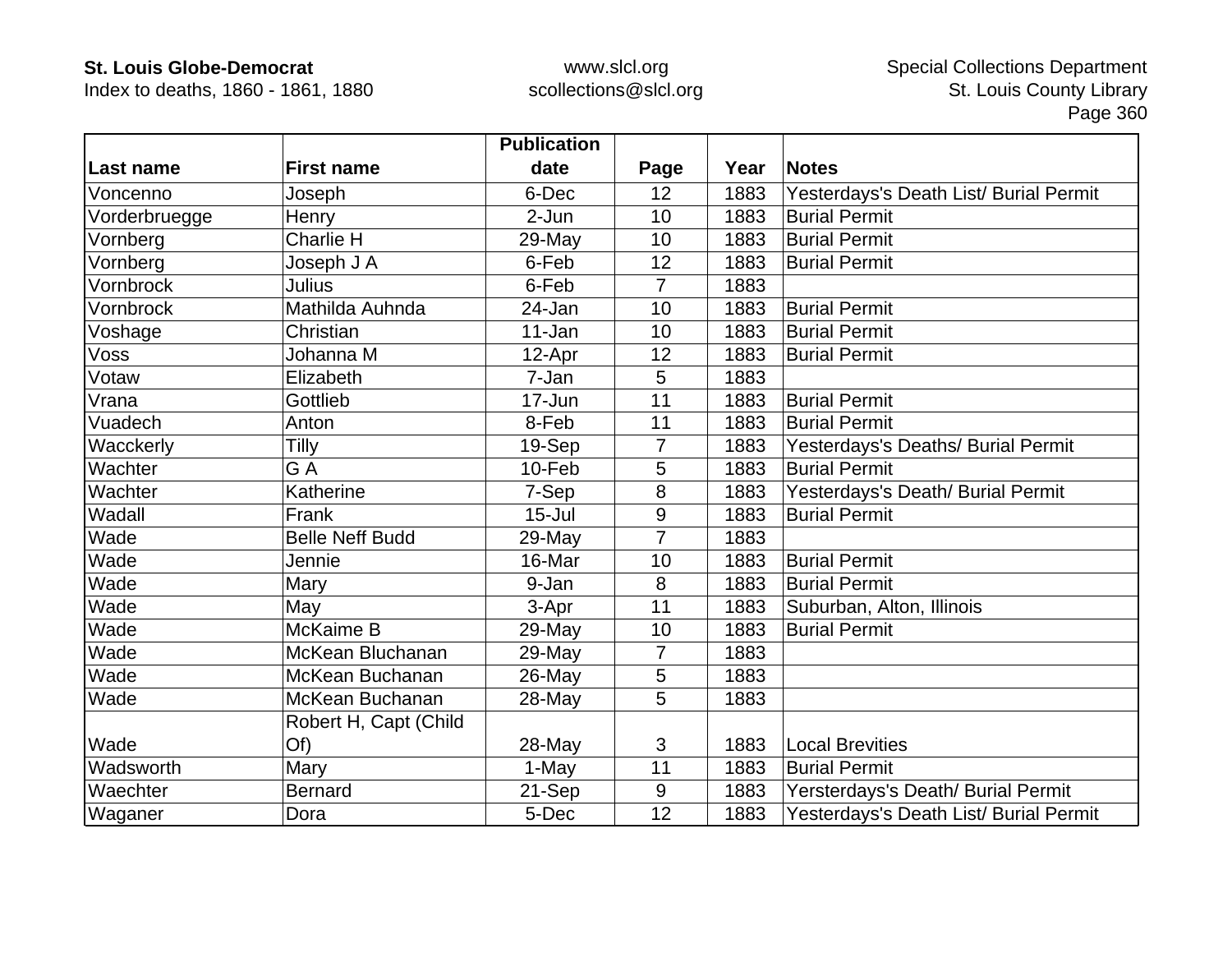Index to deaths, 1860 - 1861, 1880

|           |                   | <b>Publication</b> |                |      |                                        |
|-----------|-------------------|--------------------|----------------|------|----------------------------------------|
| Last name | <b>First name</b> | date               | Page           | Year | <b>Notes</b>                           |
| Wagemann  | Hermann           | 11-May             | 8              | 1883 | <b>Burial Permit</b>                   |
| Wagner    | Emilie            | 6-Nov              | 11             | 1883 | Yesterdays's Death/ Burial Permit      |
| Wagner    | Henry             | 17-Nov             | 9              | 1883 | Yesterdays's Death/ Burial Permit      |
| Wagner    | Herman            | 29-Jul             | 16             | 1883 | <b>Burial Permit</b>                   |
| Wagner    | Lawrence          | $25 -$ Jul         | 10             | 1883 | <b>Burial Permit</b>                   |
| Wagner    | Louisa            | 30-Oct             | 12             | 1883 | Yesterdays's Death/ Burial Permit      |
| Wahl      | Frank             | $15-Auq$           | 6              | 1883 | Wahl Inquest                           |
| Wahl      | Frank             | 16-Aug             | 8              | 1883 | Yesterday's Death/Burial Permit        |
| Wahl      | Michael           | 12-Dec             | 12             | 1883 | Yesterdays's Death List/ Burial Permit |
| Wahl      | Unknown           | 14-Aug             | $\overline{7}$ | 1883 | Card-Table Tragedy                     |
| Waine     | Thomas            | 22-Mar             | 9              | 1883 | Found Dying In A Closet                |
| Waitke    | Annie             | 9-Jan              | 8              | 1883 | <b>Burial Permit</b>                   |
| Wakefield | <b>Thomas</b>     | 9-Jan              | 10             | 1883 | Suburban-Belleville                    |
| Walaters  | Geo               | 30-Jan             | 11             | 1883 | <b>Burial Permit</b>                   |
| Waldeck   | Gertie Augusta    | $5 -$ Jul          | 5              | 1883 |                                        |
| Waldeck   | Gertie Augusta    | 6-Jul              | 6              | 1883 |                                        |
| Waldon    | Henry             | 14-Dec             | 8              | 1883 | <b>Local Brevities</b>                 |
| Walker    | <b>Charles</b>    | 28-Mar             | 12             | 1883 | <b>Burial Permit</b>                   |
| Walker    | Emily             | 29-Sep             | 13             | 1883 | Yesterdays's Death/ Burial Permit      |
| Walker    | Gertrude          | 9-Mar              | 10             | 1883 | <b>Burial Permit</b>                   |
| Walker    | Hannah            | 17-Sep             | 5              | 1883 |                                        |
| Walker    | Hannah            | 18-Sep             | $\overline{7}$ | 1883 |                                        |
| Walker    | Hannah            | 19-Sep             | $\overline{7}$ | 1883 | Yesterdays's Deaths/ Burial Permit     |
| Walker    | Rebeccca, Mrs     | 7-Feb              | 5              | 1883 |                                        |
| Walker    | Willie            | $31 - Jan$         | $\overline{7}$ | 1883 | <b>Burial Permit</b>                   |
| Wall      | Frank C           | 27-Jan             | 12             | 1883 | <b>Burial Permit</b>                   |
| Wallace   | Otto              | 17-Oct             | 11             | 1883 | Yesterdays's Death/ Burial Permit      |
| Wallace   | Sadie T           | 13-Jan             | $\overline{7}$ | 1883 |                                        |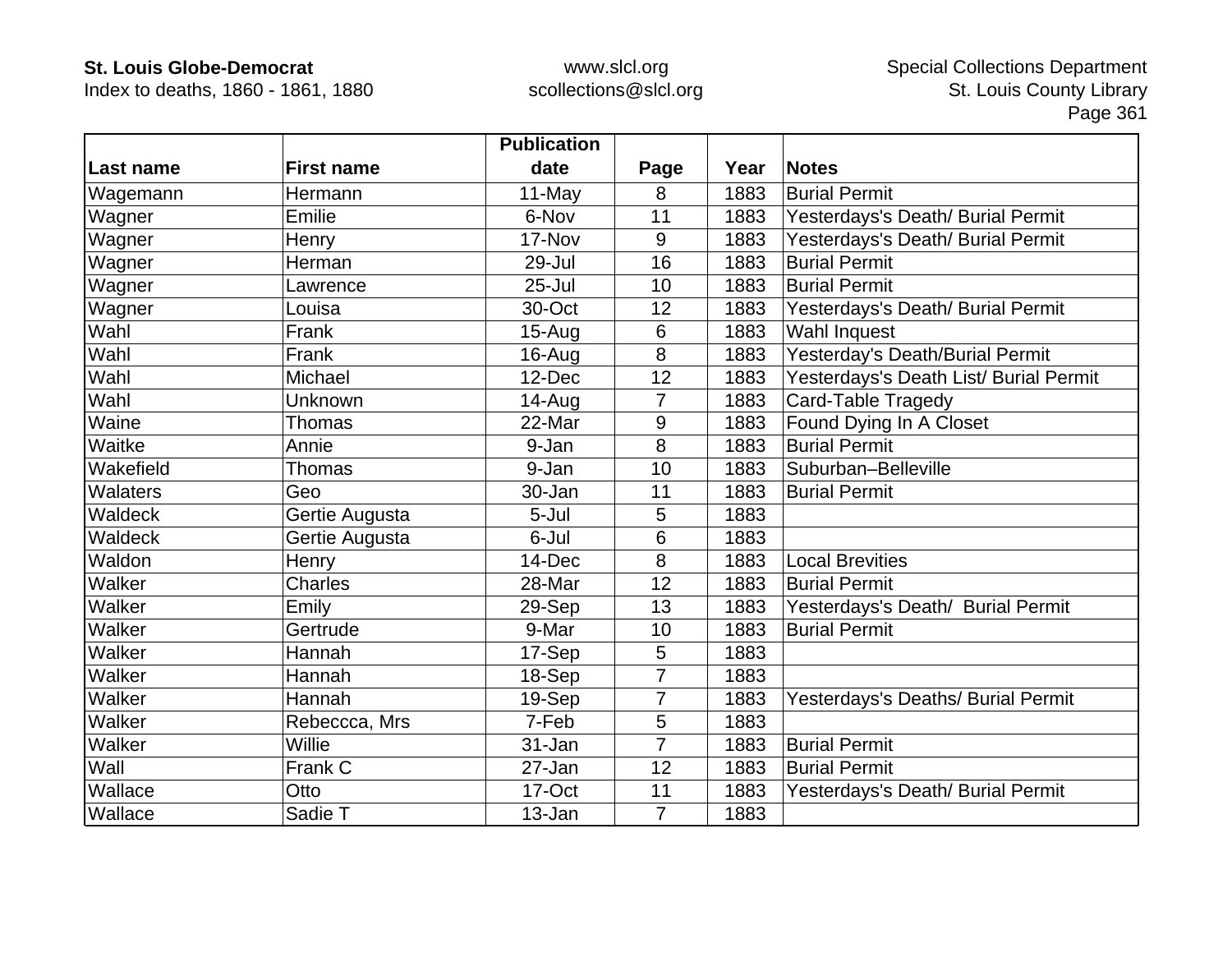Index to deaths, 1860 - 1861, 1880

|             |                       | <b>Publication</b> |      |      |                                   |
|-------------|-----------------------|--------------------|------|------|-----------------------------------|
| Last name   | <b>First name</b>     | date               | Page | Year | <b>Notes</b>                      |
| Wallace     | William, Dr           | 2-Sep              | 5    | 1883 |                                   |
| Waller      | David M               | 23-Nov             | 9    | 1883 | <b>Yesterday's Burial Permits</b> |
| Wallhauser  | Charlotte             | 4-May              | 10   | 1883 | <b>Burial Permit</b>              |
| Wallingford | Daniel Perry, Mr      | 22-Feb             | 5    | 1883 | <b>Local Brevities</b>            |
| Walnut      | Margaret              | 3-Apr              | 12   | 1883 | <b>Burial Permt</b>               |
| Walsch      | Fred                  | 15-Apr             | 17   | 1883 | <b>Burial Permit</b>              |
| Walser      | Isador                | 15-Apr             | 17   | 1883 | <b>Burial Permit</b>              |
| Walsh       | Agnes                 | 19-Jan             | 9    | 1883 | <b>Burial Permit</b>              |
| Walsh       | Annie                 | 25-Mar             | 16   | 1883 | <b>Burial Permit</b>              |
| Walsh       | Annie                 | 23-Oct             | 8    | 1883 | Yesterdays's Death/ Burial Permit |
| Walsh       | Johanna, Mrs          | 18-Jan             | 7    | 1883 |                                   |
| Walsh       | Johanna, Mrs          | 19-Jan             | 5    | 1883 |                                   |
| Walsh       | John                  | 20-Jan             | 12   | 1883 | <b>Burial Permit</b>              |
| Walsh       | John                  | 29-Oct             | 10   | 1883 | <b>East St Louis</b>              |
| Walsh       | Julia M               | 25-Feb             | 8    | 1883 |                                   |
| Walsh       | <b>Katie Mary</b>     | 17-Apr             | 11   | 1883 | <b>Burial Permit</b>              |
| Walsh       | M <sub>F</sub>        | 16-Mar             | 5    | 1883 |                                   |
| Walsh       | <b>Martin</b>         | 8-Feb              | 11   | 1883 | <b>Burial Permit</b>              |
| Walsh       | Mary                  | 7-Jul              | 5    | 1883 | <b>Burial Permit</b>              |
| Walsh       | Mary                  | 3-Oct              | 3    | 1883 | Yesterdays's Death/ Burial Permit |
| Walsh       | Mary Patricia, Sister | 26-May             | 5    | 1883 |                                   |
| Walsh       | Michael               | 7-Jul              | 6    | 1883 | <b>Burial Permit</b>              |
| Walsh       | Michael F             | 17-Mar             | 7    | 1883 |                                   |
| Walsh       | Michael F             | 18-Mar             | 5    | 1883 |                                   |
| Walsh       | Michael F             | 17-Mar             | 9    | 1883 | <b>Burial Permit</b>              |
| Walsh       | <b>Nicholas</b>       | 18-Feb             | 8    | 1883 | Death of Nicholas Walsh           |
| Walsh       | <b>Nicholas</b>       | 18-Feb             | 8    | 1883 |                                   |
| Walsh       | <b>Nicholas</b>       | 19-Feb             | 5    | 1883 |                                   |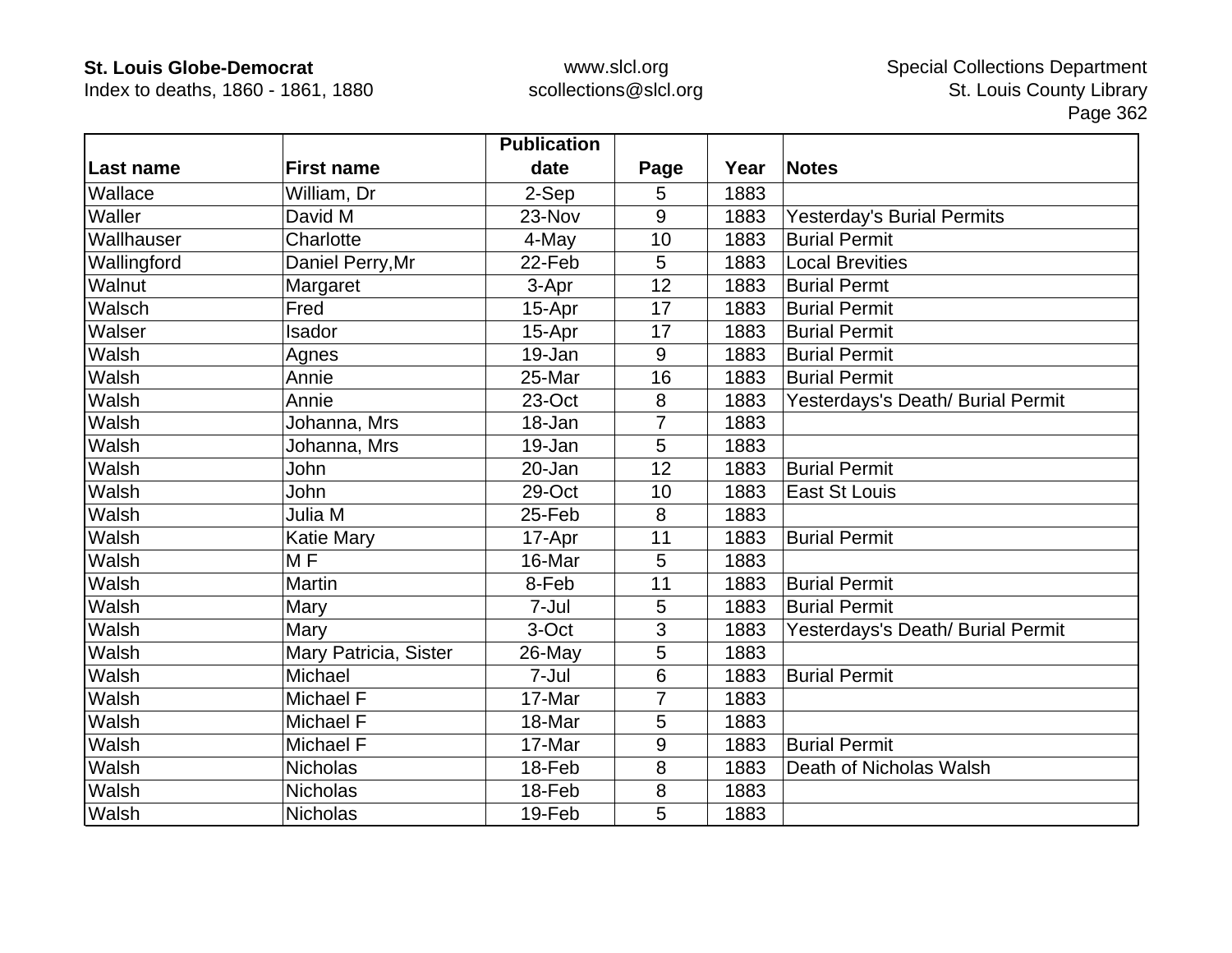Index to deaths, 1860 - 1861, 1880

|                |                    | <b>Publication</b> |                |      |                                    |
|----------------|--------------------|--------------------|----------------|------|------------------------------------|
| Last name      | <b>First name</b>  | date               | Page           | Year | <b>Notes</b>                       |
| Walsh          | Peter              | 16-Sep             | 8              | 1883 |                                    |
| Walsh          | Peter              | 16-Sep             | 9              | 1883 | Yesterdays's Death/ Burial Permit  |
| Walsh          | Thomas             | 1-Sep              | 11             | 1883 | Yesterdays's Death/ Burial Permit  |
| Walsh          | <b>Thomas</b>      | 2-Sep              | 5              | 1883 |                                    |
| Walsoncroft    | John               | 30-Mar             | 7              | 1883 | <b>Local Brevities</b>             |
| Walter         | Anna               | 18-Sep             | 12             | 1883 | Yesrerdays's Death/ Burial Pemit   |
| Walter         | Annie              | 3-Apr              | 12             | 1883 | <b>Burial Permit</b>               |
| Walter         | <b>Bertha</b>      | 14-Oct             | 18             | 1883 | <b>Inquests Yesterday</b>          |
| Walter         | <b>Frank Tweed</b> | 29-Jul             | 5              | 1883 |                                    |
| Walter         | <b>Frank Tweed</b> | 30-Jul             | 5              | 1883 |                                    |
| Walter         | <b>Frank Tweed</b> | 31-Jul             | 10             | 1883 | <b>Burial Permit</b>               |
| Walter         | Pauline            | $15 - Aug$         | 10             | 1883 | Yesterday's Death/Burial Permit    |
| <b>Walters</b> | <b>Allpheus</b>    | 25-Nov             | 5              | 1883 |                                    |
| <b>Walters</b> | <b>Alpheus</b>     | 23-Nov             | $\overline{7}$ | 1883 |                                    |
| Walters        | <b>Bertha</b>      | 14-Oct             | 18             | 1883 | Yesterday's Death/ Burial Permit   |
| <b>Walters</b> | L H                | 27-Oct             | 12             | 1883 | Yesterdays's Death/ Burial Permit  |
| Walther        | Anna               | 30-Sep             | 19             | 1883 | Yesterdays's Death/ Burial Permit  |
| Waltke         | [Annie]            | 8-Jan              | 5              | 1883 |                                    |
| Waltke         | Anna               | 9-Jan              | 5              | 1883 |                                    |
| Waltman        | Sophia             | 6-Oct              | 14             | 1883 | Yesterdays's Deaths/ Burial Permit |
| Walton         | Anastacia          | 4-Jul              | 5              | 1883 |                                    |
| Walton         | Elizabeth, Mrs     | 9-Jan              | 5              | 1883 |                                    |
| Walton         | Elizabeth, Mrs     | 10-Jan             | 5              | 1883 |                                    |
| Walton         | Margaret           | 7-Apr              | 12             | 1883 | <b>Burial Permit</b>               |
| Walton         | Margaret           | 8-Apr              | 5              | 1883 |                                    |
| Walton         | William            | 22-Dec             | 9              | 1883 | Suburban, Belleville               |
| Wamser         | Anna               | 13-Sep             | 12             | 1883 | Yesterdays's Death/ Burial Permit  |
| Wanderer       | Mana               | 25-Oct             | 9              | 1883 | Yesterdays's Death/ Burial Permit  |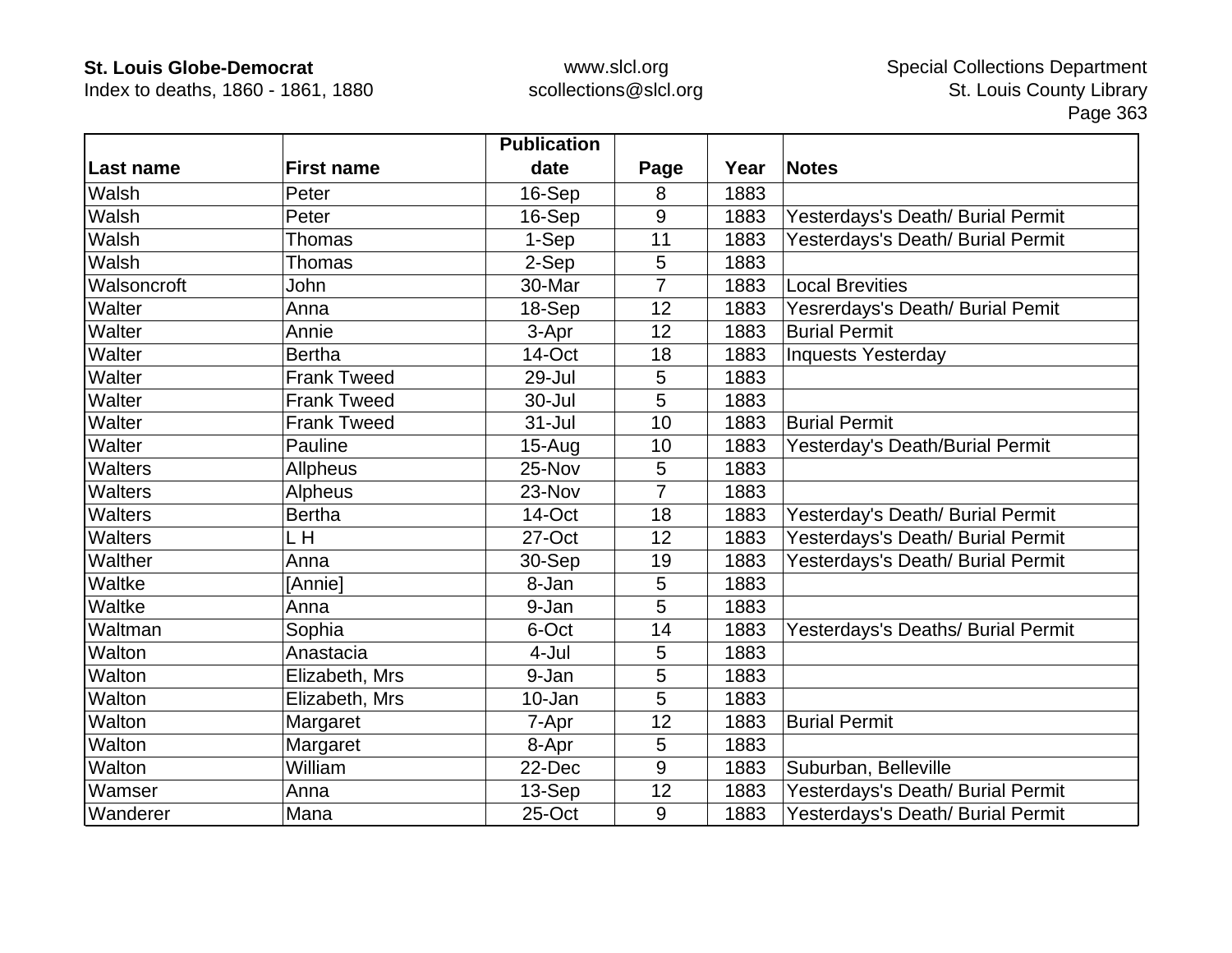Index to deaths, 1860 - 1861, 1880

|                |                   | <b>Publication</b> |                |      |                                        |
|----------------|-------------------|--------------------|----------------|------|----------------------------------------|
| Last name      | <b>First name</b> | date               | Page           | Year | <b>Notes</b>                           |
| Wangelin       | Hugo, Col         | 27-Feb             | 11             | 1883 | Suburban, Belleville                   |
| Wangering      | Arthur            | 4-Apr              | 12             | 1883 | <b>Burial Permit</b>                   |
| Wangler        | Alice C           | 18-Apr             | 7              | 1883 |                                        |
| Wangler        | Alice C           | 19-Apr             | 12             | 1883 | <b>Burial Permit</b>                   |
| <b>Wantuck</b> | Annie             | 12-Sep             | $\overline{7}$ | 1883 |                                        |
| Wanturk        | Annie             | 12-Sep             | 11             | 1883 | Yesterdays's Death/ Burial Permit      |
| Ward           | Dudley, Mrs       | 15-Niov            | $\overline{4}$ | 1883 | <b>Local Brevities</b>                 |
| Ward           | Harvey K          | 17-Apr             | 11             | 1883 | <b>Burial Permit</b>                   |
| Ward           | Harvey R          | 16-Apr             | 5              | 1883 |                                        |
| Ward           | Margaret E        | 8-Apr              | 5              | 1883 |                                        |
| Ward           | Margaret E        | 9-Apr              | 5              | 1883 |                                        |
| Ward           | Margaret E        | 10-Apr             | 11             | 1883 | <b>Burial Permit</b>                   |
| Ward           | Michael           | 19-May             | 13             | 1883 | <b>Burial Permit</b>                   |
| Ward           | Polly, Mrs        | 19-Sep             | $\bf 8$        | 1883 | Suburban, Belleville, Illinois         |
| Wardbart       | Theodore          | 27-Feb             | 11             | 1883 | <b>Burial Permit</b>                   |
| Warmbold       | Anna              | 14-Apr             | 10             | 1883 | <b>Burial Permit</b>                   |
| Warner         | John              | 6-Apr              | 10             | 1883 | <b>Burial Permit</b>                   |
| Warner         | <b>Nellie</b>     | 14-Jun             | 12             | 1883 | <b>Burial Permit</b>                   |
| Warner         | Samuel            | 29-Dec             | 9              | 1883 | Yesterdays's Death List/ Burial Permit |
| Warnick        | August J          | 2-Oct              | $9\,$          | 1883 | Yesterdays's Death/ Burial Permit      |
| Warnke         | Richard           | $12$ -Jul          | 8              | 1883 | <b>Burial Permit</b>                   |
| Warren         | Cornelius         | 3-Apr              | 12             | 1883 | <b>Burial Permit</b>                   |
| Warren         | Gertrude          | 15-Feb             | 9              | 1883 | <b>Burial Permit</b>                   |
| Warrens        | Lizzie E          | 7-Aug              | 5              | 1883 |                                        |
| Warrington     | Louis A,          | 4-Jul              | 8              | 1883 | <b>Burial Permit</b>                   |
| Warrne         | George            | 16-Aug             | 8              | 1883 | Yesterday's Death/Burial Permit        |
| Waschke        | Joseph            | 25-Jan             | 12             | 1883 | <b>Burial Permit</b>                   |
| Wash           | Martin W          | 4-Feb              | 5              | 1883 |                                        |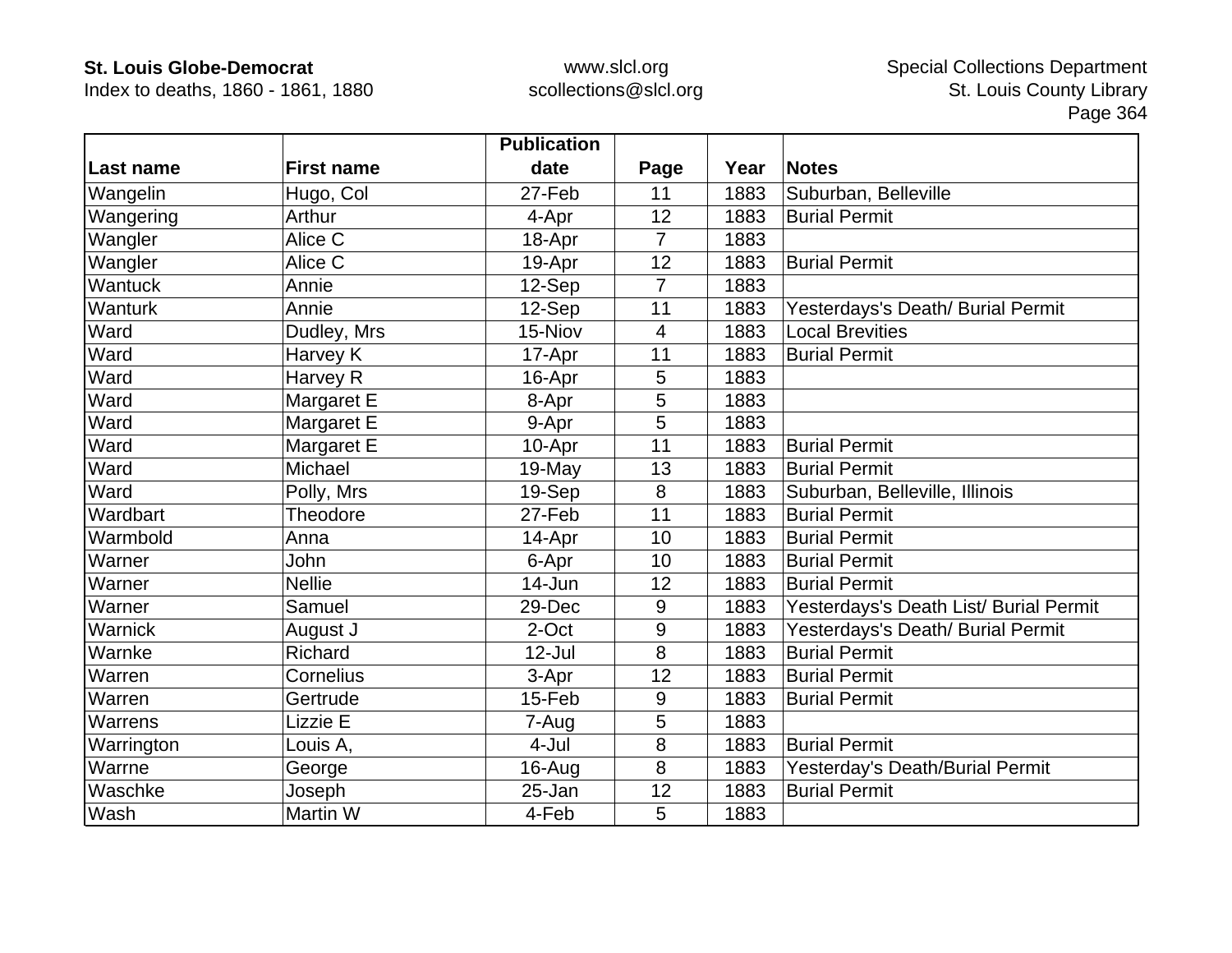Index to deaths, 1860 - 1861, 1880

|                |                   | <b>Publication</b> |                |      |                                        |
|----------------|-------------------|--------------------|----------------|------|----------------------------------------|
| Last name      | <b>First name</b> | date               | Page           | Year | <b>Notes</b>                           |
| Wash           | Martin W          | 4-Feb              | 9              | 1883 | <b>Burial Permit</b>                   |
| Washaw         | John              | 22-Sep             | 9              | 1883 | Yesterdays's Death/ Burial Permit      |
| Washburne      | <b>Seth</b>       | 20-May             | 3              | 1883 | <b>Crushed To Death</b>                |
| Washington     | Annie             | 10-May             | 9              | 1883 | <b>Burial Permit</b>                   |
| Washington     | George            | 3-Mar              | 12             | 1883 | Suburban                               |
| Washington     | George            | 5-Mar              | 7              | 1883 | Suburban, Belleville                   |
| Washington     | George            | 7-Mar              | 6              | 1883 | <b>Local Brevities</b>                 |
|                | George and Martha |                    |                |      |                                        |
| Washington     | (Child Of)        | 28-Mar             | 5              | 1883 | <b>Local Brevities</b>                 |
| Washington     | Kitty             | 12-Feb             | $\overline{2}$ | 1883 | <b>Local Brevities</b>                 |
| Washington     | Mary              | $10-Auq$           | 5              | 1883 |                                        |
| Washington     | Oscar             | 17-Nov             | 9              | 1883 | Yesterdays's Death/ Burial Permit      |
| Washington     | Sophia            | $27 -$ Jul         | 6              | 1883 | <b>Local Brevities</b>                 |
| Wassels        | George            | 27-Mar             | 8              | 1883 | <b>Burial Permit</b>                   |
| Wasser         | Anton             | 10-Mar             | 8              | 1883 | <b>Burial Permit</b>                   |
| Waszkiewicz    | Elizabeth         | 18-Mar             | 18             | 1883 | <b>Burial Permit</b>                   |
| Watawa         | John              | 18-Oct             | 12             | 1883 | Yesterdays's Death/ Burial Permit      |
| <b>Waters</b>  | <b>Estella</b>    | 13-Dec             | 8              | 1883 | Yesterdays's Death List/ Burial Permit |
| <b>Watkins</b> | L S               | 23-Sep             | 8              | 1883 |                                        |
| Watson         | John B            | 14-May             | 5              | 1883 |                                        |
| Watson         | John B            | 15-May             | $\overline{7}$ | 1883 |                                        |
| Watson         | John B            | 16-May             | 12             | 1883 | <b>Burial Permit</b>                   |
| Watson         | Mary              | 9-Aug              | 5              | 1883 |                                        |
| Watson         | Mary              | $11-Au$ g          | 9              | 1883 | <b>Burial Permit</b>                   |
| Watson         | Veter             | 22-Jul             | 9              | 1883 | <b>Burial Permit</b>                   |
| Watson         | William           | 16-Oct             | 12             | 1883 | Yesterdays's Death/ Burial Permit      |
| <b>Watts</b>   | Lizzie            | 6-Jun              | 11             | 1883 | <b>Burial Permit</b>                   |
| <b>Watts</b>   | Mary              | 6-Dec              | $\overline{7}$ | 1883 |                                        |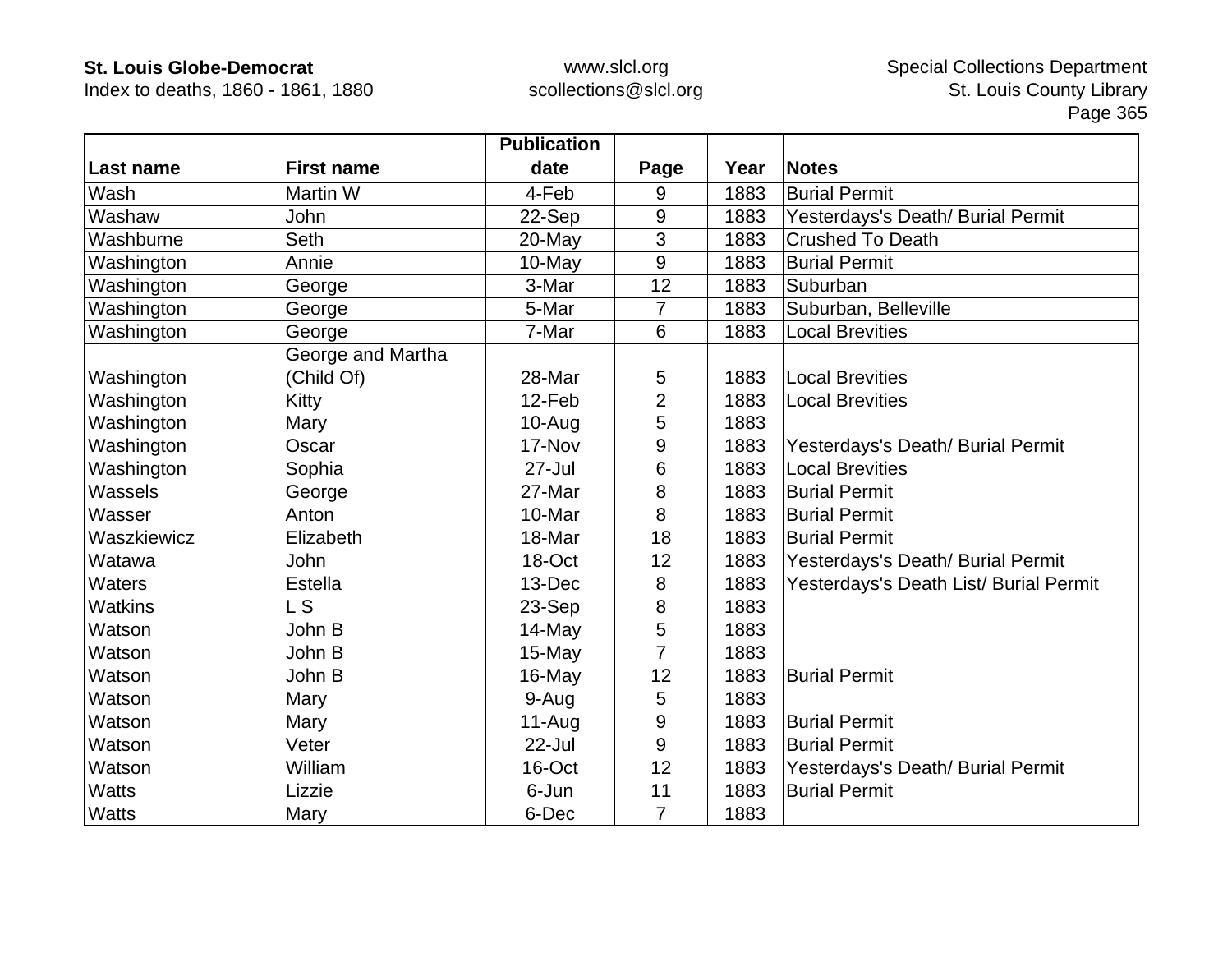Index to deaths, 1860 - 1861, 1880

|              |                      | <b>Publication</b> |                |      |                                        |
|--------------|----------------------|--------------------|----------------|------|----------------------------------------|
| Last name    | <b>First name</b>    | date               | Page           | Year | <b>Notes</b>                           |
| <b>Watts</b> | <b>Robert Bolton</b> | 10-Sep             | 5              | 1883 |                                        |
| Waugy        | Mollie T             | 15-Dec             | 10             | 1883 | Yesterdays's Death List/ Burial Permit |
| Weaver       | Julia                | 30-Apr             | 5              | 1883 |                                        |
| Weaver       | Julia                | 1-May              | $\overline{7}$ | 1883 |                                        |
| Weaver       | Mary                 | 2-May              | 11             | 1883 | <b>Burial Permit</b>                   |
| Webb         | Honora               | 23-Aug             | 5              | 1883 |                                        |
| Webb         | Honora               | $23 - Aug$         | 8              | 1883 | Yesterdays's Death/Burial Permit       |
| Webb         | Margaret E           | 18-Mar             | 18             | 1883 | <b>Burial Permit</b>                   |
| Weber        | Ambrosius            | 6-Jan              | 12             | 1883 | <b>Burial Permit</b>                   |
| Weber        | Andreas              | 22-May             | 9              | 1883 | <b>Burial Permit</b>                   |
| Weber        | Emil                 | 23-Oct             | 8              | 1883 | Yesterdays's Death/ Burial Permit      |
| Weber        | Emma E               | 20-Dec             | 8              | 1883 | Yesterdays's Death List/ Burial Permit |
| Weber        | Emma E Claytor       | 19-Dec             | 7              | 1883 |                                        |
| Weber        | Emma E Claytor       | 20-Dec             | $\overline{7}$ | 1883 |                                        |
| Weber        | Fred                 | 13-Oct             | 12             | 1883 | Yesterdays's Death/ Burial Permit      |
| Weber        | <b>Henry Ottmar</b>  | 27-May             | 17             | 1883 | Sad Fate Of A Veteran                  |
| Weber        | Henry Ottmar         | 28-May             | 3              | 1883 | <b>Veteran Commits Suicide</b>         |
| Weber        | <b>Henry Ottmar</b>  | 1-Jun              | 6              | 1883 | <b>Burial Permit</b>                   |
| Weber        | Hy                   | 4-May              | 10             | 1883 | <b>Burial Permit</b>                   |
| Weber        | John A, Judge        | 23-Jan             | 6              | 1883 | Death's Doings-Farmington, MO          |
| Weber        | John G               | 28-Apr             | 11             | 1883 | <b>Burial Permit</b>                   |
| Weber        | Maria                | 9-May              | 12             | 1883 | <b>Burial Permit</b>                   |
| Webster      | <b>Aleck</b>         | 24-Jun             | 16             | 1883 | <b>Burial Permit</b>                   |
| Webster      | Eddie                | 11-Oct             | 9              | 1883 | Yesterdays's Death/ Burial Permit      |
| Webster      | Emma                 | 4-Apr              | 12             | 1883 | <b>Burial Permit</b>                   |
| Webster      | Emma <sub>F</sub>    | 2-Apr              | 5              | 1883 |                                        |
| Webster      | Emma <sub>S</sub>    | 3-Apr              | $\overline{7}$ | 1883 |                                        |
| Webster      | Wm L                 | 6-Sep              | 5              | 1883 |                                        |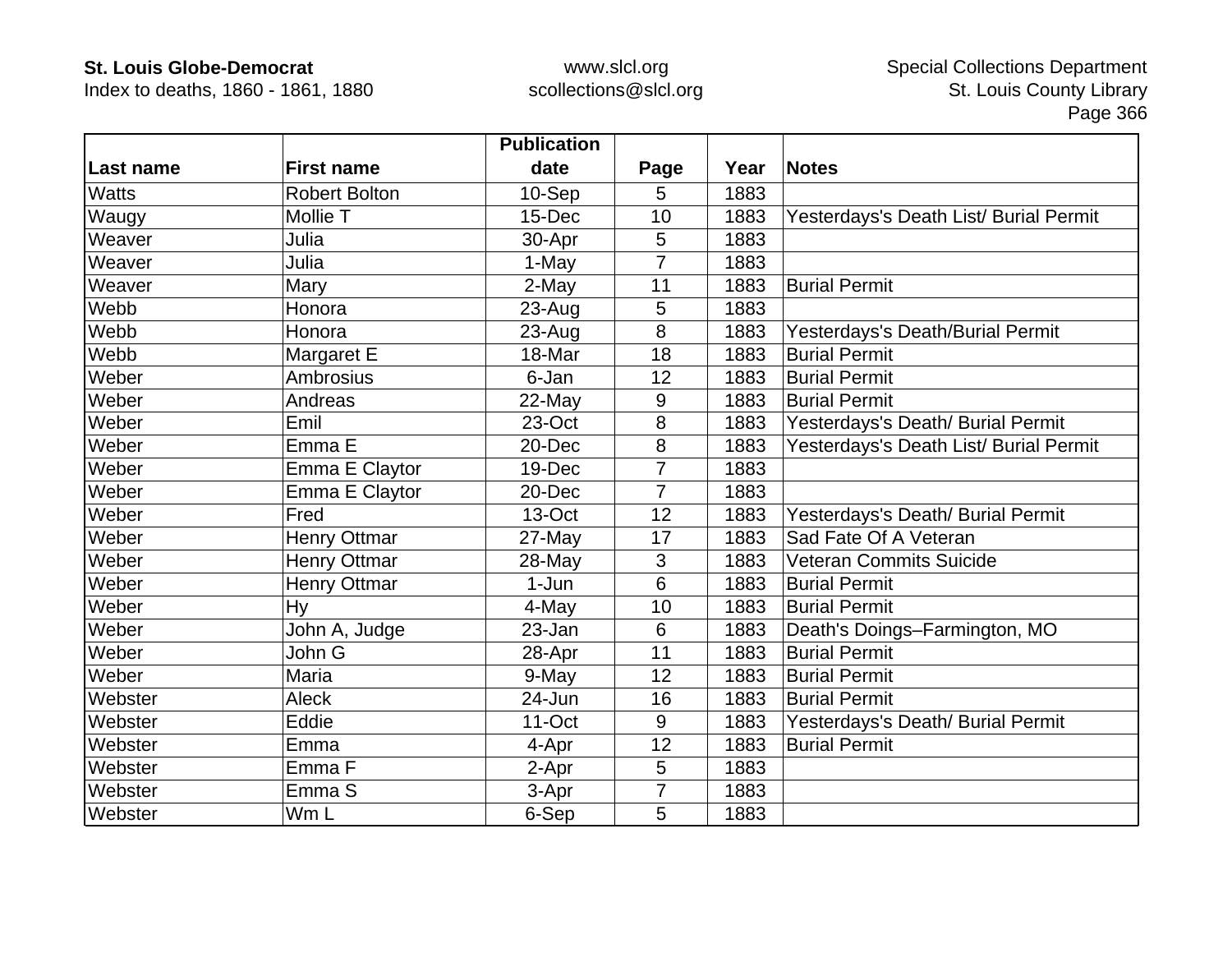Index to deaths, 1860 - 1861, 1880

|             |                   | <b>Publication</b> |                |      |                                        |
|-------------|-------------------|--------------------|----------------|------|----------------------------------------|
| Last name   | <b>First name</b> | date               | Page           | Year | <b>Notes</b>                           |
| Webster     | Wm L              | 7-Sep              | 5              | 1883 |                                        |
| Webster     | Wm L              | 7-Sep              | 8              | 1883 | Yesterdays's Death/ Burial Permit      |
| Wedig       | Laura             | 11-Mar             | 18             | 1883 | <b>Burial Permit</b>                   |
| Wegener     | Henriette         | 14-Apr             | 10             | 1883 | <b>Burial Permit</b>                   |
| Wegeschelde | Anna M            | $15-Sep$           | 11             | 1883 | Yesterdays's Death/ Burial Permit      |
| Weggenhorn  | Henry             | 30-May             | 12             | 1883 | <b>Burial Permit</b>                   |
| Wehmeyer    | Dorothea          | 19-Jan             | 9              | 1883 | <b>Burial Permit</b>                   |
| Wehrle      | Frank             | 4-Dec              | 11             | 1883 | Yesterdays's Death List/ Burial Permit |
| Weigel      | Christian C       | 14-Oct             | 18             | 1883 | Yesterday's Death/ Burial Permit       |
| Weihs       | Frank             | 2-Dec              | 17             | 1883 | Yesterdays's Death List/ Burial Permit |
| Weiker      | <b>Barbara</b>    | 23-Nov             | 9              | 1883 | <b>Yesterday's Burial Permits</b>      |
| Weil        | Jos, Mr           | 17-Dec             | 10             | 1883 | Death of Joseph Weil                   |
| Weil        | Joseph            | 19-Dec             | 3              | 1883 | Yesterdays's Death List/ Burial Permit |
| Weil        | Joseph, Mr        | 17-Dec             | 5              | 1883 |                                        |
| Weil        | Joseph, Mr        | 18-Dec             | $\overline{7}$ | 1883 |                                        |
| Weill       | Alfred L          | 26-Apr             | 12             | 1883 | <b>Burial Permit</b>                   |
| Weimman     | Dora R            | 24-Feb             | 9              | 1883 | <b>Burial Permit</b>                   |
| Weinel      | Lisette           | 6-Dec              | 12             | 1883 | Yesterdays's Death List/ Burial Permit |
| Weinerth    | Otto              | 2-Oct              | 9              | 1883 | Yesterdays's Death/ Burial Perm        |
| Weinheimer  | Haddie V          | 30-Nov             | 5              | 1883 |                                        |
| Weinheimer  | Magdalena         | 29-Nov             | $\overline{7}$ | 1883 |                                        |
| Weinheimer  | Magdalena         | 4-Dec              | 11             | 1883 | Yesterdays's Death List/ Burial Permit |
| Weinreich   | Emma              | 2-Nov              | 11             | 1883 | Yesterdays's Death/ Burial Permit      |
| Weinrich    | Eckhard           | 29-Dec             | 9              | 1883 | Yesterdays's Death List/ Burial Permit |
| Weis        | Wm                | 18-Feb             | 8              | 1883 |                                        |
| Weis        | William           | 13-Sep             | 12             | 1883 | Yesterdays's Death/Burial Permit       |
| Weisbeck    | <b>Charles</b>    | 23-Mar             | 8              | 1883 | Suburban, Two Men Killed by a Train    |
| Weise       | August C          | 21-Sep             | 9              | 1883 | Yersterdays's Death/ Burial Permit     |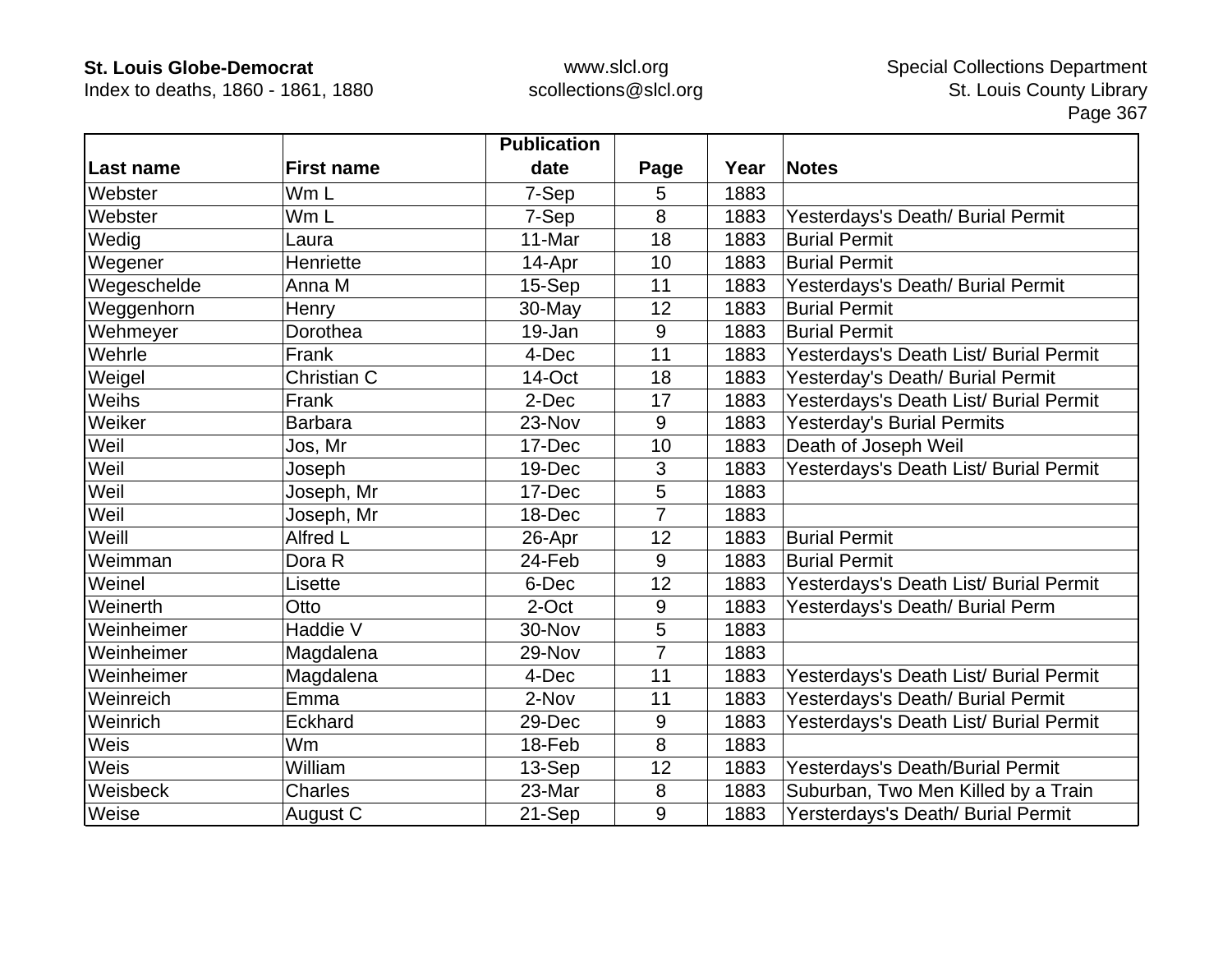Index to deaths, 1860 - 1861, 1880

|              |                    | <b>Publication</b> |                |      |                                            |
|--------------|--------------------|--------------------|----------------|------|--------------------------------------------|
| Last name    | <b>First name</b>  | date               | Page           | Year | <b>Notes</b>                               |
| Weise        | Wilhelmiine        | 20-Mar             | 11             | 1883 | <b>Burial Permit</b>                       |
| Weisert      | John               | 23-Nov             | 9              | 1883 | <b>Yesterday's Burial Permits</b>          |
| <b>Weiss</b> | Anna               | 23-May             | 11             | 1883 | <b>Burial Permit</b>                       |
| <b>Weiss</b> | Rosa               | 4-Sep              | 8              | 1883 | Yesterdays's Death/ Burial Permit          |
| Weisz        | Lillie F           | 20-Oct             | 12             | 1883 | Yesterdays's Death/ Blurial Permit         |
| Weisz        | Lillie Fredericka  | 20-Oct             | $\overline{7}$ | 1883 |                                            |
| Weisz        | Llillie Fredericka | 19-Oct             | 7              | 1883 |                                            |
| Weitkamp     | <b>Matt</b>        | 3-Oct              | 5              | 1883 | <b>Funeral Notice</b>                      |
| Weitkamp     | Peter G            | 11-May             | 5              | 1883 |                                            |
| Weitzel      | Minna M            | 6-Nov              | 11             | 1883 | Yesterdays's Death/ Burial Permit          |
| Welch        | David              | 13-Jan             | 9              | 1883 | Suburban-Jacksonville, III                 |
| Welch        | Pat                | 20-May             | 3              | 1883 | <b>Conductor Allen's Sad Telegram</b>      |
| Welch        | Pat                | 20-May             | $\overline{2}$ | 1883 | <b>Bridge Demolished And Train Wrecked</b> |
| Welch        | Tom,Mrs            | $26$ -Aug          | 5              | 1883 | Sulburban, East St Louis                   |
| Welkener     | Henry George       | 15-Jan             | 3              | 1883 | <b>Local Brevities</b>                     |
| Welkeuer     | Henry G            | 16-Jan             | 10             | 1883 | <b>Burial Permit</b>                       |
| Welland      | Edward             | 4-Jul              | 8              | 1883 | <b>Burial Permit</b>                       |
| Welle        | Enno               | 15-Sep             | 11             | 1883 | Yesterdays's Death/ Burial Permit          |
| Welle        | Otto               | 19-Jul             | 8              | 1883 | <b>Burial Permit</b>                       |
| Wellemeyer   | Sophia             | 4-Sep              | 8              | 1883 | Yesterdays's Death/ Burial Permit          |
| Weller       | Perry B            | 27-Jun             | 12             | 1883 | <b>Burial Permit</b>                       |
| Weller       | Perry H            | 26-Jun             | 12             | 1883 | <b>Local Brevities</b>                     |
| Wellert      | <b>Richard</b>     | 15-Dec             | 10             | 1883 | Yesterdays's Death List/ Burial Permit     |
| Wellkamp     | Peter J            | 10-May             | $\overline{7}$ | 1883 |                                            |
| Wells        | Mary               | 6-Jan              | 12             | 1883 | Burial Permit, St Ann's Asylum, Infant     |
| <b>Wells</b> | Sally              | 9-Feb              | 10             | 1883 | <b>Burial Permit</b>                       |
| Welp         | Elisa              | 6-Feb              | 12             | 1883 | <b>Burial Permit</b>                       |
| Welsbrodt    | Wm                 | 20-Mar             | 11             | 1883 | <b>Burial Permit</b>                       |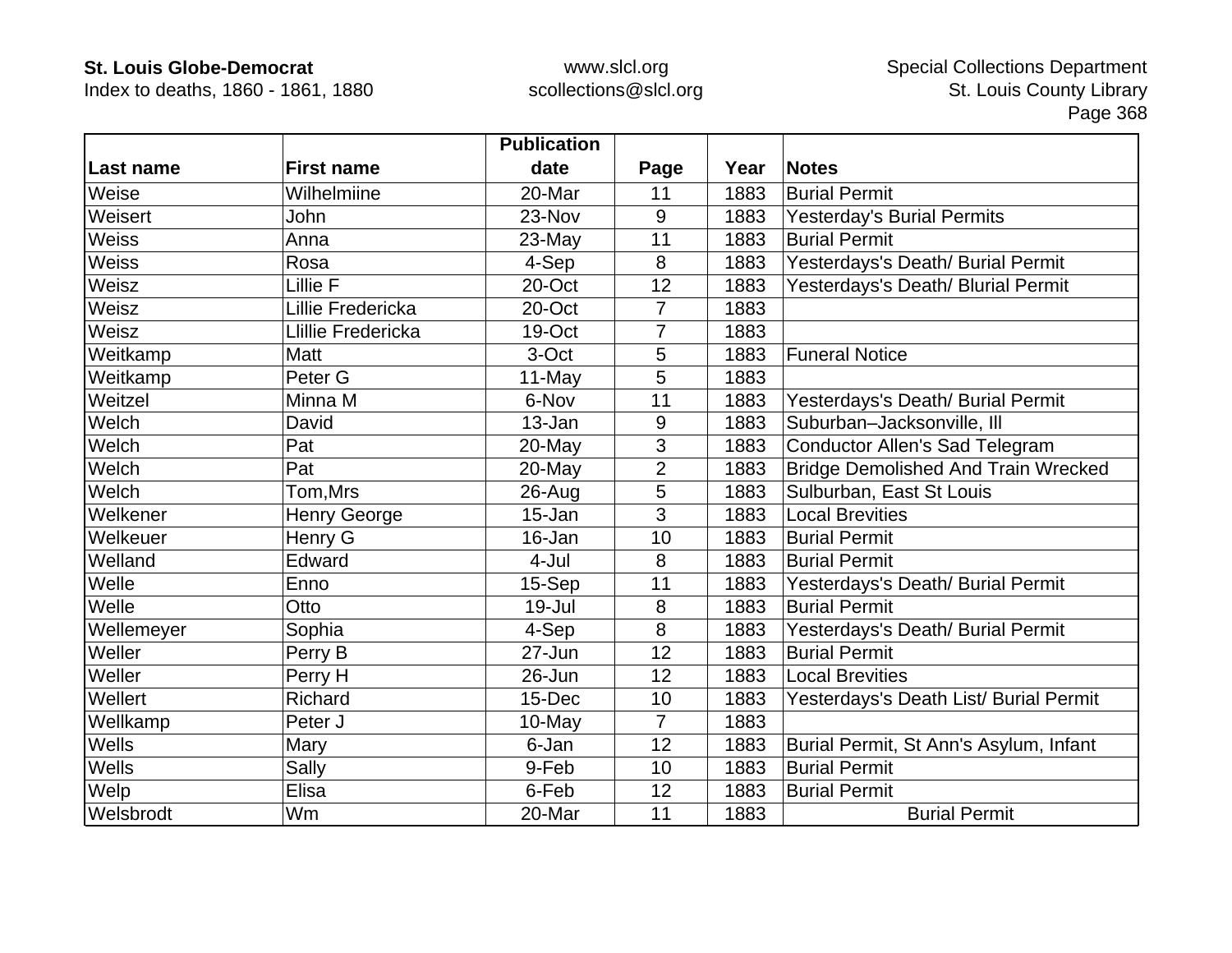Index to deaths, 1860 - 1861, 1880

|            |                   | <b>Publication</b> |                |      |                                        |
|------------|-------------------|--------------------|----------------|------|----------------------------------------|
| Last name  | <b>First name</b> | date               | Page           | Year | <b>Notes</b>                           |
| Welsh      | Andy              | 13-Dec             | 8              | 1883 | Yesterdays's Death List/ Burial Permit |
| Welsh      | Henry             | 5-Jun              | 4              | 1883 | Suburban Budget, Belleville, Illinois  |
| Welsh      | James T           | 26-May             | 9              | 1883 | <b>Burial Permit</b>                   |
| Welsh      | Mary A            | 16-Feb             | 10             | 1883 | <b>Burial Permit</b>                   |
| Welsh      | Patr              | 22-Jun             | 9              | 1883 | <b>Burial Permit</b>                   |
| Welsinger  | George            | 7-Jul              | 5              | 1883 | <b>Burial Permit</b>                   |
| Weltmann   | Fredk             | 18-Oct             | 12             | 1883 | Yesterdays's Death/ Burial Permit      |
| Weltz      | Julius            | 2-May              | 11             | 1883 | <b>Burial Permit</b>                   |
| Weltz      | Mary              | 8-Jan              | 10             | 1883 | She was Probably Drowned               |
| Wenderholt | Juliana Catharine | 30-Jun             | 12             | 1883 | <b>Burial Permit</b>                   |
| Wendler    | C Fr Wm           | 7-Sep              | 8              | 1883 | Yesterdays's Death/ Burial Permit      |
| Wengerb    | Theodore          | 22-Jun             | 9              | 1883 | <b>Burial Permit</b>                   |
| Wenkei     | Fredrick W        | 3-May              | 12             | 1883 | <b>Burial Permit</b>                   |
| Wenkel     | Frederick W       | 2-May              | $\overline{7}$ | 1883 |                                        |
| Wenneker   | Alice             | 28-Jan             | 5              | 1883 |                                        |
| Wenneker   | Alice             | 29-Jan             | 5              | 1883 |                                        |
| Wenneker   | Alice             | 30-Jan             | 7              | 1883 |                                        |
| Wenneker   | <b>Estella</b>    | 29-Jan             | 5              | 1883 |                                        |
| Wenneker   | Estella           | 30-Jan             | 7              | 1883 |                                        |
| Wenneker   | Estella Louisa    | 26-Jan             | 5              | 1883 |                                        |
| Wenneker   | Estella Louisa    | 26-Jan             | $\overline{7}$ | 1883 | <b>Local Brevities</b>                 |
| Wenneker   | Ida               | 30-Jan             | 7              | 1883 |                                        |
| Wenneker   | Ida L             | 29-Jan             | 5              | 1883 |                                        |
| Werbrich   | John C            | 15-Nov             | 12             | 1883 | Yesterdays's Death/ Burial Permit      |
| Werie      | <b>Hattie</b>     | $10 -$ Jul         | 7              | 1883 | <b>Burial Permit</b>                   |
| Werlymeyer | Mrs (Infant Of)   | 6-Feb              | 5              | 1883 | <b>Lodal Brevities</b>                 |
| Wermeker   | Estella Louisa    | 25-Jan             | $\overline{7}$ | 1883 |                                        |
| Wernecker  | <b>Estella</b>    | 26-Jan             | 10             | 1883 | <b>Burial Permit</b>                   |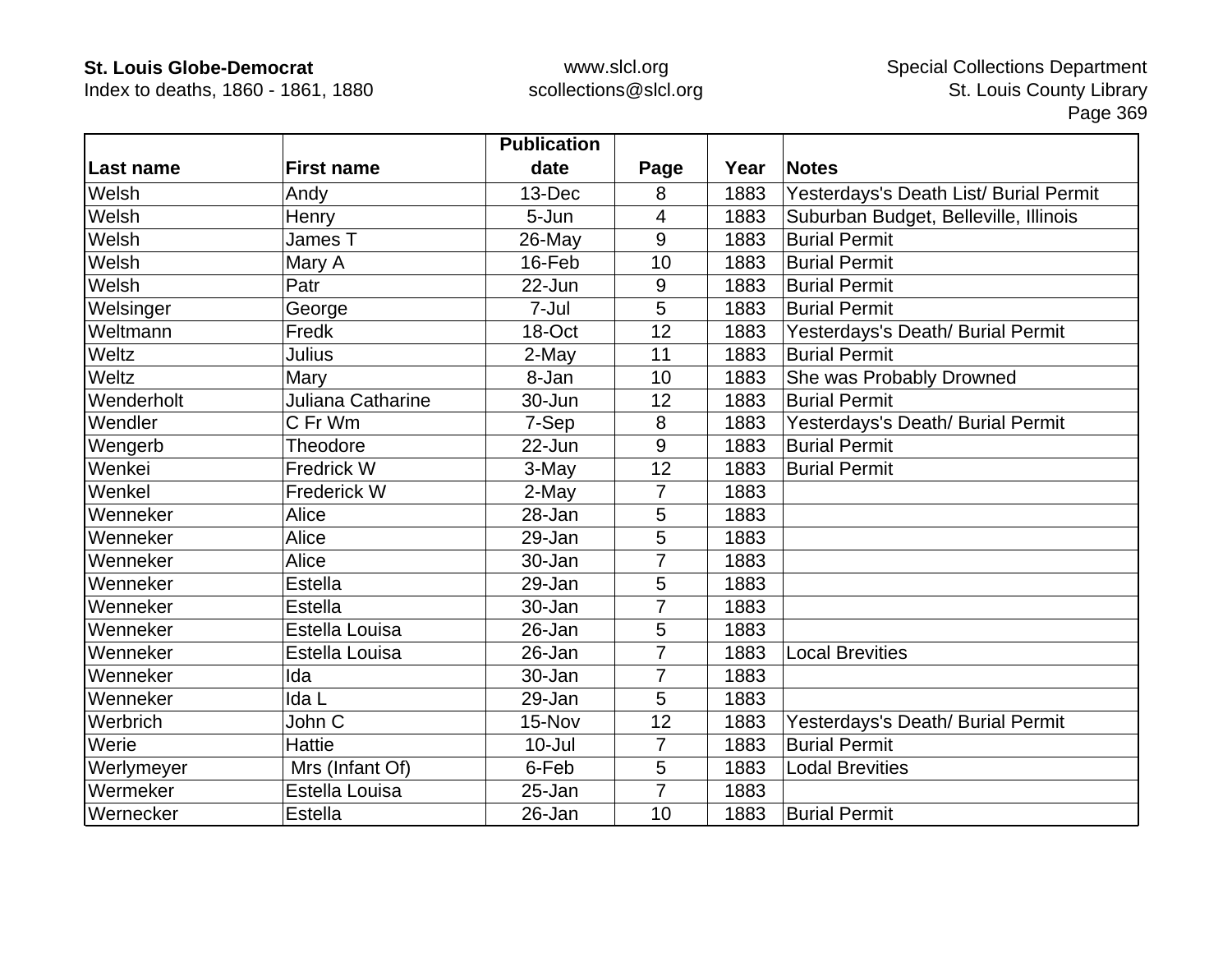Index to deaths, 1860 - 1861, 1880

|                  |                        | <b>Publication</b> |                |      |                                   |
|------------------|------------------------|--------------------|----------------|------|-----------------------------------|
| <b>Last name</b> | <b>First name</b>      | date               | Page           | Year | <b>Notes</b>                      |
| Werner           | John H                 | 4-Jul              | 8              | 1883 | <b>Burial Permit</b>              |
| Wesenbach        | George                 | 15-May             | 8              | 1883 | <b>Local Brevities</b>            |
| Wesseler         | Clara                  | $20 - Aug$         | 5              | 1883 |                                   |
| Wessels          | Anna                   | 22-Apr             | 16             | 1883 | <b>Burial Permit</b>              |
| Wessels          | Joseph                 | 18-Feb             | 9              | 1883 | <b>Burial Permit</b>              |
| West             | Richard                | $19 -$ Jul         | 8              | 1883 | <b>Burial Permit</b>              |
| West             | Richard                | 18-Jul             | 5              | 1883 |                                   |
| Westendorf       | A Katie                | $13 -$ Jul         | 8              | 1883 | <b>Burial Permit</b>              |
| Westenfelder     | Louisa                 | 19-Jun             | 12             | 1883 | <b>Burial Permit</b>              |
| Westerheider     | Mina                   | 23-Sep             | 19             | 1883 | Yesterdays's Death/ Burial Permit |
| Westermann       | C Henry                | 9-Mar              | 10             | 1883 | <b>Burial Permit</b>              |
| Westing          | August H               | 2-Nov              | 11             | 1883 | Yesterdays's Death/ Burial Permit |
| Westlake         | James V                | 18-Nov             | 8              | 1883 |                                   |
| Westlake         | James V                | 19-Nov             | 5              | 1883 |                                   |
| Westlake         | James V                | 20-Nov             | 8              | 1883 | Westlake                          |
| Westlake         | James V                | 20-Nov             | 9              | 1883 | <b>Yesterday's Burial Permits</b> |
| Westroat         | Child                  | 20-May             | 3              | 1883 | Mr and Mrs John Trotter           |
| Westroat         | Child                  | 20-May             | 3              | 1883 | Mr and Mrs John Trotter           |
| Westrope         | James (Child of)       | 20-May             | $\overline{2}$ | 1883 | <b>Grealy Prairie</b>             |
| Westrope         | James (Child Of)       | 20-May             | 3              | 1883 | Deaths On Greely Prairie          |
| Wetmore          | Silas Eugene           | 20-Apr             | 5              | 1883 | <b>Burial Permit</b>              |
| Wetterhan        | Rudolph                | 5-Aug              | 9              | 1883 | <b>Burial Permit</b>              |
| Wetteroff        | Mary                   | 30-May             | 12             | 1883 | <b>Burial Permit</b>              |
| Wetteroffake     | John                   | $12$ -Jun          | 9              | 1883 | <b>Burial Permit</b>              |
| Wetteroffsky     | Mary, Mrs              | 29-May             | $\overline{7}$ | 1883 |                                   |
| Wetzel           | Eugene G               | 6-Apr              | 10             | 1883 | <b>Burial Permit</b>              |
| Wetzel           | <b>Eugene Garfield</b> | 4-Apr              | $\overline{7}$ | 1883 |                                   |
| Wetzel           | <b>Eugene Garfield</b> | 5-Apr              | 5              | 1883 | <b>Local Brevities</b>            |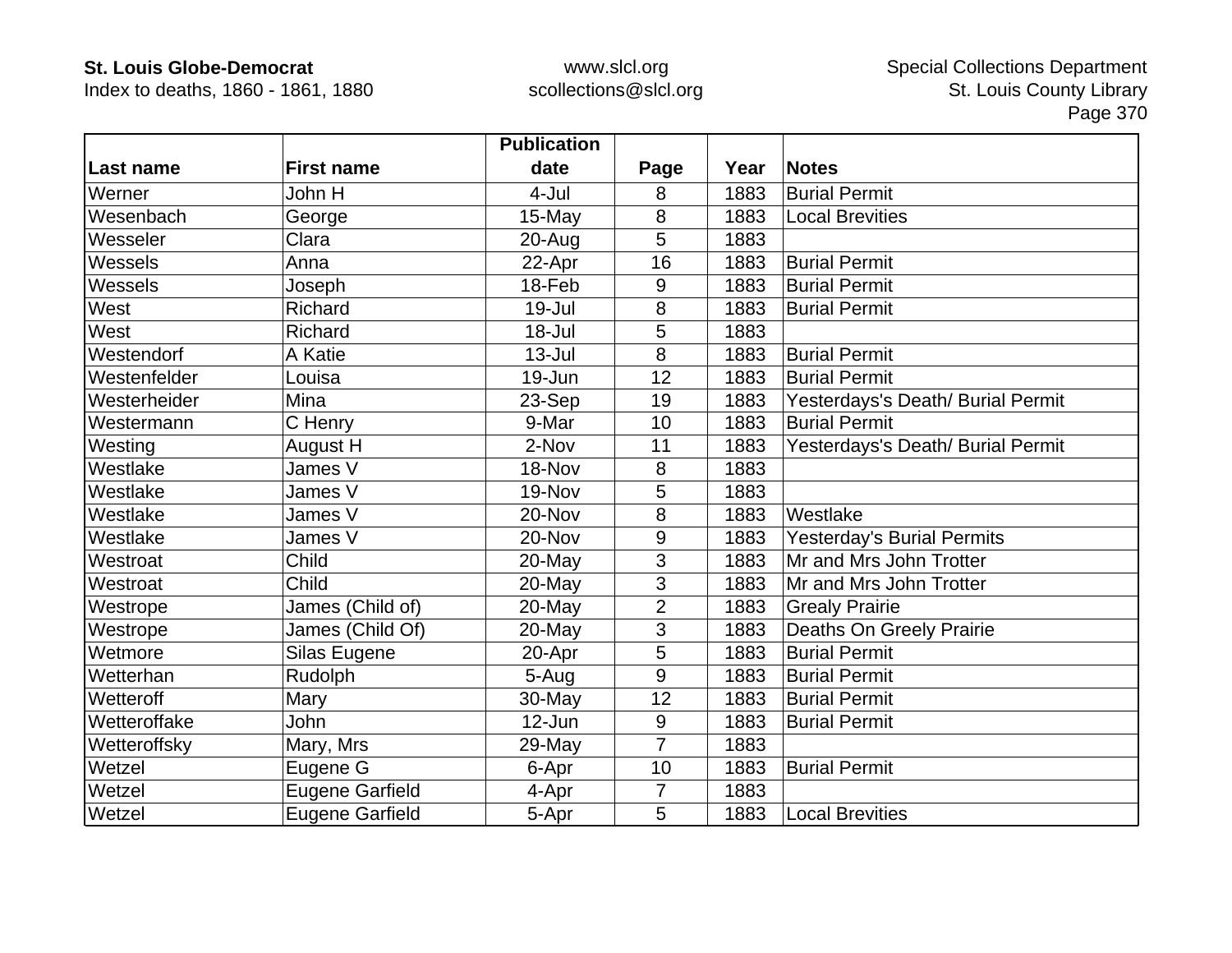Index to deaths, 1860 - 1861, 1880

|             |                          | <b>Publication</b> |                |      |                                        |
|-------------|--------------------------|--------------------|----------------|------|----------------------------------------|
| Last name   | <b>First name</b>        | date               | Page           | Year | <b>Notes</b>                           |
| Wetzel      | <b>Eugene Garfield</b>   | 5-Apr              | 7              | 1883 |                                        |
| Wetzel      | Hilda                    | 18-Jan             | $\overline{7}$ | 1883 |                                        |
| Wetzel      | Hilda B                  | 19-Jan             | 9              | 1883 | <b>Burial Permit</b>                   |
| Weuncker    | Alice                    | 30-Jan             | 11             | 1883 | <b>Burial Permit</b>                   |
| Weuncker    | Ida                      | 30-Jan             | 11             | 1883 | <b>Burial Permit</b>                   |
| Whalen      | Laura                    | 7-Jul              | 5              | 1883 | <b>Burial Permit</b>                   |
| Whalen      | Richard                  | 30-Oct             | 12             | 1883 | Yesterdays's Death/ Burial Permit      |
| Whalen      | Richard J                | 22-Sep             | 12             | 1883 | <b>Whalen Suicide</b>                  |
| Whalen      | <b>Thos</b>              | 7-Apr              | 12             | 1883 | <b>Burial Permit</b>                   |
| Wharny      | Jas                      | 3-Oct              | 3              | 1883 | Yesterdays's Death/ Burial Permit      |
| Whearley    | Theodore                 | 23-Nov             | 9              | 1883 | <b>Yesterday's Burial Permits</b>      |
| Wheatley    | Jane                     | 16-Feb             | 10             | 1883 | <b>Burial Permit</b>                   |
| Wheelen     | <b>Lawrence Harrison</b> | 13-Sep             | 7              | 1883 |                                        |
| Wheeler     | Dozier M                 | 1-Aug              | 8              | 1883 | <b>Burial Permit</b>                   |
| Wheeler     | <b>Hugh Robert</b>       | 26-Jan             | 5              | 1883 |                                        |
| Wheeler     | <b>Hugh Roquet</b>       | 27-Jan             | $\overline{7}$ | 1883 |                                        |
| Wheeler     | Lawrence H               | 14-Sep             | 11             | 1883 |                                        |
| Wheeler     | Llucy T                  | 30-Jan             | 11             | 1883 | <b>Burial Permit</b>                   |
| Wheeler     | Lucy A, Mrs              | 28-Jan             | 5              | 1883 |                                        |
| Wheeler     | Mariah                   | 5-Jun              | 4              | 1883 | <b>Burial Permit</b>                   |
| Wheelock    | Mary I                   | 1-Mar              | 12             | 1883 | <b>Burial Permit</b>                   |
| Whelan      | Mary                     | 1-Nov              | 9              | 1883 | Yesterdays's Deaths/ Burial Permit     |
| Whelan      | <b>Richard J</b>         | 22-Sep             | 9              | 1883 | Yesterdays's Death/ Burial Permit      |
| Whelan      | Thomasd J                | 16-Sep             | 9              | 1883 | Yesterdays's Death/ Burial Permit      |
| Whensehmann | Gustave                  | 5-Dec              | 12             | 1883 | Yesterdays's Death List/ Burial Permit |
| White       | <b>Annie Bissell</b>     | $2-Jul$            | 5              | 1883 |                                        |
| White       | Bridgit, Mrs             | 24-Jun             | 18             | 1883 | <b>Coroner's Cases</b>                 |
| White       | Charles W (Child Of)     | 28-Oct             | 8              | 1883 |                                        |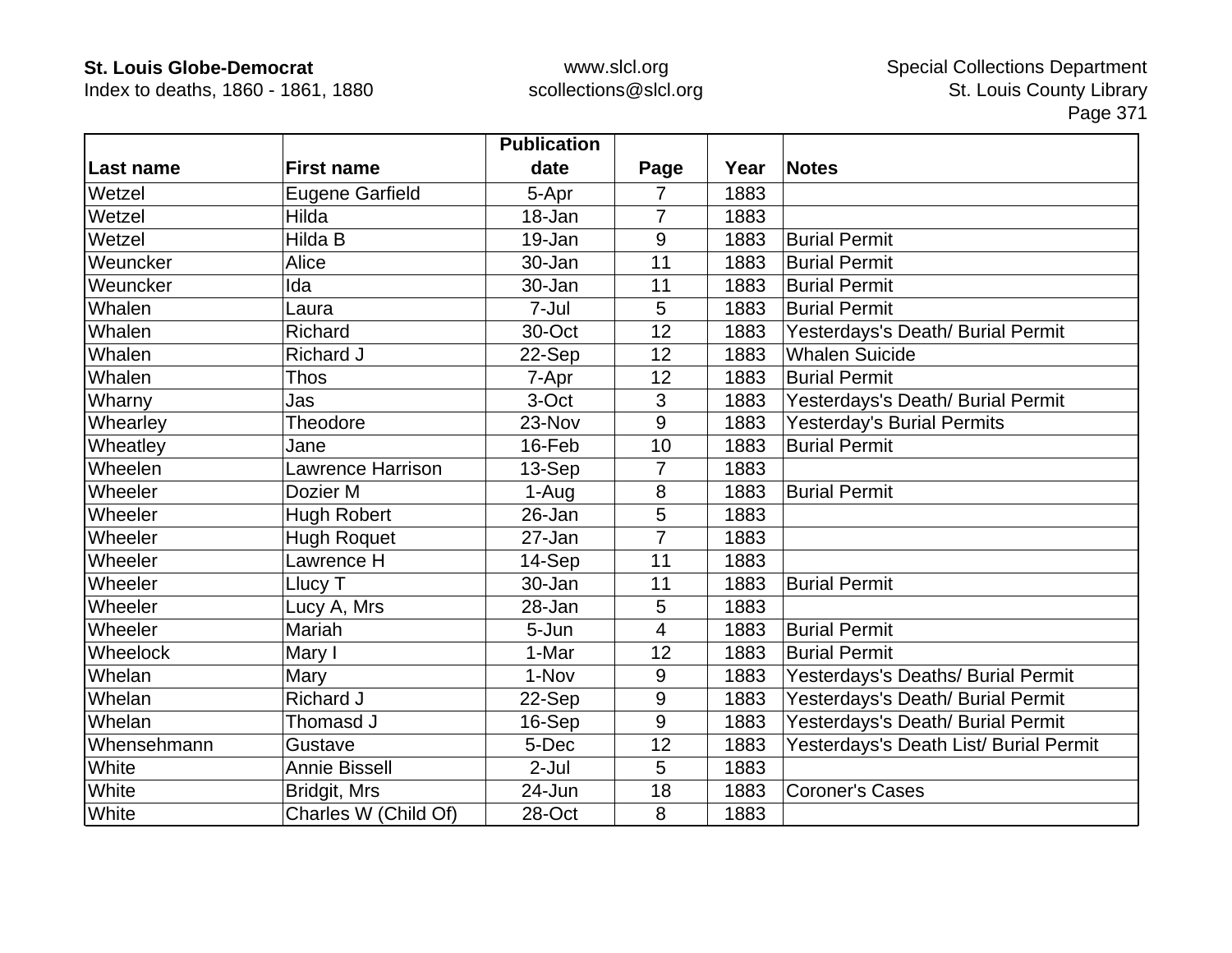Index to deaths, 1860 - 1861, 1880

|           |                    | <b>Publication</b> |                |      |                                        |
|-----------|--------------------|--------------------|----------------|------|----------------------------------------|
| Last name | <b>First name</b>  | date               | Page           | Year | <b>Notes</b>                           |
| White     | Ellen              | $27 - Aug$         | 7              | 1883 | <b>Coroner's Cases</b>                 |
| White     | Ellen, Mrs         | 28-Aug             | 5              | 1883 |                                        |
| White     | Fred               | 13-Nov             | 12             | 1883 | Yesterdays's Death/ Burial Permit      |
| White     | George             | 16-Aug             | 8              | 1883 | Yesterday's Death/Burial Permit        |
| White     | Ida                | 2-Oct              | 9              | 1883 | Yesterdays's Death/ Burial Perm        |
| White     | James M            | 30-Oct             | 12             | 1883 | Yesterdays's Death/ Burial Permit      |
| White     | Jane               | 5-May              | 13             | 1883 | <b>Burial Permit</b>                   |
| White     | Jane, Mrs          | 3-May              | $\overline{7}$ | 1883 |                                        |
| White     | Jane, Mrs          | 4-May              | 5              | 1883 |                                        |
| White     | John               | 27-Jul             | 3              | 1883 | <b>Burial Permit</b>                   |
| White     | Lizzie             | 21-Dec             | 11             | 1883 | Yesterdays's Death List/ Burial Permit |
| White     | Mary               | 3-Mar              | 12             | 1883 | <b>Burial Permit</b>                   |
| White     | Mary               | 23-Mar             | 10             | 1883 | <b>Burial Permit</b>                   |
| White     | Mary               | 14-Dec             | 12             | 1883 | Yesterdays's Death List/ Burial Permit |
| White     | Mary E             | 19-Oct             | 9              | 1883 | Yesterdays's Death/ Burial Permit      |
| White     | Peter              | 22-Sep             | 11             | 1883 | <b>Recruit's Bath</b>                  |
| White     | Rosa               | 17-Mar             | 9              | 1883 | <b>Burial Permit</b>                   |
| White     | Rosetta            | 2-Nov              | 11             | 1883 | Yesterdays's Death/ Burial Permit      |
| White     | <b>Ross</b>        | 20-Jul             | 10             | 1883 | <b>Burial Permit</b>                   |
| White     | Sallie, Miss       | 4-Dec              | 3              | 1883 | <b>Miss Sallie White</b>               |
| White     | Thomas             | 29-Dec             | 9              | 1883 | Yesterdays's Death List/ Burial Permit |
| White     | Westley            | 5-Aug              | 9              | 1883 | <b>Burial Permit</b>                   |
| White     | William            | $25 -$ Jul         | 10             | 1883 | <b>Burial Permit</b>                   |
| White     | Willie             | 20-Feb             | 12             | 1883 | <b>Burial Permit</b>                   |
| Whitecamp | Peter <sub>G</sub> | 11-May             | 8              | 1883 | <b>Burial Permit</b>                   |
| Whitney   | Minnie L           | 13-Nov             | 12             | 1883 | Yesterdays's Death/ Burial Permit      |
| Whitney   | Minnie Luelia      | 11-Nov             | 5              | 1883 |                                        |
| Whitney   | Minnie Luelia      | 12-Nov             | 5              | 1883 |                                        |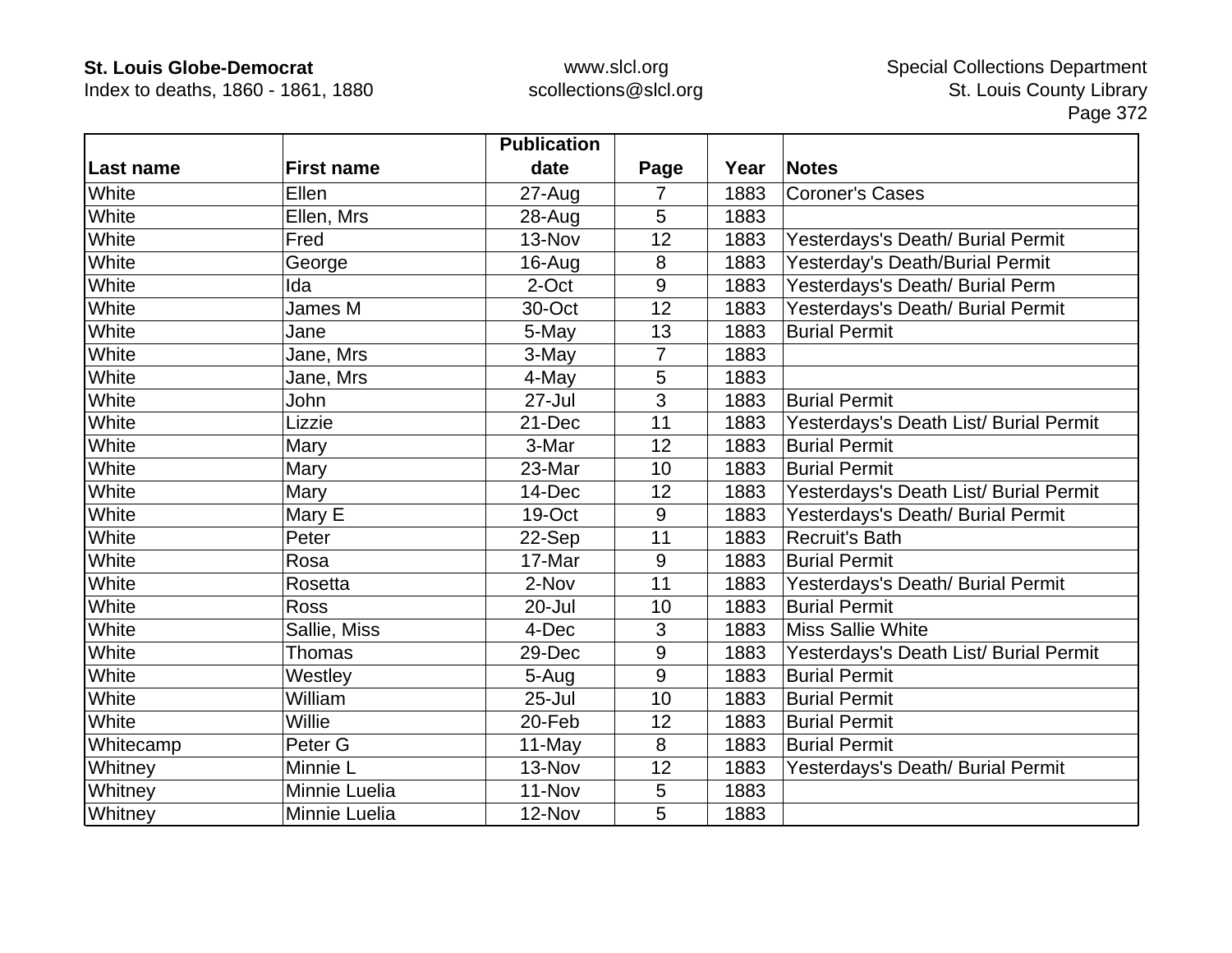Index to deaths, 1860 - 1861, 1880

|              |                   | <b>Publication</b> |                  |      |                                        |
|--------------|-------------------|--------------------|------------------|------|----------------------------------------|
| Last name    | <b>First name</b> | date               | Page             | Year | <b>Notes</b>                           |
| Whittier     | Ollie V           | 8-Jul              | 8                | 1883 |                                        |
| Whittmen     | Robert            | 21-May             | 3                | 1883 | <b>Local Brevities</b>                 |
| Wichard      | J William         | 6-Sep              | 8                | 1883 | Yesterdays's Death/ Burial Permit      |
| Wickline     | Mary A            | 20-Sep             | 8                | 1883 | Yesterdays's Death/ Burial Permit      |
| Widmayer     | Carl              | 20-Jul             | 10               | 1883 | Suburban, Jacksonville, Illinois       |
| Widmer       | August            | 21-May             | 3                | 1883 | LocalBrevities                         |
| Widner       | August            | 22-May             | 9                | 1883 | <b>Burial Permit</b>                   |
| Wiecek       | Frank             | 16-Mar             | 10               | 1883 | <b>Burial Permit</b>                   |
| <b>Wieck</b> | Rosalie           | $1-Jul$            | 9                | 1883 | <b>Burial Permit</b>                   |
| Wiederich    | John              | 1-Sep              | 11               | 1883 | Yesterdays's Death/ Burial Permit      |
| Wiegand      | Andrew            | 30-Nov             | 5                | 1883 |                                        |
| Wiegand      | Andrew            | 1-Dec              | 7                | 1883 |                                        |
| Wiegand      | Andrew            | 2-Dec              | 8                | 1883 |                                        |
| Wiegaud      | Lillie            | 27-Dec             | 9                | 1883 | Yesterdays's Death List/ Burial Permit |
| Wieget       | Henry             | 20-Mar             | 11               | 1883 | <b>Burial Permit</b>                   |
| Wiegreeffe   | Henrietta         | 2-Mar              | 3                | 1883 | Mrs Henrietta Wiegreeffe               |
| Wieh         | Jacob             | 15-Apr             | 17               | 1883 | <b>Burial Permit</b>                   |
| Wienecke     | Elizabeth         | 4-Aug              | 12               | 1883 | <b>Burial Permit</b>                   |
| Wienecke     | Fred              | 30-Sep             | 19               | 1883 | Yesterdays's Death/ Burial Permit      |
| Wienecker    | Dina              | 2-Feb              | 10               | 1883 | <b>Burial Permit</b>                   |
| Wientges     | Henry             | 25-Sep             | 11               | 1883 | Yesterdays's Death/ Death Permit       |
| <b>Wies</b>  | Cataherine        | 3-Jan              | 8                | 1883 | <b>Burial Permits</b>                  |
| Wiese        | Amalie            | 4-Dec              | 11               | 1883 | Yesterdays's Death List/ Burial Permit |
| Wiese        | William           | $11$ -Oct          | 9                | 1883 | Yesterdays's Death/ Burial Permit      |
| Wieser       | Emilie            | 9-Jan              | 8                | 1883 | <b>Burial Permit</b>                   |
| Wieser       | Henry             | 30-Aug             | 8                | 1883 | Yesterdays's Death/ Burial Permit      |
| Wiethochter  | Minna             | 19-Oct             | $\boldsymbol{9}$ | 1883 | Yesterdays's Death/ Burial Permit      |
| Wiggenhorn   | Henry             | 29-May             | $\overline{7}$   | 1883 |                                        |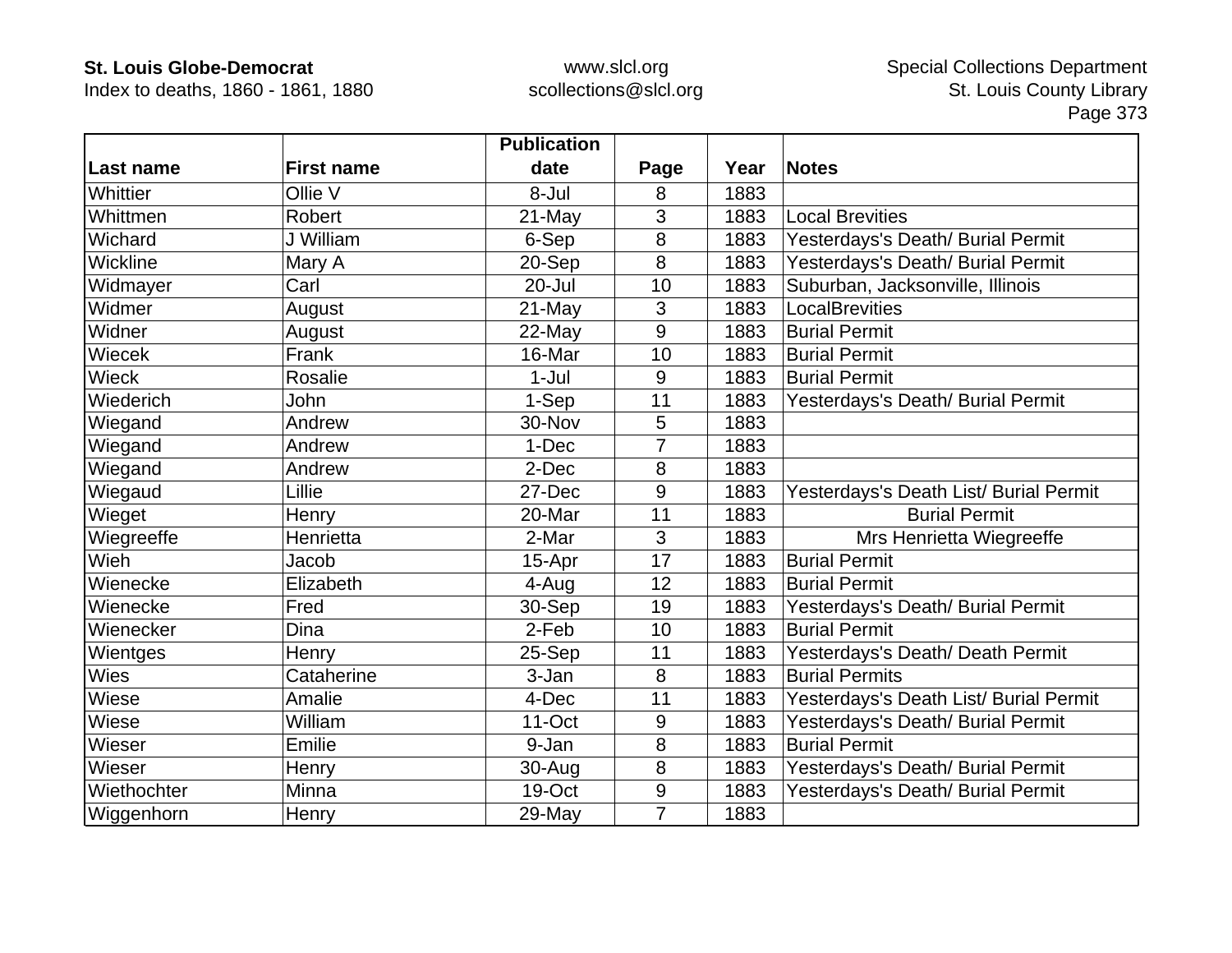Index to deaths, 1860 - 1861, 1880

|                 |                   | <b>Publication</b> |                |      |                                        |
|-----------------|-------------------|--------------------|----------------|------|----------------------------------------|
| Last name       | <b>First name</b> | date               | Page           | Year | <b>Notes</b>                           |
| Wiggenhorn      | Henry             | 30-May             | 7              | 1883 |                                        |
| Wiggings        | Jennie            | $27 -$ Jul         | 3              | 1883 | <b>Burial Permit</b>                   |
| Wiggins         | Alex              | 10-Feb             | 8              | 1883 | <b>Local Brevities</b>                 |
| Wiggins         | Alex              | 11-Feb             | 9              | 1883 | <b>Burial Permit</b>                   |
| Wilbert         | Arthur            | 9-Aug              | 10             | 1883 | <b>Burial Permit</b>                   |
| <b>Wilbrock</b> | Louise            | 23-Aug             | 8              | 1883 | Yesterdays's Death/Burial Permit       |
| <b>Wilbrock</b> | Wilhelmine        | 3-Apr              | 12             | 1883 | <b>Burial Permit</b>                   |
| Wilde           | Julius E          | 4-Sep              | 8              | 1883 | Yesterdays's Death/ Burial Permit      |
| Wildelsen       | George H          | 23-Nov             | 9              | 1883 | <b>Yesterday's Burial Permits</b>      |
| Wilely          | <b>Reaves</b>     | 4-Sep              | 8              | 1883 | Yesterdays's Death/ Burial Permit      |
| Wilhelm         | Rosa E            | 28-Feb             | 6              | 1883 | <b>Burial Permit</b>                   |
| Wilkening       | Edward            | 16-Oct             | 12             | 1883 | Yesterdays's Death/ Burial Permit      |
| Wilker          | Emma E            | 22-Jun             | 9              | 1883 | <b>Burial Permit</b>                   |
| Wilker          | Mary              | 17-Jul             | 8              | 1883 | <b>Burial Permit</b>                   |
| Wilkerson       | M <sub>N</sub>    | 3-Aug              | 10             | 1883 | <b>Elsberry Murder</b>                 |
| <b>Wilkins</b>  | Elise             | 16-Aug             | 8              | 1883 | Yesterday's Death/Burial Permit        |
| Wilkinson       | <b>Ham</b>        | 19-May             | 12             | 1883 | <b>Cases For The Coroner</b>           |
| Wilkinson       | Ham               | 20-May             | 17             | 1883 | <b>Burial Permit</b>                   |
| Willard         | Henry             | 29-Aug             | 10             | 1883 | <b>Coroner's Cases</b>                 |
| Willard         | Henry             | 30-Aug             | 10             | 1883 | <b>River Accidents</b>                 |
| Willard         | Henry             | 28-Aug             | 10             | 1883 | <b>Local Brevities</b>                 |
| Willard         | Hernry            | $31 - Aug$         | 8              | 1883 | <b>Coroner's Cases</b>                 |
| Willecken       | William           | 15-Sep             | 7              | 1883 |                                        |
| Williams        | A M               | 20-May             | 3              | 1883 | Deaths On Greely Prairie               |
| Williams        | Albert            | 26-Apr             | 12             | 1883 | <b>Burial Permit</b>                   |
| Williams        | Ann               | 18-Dec             | 12             | 1883 | Yesterdays's Death List/ Burial Permit |
| Williams        | <b>Broome</b>     | 17-Aug             | $\overline{7}$ | 1883 | Suburban, Carondelet                   |
| Williams        | <b>Charles</b>    | 25-Nov             | 20             | 1883 | Yesterdays's Death List/ Burial Permit |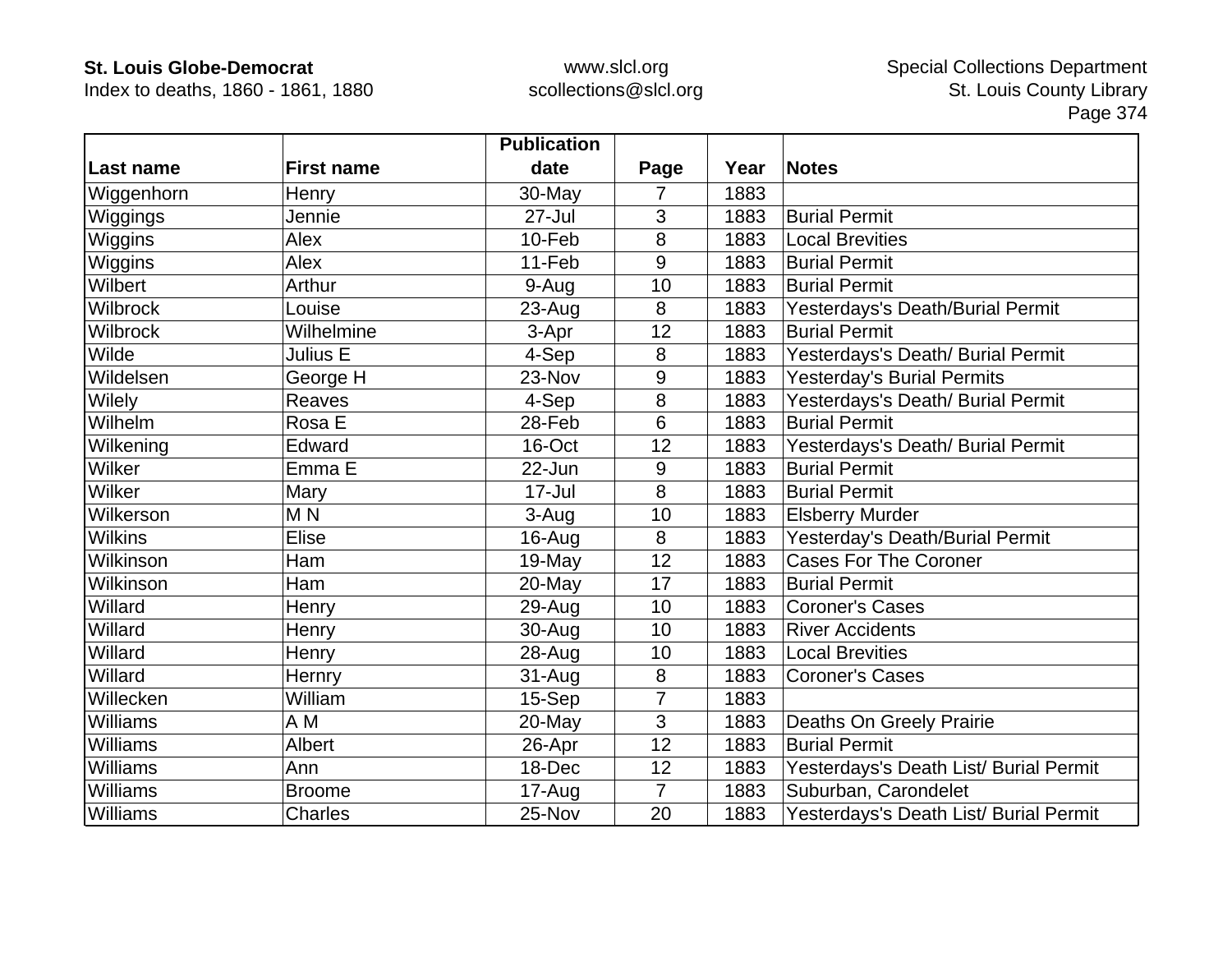Index to deaths, 1860 - 1861, 1880

|                 |                   | <b>Publication</b> |                |      |                                        |
|-----------------|-------------------|--------------------|----------------|------|----------------------------------------|
| Last name       | <b>First name</b> | date               | Page           | Year | <b>Notes</b>                           |
| <b>Williams</b> | Charlie           | 21-Nov             | 12             | 1883 | Coroner's Cases                        |
| Williams        | Daisy             | 2-Sep              | 11             | 1883 | Yesterdays's Death/ Burial Permit      |
| <b>Williams</b> | E I               | 4-Mar              | 11             | 1883 | <b>Burial Permit</b>                   |
| <b>Williams</b> | Eliza             | 3-Feb              | 9              | 1883 | <b>Burial Permit</b>                   |
| <b>Williams</b> | Elizabeth         | 13-Feb             | 9              | 1883 | <b>Burial Permit</b>                   |
| <b>Williams</b> | Elizabeth         | 12-Feb             | 5              | 1883 |                                        |
| <b>Williams</b> | Emma              | 5-Jun              | 4              | 1883 | <b>Burial Permit</b>                   |
| <b>Williams</b> | Emma, Miss        | 21-Apr             | 8              | 1883 | Suburban, Jacksonville, Illinois       |
| <b>Williams</b> | Ethel J           | 28-Jun             | 12             | 1883 | <b>Burial Permit</b>                   |
| <b>Williams</b> | Florence          | $1-Jul$            | $\overline{7}$ | 1883 | Death Of Miss Florence Williams        |
| <b>Williams</b> | Frank             | 3-Jun              | 10             | 1883 | <b>Burial Permit</b>                   |
| <b>Williams</b> | Hattie            | 15-Dec             | 10             | 1883 | Yesterdays's Death List/ Burial Permit |
| <b>Williams</b> | Henry             | 30-Sep             | 20             | 1883 | <b>Coroner's Cases</b>                 |
| <b>Williams</b> | Henry             | 1-Oct              | 9              | 1883 | <b>Local Brevities</b>                 |
| <b>Williams</b> | Ida               | 4-Dec              | 11             | 1883 | Yesterdays's Death List/ Burial Permit |
| <b>Williams</b> | J W               | 16-Sep             | 8              | 1883 |                                        |
| <b>Williams</b> | James             | 19-Apr             | 12             | 1883 | <b>Burial Permit</b>                   |
| Williams        | James             | 1-Dec              | 9              | 1883 | <b>Coroner's Cases</b>                 |
| <b>Williams</b> | James             | 6-Dec              | 12             | 1883 | Yesterdays's Death List/ Burial Permit |
| <b>Williams</b> | James             | 21-Nov             | 11             | 1883 | Yesterday's Burial Permits             |
| Williams        | James W           | 16-Sep             | 9              | 1883 | Yesterdays's Death/ Burial Permit      |
| Williams        | John              | 18-Aug             | 12             | 1883 | Yesterday's Death/Burial Permit        |
| <b>Williams</b> | Julia             | 8-Aug              | $\overline{7}$ | 1883 | <b>Burial Permit</b>                   |
| Williams        | Julia             | 9-Aug              | 5              | 1883 |                                        |
| Williams        | Laura (Infant Of) | 14-Oct             | 18             | 1883 | Inquests Yesterday                     |
| <b>Williams</b> | Lemuel            | 13-May             | 17             | 1883 | <b>Burial Permit</b>                   |
| <b>Williams</b> | Lewis             | 11-Apr             | 9              | 1883 | <b>Burial Permit</b>                   |
| Williams        | Lula E            | 8-Jul              | 11             | 1883 | <b>Burial Permit</b>                   |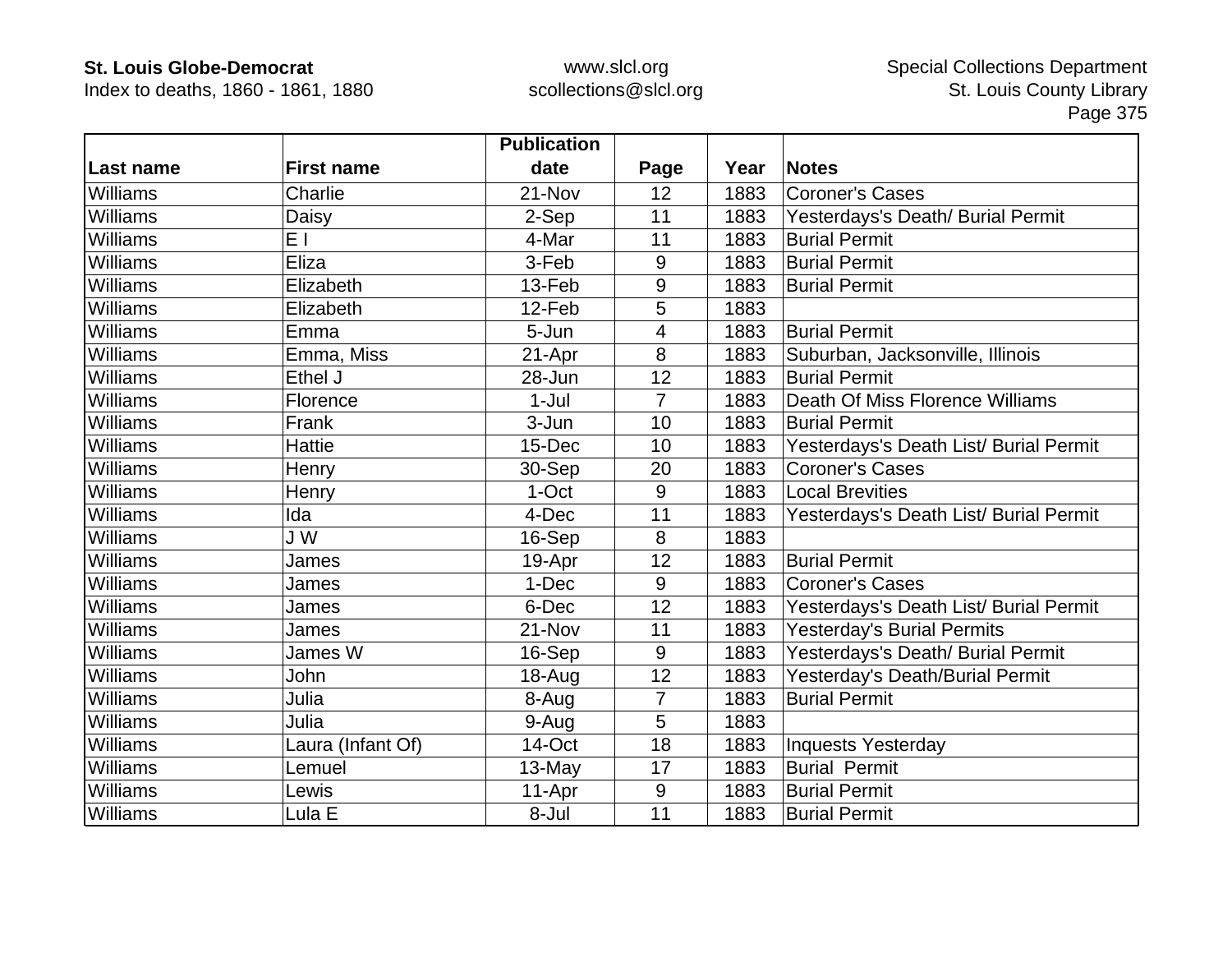Index to deaths, 1860 - 1861, 1880

|                 |                   | <b>Publication</b> |                |      |                                        |
|-----------------|-------------------|--------------------|----------------|------|----------------------------------------|
| Last name       | <b>First name</b> | date               | Page           | Year | <b>Notes</b>                           |
| Williams        | M W               | 4-Jan              | 10             | 1883 | <b>Burial Permits</b>                  |
| Williams        | Maggie            | 22-May             | 9              | 1883 | <b>Burial Permit</b>                   |
| <b>Williams</b> | Mary              | 14-Dec             | 12             | 1883 | Yesterdays's Death List/ Burial Permit |
| Williams        | <b>Mattie</b>     | $14$ -Jul          | 12             | 1883 | <b>Burial Permit</b>                   |
| <b>Williams</b> | Maude             | 8-Aug              | $\overline{7}$ | 1883 | <b>Burial Permit</b>                   |
| Williams        | <b>Merrit</b>     | 10-Feb             | 7              | 1883 |                                        |
| Williams        | <b>Mrs</b>        | 26-May             | 8              | 1883 | <b>Local Brevities</b>                 |
| <b>Williams</b> | Ralph             | 4-Feb              | 5              | 1883 |                                        |
| Williams        | Ralph             | 5-Feb              | 5              | 1883 |                                        |
| Williams        | Ralph             | 6-Feb              | 12             | 1883 | <b>Burial Permit</b>                   |
| Williams        | <b>Richard W</b>  | 28-Dec             | $\overline{7}$ | 1883 | Yesterdays's Death List/ Burial Permit |
| Williams        | Rosy              | 30-Sep             | 19             | 1883 | Yesterdays's Death/ Burial Permit      |
| <b>Williams</b> | Samuel E          | 5-Jan              | 12             | 1883 | <b>Burial Permits</b>                  |
| Williams        | William           | 19-Nov             | 5              | 1883 |                                        |
| Williams        | William           | 20-Nov             | 9              | 1883 | <b>Yesterday's Burial Permits</b>      |
| Williams        | Wm                | $1-Jul$            | 5              | 1883 | Obituary                               |
| <b>Williams</b> | Wm                | 18-Nov             | 17             | 1883 | Do You See This, Herman?               |
| Williams        | Wm                | 19-Nov             | 3              | 1883 | <b>Coroner's Cases</b>                 |
| Williams        | Wm                | 28-Jun             | 12             | 1883 | <b>Burial Permit</b>                   |
| Williams        | Wm                | 14-Oct             | 5              | 1883 |                                        |
| Williams        | Wm R              | 15-Nov             | 12             | 1883 | Yesterdays's Death/ Burial Permit      |
| Williamson      | Kate              | 15-Sep             | 12             | 1883 | <b>Suspicious Case</b>                 |
| Williamson      | Kate, Mrs         | 16-Sep             | 8              | 1883 |                                        |
| Williamson      | Samuel            | 17-Apr             | 8              | 1883 | Suburban; Jacksonville                 |
| Williard        | Henry             | 31-Aug             | $9\,$          | 1883 | Yesterdays's Death/ Burial Permit      |
| Williard        | John              | 22-May             | 9              | 1883 | <b>Burial Permit</b>                   |
| Willie          | Julius            | 3-Mar              | 12             | 1883 | <b>Burial Permit</b>                   |
| Williken        | Wm                | 15-Sep             | 11             | 1883 | Yesterdays's Death/ Burial Permit      |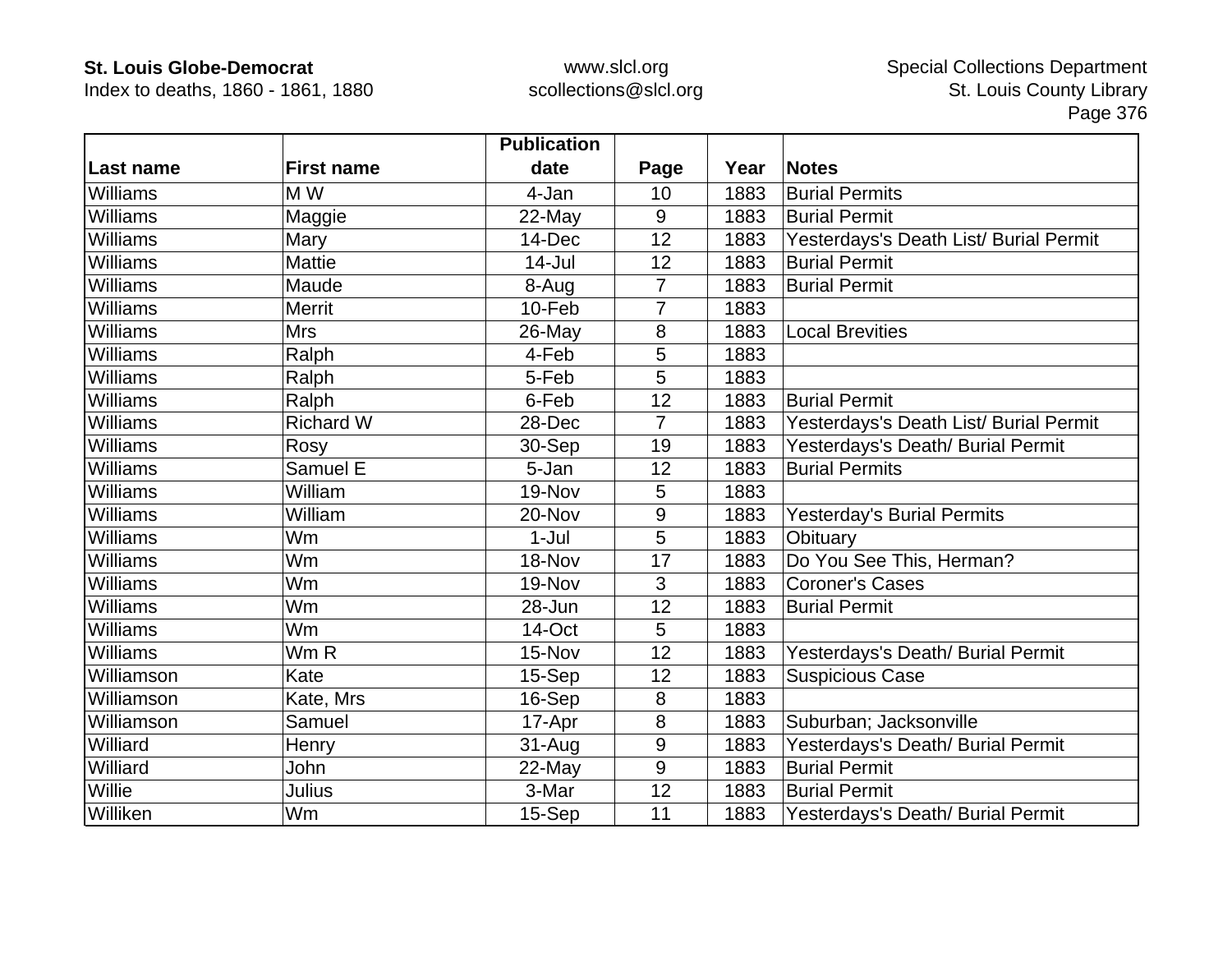Index to deaths, 1860 - 1861, 1880

|               |                         | <b>Publication</b> |                |      |                                   |
|---------------|-------------------------|--------------------|----------------|------|-----------------------------------|
| Last name     | <b>First name</b>       | date               | Page           | Year | <b>Notes</b>                      |
| <b>Willis</b> | Annie                   | 16-Oct             | 12             | 1883 | Yesterdays's Death/ Burial Permit |
| <b>Willis</b> | Henry                   | 14-Mar             | 12             | 1883 | <b>Burial Permit</b>              |
| Willman       | Joseph                  | 13-May             | 5              | 1883 |                                   |
| Willman       | Lillie                  | 9-Apr              | 10             | 1883 | <b>Burial Permit</b>              |
| Willoh        | Elizabeth, Mrs          | 23-Sep             | 8              | 1883 |                                   |
| Willot        | Elizabeth               | 25-Sep             | 11             | 1883 | Yesterdays's Death/ Death Permit  |
|               | Benjamin, Sergeant      |                    |                |      |                                   |
| Willow        | (Mother Of)             | 24-Sep             | 3              | 1883 | <b>Local Brevities</b>            |
| Wilser        | Edw                     | 20-Sep             | 8              | 1883 | Yesterdays's Death/ Burial Permit |
| Wilshausen    | Hannah F                | 1-Mar              | 12             | 1883 | <b>Burial Permit</b>              |
| Wilson        | <b>Charles</b>          | 6-Apr              | 3              | 1883 | <b>Local Brevities</b>            |
| Wilson        | <b>Charles</b>          | 9-Apr              | 3              | 1883 | <b>Local Brevities</b>            |
| Wilson        | <b>Charles</b>          | 6-Mar              | 12             | 1883 | <b>Burial Permit</b>              |
| Wilson        | Chas                    | 10-Apr             | 11             | 1883 | <b>Burial Permit</b>              |
| Wilson        | Chas C                  | 31-Mar             | 12             | 1883 | <b>Burial Permit</b>              |
| Wilson        | Chas H                  | 9-Mar              | 5              | 1883 |                                   |
| Wilson        | David, Mr               | 4-Dec              | 11             | 1883 | Suburban, Jacksonville, Illinois  |
| Wilson        | <b>Florence Norwood</b> | 10-Mar             | $\overline{7}$ | 1883 |                                   |
| Wilson        | <b>Florence Norwood</b> | 10-Mar             | 8              | 1883 | <b>Burial Permit</b>              |
| Wilson        | Isaac                   | 15-May             | 12             | 1883 | <b>Burial Permit</b>              |
| Wilson        | James                   | 27-Jan             | 12             | 1883 | <b>Burial Permit</b>              |
| Wilson        | Lucy A                  | 10-Feb             | $\overline{7}$ | 1883 |                                   |
| Wilson        | Lucy A                  | 11-Feb             | 9              | 1883 | <b>Burial Permit</b>              |
| Wilson        | Ollie                   | 8-May              | $\overline{7}$ | 1883 |                                   |
| Wilson        | Ollie                   | 9-May              | 12             | 1883 | <b>Burial Permit</b>              |
| Wilson        | Perley                  | 10-Mar             | 8              | 1883 | <b>Burial Permit</b>              |
| Wilson        | Sarah A                 | 17-Oct             | 11             | 1883 | Yesterdays's Death/ Burial Permit |
| Wilson        | <b>Silas</b>            | 30-Mar             | 10             | 1883 | <b>Burial Permit</b>              |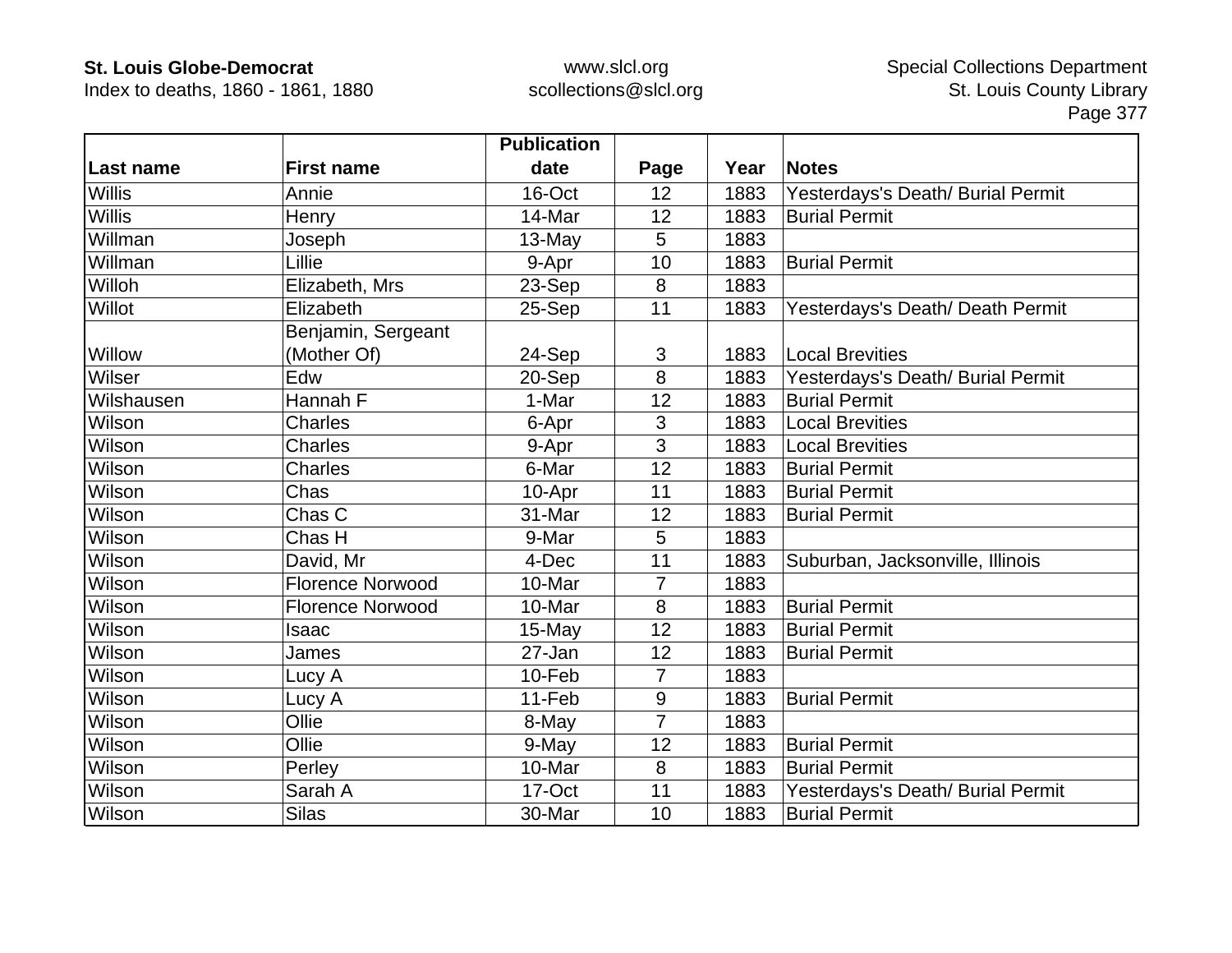Index to deaths, 1860 - 1861, 1880

|              |                   | <b>Publication</b> |                |      |                                         |
|--------------|-------------------|--------------------|----------------|------|-----------------------------------------|
| Last name    | <b>First name</b> | date               | Page           | Year | <b>Notes</b>                            |
| Wilson       | Squire            | 2-Jun              | 10             | 1883 | <b>Burial Permit</b>                    |
| Wilson       | William           | $12$ -May          | 9              | 1883 | <b>Burial Permit</b>                    |
| Wilson       | William J         | 10-Oct             | 11             | 1883 | Yesterdays's Death/ Burial Permit       |
| Wilson       | Willie            | 9-Oct              | $\overline{7}$ | 1883 |                                         |
| Wilson       | Wm                | 21-Dec             | 11             | 1883 | Yesterdays's Death List/ Burial Permit  |
| Winchester   | James, Mr         | 5-Jun              | 4              | 1883 | Suburban Budget, Jacksonville, Illinois |
| Windhorst    | Frederick         | 25-Mar             | 16             | 1883 | <b>Burial Permit</b>                    |
| Windmiller   | Chas              | 30-Sep             | 19             | 1883 | Yesterdays's Death/ Burial Permit       |
| Windsor      | Susan J           | 15-Sep             | $\overline{7}$ | 1883 |                                         |
| Windsor      | Susan J           | 16-Sep             | 8              | 1883 |                                         |
| Windsor      | Susan J           | 16-Sep             | 9              | 1883 | Yesterdays's Death/ Burial Permit       |
| Wing         | Cynthia           | 21-May             | 5              | 1883 |                                         |
| Wing         | Cynthia           | 22-May             | 9              | 1883 | <b>Burial Permit</b>                    |
| Winkelman    | Wm, Mrs           | 10-Mar             | 9              | 1883 | Belleville                              |
| Winkier      | Frederick         | 19-Jan             | 9              | 1883 | <b>Burial Permit</b>                    |
| Winn         | <b>Thomas</b>     | 30-Apr             | $\overline{7}$ | 1883 | <b>Local Brevities</b>                  |
| Winn         | Thomas            | 4-May              | 10             | 1883 | <b>Burial Permit</b>                    |
| Winston      | Willis B, Dr      | 24-Mar             | $\overline{2}$ | 1883 | Deaths, Dr Willis B Winston             |
| Winter       | Wm                | 10-Feb             | 5              | 1883 | <b>Burial Permit</b>                    |
| Winterbottom | Martha            | 27-Apr             | 6              | 1883 | <b>Burial Permit</b>                    |
| Winterer     | Frank             | 8-Sep              | 9              | 1883 | Yesterdays's Death/ Burial Permit       |
| Winzer       | <b>Albert G</b>   | 18-Dec             | 12             | 1883 | Yesterdays's Death List/ Burial Permit  |
| Wirl         | Jacob             | 7-Apr              | 12             | 1883 | <b>Wirl Tragedy</b>                     |
| Wirth        | Albert J          | 17-Apr             | 11             | 1883 | <b>Burial Permit</b>                    |
| Wischke      | Helena            | $21 -$ Jul         | 12             | 1883 | <b>Burial Permit</b>                    |
| Wise         | George            | 13-Feb             | 9              | 1883 | <b>Burial Permit</b>                    |
| Wisker       | <b>Mattie</b>     | 18-Jan             | $\overline{7}$ | 1883 |                                         |
| Wisker       | <b>Mattie B</b>   | 19-Jan             | 5              | 1883 |                                         |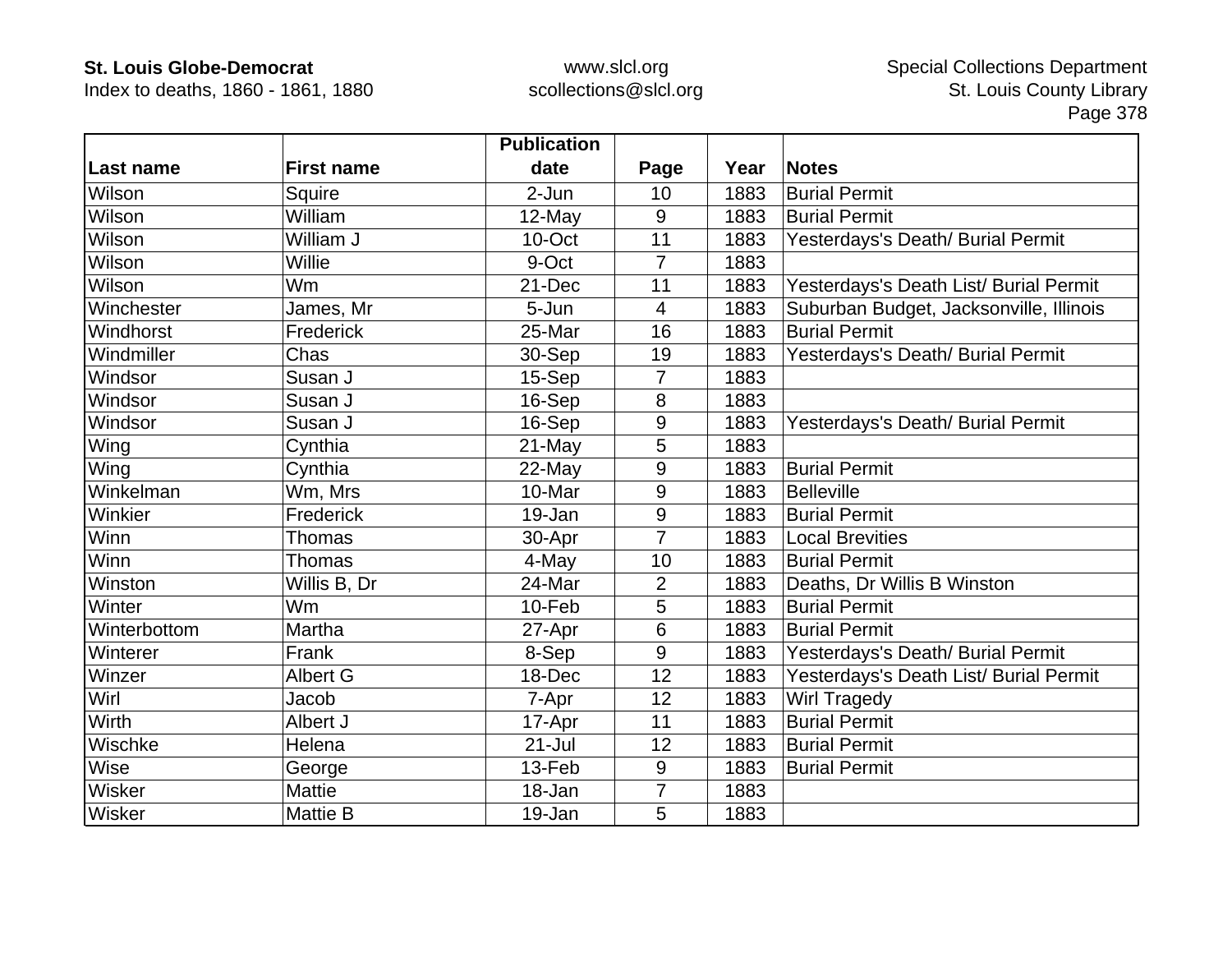Index to deaths, 1860 - 1861, 1880

|            |                        | <b>Publication</b> |                |      |                                        |
|------------|------------------------|--------------------|----------------|------|----------------------------------------|
| Last name  | <b>First name</b>      | date               | Page           | Year | <b>Notes</b>                           |
| Wisker     | Mattie, Mrs            | 18-Jan             | 5              | 1883 | Death of Mrs Mattie Wisker             |
| Wisker     | Mattie, Mrs            | 20-Jan             | 12             | 1883 | <b>Burial Permit</b>                   |
| Withoff    | Christ                 | 6-Jun              | 4              | 1883 | <b>Local Brevities</b>                 |
| Witte      | Mary                   | 5-Jun              | $\overline{7}$ | 1883 |                                        |
| Witte      | Mary                   | 6-Jun              | 11             | 1883 | <b>Burial Permit</b>                   |
| Witthoft   | Christian              | 8-Jun              | 10             | 1883 | <b>Burial Permit</b>                   |
| Wittle     | Jacob H                | $24$ -May          | 12             | 1883 | <b>Burial Permit</b>                   |
| Wittman    | August                 | 20-May             | 17             | 1883 | <b>Work For The Coroner</b>            |
| Witzel     | Joseph                 | 20-Jun             | 11             | 1883 | <b>Burial Permit</b>                   |
| Witzofsky  | <b>Barbara</b>         | 1-Feb              | 12             | 1883 | <b>Burial Permit</b>                   |
| <b>Wnz</b> | Louis                  | 9-Jan              | 8              | 1883 | <b>Burial Permit</b>                   |
| Woerthaus  | Josie                  | 4-Aug              | 12             | 1883 | <b>Burial Permit</b>                   |
| Wohrman    | William                | 2-Dec              | 17             | 1883 | Yesterdays's Death List/ Burial Permit |
| Wol_ers    | Wm H                   | 3-May              | 12             | 1883 | <b>Burial Permit</b>                   |
| Wolf       | <b>Alois</b>           | 10-Mar             | 8              | 1883 | <b>Burial Permit</b>                   |
| Wolf       | George                 | $11-Auq$           | 9              | 1883 | <b>Burial Permit</b>                   |
| Wolf       | Heinrich               | 30-Oct             | 12             | 1883 | Yesterdays's Death/ Burial Permit      |
| Wolf       | Joseph                 | 23-Sep             | 19             | 1883 | Yesterdays's Death/ Burial Permit      |
| Wolf       | Willie                 | 6-Apr              | 10             | 1883 | <b>Burial Permit</b>                   |
| Wolf       | August                 | 4-Sep              | 8              | 1883 | Yesterdays's Death/ Burial Permit      |
| Wolf       | Joseph                 | 29-Jul             | 16             | 1883 | <b>Burial Permit</b>                   |
| Wolfe      | Annie D                | 14-Dec             | 12             | 1883 | Yesterdays's Death List/ Burial Permit |
| Wolfe      | <b>Annie Daisy</b>     | 13-Dec             | 7              | 1883 |                                        |
| Wolfe      | James                  | 27-Jul             | 6              | 1883 | <b>Local Brevities</b>                 |
| Wolfe      | Joseph                 | 28-Jul             | 8              | 1883 | <b>Coroner's Cases</b>                 |
| Wolfe      | Marly V                | 1-Sep              | 11             | 1883 | Yesterdays's Death/Burial Permit       |
| Wolfe      | <b>Mary Visitation</b> | 30-Aug             | 5              | 1883 |                                        |
| Wolfe      | <b>Mary Visitation</b> | $31 - Aug$         | 5              | 1883 |                                        |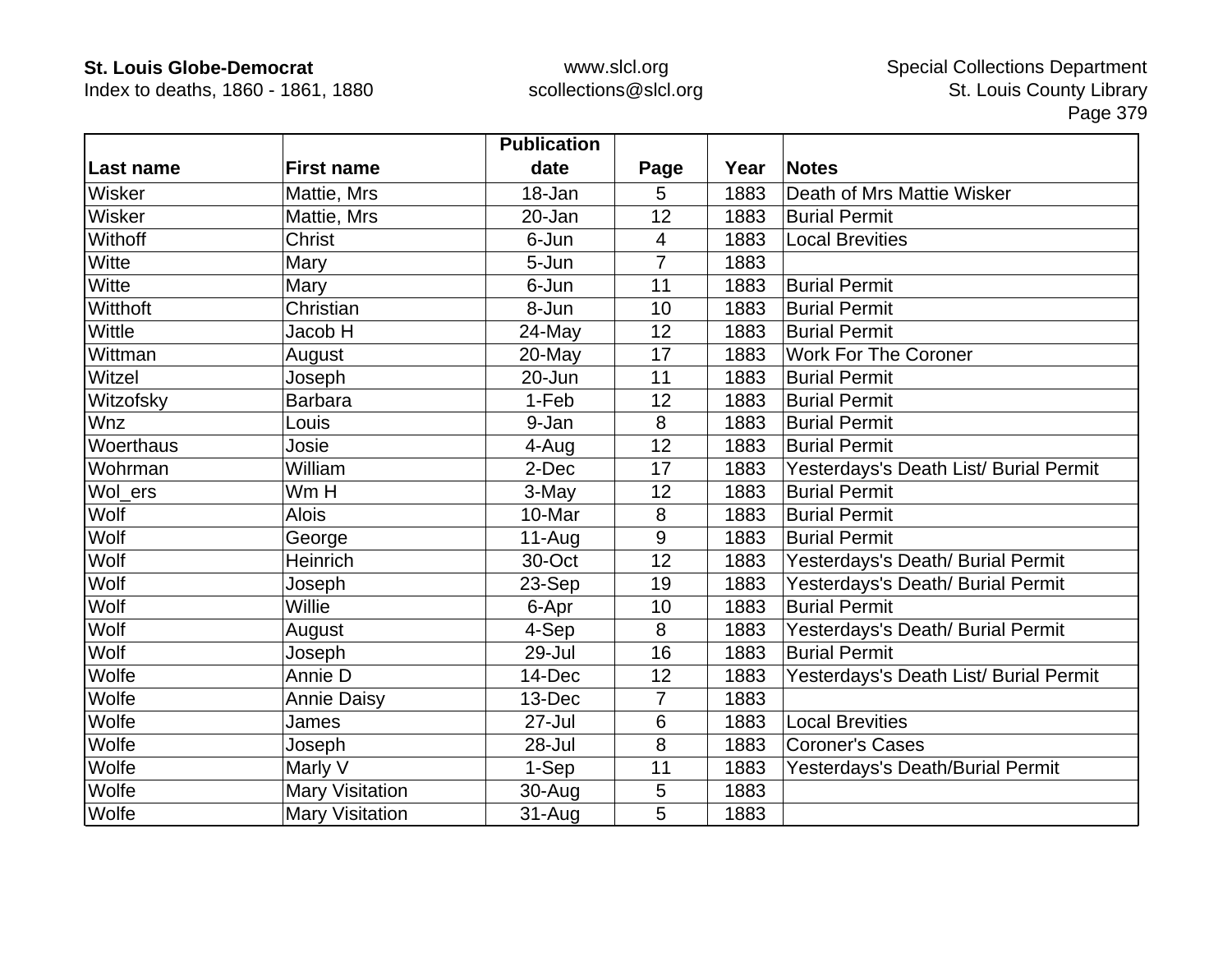Index to deaths, 1860 - 1861, 1880

|              |                   | <b>Publication</b> |                  |      |                                        |
|--------------|-------------------|--------------------|------------------|------|----------------------------------------|
| Last name    | <b>First name</b> | date               | Page             | Year | <b>Notes</b>                           |
| Wolfe        | Mollie, Mrs       | 14-Dec             | 7                | 1883 |                                        |
| Wolff        | Ad (Infant Of)    | 22-Jun             | 9                | 1883 | <b>Burial Permit</b>                   |
| Wolfogel     | Theresa           | 8-Nov              | 12               | 1883 | Yesterdays's Death/ Burial Permit      |
| Wolfrom      | John A            | 22-Nov             | 12               | 1883 | Yesterday's Burial Permits             |
| Wolif        | <b>Bertha</b>     | 26-Sep             | 12               | 1883 | Yesterdays's Death/ Burial Permit      |
| Wollberg     | Adolph M          | 27-Oct             | 12               | 1883 | Yesterdays's Death/ Burial Permit      |
| Wollberg     | Alexander H       | 30-Oct             | 12               | 1883 | Yesterdays's Death/ Burial Permit      |
| Woller       | Anton             | 16-May             | 12               | 1883 | <b>Burial Permit</b>                   |
| Wolsencroft  | John              | 30-Mar             | 5                | 1883 |                                        |
| Wolsenscroft |                   | 29-Mar             | 11               | 1883 | <b>Almost Instantly Killed</b>         |
| Wolsoncroft  | John              | 30-Mar             | 10               | 1883 | <b>Burial Permit</b>                   |
| Wolter       | Henry             | 15-Dec             | 9                | 1883 | <b>Coroner's Cases</b>                 |
| Wolter       | Henry             | 21-Dec             | 11               | 1883 | Yesterdays's Death List/ Burial Permit |
| Wolz         | Genevieve         | 23-Sep             | 19               | 1883 | Yesterdays's Death/ Burial Permit      |
| Wombough     | Adison            | 18-Aug             | 12               | 1883 | Yesterday's Death/Burial Permit        |
| Wonas        | <b>Charles</b>    | 29-May             | 8                | 1883 | <b>Local Brevities</b>                 |
| Wondracek    | Mamie             | $22$ -Aug          | 5                | 1883 |                                        |
| Wones        | <b>Charles</b>    | 30-May             | 12               | 1883 | <b>Burial Pernit</b>                   |
| Wood         | <b>Aloysius</b>   | 16-Jan             | 10               | 1883 | <b>Burial Permit</b>                   |
| Wood         | <b>Frances H</b>  | 23-Mar             | 5                | 1883 |                                        |
| Wood         | <b>Francis H</b>  | 24-Mar             | $\boldsymbol{9}$ | 1883 | <b>Burial Permit</b>                   |
| Wood         | James             | 8-Mar              | 4                | 1883 | Fredericktown, Missouri Tragedy        |
| Woodall      | Mary              | 7-Jun              | 12               | 1883 | <b>Burial Permit</b>                   |
| Woodfall     | Lindsey           | 18-Dec             | 12               | 1883 | Yesterdays's Death List/ Burial Permit |
| Woodford     | Sophia            | 6-Nov              | 11               | 1883 | Yesterdays's Death/ Burial Permit      |
| Woodhouse    | Mary A            | 20-Apr             | 10               | 1883 | <b>Burial Permit</b>                   |
| Woodlock     | Cornelias         | 9-Feb              | 10               | 1883 | <b>Burial Permit</b>                   |
| Woodlock     | Johnnie           | 27-Aug             | 5                | 1883 |                                        |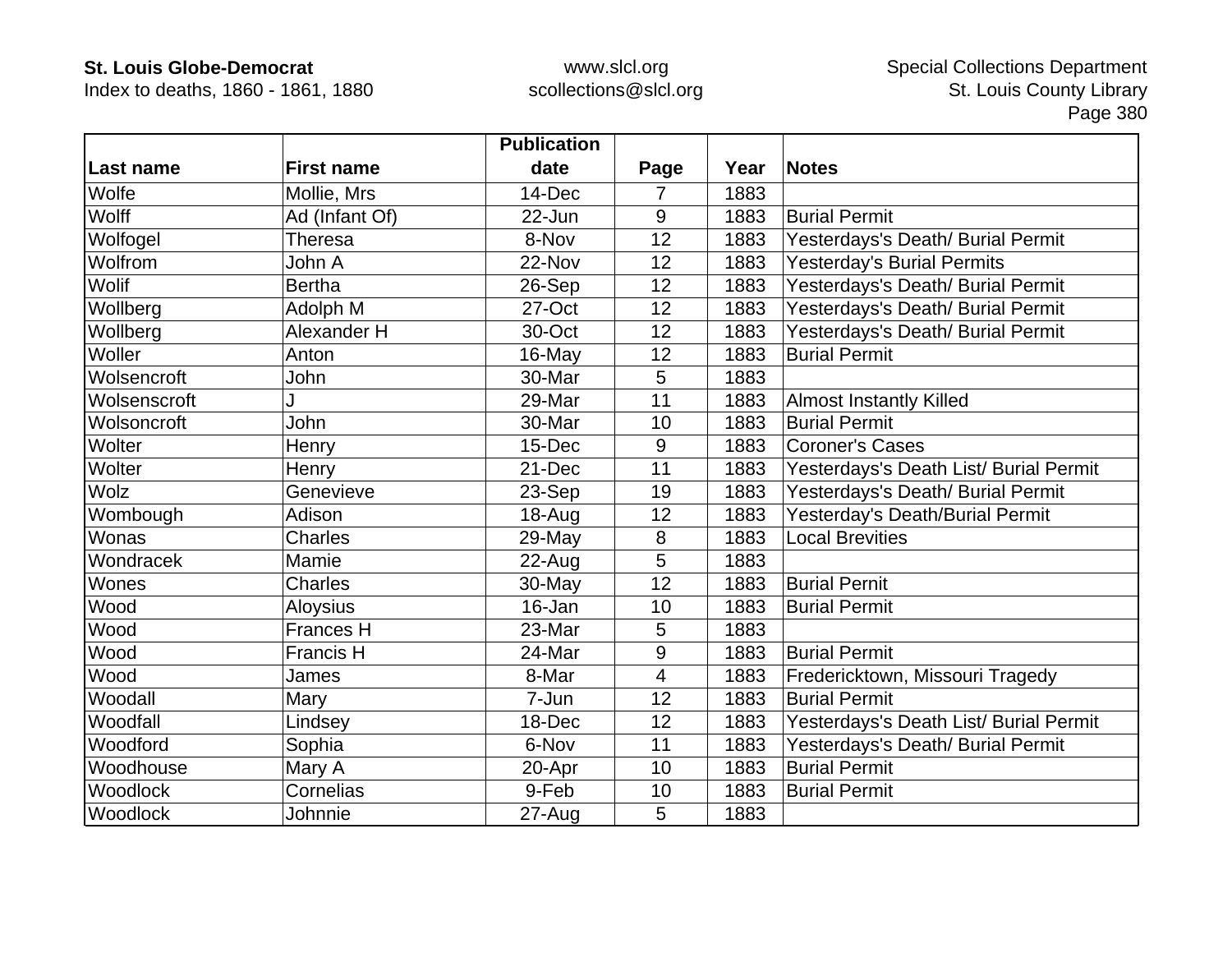Index to deaths, 1860 - 1861, 1880

|                  |                        | <b>Publication</b> |                |      |                                        |
|------------------|------------------------|--------------------|----------------|------|----------------------------------------|
| <b>Last name</b> | <b>First name</b>      | date               | Page           | Year | <b>Notes</b>                           |
| Woodrough        | Olise                  | 28-Jul             | 9              | 1883 | <b>Burial Permit</b>                   |
| Woodruff         | Frank                  | 7-Jul              | 5              | 1883 | <b>Burial Permit</b>                   |
| Woodruff         | Frank                  | 7-Jul              | 6              | 1883 | <b>Burial Permit</b>                   |
| Woodruff         | Kate, Mrs              | 15-Apr             | 5              | 1883 |                                        |
| Woodruff         | Robert                 | $11 -$ Jul         | 7              | 1883 | <b>Burial Permit</b>                   |
| Woods            | Ella                   | 16-Oct             | 12             | 1883 | Yesterdays's Death/ Burial Permit      |
| Woods            | Henry                  | 16-Feb             | 10             | 1883 | <b>Burial Permit</b>                   |
| Woods            | Jessie                 | 24-Jan             | 10             | 1883 | <b>Burial Permit</b>                   |
| Woods            | John, Mrs              | 4-Apr              | 7              | 1883 |                                        |
| Woods            | John, Mrs              | 4-Apr              | 11             | 1883 | Death of Mrs. John Woods               |
| Woods            | Lilie                  | 5-Apr              | 7              | 1883 |                                        |
| <b>Woods</b>     | Lillie                 | 6-Apr              | 5              | 1883 |                                        |
| Woods            | Lillie                 | 6-Apr              | 10             | 1883 | <b>Burial Permit</b>                   |
| Woods            | Mary                   | 20-Jan             | 12             | 1883 | <b>Burial Permit</b>                   |
| Woods            | <b>Nicholas</b>        | 26-Sep             | 12             | 1883 | Yesterdays's Death/ Burial Permit      |
| Woodward         | Henry Bridge           | 27-Feb             | $\overline{7}$ | 1883 |                                        |
| Woodward         | Wm                     | 4-Dec              | 11             | 1883 | Yesterdays's Death List/ Burial Permit |
| Woolflug         | Henry                  | 27-Mar             | 8              | 1883 | Burial Permit, St. Ann's Asylum        |
| Woolsey          | Emily                  | 4-Nov              | 17             | 1883 | Yesterdays's Death/ Burial Permit      |
| Woolsey          | Emily, Mrs             | 3-Nov              | 7              | 1883 |                                        |
| Woolsey          | Emily, Mrs             | 4-Nov              | 8              | 1883 |                                        |
| Woracek          | Mary                   | 10-Nov             | 8              | 1883 | Yesterdays's Death/ Burial Permit      |
| Worthington      | Ely                    | 13-Feb             | 9              | 1883 | <b>Burial Permit</b>                   |
| Wortman          | Julia                  | 28-Jul             | 9              | 1883 | <b>Burial Permit</b>                   |
| Wotli            | Louisa                 | 27-Jan             | 12             | 1883 | <b>Burial Permit</b>                   |
| Wotter           | Robert                 | $22$ -May          | 9              | 1883 | <b>Burial Permit</b>                   |
| Wray             | Sergean (Son Of)       | 24-Mar             | 5              | 1883 | <b>Local Brevities</b>                 |
| Wray             | Sergeant (Daughter Of) | 24-Mar             | 5              | 1883 | <b>Local Brevities</b>                 |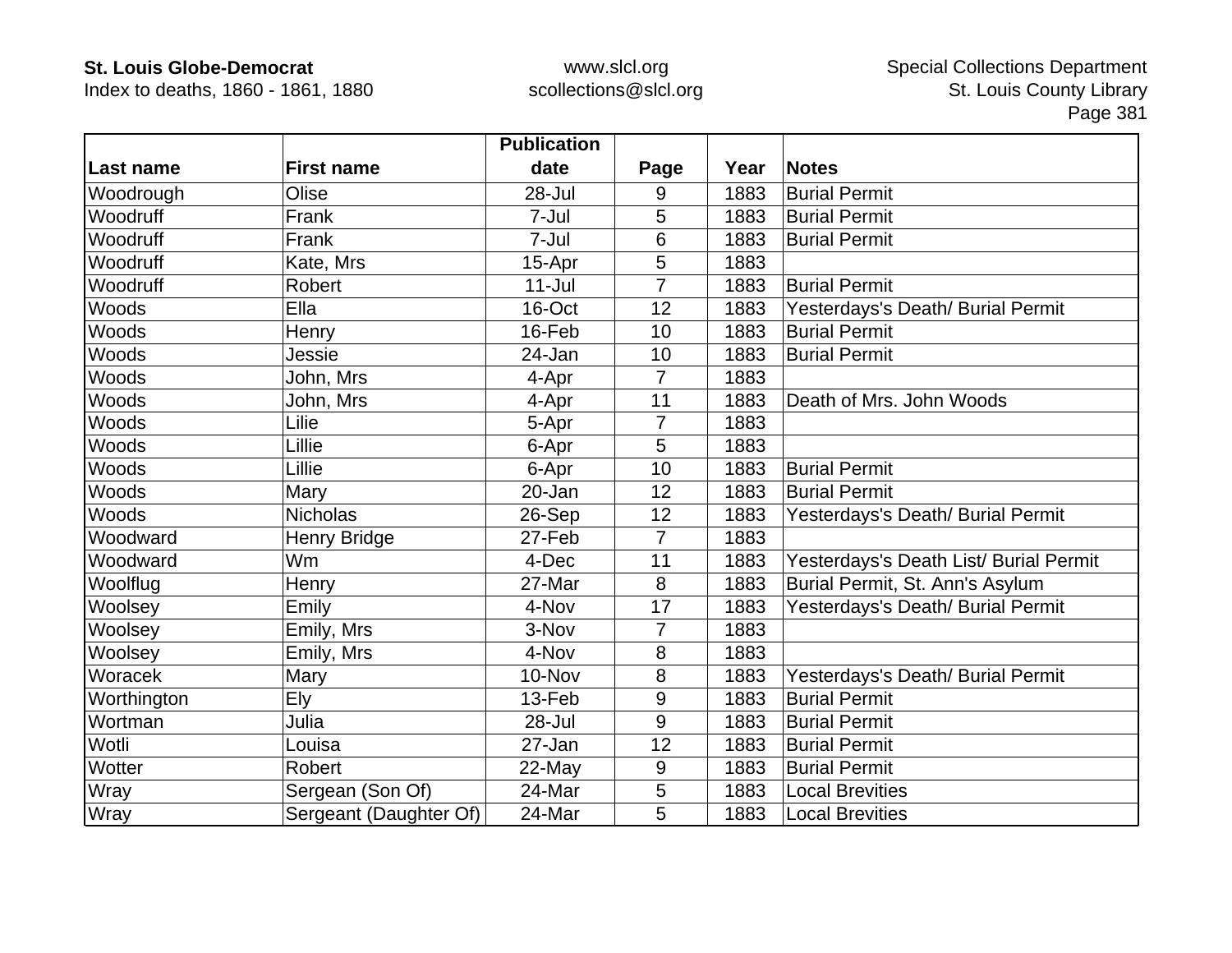Index to deaths, 1860 - 1861, 1880

|           |                        | <b>Publication</b> |      |      |                                   |
|-----------|------------------------|--------------------|------|------|-----------------------------------|
| Last name | <b>First name</b>      | date               | Page | Year | <b>Notes</b>                      |
| Wrenn     | Peter                  | 16-Jan             | 10   | 1883 | <b>Burial Permit</b>              |
| Wrentz    | Odeila                 | 24-Feb             | 9    | 1883 | <b>Burial Permit</b>              |
| Wright    | Anna, Mrs              | 1-Jul              | 5    | 1883 |                                   |
| Wright    | <b>Charles</b>         | 7-Mar              | 6    | 1883 | <b>Burial Permit</b>              |
| Wright    | Daniel T               | 10-May             | 7    | 1883 |                                   |
| Wright    | Daniel T               | 10-May             | 11   | 1883 | Death of Daniel T Wright          |
| Wright    | Daniel T               | 11-May             | 5    | 1883 |                                   |
| Wright    | Daniel T               | 12-May             | 7    | 1883 | <b>Wright Funeral</b>             |
| Wright    | Daniel T               | 12-May             | 9    | 1883 | <b>Burial Permit</b>              |
| Wright    | Eliza                  | 20-Nov             | 9    | 1883 | Yesterday's Burial Permits        |
| Wright    | Frank                  | 11-Oct             | 9    | 1883 | Yesterdays's Death/ Burial Permit |
| Wright    | George                 | 27-Feb             | 11   | 1883 | <b>Burial Permit</b>              |
| Wright    | Harlan A               | 29-Oct             | 5    | 1883 |                                   |
| Wright    | Harlan A               | 30-Oct             | 12   | 1883 | Yesterdays's Death/ Burial Permit |
| Wright    | John                   | 29-Mar             | 12   | 1883 | <b>Burial Permit</b>              |
| Wright    | John J                 | 27-Mar             | 7    | 1883 |                                   |
| Wright    | John J                 | 28-Mar             | 7    | 1883 |                                   |
| Wright    | Juan H                 | 9-Oct              | 12   | 1883 | Yesterdays's Death/ Burial Permit |
| Wright    | Juan H, Dr             | 8-Oct              | 5    | 1883 |                                   |
| Wright    | Llulu                  | 27-Jan             | 12   | 1883 | <b>Burial Permit</b>              |
| Wright    | Mary A                 | 18-Nov             | 8    | 1883 |                                   |
| Wright    | Thomas S               | $21 - Aug$         | 8    | 1883 | Yesterday's Death/Burial Permit   |
| Wright    | <b>Thomas Stoddart</b> | $21 - Aug$         | 5    | 1883 |                                   |
| Wright    | W                      | 27-May             | 17   | 1883 | <b>Burial Permit</b>              |
| Wright    | <b>William Laselle</b> | 15-Oct             | 5    | 1883 |                                   |
| Wright    | Willliam Laselle       | 16-Oct             | 7    | 1883 |                                   |
| Wright    | Wm                     | 24-Oct             | 9    | 1883 | Yesterdays's Death/ Burial Permit |
| Wright    | Wm L                   | 16-Oct             | 12   | 1883 | Yesterdays's Death/ Burial Permit |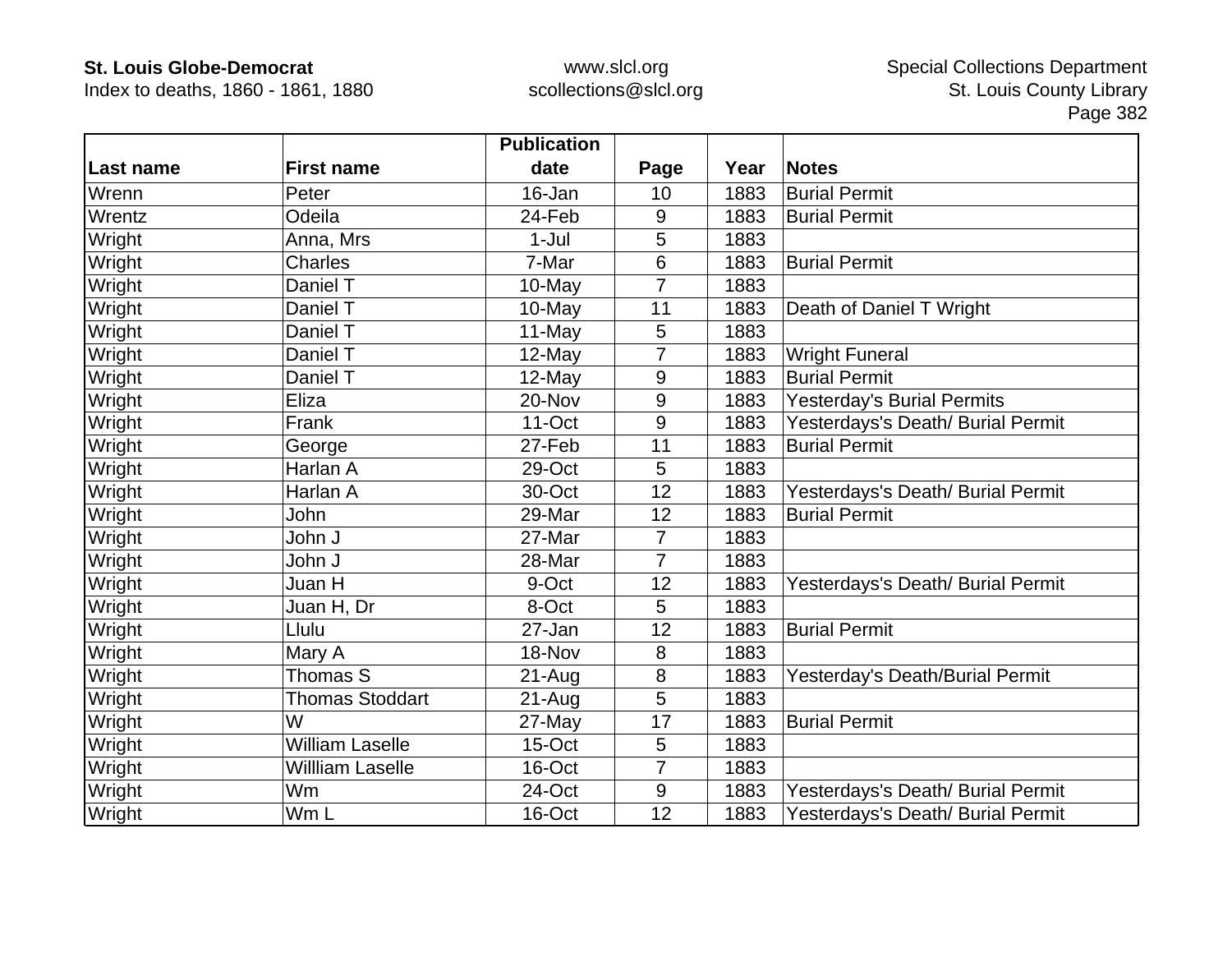Index to deaths, 1860 - 1861, 1880

|            |                      | <b>Publication</b> |                |      |                                   |
|------------|----------------------|--------------------|----------------|------|-----------------------------------|
| Last name  | <b>First name</b>    | date               | Page           | Year | <b>Notes</b>                      |
| Wuebbold   | Herman               | 23-Mar             | 10             | 1883 | <b>Burial Permit</b>              |
| Wuelker    | John                 | 26-Jun             | 9              | 1883 | <b>Burial Permit</b>              |
| Wulkopf    | Maragaret            | 16-Oct             | 12             | 1883 | Yesterdays's Death/ Burial Permit |
| Wunder     | Katherine            | 18-Nov             | 17             | 1883 | Yesterdays's Death/ Burial Permit |
| Wundercack | Mary                 | $23 - Aug$         | 8              | 1883 | Yesterdays's Death/Burial Permit  |
| Wunsch     | Adolph               | $1-Jul$            | 9              | 1883 | <b>Burial Permit</b>              |
| Wurm       | Joseph A             | 19-Oct             | 9              | 1883 | Yesterdays's Death/ Burial Permit |
| Wyatt      | James McC            | 11-Mar             | 18             | 1883 | <b>Burial Permit</b>              |
| Wylie      | Mollie E (Infant Of) | $25 - Aug$         | 7              | 1883 |                                   |
| Wylie      | W T (Infant Of)      | 24-Aug             | 5              | 1883 |                                   |
| Yagneur    | Jos J                | 16-Jan             | 10             | 1883 | <b>Burial Permit</b>              |
| Yeakel     | Phillipine           | 4-Apr              | 7              | 1883 |                                   |
| Yost       | P C, Dr              | 18-Aug             | 18             | 1883 | Dr Yost's Death                   |
| Yost       | P <sub>D</sub>       | 18-Aug             | 12             | 1883 | Yesterday's Death/Burial Permit   |
| Yost       | P D, Dr              | 17-Aug             | 5              | 1883 |                                   |
| Yost       | P D, Dr              | 17-Aug             | 10             | 1883 | <b>Shocking Fatality</b>          |
| Yost       | P D, Dr              | $18 - Aug$         | $\overline{7}$ | 1883 |                                   |
| Yost       | PD, Dr               | 19-Aug             | 16             | 1883 | <b>Yost Funeral</b>               |
| Yost       | Peter C              | 17-Jun             | 5              | 1883 |                                   |
| Yost       | Peter <sub>C</sub>   | 17-Jun             | 7              | 1883 | <b>Local Brevities</b>            |
| Yost       | Peter <sub>C</sub>   | 17-Jun             | 11             | 1883 | <b>Burial Permit</b>              |
| Yosti      | <b>Belle</b>         | 7-Aug              | 5              | 1883 |                                   |
| Young      | David E              | 26-Apr             | 12             | 1883 | <b>Burial Permit</b>              |
| Young      | David Edward         | 26-Apr             | $\overline{7}$ | 1883 |                                   |
| Young      | Henry                | 22-Nov             | 12             | 1883 | Suburban, St Charles and Vicinity |
| Young      | Isaac                | 28-Jan             | 9              | 1883 | <b>Burial Permit</b>              |
| Young      | Mary G               | 3-Oct              | 3              | 1883 | Yesterdays's Death/ Burial Permit |
| Young      | Mary M               | 29-Mar             | 12             | 1883 | <b>Burial Permit</b>              |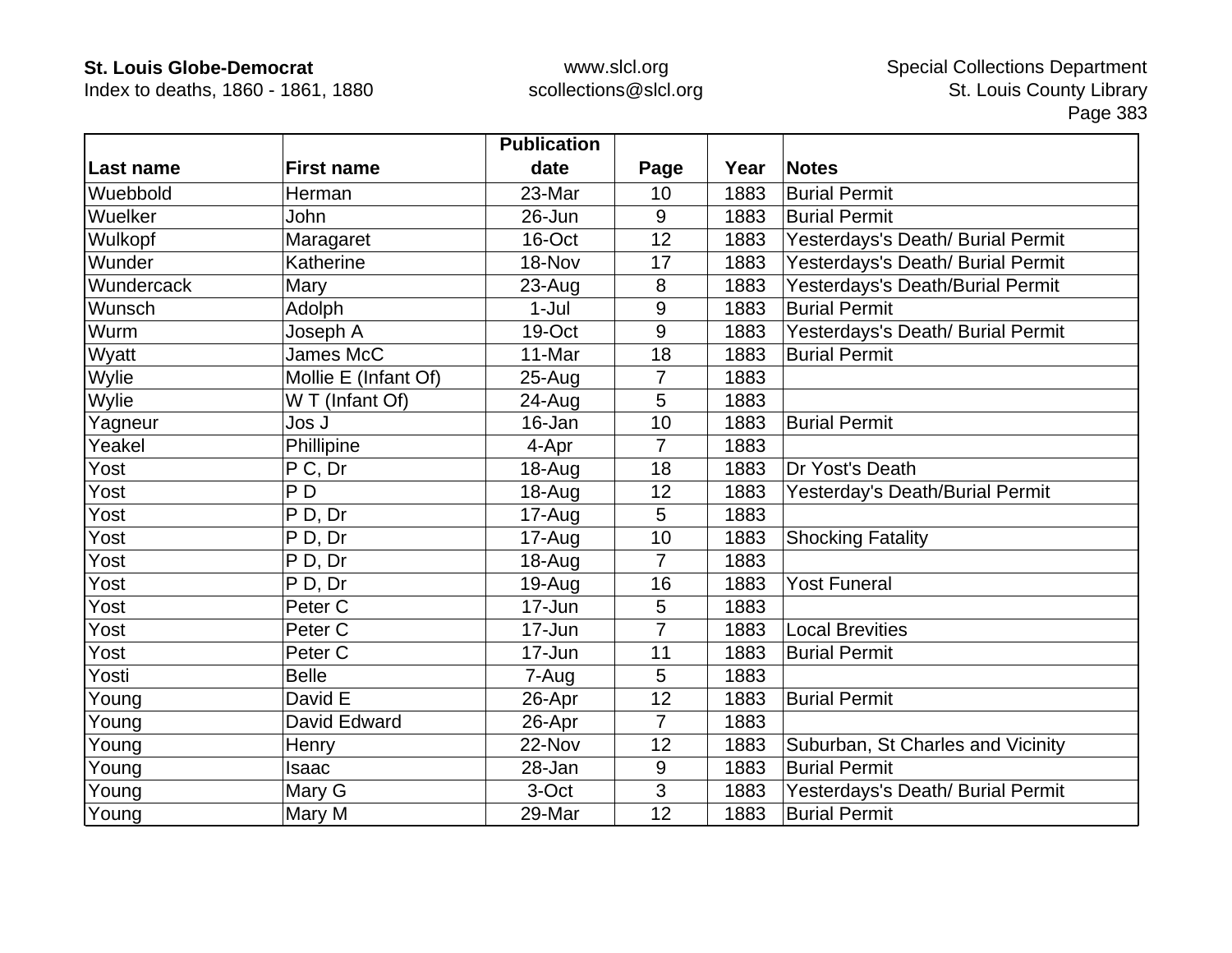Index to deaths, 1860 - 1861, 1880

|                  |                    | <b>Publication</b> |                |      |                                        |
|------------------|--------------------|--------------------|----------------|------|----------------------------------------|
| <b>Last name</b> | <b>First name</b>  | date               | Page           | Year | <b>Notes</b>                           |
| Young            | Samuel             | 30-Mar             | 10             | 1883 | <b>Burial Permit</b>                   |
| Young            | <b>Steven</b>      | 16-Feb             | 10             | 1883 | <b>Burial Permit</b>                   |
| Young            | <b>Walter B</b>    | 27-Aug             | $\overline{7}$ | 1883 | Coroner's Cases                        |
| Young            | <b>Walter B</b>    | 28-Aug             | 10             | 1883 | <b>Coroner's Cases</b>                 |
| Young            | <b>Walter B</b>    | $31 - Aug$         | 9              | 1883 | Yesterdays's Death/ Burial Permit      |
| Young            | Wm                 | 19-Apr             | 12             | 1883 | <b>Burial Permit</b>                   |
| Young            | Wyoming            | 20-Nov             | 9              | 1883 | <b>Yesterday's Burial Permits</b>      |
| Younger          | Lea                | 14-Feb             | 7              | 1883 | <b>Burial Permit</b>                   |
| Younghaus        | Minna              | 18-Jul             | 8              | 1883 | <b>Burial Permit</b>                   |
| Youngman         | George             | $11-Auq$           | 9              | 1883 | Suburban, East St Louis                |
| Yoxall           | John               | 2-Dec              | 8              | 1883 |                                        |
| Zainer           | Julius J           | 8-May              | 12             | 1883 | <b>Burial Permit</b>                   |
| Zairowsky        | Marianna           | 28-Apr             | 11             | 1883 | <b>Burial Permit</b>                   |
| Zastrow          | Ida                | 25-Mar             | 16             | 1883 | <b>Burial Permit</b>                   |
| Zebner           | John               | 11-Nov             | 20             | 1883 | Yesterdays's Death/ Burial Permit      |
| Zeigler          | Maria B            | $10 -$ Jul         | $\overline{7}$ | 1883 | <b>Burial Permit</b>                   |
| Zeil             | Wm                 | 8-Jul              | 11             | 1883 | <b>Burial Permit</b>                   |
| Zeile            | Augusta            | $1-Jul$            | 9              | 1883 | <b>Burial Permit</b>                   |
| Zeile            | Julia S            | $1-Jul$            | 9              | 1883 | <b>Burial Permit</b>                   |
| Zeiser           | Mary H F           | 27-Jul             | 3              | 1883 | <b>Burial Permit</b>                   |
| Zeiss            | Adelia             | 28-Dec             | $\overline{7}$ | 1883 | Yesterdays's Death List/ Burial Permit |
| Zeitler          | Anna               | 15-Sep             | 11             | 1883 | Yesterdays's Death/ Burial Permit      |
| Zelle            | Augusta Wilhelmina | 29-Jun             | 5              | 1883 |                                        |
| Zelle            | Augusta Wilhelmina | 30-Jun             | $\overline{7}$ | 1883 |                                        |
| Zeller           | Caroline           | 14-Apr             | 10             | 1883 | <b>Burial Permit</b>                   |
| Zeng             | Julia              | 6-May              | 20             | 1883 | <b>Burial Permit</b>                   |
| Zepp             | Mary               | 13-May             | 17             | 1883 | <b>Burial Permit</b>                   |
| Zepp             | Philip             | 4-Jun              | 4              | 1883 | <b>Dealings With Death</b>             |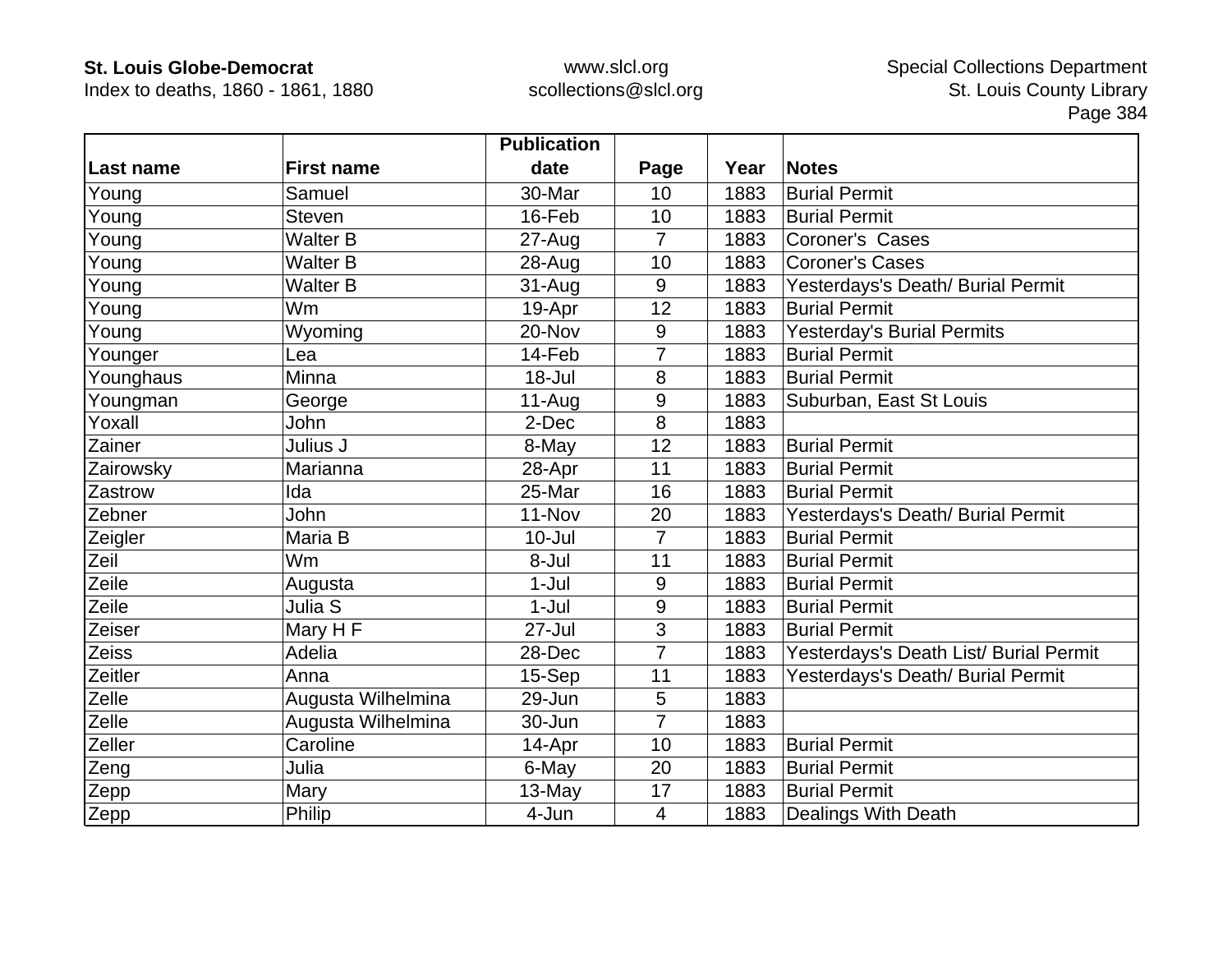Index to deaths, 1860 - 1861, 1880

|               |                    | <b>Publication</b> |                |      |                                        |
|---------------|--------------------|--------------------|----------------|------|----------------------------------------|
| Last name     | <b>First name</b>  | date               | Page           | Year | <b>Notes</b>                           |
| Zepp          | Phillip            | 6-Jun              | 11             | 1883 | <b>Burial Permit</b>                   |
| Zepp          | Phillip            | 5-Jun              | $\overline{7}$ | 1883 |                                        |
| Zerr          | Louise             | 20-Feb             | 12             | 1883 | <b>Burial Permit</b>                   |
| <b>Zetick</b> | Mina, Mrs          | 30-Aug             | 10             | 1883 | <b>Coroner's Cases</b>                 |
| Ziegenhein    | <b>Catherine M</b> | 15-Nov             | 12             | 1883 | Yesterdays's Death/ Burial Permit      |
| Ziegler       | Emma               | $12-Aug$           | 16             | 1883 | <b>Burial Permit</b>                   |
| Ziegler       | John               | 16-Feb             | 10             | 1883 | <b>Burial Permit</b>                   |
| Ziegler       | Michael            | 1-May              | 8              | 1883 | <b>Local Brevities</b>                 |
| Zilch         | Fritz              | 1-Nov              | 9              | 1883 | Yesterdays's Deaths/ Burial Permit     |
| Zimmer        | <b>Matthew</b>     | 21-Apr             | 8              | 1883 | <b>Local Brevities</b>                 |
| Zimmermann    | Alfred             | 8-Jul              | 11             | 1883 | <b>Burial Permit</b>                   |
| Zimmermann    | <b>Charles</b>     | 14-Aug             | 8              | 1883 | Yesterday's Death/Burial Permit        |
| Zimmermann    | Emelia             | 11-Apr             | 9              | 1883 | <b>Burial Permit</b>                   |
| Zindt         | W W                | 17-Nov             | 5              | 1883 | <b>Another Fatal Jump</b>              |
| Zinger        | John               | 27-Mar             | 8              | 1883 | <b>Burial Permit</b>                   |
| Zinschmeier   | Frank              | 8-Oct              | 8              | 1883 | <b>Tired Of Life</b>                   |
| Zinselmeier   | Frank              | 9-Oct              | 12             | 1883 | Yesterdays's Death/ Burial Permit      |
| <b>Ziock</b>  | Heinrich           | 21-Dec             | 11             | 1883 | Yesterdays's Death List/ Burial Permit |
| Zipfel        | Elizabeth          | 14-Sep             | 11             | 1883 |                                        |
| Zirkel        | Wm                 | 4-Feb              | 9              | 1883 | <b>Burial Permit</b>                   |
| <b>Zittek</b> | <b>Minna</b>       | $31 - Aug$         | 9              | 1883 | Yesterdays's Death/ Burial Permit      |
| Zoeller       | Willie             | 3-Nov              | 12             | 1883 | Yesterdays's Death/ Burial Permit      |
| Zoellner      | Herman             | 10-Jan             | 10             | 1883 | A Series of Inquests                   |
| Zoller        | <b>Charles</b>     | 9-Jun              | 5              | 1883 |                                        |
| Zoller        | <b>Charles</b>     | 9-Jun              | $\overline{7}$ | 1883 | <b>Local Brevities</b>                 |
| Zoller        | <b>Charles</b>     | 10-Jun             | 5              | 1883 |                                        |
| Zoller        | <b>Charles</b>     | $10 - Jun$         | 17             | 1883 | <b>Burial Permit</b>                   |
| Zollicoffer   | <b>Thos</b>        | 6-Mar              | 12             | 1883 | <b>Burial Permit</b>                   |